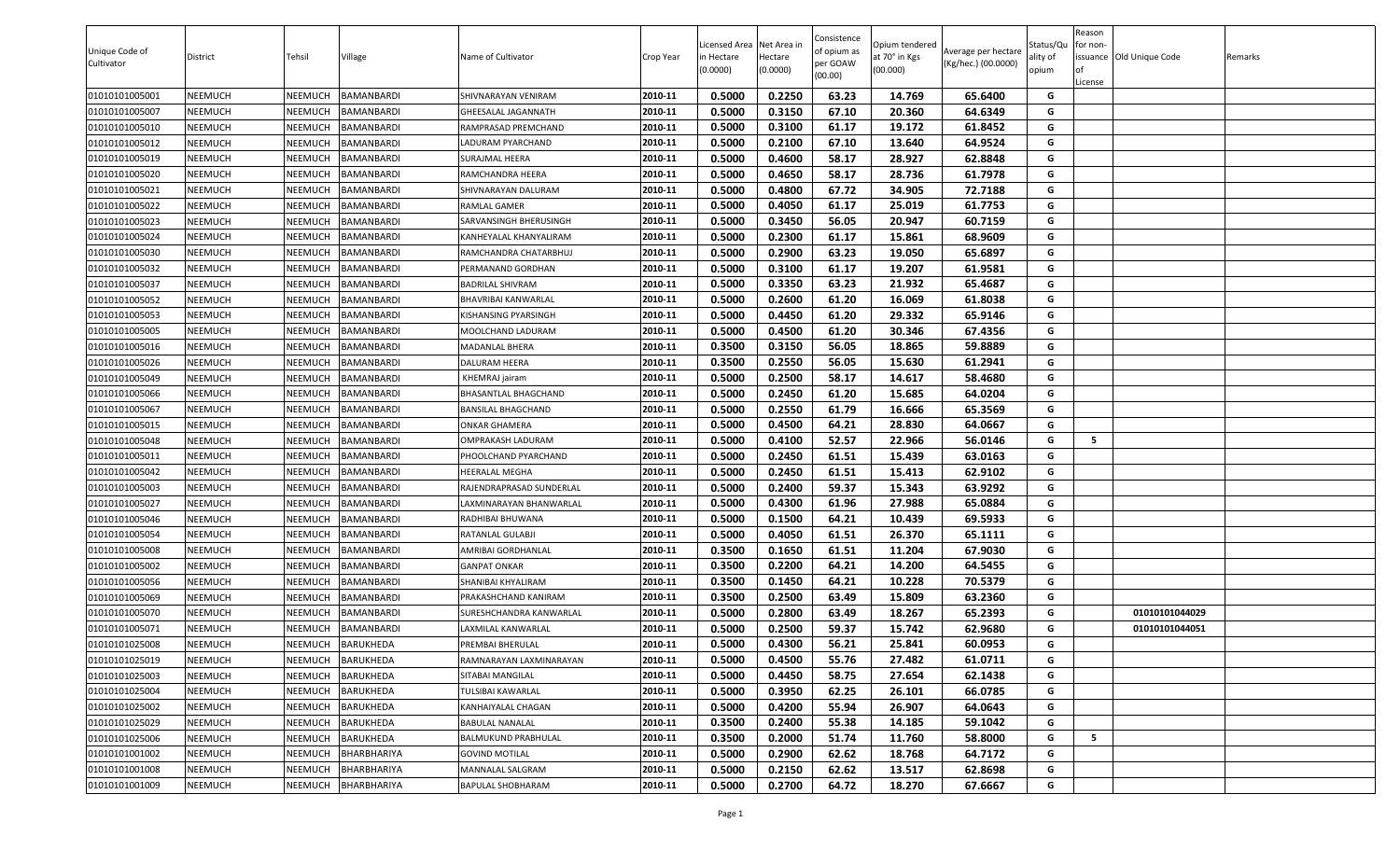|                |                |                |                    |                           |           |                           |                     | Consistence |                           |                     |                   | Reason   |                          |                    |
|----------------|----------------|----------------|--------------------|---------------------------|-----------|---------------------------|---------------------|-------------|---------------------------|---------------------|-------------------|----------|--------------------------|--------------------|
| Unique Code of |                |                |                    |                           |           | Licensed Area Net Area in |                     | of opium as | Opium tendered            | Average per hectare | Status/Qu         | for non- |                          |                    |
| Cultivator     | District       | Tehsil         | Village            | Name of Cultivator        | Crop Year | n Hectare<br>(0.0000)     | Hectare<br>(0.0000) | per GOAW    | at 70° in Kgs<br>(00.000) | (Kg/hec.) (00.0000) | ality of<br>opium | lof      | issuance Old Unique Code | Remarks            |
|                |                |                |                    |                           |           |                           |                     | (00.00)     |                           |                     |                   | License  |                          |                    |
| 01010101001010 | <b>NEEMUCH</b> | <b>NEEMUCH</b> | BHARBHARIYA        | MANSUKH SUKHLAL           | 2010-11   | 0.5000                    | 0.2500              | 64.61       | 17.315                    | 69.2600             | G                 |          |                          |                    |
| 01010101001014 | <b>NEEMUCH</b> | <b>NEEMUCH</b> | BHARBHARIYA        | GANSHYAM GOPAL            | 2010-11   | 0.5000                    | 0.2250              | 64.61       | 15.728                    | 69.9022             | G                 |          |                          |                    |
| 01010101001015 | <b>NEEMUCH</b> | <b>NEEMUCH</b> | BHARBHARIYA        | KAMLESH BANSILAL          | 2010-11   | 0.5000                    | 0.2750              | 64.61       | 19.411                    | 70.5855             | G                 |          |                          |                    |
| 01010101001016 | <b>NEEMUCH</b> | NEEMUCH        | BHARBHARIYA        | GHANSHYAM MANGILAL        | 2010-11   | 0.5000                    | 0.1550              | 64.61       | 10.633                    | 68.6000             | G                 |          |                          |                    |
| 01010101001017 | <b>NEEMUCH</b> | <b>NEEMUCH</b> | BHARBHARIYA        | MUNNIBAI MODIRAM          | 2010-11   | 0.5000                    | 0.2900              | 66.62       | 20.586                    | 70.9862             | G                 |          |                          |                    |
| 01010101001018 | <b>NEEMUCH</b> | NEEMUCH        | BHARBHARIYA        | RAMSUKH NANDRAM           | 2010-11   | 0.5000                    | 0.2250              | 64.40       | 15.106                    | 67.1378             | G                 |          |                          |                    |
| 01010101001019 | <b>NEEMUCH</b> | <b>NEEMUCH</b> | BHARBHARIYA        | GOVIND KANWARLAL          | 2010-11   | 0.5000                    | 0.2050              | 62.62       | 14.403                    | 70.2585             | G                 |          |                          |                    |
| 01010101001020 | <b>NEEMUCH</b> | NEEMUCH        | BHARBHARIYA        | MUKESH RAMKISHAN          | 2010-11   | 0.5000                    | 0.1700              | 68.06       | 11.872                    | 69.8353             | G                 |          |                          |                    |
| 01010101001021 | <b>NEEMUCH</b> | NEEMUCH        | BHARBHARIYA        | SHIVRATAN MOOLCHAND       | 2010-11   | 0.5000                    | 0.4450              | 64.40       | 29.008                    | 65.1865             | G                 |          |                          |                    |
| 01010101001025 | <b>NEEMUCH</b> | NEEMUCH        | BHARBHARIYA        | MANGILAL SHREERAM         | 2010-11   | 0.5000                    | 0.1350              | 69.24       | 10.356                    | 76.7111             | G                 |          |                          |                    |
| 01010101001027 | <b>NEEMUCH</b> | <b>NEEMUCH</b> | BHARBHARIYA        | ABDULAZIZ RAHIMBAKSH      | 2010-11   | 0.5000                    | 0.2500              | 64.40       | 17.250                    | 69.0000             | G                 |          |                          |                    |
| 01010101001028 | <b>NEEMUCH</b> | NEEMUCH        | BHARBHARIYA        | <b>VIRMLABAI RAJARAM</b>  | 2010-11   | 0.5000                    | 0.2950              | 58.91       | 18.447                    | 62.5322             | G                 |          |                          |                    |
| 01010101001030 | <b>NEEMUCH</b> | <b>NEEMUCH</b> | BHARBHARIYA        | CHINRAM KANWARLAL         | 2010-11   | 0.5000                    | 0.2200              | 62.62       | 16.031                    | 72.8682             | G                 |          |                          |                    |
| 01010101001034 | <b>NEEMUCH</b> | <b>NEEMUCH</b> | BHARBHARIYA        | KARULAL BADRILAL          | 2010-11   | 0.5000                    | 0.4950              | 58.65       | 30.774                    | 62.1697             | G                 |          |                          |                    |
| 01010101001038 | <b>NEEMUCH</b> | <b>NEEMUCH</b> | BHARBHARIYA        | PRAKA SHAMBALAL           | 2010-11   | 0.5000                    | 0.1850              | 68.06       | 13.768                    | 74.4216             | G                 |          |                          |                    |
| 01010101001040 | <b>NEEMUCH</b> | <b>NEEMUCH</b> | BHARBHARIYA        | SATAYNARAYAN MOOLCHAND    | 2010-11   | 0.5000                    | 0.1800              | 57.93       | 11.081                    | 61.5611             | G                 |          |                          |                    |
| 01010101001041 | <b>NEEMUCH</b> | NEEMUCH        | BHARBHARIYA        | SAJJANBAI PREMSUKH        | 2010-11   | 0.5000                    | 0.4150              | 64.75       | 27.436                    | 66.1108             | G                 |          |                          |                    |
| 01010101001045 | <b>NEEMUCH</b> | <b>NEEMUCH</b> | BHARBHARIYA        | BAPULAL KHANYLIRAM        | 2010-11   | 0.5000                    | 0.2450              | 62.62       | 16.263                    | 66.3796             | G                 |          |                          |                    |
| 01010101001046 | <b>NEEMUCH</b> | <b>NEEMUCH</b> | <b>BHARBHARIYA</b> | <b>QBAL ABDULAZIZ</b>     | 2010-11   | 0.5000                    | 0.2500              | 64.75       | 17.612                    | 70.4480             | G                 |          |                          |                    |
| 01010101001048 | <b>NEEMUCH</b> | NEEMUCH        | BHARBHARIYA        | RAMLAL VARDICHAND         | 2010-11   | 0.5000                    | 0.2000              | 57.93       | 13.125                    | 65.6250             | G                 |          |                          |                    |
| 01010101001050 | <b>NEEMUCH</b> | NEEMUCH        | BHARBHARIYA        | KAMALKUMAR BAPULAL        | 2010-11   | 0.5000                    | 0.3050              | 64.75       | 22.191                    | 72.7574             | G                 |          |                          |                    |
| 01010101001052 | <b>NEEMUCH</b> | <b>NEEMUCH</b> | BHARBHARIYA        | SATAYNARAYAN KACHRULAL    | 2010-11   | 0.5000                    | 0.2050              | 62.62       | 14.555                    | 71.0000             | G                 |          |                          |                    |
| 01010101001054 | <b>NEEMUCH</b> | <b>NEEMUCH</b> | BHARBHARIYA        | <b>GOPAL AMBALAL</b>      | 2010-11   | 0.5000                    | 0.2550              | 68.06       | 19.640                    | 77.0196             | G                 |          |                          |                    |
| 01010101001057 | <b>NEEMUCH</b> | <b>NEEMUCH</b> | BHARBHARIYA        | GOPILAL KESHURAM          | 2010-11   | 0.5000                    | 0.2950              | 62.62       | 19.376                    | 65.6814             | G                 |          |                          |                    |
| 01010101001060 | <b>NEEMUCH</b> | <b>NEEMUCH</b> | BHARBHARIYA        | BHANWARIBAI MOOLCHAND     | 2010-11   | 0.5000                    | 0.2400              | 64.87       | 16.616                    | 69.2333             | G                 |          |                          |                    |
| 01010101001061 | <b>NEEMUCH</b> | NEEMUCH        | BHARBHARIYA        | MODIRAM MANGILAL          | 2010-11   | 0.5000                    | 0.4400              | 70.43       | 31.925                    | 72.5568             | G                 |          |                          |                    |
| 01010101001062 | <b>NEEMUCH</b> | NEEMUCH        | BHARBHARIYA        | AMBALAL JAYKISHAN         | 2010-11   | 0.5000                    | 0.1900              | 67.48       | 13.650                    | 71.8421             | G                 |          |                          |                    |
| 01010101001063 | <b>NEEMUCH</b> | <b>NEEMUCH</b> | BHARBHARIYA        | RAJKUNWARBAI PANNALAL     | 2010-11   | 0.5000                    | 0.4850              | 63.38       | 33.284                    | 68.6268             | G                 |          |                          |                    |
| 01010101001065 | <b>NEEMUCH</b> | NEEMUCH        | BHARBHARIYA        | ASKUNWAR CHATARBHUJ       | 2010-11   | 0.5000                    | 0.4750              | 62.59       | 30.696                    | 64.6232             | G                 |          |                          |                    |
| 01010101001067 | <b>NEEMUCH</b> | <b>NEEMUCH</b> | BHARBHARIYA        | MANGILAL PANNALAL         | 2010-11   | 0.5000                    | 0.3600              | 62.59       | 23.972                    | 66.5889             | G                 |          |                          |                    |
| 01010101001068 | <b>NEEMUCH</b> | NEEMUCH        | BHARBHARIYA        | MEGRAJ PANNALAL           | 2010-11   | 0.5000                    | 0.2950              | 62.59       | 19.877                    | 67.3797             | G                 |          |                          |                    |
| 01010101001072 | <b>NEEMUCH</b> | <b>NEEMUCH</b> | BHARBHARIYA        | RAMPAYRIBAI MANGILAL      | 2010-11   | 0.3500                    | 0.3250              | 62.00       | 20.921                    | 64.3723             | G                 |          |                          |                    |
| 01010101001081 | <b>NEEMUCH</b> | <b>NEEMUCH</b> | BHARBHARIYA        | SATAYANARAYAN ONKAR       | 2010-11   | 0.5000                    | 0.3300              | 62.00       | 21.992                    | 66.6424             | G                 |          |                          |                    |
| 01010101001082 | <b>NEEMUCH</b> | NEEMUCH        | BHARBHARIYA        | VISHULAL MANGILAL         | 2010-11   | 0.5000                    | 0.4050              | 62.00       | 26.837                    | 66.2642             | G                 |          |                          |                    |
| 01010101001083 | <b>NEEMUCH</b> | NEEMUCH        | BHARBHARIYA        | GHEESHU RADHU             | 2010-11   | 0.3500                    | 0.3500              | 62.00       | 24.605                    | 70.3000             | G                 |          |                          |                    |
| 01010101001085 | <b>NEEMUCH</b> | <b>NEEMUCH</b> | <b>BHARBHARIYA</b> | SUNDERBAI BHANWARLAL      | 2010-11   | 0.5000                    | 0.1900              | 67.48       | 13.467                    | 70.8789             | G                 |          |                          |                    |
| 01010101001086 | <b>NEEMUCH</b> | <b>NEEMUCH</b> | BHARBHARIYA        | GHEESHULAL CHUNNILAL      | 2010-11   | 0.5000                    | 0.4800              | 62.93       | 32.661                    | 68.0438             | G                 |          |                          | <b>NAME CHANGE</b> |
| 01010101001089 | <b>NEEMUCH</b> | NEEMUCH        | BHARBHARIYA        | CHAGANLAL DHANRAJ         | 2010-11   | 0.3500                    | 0.1950              | 64.87       | 14.030                    | 71.9487             | G                 |          |                          |                    |
| 01010101001091 | <b>NEEMUCH</b> | <b>NEEMUCH</b> | BHARBHARIYA        | HAZARILAL MOHANLAL        | 2010-11   | 0.5000                    | 0.4750              | 62.08       | 29.577                    | 62.2674             | G                 |          |                          |                    |
| 01010101001093 | <b>NEEMUCH</b> | <b>NEEMUCH</b> | BHARBHARIYA        | BHANWARLAL BHAWANIRAM     | 2010-11   | 0.5000                    | 0.4850              | 67.48       | 33.846                    | 69.7856             | G                 |          |                          |                    |
| 01010101001094 | <b>NEEMUCH</b> | <b>NEEMUCH</b> | BHARBHARIYA        | SUNIL JAGDISH             | 2010-11   | 0.5000                    | 0.4450              | 64.87       | 31.490                    | 70.7640             | G                 |          |                          |                    |
| 01010101001095 | <b>NEEMUCH</b> | NEEMUCH        | BHARBHARIYA        | KANWARLAL MANGILAL        | 2010-11   | 0.3500                    | 0.2700              | 62.00       | 17.094                    | 63.3111             | G                 |          |                          |                    |
| 01010101001096 | <b>NEEMUCH</b> | <b>NEEMUCH</b> | BHARBHARIYA        | MANGILAL KACHRU           | 2010-11   | 0.5000                    | 0.3700              | 60.09       | 23.710                    | 64.0811             | G                 |          |                          |                    |
| 01010101001097 | <b>NEEMUCH</b> | <b>NEEMUCH</b> | BHARBHARIYA        | MOTILAL KACHRU            | 2010-11   | 0.5000                    | 0.1950              | 65.03       | 13.313                    | 68.2718             | G                 |          |                          |                    |
| 01010101001109 | <b>NEEMUCH</b> | <b>NEEMUCH</b> | BHARBHARIYA        | <b>OMPRAKASH RAMGOPAL</b> | 2010-11   | 0.3500                    | 0.3400              | 60.09       | 21.169                    | 62.2618             | G                 |          |                          |                    |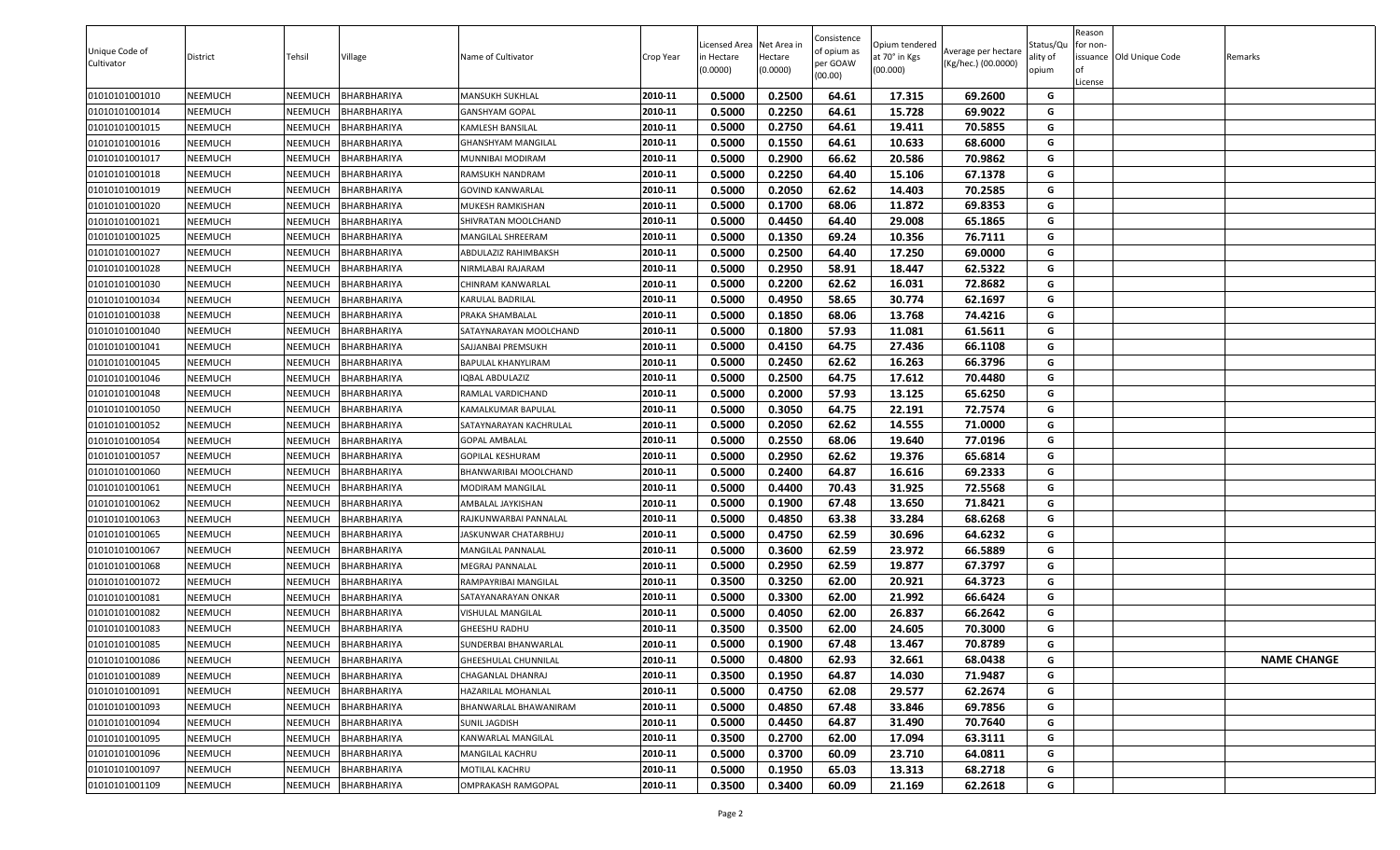|                |                |                |                    |                              |           |                          |                     | Consistence |                           |                     |                   | Reason   |                          |                    |
|----------------|----------------|----------------|--------------------|------------------------------|-----------|--------------------------|---------------------|-------------|---------------------------|---------------------|-------------------|----------|--------------------------|--------------------|
| Unique Code of |                |                |                    |                              |           | Licensed Area Net Area i |                     | of opium as | Opium tendered            | Average per hectare | Status/Qu         | for non- |                          |                    |
| Cultivator     | District       | Tehsil         | Village            | Name of Cultivator           | Crop Year | in Hectare<br>(0.0000)   | Hectare<br>(0.0000) | per GOAW    | at 70° in Kgs<br>(00.000) | (Kg/hec.) (00.0000) | ality of<br>opium |          | issuance Old Unique Code | Remarks            |
|                |                |                |                    |                              |           |                          |                     | (00.00)     |                           |                     |                   | .icense  |                          |                    |
| 01010101001100 | <b>NEEMUCH</b> | NEEMUCH        | <b>BHARBHARIYA</b> | RAMPARSAD MANGILAL           | 2010-11   | 0.5000                   | 0.3900              | 61.45       | 25.625                    | 65.7051             | G                 |          |                          |                    |
| 01010101001102 | <b>NEEMUCH</b> | NEEMUCH        | <b>BHARBHARIYA</b> | RADHESHYAM BHEEMA            | 2010-11   | 0.5000                   | 0.3100              | 61.45       | 20.270                    | 65.3871             | G                 |          |                          |                    |
| 01010101001104 | <b>NEEMUCH</b> | NEEMUCH        | <b>BHARBHARIYA</b> | RADHESHYAM KHANYALI          | 2010-11   | 0.5000                   | 0.1850              | 61.45       | 11.869                    | 64.1568             | G                 |          |                          |                    |
| 01010101001105 | <b>NEEMUCH</b> | NEEMUCH        | BHARBHARIYA        | BAPULAL KANWARLAL            | 2010-11   | 0.5000                   | 0.4650              | 65.03       | 32.692                    | 70.3054             | G                 |          |                          |                    |
| 01010101001108 | <b>NEEMUCH</b> | NEEMUCH        | <b>BHARBHARIYA</b> | BANSI LALGHASHI              | 2010-11   | 0.5000                   | 0.4550              | 61.45       | 30.514                    | 67.0637             | G                 |          |                          |                    |
| 01010101001111 | <b>NEEMUCH</b> | NEEMUCH        | BHARBHARIYA        | <b>BASANTIBAI VARDICHAND</b> | 2010-11   | 0.5000                   | 0.2350              | 65.63       | 16.389                    | 69.7404             | G                 |          |                          |                    |
| 01010101001112 | <b>NEEMUCH</b> | NEEMUCH        | BHARBHARIYA        | <b>CHENRAM BADRILAL</b>      | 2010-11   | 0.3500                   | 0.3450              | 61.20       | 22.670                    | 65.7101             | G                 |          |                          |                    |
| 01010101001114 | <b>NEEMUCH</b> | NEEMUCH        | BHARBHARIYA        | NIRBHYRAM SITARAM            | 2010-11   | 0.5000                   | 0.3100              | 64.98       | 21.648                    | 69.8323             | G                 |          |                          |                    |
| 01010101001115 | <b>NEEMUCH</b> | NEEMUCH        | <b>BHARBHARIYA</b> | BHANWARLAL PRABHULAL         | 2010-11   | 0.5000                   | 0.4400              | 61.20       | 28.642                    | 65.0955             | G                 |          |                          |                    |
| 01010101001116 | <b>NEEMUCH</b> | NEEMUCH        | <b>BHARBHARIYA</b> | MANGILAL KESHURAM            | 2010-11   | 0.5000                   | 0.2900              | 58.91       | 17.900                    | 61.7241             | G                 |          |                          |                    |
| 01010101001117 | <b>NEEMUCH</b> | NEEMUCH        | <b>BHARBHARIYA</b> | JAGDISH MOTILAL              | 2010-11   | 0.5000                   | 0.2300              | 61.82       | 15.022                    | 65.3130             | G                 |          |                          |                    |
| 01010101001118 | <b>NEEMUCH</b> | NEEMUCH        | BHARBHARIYA        | PRABHULAL JITMAL             | 2010-11   | 0.5000                   | 0.4650              | 61.20       | 29.507                    | 63.4559             | G                 |          |                          | <b>NAME CHANGE</b> |
| 01010101001123 | <b>NEEMUCH</b> | NEEMUCH        | <b>BHARBHARIYA</b> | CHOKHILAL LAXMAN             | 2010-11   | 0.5000                   | 0.3350              | 62.97       | 22.282                    | 66.5134             | G                 |          |                          |                    |
| 01010101001125 | <b>NEEMUCH</b> | NEEMUCH        | BHARBHARIYA        | BHAGUBAI CHAGANLAL           | 2010-11   | 0.5000                   | 0.2400              | 54.85       | 13.822                    | 57.5917             | G                 | - 5      |                          |                    |
| 01010101001126 | <b>NEEMUCH</b> | NEEMUCH        | <b>BHARBHARIYA</b> | RAMESHWAR DHANRAJ            | 2010-11   | 0.5000                   | 0.2200              | 65.74       | 15.252                    | 69.3273             | G                 |          |                          |                    |
| 01010101001128 | <b>NEEMUCH</b> | NEEMUCH        | <b>BHARBHARIYA</b> | <b>GANPAT MOHANLAL</b>       | 2010-11   | 0.5000                   | 0.3400              | 62.24       | 21.348                    | 62.7882             | G                 |          |                          |                    |
| 01010101001129 | <b>NEEMUCH</b> | NEEMUCH        | <b>BHARBHARIYA</b> | BHAGCHAND RAMPRATHAP         | 2010-11   | 0.5000                   | 0.2250              | 64.16       | 15.398                    | 68.4356             | G                 |          |                          |                    |
| 01010101001132 | <b>NEEMUCH</b> | NEEMUCH        | <b>BHARBHARIYA</b> | BADAMBAI HAZARILAL           | 2010-11   | 0.5000                   | 0.4450              | 62.24       | 28.417                    | 63.8584             | G                 |          |                          |                    |
| 01010101001133 | <b>NEEMUCH</b> | NEEMUCH        | <b>BHARBHARIYA</b> | JAMNALAL JITMAL              | 2010-11   | 0.5000                   | 0.3450              | 62.24       | 22.575                    | 65.4348             | G                 |          |                          |                    |
| 01010101001134 | <b>NEEMUCH</b> | NEEMUCH        | <b>BHARBHARIYA</b> | SHAMBHULAL RADHU             | 2010-11   | 0.5000                   | 0.2100              | 59.04       | 14.406                    | 68.6000             | G                 |          |                          |                    |
| 01010101001138 | <b>NEEMUCH</b> | NEEMUCH        | <b>BHARBHARIYA</b> | BHAPULAL CHATARBHUJ          | 2010-11   | 0.5000                   | 0.3650              | 64.14       | 23.329                    | 63.9151             | G                 |          |                          |                    |
| 01010101001139 | <b>NEEMUCH</b> | NEEMUCH        | BHARBHARIYA        | SHALIGRAM GANESH             | 2010-11   | 0.5000                   | 0.4500              | 66.37       | 30.872                    | 68.6044             | G                 |          |                          |                    |
| 01010101001140 | <b>NEEMUCH</b> | NEEMUCH        | <b>BHARBHARIYA</b> | <b>GOPAL MANGILAL</b>        | 2010-11   | 0.5000                   | 0.3700              | 58.91       | 22.016                    | 59.5027             | G                 |          |                          |                    |
| 01010101001141 | <b>NEEMUCH</b> | NEEMUCH        | <b>BHARBHARIYA</b> | KACHRULAL SHOBHARAM          | 2010-11   | 0.5000                   | 0.2400              | 62.62       | 17.283                    | 72.0125             | G                 |          |                          |                    |
| 01010101001142 | <b>NEEMUCH</b> | NEEMUCH        | <b>BHARBHARIYA</b> | RAMNIVASH RAMPRATAP          | 2010-11   | 0.5000                   | 0.2100              | 65.29       | 14.746                    | 70.2190             | G                 |          |                          |                    |
| 01010101001144 | <b>NEEMUCH</b> | NEEMUCH        | <b>BHARBHARIYA</b> | NATHULAL MANGILAL            | 2010-11   | 0.5000                   | 0.3650              | 58.91       | 23.530                    | 64.4658             | G                 |          |                          |                    |
| 01010101001146 | <b>NEEMUCH</b> | NEEMUCH        | <b>BHARBHARIYA</b> | MANGILAL SITARAM             | 2010-11   | 0.5000                   | 0.2250              | 66.03       | 15.536                    | 69.0489             | G                 |          |                          |                    |
| 01010101001147 | <b>NEEMUCH</b> | NEEMUCH        | <b>BHARBHARIYA</b> | BHULIBAI KANHEIALAL          | 2010-11   | 0.5000                   | 0.4950              | 61.03       | 30.541                    | 61.6990             | G                 |          |                          |                    |
| 01010101001148 | <b>NEEMUCH</b> | NEEMUCH        | BHARBHARIYA        | BHERULAL BHAWARLAL           | 2010-11   | 0.3500                   | 0.1100              | 54.27       | 6.280                     | 57.0909             | G                 | - 5      |                          |                    |
| 01010101001149 | <b>NEEMUCH</b> | NEEMUCH        | <b>BHARBHARIYA</b> | KACHRULAL BHANWARLAL         | 2010-11   | 0.5000                   | 0.4700              | 55.18       | 26.479                    | 56.3383             | G                 |          |                          |                    |
| 01010101001150 | <b>NEEMUCH</b> | NEEMUCH        | BHARBHARIYA        | BANSILAL JAYKISHAN           | 2010-11   | 0.5000                   | 0.1300              | 59.24       | 7.896                     | 60.7385             | G                 |          |                          |                    |
| 01010101001151 | <b>NEEMUCH</b> | NEEMUCH        | <b>BHARBHARIYA</b> | SITABAI KISHANLAL            | 2010-11   | 0.3500                   | 0.2950              | 59.68       | 20.914                    | 70.8949             | G                 |          |                          |                    |
| 01010101001152 | <b>NEEMUCH</b> | NEEMUCH        | <b>BHARBHARIYA</b> | MADANLAL MOHANLAL            | 2010-11   | 0.5000                   | 0.2850              | 59.68       | 17.989                    | 63.1193             | G                 |          |                          |                    |
| 01010101001154 | <b>NEEMUCH</b> | NEEMUCH        | <b>BHARBHARIYA</b> | NANDLAL KANWARLAL            | 2010-11   | 0.5000                   | 0.2950              | 62.55       | 19.265                    | 65.3051             | G                 |          |                          |                    |
| 01010101001158 | <b>NEEMUCH</b> | NEEMUCH        | <b>BHARBHARIYA</b> | SANTHOSBAI BHANWARLAL        | 2010-11   | 0.3500                   | 0.0950              | 59.68       | 5.977                     | 62.9158             | G                 |          |                          |                    |
| 01010101001160 | <b>NEEMUCH</b> | <b>NEEMUCH</b> | BHARBHARIYA        | <b>GULABBAI BALU</b>         | 2010-11   | 0.5000                   | 0.4050              | 61.03       | 24.944                    | 61.5901             | G                 |          |                          |                    |
| 01010101001161 | <b>NEEMUCH</b> | NEEMUCH        | <b>BHARBHARIYA</b> | NANDLAL DHANRAJ              | 2010-11   | 0.5000                   | 0.1750              | 58.89       | 11.189                    | 63.9371             | G                 |          |                          |                    |
| 01010101001162 | <b>NEEMUCH</b> | NEEMUCH        | <b>BHARBHARIYA</b> | BANSILAL ONKAR               | 2010-11   | 0.5000                   | 0.4750              | 64.85       | 32.638                    | 68.7116             | G                 |          |                          |                    |
| 01010101001163 | <b>NEEMUCH</b> | NEEMUCH        | BHARBHARIYA        | RAMNIVASH MANGILAL           | 2010-11   | 0.5000                   | 0.4000              | 61.99       | 25.655                    | 64.1375             | G                 |          |                          |                    |
| 01010101001164 | <b>NEEMUCH</b> | NEEMUCH        | BHARBHARIYA        | MAZIDKHA NANHEKHA            | 2010-11   | 0.5000                   | 0.2550              | 58.89       | 16.700                    | 65.4902             | G                 |          |                          |                    |
| 01010101001165 | <b>NEEMUCH</b> | NEEMUCH        | <b>BHARBHARIYA</b> | RAMNIVAS KISHANLAL           | 2010-11   | 0.5000                   | 0.2050              | 61.99       | 14.231                    | 69.4195             | G                 |          |                          |                    |
| 01010101001166 | <b>NEEMUCH</b> | NEEMUCH        | <b>BHARBHARIYA</b> | BHANWARIBAI ONKARLAL         | 2010-11   | 0.5000                   | 0.3700              | 58.89       | 22.227                    | 60.0730             | G                 |          |                          |                    |
| 01010101001167 | <b>NEEMUCH</b> | NEEMUCH        | <b>BHARBHARIYA</b> | <b>GOPAL MOHANLAL</b>        | 2010-11   | 0.5000                   | 0.2150              | 64.13       | 14.832                    | 68.9860             | G                 |          |                          |                    |
| 01010101001168 | <b>NEEMUCH</b> | NEEMUCH        | <b>BHARBHARIYA</b> | PARVTIBAI BHAGATRAM          | 2010-11   | 0.5000                   | 0.1800              | 58.89       | 11.484                    | 63.8000             | G                 |          |                          |                    |
| 01010101001169 | <b>NEEMUCH</b> | NEEMUCH        | BHARBHARIYA        | KANWARLAL PRABHULAL          | 2010-11   | 0.5000                   | 0.4500              | 62.95       | 29.065                    | 64.5889             | G                 |          |                          |                    |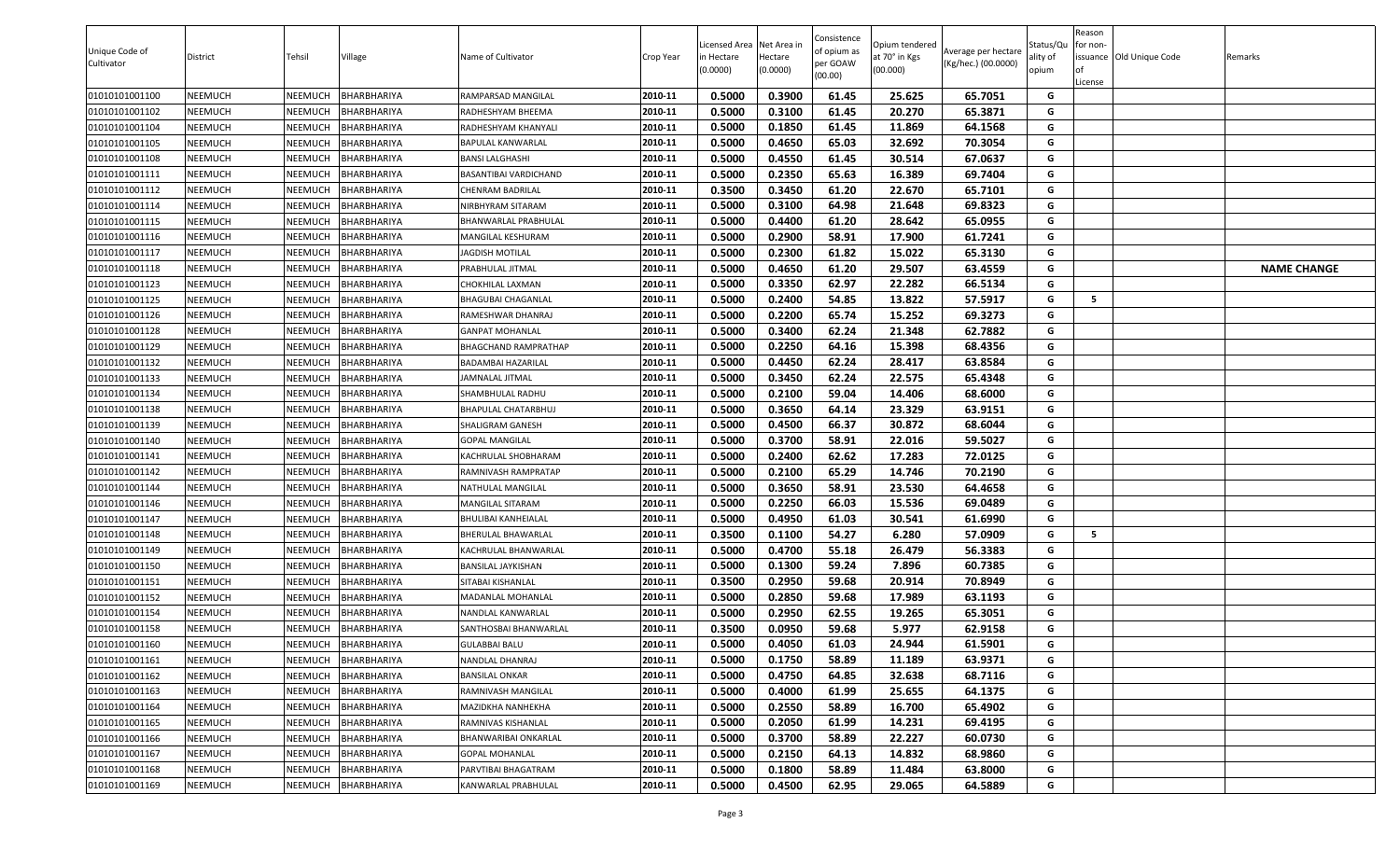| Unique Code of |          |                |                    |                           |           | Licensed Area Net Area in |          | Consistence             | Opium tendered |                                            | Status/Qu | Reason<br>for non- |                          |                    |
|----------------|----------|----------------|--------------------|---------------------------|-----------|---------------------------|----------|-------------------------|----------------|--------------------------------------------|-----------|--------------------|--------------------------|--------------------|
| Cultivator     | District | Tehsil         | Village            | Name of Cultivator        | Crop Year | n Hectare                 | Hectare  | of opium as<br>per GOAW | at 70° in Kgs  | Average per hectare<br>(Kg/hec.) (00.0000) | ality of  |                    | issuance Old Unique Code | Remarks            |
|                |          |                |                    |                           |           | (0.0000)                  | (0.0000) | (00.00)                 | (00.000)       |                                            | opium     | License            |                          |                    |
| 01010101001172 | NEEMUCH  | <b>NEEMUCH</b> | BHARBHARIYA        | SURATRAM NANALAL          | 2010-11   | 0.5000                    | 0.3700   | 58.89                   | 23.699         | 64.0514                                    | G         |                    |                          |                    |
| 01010101001173 | NEEMUCH  | NEEMUCH        | BHARBHARIYA        | SHAMBHURAM NANALAL        | 2010-11   | 0.5000                    | 0.2500   | 56.46                   | 14.946         | 59.7840                                    | G         |                    |                          |                    |
| 01010101001175 | NEEMUCH  | <b>NEEMUCH</b> | BHARBHARIYA        | SUNDERLAL SHANKARLAL      | 2010-11   | 0.3500                    | 0.1150   | 64.48                   | 8.180          | 71.1304                                    | G         |                    |                          |                    |
| 01010101001176 | NEEMUCH  | <b>NEEMUCH</b> | BHARBHARIYA        | SHOKINGIR SHIVNARAYAN     | 2010-11   | 0.5000                    | 0.3650   | 64.48                   | 24.364         | 66.7507                                    | G         |                    |                          |                    |
| 01010101001177 | NEEMUCH  | <b>NEEMUCH</b> | BHARBHARIYA        | <b>GOPAL SHRIRAM</b>      | 2010-11   | 0.5000                    | 0.1050   | 68.03                   | 7.454          | 70.9905                                    | G         |                    |                          |                    |
| 01010101001180 | NEEMUCH  | <b>NEEMUCH</b> | BHARBHARIYA        | SHAMBHUBAI BANSIDAS       | 2010-11   | 0.5000                    | 0.4750   | 61.99                   | 30.703         | 64.6379                                    | G         |                    |                          |                    |
| 01010101001181 | NEEMUCH  | <b>NEEMUCH</b> | BHARBHARIYA        | BABULAL SHANKARLAL        | 2010-11   | 0.5000                    | 0.3100   | 58.89                   | 18.794         | 60.6258                                    | G         |                    |                          |                    |
| 01010101001182 | NEEMUCH  | NEEMUCH        | BHARBHARIYA        | KISHANLAL DEVA            | 2010-11   | 0.5000                    | 0.2050   | 64.48                   | 13.237         | 64.5707                                    | G         |                    |                          |                    |
| 01010101001185 | NEEMUCH  | <b>NEEMUCH</b> | BHARBHARIYA        | BADRILAL NARULAL          | 2010-11   | 0.5000                    | 0.4250   | 64.01                   | 28.183         | 66.3129                                    | G         |                    |                          |                    |
| 01010101001186 | NEEMUCH  | NEEMUCH        | BHARBHARIYA        | RAMNIVAS CHOKILAL         | 2010-11   | 0.5000                    | 0.2400   | 70.47                   | 17.920         | 74.6667                                    | G         |                    |                          |                    |
| 01010101001188 | NEEMUCH  | NEEMUCH        | BHARBHARIYA        | SUNDERLAL HAZARILAL       | 2010-11   | 0.5000                    | 0.4250   | 62.36                   | 28.089         | 66.0918                                    | G         |                    |                          |                    |
| 01010101001189 | NEEMUCH  | <b>NEEMUCH</b> | BHARBHARIYA        | SITABAI KANWARLAL         | 2010-11   | 0.5000                    | 0.1900   | 64.01                   | 14.155         | 74.5000                                    | G         |                    |                          |                    |
| 01010101001190 | NEEMUCH  | <b>NEEMUCH</b> | BHARBHARIYA        | KARULAL VARDICHAND        | 2010-11   | 0.5000                    | 0.3450   | 59.30                   | 21.340         | 61.8551                                    | G         |                    |                          |                    |
| 01010101001195 | NEEMUCH  | <b>NEEMUCH</b> | BHARBHARIYA        | RAJUBAI RAMKARAN          | 2010-11   | 0.3500                    | 0.2500   | 64.01                   | 16.981         | 67.9240                                    | G         |                    |                          |                    |
| 01010101001196 | NEEMUCH  | <b>NEEMUCH</b> | BHARBHARIYA        | RAMESHWAR CHOKILAL        | 2010-11   | 0.5000                    | 0.3100   | 62.36                   | 19.688         | 63.5097                                    | G         |                    |                          |                    |
| 01010101001198 | NEEMUCH  | <b>NEEMUCH</b> | BHARBHARIYA        | MANGILAL NATHULAL         | 2010-11   | 0.5000                    | 0.2550   | 64.23                   | 17.883         | 70.1294                                    | G         |                    |                          |                    |
| 01010101001199 | NEEMUCH  | NEEMUCH        | BHARBHARIYA        | RAMKAILASH CHOUKILAL      | 2010-11   | 0.5000                    | 0.1950   | 62.36                   | 13.238         | 67.8872                                    | G         |                    |                          |                    |
| 01010101001200 | NEEMUCH  | <b>NEEMUCH</b> | BHARBHARIYA        | PANNALAL NARU             | 2010-11   | 0.5000                    | 0.3350   | 64.23                   | 25.132         | 75.0209                                    | G         |                    |                          |                    |
| 01010101001202 | NEEMUCH  | NEEMUCH        | BHARBHARIYA        | <b>MANGILAL BALMUKAND</b> | 2010-11   | 0.5000                    | 0.1550   | 66.73                   | 11.096         | 71.5871                                    | G         |                    |                          |                    |
| 01010101001204 | NEEMUCH  | <b>NEEMUCH</b> | BHARBHARIYA        | <b>BAGATRAM MOTI</b>      | 2010-11   | 0.5000                    | 0.4150   | 59.30                   | 26.075         | 62.8313                                    | G         |                    |                          |                    |
| 01010101001210 | NEEMUCH  | NEEMUCH        | BHARBHARIYA        | RAMSUKH MOOLCHAND         | 2010-11   | 0.5000                    | 0.4000   | 64.23                   | 26.545         | 66.3625                                    | G         |                    |                          |                    |
| 01010101001211 | NEEMUCH  | <b>NEEMUCH</b> | BHARBHARIYA        | RAMESHCHAND ONKARLAL      | 2010-11   | 0.5000                    | 0.3300   | 59.30                   | 20.255         | 61.3788                                    | G         |                    |                          |                    |
| 01010101001212 | NEEMUCH  | <b>NEEMUCH</b> | BHARBHARIYA        | KARULAL BHERULAL          | 2010-11   | 0.5000                    | 0.2850   | 61.61                   | 18.958         | 66.5193                                    | G         |                    |                          |                    |
| 01010101001216 | NEEMUCH  | <b>NEEMUCH</b> | BHARBHARIYA        | BHANWARBAI KANHEYLAL      | 2010-11   | 0.5000                    | 0.4400   | 61.61                   | 27.830         | 63.2500                                    | G         |                    |                          |                    |
| 01010101001219 | NEEMUCH  | <b>NEEMUCH</b> | BHARBHARIYA        | BALURAM CHAMPALAL         | 2010-11   | 0.5000                    | 0.2400   | 53.66                   | 14.067         | 58.6125                                    | G         | 5                  |                          |                    |
| 01010101001155 | NEEMUCH  | <b>NEEMUCH</b> | BHARBHARIYA        | SAMANBAI MANGILAL         | 2010-11   | 0.5000                    | 0.3650   | 65.35                   | 24.609         | 67.4219                                    | G         |                    |                          |                    |
| 01010101001222 | NEEMUCH  | NEEMUCH        | BHARBHARIYA        | SHIVRATAN KANHEYALAL      | 2010-11   | 0.5000                    | 0.4600   | 61.61                   | 29.265         | 63.6196                                    | G         |                    |                          |                    |
| 01010101001225 | NEEMUCH  | NEEMUCH        | BHARBHARIYA        | IAMNABAI RADHESHYAM       | 2010-11   | 0.3500                    | 0.2700   | 57.93                   | 16.287         | 60.3222                                    | G         |                    |                          |                    |
| 01010101001201 | NEEMUCH  | NEEMUCH        | BHARBHARIYA        | RAMNARAYAN KHYALIRAM      | 2010-11   | 0.5000                    | 0.2500   | 65.28                   | 16.842         | 67.3680                                    | G         |                    |                          |                    |
| 01010101001036 | NEEMUCH  | <b>NEEMUCH</b> | BHARBHARIYA        | BHANWARLAL MOTILAL        | 2010-11   | 0.5000                    | 0.1000   | 58.83                   | 6.320          | 63.2000                                    | G         |                    |                          |                    |
| 01010101001143 | NEEMUCH  | <b>NEEMUCH</b> | BHARBHARIYA        | NANDLAL RATANLAL          | 2010-11   | 0.3500                    | 0.2750   | 61.65                   | 17.350         | 63.0909                                    | G         |                    |                          |                    |
| 01010101001004 | NEEMUCH  | <b>NEEMUCH</b> | BHARBHARIYA        | GHEESALAL MAGNIRAM        | 2010-11   | 0.5000                    | 0.3150   | 61.65                   | 19.746         | 62.6857                                    | G         |                    |                          |                    |
| 01010101001122 | NEEMUCH  | NEEMUCH        | BHARBHARIYA        | AZIMUDHIN KHANZU          | 2010-11   | 0.5000                    | 0.2450   | 70.23                   | 18.591         | 75.8816                                    | G         |                    |                          |                    |
| 01010101001088 | NEEMUCH  | <b>NEEMUCH</b> | BHARBHARIYA        | <b>GHISIBAI BADRILAL</b>  | 2010-11   | 0.5000                    | 0.2000   | 65.11                   | 12.966         | 64.8300                                    | G         |                    |                          |                    |
| 01010101001233 | NEEMUCH  | NEEMUCH        | BHARBHARIYA        | AMRATRAM CHAGANLAL        | 2010-11   | 0.5000                    | 0.1500   | 58.83                   | 9.766          | 65.1067                                    | G         |                    |                          |                    |
| 01010101001110 | NEEMUCH  | <b>NEEMUCH</b> | <b>BHARBHARIYA</b> | <b>IBRAHIM FAKHIRA</b>    | 2010-11   | 0.5000                    | 0.2700   | 65.11                   | 19.970         | 73.9630                                    | G         |                    |                          |                    |
| 01010101001058 | NEEMUCH  | <b>NEEMUCH</b> | BHARBHARIYA        | MANGILAL RATANLAL         | 2010-11   | 0.5000                    | 0.3650   | 64.85                   | 24.143         | 66.1452                                    | G         |                    |                          |                    |
| 01010101001071 | NEEMUCH  | NEEMUCH        | BHARBHARIYA        | AGDISH BHANWARLAL         | 2010-11   | 0.5000                    | 0.4000   | 68.60                   | 28.959         | 72.3975                                    | G         |                    |                          |                    |
| 01010101001234 | NEEMUCH  | <b>NEEMUCH</b> | BHARBHARIYA        | SAMANDBAI RATANLAL        | 2010-11   | 0.5000                    | 0.4850   | 58.83                   | 29.474         | 60.7711                                    | G         |                    |                          |                    |
| 01010101001235 | NEEMUCH  | <b>NEEMUCH</b> | BHARBHARIYA        | MOTILAL MOLCHAND          | 2010-11   | 0.5000                    | 0.2500   | 65.11                   | 17.849         | 71.3960                                    | G         |                    |                          |                    |
| 01010101001119 | NEEMUCH  | <b>NEEMUCH</b> | BHARBHARIYA        | INDRABAI RAMNARAYAN       | 2010-11   | 0.5000                    | 0.4900   | 61.65                   | 30.543         | 62.3327                                    | G         |                    |                          | <b>NAME CHANGE</b> |
| 01010101001207 | NEEMUCH  | NEEMUCH        | BHARBHARIYA        | KAMLABAI RATANLAL         | 2010-11   | 0.5000                    | 0.2050   | 68.60                   | 15.308         | 74.6732                                    | G         |                    |                          |                    |
| 01010101001178 | NEEMUCH  | <b>NEEMUCH</b> | BHARBHARIYA        | DINESHCHANDRA BHERULAL    | 2010-11   | 0.5000                    | 0.3150   | 61.86                   | 22.128         | 70.2476                                    | G         |                    |                          |                    |
| 01010101001037 | NEEMUCH  | <b>NEEMUCH</b> | BHARBHARIYA        | SHOBHARAM HAZARILAL       | 2010-11   | 0.5000                    | 0.4900   | 61.86                   | 30.797         | 62.8510                                    | G         |                    |                          |                    |
| 01010101001005 | NEEMUCH  | <b>NEEMUCH</b> | BHARBHARIYA        | UDAILAL MANGILAL          | 2010-11   | 0.5000                    | 0.2450   | 60.60                   | 15.981         | 65.2286                                    | G         |                    |                          |                    |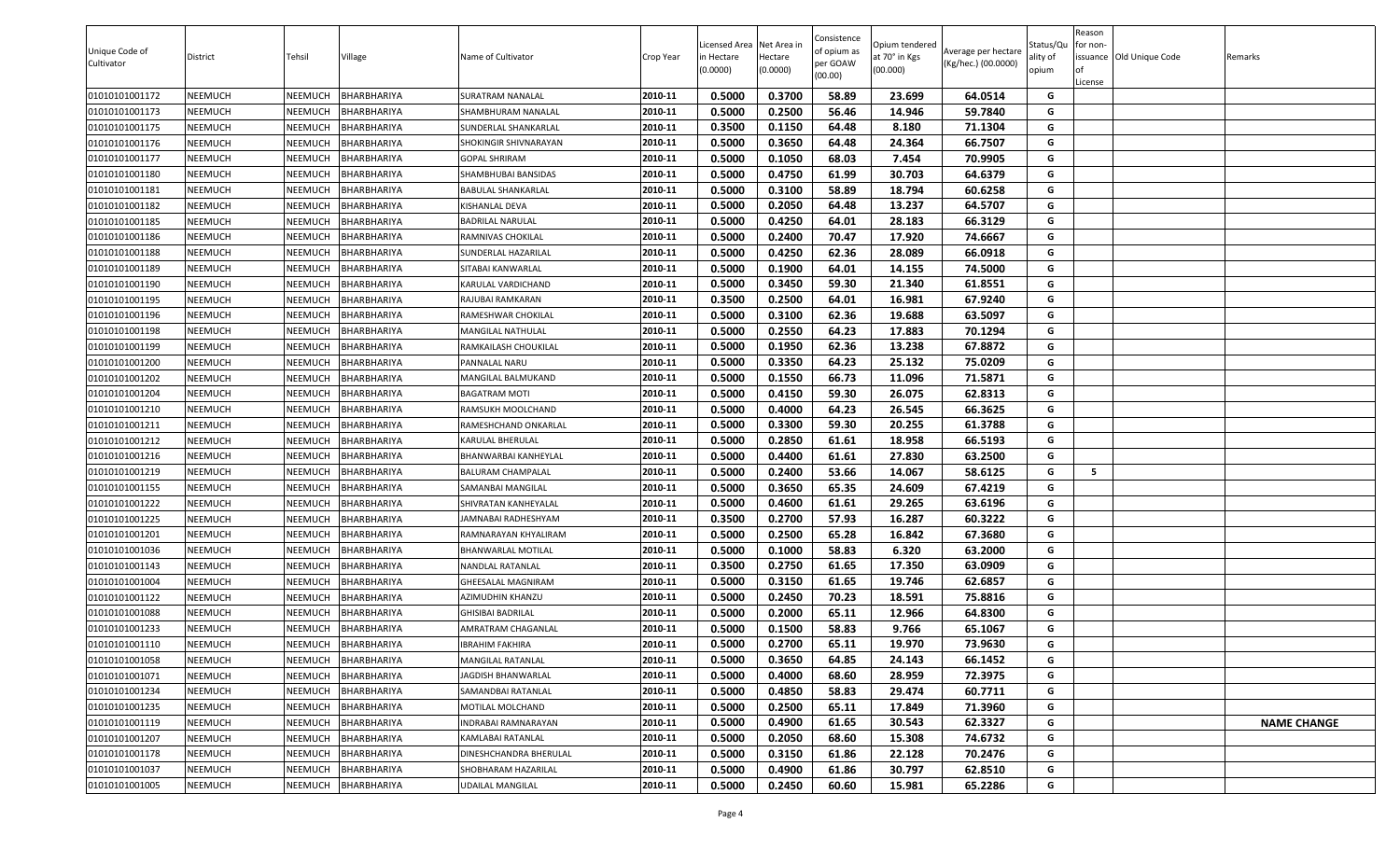| Unique Code of<br>Cultivator | <b>District</b> | Tehsil         | Village               | Name of Cultivator      | Crop Year | Licensed Area Net Area in<br>in Hectare | lectare  | Consistence<br>of opium as<br>oer GOAW | Opium tendered<br>at 70° in Kgs | Average per hectare<br>(Kg/hec.) (00.0000) | Status/Qu<br>ality of | Reason<br>for non-<br>issuance Old Unique Code | Remarks |
|------------------------------|-----------------|----------------|-----------------------|-------------------------|-----------|-----------------------------------------|----------|----------------------------------------|---------------------------------|--------------------------------------------|-----------------------|------------------------------------------------|---------|
|                              |                 |                |                       |                         |           | (0.0000)                                | (0.0000) | (00.00)                                | (00.000)                        |                                            | opium                 | .icense                                        |         |
| 01010101001013               | NEEMUCH         | <b>NEEMUCH</b> | BHARBHARIYA           | RAGUVEER BANSILAL       | 2010-11   | 0.5000                                  | 0.2150   | 61.86                                  | 13.379                          | 62.2279                                    | G                     |                                                |         |
| 01010101001084               | NEEMUCH         | NEEMUCH        | BHARBHARIYA           | RAMNARAYAN BHEEMA       | 2010-11   | 0.5000                                  | 0.3050   | 65.28                                  | 22.316                          | 73.1672                                    | G                     |                                                |         |
| 01010101001087               | NEEMUCH         | <b>NEEMUCH</b> | BHARBHARIYA           | RATANLAL BHEEMA         | 2010-11   | 0.5000                                  | 0.3200   | 61.84                                  | 21.388                          | 66.8375                                    | G                     |                                                |         |
| 01010101001103               | NEEMUCH         | <b>NEEMUCH</b> | BHARBHARIYA           | MATHURALAL MODA         | 2010-11   | 0.5000                                  | 0.3050   | 61.84                                  | 19.170                          | 62.8525                                    | G                     |                                                |         |
| 01010101001124               | NEEMUCH         | <b>NEEMUCH</b> | BHARBHARIYA           | RATANLAL GHEESALAL      | 2010-11   | 0.5000                                  | 0.1850   | 69.52                                  | 14.083                          | 76.1243                                    | G                     |                                                |         |
| 01010101001130               | NEEMUCH         | <b>NEEMUCH</b> | BHARBHARIYA           | HAZARILAL KACHRU        | 2010-11   | 0.5000                                  | 0.4200   | 57.85                                  | 24.561                          | 58.4786                                    | G                     |                                                |         |
| 01010101001208               | NEEMUCH         | <b>NEEMUCH</b> | BHARBHARIYA           | SURAJIBAIKA CHRULAL     | 2010-11   | 0.3500                                  | 0.3150   | 60.60                                  | 19.686                          | 62.4952                                    | G                     |                                                |         |
| 01010101001221               | NEEMUCH         | <b>NEEMUCH</b> | BHARBHARIYA           | BALARAM RAMPRATAP       | 2010-11   | 0.5000                                  | 0.4000   | 61.84                                  | 25.628                          | 64.0700                                    | G                     |                                                |         |
| 01010101001145               | NEEMUCH         | <b>NEEMUCH</b> | BHARBHARIYA           | RADHESHYAM NANURAM      | 2010-11   | 0.5000                                  | 0.2700   | 61.91                                  | 17.423                          | 64.5296                                    | G                     |                                                |         |
| 01010101001157               | NEEMUCH         | <b>NEEMUCH</b> | BHARBHARIYA           | KANWARLAL PANNALAL      | 2010-11   | 0.5000                                  | 0.2950   | 60.02                                  | 19.001                          | 64.4102                                    | G                     |                                                |         |
| 01010101001031               | NEEMUCH         | <b>NEEMUCH</b> | BHARBHARIYA           | BANSILAL PRABHULAL      | 2010-11   | 0.3500                                  | 0.3450   | 59.24                                  | 20.810                          | 60.3188                                    | G                     |                                                |         |
| 01010101001174               | NEEMUCH         | <b>NEEMUCH</b> | BHARBHARIYA           | NARAYAN NATHU           | 2010-11   | 0.5000                                  | 0.2400   | 59.24                                  | 16.232                          | 67.6333                                    | G                     |                                                |         |
| 01010101001055               | NEEMUCH         | <b>NEEMUCH</b> | BHARBHARIYA           | <b>ILADHAR BALURAM</b>  | 2010-11   | 0.5000                                  | 0.4200   | 61.91                                  | 26.931                          | 64.1214                                    | G                     |                                                |         |
| 01010101001187               | NEEMUCH         | <b>NEEMUCH</b> | BHARBHARIYA           | BABULAL RATANLAL        | 2010-11   | 0.5000                                  | 0.2650   | 61.91                                  | 17.123                          | 64.6151                                    | G                     |                                                |         |
| 01010101001236               | NEEMUCH         | <b>NEEMUCH</b> | BHARBHARIYA           | BALUPARASAD DEVILAL     | 2010-11   | 0.3500                                  | 0.3150   | 61.03                                  | 20.236                          | 64.2413                                    | G                     | 01010102231031                                 |         |
| 01010101008015               | NEEMUCH         | <b>NEEMUCH</b> | <b>BHOLIYAVAS</b>     | BABRIBAI PRABHULAL      | 2010-11   | 0.3500                                  | 0.3300   | 61.69                                  | 22.429                          | 67.9667                                    | G                     |                                                |         |
| 01010101008017               | NEEMUCH         | NEEMUCH        | <b>BHOLIYAVAS</b>     | MOHANLAL MATHURALAL     | 2010-11   | 0.3500                                  | 0.3350   | 63.37                                  | 21.781                          | 65.0179                                    | G                     |                                                |         |
| 01010101008018               | NEEMUCH         | <b>NEEMUCH</b> | <b>BHOLIYAVAS</b>     | GOPAL NANLAL            | 2010-11   | 0.5000                                  | 0.2900   | 64.34                                  | 18.015                          | 62.1207                                    | G                     |                                                |         |
| 01010101008019               | NEEMUCH         | NEEMUCH        | <b>BHOLIYAVAS</b>     | MATHRIBAI DEVILAL       | 2010-11   | 0.5000                                  | 0.4850   | 62.86                                  | 31.699                          | 65.3588                                    | G                     |                                                |         |
| 01010101008030               | NEEMUCH         | <b>NEEMUCH</b> | <b>BHOLIYAVAS</b>     | DHAPUBAI HEERALAL       | 2010-11   | 0.5000                                  | 0.4700   | 64.34                                  | 32.473                          | 69.0915                                    | G                     |                                                |         |
| 01010101008005               | NEEMUCH         | NEEMUCH        | BHOLIYAVAS            | GANGARAM KANIRAM        | 2010-11   | 0.5000                                  | 0.2700   | 60.23                                  | 17.372                          | 64.3407                                    | G                     |                                                |         |
| 01010101008020               | NEEMUCH         | <b>NEEMUCH</b> | <b>BHOLIYAVAS</b>     | HUKMICHAND NANURAM      | 2010-11   | 0.5000                                  | 0.4150   | 65.68                                  | 29.218                          | 70.4048                                    | G                     |                                                |         |
| 01010101008027               | NEEMUCH         | NEEMUCH        | <b>BHOLIYAVAS</b>     | NANURAM MANGILAL        | 2010-11   | 0.5000                                  | 0.4750   | 65.68                                  | 32.005                          | 67.3789                                    | G                     |                                                |         |
| 01010101024002               | NEEMUCH         | <b>NEEMUCH</b> | <b>BISALWAS KALAN</b> | HARISHKUMAR JANKILAL    | 2010-11   | 0.5000                                  | 0.4800   | 69.60                                  | 30.713                          | 63.9854                                    | G                     |                                                |         |
| 01010101024004               | NEEMUCH         | <b>NEEMUCH</b> | <b>BISALWAS KALAN</b> | PHOOLCHAND BHUWANIRAM   | 2010-11   | 0.5000                                  | 0.5000   | 61.67                                  | 30.870                          | 61.7400                                    | G                     |                                                |         |
| 01010101024005               | NEEMUCH         | <b>NEEMUCH</b> | <b>BISALWAS KALAN</b> | VISHNUPRASHAD AMRATLAL  | 2010-11   | 0.5000                                  | 0.4850   | 61.64                                  | 30.389                          | 62.6577                                    | G                     |                                                |         |
| 01010101024007               | NEEMUCH         | <b>NEEMUCH</b> | <b>BISALWAS KALAN</b> | UDAIRAM chhotelal       | 2010-11   | 0.5000                                  | 0.2500   | 71.35                                  | 17.603                          | 70.4120                                    | G                     |                                                |         |
| 01010101024011               | NEEMUCH         | <b>NEEMUCH</b> | <b>BISALWAS KALAN</b> | BHUWANIRAM HAZARILAL    | 2010-11   | 0.5000                                  | 0.2350   | 69.60                                  | 16.495                          | 70.1915                                    | G                     |                                                |         |
| 01010101024012               | NEEMUCH         | <b>NEEMUCH</b> | <b>BISALWAS KALAN</b> | RAMPRASAD VIJAYRAM      | 2010-11   | 0.5000                                  | 0.4700   | 60.70                                  | 29.032                          | 61.7702                                    | G                     |                                                |         |
| 01010101024014               | NEEMUCH         | <b>NEEMUCH</b> | <b>BISALWAS KALAN</b> | KAMLABAI NATHULAL       | 2010-11   | 0.5000                                  | 0.2000   | 68.85                                  | 14.754                          | 73.7700                                    | G                     |                                                |         |
| 01010101024015               | NEEMUCH         | <b>NEEMUCH</b> | <b>BISALWAS KALAN</b> | RAMLAL TORIRAM          | 2010-11   | 0.5000                                  | 0.4800   | 65.67                                  | 31.747                          | 66.1396                                    | G                     |                                                |         |
| 01010101024019               | NEEMUCH         | <b>NEEMUCH</b> | <b>BISALWAS KALAN</b> | HEERALAL BHUWANIRAM     | 2010-11   | 0.5000                                  | 0.4800   | 63.31                                  | 32.044                          | 66.7583                                    | G                     |                                                |         |
| 01010101024023               | NEEMUCH         | <b>NEEMUCH</b> | <b>BISALWAS KALAN</b> | KALURAM MANGILAL        | 2010-11   | 0.5000                                  | 0.4600   | 65.17                                  | 30.797                          | 66.9500                                    | G                     |                                                |         |
| 01010101024025               | NEEMUCH         | <b>NEEMUCH</b> | <b>BISALWAS KALAN</b> | RAMNIVASH RAMESHWAR     | 2010-11   | 0.5000                                  | 0.3200   | 55.67                                  | 18.999                          | 59.3719                                    | G                     |                                                |         |
| 01010101024031               | NEEMUCH         | NEEMUCH        | <b>BISALWAS KALAN</b> | PARASRAM BHAGATRAM      | 2010-11   | 0.5000                                  | 0.5150   | 68.02                                  | 34.457                          | 66.9068                                    | G                     |                                                |         |
| 01010101024032               | NEEMUCH         | NEEMUCH        | <b>BISALWAS KALAN</b> | JAGDISHCHANDRA KESHURAM | 2010-11   | 0.5000                                  | 0.3000   | 67.26                                  | 20.043                          | 66.8100                                    | G                     |                                                |         |
| 01010101024033               | NEEMUCH         | <b>NEEMUCH</b> | <b>BISALWAS KALAN</b> | <b>BADRILAL MODA</b>    | 2010-11   | 0.5000                                  | 0.3850   | 68.02                                  | 26.450                          | 68.7013                                    | G                     |                                                |         |
| 01010101024036               | NEEMUCH         | NEEMUCH        | <b>BISALWAS KALAN</b> | SAVITRIBAI MOTILAL      | 2010-11   | 0.5000                                  | 0.3200   | 65.17                                  | 20.826                          | 65.0813                                    | G                     |                                                |         |
| 01010101024040               | NEEMUCH         | <b>NEEMUCH</b> | <b>BISALWAS KALAN</b> | GANPATLAL TULSIRAM      | 2010-11   | 0.5000                                  | 0.4600   | 61.67                                  | 28.447                          | 61.8413                                    | G                     |                                                |         |
| 01010101024045               | NEEMUCH         | <b>NEEMUCH</b> | <b>BISALWAS KALAN</b> | KANWARLALSHAN KARLAL    | 2010-11   | 0.3500                                  | 0.2750   | 66.29                                  | 18.381                          | 66.8400                                    | G                     |                                                |         |
| 01010101024042               | NEEMUCH         | <b>NEEMUCH</b> | <b>BISALWAS KALAN</b> | BHERULAL SHOBHARAM      | 2010-11   | 0.5000                                  | 0.4800   | 61.87                                  | 29.830                          | 62.1458                                    | G                     |                                                |         |
| 01010101024051               | NEEMUCH         | <b>NEEMUCH</b> | <b>BISALWAS KALAN</b> | SURAJMAL ONKARLAL       | 2010-11   | 0.5000                                  | 0.4950   | 65.17                                  | 33.106                          | 66.8808                                    | G                     |                                                |         |
| 01010101024055               | NEEMUCH         | <b>NEEMUCH</b> | <b>BISALWAS KALAN</b> | MANGILAL MODIRAM        | 2010-11   | 0.5000                                  | 0.3700   | 66.29                                  | 24.717                          | 66.8027                                    | G                     |                                                |         |
| 01010101024056               | NEEMUCH         | <b>NEEMUCH</b> | <b>BISALWAS KALAN</b> | MANGILAL KANHEYALAL     | 2010-11   | 0.5000                                  | 0.3500   | 61.87                                  | 20.452                          | 58.4343                                    | G                     |                                                |         |
| 01010101024059               | NEEMUCH         | <b>NEEMUCH</b> | <b>BISALWAS KALAN</b> | BHANWARLAL BHAGATRAM    | 2010-11   | 0.5000                                  | 0.2100   | 61.87                                  | 13.267                          | 63.1762                                    | G                     |                                                |         |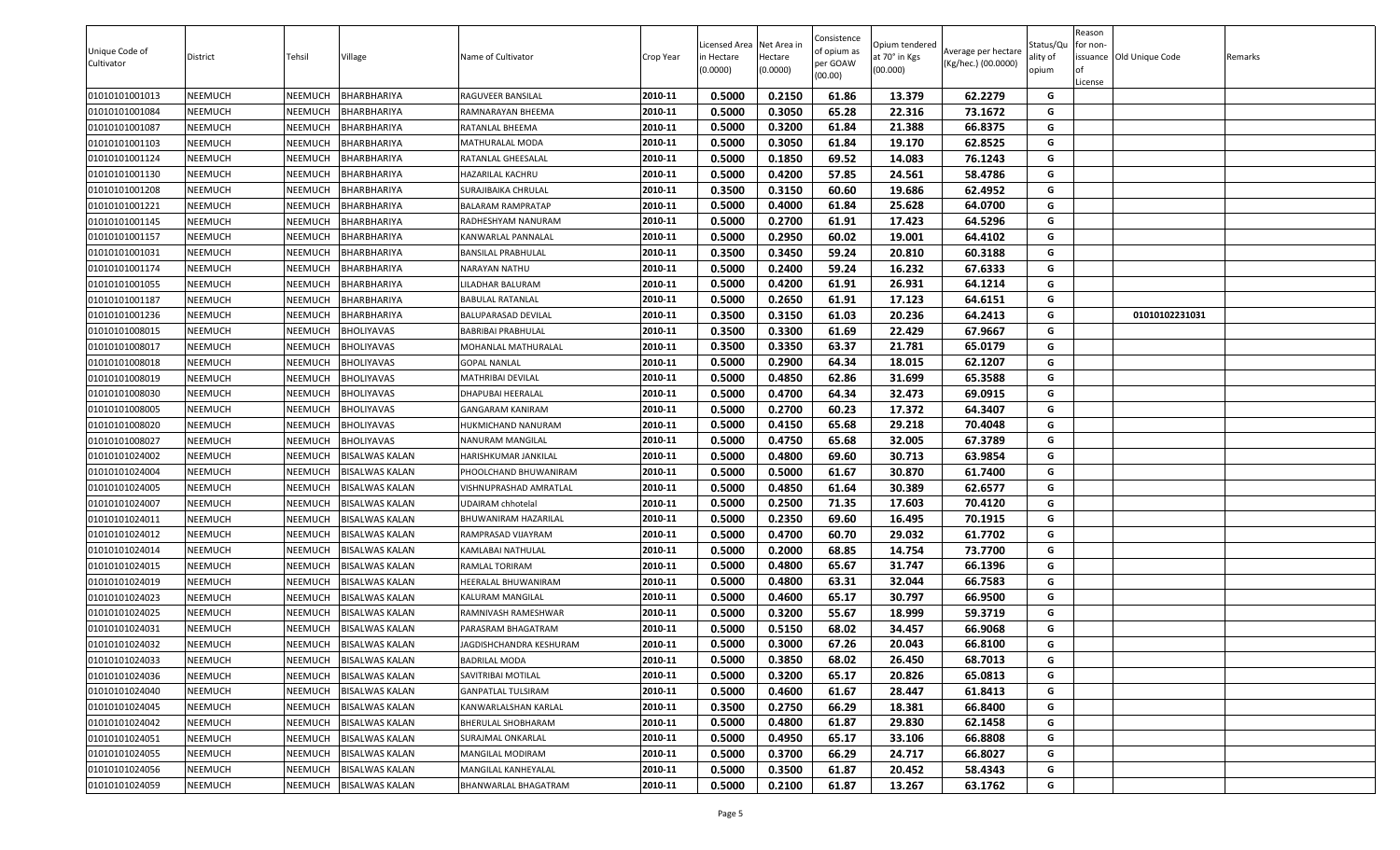| Unique Code of<br>Cultivator | District       | Tehsil         | Village               | Name of Cultivator          | Crop Year | Licensed Area Net Area in<br>in Hectare<br>(0.0000) | Hectare<br>(0.0000) | Consistence<br>of opium as<br>per GOAW<br>(00.00) | Opium tendered<br>at 70° in Kgs<br>(00.000) | Average per hectare<br>(Kg/hec.) (00.0000) | Status/Qu<br>ality of<br>opium | Reason<br>for non-<br>License | issuance Old Unique Code | Remarks |
|------------------------------|----------------|----------------|-----------------------|-----------------------------|-----------|-----------------------------------------------------|---------------------|---------------------------------------------------|---------------------------------------------|--------------------------------------------|--------------------------------|-------------------------------|--------------------------|---------|
| 01010101024060               | NEEMUCH        | <b>NEEMUCH</b> | <b>BISALWAS KALAN</b> | <b>GHEESALAL NANURAM</b>    | 2010-11   | 0.5000                                              | 0.4850              | 66.29                                             | 32.207                                      | 66.4062                                    | G                              |                               |                          |         |
| 01010101024063               | NEEMUCH        | NEEMUCH        | <b>BISALWAS KALAN</b> | <b>JANKILAL SALGRAM</b>     | 2010-11   | 0.5000                                              | 0.4250              | 66.76                                             | 27.333                                      | 64.3129                                    | G                              |                               |                          |         |
| 01010101024064               | NEEMUCH        | <b>NEEMUCH</b> | <b>BISALWAS KALAN</b> | LAXMINARAYAN UDAIRAM        | 2010-11   | 0.5000                                              | 0.2850              | 65.17                                             | 19.272                                      | 67.6211                                    | G                              |                               |                          |         |
| 01010101024069               | NEEMUCH        | NEEMUCH        | <b>BISALWAS KALAN</b> | DAMARLAL GANPAT             | 2010-11   | 0.5000                                              | 0.1700              | 65.16                                             | 12.036                                      | 70.8000                                    | G                              |                               |                          |         |
| 01010101024076               | NEEMUCH        | <b>NEEMUCH</b> | <b>BISALWAS KALAN</b> | NEHRULAL BHANWARLAL         | 2010-11   | 0.5000                                              | 0.4500              | 66.76                                             | 30.376                                      | 67.5022                                    | G                              |                               |                          |         |
| 01010101024077               | NEEMUCH        | <b>NEEMUCH</b> | <b>BISALWAS KALAN</b> | BHERULAL SHAVRAM            | 2010-11   | 0.5000                                              | 0.4600              | 64.27                                             | 29.482                                      | 64.0913                                    | G                              |                               |                          |         |
| 01010101024078               | NEEMUCH        | <b>NEEMUCH</b> | <b>BISALWAS KALAN</b> | RAMPRAHALAD MATHURALAL      | 2010-11   | 0.5000                                              | 0.4800              | 61.93                                             | 29.647                                      | 61.7646                                    | G                              |                               |                          |         |
| 01010101024079               | NEEMUCH        | NEEMUCH        | <b>BISALWAS KALAN</b> | GANGARAM SALIGRAM           | 2010-11   | 0.5000                                              | 0.4350              | 66.76                                             | 29.184                                      | 67.0897                                    | G                              |                               |                          |         |
| 01010101024083               | NEEMUCH        | <b>NEEMUCH</b> | <b>BISALWAS KALAN</b> | MANGILAL BAGDIRAM           | 2010-11   | 0.5000                                              | 0.2400              | 71.92                                             | 18.196                                      | 75.8167                                    | G                              |                               |                          |         |
| 01010101024084               | NEEMUCH        | NEEMUCH        | <b>BISALWAS KALAN</b> | TULSIRAM ONKARLAL           | 2010-11   | 0.5000                                              | 0.3450              | 65.79                                             | 23.656                                      | 68.5681                                    | G                              |                               |                          |         |
| 01010101024085               | NEEMUCH        | NEEMUCH        | <b>BISALWAS KALAN</b> | JAMNIBAI PRABHULAL          | 2010-11   | 0.5000                                              | 0.2400              | 68.88                                             | 16.718                                      | 69.6583                                    | G                              |                               |                          |         |
| 01010101024086               | NEEMUCH        | <b>NEEMUCH</b> | <b>BISALWAS KALAN</b> | RAMCHANDRA MATHURALAL       | 2010-11   | 0.5000                                              | 0.4450              | 60.01                                             | 27.167                                      | 61.0494                                    | G                              |                               |                          |         |
| 01010101024087               | NEEMUCH        | <b>NEEMUCH</b> | <b>BISALWAS KALAN</b> | RAMLAL DURGASHANKER         | 2010-11   | 0.5000                                              | 0.2300              | 65.79                                             | 15.451                                      | 67.1783                                    | G                              |                               |                          |         |
| 01010101024088               | NEEMUCH        | <b>NEEMUCH</b> | <b>BISALWAS KALAN</b> | SOBHARAM ONKAR              | 2010-11   | 0.5000                                              | 0.1550              | 65.16                                             | 10.435                                      | 67.3226                                    | G                              |                               |                          |         |
| 01010101024081               | NEEMUCH        | <b>NEEMUCH</b> | <b>BISALWAS KALAN</b> | MODIRAM DEVRAM              | 2010-11   | 0.5000                                              | 0.2000              | 64.80                                             | 12.960                                      | 64.8000                                    | G                              |                               |                          |         |
| 01010101024089               | NEEMUCH        | <b>NEEMUCH</b> | <b>BISALWAS KALAN</b> | KANHAIYALAL BHERULAL        | 2010-11   | 0.5000                                              | 0.3150              | 65.16                                             | 22.043                                      | 69.9778                                    | G                              |                               |                          |         |
| 01010101024090               | NEEMUCH        | <b>NEEMUCH</b> | <b>BISALWAS KALAN</b> | BANSILAL PRITHIVIRAJ        | 2010-11   | 0.5000                                              | 0.3800              | 65.16                                             | 25.096                                      | 66.0421                                    | G                              |                               |                          |         |
| 01010101024047               | NEEMUCH        | <b>NEEMUCH</b> | <b>BISALWAS KALAN</b> | SURAJBAI GUMANIRAM          | 2010-11   | 0.5000                                              | 0.4950              | 60.85                                             | 30.503                                      | 61.6222                                    | G                              |                               |                          |         |
| 01010101024041               | NEEMUCH        | NEEMUCH        | <b>BISALWAS KALAN</b> | SOBHA RAMRAMLAL             | 2010-11   | 0.5000                                              | 0.4250              | 61.93                                             | 26.612                                      | 62.6165                                    | G                              |                               |                          |         |
| 01010101024049               | NEEMUCH        | NEEMUCH        | <b>BISALWAS KALAN</b> | BANSILAL DHANRAJ            | 2010-11   | 0.5000                                              | 0.2900              | 60.85                                             | 17.647                                      | 60.8517                                    | G                              |                               |                          |         |
| 01010101024073               | NEEMUCH        | <b>NEEMUCH</b> | <b>BISALWAS KALAN</b> | PRITHIVIRAJ MODA            | 2010-11   | 0.5000                                              | 0.2400              | 60.85                                             | 15.073                                      | 62.8042                                    | G                              |                               |                          |         |
| 01010101024057               | NEEMUCH        | <b>NEEMUCH</b> | <b>BISALWAS KALAN</b> | BHANWARLAL MULCHAND         | 2010-11   | 0.5000                                              | 0.4450              | 61.93                                             | 28.187                                      | 63.3416                                    | G                              |                               |                          |         |
| 01010101024092               | NEEMUCH        | <b>NEEMUCH</b> | <b>BISALWAS KALAN</b> | KISHANLAL BHERULAL          | 2010-11   | 0.5000                                              | 0.4600              | 59.53                                             | 28.379                                      | 61.6935                                    | G                              |                               |                          |         |
| 01010101024093               | NEEMUCH        | <b>NEEMUCH</b> | <b>BISALWAS KALAN</b> | RAMKUNWARBAI RAMNARAYAN     | 2010-11   | 0.3500                                              | 0.3400              | 61.93                                             | 21.100                                      | 62.0588                                    | G                              |                               |                          |         |
| 01010101024094               | NEEMUCH        | <b>NEEMUCH</b> | <b>BISALWAS KALAN</b> | KANHAIYALAL UDAIRAM         | 2010-11   | 0.5000                                              | 0.2150              | 67.29                                             | 14.477                                      | 67.3349                                    | G                              |                               | 01010101044014           |         |
| 01010101022004               | NEEMUCH        | <b>NEEMUCH</b> | <b>BISALWAS KHURD</b> | BHIMSHANKAR GANPATLAL       | 2010-11   | 0.5000                                              | 0.2300              | 64.56                                             | 15.070                                      | 65.5217                                    | G                              |                               |                          |         |
| 01010101022009               | NEEMUCH        | <b>NEEMUCH</b> | <b>BISALWAS KHURD</b> | JMASHANKAR PARTHVIRAJ       | 2010-11   | 0.5000                                              | 0.4400              | 71.01                                             | 31.792                                      | 72.2545                                    | G                              |                               |                          |         |
| 01010101022012               | NEEMUCH        | <b>NEEMUCH</b> | <b>BISALWAS KHURD</b> | NIRESHCHANDRAn PRABHULAL    | 2010-11   | 0.5000                                              | 0.4450              | 60.23                                             | 29.229                                      | 65.6831                                    | G                              |                               |                          |         |
| 01010101022013               | NEEMUCH        | <b>NEEMUCH</b> | <b>BISALWAS KHURD</b> | BANSILAL MANGILAL           | 2010-11   | 0.5000                                              | 0.4200              | 64.56                                             | 27.816                                      | 66.2286                                    | G                              |                               |                          |         |
| 01010101022018               | NEEMUCH        | <b>NEEMUCH</b> | <b>BISALWAS KHURD</b> | MUKESH VARDICHAND           | 2010-11   | 0.3500                                              | 0.1550              | 67.23                                             | 11.141                                      | 71.8774                                    | G                              |                               |                          |         |
| 01010101022026               | NEEMUCH        | <b>NEEMUCH</b> | <b>BISALWAS KHURD</b> | KANHAIYLAL BHANWARLAL       | 2010-11   | 0.5000                                              | 0.4100              | 64.31                                             | 28.296                                      | 69.0146                                    | G                              |                               |                          |         |
| 01010101022028               | NEEMUCH        | <b>NEEMUCH</b> | <b>BISALWAS KHURD</b> | BHANWARLAL BHUWANIRAM       | 2010-11   | 0.5000                                              | 0.4550              | 63.50                                             | 30.752                                      | 67.5868                                    | G                              |                               |                          |         |
| 01010101022030               | NEEMUCH        | <b>NEEMUCH</b> | <b>BISALWAS KHURD</b> | INDERMAL GOPILAL            | 2010-11   | 0.5000                                              | 0.1750              | 64.31                                             | 11.658                                      | 66.6171                                    | G                              |                               |                          |         |
| 01010101022032               | NEEMUCH        | <b>NEEMUCH</b> | <b>BISALWAS KHURD</b> | KAILASHCHANDRA DHANRAJ      | 2010-11   | 0.5000                                              | 0.2750              | 67.23                                             | 18.978                                      | 69.0109                                    | G                              |                               |                          |         |
| 01010101022034               | NEEMUCH        | NEEMUCH        | <b>BISALWAS KHURD</b> | NARAYANPRASHAD LALITSHANKAR | 2010-11   | 0.3500                                              | 0.2800              | 69.24                                             | 22.483                                      | 80.2964                                    | G                              |                               |                          |         |
| 01010101022035               | <b>NEEMUCH</b> | <b>NEEMUCH</b> | <b>BISALWAS KHURD</b> | <b>KAMLASHANKAR GOPILAL</b> | 2010-11   | 0.3500                                              | 0.3450              | 64.31                                             | 22.729                                      | 65.8812                                    | G                              |                               |                          |         |
| 01010101022037               | NEEMUCH        | NEEMUCH        | <b>BISALWAS KHURD</b> | SUNDERLAL INDERMAL          | 2010-11   | 0.3500                                              | 0.2100              | 65.45                                             | 15.297                                      | 72.8429                                    | G                              |                               |                          |         |
| 01010101022039               | NEEMUCH        | NEEMUCH        | <b>BISALWAS KHURD</b> | SHINILAL NANDRAM            | 2010-11   | 0.5000                                              | 0.3700              | 63.50                                             | 24.965                                      | 67.4730                                    | G                              |                               |                          |         |
| 01010101022040               | NEEMUCH        | <b>NEEMUCH</b> | <b>BISALWAS KHURD</b> | KANHAIYLAL NANDRAM          | 2010-11   | 0.5000                                              | 0.4550              | 65.45                                             | 32.117                                      | 70.5868                                    | G                              |                               |                          |         |
| 01010101022044               | NEEMUCH        | NEEMUCH        | <b>BISALWAS KHURD</b> | YASHWANTLAL DHANRAJ         | 2010-11   | 0.5000                                              | 0.3450              | 65.45                                             | 23.141                                      | 67.0754                                    | G                              |                               |                          |         |
| 01010101022045               | NEEMUCH        | <b>NEEMUCH</b> | <b>BISALWAS KHURD</b> | SHANTILAL TULSIRAM          | 2010-11   | 0.5000                                              | 0.3000              | 63.50                                             | 21.100                                      | 70.3333                                    | G                              |                               |                          |         |
| 01010101022047               | NEEMUCH        | <b>NEEMUCH</b> | <b>BISALWAS KHURD</b> | LALITSHANKR SHIVPRASAD      | 2010-11   | 0.5000                                              | 0.4800              | 69.03                                             | 36.566                                      | 76.1792                                    |                                | $\overline{2}$                |                          |         |
| 01010101022050               | NEEMUCH        | <b>NEEMUCH</b> | <b>BISALWAS KHURD</b> | <b>GANPATLAL TULSIRAM</b>   | 2010-11   | 0.3500                                              | 0.2600              | 66.15                                             | 17.227                                      | 66.2577                                    | G                              |                               |                          |         |
| 01010101022055               | NEEMUCH        | <b>NEEMUCH</b> | <b>BISALWAS KHURD</b> | VARDICHAND BHAWANIRAM       | 2010-11   | 0.5000                                              | 0.0000              | 0.00                                              | 0.000                                       | 0.0000                                     | Е                              |                               |                          |         |
| 01010101022060               | NEEMUCH        | <b>NEEMUCH</b> | <b>BISALWAS KHURD</b> | <b>DURGABAI DASRATH</b>     | 2010-11   | 0.3500                                              | 0.3050              | 66.15                                             | 21.905                                      | 71.8197                                    | G                              |                               |                          |         |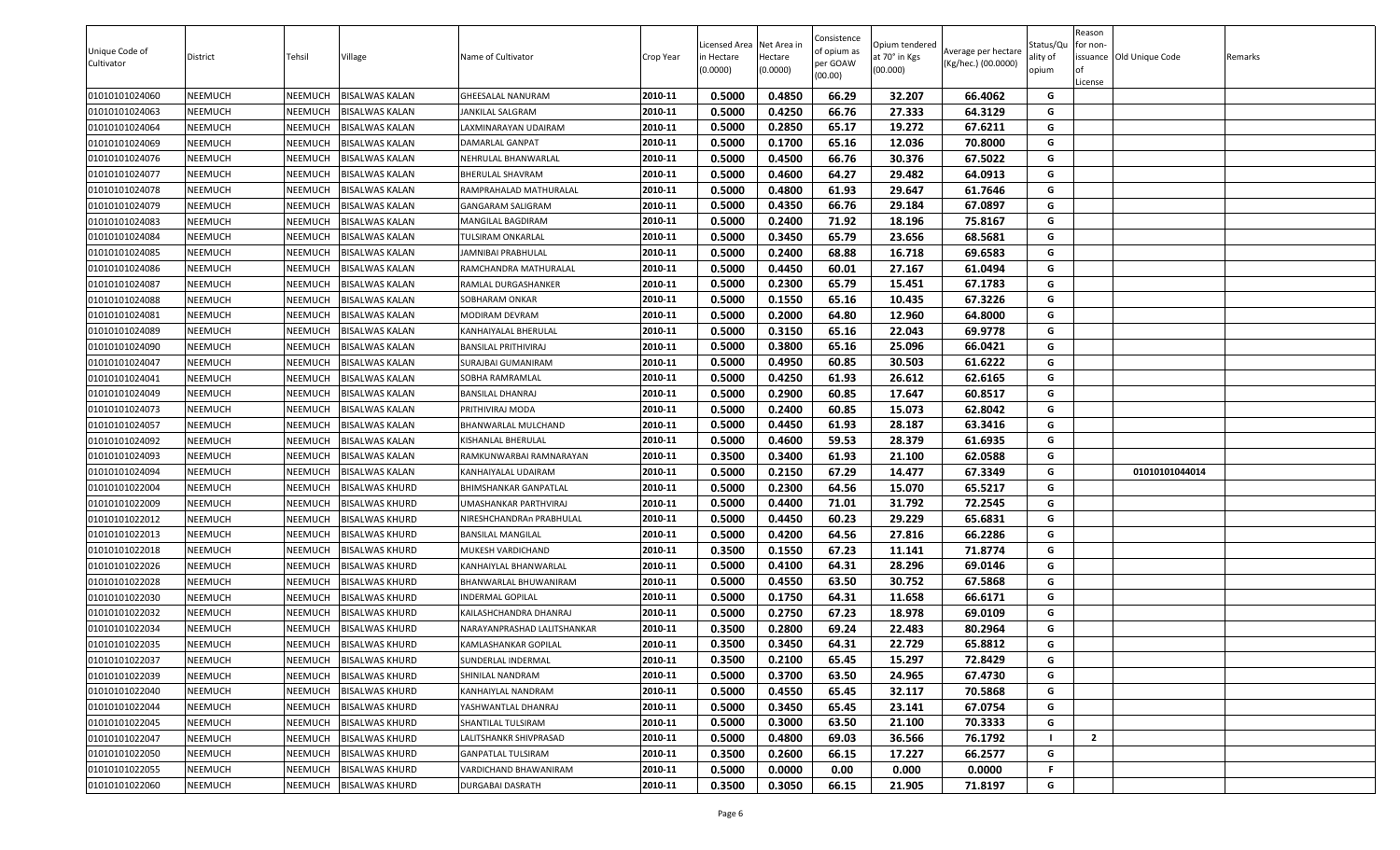|                |                |                |                       |                                |           |                          |                     | Consistence |                           |                     |                   | Reason   |                          |                    |
|----------------|----------------|----------------|-----------------------|--------------------------------|-----------|--------------------------|---------------------|-------------|---------------------------|---------------------|-------------------|----------|--------------------------|--------------------|
| Unique Code of |                |                |                       |                                |           | Licensed Area Net Area i |                     | of opium as | Opium tendered            | Average per hectare | Status/Qu         | for non- |                          |                    |
| Cultivator     | District       | Tehsil         | Village               | Name of Cultivator             | Crop Year | in Hectare<br>(0.0000)   | Hectare<br>(0.0000) | per GOAW    | at 70° in Kgs<br>(00.000) | (Kg/hec.) (00.0000) | ality of<br>opium |          | issuance Old Unique Code | Remarks            |
|                |                |                |                       |                                |           |                          |                     | (00.00)     |                           |                     |                   | .icense  |                          |                    |
| 01010101022062 | <b>NEEMUCH</b> | NEEMUCH        | <b>BISALWAS KHURD</b> | BHANWANIBAI NANDRAM            | 2010-11   | 0.5000                   | 0.2000              | 59.33       | 12.442                    | 62.2100             | G                 |          |                          |                    |
| 01010101022065 | <b>NEEMUCH</b> | NEEMUCH        | <b>BISALWAS KHURD</b> | PARMANAND DHANRAJ              | 2010-11   | 0.3500                   | 0.2850              | 66.15       | 20.384                    | 71.5228             | G                 |          |                          |                    |
| 01010101022067 | <b>NEEMUCH</b> | NEEMUCH        | <b>BISALWAS KHURD</b> | RANGLAL PARTHVIRAJ             | 2010-11   | 0.5000                   | 0.4000              | 72.76       | 31.006                    | 77.5150             | G                 |          |                          |                    |
| 01010101022017 | <b>NEEMUCH</b> | NEEMUCH        | BISALWAS KHURD        | KAMLASHANKAR GOPILAL           | 2010-11   | 0.5000                   | 0.3800              | 61.33       | 24.593                    | 64.7184             | G                 |          |                          |                    |
| 01010101022056 | <b>NEEMUCH</b> | NEEMUCH        | <b>BISALWAS KHURD</b> | KAMLASHANKAR JAMNALAL          | 2010-11   | 0.5000                   | 0.3900              | 69.24       | 28.309                    | 72.5872             | G                 |          |                          |                    |
| 01010101022027 | <b>NEEMUCH</b> | NEEMUCH        | <b>BISALWAS KHURD</b> | HEERALAL BHUWANIRAM            | 2010-11   | 0.5000                   | 0.3250              | 65.07       | 22.254                    | 68.4738             | G                 |          |                          |                    |
| 01010101022069 | <b>NEEMUCH</b> | NEEMUCH        | <b>BISALWAS KHURD</b> | DHYASHANKAR CHANDMAL           | 2010-11   | 0.3500                   | 0.3250              | 65.07       | 22.942                    | 70.5908             | G                 |          |                          |                    |
| 01010101017005 | <b>NEEMUCH</b> | NEEMUCH        | <b>BORKHEDI KALAN</b> | BHANWARLAL MOOLCHAND           | 2010-11   | 0.5000                   | 0.4800              | 63.78       | 31.699                    | 66.0396             | G                 |          |                          |                    |
| 01010101017010 | <b>NEEMUCH</b> | NEEMUCH        | <b>BORKHEDI KALAN</b> | RAMNARAYAN GABRULAL            | 2010-11   | 0.5000                   | 0.5050              | 57.30       | 30.132                    | 59.6673             | G                 |          |                          |                    |
| 01010101017020 | <b>NEEMUCH</b> | NEEMUCH        | <b>BORKHEDI KALAN</b> | RUGNATH MODIRAM                | 2010-11   | 0.5000                   | 0.4900              | 58.85       | 30.098                    | 61.4245             | G                 |          |                          |                    |
| 01010101017040 | <b>NEEMUCH</b> | NEEMUCH        | <b>BORKHEDI KALAN</b> | BHAGWAN BHONA                  | 2010-11   | 0.5000                   | 0.3600              | 58.34       | 21.552                    | 59.8667             | G                 |          |                          | <b>NAME CHANGE</b> |
| 01010101017003 | <b>NEEMUCH</b> | NEEMUCH        | <b>BORKHEDI KALAN</b> | PRABHULAL MOOLCHAND            | 2010-11   | 0.5000                   | 0.3400              | 61.70       | 21.392                    | 62.9176             | G                 |          |                          |                    |
| 01010101017054 | <b>NEEMUCH</b> | NEEMUCH        | <b>BORKHEDI KALAN</b> | RAMBILASH MOOLCHAND            | 2010-11   | 0.5000                   | 0.2500              | 62.30       | 15.771                    | 63.0840             | G                 |          |                          |                    |
| 01010101017013 | <b>NEEMUCH</b> | NEEMUCH        | <b>BORKHEDI KALAN</b> | RADHESHYAM MOOLCHAND           | 2010-11   | 0.5000                   | 0.5000              | 63.89       | 33.624                    | 67.2480             | G                 |          |                          |                    |
| 01010101017002 | <b>NEEMUCH</b> | NEEMUCH        | <b>BORKHEDI KALAN</b> | SHANKARLAL KANIRAM             | 2010-11   | 0.5000                   | 0.4800              | 52.97       | 25.229                    | 52.5604             | G                 | 4        |                          |                    |
| 01010101017048 | <b>NEEMUCH</b> | NEEMUCH        | <b>BORKHEDI KALAN</b> | <b>GODAVARIBAI BHERULAL</b>    | 2010-11   | 0.5000                   | 0.5150              | 55.16       | 30.771                    | 59.7495             | G                 |          |                          |                    |
| 01010101017026 | <b>NEEMUCH</b> | NEEMUCH        | <b>BORKHEDI KALAN</b> | MUNNALAL MOHANLAL              | 2010-11   | 0.5000                   | 0.4350              | 57.13       | 27.267                    | 62.6828             | G                 |          |                          |                    |
| 01010101017055 | <b>NEEMUCH</b> | NEEMUCH        | <b>BORKHEDI KALAN</b> | MAGNIBAI KANHEYALAL            | 2010-11   | 0.5000                   | 0.1750              | 67.57       | 12.549                    | 71.7086             | G                 |          |                          |                    |
| 01010101017056 | <b>NEEMUCH</b> | NEEMUCH        | <b>BORKHEDI KALAN</b> | <b>GISALAL RATANLAL</b>        | 2010-11   | 0.5000                   | 0.4050              | 58.45       | 24.499                    | 60.4914             | G                 |          |                          |                    |
| 01010101017028 | <b>NEEMUCH</b> | NEEMUCH        | <b>BORKHEDI KALAN</b> | PRABHULAL RAMA                 | 2010-11   | 0.5000                   | 0.4850              | 56.90       | 27.922                    | 57.5711             | G                 |          |                          |                    |
| 01010101017049 | <b>NEEMUCH</b> | NEEMUCH        | <b>BORKHEDI KALAN</b> | KANCHANBAI RAMESHWER           | 2010-11   | 0.3500                   | 0.3600              | 64.84       | 25.204                    | 70.0111             | G                 |          |                          |                    |
| 01010101017059 | <b>NEEMUCH</b> | NEEMUCH        | <b>BORKHEDI KALAN</b> | NONDRAM ONKAR                  | 2010-11   | 0.5000                   | 0.4500              | 58.45       | 27.138                    | 60.3067             | G                 |          |                          |                    |
| 01010101017016 | <b>NEEMUCH</b> | NEEMUCH        | <b>BORKHEDI KALAN</b> | TULSIRAM ONKAR                 | 2010-11   | 0.5000                   | 0.4200              | 62.30       | 28.115                    | 66.9405             | G                 |          |                          |                    |
| 01010101017023 | <b>NEEMUCH</b> | NEEMUCH        | <b>BORKHEDI KALAN</b> | KARULAL RAMA                   | 2010-11   | 0.5000                   | 0.4800              | 58.45       | 28.173                    | 58.6938             | G                 |          |                          |                    |
| 01010101017057 | <b>NEEMUCH</b> | NEEMUCH        | <b>BORKHEDI KALAN</b> | KANKUBAI CHAGANLAL             | 2010-11   | 0.5000                   | 0.4850              | 62.30       | 31.515                    | 64.9794             | G                 |          |                          |                    |
| 01010101017063 | <b>NEEMUCH</b> | NEEMUCH        | <b>BORKHEDI KALAN</b> | RAJARAM ONKAR                  | 2010-11   | 0.3500                   | 0.3050              | 58.45       | 19.147                    | 62.7770             | G                 |          |                          |                    |
| 01010101017064 | <b>NEEMUCH</b> | NEEMUCH        | <b>BORKHEDI KALAN</b> | JAGDISH MULCHAND               | 2010-11   | 0.3500                   | 0.2000              | 67.57       | 14.325                    | 71.6250             | G                 |          |                          |                    |
| 01010101031004 | <b>NEEMUCH</b> | NEEMUCH        | CHANGERA              | RAMKUNWARBAI PRABHULAL         | 2010-11   | 0.5000                   | 0.5150              | 61.07       | 33.719                    | 65.4738             | G                 |          |                          |                    |
| 01010101031005 | <b>NEEMUCH</b> | NEEMUCH        | CHANGERA              | BHANWARSINGH KARNSINGH         | 2010-11   | 0.5000                   | 0.4800              | 63.13       | 30.708                    | 63.9750             | G                 |          |                          |                    |
| 01010101031006 | <b>NEEMUCH</b> | NEEMUCH        | CHANGERA              | TULSIRAM RAMLAL                | 2010-11   | 0.5000                   | 0.3100              | 61.19       | 19.458                    | 62.7677             | G                 |          |                          |                    |
| 01010101031007 | <b>NEEMUCH</b> | NEEMUCH        | CHANGERA              | VISHNUDAS RAJARAM              | 2010-11   | 0.3500                   | 0.3450              | 61.19       | 21.653                    | 62.7623             | G                 |          |                          |                    |
| 01010101031015 | <b>NEEMUCH</b> | NEEMUCH        | CHANGERA              | UMRAVSINGH MADHOSINGH          | 2010-11   | 0.5000                   | 0.4800              | 63.13       | 31.763                    | 66.1729             | G                 |          |                          |                    |
| 01010101031016 | <b>NEEMUCH</b> | NEEMUCH        | CHANGERA              | SOHANLAL RATANLAL              | 2010-11   | 0.5000                   | 0.5000              | 63.13       | 31.592                    | 63.1840             | G                 | 6        |                          |                    |
| 01010101031017 | <b>NEEMUCH</b> | NEEMUCH        | CHANGERA              | BHANWARSINGH CHATARSINGH       | 2010-11   | 0.5000                   | 0.4900              | 63.18       | 30.868                    | 62.9959             | G                 |          |                          |                    |
| 01010101031018 | <b>NEEMUCH</b> | NEEMUCH        | CHANGERA              | DHAPUBAI MOHANLAL              | 2010-11   | 0.5000                   | 0.4550              | 63.18       | 29.343                    | 64.4901             | G                 |          |                          |                    |
| 01010101031002 | <b>NEEMUCH</b> | <b>NEEMUCH</b> | <b>CHANGERA</b>       | <b>ISHWERSINGH CHATARSINGH</b> | 2010-11   | 0.3500                   | 0.3450              | 61.19       | 22.063                    | 63.9507             | G                 |          |                          |                    |
| 01010101031021 | <b>NEEMUCH</b> | NEEMUCH        | CHANGERA              | MOHANKUNWAR KISHORESINGH       | 2010-11   | 0.3500                   | 0.3600              | 61.93       | 22.242                    | 61.7833             | G                 |          |                          |                    |
| 01010101031023 | <b>NEEMUCH</b> | NEEMUCH        | CHANGERA              | SHYAMLAL TAKECHANDRA           | 2010-11   | 0.5000                   | 0.3250              | 66.47       | 21.840                    | 67.2000             | G                 |          |                          |                    |
| 01010101023002 | <b>NEEMUCH</b> | NEEMUCH        | CHAUTHKHERA           | CHOTURAM ASHARAM               | 2010-11   | 0.5000                   | 0.4200              | 60.01       | 27.656                    | 65.8476             | G                 |          |                          |                    |
| 01010101023008 | <b>NEEMUCH</b> | NEEMUCH        | <b>CHAUTHKHERA</b>    | MANGILAL JIVAN                 | 2010-11   | 0.5000                   | 0.3650              | 61.30       | 24.003                    | 65.7616             | G                 |          |                          |                    |
| 01010101023013 | <b>NEEMUCH</b> | NEEMUCH        | CHAUTHKHERA           | HARISINGH HARDEV               | 2010-11   | 0.5000                   | 0.4000              | 60.01       | 26.567                    | 66.4175             | G                 |          |                          |                    |
| 01010101023015 | <b>NEEMUCH</b> | NEEMUCH        | CHAUTHKHERA           | HARISINGH BHAGCHAND            | 2010-11   | 0.5000                   | 0.4350              | 62.70       | 29.845                    | 68.6092             | G                 |          |                          |                    |
| 01010101023020 | <b>NEEMUCH</b> | NEEMUCH        | CHAUTHKHERA           | RAJARAM CHOTU                  | 2010-11   | 0.5000                   | 0.4650              | 59.44       | 30.111                    | 64.7548             | G                 |          |                          |                    |
| 01010101023006 | <b>NEEMUCH</b> | NEEMUCH        | <b>CHAUTHKHERA</b>    | BANSILAL SURAJMAL              | 2010-11   | 0.5000                   | 0.2600              | 61.30       | 17.085                    | 65.7115             | G                 |          |                          |                    |
| 01010101023042 | <b>NEEMUCH</b> | NEEMUCH        | CHAUTHKHERA           | RAMESHCHANDRA RAMRATAN         | 2010-11   | 0.5000                   | 0.3200              | 60.01       | 21.398                    | 66.8688             | G                 |          |                          |                    |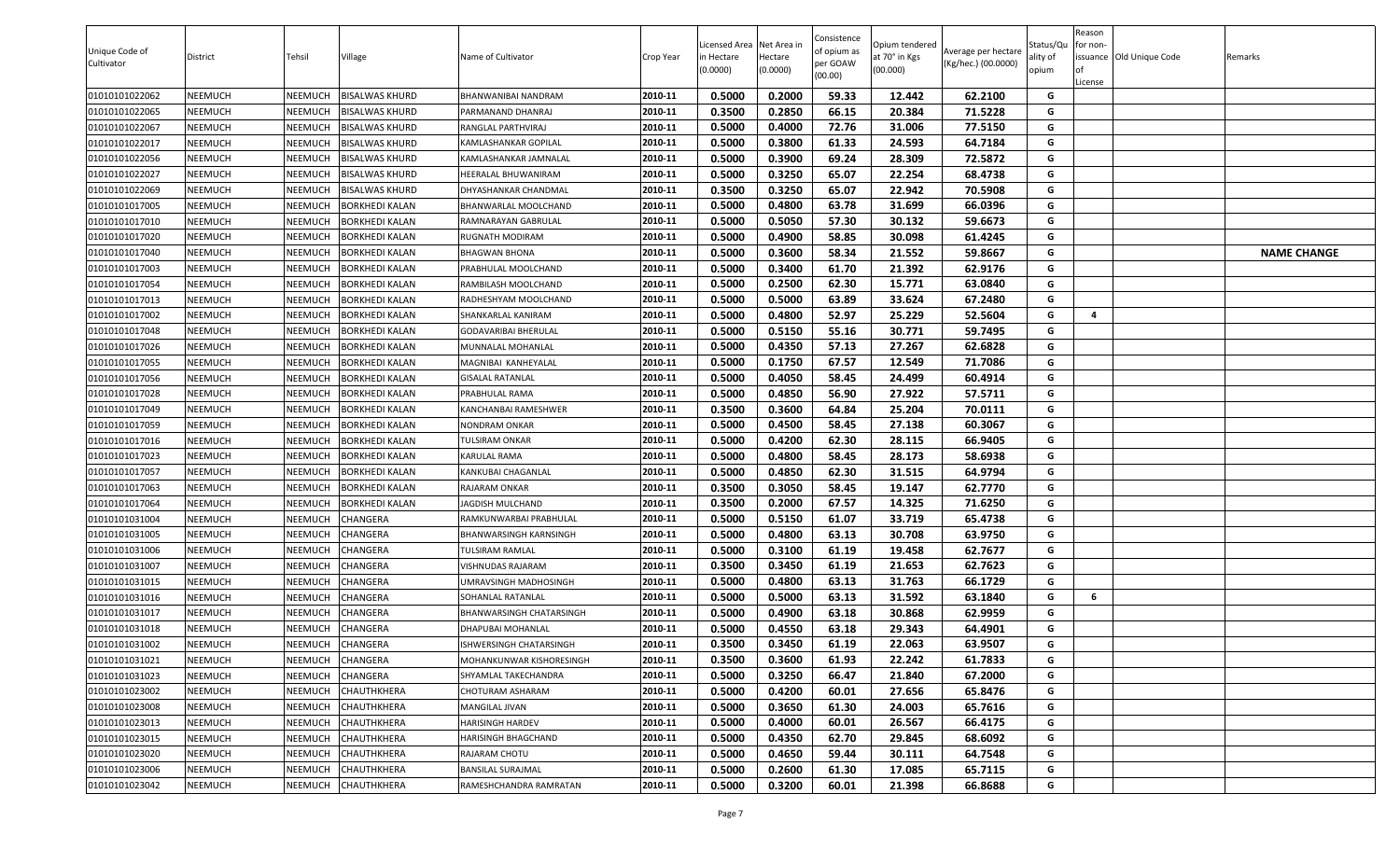| Licensed Area Net Area i<br>Status/Qu<br>Opium tendered<br>for non-<br>of opium as<br>Unique Code of<br>Average per hectare<br>Village<br>Name of Cultivator<br>at 70° in Kgs<br>issuance Old Unique Code<br>District<br>Tehsil<br>Hectare<br>ality of<br>Crop Year<br>in Hectare<br>Remarks<br>per GOAW<br>(Kg/hec.) (00.0000)<br>Cultivator<br>(0.0000)<br>(00.000)<br>(0.0000)<br>opium<br>(00.00)<br>.icense<br>0.5000<br>0.4800<br>62.89<br>32.433<br>67.5688<br>01010101023017<br><b>NEEMUCH</b><br>NEEMUCH<br><b>CHAUTHKHERA</b><br>2010-11<br>BHIMSINGH KISHANSINGH<br>G<br>01010101023033<br>0.3500<br>0.3500<br>57.50<br>21.735<br>62.1000<br><b>NEEMUCH</b><br>NEEMUCH<br>CHAUTHKHERA<br>2010-11<br>G<br>MADANSINGH KHUMANSINGH<br>2010-11<br>0.5000<br>0.3100<br>54.68<br>58.2065<br>5<br>01010101023060<br><b>NEEMUCH</b><br>NEEMUCH<br>CHAUTHKHERA<br>18.044<br>G<br>KAWRIBAI RAMNIWAS<br>2010-11<br>0.5000<br>0.3500<br>59.27<br>23.573<br>67.3514<br>G<br><b>NEEMUCH</b><br>01010101023054<br>NEEMUCH<br>CHAUTHKHERA<br>TEJKUNWAR BHAWANISINGH<br>2010-11<br>0.5000<br>0.0950<br>66.65<br>7.446<br>78.3789<br>G<br>01010101023047<br><b>NEEMUCH</b><br>NEEMUCH<br><b>CHAUTHKHERA</b><br><b>CHOTU PANNA</b><br>2010-11<br>0.5000<br>59.27<br><b>NEEMUCH</b><br>NEEMUCH<br>0.2000<br>13.149<br>65.7450<br>G<br>01010101023045<br>CHAUTHKHERA<br>RADHAKISHAN GIRDHARI<br>0.5000<br>0.3700<br>61.30<br>26.201<br>70.8135<br>01010101023046<br><b>NEEMUCH</b><br>NEEMUCH<br><b>CHAUTHKHERA</b><br>2010-11<br>G<br>DEVRAM UMRAVSINGH<br>0.5000<br>0.2800<br>59.27<br>17.773<br>63.4750<br><b>NAME CHANGE</b><br><b>NEEMUCH</b><br>2010-11<br>G<br>01010101023038<br>NEEMUCH<br>CHAUTHKHERA<br>BANSATIBAI GYANSINGH<br>0.5000<br>0.4600<br>61.50<br>31.260<br>01010101023011<br><b>NEEMUCH</b><br>NEEMUCH<br>CHAUTHKHERA<br>2010-11<br>67.9565<br>G<br>MOHANLAL BHANWARLAL<br>74.5366<br>2010-11<br>0.5000<br>0.2050<br>65.42<br>15.280<br>G<br>01010101023043<br><b>NEEMUCH</b><br>NEEMUCH<br><b>CHAUTHKHERA</b><br>RAMSINGH RAMCHANDRA<br>0.5000<br>0.4800<br>35.296<br>73.5333<br>01010101014001<br><b>NEEMUCH</b><br>NEEMUCH<br><b>DARU</b><br>2010-11<br>64.78<br>G<br>HAJARILAL MODIRAM<br>0.5000<br>0.4450<br>56.77<br>26.439<br><b>NEEMUCH</b><br><b>DARU</b><br>59.4135<br>G<br>01010101014004<br>NEEMUCH<br>GISALAL DHANNAJI<br>2010-11<br>0.5000<br>0.4300<br>62.17<br>28.785<br>66.9419<br><b>NEEMUCH</b><br>NEEMUCH<br><b>DARU</b><br>2010-11<br>G<br>01010101014007<br>KANWARLAL DHULA<br>0.5000<br>27.924<br>0.4700<br>53.13<br>59.4128<br>2010-11<br>G<br>- 5<br><b>NEEMUCH</b><br>NEEMUCH<br>DARU<br>AMBALAL MOTILAL<br>01010101014010<br>2010-11<br><b>NEEMUCH</b><br>NEEMUCH<br>DARU<br>0.5000<br>0.4300<br>63.86<br>29.221<br>67.9558<br>G<br>01010101014012<br>DOULATRAM CHOTELAL<br>2010-11<br>0.5000<br>0.4900<br>33.127<br>G<br><b>NEEMUCH</b><br>NEEMUCH<br>DARU<br>MODIRAM BHERULAL<br>60.31<br>67.6061<br>01010101014014<br>2010-11<br>0.3500<br>0.2950<br>61.97<br>21.690<br>73.5254<br><b>NEEMUCH</b><br>NEEMUCH<br><b>DARU</b><br>RAMCHAND chotelal<br>G<br>01010101014017<br>DARU<br>2010-11<br>0.5000<br>0.3450<br>22.686<br>01010101014020<br><b>NEEMUCH</b><br>NEEMUCH<br>60.45<br>65.7565<br>G<br>MANGILAL KISHANLAL<br>NEEMUCH<br>DARU<br>2010-11<br>0.5000<br>0.3900<br>63.73<br>28.087<br>72.0179<br>01010101014023<br><b>NEEMUCH</b><br>G<br>GANGABAI KISHANLAL<br>0.5000<br><b>NEEMUCH</b><br>NEEMUCH<br><b>DARU</b><br>2010-11<br>0.4800<br>55.93<br>28.317<br>58.9938<br>01010101014036<br>SHAMBHUSINGH MANRUPSINGH<br>G<br>0.5000<br>0.3400<br>62.17<br>22.195<br>65.2794<br><b>NEEMUCH</b><br><b>DARU</b><br>G<br>01010101014055<br>NEEMUCH<br>2010-11<br>SHAMBHUSINGH CHATARBHUJSINGH |  |  |  |  | Consistence |  | Reason |  |
|---------------------------------------------------------------------------------------------------------------------------------------------------------------------------------------------------------------------------------------------------------------------------------------------------------------------------------------------------------------------------------------------------------------------------------------------------------------------------------------------------------------------------------------------------------------------------------------------------------------------------------------------------------------------------------------------------------------------------------------------------------------------------------------------------------------------------------------------------------------------------------------------------------------------------------------------------------------------------------------------------------------------------------------------------------------------------------------------------------------------------------------------------------------------------------------------------------------------------------------------------------------------------------------------------------------------------------------------------------------------------------------------------------------------------------------------------------------------------------------------------------------------------------------------------------------------------------------------------------------------------------------------------------------------------------------------------------------------------------------------------------------------------------------------------------------------------------------------------------------------------------------------------------------------------------------------------------------------------------------------------------------------------------------------------------------------------------------------------------------------------------------------------------------------------------------------------------------------------------------------------------------------------------------------------------------------------------------------------------------------------------------------------------------------------------------------------------------------------------------------------------------------------------------------------------------------------------------------------------------------------------------------------------------------------------------------------------------------------------------------------------------------------------------------------------------------------------------------------------------------------------------------------------------------------------------------------------------------------------------------------------------------------------------------------------------------------------------------------------------------------------------------------------------------------------------------------------------------------------------------------------------------------------------------------------------------------------------------------------------------------------------------------------------------------------------------------------------------------------------------------------------------------------------------------------------------------------------------------------------------------------------------------------------------------------------------------------------------------------------------|--|--|--|--|-------------|--|--------|--|
|                                                                                                                                                                                                                                                                                                                                                                                                                                                                                                                                                                                                                                                                                                                                                                                                                                                                                                                                                                                                                                                                                                                                                                                                                                                                                                                                                                                                                                                                                                                                                                                                                                                                                                                                                                                                                                                                                                                                                                                                                                                                                                                                                                                                                                                                                                                                                                                                                                                                                                                                                                                                                                                                                                                                                                                                                                                                                                                                                                                                                                                                                                                                                                                                                                                                                                                                                                                                                                                                                                                                                                                                                                                                                                                                             |  |  |  |  |             |  |        |  |
|                                                                                                                                                                                                                                                                                                                                                                                                                                                                                                                                                                                                                                                                                                                                                                                                                                                                                                                                                                                                                                                                                                                                                                                                                                                                                                                                                                                                                                                                                                                                                                                                                                                                                                                                                                                                                                                                                                                                                                                                                                                                                                                                                                                                                                                                                                                                                                                                                                                                                                                                                                                                                                                                                                                                                                                                                                                                                                                                                                                                                                                                                                                                                                                                                                                                                                                                                                                                                                                                                                                                                                                                                                                                                                                                             |  |  |  |  |             |  |        |  |
|                                                                                                                                                                                                                                                                                                                                                                                                                                                                                                                                                                                                                                                                                                                                                                                                                                                                                                                                                                                                                                                                                                                                                                                                                                                                                                                                                                                                                                                                                                                                                                                                                                                                                                                                                                                                                                                                                                                                                                                                                                                                                                                                                                                                                                                                                                                                                                                                                                                                                                                                                                                                                                                                                                                                                                                                                                                                                                                                                                                                                                                                                                                                                                                                                                                                                                                                                                                                                                                                                                                                                                                                                                                                                                                                             |  |  |  |  |             |  |        |  |
|                                                                                                                                                                                                                                                                                                                                                                                                                                                                                                                                                                                                                                                                                                                                                                                                                                                                                                                                                                                                                                                                                                                                                                                                                                                                                                                                                                                                                                                                                                                                                                                                                                                                                                                                                                                                                                                                                                                                                                                                                                                                                                                                                                                                                                                                                                                                                                                                                                                                                                                                                                                                                                                                                                                                                                                                                                                                                                                                                                                                                                                                                                                                                                                                                                                                                                                                                                                                                                                                                                                                                                                                                                                                                                                                             |  |  |  |  |             |  |        |  |
|                                                                                                                                                                                                                                                                                                                                                                                                                                                                                                                                                                                                                                                                                                                                                                                                                                                                                                                                                                                                                                                                                                                                                                                                                                                                                                                                                                                                                                                                                                                                                                                                                                                                                                                                                                                                                                                                                                                                                                                                                                                                                                                                                                                                                                                                                                                                                                                                                                                                                                                                                                                                                                                                                                                                                                                                                                                                                                                                                                                                                                                                                                                                                                                                                                                                                                                                                                                                                                                                                                                                                                                                                                                                                                                                             |  |  |  |  |             |  |        |  |
|                                                                                                                                                                                                                                                                                                                                                                                                                                                                                                                                                                                                                                                                                                                                                                                                                                                                                                                                                                                                                                                                                                                                                                                                                                                                                                                                                                                                                                                                                                                                                                                                                                                                                                                                                                                                                                                                                                                                                                                                                                                                                                                                                                                                                                                                                                                                                                                                                                                                                                                                                                                                                                                                                                                                                                                                                                                                                                                                                                                                                                                                                                                                                                                                                                                                                                                                                                                                                                                                                                                                                                                                                                                                                                                                             |  |  |  |  |             |  |        |  |
|                                                                                                                                                                                                                                                                                                                                                                                                                                                                                                                                                                                                                                                                                                                                                                                                                                                                                                                                                                                                                                                                                                                                                                                                                                                                                                                                                                                                                                                                                                                                                                                                                                                                                                                                                                                                                                                                                                                                                                                                                                                                                                                                                                                                                                                                                                                                                                                                                                                                                                                                                                                                                                                                                                                                                                                                                                                                                                                                                                                                                                                                                                                                                                                                                                                                                                                                                                                                                                                                                                                                                                                                                                                                                                                                             |  |  |  |  |             |  |        |  |
|                                                                                                                                                                                                                                                                                                                                                                                                                                                                                                                                                                                                                                                                                                                                                                                                                                                                                                                                                                                                                                                                                                                                                                                                                                                                                                                                                                                                                                                                                                                                                                                                                                                                                                                                                                                                                                                                                                                                                                                                                                                                                                                                                                                                                                                                                                                                                                                                                                                                                                                                                                                                                                                                                                                                                                                                                                                                                                                                                                                                                                                                                                                                                                                                                                                                                                                                                                                                                                                                                                                                                                                                                                                                                                                                             |  |  |  |  |             |  |        |  |
|                                                                                                                                                                                                                                                                                                                                                                                                                                                                                                                                                                                                                                                                                                                                                                                                                                                                                                                                                                                                                                                                                                                                                                                                                                                                                                                                                                                                                                                                                                                                                                                                                                                                                                                                                                                                                                                                                                                                                                                                                                                                                                                                                                                                                                                                                                                                                                                                                                                                                                                                                                                                                                                                                                                                                                                                                                                                                                                                                                                                                                                                                                                                                                                                                                                                                                                                                                                                                                                                                                                                                                                                                                                                                                                                             |  |  |  |  |             |  |        |  |
|                                                                                                                                                                                                                                                                                                                                                                                                                                                                                                                                                                                                                                                                                                                                                                                                                                                                                                                                                                                                                                                                                                                                                                                                                                                                                                                                                                                                                                                                                                                                                                                                                                                                                                                                                                                                                                                                                                                                                                                                                                                                                                                                                                                                                                                                                                                                                                                                                                                                                                                                                                                                                                                                                                                                                                                                                                                                                                                                                                                                                                                                                                                                                                                                                                                                                                                                                                                                                                                                                                                                                                                                                                                                                                                                             |  |  |  |  |             |  |        |  |
|                                                                                                                                                                                                                                                                                                                                                                                                                                                                                                                                                                                                                                                                                                                                                                                                                                                                                                                                                                                                                                                                                                                                                                                                                                                                                                                                                                                                                                                                                                                                                                                                                                                                                                                                                                                                                                                                                                                                                                                                                                                                                                                                                                                                                                                                                                                                                                                                                                                                                                                                                                                                                                                                                                                                                                                                                                                                                                                                                                                                                                                                                                                                                                                                                                                                                                                                                                                                                                                                                                                                                                                                                                                                                                                                             |  |  |  |  |             |  |        |  |
|                                                                                                                                                                                                                                                                                                                                                                                                                                                                                                                                                                                                                                                                                                                                                                                                                                                                                                                                                                                                                                                                                                                                                                                                                                                                                                                                                                                                                                                                                                                                                                                                                                                                                                                                                                                                                                                                                                                                                                                                                                                                                                                                                                                                                                                                                                                                                                                                                                                                                                                                                                                                                                                                                                                                                                                                                                                                                                                                                                                                                                                                                                                                                                                                                                                                                                                                                                                                                                                                                                                                                                                                                                                                                                                                             |  |  |  |  |             |  |        |  |
|                                                                                                                                                                                                                                                                                                                                                                                                                                                                                                                                                                                                                                                                                                                                                                                                                                                                                                                                                                                                                                                                                                                                                                                                                                                                                                                                                                                                                                                                                                                                                                                                                                                                                                                                                                                                                                                                                                                                                                                                                                                                                                                                                                                                                                                                                                                                                                                                                                                                                                                                                                                                                                                                                                                                                                                                                                                                                                                                                                                                                                                                                                                                                                                                                                                                                                                                                                                                                                                                                                                                                                                                                                                                                                                                             |  |  |  |  |             |  |        |  |
|                                                                                                                                                                                                                                                                                                                                                                                                                                                                                                                                                                                                                                                                                                                                                                                                                                                                                                                                                                                                                                                                                                                                                                                                                                                                                                                                                                                                                                                                                                                                                                                                                                                                                                                                                                                                                                                                                                                                                                                                                                                                                                                                                                                                                                                                                                                                                                                                                                                                                                                                                                                                                                                                                                                                                                                                                                                                                                                                                                                                                                                                                                                                                                                                                                                                                                                                                                                                                                                                                                                                                                                                                                                                                                                                             |  |  |  |  |             |  |        |  |
|                                                                                                                                                                                                                                                                                                                                                                                                                                                                                                                                                                                                                                                                                                                                                                                                                                                                                                                                                                                                                                                                                                                                                                                                                                                                                                                                                                                                                                                                                                                                                                                                                                                                                                                                                                                                                                                                                                                                                                                                                                                                                                                                                                                                                                                                                                                                                                                                                                                                                                                                                                                                                                                                                                                                                                                                                                                                                                                                                                                                                                                                                                                                                                                                                                                                                                                                                                                                                                                                                                                                                                                                                                                                                                                                             |  |  |  |  |             |  |        |  |
|                                                                                                                                                                                                                                                                                                                                                                                                                                                                                                                                                                                                                                                                                                                                                                                                                                                                                                                                                                                                                                                                                                                                                                                                                                                                                                                                                                                                                                                                                                                                                                                                                                                                                                                                                                                                                                                                                                                                                                                                                                                                                                                                                                                                                                                                                                                                                                                                                                                                                                                                                                                                                                                                                                                                                                                                                                                                                                                                                                                                                                                                                                                                                                                                                                                                                                                                                                                                                                                                                                                                                                                                                                                                                                                                             |  |  |  |  |             |  |        |  |
|                                                                                                                                                                                                                                                                                                                                                                                                                                                                                                                                                                                                                                                                                                                                                                                                                                                                                                                                                                                                                                                                                                                                                                                                                                                                                                                                                                                                                                                                                                                                                                                                                                                                                                                                                                                                                                                                                                                                                                                                                                                                                                                                                                                                                                                                                                                                                                                                                                                                                                                                                                                                                                                                                                                                                                                                                                                                                                                                                                                                                                                                                                                                                                                                                                                                                                                                                                                                                                                                                                                                                                                                                                                                                                                                             |  |  |  |  |             |  |        |  |
|                                                                                                                                                                                                                                                                                                                                                                                                                                                                                                                                                                                                                                                                                                                                                                                                                                                                                                                                                                                                                                                                                                                                                                                                                                                                                                                                                                                                                                                                                                                                                                                                                                                                                                                                                                                                                                                                                                                                                                                                                                                                                                                                                                                                                                                                                                                                                                                                                                                                                                                                                                                                                                                                                                                                                                                                                                                                                                                                                                                                                                                                                                                                                                                                                                                                                                                                                                                                                                                                                                                                                                                                                                                                                                                                             |  |  |  |  |             |  |        |  |
|                                                                                                                                                                                                                                                                                                                                                                                                                                                                                                                                                                                                                                                                                                                                                                                                                                                                                                                                                                                                                                                                                                                                                                                                                                                                                                                                                                                                                                                                                                                                                                                                                                                                                                                                                                                                                                                                                                                                                                                                                                                                                                                                                                                                                                                                                                                                                                                                                                                                                                                                                                                                                                                                                                                                                                                                                                                                                                                                                                                                                                                                                                                                                                                                                                                                                                                                                                                                                                                                                                                                                                                                                                                                                                                                             |  |  |  |  |             |  |        |  |
|                                                                                                                                                                                                                                                                                                                                                                                                                                                                                                                                                                                                                                                                                                                                                                                                                                                                                                                                                                                                                                                                                                                                                                                                                                                                                                                                                                                                                                                                                                                                                                                                                                                                                                                                                                                                                                                                                                                                                                                                                                                                                                                                                                                                                                                                                                                                                                                                                                                                                                                                                                                                                                                                                                                                                                                                                                                                                                                                                                                                                                                                                                                                                                                                                                                                                                                                                                                                                                                                                                                                                                                                                                                                                                                                             |  |  |  |  |             |  |        |  |
|                                                                                                                                                                                                                                                                                                                                                                                                                                                                                                                                                                                                                                                                                                                                                                                                                                                                                                                                                                                                                                                                                                                                                                                                                                                                                                                                                                                                                                                                                                                                                                                                                                                                                                                                                                                                                                                                                                                                                                                                                                                                                                                                                                                                                                                                                                                                                                                                                                                                                                                                                                                                                                                                                                                                                                                                                                                                                                                                                                                                                                                                                                                                                                                                                                                                                                                                                                                                                                                                                                                                                                                                                                                                                                                                             |  |  |  |  |             |  |        |  |
|                                                                                                                                                                                                                                                                                                                                                                                                                                                                                                                                                                                                                                                                                                                                                                                                                                                                                                                                                                                                                                                                                                                                                                                                                                                                                                                                                                                                                                                                                                                                                                                                                                                                                                                                                                                                                                                                                                                                                                                                                                                                                                                                                                                                                                                                                                                                                                                                                                                                                                                                                                                                                                                                                                                                                                                                                                                                                                                                                                                                                                                                                                                                                                                                                                                                                                                                                                                                                                                                                                                                                                                                                                                                                                                                             |  |  |  |  |             |  |        |  |
|                                                                                                                                                                                                                                                                                                                                                                                                                                                                                                                                                                                                                                                                                                                                                                                                                                                                                                                                                                                                                                                                                                                                                                                                                                                                                                                                                                                                                                                                                                                                                                                                                                                                                                                                                                                                                                                                                                                                                                                                                                                                                                                                                                                                                                                                                                                                                                                                                                                                                                                                                                                                                                                                                                                                                                                                                                                                                                                                                                                                                                                                                                                                                                                                                                                                                                                                                                                                                                                                                                                                                                                                                                                                                                                                             |  |  |  |  |             |  |        |  |
|                                                                                                                                                                                                                                                                                                                                                                                                                                                                                                                                                                                                                                                                                                                                                                                                                                                                                                                                                                                                                                                                                                                                                                                                                                                                                                                                                                                                                                                                                                                                                                                                                                                                                                                                                                                                                                                                                                                                                                                                                                                                                                                                                                                                                                                                                                                                                                                                                                                                                                                                                                                                                                                                                                                                                                                                                                                                                                                                                                                                                                                                                                                                                                                                                                                                                                                                                                                                                                                                                                                                                                                                                                                                                                                                             |  |  |  |  |             |  |        |  |
| DARU<br>0.5000<br>0.2600<br>56.54<br>16.655<br><b>NEEMUCH</b><br>NEEMUCH<br>2010-11<br>64.0577<br>G<br>01010101014016<br>MOHANLAL LADURAM                                                                                                                                                                                                                                                                                                                                                                                                                                                                                                                                                                                                                                                                                                                                                                                                                                                                                                                                                                                                                                                                                                                                                                                                                                                                                                                                                                                                                                                                                                                                                                                                                                                                                                                                                                                                                                                                                                                                                                                                                                                                                                                                                                                                                                                                                                                                                                                                                                                                                                                                                                                                                                                                                                                                                                                                                                                                                                                                                                                                                                                                                                                                                                                                                                                                                                                                                                                                                                                                                                                                                                                                   |  |  |  |  |             |  |        |  |
| <b>NEEMUCH</b><br>NEEMUCH<br>DARU<br>2010-11<br>0.5000<br>0.4400<br>59.02<br>28.760<br>65.3636<br>01010101014058<br>G<br><b>SUKKHIBAI .JAGGU</b>                                                                                                                                                                                                                                                                                                                                                                                                                                                                                                                                                                                                                                                                                                                                                                                                                                                                                                                                                                                                                                                                                                                                                                                                                                                                                                                                                                                                                                                                                                                                                                                                                                                                                                                                                                                                                                                                                                                                                                                                                                                                                                                                                                                                                                                                                                                                                                                                                                                                                                                                                                                                                                                                                                                                                                                                                                                                                                                                                                                                                                                                                                                                                                                                                                                                                                                                                                                                                                                                                                                                                                                            |  |  |  |  |             |  |        |  |
| 0.5000<br>0.3750<br>27.277<br><b>NEEMUCH</b><br>NEEMUCH<br>DARU<br>2010-11<br>63.71<br>72.7387<br>01010101014062<br>GANPATLAL HUKMICHAND<br>G                                                                                                                                                                                                                                                                                                                                                                                                                                                                                                                                                                                                                                                                                                                                                                                                                                                                                                                                                                                                                                                                                                                                                                                                                                                                                                                                                                                                                                                                                                                                                                                                                                                                                                                                                                                                                                                                                                                                                                                                                                                                                                                                                                                                                                                                                                                                                                                                                                                                                                                                                                                                                                                                                                                                                                                                                                                                                                                                                                                                                                                                                                                                                                                                                                                                                                                                                                                                                                                                                                                                                                                               |  |  |  |  |             |  |        |  |
| <b>NEEMUCH</b><br>0.5000<br>0.3000<br>62.86<br>21.292<br>70.9733<br>01010101014064<br>NEEMUCH<br><b>DARU</b><br>2010-11<br>G<br>VISHNULAL RAMCHANDRA                                                                                                                                                                                                                                                                                                                                                                                                                                                                                                                                                                                                                                                                                                                                                                                                                                                                                                                                                                                                                                                                                                                                                                                                                                                                                                                                                                                                                                                                                                                                                                                                                                                                                                                                                                                                                                                                                                                                                                                                                                                                                                                                                                                                                                                                                                                                                                                                                                                                                                                                                                                                                                                                                                                                                                                                                                                                                                                                                                                                                                                                                                                                                                                                                                                                                                                                                                                                                                                                                                                                                                                        |  |  |  |  |             |  |        |  |
| 2010-11<br>0.5000<br>0.4500<br>56.67<br>27.242<br>60.5378<br>G<br>01010101014079<br><b>NEEMUCH</b><br>NEEMUCH<br><b>DARU</b><br>BABULAL JAGANNATH                                                                                                                                                                                                                                                                                                                                                                                                                                                                                                                                                                                                                                                                                                                                                                                                                                                                                                                                                                                                                                                                                                                                                                                                                                                                                                                                                                                                                                                                                                                                                                                                                                                                                                                                                                                                                                                                                                                                                                                                                                                                                                                                                                                                                                                                                                                                                                                                                                                                                                                                                                                                                                                                                                                                                                                                                                                                                                                                                                                                                                                                                                                                                                                                                                                                                                                                                                                                                                                                                                                                                                                           |  |  |  |  |             |  |        |  |
| 2010-11<br>NEEMUCH<br>DARU<br>0.5000<br>0.4650<br>55.42<br>28.462<br>61.2086<br>G<br>01010101014085<br><b>NEEMUCH</b><br>OMPRAKASH BANSILAL                                                                                                                                                                                                                                                                                                                                                                                                                                                                                                                                                                                                                                                                                                                                                                                                                                                                                                                                                                                                                                                                                                                                                                                                                                                                                                                                                                                                                                                                                                                                                                                                                                                                                                                                                                                                                                                                                                                                                                                                                                                                                                                                                                                                                                                                                                                                                                                                                                                                                                                                                                                                                                                                                                                                                                                                                                                                                                                                                                                                                                                                                                                                                                                                                                                                                                                                                                                                                                                                                                                                                                                                 |  |  |  |  |             |  |        |  |
| 2010-11<br>0.3500<br>0.3300<br>22.280<br>67.5152<br>01010101014095<br><b>NEEMUCH</b><br>NEEMUCH<br><b>DARU</b><br>RUGNATHGIR CHETANGIR<br>63.84<br>G                                                                                                                                                                                                                                                                                                                                                                                                                                                                                                                                                                                                                                                                                                                                                                                                                                                                                                                                                                                                                                                                                                                                                                                                                                                                                                                                                                                                                                                                                                                                                                                                                                                                                                                                                                                                                                                                                                                                                                                                                                                                                                                                                                                                                                                                                                                                                                                                                                                                                                                                                                                                                                                                                                                                                                                                                                                                                                                                                                                                                                                                                                                                                                                                                                                                                                                                                                                                                                                                                                                                                                                        |  |  |  |  |             |  |        |  |
| 0.5000<br>0.4350<br>63.99<br>G<br><b>NEEMUCH</b><br><b>DARU</b><br>2010-11<br>29.993<br>68.9494<br>01010101014107<br>NEEMUCH<br>BHAGCHAND KANWARLAL                                                                                                                                                                                                                                                                                                                                                                                                                                                                                                                                                                                                                                                                                                                                                                                                                                                                                                                                                                                                                                                                                                                                                                                                                                                                                                                                                                                                                                                                                                                                                                                                                                                                                                                                                                                                                                                                                                                                                                                                                                                                                                                                                                                                                                                                                                                                                                                                                                                                                                                                                                                                                                                                                                                                                                                                                                                                                                                                                                                                                                                                                                                                                                                                                                                                                                                                                                                                                                                                                                                                                                                         |  |  |  |  |             |  |        |  |
| 0.5000<br>0.4500<br>62.65<br>32.229<br>71.6200<br>01010101014015<br><b>NEEMUCH</b><br>NEEMUCH<br>DARU<br>2010-11<br>G<br><b>GANPATLAL CHOTELAL</b>                                                                                                                                                                                                                                                                                                                                                                                                                                                                                                                                                                                                                                                                                                                                                                                                                                                                                                                                                                                                                                                                                                                                                                                                                                                                                                                                                                                                                                                                                                                                                                                                                                                                                                                                                                                                                                                                                                                                                                                                                                                                                                                                                                                                                                                                                                                                                                                                                                                                                                                                                                                                                                                                                                                                                                                                                                                                                                                                                                                                                                                                                                                                                                                                                                                                                                                                                                                                                                                                                                                                                                                          |  |  |  |  |             |  |        |  |
| 0.3500<br>0.3300<br>56.89<br>21.537<br>65.2636<br><b>NEEMUCH</b><br>NEEMUCH<br>DARU<br>2010-11<br>G<br>01010101014116<br>AYODHYABAI BRIJLAL                                                                                                                                                                                                                                                                                                                                                                                                                                                                                                                                                                                                                                                                                                                                                                                                                                                                                                                                                                                                                                                                                                                                                                                                                                                                                                                                                                                                                                                                                                                                                                                                                                                                                                                                                                                                                                                                                                                                                                                                                                                                                                                                                                                                                                                                                                                                                                                                                                                                                                                                                                                                                                                                                                                                                                                                                                                                                                                                                                                                                                                                                                                                                                                                                                                                                                                                                                                                                                                                                                                                                                                                 |  |  |  |  |             |  |        |  |
| <b>NEEMUCH</b><br>NEEMUCH<br><b>DARU</b><br>2010-11<br>0.5000<br>0.4200<br>55.93<br>26.663<br>63.4833<br>01010101014057<br>G<br>GORDHANBAI ASHARAM                                                                                                                                                                                                                                                                                                                                                                                                                                                                                                                                                                                                                                                                                                                                                                                                                                                                                                                                                                                                                                                                                                                                                                                                                                                                                                                                                                                                                                                                                                                                                                                                                                                                                                                                                                                                                                                                                                                                                                                                                                                                                                                                                                                                                                                                                                                                                                                                                                                                                                                                                                                                                                                                                                                                                                                                                                                                                                                                                                                                                                                                                                                                                                                                                                                                                                                                                                                                                                                                                                                                                                                          |  |  |  |  |             |  |        |  |
| 0.5000<br>0.3100<br>53.58<br>19.442<br>5<br><b>NEEMUCH</b><br>NEEMUCH<br>DARU<br>2010-11<br>62.7161<br>G<br>01010101014125<br>VARDICHAND DALU                                                                                                                                                                                                                                                                                                                                                                                                                                                                                                                                                                                                                                                                                                                                                                                                                                                                                                                                                                                                                                                                                                                                                                                                                                                                                                                                                                                                                                                                                                                                                                                                                                                                                                                                                                                                                                                                                                                                                                                                                                                                                                                                                                                                                                                                                                                                                                                                                                                                                                                                                                                                                                                                                                                                                                                                                                                                                                                                                                                                                                                                                                                                                                                                                                                                                                                                                                                                                                                                                                                                                                                               |  |  |  |  |             |  |        |  |
| 0.5000<br>0.4050<br>59.69<br>26.050<br>64.3210<br>01010101014126<br><b>NEEMUCH</b><br>NEEMUCH<br><b>DARU</b><br>2010-11<br>G<br>MOHANLAL JAGANNATH                                                                                                                                                                                                                                                                                                                                                                                                                                                                                                                                                                                                                                                                                                                                                                                                                                                                                                                                                                                                                                                                                                                                                                                                                                                                                                                                                                                                                                                                                                                                                                                                                                                                                                                                                                                                                                                                                                                                                                                                                                                                                                                                                                                                                                                                                                                                                                                                                                                                                                                                                                                                                                                                                                                                                                                                                                                                                                                                                                                                                                                                                                                                                                                                                                                                                                                                                                                                                                                                                                                                                                                          |  |  |  |  |             |  |        |  |
| 57.0822<br>2010-11<br>0.5000<br>0.4500<br>53.26<br>25.687<br>5<br>01010101014127<br><b>NEEMUCH</b><br>NEEMUCH<br><b>DARU</b><br>G<br>LONGIBAI GAMER                                                                                                                                                                                                                                                                                                                                                                                                                                                                                                                                                                                                                                                                                                                                                                                                                                                                                                                                                                                                                                                                                                                                                                                                                                                                                                                                                                                                                                                                                                                                                                                                                                                                                                                                                                                                                                                                                                                                                                                                                                                                                                                                                                                                                                                                                                                                                                                                                                                                                                                                                                                                                                                                                                                                                                                                                                                                                                                                                                                                                                                                                                                                                                                                                                                                                                                                                                                                                                                                                                                                                                                         |  |  |  |  |             |  |        |  |
| <b>NEEMUCH</b><br><b>NEEMUCH</b><br>DARU<br>2010-11<br>0.5000<br>0.4950<br>54.16<br>27.482<br>55.5192<br>01010101014026<br>JAGDISH CHATURBHUJ<br>G<br>$\overline{a}$                                                                                                                                                                                                                                                                                                                                                                                                                                                                                                                                                                                                                                                                                                                                                                                                                                                                                                                                                                                                                                                                                                                                                                                                                                                                                                                                                                                                                                                                                                                                                                                                                                                                                                                                                                                                                                                                                                                                                                                                                                                                                                                                                                                                                                                                                                                                                                                                                                                                                                                                                                                                                                                                                                                                                                                                                                                                                                                                                                                                                                                                                                                                                                                                                                                                                                                                                                                                                                                                                                                                                                        |  |  |  |  |             |  |        |  |
| 2010-11<br>0.5000<br>0.3000<br>59.81<br>20.105<br>DARU<br>67.0167<br>G<br>01010101014065<br><b>NEEMUCH</b><br>NEEMUCH<br>MANGIBAI RAMCHANDRA                                                                                                                                                                                                                                                                                                                                                                                                                                                                                                                                                                                                                                                                                                                                                                                                                                                                                                                                                                                                                                                                                                                                                                                                                                                                                                                                                                                                                                                                                                                                                                                                                                                                                                                                                                                                                                                                                                                                                                                                                                                                                                                                                                                                                                                                                                                                                                                                                                                                                                                                                                                                                                                                                                                                                                                                                                                                                                                                                                                                                                                                                                                                                                                                                                                                                                                                                                                                                                                                                                                                                                                                |  |  |  |  |             |  |        |  |
| DARU<br>2010-11<br>0.5000<br>0.2150<br>59.81<br>14.295<br>66.4884<br>G<br><b>NEEMUCH</b><br>NEEMUCH<br>01010101014067<br>KALUSINGH GOVINDSING                                                                                                                                                                                                                                                                                                                                                                                                                                                                                                                                                                                                                                                                                                                                                                                                                                                                                                                                                                                                                                                                                                                                                                                                                                                                                                                                                                                                                                                                                                                                                                                                                                                                                                                                                                                                                                                                                                                                                                                                                                                                                                                                                                                                                                                                                                                                                                                                                                                                                                                                                                                                                                                                                                                                                                                                                                                                                                                                                                                                                                                                                                                                                                                                                                                                                                                                                                                                                                                                                                                                                                                               |  |  |  |  |             |  |        |  |
| DARU<br>2010-11<br>0.5000<br>0.4600<br>56.80<br>28.343<br>G<br><b>NEEMUCH</b><br>NEEMUCH<br>RADHESHYAM RAMCHANDRA<br>61.6152<br>01010101014082                                                                                                                                                                                                                                                                                                                                                                                                                                                                                                                                                                                                                                                                                                                                                                                                                                                                                                                                                                                                                                                                                                                                                                                                                                                                                                                                                                                                                                                                                                                                                                                                                                                                                                                                                                                                                                                                                                                                                                                                                                                                                                                                                                                                                                                                                                                                                                                                                                                                                                                                                                                                                                                                                                                                                                                                                                                                                                                                                                                                                                                                                                                                                                                                                                                                                                                                                                                                                                                                                                                                                                                              |  |  |  |  |             |  |        |  |
| 2010-11<br><b>NEEMUCH</b><br>NEEMUCH<br>DARU<br>0.5000<br>0.4300<br>55.27<br>27.596<br>64.1767<br>G<br>01010101014098<br>GISALAL VARDICHAND                                                                                                                                                                                                                                                                                                                                                                                                                                                                                                                                                                                                                                                                                                                                                                                                                                                                                                                                                                                                                                                                                                                                                                                                                                                                                                                                                                                                                                                                                                                                                                                                                                                                                                                                                                                                                                                                                                                                                                                                                                                                                                                                                                                                                                                                                                                                                                                                                                                                                                                                                                                                                                                                                                                                                                                                                                                                                                                                                                                                                                                                                                                                                                                                                                                                                                                                                                                                                                                                                                                                                                                                 |  |  |  |  |             |  |        |  |
| DARU<br>2010-11<br>0.5000<br>0.3250<br>55.63<br>G<br>01010101014075<br><b>NEEMUCH</b><br>NEEMUCH<br>PYARIBAI BHAGATRAM<br>19.947<br>61.3754                                                                                                                                                                                                                                                                                                                                                                                                                                                                                                                                                                                                                                                                                                                                                                                                                                                                                                                                                                                                                                                                                                                                                                                                                                                                                                                                                                                                                                                                                                                                                                                                                                                                                                                                                                                                                                                                                                                                                                                                                                                                                                                                                                                                                                                                                                                                                                                                                                                                                                                                                                                                                                                                                                                                                                                                                                                                                                                                                                                                                                                                                                                                                                                                                                                                                                                                                                                                                                                                                                                                                                                                 |  |  |  |  |             |  |        |  |
| <b>DARU</b><br>0.5000<br>0.4600<br>57.41<br>28.795<br>62.5978<br>01010101014044<br><b>NEEMUCH</b><br>NEEMUCH<br>2010-11<br>G<br>BHAGWAN CHITARLAL                                                                                                                                                                                                                                                                                                                                                                                                                                                                                                                                                                                                                                                                                                                                                                                                                                                                                                                                                                                                                                                                                                                                                                                                                                                                                                                                                                                                                                                                                                                                                                                                                                                                                                                                                                                                                                                                                                                                                                                                                                                                                                                                                                                                                                                                                                                                                                                                                                                                                                                                                                                                                                                                                                                                                                                                                                                                                                                                                                                                                                                                                                                                                                                                                                                                                                                                                                                                                                                                                                                                                                                           |  |  |  |  |             |  |        |  |
| DARU<br>0.5000<br>0.3750<br>55.58<br>23.169<br>01010101014051<br><b>NEEMUCH</b><br>NEEMUCH<br>2010-11<br>61.7840<br>G<br>HUKUMICHANDR KUKAJI                                                                                                                                                                                                                                                                                                                                                                                                                                                                                                                                                                                                                                                                                                                                                                                                                                                                                                                                                                                                                                                                                                                                                                                                                                                                                                                                                                                                                                                                                                                                                                                                                                                                                                                                                                                                                                                                                                                                                                                                                                                                                                                                                                                                                                                                                                                                                                                                                                                                                                                                                                                                                                                                                                                                                                                                                                                                                                                                                                                                                                                                                                                                                                                                                                                                                                                                                                                                                                                                                                                                                                                                |  |  |  |  |             |  |        |  |
| NEEMUCH<br>DARU<br>2010-11<br>0.3500<br>0.2900<br>17.405<br>60.0172<br>01010101014066<br><b>NEEMUCH</b><br>55.48<br>G<br>MOHANLAL BHAGWAN                                                                                                                                                                                                                                                                                                                                                                                                                                                                                                                                                                                                                                                                                                                                                                                                                                                                                                                                                                                                                                                                                                                                                                                                                                                                                                                                                                                                                                                                                                                                                                                                                                                                                                                                                                                                                                                                                                                                                                                                                                                                                                                                                                                                                                                                                                                                                                                                                                                                                                                                                                                                                                                                                                                                                                                                                                                                                                                                                                                                                                                                                                                                                                                                                                                                                                                                                                                                                                                                                                                                                                                                   |  |  |  |  |             |  |        |  |
| DARU<br>01010101014006<br><b>NEEMUCH</b><br>NEEMUCH<br>2010-11<br>0.5000<br>0.4800<br>60.34<br>31.575<br>65.7813<br>G<br>SHAMBHULAL HIRALAL                                                                                                                                                                                                                                                                                                                                                                                                                                                                                                                                                                                                                                                                                                                                                                                                                                                                                                                                                                                                                                                                                                                                                                                                                                                                                                                                                                                                                                                                                                                                                                                                                                                                                                                                                                                                                                                                                                                                                                                                                                                                                                                                                                                                                                                                                                                                                                                                                                                                                                                                                                                                                                                                                                                                                                                                                                                                                                                                                                                                                                                                                                                                                                                                                                                                                                                                                                                                                                                                                                                                                                                                 |  |  |  |  |             |  |        |  |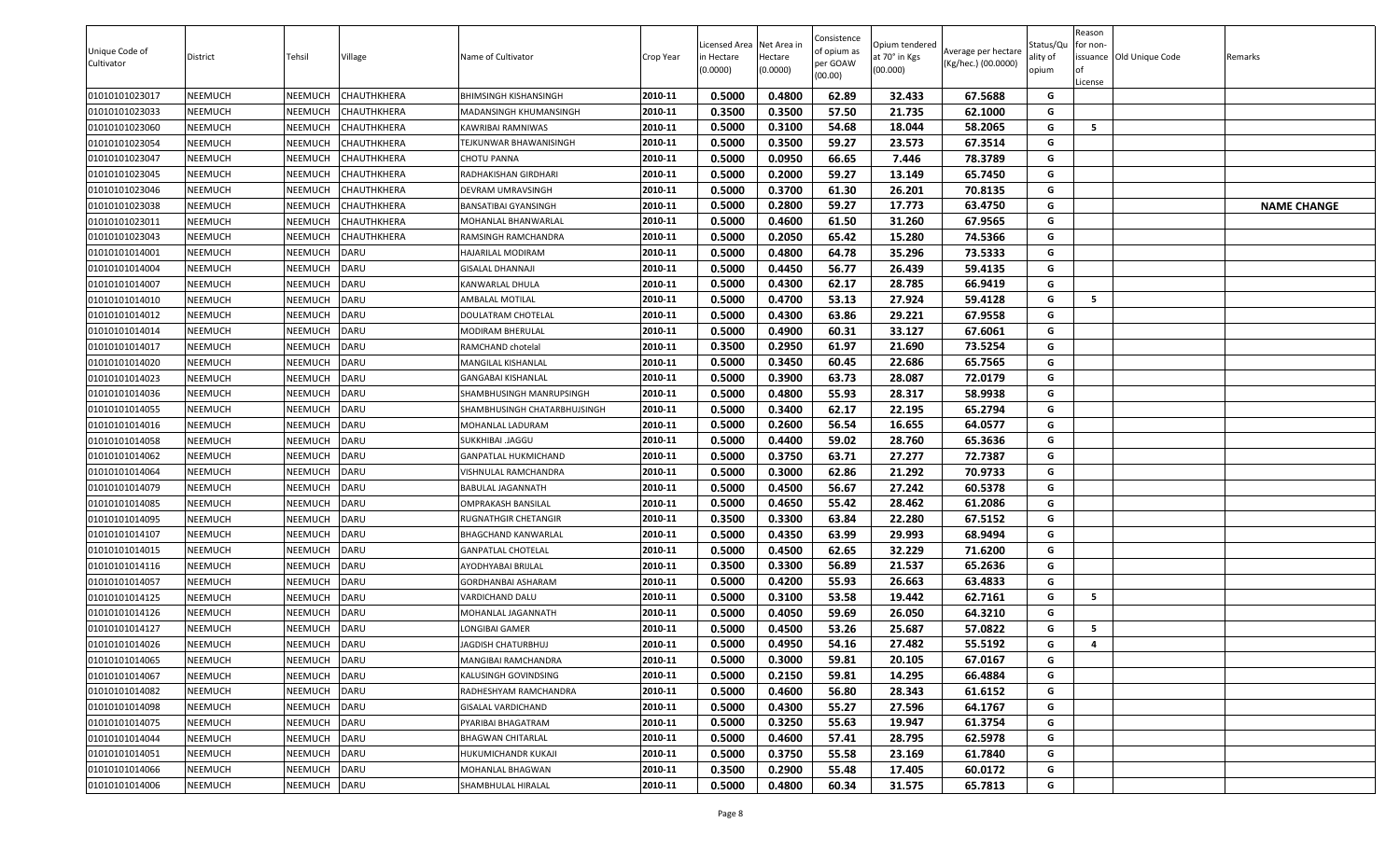|                                  |                    |                                  |                                    |                                          |                    |                                        |                  | Consistence         |                                 |                     |                       | Reason   |                          |                    |
|----------------------------------|--------------------|----------------------------------|------------------------------------|------------------------------------------|--------------------|----------------------------------------|------------------|---------------------|---------------------------------|---------------------|-----------------------|----------|--------------------------|--------------------|
| Unique Code of                   | District           | Tehsil                           | Village                            | Name of Cultivator                       | Crop Year          | Licensed Area Net Area i<br>in Hectare | Hectare          | of opium as         | Opium tendered<br>at 70° in Kgs | Average per hectare | Status/Qu<br>ality of | for non- | issuance Old Unique Code | Remarks            |
| Cultivator                       |                    |                                  |                                    |                                          |                    | (0.0000)                               | (0.0000)         | per GOAW<br>(00.00) | (00.000)                        | (Kg/hec.) (00.0000) | opium                 |          |                          |                    |
|                                  |                    |                                  |                                    |                                          |                    |                                        |                  |                     |                                 |                     |                       | License  |                          |                    |
| 01010101014008                   | NEEMUCH            | NEEMUCH                          | DARU                               | CHAGNIBAI JAGANNATH                      | 2010-11            | 0.5000                                 | 0.4400           | 60.11               | 28.793                          | 65.4386             | G                     |          |                          |                    |
| 01010101014009                   | NEEMUCH            | NEEMUCH                          | DARU                               | <b>MANGILAL MODIRAM</b>                  | 2010-11            | 0.5000                                 | 0.4350           | 54.94               | 25.987                          | 59.7402             | G                     | - 5      |                          |                    |
| 01010101014022                   | NEEMUCH            | NEEMUCH                          | DARU                               | NANALAL RATANLAL                         | 2010-11            | 0.5000                                 | 0.4950           | 52.97               | 30.185                          | 60.9798             | G                     | 5        |                          |                    |
| 01010101014032                   | NEEMUCH            | NEEMUCH                          | DARU                               | PURANBAI RAMNARAYAN                      | 2010-11            | 0.5000                                 | 0.4250           | 60.11               | 27.882                          | 65.6047             | G                     |          |                          |                    |
| 01010101014042                   | NEEMUCH            | NEEMUCH                          | DARU                               | BABULAL RATANLAL                         | 2010-11            | 0.5000                                 | 0.4500           | 57.07               | 27.288                          | 60.6400             | G                     |          |                          |                    |
| 01010101014091                   | NEEMUCH            | NEEMUCH                          | DARU                               | <b>GOPAL SATYANARAYAN</b>                | 2010-11            | 0.5000                                 | 0.4850           | 55.45               | 30.355                          | 62.5876             | G                     |          |                          |                    |
| 01010101014108                   | NEEMUCH            | <b>NEEMUCH</b>                   | DARU                               | SHIVENARAYAN RATANLAL                    | 2010-11            | 0.5000                                 | 0.4200           | 57.65               | 26.750                          | 63.6905             | G                     |          |                          |                    |
| 01010101014113                   | NEEMUCH            | NEEMUCH                          | <b>DARU</b>                        | KAMLABAI TULSIBAI                        | 2010-11            | 0.3500                                 | 0.3500           | 62.17               | 22.097                          | 63.1343             | G                     |          |                          |                    |
| 01010101014114                   | NEEMUCH            | <b>NEEMUCH</b>                   | DARU                               | GASI shankar                             | 2010-11            | 0.5000                                 | 0.3850           | 60.11               | 24.224                          | 62.9195             | G                     |          |                          |                    |
| 01010101014097                   | <b>NEEMUCH</b>     | NEEMUCH                          | <b>DARU</b>                        | RAMGIR CHATANGIR                         | 2010-11            | 0.3500                                 | 0.3400           | 60.25               | 22.301                          | 65.5912             | G                     |          |                          |                    |
| 01010101014128                   | NEEMUCH            | NEEMUCH                          | DARU                               | PRABHULAL HIRALAL                        | 2010-11            | 0.5000                                 | 0.4150           | 57.27               | 26.753                          | 64.4651             | G                     |          |                          |                    |
| 01010101014019                   | NEEMUCH            | NEEMUCH                          | <b>DARU</b>                        | PUSHPABAI CHAGANLAL                      | 2010-11            | 0.5000                                 | 0.3050           | 56.55               | 19.235                          | 63.0656             | G                     |          |                          |                    |
| 01010101014046                   | NEEMUCH            | NEEMUCH                          | DARU                               | MOHD SULTAN                              | 2010-11            | 0.5000                                 | 0.4800           | 53.51               | 27.481                          | 57.2521             | G                     | - 5      |                          |                    |
| 01010101014129                   | NEEMUCH            | NEEMUCH                          | DARU                               | <b>GHISA RAMCHAND</b>                    | 2010-11            | 0.5000                                 | 0.3900           | 54.14               | 23.713                          | 60.8026             | G                     | - 5      | 01010101044005           |                    |
| 01010101027001                   | NEEMUCH            | <b>NEEMUCH</b>                   | <b>DHANERIA KALAN</b>              | RAMCHANDRIBAI RATANLAL                   | 2010-11            | 0.5000                                 | 0.1500           | 62.59               | 9.335                           | 62.2333             | G                     |          |                          |                    |
| 01010101027002                   | NEEMUCH            | <b>NEEMUCH</b>                   | <b>DHANERIA KALAN</b>              | DILIPKUMAR RATANLAL                      | 2010-11            | 0.5000                                 | 0.3000           | 66.66               | 20.093                          | 66.9767             | G                     |          |                          |                    |
| 01010101027006                   | NEEMUCH            | NEEMUCH                          | <b>DHANERIA KALAN</b>              | SIVENARAYAN RATANLAL                     | 2010-11            | 0.5000                                 | 0.3900           | 59.75               | 24.088                          | 61.7641             | G                     |          |                          | <b>NAME CHANGE</b> |
| 01010101027014                   | NEEMUCH            | NEEMUCH                          | <b>DHANERIA KALAN</b>              | RAMCHANDRA PRABHULAL                     | 2010-11            | 0.5000                                 | 0.4900           | 65.00               | 31.887                          | 65.0755             | G                     |          |                          |                    |
| 01010101027015                   | NEEMUCH            | NEEMUCH                          | DHANERIA KALAN                     | VARDIBAI KASHIRAM                        | 2010-11            | 0.5000                                 | 0.1400           | 56.63               | 8.681                           | 62.0071             | G                     |          |                          |                    |
| 01010101027017                   | NEEMUCH            | NEEMUCH                          | DHANERIA KALAN                     | RAMCHANDRIBAI MAGNIRAM                   | 2010-11            | 0.5000                                 | 0.5100           | 59.19               | 31.100                          | 60.9804             | G                     |          |                          |                    |
| 01010101027021                   | NEEMUCH            | <b>NEEMUCH</b>                   | <b>DHANERIA KALAN</b>              | BHANWARLAL DHANNAJI                      | 2010-11            | 0.3500                                 | 0.3300           | 64.17               | 21.359                          | 64.7242             | G                     |          |                          |                    |
| 01010101027027                   | NEEMUCH            | <b>NEEMUCH</b>                   | <b>DHANERIA KALAN</b>              | KASHIRAM NANURAM                         | 2010-11            | 0.5000                                 | 0.3000           | 64.17               | 19.223                          | 64.0767             | G                     |          |                          |                    |
| 01010101027029                   | NEEMUCH            | <b>NEEMUCH</b>                   | <b>DHANERIA KALAN</b>              | PANIBAI CHAGANLAL                        | 2010-11            | 0.5000                                 | 0.2750           | 64.17               | 17.922                          | 65.1709             | G                     |          |                          |                    |
| 01010101027031                   | NEEMUCH            | <b>NEEMUCH</b>                   | <b>DHANERIA KALAN</b>              | LABHCHAND RATANLAL                       | 2010-11            | 0.5000                                 | 0.4900           | 64.64               | 32.560                          | 66.4490             | G                     |          |                          |                    |
| 01010101027032                   | NEEMUCH            | <b>NEEMUCH</b>                   | <b>DHANERIA KALAN</b>              | HULASIBAI CHAMPALAL                      | 2010-11            | 0.5000                                 | 0.2600           | 66.89               | 18.079                          | 69.5346             | G                     |          |                          |                    |
| 01010101027035                   | NEEMUCH            | <b>NEEMUCH</b>                   | <b>DHANERIA KALAN</b>              | CHANDIBAI MANGILAL                       | 2010-11            | 0.5000                                 | 0.0950           | 57.95               | 6.118                           | 64.4000             | G                     |          |                          |                    |
| 01010101027037                   | <b>NEEMUCH</b>     | NEEMUCH                          | DHANERIA KALAN                     | CHANDMAL BHUWANIRAM                      | 2010-11            | 0.5000                                 | 0.3150           | 64.64               | 20.796                          | 66.0190             | G                     |          |                          |                    |
| 01010101027042                   | NEEMUCH            | NEEMUCH                          | DHANERIA KALAN                     | KAILASHCHANDRA PRABHULAL                 | 2010-11            | 0.5000                                 | 0.5100           | 61.17               | 31.913                          | 62.5745             | G                     |          |                          |                    |
| 01010101027045                   | NEEMUCH            | NEEMUCH                          | DHANERIA KALAN                     | RADHESHYAM GANESH                        | 2010-11            | 0.3500                                 | 0.3400           | 59.75               | 19.811                          | 58.2676             | G                     |          |                          |                    |
| 01010101027052                   | <b>NEEMUCH</b>     | <b>NEEMUCH</b>                   | <b>DHANERIA KALAN</b>              | <b>BANSHILAL RAMLAL</b>                  | 2010-11            | 0.5000                                 | 0.5100           | 62.87               | 32.378                          | 63.4863             | G                     |          |                          |                    |
| 01010101027053                   | NEEMUCH            | NEEMUCH                          | DHANERIA KALAN                     | OMPRAKASH PRABHULAL                      | 2010-11            | 0.5000                                 | 0.4400           | 60.93               | 28.028                          | 63.7000             | G                     |          |                          |                    |
| 01010101027054                   | NEEMUCH            | NEEMUCH                          | <b>DHANERIA KALAN</b>              | <b>KANWARLAL RAMLAL</b>                  | 2010-11            | 0.5000                                 | 0.3400           | 58.71               | 19.903                          | 58.5382             | G                     |          |                          |                    |
| 01010101027047                   | NEEMUCH            | <b>NEEMUCH</b>                   | DHANERIA KALAN                     | PRABHULAL BHAVANIRAM                     | 2010-11            | 0.3500                                 | 0.3500           | 58.71               | 20.045                          | 57.2714             | G                     |          |                          |                    |
| 01010101027041                   | NEEMUCH            | <b>NEEMUCH</b>                   | DHANERIA KALAN                     | RANGLAL BABRU                            | 2010-11            | 0.5000                                 | 0.3000           | 64.64               | 19.955                          | 66.5167             | G                     |          |                          |                    |
| 01010101027028                   | NEEMUCH            | NEEMUCH                          | DHANERIA KALAN                     | MULCHAND BABRU                           | 2010-11            | 0.3500                                 | 0.3500           | 65.95               | 23.789                          | 67.9686             | G                     |          |                          |                    |
| 01010101026012                   | <b>NEEMUCH</b>     | NEEMUCH                          | <b>DHOLPURA</b>                    | MANGILAL KISHANLAL                       | 2010-11<br>2010-11 | 0.5000                                 | 0.3450           | 56.98               | 22.247                          | 64.4841             | G                     |          |                          |                    |
| 01010101026004                   | NEEMUCH            | NEEMUCH                          | <b>DHOLPURA</b>                    | SHANKARLAL SITARAM                       |                    | 0.5000                                 | 0.4650           | 55.60               | 29.667                          | 63.8000             | G                     |          |                          |                    |
| 01010101026009                   | NEEMUCH            | NEEMUCH                          | <b>DHOLPURA</b>                    | RATANLAL KAJOR<br>HAYAMIBAI HIRALAL      | 2010-11<br>2010-11 | 0.3500<br>0.3500                       | 0.3400           | 49.83               | 17.875<br>17.881                | 52.5735             | G<br>G                | 4        |                          |                    |
| 01010101026001                   | NEEMUCH            | NEEMUCH                          | <b>DHOLPURA</b>                    |                                          | 2010-11            |                                        | 0.3000           | 55.31               |                                 | 59.6033             | G                     |          |                          |                    |
| 01010101026007                   | NEEMUCH            | <b>NEEMUCH</b>                   | <b>DHOLPURA</b>                    | KANHEYALAL LALURAM<br>KAILASH HIRALAL    | 2010-11            | 0.5000<br>0.5000                       | 0.3950<br>0.3950 | 57.16<br>56.55      | 26.065<br>24.486                | 65.9873<br>61.9899  | G                     |          |                          |                    |
| 01010101026003                   | NEEMUCH            | <b>NEEMUCH</b>                   | <b>DHOLPURA</b>                    |                                          | 2010-11            | 0.5000                                 | 0.3750           | 57.59               | 22.723                          | 60.5947             | G                     |          |                          |                    |
| 01010101026025<br>01010101026024 | NEEMUCH<br>NEEMUCH | <b>NEEMUCH</b><br><b>NEEMUCH</b> | <b>DHOLPURA</b><br><b>DHOLPURA</b> | KRISHNABAI RAGUNATH<br>RATANLAL MADHULAL | 2010-11            | 0.5000                                 | 0.4300           | 54.69               | 27.368                          | 63.6465             | G                     | 5        |                          |                    |
| 01010101020001                   | NEEMUCH            | <b>NEEMUCH</b>                   | <b>DUDARSI</b>                     | HAJARILAL LAKHMICHAND                    | 2010-11            | 0.5000                                 | 0.4100           |                     |                                 | 73.0171             | G                     |          |                          |                    |
|                                  |                    |                                  |                                    |                                          |                    | 0.5000                                 | 0.2000           | 66.59<br>64.70      | 29.937                          |                     | G                     |          |                          |                    |
| 01010101020002                   | NEEMUCH            | NEEMUCH                          | <b>DUDARSI</b>                     | KARULAL CHUNNILAL                        | 2010-11            |                                        |                  |                     | 14.308                          | 71.5400             |                       |          |                          |                    |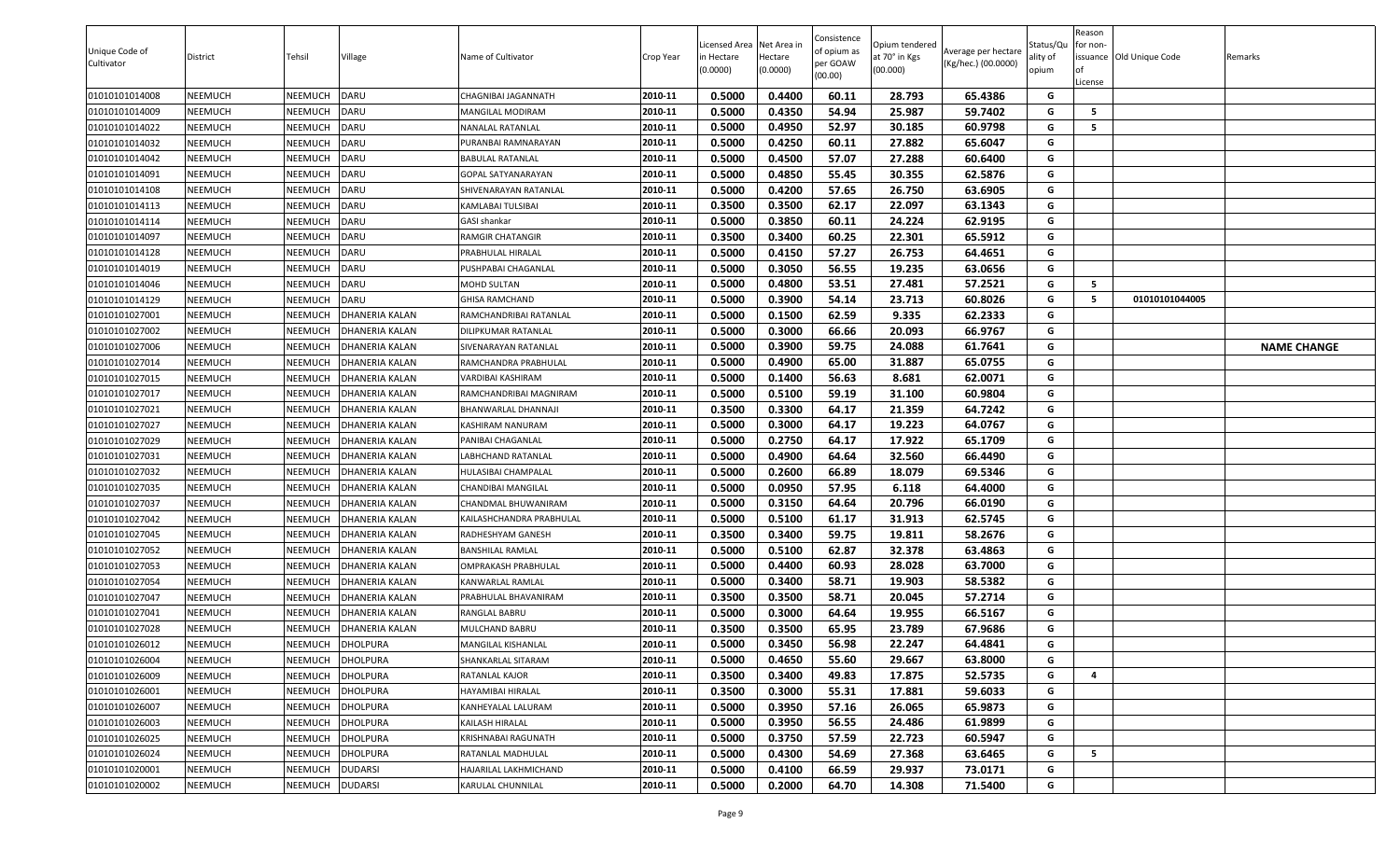|                |                |                |                       |                            |           |                           |                     | Consistence |                           |                     |                   | Reason   |                          |                    |
|----------------|----------------|----------------|-----------------------|----------------------------|-----------|---------------------------|---------------------|-------------|---------------------------|---------------------|-------------------|----------|--------------------------|--------------------|
| Unique Code of |                |                |                       |                            |           | Licensed Area Net Area in |                     | of opium as | Opium tendered            | Average per hectare | Status/Qu         | for non- |                          |                    |
| Cultivator     | District       | Tehsil         | Village               | Name of Cultivator         | Crop Year | n Hectare<br>(0.0000)     | Hectare<br>(0.0000) | per GOAW    | at 70° in Kgs<br>(00.000) | (Kg/hec.) (00.0000) | ality of<br>opium | l of     | issuance Old Unique Code | Remarks            |
|                |                |                |                       |                            |           |                           |                     | (00.00)     |                           |                     |                   | License  |                          |                    |
| 01010101020003 | <b>NEEMUCH</b> | NEEMUCH        | <b>DUDARSI</b>        | <b>BHAGATRAM GISALAL</b>   | 2010-11   | 0.5000                    | 0.2600              | 64.70       | 18.421                    | 70.8500             | G                 |          |                          |                    |
| 01010101020004 | <b>NEEMUCH</b> | NEEMUCH        | <b>DUDARSI</b>        | CHAGANBAI MULCHAND         | 2010-11   | 0.5000                    | 0.5000              | 61.32       | 32.938                    | 65.8760             | G                 |          |                          |                    |
| 01010101020007 | <b>NEEMUCH</b> | NEEMUCH        | <b>DUDARSI</b>        | SHIVENARAYAN RAMLAL        | 2010-11   | 0.5000                    | 0.3050              | 58.34       | 21.261                    | 69.7082             | G                 |          |                          |                    |
| 01010101020012 | <b>NEEMUCH</b> | NEEMUCH        | <b>DUDARSI</b>        | BHWANIRAM BABRU            | 2010-11   | 0.5000                    | 0.2050              | 56.96       | 12.816                    | 62.5171             | G                 |          |                          |                    |
| 01010101020014 | <b>NEEMUCH</b> | NEEMUCH        | <b>DUDARSI</b>        | GULABCHAND RARAMLAL        | 2010-11   | 0.5000                    | 0.4700              | 61.59       | 30.989                    | 65.9340             | G                 |          |                          |                    |
| 01010101020018 | <b>NEEMUCH</b> | NEEMUCH        | <b>DUDARSI</b>        | <b>HUDIBAI SHRILAL</b>     | 2010-11   | 0.5000                    | 0.3400              | 61.59       | 23.325                    | 68.6029             | G                 |          |                          |                    |
| 01010101020019 | <b>NEEMUCH</b> | <b>NEEMUCH</b> | <b>DUDARSI</b>        | DHAPUBAI NANURAM           | 2010-11   | 0.5000                    | 0.4950              | 58.76       | 30.958                    | 62.5414             | G                 |          |                          |                    |
| 01010101020020 | <b>NEEMUCH</b> | NEEMUCH        | <b>DUDARSI</b>        | PHOOLCHAND HAJARILAL       | 2010-11   | 0.5000                    | 0.3550              | 66.59       | 25.580                    | 72.0563             | G                 |          |                          |                    |
| 01010101020021 | <b>NEEMUCH</b> | NEEMUCH        | <b>DUDARSI</b>        | NANDLAL MULCHAND           | 2010-11   | 0.5000                    | 0.2500              | 61.59       | 17.034                    | 68.1360             | G                 |          |                          |                    |
| 01010101020022 | <b>NEEMUCH</b> | NEEMUCH        | <b>DUDARSI</b>        | KANWARLAL BHAGIRATH        | 2010-11   | 0.5000                    | 0.3650              | 61.59       | 23.932                    | 65.5671             | G                 |          |                          |                    |
| 01010101020028 | <b>NEEMUCH</b> | NEEMUCH        | <b>DUDARSI</b>        | DEVILAL HIRALAL            | 2010-11   | 0.5000                    | 0.4250              | 61.36       | 27.112                    | 63.7929             | G                 |          |                          |                    |
| 01010101020033 | <b>NEEMUCH</b> | <b>NEEMUCH</b> | <b>DUDARSI</b>        | RAMNARAYAN BHANWARLAL      | 2010-11   | 0.5000                    | 0.3400              | 61.36       | 24.272                    | 71.3882             | G                 |          |                          |                    |
| 01010101020034 | <b>NEEMUCH</b> | <b>NEEMUCH</b> | <b>DUDARSI</b>        | AXMINARAYAN GANESHRAM.     | 2010-11   | 0.5000                    | 0.3000              | 58.72       | 19.269                    | 64.2300             | G                 |          |                          |                    |
| 01010101020039 | <b>NEEMUCH</b> | <b>NEEMUCH</b> | <b>DUDARSI</b>        | KANWARLAL TARACHAND        | 2010-11   | 0.5000                    | 0.4800              | 60.61       | 31.275                    | 65.1563             | G                 |          |                          |                    |
| 01010101020046 | NEEMUCH        | <b>NEEMUCH</b> | <b>DUDARSI</b>        | <b>GULABCHAND VARDA</b>    | 2010-11   | 0.5000                    | 0.3300              | 66.59       | 22.726                    | 68.8667             | G                 |          |                          |                    |
| 01010101020052 | <b>NEEMUCH</b> | <b>NEEMUCH</b> | <b>DUDARSI</b>        | SOHANLAL LAXMINARAYAN      | 2010-11   | 0.5000                    | 0.4800              | 61.21       | 33.342                    | 69.4625             | G                 |          |                          |                    |
| 01010101020063 | <b>NEEMUCH</b> | NEEMUCH        | <b>DUDARSI</b>        | <b>BHONIRAM RAMPRASAD</b>  | 2010-11   | 0.5000                    | 0.4350              | 58.72       | 27.204                    | 62.5379             | G                 |          |                          |                    |
| 01010101020066 | <b>NEEMUCH</b> | NEEMUCH        | <b>DUDARSI</b>        | SATYANARAYAN HAJARILAL     | 2010-11   | 0.5000                    | 0.2850              | 64.70       | 21.564                    | 75.6632             | G                 |          |                          |                    |
| 01010101020056 | <b>NEEMUCH</b> | <b>NEEMUCH</b> | <b>DUDARSI</b>        | ONKARLAL NANDRAM           | 2010-11   | 0.5000                    | 0.3250              | 62.17       | 21.982                    | 67.6369             | G                 |          |                          |                    |
| 01010101020051 | <b>NEEMUCH</b> | NEEMUCH        | <b>DUDARSI</b>        | PRABHULAL VAJERAM          | 2010-11   | 0.5000                    | 0.2200              | 62.17       | 13.953                    | 63.4227             | G                 |          |                          |                    |
| 01010101020029 | <b>NEEMUCH</b> | NEEMUCH        | <b>DUDARSI</b>        | ABHCHAND PRABHULAL.        | 2010-11   | 0.5000                    | 0.2550              | 62.17       | 16.884                    | 66.2118             | G                 |          |                          |                    |
| 01010101020059 | <b>NEEMUCH</b> | <b>NEEMUCH</b> | <b>DUDARSI</b>        | <b>GOPAL AMBALAL</b>       | 2010-11   | 0.5000                    | 0.2000              | 58.68       | 13.136                    | 65.6800             | G                 |          |                          |                    |
| 01010101020009 | <b>NEEMUCH</b> | <b>NEEMUCH</b> | <b>DUDARSI</b>        | SHANKARLAL HUKMIJI         | 2010-11   | 0.5000                    | 0.4500              | 55.97       | 26.834                    | 59.6311             | G                 |          |                          |                    |
| 01010101020050 | <b>NEEMUCH</b> | <b>NEEMUCH</b> | <b>DUDARSI</b>        | KANHEYALAL UNKARLAL        | 2010-11   | 0.5000                    | 0.2450              | 62.17       | 16.564                    | 67.6082             | G                 |          |                          |                    |
| 01010101020057 | <b>NEEMUCH</b> | <b>NEEMUCH</b> | <b>DUDARSI</b>        | PRATAPSINGH MODSINGH       | 2010-11   | 0.5000                    | 0.3350              | 60.23       | 22.190                    | 66.2388             | G                 |          |                          |                    |
| 01010101043006 | <b>NEEMUCH</b> | NEEMUCH        | DULLAKHEDA            | SALAGRAM MANGILAL          | 2010-11   | 0.5000                    | 0.3100              | 64.49       | 20.858                    | 67.2839             | G                 |          |                          |                    |
| 01010101043009 | <b>NEEMUCH</b> | NEEMUCH        | DULLAKHEDA            | DEUBAI GIRDHARI            | 2010-11   | 0.5000                    | 0.2250              | 64.01       | 15.289                    | 67.9511             | G                 |          |                          |                    |
| 01010101043018 | <b>NEEMUCH</b> | <b>NEEMUCH</b> | DULLAKHEDA            | RAMESHCHANDRA SHANKARLAL   | 2010-11   | 0.3500                    | 0.2600              | 62.04       | 17.610                    | 67.7308             | G                 |          |                          |                    |
| 01010101043028 | <b>NEEMUCH</b> | NEEMUCH        | DULLAKHEDA            | AGDISHCHANDRA LAXMINARAYAN | 2010-11   | 0.5000                    | 0.4700              | 64.01       | 31.228                    | 66.4426             | G                 |          |                          |                    |
| 01010101043029 | <b>NEEMUCH</b> | <b>NEEMUCH</b> | DULLAKHEDA            | SURAJMAL KARULAL           | 2010-11   | 0.5000                    | 0.2800              | 69.40       | 19.779                    | 70.6393             | G                 |          |                          |                    |
| 01010101043033 | <b>NEEMUCH</b> | NEEMUCH        | DULLAKHEDA            | KALABAI UDARAM             | 2010-11   | 0.3500                    | 0.1900              | 62.04       | 12.621                    | 66.4263             | G                 |          |                          |                    |
| 01010101043034 | <b>NEEMUCH</b> | <b>NEEMUCH</b> | DULLAKHEDA            | RAMA GHASI                 | 2010-11   | 0.5000                    | 0.1900              | 64.01       | 13.131                    | 69.1105             | G                 |          | 01010101004107           |                    |
| 01010101019001 | <b>NEEMUCH</b> | NEEMUCH        | <b>GHASUNDI BAMNI</b> | <b>BAGADIRAM TORIRAM</b>   | 2010-11   | 0.5000                    | 0.2900              | 64.90       | 20.406                    | 70.3655             | G                 |          |                          |                    |
| 01010101019002 | <b>NEEMUCH</b> | NEEMUCH        | <b>GHASUNDI BAMNI</b> | CHAMPALAL BHANWARLAL       | 2010-11   | 0.5000                    | 0.2400              | 61.97       | 16.280                    | 67.8333             | G                 |          |                          |                    |
| 01010101019003 | <b>NEEMUCH</b> | NEEMUCH        | <b>GHASUNDI BAMNI</b> | SHAMBHULAL RAMCHAND        | 2010-11   | 0.5000                    | 0.2950              | 58.70       | 18.692                    | 63.3627             | G                 |          |                          | <b>NAME CHANGE</b> |
| 01010101019004 | <b>NEEMUCH</b> | <b>NEEMUCH</b> | <b>GHASUNDI BAMNI</b> | DINESHCHANDRA NANDLAL      | 2010-11   | 0.5000                    | 0.3400              | 61.97       | 22.876                    | 67.2824             | G                 |          |                          |                    |
| 01010101019005 | <b>NEEMUCH</b> | <b>NEEMUCH</b> | <b>GHASUNDI BAMNI</b> | NANDLAL RAMCHANDRA         | 2010-11   | 0.5000                    | 0.1900              | 69.63       | 14.214                    | 74.8105             | G                 |          |                          |                    |
| 01010101019006 | <b>NEEMUCH</b> | NEEMUCH        | <b>GHASUNDI BAMNI</b> | RAMESHCHANDRA BHANWARLAL   | 2010-11   | 0.5000                    | 0.2750              | 61.30       | 18.136                    | 65.9491             | G                 |          |                          |                    |
| 01010101019007 | <b>NEEMUCH</b> | <b>NEEMUCH</b> | <b>GHASUNDI BAMNI</b> | MADHULAL NANURAM           | 2010-11   | 0.5000                    | 0.2750              | 61.30       | 18.267                    | 66.4255             | G                 |          |                          |                    |
| 01010101019009 | <b>NEEMUCH</b> | <b>NEEMUCH</b> | <b>GHASUNDI BAMNI</b> | JAGDISHCHANDRA BHANWARLAL  | 2010-11   | 0.5000                    | 0.2350              | 59.69       | 15.571                    | 66.2596             | G                 |          |                          |                    |
| 01010101019010 | <b>NEEMUCH</b> | <b>NEEMUCH</b> | <b>GHASUNDI BAMNI</b> | LAXMAN BOTALLAL            | 2010-11   | 0.5000                    | 0.1850              | 64.90       | 13.110                    | 70.8649             | G                 |          |                          |                    |
| 01010101019012 | <b>NEEMUCH</b> | NEEMUCH        | <b>GHASUNDI BAMNI</b> | KANHEYALAL KHYALIRAM       | 2010-11   | 0.5000                    | 0.1900              | 59.69       | 12.705                    | 66.8684             | G                 |          |                          |                    |
| 01010101019013 | <b>NEEMUCH</b> | <b>NEEMUCH</b> | <b>GHASUNDI BAMNI</b> | <b>BABULAL SITARAM</b>     | 2010-11   | 0.5000                    | 0.4450              | 61.30       | 29.477                    | 66.2404             | G                 |          |                          |                    |
| 01010101019014 | <b>NEEMUCH</b> | <b>NEEMUCH</b> | <b>GHASUNDI BAMNI</b> | BABULAL UDAYRAM            | 2010-11   | 0.5000                    | 0.2550              | 65.88       | 18.268                    | 71.6392             | G                 |          |                          |                    |
| 01010101019015 | <b>NEEMUCH</b> | <b>NEEMUCH</b> | <b>GHASUNDI BAMNI</b> | MADANLAL UDAYRAM           | 2010-11   | 0.5000                    | 0.4000              | 59.69       | 25.633                    | 64.0825             | G                 |          |                          |                    |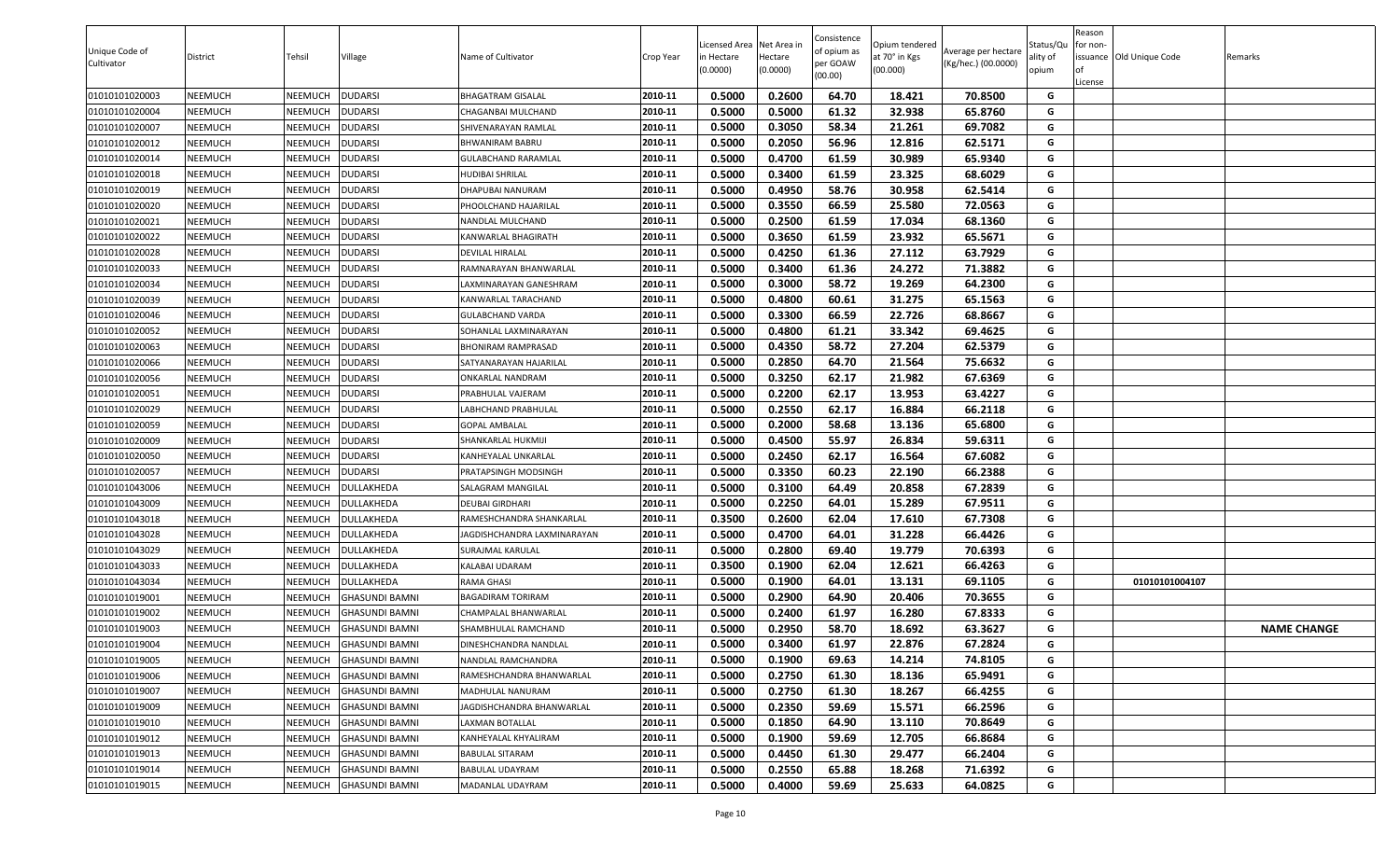| Unique Code of | District | Tehsil         | Village               | Name of Cultivator        | Crop Year | Licensed Area Net Area in<br>n Hectare | Hectare  | Consistence<br>of opium as | Opium tendered<br>at 70° in Kgs | Average per hectare | Status/Qu<br>ality of | Reason<br>for non- | issuance Old Unique Code | Remarks |
|----------------|----------|----------------|-----------------------|---------------------------|-----------|----------------------------------------|----------|----------------------------|---------------------------------|---------------------|-----------------------|--------------------|--------------------------|---------|
| Cultivator     |          |                |                       |                           |           | (0.0000)                               | (0.0000) | per GOAW<br>(00.00)        | (00.000)                        | (Kg/hec.) (00.0000) | opium                 | License            |                          |         |
| 01010101019016 | NEEMUCH  | <b>NEEMUCH</b> | <b>GHASUNDI BAMNI</b> | RAJMAL JANKILAL           | 2010-11   | 0.5000                                 | 0.3300   | 65.88                      | 23.114                          | 70.0424             | G                     |                    |                          |         |
| 01010101019017 | NEEMUCH  | NEEMUCH        | <b>GHASUNDI BAMNI</b> | SHIVENARAYAN MANGILAL     | 2010-11   | 0.5000                                 | 0.4400   | 65.88                      | 30.869                          | 70.1568             | G                     |                    |                          |         |
| 01010101019018 | NEEMUCH  | <b>NEEMUCH</b> | <b>GHASUNDI BAMNI</b> | NARAYAN JAMNALAL          | 2010-11   | 0.5000                                 | 0.4950   | 62.26                      | 32.971                          | 66.6081             | G                     |                    |                          |         |
| 01010101019019 | NEEMUCH  | <b>NEEMUCH</b> | <b>GHASUNDI BAMNI</b> | GYARSILAL NARAYAN         | 2010-11   | 0.5000                                 | 0.2850   | 59.69                      | 18.811                          | 66.0035             | G                     |                    |                          |         |
| 01010101019020 | NEEMUCH  | <b>NEEMUCH</b> | <b>GHASUNDI BAMNI</b> | BANSHILAL DHANNALAL       | 2010-11   | 0.5000                                 | 0.4900   | 58.85                      | 30.745                          | 62.7449             | G                     |                    |                          |         |
| 01010101019022 | NEEMUCH  | <b>NEEMUCH</b> | <b>GHASUNDI BAMNI</b> | sundarlal damarlal        | 2010-11   | 0.5000                                 | 0.2500   | 65.88                      | 17.995                          | 71.9800             | G                     |                    |                          |         |
| 01010101019023 | NEEMUCH  | <b>NEEMUCH</b> | <b>GHASUNDI BAMNI</b> | SHAMBHULAL SURAJMAL       | 2010-11   | 0.5000                                 | 0.1700   | 66.46                      | 12.409                          | 72.9941             | G                     |                    |                          |         |
| 01010101019027 | NEEMUCH  | <b>NEEMUCH</b> | <b>GHASUNDI BAMNI</b> | MOTILAL MANGILAL          | 2010-11   | 0.5000                                 | 0.4600   | 58.94                      | 29.234                          | 63.5522             | G                     |                    |                          |         |
| 01010101019028 | NEEMUCH  | <b>NEEMUCH</b> | <b>GHASUNDI BAMNI</b> | KAILASH MANGILAL          | 2010-11   | 0.5000                                 | 0.2650   | 55.93                      | 16.068                          | 60.6340             | G                     |                    |                          |         |
| 01010101019031 | NEEMUCH  | NEEMUCH        | <b>GHASUNDI BAMNI</b> | PRAVIN SHYAMLAL           | 2010-11   | 0.5000                                 | 0.4850   | 59.50                      | 30.991                          | 63.8990             | G                     |                    |                          |         |
| 01010101019033 | NEEMUCH  | NEEMUCH        | <b>GHASUNDI BAMNI</b> | VINODKUMAR FATEHLAL       | 2010-11   | 0.5000                                 | 0.3150   | 60.83                      | 20.847                          | 66.1810             | G                     |                    |                          |         |
| 01010101019038 | NEEMUCH  | <b>NEEMUCH</b> | <b>GHASUNDI BAMNI</b> | SHAMBHULAL SESHMAL        | 2010-11   | 0.5000                                 | 0.4800   | 56.46                      | 29.109                          | 60.6438             | G                     |                    |                          |         |
| 01010101019041 | NEEMUCH  | <b>NEEMUCH</b> | <b>GHASUNDI BAMNI</b> | RATANLAL SHRILAL          | 2010-11   | 0.5000                                 | 0.1600   | 64.69                      | 11.312                          | 70.7000             | G                     |                    |                          |         |
| 01010101019043 | NEEMUCH  | <b>NEEMUCH</b> | <b>GHASUNDI BAMNI</b> | VISHNUPRASAD RAMCHANDRA   | 2010-11   | 0.3500                                 | 0.2500   | 55.25                      | 14.902                          | 59.6080             | G                     |                    |                          |         |
| 01010101019046 | NEEMUCH  | <b>NEEMUCH</b> | <b>GHASUNDI BAMNI</b> | PRAKASH BHABHUTIYA        | 2010-11   | 0.5000                                 | 0.2550   | 59.64                      | 16.478                          | 64.6196             | G                     |                    |                          |         |
| 01010101019047 | NEEMUCH  | <b>NEEMUCH</b> | <b>GHASUNDI BAMNI</b> | SATYANARAYAN RAMLAL       | 2010-11   | 0.5000                                 | 0.2800   | 62.00                      | 18.963                          | 67.7250             | G                     |                    |                          |         |
| 01010101019048 | NEEMUCH  | <b>NEEMUCH</b> | <b>GHASUNDI BAMNI</b> | MANGILAL VARDICHAND       | 2010-11   | 0.5000                                 | 0.4450   | 64.69                      | 30.977                          | 69.6112             | G                     |                    |                          |         |
| 01010101019049 | NEEMUCH  | <b>NEEMUCH</b> | <b>GHASUNDI BAMNI</b> | CHANDRAKAILASH KESHURAM   | 2010-11   | 0.5000                                 | 0.2250   | 58.94                      | 14.247                          | 63.3200             | G                     |                    |                          |         |
| 01010101019052 | NEEMUCH  | NEEMUCH        | <b>GHASUNDI BAMNI</b> | DEVILAL GANGARAM          | 2010-11   | 0.5000                                 | 0.4100   | 58.94                      | 27.146                          | 66.2098             | G                     |                    |                          |         |
| 01010101019037 | NEEMUCH  | <b>NEEMUCH</b> | <b>GHASUNDI BAMNI</b> | GANSHYAM SESHMAL          | 2010-11   | 0.5000                                 | 0.3650   | 61.58                      | 24.060                          | 65.9178             | G                     |                    |                          |         |
| 01010101019054 | NEEMUCH  | NEEMUCH        | <b>GHASUNDI BAMNI</b> | BABULAL PARASRAM          | 2010-11   | 0.5000                                 | 0.1500   | 64.69                      | 10.739                          | 71.5933             | G                     |                    |                          |         |
| 01010101019055 | NEEMUCH  | <b>NEEMUCH</b> | <b>GHASUNDI BAMNI</b> | NARMDASHANKAR PURCHAND    | 2010-11   | 0.5000                                 | 0.4400   | 61.56                      | 29.135                          | 66.2159             | G                     |                    |                          |         |
| 01010101019056 | NEEMUCH  | <b>NEEMUCH</b> | <b>GHASUNDI BAMNI</b> | RATANLAL MANGILAL         | 2010-11   | 0.5000                                 | 0.1950   | 64.69                      | 13.733                          | 70.4256             | G                     |                    |                          |         |
| 01010101019057 | NEEMUCH  | <b>NEEMUCH</b> | <b>GHASUNDI BAMNI</b> | KAILASHCHANDRA MANGILAL   | 2010-11   | 0.5000                                 | 0.2000   | 64.69                      | 14.001                          | 70.0050             | G                     |                    |                          |         |
| 01010101019060 | NEEMUCH  | <b>NEEMUCH</b> | <b>GHASUNDI BAMNI</b> | <b>DINESH CHETRAM</b>     | 2010-11   | 0.5000                                 | 0.2800   | 61.56                      | 18.626                          | 66.5214             | G                     |                    |                          |         |
| 01010101019061 | NEEMUCH  | <b>NEEMUCH</b> | <b>GHASUNDI BAMNI</b> | GHANSHYAM MOHANLAL        | 2010-11   | 0.3500                                 | 0.2450   | 52.60                      | 14.315                          | 58.4286             | G                     | 5                  |                          |         |
| 01010101019062 | NEEMUCH  | NEEMUCH        | <b>GHASUNDI BAMNI</b> | GANGARAM PANNALAL         | 2010-11   | 0.5000                                 | 0.4850   | 65.45                      | 34.034                          | 70.1732             | G                     |                    |                          |         |
| 01010101019067 | NEEMUCH  | NEEMUCH        | <b>GHASUNDI BAMNI</b> | JAGDISH KHYALIRAM         | 2010-11   | 0.5000                                 | 0.2600   | 61.56                      | 17.659                          | 67.9192             | G                     |                    |                          |         |
| 01010101019069 | NEEMUCH  | <b>NEEMUCH</b> | <b>GHASUNDI BAMNI</b> | MOTILAL GANESHRAM         | 2010-11   | 0.5000                                 | 0.3300   | 58.76                      | 20.927                          | 63.4152             | G                     |                    |                          |         |
| 01010101019074 | NEEMUCH  | <b>NEEMUCH</b> | <b>GHASUNDI BAMNI</b> | CHANDMAL GANESHRAM        | 2010-11   | 0.5000                                 | 0.4500   | 61.56                      | 31.404                          | 69.7867             | G                     |                    |                          |         |
| 01010101019075 | NEEMUCH  | <b>NEEMUCH</b> | <b>GHASUNDI BAMNI</b> | MANGILAL DHANNA           | 2010-11   | 0.5000                                 | 0.4000   | 65.26                      | 27.810                          | 69.5250             | G                     |                    |                          |         |
| 01010101019076 | NEEMUCH  | <b>NEEMUCH</b> | <b>GHASUNDI BAMNI</b> | SURAJMAL MATHRALAL        | 2010-11   | 0.5000                                 | 0.4800   | 63.96                      | 33.195                          | 69.1563             | G                     |                    |                          |         |
| 01010101019077 | NEEMUCH  | <b>NEEMUCH</b> | <b>GHASUNDI BAMNI</b> | <b>BADRILAL MTHURALAL</b> | 2010-11   | 0.5000                                 | 0.2950   | 62.52                      | 19.908                          | 67.4847             | G                     |                    |                          |         |
| 01010101019078 | NEEMUCH  | <b>NEEMUCH</b> | <b>GHASUNDI BAMNI</b> | FATEHLAL BHAWANISHANKAR   | 2010-11   | 0.5000                                 | 0.2150   | 58.76                      | 13.725                          | 63.8372             | G                     |                    |                          |         |
| 01010101019080 | NEEMUCH  | NEEMUCH        | <b>GHASUNDI BAMNI</b> | SOHANLAL NANURAM          | 2010-11   | 0.5000                                 | 0.3650   | 65.26                      | 26.179                          | 71.7233             | G                     |                    |                          |         |
| 01010101019081 | NEEMUCH  | <b>NEEMUCH</b> | <b>GHASUNDI BAMNI</b> | BHANWARLAL CHATURBHUJ     | 2010-11   | 0.5000                                 | 0.4353   | 58.76                      | 28.029                          | 64.4345             | G                     |                    |                          |         |
| 01010101019083 | NEEMUCH  | <b>NEEMUCH</b> | <b>GHASUNDI BAMNI</b> | <b>BHANWARLAL BOTHLAL</b> | 2010-11   | 0.5000                                 | 0.4250   | 59.60                      | 28.038                          | 65.9718             | G                     |                    |                          |         |
| 01010101019084 | NEEMUCH  | NEEMUCH        | <b>GHASUNDI BAMNI</b> | NANURAM GANESHRAM         | 2010-11   | 0.5000                                 | 0.3000   | 65.26                      | 22.505                          | 75.0167             | G                     |                    |                          |         |
| 01010101019085 | NEEMUCH  | <b>NEEMUCH</b> | <b>GHASUNDI BAMNI</b> | UMASHANKAR CHATURBHUJ     | 2010-11   | 0.5000                                 | 0.4450   | 59.87                      | 28.481                          | 64.0022             | G                     |                    |                          |         |
| 01010101019086 | NEEMUCH  | <b>NEEMUCH</b> | <b>GHASUNDI BAMNI</b> | SURESHCHAND RARUPLAL      | 2010-11   | 0.5000                                 | 0.2350   | 64.90                      | 16.308                          | 69.3957             | G                     |                    |                          |         |
| 01010101019089 | NEEMUCH  | <b>NEEMUCH</b> | <b>GHASUNDI BAMNI</b> | RUPLAL CHAMPALAL          | 2010-11   | 0.5000                                 | 0.3550   | 59.66                      | 22.944                          | 64.6310             | G                     |                    |                          |         |
| 01010101019092 | NEEMUCH  | <b>NEEMUCH</b> | <b>GHASUNDI BAMNI</b> | GENDIBAI GOVINDRAM        | 2010-11   | 0.5000                                 | 0.4050   | 62.53                      | 27.504                          | 67.9111             | G                     |                    |                          |         |
| 01010101019093 | NEEMUCH  | <b>NEEMUCH</b> | <b>GHASUNDI BAMNI</b> | NAROTTAM LADURAM          | 2010-11   | 0.5000                                 | 0.4800   | 58.70                      | 29.124                          | 60.6750             | G                     |                    |                          |         |
| 01010101019094 | NEEMUCH  | <b>NEEMUCH</b> | <b>GHASUNDI BAMNI</b> | CHETRAM PURCHAND          | 2010-11   | 0.5000                                 | 0.3900   | 62.75                      | 26.337                          | 67.5308             | G                     |                    |                          |         |
| 01010101019097 | NEEMUCH  | <b>NEEMUCH</b> | <b>GHASUNDI BAMNI</b> | DAMARLAL BHUWANISHANKAR   | 2010-11   | 0.5000                                 | 0.1650   | 64.48                      | 11.809                          | 71.5697             | G                     |                    |                          |         |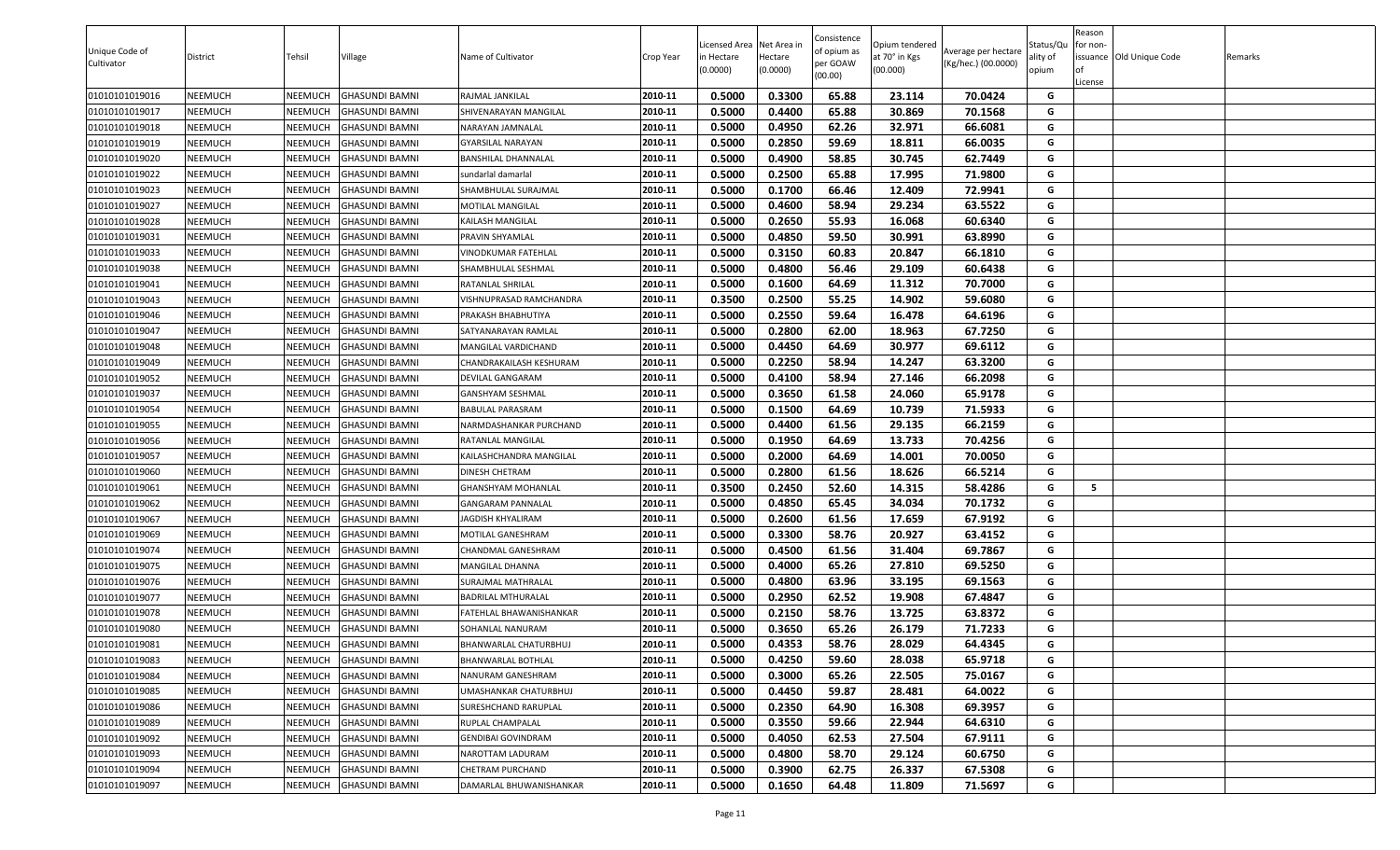|                |                |         |                       |                             |           |                           |                     | Consistence |                           |                     |                   | Reason   |                          |                             |
|----------------|----------------|---------|-----------------------|-----------------------------|-----------|---------------------------|---------------------|-------------|---------------------------|---------------------|-------------------|----------|--------------------------|-----------------------------|
| Unique Code of |                |         |                       |                             |           | Licensed Area Net Area in |                     | of opium as | Opium tendered            | Average per hectare | Status/Qu         | for non- |                          |                             |
| Cultivator     | District       | Tehsil  | <b>Village</b>        | Name of Cultivator          | Crop Year | n Hectare<br>(0.0000)     | Hectare<br>(0.0000) | per GOAW    | at 70° in Kgs<br>(00.000) | (Kg/hec.) (00.0000) | ality of<br>opium |          | issuance Old Unique Code | Remarks                     |
|                |                |         |                       |                             |           |                           |                     | (00.00)     |                           |                     |                   | License  |                          |                             |
| 01010101019099 | <b>NEEMUCH</b> | NEEMUCH | <b>GHASUNDI BAMNI</b> | CHATARBHUJ NANDLAL          | 2010-11   | 0.5000                    | 0.2450              | 57.58       | 15.357                    | 62.6816             | G                 |          |                          |                             |
| 01010101019101 | <b>NEEMUCH</b> | NEEMUCH | <b>GHASUNDI BAMNI</b> | GANSHYAM KESHRIMAL          | 2010-11   | 0.5000                    | 0.4700              | 57.69       | 29.636                    | 63.0553             | G                 |          |                          |                             |
| 01010101019102 | <b>NEEMUCH</b> | NEEMUCH | <b>GHASUNDI BAMNI</b> | BASANTILAL NANDLAL          | 2010-11   | 0.5000                    | 0.3150              | 61.85       | 21.329                    | 67.7111             | G                 |          |                          |                             |
| 01010101019105 | <b>NEEMUCH</b> | NEEMUCH | <b>GHASUNDI BAMNI</b> | PRAHALAD NAROTTAM           | 2010-11   | 0.5000                    | 0.4750              | 64.48       | 31.853                    | 67.0589             | G                 |          |                          |                             |
| 01010101019106 | <b>NEEMUCH</b> | NEEMUCH | <b>GHASUNDI BAMNI</b> | RAMESHCHANDRA NANURAM       | 2010-11   | 0.5000                    | 0.2800              | 61.85       | 18.873                    | 67.4036             | G                 |          |                          |                             |
| 01010101019107 | <b>NEEMUCH</b> | NEEMUCH | <b>GHASUNDI BAMNI</b> | VISHNUPRASAD MADANLAL       | 2010-11   | 0.5000                    | 0.2050              | 64.48       | 14.674                    | 71.5805             | G                 |          |                          |                             |
| 01010101019109 | <b>NEEMUCH</b> | NEEMUCH | <b>GHASUNDI BAMNI</b> | <b>GOPAL KESHRIMALNAGDA</b> | 2010-11   | 0.5000                    | 0.4650              | 61.85       | 30.978                    | 66.6194             | G                 |          |                          |                             |
| 01010101019110 | <b>NEEMUCH</b> | NEEMUCH | <b>GHASUNDI BAMNI</b> | KANHEYALAL GANPATLAL        | 2010-11   | 0.5000                    | 0.5000              | 65.16       | 34.805                    | 69.6100             | G                 |          |                          |                             |
| 01010101019065 | <b>NEEMUCH</b> | NEEMUCH | <b>GHASUNDI BAMNI</b> | VISHNUPRAS ADAMBALAL        | 2010-11   | 0.5000                    | 0.2650              | 61.85       | 17.663                    | 66.6528             | G                 |          |                          |                             |
| 01010101019042 | <b>NEEMUCH</b> | NEEMUCH | <b>GHASUNDI BAMNI</b> | <b>BABULAL GANPATLAL</b>    | 2010-11   | 0.5000                    | 0.2750              | 54.88       | 16.354                    | 59.4691             | G                 | - 5      |                          |                             |
| 01010101019066 | <b>NEEMUCH</b> | NEEMUCH | <b>GHASUNDI BAMNI</b> | RADHABAI BANSHILAL          | 2010-11   | 0.5000                    | 0.4350              | 57.68       | 27.316                    | 62.7954             | G                 |          |                          |                             |
| 01010101019090 | <b>NEEMUCH</b> | NEEMUCH | <b>GHASUNDI BAMNI</b> | KESHRIMAL LADURAM           | 2010-11   | 0.5000                    | 0.3500              | 61.97       | 22.327                    | 63.7914             | G                 |          |                          |                             |
| 01010101019051 | <b>NEEMUCH</b> | NEEMUCH | <b>GHASUNDI BAMNI</b> | PARASMAL GANGARAM           | 2010-11   | 0.5000                    | 0.4400              | 58.70       | 28.360                    | 64.4545             | G                 |          |                          |                             |
| 01010101019124 | <b>NEEMUCH</b> | NEEMUCH | <b>GHASUNDI BAMNI</b> | LALITABAI JAGDISH           | 2010-11   | 0.5000                    | 0.4700              | 56.16       | 28.585                    | 60.8191             | G                 |          |                          |                             |
| 01010101019103 | <b>NEEMUCH</b> | NEEMUCH | <b>GHASUNDI BAMNI</b> | RATANLAL PRITHVIRAJ         | 2010-11   | 0.5000                    | 0.2800              | 58.70       | 17.803                    | 63.5821             | G                 |          |                          |                             |
| 01010101019132 | <b>NEEMUCH</b> | NEEMUCH | <b>GHASUNDI BAMNI</b> | <b>BIHARILAL NATHULAL</b>   | 2010-11   | 0.5000                    | 0.2950              | 61.97       | 19.768                    | 67.0102             | G                 |          |                          |                             |
| 01010101019133 | <b>NEEMUCH</b> | NEEMUCH | <b>GHASUNDI BAMNI</b> | KESHARBAI RANVIR            | 2010-11   | 0.3500                    | 0.1150              | 64.90       | 8.354                     | 72.6435             | G                 |          |                          |                             |
| 01010101042001 | <b>NEEMUCH</b> | NEEMUCH | <b>GIRDODA</b>        | RAJENDRA JAYNARAYAN         | 2010-11   | 0.5000                    | 0.1750              | 65.77       | 12.177                    | 69.5829             | G                 |          |                          |                             |
| 01010101042010 | <b>NEEMUCH</b> | NEEMUCH | <b>GIRDODA</b>        | SHYAMLAL GISALAL            | 2010-11   | 0.3500                    | 0.3000              | 59.65       | 18.619                    | 62.0633             | G                 |          |                          |                             |
| 01010101042012 | <b>NEEMUCH</b> | NEEMUCH | <b>GIRDODA</b>        | MANNALAL RAMLAL             | 2010-11   | 0.5000                    | 0.0000              | 0.00        | 0.000                     | 0.0000              | F.                |          |                          |                             |
| 01010101042044 | <b>NEEMUCH</b> | NEEMUCH | <b>GIRDODA</b>        | RAMLAL GORILAL              | 2010-11   | 0.5000                    | 0.1500              | 58.14       | 9.610                     | 64.0667             | G                 |          |                          |                             |
| 01010101042048 | <b>NEEMUCH</b> | NEEMUCH | <b>GIRDODA</b>        | SHANTIBAI JAYNARAYAN        | 2010-11   | 0.5000                    | 0.1750              | 65.77       | 12.196                    | 69.6914             | G                 |          |                          |                             |
| 01010101042050 | <b>NEEMUCH</b> | NEEMUCH | <b>GIRDODA</b>        | DULICHAND KALURAM           | 2010-11   | 0.3500                    | 0.2500              | 59.65       | 15.850                    | 63.4000             | G                 |          |                          |                             |
| 01010101042063 | <b>NEEMUCH</b> | NEEMUCH | <b>GIRDODA</b>        | FAKIRCHAND BOTHLAL          | 2010-11   | 0.5000                    | 0.2050              | 65.77       | 13.887                    | 67.7415             | G                 |          |                          |                             |
| 01010101042007 | NEEMUCH        | NEEMUCH | <b>GIRDODA</b>        | NARAPATSINGH GORDHANSINGH   | 2010-11   | 0.3500                    | 0.2650              | 57.89       | 15.581                    | 58.7962             | G                 |          |                          |                             |
| 01010101042077 | <b>NEEMUCH</b> | NEEMUCH | <b>GIRDODA</b>        | <b>GOPAL NATHULAL</b>       | 2010-11   | 0.5000                    | 0.4000              | 62.12       | 27.688                    | 69.2200             | G                 |          |                          |                             |
| 01010101042038 | <b>NEEMUCH</b> | NEEMUCH | <b>GIRDODA</b>        | KISHANLAL RAMCHANDRA        | 2010-11   | 0.3500                    | 0.3250              | 57.89       | 19.550                    | 60.1538             | G                 |          |                          |                             |
| 01010101042081 | <b>NEEMUCH</b> | NEEMUCH | <b>GIRDODA</b>        | RAJENDRAKUMAR SUKHLAL       | 2010-11   | 0.3500                    | 0.2400              | 57.89       | 14.332                    | 59.7167             | G                 |          |                          |                             |
| 01010101042064 | <b>NEEMUCH</b> | NEEMUCH | <b>GIRDODA</b>        | KANHEYALAL SHANKARLAL       | 2010-11   | 0.5000                    | 0.3550              | 62.12       | 22.709                    | 63.9690             | G                 |          |                          |                             |
| 01010101042026 | <b>NEEMUCH</b> | NEEMUCH | <b>GIRDODA</b>        | SHAMBHULAL KANWARLAL        | 2010-11   | 0.3500                    | 0.2700              | 57.06       | 17.004                    | 62.9778             | G                 |          |                          |                             |
| 01010101007001 | <b>NEEMUCH</b> | NEEMUCH | <b>HINGORIYA</b>      | RAMRATAN ONKARLAL           | 2010-11   | 0.5000                    | 0.4400              | 65.87       | 29.811                    | 67.7523             | G                 |          |                          |                             |
| 01010101007021 | <b>NEEMUCH</b> | NEEMUCH | <b>HINGORIYA</b>      | KAMERIBAI BHANWARLAL        | 2010-11   | 0.5000                    | 0.3200              | 63.35       | 20.761                    | 64.8781             | G                 |          |                          |                             |
| 01010101007022 | <b>NEEMUCH</b> | NEEMUCH | <b>HINGORIYA</b>      | KAMERIBAI ONKAR             | 2010-11   | 0.3500                    | 0.3250              | 60.72       | 20.142                    | 61.9754             | G                 |          |                          | <b>NAME CHANGE</b>          |
| 01010101007030 | <b>NEEMUCH</b> | NEEMUCH | <b>HINGORIYA</b>      | SUMATILAL GOUTAMLAL         | 2010-11   | 0.5000                    | 0.3050              | 58.28       | 19.091                    | 62.5934             | G                 |          |                          |                             |
| 01010101007012 | <b>NEEMUCH</b> | NEEMUCH | <b>HINGORIYA</b>      | DINESH NATHULAL             | 2010-11   | 0.5000                    | 0.4100              | 66.34       | 28.318                    | 69.0683             | G                 |          |                          |                             |
| 01010101007039 | <b>NEEMUCH</b> | NEEMUCH | <b>HINGORIYA</b>      | PARVATIBAI TULSIRAM         | 2010-11   | 0.5000                    | 0.3200              | 60.72       | 21.052                    | 65.7875             | G                 |          |                          | <b>TRANSFER / KANAKHEDA</b> |
| 01010101007013 | <b>NEEMUCH</b> | NEEMUCH | <b>HINGORIYA</b>      | GOPAL RAMESHWAR             | 2010-11   | 0.3500                    | 0.2000              | 58.83       | 13.127                    | 65.6350             | G                 |          |                          |                             |
| 01010101007038 | <b>NEEMUCH</b> | NEEMUCH | <b>HINGORIYA</b>      | RAMBABU SHIVNARAYAN         | 2010-11   | 0.5000                    | 0.2200              | 58.83       | 13.993                    | 63.6045             | G                 |          |                          |                             |
| 01010101007007 | <b>NEEMUCH</b> | NEEMUCH | <b>HINGORIYA</b>      | <b>GOPAL MANGILAL</b>       | 2010-11   | 0.5000                    | 0.3200              | 58.83       | 20.313                    | 63.4781             | G                 |          |                          |                             |
| 01010101007023 | <b>NEEMUCH</b> | NEEMUCH | <b>HINGORIYA</b>      | BADRIBAI SHIVNARAYAN        | 2010-11   | 0.5000                    | 0.1500              | 63.73       | 10.597                    | 70.6467             | G                 |          |                          |                             |
| 01010101007008 | <b>NEEMUCH</b> | NEEMUCH | <b>HINGORIYA</b>      | MANGILAL CHAMPALAL          | 2010-11   | 0.3500                    | 0.3450              | 60.72       | 20.983                    | 60.8203             | G                 |          |                          |                             |
| 01010101007018 | <b>NEEMUCH</b> | NEEMUCH | <b>HINGORIYA</b>      | KAILASH NARULAL             | 2010-11   | 0.3500                    | 0.3050              | 62.08       | 20.628                    | 67.6328             | G                 |          |                          |                             |
| 01010101028024 | <b>NEEMUCH</b> | NEEMUCH | <b>JAMUNIYA KHURD</b> | DABBUBAI GANPATLAL          | 2010-11   | 0.5000                    | 0.3450              | 57.35       | 20.884                    | 60.5333             | G                 |          |                          |                             |
| 01010101028038 | <b>NEEMUCH</b> | NEEMUCH | <b>JAMUNIYA KHURD</b> | MONABAI BHERULAL            | 2010-11   | 0.5000                    | 0.2500              | 59.35       | 17.152                    | 68.6080             | G                 |          |                          |                             |
| 01010101028049 | <b>NEEMUCH</b> | NEEMUCH | <b>JAMUNIYA KHURD</b> | KISHORELAL SHANKARLAL       | 2010-11   | 0.5000                    | 0.2050              | 65.55       | 14.234                    | 69.4341             | G                 |          |                          |                             |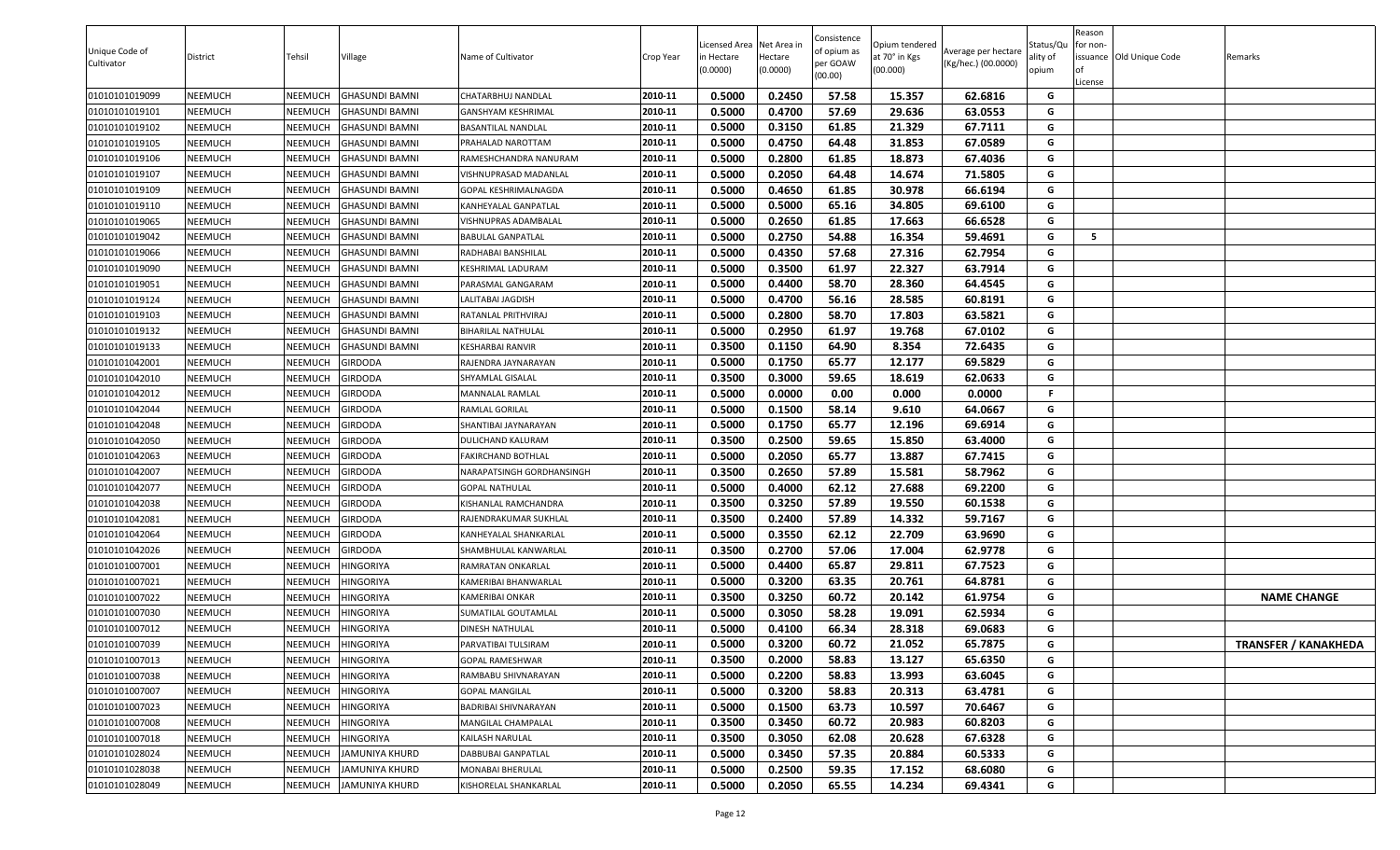| Unique Code of<br>Cultivator | District | Tehsil         | Village               | Name of Cultivator                | Crop Year | Licensed Area Net Area in<br>in Hectare<br>(0.0000) | lectare<br>(0.0000) | Consistence<br>of opium as<br>oer GOAW<br>(00.00) | Opium tendered<br>at 70° in Kgs<br>(00.000) | Average per hectare<br>(Kg/hec.) (00.0000) | Status/Qu<br>ality of<br>opium | Reason<br>for non-<br>issuance Old Unique Code<br>.icense | Remarks                                |
|------------------------------|----------|----------------|-----------------------|-----------------------------------|-----------|-----------------------------------------------------|---------------------|---------------------------------------------------|---------------------------------------------|--------------------------------------------|--------------------------------|-----------------------------------------------------------|----------------------------------------|
| 01010101028050               | NEEMUCH  | <b>NEEMUCH</b> | <b>JAMUNIYA KHURD</b> | <b>ONKARLAL DEVA</b>              | 2010-11   | 0.5000                                              | 0.3700              | 61.04                                             | 23.980                                      | 64.8108                                    | G                              |                                                           |                                        |
| 01010101028052               | NEEMUCH  | NEEMUCH        | JAMUNIYA KHURD        | BASANTILAL MATHURALAL             | 2010-11   | 0.5000                                              | 0.3000              | 61.04                                             | 19.341                                      | 64.4700                                    | G                              |                                                           |                                        |
| 01010101028028               | NEEMUCH  | NEEMUCH        | JAMUNIYA KHURD        | SHAMBHULAL NARSINGH               | 2010-11   | 0.5000                                              | 0.2050              | 61.04                                             | 13.725                                      | 66.9512                                    | G                              |                                                           |                                        |
| 01010101028027               | NEEMUCH  | NEEMUCH        | IAMUNIYA KHURD        | MANNALAL NARSINGH                 | 2010-11   | 0.5000                                              | 0.2050              | 61.38                                             | 14.915                                      | 72.7561                                    | G                              |                                                           |                                        |
| 01010101028025               | NEEMUCH  | <b>NEEMUCH</b> | JAMUNIYA KHURD        | KISHANLAL GHASI                   | 2010-11   | 0.5000                                              | 0.4200              | 59.52                                             | 26.036                                      | 61.9905                                    | G                              |                                                           |                                        |
| 01010101028008               | NEEMUCH  | <b>NEEMUCH</b> | JAMUNIYA KHURD        | SUNDERLAL GOPAL                   | 2010-11   | 0.5000                                              | 0.4200              | 61.38                                             | 27.016                                      | 64.3238                                    | G                              |                                                           |                                        |
| 01010101028042               | NEEMUCH  | <b>NEEMUCH</b> | JAMUNIYA KHURD        | JAGDISH KISHANLAL                 | 2010-11   | 0.5000                                              | 0.4100              | 61.38                                             | 26.034                                      | 63.4976                                    | G                              |                                                           |                                        |
| 01010101028066               | NEEMUCH  | NEEMUCH        | JAMUNIYA KHURD        | MOHANLAL BADRILAL                 | 2010-11   | 0.3500                                              | 0.1300              | 59.52                                             | 8.971                                       | 69.0077                                    | G                              | 8                                                         | <b>TRANSFER / CHAMPI IN</b><br>2012-13 |
| 01010101028067               | NEEMUCH  | NEEMUCH        | JAMUNIYA KHURD        | LAXMANSINGH SHISHUPAL             | 2010-11   | 0.5000                                              | 0.4450              | 57.61                                             | 25.727                                      | 57.8135                                    | G                              |                                                           |                                        |
| 01010101028068               | NEEMUCH  | <b>NEEMUCH</b> | JAMUNIYA KHURD        | TARACHAND KALURAM                 | 2010-11   | 0.5000                                              | 0.3700              | 61.38                                             | 25.683                                      | 69.4135                                    | G                              |                                                           |                                        |
| 01010101028033               | NEEMUCH  | NEEMUCH        | JAMUNIYA KHURD        | KASHIRAM CHITAR                   | 2010-11   | 0.5000                                              | 0.4850              | 59.52                                             | 30.168                                      | 62.2021                                    | G                              |                                                           |                                        |
| 01010101028005               | NEEMUCH  | <b>NEEMUCH</b> | <b>JAMUNIYA KHURD</b> | BAPULAL MANGILAL                  | 2010-11   | 0.5000                                              | 0.2550              | 59.52                                             | 16.504                                      | 64.7216                                    | G                              |                                                           |                                        |
| 01010101028026               | NEEMUCH  | NEEMUCH        | <b>JAMUNIYA KHURD</b> | DEVIDAS NATHUDAS                  | 2010-11   | 0.5000                                              | 0.4200              | 59.52                                             | 26.495                                      | 63.0833                                    | G                              |                                                           |                                        |
| 01010101028039               | NEEMUCH  | <b>NEEMUCH</b> | JAMUNIYA KHURD        | <b>HARLAL MODA</b>                | 2010-11   | 0.5000                                              | 0.4300              | 59.07                                             | 27.088                                      | 62.9953                                    | G                              |                                                           |                                        |
| 01010101028032               | NEEMUCH  | <b>NEEMUCH</b> | JAMUNIYA KHURD        | GORDHANSINGH TEJSINGH             | 2010-11   | 0.3500                                              | 0.3450              | 57.35                                             | 20.335                                      | 58.9420                                    | G                              |                                                           |                                        |
| 01010101028034               | NEEMUCH  | <b>NEEMUCH</b> | <b>JAMUNIYA KHURD</b> | MOHANLAL HARIRAM                  | 2010-11   | 0.5000                                              | 0.4450              | 57.35                                             | 26.561                                      | 59.6876                                    | G                              |                                                           |                                        |
| 01010101028069               | NEEMUCH  | <b>NEEMUCH</b> | JAMUNIYA KHURD        | NATHULAL GOUTAM                   | 2010-11   | 0.3500                                              | 0.3050              | 59.07                                             | 18.388                                      | 60.2885                                    | G                              |                                                           |                                        |
| 01010101028070               | NEEMUCH  | NEEMUCH        | JAMUNIYA KHURD        | RATANSINGH SURAJ                  | 2010-11   | 0.5000                                              | 0.1700              | 54.26                                             | 10.961                                      | 64.4765                                    | G                              | - 5                                                       |                                        |
| 01010101004002               | NEEMUCH  | <b>NEEMUCH</b> | KANAKHEDA             | PRABHULAL BHUWANIRAM              | 2010-11   | 0.5000                                              | 0.4750              | 62.22                                             | 29.946                                      | 63.0442                                    | G                              |                                                           |                                        |
| 01010101004005               | NEEMUCH  | NEEMUCH        | KANAKHEDA             | RADHESHYAM BHUWANIRAM             | 2010-11   | 0.5000                                              | 0.3350              | 66.95                                             | 22.696                                      | 67.7493                                    | G                              |                                                           |                                        |
| 01010101004007               | NEEMUCH  | <b>NEEMUCH</b> | KANAKHEDA             | ASHOKEKUMAR RAMNARAYAN            | 2010-11   | 0.5000                                              | 0.3250              | 63.37                                             | 21.772                                      | 66.9908                                    | G                              |                                                           |                                        |
| 01010101004010               | NEEMUCH  | NEEMUCH        | KANAKHEDA             | RAMESHCHANDRA GISALAL             | 2010-11   | 0.5000                                              | 0.3200              | 58.79                                             | 19.174                                      | 59.9188                                    | G                              |                                                           |                                        |
| 01010101004012               | NEEMUCH  | <b>NEEMUCH</b> | KANAKHEDA             | DURGASHANKAR TULSIRAM             | 2010-11   | 0.5000                                              | 0.4050              | 62.22                                             | 26.364                                      | 65.0963                                    | G                              |                                                           |                                        |
| 01010101004015               | NEEMUCH  | NEEMUCH        | KANAKHEDA             | BADRILAL DHANRAJ                  | 2010-11   | 0.5000                                              | 0.3550              | 58.78                                             | 21.505                                      | 60.5775                                    | G                              |                                                           |                                        |
| 01010101004016               | NEEMUCH  | <b>NEEMUCH</b> | KANAKHEDA             | GOPAL DALCHAND                    | 2010-11   | 0.5000                                              | 0.2100              | 58.78                                             | 13.083                                      | 62.3000                                    | G                              |                                                           |                                        |
| 01010101004017               | NEEMUCH  | <b>NEEMUCH</b> | KANAKHEDA             | SHANTILAL RAMNARAYAN              | 2010-11   | 0.5000                                              | 0.1650              | 63.19                                             | 11.158                                      | 67.6242                                    | G                              |                                                           |                                        |
| 01010101004018               | NEEMUCH  | NEEMUCH        | KANAKHEDA             | VIRENDRAKUMAR NANDLAL             | 2010-11   | 0.5000                                              | 0.2150              | 67.34                                             | 14.526                                      | 67.5628                                    | G                              |                                                           |                                        |
| 01010101004020               | NEEMUCH  | <b>NEEMUCH</b> | KANAKHEDA             | <b><i>FULSIRAM BHANWARLAL</i></b> | 2010-11   | 0.5000                                              | 0.2650              | 58.78                                             | 17.768                                      | 67.0491                                    | G                              |                                                           |                                        |
| 01010101004023               | NEEMUCH  | <b>NEEMUCH</b> | KANAKHEDA             | BHARATLAL DALCHAND                | 2010-11   | 0.5000                                              | 0.2150              | 56.47                                             | 12.859                                      | 59.8093                                    | G                              |                                                           |                                        |
| 01010101004024               | NEEMUCH  | NEEMUCH        | KANAKHEDA             | BALMUKAND TULSIRAM                | 2010-11   | 0.5000                                              | 0.3100              | 63.19                                             | 19.697                                      | 63.5387                                    | G                              |                                                           |                                        |
| 01010101004025               | NEEMUCH  | <b>NEEMUCH</b> | KANAKHEDA             | GANESHRAM CHAMPALAL               | 2010-11   | 0.5000                                              | 0.3300              | 63.19                                             | 21.674                                      | 65.6788                                    | G                              |                                                           |                                        |
| 01010101004032               | NEEMUCH  | NEEMUCH        | KANAKHEDA             | <b>JAGDISH KISHORELAL</b>         | 2010-11   | 0.5000                                              | 0.3500              | 63.19                                             | 24.418                                      | 69.7657                                    | G                              |                                                           |                                        |
| 01010101004033               | NEEMUCH  | <b>NEEMUCH</b> | KANAKHEDA             | JANKILAL BHANWARLAL               | 2010-11   | 0.5000                                              | 0.2050              | 60.69                                             | 13.439                                      | 65.5561                                    | G                              |                                                           |                                        |
| 01010101004038               | NEEMUCH  | NEEMUCH        | KANAKHEDA             | CHANDMAL BHANWARLAL               | 2010-11   | 0.5000                                              | 0.2300              | 60.69                                             | 14.375                                      | 62.5000                                    | G                              |                                                           |                                        |
| 01010101004039               | NEEMUCH  | NEEMUCH        | <b>KANAKHEDA</b>      | PYARCHAND SHANKARLAL              | 2010-11   | 0.5000                                              | 0.2300              | 62.72                                             | 14.676                                      | 63.8087                                    | G                              |                                                           |                                        |
| 01010101004040               | NEEMUCH  | <b>NEEMUCH</b> | KANAKHEDA             | RAMESHCHANDRA KARULAL             | 2010-11   | 0.5000                                              | 0.1700              | 67.34                                             | 12.823                                      | 75.4294                                    | G                              |                                                           |                                        |
| 01010101004042               | NEEMUCH  | <b>NEEMUCH</b> | KANAKHEDA             | MUKESHKUMAR KARULAL               | 2010-11   | 0.5000                                              | 0.2600              | 60.69                                             | 17.973                                      | 69.1269                                    | G                              |                                                           |                                        |
| 01010101004043               | NEEMUCH  | <b>NEEMUCH</b> | KANAKHEDA             | BHAGAVATIBAI SALAGRAM             | 2010-11   | 0.5000                                              | 0.3800              | 62.72                                             | 24.317                                      | 63.9921                                    | G                              |                                                           |                                        |
| 01010101004050               | NEEMUCH  | <b>NEEMUCH</b> | KANAKHEDA             | NANURAM JAGANNATH                 | 2010-11   | 0.5000                                              | 0.2450              | 60.66                                             | 15.356                                      | 62.6776                                    | G                              |                                                           |                                        |
| 01010101004052               | NEEMUCH  | <b>NEEMUCH</b> | KANAKHEDA             | HARIVALLABH ONKARLAL              | 2010-11   | 0.5000                                              | 0.3950              | 60.89                                             | 26.435                                      | 66.9241                                    | G                              |                                                           |                                        |
| 01010101004053               | NEEMUCH  | <b>NEEMUCH</b> | KANAKHEDA             | KALURAM BOTHLAL                   | 2010-11   | 0.5000                                              | 0.1000              | 68.93                                             | 7.769                                       | 77.6900                                    | G                              |                                                           |                                        |
| 01010101004054               | NEEMUCH  | <b>NEEMUCH</b> | KANAKHEDA             | <b>BASANTILAL GORILAL</b>         | 2010-11   | 0.5000                                              | 0.4700              | 62.72                                             | 31.996                                      | 68.0766                                    | G                              |                                                           |                                        |
| 01010101004058               | NEEMUCH  | <b>NEEMUCH</b> | KANAKHEDA             | KARULAL BHAWANIRAM                | 2010-11   | 0.5000                                              | 0.4300              | 67.34                                             | 29.812                                      | 69.3302                                    | G                              |                                                           |                                        |
| 01010101004062               | NEEMUCH  | <b>NEEMUCH</b> | <b>KANAKHEDA</b>      | SALAGRAM KISHANLAL                | 2010-11   | 0.5000                                              | 0.4000              | 62.72                                             | 26.916                                      | 67.2900                                    | G                              |                                                           |                                        |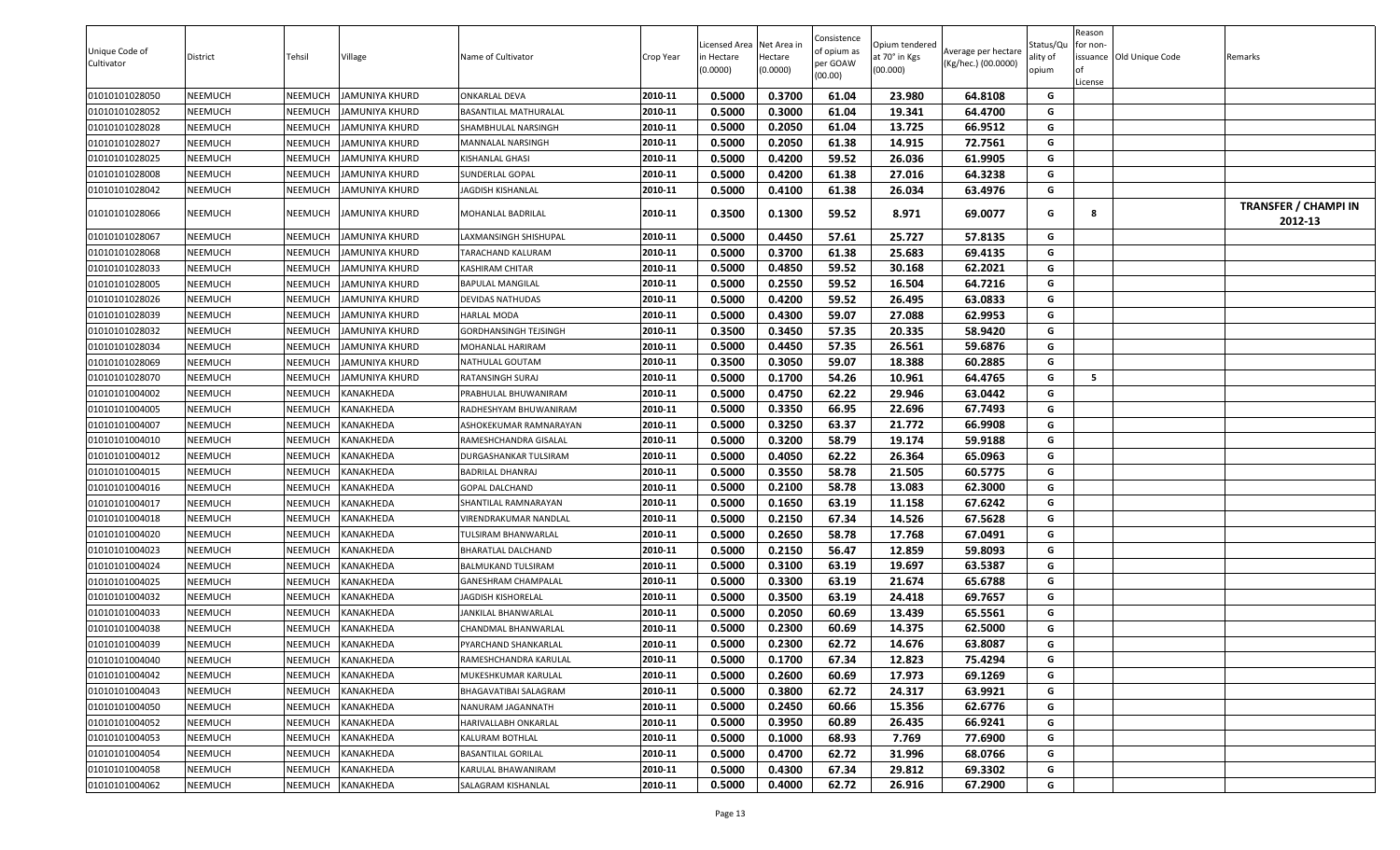|                              |                 |                |                  |                             |           | Licensed Area Net Area in |          | Consistence             | Opium tendered |                                            | Status/Qu | Reason<br>for non-       |         |
|------------------------------|-----------------|----------------|------------------|-----------------------------|-----------|---------------------------|----------|-------------------------|----------------|--------------------------------------------|-----------|--------------------------|---------|
| Unique Code of<br>Cultivator | <b>District</b> | Tehsil         | Village          | Name of Cultivator          | Crop Year | in Hectare                | lectare  | of opium as<br>oer GOAW | at 70° in Kgs  | Average per hectare<br>(Kg/hec.) (00.0000) | ality of  | issuance Old Unique Code | Remarks |
|                              |                 |                |                  |                             |           | (0.0000)                  | (0.0000) | (00.00)                 | (00.000)       |                                            | opium     | .icense                  |         |
| 01010101004064               | NEEMUCH         | <b>NEEMUCH</b> | <b>KANAKHEDA</b> | KANHEYALAL GISALAL          | 2010-11   | 0.5000                    | 0.1750   | 60.89                   | 10.865         | 62.0857                                    | G         |                          |         |
| 01010101004070               | NEEMUCH         | NEEMUCH        | KANAKHEDA        | CHUNNILAL RATANLAL          | 2010-11   | 0.5000                    | 0.3450   | 58.78                   | 21.933         | 63.5739                                    | G         |                          |         |
| 01010101004074               | NEEMUCH         | <b>NEEMUCH</b> | KANAKHEDA        | PUNAMCHAND RATAN            | 2010-11   | 0.5000                    | 0.1500   | 54.46                   | 8.768          | 58.4533                                    | G         | - 5                      |         |
| 01010101004075               | NEEMUCH         | NEEMUCH        | KANAKHEDA        | KANHEYALAL MATHURALAL       | 2010-11   | 0.5000                    | 0.3550   | 59.11                   | 22.318         | 62.8676                                    | G         |                          |         |
| 01010101004079               | NEEMUCH         | <b>NEEMUCH</b> | KANAKHEDA        | NANDLAL KARULAL             | 2010-11   | 0.5000                    | 0.3050   | 67.34                   | 22.126         | 72.5443                                    | G         |                          |         |
| 01010101004083               | NEEMUCH         | <b>NEEMUCH</b> | KANAKHEDA        | HARISHANKAR RATANLAL        | 2010-11   | 0.5000                    | 0.3250   | 60.89                   | 20.398         | 62.7631                                    | G         |                          |         |
| 01010101004084               | NEEMUCH         | <b>NEEMUCH</b> | KANAKHEDA        | HIRALAL SHANKARLAL          | 2010-11   | 0.5000                    | 0.4200   | 60.89                   | 26.052         | 62.0286                                    | G         |                          |         |
| 01010101004088               | NEEMUCH         | <b>NEEMUCH</b> | KANAKHEDA        | RAMDHYAL SHANKARLAL         | 2010-11   | 0.5000                    | 0.2100   | 62.86                   | 13.587         | 64.7000                                    | G         |                          |         |
| 01010101004090               | NEEMUCH         | <b>NEEMUCH</b> | KANAKHEDA        | BHERULAL ONKARLAL           | 2010-11   | 0.5000                    | 0.3950   | 59.11                   | 25.274         | 63.9848                                    | G         |                          |         |
| 01010101004101               | NEEMUCH         | <b>NEEMUCH</b> | KANAKHEDA        | NANI BAI MATHURALAL         | 2010-11   | 0.5000                    | 0.2850   | 62.86                   | 18.481         | 64.8456                                    | G         |                          |         |
| 01010101004105               | NEEMUCH         | <b>NEEMUCH</b> | KANAKHEDA        | NANDALAL NANALAL            | 2010-11   | 0.5000                    | 0.3500   | 60.43                   | 21.306         | 60.8743                                    | G         |                          |         |
| 01010101004116               | NEEMUCH         | <b>NEEMUCH</b> | KANAKHEDA        | BABULAL RAMNARAYAN          | 2010-11   | 0.5000                    | 0.4850   | 59.11                   | 29.141         | 60.0845                                    | G         |                          |         |
| 01010101004102               | NEEMUCH         | <b>NEEMUCH</b> | KANAKHEDA        | MOHANLAL RATANLAL           | 2010-11   | 0.5000                    | 0.4000   | 59.11                   | 25.172         | 62.9300                                    | G         |                          |         |
| 01010101004029               | NEEMUCH         | <b>NEEMUCH</b> | KANAKHEDA        | KAILASHCHANDRA KARULAL      | 2010-11   | 0.5000                    | 0.3950   | 62.86                   | 25.692         | 65.0430                                    | G         |                          |         |
| 01010101004057               | NEEMUCH         | <b>NEEMUCH</b> | KANAKHEDA        | BANSHILAL KARULAL           | 2010-11   | 0.5000                    | 0.3400   | 57.88                   | 20.944         | 61.6000                                    | G         |                          |         |
| 01010101004044               | NEEMUCH         | <b>NEEMUCH</b> | KANAKHEDA        | RADHESHYAM LAXMINARAYAN     | 2010-11   | 0.5000                    | 0.2450   | 62.26                   | 16.543         | 67.5224                                    | G         |                          |         |
| 01010101004008               | NEEMUCH         | NEEMUCH        | KANAKHEDA        | OMPRAKASH RAMESHCHANDRA     | 2010-11   | 0.5000                    | 0.3700   | 66.95                   | 26.187         | 70.7757                                    | G         |                          |         |
| 01010101004034               | NEEMUCH         | <b>NEEMUCH</b> | KANAKHEDA        | RAMPRASAD NANDLAL           | 2010-11   | 0.5000                    | 0.4500   | 62.26                   | 30.525         | 67.8333                                    | G         |                          |         |
| 01010101004104               | NEEMUCH         | NEEMUCH        | KANAKHEDA        | BHANWARLAL ONKARLAL         | 2010-11   | 0.5000                    | 0.2700   | 62.26                   | 17.326         | 64.1704                                    | G         |                          |         |
| 01010101004047               | NEEMUCH         | <b>NEEMUCH</b> | KANAKHEDA        | <b>GOPAL DHULJI</b>         | 2010-11   | 0.5000                    | 0.1850   | 59.25                   | 11.664         | 63.0486                                    | G         |                          |         |
| 01010101004115               | NEEMUCH         | NEEMUCH        | KANAKHEDA        | PARASMAL KARULAL            | 2010-11   | 0.5000                    | 0.2900   | 57.88                   | 18.100         | 62.4138                                    | G         |                          |         |
| 01010101004123               | NEEMUCH         | <b>NEEMUCH</b> | <b>KANAKHEDA</b> | RAMESHWERLAL BHANWARLAL     | 2010-11   | 0.5000                    | 0.3200   | 62.26                   | 21.044         | 65.7625                                    | G         |                          |         |
| 01010101004068               | NEEMUCH         | NEEMUCH        | KANAKHEDA        | KACHARULAL UNKARLAL         | 2010-11   | 0.5000                    | 0.2500   | 59.28                   | 16.150         | 64.6000                                    | G         |                          |         |
| 01010101004056               | NEEMUCH         | <b>NEEMUCH</b> | KANAKHEDA        | RAMESHCHANDRA PYARCHAND     | 2010-11   | 0.5000                    | 0.3400   | 62.06                   | 22.280         | 65.5294                                    | G         |                          |         |
| 01010101004021               | NEEMUCH         | <b>NEEMUCH</b> | KANAKHEDA        | AMBALAL SHRILAL             | 2010-11   | 0.5000                    | 0.2500   | 62.06                   | 15.533         | 62.1320                                    | G         |                          |         |
| 01010101004082               | NEEMUCH         | <b>NEEMUCH</b> | KANAKHEDA        | MANGILAL RAMLAL             | 2010-11   | 0.5000                    | 0.3200   | 60.56                   | 20.149         | 62.9656                                    | G         |                          |         |
| 01010101004124               | NEEMUCH         | <b>NEEMUCH</b> | KANAKHEDA        | SITABAI RATANLAL            | 2010-11   | 0.5000                    | 0.3700   | 62.06                   | 23.689         | 64.0243                                    | G         |                          |         |
| 01010101004063               | NEEMUCH         | <b>NEEMUCH</b> | KANAKHEDA        | KISHANLAL GOBARLAL          | 2010-11   | 0.5000                    | 0.2100   | 66.95                   | 14.815         | 70.5476                                    | G         |                          |         |
| 01010101004125               | NEEMUCH         | <b>NEEMUCH</b> | KANAKHEDA        | KARULAL JAYLAL              | 2010-11   | 0.5000                    | 0.2550   | 62.06                   | 16.295         | 63.9020                                    | G         |                          |         |
| 01010101004126               | NEEMUCH         | <b>NEEMUCH</b> | KANAKHEDA        | DHAPUBAI BHANWARLAL         | 2010-11   | 0.3500                    | 0.3450   | 58.62                   | 21.070         | 61.0725                                    | G         |                          |         |
| 01010101004127               | NEEMUCH         | <b>NEEMUCH</b> | KANAKHEDA        | SHYAMABAI CHAMPALAL         | 2010-11   | 0.5000                    | 0.4100   | 58.50                   | 25.063         | 61.1293                                    | G         |                          |         |
| 01010101004055               | NEEMUCH         | <b>NEEMUCH</b> | KANAKHEDA        | RAMNARAYAN NANURAM          | 2010-11   | 0.5000                    | 0.2350   | 61.99                   | 15.161         | 64.5149                                    | G         |                          |         |
| 01010101004081               | NEEMUCH         | NEEMUCH        | KANAKHEDA        | BHANWARLALNA NURAM          | 2010-11   | 0.5000                    | 0.2900   | 61.99                   | 18.810         | 64.8621                                    | G         |                          |         |
| 01010101004014               | NEEMUCH         | <b>NEEMUCH</b> | <b>KANAKHEDA</b> | IAGDISHCHANDRA MOHANLAL     | 2010-11   | 0.5000                    | 0.4650   | 61.99                   | 31.225         | 67.1505                                    | G         |                          |         |
| 01010101004073               | NEEMUCH         | NEEMUCH        | KANAKHEDA        | DALCHAND RADHAKISHAN        | 2010-11   | 0.5000                    | 0.2950   | 58.50                   | 17.918         | 60.7390                                    | G         |                          |         |
| 01010101004069               | <b>NEEMUCH</b>  | <b>NEEMUCH</b> | <b>KANAKHEDA</b> | <b>MOHANLAL HIRALAL</b>     | 2010-11   | 0.5000                    | 0.2000   | 63.37                   | 13.127         | 65.6350                                    | G         |                          |         |
| 01010101004051               | NEEMUCH         | <b>NEEMUCH</b> | KANAKHEDA        | <b>BHAGIRATH BHANWARLAL</b> | 2010-11   | 0.5000                    | 0.2600   | 61.99                   | 17.543         | 67.4731                                    | G         |                          |         |
| 01010101004122               | NEEMUCH         | <b>NEEMUCH</b> | KANAKHEDA        | MOHANLAL KARULAL            | 2010-11   | 0.5000                    | 0.1500   | 63.37                   | 9.913          | 66.0867                                    | G         |                          |         |
| 01010101004114               | NEEMUCH         | <b>NEEMUCH</b> | KANAKHEDA        | PREMCHANDRA GASIRAM         | 2010-11   | 0.5000                    | 0.1550   | 61.15                   | 9.705          | 62.6129                                    | G         |                          |         |
| 01010101004089               | NEEMUCH         | <b>NEEMUCH</b> | KANAKHEDA        | NANAKRAM SHANKARLAL         | 2010-11   | 0.5000                    | 0.2650   | 63.37                   | 17.146         | 64.7019                                    | G         |                          |         |
| 01010101004130               | NEEMUCH         | <b>NEEMUCH</b> | <b>KANAKHEDA</b> | <b>BHAGCHANDRA RAMSUKH</b>  | 2010-11   | 0.5000                    | 0.4250   | 55.08                   | 26.297         | 61.8753                                    | G         |                          |         |
| 01010101004097               | NEEMUCH         | <b>NEEMUCH</b> | KANAKHEDA        | KAMLASHANKAR NANDLAL        | 2010-11   | 0.5000                    | 0.2100   | 61.15                   | 13.549         | 64.5190                                    | G         |                          |         |
| 01010101004065               | NEEMUCH         | <b>NEEMUCH</b> | KANAKHEDA        | BADRILAL BHUWANA            | 2010-11   | 0.5000                    | 0.3000   | 61.15                   | 17.882         | 59.6067                                    | G         |                          |         |
| 01010101004077               | NEEMUCH         | <b>NEEMUCH</b> | KANAKHEDA        | BHERULAL BHANWARLAL         | 2010-11   | 0.5000                    | 0.4200   | 61.15                   | 25.963         | 61.8167                                    | G         |                          |         |
| 01010101004071               | NEEMUCH         | <b>NEEMUCH</b> | <b>KANAKHEDA</b> | KARULAL MULCHAND            | 2010-11   | 0.5000                    | 0.2000   | 66.95                   | 14.633         | 73.1650                                    | G         |                          |         |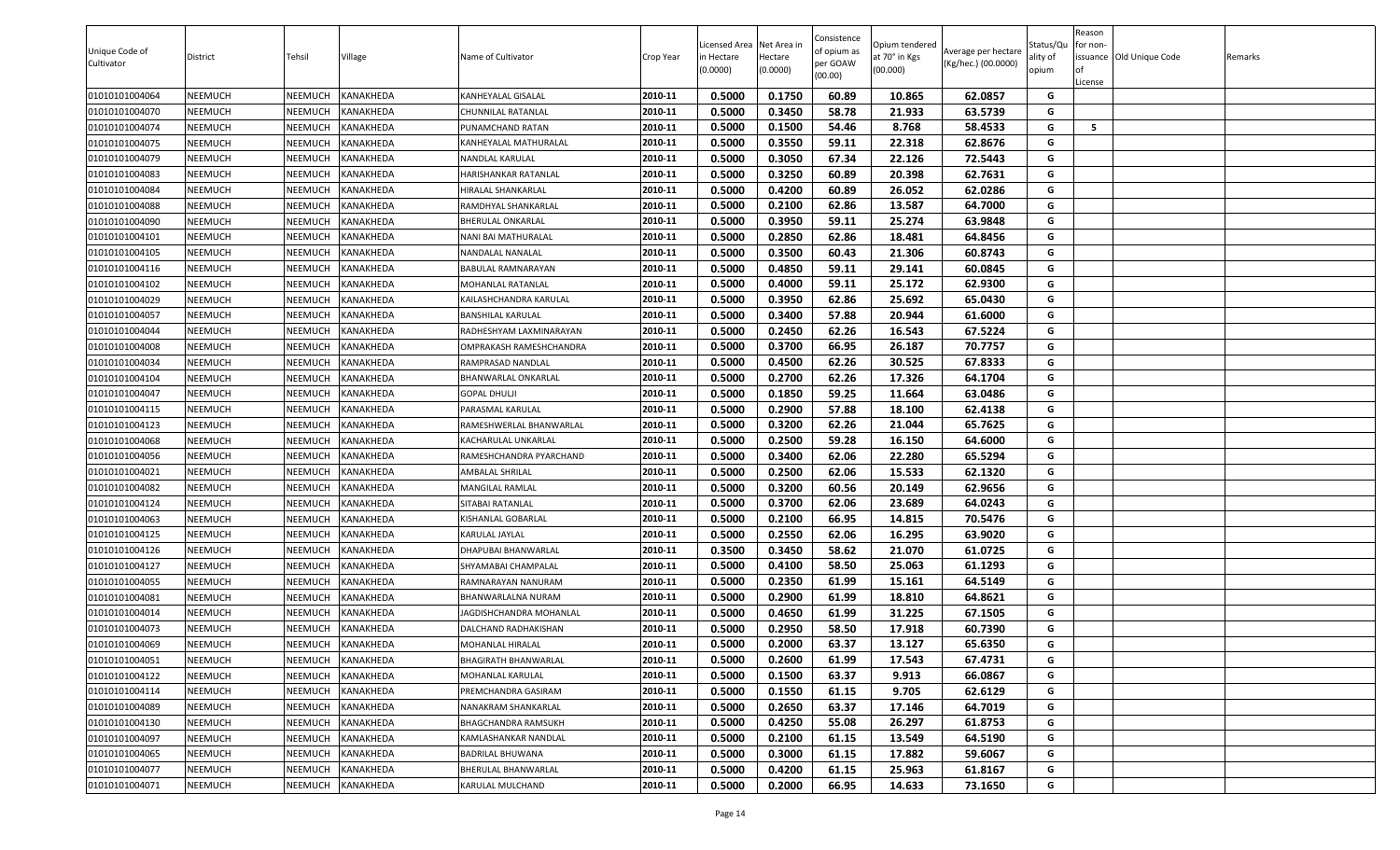|                |                 |                |                 |                            |           |                          |                     | Consistence |                           |                     |                   | Reason         |                          |                    |
|----------------|-----------------|----------------|-----------------|----------------------------|-----------|--------------------------|---------------------|-------------|---------------------------|---------------------|-------------------|----------------|--------------------------|--------------------|
| Unique Code of |                 |                |                 |                            |           | Licensed Area Net Area i |                     | of opium as | Opium tendered            | Average per hectare | Status/Qu         | for non-       |                          |                    |
| Cultivator     | <b>District</b> | Tehsil         | Village         | Name of Cultivator         | Crop Year | in Hectare<br>(0.0000)   | Hectare<br>(0.0000) | per GOAW    | at 70° in Kgs<br>(00.000) | (Kg/hec.) (00.0000) | ality of<br>opium |                | issuance Old Unique Code | Remarks            |
|                |                 |                |                 |                            |           |                          |                     | (00.00)     |                           |                     |                   | License        |                          |                    |
| 01010101004035 | NEEMUCH         | <b>NEEMUCH</b> | KANAKHEDA       | RAMBABU NANDLAL            | 2010-11   | 0.5000                   | 0.3000              | 62.22       | 20.124                    | 67.0800             | G                 |                |                          |                    |
| 01010101004117 | NEEMUCH         | NEEMUCH        | KANAKHEDA       | GOVINDPRASAD KACHARULAL    | 2010-11   | 0.5000                   | 0.2600              | 57.54       | 16.539                    | 63.6115             | G                 |                |                          |                    |
| 01010101004060 | NEEMUCH         | <b>NEEMUCH</b> | KANAKHEDA       | RAMCHANDRA MANGILAL        | 2010-11   | 0.3500                   | 0.1400              | 62.22       | 9.724                     | 69.4571             | G                 |                |                          |                    |
| 01010101004059 | NEEMUCH         | <b>NEEMUCH</b> | KANAKHEDA       | MANGILAL SHIVJI            | 2010-11   | 0.3500                   | 0.1250              | 68.69       | 9.077                     | 72.6160             |                   | $\overline{2}$ |                          |                    |
| 01010101029001 | NEEMUCH         | <b>NEEMUCH</b> | KANAWATI        | KHEMRAJ PRABHULAL          | 2010-11   | 0.5000                   | 0.3450              | 63.26       | 24.581                    | 71.2493             | G                 |                |                          |                    |
| 01010101029003 | NEEMUCH         | <b>NEEMUCH</b> | KANAWATI        | <b>JAYCHAND DALURAM</b>    | 2010-11   | 0.5000                   | 0.2000              | 62.08       | 13.303                    | 66.5150             | G                 |                |                          |                    |
| 01010101029006 | NEEMUCH         | <b>NEEMUCH</b> | KANAWATI        | BADRILAL BHUWANIRAM        | 2010-11   | 0.5000                   | 0.4750              | 63.26       | 31.196                    | 65.6758             | G                 |                |                          |                    |
| 01010101029011 | NEEMUCH         | <b>NEEMUCH</b> | KANAWATI        | RAMESHCHANDRA DEVILAL      | 2010-11   | 0.5000                   | 0.2750              | 59.91       | 18.581                    | 67.5673             | G                 |                |                          |                    |
| 01010101029012 | NEEMUCH         | <b>NEEMUCH</b> | KANAWATI        | SITABAI BAPULAL            | 2010-11   | 0.5000                   | 0.3000              | 63.26       | 20.334                    | 67.7800             | G                 |                |                          |                    |
| 01010101029014 | NEEMUCH         | NEEMUCH        | KANAWATI        | <b>GISALAL DHURILAL</b>    | 2010-11   | 0.5000                   | 0.4100              | 64.96       | 26.828                    | 65.4341             | G                 |                |                          |                    |
| 01010101029015 | NEEMUCH         | <b>NEEMUCH</b> | KANAWATI        | KANIRAM KHYALIRAM          | 2010-11   | 0.5000                   | 0.4800              | 70.22       | 36.063                    | 75.1313             | G                 |                |                          |                    |
| 01010101029018 | NEEMUCH         | <b>NEEMUCH</b> | KANAWATI        | PRAKASHCHAND NANDLAL       | 2010-11   | 0.5000                   | 0.2850              | 59.91       | 18.136                    | 63.6351             | G                 |                |                          | <b>NAME CHANGE</b> |
| 01010101029021 | NEEMUCH         | <b>NEEMUCH</b> | KANAWATI        | BALMUKUND KHYALIRAM        | 2010-11   | 0.5000                   | 0.3800              | 61.53       | 24.498                    | 64.4684             | G                 |                |                          |                    |
| 01010101029024 | NEEMUCH         | <b>NEEMUCH</b> | KANAWATI        | MANGIBAI HARIKISHAN        | 2010-11   | 0.5000                   | 0.3450              | 61.53       | 21.632                    | 62.7014             | G                 |                |                          |                    |
| 01010101029025 | NEEMUCH         | <b>NEEMUCH</b> | KANAWATI        | NANDLAL KISHANLAL          | 2010-11   | 0.5000                   | 0.4400              | 64.96       | 31.162                    | 70.8227             | G                 |                |                          |                    |
| 01010101029030 | NEEMUCH         | <b>NEEMUCH</b> | KANAWATI        | HIRALAL BHANWARLAL         | 2010-11   | 0.5000                   | 0.4800              | 61.53       | 29.104                    | 60.6333             | G                 |                |                          |                    |
| 01010101029033 | NEEMUCH         | NEEMUCH        | KANAWATI        | RAMPRATAP JAYCHAND         | 2010-11   | 0.5000                   | 0.2150              | 61.69       | 14.083                    | 65.5023             | G                 |                |                          |                    |
| 01010101029036 | NEEMUCH         | <b>NEEMUCH</b> | KANAWATI        | PARASRAM KANIRAM           | 2010-11   | 0.5000                   | 0.2850              | 61.69       | 19.238                    | 67.5018             | G                 |                |                          |                    |
| 01010101029039 | NEEMUCH         | NEEMUCH        | KANAWATI        | RAMNARAYAN CHUNNILAL       | 2010-11   | 0.5000                   | 0.4150              | 61.53       | 29.350                    | 70.7229             | G                 |                |                          |                    |
| 01010101029040 | NEEMUCH         | <b>NEEMUCH</b> | KANAWATI        | VILASCHAND PRABHULAL       | 2010-11   | 0.5000                   | 0.4400              | 61.69       | 29.312                    | 66.6182             | G                 |                |                          |                    |
| 01010101029044 | NEEMUCH         | NEEMUCH        | KANAWATI        | RAMDYAL NANURAM            | 2010-11   | 0.5000                   | 0.4000              | 61.53       | 25.350                    | 63.3750             | G                 |                |                          |                    |
| 01010101029045 | NEEMUCH         | <b>NEEMUCH</b> | KANAWATI        | RAMPRASAD BADRILAL         | 2010-11   | 0.5000                   | 0.3600              | 64.96       | 23.580                    | 65.5000             | G                 |                |                          |                    |
| 01010101029046 | NEEMUCH         | <b>NEEMUCH</b> | KANAWATI        | PRAKASHCHANDRA KALURAM     | 2010-11   | 0.5000                   | 0.4000              | 61.09       | 27.386                    | 68.4650             | G                 |                |                          |                    |
| 01010101029008 | NEEMUCH         | <b>NEEMUCH</b> | KANAWATI        | DEVILAL RADHAKISHAN        | 2010-11   | 0.5000                   | 0.5000              | 62.62       | 33.332                    | 66.6640             | G                 |                |                          |                    |
| 01010101029010 | NEEMUCH         | <b>NEEMUCH</b> | KANAWATI        | MATHRIBAI NANURAM          | 2010-11   | 0.5000                   | 0.4950              | 61.09       | 30.388                    | 61.3899             | G                 |                |                          |                    |
| 01010101029049 | NEEMUCH         | <b>NEEMUCH</b> | KANAWATI        | PRAKSHCHANDRA KACHARULAL   | 2010-11   | 0.5000                   | 0.4650              | 61.93       | 31.071                    | 66.8194             | G                 |                |                          |                    |
| 01010101029004 | NEEMUCH         | <b>NEEMUCH</b> | KANAWATI        | SHIVNARAYAN KALURAM        | 2010-11   | 0.3500                   | 0.3350              | 61.09       | 24.357                    | 72.7075             | G                 |                |                          |                    |
| 01010101029029 | NEEMUCH         | <b>NEEMUCH</b> | KANAWATI        | MOTILAL MISHRILAL          | 2010-11   | 0.5000                   | 0.3650              | 56.35       | 24.770                    | 67.8630             | G                 |                |                          |                    |
| 01010101029035 | NEEMUCH         | NEEMUCH        | KANAWATI        | RAMKUMAR SHRILAL           | 2010-11   | 0.5000                   | 0.5100              | 60.41       | 32.000                    | 62.7451             |                   | $\overline{2}$ |                          |                    |
| 01010101029005 | NEEMUCH         | <b>NEEMUCH</b> | KANAWATI        | BHERULAL PRABHULAL         | 2010-11   | 0.5000                   | 0.2000              | 61.93       | 12.510                    | 62.5500             | G                 |                |                          |                    |
| 01010101029053 | NEEMUCH         | <b>NEEMUCH</b> | KANAWATI        | JAMNALAL RAMLAL            | 2010-11   | 0.5000                   | 0.2400              | 61.93       | 15.792                    | 65.8000             | G                 |                | 01010102146159           |                    |
| 01010101035016 | NEEMUCH         | <b>NEEMUCH</b> | KHADAVDA        | GOPALSINGH BHANWARSINGH    | 2010-11   | 0.5000                   | 0.4700              | 62.39       | 30.117                    | 64.0787             | G                 |                |                          |                    |
| 01010101035017 | NEEMUCH         | <b>NEEMUCH</b> | KHADAVDA        | MANOHARSINGH SHAMBHUSINGH  | 2010-11   | 0.5000                   | 0.5000              | 62.97       | 33.509                    | 67.0180             | G                 |                |                          |                    |
| 01010101035014 | NEEMUCH         | <b>NEEMUCH</b> | KHADAVDA        | DOULATSINGH BHANWARSINGH   | 2010-11   | 0.5000                   | 0.4900              | 59.22       | 31.200                    | 63.6735             | G                 |                |                          |                    |
| 01010101035001 | NEEMUCH         | NEEMUCH        | KHADAVDA        | RASALKUNWAR SHAMBHUSINGH   | 2010-11   | 0.5000                   | 0.5050              | 59.37       | 31.822                    | 63.0139             | G                 |                |                          |                    |
| 01010101035018 | <b>NEEMUCH</b>  | <b>NEEMUCH</b> | <b>KHADAVDA</b> | PRAHALADSINGH SHAMBHUSINGH | 2010-11   | 0.5000                   | 0.4850              | 64.26       | 33.076                    | 68.1979             | G                 |                |                          |                    |
| 01010101035010 | NEEMUCH         | <b>NEEMUCH</b> | KHADAVDA        | FATEHSINGH UNKARSINGH      | 2010-11   | 0.5000                   | 0.5000              | 60.09       | 30.929                    | 61.8580             | G                 |                |                          |                    |
| 01010101010018 | NEEMUCH         | <b>NEEMUCH</b> | KHEDADARU       | <b>JAGDISH PYARCHAND</b>   | 2010-11   | 0.5000                   | 0.3200              | 60.31       | 21.643                    | 67.6344             | G                 |                |                          |                    |
| 01010101010019 | NEEMUCH         | <b>NEEMUCH</b> | KHEDADARU       | JAGDISH JAYRAJ             | 2010-11   | 0.5000                   | 0.4750              | 58.16       | 31.681                    | 66.6968             | G                 |                |                          |                    |
| 01010101010020 | NEEMUCH         | <b>NEEMUCH</b> | KHEDADARU       | LAXMINARAYAN MANGILAL      | 2010-11   | 0.5000                   | 0.5000              | 57.98       | 32.966                    | 65.9320             | G                 |                |                          |                    |
| 01010101010002 | NEEMUCH         | <b>NEEMUCH</b> | KHEDADARU       | SUKHLAL KHUBA              | 2010-11   | 0.5000                   | 0.4800              | 51.76       | 27.899                    | 58.1229             | G                 | 5              |                          |                    |
| 01010101010003 | NEEMUCH         | <b>NEEMUCH</b> | KHEDADARU       | JAIRAJ KHUBA               | 2010-11   | 0.5000                   | 0.4800              | 53.10       | 29.023                    | 60.4646             | G                 | 5              |                          |                    |
| 01010101010006 | NEEMUCH         | <b>NEEMUCH</b> | KHEDADARU       | MOHANLAL NARAYAN           | 2010-11   | 0.5000                   | 0.2200              | 61.74       | 15.109                    | 68.6773             | G                 |                |                          |                    |
| 01010101010008 | NEEMUCH         | <b>NEEMUCH</b> | KHEDADARU       | RADHESHYAM RATANLAL        | 2010-11   | 0.5000                   | 0.5100              | 58.74       | 31.073                    | 60.9275             | G                 |                |                          |                    |
| 01010101010009 | <b>NEEMUCH</b>  | <b>NEEMUCH</b> | KHEDADARU       | BHERULAL PYARCHAND         | 2010-11   | 0.5000                   | 0.3800              | 58.84       | 23.864                    | 62.8000             | G                 |                |                          |                    |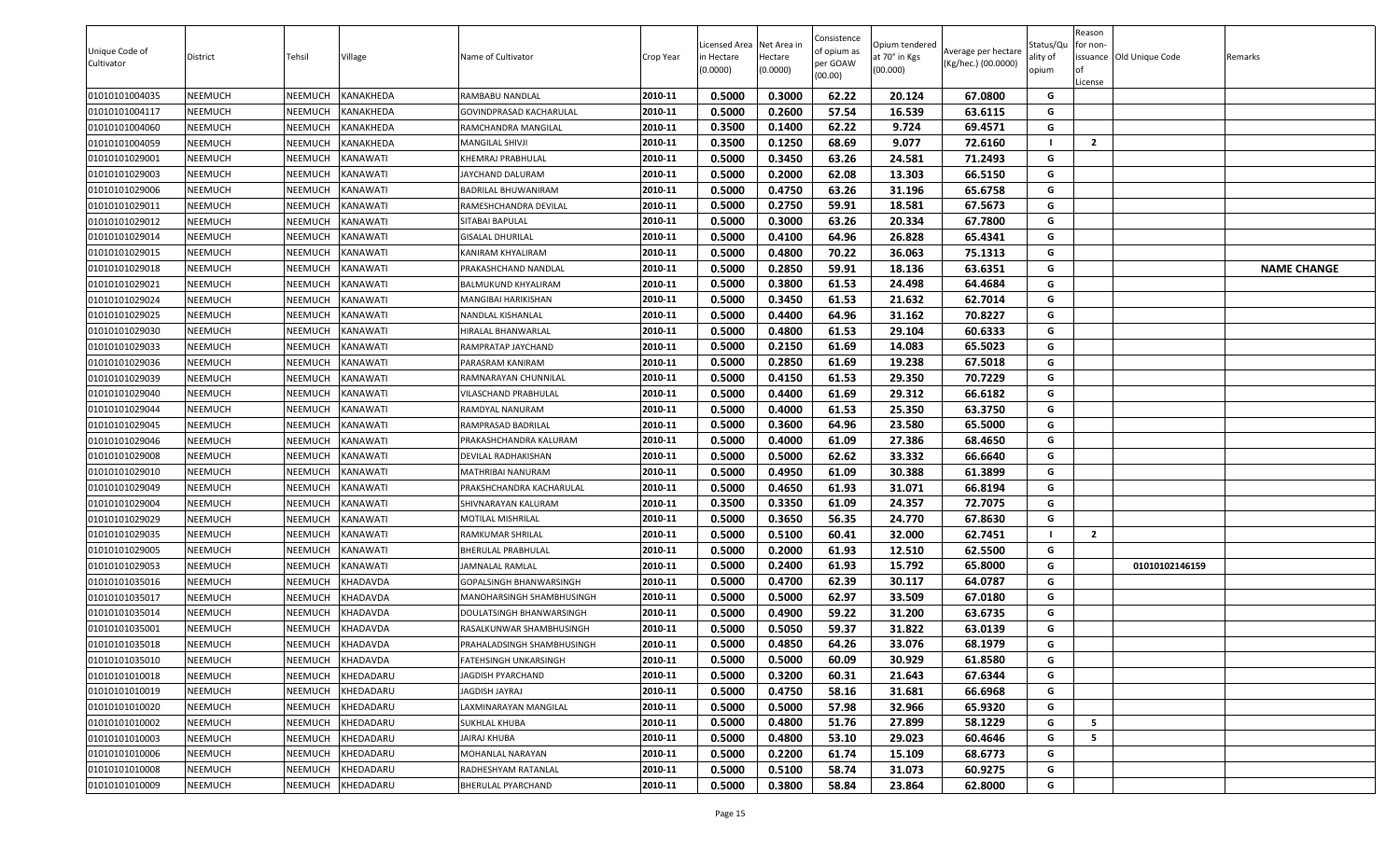|                              |          |                |                  |                           |           | Licensed Area Net Area in |          | Consistence             | Opium tendered |                                            | Status/Qu | Reason<br>for non- |                          |                    |
|------------------------------|----------|----------------|------------------|---------------------------|-----------|---------------------------|----------|-------------------------|----------------|--------------------------------------------|-----------|--------------------|--------------------------|--------------------|
| Unique Code of<br>Cultivator | District | Tehsil         | Village          | Name of Cultivator        | Crop Year | n Hectare                 | Hectare  | of opium as<br>per GOAW | at 70° in Kgs  | Average per hectare<br>(Kg/hec.) (00.0000) | ality of  |                    | issuance Old Unique Code | Remarks            |
|                              |          |                |                  |                           |           | (0.0000)                  | (0.0000) | (00.00)                 | (00.000)       |                                            | opium     | License            |                          |                    |
| 01010101010010               | NEEMUCH  | <b>NEEMUCH</b> | KHEDADARU        | JDAYRAM MOTILAL           | 2010-11   | 0.5000                    | 0.3850   | 55.67                   | 22.602         | 58.7065                                    | G         |                    |                          |                    |
| 01010101010017               | NEEMUCH  | NEEMUCH        | KHEDADARU        | <b>HIRALAL PYARCHAND</b>  | 2010-11   | 0.5000                    | 0.4150   | 60.23                   | 27.422         | 66.0771                                    | G         |                    |                          |                    |
| 01010101003004               | NEEMUCH  | <b>NEEMUCH</b> | MALKHERA         | CHAGANLAL RAMLAL          | 2010-11   | 0.5000                    | 0.3600   | 61.56                   | 24.395         | 67.7639                                    | G         |                    |                          |                    |
| 01010101003006               | NEEMUCH  | <b>NEEMUCH</b> | MALKHERA         | BANSHIGIR RATANGIR        | 2010-11   | 0.5000                    | 0.3500   | 60.44                   | 22.294         | 63.6971                                    | G         |                    |                          |                    |
| 01010101003034               | NEEMUCH  | <b>NEEMUCH</b> | <b>MALKHERA</b>  | SATYANARAYAN GORISHNKAR   | 2010-11   | 0.5000                    | 0.3050   | 60.44                   | 20.627         | 67.6295                                    | G         |                    |                          |                    |
| 01010101003039               | NEEMUCH  | <b>NEEMUCH</b> | MALKHERA         | KESHARBAI KANHEYALAL      | 2010-11   | 0.5000                    | 0.4050   | 61.56                   | 26.840         | 66.2716                                    | G         |                    |                          |                    |
| 01010101003056               | NEEMUCH  | <b>NEEMUCH</b> | <b>MALKHERA</b>  | JANIBAI PYARAJI           | 2010-11   | 0.5000                    | 0.2300   | 59.32                   | 15.305         | 66.5435                                    | G         |                    |                          |                    |
| 01010101003068               | NEEMUCH  | <b>NEEMUCH</b> | MALKHERA         | <b>JAGDISH DEVILAL</b>    | 2010-11   | 0.5000                    | 0.4900   | 56.05                   | 29.835         | 60.8878                                    | G         |                    |                          |                    |
| 01010101003071               | NEEMUCH  | <b>NEEMUCH</b> | MALKHERA         | BAPULAL CHUNNILAL         | 2010-11   | 0.5000                    | 0.4150   | 51.78                   | 23.116         | 55.7012                                    | G         | -4                 |                          |                    |
| 01010101003081               | NEEMUCH  | NEEMUCH        | MALKHERA         | JANIBAI AMARCHAND         | 2010-11   | 0.5000                    | 0.1900   | 59.32                   | 12.279         | 64.6263                                    | G         |                    |                          | <b>NAME CHANGE</b> |
| 01010101003083               | NEEMUCH  | NEEMUCH        | <b>MALKHERA</b>  | RAMESHWER RAMCHANDRA      | 2010-11   | 0.5000                    | 0.0000   | 0.00                    | 0.000          | 0.0000                                     | N         |                    |                          |                    |
| 01010101003097               | NEEMUCH  | <b>NEEMUCH</b> | MALKHERA         | PREMSUKH ASHARAM          | 2010-11   | 0.5000                    | 0.3550   | 53.54                   | 20.269         | 57.0958                                    | G         | - 5                |                          |                    |
| 01010101003104               | NEEMUCH  | <b>NEEMUCH</b> | <b>MALKHERA</b>  | RADHESHYAM RAMNARAYAN     | 2010-11   | 0.3500                    | 0.3350   | 59.32                   | 20.830         | 62.1791                                    | G         |                    |                          |                    |
| 01010101003106               | NEEMUCH  | <b>NEEMUCH</b> | <b>MALKHERA</b>  | NIRBHAYRAM MOHANLAL       | 2010-11   | 0.5000                    | 0.3750   | 57.23                   | 22.908         | 61.0880                                    | G         |                    |                          |                    |
| 01010101003067               | NEEMUCH  | <b>NEEMUCH</b> | <b>MALKHERA</b>  | MATHRIBAI BADRILAL        | 2010-11   | 0.5000                    | 0.2600   | 54.74                   | 15.804         | 60.7846                                    | G         | 5                  |                          |                    |
| 01010101003023               | NEEMUCH  | <b>NEEMUCH</b> | MALKHERA         | RADHESHYAM BHUWAN         | 2010-11   | 0.3500                    | 0.3150   | 59.32                   | 20.143         | 63.9460                                    | G         |                    |                          |                    |
| 01010101003078               | NEEMUCH  | <b>NEEMUCH</b> | MALKHERA         | CHAINRAM NARAYAN          | 2010-11   | 0.3500                    | 0.3500   | 57.23                   | 21.396         | 61.1314                                    | G         |                    |                          |                    |
| 01010101003043               | NEEMUCH  | <b>NEEMUCH</b> | MALKHERA         | BADAMBAI MOHANLAL         | 2010-11   | 0.3500                    | 0.2000   | 58.39                   | 12.537         | 62.6850                                    | G         |                    |                          |                    |
| 01010101003070               | NEEMUCH  | NEEMUCH        | <b>MALKHERA</b>  | <b>BHERULAL GOTUJI</b>    | 2010-11   | 0.5000                    | 0.4600   | 57.23                   | 27.160         | 59.0435                                    | G         |                    |                          |                    |
| 01010101003112               | NEEMUCH  | <b>NEEMUCH</b> | MALKHERA         | MOTYABAI JAYRAM           | 2010-11   | 0.5000                    | 0.4850   | 58.39                   | 29.195         | 60.1959                                    | G         |                    |                          |                    |
| 01010101003044               | NEEMUCH  | NEEMUCH        | MALKHERA         | KHEMRAJ VARDICHAND        | 2010-11   | 0.5000                    | 0.4150   | 58.39                   | 24.732         | 59.5952                                    | G         |                    |                          |                    |
| 01010101003085               | NEEMUCH  | <b>NEEMUCH</b> | <b>MALKHERA</b>  | MANGILAL KESHURAM         | 2010-11   | 0.5000                    | 0.3800   | 58.39                   | 22.881         | 60.2132                                    | G         |                    |                          |                    |
| 01010101003052               | NEEMUCH  | <b>NEEMUCH</b> | <b>MALKHERA</b>  | PRABHULAL RUPAJI          | 2010-11   | 0.5000                    | 0.2200   | 60.82                   | 14.310         | 65.0455                                    | G         |                    |                          |                    |
| 01010101003102               | NEEMUCH  | <b>NEEMUCH</b> | MALKHERA         | RAMGIR ONKARGIR           | 2010-11   | 0.3500                    | 0.3400   | 57.23                   | 20.243         | 59.5382                                    | G         |                    |                          |                    |
| 01010101003048               | NEEMUCH  | <b>NEEMUCH</b> | MALKHERA         | UDAIRAM SHANKARLAL        | 2010-11   | 0.5000                    | 0.2500   | 57.04                   | 15.906         | 63.6240                                    | G         |                    |                          |                    |
| 01010101003031               | NEEMUCH  | <b>NEEMUCH</b> | MALKHERA         | DUDABAI BHERULAL          | 2010-11   | 0.3500                    | 0.0000   | 0.00                    | 0.000          | 0.0000                                     | N         |                    |                          |                    |
| 01010101003020               | NEEMUCH  | NEEMUCH        | <b>MALKHERA</b>  | ONKARLAL DAULATRAM        | 2010-11   | 0.5000                    | 0.4700   | 57.04                   | 28.960         | 61.6170                                    | G         |                    |                          |                    |
| 01010101003055               | NEEMUCH  | NEEMUCH        | MALKHERA         | IAGDISH RUPAJI            | 2010-11   | 0.5000                    | 0.1500   | 57.04                   | 8.735          | 58.2333                                    | G         |                    |                          |                    |
| 01010101003012               | NEEMUCH  | NEEMUCH        | MALKHERA         | MANGILAL DHANRAJ          | 2010-11   | 0.5000                    | 0.2350   | 58.91                   | 14.828         | 63.0979                                    | G         |                    |                          |                    |
| 01010101003027               | NEEMUCH  | <b>NEEMUCH</b> | <b>MALKHERA</b>  | BABULAL AMARCHAND         | 2010-11   | 0.5000                    | 0.2000   | 58.91                   | 12.910         | 64.5500                                    | G         |                    |                          |                    |
| 01010101003114               | NEEMUCH  | <b>NEEMUCH</b> | <b>MALKHERA</b>  | ONKARLAL RAMCHANDRA       | 2010-11   | 0.5000                    | 0.4600   | 58.59                   | 27.638         | 60.0826                                    | G         |                    |                          |                    |
| 01010101003080               | NEEMUCH  | NEEMUCH        | <b>MALKHERA</b>  | BHUWANIRAM RAMCHANDRA     | 2010-11   | 0.3500                    | 0.3400   | 58.91                   | 20.888         | 61.4353                                    | G         |                    |                          |                    |
| 01010101003058               | NEEMUCH  | <b>NEEMUCH</b> | MALKHERA         | SHIVEGIR MANGUGIR         | 2010-11   | 0.3500                    | 0.1750   | 58.59                   | 11.751         | 67.1486                                    | G         |                    |                          |                    |
| 01010101003047               | NEEMUCH  | <b>NEEMUCH</b> | <b>MALKHERA</b>  | SHAMBHULAL BHERULAL       | 2010-11   | 0.5000                    | 0.4800   | 58.13                   | 30.776         | 64.1167                                    | G         |                    |                          |                    |
| 01010101003111               | NEEMUCH  | NEEMUCH        | <b>MALKHERA</b>  | CHAGANLAL RAMLAL          | 2010-11   | 0.5000                    | 0.3900   | 58.91                   | 26.366         | 67.6051                                    | G         |                    |                          |                    |
| 01010101003053               | NEEMUCH  | <b>NEEMUCH</b> | <b>MALKHERA</b>  | RAMI BAI HARIRAM          | 2010-11   | 0.3500                    | 0.2100   | 56.72                   | 12.057         | 57.4143                                    | G         |                    |                          |                    |
| 01010101003110               | NEEMUCH  | <b>NEEMUCH</b> | MALKHERA         | AMRITLAL DEVILAL          | 2010-11   | 0.3500                    | 0.3100   | 60.54                   | 19.226         | 62.0194                                    | G         |                    |                          |                    |
| 01010101003057               | NEEMUCH  | NEEMUCH        | MALKHERA         | MULCHAND VARDICHAND       | 2010-11   | 0.3500                    | 0.3050   | 61.48                   | 20.139         | 66.0295                                    | G         |                    |                          |                    |
| 01010101003118               | NEEMUCH  | <b>NEEMUCH</b> | MALKHERA         | SURESH MADHU              | 2010-11   | 0.3500                    | 0.3000   | 59.88                   | 18.854         | 62.8467                                    | G         |                    |                          |                    |
| 01010101003001               | NEEMUCH  | NEEMUCH        | MALKHERA         | SHANTIBAI LAXMINARAYAN    | 2010-11   | 0.5000                    | 0.4800   | 56.77                   | 30.267         | 63.0563                                    | G         |                    |                          |                    |
| 01010101003026               | NEEMUCH  | <b>NEEMUCH</b> | MALKHERA         | KARULAL UDAYRAM           | 2010-11   | 0.5000                    | 0.3400   | 59.88                   | 23.139         | 68.0559                                    | G         |                    | 01010101042082           |                    |
| 01010101013003               | NEEMUCH  | NEEMUCH        | NAVALPURA        | KANHEYALAL BHANWARLAL     | 2010-11   | 0.3500                    | 0.1950   | 64.82                   | 13.057         | 66.9590                                    | G         |                    |                          |                    |
| 01010101013013               | NEEMUCH  | <b>NEEMUCH</b> | NAVALPURA        | GOPILAL KARU              | 2010-11   | 0.5000                    | 0.4600   | 62.00                   | 32.001         | 69.5674                                    | G         |                    |                          |                    |
| 01010101013026               | NEEMUCH  | <b>NEEMUCH</b> | <b>NAVALPURA</b> | PRAKASHCHANDRA MANGILAL   | 2010-11   | 0.3500                    | 0.2500   | 56.54                   | 15.557         | 62.2280                                    | G         |                    |                          |                    |
| 01010101013031               | NEEMUCH  | <b>NEEMUCH</b> | <b>NAVALPURA</b> | <b>GHISADAS BHAGIRATH</b> | 2010-11   | 0.3500                    | 0.2500   | 52.68                   | 15.277         | 61.1080                                    | G         | 5                  |                          |                    |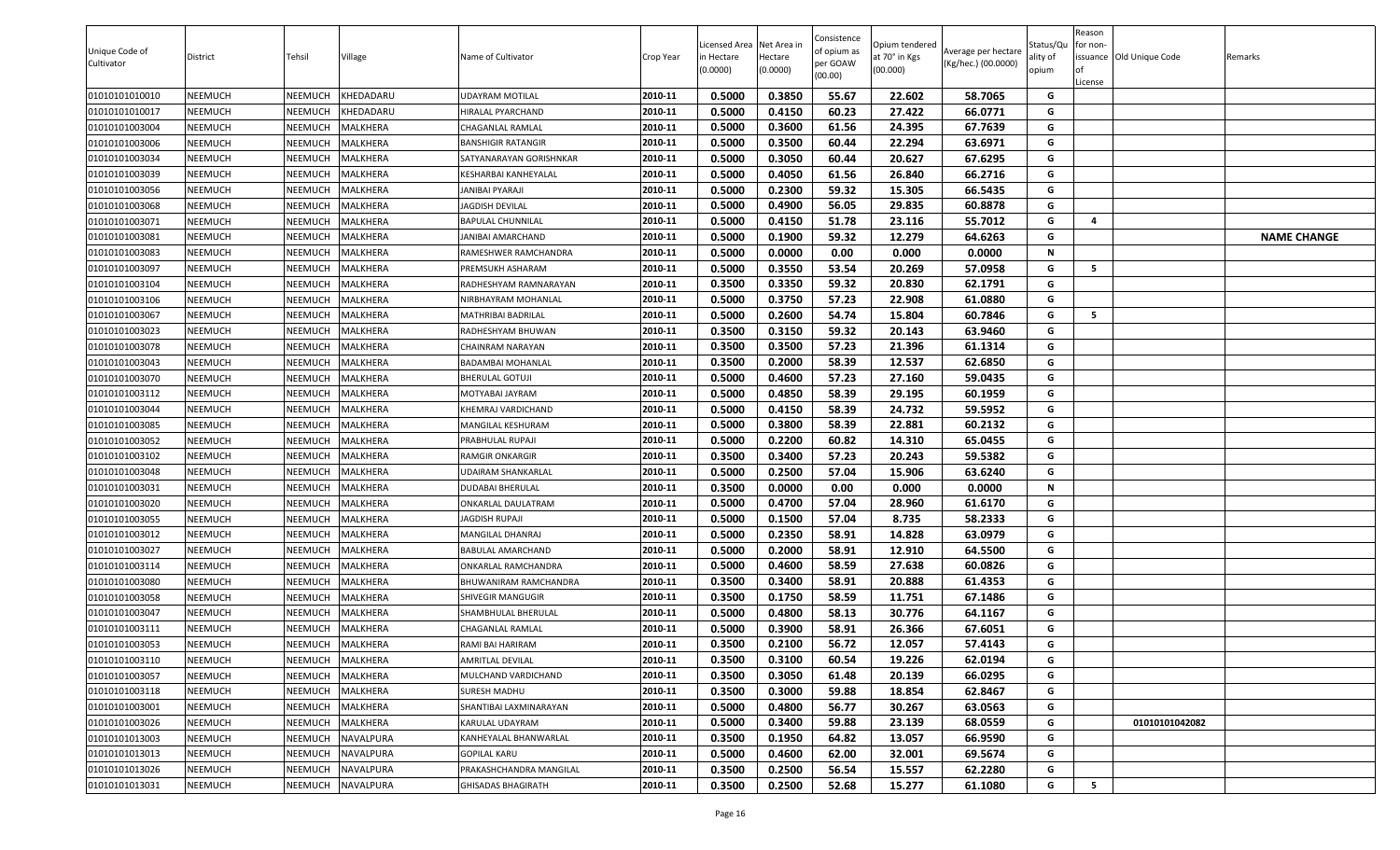|                |                |                |                     |                            |           |                          |                     | Consistence |                           |                     |                   | Reason   |                          |                    |
|----------------|----------------|----------------|---------------------|----------------------------|-----------|--------------------------|---------------------|-------------|---------------------------|---------------------|-------------------|----------|--------------------------|--------------------|
| Unique Code of |                |                |                     |                            |           | Licensed Area Net Area i |                     | of opium as | Opium tendered            | Average per hectare | Status/Qu         | for non- |                          |                    |
| Cultivator     | District       | Tehsil         | Village             | Name of Cultivator         | Crop Year | in Hectare<br>(0.0000)   | Hectare<br>(0.0000) | per GOAW    | at 70° in Kgs<br>(00.000) | (Kg/hec.) (00.0000) | ality of<br>opium |          | issuance Old Unique Code | Remarks            |
|                |                |                |                     |                            |           |                          |                     | (00.00)     |                           |                     |                   | .icense  |                          |                    |
| 01010101013007 | <b>NEEMUCH</b> | NEEMUCH        | NAVALPURA           | BANSHILAL BHANWARLAL       | 2010-11   | 0.3500                   | 0.2950              | 59.05       | 18.947                    | 64.2271             | G                 |          |                          |                    |
| 01010101013017 | <b>NEEMUCH</b> | NEEMUCH        | <b>NAVALPURA</b>    | SHANTILAL MOHANLAL         | 2010-11   | 0.3500                   | 0.2450              | 56.58       | 15.931                    | 65.0245             | G                 |          |                          |                    |
| 01010101013018 | <b>NEEMUCH</b> | NEEMUCH        | NAVALPURA           | BADRILAL CHETRAM           | 2010-11   | 0.5000                   | 0.4800              | 60.14       | 31.754                    | 66.1542             | G                 |          |                          |                    |
| 01010101013033 | <b>NEEMUCH</b> | NEEMUCH        | NAVALPURA           | SUNDARLAL RAMCHANDRA       | 2010-11   | 0.5000                   | 0.3800              | 51.72       | 22.491                    | 59.1868             | G                 | - 5      |                          |                    |
| 01010101013019 | <b>NEEMUCH</b> | NEEMUCH        | <b>NAVALPURA</b>    | LAXMINARAYAN BHANWARLAL    | 2010-11   | 0.5000                   | 0.4750              | 59.05       | 29.964                    | 63.0821             | G                 |          |                          |                    |
| 01010101013004 | <b>NEEMUCH</b> | NEEMUCH        | NAVALPURA           | DURGAPRASAD SHRILAL        | 2010-11   | 0.5000                   | 0.4750              | 56.26       | 29.834                    | 62.8084             | G                 |          |                          |                    |
| 01010101013027 | <b>NEEMUCH</b> | NEEMUCH        | <b>NAVALPURA</b>    | RAJKUMAR MANGILAL          | 2010-11   | 0.5000                   | 0.4050              | 56.91       | 25.317                    | 62.5111             | G                 |          |                          |                    |
| 01010101013023 | <b>NEEMUCH</b> | NEEMUCH        | <b>NAVALPURA</b>    | HUDIBAI BALUDAS            | 2010-11   | 0.3500                   | 0.3300              | 56.14       | 20.074                    | 60.8303             | G                 |          |                          |                    |
| 01010101015001 | <b>NEEMUCH</b> | NEEMUCH        | <b>NEEMUCH CITY</b> | HIMMATSINGH KISHANSINGH    | 2010-11   | 0.5000                   | 0.1400              | 56.63       | 8.438                     | 60.2714             | G                 |          |                          |                    |
| 01010101015005 | <b>NEEMUCH</b> | NEEMUCH        | <b>NEEMUCH CITY</b> | BAGDIRAM LAXMINARAYAN      | 2010-11   | 0.3500                   | 0.3500              | 62.70       | 21.900                    | 62.5714             | G                 |          |                          |                    |
| 01010101015006 | <b>NEEMUCH</b> | NEEMUCH        | <b>NEEMUCH CITY</b> | RAMESHWER BHANWARLAL       | 2010-11   | 0.3500                   | 0.3500              | 58.16       | 20.855                    | 59.5857             | G                 |          |                          |                    |
| 01010101015008 | <b>NEEMUCH</b> | NEEMUCH        | NEEMUCH CITY        | SMALKHAN ALLHNOOR          | 2010-11   | 0.5000                   | 0.2400              | 65.97       | 17.011                    | 70.8792             | G                 |          |                          | <b>NAME CHANGE</b> |
| 01010101015020 | <b>NEEMUCH</b> | NEEMUCH        | <b>NEEMUCH CITY</b> | LAXMICHANDRA MANGILAL      | 2010-11   | 0.5000                   | 0.5150              | 55.72       | 30.431                    | 59.0893             | G                 |          |                          |                    |
| 01010101015023 | <b>NEEMUCH</b> | NEEMUCH        | <b>NEEMUCH CITY</b> | <b>GENDKUWAR KISHAN</b>    | 2010-11   | 0.5000                   | 0.1400              | 53.26       | 7.875                     | 56.2500             | G                 | - 5      |                          |                    |
| 01010101015037 | <b>NEEMUCH</b> | NEEMUCH        | <b>NEEMUCH CITY</b> | <b>GANGARAM RAMCHANDRA</b> | 2010-11   | 0.5000                   | 0.2350              | 61.34       | 15.020                    | 63.9149             | G                 |          |                          |                    |
| 01010101015032 | <b>NEEMUCH</b> | NEEMUCH        | <b>NEEMUCH CITY</b> | SHAMBHULAL KISHANLAL       | 2010-11   | 0.3500                   | 0.2700              | 61.23       | 16.760                    | 62.0741             | G                 |          |                          |                    |
| 01010101015042 | <b>NEEMUCH</b> | NEEMUCH        | <b>NEEMUCH CITY</b> | MOTILAL TUKLSIRAM          | 2010-11   | 0.3500                   | 0.2000              | 62.70       | 12.531                    | 62.6550             | G                 |          |                          | <b>NAME CHANGE</b> |
| 01010101015066 | <b>NEEMUCH</b> | NEEMUCH        | <b>NEEMUCH CITY</b> | BAVARIBAI SHOBHARAM        | 2010-11   | 0.5000                   | 0.2200              | 66.65       | 15.034                    | 68.3364             | G                 |          |                          |                    |
| 01010101015067 | <b>NEEMUCH</b> | NEEMUCH        | <b>NEEMUCH CITY</b> | BHURIBAI SHANKARLAL        | 2010-11   | 0.5000                   | 0.2450              | 61.23       | 15.482                    | 63.1918             | G                 |          |                          |                    |
| 01010101015012 | <b>NEEMUCH</b> | NEEMUCH        | <b>NEEMUCH CITY</b> | OMPRAKASH PYARCHAND        | 2010-11   | 0.3500                   | 0.2950              | 55.33       | 18.678                    | 63.3153             | G                 |          |                          |                    |
| 01010101015009 | <b>NEEMUCH</b> | NEEMUCH        | <b>NEEMUCH CITY</b> | GANSHYAM JAGANNATH         | 2010-11   | 0.5000                   | 0.4900              | 61.23       | 30.807                    | 62.8714             | G                 |          |                          |                    |
| 01010101011013 | <b>NEEMUCH</b> | NEEMUCH        | <b>NEWAD</b>        | MUNNALAL NANDLAL           | 2010-11   | 0.5000                   | 0.3100              | 61.06       | 18.955                    | 61.1452             | G                 |          |                          |                    |
| 01010101011019 | <b>NEEMUCH</b> | NEEMUCH        | <b>NEWAD</b>        | HIRALAL NARAYAN            | 2010-11   | 0.5000                   | 0.1900              | 65.59       | 12.996                    | 68.4000             | G                 |          |                          |                    |
| 01010101011040 | <b>NEEMUCH</b> | NEEMUCH        | <b>NEWAD</b>        | KARULAL NARAYAN            | 2010-11   | 0.5000                   | 0.1850              | 62.26       | 11.652                    | 62.9838             | G                 |          |                          |                    |
| 01010101011060 | NEEMUCH        | NEEMUCH        | <b>NEWAD</b>        | RATANLAL VAJERAM           | 2010-11   | 0.3500                   | 0.1900              | 67.93       | 13.964                    | 73.4947             | G                 |          |                          |                    |
| 01010101011065 | <b>NEEMUCH</b> | NEEMUCH        | <b>NEWAD</b>        | BALUDAS MODIRAM            | 2010-11   | 0.5000                   | 0.3750              | 58.01       | 24.389                    | 65.0373             | G                 |          |                          |                    |
| 01010101011072 | <b>NEEMUCH</b> | NEEMUCH        | <b>NEWAD</b>        | <b>BANSILAL BHERA</b>      | 2010-11   | 0.5000                   | 0.4350              | 62.26       | 28.195                    | 64.8161             | G                 |          |                          |                    |
| 01010101011011 | <b>NEEMUCH</b> | NEEMUCH        | <b>NEWAD</b>        | <b>GANPAT MODIRAM</b>      | 2010-11   | 0.5000                   | 0.2700              | 62.26       | 18.118                    | 67.1037             | G                 |          |                          |                    |
| 01010101011017 | <b>NEEMUCH</b> | NEEMUCH        | NEWAD               | SUGANABAI BAGDIRAM         | 2010-11   | 0.3500                   | 0.2500              | 56.99       | 16.991                    | 67.9640             | G                 |          |                          |                    |
| 01010101011055 | <b>NEEMUCH</b> | NEEMUCH        | <b>NEWAD</b>        | <b>BABRU DIPCHAND</b>      | 2010-11   | 0.5000                   | 0.1850              | 70.02       | 13.684                    | 73.9676             | G                 |          |                          |                    |
| 01010101011008 | <b>NEEMUCH</b> | NEEMUCH        | <b>NEWAD</b>        | MOHANLAL MOTILAL           | 2010-11   | 0.5000                   | 0.5000              | 58.01       | 29.088                    | 58.1760             | G                 |          |                          |                    |
| 01010101011066 | <b>NEEMUCH</b> | NEEMUCH        | <b>NEWAD</b>        | SHANTILAL BHAWARLAL        | 2010-11   | 0.3500                   | 0.1500              | 54.41       | 9.289                     | 61.9267             | G                 | -5       |                          |                    |
| 01010101011045 | <b>NEEMUCH</b> | NEEMUCH        | NEWAD               | KANKUBAI DALURAM           | 2010-11   | 0.3500                   | 0.3050              | 65.00       | 22.601                    | 74.1016             | G                 |          |                          |                    |
| 01010101011097 | <b>NEEMUCH</b> | NEEMUCH        | <b>NEWAD</b>        | NATHULAL SHANKARLAL        | 2010-11   | 0.3500                   | 0.1000              | 65.00       | 7.187                     | 71.8700             | G                 |          |                          |                    |
| 01010101011102 | <b>NEEMUCH</b> | NEEMUCH        | <b>NEWAD</b>        | MANGILAL DALURAM           | 2010-11   | 0.5000                   | 0.1300              | 58.01       | 9.887                     | 76.0538             | G                 |          |                          |                    |
| 01010101002005 | <b>NEEMUCH</b> | <b>NEEMUCH</b> | PIPLOAN             | PURSHOTTAM RAMGOPAL        | 2010-11   | 0.5000                   | 0.1500              | 61.84       | 9.797                     | 65.3133             | G                 |          |                          |                    |
| 01010101002008 | <b>NEEMUCH</b> | NEEMUCH        | PIPLOAN             | VISHNUPRASAD SHANKARLAL    | 2010-11   | 0.5000                   | 0.3550              | 64.93       | 23.709                    | 66.7859             | G                 |          |                          |                    |
| 01010101002012 | <b>NEEMUCH</b> | NEEMUCH        | PIPLOAN             | FATEHLAL GORILAL           | 2010-11   | 0.5000                   | 0.1500              | 61.84       | 9.621                     | 64.1400             | G                 |          |                          |                    |
| 01010101002013 | <b>NEEMUCH</b> | NEEMUCH        | PIPLOAN             | <b>BABULAL NARAYAN</b>     | 2010-11   | 0.5000                   | 0.2300              | 62.42       | 15.551                    | 67.6130             | G                 |          |                          |                    |
| 01010101002015 | <b>NEEMUCH</b> | NEEMUCH        | PIPLOAN             | RADHESHYAM SHRILAL         | 2010-11   | 0.5000                   | 0.3050              | 64.03       | 20.910                    | 68.5574             | G                 |          |                          |                    |
| 01010101002016 | <b>NEEMUCH</b> | NEEMUCH        | PIPLOAN             | CHAMPALAL NARAYAN          | 2010-11   | 0.5000                   | 0.2100              | 56.52       | 12.491                    | 59.4810             | G                 |          |                          |                    |
| 01010101002019 | <b>NEEMUCH</b> | NEEMUCH        | PIPLOAN             | NANDKISHORE CHAGANLAL      | 2010-11   | 0.5000                   | 0.4000              | 58.31       | 24.474                    | 61.1850             | G                 |          |                          |                    |
| 01010101002025 | <b>NEEMUCH</b> | NEEMUCH        | PIPLOAN             | CHENRAM SHOBHARAM          | 2010-11   | 0.5000                   | 0.1400              | 61.84       | 9.179                     | 65.5643             | G                 |          |                          |                    |
| 01010101002026 | <b>NEEMUCH</b> | NEEMUCH        | PIPLOAN             | RAJENDRAPRASAD BHAGIRATH   | 2010-11   | 0.5000                   | 0.2000              | 64.03       | 13.401                    | 67.0050             | G                 |          |                          |                    |
| 01010101002029 | <b>NEEMUCH</b> | NEEMUCH        | PIPLOAN             | <b>BALARAM BHAGWAN</b>     | 2010-11   | 0.5000                   | 0.3200              | 58.59       | 21.528                    | 67.2750             | G                 |          |                          |                    |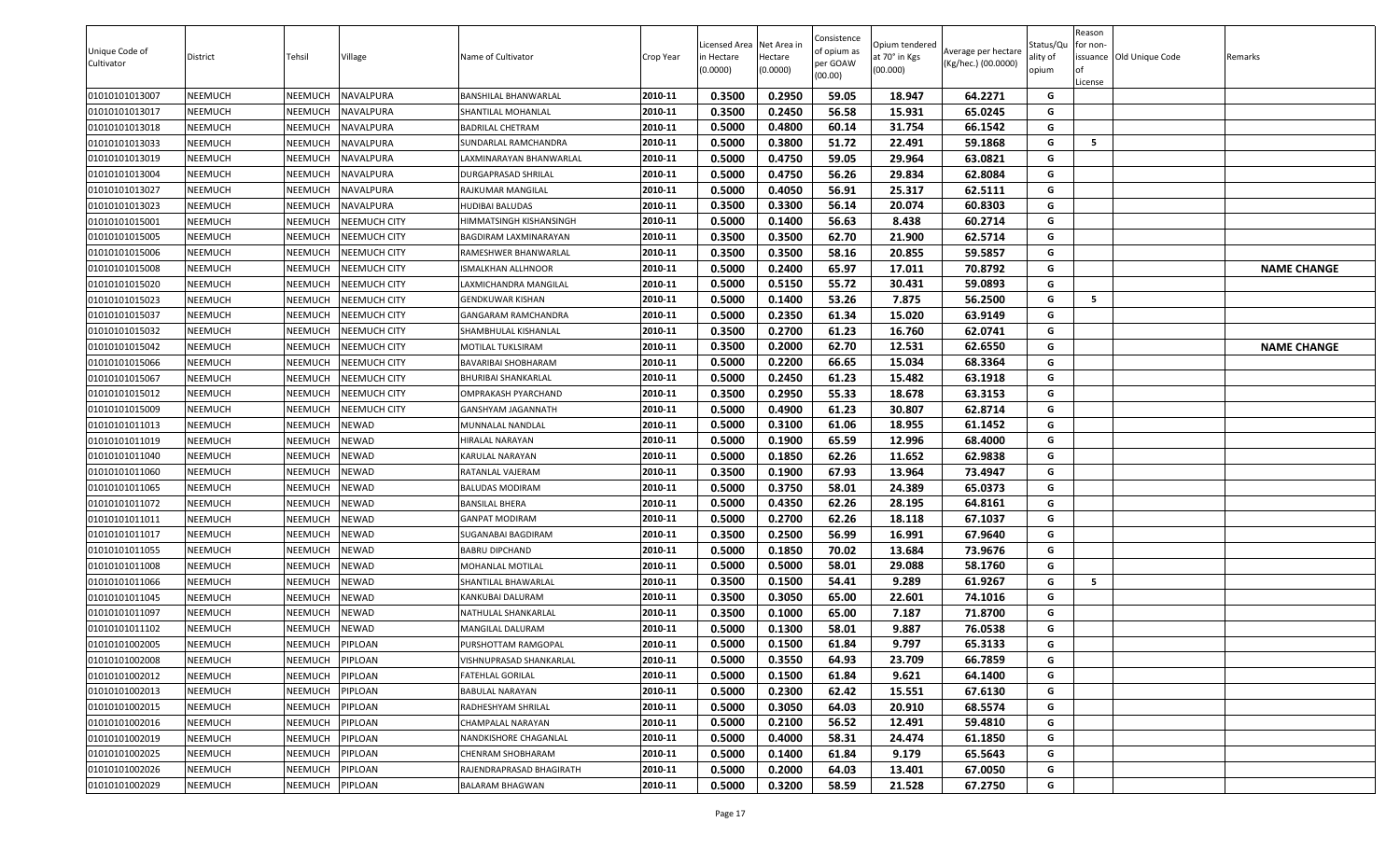|                |                |                |         |                            |           |                                        |          | Consistence |                                 |                     |                       | Reason                  |                          |                    |
|----------------|----------------|----------------|---------|----------------------------|-----------|----------------------------------------|----------|-------------|---------------------------------|---------------------|-----------------------|-------------------------|--------------------------|--------------------|
| Unique Code of | District       | Tehsil         | Village | Name of Cultivator         | Crop Year | Licensed Area Net Area in<br>n Hectare | Hectare  | of opium as | Opium tendered<br>at 70° in Kgs | Average per hectare | Status/Qu<br>ality of | for non-                | issuance Old Unique Code | Remarks            |
| Cultivator     |                |                |         |                            |           | (0.0000)                               | (0.0000) | per GOAW    | (00.000)                        | (Kg/hec.) (00.0000) | opium                 | lof                     |                          |                    |
|                |                |                |         |                            |           |                                        |          | (00.00)     |                                 |                     |                       | License                 |                          |                    |
| 01010101002030 | <b>NEEMUCH</b> | <b>NEEMUCH</b> | PIPLOAN | GISALAL RAMCHANDRA         | 2010-11   | 0.5000                                 | 0.2250   | 65.65       | 16.788                          | 74.6133             | G                     |                         |                          |                    |
| 01010101002031 | <b>NEEMUCH</b> | <b>NEEMUCH</b> | PIPLOAN | SURATRAM CHOGALAL          | 2010-11   | 0.5000                                 | 0.2350   | 64.03       | 15.276                          | 65.0043             | G                     |                         |                          |                    |
| 01010101002039 | <b>NEEMUCH</b> | <b>NEEMUCH</b> | PIPLOAN | BABULAL ONKARLAL           | 2010-11   | 0.5000                                 | 0.1100   | 64.03       | 7.857                           | 71.4273             | G                     |                         |                          |                    |
| 01010101002041 | <b>NEEMUCH</b> | NEEMUCH        | PIPLOAN | CHANDMAL UTTAMCHAND        | 2010-11   | 0.5000                                 | 0.1850   | 61.84       | 12.518                          | 67.6649             | G                     |                         |                          |                    |
| 01010101002055 | <b>NEEMUCH</b> | <b>NEEMUCH</b> | PIPLOAN | RAMDYAL SHANKARLAL         | 2010-11   | 0.3500                                 | 0.2700   | 61.31       | 16.887                          | 62.5444             | G                     |                         |                          |                    |
| 01010101002058 | <b>NEEMUCH</b> | NEEMUCH        | PIPLOAN | VISHNUPRASAD ONKARLAL      | 2010-11   | 0.5000                                 | 0.3050   | 61.31       | 20.066                          | 65.7902             | G                     |                         |                          |                    |
| 01010101002059 | <b>NEEMUCH</b> | <b>NEEMUCH</b> | PIPLOAN | GOPALGIR KALUGIR           | 2010-11   | 0.5000                                 | 0.1350   | 63.84       | 9.485                           | 70.2593             | G                     |                         |                          |                    |
| 01010101002061 | <b>NEEMUCH</b> | NEEMUCH        | PIPLOAN | SUKHDEV RAMCHANDRA         | 2010-11   | 0.5000                                 | 0.1800   | 61.31       | 11.395                          | 63.3056             | G                     |                         |                          |                    |
| 01010101002068 | <b>NEEMUCH</b> | NEEMUCH        | PIPLOAN | SHANTILAL DEVILAL          | 2010-11   | 0.5000                                 | 0.4600   | 58.59       | 28.910                          | 62.8478             | G                     |                         |                          |                    |
| 01010101002071 | <b>NEEMUCH</b> | NEEMUCH        | PIPLOAN | SAREKUWAR RAMESHWER        | 2010-11   | 0.5000                                 | 0.3100   | 64.94       | 20.280                          | 65.4194             | G                     |                         |                          |                    |
| 01010101002072 | <b>NEEMUCH</b> | <b>NEEMUCH</b> | PIPLOAN | AMBALAL MOHANLAL           | 2010-11   | 0.5000                                 | 0.4050   | 61.31       | 25.943                          | 64.0568             | G                     |                         |                          |                    |
| 01010101002087 | <b>NEEMUCH</b> | NEEMUCH        | PIPLOAN | GOVINDRAM motilal          | 2010-11   | 0.5000                                 | 0.2550   | 63.82       | 16.411                          | 64.3569             | G                     |                         |                          |                    |
| 01010101002099 | <b>NEEMUCH</b> | <b>NEEMUCH</b> | PIPLOAN | MOHANLAL CHATURBHUJ        | 2010-11   | 0.5000                                 | 0.3750   | 58.31       | 22.124                          | 58.9973             | G                     |                         |                          |                    |
| 01010101002100 | <b>NEEMUCH</b> | <b>NEEMUCH</b> | PIPLOAN | GANGABAI SHYAMLAL          | 2010-11   | 0.3500                                 | 0.1500   | 60.72       | 9.559                           | 63.7267             | G                     |                         |                          |                    |
| 01010101002102 | <b>NEEMUCH</b> | <b>NEEMUCH</b> | PIPLOAN | NANALAL RAMNARAYAN         | 2010-11   | 0.5000                                 | 0.3300   | 58.86       | 20.862                          | 63.2182             | G                     |                         |                          |                    |
| 01010101002105 | <b>NEEMUCH</b> | <b>NEEMUCH</b> | PIPLOAN | SHIVENARAYAN BHANWARLAL    | 2010-11   | 0.5000                                 | 0.2300   | 58.79       | 14.991                          | 65.1783             | G                     |                         |                          |                    |
| 01010101002047 | <b>NEEMUCH</b> | NEEMUCH        | PIPLOAN | MUKESHKUMAR RAMPRASAD      | 2010-11   | 0.5000                                 | 0.1650   | 64.24       | 11.572                          | 70.1333             | G                     |                         |                          |                    |
| 01010101002054 | <b>NEEMUCH</b> | <b>NEEMUCH</b> | PIPLOAN | BANSHILAL RAMCHANDRA       | 2010-11   | 0.5000                                 | 0.1900   | 58.79       | 11.666                          | 61.4000             | G                     |                         |                          |                    |
| 01010101002089 | <b>NEEMUCH</b> | <b>NEEMUCH</b> | PIPLOAN | MANOHARLAL JAGANNATH       | 2010-11   | 0.5000                                 | 0.2050   | 66.16       | 14.404                          | 70.2634             | G                     |                         |                          |                    |
| 01010101002037 | <b>NEEMUCH</b> | NEEMUCH        | PIPLOAN | SHIVELAL CHOGALAL          | 2010-11   | 0.5000                                 | 0.2500   | 66.16       | 16.842                          | 67.3680             | G                     |                         |                          |                    |
| 01010101002040 | <b>NEEMUCH</b> | NEEMUCH        | PIPLOAN | SUKHDEV CHOGALAL           | 2010-11   | 0.5000                                 | 0.1950   | 65.11       | 13.171                          | 67.5436             | G                     |                         |                          |                    |
| 01010101002062 | <b>NEEMUCH</b> | <b>NEEMUCH</b> | PIPLOAN | PRAHALAD CHOGALAL          | 2010-11   | 0.5000                                 | 0.3200   | 59.60       | 20.136                          | 62.9250             | G                     |                         |                          |                    |
| 01010101002050 | <b>NEEMUCH</b> | <b>NEEMUCH</b> | PIPLOAN | NARAYANIBAI BHAWAN         | 2010-11   | 0.5000                                 | 0.2550   | 59.60       | 15.768                          | 61.8353             | G                     |                         |                          |                    |
| 01010101002044 | <b>NEEMUCH</b> | <b>NEEMUCH</b> | PIPLOAN | MATHURALAL RAMLAL          | 2010-11   | 0.5000                                 | 0.3450   | 61.52       | 23.817                          | 69.0348             | G                     |                         |                          |                    |
| 01010101002020 | <b>NEEMUCH</b> | <b>NEEMUCH</b> | PIPLOAN | HANSRAJ CHAGANLAL          | 2010-11   | 0.5000                                 | 0.1500   | 65.11       | 9.934                           | 66.2267             | G                     |                         |                          |                    |
| 01010101002111 | <b>NEEMUCH</b> | NEEMUCH        | PIPLOAN | AMBALAL RAMNARAYAN         | 2010-11   | 0.5000                                 | 0.4600   | 61.52       | 28.906                          | 62.8391             | G                     |                         |                          |                    |
| 01010101002113 | <b>NEEMUCH</b> | NEEMUCH        | PIPLOAN | PRABHU ramnarayan          | 2010-11   | 0.5000                                 | 0.4050   | 60.10       | 24.315                          | 60.0370             | G                     |                         |                          | <b>NAME CHANGE</b> |
| 01010101002114 | <b>NEEMUCH</b> | <b>NEEMUCH</b> | PIPLOAN | DAKHIBAI RAMKISHAN         | 2010-11   | 0.5000                                 | 0.2500   | 65.11       | 16.203                          | 64.8120             | G                     |                         |                          |                    |
| 01010101002028 | <b>NEEMUCH</b> | NEEMUCH        | PIPLOAN | PREMDAS MATHURADAS         | 2010-11   | 0.5000                                 | 0.1600   | 64.71       | 11.370                          | 71.0625             | G                     |                         |                          |                    |
| 01010101002023 | <b>NEEMUCH</b> | <b>NEEMUCH</b> | PIPLOAN | MOHANBAI NATHULAL          | 2010-11   | 0.5000                                 | 0.2900   | 61.52       | 18.544                          | 63.9448             | G                     |                         |                          |                    |
| 01010101002038 | <b>NEEMUCH</b> | NEEMUCH        | PIPLOAN | GOPAL MATHURALAL           | 2010-11   | 0.5000                                 | 0.1400   | 65.63       | 9.057                           | 64.6929             | G                     |                         |                          |                    |
| 01010101002045 | <b>NEEMUCH</b> | <b>NEEMUCH</b> | PIPLOAN | JAMNALAL NATHULAL          | 2010-11   | 0.5000                                 | 0.2650   | 61.52       | 16.575                          | 62.5472             | G                     |                         |                          |                    |
| 01010101002021 | <b>NEEMUCH</b> | <b>NEEMUCH</b> | PIPLOAN | PYARCHAND RAMLAL           | 2010-11   | 0.5000                                 | 0.2550   | 68.32       | 17.617                          | 69.0863             | G                     |                         |                          |                    |
| 01010101002042 | <b>NEEMUCH</b> | <b>NEEMUCH</b> | PIPLOAN | PRABHULAL RAMCHANDRA       | 2010-11   | 0.5000                                 | 0.2400   | 61.52       | 15.433                          | 64.3042             | G                     |                         |                          |                    |
| 01010101002017 | <b>NEEMUCH</b> | NEEMUCH        | PIPLOAN | DHANRAJ SHOBHARAM          | 2010-11   | 0.5000                                 | 0.4800   | 61.07       | 30.928                          | 64.4333             | G                     |                         |                          |                    |
| 01010101002002 | <b>NEEMUCH</b> | <b>NEEMUCH</b> | PIPLOAN | NARAYAN ONKAR              | 2010-11   | 0.5000                                 | 0.3000   | 61.07       | 20.432                          | 68.1067             | G                     |                         |                          |                    |
| 01010101002036 | <b>NEEMUCH</b> | <b>NEEMUCH</b> | PIPLOAN | CHANDMAL SHRILAL           | 2010-11   | 0.5000                                 | 0.3100   | 65.23       | 20.417                          | 65.8613             | G                     |                         |                          |                    |
| 01010101002063 | <b>NEEMUCH</b> | NEEMUCH        | PIPLOAN | AMNALAL RAMKISHAN          | 2010-11   | 0.5000                                 | 0.1600   | 64.71       | 11.176                          | 69.8500             | G                     |                         |                          |                    |
| 01010101002115 | <b>NEEMUCH</b> | <b>NEEMUCH</b> | PIPLOAN | JAGDISH KISHORE            | 2010-11   | 0.5000                                 | 0.4850   | 58.83       | 30.188                          | 62.2433             | G                     |                         |                          |                    |
| 01010101002116 | <b>NEEMUCH</b> | <b>NEEMUCH</b> | PIPLOAN | SURAJBAI MEHTAB            | 2010-11   | 0.5000                                 | 0.4300   | 53.89       | 23.103                          | 53.7279             | G                     | $\overline{\mathbf{4}}$ |                          |                    |
| 01010101002119 | <b>NEEMUCH</b> | <b>NEEMUCH</b> | PIPLOAN | GORDHANSINGH KISHAN        | 2010-11   | 0.5000                                 | 0.4900   | 61.07       | 31.285                          | 63.8469             | G                     |                         |                          |                    |
| 01010101002057 | <b>NEEMUCH</b> | NEEMUCH        | PIPLOAN | NANDKISHORE NATHULAL       | 2010-11   | 0.5000                                 | 0.3350   | 64.71       | 21.890                          | 65.3433             | G                     |                         |                          |                    |
| 01010101002094 | <b>NEEMUCH</b> | <b>NEEMUCH</b> | PIPLOAN | KRISHNAGOPAL RAMPRATAP     | 2010-11   | 0.5000                                 | 0.3850   | 65.11       | 26.983                          | 70.0857             | G                     |                         |                          |                    |
| 01010101002109 | <b>NEEMUCH</b> | <b>NEEMUCH</b> | PIPLOAN | FULABAI NIRBHAYSINGH       | 2010-11   | 0.5000                                 | 0.3950   | 59.91       | 25.265                          | 63.9620             | G                     |                         |                          |                    |
| 01010101002014 | <b>NEEMUCH</b> | <b>NEEMUCH</b> | PIPLOAN | BHAGWATISINGH BHANWARSINGH | 2010-11   | 0.5000                                 | 0.5000   | 61.07       | 30.867                          | 61.7340             | G                     |                         |                          |                    |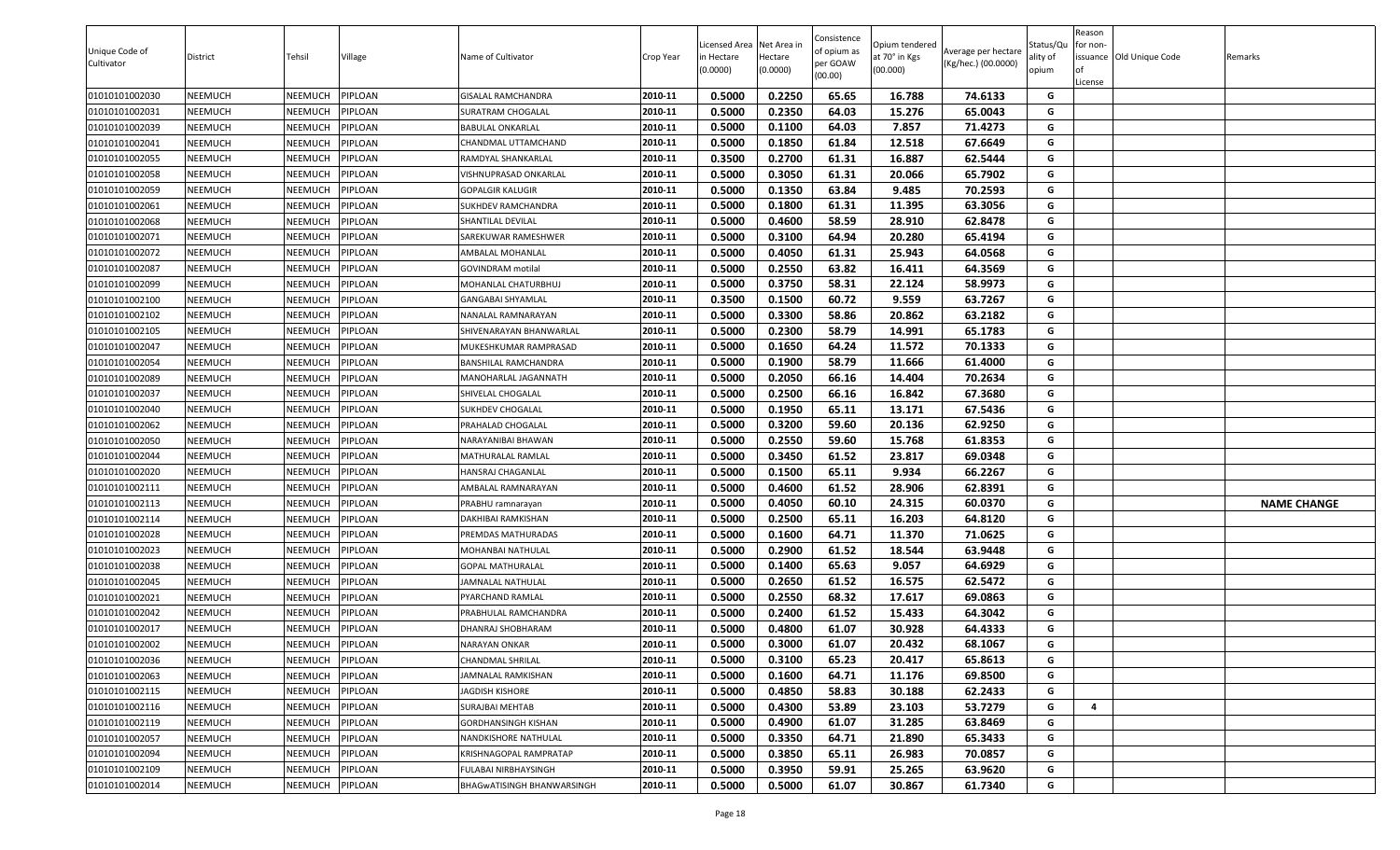| Unique Code of |                |         |                       |                            |           | Licensed Area Net Area in |                     | Consistence<br>of opium as | Opium tendered            | Average per hectare | Status/Qu         | Reason<br>for non-      |                          |                            |
|----------------|----------------|---------|-----------------------|----------------------------|-----------|---------------------------|---------------------|----------------------------|---------------------------|---------------------|-------------------|-------------------------|--------------------------|----------------------------|
| Cultivator     | District       | Tehsil  | <b>Village</b>        | Name of Cultivator         | Crop Year | n Hectare<br>(0.0000)     | Hectare<br>(0.0000) | per GOAW<br>(00.00)        | at 70° in Kgs<br>(00.000) | (Kg/hec.) (00.0000) | ality of<br>opium | of<br>License           | issuance Old Unique Code | Remarks                    |
| 01010101002046 | <b>NEEMUCH</b> | NEEMUCH | PIPLOAN               | SHANMBHULAL GORDHANLAL     | 2010-11   | 0.3500                    | 0.3300              | 56.43                      | 18.477                    | 55.9909             | G                 | $\overline{\mathbf{4}}$ |                          |                            |
| 01010101002117 | NEEMUCH        | NEEMUCH | PIPLOAN               | PADMASINGH BHURSINGH       | 2010-11   | 0.3500                    | 0.2050              | 64.71                      | 14.236                    | 69.4439             | G                 |                         |                          |                            |
| 01010101002120 | <b>NEEMUCH</b> | NEEMUCH | PIPLOAN               | JUJJARSINGH KISHORE SINGH  | 2010-11   | 0.5000                    | 0.4850              | 60.31                      | 30.948                    | 63.8103             | G                 |                         | 01040209103102           |                            |
| 01010101040003 | <b>NEEMUCH</b> | NEEMUCH | RAJPURIYA             | FULABAI RAMCHANDRA         | 2010-11   | 0.3500                    | 0.3500              | 60.04                      | 21.666                    | 61.9029             | G                 |                         |                          |                            |
| 01010101040013 | <b>NEEMUCH</b> | NEEMUCH | RAJPURIYA             | INDRESH VISHNUPRASAD       | 2010-11   | 0.5000                    | 0.3150              | 59.05                      | 19.250                    | 61.1111             | G                 |                         |                          |                            |
| 01010101040018 | <b>NEEMUCH</b> | NEEMUCH | RAJPURIYA             | <b>GANAPATLAL MANGILAL</b> | 2010-11   | 0.5000                    | 0.4900              | 64.65                      | 33.221                    | 67.7980             | G                 |                         |                          |                            |
| 01010101040026 | <b>NEEMUCH</b> | NEEMUCH | <b>RAJPURIYA</b>      | BANSHILAL FATEHLAL         | 2010-11   | 0.5000                    | 0.4750              | 60.04                      | 27.756                    | 58.4337             | G                 |                         |                          |                            |
| 01010101040035 | <b>NEEMUCH</b> | NEEMUCH | RAJPURIYA             | PRAHALAD DAYARAM           | 2010-11   | 0.5000                    | 0.4850              | 59.71                      | 29.795                    | 61.4330             | G                 |                         |                          |                            |
| 01010101040025 | <b>NEEMUCH</b> | NEEMUCH | RAJPURIYA             | MANOHARLAL GORDHANLAL      | 2010-11   | 0.5000                    | 0.4000              | 63.98                      | 27.502                    | 68.7550             | G                 |                         |                          |                            |
| 01010101040021 | <b>NEEMUCH</b> | NEEMUCH | RAJPURIYA             | GITABAI OMPRAKASH          | 2010-11   | 0.5000                    | 0.2700              | 63.76                      | 18.135                    | 67.1667             | G                 |                         |                          |                            |
| 01010101040019 | <b>NEEMUCH</b> | NEEMUCH | RAJPURIYA             | MANGILAL GANGARAM          | 2010-11   | 0.5000                    | 0.4150              | 59.71                      | 26.784                    | 64.5398             | G                 |                         |                          |                            |
| 01010101040039 | <b>NEEMUCH</b> | NEEMUCH | RAJPURIYA             | KAVARLAL MANNALAL          | 2010-11   | 0.5000                    | 0.4650              | 53.68                      | 23.750                    | 51.0753             | G                 | 4                       |                          |                            |
| 01010101009009 | <b>NEEMUCH</b> | NEEMUCH | SAGRANA               | GOVINDSINGH BHAWANISINGH   | 2010-11   | 0.5000                    | 0.3150              | 60.15                      | 20.563                    | 65.2794             | G                 |                         |                          |                            |
| 01010101009011 | <b>NEEMUCH</b> | NEEMUCH | SAGRANA               | MANOHARSINGH BHAWANISINGH  | 2010-11   | 0.5000                    | 0.3750              | 56.55                      | 22.975                    | 61.2667             | G                 |                         |                          |                            |
| 01010101009013 | <b>NEEMUCH</b> | NEEMUCH | SAGRANA               | UNKARLAL LADURAM           | 2010-11   | 0.5000                    | 0.4450              | 56.55                      | 26.570                    | 59.7079             | G                 |                         |                          |                            |
| 01010101009021 | <b>NEEMUCH</b> | NEEMUCH | SAGRANA               | MANGILAL BHAWANIRAM        | 2010-11   | 0.5000                    | 0.4750              | 58.06                      | 30.448                    | 64.1011             | G                 |                         |                          |                            |
| 01010101009028 | <b>NEEMUCH</b> | NEEMUCH | SAGRANA               | BALLUSINGH BHERUSINGH      | 2010-11   | 0.5000                    | 0.4050              | 64.20                      | 29.587                    | 73.0543             | G                 |                         |                          |                            |
| 01010101009072 | <b>NEEMUCH</b> | NEEMUCH | SAGRANA               | GITABAI BAHADURSINGH       | 2010-11   | 0.5000                    | 0.4650              | 61.22                      | 30.706                    | 66.0344             | G                 |                         |                          |                            |
| 01010101009073 | <b>NEEMUCH</b> | NEEMUCH | SAGRANA               | LAXMINARAYAN NANURAM       | 2010-11   | 0.5000                    | 0.4900              | 56.55                      | 28.396                    | 57.9510             | G                 |                         |                          |                            |
| 01010101009074 | <b>NEEMUCH</b> | NEEMUCH | SAGRANA               | HARISINGH BHANWARSINGH     | 2010-11   | 0.5000                    | 0.4700              | 55.07                      | 27.307                    | 58.1000             | G                 |                         |                          |                            |
| 01010101009075 | NEEMUCH        | NEEMUCH | SAGRANA               | KISHANNATH NANDANATH       | 2010-11   | 0.5000                    | 0.5050              | 62.36                      | 34.271                    | 67.8634             | G                 |                         |                          |                            |
| 01010101009089 | <b>NEEMUCH</b> | NEEMUCH | SAGRANA               | DEVISINGH SHIVESINGH       | 2010-11   | 0.5000                    | 0.3850              | 61.22                      | 25.004                    | 64.9455             | G                 |                         |                          |                            |
| 01010101009094 | <b>NEEMUCH</b> | NEEMUCH | SAGRANA               | LONGIBAI JAVANISINGH       | 2010-11   | 0.5000                    | 0.5100              | 58.49                      | 29.563                    | 57.9667             | G                 |                         |                          |                            |
| 01010101009096 | <b>NEEMUCH</b> | NEEMUCH | SAGRANA               | SARDARBAI NAHARSINGH       | 2010-11   | 0.5000                    | 0.4850              | 58.15                      | 30.994                    | 63.9052             | G                 |                         |                          |                            |
| 01010101009114 | NEEMUCH        | NEEMUCH | SAGRANA               | BAGDUNATH NANDANATH        | 2010-11   | 0.5000                    | 0.4000              | 58.08                      | 27.198                    | 67.9950             | G                 |                         |                          |                            |
| 01010101009085 | <b>NEEMUCH</b> | NEEMUCH | SAGRANA               | NATHUSINGH DEVISINGH       | 2010-11   | 0.5000                    | 0.4900              | 58.32                      | 30.593                    | 62.4347             | G                 |                         |                          |                            |
| 01010101009010 | <b>NEEMUCH</b> | NEEMUCH | SAGRANA               | KACHARUSINGH UDAYSINGH     | 2010-11   | 0.5000                    | 0.4700              | 61.22                      | 30.129                    | 64.1043             | G                 |                         |                          |                            |
| 01010101009052 | <b>NEEMUCH</b> | NEEMUCH | SAGRANA               | KUSHALBAI NIRBHAYSINGH     | 2010-11   | 0.5000                    | 0.4700              | 59.89                      | 31.759                    | 67.5723             | G                 |                         |                          |                            |
| 01010101009068 | <b>NEEMUCH</b> | NEEMUCH | SAGRANA               | GORDHANSINGH JAYSINGH      | 2010-11   | 0.3500                    | 0.3400              | 55.07                      | 20.132                    | 59.2118             | G                 |                         |                          |                            |
| 01010101009091 | <b>NEEMUCH</b> | NEEMUCH | SAGRANA               | MEHATABBAI CHITARSINGH     | 2010-11   | 0.5000                    | 0.4450              | 58.08                      | 29.471                    | 66.2270             | G                 |                         |                          |                            |
| 01010101009113 | <b>NEEMUCH</b> | NEEMUCH | SAGRANA               | <b>HARIOM RATANLAL</b>     | 2010-11   | 0.5000                    | 0.4150              | 49.45                      | 22.719                    | 54.7446             | G                 | $\overline{\mathbf{A}}$ |                          |                            |
| 01010101009061 | <b>NEEMUCH</b> | NEEMUCH | SAGRANA               | SURAJBAI MANSINGH          | 2010-11   | 0.3500                    | 0.3350              | 64.20                      | 23.396                    | 69.8388             | G                 |                         |                          |                            |
| 01010101018008 | <b>NEEMUCH</b> | NEEMUCH | SARJANA               | SHANTILAL PANNALAL         | 2010-11   | 0.3500                    | 0.2500              | 56.05                      | 16.182                    | 64.7280             | G                 |                         |                          |                            |
| 01010101018029 | <b>NEEMUCH</b> | NEEMUCH | SARJANA               | BHAGATRAM KALYAN           | 2010-11   | 0.5000                    | 0.2800              | 56.00                      | 16.920                    | 60.4286             | G                 |                         |                          |                            |
| 01010101018032 | <b>NEEMUCH</b> | NEEMUCH | SARJANA               | SHYAMSHUNDER DALURAM       | 2010-11   | 0.5000                    | 0.3100              | 59.45                      | 20.909                    | 67.4484             | G                 |                         |                          |                            |
| 01010101018054 | <b>NEEMUCH</b> | NEEMUCH | SARJANA               | <b>BANSHILAL CHUNNILAL</b> | 2010-11   | 0.5000                    | 0.4450              | 61.08                      | 28.838                    | 64.8045             | G                 |                         |                          |                            |
| 01010101018009 | <b>NEEMUCH</b> | NEEMUCH | SARJANA               | GODAVARIBAI JAYSINGH       | 2010-11   | 0.5000                    | 0.2200              | 61.08                      | 13.691                    | 62.2318             | G                 |                         |                          |                            |
| 01010101018028 | NEEMUCH        | NEEMUCH | SARJANA               | BHARATSINGH JAYSINGH       | 2010-11   | 0.3500                    | 0.1800              | 65.47                      | 12.112                    | 67.2889             | G                 |                         | 01010101031020           |                            |
| 01010101021035 | <b>NEEMUCH</b> | NEEMUCH | SARVANIYA BORE        | SHANTIBAI BHONIRAM         | 2010-11   | 0.3500                    | 0.2250              | 53.46                      | 13.273                    | 58.9911             | G                 | 5                       |                          |                            |
| 01010101021027 | <b>NEEMUCH</b> | NEEMUCH | SARVANIYA BORE        | <b>BABULAL NARAYAN</b>     | 2010-11   | 0.3500                    | 0.1900              | 59.06                      | 11.770                    | 61.9474             |                   | $\overline{2}$          |                          |                            |
| 01010101021041 | <b>NEEMUCH</b> | NEEMUCH | <b>SARVANIYA BORE</b> | SHANKRIBAI GANGARAM        | 2010-11   | 0.5000                    | 0.1500              | 54.07                      | 9.254                     | 61.6933             | G                 | 5                       |                          |                            |
| 01010101021055 | <b>NEEMUCH</b> | NEEMUCH | SARVANIYA BORE        | RAMLAL BHAGIRATH           | 2010-11   | 0.3500                    | 0.2750              | 52.37                      | 14.432                    | 52.4800             | G                 | $\overline{a}$          |                          |                            |
| 01010101021005 | <b>NEEMUCH</b> | NEEMUCH | <b>SARVANIYA BORE</b> | <b>GOPAL SAJJANLAL</b>     | 2010-11   | 0.5000                    | 0.1900              | 61.85                      | 13.377                    | 70.4053             | G                 |                         |                          | <b>TRANSFER / SARAJANA</b> |
| 01010101021033 | <b>NEEMUCH</b> | NEEMUCH | SARVANIYA BORE        | <b>NANDUBAI GORDHANLAL</b> | 2010-11   | 0.3500                    | 0.3000              | 61.20                      | 18.465                    | 61.5500             | G                 |                         |                          | <b>TRANSFER / NEWAD</b>    |
| 01010101021040 | <b>NEEMUCH</b> | NEEMUCH | SARVANIYA BORE        | NANDRAM LAXMAN             | 2010-11   | 0.3500                    | 0.2050              | 56.38                      | 11.268                    | 54.9659             | G                 | 4                       |                          |                            |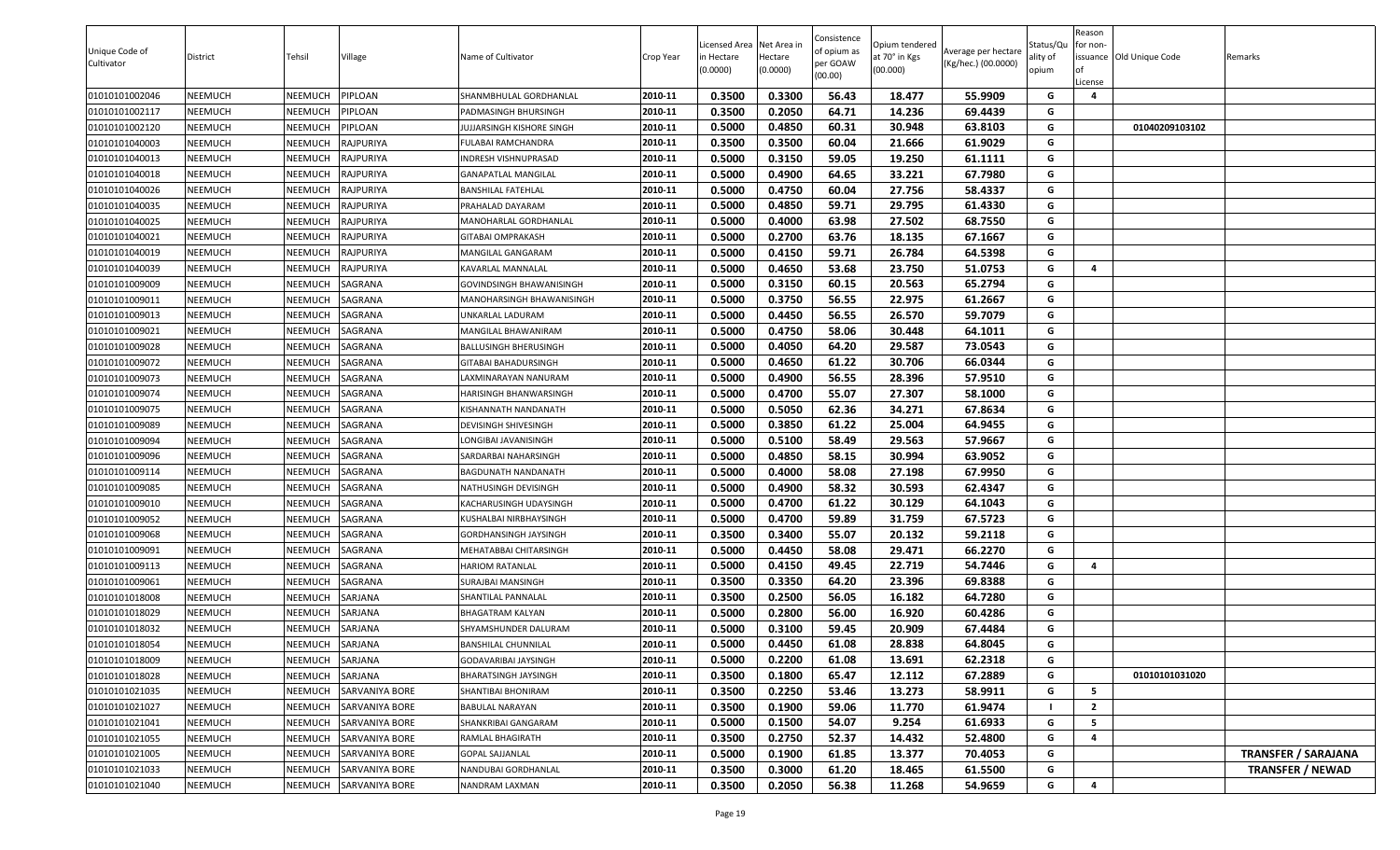| Unique Code of<br>Cultivator | <b>District</b> | Tehsil         | Village               | Name of Cultivator               | Crop Year | Licensed Area Net Area in<br>in Hectare | lectare  | Consistence<br>of opium as<br>oer GOAW | Opium tendered<br>at 70° in Kgs | Average per hectare<br>(Kg/hec.) (00.0000) | Status/Qu<br>ality of | Reason<br>for non- | issuance Old Unique Code | Remarks |
|------------------------------|-----------------|----------------|-----------------------|----------------------------------|-----------|-----------------------------------------|----------|----------------------------------------|---------------------------------|--------------------------------------------|-----------------------|--------------------|--------------------------|---------|
|                              |                 |                |                       |                                  |           | (0.0000)                                | (0.0000) | (00.00)                                | (00.000)                        |                                            | opium                 | .icense            |                          |         |
| 01010101021058               | NEEMUCH         | <b>NEEMUCH</b> | <b>SARVANIYA BORE</b> | IAGDISHCHANDRA NARAYAN           | 2010-11   | 0.5000                                  | 0.4950   | 59.64                                  | 30.442                          | 61.4990                                    |                       | $\overline{2}$     |                          |         |
| 01010101021056               | NEEMUCH         | <b>NEEMUCH</b> | <b>SARVANIYA BORE</b> | RAMSINGH CHATARSINGH             | 2010-11   | 0.3500                                  | 0.2950   | 52.55                                  | 15.517                          | 52.6000                                    |                       | $\overline{2}$     |                          |         |
| 01010101021059               | NEEMUCH         | <b>NEEMUCH</b> | <b>SARVANIYA BORE</b> | MANGILAL NARAYAN                 | 2010-11   | 0.5000                                  | 0.4800   | 62.68                                  | 33.194                          | 69.1542                                    |                       | $\overline{2}$     | 01010101013040           |         |
| 01010101080007               | NEEMUCH         | NEEMUCH        | ADMALYA               | SHRAWANSINGH RAMSINGH            | 2010-11   | 0.5000                                  | 0.4500   | 63.76                                  | 29.903                          | 66.4511                                    | G                     |                    |                          |         |
| 01010101080009               | NEEMUCH         | <b>NEEMUCH</b> | ADMALYA               | SURESHKUMAR RAMPRASAD            | 2010-11   | 0.3500                                  | 0.1700   | 65.05                                  | 11.848                          | 69.6941                                    | G                     |                    |                          |         |
| 01010101080015               | NEEMUCH         | <b>NEEMUCH</b> | ADMALYA               | GANSHYAMDAS RAMCHANDRADAS        | 2010-11   | 0.5000                                  | 0.2400   | 63.76                                  | 16.687                          | 69.5292                                    | G                     |                    |                          |         |
| 01010101080016               | NEEMUCH         | <b>NEEMUCH</b> | ADMALYA               | DOULATSINGH NAHARSINGH           | 2010-11   | 0.5000                                  | 0.4700   | 65.34                                  | 32.894                          | 69.9872                                    | G                     |                    |                          |         |
| 01010101080018               | NEEMUCH         | <b>NEEMUCH</b> | ADMALYA               | GANSHYAM VISHWANATH              | 2010-11   | 0.5000                                  | 0.2450   | 62.37                                  | 16.305                          | 66.5510                                    | G                     |                    |                          |         |
| 01010101080019               | NEEMUCH         | <b>NEEMUCH</b> | ADMALYA               | VISHNUKUMAR AMRATRAM             | 2010-11   | 0.5000                                  | 0.2400   | 66.65                                  | 16.996                          | 70.8167                                    | G                     |                    |                          |         |
| 01010101080024               | NEEMUCH         | NEEMUCH        | ADMALYA               | RAMKUNWAR NEKSINGH               | 2010-11   | 0.5000                                  | 0.2750   | 59.71                                  | 17.734                          | 64.4873                                    | G                     |                    |                          |         |
| 01010101080032               | NEEMUCH         | <b>NEEMUCH</b> | ADMALYA               | RADHESHYAM SHIVENARAYAN          | 2010-11   | 0.5000                                  | 0.1600   | 59.82                                  | 10.092                          | 63.0750                                    | G                     |                    |                          |         |
| 01010101080035               | NEEMUCH         | <b>NEEMUCH</b> | ADMALYA               | RAMESHCHANDRA SHIVENARAYAN       | 2010-11   | 0.5000                                  | 0.2800   | 59.82                                  | 18.262                          | 65.2214                                    | G                     |                    |                          |         |
| 01010101080036               | NEEMUCH         | <b>NEEMUCH</b> | ADMALYA               | SHIVENATH SHANKARLAL             | 2010-11   | 0.5000                                  | 0.3150   | 59.82                                  | 20.544                          | 65.2190                                    | G                     |                    |                          |         |
| 01010101080054               | NEEMUCH         | <b>NEEMUCH</b> | ADMALYA               | KISHANLAL MULCHAND               | 2010-11   | 0.5000                                  | 0.2550   | 61.22                                  | 16.459                          | 64.5451                                    | G                     |                    |                          |         |
| 01010101080060               | NEEMUCH         | <b>NEEMUCH</b> | ADMALYA               | BHANWARKUNWAR MOHANSINGH         | 2010-11   | 0.5000                                  | 0.3750   | 60.43                                  | 23.421                          | 62.4560                                    | G                     |                    |                          |         |
| 01010101080044               | NEEMUCH         | <b>NEEMUCH</b> | ADMALYA               | PURANSINGH GOPALSINGH            | 2010-11   | 0.5000                                  | 0.4650   | 68.00                                  | 33.339                          | 71.6968                                    | G                     |                    |                          |         |
| 01010101080056               | NEEMUCH         | <b>NEEMUCH</b> | ADMALYA               | KAMALSIGH DEVISINGH              | 2010-11   | 0.5000                                  | 0.4350   | 60.43                                  | 27.953                          | 64.2598                                    | G                     |                    |                          |         |
| 01010101080052               | NEEMUCH         | <b>NEEMUCH</b> | ADMALYA               | UMASHANKAR DHANRAJ               | 2010-11   | 0.5000                                  | 0.3350   | 62.37                                  | 22.248                          | 66.4119                                    | G                     |                    |                          |         |
| 01010101080003               | NEEMUCH         | NEEMUCH        | ADMALYA               | PRAKASHCHANDRA BHERULAL          | 2010-11   | 0.5000                                  | 0.2900   | 66.65                                  | 20.338                          | 70.1310                                    | G                     |                    |                          |         |
| 01010101080073               | NEEMUCH         | NEEMUCH        | ADMALYA               | KALAWATIBAI SHANKARLAL RAMPRASAD | 2010-11   | 0.5000                                  | 0.1950   | 62.37                                  | 13.454                          | 68.9949                                    | G                     |                    |                          |         |
| 01010101080013               | NEEMUCH         | <b>NEEMUCH</b> | ADMALYA               | BHOPALSINGH GORDHANSINGH         | 2010-11   | 0.5000                                  | 0.3150   | 63.89                                  | 20.682                          | 65.6571                                    | G                     |                    |                          |         |
| 01010101080063               | NEEMUCH         | <b>NEEMUCH</b> | ADMALYA               | SURAJBAI RADHAKISHAN             | 2010-11   | 0.5000                                  | 0.0000   | 0.00                                   | 0.000                           | 0.0000                                     | N                     |                    |                          |         |
| 01010101080058               | NEEMUCH         | <b>NEEMUCH</b> | ADMALYA               | SHAMBHUSINGH BHAWANISINGH        | 2010-11   | 0.5000                                  | 0.4350   | 63.89                                  | 30.056                          | 69.0943                                    | G                     |                    |                          |         |
| 01010101080008               | NEEMUCH         | <b>NEEMUCH</b> | ADMALYA               | TAMMALAL MODA                    | 2010-11   | 0.5000                                  | 0.2100   | 63.89                                  | 14.348                          | 68.3238                                    | G                     |                    |                          |         |
| 01010101080012               | NEEMUCH         | <b>NEEMUCH</b> | ADMALYA               | SANGRAMSINGH GORDHANSINGH        | 2010-11   | 0.5000                                  | 0.1850   | 60.43                                  | 11.982                          | 64.7676                                    | G                     |                    |                          |         |
| 01010101080038               | NEEMUCH         | <b>NEEMUCH</b> | ADMALYA               | MEHATAB KUNWAR SAJJAN SINGH      | 2010-11   | 0.3500                                  | 0.2050   | 57.74                                  | 12.719                          | 62.0439                                    | G                     |                    |                          |         |
| 01010101080075               | NEEMUCH         | NEEMUCH        | ADMALYA               | MADANKUNWAR SURENDRA SINGH       | 2010-11   | 0.3500                                  | 0.2800   | 57.04                                  | 17.707                          | 63.2393                                    | G                     |                    |                          |         |
| 01010101095011               | NEEMUCH         | NEEMUCH        | <b>AMLI KHEDA</b>     | CHUNNILAL DHANNALAL              | 2010-11   | 0.5000                                  | 0.4750   | 57.78                                  | 28.420                          | 59.8316                                    | G                     |                    |                          |         |
| 01010101095015               | NEEMUCH         | NEEMUCH        | <b>AMLI KHEDA</b>     | SITABAI MOHANLAL                 | 2010-11   | 0.5000                                  | 0.4700   | 57.72                                  | 28.604                          | 60.8596                                    | G                     |                    |                          |         |
| 01010101095018               | NEEMUCH         | <b>NEEMUCH</b> | AMLI KHEDA            | BHAWARLAL SITARAM                | 2010-11   | 0.3500                                  | 0.3400   | 57.92                                  | 20.669                          | 60.7912                                    | G                     |                    |                          |         |
| 01010101095003               | NEEMUCH         | <b>NEEMUCH</b> | AMLI KHEDA            | SUHAGBAI DHANNAJI                | 2010-11   | 0.5000                                  | 0.3700   | 57.75                                  | 22.316                          | 60.3135                                    | G                     |                    |                          |         |
| 01010101095016               | NEEMUCH         | <b>NEEMUCH</b> | <b>AMLI KHEDA</b>     | KAWARLAL RATANLAL                | 2010-11   | 0.5000                                  | 0.2050   | 59.83                                  | 12.675                          | 61.8293                                    | G                     |                    |                          |         |
| 01010101095020               | NEEMUCH         | <b>NEEMUCH</b> | <b>AMLI KHEDA</b>     | MUNNIBAI HIRALAL                 | 2010-11   | 0.5000                                  | 0.4900   | 61.74                                  | 32.096                          | 65.5020                                    | G                     |                    |                          |         |
| 01010103070001               | NEEMUCH         | JEERAN         | BAMNIYA               | BHARATLAL SHANTILAL              | 2010-11   | 0.5000                                  | 0.1000   | 61.73                                  | 6.411                           | 64.1100                                    | G                     |                    |                          |         |
| 01010103070002               | NEEMUCH         | JEERAN         | BAMNIYA               | MUNNALAL VAJERAM                 | 2010-11   | 0.5000                                  | 0.4550   | 62.52                                  | 28.536                          | 62.7165                                    | G                     |                    |                          |         |
| 01010103070005               | <b>NEEMUCH</b>  | JEERAN         | BAMNIYA               | <b>NARSINGH RODA</b>             | 2010-11   | 0.5000                                  | 0.2550   | 61.04                                  | 16.333                          | 64.0510                                    | G                     |                    |                          |         |
| 01010103070007               | NEEMUCH         | JEERAN         | BAMNIYA               | KANKUBAI HAMERCHAND              | 2010-11   | 0.3500                                  | 0.1550   | 61.73                                  | 9.939                           | 64.1226                                    | G                     |                    |                          |         |
| 01010103070010               | NEEMUCH         | JEERAN         | BAMNIYA               | MEGHRAJ NANURAM                  | 2010-11   | 0.5000                                  | 0.1500   | 61.82                                  | 9.591                           | 63.9400                                    | G                     |                    |                          |         |
| 01010103070013               | NEEMUCH         | JEERAN         | BAMNIYA               | RAMLAL KANIRAM                   | 2010-11   | 0.5000                                  | 0.3000   | 60.19                                  | 18.994                          | 63.3133                                    | G                     |                    |                          |         |
| 01010103070014               | NEEMUCH         | JEERAN         | BAMNIYA               | IAIRAM FAKIRCHANDRA              | 2010-11   | 0.5000                                  | 0.1800   | 61.82                                  | 11.198                          | 62.2111                                    | G                     |                    |                          |         |
| 01010103070017               | NEEMUCH         | JEERAN         | BAMNIYA               | SHANTILAL MEGHRAJ                | 2010-11   | 0.3500                                  | 0.3150   | 61.90                                  | 20.595                          | 65.3810                                    | G                     |                    |                          |         |
| 01010103070018               | NEEMUCH         | JEERAN         | BAMNIYA               | JAGDISH HAMERCHAND               | 2010-11   | 0.3500                                  | 0.1850   | 64.14                                  | 11.958                          | 64.6378                                    | - 1                   | $\overline{2}$     |                          |         |
| 01010103070019               | NEEMUCH         | JEERAN         | BAMNIYA               | MOHANLAL MOTILAL                 | 2010-11   | 0.5000                                  | 0.2000   | 60.19                                  | 12.176                          | 60.8800                                    | G                     |                    |                          |         |
| 01010103070020               | NEEMUCH         | JEERAN         | BAMNIYA               | SALAGRAM RATANLAL                | 2010-11   | 0.5000                                  | 0.5000   | 61.82                                  | 31.157                          | 62.3140                                    | G                     |                    |                          |         |
| 01010103070024               | NEEMUCH         | JEERAN         | BAMNIYA               | RAMNARAYAN GABURCHAND            | 2010-11   | 0.5000                                  | 0.1950   | 61.82                                  | 12.753                          | 65.4000                                    | G                     |                    |                          |         |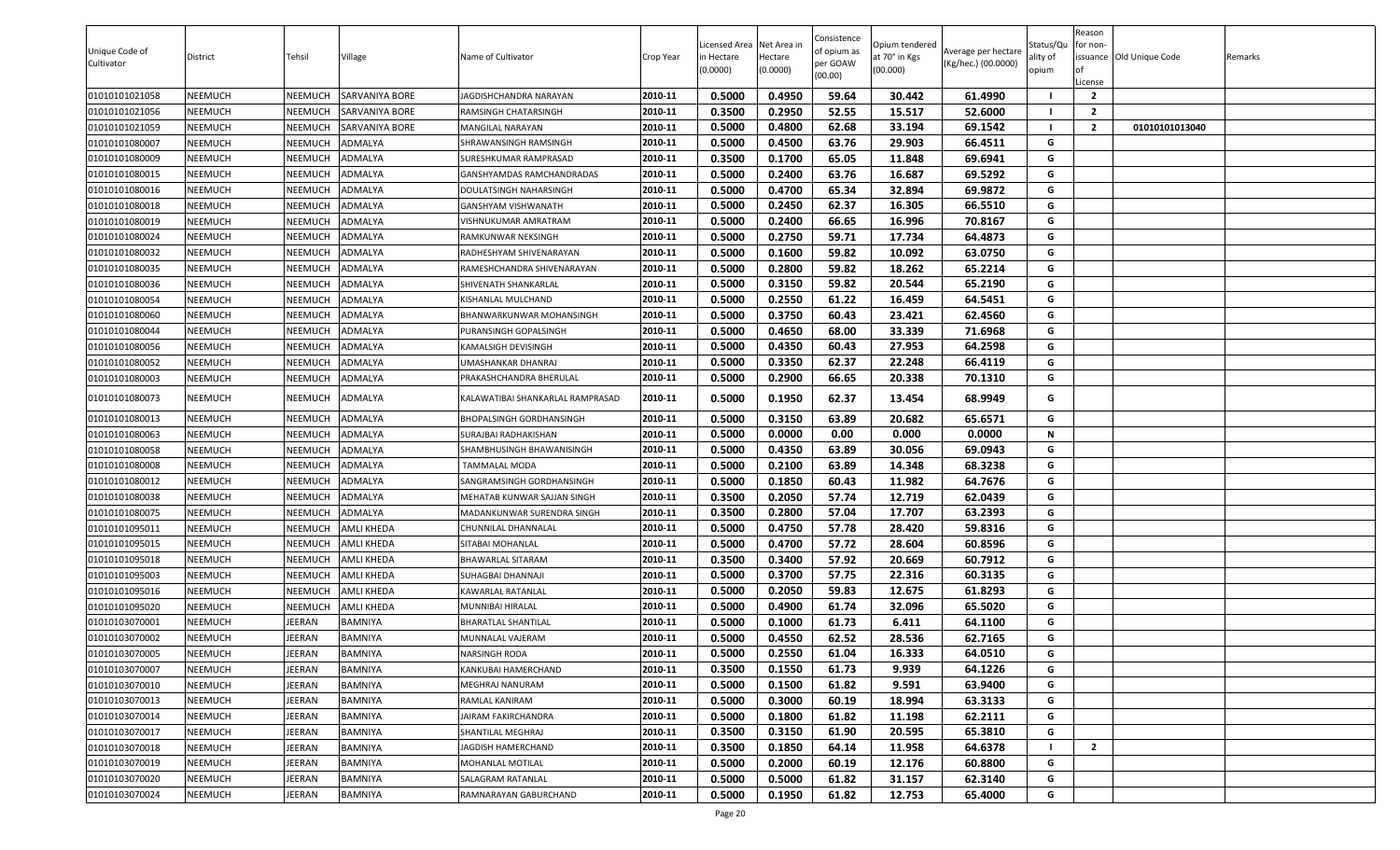|                |                |                |                |                           |           |                          |                     | Consistence |                           |                     |                   | Reason         |                          |                    |
|----------------|----------------|----------------|----------------|---------------------------|-----------|--------------------------|---------------------|-------------|---------------------------|---------------------|-------------------|----------------|--------------------------|--------------------|
| Unique Code of |                |                |                |                           |           | Licensed Area Net Area i |                     | of opium as | Opium tendered            | Average per hectare | Status/Qu         | for non-       |                          |                    |
| Cultivator     | District       | Tehsil         | Village        | Name of Cultivator        | Crop Year | in Hectare<br>(0.0000)   | Hectare<br>(0.0000) | per GOAW    | at 70° in Kgs<br>(00.000) | (Kg/hec.) (00.0000) | ality of<br>opium |                | issuance Old Unique Code | Remarks            |
|                |                |                |                |                           |           |                          |                     | (00.00)     |                           |                     |                   | License        |                          |                    |
| 01010103070025 | NEEMUCH        | JEERAN         | <b>BAMNIYA</b> | AMBALAL MEGHRAJ           | 2010-11   | 0.5000                   | 0.2200              | 63.46       | 14.161                    | 64.3682             |                   | $\overline{2}$ |                          |                    |
| 01010103070027 | NEEMUCH        | JEERAN         | BAMNIYA        | SARJUBAI ONKAR            | 2010-11   | 0.5000                   | 0.3700              | 64.81       | 24.452                    | 66.0865             | G                 |                |                          |                    |
| 01010103070035 | <b>NEEMUCH</b> | JEERAN         | BAMNIYA        | BHARATLAL JAGANNATH       | 2010-11   | 0.5000                   | 0.4600              | 64.81       | 29.868                    | 64.9304             | G                 |                |                          |                    |
| 01010103070036 | NEEMUCH        | EERAN          | BAMNIYA        | NATHULAL NARAYAN          | 2010-11   | 0.5000                   | 0.3950              | 57.23       | 22.794                    | 57.7063             | G                 |                |                          |                    |
| 01010103070040 | NEEMUCH        | JEERAN         | <b>BAMNIYA</b> | GANESHRAM FAKIRCHAND      | 2010-11   | 0.5000                   | 0.4800              | 61.82       | 30.089                    | 62.6854             | G                 |                |                          |                    |
| 01010103070044 | NEEMUCH        | JEERAN         | BAMNIYA        | KAMLABAI KHYALIRAM        | 2010-11   | 0.5000                   | 0.2450              | 64.81       | 16.221                    | 66.2082             | G                 |                |                          |                    |
| 01010103070045 | <b>NEEMUCH</b> | JEERAN         | <b>BAMNIYA</b> | RAMPRASAD JAGANNATH       | 2010-11   | 0.5000                   | 0.2500              | 64.79       | 15.661                    | 62.6440             | G                 |                |                          |                    |
| 01010103070049 | NEEMUCH        | JEERAN         | BAMNIYA        | JAGDISH RAMLAL            | 2010-11   | 0.5000                   | 0.4950              | 60.53       | 30.395                    | 61.4040             | G                 |                |                          |                    |
| 01010103070006 | NEEMUCH        | JEERAN         | <b>BAMNIYA</b> | MANGILAL KACHRU           | 2010-11   | 0.5000                   | 0.1650              | 64.81       | 11.231                    | 68.0667             | G                 |                |                          |                    |
| 01010103070050 | NEEMUCH        | JEERAN         | BAMNIYA        | MANGILAL BADRILAL         | 2010-11   | 0.5000                   | 0.2350              | 62.08       | 14.748                    | 62.7574             | G                 |                |                          |                    |
| 01010103070051 | <b>NEEMUCH</b> | EERAN          | <b>BAMNIYA</b> | TARACHAND KACHRU          | 2010-11   | 0.3500                   | 0.2400              | 60.19       | 15.219                    | 63.4125             | G                 |                |                          |                    |
| 01010103070052 | NEEMUCH        | JEERAN         | BAMNIYA        | KANWARLAL RODAJI          | 2010-11   | 0.5000                   | 0.3600              | 59.23       | 22.668                    | 62.9667             | G                 |                |                          |                    |
| 01010103070062 | NEEMUCH        | JEERAN         | <b>BAMNIYA</b> | DEVILAL KANHAIYALAL       | 2010-11   | 0.5000                   | 0.2450              | 62.08       | 15.254                    | 62.2612             | G                 |                |                          |                    |
| 01010103070030 | NEEMUCH        | JEERAN         | <b>BAMNIYA</b> | BADRILAL RAMLAL           | 2010-11   | 0.5000                   | 0.3400              | 64.81       | 21.600                    | 63.5294             | G                 |                |                          |                    |
| 01010103070028 | NEEMUCH        | JEERAN         | BAMNIYA        | KARU NATHU                | 2010-11   | 0.5000                   | 0.2300              | 62.08       | 14.456                    | 62.8522             | G                 |                |                          |                    |
| 01010103070031 | NEEMUCH        | JEERAN         | BAMNIYA        | KALABAI MANGILAL          | 2010-11   | 0.5000                   | 0.3100              | 63.08       | 19.681                    | 63.4871             | G                 |                |                          |                    |
| 01010103070058 | NEEMUCH        | JEERAN         | BAMNIYA        | SALAGRAM FAKIRCHAND       | 2010-11   | 0.5000                   | 0.4650              | 58.79       | 27.673                    | 59.5118             | G                 |                |                          |                    |
| 01010103070059 | NEEMUCH        | JEERAN         | BAMNIYA        | RAMESHWAR GIRDHARI        | 2010-11   | 0.5000                   | 0.1400              | 62.08       | 9.197                     | 65.6929             | G                 |                |                          |                    |
| 01010103070061 | NEEMUCH        | JEERAN         | BAMNIYA        | JAGDISH BHUWANIRAM        | 2010-11   | 0.3500                   | 0.3250              | 63.08       | 21.483                    | 66.1015             | G                 |                |                          |                    |
| 01010103070048 | NEEMUCH        | JEERAN         | BAMNIYA        | ONKARLAL FAKIRCHAND       | 2010-11   | 0.5000                   | 0.1100              | 62.08       | 7.015                     | 63.7727             | G                 |                |                          |                    |
| 01010103070065 | NEEMUCH        | JEERAN         | BAMNIYA        | SATYANARAYAN MEGHRAJ      | 2010-11   | 0.5000                   | 0.2850              | 61.33       | 19.249                    | 67.5404             | G                 |                |                          |                    |
| 01010103070067 | NEEMUCH        | JEERAN         | <b>BAMNIYA</b> | LALSINGH RUPSINGH         | 2010-11   | 0.3500                   | 0.2500              | 63.58       | 16.031                    | 64.1240             |                   | $\overline{2}$ |                          |                    |
| 01010103070034 | NEEMUCH        | JEERAN         | BAMNIYA        | BALMUKUND GABURCHAND      | 2010-11   | 0.5000                   | 0.2550              | 63.32       | 16.020                    | 62.8235             | G                 |                |                          |                    |
| 01010103070003 | NEEMUCH        | JEERAN         | BAMNIYA        | RAMKUNWARBAI DASRATHSINGH | 2010-11   | 0.5000                   | 0.3300              | 59.39       | 20.388                    | 61.7818             | G                 |                |                          |                    |
| 01010103070037 | NEEMUCH        | JEERAN         | BAMNIYA        | RANCHOD HEERALAL          | 2010-11   | 0.5000                   | 0.1850              | 59.35       | 11.446                    | 61.8703             | G                 |                |                          |                    |
| 01010103070046 | NEEMUCH        | JEERAN         | <b>BAMNIYA</b> | RANGLAL KACHRULAL         | 2010-11   | 0.5000                   | 0.2600              | 62.38       | 16.540                    | 63.6154             | G                 |                |                          |                    |
| 01010101053004 | NEEMUCH        | NEEMUCH        | <b>BELARI</b>  | KALUSINGH DEVISINGH       | 2010-11   | 0.5000                   | 0.4950              | 58.08       | 31.438                    | 63.5111             | G                 |                |                          |                    |
| 01010101053005 | <b>NEEMUCH</b> | NEEMUCH        | <b>BELARI</b>  | GOVINDSINGH SHIVSINGH     | 2010-11   | 0.5000                   | 0.3000              | 59.88       | 18.854                    | 62.8467             | G                 |                |                          | <b>NAME CHANGE</b> |
| 01010101053007 | NEEMUCH        | NEEMUCH        | <b>BELARI</b>  | BHOPALSINGH KALUSINGH     | 2010-11   | 0.5000                   | 0.4950              | 64.16       | 33.308                    | 67.2889             | G                 |                |                          |                    |
| 01010101053011 | NEEMUCH        | NEEMUCH        | <b>BELARI</b>  | NAGGIBAI BHERUSINGH       | 2010-11   | 0.5000                   | 0.4500              | 59.32       | 28.406                    | 63.1244             | G                 |                |                          |                    |
| 01010101053012 | NEEMUCH        | NEEMUCH        | <b>BELARI</b>  | KHUMANSINGH NATHUSINGH    | 2010-11   | 0.5000                   | 0.3000              | 59.32       | 19.737                    | 65.7900             | G                 |                |                          |                    |
| 01010101053015 | NEEMUCH        | NEEMUCH        | <b>BELARI</b>  | SAJJANBAI KACHARU         | 2010-11   | 0.5000                   | 0.4300              | 59.62       | 28.209                    | 65.6023             | G                 |                |                          |                    |
| 01010101053016 | NEEMUCH        | <b>NEEMUCH</b> | <b>BELARI</b>  | PRAHALADSINGH GOBARSINGH  | 2010-11   | 0.5000                   | 0.3700              | 59.62       | 22.587                    | 61.0459             | G                 |                |                          |                    |
| 01010101053018 | NEEMUCH        | <b>NEEMUCH</b> | <b>BELARI</b>  | BHARATSINGH KISHANSINGH   | 2010-11   | 0.5000                   | 0.4250              | 59.32       | 28.601                    | 67.2965             | G                 |                |                          |                    |
| 01010101053019 | NEEMUCH        | NEEMUCH        | <b>BELARI</b>  | GORDHANSINGH JUWANSIGH    | 2010-11   | 0.5000                   | 0.3850              | 61.36       | 26.043                    | 67.6442             | G                 |                |                          |                    |
| 01010101053020 | <b>NEEMUCH</b> | NEEMUCH        | <b>BELARI</b>  | RANSINGH BHERUSINGH       | 2010-11   | 0.5000                   | 0.2550              | 56.19       | 15.260                    | 59.8431             | G                 |                |                          |                    |
| 01010101053025 | NEEMUCH        | NEEMUCH        | <b>BELARI</b>  | RAJIBAI KALUSINGH         | 2010-11   | 0.5000                   | 0.3000              | 59.49       | 19.564                    | 65.2133             | G                 |                |                          |                    |
| 01010101053027 | NEEMUCH        | NEEMUCH        | <b>BELARI</b>  | GOVINDSINGH ISHWARSINGH   | 2010-11   | 0.5000                   | 0.4300              | 61.36       | 29.646                    | 68.9442             | G                 |                |                          |                    |
| 01010101053029 | NEEMUCH        | NEEMUCH        | <b>BELARI</b>  | LAXMANSINGH MOTISINGH     | 2010-11   | 0.5000                   | 0.4950              | 59.72       | 31.541                    | 63.7192             | G                 |                |                          |                    |
| 01010101053030 | NEEMUCH        | NEEMUCH        | <b>BELARI</b>  | BHANWARIBAI BHANWARSINGH  | 2010-11   | 0.3500                   | 0.3200              | 58.66       | 19.768                    | 61.7750             | G                 |                |                          |                    |
| 01010101053031 | NEEMUCH        | <b>NEEMUCH</b> | <b>BELARI</b>  | SAJJANSINGH DHOKAL SINGH  | 2010-11   | 0.5000                   | 0.1850              | 58.66       | 11.380                    | 61.5135             | G                 |                |                          |                    |
| 01010101053034 | NEEMUCH        | <b>NEEMUCH</b> | <b>BELARI</b>  | PANBAI KISHANSINGH        | 2010-11   | 0.5000                   | 0.4700              | 58.76       | 29.531                    | 62.8319             | G                 |                |                          |                    |
| 01010101053036 | NEEMUCH        | <b>NEEMUCH</b> | <b>BELARI</b>  | MOTISINGH KALUSINGH       | 2010-11   | 0.5000                   | 0.4950              | 60.66       | 31.301                    | 63.2343             | G                 |                |                          |                    |
| 01010101053038 | NEEMUCH        | <b>NEEMUCH</b> | <b>BELARI</b>  | CHITARSINGH MADHAVSINGH   | 2010-11   | 0.5000                   | 0.4750              | 54.05       | 27.388                    | 57.6589             | G                 | 5              |                          |                    |
| 01010101053040 | NEEMUCH        | NEEMUCH        | <b>BELARI</b>  | ANOKHDAS LALDAS           | 2010-11   | 0.5000                   | 0.4300              | 58.66       | 27.319                    | 63.5326             | G                 |                |                          |                    |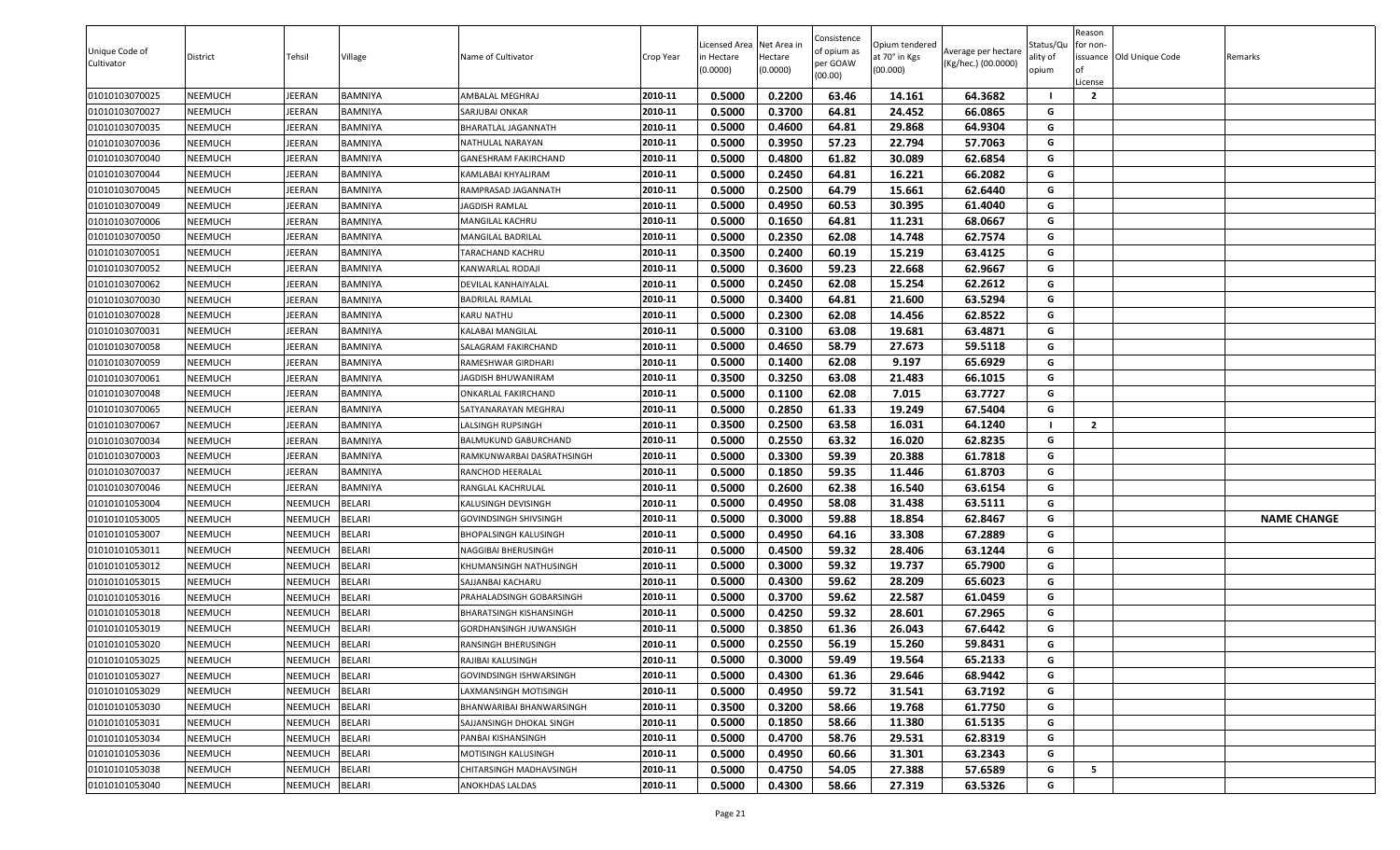|                |                |                |                   |                                 |           |                           |                     | Consistence |                           |                     |                   | Reason         |                          |                    |
|----------------|----------------|----------------|-------------------|---------------------------------|-----------|---------------------------|---------------------|-------------|---------------------------|---------------------|-------------------|----------------|--------------------------|--------------------|
| Unique Code of |                |                |                   |                                 |           | Licensed Area Net Area in |                     | of opium as | Opium tendered            | Average per hectare | Status/Qu         | for non-       |                          |                    |
| Cultivator     | District       | Tehsil         | Village           | Name of Cultivator              | Crop Year | n Hectare<br>(0.0000)     | Hectare<br>(0.0000) | per GOAW    | at 70° in Kgs<br>(00.000) | (Kg/hec.) (00.0000) | ality of<br>opium | lof            | issuance Old Unique Code | Remarks            |
|                |                |                |                   |                                 |           |                           |                     | (00.00)     |                           |                     |                   | License        |                          |                    |
| 01010101053002 | <b>NEEMUCH</b> | NEEMUCH        | <b>BELARI</b>     | PADAMSINGH DHULSINGH            | 2010-11   | 0.5000                    | 0.4950              | 58.26       | 31.202                    | 63.0343             | G                 |                |                          |                    |
| 01010101053055 | <b>NEEMUCH</b> | NEEMUCH        | BELARI            | BHERUSINGH RATANSINGH           | 2010-11   | 0.5000                    | 0.4000              | 57.51       | 25.460                    | 63.6500             | G                 |                |                          |                    |
| 01010101053021 | <b>NEEMUCH</b> | <b>NEEMUCH</b> | <b>BELARI</b>     | SALAMSINGH SAJJANSINGH          | 2010-11   | 0.5000                    | 0.2300              | 61.36       | 15.086                    | 65.5913             | G                 |                |                          |                    |
| 01010101053009 | <b>NEEMUCH</b> | <b>NEEMUCH</b> | <b>BELARI</b>     | AXMANSINGH RAYSINGH.            | 2010-11   | 0.5000                    | 0.3600              | 59.49       | 21.892                    | 60.8111             | G                 |                |                          |                    |
| 01010101053060 | <b>NEEMUCH</b> | NEEMUCH        | <b>BELARI</b>     | JDAY SINGH BHUWANISINGH         | 2010-11   | 0.5000                    | 0.3550              | 59.49       | 21.697                    | 61.1183             | G                 |                |                          |                    |
| 01010103068001 | <b>NEEMUCH</b> | JEERAN         | BHANWARASA        | KANHEYALAL GORDHANLAL           | 2010-11   | 0.5000                    | 0.3050              | 61.48       | 18.541                    | 60.7902             | G                 |                |                          |                    |
| 01010103068009 | <b>NEEMUCH</b> | JEERAN         | <b>BHANWARASA</b> | AXMANSINGH SWRUPSINGH           | 2010-11   | 0.5000                    | 0.4800              | 64.23       | 32.170                    | 67.0208             | G                 |                |                          |                    |
| 01010103068010 | <b>NEEMUCH</b> | JEERAN         | BHANWARASA        | BHARATSINGH BAPUSINGH           | 2010-11   | 0.5000                    | 0.4700              | 64.23       | 30.390                    | 64.6596             | G                 |                |                          |                    |
| 01010103068011 | <b>NEEMUCH</b> | JEERAN         | BHANWARASA        | SEETALSINGH NAHARSINGH          | 2010-11   | 0.3500                    | 0.3500              | 61.48       | 21.887                    | 62.5343             | G                 |                |                          |                    |
| 01010103068013 | <b>NEEMUCH</b> | JEERAN         | BHANWARASA        | <b>BHOPALsingh GAMERsingh</b>   | 2010-11   | 0.5000                    | 0.2650              | 56.64       | 15.746                    | 59.4189             | G                 |                |                          |                    |
| 01010103068014 | <b>NEEMUCH</b> | JEERAN         | BHANWARASA        | PAWANKUMAR KISHANLAL            | 2010-11   | 0.5000                    | 0.3050              | 64.23       | 20.196                    | 66.2164             | G                 |                |                          |                    |
| 01010103068015 | <b>NEEMUCH</b> | JEERAN         | BHANWARASA        | GULABCHAND RAMKISHAN            | 2010-11   | 0.5000                    | 0.4800              | 61.48       | 31.249                    | 65.1021             | G                 |                |                          |                    |
| 01010103068019 | <b>NEEMUCH</b> | JEERAN         | BHANWARASA        | VINODSINGH BHUWANISINGH         | 2010-11   | 0.5000                    | 0.4250              | 61.48       | 27.130                    | 63.8353             | G                 |                |                          |                    |
| 01010103068020 | <b>NEEMUCH</b> | JEERAN         | <b>BHANWARASA</b> | BHERUSINGH NATHUSINGH           | 2010-11   | 0.5000                    | 0.1050              | 61.34       | 7.089                     | 67.5143             | G                 |                |                          |                    |
| 01010103068021 | <b>NEEMUCH</b> | JEERAN         | BHANWARASA        | <b>GOPAL BAPULAL</b>            | 2010-11   | 0.5000                    | 0.4550              | 64.23       | 29.656                    | 65.1780             | G                 |                |                          |                    |
| 01010103068023 | <b>NEEMUCH</b> | JEERAN         | BHANWARASA        | MANKUNWAR MANGILAL              | 2010-11   | 0.5000                    | 0.4850              | 63.50       | 31.378                    | 64.6969             | G                 |                |                          |                    |
| 01010103068025 | <b>NEEMUCH</b> | JEERAN         | BHANWARASA        | <b>ISHWARSINGH MEHATABSINGH</b> | 2010-11   | 0.5000                    | 0.4750              | 61.34       | 29.399                    | 61.8926             | G                 |                |                          |                    |
| 01010103068030 | <b>NEEMUCH</b> | JEERAN         | BHANWARASA        | UMRAV JAWANSINGH                | 2010-11   | 0.5000                    | 0.3600              | 61.34       | 24.518                    | 68.1056             | G                 |                |                          |                    |
| 01010103068037 | <b>NEEMUCH</b> | JEERAN         | BHANWARASA        | DHAPUBAI HARISINGH              | 2010-11   | 0.5000                    | 0.4450              | 58.52       | 28.340                    | 63.6854             | G                 |                |                          |                    |
| 01010103068038 | <b>NEEMUCH</b> | JEERAN         | BHANWARASA        | RANJITSINGH GAMERSINGH          | 2010-11   | 0.5000                    | 0.4150              | 60.34       | 26.222                    | 63.1855             | G                 |                |                          |                    |
| 01010103068041 | <b>NEEMUCH</b> | JEERAN         | BHANWARASA        | BHAVAR SINGH RAMSINGH           | 2010-11   | 0.5000                    | 0.4950              | 63.50       | 32.331                    | 65.3152             | G                 |                |                          |                    |
| 01010103068047 | <b>NEEMUCH</b> | JEERAN         | BHANWARASA        | RAMSINGH JAYSINGH               | 2010-11   | 0.5000                    | 0.2600              | 63.50       | 16.637                    | 63.9885             | G                 |                |                          |                    |
| 01010103068048 | <b>NEEMUCH</b> | JEERAN         | BHANWARASA        | RADHESHYAM BHAGIRATH            | 2010-11   | 0.5000                    | 0.4750              | 67.35       | 32.184                    | 67.7558             | G                 |                |                          |                    |
| 01010103068049 | <b>NEEMUCH</b> | JEERAN         | BHANWARASA        | MADANSINGH BHERUSINGH           | 2010-11   | 0.5000                    | 0.4050              | 61.34       | 26.919                    | 66.4667             | G                 |                |                          |                    |
| 01010103068053 | <b>NEEMUCH</b> | JEERAN         | BHANWARASA        | KISHORSINGH GAMERSINGH          | 2010-11   | 0.5000                    | 0.3200              | 56.64       | 19.088                    | 59.6500             | G                 |                |                          |                    |
| 01010103068054 | <b>NEEMUCH</b> | JEERAN         | BHANWARASA        | KISHANLAL ONKARLAL              | 2010-11   | 0.5000                    | 0.2000              | 63.50       | 13.008                    | 65.0400             | G                 |                |                          |                    |
| 01010103068055 | <b>NEEMUCH</b> | JEERAN         | BHANWARASA        | OMPRAKASH PRABHULAL             | 2010-11   | 0.3500                    | 0.3300              | 61.07       | 20.807                    | 63.0515             | G                 |                |                          | <b>NAME CHANGE</b> |
| 01010103068056 | <b>NEEMUCH</b> | JEERAN         | BHANWARASA        | <b>ISHWARSINGH RAMSINGH</b>     | 2010-11   | 0.5000                    | 0.3600              | 63.46       | 23.970                    | 66.5833             | G                 |                |                          |                    |
| 01010103068057 | <b>NEEMUCH</b> | JEERAN         | BHANWARASA        | BHANWARSINGH JAWANSINGH         | 2010-11   | 0.5000                    | 0.2600              | 63.46       | 17.034                    | 65.5154             | G                 |                |                          |                    |
| 01010103068058 | <b>NEEMUCH</b> | JEERAN         | BHANWARASA        | MANNALAL BHANWARLAL             | 2010-11   | 0.5000                    | 0.2850              | 67.35       | 19.031                    | 66.7754             | G                 |                |                          |                    |
| 01010103068059 | <b>NEEMUCH</b> | JEERAN         | BHANWARASA        | BAPUSINGH JAWANSINGH            | 2010-11   | 0.5000                    | 0.5000              | 61.01       | 33.311                    | 66.6220             | G                 |                |                          |                    |
| 01010103068062 | <b>NEEMUCH</b> | JEERAN         | BHANWARASA        | BAPUSINGH PYARSINGH             | 2010-11   | 0.5000                    | 0.3150              | 66.36       | 21.387                    | 67.8952             | G                 |                |                          |                    |
| 01010103068064 | <b>NEEMUCH</b> | JEERAN         | BHANWARASA        | NAJARBAI BHOPALSINGH            | 2010-11   | 0.5000                    | 0.4550              | 62.25       | 28.751                    | 63.1890             | G                 |                |                          |                    |
| 01010103068065 | <b>NEEMUCH</b> | JEERAN         | BHANWARASA        | PYARSINGH RATANSINGH            | 2010-11   | 0.5000                    | 0.4900              | 63.46       | 31.331                    | 63.9408             | G                 |                |                          |                    |
| 01010103068067 | <b>NEEMUCH</b> | JEERAN         | BHANWARASA        | KAWARBAI BHUWANISINGH           | 2010-11   | 0.3500                    | 0.3400              | 58.52       | 21.368                    | 62.8471             | G                 |                |                          |                    |
| 01010103068071 | <b>NEEMUCH</b> | JEERAN         | BHANWARASA        | NAVALBAI BHERUSINGH             | 2010-11   | 0.5000                    | 0.4050              | 55.15       | 22.651                    | 55.9284             | G                 | $\overline{a}$ |                          |                    |
| 01010103068076 | <b>NEEMUCH</b> | JEERAN         | BHANWARASA        | NATHUSINGH RAMSINGH             | 2010-11   | 0.5000                    | 0.4650              | 62.25       | 29.097                    | 62.5742             | G                 |                |                          |                    |
| 01010103068061 | <b>NEEMUCH</b> | JEERAN         | BHANWARASA        | BAPUSINGH BAHADURSINGH          | 2010-11   | 0.5000                    | 0.3700              | 58.27       | 22.950                    | 62.0270             | G                 |                |                          |                    |
| 01010103068022 | <b>NEEMUCH</b> | JEERAN         | BHANWARASA        | BAPUSINGH SWRUPSINGH            | 2010-11   | 0.5000                    | 0.1950              | 67.35       | 12.787                    | 65.5744             | G                 |                |                          |                    |
| 01010103068026 | <b>NEEMUCH</b> | JEERAN         | BHANWARASA        | BHARATSINGH NATHUSINGH          | 2010-11   | 0.5000                    | 0.5000              | 63.10       | 33.605                    | 67.2100             | G                 |                |                          |                    |
| 01010103068027 | <b>NEEMUCH</b> | JEERAN         | BHANWARASA        | CHANDRASEKHANR PRATHVIRAJ       | 2010-11   | 0.5000                    | 0.1450              | 67.35       | 10.487                    | 72.3241             | G                 |                |                          |                    |
| 01010103068045 | <b>NEEMUCH</b> | JEERAN         | BHANWARASA        | PADAMSINGH BHAWARSINGH          | 2010-11   | 0.5000                    | 0.1450              | 48.72       | 7.969                     | 54.9586             | G                 | $\overline{a}$ |                          |                    |
| 01010103068050 | <b>NEEMUCH</b> | JEERAN         | BHANWARASA        | BHOPALSINGH JORAWARSINGH        | 2010-11   | 0.5000                    | 0.4950              | 62.25       | 31.232                    | 63.0949             | G                 |                |                          |                    |
| 01010103068052 | <b>NEEMUCH</b> | JEERAN         | BHANWARASA        | DEVISINGH HARISINGH             | 2010-11   | 0.5000                    | 0.5000              | 60.48       | 31.458                    | 62.9160             | G                 |                |                          |                    |
| 01010103068051 | <b>NEEMUCH</b> | JEERAN         | <b>BHANWARASA</b> | KASTURIBAI KISHANSINGH          | 2010-11   | 0.5000                    | 0.3850              | 58.52       | 24.094                    | 62.5818             | G                 |                |                          |                    |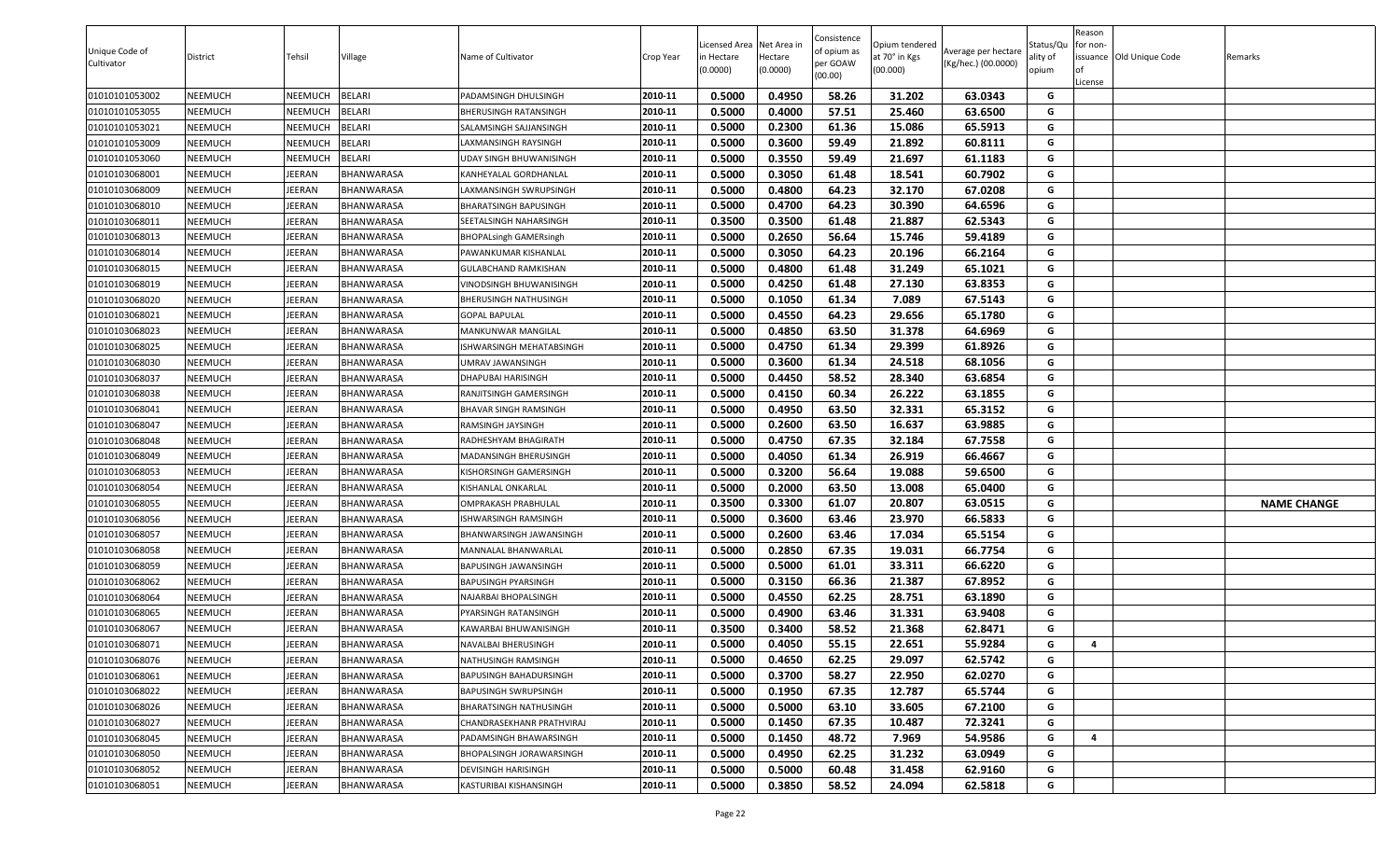| Unique Code of<br>Cultivator | District       | Tehsil         | Village                 | Name of Cultivator        | Crop Year | Licensed Area Net Area in<br>in Hectare<br>(0.0000) | Hectare<br>(0.0000) | Consistence<br>of opium as<br>per GOAW<br>(00.00) | Opium tendered<br>at 70° in Kgs<br>(00.000) | Average per hectare<br>(Kg/hec.) (00.0000) | Status/Qu<br>ality of<br>opium | Reason<br>for non-<br>License | issuance Old Unique Code | Remarks            |
|------------------------------|----------------|----------------|-------------------------|---------------------------|-----------|-----------------------------------------------------|---------------------|---------------------------------------------------|---------------------------------------------|--------------------------------------------|--------------------------------|-------------------------------|--------------------------|--------------------|
| 01010103068092               | NEEMUCH        | JEERAN         | BHANWARASA              | BHULIBHAY HARLAL          | 2010-11   | 0.3500                                              | 0.2350              | 58.52                                             | 14.296                                      | 60.8340                                    | G                              |                               |                          |                    |
| 01010103068031               | NEEMUCH        | JEERAN         | BHANWARASA              | MADANSINGH HARISINGH      | 2010-11   | 0.5000                                              | 0.4500              | 56.30                                             | 26.212                                      | 58.2489                                    | G                              |                               |                          |                    |
| 01010101045001               | NEEMUCH        | NEEMUCH        | <b>BIJALWAS BAMNIYA</b> | RATANLAL LABHCHAND        | 2010-11   | 0.5000                                              | 0.3550              | 65.88                                             | 22.917                                      | 64.5549                                    | G                              |                               |                          |                    |
| 01010101045005               | NEEMUCH        | NEEMUCH        | <b>BIJALWAS BAMNIYA</b> | RAMBABU RAMNARAYAN        | 2010-11   | 0.5000                                              | 0.4600              | 62.49                                             | 29.308                                      | 63.7130                                    | G                              |                               |                          |                    |
| 01010101045008               | NEEMUCH        | <b>NEEMUCH</b> | <b>BIJALWAS BAMNIYA</b> | VISHNUPRASAD NANDLAL      | 2010-11   | 0.5000                                              | 0.4400              | 62.49                                             | 28.701                                      | 65.2295                                    | G                              |                               |                          |                    |
| 01010101045009               | NEEMUCH        | <b>NEEMUCH</b> | <b>BIJALWAS BAMNIYA</b> | DASHARATHMAL PANNALAL     | 2010-11   | 0.5000                                              | 0.3150              | 57.00                                             | 20.430                                      | 64.8571                                    | G                              |                               |                          |                    |
| 01010101045012               | NEEMUCH        | <b>NEEMUCH</b> | <b>BIJALWAS BAMNIYA</b> | DINESH HARIVALLABH        | 2010-11   | 0.5000                                              | 0.4400              | 62.49                                             | 27.835                                      | 63.2614                                    | G                              |                               |                          |                    |
| 01010101045013               | NEEMUCH        | <b>NEEMUCH</b> | <b>BIJALWAS BAMNIYA</b> | BHERULAL VARDICHAND       | 2010-11   | 0.5000                                              | 0.3800              | 64.16                                             | 25.930                                      | 68.2368                                    | G                              |                               |                          |                    |
| 01010101045014               | NEEMUCH        | <b>NEEMUCH</b> | <b>BIJALWAS BAMNIYA</b> | MANGILAL PRABHULAL        | 2010-11   | 0.5000                                              | 0.2750              | 62.92                                             | 18.570                                      | 67.5273                                    | G                              |                               |                          |                    |
| 01010101045016               | NEEMUCH        | NEEMUCH        | <b>BIJALWAS BAMNIYA</b> | SESHMAL SHIVENARAYAN      | 2010-11   | 0.5000                                              | 0.2900              | 61.75                                             | 18.816                                      | 64.8828                                    | G                              |                               |                          |                    |
| 01010101045020               | NEEMUCH        | NEEMUCH        | <b>BIJALWAS BAMNIYA</b> | BABULAL BHANWARLAL        | 2010-11   | 0.5000                                              | 0.2000              | 60.52                                             | 12.355                                      | 61.7750                                    | G                              |                               |                          |                    |
| 01010101045022               | NEEMUCH        | <b>NEEMUCH</b> | BIJALWAS BAMNIYA        | KARULAL LAXMINARAYAN      | 2010-11   | 0.5000                                              | 0.2350              | 62.92                                             | 15.056                                      | 64.0681                                    | G                              |                               |                          |                    |
| 01010101045026               | NEEMUCH        | <b>NEEMUCH</b> | <b>BIJALWAS BAMNIYA</b> | RAMESHWAR PANNALAL        | 2010-11   | 0.5000                                              | 0.3750              | 65.79                                             | 25.724                                      | 68.5973                                    | G                              |                               |                          |                    |
| 01010101045028               | NEEMUCH        | <b>NEEMUCH</b> | <b>BIJALWAS BAMNIYA</b> | OMPRAKASH RAMBILAS        | 2010-11   | 0.5000                                              | 0.1500              | 61.75                                             | 9.933                                       | 66.2200                                    | G                              |                               |                          |                    |
| 01010101045030               | NEEMUCH        | <b>NEEMUCH</b> | <b>BIJALWAS BAMNIYA</b> | KANWARLAL PRABHULAL       | 2010-11   | 0.5000                                              | 0.3800              | 65.79                                             | 25.818                                      | 67.9421                                    | G                              |                               |                          |                    |
| 01010101045032               | NEEMUCH        | <b>NEEMUCH</b> | <b>BIJALWAS BAMNIYA</b> | PRAKASHCHAND CHATARBHUJ   | 2010-11   | 0.5000                                              | 0.3350              | 65.79                                             | 22.265                                      | 66.4627                                    | G                              |                               |                          |                    |
| 01010101045038               | NEEMUCH        | <b>NEEMUCH</b> | <b>BIJALWAS BAMNIYA</b> | DURGASHANKAR BHANWARLAL   | 2010-11   | 0.5000                                              | 0.2050              | 61.75                                             | 12.968                                      | 63.2585                                    | G                              |                               |                          |                    |
| 01010101045041               | NEEMUCH        | <b>NEEMUCH</b> | <b>BIJALWAS BAMNIYA</b> | KANHEYALAL NATHULAL       | 2010-11   | 0.5000                                              | 0.3700              | 61.75                                             | 23.386                                      | 63.2054                                    | G                              |                               |                          |                    |
| 01010101045042               | NEEMUCH        | NEEMUCH        | <b>BIJALWAS BAMNIYA</b> | DAMARLAL KISHANLAL        | 2010-11   | 0.5000                                              | 0.3800              | 62.40                                             | 25.522                                      | 67.1632                                    | G                              |                               |                          |                    |
| 01010101045044               | NEEMUCH        | <b>NEEMUCH</b> | <b>BIJALWAS BAMNIYA</b> | RAMESHCHAND BHANWAR       | 2010-11   | 0.5000                                              | 0.2050              | 60.52                                             | 12.571                                      | 61.3220                                    | G                              |                               |                          |                    |
| 01010101045045               | NEEMUCH        | <b>NEEMUCH</b> | BIJALWAS BAMNIYA        | BADRILAL GANAPATLAL       | 2010-11   | 0.5000                                              | 0.2350              | 65.79                                             | 15.959                                      | 67.9106                                    | G                              |                               |                          |                    |
| 01010101045046               | NEEMUCH        | <b>NEEMUCH</b> | <b>BIJALWAS BAMNIYA</b> | SAMARATHMAL JAGANNATH     | 2010-11   | 0.5000                                              | 0.3550              | 62.40                                             | 22.330                                      | 62.9014                                    | G                              |                               |                          |                    |
| 01010101045049               | NEEMUCH        | <b>NEEMUCH</b> | <b>BIJALWAS BAMNIYA</b> | MADANLAL KISHANLAL        | 2010-11   | 0.5000                                              | 0.1900              | 62.40                                             | 12.774                                      | 67.2316                                    | G                              |                               |                          |                    |
| 01010101045051               | NEEMUCH        | <b>NEEMUCH</b> | <b>BIJALWAS BAMNIYA</b> | GOPALKRISHNA MOHANLAL     | 2010-11   | 0.5000                                              | 0.2950              | 62.40                                             | 18.506                                      | 62.7322                                    | G                              |                               |                          |                    |
| 01010101045055               | NEEMUCH        | NEEMUCH        | <b>BIJALWAS BAMNIYA</b> | RADHESHYAM KISHANLAL      | 2010-11   | 0.5000                                              | 0.4900              | 66.46                                             | 34.084                                      | 69.5592                                    | G                              |                               |                          |                    |
| 01010101045056               | NEEMUCH        | <b>NEEMUCH</b> | <b>BIJALWAS BAMNIYA</b> | GOVINDRAM KISHANLAL       | 2010-11   | 0.5000                                              | 0.3000              | 62.37                                             | 21.482                                      | 71.6067                                    | G                              |                               |                          |                    |
| 01010101045060               | NEEMUCH        | NEEMUCH        | <b>BIJALWAS BAMNIYA</b> | GOPILAL JAGANNATH         | 2010-11   | 0.5000                                              | 0.4000              | 68.51                                             | 29.538                                      | 73.8450                                    | G                              |                               |                          |                    |
| 01010101045062               | NEEMUCH        | NEEMUCH        | <b>BIJALWAS BAMNIYA</b> | KAMLABAI BHANWARLAL       | 2010-11   | 0.5000                                              | 0.4500              | 64.12                                             | 29.999                                      | 66.6644                                    | G                              |                               |                          |                    |
| 01010101045066               | NEEMUCH        | NEEMUCH        | <b>BIJALWAS BAMNIYA</b> | CHATARBHUJ BHUWANIRAM     | 2010-11   | 0.3500                                              | 0.1800              | 62.92                                             | 12.108                                      | 67.2667                                    | G                              |                               |                          |                    |
| 01010101045069               | NEEMUCH        | <b>NEEMUCH</b> | <b>BIJALWAS BAMNIYA</b> | GANAPATLAL SHRILAL        | 2010-11   | 0.5000                                              | 0.2800              | 64.60                                             | 18.872                                      | 67.4000                                    | G                              |                               |                          |                    |
| 01010101045070               | NEEMUCH        | <b>NEEMUCH</b> | <b>BIJALWAS BAMNIYA</b> | <b>BABULAL CHANDMAL</b>   | 2010-11   | 0.5000                                              | 0.1550              | 60.52                                             | 10.219                                      | 65.9290                                    | G                              |                               |                          |                    |
| 01010101045072               | NEEMUCH        | <b>NEEMUCH</b> | <b>BIJALWAS BAMNIYA</b> | MADHULAL SHRILAL          | 2010-11   | 0.5000                                              | 0.4450              | 64.60                                             | 30.556                                      | 68.6652                                    | G                              |                               |                          |                    |
| 01010101045073               | NEEMUCH        | <b>NEEMUCH</b> | <b>BIJALWAS BAMNIYA</b> | DEVILAL VARDICHAND        | 2010-11   | 0.5000                                              | 0.4950              | 62.49                                             | 31.102                                      | 62.8323                                    | G                              |                               |                          |                    |
| 01010101045075               | NEEMUCH        | <b>NEEMUCH</b> | <b>BIJALWAS BAMNIYA</b> | LAXMANPRASAD KEWALRAM     | 2010-11   | 0.5000                                              | 0.3050              | 60.52                                             | 19.427                                      | 63.6951                                    | G                              |                               |                          |                    |
| 01010101045077               | NEEMUCH        | NEEMUCH        | <b>BIJALWAS BAMNIYA</b> | RAMCHANDRA BHANWARLAL     | 2010-11   | 0.5000                                              | 0.1900              | 64.60                                             | 12.846                                      | 67.6105                                    | G                              |                               |                          |                    |
| 01010101045078               | <b>NEEMUCH</b> | <b>NEEMUCH</b> | <b>BIJALWAS BAMNIYA</b> | <b>BANSHILAL AMBALAL</b>  | 2010-11   | 0.5000                                              | 0.1450              | 62.37                                             | 9.997                                       | 68.9448                                    | G                              |                               |                          |                    |
| 01010101045080               | NEEMUCH        | <b>NEEMUCH</b> | <b>BIJALWAS BAMNIYA</b> | <b>MANGILAL PARMANAND</b> | 2010-11   | 0.3500                                              | 0.2000              | 61.86                                             | 12.566                                      | 62.8300                                    | G                              |                               |                          |                    |
| 01010101045081               | NEEMUCH        | NEEMUCH        | <b>BIJALWAS BAMNIYA</b> | KAMLABAI GISALAL          | 2010-11   | 0.5000                                              | 0.1950              | 64.20                                             | 12.675                                      | 65.0000                                    | G                              |                               |                          |                    |
| 01010101045082               | NEEMUCH        | <b>NEEMUCH</b> | <b>BIJALWAS BAMNIYA</b> | ONKARLAL LAXMINARAYAN     | 2010-11   | 0.5000                                              | 0.2400              | 64.20                                             | 16.243                                      | 67.6792                                    | G                              |                               |                          |                    |
| 01010101045083               | NEEMUCH        | NEEMUCH        | <b>BIJALWAS BAMNIYA</b> | SHANTILAL KANWARLAL       | 2010-11   | 0.5000                                              | 0.4600              | 64.20                                             | 30.660                                      | 66.6522                                    | G                              |                               |                          |                    |
| 01010101045090               | NEEMUCH        | <b>NEEMUCH</b> | <b>BIJALWAS BAMNIYA</b> | SHOBHARAM CHANDMAL        | 2010-11   | 0.5000                                              | 0.3800              | 64.20                                             | 26.074                                      | 68.6158                                    | G                              |                               |                          |                    |
| 01010101045093               | NEEMUCH        | NEEMUCH        | <b>BIJALWAS BAMNIYA</b> | RAMNARAYAN VARDICHAND     | 2010-11   | 0.5000                                              | 0.4350              | 59.92                                             | 26.527                                      | 60.9816                                    | G                              |                               |                          |                    |
| 01010101045098               | NEEMUCH        | <b>NEEMUCH</b> | <b>BIJALWAS BAMNIYA</b> | BHANWARLAL TORIRAM        | 2010-11   | 0.5000                                              | 0.2950              | 59.92                                             | 18.139                                      | 61.4881                                    | G                              |                               |                          | <b>NAME CHANGE</b> |
| 01010101045101               | NEEMUCH        | NEEMUCH        | <b>BIJALWAS BAMNIYA</b> | RAMBILAS MOHANLAL         | 2010-11   | 0.5000                                              | 0.4250              | 64.17                                             | 27.685                                      | 65.1412                                    | G                              |                               |                          |                    |
| 01010101045105               | NEEMUCH        | <b>NEEMUCH</b> | <b>BIJALWAS BAMNIYA</b> | SHANTILAL BALMUKAND       | 2010-11   | 0.5000                                              | 0.1350              | 61.86                                             | 8.749                                       | 64.8074                                    | G                              |                               |                          |                    |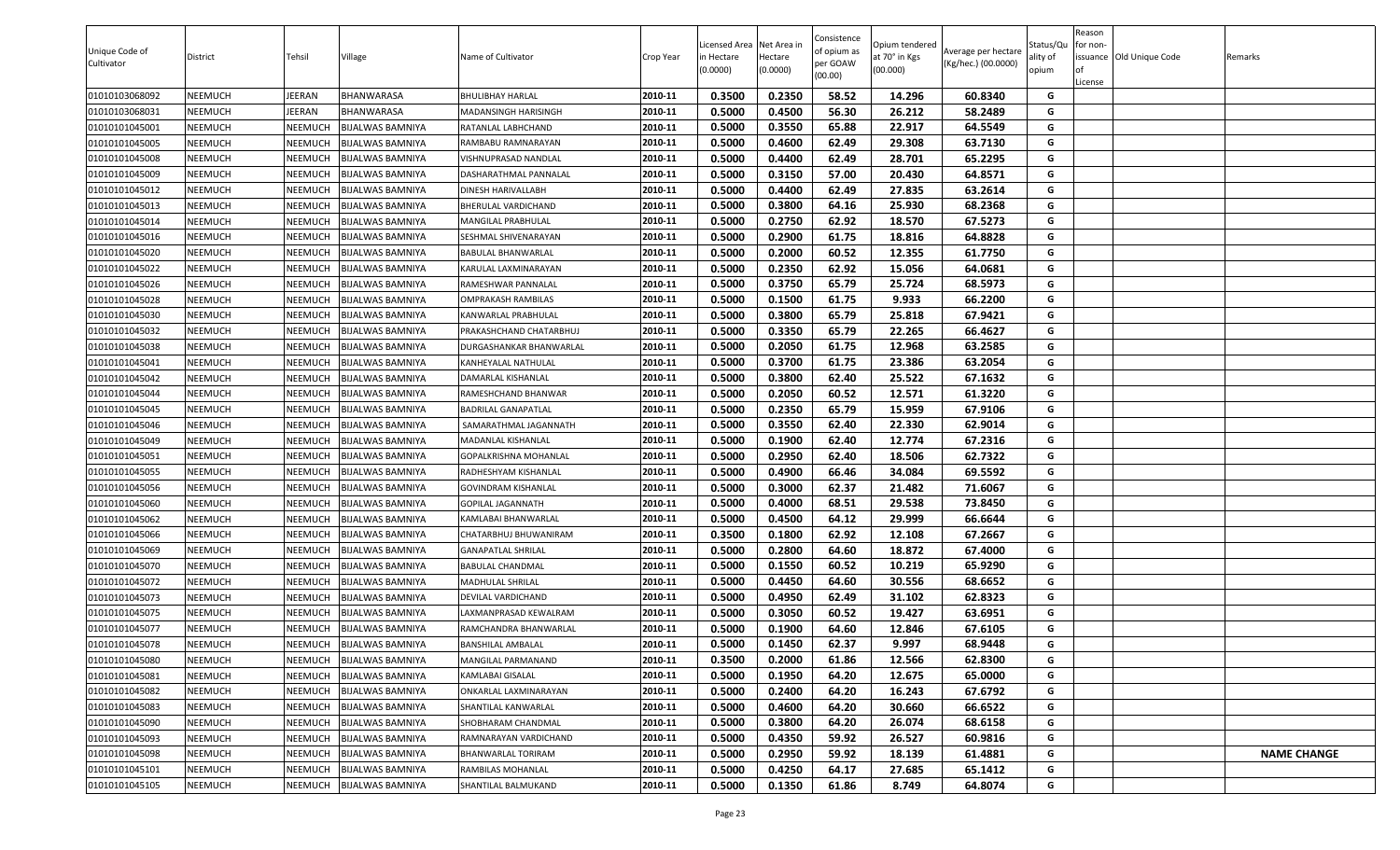|                |                |         |                          |                                  |           |                                        |          | Consistence         |                                 |                     |                       | Reason         |                          |                               |
|----------------|----------------|---------|--------------------------|----------------------------------|-----------|----------------------------------------|----------|---------------------|---------------------------------|---------------------|-----------------------|----------------|--------------------------|-------------------------------|
| Unique Code of | District       | Tehsil  | Village                  | Name of Cultivator               | Crop Year | Licensed Area Net Area in<br>n Hectare | Hectare  | of opium as         | Opium tendered<br>at 70° in Kgs | Average per hectare | Status/Qu<br>ality of | for non-       | issuance Old Unique Code | Remarks                       |
| Cultivator     |                |         |                          |                                  |           | (0.0000)                               | (0.0000) | per GOAW<br>(00.00) | (00.000)                        | (Kg/hec.) (00.0000) | opium                 |                |                          |                               |
|                |                |         |                          |                                  |           |                                        |          |                     |                                 |                     |                       | License        |                          |                               |
| 01010101045107 | NEEMUCH        | NEEMUCH | <b>BIJALWAS BAMNIYA</b>  | RAMBILAS KISHANLAL               | 2010-11   | 0.5000                                 | 0.2000   | 61.86               | 13.123                          | 65.6150             | G                     |                |                          |                               |
| 01010101045108 | <b>NEEMUCH</b> | NEEMUCH | <b>BIJALWAS BAMNIYA</b>  | RAMBILAS CHANDMAL                | 2010-11   | 0.5000                                 | 0.0000   | 0.00                | 0.000                           | 0.0000              | N                     |                |                          | TRANSFER / NAVALPURA R-       |
| 01010101045017 | <b>NEEMUCH</b> | NEEMUCH | <b>BIJALWAS BAMNIYA</b>  | HARISHANKAR SALAGRAM             | 2010-11   | 0.5000                                 | 0.2400   | 58.50               | 15.177                          | 63.2375             | G                     |                |                          |                               |
| 01010101045095 | <b>NEEMUCH</b> | NEEMUCH | <b>BIJALWAS BAMNIYA</b>  | NANDKISHOR MATHURALAL            | 2010-11   | 0.5000                                 | 0.4650   | 62.17               | 29.104                          | 62.5892             | G                     |                |                          |                               |
| 01010101045109 | <b>NEEMUCH</b> | NEEMUCH | <b>BIJALWAS BAMNIYA</b>  | KANHEYALAL NANDKISHOR            | 2010-11   | 0.5000                                 | 0.3800   | 62.17               | 23.598                          | 62.1000             | G                     |                |                          |                               |
| 01010101045031 | <b>NEEMUCH</b> | NEEMUCH | <b>BIJALWAS BAMNIYA</b>  | PRAHALAD KEVALRAM                | 2010-11   | 0.5000                                 | 0.2350   | 64.93               | 16.548                          | 70.4170             | G                     |                |                          |                               |
| 01010101045119 | <b>NEEMUCH</b> | NEEMUCH | <b>BIJALWAS BAMNIYA</b>  | KAMLASHANKAR BHERULAL            | 2010-11   | 0.5000                                 | 0.4850   | 57.58               | 29.966                          | 61.7856             | G                     |                |                          |                               |
| 01010101045120 | <b>NEEMUCH</b> | NEEMUCH | <b>BIJALWAS BAMNIYA</b>  | SURESHDAS JAMNADAS               | 2010-11   | 0.5000                                 | 0.4850   | 60.36               | 30.120                          | 62.1031             | G                     |                |                          |                               |
| 01010101045043 | <b>NEEMUCH</b> | NEEMUCH | <b>BIJALWAS BAMNIYA</b>  | DINESH CHANDRA SHIVENARAYAN      | 2010-11   | 0.5000                                 | 0.5000   | 56.16               | 28.248                          | 56.4960             | G                     |                |                          |                               |
| 01010101045112 | <b>NEEMUCH</b> | NEEMUCH | <b>BIJALWAS BAMNIYA</b>  | MANGILAL JAGANNATH               | 2010-11   | 0.5000                                 | 0.4450   | 62.17               | 28.296                          | 63.5865             | G                     |                |                          |                               |
| 01010101045121 | <b>NEEMUCH</b> | NEEMUCH | <b>BIJALWAS BAMNIYA</b>  | JAGDISH AMBALAL                  | 2010-11   | 0.5000                                 | 0.4500   | 64.17               | 32.268                          | 71.7067             | G                     |                |                          |                               |
| 01010101045003 | <b>NEEMUCH</b> | NEEMUCH | <b>BIJALWAS BAMNIYA</b>  | LAKHAN JAGDISH                   | 2010-11   | 0.5000                                 | 0.2050   | 60.51               | 13.416                          | 65.4439             | G                     |                |                          |                               |
| 01010101045091 | <b>NEEMUCH</b> | NEEMUCH | <b>BIJALWAS BAMNIYA</b>  | KISHANLAL MIYARAM                | 2010-11   | 0.5000                                 | 0.2000   | 63.08               | 13.409                          | 67.0450             | G                     |                |                          |                               |
| 01010101045094 | <b>NEEMUCH</b> | NEEMUCH | <b>BIJALWAS BAMNIYA</b>  | MOTILAL MODJI                    | 2010-11   | 0.5000                                 | 0.3550   | 60.36               | 22.868                          | 64.4169             | G                     |                |                          | <b>NAME CHANGE</b>            |
| 01010101045122 | <b>NEEMUCH</b> | NEEMUCH | <b>BIJALWAS BAMNIYA</b>  | SHIVEPRASAD HARNARAYAN           | 2010-11   | 0.5000                                 | 0.4350   | 60.36               | 26.886                          | 61.8069             | G                     |                |                          |                               |
| 01010101045067 | <b>NEEMUCH</b> | NEEMUCH | <b>BIJALWAS BAMNIYA</b>  | JAMNADAS MODIDAS                 | 2010-11   | 0.5000                                 | 0.1650   | 61.09               | 10.438                          | 63.2606             | G                     |                |                          |                               |
| 01010101045110 | <b>NEEMUCH</b> | NEEMUCH | <b>BIJALWAS BAMNIYA</b>  | RAMPRASAD KEWARLAL               | 2010-11   | 0.5000                                 | 0.1300   | 64.93               | 8.970                           | 69.0000             | G                     |                |                          |                               |
| 01010101045050 | <b>NEEMUCH</b> | NEEMUCH | <b>BIJALWAS BAMNIYA</b>  | NARMDASHANKAR PANNALAL           | 2010-11   | 0.5000                                 | 0.3650   | 65.88               | 25.637                          | 70.2384             | G                     |                |                          |                               |
| 01010101045071 | <b>NEEMUCH</b> | NEEMUCH | <b>BIJALWAS BAMNIYA</b>  | SHIVNARAYAN VARDICHAND           | 2010-11   | 0.5000                                 | 0.1500   | 58.86               | 9.300                           | 62.0000             |                       | $\overline{2}$ |                          |                               |
| 01010101045053 | <b>NEEMUCH</b> | NEEMUCH | <b>BIJALWAS BAMNIYA</b>  | BHAGIRATH PRABHULAL              | 2010-11   | 0.3500                                 | 0.1450   | 57.30               | 8.366                           | 57.6966             | G                     |                |                          |                               |
| 01010101045006 | <b>NEEMUCH</b> | NEEMUCH | <b>BIJALWAS BAMNIYA</b>  | RAMSUKH MATHURALAL               | 2010-11   | 0.5000                                 | 0.3050   | 60.79               | 21.216                          | 69.5607             | G                     |                |                          |                               |
| 01010101045061 | <b>NEEMUCH</b> | NEEMUCH | <b>BIJALWAS BAMNIYA</b>  | PARVATIBAI MATHURALAL            | 2010-11   | 0.5000                                 | 0.4000   | 60.36               | 23.911                          | 59.7775             | G                     |                |                          |                               |
| 01010101045025 | <b>NEEMUCH</b> | NEEMUCH | <b>BIJALWAS BAMNIYA</b>  | BHARATRAM RAMCHANDRA             | 2010-11   | 0.5000                                 | 0.4000   | 65.88               | 29.166                          | 72.9150             | G                     |                |                          |                               |
| 01010101062004 | <b>NEEMUCH</b> | NEEMUCH | <b>BISALWAS SONIGARA</b> | KAMLASHANKAR GOPILAL             | 2010-11   | 0.5000                                 | 0.2000   | 64.36               | 13.001                          | 65.0050             | G                     |                |                          |                               |
| 01010101062005 | <b>NEEMUCH</b> | NEEMUCH | <b>BISALWAS SONIGARA</b> | DINESH JAGDISH                   | 2010-11   | 0.5000                                 | 0.3100   | 63.16               | 21.023                          | 67.8161             | G                     |                |                          |                               |
| 01010101062006 | <b>NEEMUCH</b> | NEEMUCH | <b>BISALWAS SONIGARA</b> | RAMESHCHANDRA GOPILAL            | 2010-11   | 0.5000                                 | 0.1500   | 63.16               | 9.799                           | 65.3267             | G                     |                |                          |                               |
| 01010101062009 | <b>NEEMUCH</b> | NEEMUCH | <b>BISALWAS SONIGARA</b> | HARISHANKAR BALMUKUND            | 2010-11   | 0.5000                                 | 0.3450   | 64.73               | 22.942                          | 66.4986             | G                     |                |                          | <b>TRANSFER / REWLI DEWLI</b> |
| 01010101062015 | <b>NEEMUCH</b> | NEEMUCH | <b>BISALWAS SONIGARA</b> | DATARSINGH MADHOSINGH            | 2010-11   | 0.5000                                 | 0.3050   | 63.16               | 19.300                          | 63.2787             | G                     |                |                          |                               |
| 01010101062041 | <b>NEEMUCH</b> | NEEMUCH | <b>BISALWAS SONIGARA</b> | BHAGWAN KHEMRAJ                  | 2010-11   | 0.5000                                 | 0.2450   | 57.72               | 15.980                          | 65.2245             | G                     |                |                          |                               |
| 01010101062043 | <b>NEEMUCH</b> | NEEMUCH | <b>BISALWAS SONIGARA</b> | CHUNNILAL KHEMRAJ                | 2010-11   | 0.5000                                 | 0.3500   | 64.73               | 24.533                          | 70.0943             | G                     |                |                          |                               |
| 01010101062049 | <b>NEEMUCH</b> | NEEMUCH | <b>BISALWAS SONIGARA</b> | <b>GITABAI KHEMRAJ</b>           | 2010-11   | 0.5000                                 | 0.1350   | 64.73               | 9.293                           | 68.8370             | G                     |                |                          |                               |
| 01010101062056 | NEEMUCH        | NEEMUCH | <b>BISALWAS SONIGARA</b> | MANGUDAS LAXMANDAS               | 2010-11   | 0.5000                                 | 0.3750   | 65.61               | 26.272                          | 70.0587             |                       | $\overline{2}$ |                          |                               |
| 01010101062064 | <b>NEEMUCH</b> | NEEMUCH | <b>BISALWAS SONIGARA</b> | DAMARLAL KANWARLAL               | 2010-11   | 0.5000                                 | 0.1050   | 63.61               | 7.388                           | 70.3619             | G                     |                |                          |                               |
| 01010101062074 | <b>NEEMUCH</b> | NEEMUCH | <b>BISALWAS SONIGARA</b> | <b>FULVATIBAI JAGDISHCHANDRA</b> | 2010-11   | 0.5000                                 | 0.2000   | 62.20               | 13.942                          | 69.7100             | G                     |                |                          |                               |
| 01010101062046 | <b>NEEMUCH</b> | NEEMUCH | <b>BISALWAS SONIGARA</b> | DALPATDAS RAMCHANDRADAS          | 2010-11   | 0.3500                                 | 0.3050   | 58.60               | 17.990                          | 58.9836             | G                     |                |                          |                               |
| 01010101062076 | <b>NEEMUCH</b> | NEEMUCH | <b>BISALWAS SONIGARA</b> | PREMSINGH DATARSINGH             | 2010-11   | 0.5000                                 | 0.3050   | 62.20               | 19.584                          | 64.2098             | G                     |                |                          |                               |
| 01010101062113 | <b>NEEMUCH</b> | NEEMUCH | <b>BISALWAS SONIGARA</b> | SURESHKUMAR GOPILAL              | 2010-11   | 0.5000                                 | 0.1900   | 66.07               | 12.714                          | 66.9158             | G                     |                |                          |                               |
| 01010101062068 | <b>NEEMUCH</b> | NEEMUCH | <b>BISALWAS SONIGARA</b> | SATYANARAYAN MOHANLAL            | 2010-11   | 0.5000                                 | 0.3850   | 62.20               | 24.978                          | 64.8779             | G                     |                |                          |                               |
| 01010101062045 | <b>NEEMUCH</b> | NEEMUCH | <b>BISALWAS SONIGARA</b> | MOHANLAL SHANKARLAL              | 2010-11   | 0.5000                                 | 0.3950   | 60.62               | 24.603                          | 62.2861             | G                     |                |                          |                               |
| 01010101062121 | <b>NEEMUCH</b> | NEEMUCH | <b>BISALWAS SONIGARA</b> | AMRITRAM LAXMINARAYAN            | 2010-11   | 0.5000                                 | 0.4900   | 60.62               | 30.232                          | 61.6980             | G                     |                |                          |                               |
| 01010101062027 | <b>NEEMUCH</b> | NEEMUCH | <b>BISALWAS SONIGARA</b> | DINESHCHANDRA BHANWARLAL         | 2010-11   | 0.5000                                 | 0.4400   | 60.62               | 27.651                          | 62.8432             | G                     |                |                          |                               |
| 01010101062047 | <b>NEEMUCH</b> | NEEMUCH | <b>BISALWAS SONIGARA</b> | RAMESHCHANDRA BHAWARLAL          | 2010-11   | 0.3500                                 | 0.2050   | 54.59               | 9.717                           | 47.4000             | G                     | 4              |                          |                               |
| 01010101062078 | <b>NEEMUCH</b> | NEEMUCH | <b>BISALWAS SONIGARA</b> | BADRILAL VARDICHAND              | 2010-11   | 0.5000                                 | 0.2700   | 59.15               | 17.272                          | 63.9704             | G                     |                |                          |                               |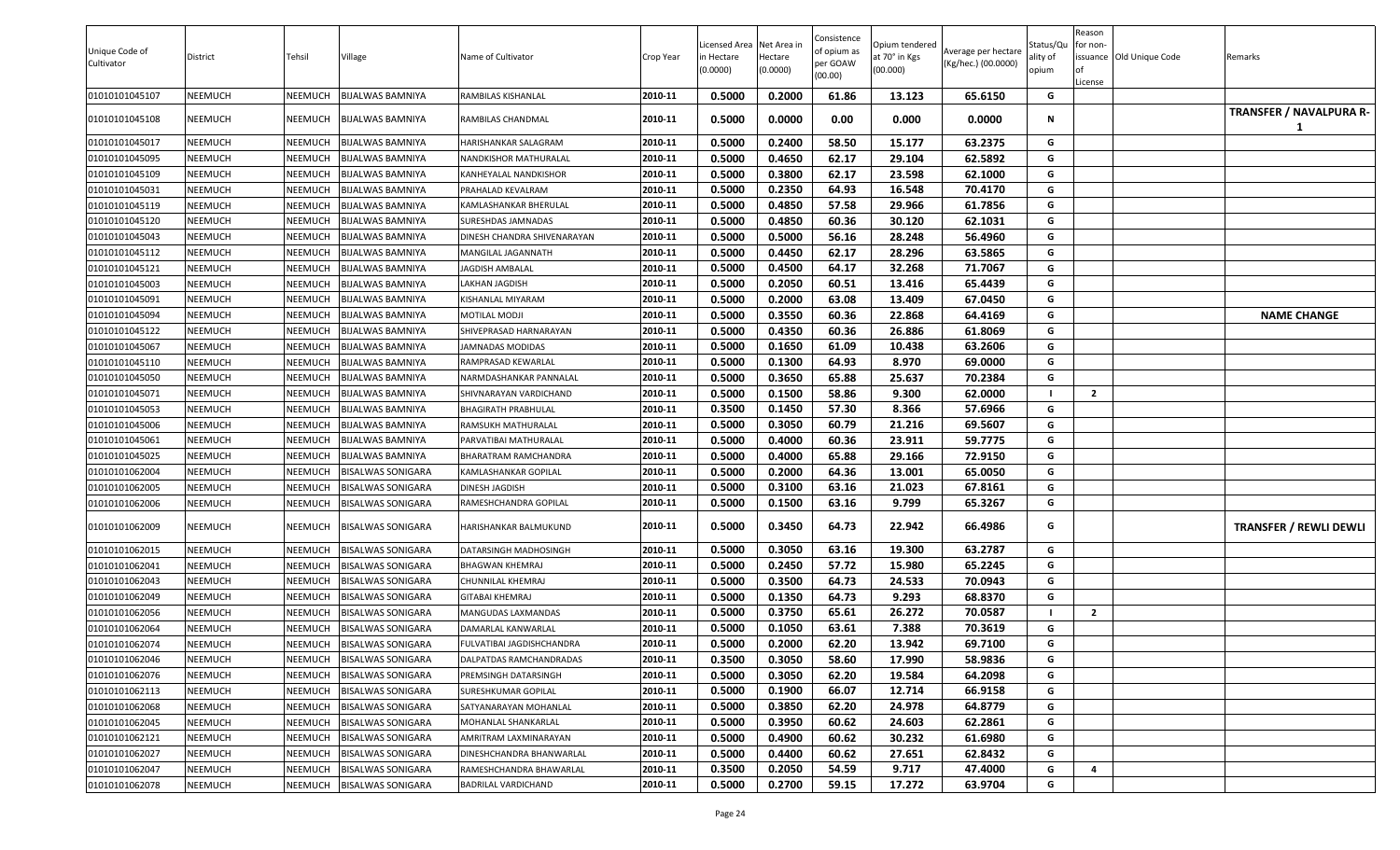|                |                |                |                          |                              |           | icensed Area | Net Area i | Consistence         | Opium tendered |                     | Status/Qu | Reason<br>for non- |                          |                               |
|----------------|----------------|----------------|--------------------------|------------------------------|-----------|--------------|------------|---------------------|----------------|---------------------|-----------|--------------------|--------------------------|-------------------------------|
| Unique Code of | District       | Tehsil         | Village                  | Name of Cultivator           | Crop Year | in Hectare   | Hectare    | of opium as         | at 70° in Kgs  | Average per hectare | ality of  |                    | issuance Old Unique Code | Remarks                       |
| Cultivator     |                |                |                          |                              |           | (0.0000)     | (0.0000)   | per GOAW<br>(00.00) | (00.000)       | (Kg/hec.) (00.0000) | opium     |                    |                          |                               |
|                |                |                |                          |                              |           |              |            |                     |                |                     |           | License            |                          |                               |
| 01010101062065 | NEEMUCH        | NEEMUCH        | <b>BISALWAS SONIGARA</b> | <b>DEVILAL KHEMRAJ</b>       | 2010-11   | 0.5000       | 0.2250     | 63.96               | 15.222         | 67.6533             | G         |                    |                          |                               |
| 01010101062014 | NEEMUCH        | NEEMUCH        | <b>BISALWAS SONIGARA</b> | BABULAL GORILAL              | 2010-11   | 0.5000       | 0.2000     | 57.06               | 12.040         | 60.2000             | G         |                    |                          |                               |
| 01010101062066 | <b>NEEMUCH</b> | NEEMUCH        | <b>BISALWAS SONIGARA</b> | CHAGANLAL UDA                | 2010-11   | 0.5000       | 0.1800     | 64.72               | 12.112         | 67.2889             | G         |                    |                          |                               |
| 01010101062091 | NEEMUCH        | NEEMUCH        | <b>BISALWAS SONIGARA</b> | <b>GORILAL JIVRAJ</b>        | 2010-11   | 0.5000       | 0.3450     | 57.10               | 21.143         | 61.2841             | G         |                    |                          |                               |
| 01010101062075 | NEEMUCH        | NEEMUCH        | <b>BISALWAS SONIGARA</b> | SHAMBHUSINGH RUGANATHSINGH   | 2010-11   | 0.5000       | 0.4300     | 58.05               | 27.682         | 64.3767             | G         |                    |                          |                               |
| 01010101062053 | NEEMUCH        | NEEMUCH        | <b>BISALWAS SONIGARA</b> | <b>BHAGGA GASI</b>           | 2010-11   | 0.5000       | 0.5000     | 57.91               | 30.130         | 60.2600             | G         |                    |                          |                               |
| 01010101062028 | <b>NEEMUCH</b> | NEEMUCH        | <b>BISALWAS SONIGARA</b> | <b>GOPALDAS LAXMANDAS</b>    | 2010-11   | 0.5000       | 0.4500     | 61.23               | 30.221         | 67.1578             | G         |                    |                          |                               |
| 01010101062084 | NEEMUCH        | <b>NEEMUCH</b> | <b>BISALWAS SONIGARA</b> | SATYANARAYAN DEVRAM          | 2010-11   | 0.5000       | 0.2650     | 65.77               | 18.566         | 70.0604             | G         |                    |                          |                               |
| 01010101062050 | NEEMUCH        | NEEMUCH        | <b>BISALWAS SONIGARA</b> | KANWARLAL GANGARAM           | 2010-11   | 0.5000       | 0.1600     | 57.06               | 10.385         | 64.9063             | G         |                    |                          |                               |
| 01010101062099 | NEEMUCH        | NEEMUCH        | <b>BISALWAS SONIGARA</b> | BHANWARLAL MULCHAND          | 2010-11   | 0.5000       | 0.4250     | 61.23               | 27.029         | 63.5976             | G         |                    |                          |                               |
| 01010101062016 | NEEMUCH        | NEEMUCH        | <b>BISALWAS SONIGARA</b> | SHAMBHULAL BHAWARLAL         | 2010-11   | 0.3500       | 0.1450     | 56.65               | 8.975          | 61.8966             | G         | 8                  |                          |                               |
| 01010101062077 | NEEMUCH        | NEEMUCH        | <b>BISALWAS SONIGARA</b> | BHERUSINGH NANURAM           | 2010-11   | 0.5000       | 0.2200     | 61.23               | 14.039         | 63.8136             | G         |                    |                          |                               |
| 01010101062132 | NEEMUCH        | NEEMUCH        | <b>BISALWAS SONIGARA</b> | ARJUNSINGH RATANSINGH        | 2010-11   | 0.3500       | 0.2100     | 59.65               | 13.558         | 64.5619             | G         |                    |                          |                               |
| 01010101062012 | NEEMUCH        | NEEMUCH        | <b>BISALWAS SONIGARA</b> | <b>BIHARI BHERA</b>          | 2010-11   | 0.5000       | 0.5000     | 61.26               | 31.689         | 63.3780             | G         |                    |                          |                               |
| 01010101084052 | NEEMUCH        | NEEMUCH        | <b>BORDIYA KALAN</b>     | ASHOK KUMAR BHANWARLAL       | 2010-11   | 0.5000       | 0.4850     | 60.21               | 31.989         | 65.9567             | G         |                    |                          |                               |
| 01010101084056 | NEEMUCH        | <b>NEEMUCH</b> | <b>BORDIYA KALAN</b>     | SAJJANSINGH DEVISINGH        | 2010-11   | 0.5000       | 0.4700     | 64.00               | 32.091         | 68.2787             | G         |                    |                          |                               |
| 01010101084057 | NEEMUCH        | NEEMUCH        | BORDIYA KALAN            | NANDALAL RODA                | 2010-11   | 0.5000       | 0.4650     | 61.03               | 31.465         | 67.6667             | G         |                    |                          |                               |
| 01010101084072 | NEEMUCH        | <b>NEEMUCH</b> | <b>BORDIYA KALAN</b>     | NIRMALSINGH NATHUSINGH       | 2010-11   | 0.5000       | 0.3050     | 59.30               | 18.968         | 62.1902             | G         |                    |                          |                               |
| 01010101084077 | NEEMUCH        | NEEMUCH        | <b>BORDIYA KALAN</b>     | BHANWARSINGH DEVISINGH       | 2010-11   | 0.5000       | 0.4350     | 64.00               | 29.906         | 68.7494             | G         |                    |                          |                               |
| 01010101084081 | NEEMUCH        | NEEMUCH        | BORDIYA KALAN            | HARISINGH GOBARSINGH         | 2010-11   | 0.5000       | 0.4500     | 64.00               | 29.595         | 65.7667             | G         |                    |                          |                               |
| 01010101084083 | NEEMUCH        | NEEMUCH        | <b>BORDIYA KALAN</b>     | BAPUSINGH GOBARSINGH         | 2010-11   | 0.3500       | 0.2000     | 56.51               | 11.496         | 57.4800             | G         |                    |                          |                               |
| 01010101084089 | NEEMUCH        | NEEMUCH        | <b>BORDIYA KALAN</b>     | RAJENDRA KUMAR CHUNNILAL     | 2010-11   | 0.5000       | 0.2100     | 62.09               | 14.210         | 67.6667             | G         |                    |                          |                               |
| 01010101084117 | NEEMUCH        | NEEMUCH        | <b>BORDIYA KALAN</b>     | BHANWARSINGH KANIRAM         | 2010-11   | 0.5000       | 0.5000     | 58.05               | 30.352         | 60.7040             | G         |                    |                          |                               |
| 01010101084134 | NEEMUCH        | <b>NEEMUCH</b> | <b>BORDIYA KALAN</b>     | MANOHARLAL SHANKARLAL        | 2010-11   | 0.5000       | 0.5000     | 60.63               | 33.364         | 66.7280             | G         |                    |                          |                               |
| 01010101084145 | NEEMUCH        | NEEMUCH        | <b>BORDIYA KALAN</b>     | DHAPUBAI SHANKARLAL          | 2010-11   | 0.5000       | 0.4950     | 61.82               | 32.941         | 66.5475             | G         |                    |                          | <b>NAME CHANGE</b>            |
| 01010101084154 | NEEMUCH        | NEEMUCH        | <b>BORDIYA KALAN</b>     | RAMSINGH DEVISINGH           | 2010-11   | 0.5000       | 0.4050     | 64.12               | 27.975         | 69.0741             | G         |                    |                          |                               |
| 01010101084088 | NEEMUCH        | NEEMUCH        | <b>BORDIYA KALAN</b>     | GORDHANSINGH KISHANSINGH     | 2010-11   | 0.5000       | 0.4950     | 60.07               | 32.060         | 64.7677             | G         |                    |                          |                               |
| 01010101084008 | NEEMUCH        | NEEMUCH        | <b>BORDIYA KALAN</b>     | DASHARATHSINGH BHUWANISINGH  | 2010-11   | 0.5000       | 0.4000     | 59.16               | 25.388         | 63.4700             | G         |                    |                          |                               |
| 01010101084178 | NEEMUCH        | NEEMUCH        | BORDIYA KALAN            | RAMSINGH ONKARSINGH          | 2010-11   | 0.5000       | 0.3500     | 61.02               | 21.828         | 62.3657             | G         |                    |                          |                               |
| 01010101084079 | NEEMUCH        | NEEMUCH        | <b>BORDIYA KALAN</b>     | GAJRAJSINGH RUPSINGH         | 2010-11   | 0.5000       | 0.4200     | 58.17               | 27.008         | 64.3048             | G         |                    |                          |                               |
| 01010101084128 | NEEMUCH        | NEEMUCH        | <b>BORDIYA KALAN</b>     | DHAPUBAI LALSINGH            | 2010-11   | 0.5000       | 0.4800     | 61.43               | 31.724         | 66.0917             | G         |                    |                          |                               |
| 01010101084012 | NEEMUCH        | NEEMUCH        | <b>BORDIYA KALAN</b>     | NAHARSINGH BAPUSINGH         | 2010-11   | 0.5000       | 0.4900     | 61.39               | 32.537         | 66.4020             | G         |                    |                          |                               |
| 01010101084046 | NEEMUCH        | <b>NEEMUCH</b> | BORDIYA KALAN            | BHAGATSINGH RAMSINGH         | 2010-11   | 0.5000       | 0.2050     | 59.16               | 12.939         | 63.1171             | G         |                    |                          |                               |
| 01010101084055 | NEEMUCH        | NEEMUCH        | <b>BORDIYA KALAN</b>     | RAMLAL PYARCHAND             | 2010-11   | 0.5000       | 0.5000     | 61.32               | 34.777         | 69.5540             | G         |                    |                          |                               |
| 01010101084087 | NEEMUCH        | NEEMUCH        | <b>BORDIYA KALAN</b>     | RAMESHCHANDRA CHUNNILAL      | 2010-11   | 0.5000       | 0.2500     | 62.35               | 17.476         | 69.9040             | G         |                    |                          |                               |
| 01010101084071 | <b>NEEMUCH</b> | NEEMUCH        | <b>BORDIYA KALAN</b>     | <b>KACHRUSINGH MOTISINGH</b> | 2010-11   | 0.5000       | 0.4950     | 69.66               | 37.776         | 76.3152             | G         |                    |                          |                               |
| 01010101084126 | NEEMUCH        | <b>NEEMUCH</b> | <b>BORDIYA KALAN</b>     | BAPUSINGH KISHANSINGH        | 2010-11   | 0.5000       | 0.4850     | 60.76               | 31.916         | 65.8062             | G         |                    |                          |                               |
| 01010101084180 | NEEMUCH        | NEEMUCH        | <b>BORDIYA KALAN</b>     | PADAMSINGH RUPSINGH          | 2010-11   | 0.5000       | 0.4850     | 64.10               | 34.587         | 71.3134             | G         |                    |                          |                               |
| 01010101084160 | NEEMUCH        | <b>NEEMUCH</b> | <b>BORDIYA KALAN</b>     | NATHULAL BADRILAL            | 2010-11   | 0.5000       | 0.2050     | 62.35               | 14.091         | 68.7366             | G         |                    |                          |                               |
| 01010101084050 | NEEMUCH        | NEEMUCH        | <b>BORDIYA KALAN</b>     | MADANLAL KANHEYALAL          | 2010-11   | 0.5000       | 0.4350     | 62.35               | 29.483         | 67.7770             | G         |                    |                          |                               |
| 01010101084092 | NEEMUCH        | <b>NEEMUCH</b> | <b>BORDIYA KALAN</b>     | RADHESHYAM RUPLAL            | 2010-11   | 0.5000       | 0.3350     | 64.12               | 22.204         | 66.2806             | G         |                    |                          |                               |
| 01010101084181 | NEEMUCH        | <b>NEEMUCH</b> | <b>BORDIYA KALAN</b>     | ISHWARSINGH CHATARSINGH      | 2010-11   | 0.5000       | 0.5150     | 61.19               | 34.520         | 67.0291             | G         |                    |                          |                               |
| 01010101084182 | NEEMUCH        | <b>NEEMUCH</b> | <b>BORDIYA KALAN</b>     | LALSINGH RUPSINGH            | 2010-11   | 0.5000       | 0.3950     | 59.51               | 25.632         | 64.8911             | G         |                    |                          |                               |
| 01010101084183 | NEEMUCH        | NEEMUCH        | <b>BORDIYA KALAN</b>     | SURAJBAI MANSINGH            | 2010-11   | 0.5000       | 0.2300     | 62.37               | 14.452         | 62.8348             | G         |                    |                          | <b>TRANSFER / SAGRANA R-1</b> |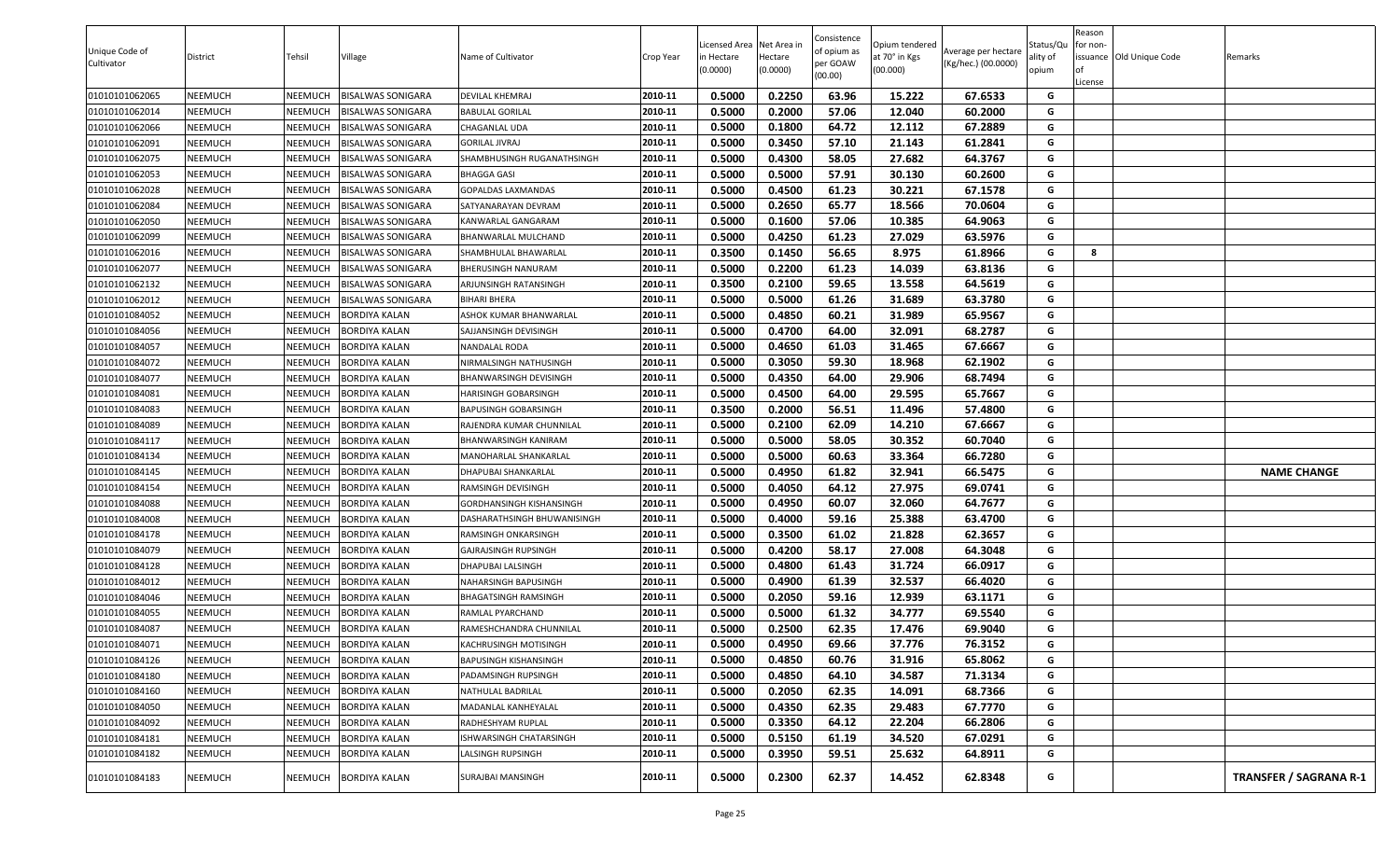|                |                |                |                      |                              |           |                           |                     | Consistence |                           |                     |                   | Reason         |                          |                                       |
|----------------|----------------|----------------|----------------------|------------------------------|-----------|---------------------------|---------------------|-------------|---------------------------|---------------------|-------------------|----------------|--------------------------|---------------------------------------|
| Unique Code of |                |                |                      |                              |           | Licensed Area Net Area in |                     | of opium as | Opium tendered            | Average per hectare | Status/Qu         | for non-       |                          |                                       |
| Cultivator     | District       | Tehsil         | Village              | Name of Cultivator           | Crop Year | n Hectare<br>(0.0000)     | Hectare<br>(0.0000) | per GOAW    | at 70° in Kgs<br>(00.000) | (Kg/hec.) (00.0000) | ality of<br>opium |                | issuance Old Unique Code | Remarks                               |
|                |                |                |                      |                              |           |                           |                     | (00.00)     |                           |                     |                   | License        |                          |                                       |
| 01010101084078 | <b>NEEMUCH</b> | <b>NEEMUCH</b> | <b>BORDIYA KALAN</b> | HARISINGH RUPSINGH           | 2010-11   | 0.3500                    | 0.3500              | 59.51       | 22.189                    | 63.3971             | G                 |                |                          |                                       |
| 01010101084169 | <b>NEEMUCH</b> | <b>NEEMUCH</b> | <b>BORDIYA KALAN</b> | MANGIBAI KISHORSINGH         | 2010-11   | 0.5000                    | 0.2300              | 62.37       | 15.174                    | 65.9739             | G                 |                |                          |                                       |
| 01010101084066 | <b>NEEMUCH</b> | <b>NEEMUCH</b> | <b>BORDIYA KALAN</b> | BHURIBAI BAPUSINGH           | 2010-11   | 0.3500                    | 0.3550              | 59.51       | 23.932                    | 67.4141             | G                 |                |                          |                                       |
| 01010101084109 | <b>NEEMUCH</b> | NEEMUCH        | BORDIYA KALAN        | DHANNIBAI NARAYAN            | 2010-11   | 0.5000                    | 0.3900              | 59.51       | 24.263                    | 62.2128             | G                 |                |                          |                                       |
| 01010101084172 | <b>NEEMUCH</b> | <b>NEEMUCH</b> | <b>BORDIYA KALAN</b> | BHURSINGH NAHARSINGH         | 2010-11   | 0.5000                    | 0.2100              | 61.71       | 13.814                    | 65.7810             | G                 |                |                          |                                       |
| 01010101084011 | <b>NEEMUCH</b> | NEEMUCH        | <b>BORDIYA KALAN</b> | BAGADUSINGH BAPUSINGH        | 2010-11   | 0.5000                    | 0.2050              | 57.16       | 13.326                    | 65.0049             | G                 |                |                          |                                       |
| 01010101084075 | <b>NEEMUCH</b> | <b>NEEMUCH</b> | <b>BORDIYA KALAN</b> | HANGAMIBAI MOTILAL           | 2010-11   | 0.5000                    | 0.2050              | 64.12       | 13.758                    | 67.1122             | G                 |                |                          |                                       |
| 01010101084030 | <b>NEEMUCH</b> | NEEMUCH        | <b>BORDIYA KALAN</b> | KALUSINGH BHANWARSINGH       | 2010-11   | 0.5000                    | 0.4900              | 60.39       | 31.463                    | 64.2102             | G                 |                |                          |                                       |
| 01010101084027 | <b>NEEMUCH</b> | NEEMUCH        | <b>BORDIYA KALAN</b> | GOVINDSINGH MANSINGH         | 2010-11   | 0.5000                    | 0.1400              | 64.07       | 9.199                     | 65.7071             | G                 |                |                          |                                       |
| 01010101084107 | <b>NEEMUCH</b> | NEEMUCH        | <b>BORDIYA KALAN</b> | OMPRAKASH BADRILAL           | 2010-11   | 0.5000                    | 0.3000              | 58.75       | 19.346                    | 64.4867             | G                 |                |                          |                                       |
| 01010101084036 | <b>NEEMUCH</b> | NEEMUCH        | <b>BORDIYA KALAN</b> | KARANSINGH DEVISINGH         | 2010-11   | 0.5000                    | 0.3500              | 58.75       | 21.486                    | 61.3886             | G                 |                |                          |                                       |
| 01010101084095 | <b>NEEMUCH</b> | NEEMUCH        | BORDIYA KALAN        | SUGANBAI NANDRAM             | 2010-11   | 0.5000                    | 0.4500              | 59.27       | 30.770                    | 68.3778             | G                 |                |                          |                                       |
| 01010101084061 | <b>NEEMUCH</b> | NEEMUCH        | <b>BORDIYA KALAN</b> | BHAWARSINGH BHERUSINGH       | 2010-11   | 0.5000                    | 0.4050              | 56.46       | 24.842                    | 61.3383             | G                 |                |                          |                                       |
| 01010101084098 | <b>NEEMUCH</b> | <b>NEEMUCH</b> | <b>BORDIYA KALAN</b> | <b>JAMUNALAL GHISIBAI</b>    | 2010-11   | 0.5000                    | 0.4200              | 64.14       | 29.175                    | 69.4643             | G                 |                |                          |                                       |
| 01010101084045 | <b>NEEMUCH</b> | <b>NEEMUCH</b> | <b>BORDIYA KALAN</b> | <b>BHOPALSINGH KANWARLAL</b> | 2010-11   | 0.5000                    | 0.2400              | 61.21       | 17.043                    | 71.0125             | G                 |                |                          |                                       |
| 01010101084091 | <b>NEEMUCH</b> | <b>NEEMUCH</b> | <b>BORDIYA KALAN</b> | SHRILAL KANIRAM              | 2010-11   | 0.5000                    | 0.4150              | 67.30       | 31.737                    | 76.4747             | G                 |                |                          |                                       |
| 01010101084013 | <b>NEEMUCH</b> | NEEMUCH        | <b>BORDIYA KALAN</b> | PAWANSINGH NATHUSINGH        | 2010-11   | 0.5000                    | 0.4550              | 56.68       | 27.700                    | 60.8791             | G                 |                |                          |                                       |
| 01010101084111 | <b>NEEMUCH</b> | <b>NEEMUCH</b> | <b>BORDIYA KALAN</b> | KANHEYALAL HIRALAL           | 2010-11   | 0.5000                    | 0.4050              | 64.07       | 29.353                    | 72.4765             | G                 |                |                          |                                       |
| 01010101084014 | <b>NEEMUCH</b> | NEEMUCH        | <b>BORDIYA KALAN</b> | BAGDULAL AMRA                | 2010-11   | 0.5000                    | 0.4600              | 60.93       | 31.039                    | 67.4761             | G                 |                |                          |                                       |
| 01010101084051 | <b>NEEMUCH</b> | NEEMUCH        | <b>BORDIYA KALAN</b> | RAJENDRAKUMAR KANHEYALAL     | 2010-11   | 0.5000                    | 0.1900              | 64.07       | 14.123                    | 74.3316             | G                 |                |                          |                                       |
| 01010101084096 | <b>NEEMUCH</b> | NEEMUCH        | BORDIYA KALAN        | SHIVENARAYAN BHERULAL        | 2010-11   | 0.5000                    | 0.4500              | 61.21       | 29.547                    | 65.6600             | G                 |                |                          |                                       |
| 01010101084002 | <b>NEEMUCH</b> | <b>NEEMUCH</b> | <b>BORDIYA KALAN</b> | RAMESHCHANDRA MOTILAL        | 2010-11   | 0.5000                    | 0.5000              | 64.02       | 35.302                    | 70.6040             | G                 |                |                          |                                       |
| 01010101084133 | <b>NEEMUCH</b> | <b>NEEMUCH</b> | <b>BORDIYA KALAN</b> | HIRALAL NANURAM              | 2010-11   | 0.5000                    | 0.5050              | 58.93       | 30.989                    | 61.3644             | G                 |                |                          |                                       |
| 01010101084003 | <b>NEEMUCH</b> | <b>NEEMUCH</b> | <b>BORDIYA KALAN</b> | MANGILAL MOTILAL             | 2010-11   | 0.5000                    | 0.4950              | 56.85       | 30.431                    | 61.4768             | G                 |                |                          |                                       |
| 01010101084142 | <b>NEEMUCH</b> | <b>NEEMUCH</b> | <b>BORDIYA KALAN</b> | MOTYABAI SAVA                | 2010-11   | 0.5000                    | 0.3750              | 56.82       | 22.135                    | 59.0267             | G                 |                |                          |                                       |
| 01010101084132 | <b>NEEMUCH</b> | NEEMUCH        | <b>BORDIYA KALAN</b> | SHEETALSINGH NAVALSINGH      | 2010-11   | 0.5000                    | 0.4950              | 57.39       | 28.465                    | 57.5051             | G                 |                |                          |                                       |
| 01010101084049 | NEEMUCH        | NEEMUCH        | <b>BORDIYA KALAN</b> | NATHUSINGH RUPSINGH          | 2010-11   | 0.5000                    | 0.4600              | 57.97       | 28.455                    | 61.8587             | G                 |                |                          |                                       |
| 01010101084186 | NEEMUCH        | <b>NEEMUCH</b> | <b>BORDIYA KALAN</b> | ONKARSINGH PYARSINGH         | 2010-11   | 0.3500                    | 0.2000              | 57.92       | 12.403                    | 62.0150             | G                 |                | 01040209112037           | TRANSFER / MDS-II (BHANGI<br>PIPLIYA) |
| 01010101084187 | <b>NEEMUCH</b> | <b>NEEMUCH</b> | <b>BORDIYA KALAN</b> | INDERSINGH NATHUSINGH        | 2010-11   | 0.5000                    | 0.3200              | 61.21       | 21.144                    | 66.0750             | G                 |                | 01040209112027           | TRANSFER / MDS-II (BHANGI<br>PIPLIYA) |
| 01010101084188 | <b>NEEMUCH</b> | <b>NEEMUCH</b> | <b>BORDIYA KALAN</b> | KAMLABAI RUPSINGH            | 2010-11   | 0.5000                    | 0.3950              | 64.74       | 26.284                    | 66.5418             | - 1               | $\overline{2}$ | 01040209112045           |                                       |
| 01010101075006 | <b>NEEMUCH</b> | NEEMUCH        | <b>BORDIYA KHURD</b> | NATHUSINGH BHANWARSINGH      | 2010-11   | 0.5000                    | 0.3100              | 61.57       | 20.731                    | 66.8742             | G                 |                |                          |                                       |
| 01010101075007 | <b>NEEMUCH</b> | <b>NEEMUCH</b> | <b>BORDIYA KHURD</b> | GORDHANSINGH BAPUSINGH       | 2010-11   | 0.5000                    | 0.3250              | 61.57       | 21.620                    | 66.5231             | G                 |                |                          |                                       |
| 01010101075014 | <b>NEEMUCH</b> | NEEMUCH        | <b>BORDIYA KHURD</b> | SAJJANSINGH NIRBHAYSINGH     | 2010-11   | 0.5000                    | 0.3850              | 56.64       | 23.247                    | 60.3818             | G                 |                |                          |                                       |
| 01010101075017 | <b>NEEMUCH</b> | <b>NEEMUCH</b> | <b>BORDIYA KHURD</b> | MANSINGH JUJJARSINGH         | 2010-11   | 0.5000                    | 0.3500              | 61.57       | 22.966                    | 65.6171             | G                 |                |                          |                                       |
| 01010101075031 | <b>NEEMUCH</b> | <b>NEEMUCH</b> | <b>BORDIYA KHURD</b> | NIRBHAYSINGH ONKARSINGH      | 2010-11   | 0.5000                    | 0.1800              | 58.27       | 11.238                    | 62.4333             | G                 |                |                          |                                       |
| 01010101075035 | <b>NEEMUCH</b> | <b>NEEMUCH</b> | <b>BORDIYA KHURD</b> | NAHARSINGH BHANWARSINGH      | 2010-11   | 0.5000                    | 0.3200              | 61.57       | 20.696                    | 64.6750             | G                 |                |                          |                                       |
| 01010101075041 | <b>NEEMUCH</b> | <b>NEEMUCH</b> | <b>BORDIYA KHURD</b> | BHAGATSINGH LALSINGH         | 2010-11   | 0.5000                    | 0.4750              | 66.36       | 32.374                    | 68.1558             | G                 |                |                          |                                       |
| 01010101075043 | <b>NEEMUCH</b> | <b>NEEMUCH</b> | <b>BORDIYA KHURD</b> | UDAY SINGH BHAWARISINGH      | 2010-11   | 0.5000                    | 0.4450              | 61.43       | 28.091                    | 63.1258             | G                 |                |                          |                                       |
| 01010101075047 | <b>NEEMUCH</b> | <b>NEEMUCH</b> | <b>BORDIYA KHURD</b> | HARISINGH LALSINGH           | 2010-11   | 0.5000                    | 0.2600              | 61.43       | 16.358                    | 62.9154             | G                 |                |                          |                                       |
| 01010101075051 | <b>NEEMUCH</b> | <b>NEEMUCH</b> | <b>BORDIYA KHURD</b> | DHAPUBAI BALSINGH            | 2010-11   | 0.5000                    | 0.5000              | 61.10       | 31.353                    | 62.7060             | G                 |                |                          |                                       |
| 01010101075052 | <b>NEEMUCH</b> | <b>NEEMUCH</b> | <b>BORDIYA KHURD</b> | VIJAYSINGH SHIVESINGH        | 2010-11   | 0.5000                    | 0.5000              | 61.43       | 31.127                    | 62.2540             | G                 |                |                          |                                       |
| 01010101075056 | <b>NEEMUCH</b> | <b>NEEMUCH</b> | <b>BORDIYA KHURD</b> | BALAVANTSINGH NIRBHAYSINGH   | 2010-11   | 0.5000                    | 0.2050              | 58.27       | 13.003                    | 63.4293             | G                 |                |                          |                                       |
| 01010101075057 | <b>NEEMUCH</b> | <b>NEEMUCH</b> | <b>BORDIYA KHURD</b> | BHOPALSINGH RAMSINGH         | 2010-11   | 0.5000                    | 0.3350              | 58.27       | 21.552                    | 64.3343             | G                 |                |                          |                                       |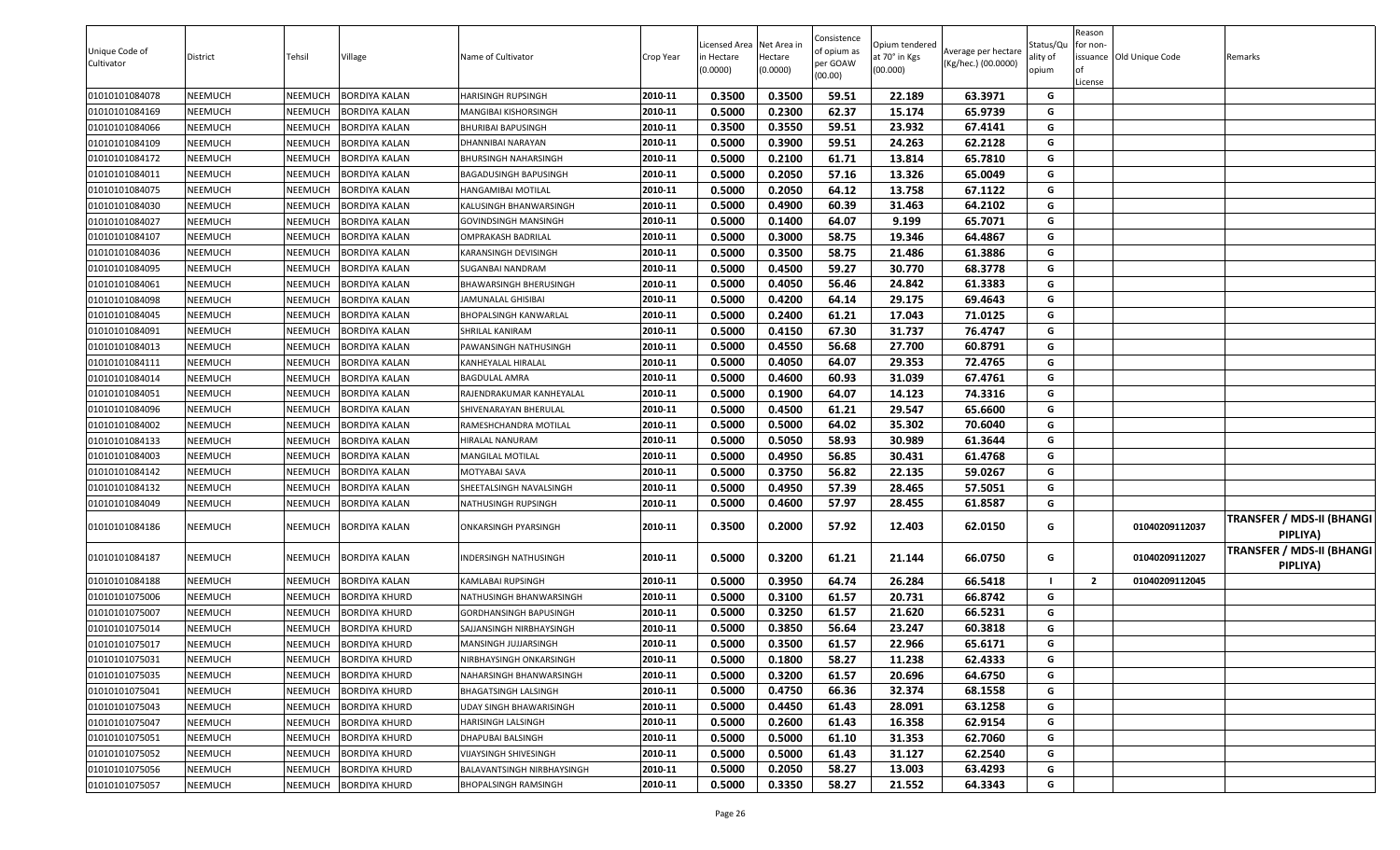| Unique Code of |                |                |                       |                               |           | Licensed Area Net Area in |                     | Consistence<br>of opium as | Opium tendered            | Average per hectare | Status/Qu         | Reason<br>for non- |                          |         |
|----------------|----------------|----------------|-----------------------|-------------------------------|-----------|---------------------------|---------------------|----------------------------|---------------------------|---------------------|-------------------|--------------------|--------------------------|---------|
| Cultivator     | District       | Tehsil         | Village               | Name of Cultivator            | Crop Year | in Hectare<br>(0.0000)    | Hectare<br>(0.0000) | per GOAW<br>(00.00)        | at 70° in Kgs<br>(00.000) | (Kg/hec.) (00.0000) | ality of<br>opium | License            | issuance Old Unique Code | Remarks |
| 01010101075062 | NEEMUCH        | <b>NEEMUCH</b> | <b>BORDIYA KHURD</b>  | SURAJBAI BAPUSINGH            | 2010-11   | 0.5000                    | 0.4600              | 61.43                      | 30.145                    | 65.5326             | G                 |                    |                          |         |
| 01010101075040 | NEEMUCH        | NEEMUCH        | <b>BORDIYA KHURD</b>  | DULESINGH KHUMANSING          | 2010-11   | 0.5000                    | 0.4050              | 60.97                      | 26.809                    | 66.1951             | G                 |                    |                          |         |
| 01010101075063 | NEEMUCH        | <b>NEEMUCH</b> | <b>BORDIYA KHURD</b>  | IASAVANTSINGH BHUWANISINGH    | 2010-11   | 0.5000                    | 0.3650              | 62.86                      | 23.842                    | 65.3205             | G                 |                    |                          |         |
| 01010101075058 | NEEMUCH        | <b>NEEMUCH</b> | <b>BORDIYA KHURD</b>  | GAJRAJSINGH SULTANSINGH       | 2010-11   | 0.5000                    | 0.2600              | 58.40                      | 16.636                    | 63.9846             | G                 |                    |                          |         |
| 01010101075033 | NEEMUCH        | <b>NEEMUCH</b> | <b>BORDIYA KHURD</b>  | BHUWANISINGH LALSINGH         | 2010-11   | 0.5000                    | 0.3600              | 62.86                      | 23.510                    | 65.3056             | G                 |                    |                          |         |
| 01010101075029 | NEEMUCH        | <b>NEEMUCH</b> | <b>BORDIYA KHURD</b>  | BHUWANISINGH AMARSINGH        | 2010-11   | 0.5000                    | 0.2500              | 62.86                      | 16.999                    | 67.9960             | G                 |                    |                          |         |
| 01010101075022 | NEEMUCH        | <b>NEEMUCH</b> | <b>BORDIYA KHURD</b>  | DEVISINGH UDAYSINGH           | 2010-11   | 0.5000                    | 0.2250              | 66.36                      | 15.462                    | 68.7200             | G                 |                    |                          |         |
| 01010101075034 | NEEMUCH        | <b>NEEMUCH</b> | <b>BORDIYA KHURD</b>  | BAPUSINGH KALUSINGH           | 2010-11   | 0.5000                    | 0.1900              | 66.36                      | 13.860                    | 72.9474             | G                 |                    |                          |         |
| 01010101075060 | NEEMUCH        | <b>NEEMUCH</b> | <b>BORDIYA KHURD</b>  | VIKRAMSINGH ISHWARSINGH       | 2010-11   | 0.5000                    | 0.4950              | 58.71                      | 30.873                    | 62.3697             | G                 |                    |                          |         |
| 01010101075026 | NEEMUCH        | <b>NEEMUCH</b> | <b>BORDIYA KHURD</b>  | GOVINDSINGH JAYSINGH          | 2010-11   | 0.5000                    | 0.3250              | 60.97                      | 20.469                    | 62.9815             | G                 |                    |                          |         |
| 01010101075025 | NEEMUCH        | NEEMUCH        | <b>BORDIYA KHURD</b>  | IALIMSINGH BHUWANISINGH       | 2010-11   | 0.5000                    | 0.4850              | 63.42                      | 33.386                    | 68.8371             | G                 |                    |                          |         |
| 01010101075071 | NEEMUCH        | <b>NEEMUCH</b> | <b>BORDIYA KHURD</b>  | PADAMSINGH BAPUSINGH          | 2010-11   | 0.5000                    | 0.1950              | 67.27                      | 14.453                    | 74.1179             | G                 |                    |                          |         |
| 01010101075050 | NEEMUCH        | <b>NEEMUCH</b> | <b>BORDIYA KHURD</b>  | PREMSINGH JAYSINGH            | 2010-11   | 0.5000                    | 0.1850              | 66.36                      | 12.950                    | 70.0000             | G                 |                    |                          |         |
| 01010101075076 | NEEMUCH        | <b>NEEMUCH</b> | <b>BORDIYA KHURD</b>  | HARISINGH JAYSINGH            | 2010-11   | 0.5000                    | 0.3400              | 64.70                      | 23.468                    | 69.0235             | G                 |                    |                          |         |
| 01010101075012 | NEEMUCH        | NEEMUCH        | <b>BORDIYA KHURD</b>  | JMRAVSINGH BHANWARSINGH       | 2010-11   | 0.3500                    | 0.2050              | 64.70                      | 13.837                    | 67.4976             | G                 |                    |                          |         |
| 01010101075023 | NEEMUCH        | <b>NEEMUCH</b> | <b>BORDIYA KHURD</b>  | <b>BHANWARSINGH KALUSINGH</b> | 2010-11   | 0.3500                    | 0.3500              | 64.70                      | 24.253                    | 69.2943             | G                 |                    |                          |         |
| 01010101075077 | NEEMUCH        | <b>NEEMUCH</b> | <b>BORDIYA KHURD</b>  | NIRMLABAI DALPATSINGH         | 2010-11   | 0.5000                    | 0.4750              | 63.75                      | 30.882                    | 65.0147             | G                 |                    |                          |         |
| 01010101075019 | NEEMUCH        | <b>NEEMUCH</b> | <b>BORDIYA KHURD</b>  | ARJUNSINGH BHERUSINGH         | 2010-11   | 0.5000                    | 0.1650              | 63.75                      | 10.573                    | 64.0788             | G                 |                    |                          |         |
| 01010101075011 | NEEMUCH        | NEEMUCH        | <b>BORDIYA KHURD</b>  | MADANSINGH BHUWANISINGH       | 2010-11   | 0.5000                    | 0.4800              | 63.75                      | 32.658                    | 68.0375             | G                 |                    |                          |         |
| 01010101075032 | NEEMUCH        | <b>NEEMUCH</b> | <b>BORDIYA KHURD</b>  | LALSINGH BHUWANISINGH         | 2010-11   | 0.5000                    | 0.2900              | 60.97                      | 18.927                    | 65.2655             | G                 |                    |                          |         |
| 01010101075009 | NEEMUCH        | <b>NEEMUCH</b> | <b>BORDIYA KHURD</b>  | MUNNIBAI BHAGATSINGH          | 2010-11   | 0.5000                    | 0.2900              | 60.97                      | 19.118                    | 65.9241             | G                 |                    |                          |         |
| 01010101075067 | NEEMUCH        | <b>NEEMUCH</b> | <b>BORDIYA KHURD</b>  | SURENDRASINGH BHERUSINGH      | 2010-11   | 0.5000                    | 0.2600              | 63.75                      | 17.012                    | 65.4308             | G                 |                    |                          |         |
| 01010101075038 | NEEMUCH        | <b>NEEMUCH</b> | <b>BORDIYA KHURD</b>  | MADHOSINGH NATHUSINGH         | 2010-11   | 0.5000                    | 0.3550              | 63.67                      | 24.286                    | 68.4113             | G                 |                    |                          |         |
| 01010101075053 | NEEMUCH        | <b>NEEMUCH</b> | <b>BORDIYA KHURD</b>  | BHULIBAI DHOKAL SINGH         | 2010-11   | 0.5000                    | 0.2600              | 62.56                      | 16.784                    | 64.5538             | G                 |                    |                          |         |
| 01010101075073 | NEEMUCH        | <b>NEEMUCH</b> | <b>BORDIYA KHURD</b>  | KALABAI RAMSINGH              | 2010-11   | 0.5000                    | 0.4950              | 63.77                      | 33.980                    | 68.6465             | G                 |                    |                          |         |
| 01010101075003 | NEEMUCH        | <b>NEEMUCH</b> | <b>BORDIYA KHURD</b>  | CHENSINGH KESHARSINGH         | 2010-11   | 0.5000                    | 0.1550              | 58.40                      | 9.936                     | 64.1032             | G                 |                    |                          |         |
| 01010101075030 | NEEMUCH        | <b>NEEMUCH</b> | <b>BORDIYA KHURD</b>  | KESHARSINGH KALUSINGH         | 2010-11   | 0.5000                    | 0.1850              | 62.56                      | 12.539                    | 67.7784             | G                 |                    |                          |         |
| 01010101075064 | NEEMUCH        | <b>NEEMUCH</b> | <b>BORDIYA KHURD</b>  | VIRENDRASINGH BAPUSINGH       | 2010-11   | 0.5000                    | 0.3150              | 62.56                      | 20.368                    | 64.6603             | G                 |                    |                          |         |
| 01010101075061 | NEEMUCH        | NEEMUCH        | <b>BORDIYA KHURD</b>  | MANSINGH SHIVESINGH           | 2010-11   | 0.5000                    | 0.2450              | 62.56                      | 16.024                    | 65.4041             | G                 |                    |                          |         |
| 01010101075042 | NEEMUCH        | <b>NEEMUCH</b> | <b>BORDIYA KHURD</b>  | IAWANSINGH SWRUPSINGH         | 2010-11   | 0.5000                    | 0.2050              | 63.67                      | 14.044                    | 68.5073             | G                 |                    |                          |         |
| 01010101075036 | NEEMUCH        | <b>NEEMUCH</b> | <b>BORDIYA KHURD</b>  | <b>ISHWARSINGH AMARSINGH</b>  | 2010-11   | 0.5000                    | 0.1100              | 63.67                      | 7.568                     | 68.8000             | G                 |                    |                          |         |
| 01010101075068 | NEEMUCH        | <b>NEEMUCH</b> | <b>BORDIYA KHURD</b>  | NAJARBAI GOBAR SINGH          | 2010-11   | 0.5000                    | 0.4800              | 65.23                      | 32.960                    | 68.6667             | G                 |                    | 01010101071046           |         |
| 01010101097010 | NEEMUCH        | <b>NEEMUCH</b> | <b>BORKHEDI PANDI</b> | PRAHLAD ONKAR                 | 2010-11   | 0.5000                    | 0.3600              | 61.04                      | 23.762                    | 66.0056             | G                 |                    |                          |         |
| 01010101097012 | NEEMUCH        | <b>NEEMUCH</b> | <b>BORKHEDI PANDI</b> | MADANLAL RAMRATAN             | 2010-11   | 0.5000                    | 0.2650              | 58.19                      | 16.592                    | 62.6113             | G                 |                    |                          |         |
| 01010101097015 | NEEMUCH        | NEEMUCH        | <b>BORKHEDI PANDI</b> | NARAYAN MEGRAJ                | 2010-11   | 0.5000                    | 0.1600              | 58.19                      | 10.707                    | 66.9188             | G                 |                    |                          |         |
| 01010101097019 | <b>NEEMUCH</b> | <b>NEEMUCH</b> | <b>BORKHEDI PANDI</b> | RAMESHCHANDRA MEGRAJ          | 2010-11   | 0.5000                    | 0.2050              | 61.04                      | 14.144                    | 68.9951             | G                 |                    |                          |         |
| 01010101097020 | NEEMUCH        | <b>NEEMUCH</b> | <b>BORKHEDI PANDI</b> | BHUWANILAL KANHEYALAL         | 2010-11   | 0.5000                    | 0.0000              | 0.00                       | 0.000                     | 0.0000              | F.                |                    |                          |         |
| 01010101097029 | NEEMUCH        | <b>NEEMUCH</b> | <b>BORKHEDI PANDI</b> | PARMANAND CHAMPALAL           | 2010-11   | 0.5000                    | 0.4850              | 61.11                      | 32.065                    | 66.1134             | G                 |                    |                          |         |
| 01010101097034 | NEEMUCH        | <b>NEEMUCH</b> | <b>BORKHEDI PANDI</b> | RATANLAL KARURAM              | 2010-11   | 0.5000                    | 0.2400              | 56.73                      | 15.009                    | 62.5375             | G                 | 1                  |                          |         |
| 01010101097036 | NEEMUCH        | NEEMUCH        | <b>BORKHEDI PANDI</b> | KANHEYALAL LAXMAN             | 2010-11   | 0.5000                    | 0.2450              | 60.34                      | 17.473                    | 71.3184             | G                 |                    |                          |         |
| 01010101097058 | NEEMUCH        | <b>NEEMUCH</b> | <b>BORKHEDI PANDI</b> | KANHEYALAL SHANKARLAL         | 2010-11   | 0.3500                    | 0.0000              | 0.00                       | 0.000                     | 0.0000              | F.                |                    |                          |         |
| 01010101097059 | NEEMUCH        | <b>NEEMUCH</b> | <b>BORKHEDI PANDI</b> | CHAMPALAL BOTLAL              | 2010-11   | 0.5000                    | 0.2100              | 58.40                      | 12.765                    | 60.7857             | G                 |                    |                          |         |
| 01010101097077 | NEEMUCH        | <b>NEEMUCH</b> | <b>BORKHEDI PANDI</b> | GANPATLAL RAMPRASAD           | 2010-11   | 0.5000                    | 0.2600              | 60.34                      | 15.990                    | 61.5000             | G                 |                    |                          |         |
| 01010101097064 | NEEMUCH        | <b>NEEMUCH</b> | <b>BORKHEDI PANDI</b> | BHAWRIBAI BHAWARLAL           | 2010-11   | 0.5000                    | 0.4900              | 55.98                      | 30.373                    | 61.9857             | G                 |                    |                          |         |
| 01010101097037 | NEEMUCH        | <b>NEEMUCH</b> | <b>BORKHEDI PANDI</b> | SAVITRI BAI ONKARLAL          | 2010-11   | 0.3500                    | 0.1800              | 60.34                      | 11.430                    | 63.5000             | G                 |                    |                          |         |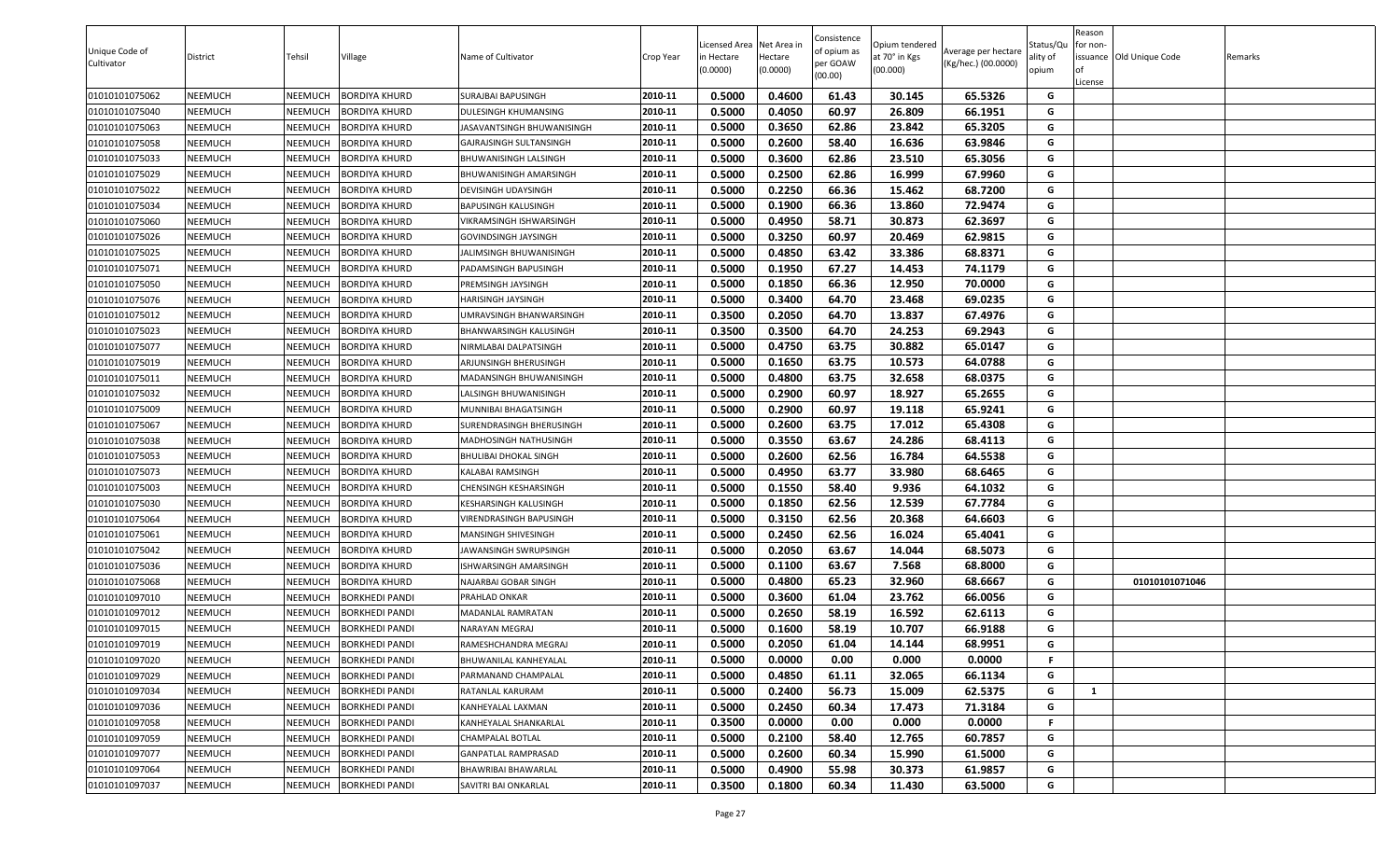|                |                |                |                       |                             |           |                        |                     | Consistence |                           |                     |                   | Reason   |                          |         |
|----------------|----------------|----------------|-----------------------|-----------------------------|-----------|------------------------|---------------------|-------------|---------------------------|---------------------|-------------------|----------|--------------------------|---------|
| Unique Code of |                |                |                       |                             |           | Licensed Area          | Net Area i          | of opium as | Opium tendered            | Average per hectare | Status/Qu         | for non- |                          |         |
| Cultivator     | District       | Tehsil         | Village               | Name of Cultivator          | Crop Year | in Hectare<br>(0.0000) | Hectare<br>(0.0000) | per GOAW    | at 70° in Kgs<br>(00.000) | (Kg/hec.) (00.0000) | ality of<br>opium |          | issuance Old Unique Code | Remarks |
|                |                |                |                       |                             |           |                        |                     | (00.00)     |                           |                     |                   | License  |                          |         |
| 01010101097017 | NEEMUCH        | NEEMUCH        | <b>BORKHEDI PANDI</b> | <b>MANGILAL PRABHULAL</b>   | 2010-11   | 0.5000                 | 0.4700              | 58.40       | 28.491                    | 60.6191             | G                 |          |                          |         |
| 01010101097022 | NEEMUCH        | NEEMUCH        | <b>BORKHEDI PANDI</b> | NANDLAL KANHEYALAL          | 2010-11   | 0.5000                 | 0.3200              | 58.40       | 21.575                    | 67.4219             | G                 |          |                          |         |
| 01010101097062 | <b>NEEMUCH</b> | NEEMUCH        | <b>BORKHEDI PANDI</b> | PARMANAND MANGILAL          | 2010-11   | 0.5000                 | 0.2850              | 60.61       | 17.430                    | 61.1579             | G                 |          |                          |         |
| 01010101097093 | NEEMUCH        | NEEMUCH        | <b>BORKHEDI PANDI</b> | DASHARATHSINGH BHANWARSINGH | 2010-11   | 0.5000                 | 0.3750              | 56.39       | 23.603                    | 62.9413             | G                 |          |                          |         |
| 01010101097094 | <b>NEEMUCH</b> | NEEMUCH        | <b>BORKHEDI PANDI</b> | BALVANTSINGH KISHANSINGH    | 2010-11   | 0.5000                 | 0.3950              | 56.49       | 25.073                    | 63.4759             | G                 |          |                          |         |
| 01010101097095 | NEEMUCH        | NEEMUCH        | <b>BORKHEDI PANDI</b> | PRABHUBAI SAUDANSINGH       | 2010-11   | 0.5000                 | 0.3700              | 53.65       | 22.533                    | 60.9000             | G                 | - 5      |                          |         |
| 01010101097096 | <b>NEEMUCH</b> | <b>NEEMUCH</b> | <b>BORKHEDI PANDI</b> | KANHAIYALAL HIRA            | 2010-11   | 0.5000                 | 0.4250              | 56.49       | 25.816                    | 60.7435             | G                 |          |                          |         |
| 01010101097097 | NEEMUCH        | NEEMUCH        | <b>BORKHEDI PANDI</b> | BHERUSINGH HARNARAYAN       | 2010-11   | 0.5000                 | 0.5000              | 57.51       | 31.425                    | 62.8500             | G                 |          |                          |         |
| 01010101097043 | NEEMUCH        | NEEMUCH        | <b>BORKHEDI PANDI</b> | KARURAM JAYSINGH            | 2010-11   | 0.3500                 | 0.2050              | 55.17       | 12.847                    | 62.6683             | G                 |          |                          |         |
| 01010101097065 | NEEMUCH        | NEEMUCH        | <b>BORKHEDI PANDI</b> | RAMNARAYAN DHANNA           | 2010-11   | 0.5000                 | 0.4800              | 55.14       | 28.492                    | 59.3583             | G                 |          |                          |         |
| 01010101097055 | <b>NEEMUCH</b> | NEEMUCH        | <b>BORKHEDI PANDI</b> | MATHURALAL KISHANLAL        | 2010-11   | 0.5000                 | 0.3950              | 58.02       | 24.178                    | 61.2101             | G                 |          |                          |         |
| 01010101097098 | NEEMUCH        | NEEMUCH        | <b>BORKHEDI PANDI</b> | BHARATSINGH CHOTUSINGH      | 2010-11   | 0.5000                 | 0.4500              | 58.02       | 29.018                    | 64.4844             | G                 |          |                          |         |
| 01010101097100 | NEEMUCH        | NEEMUCH        | <b>BORKHEDI PANDI</b> | RUPSINGH RAMLAL             | 2010-11   | 0.5000                 | 0.3800              | 55.76       | 24.080                    | 63.3684             | G                 |          |                          |         |
| 01010101097101 | NEEMUCH        | NEEMUCH        | <b>BORKHEDI PANDI</b> | AMARSINGH HEMA              | 2010-11   | 0.5000                 | 0.5000              | 58.72       | 31.851                    | 63.7020             | G                 |          |                          |         |
| 01010101097102 | NEEMUCH        | NEEMUCH        | <b>BORKHEDI PANDI</b> | SHANTIBAI KANHAIYALAL       | 2010-11   | 0.5000                 | 0.4100              | 53.70       | 24.234                    | 59.1073             | G                 | - 5      |                          |         |
| 01010101097004 | NEEMUCH        | <b>NEEMUCH</b> | <b>BORKHEDI PANDI</b> | KAMLESH RADHESHYAM          | 2010-11   | 0.5000                 | 0.4850              | 60.75       | 31.495                    | 64.9381             | G                 |          |                          |         |
| 01010101057020 | NEEMUCH        | NEEMUCH        | <b>CHAMPI</b>         | LAXMANSINGH MODSINGH        | 2010-11   | 0.5000                 | 0.3250              | 60.36       | 21.755                    | 66.9385             | G                 |          |                          |         |
| 01010101057022 | NEEMUCH        | NEEMUCH        | <b>CHAMPI</b>         | <b>GISA NURSINGH</b>        | 2010-11   | 0.5000                 | 0.3500              | 58.02       | 21.675                    | 61.9286             | G                 |          |                          |         |
| 01010101057027 | NEEMUCH        | <b>NEEMUCH</b> | <b>CHAMPI</b>         | KAMALSINGH LALSINGH         | 2010-11   | 0.3500                 | 0.1200              | 64.27       | 7.777                     | 64.8083             | G                 |          |                          |         |
| 01010101057041 | NEEMUCH        | NEEMUCH        | <b>CHAMPI</b>         | KANHEYALAL GASI             | 2010-11   | 0.5000                 | 0.0000              | 0.00        | 0.000                     | 0.0000              | F.                |          |                          |         |
| 01010101057042 | NEEMUCH        | NEEMUCH        | <b>CHAMPI</b>         | VIDHYABAI HIRALAL           | 2010-11   | 0.3500                 | 0.2950              | 58.16       | 18.021                    | 61.0881             | G                 |          |                          |         |
| 01010101057001 | NEEMUCH        | NEEMUCH        | <b>CHAMPI</b>         | DILIPSINGH GOPALSINGH       | 2010-11   | 0.5000                 | 0.2450              | 60.36       | 17.823                    | 72.7469             | G                 |          |                          |         |
| 01010101057036 | NEEMUCH        | NEEMUCH        | <b>CHAMPI</b>         | BAPUSINGH NATHUSINGH        | 2010-11   | 0.5000                 | 0.3100              | 61.34       | 19.348                    | 62.4129             | G                 |          |                          |         |
| 01010101057017 | NEEMUCH        | <b>NEEMUCH</b> | <b>CHAMPI</b>         | KAILASHBAI RAJENDRAPRASAD   | 2010-11   | 0.5000                 | 0.1400              | 61.34       | 8.868                     | 63.3429             | G                 |          |                          |         |
| 01010101073003 | NEEMUCH        | NEEMUCH        | <b>CHAYAN</b>         | SAJJANSINGH BHUWANISINGH    | 2010-11   | 0.5000                 | 0.4950              | 53.32       | 28.557                    | 57.6909             | G                 | - 5      |                          |         |
| 01010101073007 | NEEMUCH        | <b>NEEMUCH</b> | <b>CHAYAN</b>         | <b>BHAGATLAL RATANLAL</b>   | 2010-11   | 0.5000                 | 0.2200              | 59.04       | 13.731                    | 62.4136             | G                 |          |                          |         |
| 01010101073009 | NEEMUCH        | NEEMUCH        | <b>CHAYAN</b>         | GANSHYAM BHAGWAN            | 2010-11   | 0.5000                 | 0.1950              | 59.04       | 12.247                    | 62.8051             | G                 |          |                          |         |
| 01010101073017 | <b>NEEMUCH</b> | NEEMUCH        | <b>CHAYAN</b>         | CHANDBAI RAMSINGH           | 2010-11   | 0.5000                 | 0.2550              | 59.96       | 17.071                    | 66.9451             | G                 |          |                          |         |
| 01010101073018 | NEEMUCH        | NEEMUCH        | <b>CHAYAN</b>         | RAMESHCHANDRA KACHARULAL    | 2010-11   | 0.5000                 | 0.2800              | 62.16       | 17.787                    | 63.5250             | G                 |          |                          |         |
| 01010101073024 | <b>NEEMUCH</b> | NEEMUCH        | <b>CHAYAN</b>         | MADANDAS MOHANDAS           | 2010-11   | 0.5000                 | 0.4800              | 56.35       | 28.256                    | 58.8667             | G                 |          |                          |         |
| 01010101073029 | NEEMUCH        | NEEMUCH        | <b>CHAYAN</b>         | DURGASHANKAR KHEMRAJ        | 2010-11   | 0.5000                 | 0.2550              | 59.43       | 15.571                    | 61.0627             | G                 |          |                          |         |
| 01010101073036 | <b>NEEMUCH</b> | <b>NEEMUCH</b> | <b>CHAYAN</b>         | RATANSINGH BHERUSINGH       | 2010-11   | 0.5000                 | 0.4700              | 59.46       | 30.206                    | 64.2681             | G                 |          |                          |         |
| 01010101073037 | NEEMUCH        | <b>NEEMUCH</b> | <b>CHAYAN</b>         | LALSINGH BHERUSINGH         | 2010-11   | 0.5000                 | 0.4950              | 61.07       | 32.428                    | 65.5111             | G                 |          |                          |         |
| 01010101073040 | NEEMUCH        | NEEMUCH        | <b>CHAYAN</b>         | SAJJANLAL SHANKARLAL        | 2010-11   | 0.5000                 | 0.2200              | 66.00       | 14.473                    | 65.7864             | G                 |          |                          |         |
| 01010101073041 | NEEMUCH        | NEEMUCH        | <b>CHAYAN</b>         | RAMESHCHANDRA RUKMANIBAI    | 2010-11   | 0.3500                 | 0.3400              | 55.02       | 19.296                    | 56.7529             | G                 |          |                          |         |
| 01010101073052 | <b>NEEMUCH</b> | NEEMUCH        | <b>CHAYAN</b>         | JANIBAI BALAKDAS            | 2010-11   | 0.5000                 | 0.3900              | 61.73       | 24.842                    | 63.6974             | G                 |          |                          |         |
| 01010101073057 | NEEMUCH        | NEEMUCH        | CHAYAN                | LAXMAN BHUWANISINGH         | 2010-11   | 0.5000                 | 0.4800              | 56.88       | 30.382                    | 63.2958             | G                 |          |                          |         |
| 01010101073059 | NEEMUCH        | NEEMUCH        | <b>CHAYAN</b>         | BHANWARLAL BHERULAL         | 2010-11   | 0.5000                 | 0.4450              | 56.36       | 26.449                    | 59.4360             | G                 |          |                          |         |
| 01010101073067 | NEEMUCH        | <b>NEEMUCH</b> | CHAYAN                | BHOPALSINGH RAMSINGH        | 2010-11   | 0.5000                 | 0.2900              | 59.46       | 19.494                    | 67.2207             | G                 |          |                          |         |
| 01010101073005 | NEEMUCH        | NEEMUCH        | CHAYAN                | BHERULAL MANGILAL           | 2010-11   | 0.5000                 | 0.4800              | 59.46       | 29.467                    | 61.3896             | G                 |          |                          |         |
| 01010101073056 | NEEMUCH        | <b>NEEMUCH</b> | CHAYAN                | BHANWARSINGH BHAWANISINGH   | 2010-11   | 0.5000                 | 0.4900              | 59.46       | 29.025                    | 59.2347             | G                 |          |                          |         |
| 01010101073042 | NEEMUCH        | <b>NEEMUCH</b> | <b>CHAYAN</b>         | JALAMSINGH BHERUSINGH       | 2010-11   | 0.5000                 | 0.3100              | 60.19       | 19.871                    | 64.1000             | G                 |          |                          |         |
| 01010101073066 | NEEMUCH        | <b>NEEMUCH</b> | <b>CHAYAN</b>         | RAMKAWRIBAI CHAMPALAL       | 2010-11   | 0.5000                 | 0.4800              | 61.73       | 30.301                    | 63.1271             | G                 |          |                          |         |
| 01010101047002 | NEEMUCH        | NEEMUCH        | <b>DABA</b>           | MANAKLAL AMARLAL            | 2010-11   | 0.5000                 | 0.3550              | 60.36       | 23.092                    | 65.0479             | G                 |          |                          |         |
| 01010101047026 | NEEMUCH        | NEEMUCH        | <b>DABA</b>           | <b>GOPAL HIRALAL</b>        | 2010-11   | 0.5000                 | 0.4450              | 58.67       | 27.625                    | 62.0787             | G                 |          |                          |         |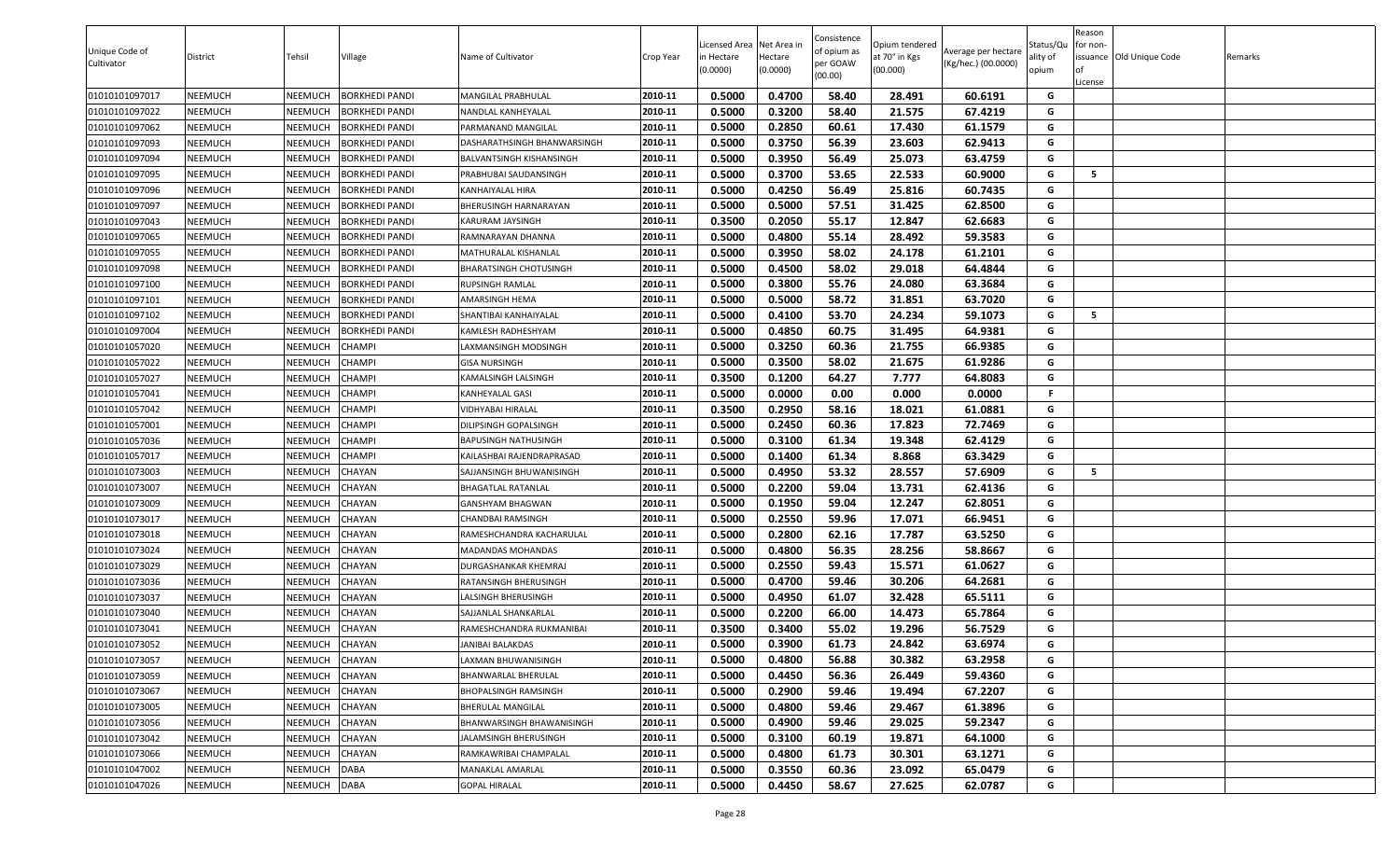|                |          |                |                    |                            |           | Licensed Area Net Area in |          | Consistence         | Opium tendered |                     | Status/Qu | Reason<br>for non- |                          |         |
|----------------|----------|----------------|--------------------|----------------------------|-----------|---------------------------|----------|---------------------|----------------|---------------------|-----------|--------------------|--------------------------|---------|
| Unique Code of | District | Tehsil         | Village            | Name of Cultivator         | Crop Year | n Hectare                 | Hectare  | of opium as         | at 70° in Kgs  | Average per hectare | ality of  |                    | issuance Old Unique Code | Remarks |
| Cultivator     |          |                |                    |                            |           | (0.0000)                  | (0.0000) | per GOAW<br>(00.00) | (00.000)       | (Kg/hec.) (00.0000) | opium     |                    |                          |         |
| 01010101047022 | NEEMUCH  | <b>NEEMUCH</b> | <b>DABA</b>        | RODSINGH SAJJANSINGH       | 2010-11   | 0.3500                    | 0.3450   | 59.59               | 21.606         | 62.6261             | G         | License            |                          |         |
| 01010101047007 | NEEMUCH  | NEEMUCH        | <b>DABA</b>        | MANGILAL NARAYAN           | 2010-11   | 0.5000                    | 0.2200   | 57.51               | 15.339         | 69.7227             | G         |                    |                          |         |
| 01010101047004 | NEEMUCH  | <b>NEEMUCH</b> | <b>DABA</b>        | <b>BHAGWAN BHAGIRATH</b>   | 2010-11   | 0.5000                    | 0.2950   | 61.21               | 18.512         | 62.7525             | G         |                    |                          |         |
| 01010101047005 | NEEMUCH  | NEEMUCH        | DABA               | BHERU RAMA                 | 2010-11   | 0.5000                    | 0.3000   | 60.03               | 19.038         | 63.4600             | G         |                    |                          |         |
| 01010101047010 | NEEMUCH  | <b>NEEMUCH</b> | <b>DABA</b>        | MADANLAL BHAGIRATH         | 2010-11   | 0.5000                    | 0.4550   | 61.21               | 27.518         | 60.4791             | G         |                    |                          |         |
| 01010101047015 | NEEMUCH  | NEEMUCH        | <b>DABA</b>        | JAMNABAI LAXMAN            | 2010-11   | 0.5000                    | 0.4100   | 61.21               | 25.839         | 63.0220             | G         |                    |                          |         |
| 01010101055006 | NEEMUCH  | NEEMUCH        | <b>DASANI</b>      | DEVILAL DAMARLAL           | 2010-11   | 0.5000                    | 0.4150   | 64.43               | 31.479         | 75.8530             |           | $\overline{2}$     |                          |         |
| 01010101055012 | NEEMUCH  | NEEMUCH        | <b>DASANI</b>      | <b>GHISALAL RAMCHANDRA</b> | 2010-11   | 0.5000                    | 0.3800   | 70.28               | 30.582         | 80.4789             |           | $\overline{2}$     |                          |         |
| 01010101055024 | NEEMUCH  | <b>NEEMUCH</b> | <b>DASANI</b>      | SHIVENARAYAN CHAGANLAL     | 2010-11   | 0.5000                    | 0.4200   | 62.01               | 27.772         | 66.1238             | G         |                    |                          |         |
| 01010101055027 | NEEMUCH  | NEEMUCH        | <b>DASANI</b>      | RAMCHANDRA CHAMPALAL       | 2010-11   | 0.5000                    | 0.2600   | 65.68               | 18.353         | 70.5885             |           | $\overline{2}$     |                          |         |
| 01010101055042 | NEEMUCH  | NEEMUCH        | DASANI             | KANHEYALAL JAGANNATH       | 2010-11   | 0.5000                    | 0.1500   | 62.01               | 10.170         | 67.8000             | G         |                    |                          |         |
| 01010101055050 | NEEMUCH  | NEEMUCH        | DASANI             | MATHURALAL UDAYRAM         | 2010-11   | 0.5000                    | 0.3550   | 66.55               | 26.287         | 74.0479             |           | $\overline{2}$     |                          |         |
| 01010101055021 | NEEMUCH  | NEEMUCH        | <b>DASANI</b>      | SUNDERBAI OKARALAL         | 2010-11   | 0.5000                    | 0.4550   | 67.39               | 34.196         | 75.1560             | G         |                    |                          |         |
| 01010101055017 | NEEMUCH  | <b>NEEMUCH</b> | DASANI             | RAMIBAI MANGILAL           | 2010-11   | 0.5000                    | 0.2950   | 64.19               | 20.431         | 69.2576             | G         |                    |                          |         |
| 01010101055016 | NEEMUCH  | <b>NEEMUCH</b> | DASANI             | RAJARAM RADHAKISHAN        | 2010-11   | 0.5000                    | 0.1750   | 57.62               | 11.359         | 64.9086             | G         |                    |                          |         |
| 01010101055047 | NEEMUCH  | <b>NEEMUCH</b> | DASANI             | SURAJMAL CHAMPALAL         | 2010-11   | 0.5000                    | 0.4450   | 67.39               | 31.654         | 71.1326             | G         |                    |                          |         |
| 01010101071006 | NEEMUCH  | <b>NEEMUCH</b> | <b>DEEPUKHEDI</b>  | <b>BALSINGH JAVANSINGH</b> | 2010-11   | 0.5000                    | 0.2950   | 62.43               | 19.362         | 65.6339             | G         |                    |                          |         |
| 01010101071011 | NEEMUCH  | <b>NEEMUCH</b> | <b>DEEPUKHEDI</b>  | PYARSINGH MADHOSINGH       | 2010-11   | 0.5000                    | 0.4600   | 58.66               | 29.053         | 63.1587             | G         |                    |                          |         |
| 01010101071015 | NEEMUCH  | NEEMUCH        | <b>DEEPUKHEDI</b>  | PRABHULAL RAMLAL           | 2010-11   | 0.5000                    | 0.4700   | 62.43               | 29.449         | 62.6574             | G         |                    |                          |         |
| 01010101071017 | NEEMUCH  | <b>NEEMUCH</b> | <b>DEEPUKHEDI</b>  | KACHARUSINGH ONKARSINGH    | 2010-11   | 0.5000                    | 0.4650   | 62.43               | 30.903         | 66.4581             | G         |                    |                          |         |
| 01010101071019 | NEEMUCH  | NEEMUCH        | DEEPUKHEDI         | VINODSINGH RUPSINGH        | 2010-11   | 0.5000                    | 0.3450   | 62.43               | 23.340         | 67.6522             | G         |                    |                          |         |
| 01010101071027 | NEEMUCH  | <b>NEEMUCH</b> | <b>DEEPUKHEDI</b>  | NAHARSINGH AMARSINGH       | 2010-11   | 0.5000                    | 0.4150   | 56.63               | 24.618         | 59.3205             | G         |                    |                          |         |
| 01010101071036 | NEEMUCH  | <b>NEEMUCH</b> | <b>DEEPUKHEDI</b>  | RATANSINGH AMARSINGH       | 2010-11   | 0.5000                    | 0.4050   | 62.81               | 28.399         | 70.1210             | G         |                    |                          |         |
| 01010101071037 | NEEMUCH  | <b>NEEMUCH</b> | <b>DEEPUKHEDI</b>  | JAWANSINGH GULABSINGH      | 2010-11   | 0.5000                    | 0.3700   | 62.81               | 24.316         | 65.7189             | G         |                    |                          |         |
| 01010101071038 | NEEMUCH  | <b>NEEMUCH</b> | <b>DEEPUKHEDI</b>  | BHERUSINGH KALUSINGH       | 2010-11   | 0.5000                    | 0.3450   | 58.66               | 21.847         | 63.3246             | G         |                    |                          |         |
| 01010101071039 | NEEMUCH  | <b>NEEMUCH</b> | <b>DEEPUKHEDI</b>  | ROOPSINGH NATHUSINGH       | 2010-11   | 0.5000                    | 0.3900   | 58.66               | 24.654         | 63.2154             | G         |                    |                          |         |
| 01010101071024 | NEEMUCH  | NEEMUCH        | <b>DEEPUKHEDI</b>  | KAMALSINGH DEVISINGH       | 2010-11   | 0.5000                    | 0.4050   | 67.65               | 29.689         | 73.3062             | G         |                    |                          |         |
| 01010101071050 | NEEMUCH  | <b>NEEMUCH</b> | <b>DEEPUKHEDI</b>  | SITABAI LAXMANSINGH        | 2010-11   | 0.5000                    | 0.4400   | 62.81               | 29.853         | 67.8477             | G         | 8                  |                          |         |
| 01010101071014 | NEEMUCH  | <b>NEEMUCH</b> | <b>DEEPUKHEDI</b>  | KESHARSINGH KANSINGH       | 2010-11   | 0.5000                    | 0.2750   | 60.77               | 17.797         | 64.7164             | G         |                    |                          |         |
| 01010101071018 | NEEMUCH  | <b>NEEMUCH</b> | <b>DEEPUKHEDI</b>  | MOHANBAI MADANSINGH        | 2010-11   | 0.5000                    | 0.4550   | 65.11               | 32.499         | 71.4264             | G         |                    |                          |         |
| 01010101071031 | NEEMUCH  | <b>NEEMUCH</b> | <b>DEEPUKHEDI</b>  | LAXMANSINGH BHAWANISINGH   | 2010-11   | 0.5000                    | 0.3050   | 61.79               | 20.197         | 66.2197             | G         |                    |                          |         |
| 01010101071007 | NEEMUCH  | <b>NEEMUCH</b> | <b>DEEPUKHEDI</b>  | KARANSINGH BHUWANI SINGH   | 2010-11   | 0.5000                    | 0.4700   | 59.37               | 28.133         | 59.8574             | G         |                    |                          |         |
| 01010101071033 | NEEMUCH  | <b>NEEMUCH</b> | <b>DEEPUKHEDI</b>  | MOHANBAI ONKARSINGH        | 2010-11   | 0.5000                    | 0.4500   | 61.79               | 28.167         | 62.5933             | G         |                    |                          |         |
| 01010101071051 | NEEMUCH  | <b>NEEMUCH</b> | <b>DEEPUKHEDI</b>  | BAGDUSINGH NATHUSINGH      | 2010-11   | 0.3500                    | 0.3450   | 59.37               | 21.695         | 62.8841             | G         |                    |                          |         |
| 01010101071052 | NEEMUCH  | NEEMUCH        | <b>DEEPUKHEDI</b>  | BHARAT SINGH NAHARSINGH    | 2010-11   | 0.5000                    | 0.4000   | 61.79               | 25.484         | 63.7100             | G         |                    | 01040209112017           |         |
| 01010101074017 | NEEMUCH  | <b>NEEMUCH</b> | <b>GHULABKHEDI</b> | LAXMANSINGH GOBARSINGH     | 2010-11   | 0.5000                    | 0.4000   | 59.22               | 25.532         | 63.8300             | G         |                    |                          |         |
| 01010101074025 | NEEMUCH  | <b>NEEMUCH</b> | <b>GHULABKHEDI</b> | ANDERBAI RATANSINGH        | 2010-11   | 0.5000                    | 0.4100   | 56.63               | 25.314         | 61.7415             | G         |                    |                          |         |
| 01010101074032 | NEEMUCH  | NEEMUCH        | <b>GHULABKHEDI</b> | GOBARSINGH NAHARSINGH      | 2010-11   | 0.5000                    | 0.4700   | 62.27               | 31.891         | 67.8532             | G         |                    |                          |         |
| 01010101074014 | NEEMUCH  | <b>NEEMUCH</b> | <b>GHULABKHEDI</b> | RAMSINGH DEVISINGH         | 2010-11   | 0.5000                    | 0.4300   | 55.82               | 25.534         | 59.3814             | G         |                    |                          |         |
| 01010101074009 | NEEMUCH  | NEEMUCH        | <b>GHULABKHEDI</b> | <b>BAPUSINGH BHURSINGH</b> | 2010-11   | 0.5000                    | 0.4750   | 56.16               | 28.465         | 59.9263             | G         |                    |                          |         |
| 01010101074002 | NEEMUCH  | <b>NEEMUCH</b> | <b>GHULABKHEDI</b> | RAMSINGH KALUSINGH         | 2010-11   | 0.5000                    | 0.2850   | 62.27               | 19.161         | 67.2316             | G         |                    | 01010101078074           |         |
| 01010101077001 | NEEMUCH  | NEEMUCH        | HANUMANTIYA PAWAR  | JAGDISH RATANLAL           | 2010-11   | 0.5000                    | 0.2200   | 64.49               | 15.020         | 68.2727             | G         |                    |                          |         |
| 01010101077008 | NEEMUCH  | <b>NEEMUCH</b> | HANUMANTIYA PAWAR  | <b>DEVILAL GANGARAM</b>    | 2010-11   | 0.5000                    | 0.1600   | 60.70               | 9.764          | 61.0250             | G         |                    |                          |         |
| 01010101077016 | NEEMUCH  | <b>NEEMUCH</b> | HANUMANTIYA PAWAR  | CHATARSINGH RATANSINGH     | 2010-11   | 0.5000                    | 0.4050   | 58.45               | 25.551         | 63.0889             | G         |                    |                          |         |
| 01010101077018 | NEEMUCH  | <b>NEEMUCH</b> | HANUMANTIYA PAWAR  | BALWANTSINGH RATANSINGH    | 2010-11   | 0.5000                    | 0.2000   | 63.09               | 13.745         | 68.7250             | G         |                    |                          |         |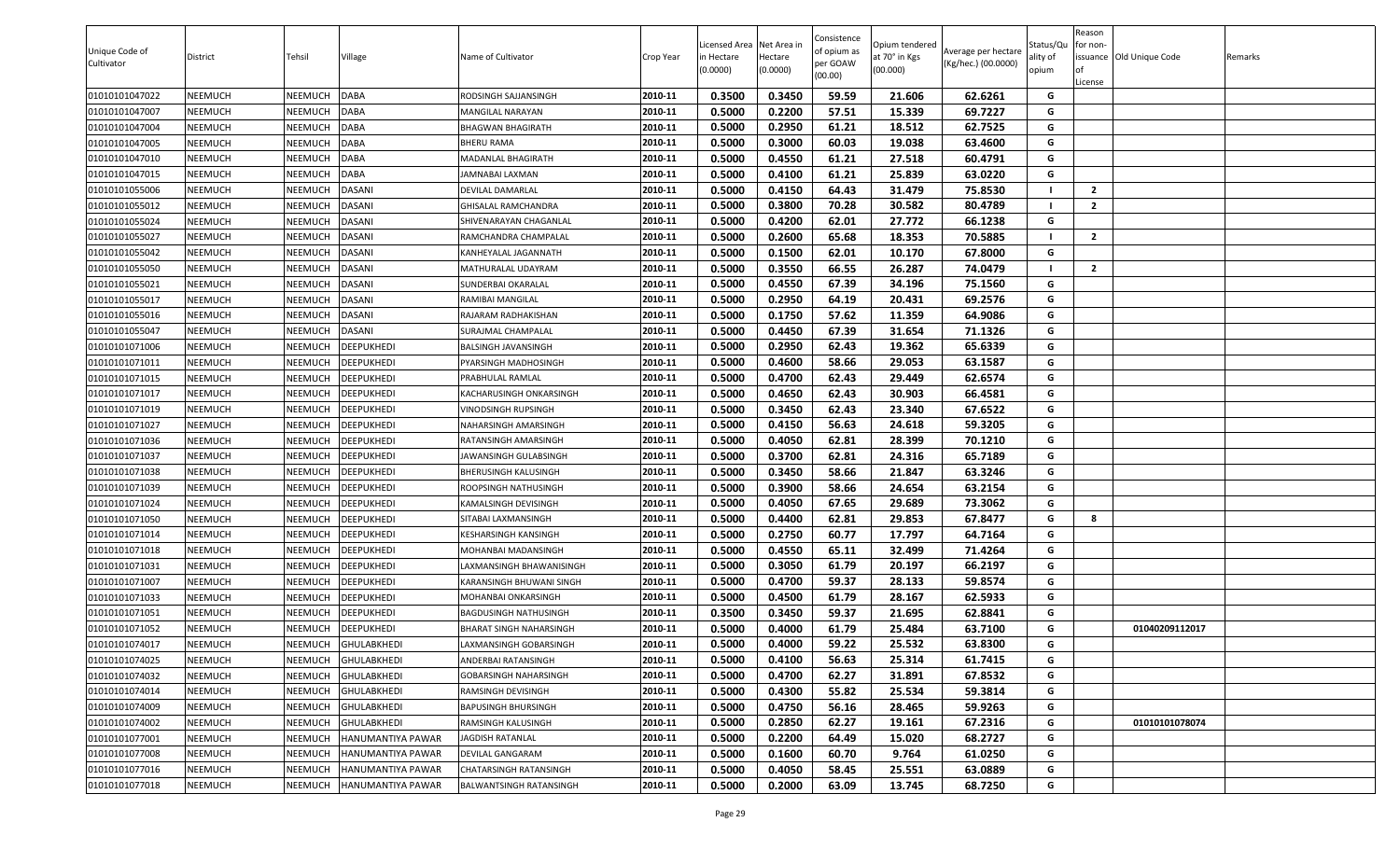| Unique Code of<br>Cultivator | District       | Tehsil         | Village               | Name of Cultivator         | Crop Year | Licensed Area Net Area in<br>n Hectare<br>(0.0000) | Hectare<br>(0.0000) | Consistence<br>of opium as<br>per GOAW<br>(00.00) | Opium tendered<br>at 70° in Kgs<br>(00.000) | Average per hectare<br>(Kg/hec.) (00.0000) | Status/Qu<br>ality of<br>opium | Reason<br>for non-<br>License | issuance Old Unique Code | Remarks |
|------------------------------|----------------|----------------|-----------------------|----------------------------|-----------|----------------------------------------------------|---------------------|---------------------------------------------------|---------------------------------------------|--------------------------------------------|--------------------------------|-------------------------------|--------------------------|---------|
| 01010101077019               | NEEMUCH        | <b>NEEMUCH</b> | HANUMANTIYA PAWAR     | GOVARDHAN SINGH NAHARSINGH | 2010-11   | 0.5000                                             | 0.3400              | 60.56                                             | 21.862                                      | 64.3000                                    | G                              |                               |                          |         |
| 01010101077025               | NEEMUCH        | NEEMUCH        | HANUMANTIYA PAWAR     | GOVINDSINGH LALSINGH       | 2010-11   | 0.5000                                             | 0.4550              | 58.45                                             | 28.064                                      | 61.6791                                    | G                              |                               |                          |         |
| 01010101077026               | NEEMUCH        | <b>NEEMUCH</b> | HANUMANTIYA PAWAR     | RATANSINGH NAHARSINGH      | 2010-11   | 0.5000                                             | 0.3100              | 60.70                                             | 20.361                                      | 65.6806                                    | G                              |                               |                          |         |
| 01010101077027               | NEEMUCH        | <b>NEEMUCH</b> | HANUMANTIYA PAWAR     | BHAGATSINGH ISHWARSINGH    | 2010-11   | 0.5000                                             | 0.4050              | 58.45                                             | 25.417                                      | 62.7580                                    | G                              |                               |                          |         |
| 01010101077028               | NEEMUCH        | <b>NEEMUCH</b> | HANUMANTIYA PAWAR     | KISHANSINGH RAMSINGH       | 2010-11   | 0.5000                                             | 0.4700              | 60.70                                             | 29.440                                      | 62.6383                                    | G                              |                               |                          |         |
| 01010101077037               | NEEMUCH        | <b>NEEMUCH</b> | HANUMANTIYA PAWAR     | VARDICHAND DEVILAL         | 2010-11   | 0.5000                                             | 0.4500              | 58.32                                             | 30.151                                      | 67.0022                                    | G                              |                               |                          |         |
| 01010101077043               | NEEMUCH        | <b>NEEMUCH</b> | HANUMANTIYA PAWAR     | MANGILAL RATANLAL          | 2010-11   | 0.5000                                             | 0.2450              | 61.48                                             | 15.862                                      | 64.7429                                    | G                              |                               |                          |         |
| 01010101077013               | NEEMUCH        | NEEMUCH        | HANUMANTIYA PAWAR     | MADHOSINGH BHURSINGH       | 2010-11   | 0.5000                                             | 0.3250              | 61.48                                             | 21.650                                      | 66.6154                                    | G                              |                               |                          |         |
| 01010101077011               | NEEMUCH        | <b>NEEMUCH</b> | HANUMANTIYA PAWAR     | KESHAR DEVISINGH           | 2010-11   | 0.5000                                             | 0.1850              | 56.89                                             | 11.500                                      | 62.1622                                    | G                              |                               |                          |         |
| 01010101077020               | NEEMUCH        | NEEMUCH        | HANUMANTIYA PAWAR     | RAMSINGH MEHATABSINGH      | 2010-11   | 0.5000                                             | 0.4900              | 61.48                                             | 31.346                                      | 63.9714                                    | G                              |                               |                          |         |
| 01010101077049               | NEEMUCH        | NEEMUCH        | HANUMANTIYA PAWAR     | JANIBAI MULCHAND           | 2010-11   | 0.5000                                             | 0.3000              | 63.09                                             | 9.653                                       | 32.1767                                    | G                              | -4                            |                          |         |
| 01010101077050               | NEEMUCH        | <b>NEEMUCH</b> | HANUMANTIYA PAWAR     | <b>GOPAL RATANLAL</b>      | 2010-11   | 0.5000                                             | 0.2100              | 63.09                                             | 13.673                                      | 65.1095                                    | G                              |                               |                          |         |
| 01010101077033               | NEEMUCH        | <b>NEEMUCH</b> | HANUMANTIYA PAWAR     | BHARATSINGH MANSINGH       | 2010-11   | 0.5000                                             | 0.2400              | 58.90                                             | 14.902                                      | 62.0917                                    | G                              |                               |                          |         |
| 01010101077045               | NEEMUCH        | <b>NEEMUCH</b> | HANUMANTIYA PAWAR     | RAMSINGH ISHWARSINGH       | 2010-11   | 0.5000                                             | 0.2400              | 61.39                                             | 15.681                                      | 65.3375                                    | G                              |                               |                          |         |
| 01010101077047               | NEEMUCH        | <b>NEEMUCH</b> | HANUMANTIYA PAWAR     | BHERUSINGH ISHWARSINGH     | 2010-11   | 0.5000                                             | 0.2800              | 61.46                                             | 18.403                                      | 65.7250                                    | G                              |                               |                          |         |
| 01010101077015               | NEEMUCH        | <b>NEEMUCH</b> | HANUMANTIYA PAWAR     | RATANSINGH LALSINGH        | 2010-11   | 0.5000                                             | 0.4850              | 57.42                                             | 30.154                                      | 62.1732                                    | G                              |                               |                          |         |
| 01010101077036               | NEEMUCH        | NEEMUCH        | HANUMANTIYA PAWAR     | SAJJANSINGH MEHATABSINGH   | 2010-11   | 0.5000                                             | 0.4550              | 61.46                                             | 29.457                                      | 64.7407                                    | G                              |                               |                          |         |
| 01010101077010               | NEEMUCH        | <b>NEEMUCH</b> | HANUMANTIYA PAWAR     | KARULAL MULCHAND           | 2010-11   | 0.5000                                             | 0.1700              | 65.23                                             | 11.611                                      | 68.3000                                    | G                              |                               |                          |         |
| 01010101077030               | NEEMUCH        | NEEMUCH        | HANUMANTIYA PAWAR     | BHAGATSINGH NAHARSING      | 2010-11   | 0.5000                                             | 0.3100              | 58.90                                             | 18.410                                      | 59.3871                                    | G                              |                               |                          |         |
| 01010101077006               | NEEMUCH        | <b>NEEMUCH</b> | HANUMANTIYA PAWAR     | KANHEYALAL VALAJI          | 2010-11   | 0.5000                                             | 0.3700              | 61.46                                             | 23.118                                      | 62.4811                                    | G                              |                               |                          |         |
| 01010101077029               | NEEMUCH        | NEEMUCH        | HANUMANTIYA PAWAR     | DEVISINGH MANSINGH         | 2010-11   | 0.5000                                             | 0.2650              | 56.89                                             | 15.734                                      | 59.3736                                    | G                              |                               |                          |         |
| 01010101077051               | NEEMUCH        | <b>NEEMUCH</b> | HANUMANTIYA PAWAR     | LALURAM MANNALAL           | 2010-11   | 0.5000                                             | 0.4850              | 59.01                                             | 30.525                                      | 62.9381                                    |                                | $\overline{2}$                |                          |         |
| 01010101066009               | NEEMUCH        | <b>NEEMUCH</b> | <b>JAMUNIYA KALAN</b> | GANSHYAM JAGANNATH         | 2010-11   | 0.5000                                             | 0.1950              | 60.41                                             | 13.066                                      | 67.0051                                    | G                              |                               |                          |         |
| 01010101066052               | NEEMUCH        | <b>NEEMUCH</b> | JAMUNIYA KALAN        | DHANNALAL GULAB            | 2010-11   | 0.5000                                             | 0.4650              | 58.71                                             | 30.026                                      | 64.5720                                    | G                              |                               |                          |         |
| 01010101066022               | NEEMUCH        | <b>NEEMUCH</b> | JAMUNIYA KALAN        | GYANCHAND CHENRAM          | 2010-11   | 0.5000                                             | 0.2150              | 63.32                                             | 14.129                                      | 65.7163                                    | G                              |                               |                          |         |
| 01010101066024               | NEEMUCH        | <b>NEEMUCH</b> | JAMUNIYA KALAN        | PUNAMCHAND NANDLAL         | 2010-11   | 0.3500                                             | 0.2050              | 60.17                                             | 16.022                                      | 78.1561                                    | G                              |                               |                          |         |
| 01010101066043               | NEEMUCH        | NEEMUCH        | JAMUNIYA KALAN        | <b>BABULAL MOTILAL</b>     | 2010-11   | 0.5000                                             | 0.1600              | 63.32                                             | 10.556                                      | 65.9750                                    | G                              |                               |                          |         |
| 01010101066032               | NEEMUCH        | NEEMUCH        | JAMUNIYA KALAN        | SUNDERLAL KESHERIMAL       | 2010-11   | 0.3500                                             | 0.2200              | 59.35                                             | 13.930                                      | 63.3182                                    | G                              |                               |                          |         |
| 01010101066020               | NEEMUCH        | NEEMUCH        | JAMUNIYA KALAN        | RADHESHYAM KHYALIRAM       | 2010-11   | 0.5000                                             | 0.5050              | 60.76                                             | 33.123                                      | 65.5901                                    | G                              |                               |                          |         |
| 01010101066053               | NEEMUCH        | <b>NEEMUCH</b> | <b>JAMUNIYA KALAN</b> | MANGILAL NATHULAL          | 2010-11   | 0.5000                                             | 0.1800              | 60.13                                             | 12.730                                      | 70.7222                                    | G                              |                               |                          |         |
| 01010101066054               | NEEMUCH        | <b>NEEMUCH</b> | JAMUNIYA KALAN        | RAMCHANDRA UDA             | 2010-11   | 0.5000                                             | 0.3100              | 59.35                                             | 21.213                                      | 68.4290                                    | G                              |                               |                          |         |
| 01010101066011               | NEEMUCH        | <b>NEEMUCH</b> | JAMUNIYA KALAN        | <b>MANGIBAI RUPA</b>       | 2010-11   | 0.5000                                             | 0.3400              | 60.13                                             | 23.940                                      | 70.4118                                    | G                              |                               |                          |         |
| 01010101066029               | NEEMUCH        | NEEMUCH        | JAMUNIYA KALAN        | <b>JAGDISH CHANDMAL</b>    | 2010-11   | 0.5000                                             | 0.1000              | 59.35                                             | 6.215                                       | 62.1500                                    | G                              |                               |                          |         |
| 01010101066055               | NEEMUCH        | <b>NEEMUCH</b> | JAMUNIYA KALAN        | <b>HARLAL GANGARAM</b>     | 2010-11   | 0.5000                                             | 0.4050              | 61.04                                             | 25.741                                      | 63.5580                                    | G                              |                               |                          |         |
| 01010101066056               | NEEMUCH        | NEEMUCH        | JAMUNIYA KALAN        | RAMPAL BHERULAL            | 2010-11   | 0.3500                                             | 0.3450              | 54.07                                             | 19.450                                      | 56.3768                                    |                                | $\overline{2}$                |                          |         |
| 01010101096006               | <b>NEEMUCH</b> | <b>NEEMUCH</b> | <b>JAVASIYA</b>       | SHRILAL TULSIRAM           | 2010-11   | 0.5000                                             | 0.3050              | 65.74                                             | 20.671                                      | 67.7738                                    | G                              |                               |                          |         |
| 01010101096009               | NEEMUCH        | <b>NEEMUCH</b> | <b>JAVASIYA</b>       | <b>GOPAL TULSIRAM</b>      | 2010-11   | 0.5000                                             | 0.2000              | 57.78                                             | 11.383                                      | 56.9150                                    | G                              |                               |                          |         |
| 01010101096033               | NEEMUCH        | NEEMUCH        | <b>JAVASIYA</b>       | SUKKHIBAI MOHANLAL         | 2010-11   | 0.5000                                             | 0.2300              | 62.74                                             | 14.887                                      | 64.7261                                    | G                              |                               |                          |         |
| 01010101096036               | NEEMUCH        | <b>NEEMUCH</b> | <b>JAVASIYA</b>       | HAJARILAL JAGANNATH        | 2010-11   | 0.5000                                             | 0.5050              | 62.74                                             | 34.830                                      | 68.9703                                    | G                              |                               |                          |         |
| 01010101096037               | NEEMUCH        | NEEMUCH        | <b>JAVASIYA</b>       | RUGHNATHSINGH PRATAPSINGH  | 2010-11   | 0.5000                                             | 0.3600              | 57.78                                             | 24.837                                      | 68.9917                                    | G                              |                               |                          |         |
| 01010101096039               | NEEMUCH        | <b>NEEMUCH</b> | <b>JAVASIYA</b>       | <b>GOPAL FAKIRCHAND</b>    | 2010-11   | 0.3500                                             | 0.1500              | 59.39                                             | 9.460                                       | 63.0667                                    | G                              |                               |                          |         |
| 01010101096041               | NEEMUCH        | <b>NEEMUCH</b> | <b>JAVASIYA</b>       | HARISHCHANDRA PRATAPSINGH  | 2010-11   | 0.5000                                             | 0.2050              | 63.48                                             | 15.553                                      | 75.8683                                    | G                              |                               |                          |         |
| 01010101096043               | NEEMUCH        | <b>NEEMUCH</b> | <b>JAVASIYA</b>       | <b>VARDICHAND KISHNA</b>   | 2010-11   | 0.5000                                             | 0.3600              | 54.30                                             | 21.022                                      | 58.3944                                    | G                              | - 5                           |                          |         |
| 01010101096049               | NEEMUCH        | <b>NEEMUCH</b> | <b>JAVASIYA</b>       | OMPRAKASH DHANRAJ          | 2010-11   | 0.3500                                             | 0.3450              | 65.57                                             | 22.069                                      | 63.9681                                    | G                              |                               |                          |         |
| 01010101096050               | NEEMUCH        | <b>NEEMUCH</b> | <b>JAVASIYA</b>       | <b>MANGILAL NARAYAN</b>    | 2010-11   | 0.3500                                             | 0.2850              | 62.35                                             | 17.992                                      | 63.1298                                    | G                              |                               |                          |         |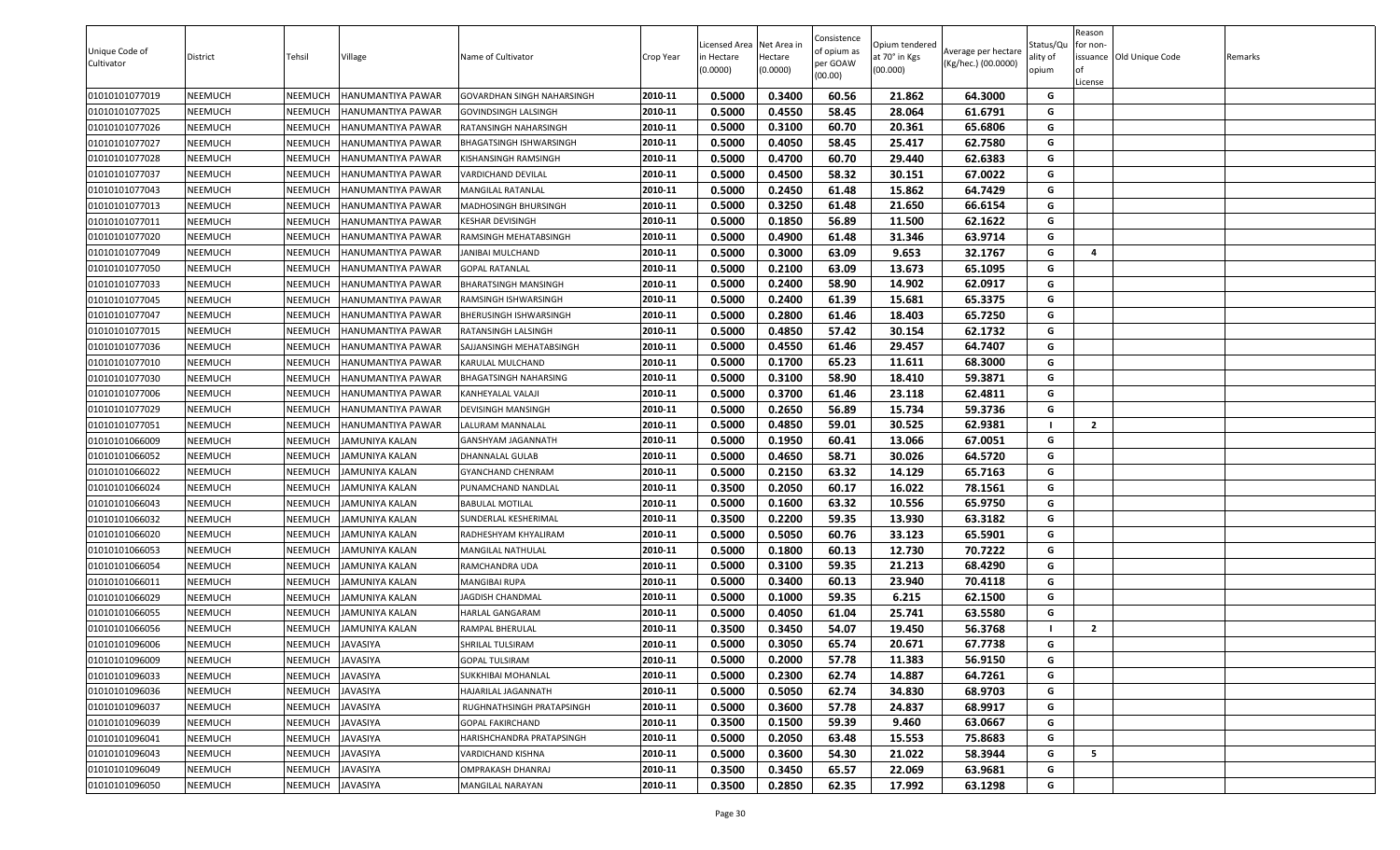| Unique Code of<br>Cultivator | District | Tehsil         | Village         | Name of Cultivator         | Crop Year | Licensed Area Net Area in<br>n Hectare<br>(0.0000) | Hectare<br>(0.0000) | Consistence<br>of opium as<br>per GOAW<br>(00.00) | Opium tendered<br>at 70° in Kgs<br>(00.000) | Average per hectare<br>(Kg/hec.) (00.0000) | Status/Qu<br>ality of<br>opium | Reason<br>for non-<br>License | issuance Old Unique Code | Remarks            |
|------------------------------|----------|----------------|-----------------|----------------------------|-----------|----------------------------------------------------|---------------------|---------------------------------------------------|---------------------------------------------|--------------------------------------------|--------------------------------|-------------------------------|--------------------------|--------------------|
| 01010101096051               | NEEMUCH  | <b>NEEMUCH</b> | <b>JAVASIYA</b> | BHERU UDA                  | 2010-11   | 0.5000                                             | 0.1850              | 60.88                                             | 11.637                                      | 62.9027                                    | G                              |                               |                          |                    |
| 01010101096067               | NEEMUCH  | NEEMUCH        | <b>JAVASIYA</b> | NANURAM UDA GAYARI         | 2010-11   | 0.5000                                             | 0.1600              | 65.26                                             | 11.206                                      | 70.0375                                    | G                              |                               |                          |                    |
| 01010101096072               | NEEMUCH  | NEEMUCH        | <b>JAVASIYA</b> | SHIVENARAYAN SUNDERLAL     | 2010-11   | 0.5000                                             | 0.3500              | 62.78                                             | 21.964                                      | 62.7543                                    | G                              |                               |                          |                    |
| 01010101096002               | NEEMUCH  | NEEMUCH        | <b>JAVASIYA</b> | RADHESHYAM PANNALAL        | 2010-11   | 0.5000                                             | 0.1650              | 63.72                                             | 11.096                                      | 67.2485                                    | G                              |                               |                          | <b>NAME CHANGE</b> |
| 01010101096031               | NEEMUCH  | <b>NEEMUCH</b> | <b>JAVASIYA</b> | HIRALAL NANDA              | 2010-11   | 0.5000                                             | 0.4650              | 62.78                                             | 31.327                                      | 67.3699                                    | G                              |                               |                          |                    |
| 01010101096075               | NEEMUCH  | <b>NEEMUCH</b> | <b>JAVASIYA</b> | IAGDISHCHANDRA GISALAL     | 2010-11   | 0.5000                                             | 0.2650              | 64.24                                             | 19.556                                      | 73.7962                                    | G                              |                               |                          |                    |
| 01010101096048               | NEEMUCH  | <b>NEEMUCH</b> | <b>JAVASIYA</b> | KARULAL LAXMAN             | 2010-11   | 0.5000                                             | 0.4900              | 62.78                                             | 31.094                                      | 63.4571                                    | G                              |                               |                          |                    |
| 01010101096076               | NEEMUCH  | <b>NEEMUCH</b> | <b>JAVASIYA</b> | PARASRAM PRABHU            | 2010-11   | 0.5000                                             | 0.3400              | 62.78                                             | 21.525                                      | 63.3088                                    | G                              |                               |                          |                    |
| 01010101096054               | NEEMUCH  | NEEMUCH        | <b>JAVASIYA</b> | KANWARLAL FAKIRCHAND       | 2010-11   | 0.5000                                             | 0.3450              | 68.96                                             | 25.771                                      | 74.6986                                    | G                              |                               |                          |                    |
| 01010101096010               | NEEMUCH  | NEEMUCH        | <b>JAVASIYA</b> | RAMKISHAN TULSIRAM         | 2010-11   | 0.5000                                             | 0.1600              | 62.66                                             | 10.867                                      | 67.9188                                    | G                              |                               |                          |                    |
| 01010101096034               | NEEMUCH  | NEEMUCH        | <b>JAVASIYA</b> | KASTURIBAI MANGILAL        | 2010-11   | 0.5000                                             | 0.5000              | 63.00                                             | 32.490                                      | 64.9800                                    | G                              |                               |                          |                    |
| 01010101096013               | NEEMUCH  | NEEMUCH        | <b>JAVASIYA</b> | ROADMAL PRATHIRAJ          | 2010-11   | 0.5000                                             | 0.2850              | 64.24                                             | 19.446                                      | 68.2316                                    | G                              |                               |                          |                    |
| 01010101096018               | NEEMUCH  | <b>NEEMUCH</b> | <b>JAVASIYA</b> | ADISH NANDA                | 2010-11   | 0.5000                                             | 0.3950              | 62.66                                             | 27.320                                      | 69.1646                                    | G                              |                               |                          |                    |
| 01010101096059               | NEEMUCH  | <b>NEEMUCH</b> | <b>JAVASIYA</b> | JANIBAI MAGNIRAM           | 2010-11   | 0.5000                                             | 0.2000              | 70.35                                             | 15.366                                      | 76.8300                                    | G                              |                               |                          |                    |
| 01010101096040               | NEEMUCH  | <b>NEEMUCH</b> | <b>JAVASIYA</b> | RATANSINGH KHUMANSINGH     | 2010-11   | 0.5000                                             | 0.1850              | 59.28                                             | 11.424                                      | 61.7514                                    | G                              |                               |                          |                    |
| 01010101096061               | NEEMUCH  | <b>NEEMUCH</b> | <b>JAVASIYA</b> | KOUSHLYABAI RAMNARAYAN     | 2010-11   | 0.5000                                             | 0.4550              | 59.28                                             | 27.015                                      | 59.3736                                    | G                              |                               |                          |                    |
| 01010101096077               | NEEMUCH  | <b>NEEMUCH</b> | <b>JAVASIYA</b> | MANGILAL FAKIRCHAND        | 2010-11   | 0.5000                                             | 0.4650              | 64.24                                             | 31.790                                      | 68.3656                                    | G                              |                               |                          |                    |
| 01010101096069               | NEEMUCH  | <b>NEEMUCH</b> | <b>JAVASIYA</b> | DEVILAL TULSIRAM           | 2010-11   | 0.5000                                             | 0.2050              | 62.66                                             | 13.544                                      | 66.0683                                    | G                              |                               |                          |                    |
| 01010101096008               | NEEMUCH  | NEEMUCH        | <b>JAVASIYA</b> | BHANWARKUNWAR BHUWANISINGH | 2010-11   | 0.5000                                             | 0.2000              | 59.39                                             | 12.124                                      | 60.6200                                    | G                              |                               |                          |                    |
| 01010101096020               | NEEMUCH  | <b>NEEMUCH</b> | <b>JAVASIYA</b> | DASHRATHSINGH PRATAPSINGH  | 2010-11   | 0.5000                                             | 0.3200              | 61.68                                             | 23.068                                      | 72.0875                                    | G                              |                               |                          |                    |
| 01010101096058               | NEEMUCH  | NEEMUCH        | JAVASIYA        | PEMABAI MANGILAL           | 2010-11   | 0.3500                                             | 0.3500              | 62.28                                             | 24.067                                      | 68.7629                                    | G                              |                               |                          |                    |
| 01010101096071               | NEEMUCH  | <b>NEEMUCH</b> | <b>JAVASIYA</b> | BHUWANIRAM MODIRAM         | 2010-11   | 0.5000                                             | 0.3500              | 62.28                                             | 22.536                                      | 64.3886                                    | G                              |                               |                          |                    |
| 01010101096053               | NEEMUCH  | NEEMUCH        | <b>JAVASIYA</b> | PRABHULAL KASHIRAM         | 2010-11   | 0.5000                                             | 0.1800              | 57.66                                             | 11.985                                      | 66.5833                                    | G                              |                               |                          |                    |
| 01010101096011               | NEEMUCH  | <b>NEEMUCH</b> | <b>JAVASIYA</b> | RAMPRASAD GIRDHARI         | 2010-11   | 0.3500                                             | 0.2700              | 64.24                                             | 19.061                                      | 70.5963                                    | G                              |                               |                          |                    |
| 01010103069001               | NEEMUCH  | JEERAN         | KHELUKHEDA      | VISHNULAL NANDA            | 2010-11   | 0.5000                                             | 0.1900              | 69.81                                             | 13.354                                      | 70.2842                                    | G                              |                               |                          |                    |
| 01010103069003               | NEEMUCH  | JEERAN         | KHELUKHEDA      | HIRALAL NANDRAM            | 2010-11   | 0.5000                                             | 0.1550              | 69.81                                             | 10.531                                      | 67.9419                                    | G                              |                               |                          |                    |
| 01010103069004               | NEEMUCH  | JEERAN         | KHELUKHEDA      | SHAMBHULAL NANDA           | 2010-11   | 0.5000                                             | 0.1850              | 69.81                                             | 12.346                                      | 66.7351                                    | G                              |                               |                          |                    |
| 01010103069008               | NEEMUCH  | JEERAN         | KHELUKHEDA      | DURGASHANKAR HIRALAL       | 2010-11   | 0.5000                                             | 0.1550              | 65.26                                             | 10.852                                      | 70.0129                                    | G                              |                               |                          |                    |
| 01010103069015               | NEEMUCH  | JEERAN         | KHELUKHEDA      | DASHRATH NARSINGH          | 2010-11   | 0.5000                                             | 0.2200              | 66.56                                             | 14.814                                      | 67.3364                                    | G                              |                               |                          |                    |
| 01010103069019               | NEEMUCH  | JEERAN         | KHELUKHEDA      | AXMINARAYAN BAGDIRAM       | 2010-11   | 0.5000                                             | 0.1600              | 66.93                                             | 10.957                                      | 68.4813                                    | G                              |                               |                          |                    |
| 01010103069024               | NEEMUCH  | JEERAN         | KHELUKHEDA      | SHAMBHULAL GIRDHARI        | 2010-11   | 0.5000                                             | 0.1600              | 65.26                                             | 10.684                                      | 66.7750                                    | G                              |                               |                          |                    |
| 01010103069034               | NEEMUCH  | JEERAN         | KHELUKHEDA      | GIRDHARI PYARJI            | 2010-11   | 0.5000                                             | 0.4300              | 61.48                                             | 26.700                                      | 62.0930                                    | G                              |                               |                          |                    |
| 01010103069035               | NEEMUCH  | JEERAN         | KHELUKHEDA      | NANURAM JIVA               | 2010-11   | 0.5000                                             | 0.4900              | 65.45                                             | 34.062                                      | 69.5143                                    | G                              |                               |                          |                    |
| 01010103069036               | NEEMUCH  | JEERAN         | KHELUKHEDA      | UNKARLAL MODAJI            | 2010-11   | 0.5000                                             | 0.3000              | 69.29                                             | 20.490                                      | 68.3000                                    | G                              |                               |                          |                    |
| 01010103069045               | NEEMUCH  | JEERAN         | KHELUKHEDA      | PURANDAS TULSIDAS          | 2010-11   | 0.5000                                             | 0.3850              | 65.00                                             | 23.604                                      | 61.3091                                    | G                              |                               |                          |                    |
| 01010103069010               | NEEMUCH  | JEERAN         | KHELUKHEDA      | PARMESHWAR NARSINGH        | 2010-11   | 0.5000                                             | 0.2900              | 63.51                                             | 18.844                                      | 64.9793                                    | G                              |                               |                          |                    |
| 01010103069009               | NEEMUCH  | JEERAN         | KHELUKHEDA      | BANSHILAL GIRDHARI         | 2010-11   | 0.5000                                             | 0.1500              | 66.53                                             | 9.894                                       | 65.9600                                    | G                              |                               |                          |                    |
| 01010103069013               | NEEMUCH  | JEERAN         | KHELUKHEDA      | BABULAL BHANWARLAL         | 2010-11   | 0.5000                                             | 0.2750              | 64.13                                             | 18.195                                      | 66.1636                                    | G                              |                               |                          |                    |
| 01010103069017               | NEEMUCH  | JEERAN         | KHELUKHEDA      | KISHANLAL JAYRAM           | 2010-11   | 0.5000                                             | 0.1000              | 64.13                                             | 6.532                                       | 65.3200                                    | G                              |                               |                          |                    |
| 01010103069031               | NEEMUCH  | JEERAN         | KHELUKHEDA      | <b>GOPAL BHERULAL</b>      | 2010-11   | 0.5000                                             | 0.2550              | 64.13                                             | 15.776                                      | 61.8667                                    | G                              |                               |                          |                    |
| 01010103069048               | NEEMUCH  | JEERAN         | KHELUKHEDA      | RAMCHANDRA NAGGA           | 2010-11   | 0.5000                                             | 0.1600              | 72.90                                             | 12.164                                      | 76.0250                                    | G                              |                               |                          |                    |
| 01010103069049               | NEEMUCH  | JEERAN         | KHELUKHEDA      | ISHWARLAL NARAYAN          | 2010-11   | 0.5000                                             | 0.2050              | 62.53                                             | 12.479                                      | 60.8732                                    | G                              |                               |                          |                    |
| 01010103069050               | NEEMUCH  | JEERAN         | KHELUKHEDA      | MADANLAL KANIRAM           | 2010-11   | 0.5000                                             | 0.1400              | 64.13                                             | 9.354                                       | 66.8143                                    | G                              |                               |                          |                    |
| 01010103069051               | NEEMUCH  | JEERAN         | KHELUKHEDA      | BABULAL KANIRAM            | 2010-11   | 0.5000                                             | 0.3000              | 62.53                                             | 19.358                                      | 64.5267                                    | G                              |                               |                          |                    |
| 01010103069052               | NEEMUCH  | JEERAN         | KHELUKHEDA      | GANSHYAM CHANDMAL          | 2010-11   | 0.3500                                             | 0.2100              | 62.53                                             | 13.524                                      | 64.4000                                    | G                              |                               |                          |                    |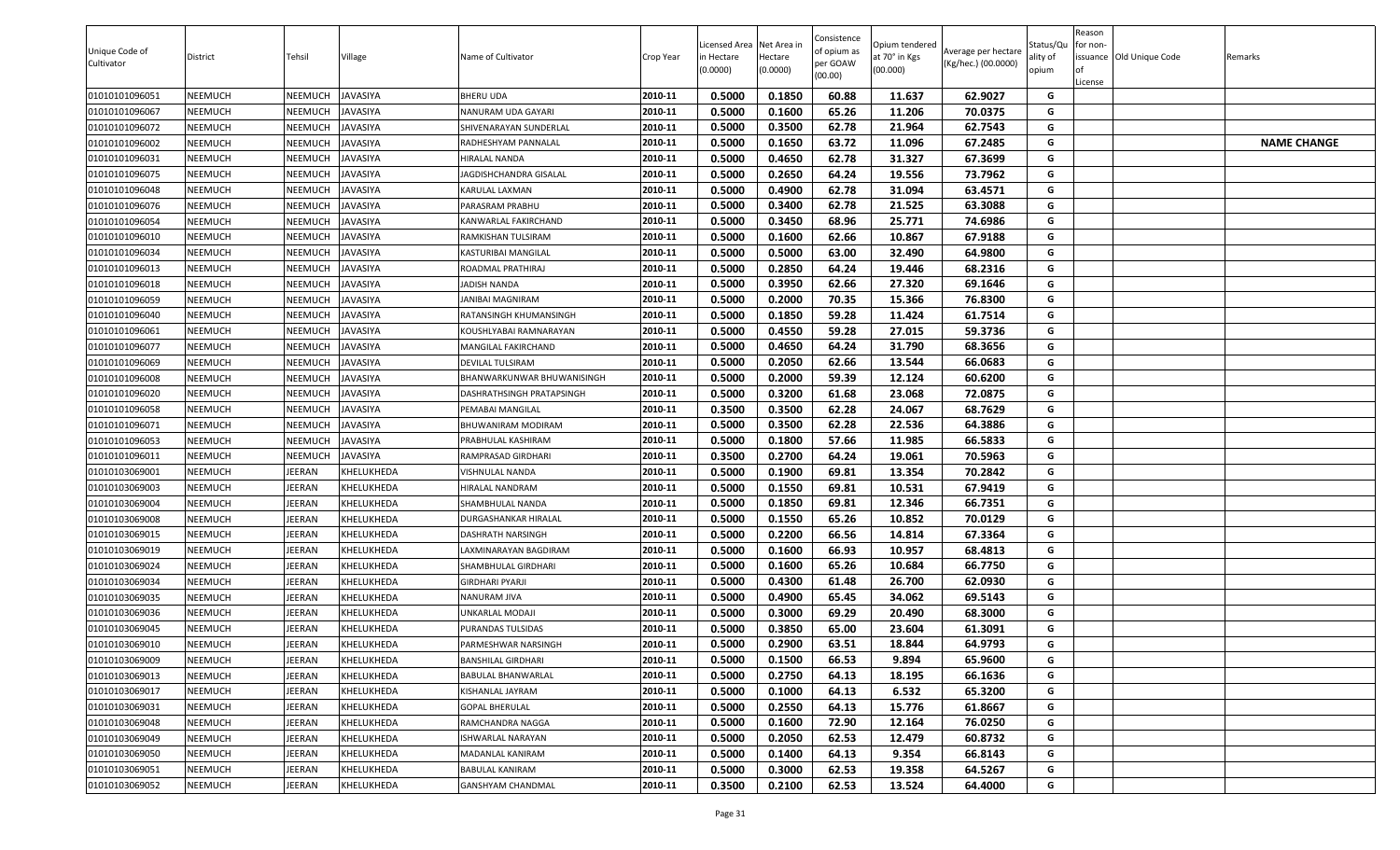| Unique Code of<br>Cultivator | <b>District</b> | Tehsil         | Village              | Name of Cultivator             | Crop Year | Licensed Area Net Area in<br>in Hectare<br>(0.0000) | lectare<br>(0.0000) | Consistence<br>of opium as<br>oer GOAW<br>(00.00) | Opium tendered<br>at 70° in Kgs<br>(00.000) | Average per hectare<br>(Kg/hec.) (00.0000) | Status/Qu<br>ality of<br>opium | Reason<br>for non-<br>issuance Old Unique Code<br>.icense | Remarks |
|------------------------------|-----------------|----------------|----------------------|--------------------------------|-----------|-----------------------------------------------------|---------------------|---------------------------------------------------|---------------------------------------------|--------------------------------------------|--------------------------------|-----------------------------------------------------------|---------|
| 01010103069055               | NEEMUCH         | JEERAN         | KHELUKHEDA           | RAMESHCHANDRA KANIRAM          | 2010-11   | 0.5000                                              | 0.1200              | 62.15                                             | 7.822                                       | 65.1833                                    | G                              |                                                           |         |
| 01010103069011               | NEEMUCH         | JEERAN         | KHELUKHEDA           | RAMESHWAR KISHANLAL            | 2010-11   | 0.5000                                              | 0.1000              | 66.35                                             | 6.701                                       | 67.0100                                    | G                              |                                                           |         |
| 01010103069027               | NEEMUCH         | JEERAN         | KHELUKHEDA           | <b>ISHWARLAL ONKARLAL</b>      | 2010-11   | 0.5000                                              | 0.1450              | 68.73                                             | 10.201                                      | 70.3517                                    | G                              |                                                           |         |
| 01010103069037               | NEEMUCH         | JEERAN         | KHELUKHEDA           | SHANKARLAL NAGGA               | 2010-11   | 0.5000                                              | 0.1750              | 63.81                                             | 11.495                                      | 65.6857                                    | G                              |                                                           |         |
| 01010103069047               | NEEMUCH         | JEERAN         | KHELUKHEDA           | RAJMAL RAMLAL                  | 2010-11   | 0.5000                                              | 0.1950              | 62.15                                             | 12.386                                      | 63.5179                                    | G                              |                                                           |         |
| 01010103069018               | NEEMUCH         | JEERAN         | KHELUKHEDA           | BRAHAMMANAND MANGILAL          | 2010-11   | 0.5000                                              | 0.1700              | 74.71                                             | 13.085                                      | 76.9706                                    | G                              |                                                           |         |
| 01010103069056               | NEEMUCH         | JEERAN         | KHELUKHEDA           | GITABAI BADRILAL               | 2010-11   | 0.5000                                              | 0.2050              | 64.18                                             | 13.680                                      | 66.7317                                    | G                              |                                                           |         |
| 01010103069057               | NEEMUCH         | JEERAN         | KHELUKHEDA           | BHERULAL KISHANLAL             | 2010-11   | 0.3500                                              | 0.1000              | 67.24                                             | 6.868                                       | 68.6800                                    | G                              |                                                           |         |
| 01010103069058               | NEEMUCH         | JEERAN         | KHELUKHEDA           | KANIRAM NANDA                  | 2010-11   | 0.5000                                              | 0.1300              | 62.17                                             | 8.411                                       | 64.7000                                    | G                              |                                                           |         |
| 01010103069014               | NEEMUCH         | JEERAN         | KHELUKHEDA           | NANURAM KESHURAM               | 2010-11   | 0.5000                                              | 0.2500              | 66.77                                             | 17.313                                      | 69.2520                                    | G                              |                                                           |         |
| 01010103069059               | NEEMUCH         | JEERAN         | KHELUKHEDA           | KAILASHCHANDRA NANURAM         | 2010-11   | 0.5000                                              | 0.1500              | 67.71                                             | 10.669                                      | 71.1267                                    | G                              |                                                           |         |
| 01010103069060               | NEEMUCH         | JEERAN         | KHELUKHEDA           | PIRPRAKASH HIRALAL             | 2010-11   | 0.3500                                              | 0.1950              | 62.15                                             | 12.634                                      | 64.7897                                    | G                              |                                                           |         |
| 01010103069061               | NEEMUCH         | JEERAN         | KHELUKHEDA           | NATHULAL PARTHA                | 2010-11   | 0.5000                                              | 0.1500              | 66.77                                             | 10.636                                      | 70.9067                                    | G                              |                                                           |         |
| 01010103069063               | NEEMUCH         | JEERAN         | KHELUKHEDA           | DHAPUBAI NARAYAN               | 2010-11   | 0.5000                                              | 0.2100              | 66.77                                             | 14.298                                      | 68.0857                                    | G                              |                                                           |         |
| 01010103069064               | NEEMUCH         | JEERAN         | KHELUKHEDA           | RAMESHCHANDRA NATHULAL         | 2010-11   | 0.5000                                              | 0.1650              | 69.91                                             | 12.314                                      | 74.6303                                    | G                              |                                                           |         |
| 01010103069062               | NEEMUCH         | JEERAN         | KHELUKHEDA           | CHAMPALAL MODJI                | 2010-11   | 0.5000                                              | 0.1050              | 61.99                                             | 6.668                                       | 63.5048                                    | G                              |                                                           |         |
| 01010103069065               | NEEMUCH         | JEERAN         | KHELUKHEDA           | GITABAI PRABHULAL              | 2010-11   | 0.5000                                              | 0.2300              | 66.77                                             | 15.405                                      | 66.9783                                    | G                              |                                                           |         |
| 01010101082003               | NEEMUCH         | <b>NEEMUCH</b> | LASUDI HADA          | UDAYRAM RAMCHANDRA             | 2010-11   | 0.5000                                              | 0.3750              | 58.38                                             | 23.844                                      | 63.5840                                    | G                              |                                                           |         |
| 01010101082010               | NEEMUCH         | NEEMUCH        | LASUDI HADA          | BHUWANIRAM DOULATRAM           | 2010-11   | 0.5000                                              | 0.3950              | 58.38                                             | 23.102                                      | 58.4861                                    | G                              |                                                           |         |
| 01010101082012               | NEEMUCH         | <b>NEEMUCH</b> | <b>LASUDI HADA</b>   | <b>ISHWARSINGH GANGARAM</b>    | 2010-11   | 0.5000                                              | 0.4800              | 58.79                                             | 30.915                                      | 64.4063                                    | G                              |                                                           |         |
| 01010101082030               | NEEMUCH         | NEEMUCH        | LASUDI HADA          | KACHRULAL RATANLAL             | 2010-11   | 0.5000                                              | 0.2450              | 58.38                                             | 15.671                                      | 63.9633                                    | G                              |                                                           |         |
| 01010101082009               | NEEMUCH         | <b>NEEMUCH</b> | LASUDI HADA          | MUNNIBAI MOHANLAL              | 2010-11   | 0.5000                                              | 0.3850              | 53.83                                             | 22.724                                      | 59.0234                                    | G                              | - 5                                                       |         |
| 01010101082007               | NEEMUCH         | <b>NEEMUCH</b> | LASUDI HADA          | RUPSINGH BHERUSINGH            | 2010-11   | 0.5000                                              | 0.3550              | 58.38                                             | 21.659                                      | 61.0113                                    | G                              |                                                           |         |
| 01010101082013               | NEEMUCH         | <b>NEEMUCH</b> | LASUDI HADA          | KISHANSINGH GANGARAM           | 2010-11   | 0.5000                                              | 0.3500              | 59.03                                             | 22.735                                      | 64.9571                                    | G                              |                                                           |         |
| 01010101082015               | NEEMUCH         | <b>NEEMUCH</b> | LASUDI HADA          | PRAKASHCHANDRA KISHANLAL       | 2010-11   | 0.5000                                              | 0.2950              | 56.61                                             | 18.204                                      | 61.7085                                    | G                              |                                                           |         |
| 01010101082029               | NEEMUCH         | <b>NEEMUCH</b> | LASUDI HADA          | PANNALAL MOTILAL               | 2010-11   | 0.5000                                              | 0.4850              | 56.86                                             | 29.185                                      | 60.1753                                    | G                              |                                                           |         |
| 01010101082016               | NEEMUCH         | NEEMUCH        | LASUDI HADA          | KANHAIYALAL HIRALAL            | 2010-11   | 0.5000                                              | 0.4500              | 60.23                                             | 28.979                                      | 64.3978                                    | G                              |                                                           |         |
| 01010101082034               | NEEMUCH         | <b>NEEMUCH</b> | LASUDI HADA          | BHERUSINGH GANGARAM            | 2010-11   | 0.5000                                              | 0.4650              | 56.61                                             | 28.717                                      | 61.7570                                    | G                              |                                                           |         |
| 01010101082021               | NEEMUCH         | <b>NEEMUCH</b> | LASUDI HADA          | PARVATSINGH BHUVANISINGH       | 2010-11   | 0.5000                                              | 0.2400              | 60.51                                             | 16.061                                      | 66.9208                                    | G                              |                                                           |         |
| 01010101081014               | NEEMUCH         | <b>NEEMUCH</b> | <b>LASUDI TANVAR</b> | BHERUSINGH MODSINGH            | 2010-11   | 0.5000                                              | 0.4500              | 67.10                                             | 30.415                                      | 67.5889                                    | G                              |                                                           |         |
| 01010101081024               | NEEMUCH         | <b>NEEMUCH</b> | <b>LASUDI TANVAR</b> | <b>ISHWARSINGH GOBARSINGH</b>  | 2010-11   | 0.5000                                              | 0.5050              | 63.13                                             | 33.865                                      | 67.0594                                    | G                              |                                                           |         |
| 01010101081025               | NEEMUCH         | <b>NEEMUCH</b> | <b>LASUDI TANVAR</b> | HARISINGH DOULATSINGH          | 2010-11   | 0.5000                                              | 0.4050              | 59.40                                             | 24.889                                      | 61.4543                                    | G                              |                                                           |         |
| 01010101081039               | NEEMUCH         | <b>NEEMUCH</b> | LASUDI TANVAR        | PYARSINGH ISHWARSINGH          | 2010-11   | 0.5000                                              | 0.5000              | 61.91                                             | 30.813                                      | 61.6260                                    | G                              |                                                           |         |
| 01010101081044               | NEEMUCH         | <b>NEEMUCH</b> | <b>LASUDI TANVAR</b> | HARISINGH NATHUSINGH           | 2010-11   | 0.5000                                              | 0.4800              | 61.91                                             | 30.071                                      | 62.6479                                    | G                              |                                                           |         |
| 01010101081050               | NEEMUCH         | NEEMUCH        | <b>LASUDI TANVAR</b> | DULESINGH KISHORSINGH          | 2010-11   | 0.5000                                              | 0.3550              | 64.33                                             | 24.308                                      | 68.4732                                    | G                              |                                                           |         |
| 01010101081052               | <b>NEEMUCH</b>  | <b>NEEMUCH</b> | <b>LASUDI TANVAR</b> | PREMSINGH NATHUSINGH           | 2010-11   | 0.5000                                              | 0.4900              | 60.34                                             | 31.092                                      | 63.4531                                    | G                              |                                                           |         |
| 01010101081055               | NEEMUCH         | <b>NEEMUCH</b> | <b>LASUDI TANVAR</b> | MODSINGH JALAMSINGH            | 2010-11   | 0.5000                                              | 0.4850              | 61.91                                             | 32.308                                      | 66.6144                                    | G                              |                                                           |         |
| 01010101081057               | NEEMUCH         | NEEMUCH        | <b>LASUDI TANVAR</b> | GANGABAI GIRVARSINGH           | 2010-11   | 0.5000                                              | 0.5100              | 60.50                                             | 32.359                                      | 63.4490                                    | G                              |                                                           |         |
| 01010101081059               | NEEMUCH         | <b>NEEMUCH</b> | <b>LASUDI TANVAR</b> | MOTISINGH KALUSINGH            | 2010-11   | 0.5000                                              | 0.4400              | 55.79                                             | 24.970                                      | 56.7500                                    | G                              |                                                           |         |
| 01010101081069               | NEEMUCH         | <b>NEEMUCH</b> | <b>LASUDI TANVAR</b> | BHERUSINGH LALSINGH            | 2010-11   | 0.5000                                              | 0.4550              | 62.31                                             | 29.108                                      | 63.9736                                    | G                              |                                                           |         |
| 01010101081072               | NEEMUCH         | <b>NEEMUCH</b> | <b>LASUDI TANVAR</b> | SAJJANSINGH DOULATSINGH        | 2010-11   | 0.5000                                              | 0.4950              | 62.50                                             | 32.429                                      | 65.5131                                    | G                              |                                                           |         |
| 01010101081078               | NEEMUCH         | <b>NEEMUCH</b> | <b>LASUDI TANVAR</b> | FULBAI MANGUSINGH              | 2010-11   | 0.5000                                              | 0.4050              | 62.31                                             | 27.247                                      | 67.2765                                    | G                              |                                                           |         |
| 01010101081097               | NEEMUCH         | <b>NEEMUCH</b> | <b>LASUDI TANVAR</b> | GORDHANSINGH RUPSINGH          | 2010-11   | 0.5000                                              | 0.4950              | 63.47                                             | 34.138                                      | 68.9657                                    | G                              |                                                           |         |
| 01010101081103               | NEEMUCH         | <b>NEEMUCH</b> | <b>LASUDI TANVAR</b> | MOTISINGH KISHANSINGH          | 2010-11   | 0.5000                                              | 0.3500              | 62.31                                             | 22.912                                      | 65.4629                                    | G                              |                                                           |         |
| 01010101081106               | NEEMUCH         | <b>NEEMUCH</b> | <b>LASUDI TANVAR</b> | <b>GOBARSINGH KACHARUSINGH</b> | 2010-11   | 0.5000                                              | 0.4950              | 58.67                                             | 31.028                                      | 62.6828                                    | G                              |                                                           |         |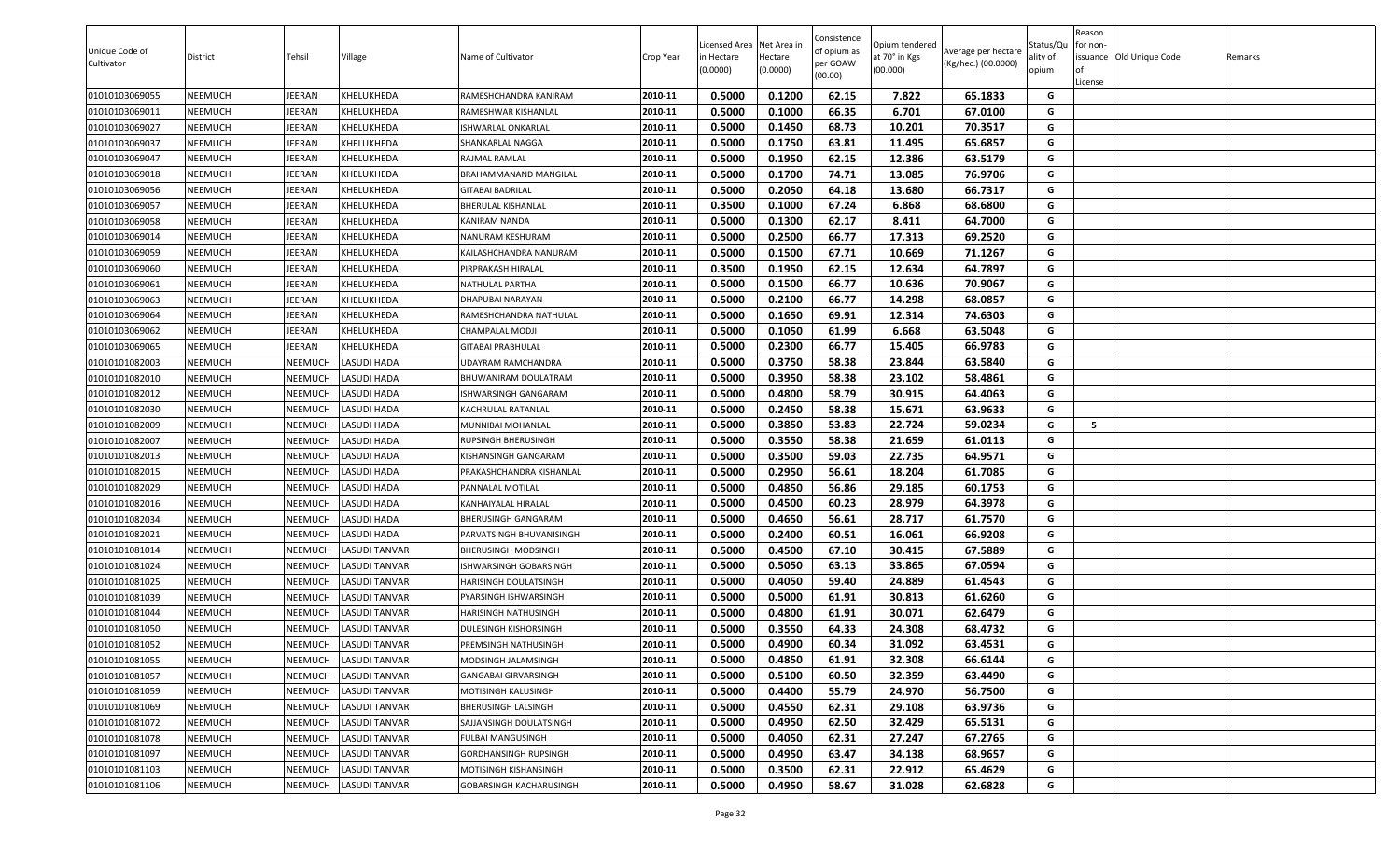| Unique Code of<br>Cultivator | District       | Tehsil         | Village              | Name of Cultivator      | Crop Year | Licensed Area Net Area in<br>n Hectare<br>(0.0000) | Hectare<br>(0.0000) | Consistence<br>of opium as<br>per GOAW<br>(00.00) | Opium tendered<br>at 70° in Kgs<br>(00.000) | Average per hectare<br>(Kg/hec.) (00.0000) | Status/Qu<br>ality of<br>opium | Reason<br>for non- | issuance Old Unique Code | Remarks |
|------------------------------|----------------|----------------|----------------------|-------------------------|-----------|----------------------------------------------------|---------------------|---------------------------------------------------|---------------------------------------------|--------------------------------------------|--------------------------------|--------------------|--------------------------|---------|
|                              |                |                |                      |                         |           |                                                    |                     |                                                   |                                             |                                            |                                | License            |                          |         |
| 01010101081107               | NEEMUCH        | <b>NEEMUCH</b> | <b>LASUDI TANVAR</b> | RUPSINGH KANIRAM        | 2010-11   | 0.5000                                             | 0.4750              | 64.33                                             | 30.979                                      | 65.2189                                    | G                              |                    |                          |         |
| 01010101081066               | NEEMUCH        | NEEMUCH        | <b>LASUDI TANVAR</b> | ISHWARSINGH MODSINGH    | 2010-11   | 0.5000                                             | 0.4450              | 60.17                                             | 27.747                                      | 62.3528                                    | G                              |                    |                          |         |
| 01010101081067               | NEEMUCH        | <b>NEEMUCH</b> | <b>LASUDI TANVAR</b> | KESHARSINGH MODSINGH    | 2010-11   | 0.5000                                             | 0.3950              | 64.33                                             | 26.927                                      | 68.1696                                    | G                              |                    |                          |         |
| 01010101081020               | NEEMUCH        | <b>NEEMUCH</b> | <b>LASUDI TANVAR</b> | SHANTILAL MATHURALAL    | 2010-11   | 0.5000                                             | 0.4700              | 62.48                                             | 29.446                                      | 62.6511                                    | G                              |                    |                          |         |
| 01010101081060               | NEEMUCH        | <b>NEEMUCH</b> | <b>LASUDI TANVAR</b> | RAMSINGH KALUSINGH      | 2010-11   | 0.5000                                             | 0.5050              | 57.46                                             | 29.001                                      | 57.4277                                    | G                              |                    |                          |         |
| 01010101081082               | NEEMUCH        | <b>NEEMUCH</b> | <b>LASUDI TANVAR</b> | PRABHULAL NANURAM       | 2010-11   | 0.5000                                             | 0.3900              | 60.61                                             | 23.543                                      | 60.3667                                    | G                              |                    |                          |         |
| 01010101081083               | NEEMUCH        | <b>NEEMUCH</b> | <b>LASUDI TANVAR</b> | KESHARSINGH KALUSINGH   | 2010-11   | 0.5000                                             | 0.3650              | 64.33                                             | 23.600                                      | 64.6575                                    | G                              |                    |                          |         |
| 01010101081005               | NEEMUCH        | <b>NEEMUCH</b> | <b>LASUDI TANVAR</b> | GOVIND SINGH RATANSINGH | 2010-11   | 0.5000                                             | 0.4900              | 60.61                                             | 30.253                                      | 61.7408                                    | G                              |                    |                          |         |
| 01010101081049               | NEEMUCH        | <b>NEEMUCH</b> | <b>LASUDI TANVAR</b> | CHATARSINGH ISHWARSINGH | 2010-11   | 0.5000                                             | 0.3900              | 63.40                                             | 24.690                                      | 63.3077                                    | G                              |                    |                          |         |
| 01010101081051               | NEEMUCH        | NEEMUCH        | <b>LASUDI TANVAR</b> | MANOHARSINGH MODSINGH   | 2010-11   | 0.5000                                             | 0.3150              | 59.82                                             | 20.330                                      | 64.5397                                    | G                              |                    |                          |         |
| 01010101081070               | NEEMUCH        | NEEMUCH        | <b>LASUDI TANVAR</b> | KAMALSINGH MANGUSINGH   | 2010-11   | 0.5000                                             | 0.3900              | 61.94                                             | 26.041                                      | 66.7718                                    | G                              |                    |                          |         |
| 01010101081032               | NEEMUCH        | <b>NEEMUCH</b> | <b>LASUDI TANVAR</b> | MANSINGH KANIRAM        | 2010-11   | 0.5000                                             | 0.4200              | 61.97                                             | 27.639                                      | 65.8071                                    | G                              |                    |                          |         |
| 01010101081058               | NEEMUCH        | <b>NEEMUCH</b> | <b>LASUDI TANVAR</b> | RAYSINGH BHERUSINGH     | 2010-11   | 0.5000                                             | 0.3800              | 61.97                                             | 23.805                                      | 62.6447                                    | G                              |                    |                          |         |
| 01010101081109               | NEEMUCH        | <b>NEEMUCH</b> | <b>LASUDI TANVAR</b> | CHUNNILAL SITARAM       | 2010-11   | 0.5000                                             | 0.3050              | 63.29                                             | 19.927                                      | 65.3344                                    | G                              |                    |                          |         |
| 01010101081073               | NEEMUCH        | <b>NEEMUCH</b> | <b>LASUDI TANVAR</b> | <b>GOPAL NANURAM</b>    | 2010-11   | 0.5000                                             | 0.4800              | 63.17                                             | 31.549                                      | 65.7271                                    | G                              |                    |                          |         |
| 01010101081110               | NEEMUCH        | <b>NEEMUCH</b> | <b>LASUDI TANVAR</b> | NANURAM MADHU           | 2010-11   | 0.5000                                             | 0.2450              | 61.97                                             | 15.900                                      | 64.8980                                    | G                              |                    |                          |         |
| 01010101081112               | NEEMUCH        | NEEMUCH        | <b>LASUDI TANVAR</b> | GANGARAMSINGH JAYSINGH  | 2010-11   | 0.5000                                             | 0.4800              | 61.55                                             | 29.852                                      | 62.1917                                    | G                              |                    |                          |         |
| 01010101081111               | NEEMUCH        | <b>NEEMUCH</b> | <b>LASUDI TANVAR</b> | HIMMATSINGH PREMSINGH   | 2010-11   | 0.5000                                             | 0.4950              | 61.97                                             | 31.906                                      | 64.4566                                    | G                              |                    |                          |         |
| 01010101081093               | NEEMUCH        | NEEMUCH        | <b>LASUDI TANVAR</b> | NAJARBAI RATANSINGH     | 2010-11   | 0.5000                                             | 0.4850              | 62.25                                             | 30.538                                      | 62.9649                                    | G                              |                    |                          |         |
| 01010101081113               | NEEMUCH        | <b>NEEMUCH</b> | <b>LASUDI TANVAR</b> | SURAJBAI KANIRAM        | 2010-11   | 0.5000                                             | 0.3050              | 59.82                                             | 18.698                                      | 61.3049                                    | G                              | 8                  |                          |         |
| 01010101081104               | NEEMUCH        | NEEMUCH        | <b>LASUDI TANVAR</b> | PADAMSINGH KESHARSINGH  | 2010-11   | 0.5000                                             | 0.4250              | 58.75                                             | 26.278                                      | 61.8306                                    | G                              |                    |                          |         |
| 01010101081007               | NEEMUCH        | <b>NEEMUCH</b> | <b>LASUDI TANVAR</b> | LAXMANSINGH DOULATSINGH | 2010-11   | 0.5000                                             | 0.4150              | 62.53                                             | 25.914                                      | 62.4434                                    | G                              |                    |                          |         |
| 01010101081023               | NEEMUCH        | <b>NEEMUCH</b> | <b>LASUDI TANVAR</b> | DEVILAL DOULATSINGH     | 2010-11   | 0.5000                                             | 0.4500              | 62.39                                             | 28.040                                      | 62.3111                                    | G                              |                    |                          |         |
| 01010101081065               | NEEMUCH        | <b>NEEMUCH</b> | <b>LASUDI TANVAR</b> | HARISINGH MODSINGH      | 2010-11   | 0.5000                                             | 0.3600              | 62.78                                             | 24.610                                      | 68.3611                                    | G                              |                    |                          |         |
| 01010101081062               | NEEMUCH        | NEEMUCH        | <b>LASUDI TANVAR</b> | GOBARSINGH RAMSINGH     | 2010-11   | 0.5000                                             | 0.4900              | 60.12                                             | 31.700                                      | 64.6939                                    | G                              |                    |                          |         |
| 01010101081114               | NEEMUCH        | <b>NEEMUCH</b> | <b>LASUDI TANVAR</b> | GOVINDSINGH KISHANSINGH | 2010-11   | 0.5000                                             | 0.1850              | 63.53                                             | 12.815                                      | 69.2703                                    | G                              |                    |                          |         |
| 01010101081115               | NEEMUCH        | NEEMUCH        | <b>LASUDI TANVAR</b> | UDAYSINGH ONKARSINGH    | 2010-11   | 0.5000                                             | 0.4700              | 62.25                                             | 31.365                                      | 66.7340                                    | G                              |                    | 01040209124001           |         |
| 01010101083058               | NEEMUCH        | <b>NEEMUCH</b> | <b>MANGROL</b>       | MADANSINGH BHAWANISINGH | 2010-11   | 0.5000                                             | 0.4850              | 59.95                                             | 30.095                                      | 62.0515                                    | G                              |                    |                          |         |
| 01010101083069               | NEEMUCH        | <b>NEEMUCH</b> | MANGROL              | KARANSINGH NATHUSINGH   | 2010-11   | 0.5000                                             | 0.4950              | 56.41                                             | 28.987                                      | 58.5596                                    |                                | $\overline{2}$     |                          |         |
| 01010101083040               | NEEMUCH        | <b>NEEMUCH</b> | <b>MANGROL</b>       | LALURAM BHUWAN          | 2010-11   | 0.5000                                             | 0.3700              | 58.30                                             | 23.370                                      | 63.1622                                    | G                              |                    |                          |         |
| 01010101083074               | NEEMUCH        | <b>NEEMUCH</b> | <b>MANGROL</b>       | MUNNIBAI KARULAL        | 2010-11   | 0.5000                                             | 0.4100              | 55.71                                             | 24.942                                      | 60.8341                                    | G                              |                    |                          |         |
| 01010101083016               | NEEMUCH        | <b>NEEMUCH</b> | <b>MANGROL</b>       | <b>BALLU GIRDHARI</b>   | 2010-11   | 0.3500                                             | 0.2800              | 51.45                                             | 15.817                                      | 56.4893                                    | G                              | 5                  |                          |         |
| 01010101083017               | NEEMUCH        | <b>NEEMUCH</b> | MANGROL              | <b>BADRI PARSA</b>      | 2010-11   | 0.5000                                             | 0.4300              | 56.75                                             | 24.224                                      | 56.3349                                    | G                              |                    |                          |         |
| 01010101083023               | NEEMUCH        | <b>NEEMUCH</b> | <b>MANGROL</b>       | <b>BAGDULAL SRIRAM</b>  | 2010-11   | 0.5000                                             | 0.2600              | 54.14                                             | 15.383                                      | 59.1654                                    | G                              | 5                  |                          |         |
| 01010101083036               | NEEMUCH        | NEEMUCH        | <b>MANGROL</b>       | <b>BAGDULAL SRIRAM</b>  | 2010-11   | 0.5000                                             | 0.1700              | 56.70                                             | 10.870                                      | 63.9412                                    | G                              |                    |                          |         |
| 01010101083054               | <b>NEEMUCH</b> | <b>NEEMUCH</b> | <b>MANGROL</b>       | <b>GORILAL MANGILAL</b> | 2010-11   | 0.5000                                             | 0.3500              | 56.70                                             | 21.279                                      | 60.7971                                    | G                              |                    |                          |         |
| 01010101083041               | NEEMUCH        | <b>NEEMUCH</b> | <b>MANGROL</b>       | DULESINGH KISHANSINGH   | 2010-11   | 0.3500                                             | 0.3500              | 63.66                                             | 23.973                                      | 68.4943                                    |                                | $\overline{2}$     |                          |         |
| 01010101083056               | NEEMUCH        | NEEMUCH        | <b>MANGROL</b>       | NATHU BIHARI            | 2010-11   | 0.3500                                             | 0.2950              | 56.70                                             | 18.290                                      | 62.0000                                    | G                              |                    | 01010101078072           |         |
| 01010101067007               | NEEMUCH        | <b>NEEMUCH</b> | <b>MELKI MEWAD</b>   | SHAMPATBAI KARANSINGH   | 2010-11   | 0.5000                                             | 0.3600              | 62.39                                             | 22.879                                      | 63.5528                                    | G                              |                    |                          |         |
| 01010101067036               | NEEMUCH        | NEEMUCH        | <b>MELKI MEWAD</b>   | KANWARLAL MANGU         | 2010-11   | 0.5000                                             | 0.1100              | 65.03                                             | 7.135                                       | 64.8636                                    | G                              |                    |                          |         |
| 01010101067038               | NEEMUCH        | <b>NEEMUCH</b> | <b>MELKI MEWAD</b>   | MADHOSINGH RAMSINGH     | 2010-11   | 0.5000                                             | 0.4700              | 59.64                                             | 28.934                                      | 61.5617                                    | G                              |                    |                          |         |
| 01010101067051               | NEEMUCH        | NEEMUCH        | <b>MELKI MEWAD</b>   | PANBAI RAMSINGH         | 2010-11   | 0.5000                                             | 0.4800              | 54.69                                             | 27.790                                      | 57.8958                                    | G                              | 5                  |                          |         |
| 01010101067044               | NEEMUCH        | <b>NEEMUCH</b> | <b>MELKI MEWAD</b>   | SHANTIBAI BHAWARSINGH   | 2010-11   | 0.5000                                             | 0.2750              | 54.69                                             | 15.891                                      | 57.7855                                    | G                              | - 5                |                          |         |
| 01010101067020               | NEEMUCH        | <b>NEEMUCH</b> | <b>MELKI MEWAD</b>   | GORDHANSINGH GANGARAM   | 2010-11   | 0.5000                                             | 0.3250              | 54.61                                             | 18.170                                      | 55.9077                                    | G                              | -4                 |                          |         |
| 01010101067037               | NEEMUCH        | <b>NEEMUCH</b> | <b>MELKI MEWAD</b>   | KACHARUBAI RAMSINGH     | 2010-11   | 0.3500                                             | 0.3500              | 56.75                                             | 20.552                                      | 58.7200                                    | G                              |                    |                          |         |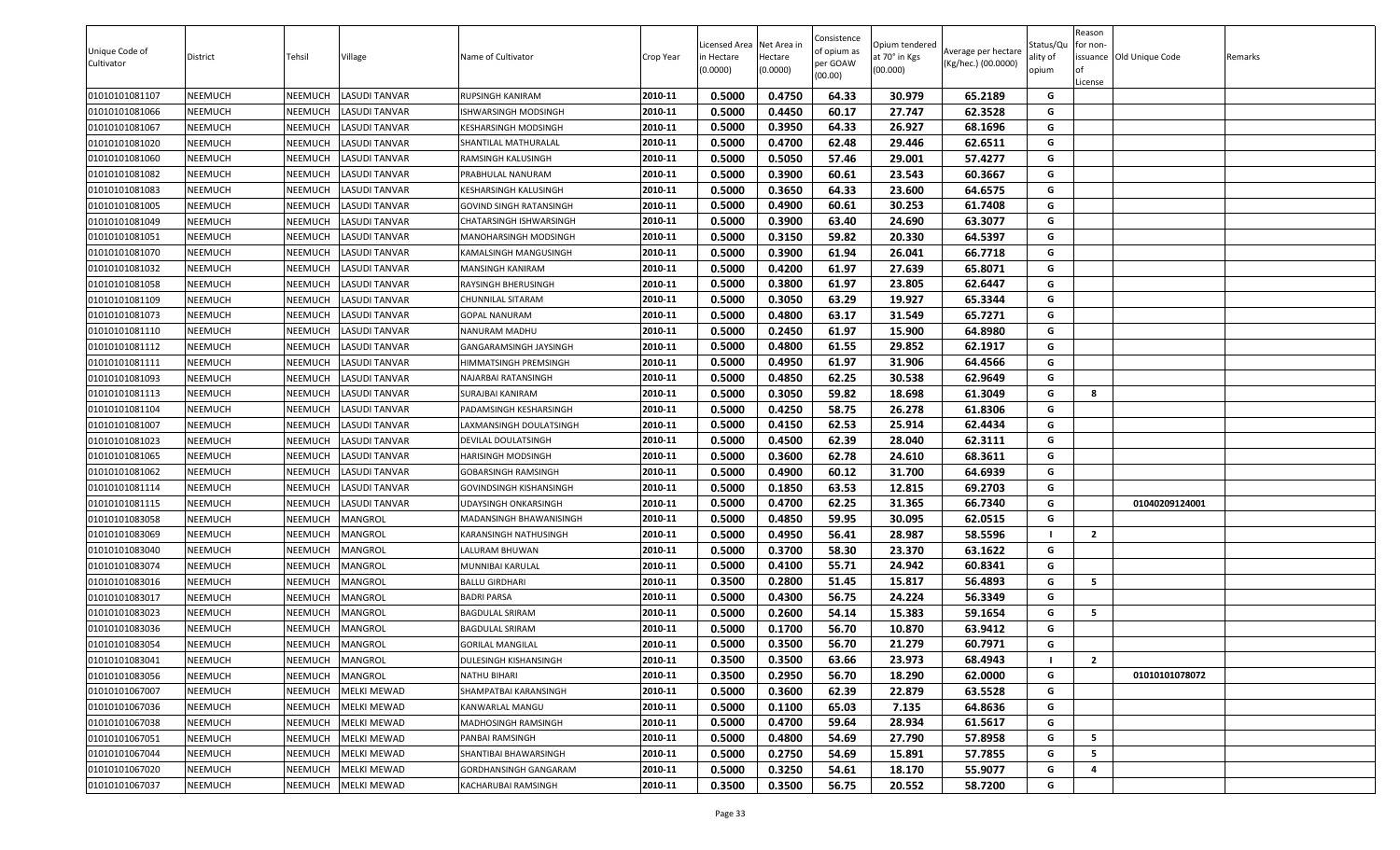| Unique Code of<br>Cultivator | <b>District</b> | Tehsil         | Village            | Name of Cultivator        | Crop Year | Licensed Area Net Area in<br>in Hectare<br>(0.0000) | lectare<br>(0.0000) | Consistence<br>of opium as<br>oer GOAW<br>(00.00) | Opium tendered<br>at 70° in Kgs<br>(00.000) | Average per hectare<br>(Kg/hec.) (00.0000) | Status/Qu<br>ality of<br>opium | Reason<br>for non-<br>issuance Old Unique Code | Remarks |
|------------------------------|-----------------|----------------|--------------------|---------------------------|-----------|-----------------------------------------------------|---------------------|---------------------------------------------------|---------------------------------------------|--------------------------------------------|--------------------------------|------------------------------------------------|---------|
| 01010101067042               | NEEMUCH         | <b>NEEMUCH</b> | <b>MELKI MEWAD</b> | GOVINDSINGH BHANWARSINGH  | 2010-11   | 0.5000                                              | 0.4800              | 55.68                                             | 28.293                                      | 58.9438                                    | G                              | .icense                                        |         |
| 01010101067041               | NEEMUCH         | NEEMUCH        | <b>MELKI MEWAD</b> | ALSINGH BHANWARSINGH      | 2010-11   | 0.5000                                              | 0.4250              | 59.99                                             | 27.055                                      | 63.6588                                    | G                              |                                                |         |
| 01010101067045               | NEEMUCH         | <b>NEEMUCH</b> | <b>MELKI MEWAD</b> | PYARSINGH RATANSINGH      | 2010-11   | 0.5000                                              | 0.4500              | 62.39                                             | 29.644                                      | 65.8756                                    | G                              |                                                |         |
| 01010101067040               | NEEMUCH         | <b>NEEMUCH</b> | MELKI MEWAD        | NAVALSINGH SHIVSINGH      | 2010-11   | 0.5000                                              | 0.4700              | 57.48                                             | 28.124                                      | 59.8383                                    |                                | $\overline{2}$                                 |         |
| 01010101067035               | NEEMUCH         | <b>NEEMUCH</b> | <b>MELKI MEWAD</b> | RAMKUNWARBAI ISHWARSINGH  | 2010-11   | 0.5000                                              | 0.3950              | 59.99                                             | 25.684                                      | 65.0228                                    | G                              |                                                |         |
| 01010101067015               | NEEMUCH         | <b>NEEMUCH</b> | <b>MELKI MEWAD</b> | SAMPATBAI KALUSINGH       | 2010-11   | 0.5000                                              | 0.4750              | 56.16                                             | 29.227                                      | 61.5305                                    | G                              |                                                |         |
| 01010101067012               | NEEMUCH         | <b>NEEMUCH</b> | <b>MELKI MEWAD</b> | KARANSINGH RATANSINGH     | 2010-11   | 0.5000                                              | 0.4700              | 65.03                                             | 32.218                                      | 68.5489                                    | G                              |                                                |         |
| 01010101067047               | NEEMUCH         | <b>NEEMUCH</b> | <b>MELKI MEWAD</b> | SUMANBAI BHERUSINGH       | 2010-11   | 0.5000                                              | 0.3700              | 55.07                                             | 21.328                                      | 57.6432                                    | G                              |                                                |         |
| 01010101078002               | NEEMUCH         | <b>NEEMUCH</b> | <b>MUNDLA</b>      | BHERUSINGH GIRVARSINGH    | 2010-11   | 0.5000                                              | 0.4700              | 59.92                                             | 30.217                                      | 64.2915                                    | G                              |                                                |         |
| 01010101078004               | NEEMUCH         | <b>NEEMUCH</b> | <b>MUNDLA</b>      | KANCHANBAI KALUSINGH      | 2010-11   | 0.5000                                              | 0.3950              | 61.86                                             | 26.494                                      | 67.0734                                    | G                              |                                                |         |
| 01010101078005               | NEEMUCH         | <b>NEEMUCH</b> | <b>MUNDLA</b>      | BALUSINGH SHIVESINGH      | 2010-11   | 0.5000                                              | 0.4900              | 61.09                                             | 31.933                                      | 65.1694                                    | G                              |                                                |         |
| 01010101078006               | NEEMUCH         | <b>NEEMUCH</b> | <b>MUNDLA</b>      | KALUSINGH NATHUSINGH      | 2010-11   | 0.5000                                              | 0.4750              | 61.09                                             | 30.781                                      | 64.8021                                    | G                              |                                                |         |
| 01010101078009               | NEEMUCH         | <b>NEEMUCH</b> | <b>MUNDLA</b>      | BHAGATSINGH PANBAI        | 2010-11   | 0.5000                                              | 0.4950              | 60.75                                             | 32.267                                      | 65.1859                                    | G                              |                                                |         |
| 01010101078026               | NEEMUCH         | <b>NEEMUCH</b> | <b>MUNDLA</b>      | BHANWARBAI ISHWARSINGH    | 2010-11   | 0.5000                                              | 0.2550              | 61.09                                             | 16.791                                      | 65.8471                                    | G                              |                                                |         |
| 01010101078013               | NEEMUCH         | <b>NEEMUCH</b> | <b>MUNDLA</b>      | RAJENDRASINGH BHERUSINGH  | 2010-11   | 0.5000                                              | 0.4000              | 62.34                                             | 26.779                                      | 66.9475                                    | G                              |                                                |         |
| 01010101078015               | NEEMUCH         | <b>NEEMUCH</b> | <b>MUNDLA</b>      | BHANWARSINGH KACHARUSINGH | 2010-11   | 0.5000                                              | 0.4300              | 61.09                                             | 28.075                                      | 65.2907                                    | G                              |                                                |         |
| 01010101078016               | NEEMUCH         | NEEMUCH        | <b>MUNDLA</b>      | GOVINDSINGH MANSINGH      | 2010-11   | 0.5000                                              | 0.4850              | 61.68                                             | 32.223                                      | 66.4392                                    | G                              |                                                |         |
| 01010101078017               | NEEMUCH         | <b>NEEMUCH</b> | <b>MUNDLA</b>      | PRABHUSINGH MOTISINGH     | 2010-11   | 0.5000                                              | 0.2550              | 62.10                                             | 17.184                                      | 67.3882                                    | G                              |                                                |         |
| 01010101078021               | NEEMUCH         | NEEMUCH        | <b>MUNDLA</b>      | DHAPUBAI MANOHARSINGH     | 2010-11   | 0.5000                                              | 0.2600              | 60.27                                             | 16.901                                      | 65.0038                                    | G                              |                                                |         |
| 01010101078023               | NEEMUCH         | <b>NEEMUCH</b> | <b>MUNDLA</b>      | NAVALSINGH MOTISINGH      | 2010-11   | 0.5000                                              | 0.4000              | 64.94                                             | 28.332                                      | 70.8300                                    | G                              |                                                |         |
| 01010101078027               | NEEMUCH         | NEEMUCH        | MUNDLA             | BHERUSINGH NATHUSINGH     | 2010-11   | 0.5000                                              | 0.4550              | 60.01                                             | 29.431                                      | 64.6835                                    | G                              |                                                |         |
| 01010101078047               | NEEMUCH         | <b>NEEMUCH</b> | <b>MUNDLA</b>      | RANSINGH KACHARUSINGH     | 2010-11   | 0.5000                                              | 0.4700              | 60.01                                             | 29.216                                      | 62.1617                                    | G                              |                                                |         |
| 01010101078061               | NEEMUCH         | NEEMUCH        | <b>MUNDLA</b>      | SUNDARBAI SULTANSINGH     | 2010-11   | 0.5000                                              | 0.3400              | 60.27                                             | 21.921                                      | 64.4735                                    | G                              |                                                |         |
| 01010101078050               | NEEMUCH         | <b>NEEMUCH</b> | <b>MUNDLA</b>      | SHAMBHUBAI BHOPALSINGH    | 2010-11   | 0.5000                                              | 0.4750              | 58.12                                             | 30.463                                      | 64.1326                                    | G                              |                                                |         |
| 01010101078070               | NEEMUCH         | <b>NEEMUCH</b> | <b>MUNDLA</b>      | GOVINDSINGH ISHWARSINGH   | 2010-11   | 0.5000                                              | 0.4000              | 60.74                                             | 26.344                                      | 65.8600                                    | G                              |                                                |         |
| 01010101078028               | NEEMUCH         | <b>NEEMUCH</b> | <b>MUNDLA</b>      | JMMEDSINGH BHANWARSINGH   | 2010-11   | 0.5000                                              | 0.4400              | 60.74                                             | 28.617                                      | 65.0386                                    | G                              |                                                |         |
| 01010101078010               | NEEMUCH         | <b>NEEMUCH</b> | <b>MUNDLA</b>      | SAJJANSINGH ONKARSINGH    | 2010-11   | 0.5000                                              | 0.4900              | 61.73                                             | 31.650                                      | 64.5918                                    | G                              |                                                |         |
| 01010101078051               | NEEMUCH         | <b>NEEMUCH</b> | <b>MUNDLA</b>      | CHENSINGH DEVISINGH       | 2010-11   | 0.5000                                              | 0.4250              | 60.19                                             | 26.707                                      | 62.8400                                    | G                              |                                                |         |
| 01010101078075               | NEEMUCH         | NEEMUCH        | <b>MUNDLA</b>      | MANGUBAI BHOPALSINGH      | 2010-11   | 0.5000                                              | 0.3900              | 62.33                                             | 26.392                                      | 67.6718                                    | G                              |                                                |         |
| 01010101078034               | NEEMUCH         | <b>NEEMUCH</b> | <b>MUNDLA</b>      | KARANSINGH NATHUSINGH     | 2010-11   | 0.5000                                              | 0.4050              | 59.26                                             | 25.914                                      | 63.9852                                    | G                              |                                                |         |
| 01010101078014               | NEEMUCH         | NEEMUCH        | <b>MUNDLA</b>      | JDAYSINGH KESHARSINGH     | 2010-11   | 0.5000                                              | 0.1750              | 61.29                                             | 11.356                                      | 64.8914                                    | G                              |                                                |         |
| 01010101078019               | NEEMUCH         | <b>NEEMUCH</b> | <b>MUNDLA</b>      | PYARSINGH RAMSINGH        | 2010-11   | 0.5000                                              | 0.4900              | 57.71                                             | 28.863                                      | 58.9041                                    | G                              |                                                |         |
| 01010101078003               | NEEMUCH         | <b>NEEMUCH</b> | <b>MUNDLA</b>      | DEVISINGH MOTISINGH       | 2010-11   | 0.5000                                              | 0.4950              | 61.02                                             | 32.628                                      | 65.9152                                    | G                              |                                                |         |
| 01010101078040               | NEEMUCH         | <b>NEEMUCH</b> | <b>MUNDLA</b>      | RAMSINGH KALUSINGH        | 2010-11   | 0.5000                                              | 0.2200              | 60.72                                             | 15.171                                      | 68.9591                                    | G                              |                                                |         |
| 01010101078012               | NEEMUCH         | NEEMUCH        | <b>MUNDLA</b>      | DIPA MANA                 | 2010-11   | 0.5000                                              | 0.4900              | 60.18                                             | 32.592                                      | 66.5143                                    | G                              |                                                |         |
| 01010101078077               | NEEMUCH         | <b>NEEMUCH</b> | <b>MUNDLA</b>      | MANGILAL CHANDA           | 2010-11   | 0.5000                                              | 0.4600              | 50.61                                             | 26.274                                      | 57.1174                                    | G                              | -5                                             |         |
| 01010101078032               | NEEMUCH         | <b>NEEMUCH</b> | <b>MUNDLA</b>      | SONABAI BHURSING          | 2010-11   | 0.5000                                              | 0.4850              | 60.21                                             | 30.483                                      | 62.8515                                    | G                              |                                                |         |
| 01010103064008               | NEEMUCH         | JEERAN         | PALSHODA           | NAJARBAI LALSINGH         | 2010-11   | 0.5000                                              | 0.4850              | 61.07                                             | 31.311                                      | 64.5588                                    | G                              |                                                |         |
| 01010103064011               | NEEMUCH         | JEERAN         | PALSHODA           | RAMESHCHANDRA NANDLAL     | 2010-11   | 0.5000                                              | 0.4300              | 65.60                                             | 29.304                                      | 68.1488                                    | G                              |                                                |         |
| 01010103064012               | NEEMUCH         | JEERAN         | PALSHODA           | CHANDRAKALA VINODSINGH    | 2010-11   | 0.3500                                              | 0.3200              | 66.13                                             | 22.333                                      | 69.7906                                    | G                              |                                                |         |
| 01010103064014               | NEEMUCH         | JEERAN         | PALSHODA           | LEKHCHANDRA NARAYAN       | 2010-11   | 0.5000                                              | 0.4950              | 58.08                                             | 31.861                                      | 64.3657                                    | G                              |                                                |         |
| 01010103064016               | NEEMUCH         | JEERAN         | PALSHODA           | RAMPRASAD BHAGIRATH       | 2010-11   | 0.5000                                              | 0.1000              | 70.13                                             | 7.604                                       | 76.0400                                    | G                              |                                                |         |
| 01010103064018               | NEEMUCH         | JEERAN         | PALSHODA           | <b>GISALAL BHAGIRATH</b>  | 2010-11   | 0.5000                                              | 0.3600              | 65.60                                             | 26.896                                      | 74.7111                                    | G                              |                                                |         |
| 01010103064026               | NEEMUCH         | JEERAN         | PALSHODA           | RAMSINGH RADHAKISHAN      | 2010-11   | 0.5000                                              | 0.3950              | 61.07                                             | 26.478                                      | 67.0329                                    | G                              |                                                |         |
| 01010103064040               | NEEMUCH         | JEERAN         | PALSHODA           | GOPAL RAMESHWAR PRAJAPAT  | 2010-11   | 0.5000                                              | 0.3300              | 61.89                                             | 21.768                                      | 65.9636                                    | G                              |                                                |         |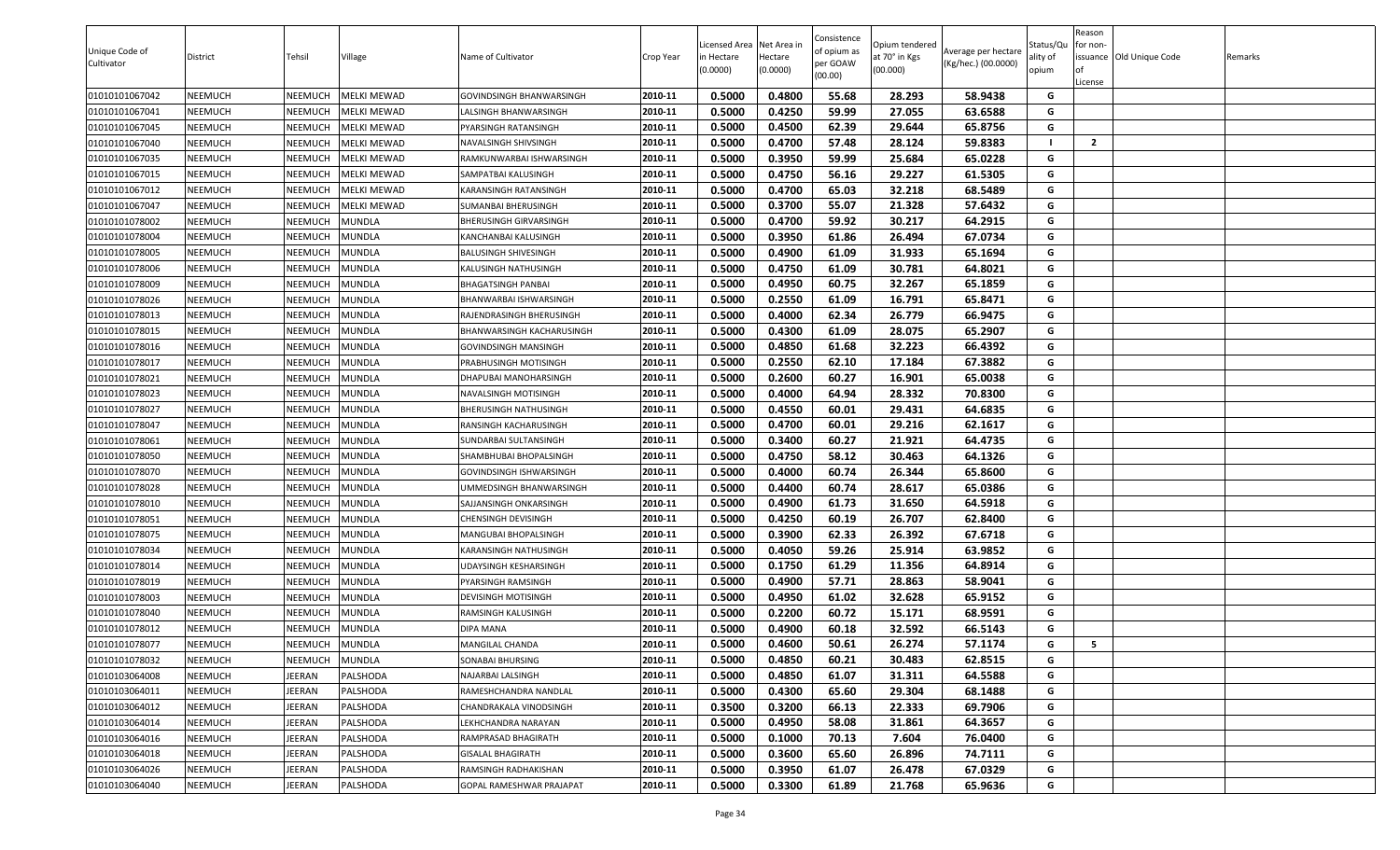| Unique Code of<br>Cultivator | District | Tehsil | Village         | Name of Cultivator       | Crop Year | Licensed Area Net Area in<br>n Hectare<br>(0.0000) | Hectare<br>(0.0000) | Consistence<br>of opium as<br>per GOAW<br>(00.00) | Opium tendered<br>at 70° in Kgs<br>(00.000) | Average per hectare<br>(Kg/hec.) (00.0000) | Status/Qu<br>ality of<br>opium | Reason<br>for non-<br>License | issuance Old Unique Code | Remarks            |
|------------------------------|----------|--------|-----------------|--------------------------|-----------|----------------------------------------------------|---------------------|---------------------------------------------------|---------------------------------------------|--------------------------------------------|--------------------------------|-------------------------------|--------------------------|--------------------|
| 01010103064046               | NEEMUCH  | JEERAN | PALSHODA        | IAWANSINGH BHANWARSINGH  | 2010-11   | 0.3500                                             | 0.3400              | 59.76                                             | 22.495                                      | 66.1618                                    | G                              |                               |                          |                    |
| 01010103064050               | NEEMUCH  | JEERAN | PALSHODA        | VAJJIBAI MATHURALAL      | 2010-11   | 0.5000                                             | 0.5000              | 60.54                                             | 30.374                                      | 60.7480                                    | G                              |                               |                          |                    |
| 01010103064051               | NEEMUCH  | JEERAN | PALSHODA        | RAMLAL DHRILAL           | 2010-11   | 0.5000                                             | 0.1800              | 60.54                                             | 12.108                                      | 67.2667                                    | G                              |                               |                          |                    |
| 01010103064053               | NEEMUCH  | JEERAN | PALSHODA        | SURESHCHANDRA KHYALILAL  | 2010-11   | 0.5000                                             | 0.4450              | 60.54                                             | 29.163                                      | 65.5348                                    | G                              |                               |                          |                    |
| 01010103064096               | NEEMUCH  | JEERAN | PALSHODA        | CHAMPALAL MODIRAM        | 2010-11   | 0.3500                                             | 0.2950              | 61.62                                             | 18.627                                      | 63.1424                                    | G                              |                               |                          |                    |
| 01010103064056               | NEEMUCH  | JEERAN | PALSHODA        | BHAGAWTIBAI MOHANLAL     | 2010-11   | 0.5000                                             | 0.4350              | 66.45                                             | 29.646                                      | 68.1517                                    | G                              |                               |                          |                    |
| 01010103064058               | NEEMUCH  | JEERAN | PALSHODA        | KASHIBAI NATHULAL        | 2010-11   | 0.5000                                             | 0.4800              | 61.62                                             | 29.384                                      | 61.2167                                    | G                              |                               |                          |                    |
| 01010103064067               | NEEMUCH  | JEERAN | PALSHODA        | MANGIBAI MANGILAL        | 2010-11   | 0.5000                                             | 0.4950              | 62.95                                             | 33.858                                      | 68.4000                                    | G                              |                               |                          |                    |
| 01010103064069               | NEEMUCH  | JEERAN | PALSHODA        | SAGARMAL BHANWARLAL      | 2010-11   | 0.3500                                             | 0.2650              | 61.59                                             | 17.386                                      | 65.6075                                    | G                              |                               |                          |                    |
| 01010103064079               | NEEMUCH  | JEERAN | PALSHODA        | MADHAVLAL BHERULAL       | 2010-11   | 0.5000                                             | 0.1900              | 66.83                                             | 13.223                                      | 69.5947                                    | G                              |                               |                          |                    |
| 01010103064088               | NEEMUCH  | JEERAN | PALSHODA        | MANGILAL KACHARU         | 2010-11   | 0.3500                                             | 0.3400              | 61.62                                             | 22.474                                      | 66.1000                                    | G                              |                               |                          |                    |
| 01010103064089               | NEEMUCH  | JEERAN | PALSHODA        | MOHANLAL RUGHNATH        | 2010-11   | 0.5000                                             | 0.2100              | 63.79                                             | 14.107                                      | 67.1762                                    | G                              |                               |                          |                    |
| 01010103064092               | NEEMUCH  | JEERAN | PALSHODA        | SHANKAR KACHARU          | 2010-11   | 0.3500                                             | 0.2750              | 61.98                                             | 19.975                                      | 72.6364                                    | G                              |                               |                          |                    |
| 01010103064111               | NEEMUCH  | JEERAN | PALSHODA        | RAMLAL BHAV SINGH        | 2010-11   | 0.5000                                             | 0.1000              | 64.17                                             | 6.692                                       | 66.9200                                    | G                              |                               |                          |                    |
| 01010103064115               | NEEMUCH  | JEERAN | PALSHODA        | SITABAI NANDLAL          | 2010-11   | 0.3500                                             | 0.3250              | 61.98                                             | 20.861                                      | 64.1877                                    | G                              |                               |                          |                    |
| 01010103064117               | NEEMUCH  | JEERAN | PALSHODA        | BAHNWARBAI NANDLAL       | 2010-11   | 0.5000                                             | 0.4150              | 64.08                                             | 27.188                                      | 65.5133                                    | G                              |                               |                          |                    |
| 01010103064123               | NEEMUCH  | JEERAN | PALSHODA        | BHULIBAI RAMNARAYAN      | 2010-11   | 0.5000                                             | 0.2450              | 64.08                                             | 16.624                                      | 67.8531                                    | G                              |                               |                          |                    |
| 01010103064129               | NEEMUCH  | JEERAN | PALSHODA        | KARULAL NANDLAL          | 2010-11   | 0.5000                                             | 0.3700              | 61.98                                             | 24.022                                      | 64.9243                                    | G                              |                               |                          |                    |
| 01010103064132               | NEEMUCH  | JEERAN | PALSHODA        | KANHEYALAL BHANWARLAL    | 2010-11   | 0.3500                                             | 0.2900              | 61.65                                             | 17.870                                      | 61.6207                                    | G                              |                               |                          |                    |
| 01010103064135               | NEEMUCH  | JEERAN | PALSHODA        | DEVRAM HIRALAL           | 2010-11   | 0.3500                                             | 0.3450              | 64.08                                             | 22.309                                      | 64.6638                                    | G                              |                               |                          |                    |
| 01010103064152               | NEEMUCH  | JEERAN | PALSHODA        | PRABHULAL KALURAM        | 2010-11   | 0.5000                                             | 0.3650              | 60.18                                             | 23.229                                      | 63.6411                                    | G                              |                               |                          |                    |
| 01010103064146               | NEEMUCH  | JEERAN | PALSHODA        | BAPULAL KACHARULAL       | 2010-11   | 0.5000                                             | 0.2050              | 63.43                                             | 13.900                                      | 67.8049                                    | G                              |                               |                          |                    |
| 01010103064148               | NEEMUCH  | JEERAN | PALSHODA        | RADHESHYAM NATHULAL      | 2010-11   | 0.5000                                             | 0.3950              | 66.45                                             | 26.684                                      | 67.5544                                    | G                              |                               |                          |                    |
| 01010103064170               | NEEMUCH  | JEERAN | PALSHODA        | DEVRAM PRABHULAL         | 2010-11   | 0.5000                                             | 0.5050              | 61.36                                             | 32.021                                      | 63.4079                                    | G                              |                               |                          |                    |
| 01010103064071               | NEEMUCH  | JEERAN | PALSHODA        | MANGILAL RADHAKISHAN     | 2010-11   | 0.5000                                             | 0.3850              | 61.65                                             | 25.567                                      | 66.4078                                    | G                              |                               |                          |                    |
| 01010103064104               | NEEMUCH  | JEERAN | PALSHODA        | <b>BHANWARL RAMA</b>     | 2010-11   | 0.5000                                             | 0.1800              | 61.65                                             | 11.916                                      | 66.2000                                    | G                              |                               |                          |                    |
| 01010103064174               | NEEMUCH  | JEERAN | PALSHODA        | SALGRAM AMRATRAM         | 2010-11   | 0.3500                                             | 0.2950              | 61.91                                             | 18.670                                      | 63.2881                                    | G                              |                               |                          |                    |
| 01010103064060               | NEEMUCH  | JEERAN | PALSHODA        | HUNGARBAI RAMLAL         | 2010-11   | 0.5000                                             | 0.4850              | 59.16                                             | 30.273                                      | 62.4186                                    | G                              |                               |                          |                    |
| 01010103064176               | NEEMUCH  | JEERAN | PALSHODA        | MODIRAM ONKARLAL         | 2010-11   | 0.5000                                             | 0.1950              | 65.54                                             | 14.765                                      | 75.7179                                    | G                              |                               |                          |                    |
| 01010103064076               | NEEMUCH  | JEERAN | PALSHODA        | SOHANBAI SHANKARLAL      | 2010-11   | 0.5000                                             | 0.1750              | 63.43                                             | 12.396                                      | 70.8343                                    | G                              |                               |                          |                    |
| 01010103064153               | NEEMUCH  | JEERAN | PALSHODA        | KASTURIBAI BAPULAL       | 2010-11   | 0.3500                                             | 0.3400              | 65.54                                             | 23.342                                      | 68.6529                                    | G                              |                               |                          |                    |
| 01010103064022               | NEEMUCH  | JEERAN | PALSHODA        | RAMNIVAS KACHARU         | 2010-11   | 0.5000                                             | 0.4700              | 61.91                                             | 31.459                                      | 66.9340                                    | G                              |                               |                          |                    |
| 01010103064048               | NEEMUCH  | JEERAN | PALSHODA        | RAMSWRUP KHYALILAL       | 2010-11   | 0.5000                                             | 0.3000              | 63.43                                             | 22.046                                      | 73.4867                                    | G                              |                               |                          |                    |
| 01010103064098               | NEEMUCH  | JEERAN | PALSHODA        | SAJNIBAI SHIVJI          | 2010-11   | 0.3500                                             | 0.2500              | 59.41                                             | 16.601                                      | 66.4040                                    | G                              |                               |                          |                    |
| 01010103064002               | NEEMUCH  | JEERAN | PALSHODA        | GOPAL RAMESHWAR JAT      | 2010-11   | 0.5000                                             | 0.4100              | 62.40                                             | 27.224                                      | 66.4000                                    | G                              |                               |                          |                    |
| 01010103064005               | NEEMUCH  | JEERAN | <b>PALSHODA</b> | DASHARATH RAMESHWAR      | 2010-11   | 0.5000                                             | 0.3000              | 60.94                                             | 19.266                                      | 64.2200                                    | G                              |                               |                          |                    |
| 01010103064055               | NEEMUCH  | JEERAN | PALSHODA        | LAXMINARAYAN DEVILAL     | 2010-11   | 0.5000                                             | 0.2450              | 59.41                                             | 17.577                                      | 71.7429                                    | G                              |                               |                          | <b>NAME CHANGE</b> |
| 01010103064073               | NEEMUCH  | JEERAN | PALSHODA        | BABULAL KACHARU          | 2010-11   | 0.5000                                             | 0.1500              | 67.32                                             | 10.329                                      | 68.8600                                    | G                              |                               |                          |                    |
| 01010103064119               | NEEMUCH  | JEERAN | PALSHODA        | KANWARLAL KESHURAM       | 2010-11   | 0.5000                                             | 0.3550              | 63.15                                             | 22.896                                      | 64.4958                                    | G                              |                               |                          |                    |
| 01010103064127               | NEEMUCH  | JEERAN | PALSHODA        | PARASRAM MANGILAL        | 2010-11   | 0.5000                                             | 0.2950              | 59.41                                             | 19.088                                      | 64.7051                                    | G                              |                               |                          |                    |
| 01010103064140               | NEEMUCH  | JEERAN | PALSHODA        | DHAPUBAI MEGRAJ          | 2010-11   | 0.5000                                             | 0.2000              | 61.96                                             | 13.330                                      | 66.6500                                    | G                              |                               |                          |                    |
| 01010103064032               | NEEMUCH  | JEERAN | PALSHODA        | PRKASHCHANDRA BHANWARLAL | 2010-11   | 0.5000                                             | 0.1400              | 61.96                                             | 8.382                                       | 59.8714                                    | G                              |                               |                          |                    |
| 01010103064062               | NEEMUCH  | JEERAN | PALSHODA        | RAMESHWAR GIRADHARI      | 2010-11   | 0.5000                                             | 0.3400              | 59.15                                             | 20.610                                      | 60.6176                                    | G                              |                               |                          |                    |
| 01010103064156               | NEEMUCH  | JEERAN | PALSHODA        | DAKHIBAI PRABHULAL       | 2010-11   | 0.5000                                             | 0.2950              | 65.68                                             | 19.939                                      | 67.5898                                    | G                              |                               |                          |                    |
| 01010103064157               | NEEMUCH  | JEERAN | PALSHODA        | RAMIBAI RAMCHANDRA       | 2010-11   | 0.3500                                             | 0.1550              | 63.15                                             | 10.131                                      | 65.3613                                    | G                              |                               |                          |                    |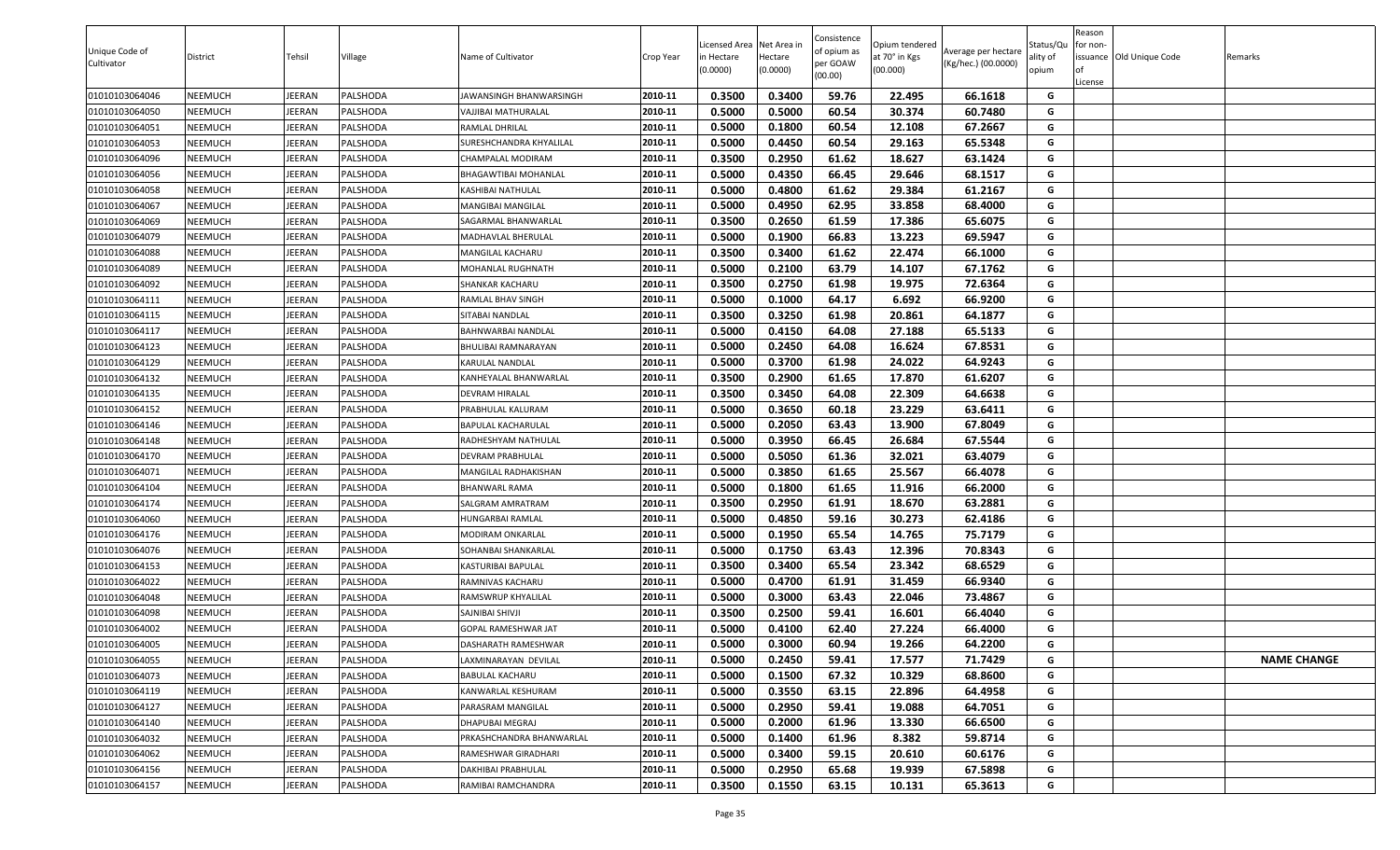|                |                |                |                 |                            |           |                          |                     | Consistence |                           |                     |                   | Reason   |                          |                              |
|----------------|----------------|----------------|-----------------|----------------------------|-----------|--------------------------|---------------------|-------------|---------------------------|---------------------|-------------------|----------|--------------------------|------------------------------|
| Unique Code of |                |                |                 |                            |           | Licensed Area Net Area i |                     | of opium as | Opium tendered            | Average per hectare | Status/Qu         | for non- |                          |                              |
| Cultivator     | District       | Tehsil         | Village         | Name of Cultivator         | Crop Year | in Hectare<br>(0.0000)   | Hectare<br>(0.0000) | per GOAW    | at 70° in Kgs<br>(00.000) | (Kg/hec.) (00.0000) | ality of<br>opium |          | issuance Old Unique Code | Remarks                      |
|                |                |                |                 |                            |           |                          |                     | (00.00)     |                           |                     |                   | .icense  |                          |                              |
| 01010103065034 | <b>NEEMUCH</b> | <b>IEERAN</b>  | PIPLIYA VYAS    | PUSHPABAI DULICHAND        | 2010-11   | 0.3500                   | 0.3400              | 57.78       | 20.173                    | 59.3324             | G                 |          |                          |                              |
| 01010103065056 | <b>NEEMUCH</b> | <b>IEERAN</b>  | PIPLIYA VYAS    | MOHANLAL RAMLAL            | 2010-11   | 0.5000                   | 0.4850              | 60.43       | 30.491                    | 62.8680             | G                 |          |                          |                              |
| 01010103065078 | <b>NEEMUCH</b> | <b>IEERAN</b>  | PIPLIYA VYAS    | RAMIBAY GORILAL            | 2010-11   | 0.5000                   | 0.4650              | 60.43       | 29.559                    | 63.5677             | G                 |          |                          |                              |
| 01010103065068 | <b>NEEMUCH</b> | <b>IEERAN</b>  | PIPLIYA VYAS    | KAILASHIBAI SHANTILAL      | 2010-11   | 0.5000                   | 0.2200              | 57.78       | 14.602                    | 66.3727             | G                 |          |                          |                              |
| 01010103065055 | <b>NEEMUCH</b> | <b>IEERAN</b>  | PIPLIYA VYAS    | MANGILAL KISHAN            | 2010-11   | 0.5000                   | 0.2850              | 57.54       | 18.018                    | 63.2211             | G                 |          |                          |                              |
| 01010103065072 | <b>NEEMUCH</b> | <b>IEERAN</b>  | PIPLIYA VYAS    | MOHANLAL GANGARAM          | 2010-11   | 0.5000                   | 0.4650              | 53.03       | 25.424                    | 54.6753             | G                 | 4        |                          |                              |
| 01010103065059 | <b>NEEMUCH</b> | <b>IEERAN</b>  | PIPLIYA VYAS    | RAMESHCHANDRA MATHURALAL   | 2010-11   | 0.5000                   | 0.2000              | 61.45       | 12.764                    | 63.8200             | G                 |          |                          |                              |
| 01010103065061 | <b>NEEMUCH</b> | JEERAN         | PIPLIYA VYAS    | VISHNU KISHANLAL           | 2010-11   | 0.5000                   | 0.1950              | 57.50       | 12.174                    | 62.4308             | G                 |          |                          |                              |
| 01010103065043 | <b>NEEMUCH</b> | <b>IEERAN</b>  | PIPLIYA VYAS    | ANILKUMAR SATYANARAYAN     | 2010-11   | 0.5000                   | 0.4850              | 59.80       | 29.610                    | 61.0515             | G                 |          |                          |                              |
| 01010103065069 | <b>NEEMUCH</b> | <b>IEERAN</b>  | PIPLIYA VYAS    | BADAMBAI BANSILAL          | 2010-11   | 0.3500                   | 0.3450              | 55.08       | 19.365                    | 56.1304             | G                 |          |                          |                              |
| 01010101092001 | <b>NEEMUCH</b> | NEEMUCH        | PIPLYA NATHAWAT | BAHWARSINGH KISHANSINGH    | 2010-11   | 0.3500                   | 0.3500              | 59.02       | 22.259                    | 63.5971             | G                 |          |                          | <b>TRANSFER / JHALRI R-3</b> |
| 01010101092005 | <b>NEEMUCH</b> | NEEMUCH        | PIPLYA NATHAWAT | UDAYSINGH DEVISINGH        | 2010-11   | 0.5000                   | 0.2050              | 59.02       | 14.140                    | 68.9756             | G                 |          |                          | <b>TRANSFER / MANGROL</b>    |
| 01010101092030 | <b>NEEMUCH</b> | NEEMUCH        | PIPLYA NATHAWAT | MADHUSINGH BHERUSINGH      | 2010-11   | 0.5000                   | 0.4500              | 54.23       | 26.426                    | 58.7244             | G                 | - 5      |                          |                              |
| 01010101092040 | <b>NEEMUCH</b> | NEEMUCH        | PIPLYA NATHAWAT | NANUSINGH PYARSINGH        | 2010-11   | 0.5000                   | 0.4000              | 58.56       | 26.461                    | 66.1525             | G                 |          |                          | <b>TRANSFER / PIPLAUN</b>    |
| 01010101092042 | <b>NEEMUCH</b> | NEEMUCH        | PIPLYA NATHAWAT | VAJJABAI DULEYSINGH        | 2010-11   | 0.5000                   | 0.4950              | 52.83       | 28.717                    | 58.0141             | G                 | - 5      |                          |                              |
| 01010101092009 | <b>NEEMUCH</b> | NEEMUCH        | PIPLYA NATHAWAT | <b>UDAYSINGH DEVISINGH</b> | 2010-11   | 0.5000                   | 0.4900              | 53.31       | 28.239                    | 57.6306             | G                 | 5        |                          |                              |
| 01010101092043 | <b>NEEMUCH</b> | NEEMUCH        | PIPLYA NATHAWAT | KESARSINGH GOKULSINGH      | 2010-11   | 0.5000                   | 0.4650              | 51.77       | 26.373                    | 56.7161             | G                 | 5        |                          |                              |
| 01010101092044 | <b>NEEMUCH</b> | NEEMUCH        | PIPLYA NATHAWAT | GHANSHYAM PRABHUDAS        | 2010-11   | 0.5000                   | 0.2950              | 58.56       | 17.886                    | 60.6305             | G                 |          |                          | <b>TRANSFER / JAVASIYA</b>   |
| 01010101092007 | <b>NEEMUCH</b> | NEEMUCH        | PIPLYA NATHAWAT | HARISINGH BHERUSINGH       | 2010-11   | 0.5000                   | 0.2200              | 54.23       | 12.612                    | 57.3273             | G                 | 1        |                          |                              |
| 01010101059011 | <b>NEEMUCH</b> | NEEMUCH        | <b>RATADIYA</b> | MANSINGH RATANSINGH        | 2010-11   | 0.5000                   | 0.4950              | 55.98       | 32.252                    | 65.1556             | G                 |          |                          |                              |
| 01010101059016 | <b>NEEMUCH</b> | NEEMUCH        | <b>RATADIYA</b> | RAMSINGH KANHEYALAL        | 2010-11   | 0.5000                   | 0.4150              | 56.47       | 25.460                    | 61.3494             | G                 |          |                          |                              |
| 01010101059018 | <b>NEEMUCH</b> | NEEMUCH        | RATADIYA        | SHANTILAL KISHORE          | 2010-11   | 0.5000                   | 0.3050              | 56.47       | 17.845                    | 58.5082             | G                 |          |                          |                              |
| 01010101059048 | <b>NEEMUCH</b> | NEEMUCH        | RATADIYA        | RAMLAL RATANLAL            | 2010-11   | 0.3500                   | 0.3450              | 56.47       | 22.661                    | 65.6841             | G                 |          |                          |                              |
| 01010101059024 | <b>NEEMUCH</b> | NEEMUCH        | <b>RATADIYA</b> | KARUSINGH KISHORESINGH     | 2010-11   | 0.5000                   | 0.4250              | 59.25       | 28.118                    | 66.1600             | G                 |          |                          |                              |
| 01010101059002 | <b>NEEMUCH</b> | NEEMUCH        | RATADIYA        | BAPULAL DEVRAM             | 2010-11   | 0.5000                   | 0.4000              | 59.25       | 26.189                    | 65.4725             | G                 |          |                          |                              |
| 01010101059068 | <b>NEEMUCH</b> | NEEMUCH        | <b>RATADIYA</b> | RAMIBAI KAWARLAL           | 2010-11   | 0.5000                   | 0.2900              | 56.52       | 18.078                    | 62.3379             | G                 |          |                          |                              |
| 01010101059014 | <b>NEEMUCH</b> | NEEMUCH        | RATADIYA        | SHERSINGH BANSILAL         | 2010-11   | 0.5000                   | 0.5000              | 59.25       | 30.251                    | 60.5020             | G                 |          |                          |                              |
| 01010101059044 | <b>NEEMUCH</b> | NEEMUCH        | <b>RATADIYA</b> | BHAGWAN KESHURAM           | 2010-11   | 0.5000                   | 0.2800              | 61.40       | 18.376                    | 65.6286             | G                 |          |                          |                              |
| 01010101059050 | <b>NEEMUCH</b> | NEEMUCH        | RATADIYA        | NARAYANSINGH UDAYSINGH     | 2010-11   | 0.5000                   | 0.4900              | 60.79       | 32.757                    | 66.8510             | G                 |          |                          |                              |
| 01010101059032 | <b>NEEMUCH</b> | NEEMUCH        | RATADIYA        | KAMLABAI CHAMPALAL         | 2010-11   | 0.5000                   | 0.4650              | 56.52       | 26.726                    | 57.4753             | G                 |          |                          |                              |
| 01010101059005 | <b>NEEMUCH</b> | NEEMUCH        | RATADIYA        | ASHOKKUMAR RAMLAL          | 2010-11   | 0.5000                   | 0.4200              | 56.52       | 24.667                    | 58.7310             | G                 |          |                          |                              |
| 01010101059015 | <b>NEEMUCH</b> | NEEMUCH        | RATADIYA        | PRABHULAL BHANWARLAL       | 2010-11   | 0.5000                   | 0.2100              | 56.52       | 13.145                    | 62.5952             | G                 |          |                          |                              |
| 01010101059049 | <b>NEEMUCH</b> | NEEMUCH        | RATADIYA        | MURLIDAS SHANKARDAS        | 2010-11   | 0.5000                   | 0.2400              | 59.14       | 14.903                    | 62.0958             | G                 |          |                          |                              |
| 01010101059045 | <b>NEEMUCH</b> | NEEMUCH        | RATADIYA        | GOPAL JETRAM               | 2010-11   | 0.5000                   | 0.1400              | 61.40       | 9.377                     | 66.9786             | G                 |          |                          |                              |
| 01010101059054 | <b>NEEMUCH</b> | NEEMUCH        | <b>RATADIYA</b> | DEVILAL KESHURAM           | 2010-11   | 0.5000                   | 0.2500              | 59.14       | 16.458                    | 65.8320             | G                 |          |                          |                              |
| 01010101059010 | <b>NEEMUCH</b> | <b>NEEMUCH</b> | RATADIYA        | LALURAM MULCHAND           | 2010-11   | 0.5000                   | 0.5100              | 59.31       | 31.316                    | 61.4039             | G                 |          |                          |                              |
| 01010101059055 | <b>NEEMUCH</b> | NEEMUCH        | RATADIYA        | NANIBAI MANGILAL           | 2010-11   | 0.5000                   | 0.2500              | 59.14       | 15.199                    | 60.7960             | G                 |          |                          |                              |
| 01010101059035 | <b>NEEMUCH</b> | NEEMUCH        | RATADIYA        | RODA NANDA                 | 2010-11   | 0.5000                   | 0.4000              | 61.10       | 26.072                    | 65.1800             | G                 |          |                          |                              |
| 01010101059077 | <b>NEEMUCH</b> | NEEMUCH        | RATADIYA        | AMBALAL RAMLAL             | 2010-11   | 0.5000                   | 0.4950              | 60.95       | 32.051                    | 64.7495             | G                 |          |                          |                              |
| 01010101059057 | <b>NEEMUCH</b> | NEEMUCH        | RATADIYA        | LAXMINARAYAN MEGHRAJ       | 2010-11   | 0.5000                   | 0.1450              | 60.14       | 8.969                     | 61.8552             | G                 |          |                          |                              |
| 01010101059053 | <b>NEEMUCH</b> | NEEMUCH        | RATADIYA        | MEGHRAJ KESHURAM           | 2010-11   | 0.5000                   | 0.1950              | 61.10       | 12.595                    | 64.5897             | G                 |          |                          |                              |
| 01010101059078 | <b>NEEMUCH</b> | NEEMUCH        | RATADIYA        | MOHANLAL BHANWARLAL        | 2010-11   | 0.5000                   | 0.3750              | 62.22       | 24.301                    | 64.8027             | G                 |          |                          |                              |
| 01010101059059 | <b>NEEMUCH</b> | NEEMUCH        | RATADIYA        | NANDLAL CHUNNILAL          | 2010-11   | 0.5000                   | 0.1200              | 57.95       | 7.633                     | 63.6083             | G                 |          |                          |                              |
| 01010101059028 | <b>NEEMUCH</b> | NEEMUCH        | RATADIYA        | KARULAL KACHRU             | 2010-11   | 0.5000                   | 0.3400              | 61.10       | 22.232                    | 65.3882             | G                 |          |                          |                              |
| 01010101059070 | <b>NEEMUCH</b> | NEEMUCH        | RATADIYA        | <b>BABULAL AMBALAL</b>     | 2010-11   | 0.5000                   | 0.2500              | 62.22       | 16.231                    | 64.9240             | G                 |          | 01010101045015           |                              |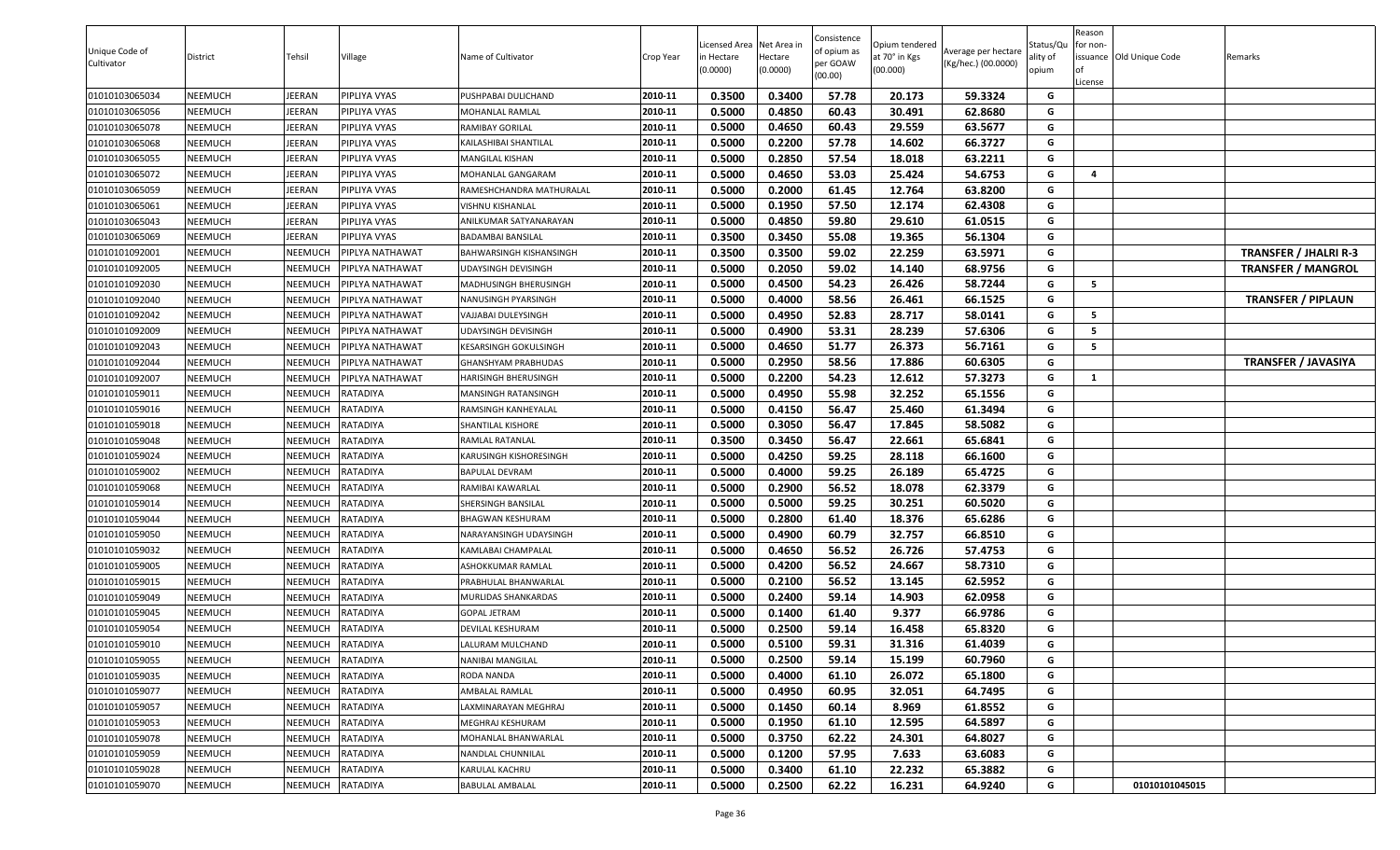| Unique Code of<br>Cultivator | District | Tehsil         | Village            | Name of Cultivator          | Crop Year | Licensed Area Net Area in<br>in Hectare<br>(0.0000) | Hectare<br>(0.0000) | Consistence<br>of opium as<br>per GOAW<br>(00.00) | Opium tendered<br>at 70° in Kgs<br>(00.000) | Average per hectare<br>(Kg/hec.) (00.0000) | Status/Qu<br>ality of<br>opium | Reason<br>for non-<br>issuance Old Unique Code<br>01<br>.icense | Remarks            |
|------------------------------|----------|----------------|--------------------|-----------------------------|-----------|-----------------------------------------------------|---------------------|---------------------------------------------------|---------------------------------------------|--------------------------------------------|--------------------------------|-----------------------------------------------------------------|--------------------|
| 01010101059064               | NEEMUCH  | NEEMUCH        | <b>RATADIYA</b>    | <b>GHANSHYAM BASANTILAL</b> | 2010-11   | 0.5000                                              | 0.2200              | 60.14                                             | 14.047                                      | 63.8500                                    | G                              |                                                                 |                    |
| 01010101059071               | NEEMUCH  | NEEMUCH        | RATADIYA           | NANDLAL GABURCHAND          | 2010-11   | 0.5000                                              | 0.1950              | 61.40                                             | 12.236                                      | 62.7487                                    | G                              |                                                                 |                    |
| 01010101059079               | NEEMUCH  | NEEMUCH        | RATADIYA           | MUKESH RAJARAM              | 2010-11   | 0.3500                                              | 0.1500              | 62.22                                             | 10.071                                      | 67.1400                                    | G                              | 01020104090002                                                  |                    |
| 01010101059065               | NEEMUCH  | NEEMUCH        | RATADIYA           | VISHNUPRASAD BANSILAL       | 2010-11   | 0.5000                                              | 0.2200              | 60.14                                             | 14.021                                      | 63.7318                                    | G                              |                                                                 |                    |
| 01010101059019               | NEEMUCH  | NEEMUCH        | RATADIYA           | RAMESHCHANDRA KARULAL       | 2010-11   | 0.5000                                              | 0.2800              | 61.40                                             | 18.973                                      | 67.7607                                    | G                              |                                                                 |                    |
| 01010101059039               | NEEMUCH  | NEEMUCH        | RATADIYA           | CHANDABAI ONKAR             | 2010-11   | 0.5000                                              | 0.3650              | 64.14                                             | 23.466                                      | 64.2904                                    | G                              |                                                                 |                    |
| 01010101059066               | NEEMUCH  | NEEMUCH        | <b>RATADIYA</b>    | GAURISHANKAR AMBALAL        | 2010-11   | 0.5000                                              | 0.2600              | 60.14                                             | 16.899                                      | 64.9962                                    | G                              |                                                                 |                    |
| 01010101059069               | NEEMUCH  | NEEMUCH        | RATADIYA           | RAJMAL BASANTILAL           | 2010-11   | 0.5000                                              | 0.2300              | 64.02                                             | 15.593                                      | 67.7957                                    | G                              |                                                                 |                    |
| 01010101059074               | NEEMUCH  | <b>NEEMUCH</b> | RATADIYA           | <b>RAMLAL GAUTAM</b>        | 2010-11   | 0.5000                                              | 0.3700              | 60.14                                             | 24.236                                      | 65.5027                                    | G                              |                                                                 |                    |
| 01010101059041               | NEEMUCH  | NEEMUCH        | RATADIYA           | UMRAOSINGH SHIVLAL          | 2010-11   | 0.5000                                              | 0.3100              | 59.48                                             | 19.136                                      | 61.7290                                    | G                              |                                                                 |                    |
| 01010101059046               | NEEMUCH  | NEEMUCH        | RATADIYA           | AMBALAL JETRAM              | 2010-11   | 0.5000                                              | 0.1550              | 59.48                                             | 9.704                                       | 62.6065                                    | G                              |                                                                 |                    |
| 01010101059001               | NEEMUCH  | NEEMUCH        | RATADIYA           | KISHANLAL DEVILAL           | 2010-11   | 0.5000                                              | 0.3450              | 59.25                                             | 21.702                                      | 62.9043                                    | G                              |                                                                 |                    |
| 01010101059076               | NEEMUCH  | NEEMUCH        | RATADIYA           | PRABHUSINGH MANOHAR         | 2010-11   | 0.5000                                              | 0.4950              | 57.91                                             | 30.808                                      | 62.2384                                    | G                              |                                                                 |                    |
| 01010101098002               | NEEMUCH  | NEEMUCH        | <b>REVLI DEVLI</b> | SHANTILAL GANAPAT           | 2010-11   | 0.5000                                              | 0.1200              | 69.97                                             | 8.406                                       | 70.0500                                    | G                              |                                                                 |                    |
| 01010101098013               | NEEMUCH  | NEEMUCH        | <b>REVLI DEVLI</b> | JIVANLAL BHERULAL           | 2010-11   | 0.5000                                              | 0.1950              | 64.49                                             | 12.751                                      | 65.3897                                    | G                              |                                                                 |                    |
| 01010101098023               | NEEMUCH  | NEEMUCH        | <b>REVLI DEVLI</b> | RAMESHCHANDRA VARDICHAND    | 2010-11   | 0.5000                                              | 0.2250              | 65.16                                             | 16.262                                      | 72.2756                                    | G                              |                                                                 |                    |
| 01010101098024               | NEEMUCH  | NEEMUCH        | <b>REVLI DEVLI</b> | JAGDISHCHANDRA VARDICHAND   | 2010-11   | 0.5000                                              | 0.2500              | 65.16                                             | 17.575                                      | 70.3000                                    | G                              |                                                                 |                    |
| 01010101098025               | NEEMUCH  | NEEMUCH        | <b>REVLI DEVLI</b> | KAILASHCHANDRA VARDICHAND   | 2010-11   | 0.5000                                              | 0.2750              | 65.16                                             | 19.483                                      | 70.8473                                    | G                              |                                                                 |                    |
| 01010101098028               | NEEMUCH  | NEEMUCH        | <b>REVLI DEVLI</b> | <b>GISALAL RAMESWAR</b>     | 2010-11   | 0.5000                                              | 0.1100              | 61.38                                             | 7.786                                       | 70.7818                                    | G                              |                                                                 |                    |
| 01010101098029               | NEEMUCH  | NEEMUCH        | <b>REVLI DEVLI</b> | SHANTILAL GANAPAT           | 2010-11   | 0.5000                                              | 0.1650              | 60.38                                             | 10.894                                      | 66.0242                                    | G                              |                                                                 |                    |
| 01010101098032               | NEEMUCH  | NEEMUCH        | <b>REVLI DEVLI</b> | VINODKUMAR KANWARLAL        | 2010-11   | 0.5000                                              | 0.2500              | 67.06                                             | 18.049                                      | 72.1960                                    | G                              |                                                                 |                    |
| 01010101098035               | NEEMUCH  | NEEMUCH        | <b>REVLI DEVLI</b> | <b>GOPAL BALMUKAND</b>      | 2010-11   | 0.5000                                              | 0.3350              | 62.78                                             | 22.960                                      | 68.5373                                    | G                              |                                                                 |                    |
| 01010101098037               | NEEMUCH  | NEEMUCH        | <b>REVLI DEVLI</b> | KISHANLAL SHANKARLAL        | 2010-11   | 0.5000                                              | 0.5050              | 57.92                                             | 28.993                                      | 57.4119                                    | G                              |                                                                 |                    |
| 01010101098039               | NEEMUCH  | NEEMUCH        | <b>REVLI DEVLI</b> | RADHESHYAM KANHEYALAL       | 2010-11   | 0.5000                                              | 0.1050              | 65.16                                             | 7.419                                       | 70.6571                                    | G                              |                                                                 |                    |
| 01010101098042               | NEEMUCH  | NEEMUCH        | <b>REVLI DEVLI</b> | NANDLAL SHAMBHULAL          | 2010-11   | 0.5000                                              | 0.4400              | 65.13                                             | 30.053                                      | 68.3023                                    | G                              |                                                                 |                    |
| 01010101098047               | NEEMUCH  | NEEMUCH        | <b>REVLI DEVLI</b> | KANWARLAL RATANLAL          | 2010-11   | 0.5000                                              | 0.1550              | 67.06                                             | 10.873                                      | 70.1484                                    | G                              |                                                                 |                    |
| 01010101098054               | NEEMUCH  | NEEMUCH        | <b>REVLI DEVLI</b> | KASTURIBAI SHIVELAL         | 2010-11   | 0.5000                                              | 0.3100              | 62.78                                             | 20.278                                      | 65.4129                                    | G                              |                                                                 |                    |
| 01010101098055               | NEEMUCH  | NEEMUCH        | <b>REVLI DEVLI</b> | KAMLABAI HARNARAYAN         | 2010-11   | 0.5000                                              | 0.2950              | 65.17                                             | 20.277                                      | 68.7356                                    | G                              |                                                                 |                    |
| 01010101098062               | NEEMUCH  | NEEMUCH        | <b>REVLI DEVLI</b> | BABULAL VARDICHAND          | 2010-11   | 0.5000                                              | 0.1400              | 62.78                                             | 9.166                                       | 65.4714                                    | G                              |                                                                 |                    |
| 01010101098065               | NEEMUCH  | NEEMUCH        | <b>REVLI DEVLI</b> | KANHEYALAL BHURALAL         | 2010-11   | 0.5000                                              | 0.3450              | 62.78                                             | 22.269                                      | 64.5478                                    | G                              |                                                                 |                    |
| 01010101098070               | NEEMUCH  | NEEMUCH        | <b>REVLI DEVLI</b> | RADHESHYAM DHANRAJ          | 2010-11   | 0.5000                                              | 0.1850              | 61.81                                             | 11.938                                      | 64.5297                                    | G                              |                                                                 |                    |
| 01010101098077               | NEEMUCH  | NEEMUCH        | <b>REVLI DEVLI</b> | <b>BHURALAL TAKECHAND</b>   | 2010-11   | 0.5000                                              | 0.3150              | 61.81                                             | 20.645                                      | 65.5397                                    | G                              |                                                                 |                    |
| 01010101098086               | NEEMUCH  | NEEMUCH        | <b>REVLI DEVLI</b> | JAYNARAYAN BHERULAL         | 2010-11   | 0.5000                                              | 0.1900              | 61.38                                             | 12.267                                      | 64.5632                                    | G                              |                                                                 |                    |
| 01010101098087               | NEEMUCH  | <b>NEEMUCH</b> | <b>REVLI DEVLI</b> | <b>BASANTIBAI PRABHUDAS</b> | 2010-11   | 0.3500                                              | 0.1500              | 65.84                                             | 10.450                                      | 69.6667                                    | G                              |                                                                 |                    |
| 01010101098089               | NEEMUCH  | NEEMUCH        | <b>REVLI DEVLI</b> | AMBALAL GAURISHANKAR        | 2010-11   | 0.5000                                              | 0.3050              | 58.34                                             | 18.369                                      | 60.2262                                    | G                              |                                                                 | <b>NAME CHANGE</b> |
| 01010101098091               | NEEMUCH  | NEEMUCH        | <b>REVLI DEVLI</b> | JAGDISHCHANDRA PRABHULAL    | 2010-11   | 0.5000                                              | 0.1750              | 61.81                                             | 12.000                                      | 68.5714                                    | G                              |                                                                 |                    |
| 01010101098103               | NEEMUCH  | NEEMUCH        | <b>REVLI DEVLI</b> | CHANDMAL PYARCHAND          | 2010-11   | 0.3500                                              | 0.3350              | 57.71                                             | 19.547                                      | 58.3493                                    | G                              |                                                                 |                    |
| 01010101098104               | NEEMUCH  | NEEMUCH        | <b>REVLI DEVLI</b> | KRISHNAKUMAR MULCHAND       | 2010-11   | 0.5000                                              | 0.3600              | 61.81                                             | 23.241                                      | 64.5583                                    | G                              |                                                                 |                    |
| 01010101098124               | NEEMUCH  | NEEMUCH        | <b>REVLI DEVLI</b> | SURAJMAL RAMPRTAP           | 2010-11   | 0.5000                                              | 0.4150              | 65.13                                             | 30.118                                      | 72.5735                                    | G                              |                                                                 |                    |
| 01010101098131               | NEEMUCH  | NEEMUCH        | <b>REVLI DEVLI</b> | SHRILAL BALMUKAND           | 2010-11   | 0.5000                                              | 0.1900              | 65.17                                             | 12.978                                      | 68.3053                                    | G                              |                                                                 |                    |
| 01010101098050               | NEEMUCH  | NEEMUCH        | <b>REVLI DEVLI</b> | MADHOLAL GAUTAM             | 2010-11   | 0.5000                                              | 0.4150              | 53.42                                             | 23.200                                      | 55.9036                                    | G                              | 4                                                               |                    |
| 01010101098040               | NEEMUCH  | NEEMUCH        | <b>REVLI DEVLI</b> | MANNALAL RAMESHWAR          | 2010-11   | 0.5000                                              | 0.2000              | 57.86                                             | 11.994                                      | 59.9700                                    | G                              |                                                                 |                    |
| 01010101098043               | NEEMUCH  | NEEMUCH        | <b>REVLI DEVLI</b> | SHATYANARAYAN RAMAKANT      | 2010-11   | 0.5000                                              | 0.4300              | 65.13                                             | 27.699                                      | 64.4163                                    | G                              |                                                                 |                    |
| 01010101098064               | NEEMUCH  | NEEMUCH        | <b>REVLI DEVLI</b> | AMBALAL BHURALAL            | 2010-11   | 0.5000                                              | 0.1250              | 65.13                                             | 8.979                                       | 71.8320                                    | G                              |                                                                 |                    |
| 01010101098069               | NEEMUCH  | NEEMUCH        | <b>REVLI DEVLI</b> | NARMDASHANKAR CHAMPALAL     | 2010-11   | 0.5000                                              | 0.3000              | 65.19                                             | 20.162                                      | 67.2067                                    | G                              |                                                                 |                    |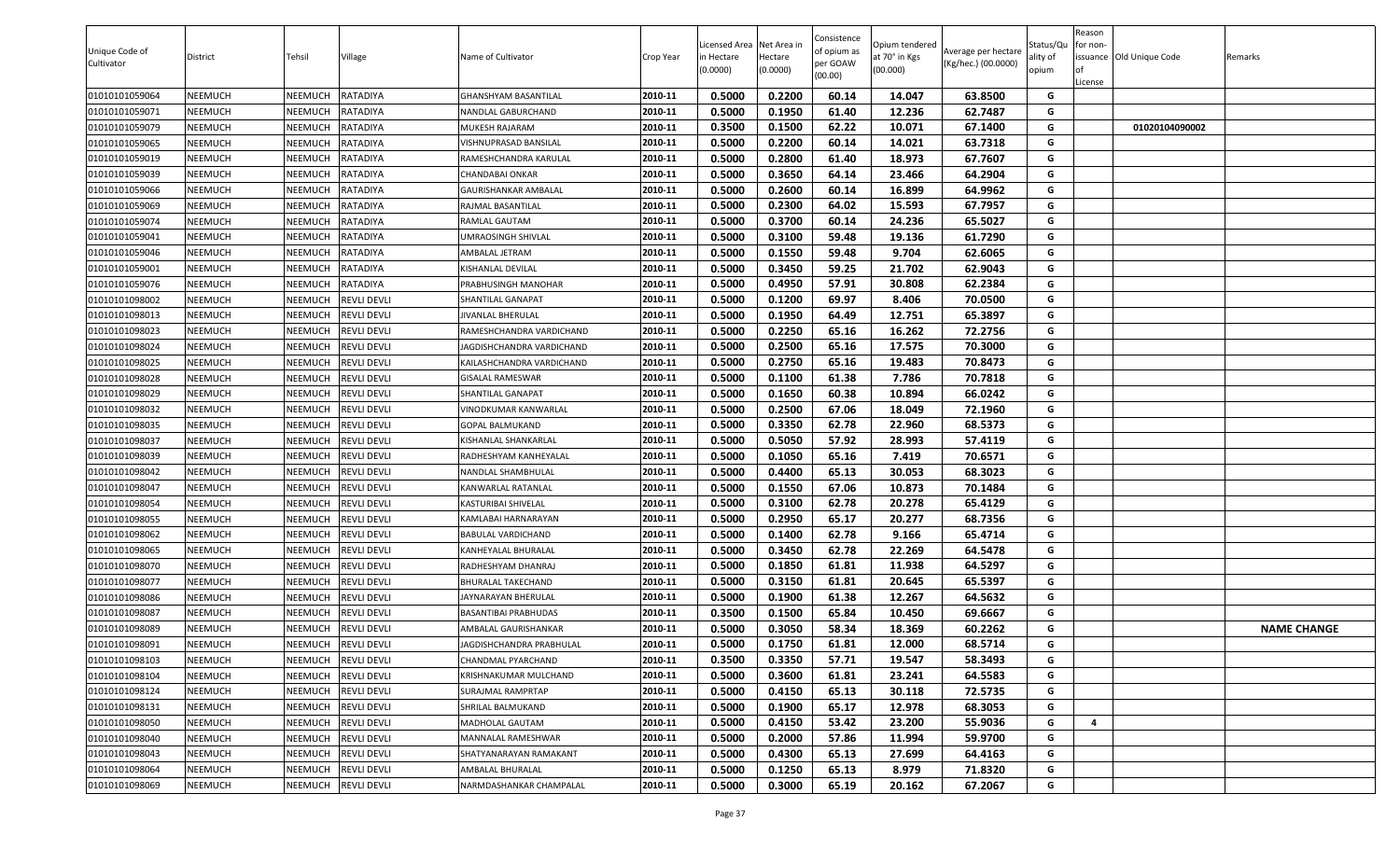|                |                |                |                    |                            |           |                          |                     | Consistence |                           |                     |                   | Reason         |                          |         |
|----------------|----------------|----------------|--------------------|----------------------------|-----------|--------------------------|---------------------|-------------|---------------------------|---------------------|-------------------|----------------|--------------------------|---------|
| Unique Code of |                |                |                    |                            |           | Licensed Area Net Area i |                     | of opium as | Opium tendered            | Average per hectare | Status/Qu         | for non-       |                          |         |
| Cultivator     | District       | Tehsil         | Village            | Name of Cultivator         | Crop Year | in Hectare<br>(0.0000)   | Hectare<br>(0.0000) | per GOAW    | at 70° in Kgs<br>(00.000) | (Kg/hec.) (00.0000) | ality of<br>opium |                | issuance Old Unique Code | Remarks |
|                |                |                |                    |                            |           |                          |                     | (00.00)     |                           |                     |                   | .icense        |                          |         |
| 01010101098145 | <b>NEEMUCH</b> | NEEMUCH        | <b>REVLI DEVLI</b> | BHURIBAI MOTILAL           | 2010-11   | 0.5000                   | 0.2150              | 65.19       | 14.351                    | 66.7488             | G                 |                |                          |         |
| 01010101098082 | <b>NEEMUCH</b> | NEEMUCH        | <b>REVLI DEVLI</b> | RAJENDRA KUMAR SALAGRAM    | 2010-11   | 0.5000                   | 0.1100              | 62.37       | 8.242                     | 74.9273             | G                 |                |                          |         |
| 01010101098038 | <b>NEEMUCH</b> | NEEMUCH        | <b>REVLI DEVLI</b> | BALUDAS PRABHUDAS          | 2010-11   | 0.5000                   | 0.2050              | 67.35       | 14.702                    | 71.7171             | G                 |                |                          |         |
| 01010101098132 | <b>NEEMUCH</b> | NEEMUCH        | <b>REVLI DEVLI</b> | GORDHANDAS JAMNADAS        | 2010-11   | 0.5000                   | 0.1700              | 65.19       | 12.516                    | 73.6235             | G                 |                |                          |         |
| 01010101098128 | <b>NEEMUCH</b> | NEEMUCH        | <b>REVLI DEVLI</b> | RAMESHCHANDRA SHYAMLAL     | 2010-11   | 0.5000                   | 0.1200              | 62.37       | 8.322                     | 69.3500             | G                 |                |                          |         |
| 01010101098123 | <b>NEEMUCH</b> | NEEMUCH        | <b>REVLI DEVLI</b> | SURESHCHANDRA RAMPRASAD    | 2010-11   | 0.5000                   | 0.3800              | 62.37       | 25.777                    | 67.8342             | G                 |                |                          |         |
| 01010101098048 | <b>NEEMUCH</b> | NEEMUCH        | <b>REVLI DEVLI</b> | VARDICHAND SHANKARLAL      | 2010-11   | 0.5000                   | 0.1100              | 67.35       | 8.072                     | 73.3818             | G                 |                |                          |         |
| 01010101098049 | <b>NEEMUCH</b> | NEEMUCH        | <b>REVLI DEVLI</b> | RAMESHWAR VARDICHAND       | 2010-11   | 0.5000                   | 0.1100              | 62.37       | 7.680                     | 69.8182             | G                 |                |                          |         |
| 01010101098033 | <b>NEEMUCH</b> | NEEMUCH        | <b>REVLI DEVLI</b> | KANHEYALAL BHUWAN          | 2010-11   | 0.5000                   | 0.3400              | 62.10       | 21.558                    | 63.4059             | G                 |                |                          |         |
| 01010101098061 | <b>NEEMUCH</b> | NEEMUCH        | <b>REVLI DEVLI</b> | CHAMPALAL PRATIRAJ         | 2010-11   | 0.5000                   | 0.2950              | 62.10       | 18.710                    | 63.4237             | G                 |                |                          |         |
| 01010101098148 | <b>NEEMUCH</b> | NEEMUCH        | <b>REVLI DEVLI</b> | LAXMINARAYAN SURAJMAL      | 2010-11   | 0.5000                   | 0.4650              | 64.84       | 31.836                    | 68.4645             | G                 |                |                          |         |
| 01010101098135 | <b>NEEMUCH</b> | NEEMUCH        | <b>REVLI DEVLI</b> | BHAGATIBAI MANGILAL        | 2010-11   | 0.5000                   | 0.1050              | 62.10       | 7.088                     | 67.5048             | G                 |                |                          |         |
| 01010101098031 | <b>NEEMUCH</b> | NEEMUCH        | <b>REVLI DEVLI</b> | RADHESHYAM RAMNARAYAN      | 2010-11   | 0.5000                   | 0.3500              | 62.28       | 22.430                    | 64.0857             | G                 |                |                          |         |
| 01010101098016 | <b>NEEMUCH</b> | NEEMUCH        | <b>REVLI DEVLI</b> | RAJENDRAPRASAD AMBALAL     | 2010-11   | 0.5000                   | 0.3150              | 63.65       | 20.550                    | 65.2381             | G                 |                |                          |         |
| 01010101098092 | <b>NEEMUCH</b> | NEEMUCH        | <b>REVLI DEVLI</b> | POKHERLAL BHAGIRATH        | 2010-11   | 0.5000                   | 0.4450              | 62.10       | 28.238                    | 63.4562             | G                 |                |                          |         |
| 01010101098115 | <b>NEEMUCH</b> | NEEMUCH        | <b>REVLI DEVLI</b> | NARAYAN BHANWARLAL         | 2010-11   | 0.5000                   | 0.4150              | 62.75       | 28.085                    | 67.6747             | G                 |                |                          |         |
| 01010101098137 | <b>NEEMUCH</b> | NEEMUCH        | <b>REVLI DEVLI</b> | RUPLAL GANPATLAL           | 2010-11   | 0.5000                   | 0.1200              | 62.43       | 8.152                     | 67.9333             | G                 |                |                          |         |
| 01010101098139 | <b>NEEMUCH</b> | NEEMUCH        | <b>REVLI DEVLI</b> | GOPAL RAMNARAYAN           | 2010-11   | 0.5000                   | 0.4150              | 62.75       | 28.211                    | 67.9783             | G                 |                |                          |         |
| 01010101054002 | <b>NEEMUCH</b> | NEEMUCH        | SAKARANI REYATWARI | JAGDISH VARDICHAND         | 2010-11   | 0.5000                   | 0.4000              | 62.27       | 26.652                    | 66.6300             | G                 |                |                          |         |
| 01010101054004 | <b>NEEMUCH</b> | NEEMUCH        | SAKARANI REYATWARI | <b>BANSHILAL MULCHAND</b>  | 2010-11   | 0.5000                   | 0.4550              | 62.27       | 29.729                    | 65.3385             | G                 |                |                          |         |
| 01010101054011 | <b>NEEMUCH</b> | NEEMUCH        | SAKARANI REYATWARI | <b>DOLATRAM SHANKARLAL</b> | 2010-11   | 0.5000                   | 0.4550              | 60.27       | 28.869                    | 63.4484             | G                 |                |                          |         |
| 01010101054018 | <b>NEEMUCH</b> | NEEMUCH        | SAKARANI REYATWARI | RAMCHANDRA KISHANLAL       | 2010-11   | 0.5000                   | 0.2650              | 60.27       | 16.824                    | 63.4868             | G                 |                |                          |         |
| 01010101054030 | <b>NEEMUCH</b> | NEEMUCH        | SAKARANI REYATWARI | CHANDMAL HIRALAL           | 2010-11   | 0.5000                   | 0.3500              | 60.27       | 22.687                    | 64.8200             | G                 |                |                          |         |
| 01010101054022 | <b>NEEMUCH</b> | NEEMUCH        | SAKARANI REYATWARI | DINESHCHANDRA KEDARLAL     | 2010-11   | 0.5000                   | 0.2650              | 61.60       | 18.524                    | 69.9019             | G                 |                |                          |         |
| 01010101054036 | <b>NEEMUCH</b> | NEEMUCH        | SAKARANI REYATWARI | RAMCHANDRA DEEPA           | 2010-11   | 0.3500                   | 0.2950              | 61.60       | 20.231                    | 68.5797             | G                 |                |                          |         |
| 01010101054020 | <b>NEEMUCH</b> | NEEMUCH        | SAKARANI REYATWARI | MANNALAL KEDAR             | 2010-11   | 0.5000                   | 0.3150              | 61.60       | 19.395                    | 61.5714             | G                 |                |                          |         |
| 01010101054003 | <b>NEEMUCH</b> | NEEMUCH        | SAKARANI REYATWARI | YASHWANTKUMAR BHERUSHANKAR | 2010-11   | 0.5000                   | 0.3750              | 58.14       | 22.891                    | 61.0427             | G                 |                |                          |         |
| 01010101054034 | <b>NEEMUCH</b> | NEEMUCH        | SAKARANI REYATWARI | NARENDRKUMAR RUGNATH       | 2010-11   | 0.5000                   | 0.4700              | 64.33       | 30.832                    | 65.6000             | G                 |                |                          |         |
| 01010101054039 | <b>NEEMUCH</b> | NEEMUCH        | SAKARANI REYATWARI | HAJARILAL PRATHIRAJ        | 2010-11   | 0.5000                   | 0.2450              | 60.16       | 15.066                    | 61.4939             | G                 |                |                          |         |
| 01010101054013 | <b>NEEMUCH</b> | NEEMUCH        | SAKARANI REYATWARI | SURAJMAL RAMCHANDRA        | 2010-11   | 0.5000                   | 0.3100              | 59.22       | 19.458                    | 62.7677             | G                 |                |                          |         |
| 01010101054014 | <b>NEEMUCH</b> | NEEMUCH        | SAKARANI REYATWARI | LAXMINARAYAN RAMCHANDRA    | 2010-11   | 0.5000                   | 0.2800              | 59.22       | 17.588                    | 62.8143             | G                 |                |                          |         |
| 01010101054025 | <b>NEEMUCH</b> | NEEMUCH        | SAKARANI REYATWARI | HULASIBAI MULCHAND         | 2010-11   | 0.3500                   | 0.2850              | 58.14       | 16.869                    | 59.1895             | G                 |                |                          |         |
| 01010101060001 | <b>NEEMUCH</b> | NEEMUCH        | SEERKHEDA          | HARISHINGH NAHARSINGH      | 2010-11   | 0.5000                   | 0.4700              | 60.67       | 29.113                    | 61.9426             | G                 |                |                          |         |
| 01010101060003 | <b>NEEMUCH</b> | NEEMUCH        | SEERKHEDA          | KHUMANSINGH NIRBHAYSINGH   | 2010-11   | 0.3500                   | 0.2800              | 60.67       | 18.340                    | 65.5000             | G                 |                |                          |         |
| 01010101060007 | <b>NEEMUCH</b> | NEEMUCH        | SEERKHEDA          | BHUWANI SINGH RAMSINGH     | 2010-11   | 0.5000                   | 0.4750              | 60.14       | 29.219                    | 61.5137             | G                 |                |                          |         |
| 01010101060010 | <b>NEEMUCH</b> | <b>NEEMUCH</b> | SEERKHEDA          | PYARSINGH RAMSINGH         | 2010-11   | 0.3500                   | 0.2550              | 59.37       | 16.115                    | 63.1961             | G                 |                |                          |         |
| 01010101060020 | <b>NEEMUCH</b> | NEEMUCH        | SEERKHEDA          | GIRADHARI JAGANNATH        | 2010-11   | 0.3500                   | 0.2050              | 60.67       | 13.304                    | 64.8976             | G                 |                |                          |         |
| 01010101060014 | <b>NEEMUCH</b> | NEEMUCH        | SEERKHEDA          | BHOPALSINGH GHASISINGH     | 2010-11   | 0.3500                   | 0.2250              | 59.37       | 14.139                    | 62.8400             | G                 |                |                          |         |
| 01010101060009 | <b>NEEMUCH</b> | NEEMUCH        | SEERKHEDA          | AMARSINGH RAYSINGH         | 2010-11   | 0.5000                   | 0.4000              | 62.64       | 25.951                    | 64.8775             | G                 |                |                          |         |
| 01010101060015 | <b>NEEMUCH</b> | NEEMUCH        | SEERKHEDA          | KESHAR SINGH RAYSINGH      | 2010-11   | 0.5000                   | 0.1900              | 59.21       | 11.453                    | 60.2789             | G                 |                |                          |         |
| 01010101060011 | <b>NEEMUCH</b> | NEEMUCH        | SEERKHEDA          | MADANSINGH BHERUSINGH      | 2010-11   | 0.5000                   | 0.3200              | 60.76       | 21.179                    | 66.1844             | G                 |                |                          |         |
| 01010101060013 | <b>NEEMUCH</b> | NEEMUCH        | SEERKHEDA          | BHIMA DIPA                 | 2010-11   | 0.5000                   | 0.3200              | 55.36       | 19.218                    | 60.0563             |                   | $\overline{2}$ |                          |         |
| 01010101060008 | <b>NEEMUCH</b> | NEEMUCH        | SEERKHEDA          | BHAWARSINGH RUPSINGH       | 2010-11   | 0.5000                   | 0.2750              | 57.33       | 17.912                    | 65.1345             |                   | $\overline{2}$ |                          |         |
| 01010101060047 | <b>NEEMUCH</b> | NEEMUCH        | SEERKHEDA          | AMARSINGH GOMA             | 2010-11   | 0.3500                   | 0.3550              | 59.37       | 22.162                    | 62.4282             | G                 |                |                          |         |
| 01010101060048 | <b>NEEMUCH</b> | NEEMUCH        | SEERKHEDA          | <b>GOMA VIRMAAN</b>        | 2010-11   | 0.3500                   | 0.3550              | 67.36       | 16.830                    | 47.4085             |                   | $\overline{2}$ |                          |         |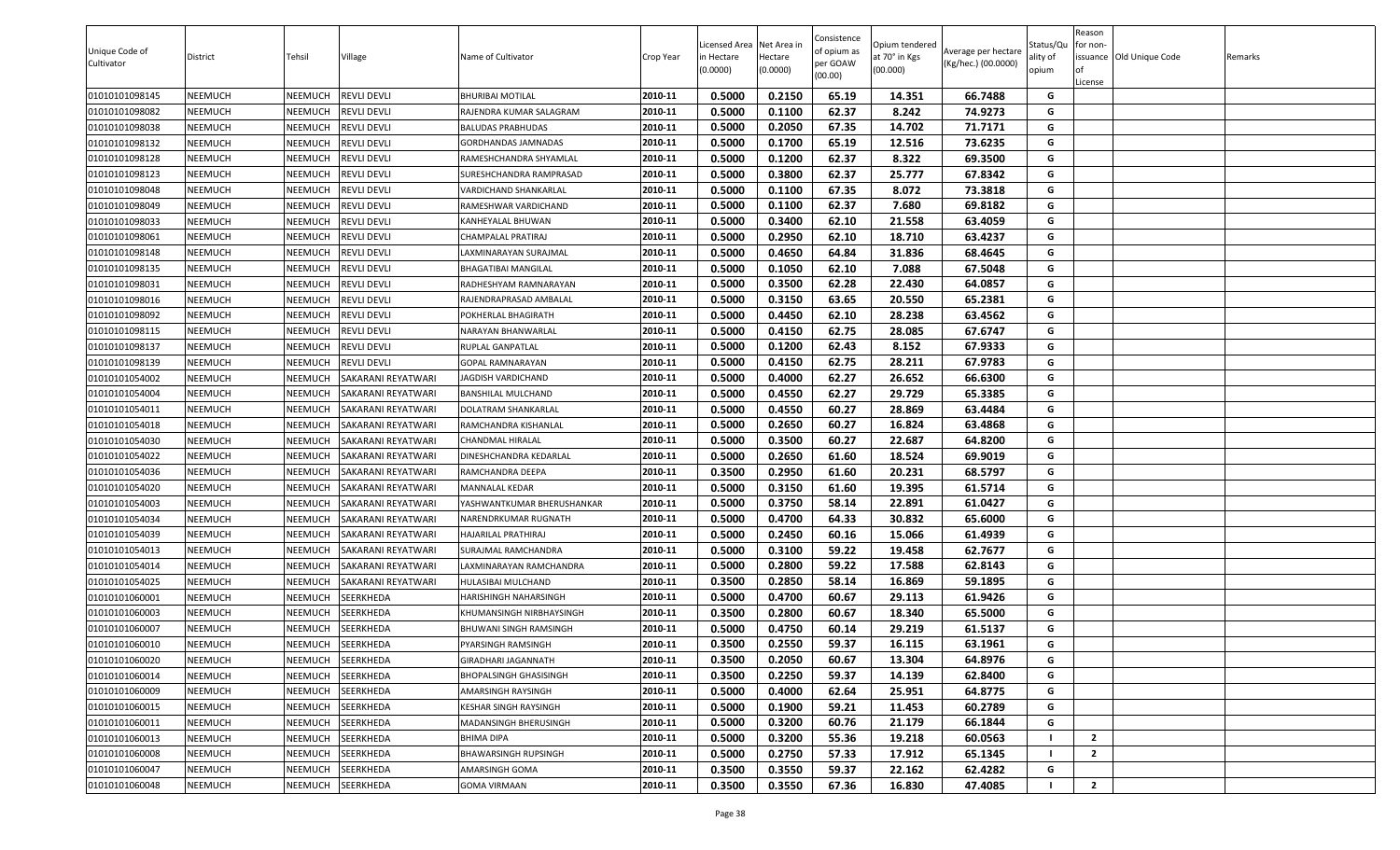|                              |                |         |                     |                           |           | icensed Area Net Area in |          | Consistence             | Opium tendered |                                            | Status/Qu | Reason<br>for non- |                          |                                   |
|------------------------------|----------------|---------|---------------------|---------------------------|-----------|--------------------------|----------|-------------------------|----------------|--------------------------------------------|-----------|--------------------|--------------------------|-----------------------------------|
| Unique Code of<br>Cultivator | District       | Tehsil  | Village             | Name of Cultivator        | Crop Year | n Hectare                | Hectare  | of opium as<br>per GOAW | at 70° in Kgs  | Average per hectare<br>(Kg/hec.) (00.0000) | ality of  |                    | issuance Old Unique Code | Remarks                           |
|                              |                |         |                     |                           |           | (0.0000)                 | (0.0000) | (00.00)                 | (00.000)       |                                            | opium     |                    |                          |                                   |
| 01010101060049               | <b>NEEMUCH</b> | NEEMUCH | SEERKHEDA           | NATHUSINGH PAHAD SINGH    | 2010-11   | 0.5000                   | 0.4700   | 62.27                   | 31.446         | 66.9064                                    | G         | License            | 01040209111017           |                                   |
|                              |                |         |                     |                           |           |                          |          |                         |                |                                            |           |                    |                          | <b>TRANSFER / MDS-II (BHANGI)</b> |
| 01010101060050               | <b>NEEMUCH</b> | NEEMUCH | SEERKHEDA           | JAWANSINGH MANSINGH       | 2010-11   | 0.5000                   | 0.2300   | 67.13                   | 15.766         | 68.5478                                    | G         |                    | 01040209112046           | PIPLIYA)                          |
| 01010101079007               | <b>NEEMUCH</b> | NEEMUCH | <b>SEMLI MEWAD</b>  | DEVISINGH BHUWANISINGH    | 2010-11   | 0.5000                   | 0.4650   | 58.31                   | 30.213         | 64.9742                                    | G         |                    |                          |                                   |
| 01010101079023               | <b>NEEMUCH</b> | NEEMUCH | <b>SEMLI MEWAD</b>  | PYARSINGH SHIVSINGH       | 2010-11   | 0.5000                   | 0.4700   | 63.32                   | 29.987         | 63.8021                                    | G         |                    |                          |                                   |
| 01010101079037               | <b>NEEMUCH</b> | NEEMUCH | <b>SEMLI MEWAD</b>  | PRAHALADSINGH DUNGARSINGH | 2010-11   | 0.5000                   | 0.4200   | 58.27                   | 28.294         | 67.3667                                    | G         |                    |                          |                                   |
| 01010101079024               | <b>NEEMUCH</b> | NEEMUCH | <b>SEMLI MEWAD</b>  | BHUWANISINGH KALUSINGH    | 2010-11   | 0.5000                   | 0.4750   | 57.30                   | 31.220         | 65.7263                                    | G         |                    |                          |                                   |
| 01010101079012               | <b>NEEMUCH</b> | NEEMUCH | SEMLI MEWAD         | MANSINGH NIRBHAYSINGH     | 2010-11   | 0.5000                   | 0.4300   | 58.27                   | 27.295         | 63.4767                                    | G         |                    |                          |                                   |
| 01010101079016               | <b>NEEMUCH</b> | NEEMUCH | <b>SEMLI MEWAD</b>  | KANSINGH ISHWARSINGH      | 2010-11   | 0.5000                   | 0.4850   | 60.48                   | 31.285         | 64.5052                                    | G         |                    |                          |                                   |
| 01010101079041               | <b>NEEMUCH</b> | NEEMUCH | <b>SEMLI MEWAD</b>  | KANWARLAL ONKARLAL        | 2010-11   | 0.5000                   | 0.4850   | 56.71                   | 31.409         | 64.7608                                    | G         |                    |                          |                                   |
| 01010101079009               | <b>NEEMUCH</b> | NEEMUCH | SEMLI MEWAD         | DEVISINGH JAWANSINGH      | 2010-11   | 0.5000                   | 0.4100   | 60.48                   | 26.672         | 65.0537                                    | G         |                    |                          |                                   |
| 01010101079025               | <b>NEEMUCH</b> | NEEMUCH | <b>SEMLI MEWAD</b>  | RUPSINGH KACHARUSINGH     | 2010-11   | 0.3500                   | 0.3350   | 55.79                   | 21.089         | 62.9522                                    | G         |                    |                          |                                   |
| 01010101079061               | <b>NEEMUCH</b> | NEEMUCH | <b>SEMLI MEWAD</b>  | KISHANSINGH NATHU         | 2010-11   | 0.5000                   | 0.4550   | 53.64                   | 25.104         | 55.1736                                    | G         | -4                 | 01040209064006           |                                   |
| 01010101089011               | <b>NEEMUCH</b> | NEEMUCH | <b>TINKYA KHEDI</b> | DULICHAND RAMDEV          | 2010-11   | 0.5000                   | 0.3700   | 52.91                   | 22.396         | 60.5297                                    | G         | - 5                |                          |                                   |
| 01010101089031               | <b>NEEMUCH</b> | NEEMUCH | <b>TINKYA KHEDI</b> | MANGILAL BHERULAL         | 2010-11   | 0.5000                   | 0.4050   | 52.40                   | 23.460         | 57.9259                                    | G         | - 5                |                          |                                   |
| 01010101089032               | <b>NEEMUCH</b> | NEEMUCH | <b>TINKYA KHEDI</b> | MANGIBAI BADRILAL         | 2010-11   | 0.3500                   | 0.3100   | 55.79                   | 19.813         | 63.9129                                    | G         |                    |                          | <b>TRANSFER / JHALRI</b>          |
| 01010101089006               | <b>NEEMUCH</b> | NEEMUCH | <b>TINKYA KHEDI</b> | BHAWARLAL MANGILAL        | 2010-11   | 0.5000                   | 0.4450   | 56.66                   | 27.925         | 62.7528                                    | G         |                    |                          | <b>TRANSFER / JHALRI</b>          |
| 01010101089012               | <b>NEEMUCH</b> | NEEMUCH | <b>TINKYA KHEDI</b> | KALAWATIBAI BHAWARLAL     | 2010-11   | 0.5000                   | 0.3350   | 50.55                   | 19.606         | 58.5254                                    | G         | 5                  |                          |                                   |
| 01010101089009               | <b>NEEMUCH</b> | NEEMUCH | <b>TINKYA KHEDI</b> | HARISINGH RAMDEV          | 2010-11   | 0.5000                   | 0.4500   | 54.08                   | 26.623         | 59.1622                                    | G         | - 5                |                          |                                   |
| 01010101089036               | <b>NEEMUCH</b> | NEEMUCH | <b>TINKYA KHEDI</b> | SATYANARAYAN HAJARILAL    | 2010-11   | 0.5000                   | 0.3800   | 55.16                   | 22.820         | 60.0526                                    | G         |                    |                          | <b>TRANSFER / BHADWAMATA</b>      |
| 01010101089037               | <b>NEEMUCH</b> | NEEMUCH | <b>TINKYA KHEDI</b> | NATHIBAI BHAGATRAM        | 2010-11   | 0.5000                   | 0.3750   | 59.57                   | 23.275         | 62.0667                                    | G         |                    | 01010101096079           | <b>TRANSFER / JAVASIYA</b>        |
| 01010101061001               | <b>NEEMUCH</b> | NEEMUCH | <b>UMAHEDA</b>      | LAXMAN ARJUNSINGH         | 2010-11   | 0.5000                   | 0.5050   | 59.72                   | 30.056         | 59.5168                                    | G         |                    |                          |                                   |
| 01010101061008               | <b>NEEMUCH</b> | NEEMUCH | <b>UMAHEDA</b>      | NANDUBAI MANGU            | 2010-11   | 0.3500                   | 0.3400   | 63.77                   | 22.174         | 65.2176                                    | G         |                    |                          |                                   |
| 01010101061010               | <b>NEEMUCH</b> | NEEMUCH | <b>UMAHEDA</b>      | MANOHARSINGH DATARSINGH   | 2010-11   | 0.5000                   | 0.3350   | 62.08                   | 20.903         | 62.3970                                    | G         |                    |                          |                                   |
| 01010101061015               | <b>NEEMUCH</b> | NEEMUCH | <b>UMAHEDA</b>      | KACHARUSINGH NATHUSINGH   | 2010-11   | 0.5000                   | 0.4250   | 62.08                   | 26.996         | 63.5200                                    | G         |                    |                          |                                   |
| 01010101061026               | <b>NEEMUCH</b> | NEEMUCH | <b>UMAHEDA</b>      | VARDICHAND PRATAPJI       | 2010-11   | 0.5000                   | 0.3150   | 63.77                   | 20.133         | 63.9143                                    | G         |                    |                          |                                   |
| 01010101061030               | <b>NEEMUCH</b> | NEEMUCH | <b>UMAHEDA</b>      | BHANWARLAL PRATAP         | 2010-11   | 0.5000                   | 0.4200   | 59.72                   | 25.509         | 60.7357                                    | G         |                    |                          |                                   |
| 01010101061002               | <b>NEEMUCH</b> | NEEMUCH | <b>UMAHEDA</b>      | BHOPALSINGH ARJUNSINGH    | 2010-11   | 0.5000                   | 0.3550   | 63.77                   | 22.693         | 63.9239                                    | G         |                    |                          |                                   |
| 01010101061014               | <b>NEEMUCH</b> | NEEMUCH | <b>UMAHEDA</b>      | MOTISINGH RODSINGH        | 2010-11   | 0.5000                   | 0.4150   | 62.97                   | 26.393         | 63.5976                                    | G         |                    |                          |                                   |
| 01010101061031               | NEEMUCH        | NEEMUCH | <b>UMAHEDA</b>      | KISHANSINGH DUNGARSINGH   | 2010-11   | 0.5000                   | 0.5050   | 62.97                   | 32.223         | 63.8079                                    | G         |                    | 01010102134051           |                                   |
| 01010101076009               | NEEMUCH        | NEEMUCH | <b>VISHANYA</b>     | SHATYANARAYAN BANSILAL    | 2010-11   | 0.5000                   | 0.4300   | 61.99                   | 27.772         | 64.5860                                    | G         |                    |                          |                                   |
| 01010101076012               | <b>NEEMUCH</b> | NEEMUCH | <b>VISHANYA</b>     | SURESHSINGH AMARSINGH     | 2010-11   | 0.5000                   | 0.4600   | 56.74                   | 28.038         | 60.9522                                    | G         |                    |                          |                                   |
| 01010101076014               | <b>NEEMUCH</b> | NEEMUCH | <b>VISHANYA</b>     | SARDARSINGH KALUSINGH     | 2010-11   | 0.5000                   | 0.2500   | 60.29                   | 15.968         | 63.8720                                    | G         |                    |                          |                                   |
| 01010101076024               | <b>NEEMUCH</b> | NEEMUCH | VISHANYA            | BHOPALSINGH MANSINGH      | 2010-11   | 0.3500                   | 0.2400   | 56.77                   | 14.639         | 60.9958                                    | G         |                    |                          |                                   |
| 01010101076027               | <b>NEEMUCH</b> | NEEMUCH | <b>VISHANYA</b>     | <b>BALURAM MAGRU</b>      | 2010-11   | 0.5000                   | 0.3400   | 60.29                   | 22.626         | 66.5471                                    | G         |                    |                          |                                   |
| 01010101076031               | <b>NEEMUCH</b> | NEEMUCH | <b>VISHANYA</b>     | AMARSINGH NIRBHAYSINGH    | 2010-11   | 0.5000                   | 0.4350   | 58.23                   | 28.000         | 64.3678                                    | G         |                    |                          |                                   |
| 01010101076034               | <b>NEEMUCH</b> | NEEMUCH | <b>VISHANYA</b>     | LAXMANSINGH GOBARSINGH    | 2010-11   | 0.5000                   | 0.3100   | 59.04                   | 19.171         | 61.8419                                    | G         |                    |                          |                                   |
| 01010101076036               | <b>NEEMUCH</b> | NEEMUCH | <b>VISHANYA</b>     | BAPUSINGH SAJJANSINGH     | 2010-11   | 0.5000                   | 0.4100   | 59.04                   | 24.704         | 60.2537                                    | G         |                    |                          |                                   |
| 01010101076040               | <b>NEEMUCH</b> | NEEMUCH | <b>VISHANYA</b>     | BHAGATSINGH DEVISINGH     | 2010-11   | 0.5000                   | 0.2950   | 56.64                   | 17.914         | 60.7254                                    | G         |                    |                          |                                   |
| 01010101076044               | <b>NEEMUCH</b> | NEEMUCH | <b>VISHANYA</b>     | GIRDHARI KACHARU          | 2010-11   | 0.5000                   | 0.3700   | 61.99                   | 23.724         | 64.1189                                    | G         |                    |                          |                                   |
| 01010101076045               | <b>NEEMUCH</b> | NEEMUCH | <b>VISHANYA</b>     | FULVANTIBAI TULSIRAM      | 2010-11   | 0.5000                   | 0.4500   | 61.99                   | 29.675         | 65.9444                                    | G         |                    |                          |                                   |
| 01010101076047               | <b>NEEMUCH</b> | NEEMUCH | <b>VISHANYA</b>     | <b>BAGDIRAM KACHRU</b>    | 2010-11   | 0.5000                   | 0.2500   | 65.77                   | 17.438         | 69.7520                                    | G         |                    |                          |                                   |
| 01010101076052               | <b>NEEMUCH</b> | NEEMUCH | <b>VISHANYA</b>     | KARUSINGH GOBARSINGH      | 2010-11   | 0.5000                   | 0.4450   | 54.42                   | 25.616         | 57.5640                                    | G         | 5                  |                          |                                   |
| 01010101076055               | <b>NEEMUCH</b> | NEEMUCH | <b>VISHANYA</b>     | PREMCHANDRA BHUWAN        | 2010-11   | 0.5000                   | 0.1950   | 61.99                   | 12.797         | 65.6256                                    | G         |                    |                          |                                   |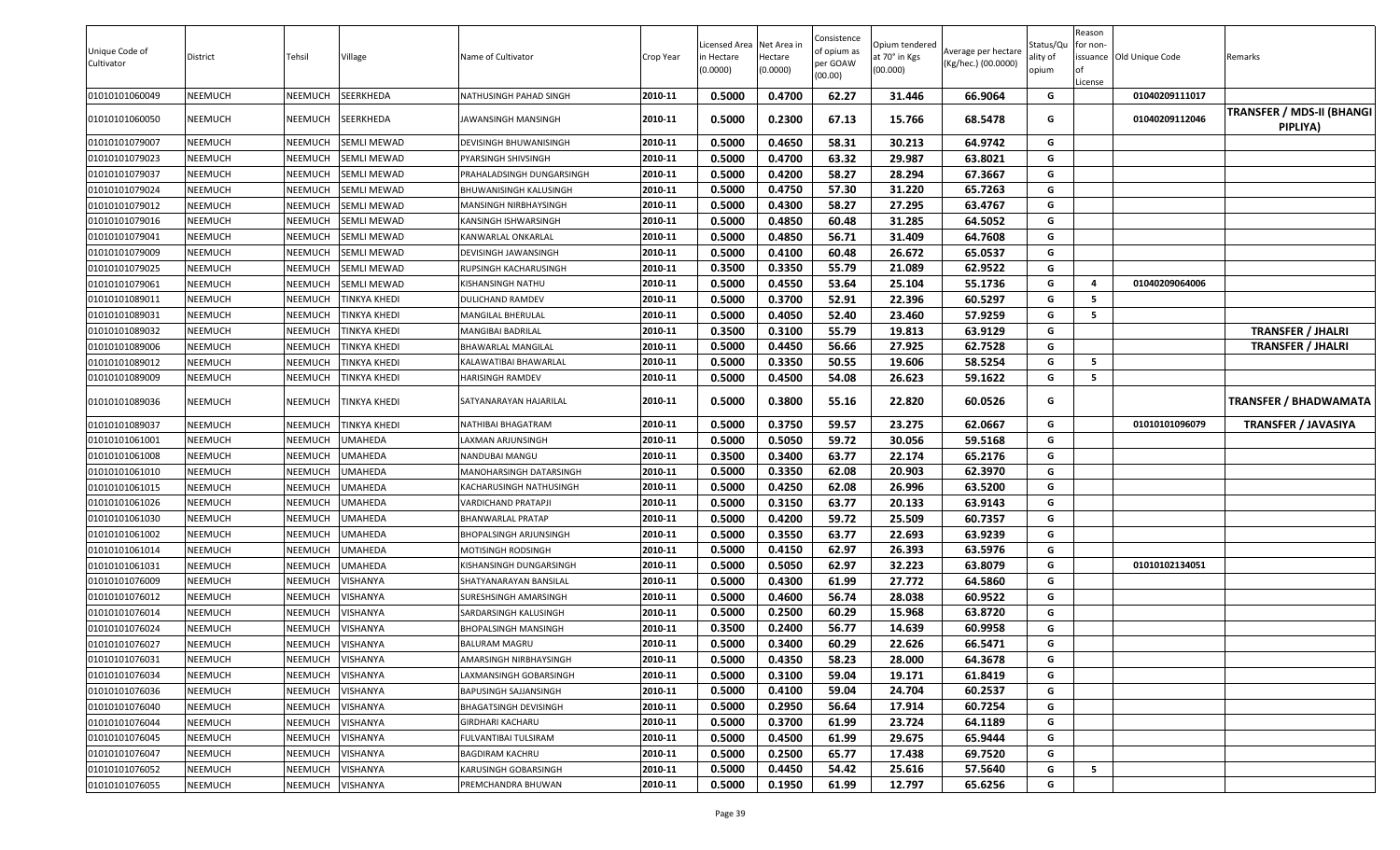|                |                |                |                 |                               |           |                                        |          | Consistence |                                 |                     |                       | Reason   |                          |                          |
|----------------|----------------|----------------|-----------------|-------------------------------|-----------|----------------------------------------|----------|-------------|---------------------------------|---------------------|-----------------------|----------|--------------------------|--------------------------|
| Unique Code of | District       | Tehsil         | Village         | Name of Cultivator            | Crop Year | Licensed Area Net Area in<br>n Hectare | Hectare  | of opium as | Opium tendered<br>at 70° in Kgs | Average per hectare | Status/Qu<br>ality of | for non- | issuance Old Unique Code | Remarks                  |
| Cultivator     |                |                |                 |                               |           | (0.0000)                               | (0.0000) | per GOAW    | (00.000)                        | (Kg/hec.) (00.0000) | opium                 | lof      |                          |                          |
|                |                |                |                 |                               |           |                                        |          | (00.00)     |                                 |                     |                       | License  |                          |                          |
| 01010101076056 | <b>NEEMUCH</b> | <b>NEEMUCH</b> | VISHANYA        | MANGILAL FAKIRA               | 2010-11   | 0.5000                                 | 0.2850   | 61.46       | 19.044                          | 66.8211             | G                     |          |                          |                          |
| 01010101076059 | <b>NEEMUCH</b> | <b>NEEMUCH</b> | VISHANYA        | AXMANSINGH BHANWARSINGH       | 2010-11   | 0.5000                                 | 0.4700   | 59.04       | 29.081                          | 61.8745             | G                     |          |                          |                          |
| 01010101076063 | <b>NEEMUCH</b> | <b>NEEMUCH</b> | VISHANYA        | BHANWARSINGH BHERULAL         | 2010-11   | 0.5000                                 | 0.3650   | 59.65       | 22.497                          | 61.6356             | G                     |          |                          |                          |
| 01010101076065 | <b>NEEMUCH</b> | NEEMUCH        | VISHANYA        | BHERULAL BHAGIRATH            | 2010-11   | 0.3500                                 | 0.3350   | 59.43       | 20.809                          | 62.1164             | G                     |          |                          |                          |
| 01010101076066 | <b>NEEMUCH</b> | NEEMUCH        | VISHANYA        | <b>ISHWARSINGH RATANSINGH</b> | 2010-11   | 0.5000                                 | 0.2950   | 61.72       | 19.239                          | 65.2169             | G                     |          |                          |                          |
| 01010101076068 | <b>NEEMUCH</b> | NEEMUCH        | VISHANYA        | RUPABAI BHUWANISINGH          | 2010-11   | 0.5000                                 | 0.4100   | 65.25       | 27.508                          | 67.0927             | G                     |          |                          |                          |
| 01010101076073 | <b>NEEMUCH</b> | <b>NEEMUCH</b> | VISHANYA        | DHAPUBAI NANURAM              | 2010-11   | 0.5000                                 | 0.4250   | 65.77       | 28.084                          | 66.0800             | G                     |          |                          |                          |
| 01010101076080 | <b>NEEMUCH</b> | NEEMUCH        | VISHANYA        | SAJJANBAI BHERULAL            | 2010-11   | 0.5000                                 | 0.4350   | 63.16       | 29.018                          | 66.7080             | G                     |          |                          |                          |
| 01010101076082 | <b>NEEMUCH</b> | NEEMUCH        | VISHANYA        | AXMANSINGH NAHARSINGH         | 2010-11   | 0.5000                                 | 0.4900   | 62.10       | 31.343                          | 63.9653             | G                     |          |                          |                          |
| 01010101076083 | <b>NEEMUCH</b> | NEEMUCH        | VISHANYA        | DHAPUBAI DULESINGH            | 2010-11   | 0.5000                                 | 0.4150   | 57.67       | 24.040                          | 57.9277             | G                     |          |                          |                          |
| 01010101076086 | <b>NEEMUCH</b> | NEEMUCH        | VISHANYA        | BADRILAL FAKIRCHAND           | 2010-11   | 0.3500                                 | 0.3100   | 65.77       | 22.024                          | 71.0452             | G                     |          |                          |                          |
| 01010101076087 | <b>NEEMUCH</b> | NEEMUCH        | VISHANYA        | RAMNIVAS MANGILAL             | 2010-11   | 0.5000                                 | 0.2150   | 65.77       | 15.118                          | 70.3163             | G                     |          |                          |                          |
| 01010101076088 | <b>NEEMUCH</b> | NEEMUCH        | VISHANYA        | GOVINDSINGH NAHARSINGH        | 2010-11   | 0.5000                                 | 0.4000   | 62.37       | 27.193                          | 67.9825             | G                     |          |                          |                          |
| 01010101076089 | <b>NEEMUCH</b> | <b>NEEMUCH</b> | VISHANYA        | BANSIDAS BHAWARDAS            | 2010-11   | 0.3500                                 | 0.3250   | 54.29       | 19.203                          | 59.0862             | G                     | - 5      |                          |                          |
| 01010101076090 | <b>NEEMUCH</b> | NEEMUCH        | VISHANYA        | DILIPSINGH PYARSINGH          | 2010-11   | 0.5000                                 | 0.1550   | 57.67       | 9.705                           | 62.6129             | G                     |          |                          |                          |
| 01010101076091 | <b>NEEMUCH</b> | <b>NEEMUCH</b> | VISHANYA        | SHYAMLAL MANGILAL             | 2010-11   | 0.5000                                 | 0.3300   | 64.16       | 23.162                          | 70.1879             | G                     |          |                          |                          |
| 01010101076093 | <b>NEEMUCH</b> | NEEMUCH        | VISHANYA        | PURIBAI KANIRAM               | 2010-11   | 0.3500                                 | 0.1900   | 64.16       | 13.584                          | 71.4947             | G                     |          |                          |                          |
| 01010101076095 | <b>NEEMUCH</b> | NEEMUCH        | VISHANYA        | BALWANTSINGH KACHARUSINGH     | 2010-11   | 0.5000                                 | 0.4900   | 62.37       | 31.345                          | 63.9694             | G                     |          |                          |                          |
| 01010101076096 | <b>NEEMUCH</b> | NEEMUCH        | VISHANYA        | PRAKASHLAL BHANWARLAL         | 2010-11   | 0.5000                                 | 0.1050   | 57.67       | 6.303                           | 60.0286             | G                     |          |                          |                          |
| 01010101076101 | <b>NEEMUCH</b> | NEEMUCH        | VISHANYA        | MOHANBAI PYARSINGH            | 2010-11   | 0.3500                                 | 0.2950   | 59.80       | 19.367                          | 65.6508             | G                     |          |                          |                          |
| 01010101076102 | <b>NEEMUCH</b> | NEEMUCH        | VISHANYA        | PREMSINGH BHUWANISINGH        | 2010-11   | 0.5000                                 | 0.2950   | 61.01       | 18.669                          | 63.2847             | G                     |          |                          |                          |
| 01010101076104 | <b>NEEMUCH</b> | NEEMUCH        | VISHANYA        | BHOPALSINGH LAXMANSINGH       | 2010-11   | 0.5000                                 | 0.4900   | 60.29       | 30.205                          | 61.6429             | G                     |          |                          |                          |
| 01010101076107 | <b>NEEMUCH</b> | NEEMUCH        | VISHANYA        | SHYAMSINGH GOBARSINGH         | 2010-11   | 0.5000                                 | 0.3950   | 61.01       | 24.456                          | 61.9139             | G                     |          |                          |                          |
| 01010101076110 | <b>NEEMUCH</b> | <b>NEEMUCH</b> | VISHANYA        | GISIBAI BHANWARLAL            | 2010-11   | 0.5000                                 | 0.4400   | 55.19       | 24.938                          | 56.6773             | G                     |          |                          |                          |
| 01010101076115 | <b>NEEMUCH</b> | <b>NEEMUCH</b> | VISHANYA        | KANWARLAL BALURAM             | 2010-11   | 0.3500                                 | 0.2650   | 62.39       | 18.280                          | 68.9811             | G                     |          |                          |                          |
| 01010101076119 | <b>NEEMUCH</b> | NEEMUCH        | VISHANYA        | ANILSINGH PRABHUSINGH         | 2010-11   | 0.5000                                 | 0.4200   | 61.01       | 26.548                          | 63.2095             | G                     |          |                          |                          |
| 01010101076120 | <b>NEEMUCH</b> | NEEMUCH        | VISHANYA        | SHAMBHUSINGH PRABHULAL        | 2010-11   | 0.5000                                 | 0.4750   | 62.90       | 30.327                          | 63.8463             | G                     |          |                          |                          |
| 01010101076121 | <b>NEEMUCH</b> | NEEMUCH        | VISHANYA        | PRABHUSINGH KACHARUSINGH      | 2010-11   | 0.5000                                 | 0.4950   | 59.51       | 28.896                          | 58.3758             | G                     |          |                          |                          |
| 01010101076123 | <b>NEEMUCH</b> | NEEMUCH        | VISHANYA        | MANOHARSINGH SAJJANSINGH      | 2010-11   | 0.5000                                 | 0.3850   | 62.37       | 25.322                          | 65.7714             | G                     |          |                          |                          |
| 01010101076124 | <b>NEEMUCH</b> | <b>NEEMUCH</b> | VISHANYA        | BULAKBAI GOBARSINGH           | 2010-11   | 0.5000                                 | 0.3950   | 62.22       | 24.977                          | 63.2329             | G                     |          |                          |                          |
| 01010101076127 | <b>NEEMUCH</b> | NEEMUCH        | VISHANYA        | DILIPSINGH LAXMANSINGH        | 2010-11   | 0.5000                                 | 0.4800   | 64.05       | 31.696                          | 66.0333             | G                     |          |                          |                          |
| 01010101076128 | <b>NEEMUCH</b> | <b>NEEMUCH</b> | VISHANYA        | RUGNATHSINGH LALSINGH         | 2010-11   | 0.5000                                 | 0.4850   | 55.63       | 28.999                          | 59.7918             | G                     |          |                          |                          |
| 01010101076129 | <b>NEEMUCH</b> | NEEMUCH        | VISHANYA        | HARISINGH NIRBHAYSINGH        | 2010-11   | 0.3500                                 | 0.1600   | 59.80       | 9.628                           | 60.1750             | G                     |          |                          |                          |
| 01010101076130 | <b>NEEMUCH</b> | NEEMUCH        | VISHANYA        | PRAHALAD BHERULAL             | 2010-11   | 0.5000                                 | 0.4550   | 59.80       | 27.679                          | 60.8330             | G                     |          |                          |                          |
| 01010101076006 | <b>NEEMUCH</b> | NEEMUCH        | VISHANYA        | RAMBABU BHERULAL              | 2010-11   | 0.5000                                 | 0.4350   | 62.36       | 28.971                          | 66.6000             | G                     |          |                          |                          |
| 01010101076067 | <b>NEEMUCH</b> | <b>NEEMUCH</b> | VISHANYA        | KANHEYALAL ONKARLAL           | 2010-11   | 0.5000                                 | 0.3600   | 58.87       | 21.874                          | 60.7611             | G                     |          |                          |                          |
| 01010101076032 | <b>NEEMUCH</b> | <b>NEEMUCH</b> | VISHANYA        | BANSHILAL RADHADISHAN         | 2010-11   | 0.5000                                 | 0.4450   | 64.05       | 27.221                          | 61.1708             | G                     |          |                          |                          |
| 01010101076013 | <b>NEEMUCH</b> | <b>NEEMUCH</b> | <b>VISHANYA</b> | RAMSINGH ISWARSINGH           | 2010-11   | 0.5000                                 | 0.4850   | 60.93       | 31.327                          | 64.5918             | G                     |          |                          | <b>TRANSFER / MDS-II</b> |
|                |                |                |                 |                               |           |                                        |          |             |                                 |                     |                       |          |                          | (PIRGURADIYA)            |
| 01010101076016 | <b>NEEMUCH</b> | <b>NEEMUCH</b> | VISHANYA        | BAPUSINGH ISHWARSINGH         | 2010-11   | 0.5000                                 | 0.4750   | 60.87       | 30.913                          | 65.0800             | G                     |          |                          |                          |
| 01010101076008 | <b>NEEMUCH</b> | <b>NEEMUCH</b> | VISHANYA        | KAMALSINGH NAVALSINGH         | 2010-11   | 0.5000                                 | 0.4950   | 56.90       | 30.726                          | 62.0727             | G                     |          |                          |                          |
| 01010101076108 | <b>NEEMUCH</b> | NEEMUCH        | VISHANYA        | MANSINGH RAMSINGH             | 2010-11   | 0.5000                                 | 0.3800   | 59.87       | 22.973                          | 60.4553             | G                     |          |                          |                          |
| 01010101076002 | <b>NEEMUCH</b> | <b>NEEMUCH</b> | VISHANYA        | PARASRAM BHERULAL             | 2010-11   | 0.5000                                 | 0.3550   | 60.80       | 22.531                          | 63.4676             | G                     |          |                          |                          |
| 01010101076133 | NEEMUCH        | <b>NEEMUCH</b> | VISHANYA        | MANGILAL KACHARU              | 2010-11   | 0.5000                                 | 0.1550   | 58.33       | 9.533                           | 61.5032             | G                     |          |                          |                          |
| 01010101076023 | <b>NEEMUCH</b> | <b>NEEMUCH</b> | VISHANYA        | KACHRULAL BHAWARLAL           | 2010-11   | 0.5000                                 | 0.4800   | 59.11       | 29.276                          | 60.9917             | G                     |          |                          |                          |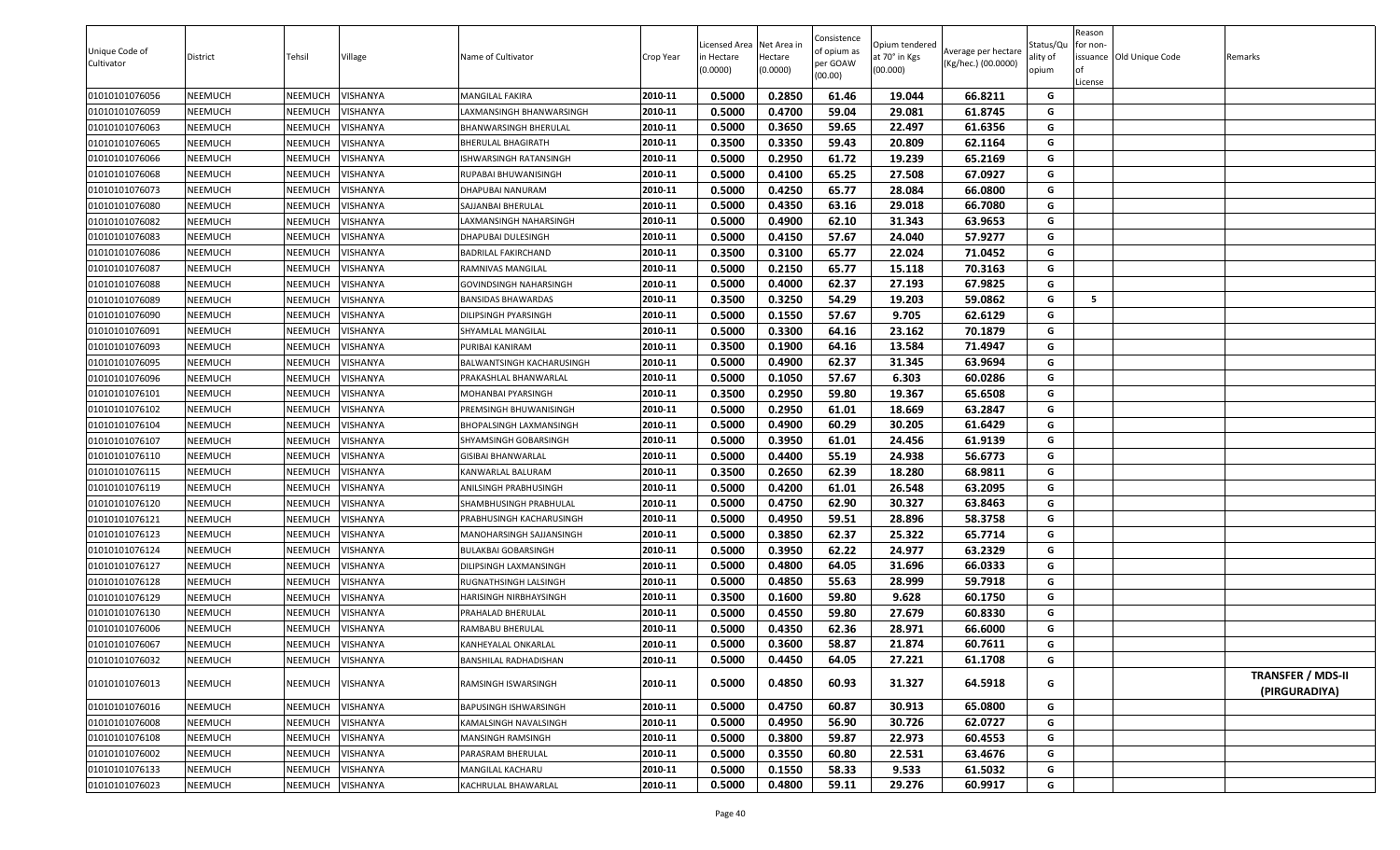| Unique Code of<br>Cultivator | District | Tehsil         | Village             | Name of Cultivator        | Crop Year | Licensed Area Net Area in<br>n Hectare<br>(0.0000) | Hectare<br>(0.0000) | Consistence<br>of opium as<br>per GOAW<br>(00.00) | Opium tendered<br>at 70° in Kgs<br>(00.000) | Average per hectare<br>(Kg/hec.) (00.0000) | Status/Qu<br>ality of<br>opium | Reason<br>for non-<br>License | issuance Old Unique Code | Remarks                                      |
|------------------------------|----------|----------------|---------------------|---------------------------|-----------|----------------------------------------------------|---------------------|---------------------------------------------------|---------------------------------------------|--------------------------------------------|--------------------------------|-------------------------------|--------------------------|----------------------------------------------|
| 01010101076029               | NEEMUCH  | <b>NEEMUCH</b> | VISHANYA            | RAMCHANDRA RADHAKISHAN    | 2010-11   | 0.5000                                             | 0.3400              | 58.87                                             | 20.226                                      | 59.4882                                    | G                              |                               |                          |                                              |
| 01010101076048               | NEEMUCH  | NEEMUCH        | VISHANYA            | SULTANSINGH DOULATSINGH   | 2010-11   | 0.5000                                             | 0.4500              | 61.22                                             | 29.517                                      | 65.5933                                    | G                              |                               |                          |                                              |
| 01010101076072               | NEEMUCH  | NEEMUCH        | VISHANYA            | BHOPALSINGH BHUWANISINGH  | 2010-11   | 0.5000                                             | 0.4750              | 57.24                                             | 29.609                                      | 62.3347                                    | G                              |                               |                          |                                              |
| 01010101076126               | NEEMUCH  | NEEMUCH        | VISHANYA            | ALSINGH GOVINDSINGH.      | 2010-11   | 0.5000                                             | 0.3450              | 64.05                                             | 23.497                                      | 68.1072                                    | G                              |                               |                          |                                              |
| 01010101076026               | NEEMUCH  | <b>NEEMUCH</b> | VISHANYA            | MANGIBAI KHUMANSINGH      | 2010-11   | 0.5000                                             | 0.3200              | 64.05                                             | 21.740                                      | 67.9375                                    | G                              |                               |                          |                                              |
| 01010101076046               | NEEMUCH  | NEEMUCH        | VISHANYA            | KANWARLAL NANDA           | 2010-11   | 0.5000                                             | 0.4900              | 58.61                                             | 32.236                                      | 65.7878                                    | G                              |                               |                          |                                              |
| 01010101076060               | NEEMUCH  | NEEMUCH        | VISHANYA            | PUNAMCHANDRA BHUWANIRAM   | 2010-11   | 0.5000                                             | 0.4800              | 60.34                                             | 31.092                                      | 64.7750                                    | G                              |                               |                          |                                              |
| 01010101076075               | NEEMUCH  | NEEMUCH        | VISHANYA            | IORAVARSINGH SANGRAMSINGH | 2010-11   | 0.3500                                             | 0.2900              | 58.43                                             | 19.616                                      | 67.6414                                    | G                              |                               |                          |                                              |
| 01010101076117               | NEEMUCH  | <b>NEEMUCH</b> | VISHANYA            | INDRABAI GOVINGSINGH      | 2010-11   | 0.3500                                             | 0.3200              | 55.77                                             | 18.069                                      | 56.4656                                    | G                              |                               |                          |                                              |
| 01010101076134               | NEEMUCH  | NEEMUCH        | VISHANYA            | JDAYSINGH CHAINSINGH      | 2010-11   | 0.5000                                             | 0.3100              | 59.77                                             | 18.606                                      | 60.0194                                    | G                              |                               | 01040209112057           | <b>TRANSFER / MDS-II (BHANGI</b><br>PIPLIYA) |
| 01010102137013               | NEEMUCH  | JAWAD          | <b>AAMLI BHAT</b>   | DAULATRAM MODIRAM         | 2010-11   | 0.5000                                             | 0.4950              | 50.64                                             | 26.709                                      | 53.9576                                    | G                              | $\overline{a}$                |                          |                                              |
| 01010102137021               | NEEMUCH  | JAWAD          | <b>AAMLI BHAT</b>   | RUKAMANIBAI MANGILAL      | 2010-11   | 0.5000                                             | 0.4950              | 58.31                                             | 32.804                                      | 66.2707                                    | G                              |                               |                          |                                              |
| 01010102137042               | NEEMUCH  | JAWAD          | <b>AAMLI BHAT</b>   | PURANDAS PARASRAMDAS      | 2010-11   | 0.5000                                             | 0.2900              | 59.22                                             | 17.817                                      | 61.4379                                    | G                              |                               |                          |                                              |
| 01010102137018               | NEEMUCH  | JAWAD          | <b>AAMLI BHAT</b>   | RODMAL KISHANLAL          | 2010-11   | 0.5000                                             | 0.4650              | 54.16                                             | 25.509                                      | 54.8581                                    | G                              | $\overline{a}$                |                          |                                              |
| 01010102137012               | NEEMUCH  | JAWAD          | <b>AAMLI BHAT</b>   | MUKESH BHUWANIRAM         | 2010-11   | 0.5000                                             | 0.4650              | 61.10                                             | 31.833                                      | 68.4581                                    | G                              |                               |                          |                                              |
| 01010102137010               | NEEMUCH  | JAWAD          | <b>AAMLI BHAT</b>   | MANGILAL KALUBHAT         | 2010-11   | 0.5000                                             | 0.4300              | 59.22                                             | 28.113                                      | 65.3791                                    | G                              |                               |                          |                                              |
| 01010102137027               | NEEMUCH  | JAWAD          | <b>AAMLI BHAT</b>   | BHAWARLAL SHIVRAM         | 2010-11   | 0.3500                                             | 0.3050              | 52.50                                             | 17.828                                      | 58.4525                                    | G                              | - 5                           |                          |                                              |
| 01010102137008               | NEEMUCH  | JAWAD          | <b>AAMLI BHAT</b>   | BAGDIBAI PRATHVIRAJ       | 2010-11   | 0.5000                                             | 0.3700              | 66.30                                             | 25.601                                      | 69.1919                                    | G                              |                               |                          |                                              |
| 01010102137054               | NEEMUCH  | JAWAD          | <b>AAMLI BHAT</b>   | RAMPRASAD KAWARLAL        | 2010-11   | 0.5000                                             | 0.3050              | 54.33                                             | 18.030                                      | 59.1148                                    | G                              | 5                             | 01010102134057           |                                              |
| 01010102124004               | NEEMUCH  | JAWAD          | ARNIYA TANKA        | ALARAM MANGILAL.          | 2010-11   | 0.5000                                             | 0.4750              | 61.80                                             | 31.439                                      | 66.1874                                    | G                              |                               |                          |                                              |
| 01010102124008               | NEEMUCH  | JAWAD          | ARNIYA TANKA        | SAJJANBAI RODA            | 2010-11   | 0.5000                                             | 0.5000              | 61.04                                             | 32.770                                      | 65.5400                                    | G                              |                               |                          |                                              |
| 01010102124024               | NEEMUCH  | JAWAD          | <b>ARNIYA TANKA</b> | SURAJMAL RUPA             | 2010-11   | 0.5000                                             | 0.5000              | 62.49                                             | 32.388                                      | 64.7760                                    | G                              |                               |                          |                                              |
| 01010102124025               | NEEMUCH  | JAWAD          | ARNIYA TANKA        | BAGDIRAM SEVARAM          | 2010-11   | 0.3500                                             | 0.3050              | 58.19                                             | 19.236                                      | 63.0689                                    | G                              |                               |                          | <b>NAME CHANGE</b>                           |
| 01010102124047               | NEEMUCH  | JAWAD          | ARNIYA TANKA        | GASILAL BHONAJI           | 2010-11   | 0.3500                                             | 0.3450              | 56.83                                             | 20.231                                      | 58.6406                                    | G                              |                               |                          |                                              |
| 01010102124023               | NEEMUCH  | JAWAD          | ARNIYA TANKA        | GABBA DIPA                | 2010-11   | 0.5000                                             | 0.2850              | 62.05                                             | 19.049                                      | 66.8386                                    | G                              |                               |                          |                                              |
| 01010102124052               | NEEMUCH  | JAWAD          | ARNIYA TANKA        | VARDIBAI NATHUSINGH       | 2010-11   | 0.5000                                             | 0.1650              | 58.19                                             | 10.150                                      | 61.5152                                    | G                              |                               |                          | <b>TRANSFER / BHADWAMATA</b>                 |
| 01010102124003               | NEEMUCH  | JAWAD          | ARNIYA TANKA        | BALURAM MANGILAL          | 2010-11   | 0.5000                                             | 0.5000              | 61.11                                             | 32.572                                      | 65.1440                                    | G                              |                               |                          |                                              |
| 01010102124042               | NEEMUCH  | JAWAD          | ARNIYA TANKA        | KANCHANBAI KANHAIYALAL    | 2010-11   | 0.5000                                             | 0.4800              | 62.05                                             | 31.176                                      | 64.9500                                    | G                              |                               |                          |                                              |
| 01010102124034               | NEEMUCH  | JAWAD          | ARNIYA TANKA        | MOTYABAI MANGILAL         | 2010-11   | 0.5000                                             | 0.5000              | 59.03                                             | 31.623                                      | 63.2460                                    | G                              |                               |                          |                                              |
| 01010102124072               | NEEMUCH  | JAWAD          | ARNIYA TANKA        | SHANTIBAI RAMCHANDRA      | 2010-11   | 0.5000                                             | 0.4550              | 62.05                                             | 28.676                                      | 63.0242                                    | G                              |                               |                          |                                              |
| 01010102124021               | NEEMUCH  | JAWAD          | ARNIYA TANKA        | LALU MOTI                 | 2010-11   | 0.5000                                             | 0.3950              | 62.05                                             | 26.354                                      | 66.7190                                    | G                              |                               |                          |                                              |
| 01010102124009               | NEEMUCH  | JAWAD          | ARNIYA TANKA        | DURGA SHIVELAL            | 2010-11   | 0.5000                                             | 0.2900              | 61.97                                             | 19.087                                      | 65.8172                                    | G                              |                               |                          |                                              |
| 01010102124005               | NEEMUCH  | JAWAD          | ARNIYA TANKA        | <b>MANGILAL DIPA</b>      | 2010-11   | 0.5000                                             | 0.4550              | 61.97                                             | 30.303                                      | 66.6000                                    | G                              |                               |                          |                                              |
| 01010102124006               | NEEMUCH  | JAWAD          | <b>ARNIYA TANKA</b> | <b>JAGDISH GABBA</b>      | 2010-11   | 0.5000                                             | 0.2700              | 61.97                                             | 17.936                                      | 66.4296                                    | G                              |                               |                          |                                              |
| 01010102124035               | NEEMUCH  | JAWAD          | ARNIYA TANKA        | BHAWATI LAKHMICHAND       | 2010-11   | 0.5000                                             | 0.4900              | 59.58                                             | 31.399                                      | 64.0796                                    | G                              |                               |                          |                                              |
| 01010102124066               | NEEMUCH  | JAWAD          | ARNIYA TANKA        | <b>BAGDIBAI BAPULAL</b>   | 2010-11   | 0.5000                                             | 0.4950              | 61.27                                             | 31.633                                      | 63.9051                                    | G                              |                               |                          |                                              |
| 01010102124002               | NEEMUCH  | JAWAD          | ARNIYA TANKA        | DEVILAL RUPA              | 2010-11   | 0.5000                                             | 0.5000              | 56.33                                             | 30.209                                      | 60.4180                                    | G                              |                               |                          |                                              |
| 01010102124001               | NEEMUCH  | <b>JAWAD</b>   | ARNIYA TANKA        | KESHARMAL SHOBHARAM       | 2010-11   | 0.5000                                             | 0.4650              | 56.78                                             | 28.390                                      | 61.0538                                    | G                              |                               |                          |                                              |
| 01010102124029               | NEEMUCH  | JAWAD          | ARNIYA TANKA        | TULSIBAI BHUWANA          | 2010-11   | 0.5000                                             | 0.4350              | 57.83                                             | 26.891                                      | 61.8184                                    | G                              |                               |                          |                                              |
| 01010102124010               | NEEMUCH  | JAWAD          | ARNIYA TANKA        | NOJIBAI SOLA              | 2010-11   | 0.3500                                             | 0.1800              | 64.07                                             | 12.018                                      | 66.7667                                    | G                              |                               |                          |                                              |
| 01010102124037               | NEEMUCH  | JAWAD          | ARNIYA TANKA        | <b>GANGARAM SHOLA</b>     | 2010-11   | 0.5000                                             | 0.2500              | 67.10                                             | 17.849                                      | 71.3960                                    | G                              |                               |                          |                                              |
| 01010102124073               | NEEMUCH  | JAWAD          | ARNIYA TANKA        | KANCHANBAI GISALAL        | 2010-11   | 0.5000                                             | 0.4750              | 61.17                                             | 29.903                                      | 62.9537                                    | G                              |                               |                          |                                              |
| 01010102124074               | NEEMUCH  | JAWAD          | ARNIYA TANKA        | LAXMIBAI HEMAJI           | 2010-11   | 0.5000                                             | 0.2100              | 58.17                                             | 13.180                                      | 62.7619                                    | G                              |                               |                          |                                              |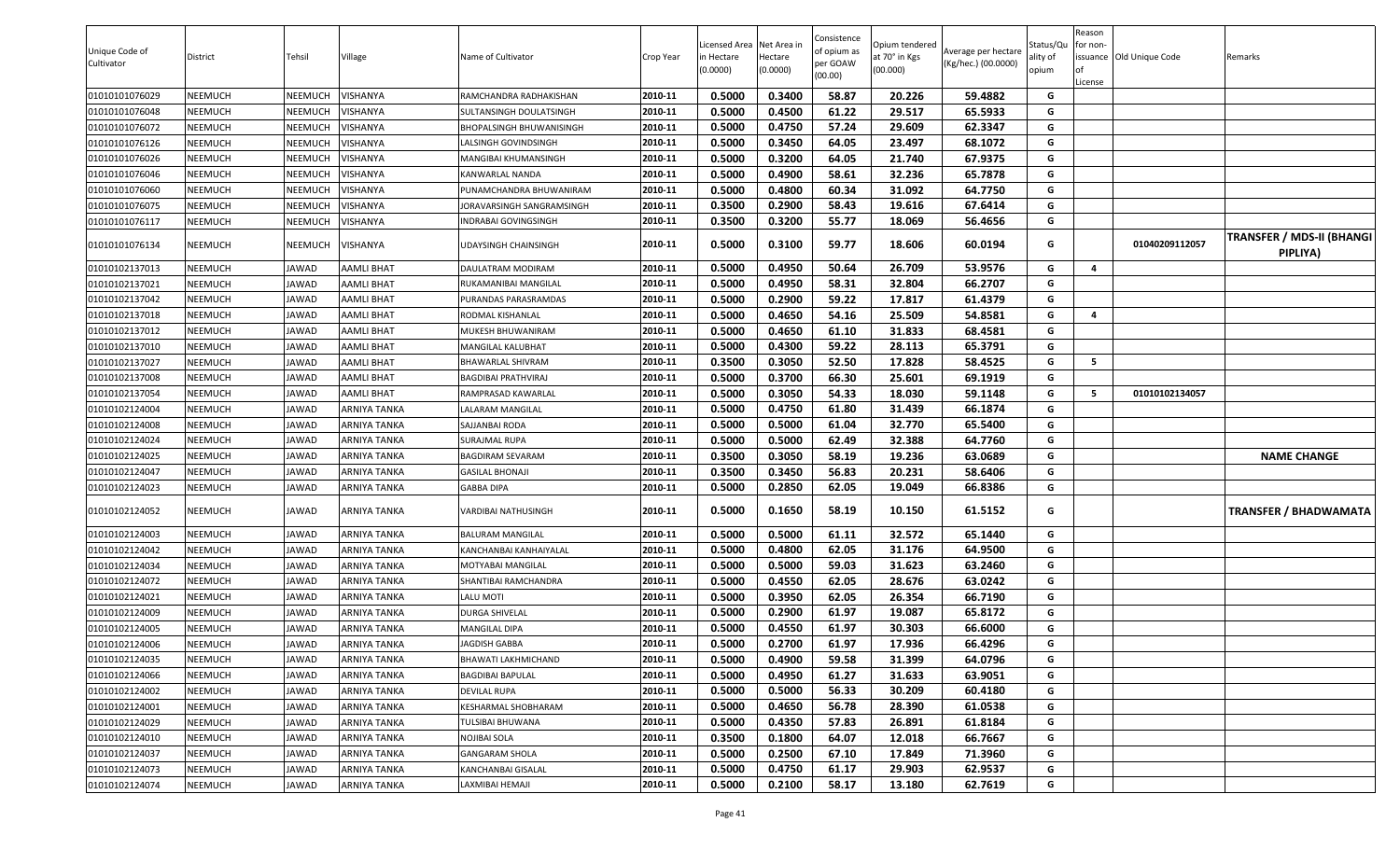|                |                |                |               |                            |           |                           |                     | Consistence |                           |                     |                   | Reason                  |                          |                    |
|----------------|----------------|----------------|---------------|----------------------------|-----------|---------------------------|---------------------|-------------|---------------------------|---------------------|-------------------|-------------------------|--------------------------|--------------------|
| Unique Code of |                |                |               |                            |           | Licensed Area Net Area in |                     | of opium as | Opium tendered            | Average per hectare | Status/Qu         | for non-                |                          |                    |
| Cultivator     | District       | Tehsil         | Village       | Name of Cultivator         | Crop Year | n Hectare<br>(0.0000)     | Hectare<br>(0.0000) | per GOAW    | at 70° in Kgs<br>(00.000) | (Kg/hec.) (00.0000) | ality of<br>opium | lof                     | issuance Old Unique Code | Remarks            |
|                |                |                |               |                            |           |                           |                     | (00.00)     |                           |                     |                   | License                 |                          |                    |
| 01010102124075 | <b>NEEMUCH</b> | JAWAD          | ARNIYA TANKA  | SIKANDARKHAN AHMAD KHAN    | 2010-11   | 0.5000                    | 0.4950              | 59.83       | 31.189                    | 63.0081             | G                 |                         |                          |                    |
| 01010101109002 | <b>NEEMUCH</b> | NEEMUCH        | <b>BADOLI</b> | ASHOKEKUMAR RAMCHANDRA     | 2010-11   | 0.5000                    | 0.3000              | 60.23       | 18.439                    | 61.4633             | G                 |                         |                          |                    |
| 01010101109004 | <b>NEEMUCH</b> | <b>NEEMUCH</b> | <b>BADOLI</b> | HARIVALLABH RAMESHWAR      | 2010-11   | 0.5000                    | 0.0350              | 58.68       | 2.356                     | 67.3143             | G                 |                         |                          |                    |
| 01010101109005 | <b>NEEMUCH</b> | NEEMUCH        | <b>BADOLI</b> | BANSHILAL BHUWANISHANKAR   | 2010-11   | 0.5000                    | 0.3100              | 60.23       | 19.033                    | 61.3968             | G                 |                         |                          |                    |
| 01010101109010 | <b>NEEMUCH</b> | <b>NEEMUCH</b> | <b>BADOLI</b> | KESHRIMAL MOTILAL          | 2010-11   | 0.5000                    | 0.3400              | 60.23       | 23.645                    | 69.5441             | G                 |                         |                          |                    |
| 01010101109011 | <b>NEEMUCH</b> | NEEMUCH        | <b>BADOLI</b> | SAMRATH SHOBHARAM          | 2010-11   | 0.5000                    | 0.2050              | 51.16       | 11.401                    | 55.6146             | G                 | -4                      |                          |                    |
| 01010101109014 | <b>NEEMUCH</b> | <b>NEEMUCH</b> | <b>BADOLI</b> | JAWANSINGH KISHANLAL       | 2010-11   | 0.5000                    | 0.2500              | 53.16       | 15.234                    | 60.9360             | G                 | -5                      |                          |                    |
| 01010101109016 | <b>NEEMUCH</b> | NEEMUCH        | <b>BADOLI</b> | MOHANLAL MOTILAL           | 2010-11   | 0.5000                    | 0.3350              | 57.28       | 22.110                    | 66.0000             | G                 |                         |                          |                    |
| 01010101109019 | <b>NEEMUCH</b> | <b>NEEMUCH</b> | <b>BADOLI</b> | LILASHANKAR SHIVESHANKAR   | 2010-11   | 0.5000                    | 0.2050              | 61.34       | 14.415                    | 70.3171             | G                 |                         |                          |                    |
| 01010101109020 | <b>NEEMUCH</b> | NEEMUCH        | <b>BADOLI</b> | GANSHYAM MODIRAM           | 2010-11   | 0.5000                    | 0.1500              | 61.34       | 10.244                    | 68.2933             | G                 |                         |                          |                    |
| 01010101109027 | <b>NEEMUCH</b> | <b>NEEMUCH</b> | <b>BADOLI</b> | RAJBAI KHYALIRAM           | 2010-11   | 0.5000                    | 0.1750              | 49.03       | 9.183                     | 52.4743             | G                 | $\overline{a}$          |                          |                    |
| 01010101109028 | <b>NEEMUCH</b> | <b>NEEMUCH</b> | <b>BADOLI</b> | PRABHULAL NANALAL          | 2010-11   | 0.5000                    | 0.3950              | 56.03       | 24.733                    | 62.6152             | G                 |                         |                          |                    |
| 01010101109030 | <b>NEEMUCH</b> | <b>NEEMUCH</b> | <b>BADOLI</b> | MOTI NAGGA                 | 2010-11   | 0.5000                    | 0.4800              | 49.67       | 26.155                    | 54.4896             | G                 | $\overline{a}$          |                          |                    |
| 01010101109031 | <b>NEEMUCH</b> | <b>NEEMUCH</b> | <b>BADOLI</b> | <b>GENDIBAI NANURAM</b>    | 2010-11   | 0.5000                    | 0.4500              | 52.66       | 26.947                    | 59.8822             | G                 | - 5                     |                          |                    |
| 01010101109034 | <b>NEEMUCH</b> | NEEMUCH        | <b>BADOLI</b> | MANNADAS PRABHULAL         | 2010-11   | 0.5000                    | 0.3250              | 54.78       | 19.392                    | 59.6677             | G                 | - 5                     |                          |                    |
| 01010101109035 | <b>NEEMUCH</b> | <b>NEEMUCH</b> | <b>BADOLI</b> | MOTI NAGGA                 | 2010-11   | 0.5000                    | 0.1550              | 61.34       | 11.181                    | 72.1355             | G                 |                         |                          |                    |
| 01010101109041 | <b>NEEMUCH</b> | NEEMUCH        | <b>BADOLI</b> | CHAMPALAL VARDA            | 2010-11   | 0.5000                    | 0.4500              | 54.68       | 27.153                    | 60.3400             | G                 | - 5                     |                          |                    |
| 01010101109043 | <b>NEEMUCH</b> | <b>NEEMUCH</b> | <b>BADOLI</b> | SHANTILAL HIRALAL          | 2010-11   | 0.5000                    | 0.3200              | 58.68       | 19.666                    | 61.4563             | G                 |                         |                          |                    |
| 01010101109044 | <b>NEEMUCH</b> | <b>NEEMUCH</b> | <b>BADOLI</b> | HARIVALLABH VARDICHAND     | 2010-11   | 0.5000                    | 0.2650              | 57.10       | 16.918                    | 63.8415             | G                 |                         |                          |                    |
| 01010101109045 | <b>NEEMUCH</b> | <b>NEEMUCH</b> | <b>BADOLI</b> | GITABAI RAMCHANDRA         | 2010-11   | 0.5000                    | 0.4150              | 51.17       | 21.594                    | 52.0337             | G                 | $\overline{\mathbf{a}}$ |                          |                    |
| 01010101109046 | <b>NEEMUCH</b> | NEEMUCH        | <b>BADOLI</b> | BHULIBAI KISHNA            | 2010-11   | 0.5000                    | 0.3250              | 55.57       | 21.387                    | 65.8062             | G                 |                         |                          |                    |
| 01010101109050 | <b>NEEMUCH</b> | <b>NEEMUCH</b> | <b>BADOLI</b> | RAMPRASAD LALAJI           | 2010-11   | 0.5000                    | 0.3550              | 58.68       | 23.732                    | 66.8507             | G                 |                         |                          |                    |
| 01010101109060 | <b>NEEMUCH</b> | NEEMUCH        | <b>BADOLI</b> | BHAGATRAM SHAMBHU          | 2010-11   | 0.5000                    | 0.3500              | 53.53       | 21.297                    | 60.8486             |                   | $\overline{2}$          |                          |                    |
| 01010101109061 | <b>NEEMUCH</b> | <b>NEEMUCH</b> | <b>BADOLI</b> | KHYALILAL RAMLAL           | 2010-11   | 0.5000                    | 0.2900              | 54.00       | 16.686                    | 57.5379             | G                 | - 5                     |                          |                    |
| 01010101109062 | <b>NEEMUCH</b> | <b>NEEMUCH</b> | <b>BADOLI</b> | BHANWARLAL HIRALAL         | 2010-11   | 0.5000                    | 0.3100              | 61.34       | 21.443                    | 69.1710             | G                 |                         |                          |                    |
| 01010101109064 | <b>NEEMUCH</b> | <b>NEEMUCH</b> | <b>BADOLI</b> | BHAGATRAM KASHIJI          | 2010-11   | 0.5000                    | 0.4750              | 51.56       | 29.853                    | 62.8484             | G                 | - 5                     |                          |                    |
| 01010101109066 | <b>NEEMUCH</b> | NEEMUCH        | <b>BADOLI</b> | <b>JAGDISH HIRALAL</b>     | 2010-11   | 0.5000                    | 0.2750              | 55.43       | 16.019                    | 58.2509             | G                 |                         |                          |                    |
| 01010101109068 | <b>NEEMUCH</b> | <b>NEEMUCH</b> | <b>BADOLI</b> | SHANITLAL CHOGALAL         | 2010-11   | 0.3500                    | 0.1650              | 55.07       | 9.330                     | 56.5455             | G                 |                         |                          |                    |
| 01010101109013 | <b>NEEMUCH</b> | NEEMUCH        | <b>BADOLI</b> | GOPAL BAGDIRAM             | 2010-11   | 0.5000                    | 0.3950              | 59.05       | 25.451                    | 64.4329             | G                 |                         |                          |                    |
| 01010101109001 | <b>NEEMUCH</b> | <b>NEEMUCH</b> | <b>BADOLI</b> | KAILASHCHANDRA RAMCHANDRA  | 2010-11   | 0.5000                    | 0.1800              | 59.05       | 10.688                    | 59.3778             | G                 |                         |                          |                    |
| 01010101109042 | <b>NEEMUCH</b> | NEEMUCH        | <b>BADOLI</b> | <b>BAGDIRAM RATAN</b>      | 2010-11   | 0.5000                    | 0.4750              | 53.75       | 27.773                    | 58.4695             |                   | $\overline{2}$          |                          |                    |
| 01010101109023 | <b>NEEMUCH</b> | <b>NEEMUCH</b> | <b>BADOLI</b> | LALA DEVA                  | 2010-11   | 0.5000                    | 0.4000              | 59.05       | 24.902                    | 62.2550             | G                 |                         |                          | <b>NAME CHANGE</b> |
| 01010101109048 | <b>NEEMUCH</b> | NEEMUCH        | <b>BADOLI</b> | GANSHYAM PRABHUDAS         | 2010-11   | 0.5000                    | 0.3250              | 56.76       | 20.896                    | 64.2954             | G                 |                         |                          |                    |
| 01010101109006 | <b>NEEMUCH</b> | <b>NEEMUCH</b> | <b>BADOLI</b> | SHAMBHULAL MODIRAM         | 2010-11   | 0.5000                    | 0.2850              | 56.76       | 17.596                    | 61.7404             | G                 |                         |                          |                    |
| 01010101109074 | <b>NEEMUCH</b> | NEEMUCH        | <b>BADOLI</b> | KAILASH CHAINRAM           | 2010-11   | 0.5000                    | 0.5050              | 58.54       | 31.938                    | 63.2436             |                   | $\overline{2}$          |                          |                    |
| 01010101109051 | <b>NEEMUCH</b> | <b>NEEMUCH</b> | <b>BADOLI</b> | SANTOSH LAXMILAL DULICHAND | 2010-11   | 0.5000                    | 0.3000              | 44.84       | 15.662                    | 52.2067             | G                 | $\overline{\mathbf{a}}$ | 01020104050092           |                    |
| 01010102122003 | <b>NEEMUCH</b> | JAWAD          | BANGRED       | TULSIRAM JAGANNATH         | 2010-11   | 0.5000                    | 0.3550              | 62.24       | 22.335                    | 62.9155             | G                 |                         |                          |                    |
| 01010102122005 | <b>NEEMUCH</b> | JAWAD          | BANGRED       | (ESHRIMAL PYARCHAND        | 2010-11   | 0.5000                    | 0.4000              | 58.08       | 23.597                    | 58.9925             | G                 |                         |                          |                    |
| 01010102122006 | <b>NEEMUCH</b> | JAWAD          | BANGRED       | KAILASH JAGGANNATH         | 2010-11   | 0.5000                    | 0.4900              | 67.14       | 33.330                    | 68.0204             | G                 |                         |                          |                    |
| 01010102122011 | <b>NEEMUCH</b> | JAWAD          | BANGRED       | RAMESH PYARJI              | 2010-11   | 0.5000                    | 0.2000              | 64.20       | 13.280                    | 66.4000             | G                 |                         |                          |                    |
| 01010102122015 | <b>NEEMUCH</b> | JAWAD          | BANGRED       | NATHULAL PYARCHAND         | 2010-11   | 0.5000                    | 0.2750              | 64.06       | 17.443                    | 63.4291             | G                 |                         |                          |                    |
| 01010102122155 | <b>NEEMUCH</b> | JAWAD          | BANGRED       | MAHESHCHAND PRABHULAL      | 2010-11   | 0.5000                    | 0.4500              | 62.24       | 29.697                    | 65.9933             | G                 |                         |                          |                    |
| 01010102122020 | <b>NEEMUCH</b> | JAWAD          | BANGRED       | RODMAL LAKHA               | 2010-11   | 0.5000                    | 0.5000              | 64.03       | 32.253                    | 64.5060             |                   | $\overline{2}$          |                          |                    |
| 01010102122030 | <b>NEEMUCH</b> | JAWAD          | BANGRED       | MOTILAL NANURAM            | 2010-11   | 0.5000                    | 0.2500              | 64.70       | 16.563                    | 66.2520             | G                 |                         |                          |                    |
| 01010102122032 | <b>NEEMUCH</b> | JAWAD          | BANGRED       | GIRADHARI CHAINRAM         | 2010-11   | 0.5000                    | 0.2450              | 62.24       | 17.045                    | 69.5714             | G                 |                         |                          |                    |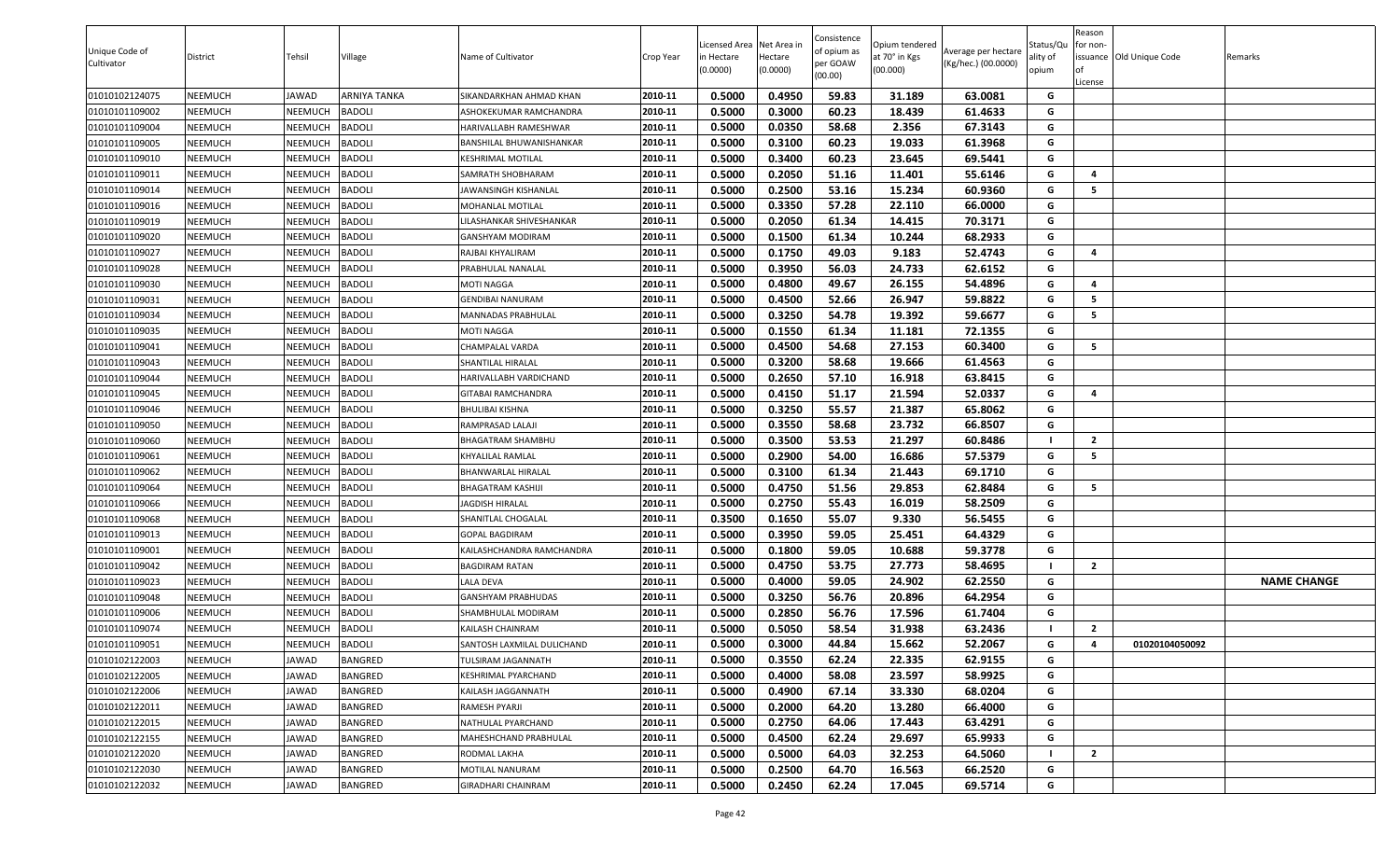| Unique Code of<br>Cultivator | District | Tehsil | Village        | Name of Cultivator      | Crop Year | Licensed Area Net Area in<br>n Hectare<br>(0.0000) | Hectare<br>(0.0000) | Consistence<br>of opium as<br>per GOAW<br>(00.00) | Opium tendered<br>at 70° in Kgs<br>(00.000) | Average per hectare<br>(Kg/hec.) (00.0000) | Status/Qu<br>ality of<br>opium | Reason<br>for non-<br>License | issuance Old Unique Code | Remarks            |
|------------------------------|----------|--------|----------------|-------------------------|-----------|----------------------------------------------------|---------------------|---------------------------------------------------|---------------------------------------------|--------------------------------------------|--------------------------------|-------------------------------|--------------------------|--------------------|
| 01010102122033               | NEEMUCH  | JAWAD  | BANGRED        | <b>BANSHILAL KAJOD</b>  | 2010-11   | 0.5000                                             | 0.3250              | 64.30                                             | 21.660                                      | 66.6462                                    | G                              |                               |                          |                    |
| 01010102122044               | NEEMUCH  | JAWAD  | BANGRED        | MANGILAL LAXMAN         | 2010-11   | 0.3500                                             | 0.2000              | 63.18                                             | 12.943                                      | 64.7150                                    | G                              |                               |                          |                    |
| 01010102122046               | NEEMUCH  | JAWAD  | BANGRED        | BAGDIRAM NARAYAN        | 2010-11   | 0.5000                                             | 0.4850              | 58.08                                             | 29.098                                      | 59.9959                                    | G                              |                               |                          |                    |
| 01010102122067               | NEEMUCH  | JAWAD  | BANGRED        | BHAGIRATH NANALAL       | 2010-11   | 0.5000                                             | 0.2150              | 64.30                                             | 14.844                                      | 69.0419                                    | G                              |                               |                          |                    |
| 01010102122068               | NEEMUCH  | JAWAD  | BANGRED        | BANSHILAL NANURAM       | 2010-11   | 0.5000                                             | 0.2450              | 64.30                                             | 16.911                                      | 69.0245                                    | G                              |                               |                          |                    |
| 01010102122079               | NEEMUCH  | JAWAD  | BANGRED        | KARULAL PYARCHAND       | 2010-11   | 0.5000                                             | 0.2250              | 64.88                                             | 14.820                                      | 65.8667                                    | G                              |                               |                          |                    |
| 01010102122082               | NEEMUCH  | JAWAD  | <b>BANGRED</b> | MADANLAL KASHIRAM       | 2010-11   | 0.5000                                             | 0.2600              | 63.18                                             | 16.977                                      | 65.2962                                    | G                              |                               |                          |                    |
| 01010102122084               | NEEMUCH  | JAWAD  | BANGRED        | PARVATIBAI LAXMINARAYAN | 2010-11   | 0.5000                                             | 0.3450              | 63.18                                             | 22.050                                      | 63.9130                                    | G                              |                               |                          |                    |
| 01010102122085               | NEEMUCH  | JAWAD  | BANGRED        | PRABHULAL KISHNA        | 2010-11   | 0.5000                                             | 0.3200              | 62.89                                             | 21.113                                      | 65.9781                                    | G                              |                               |                          |                    |
| 01010102122092               | NEEMUCH  | JAWAD  | BANGRED        | FULIBAI HAJARILAL       | 2010-11   | 0.5000                                             | 0.5000              | 58.38                                             | 31.058                                      | 62.1160                                    | G                              |                               |                          |                    |
| 01010102122098               | NEEMUCH  | JAWAD  | BANGRED        | RAMKANYABAI NANDLAL     | 2010-11   | 0.5000                                             | 0.2600              | 64.88                                             | 16.656                                      | 64.0615                                    | G                              |                               |                          |                    |
| 01010102122111               | NEEMUCH  | JAWAD  | BANGRED        | DEVILAL RAMLAL          | 2010-11   | 0.5000                                             | 0.3700              | 67.14                                             | 24.976                                      | 67.5027                                    | G                              |                               |                          |                    |
| 01010102122115               | NEEMUCH  | JAWAD  | BANGRED        | RAMCHANDRA BABRU        | 2010-11   | 0.5000                                             | 0.3600              | 62.89                                             | 24.572                                      | 68.2556                                    | G                              |                               |                          |                    |
| 01010102122118               | NEEMUCH  | JAWAD  | BANGRED        | BANSHILAL JAGANNATH     | 2010-11   | 0.5000                                             | 0.5000              | 62.89                                             | 31.777                                      | 63.5540                                    | G                              |                               |                          |                    |
| 01010102122121               | NEEMUCH  | JAWAD  | BANGRED        | RATANLAL BHUWAN         | 2010-11   | 0.5000                                             | 0.5000              | 65.16                                             | 34.768                                      | 69.5360                                    | G                              |                               |                          |                    |
| 01010102122123               | NEEMUCH  | JAWAD  | <b>BANGRED</b> | <b>MANGAILAL BABRU</b>  | 2010-11   | 0.5000                                             | 0.4800              | 67.14                                             | 32.860                                      | 68.4583                                    | G                              |                               |                          |                    |
| 01010102122131               | NEEMUCH  | JAWAD  | BANGRED        | SHANTILAL RAMLAL        | 2010-11   | 0.5000                                             | 0.3550              | 62.29                                             | 22.656                                      | 63.8197                                    | G                              |                               |                          |                    |
| 01010102122132               | NEEMUCH  | JAWAD  | BANGRED        | GOPAL RAMCHANDRA        | 2010-11   | 0.5000                                             | 0.2000              | 62.29                                             | 13.357                                      | 66.7850                                    | G                              |                               |                          |                    |
| 01010102122134               | NEEMUCH  | JAWAD  | BANGRED        | BHAVSINGH JASSA         | 2010-11   | 0.5000                                             | 0.4550              | 62.29                                             | 28.458                                      | 62.5451                                    | G                              |                               |                          |                    |
| 01010102122140               | NEEMUCH  | JAWAD  | BANGRED        | BHUWANIRAM NANDRAM      | 2010-11   | 0.5000                                             | 0.3400              | 61.12                                             | 21.375                                      | 62.8676                                    | G                              |                               |                          |                    |
| 01010102122142               | NEEMUCH  | JAWAD  | BANGRED        | GORDHANLAL BOTHLAL      | 2010-11   | 0.5000                                             | 0.4900              | 64.03                                             | 31.951                                      | 65.2061                                    | G                              |                               |                          |                    |
| 01010102122143               | NEEMUCH  | JAWAD  | BANGRED        | MANGIBAI RAMSINGH       | 2010-11   | 0.5000                                             | 0.4450              | 61.12                                             | 27.827                                      | 62.5326                                    | G                              |                               |                          |                    |
| 01010102122144               | NEEMUCH  | JAWAD  | BANGRED        | RAMNIVAS TEJA           | 2010-11   | 0.5000                                             | 0.4100              | 64.03                                             | 27.249                                      | 66.4610                                    | G                              |                               |                          |                    |
| 01010102122153               | NEEMUCH  | JAWAD  | <b>BANGRED</b> | DEVIKISHAN NANDA        | 2010-11   | 0.5000                                             | 0.4350              | 64.03                                             | 29.820                                      | 68.5517                                    | G                              |                               |                          |                    |
| 01010102122160               | NEEMUCH  | JAWAD  | BANGRED        | PARASRAM SOLA           | 2010-11   | 0.5000                                             | 0.4900              | 67.14                                             | 33.570                                      | 68.5102                                    | G                              |                               |                          |                    |
| 01010102122167               | NEEMUCH  | JAWAD  | BANGRED        | MANNALAL LALAJI         | 2010-11   | 0.5000                                             | 0.5050              | 64.10                                             | 32.728                                      | 64.8079                                    | G                              |                               |                          |                    |
| 01010102122168               | NEEMUCH  | JAWAD  | BANGRED        | DEVKISHAN RAMCHANDRA    | 2010-11   | 0.5000                                             | 0.3250              | 61.12                                             | 20.458                                      | 62.9477                                    | G                              |                               |                          |                    |
| 01010102122172               | NEEMUCH  | JAWAD  | BANGRED        | KAILASH HAJARI          | 2010-11   | 0.5000                                             | 0.3150              | 64.01                                             | 20.172                                      | 64.0381                                    | G                              |                               |                          |                    |
| 01010102122051               | NEEMUCH  | JAWAD  | BANGRED        | GORDHAN NANDA           | 2010-11   | 0.5000                                             | 0.4850              | 59.03                                             | 28.672                                      | 59.1175                                    | G                              |                               |                          |                    |
| 01010102122075               | NEEMUCH  | JAWAD  | BANGRED        | BALURAM CHAGNA          | 2010-11   | 0.5000                                             | 0.2850              | 65.69                                             | 19.135                                      | 67.1404                                    | G                              |                               |                          |                    |
| 01010102122017               | NEEMUCH  | JAWAD  | BANGRED        | RODMAL MANNA            | 2010-11   | 0.5000                                             | 0.5000              | 66.77                                             | 35.674                                      | 71.3480                                    |                                | $\overline{2}$                |                          |                    |
| 01010102122022               | NEEMUCH  | JAWAD  | <b>BANGRED</b> | PREMA SHOJI             | 2010-11   | 0.5000                                             | 0.5050              | 64.72                                             | 33.423                                      | 66.1842                                    | G                              |                               |                          |                    |
| 01010102122072               | NEEMUCH  | JAWAD  | BANGRED        | UDAIRAM MANSHA          | 2010-11   | 0.5000                                             | 0.5050              | 65.89                                             | 33.397                                      | 66.1327                                    | G                              |                               |                          |                    |
| 01010102122147               | NEEMUCH  | JAWAD  | BANGRED        | BAHADURSINGH BALURAM    | 2010-11   | 0.5000                                             | 0.3000              | 66.10                                             | 20.179                                      | 67.2633                                    | G                              |                               |                          |                    |
| 01010102122069               | NEEMUCH  | JAWAD  | BANGRED        | JDAYRAM NAGGAJI         | 2010-11   | 0.5000                                             | 0.2050              | 62.46                                             | 13.143                                      | 64.1122                                    | G                              |                               |                          |                    |
| 01010102122120               | NEEMUCH  | JAWAD  | <b>BANGRED</b> | <b>NANDLAL BHERULAL</b> | 2010-11   | 0.5000                                             | 0.4000              | 64.01                                             | 26.034                                      | 65.0850                                    | G                              |                               |                          | <b>NAME CHANGE</b> |
| 01010102122130               | NEEMUCH  | JAWAD  | <b>BANGRED</b> | SOHANBAI KASHIRAM       | 2010-11   | 0.5000                                             | 0.4500              | 62.46                                             | 29.347                                      | 65.2156                                    | G                              |                               |                          |                    |
| 01010102122175               | NEEMUCH  | JAWAD  | BANGRED        | CHANDA KISHNAJI         | 2010-11   | 0.5000                                             | 0.5000              | 61.28                                             | 31.305                                      | 62.6100                                    |                                | $\overline{2}$                |                          |                    |
| 01010102122112               | NEEMUCH  | JAWAD  | <b>BANGRED</b> | SARJUBAI NARAYAN        | 2010-11   | 0.5000                                             | 0.3050              | 59.03                                             | 17.987                                      | 58.9738                                    | G                              |                               |                          |                    |
| 01010102122178               | NEEMUCH  | JAWAD  | <b>BANGRED</b> | KALUSINGH RAMSINGH      | 2010-11   | 0.5000                                             | 0.3000              | 61.05                                             | 18.777                                      | 62.5900                                    | G                              |                               |                          |                    |
| 01010102122016               | NEEMUCH  | JAWAD  | <b>BANGRED</b> | CHATRA MANNA            | 2010-11   | 0.5000                                             | 0.5000              | 70.01                                             | 36.205                                      | 72.4100                                    | G                              |                               |                          |                    |
| 01010102122034               | NEEMUCH  | JAWAD  | <b>BANGRED</b> | DALLA DHANNA            | 2010-11   | 0.5000                                             | 0.4950              | 61.01                                             | 31.394                                      | 63.4222                                    | G                              |                               |                          |                    |
| 01010102122048               | NEEMUCH  | JAWAD  | <b>BANGRED</b> | MANGILAL DOLA           | 2010-11   | 0.5000                                             | 0.3500              | 61.05                                             | 21.690                                      | 61.9714                                    | G                              |                               |                          |                    |
| 01010102122052               | NEEMUCH  | JAWAD  | <b>BANGRED</b> | BHAGATRAM KISHANLAL     | 2010-11   | 0.5000                                             | 0.3000              | 64.72                                             | 19.601                                      | 65.3367                                    | G                              |                               |                          |                    |
| 01010102122061               | NEEMUCH  | JAWAD  | <b>BANGRED</b> | <b>DURGALAL SOJI</b>    | 2010-11   | 0.5000                                             | 0.4000              | 61.05                                             | 25.493                                      | 63.7325                                    | G                              |                               |                          |                    |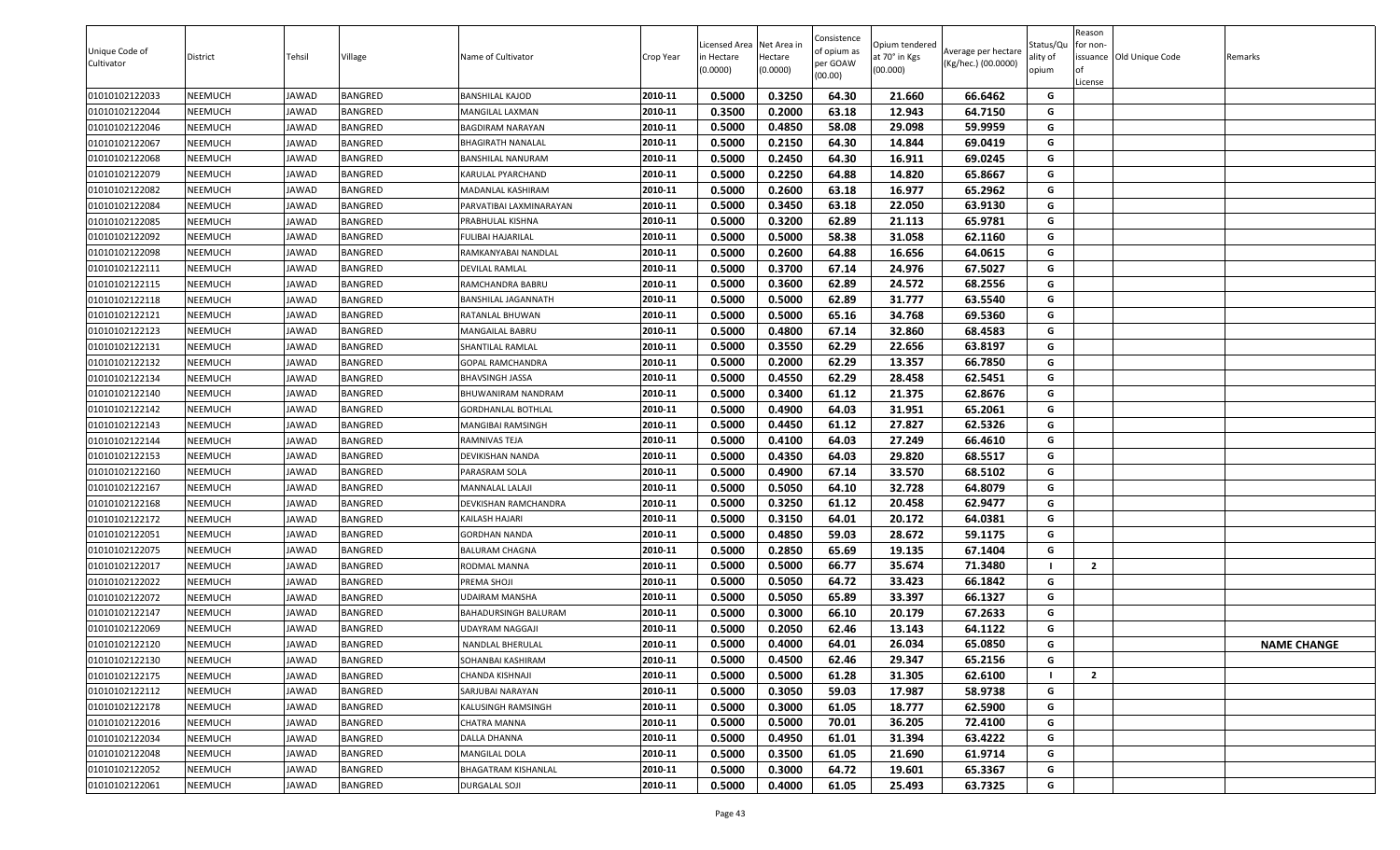| Licensed Area Net Area in<br>Unique Code of<br>of opium as<br>Average per hectare<br>Village<br>at 70° in Kgs<br><b>District</b><br>Tehsil<br>Name of Cultivator<br>Crop Year<br>in Hectare<br>Hectare<br>issuance Old Unique Code<br>Remarks<br>ality of<br>per GOAW<br>(Kg/hec.) (00.0000)<br>Cultivator<br>(0.0000)<br>(0.0000)<br>(00.000)<br>opium<br>(00.00)<br>License<br>0.5000<br>0.4850<br>32.197<br>01010102122088<br>NEEMUCH<br>BANGRED<br>2010-11<br>64.01<br>66.3856<br>G<br>JAWAD<br><b>SHOLA BHAVSINGH</b><br>0.5000<br>0.3200<br>59.03<br>20.424<br>63.8250<br>G<br>01010102122106<br>NEEMUCH<br>BANGRED<br>2010-11<br>JAWAD<br>BANSHILAL KISHNA<br>0.3500<br>01010102122165<br>BANGRED<br>2010-11<br>0.3000<br>64.01<br>20.245<br>67.4833<br>NEEMUCH<br>JANIBAI BHANWARLAL<br>G<br>JAWAD<br>G<br>2010-11<br>0.5000<br>01010102122059<br>NEEMUCH<br>BANGRED<br>PANIBAI GASI<br>0.4600<br>61.05<br>29.007<br>63.0587<br>JAWAD<br>2010-11<br>0.5000<br>0.3750<br>64.01<br>65.3760<br>01010102122091<br>BANGRED<br>SAGARBAI UDAIRAM<br>24.516<br>G<br>NEEMUCH<br>JAWAD<br>0.5000<br>G<br>2010-11<br>0.4600<br>58.14<br>26.927<br>58.5370<br>01010102122037<br>NEEMUCH<br>JAWAD<br>BANGRED<br>MOHANLAL CHTARBAI<br>01010102122073<br>BANGRED<br>0.5000<br>0.3900<br>64.01<br>25.375<br>65.0641<br>NEEMUCH<br>JAWAD<br>2010-11<br>G<br>GABBA SOJI<br>0.5000<br>0.4950<br>01010102122170<br>NEEMUCH<br>JAWAD<br><b>BANGRED</b><br>2010-11<br>62.46<br>32.345<br>65.3434<br>G<br>JAYSINGH SOJI<br>0.5000<br>0.5000<br>67.13<br>34.629<br>01010102122018<br>NEEMUCH<br>BANGRED<br>2010-11<br>69.2580<br>$\overline{2}$<br>JAWAD<br>MADANLAL CHAGANLAL<br>01010102122024<br>0.3500<br>0.3500<br>59.83<br>22.026<br>NEEMUCH<br>BANGRED<br>AMARSINGH GAURAJI<br>2010-11<br>62.9314<br>$\overline{2}$<br>JAWAD<br>0.3500<br>01010102122065<br>2010-11<br>0.3500<br>61.20<br>22.924<br>65.4971<br>NEEMUCH<br>BANGRED<br>G<br>JAWAD<br>HAJARI MEGHA<br>0.5000<br>01010101099002<br>NEEMUCH<br>NEEMUCH<br>BHADWAMATA<br>2010-11<br>0.4750<br>62.86<br>31.188<br>65.6589<br>G<br>NIRANJAN DEVILAL<br>0.5000<br>60.23<br>0.4650<br>28.463<br>61.2108<br>01010101099003<br>NEEMUCH<br><b>NEEMUCH</b><br>BHADWAMATA<br>2010-11<br>G<br>ADKUNWAR MANSINGH.<br>0.3500<br>0.1650<br>67.06<br>12.023<br>72.8667<br>G<br>2010-11<br>01010101099006<br>NEEMUCH<br><b>NEEMUCH</b><br><b>BHADWAMATA</b><br>MANGIBAI TULSIRAM<br>2010-11<br>0.5000<br>0.3200<br>62.95<br>NEEMUCH<br>MANGILAL RAMAJI<br>20.576<br>64.3000<br>G<br>01010101099007<br><b>NEEMUCH</b><br><b>BHADWAMATA</b><br>G<br>2010-11<br>0.5000<br>0.4600<br>62.95<br>31.052<br>67.5043<br>01010101099011<br>NEEMUCH<br><b>NEEMUCH</b><br><b>BHADWAMATA</b><br><b>BAGDIBAI MADHULAL</b><br>NAGESH JAMNABAI<br>2010-11<br>0.5000<br>0.4850<br>G<br>01010101099014<br>NEEMUCH<br><b>NEEMUCH</b><br>BHADWAMATA<br>60.40<br>31.667<br>65.2928<br>0.5000<br>2010-11<br>0.2000<br>62.95<br>13.336<br>01010101099030<br>NEEMUCH<br><b>NEEMUCH</b><br><b>BHADWAMATA</b><br>KAMLABAI BHERULAL<br>66.6800<br>G<br>0.5000<br>01010101099010<br>2010-11<br>0.5000<br>66.26<br>35.099<br>70.1980<br>G<br>NEEMUCH<br>NEEMUCH<br>BHADWAMATA<br>HIRALAL PANNALAL<br>0.5000<br>0.3400<br>60.67<br>20.992<br>01010101099031<br>NEEMUCH<br><b>NEEMUCH</b><br><b>BHADWAMATA</b><br>2010-11<br>61.7412<br>G<br>SHANTIBAI RAMCHADRA<br>0.5000<br>68.48<br>2010-11<br>0.4950<br>35.365<br>71.4444<br>G<br>01010101099027<br>NEEMUCH<br><b>NEEMUCH</b><br>BHADWAMATA<br>DEVILAL PANNALAL<br>0.5000<br>0.4900<br>63.10<br>31.523<br>64.3327<br>01010101099044<br>NEEMUCH<br><b>NEEMUCH</b><br><b>BHADWAMATA</b><br>2010-11<br>G<br>VIPINBIHARI KESHURAM<br>0.5000<br>70.5556<br>NEEMUCH<br>0.4500<br>65.93<br>31.750<br>G<br>01010101099047<br><b>NEEMUCH</b><br><b>BHADWAMATA</b><br>2010-11<br>DALLA MURLI<br>0.5000<br>0.4850<br>60.73<br>30.833<br>63.5732<br>01010101099048<br>NEEMUCH<br><b>NEEMUCH</b><br>BHADWAMATA<br>2010-11<br>G<br>UDAYLAL NARAYANJI<br>0.5000<br>0.1850<br>67.06<br>13.709<br>G<br>01010101099012<br>NEEMUCH<br><b>NEEMUCH</b><br>BHADWAMATA<br>2010-11<br>74.1027<br>OMPRAKASH PYARIBAI<br>2010-11<br>0.3500<br>0.2150<br>62.00<br>13.649<br>63.4837<br>G<br>01010101099004<br>NEEMUCH<br>BHADWAMATA<br>RADHESHYAM NANURAM<br>NEEMUCH<br>0.5000<br>2010-11<br>0.4900<br>60.23<br>31.965<br>G<br>01010101099046<br>NEEMUCH<br><b>NEEMUCH</b><br><b>BHADWAMATA</b><br>MOHANLAL UMEDAGURJAR<br>65.2347<br>0.5000<br>01010101099019<br>2010-11<br>0.4300<br>62.00<br>26.589<br>61.8349<br>NEEMUCH<br>NEEMUCH<br>BHADWAMATA<br>PANNALAL RAMA<br>G<br>G<br>2010-11<br>0.5000<br>01010101099050<br>NEEMUCH<br><b>NEEMUCH</b><br>BHADWAMATA<br>VIKASH NATHULAL<br>0.2050<br>62.00<br>14.145<br>69.0000<br>01010101100225<br>0.5000<br>0.4750<br>58.64<br>29.839<br>62.8189<br>2010-11<br>$\overline{2}$<br>01010101112001<br>NEEMUCH<br><b>NEEMUCH</b><br><b>BORKHEDI KHURD</b><br>TEJRAM CHITAR<br>0.5000<br>0.4200<br>56.14<br>25.768<br>61.3524<br>01010101112008<br>NEEMUCH<br><b>NEEMUCH</b><br>2010-11<br>G<br><b>BORKHEDI KHURD</b><br>KANHEYALAL PARTHA<br>0.5000<br>0.3000<br>59.00<br>19.344<br>64.4800<br>01010101112029<br>NEEMUCH<br>NEEMUCH<br><b>BORKHEDI KHURD</b><br>2010-11<br>G<br><b>NAME CHANGE</b><br>NANDUBAI BHUWANIRAM<br>0.5000<br>01010101112032<br>NEEMUCH<br><b>NEEMUCH</b><br><b>BORKHEDI KHURD</b><br>2010-11<br>0.4350<br>57.12<br>28.103<br>64.6046<br>G<br>CHAINRAM REVADJI<br>0.5000<br>0.3450<br>23.618<br>01010101112017<br>2010-11<br>64.08<br>68.4580<br>G<br>NEEMUCH<br><b>NEEMUCH</b><br><b>BORKHEDI KHURD</b><br>KAMLABAI BHAGCHAND<br>0.5000<br>0.4200<br>60.23<br>27.680<br>01010101112035<br>NEEMUCH<br><b>NEEMUCH</b><br><b>BORKHEDI KHURD</b><br>2010-11<br>65.9048<br>G<br>SANTOSHKUMAR KANHEYALAL<br>0.5000<br>NEEMUCH<br><b>NEEMUCH</b><br><b>BORKHEDI KHURD</b><br>2010-11<br>0.4800<br>56.99<br>30.311<br>63.1479<br>01010101112036<br><b>BHERULAL DEVA</b><br>G<br>2010-11<br>0.5000<br>0.4950<br>57.40<br>30.709<br>62.0384<br>G<br>01010101112002<br>NEEMUCH<br><b>NEEMUCH</b><br><b>BORKHEDI KHURD</b><br>JAGDISH DEVARAM<br>2010-11<br>0.5000<br>0.1750<br>71.2686<br>G<br><b>BORKHEDI KHURD</b><br>61.48<br>12.472<br>01010101112009<br>NEEMUCH<br><b>NEEMUCH</b><br><b>MANNALAL MOTILAL</b><br>G<br>2010-11<br>0.5000<br>0.4950<br>63.62<br>33.664<br>68.0081<br>01010101112013<br>NEEMUCH<br><b>NEEMUCH</b><br><b>BORKHEDI KHURD</b><br>RAMLAL KISHAN<br>2010-11<br>0.5000<br>NEEMUCH<br>0.4050<br>59.59<br>27.454<br>67.7877<br>G<br>01010101112014<br>NEEMUCH<br><b>BORKHEDI KHURD</b><br>GANGARAM LACHIRAM<br>2010-11<br>0.5000<br>0.3400<br>58.02<br>21.045<br>61.8971<br>G<br>01010101112021<br>NEEMUCH<br><b>NEEMUCH</b><br><b>BORKHEDI KHURD</b><br>AMARSINGH LACHIRAM<br>0.5000<br>0.4300<br>46.56<br>G<br>$\overline{4}$<br>01010101112033<br>NEEMUCH<br><b>NEEMUCH</b><br><b>BORKHEDI KHURD</b><br>2010-11<br>21.458<br>49.9023<br>KUSHALBAI RATANLAL<br>01010101112037<br>0.5000<br>0.2900<br>19.682<br>NEEMUCH<br><b>NEEMUCH</b><br><b>BORKHEDI KHURD</b><br>2010-11<br>61.48<br>67.8690<br>G<br>01010101104021<br>JAVANSINGH BHAGCHAND<br>01010102125003<br>0.5000<br>0.4650<br>61.38<br>29.647<br>63.7570<br>NEEMUCH<br><b>BRADA TANKA</b><br>2010-11<br>G<br>JAWAD<br>BADRILAL MULCHAND<br>01010102125004<br>0.5000<br>0.5000<br>G<br>NEEMUCH<br>JAWAD<br><b>BRADA TANKA</b><br>2010-11<br>58.83<br>30.550<br>61.1000<br>SATYANARAYAN KANWARLAL |  |  |  |  | Consistence |                |           | Reason   |  |
|-------------------------------------------------------------------------------------------------------------------------------------------------------------------------------------------------------------------------------------------------------------------------------------------------------------------------------------------------------------------------------------------------------------------------------------------------------------------------------------------------------------------------------------------------------------------------------------------------------------------------------------------------------------------------------------------------------------------------------------------------------------------------------------------------------------------------------------------------------------------------------------------------------------------------------------------------------------------------------------------------------------------------------------------------------------------------------------------------------------------------------------------------------------------------------------------------------------------------------------------------------------------------------------------------------------------------------------------------------------------------------------------------------------------------------------------------------------------------------------------------------------------------------------------------------------------------------------------------------------------------------------------------------------------------------------------------------------------------------------------------------------------------------------------------------------------------------------------------------------------------------------------------------------------------------------------------------------------------------------------------------------------------------------------------------------------------------------------------------------------------------------------------------------------------------------------------------------------------------------------------------------------------------------------------------------------------------------------------------------------------------------------------------------------------------------------------------------------------------------------------------------------------------------------------------------------------------------------------------------------------------------------------------------------------------------------------------------------------------------------------------------------------------------------------------------------------------------------------------------------------------------------------------------------------------------------------------------------------------------------------------------------------------------------------------------------------------------------------------------------------------------------------------------------------------------------------------------------------------------------------------------------------------------------------------------------------------------------------------------------------------------------------------------------------------------------------------------------------------------------------------------------------------------------------------------------------------------------------------------------------------------------------------------------------------------------------------------------------------------------------------------------------------------------------------------------------------------------------------------------------------------------------------------------------------------------------------------------------------------------------------------------------------------------------------------------------------------------------------------------------------------------------------------------------------------------------------------------------------------------------------------------------------------------------------------------------------------------------------------------------------------------------------------------------------------------------------------------------------------------------------------------------------------------------------------------------------------------------------------------------------------------------------------------------------------------------------------------------------------------------------------------------------------------------------------------------------------------------------------------------------------------------------------------------------------------------------------------------------------------------------------------------------------------------------------------------------------------------------------------------------------------------------------------------------------------------------------------------------------------------------------------------------------------------------------------------------------------------------------------------------------------------------------------------------------------------------------------------------------------------------------------------------------------------------------------------------------------------------------------------------------------------------------------------------------------------------------------------------------------------------------------------------------------------------------------------------------------------------------------------------------------------------------------------------------------------------------------------------------------------------------------------------------------------------------------------------------------------------------------------------------------------------------------------------------------------------------------------------------------------------------------------------------------------------------------------------------------------------------------------------------------------------------------------------------------------------------------------------------------------------------------------------------------------------------------------------------------------------------------------------------------------------------------------------------------------------------------------------------------------------------------------------------------------------------------------------------------------------------------------------------------------------------------------------------------------------------------------------------------------------------------------------------------------------------------------------------------------------------------------------------------------------------------------------------------------------------------------------------------------------------------------------------------------------------------------------------------------------------------------------------------------------------------------------------------------------------------------------|--|--|--|--|-------------|----------------|-----------|----------|--|
|                                                                                                                                                                                                                                                                                                                                                                                                                                                                                                                                                                                                                                                                                                                                                                                                                                                                                                                                                                                                                                                                                                                                                                                                                                                                                                                                                                                                                                                                                                                                                                                                                                                                                                                                                                                                                                                                                                                                                                                                                                                                                                                                                                                                                                                                                                                                                                                                                                                                                                                                                                                                                                                                                                                                                                                                                                                                                                                                                                                                                                                                                                                                                                                                                                                                                                                                                                                                                                                                                                                                                                                                                                                                                                                                                                                                                                                                                                                                                                                                                                                                                                                                                                                                                                                                                                                                                                                                                                                                                                                                                                                                                                                                                                                                                                                                                                                                                                                                                                                                                                                                                                                                                                                                                                                                                                                                                                                                                                                                                                                                                                                                                                                                                                                                                                                                                                                                                                                                                                                                                                                                                                                                                                                                                                                                                                                                                                                                                                                                                                                                                                                                                                                                                                                                                                                                                                                                                                                                                                                                                                                                                                                                                                                                                                                                                                                                                                                                                                                                               |  |  |  |  |             | Opium tendered | Status/Qu | for non- |  |
|                                                                                                                                                                                                                                                                                                                                                                                                                                                                                                                                                                                                                                                                                                                                                                                                                                                                                                                                                                                                                                                                                                                                                                                                                                                                                                                                                                                                                                                                                                                                                                                                                                                                                                                                                                                                                                                                                                                                                                                                                                                                                                                                                                                                                                                                                                                                                                                                                                                                                                                                                                                                                                                                                                                                                                                                                                                                                                                                                                                                                                                                                                                                                                                                                                                                                                                                                                                                                                                                                                                                                                                                                                                                                                                                                                                                                                                                                                                                                                                                                                                                                                                                                                                                                                                                                                                                                                                                                                                                                                                                                                                                                                                                                                                                                                                                                                                                                                                                                                                                                                                                                                                                                                                                                                                                                                                                                                                                                                                                                                                                                                                                                                                                                                                                                                                                                                                                                                                                                                                                                                                                                                                                                                                                                                                                                                                                                                                                                                                                                                                                                                                                                                                                                                                                                                                                                                                                                                                                                                                                                                                                                                                                                                                                                                                                                                                                                                                                                                                                               |  |  |  |  |             |                |           |          |  |
|                                                                                                                                                                                                                                                                                                                                                                                                                                                                                                                                                                                                                                                                                                                                                                                                                                                                                                                                                                                                                                                                                                                                                                                                                                                                                                                                                                                                                                                                                                                                                                                                                                                                                                                                                                                                                                                                                                                                                                                                                                                                                                                                                                                                                                                                                                                                                                                                                                                                                                                                                                                                                                                                                                                                                                                                                                                                                                                                                                                                                                                                                                                                                                                                                                                                                                                                                                                                                                                                                                                                                                                                                                                                                                                                                                                                                                                                                                                                                                                                                                                                                                                                                                                                                                                                                                                                                                                                                                                                                                                                                                                                                                                                                                                                                                                                                                                                                                                                                                                                                                                                                                                                                                                                                                                                                                                                                                                                                                                                                                                                                                                                                                                                                                                                                                                                                                                                                                                                                                                                                                                                                                                                                                                                                                                                                                                                                                                                                                                                                                                                                                                                                                                                                                                                                                                                                                                                                                                                                                                                                                                                                                                                                                                                                                                                                                                                                                                                                                                                               |  |  |  |  |             |                |           |          |  |
|                                                                                                                                                                                                                                                                                                                                                                                                                                                                                                                                                                                                                                                                                                                                                                                                                                                                                                                                                                                                                                                                                                                                                                                                                                                                                                                                                                                                                                                                                                                                                                                                                                                                                                                                                                                                                                                                                                                                                                                                                                                                                                                                                                                                                                                                                                                                                                                                                                                                                                                                                                                                                                                                                                                                                                                                                                                                                                                                                                                                                                                                                                                                                                                                                                                                                                                                                                                                                                                                                                                                                                                                                                                                                                                                                                                                                                                                                                                                                                                                                                                                                                                                                                                                                                                                                                                                                                                                                                                                                                                                                                                                                                                                                                                                                                                                                                                                                                                                                                                                                                                                                                                                                                                                                                                                                                                                                                                                                                                                                                                                                                                                                                                                                                                                                                                                                                                                                                                                                                                                                                                                                                                                                                                                                                                                                                                                                                                                                                                                                                                                                                                                                                                                                                                                                                                                                                                                                                                                                                                                                                                                                                                                                                                                                                                                                                                                                                                                                                                                               |  |  |  |  |             |                |           |          |  |
|                                                                                                                                                                                                                                                                                                                                                                                                                                                                                                                                                                                                                                                                                                                                                                                                                                                                                                                                                                                                                                                                                                                                                                                                                                                                                                                                                                                                                                                                                                                                                                                                                                                                                                                                                                                                                                                                                                                                                                                                                                                                                                                                                                                                                                                                                                                                                                                                                                                                                                                                                                                                                                                                                                                                                                                                                                                                                                                                                                                                                                                                                                                                                                                                                                                                                                                                                                                                                                                                                                                                                                                                                                                                                                                                                                                                                                                                                                                                                                                                                                                                                                                                                                                                                                                                                                                                                                                                                                                                                                                                                                                                                                                                                                                                                                                                                                                                                                                                                                                                                                                                                                                                                                                                                                                                                                                                                                                                                                                                                                                                                                                                                                                                                                                                                                                                                                                                                                                                                                                                                                                                                                                                                                                                                                                                                                                                                                                                                                                                                                                                                                                                                                                                                                                                                                                                                                                                                                                                                                                                                                                                                                                                                                                                                                                                                                                                                                                                                                                                               |  |  |  |  |             |                |           |          |  |
|                                                                                                                                                                                                                                                                                                                                                                                                                                                                                                                                                                                                                                                                                                                                                                                                                                                                                                                                                                                                                                                                                                                                                                                                                                                                                                                                                                                                                                                                                                                                                                                                                                                                                                                                                                                                                                                                                                                                                                                                                                                                                                                                                                                                                                                                                                                                                                                                                                                                                                                                                                                                                                                                                                                                                                                                                                                                                                                                                                                                                                                                                                                                                                                                                                                                                                                                                                                                                                                                                                                                                                                                                                                                                                                                                                                                                                                                                                                                                                                                                                                                                                                                                                                                                                                                                                                                                                                                                                                                                                                                                                                                                                                                                                                                                                                                                                                                                                                                                                                                                                                                                                                                                                                                                                                                                                                                                                                                                                                                                                                                                                                                                                                                                                                                                                                                                                                                                                                                                                                                                                                                                                                                                                                                                                                                                                                                                                                                                                                                                                                                                                                                                                                                                                                                                                                                                                                                                                                                                                                                                                                                                                                                                                                                                                                                                                                                                                                                                                                                               |  |  |  |  |             |                |           |          |  |
|                                                                                                                                                                                                                                                                                                                                                                                                                                                                                                                                                                                                                                                                                                                                                                                                                                                                                                                                                                                                                                                                                                                                                                                                                                                                                                                                                                                                                                                                                                                                                                                                                                                                                                                                                                                                                                                                                                                                                                                                                                                                                                                                                                                                                                                                                                                                                                                                                                                                                                                                                                                                                                                                                                                                                                                                                                                                                                                                                                                                                                                                                                                                                                                                                                                                                                                                                                                                                                                                                                                                                                                                                                                                                                                                                                                                                                                                                                                                                                                                                                                                                                                                                                                                                                                                                                                                                                                                                                                                                                                                                                                                                                                                                                                                                                                                                                                                                                                                                                                                                                                                                                                                                                                                                                                                                                                                                                                                                                                                                                                                                                                                                                                                                                                                                                                                                                                                                                                                                                                                                                                                                                                                                                                                                                                                                                                                                                                                                                                                                                                                                                                                                                                                                                                                                                                                                                                                                                                                                                                                                                                                                                                                                                                                                                                                                                                                                                                                                                                                               |  |  |  |  |             |                |           |          |  |
|                                                                                                                                                                                                                                                                                                                                                                                                                                                                                                                                                                                                                                                                                                                                                                                                                                                                                                                                                                                                                                                                                                                                                                                                                                                                                                                                                                                                                                                                                                                                                                                                                                                                                                                                                                                                                                                                                                                                                                                                                                                                                                                                                                                                                                                                                                                                                                                                                                                                                                                                                                                                                                                                                                                                                                                                                                                                                                                                                                                                                                                                                                                                                                                                                                                                                                                                                                                                                                                                                                                                                                                                                                                                                                                                                                                                                                                                                                                                                                                                                                                                                                                                                                                                                                                                                                                                                                                                                                                                                                                                                                                                                                                                                                                                                                                                                                                                                                                                                                                                                                                                                                                                                                                                                                                                                                                                                                                                                                                                                                                                                                                                                                                                                                                                                                                                                                                                                                                                                                                                                                                                                                                                                                                                                                                                                                                                                                                                                                                                                                                                                                                                                                                                                                                                                                                                                                                                                                                                                                                                                                                                                                                                                                                                                                                                                                                                                                                                                                                                               |  |  |  |  |             |                |           |          |  |
|                                                                                                                                                                                                                                                                                                                                                                                                                                                                                                                                                                                                                                                                                                                                                                                                                                                                                                                                                                                                                                                                                                                                                                                                                                                                                                                                                                                                                                                                                                                                                                                                                                                                                                                                                                                                                                                                                                                                                                                                                                                                                                                                                                                                                                                                                                                                                                                                                                                                                                                                                                                                                                                                                                                                                                                                                                                                                                                                                                                                                                                                                                                                                                                                                                                                                                                                                                                                                                                                                                                                                                                                                                                                                                                                                                                                                                                                                                                                                                                                                                                                                                                                                                                                                                                                                                                                                                                                                                                                                                                                                                                                                                                                                                                                                                                                                                                                                                                                                                                                                                                                                                                                                                                                                                                                                                                                                                                                                                                                                                                                                                                                                                                                                                                                                                                                                                                                                                                                                                                                                                                                                                                                                                                                                                                                                                                                                                                                                                                                                                                                                                                                                                                                                                                                                                                                                                                                                                                                                                                                                                                                                                                                                                                                                                                                                                                                                                                                                                                                               |  |  |  |  |             |                |           |          |  |
|                                                                                                                                                                                                                                                                                                                                                                                                                                                                                                                                                                                                                                                                                                                                                                                                                                                                                                                                                                                                                                                                                                                                                                                                                                                                                                                                                                                                                                                                                                                                                                                                                                                                                                                                                                                                                                                                                                                                                                                                                                                                                                                                                                                                                                                                                                                                                                                                                                                                                                                                                                                                                                                                                                                                                                                                                                                                                                                                                                                                                                                                                                                                                                                                                                                                                                                                                                                                                                                                                                                                                                                                                                                                                                                                                                                                                                                                                                                                                                                                                                                                                                                                                                                                                                                                                                                                                                                                                                                                                                                                                                                                                                                                                                                                                                                                                                                                                                                                                                                                                                                                                                                                                                                                                                                                                                                                                                                                                                                                                                                                                                                                                                                                                                                                                                                                                                                                                                                                                                                                                                                                                                                                                                                                                                                                                                                                                                                                                                                                                                                                                                                                                                                                                                                                                                                                                                                                                                                                                                                                                                                                                                                                                                                                                                                                                                                                                                                                                                                                               |  |  |  |  |             |                |           |          |  |
|                                                                                                                                                                                                                                                                                                                                                                                                                                                                                                                                                                                                                                                                                                                                                                                                                                                                                                                                                                                                                                                                                                                                                                                                                                                                                                                                                                                                                                                                                                                                                                                                                                                                                                                                                                                                                                                                                                                                                                                                                                                                                                                                                                                                                                                                                                                                                                                                                                                                                                                                                                                                                                                                                                                                                                                                                                                                                                                                                                                                                                                                                                                                                                                                                                                                                                                                                                                                                                                                                                                                                                                                                                                                                                                                                                                                                                                                                                                                                                                                                                                                                                                                                                                                                                                                                                                                                                                                                                                                                                                                                                                                                                                                                                                                                                                                                                                                                                                                                                                                                                                                                                                                                                                                                                                                                                                                                                                                                                                                                                                                                                                                                                                                                                                                                                                                                                                                                                                                                                                                                                                                                                                                                                                                                                                                                                                                                                                                                                                                                                                                                                                                                                                                                                                                                                                                                                                                                                                                                                                                                                                                                                                                                                                                                                                                                                                                                                                                                                                                               |  |  |  |  |             |                |           |          |  |
|                                                                                                                                                                                                                                                                                                                                                                                                                                                                                                                                                                                                                                                                                                                                                                                                                                                                                                                                                                                                                                                                                                                                                                                                                                                                                                                                                                                                                                                                                                                                                                                                                                                                                                                                                                                                                                                                                                                                                                                                                                                                                                                                                                                                                                                                                                                                                                                                                                                                                                                                                                                                                                                                                                                                                                                                                                                                                                                                                                                                                                                                                                                                                                                                                                                                                                                                                                                                                                                                                                                                                                                                                                                                                                                                                                                                                                                                                                                                                                                                                                                                                                                                                                                                                                                                                                                                                                                                                                                                                                                                                                                                                                                                                                                                                                                                                                                                                                                                                                                                                                                                                                                                                                                                                                                                                                                                                                                                                                                                                                                                                                                                                                                                                                                                                                                                                                                                                                                                                                                                                                                                                                                                                                                                                                                                                                                                                                                                                                                                                                                                                                                                                                                                                                                                                                                                                                                                                                                                                                                                                                                                                                                                                                                                                                                                                                                                                                                                                                                                               |  |  |  |  |             |                |           |          |  |
|                                                                                                                                                                                                                                                                                                                                                                                                                                                                                                                                                                                                                                                                                                                                                                                                                                                                                                                                                                                                                                                                                                                                                                                                                                                                                                                                                                                                                                                                                                                                                                                                                                                                                                                                                                                                                                                                                                                                                                                                                                                                                                                                                                                                                                                                                                                                                                                                                                                                                                                                                                                                                                                                                                                                                                                                                                                                                                                                                                                                                                                                                                                                                                                                                                                                                                                                                                                                                                                                                                                                                                                                                                                                                                                                                                                                                                                                                                                                                                                                                                                                                                                                                                                                                                                                                                                                                                                                                                                                                                                                                                                                                                                                                                                                                                                                                                                                                                                                                                                                                                                                                                                                                                                                                                                                                                                                                                                                                                                                                                                                                                                                                                                                                                                                                                                                                                                                                                                                                                                                                                                                                                                                                                                                                                                                                                                                                                                                                                                                                                                                                                                                                                                                                                                                                                                                                                                                                                                                                                                                                                                                                                                                                                                                                                                                                                                                                                                                                                                                               |  |  |  |  |             |                |           |          |  |
|                                                                                                                                                                                                                                                                                                                                                                                                                                                                                                                                                                                                                                                                                                                                                                                                                                                                                                                                                                                                                                                                                                                                                                                                                                                                                                                                                                                                                                                                                                                                                                                                                                                                                                                                                                                                                                                                                                                                                                                                                                                                                                                                                                                                                                                                                                                                                                                                                                                                                                                                                                                                                                                                                                                                                                                                                                                                                                                                                                                                                                                                                                                                                                                                                                                                                                                                                                                                                                                                                                                                                                                                                                                                                                                                                                                                                                                                                                                                                                                                                                                                                                                                                                                                                                                                                                                                                                                                                                                                                                                                                                                                                                                                                                                                                                                                                                                                                                                                                                                                                                                                                                                                                                                                                                                                                                                                                                                                                                                                                                                                                                                                                                                                                                                                                                                                                                                                                                                                                                                                                                                                                                                                                                                                                                                                                                                                                                                                                                                                                                                                                                                                                                                                                                                                                                                                                                                                                                                                                                                                                                                                                                                                                                                                                                                                                                                                                                                                                                                                               |  |  |  |  |             |                |           |          |  |
|                                                                                                                                                                                                                                                                                                                                                                                                                                                                                                                                                                                                                                                                                                                                                                                                                                                                                                                                                                                                                                                                                                                                                                                                                                                                                                                                                                                                                                                                                                                                                                                                                                                                                                                                                                                                                                                                                                                                                                                                                                                                                                                                                                                                                                                                                                                                                                                                                                                                                                                                                                                                                                                                                                                                                                                                                                                                                                                                                                                                                                                                                                                                                                                                                                                                                                                                                                                                                                                                                                                                                                                                                                                                                                                                                                                                                                                                                                                                                                                                                                                                                                                                                                                                                                                                                                                                                                                                                                                                                                                                                                                                                                                                                                                                                                                                                                                                                                                                                                                                                                                                                                                                                                                                                                                                                                                                                                                                                                                                                                                                                                                                                                                                                                                                                                                                                                                                                                                                                                                                                                                                                                                                                                                                                                                                                                                                                                                                                                                                                                                                                                                                                                                                                                                                                                                                                                                                                                                                                                                                                                                                                                                                                                                                                                                                                                                                                                                                                                                                               |  |  |  |  |             |                |           |          |  |
|                                                                                                                                                                                                                                                                                                                                                                                                                                                                                                                                                                                                                                                                                                                                                                                                                                                                                                                                                                                                                                                                                                                                                                                                                                                                                                                                                                                                                                                                                                                                                                                                                                                                                                                                                                                                                                                                                                                                                                                                                                                                                                                                                                                                                                                                                                                                                                                                                                                                                                                                                                                                                                                                                                                                                                                                                                                                                                                                                                                                                                                                                                                                                                                                                                                                                                                                                                                                                                                                                                                                                                                                                                                                                                                                                                                                                                                                                                                                                                                                                                                                                                                                                                                                                                                                                                                                                                                                                                                                                                                                                                                                                                                                                                                                                                                                                                                                                                                                                                                                                                                                                                                                                                                                                                                                                                                                                                                                                                                                                                                                                                                                                                                                                                                                                                                                                                                                                                                                                                                                                                                                                                                                                                                                                                                                                                                                                                                                                                                                                                                                                                                                                                                                                                                                                                                                                                                                                                                                                                                                                                                                                                                                                                                                                                                                                                                                                                                                                                                                               |  |  |  |  |             |                |           |          |  |
|                                                                                                                                                                                                                                                                                                                                                                                                                                                                                                                                                                                                                                                                                                                                                                                                                                                                                                                                                                                                                                                                                                                                                                                                                                                                                                                                                                                                                                                                                                                                                                                                                                                                                                                                                                                                                                                                                                                                                                                                                                                                                                                                                                                                                                                                                                                                                                                                                                                                                                                                                                                                                                                                                                                                                                                                                                                                                                                                                                                                                                                                                                                                                                                                                                                                                                                                                                                                                                                                                                                                                                                                                                                                                                                                                                                                                                                                                                                                                                                                                                                                                                                                                                                                                                                                                                                                                                                                                                                                                                                                                                                                                                                                                                                                                                                                                                                                                                                                                                                                                                                                                                                                                                                                                                                                                                                                                                                                                                                                                                                                                                                                                                                                                                                                                                                                                                                                                                                                                                                                                                                                                                                                                                                                                                                                                                                                                                                                                                                                                                                                                                                                                                                                                                                                                                                                                                                                                                                                                                                                                                                                                                                                                                                                                                                                                                                                                                                                                                                                               |  |  |  |  |             |                |           |          |  |
|                                                                                                                                                                                                                                                                                                                                                                                                                                                                                                                                                                                                                                                                                                                                                                                                                                                                                                                                                                                                                                                                                                                                                                                                                                                                                                                                                                                                                                                                                                                                                                                                                                                                                                                                                                                                                                                                                                                                                                                                                                                                                                                                                                                                                                                                                                                                                                                                                                                                                                                                                                                                                                                                                                                                                                                                                                                                                                                                                                                                                                                                                                                                                                                                                                                                                                                                                                                                                                                                                                                                                                                                                                                                                                                                                                                                                                                                                                                                                                                                                                                                                                                                                                                                                                                                                                                                                                                                                                                                                                                                                                                                                                                                                                                                                                                                                                                                                                                                                                                                                                                                                                                                                                                                                                                                                                                                                                                                                                                                                                                                                                                                                                                                                                                                                                                                                                                                                                                                                                                                                                                                                                                                                                                                                                                                                                                                                                                                                                                                                                                                                                                                                                                                                                                                                                                                                                                                                                                                                                                                                                                                                                                                                                                                                                                                                                                                                                                                                                                                               |  |  |  |  |             |                |           |          |  |
|                                                                                                                                                                                                                                                                                                                                                                                                                                                                                                                                                                                                                                                                                                                                                                                                                                                                                                                                                                                                                                                                                                                                                                                                                                                                                                                                                                                                                                                                                                                                                                                                                                                                                                                                                                                                                                                                                                                                                                                                                                                                                                                                                                                                                                                                                                                                                                                                                                                                                                                                                                                                                                                                                                                                                                                                                                                                                                                                                                                                                                                                                                                                                                                                                                                                                                                                                                                                                                                                                                                                                                                                                                                                                                                                                                                                                                                                                                                                                                                                                                                                                                                                                                                                                                                                                                                                                                                                                                                                                                                                                                                                                                                                                                                                                                                                                                                                                                                                                                                                                                                                                                                                                                                                                                                                                                                                                                                                                                                                                                                                                                                                                                                                                                                                                                                                                                                                                                                                                                                                                                                                                                                                                                                                                                                                                                                                                                                                                                                                                                                                                                                                                                                                                                                                                                                                                                                                                                                                                                                                                                                                                                                                                                                                                                                                                                                                                                                                                                                                               |  |  |  |  |             |                |           |          |  |
|                                                                                                                                                                                                                                                                                                                                                                                                                                                                                                                                                                                                                                                                                                                                                                                                                                                                                                                                                                                                                                                                                                                                                                                                                                                                                                                                                                                                                                                                                                                                                                                                                                                                                                                                                                                                                                                                                                                                                                                                                                                                                                                                                                                                                                                                                                                                                                                                                                                                                                                                                                                                                                                                                                                                                                                                                                                                                                                                                                                                                                                                                                                                                                                                                                                                                                                                                                                                                                                                                                                                                                                                                                                                                                                                                                                                                                                                                                                                                                                                                                                                                                                                                                                                                                                                                                                                                                                                                                                                                                                                                                                                                                                                                                                                                                                                                                                                                                                                                                                                                                                                                                                                                                                                                                                                                                                                                                                                                                                                                                                                                                                                                                                                                                                                                                                                                                                                                                                                                                                                                                                                                                                                                                                                                                                                                                                                                                                                                                                                                                                                                                                                                                                                                                                                                                                                                                                                                                                                                                                                                                                                                                                                                                                                                                                                                                                                                                                                                                                                               |  |  |  |  |             |                |           |          |  |
|                                                                                                                                                                                                                                                                                                                                                                                                                                                                                                                                                                                                                                                                                                                                                                                                                                                                                                                                                                                                                                                                                                                                                                                                                                                                                                                                                                                                                                                                                                                                                                                                                                                                                                                                                                                                                                                                                                                                                                                                                                                                                                                                                                                                                                                                                                                                                                                                                                                                                                                                                                                                                                                                                                                                                                                                                                                                                                                                                                                                                                                                                                                                                                                                                                                                                                                                                                                                                                                                                                                                                                                                                                                                                                                                                                                                                                                                                                                                                                                                                                                                                                                                                                                                                                                                                                                                                                                                                                                                                                                                                                                                                                                                                                                                                                                                                                                                                                                                                                                                                                                                                                                                                                                                                                                                                                                                                                                                                                                                                                                                                                                                                                                                                                                                                                                                                                                                                                                                                                                                                                                                                                                                                                                                                                                                                                                                                                                                                                                                                                                                                                                                                                                                                                                                                                                                                                                                                                                                                                                                                                                                                                                                                                                                                                                                                                                                                                                                                                                                               |  |  |  |  |             |                |           |          |  |
|                                                                                                                                                                                                                                                                                                                                                                                                                                                                                                                                                                                                                                                                                                                                                                                                                                                                                                                                                                                                                                                                                                                                                                                                                                                                                                                                                                                                                                                                                                                                                                                                                                                                                                                                                                                                                                                                                                                                                                                                                                                                                                                                                                                                                                                                                                                                                                                                                                                                                                                                                                                                                                                                                                                                                                                                                                                                                                                                                                                                                                                                                                                                                                                                                                                                                                                                                                                                                                                                                                                                                                                                                                                                                                                                                                                                                                                                                                                                                                                                                                                                                                                                                                                                                                                                                                                                                                                                                                                                                                                                                                                                                                                                                                                                                                                                                                                                                                                                                                                                                                                                                                                                                                                                                                                                                                                                                                                                                                                                                                                                                                                                                                                                                                                                                                                                                                                                                                                                                                                                                                                                                                                                                                                                                                                                                                                                                                                                                                                                                                                                                                                                                                                                                                                                                                                                                                                                                                                                                                                                                                                                                                                                                                                                                                                                                                                                                                                                                                                                               |  |  |  |  |             |                |           |          |  |
|                                                                                                                                                                                                                                                                                                                                                                                                                                                                                                                                                                                                                                                                                                                                                                                                                                                                                                                                                                                                                                                                                                                                                                                                                                                                                                                                                                                                                                                                                                                                                                                                                                                                                                                                                                                                                                                                                                                                                                                                                                                                                                                                                                                                                                                                                                                                                                                                                                                                                                                                                                                                                                                                                                                                                                                                                                                                                                                                                                                                                                                                                                                                                                                                                                                                                                                                                                                                                                                                                                                                                                                                                                                                                                                                                                                                                                                                                                                                                                                                                                                                                                                                                                                                                                                                                                                                                                                                                                                                                                                                                                                                                                                                                                                                                                                                                                                                                                                                                                                                                                                                                                                                                                                                                                                                                                                                                                                                                                                                                                                                                                                                                                                                                                                                                                                                                                                                                                                                                                                                                                                                                                                                                                                                                                                                                                                                                                                                                                                                                                                                                                                                                                                                                                                                                                                                                                                                                                                                                                                                                                                                                                                                                                                                                                                                                                                                                                                                                                                                               |  |  |  |  |             |                |           |          |  |
|                                                                                                                                                                                                                                                                                                                                                                                                                                                                                                                                                                                                                                                                                                                                                                                                                                                                                                                                                                                                                                                                                                                                                                                                                                                                                                                                                                                                                                                                                                                                                                                                                                                                                                                                                                                                                                                                                                                                                                                                                                                                                                                                                                                                                                                                                                                                                                                                                                                                                                                                                                                                                                                                                                                                                                                                                                                                                                                                                                                                                                                                                                                                                                                                                                                                                                                                                                                                                                                                                                                                                                                                                                                                                                                                                                                                                                                                                                                                                                                                                                                                                                                                                                                                                                                                                                                                                                                                                                                                                                                                                                                                                                                                                                                                                                                                                                                                                                                                                                                                                                                                                                                                                                                                                                                                                                                                                                                                                                                                                                                                                                                                                                                                                                                                                                                                                                                                                                                                                                                                                                                                                                                                                                                                                                                                                                                                                                                                                                                                                                                                                                                                                                                                                                                                                                                                                                                                                                                                                                                                                                                                                                                                                                                                                                                                                                                                                                                                                                                                               |  |  |  |  |             |                |           |          |  |
|                                                                                                                                                                                                                                                                                                                                                                                                                                                                                                                                                                                                                                                                                                                                                                                                                                                                                                                                                                                                                                                                                                                                                                                                                                                                                                                                                                                                                                                                                                                                                                                                                                                                                                                                                                                                                                                                                                                                                                                                                                                                                                                                                                                                                                                                                                                                                                                                                                                                                                                                                                                                                                                                                                                                                                                                                                                                                                                                                                                                                                                                                                                                                                                                                                                                                                                                                                                                                                                                                                                                                                                                                                                                                                                                                                                                                                                                                                                                                                                                                                                                                                                                                                                                                                                                                                                                                                                                                                                                                                                                                                                                                                                                                                                                                                                                                                                                                                                                                                                                                                                                                                                                                                                                                                                                                                                                                                                                                                                                                                                                                                                                                                                                                                                                                                                                                                                                                                                                                                                                                                                                                                                                                                                                                                                                                                                                                                                                                                                                                                                                                                                                                                                                                                                                                                                                                                                                                                                                                                                                                                                                                                                                                                                                                                                                                                                                                                                                                                                                               |  |  |  |  |             |                |           |          |  |
|                                                                                                                                                                                                                                                                                                                                                                                                                                                                                                                                                                                                                                                                                                                                                                                                                                                                                                                                                                                                                                                                                                                                                                                                                                                                                                                                                                                                                                                                                                                                                                                                                                                                                                                                                                                                                                                                                                                                                                                                                                                                                                                                                                                                                                                                                                                                                                                                                                                                                                                                                                                                                                                                                                                                                                                                                                                                                                                                                                                                                                                                                                                                                                                                                                                                                                                                                                                                                                                                                                                                                                                                                                                                                                                                                                                                                                                                                                                                                                                                                                                                                                                                                                                                                                                                                                                                                                                                                                                                                                                                                                                                                                                                                                                                                                                                                                                                                                                                                                                                                                                                                                                                                                                                                                                                                                                                                                                                                                                                                                                                                                                                                                                                                                                                                                                                                                                                                                                                                                                                                                                                                                                                                                                                                                                                                                                                                                                                                                                                                                                                                                                                                                                                                                                                                                                                                                                                                                                                                                                                                                                                                                                                                                                                                                                                                                                                                                                                                                                                               |  |  |  |  |             |                |           |          |  |
|                                                                                                                                                                                                                                                                                                                                                                                                                                                                                                                                                                                                                                                                                                                                                                                                                                                                                                                                                                                                                                                                                                                                                                                                                                                                                                                                                                                                                                                                                                                                                                                                                                                                                                                                                                                                                                                                                                                                                                                                                                                                                                                                                                                                                                                                                                                                                                                                                                                                                                                                                                                                                                                                                                                                                                                                                                                                                                                                                                                                                                                                                                                                                                                                                                                                                                                                                                                                                                                                                                                                                                                                                                                                                                                                                                                                                                                                                                                                                                                                                                                                                                                                                                                                                                                                                                                                                                                                                                                                                                                                                                                                                                                                                                                                                                                                                                                                                                                                                                                                                                                                                                                                                                                                                                                                                                                                                                                                                                                                                                                                                                                                                                                                                                                                                                                                                                                                                                                                                                                                                                                                                                                                                                                                                                                                                                                                                                                                                                                                                                                                                                                                                                                                                                                                                                                                                                                                                                                                                                                                                                                                                                                                                                                                                                                                                                                                                                                                                                                                               |  |  |  |  |             |                |           |          |  |
|                                                                                                                                                                                                                                                                                                                                                                                                                                                                                                                                                                                                                                                                                                                                                                                                                                                                                                                                                                                                                                                                                                                                                                                                                                                                                                                                                                                                                                                                                                                                                                                                                                                                                                                                                                                                                                                                                                                                                                                                                                                                                                                                                                                                                                                                                                                                                                                                                                                                                                                                                                                                                                                                                                                                                                                                                                                                                                                                                                                                                                                                                                                                                                                                                                                                                                                                                                                                                                                                                                                                                                                                                                                                                                                                                                                                                                                                                                                                                                                                                                                                                                                                                                                                                                                                                                                                                                                                                                                                                                                                                                                                                                                                                                                                                                                                                                                                                                                                                                                                                                                                                                                                                                                                                                                                                                                                                                                                                                                                                                                                                                                                                                                                                                                                                                                                                                                                                                                                                                                                                                                                                                                                                                                                                                                                                                                                                                                                                                                                                                                                                                                                                                                                                                                                                                                                                                                                                                                                                                                                                                                                                                                                                                                                                                                                                                                                                                                                                                                                               |  |  |  |  |             |                |           |          |  |
|                                                                                                                                                                                                                                                                                                                                                                                                                                                                                                                                                                                                                                                                                                                                                                                                                                                                                                                                                                                                                                                                                                                                                                                                                                                                                                                                                                                                                                                                                                                                                                                                                                                                                                                                                                                                                                                                                                                                                                                                                                                                                                                                                                                                                                                                                                                                                                                                                                                                                                                                                                                                                                                                                                                                                                                                                                                                                                                                                                                                                                                                                                                                                                                                                                                                                                                                                                                                                                                                                                                                                                                                                                                                                                                                                                                                                                                                                                                                                                                                                                                                                                                                                                                                                                                                                                                                                                                                                                                                                                                                                                                                                                                                                                                                                                                                                                                                                                                                                                                                                                                                                                                                                                                                                                                                                                                                                                                                                                                                                                                                                                                                                                                                                                                                                                                                                                                                                                                                                                                                                                                                                                                                                                                                                                                                                                                                                                                                                                                                                                                                                                                                                                                                                                                                                                                                                                                                                                                                                                                                                                                                                                                                                                                                                                                                                                                                                                                                                                                                               |  |  |  |  |             |                |           |          |  |
|                                                                                                                                                                                                                                                                                                                                                                                                                                                                                                                                                                                                                                                                                                                                                                                                                                                                                                                                                                                                                                                                                                                                                                                                                                                                                                                                                                                                                                                                                                                                                                                                                                                                                                                                                                                                                                                                                                                                                                                                                                                                                                                                                                                                                                                                                                                                                                                                                                                                                                                                                                                                                                                                                                                                                                                                                                                                                                                                                                                                                                                                                                                                                                                                                                                                                                                                                                                                                                                                                                                                                                                                                                                                                                                                                                                                                                                                                                                                                                                                                                                                                                                                                                                                                                                                                                                                                                                                                                                                                                                                                                                                                                                                                                                                                                                                                                                                                                                                                                                                                                                                                                                                                                                                                                                                                                                                                                                                                                                                                                                                                                                                                                                                                                                                                                                                                                                                                                                                                                                                                                                                                                                                                                                                                                                                                                                                                                                                                                                                                                                                                                                                                                                                                                                                                                                                                                                                                                                                                                                                                                                                                                                                                                                                                                                                                                                                                                                                                                                                               |  |  |  |  |             |                |           |          |  |
|                                                                                                                                                                                                                                                                                                                                                                                                                                                                                                                                                                                                                                                                                                                                                                                                                                                                                                                                                                                                                                                                                                                                                                                                                                                                                                                                                                                                                                                                                                                                                                                                                                                                                                                                                                                                                                                                                                                                                                                                                                                                                                                                                                                                                                                                                                                                                                                                                                                                                                                                                                                                                                                                                                                                                                                                                                                                                                                                                                                                                                                                                                                                                                                                                                                                                                                                                                                                                                                                                                                                                                                                                                                                                                                                                                                                                                                                                                                                                                                                                                                                                                                                                                                                                                                                                                                                                                                                                                                                                                                                                                                                                                                                                                                                                                                                                                                                                                                                                                                                                                                                                                                                                                                                                                                                                                                                                                                                                                                                                                                                                                                                                                                                                                                                                                                                                                                                                                                                                                                                                                                                                                                                                                                                                                                                                                                                                                                                                                                                                                                                                                                                                                                                                                                                                                                                                                                                                                                                                                                                                                                                                                                                                                                                                                                                                                                                                                                                                                                                               |  |  |  |  |             |                |           |          |  |
|                                                                                                                                                                                                                                                                                                                                                                                                                                                                                                                                                                                                                                                                                                                                                                                                                                                                                                                                                                                                                                                                                                                                                                                                                                                                                                                                                                                                                                                                                                                                                                                                                                                                                                                                                                                                                                                                                                                                                                                                                                                                                                                                                                                                                                                                                                                                                                                                                                                                                                                                                                                                                                                                                                                                                                                                                                                                                                                                                                                                                                                                                                                                                                                                                                                                                                                                                                                                                                                                                                                                                                                                                                                                                                                                                                                                                                                                                                                                                                                                                                                                                                                                                                                                                                                                                                                                                                                                                                                                                                                                                                                                                                                                                                                                                                                                                                                                                                                                                                                                                                                                                                                                                                                                                                                                                                                                                                                                                                                                                                                                                                                                                                                                                                                                                                                                                                                                                                                                                                                                                                                                                                                                                                                                                                                                                                                                                                                                                                                                                                                                                                                                                                                                                                                                                                                                                                                                                                                                                                                                                                                                                                                                                                                                                                                                                                                                                                                                                                                                               |  |  |  |  |             |                |           |          |  |
|                                                                                                                                                                                                                                                                                                                                                                                                                                                                                                                                                                                                                                                                                                                                                                                                                                                                                                                                                                                                                                                                                                                                                                                                                                                                                                                                                                                                                                                                                                                                                                                                                                                                                                                                                                                                                                                                                                                                                                                                                                                                                                                                                                                                                                                                                                                                                                                                                                                                                                                                                                                                                                                                                                                                                                                                                                                                                                                                                                                                                                                                                                                                                                                                                                                                                                                                                                                                                                                                                                                                                                                                                                                                                                                                                                                                                                                                                                                                                                                                                                                                                                                                                                                                                                                                                                                                                                                                                                                                                                                                                                                                                                                                                                                                                                                                                                                                                                                                                                                                                                                                                                                                                                                                                                                                                                                                                                                                                                                                                                                                                                                                                                                                                                                                                                                                                                                                                                                                                                                                                                                                                                                                                                                                                                                                                                                                                                                                                                                                                                                                                                                                                                                                                                                                                                                                                                                                                                                                                                                                                                                                                                                                                                                                                                                                                                                                                                                                                                                                               |  |  |  |  |             |                |           |          |  |
|                                                                                                                                                                                                                                                                                                                                                                                                                                                                                                                                                                                                                                                                                                                                                                                                                                                                                                                                                                                                                                                                                                                                                                                                                                                                                                                                                                                                                                                                                                                                                                                                                                                                                                                                                                                                                                                                                                                                                                                                                                                                                                                                                                                                                                                                                                                                                                                                                                                                                                                                                                                                                                                                                                                                                                                                                                                                                                                                                                                                                                                                                                                                                                                                                                                                                                                                                                                                                                                                                                                                                                                                                                                                                                                                                                                                                                                                                                                                                                                                                                                                                                                                                                                                                                                                                                                                                                                                                                                                                                                                                                                                                                                                                                                                                                                                                                                                                                                                                                                                                                                                                                                                                                                                                                                                                                                                                                                                                                                                                                                                                                                                                                                                                                                                                                                                                                                                                                                                                                                                                                                                                                                                                                                                                                                                                                                                                                                                                                                                                                                                                                                                                                                                                                                                                                                                                                                                                                                                                                                                                                                                                                                                                                                                                                                                                                                                                                                                                                                                               |  |  |  |  |             |                |           |          |  |
|                                                                                                                                                                                                                                                                                                                                                                                                                                                                                                                                                                                                                                                                                                                                                                                                                                                                                                                                                                                                                                                                                                                                                                                                                                                                                                                                                                                                                                                                                                                                                                                                                                                                                                                                                                                                                                                                                                                                                                                                                                                                                                                                                                                                                                                                                                                                                                                                                                                                                                                                                                                                                                                                                                                                                                                                                                                                                                                                                                                                                                                                                                                                                                                                                                                                                                                                                                                                                                                                                                                                                                                                                                                                                                                                                                                                                                                                                                                                                                                                                                                                                                                                                                                                                                                                                                                                                                                                                                                                                                                                                                                                                                                                                                                                                                                                                                                                                                                                                                                                                                                                                                                                                                                                                                                                                                                                                                                                                                                                                                                                                                                                                                                                                                                                                                                                                                                                                                                                                                                                                                                                                                                                                                                                                                                                                                                                                                                                                                                                                                                                                                                                                                                                                                                                                                                                                                                                                                                                                                                                                                                                                                                                                                                                                                                                                                                                                                                                                                                                               |  |  |  |  |             |                |           |          |  |
|                                                                                                                                                                                                                                                                                                                                                                                                                                                                                                                                                                                                                                                                                                                                                                                                                                                                                                                                                                                                                                                                                                                                                                                                                                                                                                                                                                                                                                                                                                                                                                                                                                                                                                                                                                                                                                                                                                                                                                                                                                                                                                                                                                                                                                                                                                                                                                                                                                                                                                                                                                                                                                                                                                                                                                                                                                                                                                                                                                                                                                                                                                                                                                                                                                                                                                                                                                                                                                                                                                                                                                                                                                                                                                                                                                                                                                                                                                                                                                                                                                                                                                                                                                                                                                                                                                                                                                                                                                                                                                                                                                                                                                                                                                                                                                                                                                                                                                                                                                                                                                                                                                                                                                                                                                                                                                                                                                                                                                                                                                                                                                                                                                                                                                                                                                                                                                                                                                                                                                                                                                                                                                                                                                                                                                                                                                                                                                                                                                                                                                                                                                                                                                                                                                                                                                                                                                                                                                                                                                                                                                                                                                                                                                                                                                                                                                                                                                                                                                                                               |  |  |  |  |             |                |           |          |  |
|                                                                                                                                                                                                                                                                                                                                                                                                                                                                                                                                                                                                                                                                                                                                                                                                                                                                                                                                                                                                                                                                                                                                                                                                                                                                                                                                                                                                                                                                                                                                                                                                                                                                                                                                                                                                                                                                                                                                                                                                                                                                                                                                                                                                                                                                                                                                                                                                                                                                                                                                                                                                                                                                                                                                                                                                                                                                                                                                                                                                                                                                                                                                                                                                                                                                                                                                                                                                                                                                                                                                                                                                                                                                                                                                                                                                                                                                                                                                                                                                                                                                                                                                                                                                                                                                                                                                                                                                                                                                                                                                                                                                                                                                                                                                                                                                                                                                                                                                                                                                                                                                                                                                                                                                                                                                                                                                                                                                                                                                                                                                                                                                                                                                                                                                                                                                                                                                                                                                                                                                                                                                                                                                                                                                                                                                                                                                                                                                                                                                                                                                                                                                                                                                                                                                                                                                                                                                                                                                                                                                                                                                                                                                                                                                                                                                                                                                                                                                                                                                               |  |  |  |  |             |                |           |          |  |
|                                                                                                                                                                                                                                                                                                                                                                                                                                                                                                                                                                                                                                                                                                                                                                                                                                                                                                                                                                                                                                                                                                                                                                                                                                                                                                                                                                                                                                                                                                                                                                                                                                                                                                                                                                                                                                                                                                                                                                                                                                                                                                                                                                                                                                                                                                                                                                                                                                                                                                                                                                                                                                                                                                                                                                                                                                                                                                                                                                                                                                                                                                                                                                                                                                                                                                                                                                                                                                                                                                                                                                                                                                                                                                                                                                                                                                                                                                                                                                                                                                                                                                                                                                                                                                                                                                                                                                                                                                                                                                                                                                                                                                                                                                                                                                                                                                                                                                                                                                                                                                                                                                                                                                                                                                                                                                                                                                                                                                                                                                                                                                                                                                                                                                                                                                                                                                                                                                                                                                                                                                                                                                                                                                                                                                                                                                                                                                                                                                                                                                                                                                                                                                                                                                                                                                                                                                                                                                                                                                                                                                                                                                                                                                                                                                                                                                                                                                                                                                                                               |  |  |  |  |             |                |           |          |  |
|                                                                                                                                                                                                                                                                                                                                                                                                                                                                                                                                                                                                                                                                                                                                                                                                                                                                                                                                                                                                                                                                                                                                                                                                                                                                                                                                                                                                                                                                                                                                                                                                                                                                                                                                                                                                                                                                                                                                                                                                                                                                                                                                                                                                                                                                                                                                                                                                                                                                                                                                                                                                                                                                                                                                                                                                                                                                                                                                                                                                                                                                                                                                                                                                                                                                                                                                                                                                                                                                                                                                                                                                                                                                                                                                                                                                                                                                                                                                                                                                                                                                                                                                                                                                                                                                                                                                                                                                                                                                                                                                                                                                                                                                                                                                                                                                                                                                                                                                                                                                                                                                                                                                                                                                                                                                                                                                                                                                                                                                                                                                                                                                                                                                                                                                                                                                                                                                                                                                                                                                                                                                                                                                                                                                                                                                                                                                                                                                                                                                                                                                                                                                                                                                                                                                                                                                                                                                                                                                                                                                                                                                                                                                                                                                                                                                                                                                                                                                                                                                               |  |  |  |  |             |                |           |          |  |
|                                                                                                                                                                                                                                                                                                                                                                                                                                                                                                                                                                                                                                                                                                                                                                                                                                                                                                                                                                                                                                                                                                                                                                                                                                                                                                                                                                                                                                                                                                                                                                                                                                                                                                                                                                                                                                                                                                                                                                                                                                                                                                                                                                                                                                                                                                                                                                                                                                                                                                                                                                                                                                                                                                                                                                                                                                                                                                                                                                                                                                                                                                                                                                                                                                                                                                                                                                                                                                                                                                                                                                                                                                                                                                                                                                                                                                                                                                                                                                                                                                                                                                                                                                                                                                                                                                                                                                                                                                                                                                                                                                                                                                                                                                                                                                                                                                                                                                                                                                                                                                                                                                                                                                                                                                                                                                                                                                                                                                                                                                                                                                                                                                                                                                                                                                                                                                                                                                                                                                                                                                                                                                                                                                                                                                                                                                                                                                                                                                                                                                                                                                                                                                                                                                                                                                                                                                                                                                                                                                                                                                                                                                                                                                                                                                                                                                                                                                                                                                                                               |  |  |  |  |             |                |           |          |  |
|                                                                                                                                                                                                                                                                                                                                                                                                                                                                                                                                                                                                                                                                                                                                                                                                                                                                                                                                                                                                                                                                                                                                                                                                                                                                                                                                                                                                                                                                                                                                                                                                                                                                                                                                                                                                                                                                                                                                                                                                                                                                                                                                                                                                                                                                                                                                                                                                                                                                                                                                                                                                                                                                                                                                                                                                                                                                                                                                                                                                                                                                                                                                                                                                                                                                                                                                                                                                                                                                                                                                                                                                                                                                                                                                                                                                                                                                                                                                                                                                                                                                                                                                                                                                                                                                                                                                                                                                                                                                                                                                                                                                                                                                                                                                                                                                                                                                                                                                                                                                                                                                                                                                                                                                                                                                                                                                                                                                                                                                                                                                                                                                                                                                                                                                                                                                                                                                                                                                                                                                                                                                                                                                                                                                                                                                                                                                                                                                                                                                                                                                                                                                                                                                                                                                                                                                                                                                                                                                                                                                                                                                                                                                                                                                                                                                                                                                                                                                                                                                               |  |  |  |  |             |                |           |          |  |
|                                                                                                                                                                                                                                                                                                                                                                                                                                                                                                                                                                                                                                                                                                                                                                                                                                                                                                                                                                                                                                                                                                                                                                                                                                                                                                                                                                                                                                                                                                                                                                                                                                                                                                                                                                                                                                                                                                                                                                                                                                                                                                                                                                                                                                                                                                                                                                                                                                                                                                                                                                                                                                                                                                                                                                                                                                                                                                                                                                                                                                                                                                                                                                                                                                                                                                                                                                                                                                                                                                                                                                                                                                                                                                                                                                                                                                                                                                                                                                                                                                                                                                                                                                                                                                                                                                                                                                                                                                                                                                                                                                                                                                                                                                                                                                                                                                                                                                                                                                                                                                                                                                                                                                                                                                                                                                                                                                                                                                                                                                                                                                                                                                                                                                                                                                                                                                                                                                                                                                                                                                                                                                                                                                                                                                                                                                                                                                                                                                                                                                                                                                                                                                                                                                                                                                                                                                                                                                                                                                                                                                                                                                                                                                                                                                                                                                                                                                                                                                                                               |  |  |  |  |             |                |           |          |  |
|                                                                                                                                                                                                                                                                                                                                                                                                                                                                                                                                                                                                                                                                                                                                                                                                                                                                                                                                                                                                                                                                                                                                                                                                                                                                                                                                                                                                                                                                                                                                                                                                                                                                                                                                                                                                                                                                                                                                                                                                                                                                                                                                                                                                                                                                                                                                                                                                                                                                                                                                                                                                                                                                                                                                                                                                                                                                                                                                                                                                                                                                                                                                                                                                                                                                                                                                                                                                                                                                                                                                                                                                                                                                                                                                                                                                                                                                                                                                                                                                                                                                                                                                                                                                                                                                                                                                                                                                                                                                                                                                                                                                                                                                                                                                                                                                                                                                                                                                                                                                                                                                                                                                                                                                                                                                                                                                                                                                                                                                                                                                                                                                                                                                                                                                                                                                                                                                                                                                                                                                                                                                                                                                                                                                                                                                                                                                                                                                                                                                                                                                                                                                                                                                                                                                                                                                                                                                                                                                                                                                                                                                                                                                                                                                                                                                                                                                                                                                                                                                               |  |  |  |  |             |                |           |          |  |
|                                                                                                                                                                                                                                                                                                                                                                                                                                                                                                                                                                                                                                                                                                                                                                                                                                                                                                                                                                                                                                                                                                                                                                                                                                                                                                                                                                                                                                                                                                                                                                                                                                                                                                                                                                                                                                                                                                                                                                                                                                                                                                                                                                                                                                                                                                                                                                                                                                                                                                                                                                                                                                                                                                                                                                                                                                                                                                                                                                                                                                                                                                                                                                                                                                                                                                                                                                                                                                                                                                                                                                                                                                                                                                                                                                                                                                                                                                                                                                                                                                                                                                                                                                                                                                                                                                                                                                                                                                                                                                                                                                                                                                                                                                                                                                                                                                                                                                                                                                                                                                                                                                                                                                                                                                                                                                                                                                                                                                                                                                                                                                                                                                                                                                                                                                                                                                                                                                                                                                                                                                                                                                                                                                                                                                                                                                                                                                                                                                                                                                                                                                                                                                                                                                                                                                                                                                                                                                                                                                                                                                                                                                                                                                                                                                                                                                                                                                                                                                                                               |  |  |  |  |             |                |           |          |  |
|                                                                                                                                                                                                                                                                                                                                                                                                                                                                                                                                                                                                                                                                                                                                                                                                                                                                                                                                                                                                                                                                                                                                                                                                                                                                                                                                                                                                                                                                                                                                                                                                                                                                                                                                                                                                                                                                                                                                                                                                                                                                                                                                                                                                                                                                                                                                                                                                                                                                                                                                                                                                                                                                                                                                                                                                                                                                                                                                                                                                                                                                                                                                                                                                                                                                                                                                                                                                                                                                                                                                                                                                                                                                                                                                                                                                                                                                                                                                                                                                                                                                                                                                                                                                                                                                                                                                                                                                                                                                                                                                                                                                                                                                                                                                                                                                                                                                                                                                                                                                                                                                                                                                                                                                                                                                                                                                                                                                                                                                                                                                                                                                                                                                                                                                                                                                                                                                                                                                                                                                                                                                                                                                                                                                                                                                                                                                                                                                                                                                                                                                                                                                                                                                                                                                                                                                                                                                                                                                                                                                                                                                                                                                                                                                                                                                                                                                                                                                                                                                               |  |  |  |  |             |                |           |          |  |
|                                                                                                                                                                                                                                                                                                                                                                                                                                                                                                                                                                                                                                                                                                                                                                                                                                                                                                                                                                                                                                                                                                                                                                                                                                                                                                                                                                                                                                                                                                                                                                                                                                                                                                                                                                                                                                                                                                                                                                                                                                                                                                                                                                                                                                                                                                                                                                                                                                                                                                                                                                                                                                                                                                                                                                                                                                                                                                                                                                                                                                                                                                                                                                                                                                                                                                                                                                                                                                                                                                                                                                                                                                                                                                                                                                                                                                                                                                                                                                                                                                                                                                                                                                                                                                                                                                                                                                                                                                                                                                                                                                                                                                                                                                                                                                                                                                                                                                                                                                                                                                                                                                                                                                                                                                                                                                                                                                                                                                                                                                                                                                                                                                                                                                                                                                                                                                                                                                                                                                                                                                                                                                                                                                                                                                                                                                                                                                                                                                                                                                                                                                                                                                                                                                                                                                                                                                                                                                                                                                                                                                                                                                                                                                                                                                                                                                                                                                                                                                                                               |  |  |  |  |             |                |           |          |  |
|                                                                                                                                                                                                                                                                                                                                                                                                                                                                                                                                                                                                                                                                                                                                                                                                                                                                                                                                                                                                                                                                                                                                                                                                                                                                                                                                                                                                                                                                                                                                                                                                                                                                                                                                                                                                                                                                                                                                                                                                                                                                                                                                                                                                                                                                                                                                                                                                                                                                                                                                                                                                                                                                                                                                                                                                                                                                                                                                                                                                                                                                                                                                                                                                                                                                                                                                                                                                                                                                                                                                                                                                                                                                                                                                                                                                                                                                                                                                                                                                                                                                                                                                                                                                                                                                                                                                                                                                                                                                                                                                                                                                                                                                                                                                                                                                                                                                                                                                                                                                                                                                                                                                                                                                                                                                                                                                                                                                                                                                                                                                                                                                                                                                                                                                                                                                                                                                                                                                                                                                                                                                                                                                                                                                                                                                                                                                                                                                                                                                                                                                                                                                                                                                                                                                                                                                                                                                                                                                                                                                                                                                                                                                                                                                                                                                                                                                                                                                                                                                               |  |  |  |  |             |                |           |          |  |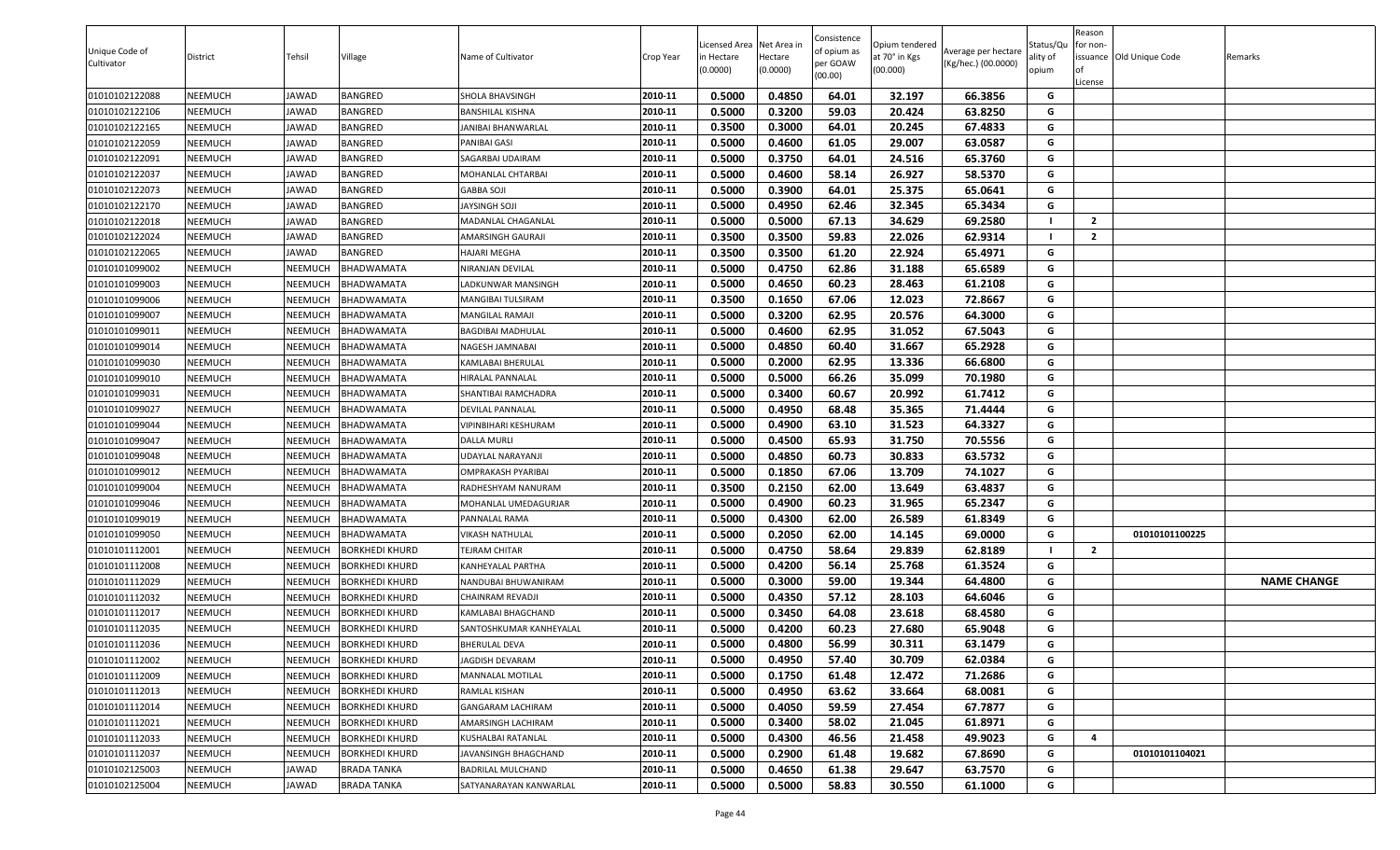| Unique Code of<br>Cultivator | District | Tehsil         | Village            | Name of Cultivator                | Crop Year | Licensed Area Net Area in<br>n Hectare<br>(0.0000) | Hectare<br>(0.0000) | Consistence<br>of opium as<br>per GOAW | Opium tendered<br>at 70° in Kgs<br>(00.000) | Average per hectare<br>(Kg/hec.) (00.0000) | Status/Qu<br>ality of<br>opium | Reason<br>for non- | issuance Old Unique Code | Remarks            |
|------------------------------|----------|----------------|--------------------|-----------------------------------|-----------|----------------------------------------------------|---------------------|----------------------------------------|---------------------------------------------|--------------------------------------------|--------------------------------|--------------------|--------------------------|--------------------|
|                              |          |                |                    |                                   |           |                                                    |                     | (00.00)                                |                                             |                                            |                                | License            |                          |                    |
| 01010102125006               | NEEMUCH  | JAWAD          | <b>BRADA TANKA</b> | LAXMINARAYAN SHOBHARAM            | 2010-11   | 0.5000                                             | 0.4000              | 61.38                                  | 26.157                                      | 65.3925                                    | G                              |                    |                          |                    |
| 01010102125009               | NEEMUCH  | JAWAD          | <b>BRADA TANKA</b> | PRABHULAL PRATAP                  | 2010-11   | 0.5000                                             | 0.4900              | 58.85                                  | 29.677                                      | 60.5653                                    | G                              |                    |                          |                    |
| 01010102125011               | NEEMUCH  | JAWAD          | <b>BRADA TANKA</b> | MANGIBAI GOPALDAS                 | 2010-11   | 0.5000                                             | 0.3750              | 61.38                                  | 23.342                                      | 62.2453                                    | G                              |                    |                          |                    |
| 01010102125013               | NEEMUCH  | JAWAD          | <b>BRADA TANKA</b> | SAMUND RAMSINGH                   | 2010-11   | 0.5000                                             | 0.3350              | 61.38                                  | 21.685                                      | 64.7313                                    | G                              |                    |                          |                    |
| 01010102125015               | NEEMUCH  | JAWAD          | <b>BRADA TANKA</b> | MANGILAL PYARA                    | 2010-11   | 0.5000                                             | 0.4600              | 59.27                                  | 30.177                                      | 65.6022                                    | G                              |                    |                          |                    |
| 01010102125020               | NEEMUCH  | JAWAD          | <b>BRADA TANKA</b> | MANGILAL NARAYAN                  | 2010-11   | 0.5000                                             | 0.3500              | 59.27                                  | 22.362                                      | 63.8914                                    | G                              |                    |                          |                    |
| 01010102125043               | NEEMUCH  | JAWAD          | <b>BRADA TANKA</b> | MULCHANDRA MANGILAL               | 2010-11   | 0.5000                                             | 0.4550              | 60.16                                  | 28.258                                      | 62.1055                                    | G                              |                    |                          |                    |
| 01010102125046               | NEEMUCH  | JAWAD          | <b>BRADA TANKA</b> | RADHESHYAM KALURAM                | 2010-11   | 0.5000                                             | 0.4150              | 58.85                                  | 25.894                                      | 62.3952                                    | G                              |                    |                          |                    |
| 01010102125049               | NEEMUCH  | JAWAD          | <b>BRADA TANKA</b> | <b>MADANLAL RATANLAL</b>          | 2010-11   | 0.5000                                             | 0.4950              | 57.94                                  | 30.493                                      | 61.6020                                    | G                              |                    |                          |                    |
| 01010102125052               | NEEMUCH  | JAWAD          | <b>BRADA TANKA</b> | KALURAM MANGILAL                  | 2010-11   | 0.5000                                             | 0.4450              | 60.76                                  | 28.279                                      | 63.5483                                    | G                              |                    |                          |                    |
| 01010102125012               | NEEMUCH  | JAWAD          | <b>BRADA TANKA</b> | SHRIGARBAI MANGILAL               | 2010-11   | 0.5000                                             | 0.4050              | 59.06                                  | 25.632                                      | 63.2889                                    | G                              |                    |                          |                    |
| 01010102125005               | NEEMUCH  | JAWAD          | <b>BRADA TANKA</b> | RAMCHANDRA JIVRAJ                 | 2010-11   | 0.5000                                             | 0.5000              | 59.67                                  | 30.901                                      | 61.8020                                    | G                              |                    |                          |                    |
| 01010102125045               | NEEMUCH  | JAWAD          | <b>BRADA TANKA</b> | NARAYAN MANGILAL                  | 2010-11   | 0.5000                                             | 0.2400              | 56.55                                  | 14.525                                      | 60.5208                                    | G                              |                    |                          |                    |
| 01010102125081               | NEEMUCH  | JAWAD          | <b>BRADA TANKA</b> | DAKHIBAI BABULAL                  | 2010-11   | 0.5000                                             | 0.4550              | 61.54                                  | 28.563                                      | 62.7758                                    | G                              |                    |                          |                    |
| 01010102125018               | NEEMUCH  | JAWAD          | <b>BRADA TANKA</b> | <b>BHERULAL NANDA</b>             | 2010-11   | 0.5000                                             | 0.3750              | 55.95                                  | 21.077                                      | 56.2053                                    | G                              |                    |                          |                    |
| 01010102125010               | NEEMUCH  | JAWAD          | <b>BRADA TANKA</b> | SALAGRAM SOBHARAM                 | 2010-11   | 0.5000                                             | 0.4600              | 59.52                                  | 28.553                                      | 62.0717                                    | G                              |                    |                          |                    |
| 01010102125038               | NEEMUCH  | JAWAD          | <b>BRADA TANKA</b> | VISHNUKUNWAR CHENSINGH            | 2010-11   | 0.5000                                             | 0.3850              | 58.26                                  | 23.787                                      | 61.7844                                    | G                              |                    |                          |                    |
| 01010102125041               | NEEMUCH  | JAWAD          | <b>BRADA TANKA</b> | SUNDERBAI PYARA                   | 2010-11   | 0.5000                                             | 0.4650              | 60.76                                  | 29.234                                      | 62.8688                                    | G                              |                    |                          |                    |
| 01010102125070               | NEEMUCH  | JAWAD          | <b>BRADA TANKA</b> | AXMICHAND SITARAM                 | 2010-11   | 0.5000                                             | 0.2950              | 61.54                                  | 18.743                                      | 63.5356                                    | G                              |                    |                          |                    |
| 01010102125039               | NEEMUCH  | JAWAD          | <b>BRADA TANKA</b> | KANWARLAL BRIJBHAN                | 2010-11   | 0.5000                                             | 0.4050              | 56.91                                  | 24.536                                      | 60.5827                                    | G                              |                    |                          |                    |
| 01010102125014               | NEEMUCH  | JAWAD          | <b>BRADA TANKA</b> | BHERUSINGH CHAGANSINGH            | 2010-11   | 0.5000                                             | 0.2500              | 65.31                                  | 17.484                                      | 69.9360                                    | G                              |                    |                          |                    |
| 01010102125021               | NEEMUCH  | JAWAD          | <b>BRADA TANKA</b> | DEUBAI MULCHAND                   | 2010-11   | 0.5000                                             | 0.4000              | 62.61                                  | 27.396                                      | 68.4900                                    | G                              |                    |                          |                    |
| 01010102125025               | NEEMUCH  | JAWAD          | <b>BRADA TANKA</b> | VIJAYSINGH DEVISINGH              | 2010-11   | 0.5000                                             | 0.3550              | 58.17                                  | 22.645                                      | 63.7887                                    | G                              |                    |                          |                    |
| 01010102125036               | NEEMUCH  | JAWAD          | <b>BRADA TANKA</b> | CHATARBHUJ BALAKDAS               | 2010-11   | 0.5000                                             | 0.3200              | 60.76                                  | 21.275                                      | 66.4844                                    | G                              |                    |                          |                    |
| 01010102125037               | NEEMUCH  | JAWAD          | <b>BRADA TANKA</b> | BHANWARLAL PYARA                  | 2010-11   | 0.5000                                             | 0.3600              | 61.21                                  | 23.732                                      | 65.9222                                    | G                              |                    |                          |                    |
| 01010102125044               | NEEMUCH  | JAWAD          | <b>BRADA TANKA</b> | DINESHCHANDRA HIRALAL             | 2010-11   | 0.5000                                             | 0.2350              | 61.54                                  | 15.139                                      | 64.4213                                    | G                              |                    |                          |                    |
| 01010102125060               | NEEMUCH  | JAWAD          | <b>BRADA TANKA</b> | RUPCHANDRA HIRA                   | 2010-11   | 0.5000                                             | 0.2700              | 61.54                                  | 17.680                                      | 65.4815                                    | G                              |                    |                          |                    |
| 01010102125073               | NEEMUCH  | JAWAD          | <b>BRADA TANKA</b> | SHMBHULAL SUKHLAL                 | 2010-11   | 0.5000                                             | 0.4550              | 63.80                                  | 29.904                                      | 65.7231                                    | G                              |                    |                          |                    |
| 01010102125059               | NEEMUCH  | JAWAD          | <b>BRADA TANKA</b> | NAGUSINGH GOPALSINGH              | 2010-11   | 0.5000                                             | 0.4050              | 59.60                                  | 24.266                                      | 59.9160                                    | G                              |                    |                          |                    |
| 01010102125008               | NEEMUCH  | JAWAD          | <b>BRADA TANKA</b> | BHANWARKUNWAR DULSINGH            | 2010-11   | 0.3500                                             | 0.2750              | 55.10                                  | 16.317                                      | 59.3345                                    | G                              |                    |                          |                    |
| 01010102125058               | NEEMUCH  | JAWAD          | <b>BRADA TANKA</b> | KISHANLAL PARTHA                  | 2010-11   | 0.3500                                             | 0.3500              | 59.60                                  | 22.043                                      | 62.9800                                    | G                              |                    |                          |                    |
| 01010102125084               | NEEMUCH  | JAWAD          | <b>BRADA TANKA</b> | BIHARILAL KHEMA                   | 2010-11   | 0.3500                                             | 0.2150              | 55.39                                  | 12.716                                      | 59.1442                                    | G                              |                    |                          |                    |
| 01010102125085               | NEEMUCH  | JAWAD          | <b>BRADA TANKA</b> | <b>JAGDISHCHANDRA CHATARSINGH</b> | 2010-11   | 0.3500                                             | 0.2150              | 54.39                                  | 12.416                                      | 57.7488                                    | G                              | - 5                |                          |                    |
| 01010101103007               | NEEMUCH  | <b>NEEMUCH</b> | <b>DAUBAD</b>      | BHAWARLAL DHANRAJ                 | 2010-11   | 0.5000                                             | 0.2150              | 65.83                                  | 14.389                                      | 66.9256                                    | G                              |                    |                          | <b>NAME CHANGE</b> |
| 01010101103010               | NEEMUCH  | NEEMUCH        | <b>DAUBAD</b>      | MANOHARLAL DHANRAJ                | 2010-11   | 0.5000                                             | 0.4600              | 62.60                                  | 29.485                                      | 64.0978                                    | G                              |                    |                          |                    |
| 01010101103018               | NEEMUCH  | <b>NEEMUCH</b> | <b>DAUBAD</b>      | RADHESHYAM MATHURALAL             | 2010-11   | 0.5000                                             | 0.3250              | 62.96                                  | 21.892                                      | 67.3600                                    | G                              |                    |                          |                    |
| 01010101103021               | NEEMUCH  | <b>NEEMUCH</b> | <b>DAUBAD</b>      | RAMCHANDRA DHURA                  | 2010-11   | 0.5000                                             | 0.2950              | 61.43                                  | 18.376                                      | 62.2915                                    | G                              |                    |                          |                    |
| 01010101103023               | NEEMUCH  | NEEMUCH        | DAUBAD             | PAWANKUMAR DHANRAJ                | 2010-11   | 0.5000                                             | 0.1350              | 62.96                                  | 8.796                                       | 65.1556                                    | G                              |                    |                          |                    |
| 01010101103033               | NEEMUCH  | <b>NEEMUCH</b> | <b>DAUBAD</b>      | GANSHYAM NANURAM                  | 2010-11   | 0.3500                                             | 0.3150              | 63.50                                  | 20.465                                      | 64.9683                                    | G                              |                    |                          |                    |
| 01010101103036               | NEEMUCH  | NEEMUCH        | <b>DAUBAD</b>      | INDRANARAYAN DHANRAJ              | 2010-11   | 0.5000                                             | 0.3150              | 61.43                                  | 19.535                                      | 62.0159                                    | G                              |                    |                          |                    |
| 01010101103037               | NEEMUCH  | <b>NEEMUCH</b> | <b>DAUBAD</b>      | SHAMBHULAL BHANWARLAL             | 2010-11   | 0.5000                                             | 0.1400              | 61.43                                  | 8.986                                       | 64.1857                                    | G                              |                    |                          |                    |
| 01010101103038               | NEEMUCH  | <b>NEEMUCH</b> | DAUBAD             | <b>DEVILAL MANOHAR</b>            | 2010-11   | 0.5000                                             | 0.4950              | 63.50                                  | 32.158                                      | 64.9657                                    | G                              |                    |                          |                    |
| 01010101103039               | NEEMUCH  | <b>NEEMUCH</b> | <b>DAUBAD</b>      | ONKARLAL RAMCHANDRA               | 2010-11   | 0.5000                                             | 0.3150              | 63.50                                  | 21.354                                      | 67.7905                                    | G                              |                    |                          |                    |
| 01010101103040               | NEEMUCH  | <b>NEEMUCH</b> | <b>DAUBAD</b>      | FATEHLAL TULSIRAM                 | 2010-11   | 0.5000                                             | 0.2450              | 65.03                                  | 16.295                                      | 66.5102                                    | G                              |                    |                          |                    |
| 01010101103043               | NEEMUCH  | <b>NEEMUCH</b> | <b>DAUBAD</b>      | RAMESHSCHANDRA NANURAM            | 2010-11   | 0.5000                                             | 0.3550              | 65.03                                  | 23.903                                      | 67.3324                                    | G                              |                    |                          |                    |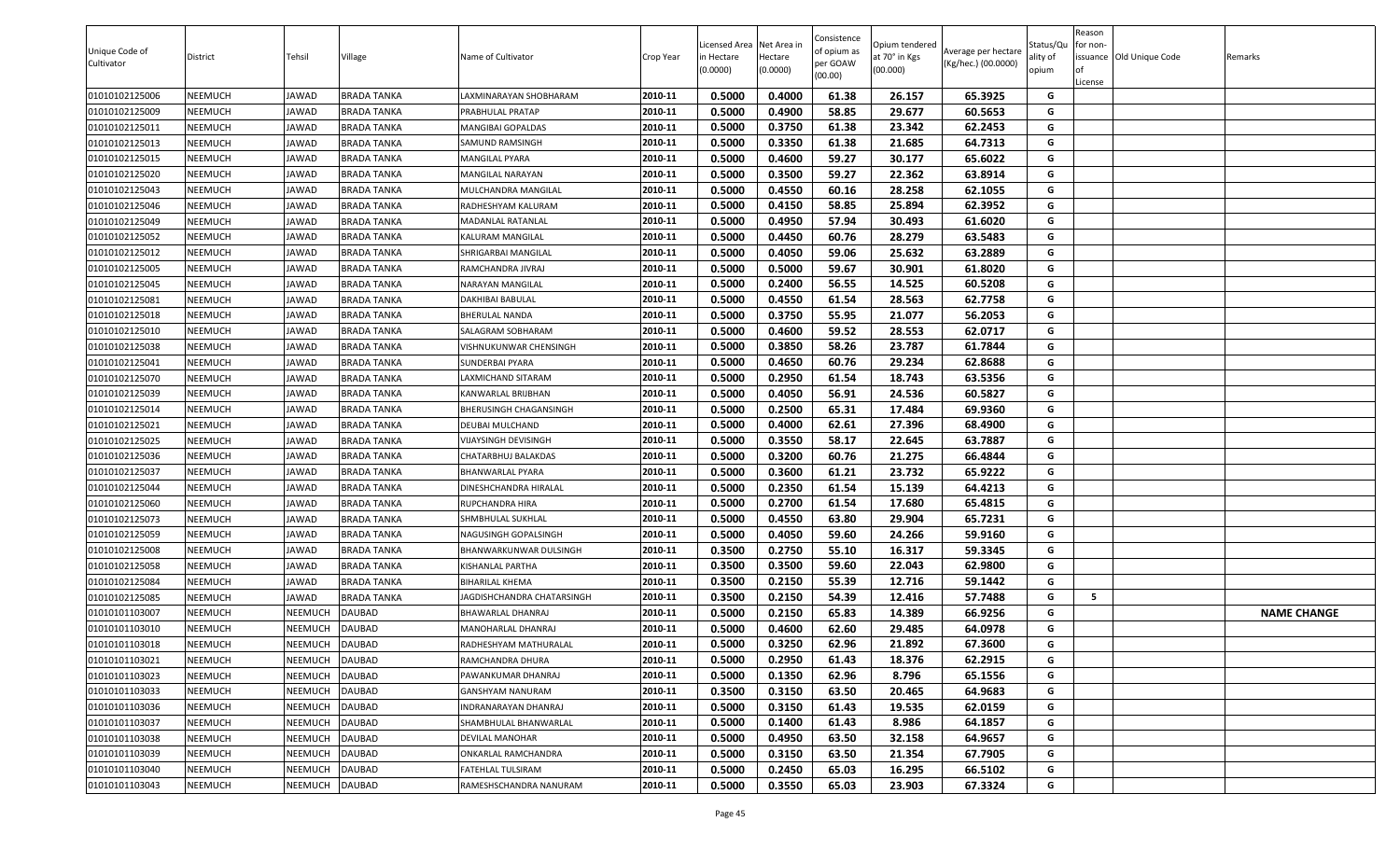| Unique Code of<br>Cultivator | District | Tehsil         | Village         | Name of Cultivator          | Crop Year | Licensed Area Net Area in<br>n Hectare<br>(0.0000) | Hectare<br>(0.0000) | Consistence<br>of opium as<br>per GOAW<br>(00.00) | Opium tendered<br>at 70° in Kgs<br>(00.000) | Average per hectare<br>(Kg/hec.) (00.0000) | Status/Qu<br>ality of<br>opium | Reason<br>for non-<br>License | issuance Old Unique Code | Remarks |
|------------------------------|----------|----------------|-----------------|-----------------------------|-----------|----------------------------------------------------|---------------------|---------------------------------------------------|---------------------------------------------|--------------------------------------------|--------------------------------|-------------------------------|--------------------------|---------|
| 01010101103048               | NEEMUCH  | <b>NEEMUCH</b> | <b>DAUBAD</b>   | DURGASHANKAR VARDICHAND     | 2010-11   | 0.5000                                             | 0.3850              | 65.03                                             | 25.631                                      | 66.5740                                    | G                              |                               |                          |         |
| 01010101103052               | NEEMUCH  | NEEMUCH        | <b>DAUBAD</b>   | AMRITLAL KANHEYALAL         | 2010-11   | 0.5000                                             | 0.3300              | 60.30                                             | 20.140                                      | 61.0303                                    | G                              |                               |                          |         |
| 01010101103056               | NEEMUCH  | <b>NEEMUCH</b> | <b>DAUBAD</b>   | INDRASINGH GANGARAM         | 2010-11   | 0.5000                                             | 0.4400              | 65.60                                             | 29.586                                      | 67.2409                                    | G                              |                               |                          |         |
| 01010101103062               | NEEMUCH  | NEEMUCH        | DAUBAD          | BHARATKUMAR TULSIRAM        | 2010-11   | 0.5000                                             | 0.3650              | 63.36                                             | 23.679                                      | 64.8740                                    | G                              |                               |                          |         |
| 01010101103058               | NEEMUCH  | <b>NEEMUCH</b> | <b>DAUBAD</b>   | <b>JITMAL KESHURAM</b>      | 2010-11   | 0.5000                                             | 0.4900              | 65.83                                             | 32.896                                      | 67.1347                                    | G                              |                               |                          |         |
| 01010101103012               | NEEMUCH  | NEEMUCH        | DAUBAD          | <b>JAGDISH KISHANLAL</b>    | 2010-11   | 0.5000                                             | 0.2100              | 65.83                                             | 14.266                                      | 67.9333                                    | G                              |                               |                          |         |
| 01010101103005               | NEEMUCH  | <b>NEEMUCH</b> | <b>DAUBAD</b>   | KAMLASHANKAR BHANWARLAL     | 2010-11   | 0.5000                                             | 0.1450              | 62.09                                             | 9.163                                       | 63.1931                                    | G                              |                               |                          |         |
| 01010101103026               | NEEMUCH  | NEEMUCH        | <b>DAUBAD</b>   | BHANWARLAL TULSIRAM         | 2010-11   | 0.5000                                             | 0.3100              | 63.36                                             | 19.977                                      | 64.4419                                    | G                              |                               |                          |         |
| 01010101103028               | NEEMUCH  | <b>NEEMUCH</b> | <b>DAUBAD</b>   | SHIVENARAYAN NANURAM        | 2010-11   | 0.5000                                             | 0.3250              | 60.30                                             | 20.442                                      | 62.8985                                    | G                              |                               |                          |         |
| 01010101103030               | NEEMUCH  | NEEMUCH        | <b>DAUBAD</b>   | VISHNULAL MANGILAL          | 2010-11   | 0.5000                                             | 0.3800              | 60.30                                             | 24.835                                      | 65.3553                                    | G                              |                               |                          |         |
| 01010101103042               | NEEMUCH  | NEEMUCH        | <b>DAUBAD</b>   | SHANTILAL TULSIRAM          | 2010-11   | 0.5000                                             | 0.4400              | 63.36                                             | 28.612                                      | 65.0273                                    | G                              |                               |                          |         |
| 01010101103019               | NEEMUCH  | NEEMUCH        | DAUBAD          | SITABAI TULSIRAM            | 2010-11   | 0.5000                                             | 0.4900              | 63.87                                             | 31.278                                      | 63.8327                                    | G                              |                               |                          |         |
| 01010101103031               | NEEMUCH  | NEEMUCH        | DAUBAD          | RADHABAI RAMGOPAL           | 2010-11   | 0.3500                                             | 0.3500              | 63.87                                             | 21.241                                      | 60.6886                                    | G                              |                               |                          |         |
| 01010101103049               | NEEMUCH  | <b>NEEMUCH</b> | <b>DAUBAD</b>   | <b>GHANSHYAM VARDICHAND</b> | 2010-11   | 0.5000                                             | 0.4000              | 66.38                                             | 26.922                                      | 67.3050                                    | G                              |                               |                          |         |
| 01010101103017               | NEEMUCH  | <b>NEEMUCH</b> | DAUBAD          | MANNALAL KISHAN             | 2010-11   | 0.5000                                             | 0.4500              | 63.87                                             | 29.243                                      | 64.9844                                    | G                              |                               |                          |         |
| 01010101103020               | NEEMUCH  | <b>NEEMUCH</b> | <b>DAUBAD</b>   | NARAYAN MULCHAND            | 2010-11   | 0.5000                                             | 0.1950              | 55.88                                             | 11.200                                      | 57.4359                                    | G                              |                               |                          |         |
| 01010101103046               | NEEMUCH  | NEEMUCH        | DAUBAD          | UNKARLAL MANGILAL           | 2010-11   | 0.5000                                             | 0.4350              | 63.87                                             | 29.709                                      | 68.2966                                    | G                              |                               |                          |         |
| 01010101103044               | NEEMUCH  | <b>NEEMUCH</b> | <b>DAUBAD</b>   | SURESHCHANDRA RADHESHYAM    | 2010-11   | 0.5000                                             | 0.2200              | 66.38                                             | 14.869                                      | 67.5864                                    | G                              |                               |                          |         |
| 01010101103008               | NEEMUCH  | NEEMUCH        | <b>DAUBAD</b>   | MADANLAL AMBALAL            | 2010-11   | 0.5000                                             | 0.4550              | 63.87                                             | 30.658                                      | 67.3802                                    | G                              |                               |                          |         |
| 01010101103001               | NEEMUCH  | NEEMUCH        | DAUBAD          | KISHAN NAGGA                | 2010-11   | 0.5000                                             | 0.3850              | 63.87                                             | 25.128                                      | 65.2675                                    | G                              |                               |                          |         |
| 01010101103041               | NEEMUCH  | NEEMUCH        | DAUBAD          | SANTOSHKUMAR BANSHILAL      | 2010-11   | 0.5000                                             | 0.4950              | 60.30                                             | 29.745                                      | 60.0909                                    | G                              |                               |                          |         |
| 01010101103016               | NEEMUCH  | <b>NEEMUCH</b> | DAUBAD          | SHYAMSINGH DURGALAL         | 2010-11   | 0.5000                                             | 0.4500              | 63.42                                             | 28.910                                      | 64.2444                                    | G                              |                               |                          |         |
| 01010101103015               | NEEMUCH  | <b>NEEMUCH</b> | <b>DAUBAD</b>   | RATANLAL MANSINGH           | 2010-11   | 0.5000                                             | 0.3500              | 66.38                                             | 23.660                                      | 67.6000                                    | G                              |                               |                          |         |
| 01010101103082               | NEEMUCH  | <b>NEEMUCH</b> | DAUBAD          | YASHODHABAI SANVATRAM       | 2010-11   | 0.5000                                             | 0.2400              | 66.24                                             | 16.219                                      | 67.5792                                    | G                              |                               | 01020104050083           |         |
| 01010102123001               | NEEMUCH  | JAWAD          | DHAMNIYA        | AJAYKUMAR SAGARMAL          | 2010-11   | 0.3500                                             | 0.3400              | 61.88                                             | 21.844                                      | 64.2471                                    | G                              |                               |                          |         |
| 01010102123026               | NEEMUCH  | JAWAD          | DHAMNIYA        | RODMAL MANGILAL             | 2010-11   | 0.5000                                             | 0.5000              | 65.81                                             | 36.007                                      | 72.0140                                    | G                              |                               |                          |         |
| 01010102123030               | NEEMUCH  | JAWAD          | DHAMNIYA        | BHANWARLAL RAMLAL           | 2010-11   | 0.5000                                             | 0.4900              | 61.66                                             | 32.081                                      | 65.4714                                    | G                              |                               |                          |         |
| 01010102123033               | NEEMUCH  | JAWAD          | DHAMNIYA        | KANWARLAL PRABHULAL         | 2010-11   | 0.5000                                             | 0.4550              | 62.39                                             | 31.026                                      | 68.1890                                    | G                              |                               |                          |         |
| 01010102123035               | NEEMUCH  | JAWAD          | DHAMNIYA        | SHANKARLAL GASI             | 2010-11   | 0.5000                                             | 0.3950              | 72.03                                             | 31.271                                      | 79.1671                                    | G                              |                               |                          |         |
| 01010102123045               | NEEMUCH  | JAWAD          | DHAMNIYA        | BAGDIRAM GIRDHARI           | 2010-11   | 0.5000                                             | 0.3000              | 62.39                                             | 20.018                                      | 66.7267                                    | G                              |                               |                          |         |
| 01010102123048               | NEEMUCH  | JAWAD          | DHAMNIYA        | RATANLAL SHANKARLAL         | 2010-11   | 0.5000                                             | 0.3950              | 63.82                                             | 28.920                                      | 73.2152                                    | G                              |                               |                          |         |
| 01010102123052               | NEEMUCH  | JAWAD          | DHAMNIYA        | RAMNARAYAN RAMLAL           | 2010-11   | 0.5000                                             | 0.4650              | 59.99                                             | 29.369                                      | 63.1591                                    | G                              |                               |                          |         |
| 01010102123058               | NEEMUCH  | JAWAD          | DHAMNIYA        | DEUBAI NARAYAN              | 2010-11   | 0.5000                                             | 0.3400              | 63.82                                             | 23.668                                      | 69.6118                                    | G                              |                               |                          |         |
| 01010102123061               | NEEMUCH  | JAWAD          | DHAMNIYA        | BHAGIRATH RAMLAL            | 2010-11   | 0.5000                                             | 0.4550              | 63.82                                             | 31.235                                      | 68.6484                                    | G                              |                               |                          |         |
| 01010102123065               | NEEMUCH  | JAWAD          | DHAMNIYA        | RAMPRASAD HIRALAL           | 2010-11   | 0.5000                                             | 0.3800              | 66.15                                             | 25.997                                      | 68.4132                                    | G                              |                               |                          |         |
| 01010102123073               | NEEMUCH  | JAWAD          | <b>DHAMNIYA</b> | <b>JAMNALAL BANSILAL</b>    | 2010-11   | 0.5000                                             | 0.3750              | 66.15                                             | 25.666                                      | 68.4427                                    | G                              |                               |                          |         |
| 01010102123027               | NEEMUCH  | JAWAD          | DHAMNIYA        | <b>GASI NANDAPATIDAR</b>    | 2010-11   | 0.5000                                             | 0.4350              | 62.39                                             | 27.603                                      | 63.4552                                    | G                              |                               |                          |         |
| 01010102123057               | NEEMUCH  | JAWAD          | DHAMNIYA        | SHOBHARAM JAGGA             | 2010-11   | 0.5000                                             | 0.2900              | 62.39                                             | 19.457                                      | 67.0931                                    | G                              |                               |                          |         |
| 01010102123064               | NEEMUCH  | JAWAD          | DHAMNIYA        | PARASRAM NONDRAM            | 2010-11   | 0.5000                                             | 0.4700              | 59.99                                             | 29.652                                      | 63.0894                                    | G                              |                               |                          |         |
| 01010102123091               | NEEMUCH  | JAWAD          | <b>DHAMNIYA</b> | JAHUR MO. IBRAHIM           | 2010-11   | 0.3500                                             | 0.3400              | 59.99                                             | 22.531                                      | 66.2676                                    | G                              |                               |                          |         |
| 01010102123094               | NEEMUCH  | JAWAD          | DHAMNIYA        | BHERULAL HIRALAL            | 2010-11   | 0.5000                                             | 0.4200              | 62.45                                             | 27.184                                      | 64.7238                                    | G                              |                               |                          |         |
| 01010102123099               | NEEMUCH  | JAWAD          | DHAMNIYA        | DHAPUBAI BHANWARLAL         | 2010-11   | 0.5000                                             | 0.4450              | 60.43                                             | 29.214                                      | 65.6494                                    | G                              |                               |                          |         |
| 01010102123028               | NEEMUCH  | JAWAD          | DHAMNIYA        | HAJARILAL JAYKISHAN         | 2010-11   | 0.5000                                             | 0.3400              | 66.15                                             | 23.578                                      | 69.3471                                    | G                              |                               |                          |         |
| 01010102123041               | NEEMUCH  | JAWAD          | DHAMNIYA        | NARMDABAI SAGARMAL          | 2010-11   | 0.5000                                             | 0.2900              | 66.46                                             | 20.878                                      | 71.9931                                    | G                              |                               |                          |         |
| 01010102123074               | NEEMUCH  | JAWAD          | DHAMNIYA        | KALURAM BHERULAL            | 2010-11   | 0.5000                                             | 0.4400              | 62.45                                             | 29.262                                      | 66.5045                                    | G                              |                               |                          |         |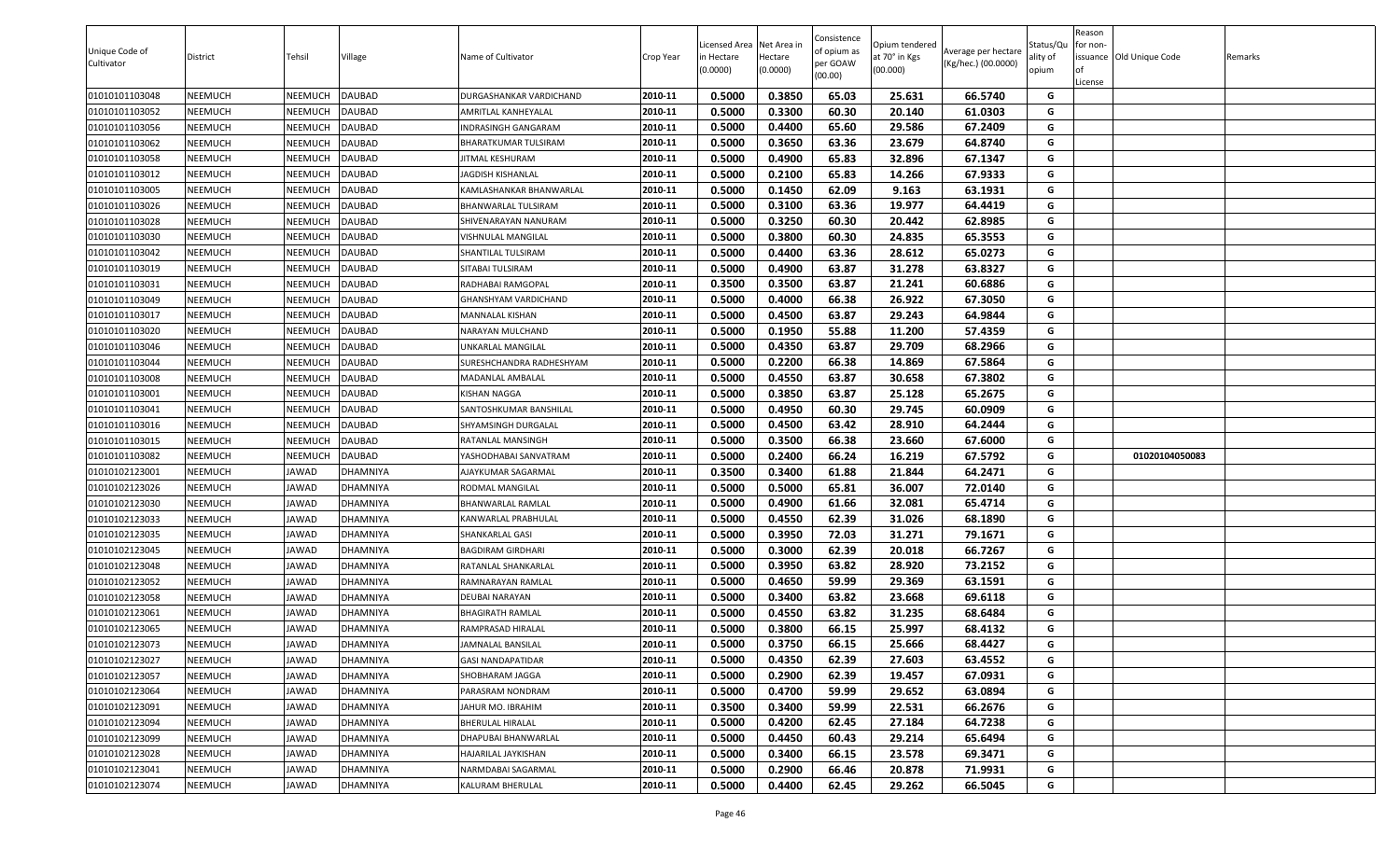| Unique Code of<br>Cultivator | District | Tehsil         | Village                 | Name of Cultivator        | Crop Year | Licensed Area Net Area in<br>in Hectare<br>(0.0000) | lectare<br>(0.0000) | Consistence<br>of opium as<br>oer GOAW<br>(00.00) | Opium tendered<br>at 70° in Kgs<br>(00.000) | Average per hectare<br>(Kg/hec.) (00.0000) | Status/Qu<br>ality of<br>opium | Reason<br>for non-<br>issuance Old Unique Code<br>.icense | Remarks            |
|------------------------------|----------|----------------|-------------------------|---------------------------|-----------|-----------------------------------------------------|---------------------|---------------------------------------------------|---------------------------------------------|--------------------------------------------|--------------------------------|-----------------------------------------------------------|--------------------|
| 01010102123083               | NEEMUCH  | JAWAD          | DHAMNIYA                | MOTILAL INDERMAL          | 2010-11   | 0.5000                                              | 0.3300              | 59.94                                             | 21.013                                      | 63.6758                                    | G                              |                                                           |                    |
| 01010102123092               | NEEMUCH  | JAWAD          | DHAMNIYA                | DHAPUBAI CHATURBHUJ       | 2010-11   | 0.3500                                              | 0.3400              | 62.45                                             | 22.634                                      | 66.5706                                    | G                              |                                                           | <b>NAME CHANGE</b> |
| 01010102123018               | NEEMUCH  | JAWAD          | DHAMNIYA                | <b>GOPAL NANDALAL</b>     | 2010-11   | 0.5000                                              | 0.0000              | 0.00                                              | 0.000                                       | 0.0000                                     | -F                             |                                                           |                    |
| 01010102123089               | NEEMUCH  | JAWAD          | DHAMNIYA                | HUSAINKHAN AHAMADKHAN     | 2010-11   | 0.3500                                              | 0.2950              | 63.63                                             | 20.262                                      | 68.6847                                    | G                              |                                                           |                    |
| 01010102123068               | NEEMUCH  | JAWAD          | DHAMNIYA                | SHANIBAI KANWARLAL        | 2010-11   | 0.5000                                              | 0.4550              | 66.15                                             | 31.289                                      | 68.7670                                    | G                              |                                                           |                    |
| 01010102123093               | NEEMUCH  | JAWAD          | DHAMNIYA                | SUBHASHCHANDRA NARAYAN    | 2010-11   | 0.5000                                              | 0.3350              | 55.11                                             | 19.855                                      | 59.2687                                    | G                              |                                                           |                    |
| 01010102123100               | NEEMUCH  | JAWAD          | DHAMNIYA                | MEHABUBKHAN AHAMADKHAN    | 2010-11   | 0.3500                                              | 0.2950              | 60.59                                             | 19.155                                      | 64.9322                                    | G                              |                                                           |                    |
| 01010102123085               | NEEMUCH  | JAWAD          | DHAMNIYA                | SHANTIBAI MOHANLAL        | 2010-11   | 0.5000                                              | 0.5000              | 64.65                                             | 34.911                                      | 69.8220                                    | G                              |                                                           |                    |
| 01010102123049               | NEEMUCH  | JAWAD          | DHAMNIYA                | <b>GANGABAI MANGILAL</b>  | 2010-11   | 0.5000                                              | 0.4650              | 51.94                                             | 26.920                                      | 57.8925                                    | G                              | -5                                                        |                    |
| 01010102123079               | NEEMUCH  | JAWAD          | DHAMNIYA                | MANGILAL JAGGAJI          | 2010-11   | 0.5000                                              | 0.1850              | 60.43                                             | 11.637                                      | 62.9027                                    | G                              |                                                           |                    |
| 01010102123076               | NEEMUCH  | JAWAD          | DHAMNIYA                | NANDUBAI KANWARLAI        | 2010-11   | 0.5000                                              | 0.3450              | 60.43                                             | 22.307                                      | 64.6580                                    | G                              |                                                           |                    |
| 01010102123090               | NEEMUCH  | JAWAD          | DHAMNIYA                | SUHAGIBAI DHANRAJ         | 2010-11   | 0.5000                                              | 0.3050              | 64.48                                             | 21.527                                      | 70.5803                                    | G                              |                                                           |                    |
| 01010102123016               | NEEMUCH  | JAWAD          | DHAMNIYA                | RODMAL RUPLAL             | 2010-11   | 0.5000                                              | 0.5000              | 65.14                                             | 34.989                                      | 69.9780                                    | G                              |                                                           |                    |
| 01010102123059               | NEEMUCH  | JAWAD          | DHAMNIYA                | AMARSINGH NONDRAM         | 2010-11   | 0.5000                                              | 0.2950              | 54.02                                             | 17.055                                      | 57.8136                                    | G                              | 5                                                         |                    |
| 01010102123055               | NEEMUCH  | JAWAD          | DHAMNIYA                | BAGDIRAM BAPULAL          | 2010-11   | 0.5000                                              | 0.2500              | 64.48                                             | 17.999                                      | 71.9960                                    | G                              | 01010102126070                                            |                    |
| 01010102138004               | NEEMUCH  | JAWAD          | <b>GADOLA</b>           | PYARA MANNALAL            | 2010-11   | 0.5000                                              | 0.4500              | 58.96                                             | 29.345                                      | 65.2111                                    | G                              |                                                           |                    |
| 01010102138007               | NEEMUCH  | JAWAD          | <b>GADOLA</b>           | SOHANBAI NARSINGH         | 2010-11   | 0.3500                                              | 0.3500              | 61.00                                             | 23.136                                      | 66.1029                                    | G                              |                                                           | <b>NAME CHANGE</b> |
| 01010102138018               | NEEMUCH  | JAWAD          | <b>GADOLA</b>           | KARULAL PANNALAL          | 2010-11   | 0.5000                                              | 0.4200              | 62.10                                             | 28.256                                      | 67.2762                                    | G                              |                                                           |                    |
| 01010102138022               | NEEMUCH  | JAWAD          | GADOLA                  | BHERULAL NARHINGH         | 2010-11   | 0.5000                                              | 0.4800              | 65.30                                             | 31.652                                      | 65.9417                                    | G                              |                                                           |                    |
| 01010102138023               | NEEMUCH  | JAWAD          | <b>GADOLA</b>           | RAJMAL NARSINGH           | 2010-11   | 0.5000                                              | 0.4400              | 58.96                                             | 27.795                                      | 63.1705                                    | G                              |                                                           |                    |
| 01010102138031               | NEEMUCH  | JAWAD          | <b>GADOLA</b>           | BAGDIRAM MANGUJI          | 2010-11   | 0.5000                                              | 0.4750              | 57.92                                             | 31.508                                      | 66.3326                                    | G                              |                                                           |                    |
| 01010102138033               | NEEMUCH  | JAWAD          | <b>GADOLA</b>           | BHERULAL chaturbhuj       | 2010-11   | 0.5000                                              | 0.3500              | 62.10                                             | 23.376                                      | 66.7886                                    | G                              |                                                           | <b>NAME CHANGE</b> |
| 01010102138002               | NEEMUCH  | JAWAD          | <b>GADOLA</b>           | AMRITLAL MADHOLAL         | 2010-11   | 0.5000                                              | 0.4550              | 62.03                                             | 31.804                                      | 69.8989                                    | G                              |                                                           |                    |
| 01010102138006               | NEEMUCH  | JAWAD          | <b>GADOLA</b>           | MANGILAL BALARAM          | 2010-11   | 0.5000                                              | 0.5000              | 55.26                                             | 29.619                                      | 59.2380                                    | G                              |                                                           |                    |
| 01010102138032               | NEEMUCH  | JAWAD          | <b>GADOLA</b>           | RAMLAL BHIMA              | 2010-11   | 0.5000                                              | 0.3700              | 59.25                                             | 23.649                                      | 63.9162                                    | G                              |                                                           |                    |
| 01010102138030               | NEEMUCH  | JAWAD          | <b>GADOLA</b>           | BHUWANIDAS SITARAM        | 2010-11   | 0.5000                                              | 0.3750              | 59.25                                             | 23.387                                      | 62.3653                                    | G                              |                                                           |                    |
| 01010102138038               | NEEMUCH  | JAWAD          | <b>GADOLA</b>           | SUNDERLAL MANGILAL        | 2010-11   | 0.3500                                              | 0.3450              | 59.25                                             | 22.329                                      | 64.7217                                    | G                              |                                                           |                    |
| 01010101110052               | NEEMUCH  | NEEMUCH        | <b>HANUMATIYA TANKA</b> | PRABHULAL BHUWANA         | 2010-11   | 0.5000                                              | 0.3800              | 59.05                                             | 22.726                                      | 59.8053                                    | G                              |                                                           |                    |
| 01010101110062               | NEEMUCH  | NEEMUCH        | HANUMATIYA TANKA        | RAMPRASAD KARULAL         | 2010-11   | 0.5000                                              | 0.1450              | 57.73                                             | 9.163                                       | 63.1931                                    |                                | $\overline{2}$                                            |                    |
| 01010101110007               | NEEMUCH  | <b>NEEMUCH</b> | HANUMATIYA TANKA        | GOPAL DAMARLAL            | 2010-11   | 0.5000                                              | 0.4400              | 60.03                                             | 27.468                                      | 62.4273                                    | G                              |                                                           |                    |
| 01010101110072               | NEEMUCH  | NEEMUCH        | HANUMATIYA TANKA        | AMRITRAM BHUWANIRAM       | 2010-11   | 0.3500                                              | 0.2900              | 52.64                                             | 15.649                                      | 53.9621                                    | G                              | 4                                                         |                    |
| 01010101110005               | NEEMUCH  | <b>NEEMUCH</b> | HANUMATIYA TANKA        | HARIDAS NANDADAS          | 2010-11   | 0.5000                                              | 0.4550              | 60.03                                             | 29.277                                      | 64.3451                                    | G                              |                                                           |                    |
| 01010101110064               | NEEMUCH  | NEEMUCH        | HANUMATIYA TANKA        | HIRADAS SOHANDAS          | 2010-11   | 0.5000                                              | 0.2850              | 64.39                                             | 20.660                                      | 72.4912                                    | G                              |                                                           |                    |
| 01010101110069               | NEEMUCH  | <b>NEEMUCH</b> | HANUMATIYA TANKA        | PREMDAS DEVIDAS           | 2010-11   | 0.5000                                              | 0.2150              | 65.31                                             | 15.003                                      | 69.7814                                    | G                              |                                                           |                    |
| 01010101110078               | NEEMUCH  | NEEMUCH        | HANUMATIYA TANKA        | RAMPRASAD DAMARLAL        | 2010-11   | 0.5000                                              | 0.3050              | 62.78                                             | 21.399                                      | 70.1607                                    | G                              |                                                           |                    |
| 01010102126035               | NEEMUCH  | JAWAD          | JAGEPUR MEENA           | <b>MOHANDAS CHUNNIDAS</b> | 2010-11   | 0.5000                                              | 0.3750              | 59.45                                             | 24.663                                      | 65.7680                                    | G                              |                                                           |                    |
| 01010102126018               | NEEMUCH  | JAWAD          | JAGEPUR MEENA           | GOPALDAS MOHAN            | 2010-11   | 0.5000                                              | 0.4900              | 60.22                                             | 32.545                                      | 66.4184                                    | G                              |                                                           |                    |
| 01010102126020               | NEEMUCH  | JAWAD          | JAGEPUR MEENA           | GORDHAN MOHAN             | 2010-11   | 0.3500                                              | 0.3000              | 55.43                                             | 18.822                                      | 62.7400                                    | G                              |                                                           |                    |
| 01010102126068               | NEEMUCH  | JAWAD          | <b>JAGEPUR MEENA</b>    | BANSHILAL SHOBHARAM       | 2010-11   | 0.5000                                              | 0.4750              | 55.51                                             | 27.715                                      | 58.3474                                    | G                              |                                                           |                    |
| 01010102126024               | NEEMUCH  | JAWAD          | <b>JAGEPUR MEENA</b>    | BHANWARLAL HIRA           | 2010-11   | 0.3500                                              | 0.3100              | 59.45                                             | 19.134                                      | 61.7226                                    | G                              |                                                           |                    |
| 01010102126028               | NEEMUCH  | JAWAD          | JAGEPUR MEENA           | DAYARAM KASHIRAM          | 2010-11   | 0.3500                                              | 0.2500              | 61.08                                             | 18.062                                      | 72.2480                                    | G                              | <b>1</b>                                                  |                    |
| 01010102126042               | NEEMUCH  | JAWAD          | JAGEPUR MEENA           | BHERUSINGH DEVILAL        | 2010-11   | 0.5000                                              | 0.4850              | 60.57                                             | 33.279                                      | 68.6165                                    | G                              |                                                           |                    |
| 01010102126002               | NEEMUCH  | JAWAD          | JAGEPUR MEENA           | MOHANLAL GIRDHARI         | 2010-11   | 0.5000                                              | 0.3400              | 55.12                                             | 21.906                                      | 64.4294                                    | G                              |                                                           |                    |
| 01010101106007               | NEEMUCH  | <b>NEEMUCH</b> | <b>JAVI</b>             | SATYANARAYAN DOULATRAM    | 2010-11   | 0.5000                                              | 0.3850              | 58.56                                             | 25.532                                      | 66.3169                                    | G                              |                                                           |                    |
| 01010101106014               | NEEMUCH  | NEEMUCH        | <b>JAVI</b>             | JAGDISH DOULATRAM         | 2010-11   | 0.5000                                              | 0.5000              | 61.25                                             | 31.168                                      | 62.3360                                    | G                              |                                                           |                    |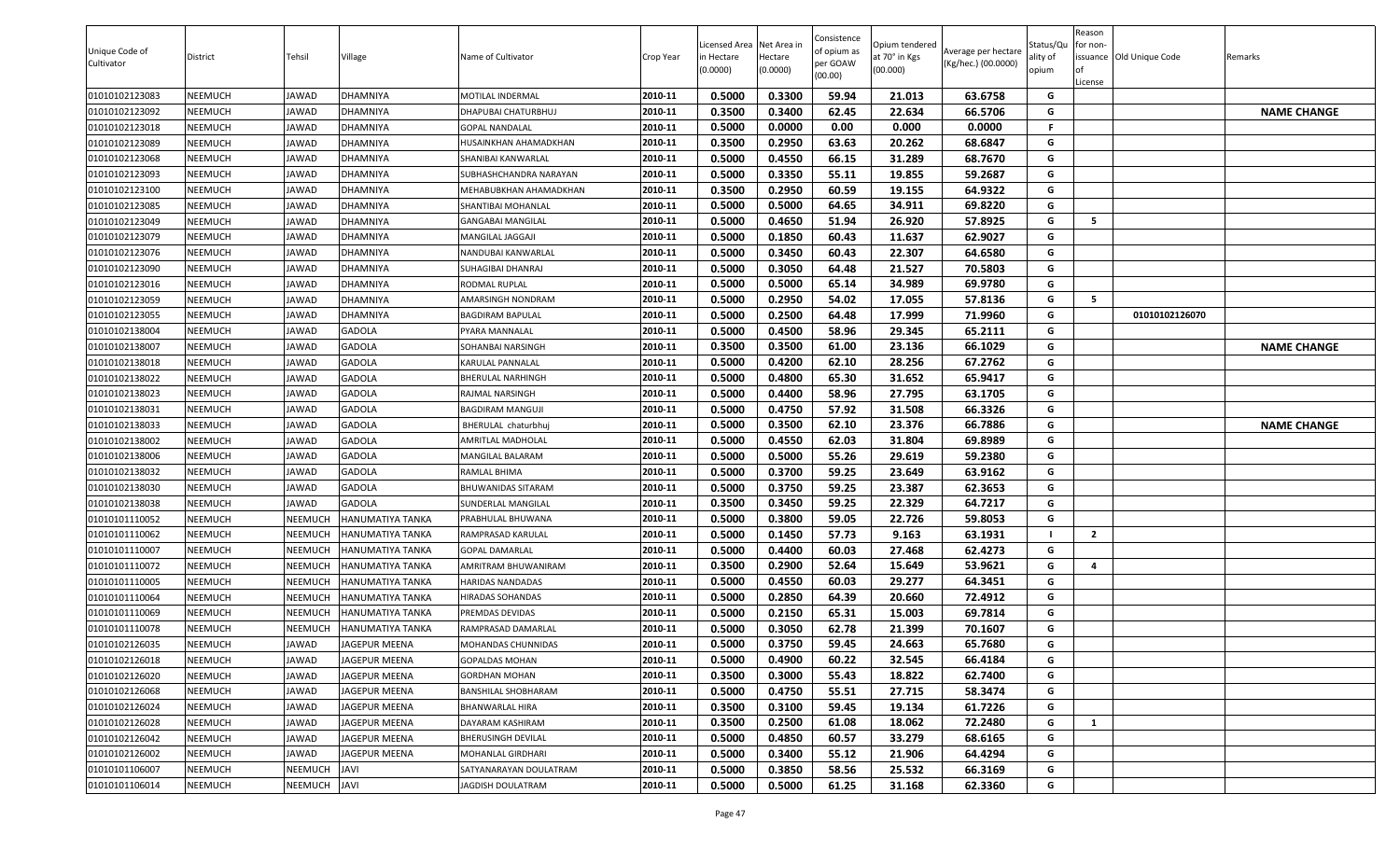|                              |          |                |             |                            |           | Licensed Area Net Area in |          | Consistence             | Opium tendered |                                            | Status/Qu | Reason<br>for non- |                          |                    |
|------------------------------|----------|----------------|-------------|----------------------------|-----------|---------------------------|----------|-------------------------|----------------|--------------------------------------------|-----------|--------------------|--------------------------|--------------------|
| Unique Code of<br>Cultivator | District | Tehsil         | Village     | Name of Cultivator         | Crop Year | n Hectare                 | Hectare  | of opium as<br>per GOAW | at 70° in Kgs  | Average per hectare<br>(Kg/hec.) (00.0000) | ality of  |                    | issuance Old Unique Code | Remarks            |
|                              |          |                |             |                            |           | (0.0000)                  | (0.0000) | (00.00)                 | (00.000)       |                                            | opium     | License            |                          |                    |
| 01010101106015               | NEEMUCH  | NEEMUCH        | <b>JAVI</b> | KANHAIYALAL KESHURAM       | 2010-11   | 0.5000                    | 0.2100   | 58.09                   | 13.444         | 64.0190                                    |           | $\overline{2}$     |                          |                    |
| 01010101106016               | NEEMUCH  | NEEMUCH        | <b>JAVI</b> | BADRILAL NANDLAL           | 2010-11   | 0.5000                    | 0.2500   | 61.08                   | 15.479         | 61.9160                                    | G         |                    |                          |                    |
| 01010101106020               | NEEMUCH  | NEEMUCH        | <b>JAVI</b> | VALIBAI DHANNALAL          | 2010-11   | 0.3500                    | 0.2150   | 57.16                   | 12.698         | 59.0605                                    | G         |                    |                          |                    |
| 01010101106021               | NEEMUCH  | NEEMUCH        | <b>JAVI</b> | NANDKISHORE BHERULAL       | 2010-11   | 0.5000                    | 0.4950   | 57.16                   | 29.339         | 59.2707                                    | G         |                    |                          |                    |
| 01010101106026               | NEEMUCH  | NEEMUCH        | <b>JAVI</b> | bhagu nanuram              | 2010-11   | 0.5000                    | 0.3550   | 59.28                   | 21.383         | 60.2338                                    | G         |                    |                          |                    |
| 01010101106028               | NEEMUCH  | NEEMUCH        | <b>JAVI</b> | bhanwaribai MOTILAL        | 2010-11   | 0.5000                    | 0.4650   | 61.92                   | 28.749         | 61.8258                                    | G         |                    |                          |                    |
| 01010101106035               | NEEMUCH  | NEEMUCH        | <b>JAVI</b> | GORDHANLAL KALURAM         | 2010-11   | 0.5000                    | 0.4700   | 57.09                   | 27.273         | 58.0277                                    | G         |                    |                          |                    |
| 01010101106036               | NEEMUCH  | NEEMUCH        | <b>JAVI</b> | kavaribai moolchand        | 2010-11   | 0.5000                    | 0.3200   | 56.88                   | 18.689         | 58.4031                                    | G         |                    |                          | <b>NAME CHANGE</b> |
| 01010101106041               | NEEMUCH  | <b>NEEMUCH</b> | <b>JAVI</b> | RAMESHWAR BHAGATRAM        | 2010-11   | 0.5000                    | 0.3050   | 64.92                   | 20.821         | 68.2656                                    | G         |                    |                          |                    |
| 01010101106049               | NEEMUCH  | NEEMUCH        | <b>JAVI</b> | DEVILAL HARLAL             | 2010-11   | 0.5000                    | 0.3200   | 64.92                   | 20.941         | 65.4406                                    | G         |                    |                          |                    |
| 01010101106052               | NEEMUCH  | NEEMUCH        | <b>JAVI</b> | KHYALILAL TULSIRAM         | 2010-11   | 0.5000                    | 0.2550   | 61.08                   | 16.806         | 65.9059                                    | G         |                    |                          |                    |
| 01010101106077               | NEEMUCH  | NEEMUCH        | <b>JAVI</b> | PARASRAM KHYALIRAM         | 2010-11   | 0.3500                    | 0.2700   | 59.02                   | 16.838         | 62.3630                                    | G         |                    |                          |                    |
| 01010101106080               | NEEMUCH  | NEEMUCH        | <b>JAVI</b> | (ANHEYALAL CHATURBHUJ      | 2010-11   | 0.5000                    | 0.2500   | 61.08                   | 15.567         | 62.2680                                    | G         |                    |                          |                    |
| 01010101106084               | NEEMUCH  | <b>NEEMUCH</b> | <b>JAVI</b> | KAMLESH SATYANARAYAN       | 2010-11   | 0.3500                    | 0.2200   | 58.69                   | 13.700         | 62.2727                                    | G         |                    |                          |                    |
| 01010101106094               | NEEMUCH  | NEEMUCH        | <b>JAVI</b> | GANESHRAM DHANNALAL        | 2010-11   | 0.5000                    | 0.2150   | 61.35                   | 13.655         | 63.5116                                    | G         |                    |                          |                    |
| 01010101106102               | NEEMUCH  | <b>NEEMUCH</b> | <b>JAVI</b> | RAJESHKUMAR BHERULAL       | 2010-11   | 0.3500                    | 0.3500   | 64.92                   | 24.299         | 69.4257                                    | G         |                    |                          |                    |
| 01010101106104               | NEEMUCH  | NEEMUCH        | <b>JAVI</b> | <b>BABULAL HAJARILAL</b>   | 2010-11   | 0.5000                    | 0.4850   | 59.02                   | 29.932         | 61.7155                                    | G         |                    |                          |                    |
| 01010101106105               | NEEMUCH  | <b>NEEMUCH</b> | <b>JAVI</b> | PRABHULAL HAJARILAL        | 2010-11   | 0.3500                    | 0.3000   | 59.02                   | 18.262         | 60.8733                                    | G         |                    |                          |                    |
| 01010101106106               | NEEMUCH  | NEEMUCH        | <b>JAVI</b> | DEVILAL HAJARILAL          | 2010-11   | 0.5000                    | 0.4600   | 58.69                   | 29.052         | 63.1565                                    | G         |                    |                          |                    |
| 01010101106107               | NEEMUCH  | NEEMUCH        | <b>JAVI</b> | KANHEYALAL HAJARILALBAVARI | 2010-11   | 0.5000                    | 0.3800   | 64.92                   | 26.422         | 69.5316                                    | G         |                    |                          |                    |
| 01010101106112               | NEEMUCH  | NEEMUCH        | <b>JAVI</b> | BABULAL MANGILAL           | 2010-11   | 0.5000                    | 0.5000   | 56.81                   | 30.953         | 61.9060                                    | G         |                    |                          |                    |
| 01010101106115               | NEEMUCH  | <b>NEEMUCH</b> | <b>JAVI</b> | BANSATIBAI KANHEYALAL      | 2010-11   | 0.5000                    | 0.3050   | 59.28                   | 18.436         | 60.4459                                    | G         |                    |                          |                    |
| 01010101106119               | NEEMUCH  | NEEMUCH        | <b>JAVI</b> | PRABHULAL DEVILAL          | 2010-11   | 0.5000                    | 0.4900   | 60.22                   | 31.555         | 64.3980                                    | G         |                    |                          |                    |
| 01010101106128               | NEEMUCH  | <b>NEEMUCH</b> | <b>JAVI</b> | SHOBHARAM GANESHRAM        | 2010-11   | 0.5000                    | 0.5000   | 59.19                   | 31.125         | 62.2500                                    | G         |                    |                          |                    |
| 01010101106129               | NEEMUCH  | NEEMUCH        | <b>JAVI</b> | RAMNARAYAN hazarilal       | 2010-11   | 0.5000                    | 0.2400   | 67.16                   | 16.598         | 69.1583                                    | G         |                    |                          | <b>NAME CHANGE</b> |
| 01010101106130               | NEEMUCH  | <b>NEEMUCH</b> | <b>JAVI</b> | SATYANARAYAN KALURAM       | 2010-11   | 0.5000                    | 0.5000   | 60.06                   | 31.103         | 62.2060                                    | G         |                    |                          |                    |
| 01010101106137               | NEEMUCH  | NEEMUCH        | <b>JAVI</b> | KHYALILAL MANGILAL         | 2010-11   | 0.5000                    | 0.4700   | 60.06                   | 29.129         | 61.9766                                    | G         |                    |                          |                    |
| 01010101106138               | NEEMUCH  | <b>NEEMUCH</b> | <b>JAVI</b> | KESHURAM MANGILAL          | 2010-11   | 0.5000                    | 0.3650   | 60.06                   | 23.363         | 64.0082                                    | G         |                    |                          |                    |
| 01010101106169               | NEEMUCH  | NEEMUCH        | <b>JAVI</b> | DASHARATH MODIRAM          | 2010-11   | 0.5000                    | 0.2100   | 60.03                   | 13.455         | 64.0714                                    | G         |                    |                          |                    |
| 01010101106172               | NEEMUCH  | NEEMUCH        | <b>JAVI</b> | SAMPATBAI RAMESHWAR        | 2010-11   | 0.5000                    | 0.5100   | 63.37                   | 34.709         | 68.0569                                    | G         |                    |                          |                    |
| 01010101106139               | NEEMUCH  | NEEMUCH        | <b>JAVI</b> | JANIBAI KANHEYALAL         | 2010-11   | 0.5000                    | 0.4400   | 56.41                   | 26.142         | 59.4136                                    | G         |                    |                          |                    |
| 01010101106152               | NEEMUCH  | NEEMUCH        | <b>JAVI</b> | SHRILAL ONKARLAL           | 2010-11   | 0.5000                    | 0.3700   | 60.03                   | 22.700         | 61.3514                                    | G         |                    |                          |                    |
| 01010101106154               | NEEMUCH  | NEEMUCH        | <b>JAVI</b> | AMBALAL ONKARLAL           | 2010-11   | 0.5000                    | 0.2450   | 60.03                   | 15.230         | 62.1633                                    | G         |                    |                          |                    |
| 01010101106155               | NEEMUCH  | <b>NEEMUCH</b> | <b>JAVI</b> | <b>ONKARLAL AMRITram</b>   | 2010-11   | 0.5000                    | 0.3000   | 61.35                   | 18.957         | 63.1900                                    | G         |                    |                          |                    |
| 01010101106156               | NEEMUCH  | NEEMUCH        | <b>JAVI</b> | MOHANLAL GASIRAM           | 2010-11   | 0.5000                    | 0.2100   | 64.12                   | 13.538         | 64.4667                                    | G         |                    |                          |                    |
| 01010101106161               | NEEMUCH  | <b>NEEMUCH</b> | <b>JAVI</b> | KAILASHBAI NANDLAL         | 2010-11   | 0.5000                    | 0.1500   | 61.35                   | 9.360          | 62.4000                                    | G         |                    |                          |                    |
| 01010101106072               | NEEMUCH  | <b>NEEMUCH</b> | <b>JAVI</b> | BADRILAL MULCHAND          | 2010-11   | 0.5000                    | 0.4000   | 60.02                   | 24.248         | 60.6200                                    | G         |                    |                          |                    |
| 01010101106103               | NEEMUCH  | NEEMUCH        | <b>JAVI</b> | SUSHILABAI PURANMAL        | 2010-11   | 0.5000                    | 0.4700   | 56.75                   | 27.962         | 59.4936                                    | G         |                    |                          |                    |
| 01010101106146               | NEEMUCH  | <b>NEEMUCH</b> | <b>JAVI</b> | NANURAM PYARCHAND          | 2010-11   | 0.5000                    | 0.3500   | 64.12                   | 23.798         | 67.9943                                    | G         |                    |                          |                    |
| 01010101106179               | NEEMUCH  | NEEMUCH        | <b>JAVI</b> | KArUlal RATANLAL           | 2010-11   | 0.5000                    | 0.4950   | 58.91                   | 31.290         | 63.2121                                    | G         |                    |                          |                    |
| 01010101106047               | NEEMUCH  | <b>NEEMUCH</b> | <b>JAVI</b> | anshibai SURATRAM          | 2010-11   | 0.5000                    | 0.4300   | 61.35                   | 28.817         | 67.0163                                    | G         |                    |                          | <b>NAME CHANGE</b> |
| 01010101106180               | NEEMUCH  | NEEMUCH        | <b>JAVI</b> | VIRENDRAKUMAR PARASRAM     | 2010-11   | 0.5000                    | 0.2950   | 62.41                   | 18.750         | 63.5593                                    | G         |                    |                          |                    |
| 01010101106182               | NEEMUCH  | <b>NEEMUCH</b> | <b>JAVI</b> | <b>BHURIBAI RAMLAL</b>     | 2010-11   | 0.5000                    | 0.5000   | 62.41                   | 31.036         | 62.0720                                    | G         |                    |                          |                    |
| 01010101106132               | NEEMUCH  | NEEMUCH        | <b>JAVI</b> | KISHANLAL narayan          | 2010-11   | 0.5000                    | 0.2250   | 56.75                   | 13.296         | 59.0933                                    | G         |                    |                          | <b>NAME CHANGE</b> |
| 01010101106136               | NEEMUCH  | NEEMUCH        | <b>JAVI</b> | DILIPCHAND NARAYAN         | 2010-11   | 0.5000                    | 0.4950   | 60.48                   | 31.830         | 64.3030                                    | G         |                    |                          |                    |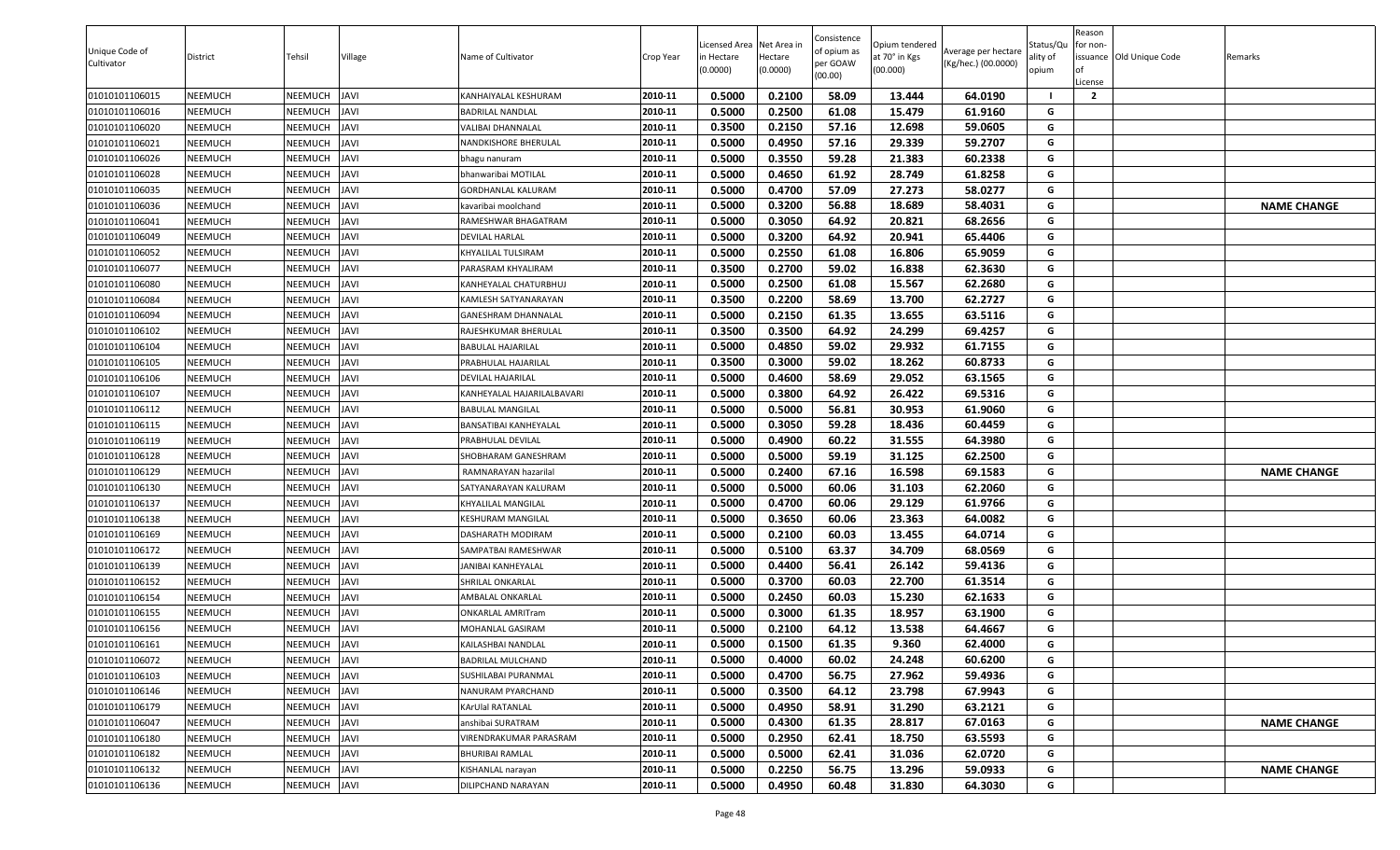| Unique Code of |          |                |             |                           |           | Licensed Area Net Area in |                     | Consistence<br>of opium as | Opium tendered            | Average per hectare | Status/Qu         | Reason<br>for non-       |         |
|----------------|----------|----------------|-------------|---------------------------|-----------|---------------------------|---------------------|----------------------------|---------------------------|---------------------|-------------------|--------------------------|---------|
| Cultivator     | District | Tehsil         | Village     | Name of Cultivator        | Crop Year | in Hectare<br>(0.0000)    | lectare<br>(0.0000) | oer GOAW                   | at 70° in Kgs<br>(00.000) | (Kg/hec.) (00.0000) | ality of<br>opium | issuance Old Unique Code | Remarks |
|                |          |                |             |                           |           |                           |                     | (00.00)                    |                           |                     |                   | .icense                  |         |
| 01010101106023 | NEEMUCH  | NEEMUCH        | <b>JAVI</b> | <b>GOPAL BADRILAL</b>     | 2010-11   | 0.5000                    | 0.4350              | 51.59                      | 24.888                    | 57.2138             | G                 | 5                        |         |
| 01010101106092 | NEEMUCH  | <b>NEEMUCH</b> | <b>JAVI</b> | <b>JAGDISH RAMRATAN</b>   | 2010-11   | 0.5000                    | 0.4850              | 57.60                      | 28.323                    | 58.3979             | G                 |                          |         |
| 01010101106164 | NEEMUCH  | <b>NEEMUCH</b> | <b>JAVI</b> | KAILASHBAI RADHESHYAM     | 2010-11   | 0.5000                    | 0.3450              | 58.56                      | 20.571                    | 59.6261             | G                 |                          |         |
| 01010101106187 | NEEMUCH  | NEEMUCH        | <b>JAVI</b> | KALURAM BRIJIal           | 2010-11   | 0.5000                    | 0.1750              | 61.73                      | 11.632                    | 66.4686             | G                 |                          |         |
| 01010101106189 | NEEMUCH  | <b>NEEMUCH</b> | <b>JAVI</b> | BALWANT SURAJMAL          | 2010-11   | 0.5000                    | 0.4800              | 58.56                      | 29.322                    | 61.0875             | G                 |                          |         |
| 01010101106190 | NEEMUCH  | NEEMUCH        | <b>JAVI</b> | BHARATKUMAR PUSHKARrAJ    | 2010-11   | 0.5000                    | 0.2750              | 54.46                      | 16.035                    | 58.3091             | G                 | - 5                      |         |
| 01010101106191 | NEEMUCH  | <b>NEEMUCH</b> | <b>JAVI</b> | KAMLABAI SHIVELAL         | 2010-11   | 0.5000                    | 0.4800              | 64.21                      | 32.665                    | 68.0521             | G                 |                          |         |
| 01010101106195 | NEEMUCH  | NEEMUCH        | <b>JAVI</b> | <b>BANSHILAL Ghasi</b>    | 2010-11   | 0.5000                    | 0.2900              | 57.28                      | 16.971                    | 58.5207             | G                 |                          |         |
| 01010101106033 | NEEMUCH  | <b>NEEMUCH</b> | <b>JAVI</b> | MANGILAL BALCHAND         | 2010-11   | 0.5000                    | 0.4700              | 57.34                      | 27.671                    | 58.8745             | G                 |                          |         |
| 01010101106208 | NEEMUCH  | NEEMUCH        | <b>JAVI</b> | MODIRAM BAKSHU            | 2010-11   | 0.5000                    | 0.2450              | 58.56                      | 15.602                    | 63.6816             | G                 |                          |         |
| 01010101106210 | NEEMUCH  | <b>NEEMUCH</b> | <b>JAVI</b> | MANGILAL NANALAL          | 2010-11   | 0.5000                    | 0.4150              | 59.83                      | 26.693                    | 64.3205             | G                 |                          |         |
| 01010101106017 | NEEMUCH  | NEEMUCH        | <b>JAVI</b> | NARENDRA RAMKARAN         | 2010-11   | 0.5000                    | 0.4900              | 64.21                      | 32.591                    | 66.5122             | G                 |                          |         |
| 01010101106147 | NEEMUCH  | <b>NEEMUCH</b> | <b>JAVI</b> | RATANLAL RAMLAL           | 2010-11   | 0.5000                    | 0.4450              | 54.34                      | 25.128                    | 56.4674             | G                 | - 5                      |         |
| 01010101106212 | NEEMUCH  | NEEMUCH        | <b>JAVI</b> | GANSHYAM BHAGATRAM        | 2010-11   | 0.5000                    | 0.4900              | 57.16                      | 28.849                    | 58.8755             | G                 |                          |         |
| 01010101106213 | NEEMUCH  | <b>NEEMUCH</b> | <b>JAVI</b> | ranchord ramlal           | 2010-11   | 0.5000                    | 0.4650              | 51.84                      | 27.060                    | 58.1935             | G                 | - 5                      |         |
| 01010101106214 | NEEMUCH  | <b>NEEMUCH</b> | <b>JAVI</b> | KAMUBAI RAMCHANDRA        | 2010-11   | 0.5000                    | 0.4700              | 59.28                      | 29.903                    | 63.6234             | G                 |                          |         |
| 01010101106148 | NEEMUCH  | <b>NEEMUCH</b> | <b>JAVI</b> | DAKULAL LALAJI            | 2010-11   | 0.5000                    | 0.2600              | 61.73                      | 16.623                    | 63.9346             | G                 |                          |         |
| 01010101106116 | NEEMUCH  | NEEMUCH        | <b>JAVI</b> | KHYALIRAM NANURAM         | 2010-11   | 0.5000                    | 0.3450              | 61.73                      | 23.360                    | 67.7101             | G                 |                          |         |
| 01010101106022 | NEEMUCH  | <b>NEEMUCH</b> | <b>JAVI</b> | SATYANARAYAN NANDLAL      | 2010-11   | 0.5000                    | 0.4850              | 59.28                      | 30.207                    | 62.2825             | G                 |                          |         |
| 01010101106031 | NEEMUCH  | NEEMUCH        | <b>JAVI</b> | RAMLAL CHUNNILAL          | 2010-11   | 0.5000                    | 0.3850              | 58.52                      | 24.486                    | 63.6000             | G                 |                          |         |
| 01010101106038 | NEEMUCH  | <b>NEEMUCH</b> | <b>JAVI</b> | BHERULAL PRATHVIRAJ       | 2010-11   | 0.5000                    | 0.5150              | 61.03                      | 32.381                    | 62.8757             | G                 |                          |         |
| 01010101106056 | NEEMUCH  | NEEMUCH        | <b>JAVI</b> | BHAVARIBAI CHENRAM        | 2010-11   | 0.5000                    | 0.4500              | 61.45                      | 28.513                    | 63.3622             | G                 |                          |         |
| 01010101106061 | NEEMUCH  | <b>NEEMUCH</b> | <b>JAVI</b> | <b>BADRILAL HAJARILAL</b> | 2010-11   | 0.5000                    | 0.4100              | 61.92                      | 26.484                    | 64.5951             | G                 |                          |         |
| 01010101106079 | NEEMUCH  | NEEMUCH        | <b>JAVI</b> | SURATRAM BAKSHUKHANTI     | 2010-11   | 0.5000                    | 0.4550              | 59.84                      | 26.962                    | 59.2571             | G                 |                          |         |
| 01010101106142 | NEEMUCH  | NEEMUCH        | <b>JAVI</b> | BHANWARLAL GASI           | 2010-11   | 0.5000                    | 0.4700              | 61.45                      | 29.733                    | 63.2617             | G                 |                          |         |
| 01010101106157 | NEEMUCH  | <b>NEEMUCH</b> | <b>JAVI</b> | GANESHRAM GASI            | 2010-11   | 0.5000                    | 0.3400              | 61.92                      | 21.398                    | 62.9353             | G                 |                          |         |
| 01010101106173 | NEEMUCH  | NEEMUCH        | <b>JAVI</b> | RAMRAJ DHANRAJ            | 2010-11   | 0.5000                    | 0.4750              | 61.45                      | 31.217                    | 65.7200             | G                 |                          |         |
| 01010101106174 | NEEMUCH  | <b>NEEMUCH</b> | <b>JAVI</b> | GANSHYAM DHANRAJ          | 2010-11   | 0.5000                    | 0.4850              | 59.59                      | 29.974                    | 61.8021             | G                 |                          |         |
| 01010101106181 | NEEMUCH  | NEEMUCH        | <b>JAVI</b> | VARDIBAI MANGILAL         | 2010-11   | 0.5000                    | 0.4650              | 52.73                      | 28.760                    | 61.8495             | G                 | - 5                      |         |
| 01010101106067 | NEEMUCH  | <b>NEEMUCH</b> | <b>JAVI</b> | JANIBAI KHEMRAJ           | 2010-11   | 0.5000                    | 0.3100              | 57.01                      | 17.820                    | 57.4839             | G                 |                          |         |
| 01010101106030 | NEEMUCH  | NEEMUCH        | <b>JAVI</b> | BAPULAL CHOUTHMAL         | 2010-11   | 0.5000                    | 0.3900              | 64.21                      | 27.124                    | 69.5487             | G                 |                          |         |
| 01010101106184 | NEEMUCH  | <b>NEEMUCH</b> | <b>JAVI</b> | NAGAJIRAM GASI            | 2010-11   | 0.3500                    | 0.3050              | 57.85                      | 17.710                    | 58.0656             | G                 |                          |         |
| 01010101106185 | NEEMUCH  | NEEMUCH        | <b>JAVI</b> | GANSHYAM BHAWANIRAM       | 2010-11   | 0.5000                    | 0.4100              | 56.49                      | 23.145                    | 56.4512             | G                 |                          |         |
| 01010101106192 | NEEMUCH  | <b>NEEMUCH</b> | <b>JAVI</b> | MUNNIDEVI DINESHKUMAR     | 2010-11   | 0.5000                    | 0.3550              | 64.21                      | 24.895                    | 70.1268             | G                 |                          |         |
| 01010101106198 | NEEMUCH  | NEEMUCH        | <b>JAVI</b> | RAMKUNWARBAI SHANTILAL    | 2010-11   | 0.5000                    | 0.2550              | 66.88                      | 18.153                    | 71.1882             | G                 |                          |         |
| 01010101106199 | NEEMUCH  | <b>NEEMUCH</b> | <b>JAVI</b> | MOHANBAI HAJARI           | 2010-11   | 0.3500                    | 0.3350              | 56.71                      | 20.537                    | 61.3045             |                   | $\overline{2}$           |         |
| 01010101106202 | NEEMUCH  | <b>NEEMUCH</b> | <b>JAVI</b> | HIRALAL SURATRAM          | 2010-11   | 0.5000                    | 0.4150              | 59.02                      | 26.492                    | 63.8361             | G                 |                          |         |
| 01010101106081 | NEEMUCH  | NEEMUCH        | <b>JAVI</b> | NANDUBAI KHYALILAL        | 2010-11   | 0.5000                    | 0.2950              | 58.69                      | 18.705                    | 63.4068             | G                 |                          |         |
| 01010101106207 | NEEMUCH  | <b>NEEMUCH</b> | <b>JAVI</b> | NATRAYANSINGH KACHRULAL   | 2010-11   | 0.5000                    | 0.4000              | 58.30                      | 25.694                    | 64.2350             | G                 |                          |         |
| 01010101106126 | NEEMUCH  | NEEMUCH        | <b>JAVI</b> | GOBARLAL NANURAM          | 2010-11   | 0.5000                    | 0.1600              | 59.28                      | 10.501                    | 65.6313             | G                 |                          |         |
| 01010101106211 | NEEMUCH  | <b>NEEMUCH</b> | <b>JAVI</b> | CHAGANLAL KASHIRAM        | 2010-11   | 0.5000                    | 0.3850              | 58.28                      | 22.937                    | 59.5766             | G                 |                          |         |
| 01010101106188 | NEEMUCH  | NEEMUCH        | <b>JAVI</b> | PYRELAL RATANLAL          | 2010-11   | 0.5000                    | 0.2700              | 60.57                      | 16.518                    | 61.1778             | G                 |                          |         |
| 01010101106203 | NEEMUCH  | <b>NEEMUCH</b> | <b>JAVI</b> | UNKARIal CHUNnilal        | 2010-11   | 0.5000                    | 0.5000              | 60.83                      | 30.293                    | 60.5860             | G                 |                          |         |
| 01010101106206 | NEEMUCH  | <b>NEEMUCH</b> | <b>JAVI</b> | DOULATRAM mangilal        | 2010-11   | 0.5000                    | 0.3950              | 61.25                      | 25.568                    | 64.7291             | G                 |                          |         |
| 01010101106060 | NEEMUCH  | NEEMUCH        | <b>JAVI</b> | RAMKANYABAI MULCHAND      | 2010-11   | 0.5000                    | 0.2900              | 59.10                      | 17.722                    | 61.1103             | G                 |                          |         |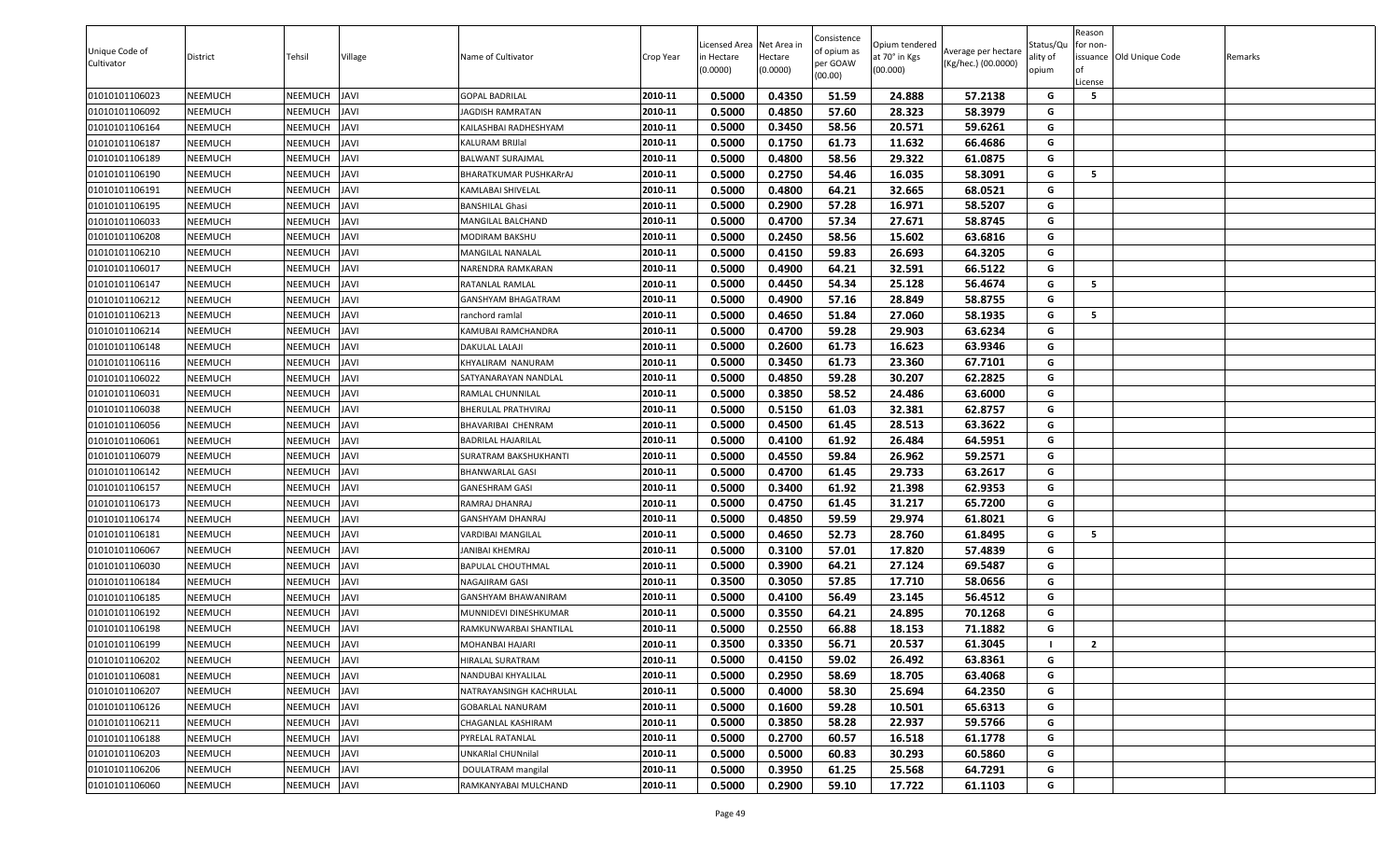| Opium tendered<br>Status/Qu<br>for non-<br>of opium as<br>Unique Code of<br>Average per hectare<br>Name of Cultivator<br>Hectare<br>at 70° in Kgs<br>ssuance Old Unique Code<br>District<br>Tehsil<br>Village<br>Crop Year<br>n Hectare<br>ality of<br>Remarks<br>per GOAW<br>(Kg/hec.) (00.0000)<br>Cultivator<br>(0.0000)<br>(0.0000)<br>(00.000)<br>opium<br>(00.00)<br>.icense<br>0.5000<br>0.1900<br>61.25<br>01010101106215<br>NEEMUCH<br><b>NEEMUCH</b><br><b>JAVI</b><br>2010-11<br>12.101<br>63.6895<br>BHAGATRAM AMRITRAM<br>G<br>01010101106216<br>2010-11<br>0.5000<br>0.1900<br>60.83<br>12.826<br>67.5053<br>NEEMUCH<br>NEEMUCH<br><b>JAVI</b><br>G<br>DINESHCHANDRA BHAGATRAM<br>2010-11<br>0.5000<br>0.5000<br>57.52<br>29.910<br>59.8200<br>01010101106217<br>NEEMUCH<br><b>NEEMUCH</b><br><b>JAVI</b><br>NARAYANIBAI RAMLAL<br>G<br>2010-11<br>0.5000<br>60.83<br>27.643<br>G<br><b>JAVI</b><br>0.4500<br>61.4289<br>01010101106218<br>NEEMUCH<br>NEEMUCH<br>PRABHULAL SHIVLAL<br>2010-11<br>0.3500<br>0.3200<br>57.45<br>18.967<br>59.2719<br>G<br>01010101106149<br><b>NEEMUCH</b><br>NEEMUCH<br><b>JAVI</b><br>BHAWARBAI RAMPRASAD<br>2010-11<br>0.5000<br>0.2400<br>57.34<br>14.368<br>59.8667<br>NEEMUCH<br>NEEMUCH<br>G<br>01010101106089<br><b>JAVI</b><br>LAXMINARAYAN SURATRAM<br><b>NEEMUCH</b><br>2010-11<br>0.3500<br>0.3300<br>65.47<br>23.045<br>69.8333<br><b>NAME CHANGE</b><br>01010101104008<br><b>NEEMUCH</b><br><b>JHALRI</b><br>G<br>RAMPYARIBAI LAXMAN<br>0.5000<br>0.4900<br>59.57<br>31.308<br>63.8939<br>NEEMUCH<br><b>JHALRI</b><br>2010-11<br>G<br>01010101104040<br><b>NEEMUCH</b><br>ASHOKE RAMPRATAP<br>2010-11<br>0.5000<br>0.2500<br>58.72<br>16.475<br>01010101104062<br><b>NEEMUCH</b><br>NEEMUCH<br><b>JHALRI</b><br>65.9000<br>G<br>MUKESH RAMPRATAP<br>0.5000<br>0.2350<br>2010-11<br>58.72<br>15.368<br>65.3957<br>01010101104083<br>NEEMUCH<br>NEEMUCH<br><b>JHALRI</b><br>G<br>RAMSWRUP KISHANJI<br>0.5000<br>0.4750<br>01010101104107<br>NEEMUCH<br><b>NEEMUCH</b><br><b>JHALRI</b><br>2010-11<br>64.57<br>34.407<br>72.4358<br>G<br>SANGRAMSINGH FULCHAND<br>0.5000<br>54.22<br>28.566<br>58.2980<br>5<br><b>JHALRI</b><br>0.4900<br>G<br>01010101104063<br>NEEMUCH<br>NEEMUCH<br>2010-11<br>NDRASINGH RATANLAL<br>0.5000<br>0.4750<br>NEEMUCH<br>NEEMUCH<br>JHALRI<br>2010-11<br>57.66<br>31.309<br>65.9137<br>01010101104133<br>KISHANLAL URFERAMKISHAN BHAWARLAL<br>G<br>0.5000<br>58.72<br>28.873<br><b>NEEMUCH</b><br>NEEMUCH<br><b>JHALRI</b><br>2010-11<br>0.4500<br>64.1622<br>01010101104020<br>G<br>HARISINGH BHANWARLAL<br>0.3700<br>26.132<br>70.6270<br>0.5000<br>65.47<br>2010-11<br>G<br>01010101104049<br><b>NEEMUCH</b><br><b>NEEMUCH</b><br><b>JHALRI</b><br><b>GYANSINGH DULICHAND</b><br>NEEMUCH<br>NEEMUCH<br><b>JHALRI</b><br>2010-11<br>0.5000<br>0.4450<br>58.72<br>27.724<br>62.3011<br>G<br>01010101104079<br>RAMCHANDRA GOVRDHAN<br>5<br>2010-11<br>0.5000<br>53.53<br>27.300<br>01010101104038<br><b>NEEMUCH</b><br><b>NEEMUCH</b><br><b>JHALRI</b><br>SANGRAMSINGH BHAWARLAL<br>0.4450<br>61.3483<br>G<br>2010-11<br>0.3500<br>0.3400<br>24.092<br>01010101104125<br>NEEMUCH<br>NEEMUCH<br><b>JHALRI</b><br>GANSHYAM RAMSINGH<br>61.08<br>70.8588<br>G<br>0.5000<br>0.3550<br>62.26<br>25.215<br>71.0282<br>01010101104066<br><b>NEEMUCH</b><br><b>NEEMUCH</b><br><b>JHALRI</b><br>2010-11<br>G<br><b>GYANSINGH BHANWARLAL</b><br>NEEMUCH<br>2010-11<br>0.5000<br>0.4950<br>56.54<br>30.071<br>60.7495<br>01010101104065<br>NEEMUCH<br><b>JHALRI</b><br>G<br>HAJARILAL BHANWARLAL<br>0.5000<br>56.02<br><b>NEEMUCH</b><br><b>NEEMUCH</b><br><b>JHALRI</b><br>2010-11<br>0.4900<br>31.139<br>63.5490<br>G<br>01010101104013<br>BALRAM PRAHALAD<br>0.5000<br>0.4950<br>53.35<br>62.7737<br>NEEMUCH<br>NEEMUCH<br><b>JHALRI</b><br>2010-11<br>31.073<br>G<br>5<br>01010101104090<br>RATANLAL HIRALAL<br>0.5000<br>0.4750<br>52.11<br>25.914<br>54.5558<br><b>NEEMUCH</b><br><b>NEEMUCH</b><br><b>JHALRI</b><br>2010-11<br>G<br>$\overline{4}$<br>01010101104097<br>NARAYAN SHANKAR<br>NEEMUCH<br>NEEMUCH<br><b>JHALRI</b><br>2010-11<br>0.5000<br>0.5000<br>65.55<br>36.942<br>73.8840<br>01010101104094<br>G<br>NARAYANSINGH ARJUN<br>0.5000<br>01010102140002<br><b>NEEMUCH</b><br>JAWAD<br>LASOOR<br>2010-11<br>0.4400<br>61.38<br>29.042<br>66.0045<br>G<br>AMBALAL KISHANLAL<br>2010-11<br>0.5000<br>0.4000<br>61.38<br>25.578<br>01010102140012<br>NEEMUCH<br>LASOOR<br>63.9450<br>G<br>JAWAD<br>KACHARU KANWARLAL<br>01010102140013<br>2010-11<br>0.5000<br>0.2950<br>61.38<br>19.493<br>66.0780<br>G<br>NEEMUCH<br>JAWAD<br>LASOOR<br>NANALAL DHANNA<br>2010-11<br>0.3500<br>0.2000<br>01010102140014<br>NEEMUCH<br>LASOOR<br>67.55<br>14.070<br>70.3500<br>G<br>JAWAD<br>SURESHCHANDRA BANSHILAL<br>2010-11<br>0.5000<br>0.4950<br>59.35<br>31.099<br>62.8263<br>G<br>01010102140019<br><b>NEEMUCH</b><br>JAWAD<br>LASOOR<br>RAMRATAN DHANNA<br>2010-11<br>0.5000<br>61.38<br>27.831<br>G<br>LASOOR<br>0.4400<br>63.2523<br>01010102140020<br>NEEMUCH<br>JAWAD<br>BABULAL PRABHU<br>0.5000<br>0.2600<br>61.88<br>16.646<br>64.0231<br>01010102140024<br><b>NEEMUCH</b><br>JAWAD<br>LASOOR<br>2010-11<br>G<br>RAMKUNWARBAI RAMBILAS<br>NEEMUCH<br>LASOOR<br>0.5000<br>0.4400<br>61.88<br>28.315<br>64.3523<br>01010102140025<br>JAWAD<br>2010-11<br>G<br><b>NAME CHANGE</b><br>SITHABAI LALDAS<br>2010-11<br>0.5000<br>0.4800<br>61.88<br>30.224<br>01010102140026<br><b>NEEMUCH</b><br>JAWAD<br>LASOOR<br>62.9667<br>G<br>KAILASHIBAI KISHANLAL<br>0.2600<br>01010102140029<br>NEEMUCH<br>LASOOR<br>2010-11<br>0.3500<br>60.15<br>16.344<br>62.8615<br>G<br>JAWAD<br>BHERULAL RAMCHANDRA<br>0.5000<br>0.2900<br>60.15<br>18.604<br>NEEMUCH<br>JAWAD<br>LASOOR<br>2010-11<br>64.1517<br>G<br>BANSHILAL MATHURALAL<br>01010102140032<br><b>NEEMUCH</b><br>LASOOR<br>2010-11<br>0.5000<br>0.2600<br>64.92<br>17.807<br>68.4885<br>JAWAD<br>RAMKANYABAI GANESH<br>G<br>0.5000<br>01010102140040<br><b>NEEMUCH</b><br>JAWAD<br>LASOOR<br>2010-11<br>0.4650<br>64.92<br>31.792<br>68.3699<br>JAGDISH TUSLIRAM<br>G<br>0.5000<br>0.2700<br>60.15<br>16.301<br>60.3741<br>01010102140041<br><b>NEEMUCH</b><br>LASOOR<br>SITHARAM RAMNARAYAN<br>2010-11<br>G<br>JAWAD<br>2010-11<br>0.5000<br>0.3500<br>64.92<br>23.622<br>G<br><b>NEEMUCH</b><br>LASOOR<br>67.4914<br>JAWAD<br>OMPRAKASH TULSIRAM<br>2010-11<br>67.55<br>G<br>01010102140050<br><b>NEEMUCH</b><br>JAWAD<br>LASOOR<br>BANSHILAL SALAGRAM<br>0.5000<br>0.3100<br>22.060<br>71.1613<br>LASOOR<br>2010-11<br>0.5000<br>0.2650<br>56.50<br>15.069<br>56.8642<br>G<br>01010102140052<br><b>NEEMUCH</b><br>JAWAD<br>LAXMINARAYAN UDAYLAL<br>2010-11<br>0.2550<br>16.626<br><b>NEEMUCH</b><br>JAWAD<br>LASOOR<br>BALAWANTSINGH DARASINGH<br>0.5000<br>63.39<br>65.2000<br>G<br>0.5000<br>0.3850<br><b>NEEMUCH</b><br>LASOOR<br>2010-11<br>61.88<br>24.982<br>64.8883<br>JAWAD<br>RADHESHYAM DEVAJI<br>G<br>0.2950<br>01010102140011<br><b>NEEMUCH</b><br>JAWAD<br>LASOOR<br>2010-11<br>0.5000<br>59.23<br>18.666<br>63.2746<br>G<br>RAJARAM BHUWANIRAM<br><b>LASOOR</b><br>2010-11<br>0.3500<br>0.2800<br>62.85<br><b>NEEMUCH</b><br>JAWAD<br>BALURAM RAMDAYAL<br>18.056<br>64.4857<br>G |                |  |  |              |             | Consistence |  | Reason |  |
|-----------------------------------------------------------------------------------------------------------------------------------------------------------------------------------------------------------------------------------------------------------------------------------------------------------------------------------------------------------------------------------------------------------------------------------------------------------------------------------------------------------------------------------------------------------------------------------------------------------------------------------------------------------------------------------------------------------------------------------------------------------------------------------------------------------------------------------------------------------------------------------------------------------------------------------------------------------------------------------------------------------------------------------------------------------------------------------------------------------------------------------------------------------------------------------------------------------------------------------------------------------------------------------------------------------------------------------------------------------------------------------------------------------------------------------------------------------------------------------------------------------------------------------------------------------------------------------------------------------------------------------------------------------------------------------------------------------------------------------------------------------------------------------------------------------------------------------------------------------------------------------------------------------------------------------------------------------------------------------------------------------------------------------------------------------------------------------------------------------------------------------------------------------------------------------------------------------------------------------------------------------------------------------------------------------------------------------------------------------------------------------------------------------------------------------------------------------------------------------------------------------------------------------------------------------------------------------------------------------------------------------------------------------------------------------------------------------------------------------------------------------------------------------------------------------------------------------------------------------------------------------------------------------------------------------------------------------------------------------------------------------------------------------------------------------------------------------------------------------------------------------------------------------------------------------------------------------------------------------------------------------------------------------------------------------------------------------------------------------------------------------------------------------------------------------------------------------------------------------------------------------------------------------------------------------------------------------------------------------------------------------------------------------------------------------------------------------------------------------------------------------------------------------------------------------------------------------------------------------------------------------------------------------------------------------------------------------------------------------------------------------------------------------------------------------------------------------------------------------------------------------------------------------------------------------------------------------------------------------------------------------------------------------------------------------------------------------------------------------------------------------------------------------------------------------------------------------------------------------------------------------------------------------------------------------------------------------------------------------------------------------------------------------------------------------------------------------------------------------------------------------------------------------------------------------------------------------------------------------------------------------------------------------------------------------------------------------------------------------------------------------------------------------------------------------------------------------------------------------------------------------------------------------------------------------------------------------------------------------------------------------------------------------------------------------------------------------------------------------------------------------------------------------------------------------------------------------------------------------------------------------------------------------------------------------------------------------------------------------------------------------------------------------------------------------------------------------------------------------------------------------------------------------------------------------------------------------------------------------------------------------------------------------------------------------------------------------------------------------------------------------------------------------------------------------------------------------------------------------------------------------------------------------------------------------------------------------------------------------------------------------------------------------------------------------------------------------------------------------------------------------------------------------------------------------------------------------------------------------------------------------------------------------------------------------------------------------------------------------------------------------------------------------------------------------------------------------------------------------------------------------------------------------------------------------------------------------------------------------------------------------------------------------------------------------------------------------------------------------------------------------------------------------------------------------------------------------------------------------------------------------------------------------------------------------------------------------------------------------------|----------------|--|--|--------------|-------------|-------------|--|--------|--|
|                                                                                                                                                                                                                                                                                                                                                                                                                                                                                                                                                                                                                                                                                                                                                                                                                                                                                                                                                                                                                                                                                                                                                                                                                                                                                                                                                                                                                                                                                                                                                                                                                                                                                                                                                                                                                                                                                                                                                                                                                                                                                                                                                                                                                                                                                                                                                                                                                                                                                                                                                                                                                                                                                                                                                                                                                                                                                                                                                                                                                                                                                                                                                                                                                                                                                                                                                                                                                                                                                                                                                                                                                                                                                                                                                                                                                                                                                                                                                                                                                                                                                                                                                                                                                                                                                                                                                                                                                                                                                                                                                                                                                                                                                                                                                                                                                                                                                                                                                                                                                                                                                                                                                                                                                                                                                                                                                                                                                                                                                                                                                                                                                                                                                                                                                                                                                                                                                                                                                                                                                                                                                                                                                                                                                                                                                                                                                                                                                                                                                                                                                                                                                                                                                                                                                                                                                                                                                                                                                                                                                                                                                                                                                                                                                                         |                |  |  | icensed Area | Net Area ir |             |  |        |  |
|                                                                                                                                                                                                                                                                                                                                                                                                                                                                                                                                                                                                                                                                                                                                                                                                                                                                                                                                                                                                                                                                                                                                                                                                                                                                                                                                                                                                                                                                                                                                                                                                                                                                                                                                                                                                                                                                                                                                                                                                                                                                                                                                                                                                                                                                                                                                                                                                                                                                                                                                                                                                                                                                                                                                                                                                                                                                                                                                                                                                                                                                                                                                                                                                                                                                                                                                                                                                                                                                                                                                                                                                                                                                                                                                                                                                                                                                                                                                                                                                                                                                                                                                                                                                                                                                                                                                                                                                                                                                                                                                                                                                                                                                                                                                                                                                                                                                                                                                                                                                                                                                                                                                                                                                                                                                                                                                                                                                                                                                                                                                                                                                                                                                                                                                                                                                                                                                                                                                                                                                                                                                                                                                                                                                                                                                                                                                                                                                                                                                                                                                                                                                                                                                                                                                                                                                                                                                                                                                                                                                                                                                                                                                                                                                                                         |                |  |  |              |             |             |  |        |  |
|                                                                                                                                                                                                                                                                                                                                                                                                                                                                                                                                                                                                                                                                                                                                                                                                                                                                                                                                                                                                                                                                                                                                                                                                                                                                                                                                                                                                                                                                                                                                                                                                                                                                                                                                                                                                                                                                                                                                                                                                                                                                                                                                                                                                                                                                                                                                                                                                                                                                                                                                                                                                                                                                                                                                                                                                                                                                                                                                                                                                                                                                                                                                                                                                                                                                                                                                                                                                                                                                                                                                                                                                                                                                                                                                                                                                                                                                                                                                                                                                                                                                                                                                                                                                                                                                                                                                                                                                                                                                                                                                                                                                                                                                                                                                                                                                                                                                                                                                                                                                                                                                                                                                                                                                                                                                                                                                                                                                                                                                                                                                                                                                                                                                                                                                                                                                                                                                                                                                                                                                                                                                                                                                                                                                                                                                                                                                                                                                                                                                                                                                                                                                                                                                                                                                                                                                                                                                                                                                                                                                                                                                                                                                                                                                                                         |                |  |  |              |             |             |  |        |  |
|                                                                                                                                                                                                                                                                                                                                                                                                                                                                                                                                                                                                                                                                                                                                                                                                                                                                                                                                                                                                                                                                                                                                                                                                                                                                                                                                                                                                                                                                                                                                                                                                                                                                                                                                                                                                                                                                                                                                                                                                                                                                                                                                                                                                                                                                                                                                                                                                                                                                                                                                                                                                                                                                                                                                                                                                                                                                                                                                                                                                                                                                                                                                                                                                                                                                                                                                                                                                                                                                                                                                                                                                                                                                                                                                                                                                                                                                                                                                                                                                                                                                                                                                                                                                                                                                                                                                                                                                                                                                                                                                                                                                                                                                                                                                                                                                                                                                                                                                                                                                                                                                                                                                                                                                                                                                                                                                                                                                                                                                                                                                                                                                                                                                                                                                                                                                                                                                                                                                                                                                                                                                                                                                                                                                                                                                                                                                                                                                                                                                                                                                                                                                                                                                                                                                                                                                                                                                                                                                                                                                                                                                                                                                                                                                                                         |                |  |  |              |             |             |  |        |  |
|                                                                                                                                                                                                                                                                                                                                                                                                                                                                                                                                                                                                                                                                                                                                                                                                                                                                                                                                                                                                                                                                                                                                                                                                                                                                                                                                                                                                                                                                                                                                                                                                                                                                                                                                                                                                                                                                                                                                                                                                                                                                                                                                                                                                                                                                                                                                                                                                                                                                                                                                                                                                                                                                                                                                                                                                                                                                                                                                                                                                                                                                                                                                                                                                                                                                                                                                                                                                                                                                                                                                                                                                                                                                                                                                                                                                                                                                                                                                                                                                                                                                                                                                                                                                                                                                                                                                                                                                                                                                                                                                                                                                                                                                                                                                                                                                                                                                                                                                                                                                                                                                                                                                                                                                                                                                                                                                                                                                                                                                                                                                                                                                                                                                                                                                                                                                                                                                                                                                                                                                                                                                                                                                                                                                                                                                                                                                                                                                                                                                                                                                                                                                                                                                                                                                                                                                                                                                                                                                                                                                                                                                                                                                                                                                                                         |                |  |  |              |             |             |  |        |  |
|                                                                                                                                                                                                                                                                                                                                                                                                                                                                                                                                                                                                                                                                                                                                                                                                                                                                                                                                                                                                                                                                                                                                                                                                                                                                                                                                                                                                                                                                                                                                                                                                                                                                                                                                                                                                                                                                                                                                                                                                                                                                                                                                                                                                                                                                                                                                                                                                                                                                                                                                                                                                                                                                                                                                                                                                                                                                                                                                                                                                                                                                                                                                                                                                                                                                                                                                                                                                                                                                                                                                                                                                                                                                                                                                                                                                                                                                                                                                                                                                                                                                                                                                                                                                                                                                                                                                                                                                                                                                                                                                                                                                                                                                                                                                                                                                                                                                                                                                                                                                                                                                                                                                                                                                                                                                                                                                                                                                                                                                                                                                                                                                                                                                                                                                                                                                                                                                                                                                                                                                                                                                                                                                                                                                                                                                                                                                                                                                                                                                                                                                                                                                                                                                                                                                                                                                                                                                                                                                                                                                                                                                                                                                                                                                                                         |                |  |  |              |             |             |  |        |  |
|                                                                                                                                                                                                                                                                                                                                                                                                                                                                                                                                                                                                                                                                                                                                                                                                                                                                                                                                                                                                                                                                                                                                                                                                                                                                                                                                                                                                                                                                                                                                                                                                                                                                                                                                                                                                                                                                                                                                                                                                                                                                                                                                                                                                                                                                                                                                                                                                                                                                                                                                                                                                                                                                                                                                                                                                                                                                                                                                                                                                                                                                                                                                                                                                                                                                                                                                                                                                                                                                                                                                                                                                                                                                                                                                                                                                                                                                                                                                                                                                                                                                                                                                                                                                                                                                                                                                                                                                                                                                                                                                                                                                                                                                                                                                                                                                                                                                                                                                                                                                                                                                                                                                                                                                                                                                                                                                                                                                                                                                                                                                                                                                                                                                                                                                                                                                                                                                                                                                                                                                                                                                                                                                                                                                                                                                                                                                                                                                                                                                                                                                                                                                                                                                                                                                                                                                                                                                                                                                                                                                                                                                                                                                                                                                                                         |                |  |  |              |             |             |  |        |  |
|                                                                                                                                                                                                                                                                                                                                                                                                                                                                                                                                                                                                                                                                                                                                                                                                                                                                                                                                                                                                                                                                                                                                                                                                                                                                                                                                                                                                                                                                                                                                                                                                                                                                                                                                                                                                                                                                                                                                                                                                                                                                                                                                                                                                                                                                                                                                                                                                                                                                                                                                                                                                                                                                                                                                                                                                                                                                                                                                                                                                                                                                                                                                                                                                                                                                                                                                                                                                                                                                                                                                                                                                                                                                                                                                                                                                                                                                                                                                                                                                                                                                                                                                                                                                                                                                                                                                                                                                                                                                                                                                                                                                                                                                                                                                                                                                                                                                                                                                                                                                                                                                                                                                                                                                                                                                                                                                                                                                                                                                                                                                                                                                                                                                                                                                                                                                                                                                                                                                                                                                                                                                                                                                                                                                                                                                                                                                                                                                                                                                                                                                                                                                                                                                                                                                                                                                                                                                                                                                                                                                                                                                                                                                                                                                                                         |                |  |  |              |             |             |  |        |  |
|                                                                                                                                                                                                                                                                                                                                                                                                                                                                                                                                                                                                                                                                                                                                                                                                                                                                                                                                                                                                                                                                                                                                                                                                                                                                                                                                                                                                                                                                                                                                                                                                                                                                                                                                                                                                                                                                                                                                                                                                                                                                                                                                                                                                                                                                                                                                                                                                                                                                                                                                                                                                                                                                                                                                                                                                                                                                                                                                                                                                                                                                                                                                                                                                                                                                                                                                                                                                                                                                                                                                                                                                                                                                                                                                                                                                                                                                                                                                                                                                                                                                                                                                                                                                                                                                                                                                                                                                                                                                                                                                                                                                                                                                                                                                                                                                                                                                                                                                                                                                                                                                                                                                                                                                                                                                                                                                                                                                                                                                                                                                                                                                                                                                                                                                                                                                                                                                                                                                                                                                                                                                                                                                                                                                                                                                                                                                                                                                                                                                                                                                                                                                                                                                                                                                                                                                                                                                                                                                                                                                                                                                                                                                                                                                                                         |                |  |  |              |             |             |  |        |  |
|                                                                                                                                                                                                                                                                                                                                                                                                                                                                                                                                                                                                                                                                                                                                                                                                                                                                                                                                                                                                                                                                                                                                                                                                                                                                                                                                                                                                                                                                                                                                                                                                                                                                                                                                                                                                                                                                                                                                                                                                                                                                                                                                                                                                                                                                                                                                                                                                                                                                                                                                                                                                                                                                                                                                                                                                                                                                                                                                                                                                                                                                                                                                                                                                                                                                                                                                                                                                                                                                                                                                                                                                                                                                                                                                                                                                                                                                                                                                                                                                                                                                                                                                                                                                                                                                                                                                                                                                                                                                                                                                                                                                                                                                                                                                                                                                                                                                                                                                                                                                                                                                                                                                                                                                                                                                                                                                                                                                                                                                                                                                                                                                                                                                                                                                                                                                                                                                                                                                                                                                                                                                                                                                                                                                                                                                                                                                                                                                                                                                                                                                                                                                                                                                                                                                                                                                                                                                                                                                                                                                                                                                                                                                                                                                                                         |                |  |  |              |             |             |  |        |  |
|                                                                                                                                                                                                                                                                                                                                                                                                                                                                                                                                                                                                                                                                                                                                                                                                                                                                                                                                                                                                                                                                                                                                                                                                                                                                                                                                                                                                                                                                                                                                                                                                                                                                                                                                                                                                                                                                                                                                                                                                                                                                                                                                                                                                                                                                                                                                                                                                                                                                                                                                                                                                                                                                                                                                                                                                                                                                                                                                                                                                                                                                                                                                                                                                                                                                                                                                                                                                                                                                                                                                                                                                                                                                                                                                                                                                                                                                                                                                                                                                                                                                                                                                                                                                                                                                                                                                                                                                                                                                                                                                                                                                                                                                                                                                                                                                                                                                                                                                                                                                                                                                                                                                                                                                                                                                                                                                                                                                                                                                                                                                                                                                                                                                                                                                                                                                                                                                                                                                                                                                                                                                                                                                                                                                                                                                                                                                                                                                                                                                                                                                                                                                                                                                                                                                                                                                                                                                                                                                                                                                                                                                                                                                                                                                                                         |                |  |  |              |             |             |  |        |  |
|                                                                                                                                                                                                                                                                                                                                                                                                                                                                                                                                                                                                                                                                                                                                                                                                                                                                                                                                                                                                                                                                                                                                                                                                                                                                                                                                                                                                                                                                                                                                                                                                                                                                                                                                                                                                                                                                                                                                                                                                                                                                                                                                                                                                                                                                                                                                                                                                                                                                                                                                                                                                                                                                                                                                                                                                                                                                                                                                                                                                                                                                                                                                                                                                                                                                                                                                                                                                                                                                                                                                                                                                                                                                                                                                                                                                                                                                                                                                                                                                                                                                                                                                                                                                                                                                                                                                                                                                                                                                                                                                                                                                                                                                                                                                                                                                                                                                                                                                                                                                                                                                                                                                                                                                                                                                                                                                                                                                                                                                                                                                                                                                                                                                                                                                                                                                                                                                                                                                                                                                                                                                                                                                                                                                                                                                                                                                                                                                                                                                                                                                                                                                                                                                                                                                                                                                                                                                                                                                                                                                                                                                                                                                                                                                                                         |                |  |  |              |             |             |  |        |  |
|                                                                                                                                                                                                                                                                                                                                                                                                                                                                                                                                                                                                                                                                                                                                                                                                                                                                                                                                                                                                                                                                                                                                                                                                                                                                                                                                                                                                                                                                                                                                                                                                                                                                                                                                                                                                                                                                                                                                                                                                                                                                                                                                                                                                                                                                                                                                                                                                                                                                                                                                                                                                                                                                                                                                                                                                                                                                                                                                                                                                                                                                                                                                                                                                                                                                                                                                                                                                                                                                                                                                                                                                                                                                                                                                                                                                                                                                                                                                                                                                                                                                                                                                                                                                                                                                                                                                                                                                                                                                                                                                                                                                                                                                                                                                                                                                                                                                                                                                                                                                                                                                                                                                                                                                                                                                                                                                                                                                                                                                                                                                                                                                                                                                                                                                                                                                                                                                                                                                                                                                                                                                                                                                                                                                                                                                                                                                                                                                                                                                                                                                                                                                                                                                                                                                                                                                                                                                                                                                                                                                                                                                                                                                                                                                                                         |                |  |  |              |             |             |  |        |  |
|                                                                                                                                                                                                                                                                                                                                                                                                                                                                                                                                                                                                                                                                                                                                                                                                                                                                                                                                                                                                                                                                                                                                                                                                                                                                                                                                                                                                                                                                                                                                                                                                                                                                                                                                                                                                                                                                                                                                                                                                                                                                                                                                                                                                                                                                                                                                                                                                                                                                                                                                                                                                                                                                                                                                                                                                                                                                                                                                                                                                                                                                                                                                                                                                                                                                                                                                                                                                                                                                                                                                                                                                                                                                                                                                                                                                                                                                                                                                                                                                                                                                                                                                                                                                                                                                                                                                                                                                                                                                                                                                                                                                                                                                                                                                                                                                                                                                                                                                                                                                                                                                                                                                                                                                                                                                                                                                                                                                                                                                                                                                                                                                                                                                                                                                                                                                                                                                                                                                                                                                                                                                                                                                                                                                                                                                                                                                                                                                                                                                                                                                                                                                                                                                                                                                                                                                                                                                                                                                                                                                                                                                                                                                                                                                                                         |                |  |  |              |             |             |  |        |  |
|                                                                                                                                                                                                                                                                                                                                                                                                                                                                                                                                                                                                                                                                                                                                                                                                                                                                                                                                                                                                                                                                                                                                                                                                                                                                                                                                                                                                                                                                                                                                                                                                                                                                                                                                                                                                                                                                                                                                                                                                                                                                                                                                                                                                                                                                                                                                                                                                                                                                                                                                                                                                                                                                                                                                                                                                                                                                                                                                                                                                                                                                                                                                                                                                                                                                                                                                                                                                                                                                                                                                                                                                                                                                                                                                                                                                                                                                                                                                                                                                                                                                                                                                                                                                                                                                                                                                                                                                                                                                                                                                                                                                                                                                                                                                                                                                                                                                                                                                                                                                                                                                                                                                                                                                                                                                                                                                                                                                                                                                                                                                                                                                                                                                                                                                                                                                                                                                                                                                                                                                                                                                                                                                                                                                                                                                                                                                                                                                                                                                                                                                                                                                                                                                                                                                                                                                                                                                                                                                                                                                                                                                                                                                                                                                                                         |                |  |  |              |             |             |  |        |  |
|                                                                                                                                                                                                                                                                                                                                                                                                                                                                                                                                                                                                                                                                                                                                                                                                                                                                                                                                                                                                                                                                                                                                                                                                                                                                                                                                                                                                                                                                                                                                                                                                                                                                                                                                                                                                                                                                                                                                                                                                                                                                                                                                                                                                                                                                                                                                                                                                                                                                                                                                                                                                                                                                                                                                                                                                                                                                                                                                                                                                                                                                                                                                                                                                                                                                                                                                                                                                                                                                                                                                                                                                                                                                                                                                                                                                                                                                                                                                                                                                                                                                                                                                                                                                                                                                                                                                                                                                                                                                                                                                                                                                                                                                                                                                                                                                                                                                                                                                                                                                                                                                                                                                                                                                                                                                                                                                                                                                                                                                                                                                                                                                                                                                                                                                                                                                                                                                                                                                                                                                                                                                                                                                                                                                                                                                                                                                                                                                                                                                                                                                                                                                                                                                                                                                                                                                                                                                                                                                                                                                                                                                                                                                                                                                                                         |                |  |  |              |             |             |  |        |  |
|                                                                                                                                                                                                                                                                                                                                                                                                                                                                                                                                                                                                                                                                                                                                                                                                                                                                                                                                                                                                                                                                                                                                                                                                                                                                                                                                                                                                                                                                                                                                                                                                                                                                                                                                                                                                                                                                                                                                                                                                                                                                                                                                                                                                                                                                                                                                                                                                                                                                                                                                                                                                                                                                                                                                                                                                                                                                                                                                                                                                                                                                                                                                                                                                                                                                                                                                                                                                                                                                                                                                                                                                                                                                                                                                                                                                                                                                                                                                                                                                                                                                                                                                                                                                                                                                                                                                                                                                                                                                                                                                                                                                                                                                                                                                                                                                                                                                                                                                                                                                                                                                                                                                                                                                                                                                                                                                                                                                                                                                                                                                                                                                                                                                                                                                                                                                                                                                                                                                                                                                                                                                                                                                                                                                                                                                                                                                                                                                                                                                                                                                                                                                                                                                                                                                                                                                                                                                                                                                                                                                                                                                                                                                                                                                                                         |                |  |  |              |             |             |  |        |  |
|                                                                                                                                                                                                                                                                                                                                                                                                                                                                                                                                                                                                                                                                                                                                                                                                                                                                                                                                                                                                                                                                                                                                                                                                                                                                                                                                                                                                                                                                                                                                                                                                                                                                                                                                                                                                                                                                                                                                                                                                                                                                                                                                                                                                                                                                                                                                                                                                                                                                                                                                                                                                                                                                                                                                                                                                                                                                                                                                                                                                                                                                                                                                                                                                                                                                                                                                                                                                                                                                                                                                                                                                                                                                                                                                                                                                                                                                                                                                                                                                                                                                                                                                                                                                                                                                                                                                                                                                                                                                                                                                                                                                                                                                                                                                                                                                                                                                                                                                                                                                                                                                                                                                                                                                                                                                                                                                                                                                                                                                                                                                                                                                                                                                                                                                                                                                                                                                                                                                                                                                                                                                                                                                                                                                                                                                                                                                                                                                                                                                                                                                                                                                                                                                                                                                                                                                                                                                                                                                                                                                                                                                                                                                                                                                                                         |                |  |  |              |             |             |  |        |  |
|                                                                                                                                                                                                                                                                                                                                                                                                                                                                                                                                                                                                                                                                                                                                                                                                                                                                                                                                                                                                                                                                                                                                                                                                                                                                                                                                                                                                                                                                                                                                                                                                                                                                                                                                                                                                                                                                                                                                                                                                                                                                                                                                                                                                                                                                                                                                                                                                                                                                                                                                                                                                                                                                                                                                                                                                                                                                                                                                                                                                                                                                                                                                                                                                                                                                                                                                                                                                                                                                                                                                                                                                                                                                                                                                                                                                                                                                                                                                                                                                                                                                                                                                                                                                                                                                                                                                                                                                                                                                                                                                                                                                                                                                                                                                                                                                                                                                                                                                                                                                                                                                                                                                                                                                                                                                                                                                                                                                                                                                                                                                                                                                                                                                                                                                                                                                                                                                                                                                                                                                                                                                                                                                                                                                                                                                                                                                                                                                                                                                                                                                                                                                                                                                                                                                                                                                                                                                                                                                                                                                                                                                                                                                                                                                                                         |                |  |  |              |             |             |  |        |  |
|                                                                                                                                                                                                                                                                                                                                                                                                                                                                                                                                                                                                                                                                                                                                                                                                                                                                                                                                                                                                                                                                                                                                                                                                                                                                                                                                                                                                                                                                                                                                                                                                                                                                                                                                                                                                                                                                                                                                                                                                                                                                                                                                                                                                                                                                                                                                                                                                                                                                                                                                                                                                                                                                                                                                                                                                                                                                                                                                                                                                                                                                                                                                                                                                                                                                                                                                                                                                                                                                                                                                                                                                                                                                                                                                                                                                                                                                                                                                                                                                                                                                                                                                                                                                                                                                                                                                                                                                                                                                                                                                                                                                                                                                                                                                                                                                                                                                                                                                                                                                                                                                                                                                                                                                                                                                                                                                                                                                                                                                                                                                                                                                                                                                                                                                                                                                                                                                                                                                                                                                                                                                                                                                                                                                                                                                                                                                                                                                                                                                                                                                                                                                                                                                                                                                                                                                                                                                                                                                                                                                                                                                                                                                                                                                                                         |                |  |  |              |             |             |  |        |  |
|                                                                                                                                                                                                                                                                                                                                                                                                                                                                                                                                                                                                                                                                                                                                                                                                                                                                                                                                                                                                                                                                                                                                                                                                                                                                                                                                                                                                                                                                                                                                                                                                                                                                                                                                                                                                                                                                                                                                                                                                                                                                                                                                                                                                                                                                                                                                                                                                                                                                                                                                                                                                                                                                                                                                                                                                                                                                                                                                                                                                                                                                                                                                                                                                                                                                                                                                                                                                                                                                                                                                                                                                                                                                                                                                                                                                                                                                                                                                                                                                                                                                                                                                                                                                                                                                                                                                                                                                                                                                                                                                                                                                                                                                                                                                                                                                                                                                                                                                                                                                                                                                                                                                                                                                                                                                                                                                                                                                                                                                                                                                                                                                                                                                                                                                                                                                                                                                                                                                                                                                                                                                                                                                                                                                                                                                                                                                                                                                                                                                                                                                                                                                                                                                                                                                                                                                                                                                                                                                                                                                                                                                                                                                                                                                                                         |                |  |  |              |             |             |  |        |  |
|                                                                                                                                                                                                                                                                                                                                                                                                                                                                                                                                                                                                                                                                                                                                                                                                                                                                                                                                                                                                                                                                                                                                                                                                                                                                                                                                                                                                                                                                                                                                                                                                                                                                                                                                                                                                                                                                                                                                                                                                                                                                                                                                                                                                                                                                                                                                                                                                                                                                                                                                                                                                                                                                                                                                                                                                                                                                                                                                                                                                                                                                                                                                                                                                                                                                                                                                                                                                                                                                                                                                                                                                                                                                                                                                                                                                                                                                                                                                                                                                                                                                                                                                                                                                                                                                                                                                                                                                                                                                                                                                                                                                                                                                                                                                                                                                                                                                                                                                                                                                                                                                                                                                                                                                                                                                                                                                                                                                                                                                                                                                                                                                                                                                                                                                                                                                                                                                                                                                                                                                                                                                                                                                                                                                                                                                                                                                                                                                                                                                                                                                                                                                                                                                                                                                                                                                                                                                                                                                                                                                                                                                                                                                                                                                                                         |                |  |  |              |             |             |  |        |  |
|                                                                                                                                                                                                                                                                                                                                                                                                                                                                                                                                                                                                                                                                                                                                                                                                                                                                                                                                                                                                                                                                                                                                                                                                                                                                                                                                                                                                                                                                                                                                                                                                                                                                                                                                                                                                                                                                                                                                                                                                                                                                                                                                                                                                                                                                                                                                                                                                                                                                                                                                                                                                                                                                                                                                                                                                                                                                                                                                                                                                                                                                                                                                                                                                                                                                                                                                                                                                                                                                                                                                                                                                                                                                                                                                                                                                                                                                                                                                                                                                                                                                                                                                                                                                                                                                                                                                                                                                                                                                                                                                                                                                                                                                                                                                                                                                                                                                                                                                                                                                                                                                                                                                                                                                                                                                                                                                                                                                                                                                                                                                                                                                                                                                                                                                                                                                                                                                                                                                                                                                                                                                                                                                                                                                                                                                                                                                                                                                                                                                                                                                                                                                                                                                                                                                                                                                                                                                                                                                                                                                                                                                                                                                                                                                                                         |                |  |  |              |             |             |  |        |  |
|                                                                                                                                                                                                                                                                                                                                                                                                                                                                                                                                                                                                                                                                                                                                                                                                                                                                                                                                                                                                                                                                                                                                                                                                                                                                                                                                                                                                                                                                                                                                                                                                                                                                                                                                                                                                                                                                                                                                                                                                                                                                                                                                                                                                                                                                                                                                                                                                                                                                                                                                                                                                                                                                                                                                                                                                                                                                                                                                                                                                                                                                                                                                                                                                                                                                                                                                                                                                                                                                                                                                                                                                                                                                                                                                                                                                                                                                                                                                                                                                                                                                                                                                                                                                                                                                                                                                                                                                                                                                                                                                                                                                                                                                                                                                                                                                                                                                                                                                                                                                                                                                                                                                                                                                                                                                                                                                                                                                                                                                                                                                                                                                                                                                                                                                                                                                                                                                                                                                                                                                                                                                                                                                                                                                                                                                                                                                                                                                                                                                                                                                                                                                                                                                                                                                                                                                                                                                                                                                                                                                                                                                                                                                                                                                                                         |                |  |  |              |             |             |  |        |  |
|                                                                                                                                                                                                                                                                                                                                                                                                                                                                                                                                                                                                                                                                                                                                                                                                                                                                                                                                                                                                                                                                                                                                                                                                                                                                                                                                                                                                                                                                                                                                                                                                                                                                                                                                                                                                                                                                                                                                                                                                                                                                                                                                                                                                                                                                                                                                                                                                                                                                                                                                                                                                                                                                                                                                                                                                                                                                                                                                                                                                                                                                                                                                                                                                                                                                                                                                                                                                                                                                                                                                                                                                                                                                                                                                                                                                                                                                                                                                                                                                                                                                                                                                                                                                                                                                                                                                                                                                                                                                                                                                                                                                                                                                                                                                                                                                                                                                                                                                                                                                                                                                                                                                                                                                                                                                                                                                                                                                                                                                                                                                                                                                                                                                                                                                                                                                                                                                                                                                                                                                                                                                                                                                                                                                                                                                                                                                                                                                                                                                                                                                                                                                                                                                                                                                                                                                                                                                                                                                                                                                                                                                                                                                                                                                                                         |                |  |  |              |             |             |  |        |  |
|                                                                                                                                                                                                                                                                                                                                                                                                                                                                                                                                                                                                                                                                                                                                                                                                                                                                                                                                                                                                                                                                                                                                                                                                                                                                                                                                                                                                                                                                                                                                                                                                                                                                                                                                                                                                                                                                                                                                                                                                                                                                                                                                                                                                                                                                                                                                                                                                                                                                                                                                                                                                                                                                                                                                                                                                                                                                                                                                                                                                                                                                                                                                                                                                                                                                                                                                                                                                                                                                                                                                                                                                                                                                                                                                                                                                                                                                                                                                                                                                                                                                                                                                                                                                                                                                                                                                                                                                                                                                                                                                                                                                                                                                                                                                                                                                                                                                                                                                                                                                                                                                                                                                                                                                                                                                                                                                                                                                                                                                                                                                                                                                                                                                                                                                                                                                                                                                                                                                                                                                                                                                                                                                                                                                                                                                                                                                                                                                                                                                                                                                                                                                                                                                                                                                                                                                                                                                                                                                                                                                                                                                                                                                                                                                                                         |                |  |  |              |             |             |  |        |  |
|                                                                                                                                                                                                                                                                                                                                                                                                                                                                                                                                                                                                                                                                                                                                                                                                                                                                                                                                                                                                                                                                                                                                                                                                                                                                                                                                                                                                                                                                                                                                                                                                                                                                                                                                                                                                                                                                                                                                                                                                                                                                                                                                                                                                                                                                                                                                                                                                                                                                                                                                                                                                                                                                                                                                                                                                                                                                                                                                                                                                                                                                                                                                                                                                                                                                                                                                                                                                                                                                                                                                                                                                                                                                                                                                                                                                                                                                                                                                                                                                                                                                                                                                                                                                                                                                                                                                                                                                                                                                                                                                                                                                                                                                                                                                                                                                                                                                                                                                                                                                                                                                                                                                                                                                                                                                                                                                                                                                                                                                                                                                                                                                                                                                                                                                                                                                                                                                                                                                                                                                                                                                                                                                                                                                                                                                                                                                                                                                                                                                                                                                                                                                                                                                                                                                                                                                                                                                                                                                                                                                                                                                                                                                                                                                                                         |                |  |  |              |             |             |  |        |  |
|                                                                                                                                                                                                                                                                                                                                                                                                                                                                                                                                                                                                                                                                                                                                                                                                                                                                                                                                                                                                                                                                                                                                                                                                                                                                                                                                                                                                                                                                                                                                                                                                                                                                                                                                                                                                                                                                                                                                                                                                                                                                                                                                                                                                                                                                                                                                                                                                                                                                                                                                                                                                                                                                                                                                                                                                                                                                                                                                                                                                                                                                                                                                                                                                                                                                                                                                                                                                                                                                                                                                                                                                                                                                                                                                                                                                                                                                                                                                                                                                                                                                                                                                                                                                                                                                                                                                                                                                                                                                                                                                                                                                                                                                                                                                                                                                                                                                                                                                                                                                                                                                                                                                                                                                                                                                                                                                                                                                                                                                                                                                                                                                                                                                                                                                                                                                                                                                                                                                                                                                                                                                                                                                                                                                                                                                                                                                                                                                                                                                                                                                                                                                                                                                                                                                                                                                                                                                                                                                                                                                                                                                                                                                                                                                                                         |                |  |  |              |             |             |  |        |  |
|                                                                                                                                                                                                                                                                                                                                                                                                                                                                                                                                                                                                                                                                                                                                                                                                                                                                                                                                                                                                                                                                                                                                                                                                                                                                                                                                                                                                                                                                                                                                                                                                                                                                                                                                                                                                                                                                                                                                                                                                                                                                                                                                                                                                                                                                                                                                                                                                                                                                                                                                                                                                                                                                                                                                                                                                                                                                                                                                                                                                                                                                                                                                                                                                                                                                                                                                                                                                                                                                                                                                                                                                                                                                                                                                                                                                                                                                                                                                                                                                                                                                                                                                                                                                                                                                                                                                                                                                                                                                                                                                                                                                                                                                                                                                                                                                                                                                                                                                                                                                                                                                                                                                                                                                                                                                                                                                                                                                                                                                                                                                                                                                                                                                                                                                                                                                                                                                                                                                                                                                                                                                                                                                                                                                                                                                                                                                                                                                                                                                                                                                                                                                                                                                                                                                                                                                                                                                                                                                                                                                                                                                                                                                                                                                                                         |                |  |  |              |             |             |  |        |  |
|                                                                                                                                                                                                                                                                                                                                                                                                                                                                                                                                                                                                                                                                                                                                                                                                                                                                                                                                                                                                                                                                                                                                                                                                                                                                                                                                                                                                                                                                                                                                                                                                                                                                                                                                                                                                                                                                                                                                                                                                                                                                                                                                                                                                                                                                                                                                                                                                                                                                                                                                                                                                                                                                                                                                                                                                                                                                                                                                                                                                                                                                                                                                                                                                                                                                                                                                                                                                                                                                                                                                                                                                                                                                                                                                                                                                                                                                                                                                                                                                                                                                                                                                                                                                                                                                                                                                                                                                                                                                                                                                                                                                                                                                                                                                                                                                                                                                                                                                                                                                                                                                                                                                                                                                                                                                                                                                                                                                                                                                                                                                                                                                                                                                                                                                                                                                                                                                                                                                                                                                                                                                                                                                                                                                                                                                                                                                                                                                                                                                                                                                                                                                                                                                                                                                                                                                                                                                                                                                                                                                                                                                                                                                                                                                                                         |                |  |  |              |             |             |  |        |  |
|                                                                                                                                                                                                                                                                                                                                                                                                                                                                                                                                                                                                                                                                                                                                                                                                                                                                                                                                                                                                                                                                                                                                                                                                                                                                                                                                                                                                                                                                                                                                                                                                                                                                                                                                                                                                                                                                                                                                                                                                                                                                                                                                                                                                                                                                                                                                                                                                                                                                                                                                                                                                                                                                                                                                                                                                                                                                                                                                                                                                                                                                                                                                                                                                                                                                                                                                                                                                                                                                                                                                                                                                                                                                                                                                                                                                                                                                                                                                                                                                                                                                                                                                                                                                                                                                                                                                                                                                                                                                                                                                                                                                                                                                                                                                                                                                                                                                                                                                                                                                                                                                                                                                                                                                                                                                                                                                                                                                                                                                                                                                                                                                                                                                                                                                                                                                                                                                                                                                                                                                                                                                                                                                                                                                                                                                                                                                                                                                                                                                                                                                                                                                                                                                                                                                                                                                                                                                                                                                                                                                                                                                                                                                                                                                                                         |                |  |  |              |             |             |  |        |  |
|                                                                                                                                                                                                                                                                                                                                                                                                                                                                                                                                                                                                                                                                                                                                                                                                                                                                                                                                                                                                                                                                                                                                                                                                                                                                                                                                                                                                                                                                                                                                                                                                                                                                                                                                                                                                                                                                                                                                                                                                                                                                                                                                                                                                                                                                                                                                                                                                                                                                                                                                                                                                                                                                                                                                                                                                                                                                                                                                                                                                                                                                                                                                                                                                                                                                                                                                                                                                                                                                                                                                                                                                                                                                                                                                                                                                                                                                                                                                                                                                                                                                                                                                                                                                                                                                                                                                                                                                                                                                                                                                                                                                                                                                                                                                                                                                                                                                                                                                                                                                                                                                                                                                                                                                                                                                                                                                                                                                                                                                                                                                                                                                                                                                                                                                                                                                                                                                                                                                                                                                                                                                                                                                                                                                                                                                                                                                                                                                                                                                                                                                                                                                                                                                                                                                                                                                                                                                                                                                                                                                                                                                                                                                                                                                                                         |                |  |  |              |             |             |  |        |  |
|                                                                                                                                                                                                                                                                                                                                                                                                                                                                                                                                                                                                                                                                                                                                                                                                                                                                                                                                                                                                                                                                                                                                                                                                                                                                                                                                                                                                                                                                                                                                                                                                                                                                                                                                                                                                                                                                                                                                                                                                                                                                                                                                                                                                                                                                                                                                                                                                                                                                                                                                                                                                                                                                                                                                                                                                                                                                                                                                                                                                                                                                                                                                                                                                                                                                                                                                                                                                                                                                                                                                                                                                                                                                                                                                                                                                                                                                                                                                                                                                                                                                                                                                                                                                                                                                                                                                                                                                                                                                                                                                                                                                                                                                                                                                                                                                                                                                                                                                                                                                                                                                                                                                                                                                                                                                                                                                                                                                                                                                                                                                                                                                                                                                                                                                                                                                                                                                                                                                                                                                                                                                                                                                                                                                                                                                                                                                                                                                                                                                                                                                                                                                                                                                                                                                                                                                                                                                                                                                                                                                                                                                                                                                                                                                                                         |                |  |  |              |             |             |  |        |  |
|                                                                                                                                                                                                                                                                                                                                                                                                                                                                                                                                                                                                                                                                                                                                                                                                                                                                                                                                                                                                                                                                                                                                                                                                                                                                                                                                                                                                                                                                                                                                                                                                                                                                                                                                                                                                                                                                                                                                                                                                                                                                                                                                                                                                                                                                                                                                                                                                                                                                                                                                                                                                                                                                                                                                                                                                                                                                                                                                                                                                                                                                                                                                                                                                                                                                                                                                                                                                                                                                                                                                                                                                                                                                                                                                                                                                                                                                                                                                                                                                                                                                                                                                                                                                                                                                                                                                                                                                                                                                                                                                                                                                                                                                                                                                                                                                                                                                                                                                                                                                                                                                                                                                                                                                                                                                                                                                                                                                                                                                                                                                                                                                                                                                                                                                                                                                                                                                                                                                                                                                                                                                                                                                                                                                                                                                                                                                                                                                                                                                                                                                                                                                                                                                                                                                                                                                                                                                                                                                                                                                                                                                                                                                                                                                                                         |                |  |  |              |             |             |  |        |  |
|                                                                                                                                                                                                                                                                                                                                                                                                                                                                                                                                                                                                                                                                                                                                                                                                                                                                                                                                                                                                                                                                                                                                                                                                                                                                                                                                                                                                                                                                                                                                                                                                                                                                                                                                                                                                                                                                                                                                                                                                                                                                                                                                                                                                                                                                                                                                                                                                                                                                                                                                                                                                                                                                                                                                                                                                                                                                                                                                                                                                                                                                                                                                                                                                                                                                                                                                                                                                                                                                                                                                                                                                                                                                                                                                                                                                                                                                                                                                                                                                                                                                                                                                                                                                                                                                                                                                                                                                                                                                                                                                                                                                                                                                                                                                                                                                                                                                                                                                                                                                                                                                                                                                                                                                                                                                                                                                                                                                                                                                                                                                                                                                                                                                                                                                                                                                                                                                                                                                                                                                                                                                                                                                                                                                                                                                                                                                                                                                                                                                                                                                                                                                                                                                                                                                                                                                                                                                                                                                                                                                                                                                                                                                                                                                                                         |                |  |  |              |             |             |  |        |  |
|                                                                                                                                                                                                                                                                                                                                                                                                                                                                                                                                                                                                                                                                                                                                                                                                                                                                                                                                                                                                                                                                                                                                                                                                                                                                                                                                                                                                                                                                                                                                                                                                                                                                                                                                                                                                                                                                                                                                                                                                                                                                                                                                                                                                                                                                                                                                                                                                                                                                                                                                                                                                                                                                                                                                                                                                                                                                                                                                                                                                                                                                                                                                                                                                                                                                                                                                                                                                                                                                                                                                                                                                                                                                                                                                                                                                                                                                                                                                                                                                                                                                                                                                                                                                                                                                                                                                                                                                                                                                                                                                                                                                                                                                                                                                                                                                                                                                                                                                                                                                                                                                                                                                                                                                                                                                                                                                                                                                                                                                                                                                                                                                                                                                                                                                                                                                                                                                                                                                                                                                                                                                                                                                                                                                                                                                                                                                                                                                                                                                                                                                                                                                                                                                                                                                                                                                                                                                                                                                                                                                                                                                                                                                                                                                                                         |                |  |  |              |             |             |  |        |  |
|                                                                                                                                                                                                                                                                                                                                                                                                                                                                                                                                                                                                                                                                                                                                                                                                                                                                                                                                                                                                                                                                                                                                                                                                                                                                                                                                                                                                                                                                                                                                                                                                                                                                                                                                                                                                                                                                                                                                                                                                                                                                                                                                                                                                                                                                                                                                                                                                                                                                                                                                                                                                                                                                                                                                                                                                                                                                                                                                                                                                                                                                                                                                                                                                                                                                                                                                                                                                                                                                                                                                                                                                                                                                                                                                                                                                                                                                                                                                                                                                                                                                                                                                                                                                                                                                                                                                                                                                                                                                                                                                                                                                                                                                                                                                                                                                                                                                                                                                                                                                                                                                                                                                                                                                                                                                                                                                                                                                                                                                                                                                                                                                                                                                                                                                                                                                                                                                                                                                                                                                                                                                                                                                                                                                                                                                                                                                                                                                                                                                                                                                                                                                                                                                                                                                                                                                                                                                                                                                                                                                                                                                                                                                                                                                                                         |                |  |  |              |             |             |  |        |  |
|                                                                                                                                                                                                                                                                                                                                                                                                                                                                                                                                                                                                                                                                                                                                                                                                                                                                                                                                                                                                                                                                                                                                                                                                                                                                                                                                                                                                                                                                                                                                                                                                                                                                                                                                                                                                                                                                                                                                                                                                                                                                                                                                                                                                                                                                                                                                                                                                                                                                                                                                                                                                                                                                                                                                                                                                                                                                                                                                                                                                                                                                                                                                                                                                                                                                                                                                                                                                                                                                                                                                                                                                                                                                                                                                                                                                                                                                                                                                                                                                                                                                                                                                                                                                                                                                                                                                                                                                                                                                                                                                                                                                                                                                                                                                                                                                                                                                                                                                                                                                                                                                                                                                                                                                                                                                                                                                                                                                                                                                                                                                                                                                                                                                                                                                                                                                                                                                                                                                                                                                                                                                                                                                                                                                                                                                                                                                                                                                                                                                                                                                                                                                                                                                                                                                                                                                                                                                                                                                                                                                                                                                                                                                                                                                                                         | 01010102140030 |  |  |              |             |             |  |        |  |
|                                                                                                                                                                                                                                                                                                                                                                                                                                                                                                                                                                                                                                                                                                                                                                                                                                                                                                                                                                                                                                                                                                                                                                                                                                                                                                                                                                                                                                                                                                                                                                                                                                                                                                                                                                                                                                                                                                                                                                                                                                                                                                                                                                                                                                                                                                                                                                                                                                                                                                                                                                                                                                                                                                                                                                                                                                                                                                                                                                                                                                                                                                                                                                                                                                                                                                                                                                                                                                                                                                                                                                                                                                                                                                                                                                                                                                                                                                                                                                                                                                                                                                                                                                                                                                                                                                                                                                                                                                                                                                                                                                                                                                                                                                                                                                                                                                                                                                                                                                                                                                                                                                                                                                                                                                                                                                                                                                                                                                                                                                                                                                                                                                                                                                                                                                                                                                                                                                                                                                                                                                                                                                                                                                                                                                                                                                                                                                                                                                                                                                                                                                                                                                                                                                                                                                                                                                                                                                                                                                                                                                                                                                                                                                                                                                         |                |  |  |              |             |             |  |        |  |
|                                                                                                                                                                                                                                                                                                                                                                                                                                                                                                                                                                                                                                                                                                                                                                                                                                                                                                                                                                                                                                                                                                                                                                                                                                                                                                                                                                                                                                                                                                                                                                                                                                                                                                                                                                                                                                                                                                                                                                                                                                                                                                                                                                                                                                                                                                                                                                                                                                                                                                                                                                                                                                                                                                                                                                                                                                                                                                                                                                                                                                                                                                                                                                                                                                                                                                                                                                                                                                                                                                                                                                                                                                                                                                                                                                                                                                                                                                                                                                                                                                                                                                                                                                                                                                                                                                                                                                                                                                                                                                                                                                                                                                                                                                                                                                                                                                                                                                                                                                                                                                                                                                                                                                                                                                                                                                                                                                                                                                                                                                                                                                                                                                                                                                                                                                                                                                                                                                                                                                                                                                                                                                                                                                                                                                                                                                                                                                                                                                                                                                                                                                                                                                                                                                                                                                                                                                                                                                                                                                                                                                                                                                                                                                                                                                         |                |  |  |              |             |             |  |        |  |
|                                                                                                                                                                                                                                                                                                                                                                                                                                                                                                                                                                                                                                                                                                                                                                                                                                                                                                                                                                                                                                                                                                                                                                                                                                                                                                                                                                                                                                                                                                                                                                                                                                                                                                                                                                                                                                                                                                                                                                                                                                                                                                                                                                                                                                                                                                                                                                                                                                                                                                                                                                                                                                                                                                                                                                                                                                                                                                                                                                                                                                                                                                                                                                                                                                                                                                                                                                                                                                                                                                                                                                                                                                                                                                                                                                                                                                                                                                                                                                                                                                                                                                                                                                                                                                                                                                                                                                                                                                                                                                                                                                                                                                                                                                                                                                                                                                                                                                                                                                                                                                                                                                                                                                                                                                                                                                                                                                                                                                                                                                                                                                                                                                                                                                                                                                                                                                                                                                                                                                                                                                                                                                                                                                                                                                                                                                                                                                                                                                                                                                                                                                                                                                                                                                                                                                                                                                                                                                                                                                                                                                                                                                                                                                                                                                         |                |  |  |              |             |             |  |        |  |
|                                                                                                                                                                                                                                                                                                                                                                                                                                                                                                                                                                                                                                                                                                                                                                                                                                                                                                                                                                                                                                                                                                                                                                                                                                                                                                                                                                                                                                                                                                                                                                                                                                                                                                                                                                                                                                                                                                                                                                                                                                                                                                                                                                                                                                                                                                                                                                                                                                                                                                                                                                                                                                                                                                                                                                                                                                                                                                                                                                                                                                                                                                                                                                                                                                                                                                                                                                                                                                                                                                                                                                                                                                                                                                                                                                                                                                                                                                                                                                                                                                                                                                                                                                                                                                                                                                                                                                                                                                                                                                                                                                                                                                                                                                                                                                                                                                                                                                                                                                                                                                                                                                                                                                                                                                                                                                                                                                                                                                                                                                                                                                                                                                                                                                                                                                                                                                                                                                                                                                                                                                                                                                                                                                                                                                                                                                                                                                                                                                                                                                                                                                                                                                                                                                                                                                                                                                                                                                                                                                                                                                                                                                                                                                                                                                         | 01010102140049 |  |  |              |             |             |  |        |  |
|                                                                                                                                                                                                                                                                                                                                                                                                                                                                                                                                                                                                                                                                                                                                                                                                                                                                                                                                                                                                                                                                                                                                                                                                                                                                                                                                                                                                                                                                                                                                                                                                                                                                                                                                                                                                                                                                                                                                                                                                                                                                                                                                                                                                                                                                                                                                                                                                                                                                                                                                                                                                                                                                                                                                                                                                                                                                                                                                                                                                                                                                                                                                                                                                                                                                                                                                                                                                                                                                                                                                                                                                                                                                                                                                                                                                                                                                                                                                                                                                                                                                                                                                                                                                                                                                                                                                                                                                                                                                                                                                                                                                                                                                                                                                                                                                                                                                                                                                                                                                                                                                                                                                                                                                                                                                                                                                                                                                                                                                                                                                                                                                                                                                                                                                                                                                                                                                                                                                                                                                                                                                                                                                                                                                                                                                                                                                                                                                                                                                                                                                                                                                                                                                                                                                                                                                                                                                                                                                                                                                                                                                                                                                                                                                                                         |                |  |  |              |             |             |  |        |  |
|                                                                                                                                                                                                                                                                                                                                                                                                                                                                                                                                                                                                                                                                                                                                                                                                                                                                                                                                                                                                                                                                                                                                                                                                                                                                                                                                                                                                                                                                                                                                                                                                                                                                                                                                                                                                                                                                                                                                                                                                                                                                                                                                                                                                                                                                                                                                                                                                                                                                                                                                                                                                                                                                                                                                                                                                                                                                                                                                                                                                                                                                                                                                                                                                                                                                                                                                                                                                                                                                                                                                                                                                                                                                                                                                                                                                                                                                                                                                                                                                                                                                                                                                                                                                                                                                                                                                                                                                                                                                                                                                                                                                                                                                                                                                                                                                                                                                                                                                                                                                                                                                                                                                                                                                                                                                                                                                                                                                                                                                                                                                                                                                                                                                                                                                                                                                                                                                                                                                                                                                                                                                                                                                                                                                                                                                                                                                                                                                                                                                                                                                                                                                                                                                                                                                                                                                                                                                                                                                                                                                                                                                                                                                                                                                                                         |                |  |  |              |             |             |  |        |  |
|                                                                                                                                                                                                                                                                                                                                                                                                                                                                                                                                                                                                                                                                                                                                                                                                                                                                                                                                                                                                                                                                                                                                                                                                                                                                                                                                                                                                                                                                                                                                                                                                                                                                                                                                                                                                                                                                                                                                                                                                                                                                                                                                                                                                                                                                                                                                                                                                                                                                                                                                                                                                                                                                                                                                                                                                                                                                                                                                                                                                                                                                                                                                                                                                                                                                                                                                                                                                                                                                                                                                                                                                                                                                                                                                                                                                                                                                                                                                                                                                                                                                                                                                                                                                                                                                                                                                                                                                                                                                                                                                                                                                                                                                                                                                                                                                                                                                                                                                                                                                                                                                                                                                                                                                                                                                                                                                                                                                                                                                                                                                                                                                                                                                                                                                                                                                                                                                                                                                                                                                                                                                                                                                                                                                                                                                                                                                                                                                                                                                                                                                                                                                                                                                                                                                                                                                                                                                                                                                                                                                                                                                                                                                                                                                                                         | 01010102140073 |  |  |              |             |             |  |        |  |
|                                                                                                                                                                                                                                                                                                                                                                                                                                                                                                                                                                                                                                                                                                                                                                                                                                                                                                                                                                                                                                                                                                                                                                                                                                                                                                                                                                                                                                                                                                                                                                                                                                                                                                                                                                                                                                                                                                                                                                                                                                                                                                                                                                                                                                                                                                                                                                                                                                                                                                                                                                                                                                                                                                                                                                                                                                                                                                                                                                                                                                                                                                                                                                                                                                                                                                                                                                                                                                                                                                                                                                                                                                                                                                                                                                                                                                                                                                                                                                                                                                                                                                                                                                                                                                                                                                                                                                                                                                                                                                                                                                                                                                                                                                                                                                                                                                                                                                                                                                                                                                                                                                                                                                                                                                                                                                                                                                                                                                                                                                                                                                                                                                                                                                                                                                                                                                                                                                                                                                                                                                                                                                                                                                                                                                                                                                                                                                                                                                                                                                                                                                                                                                                                                                                                                                                                                                                                                                                                                                                                                                                                                                                                                                                                                                         | 01010102140059 |  |  |              |             |             |  |        |  |
|                                                                                                                                                                                                                                                                                                                                                                                                                                                                                                                                                                                                                                                                                                                                                                                                                                                                                                                                                                                                                                                                                                                                                                                                                                                                                                                                                                                                                                                                                                                                                                                                                                                                                                                                                                                                                                                                                                                                                                                                                                                                                                                                                                                                                                                                                                                                                                                                                                                                                                                                                                                                                                                                                                                                                                                                                                                                                                                                                                                                                                                                                                                                                                                                                                                                                                                                                                                                                                                                                                                                                                                                                                                                                                                                                                                                                                                                                                                                                                                                                                                                                                                                                                                                                                                                                                                                                                                                                                                                                                                                                                                                                                                                                                                                                                                                                                                                                                                                                                                                                                                                                                                                                                                                                                                                                                                                                                                                                                                                                                                                                                                                                                                                                                                                                                                                                                                                                                                                                                                                                                                                                                                                                                                                                                                                                                                                                                                                                                                                                                                                                                                                                                                                                                                                                                                                                                                                                                                                                                                                                                                                                                                                                                                                                                         |                |  |  |              |             |             |  |        |  |
|                                                                                                                                                                                                                                                                                                                                                                                                                                                                                                                                                                                                                                                                                                                                                                                                                                                                                                                                                                                                                                                                                                                                                                                                                                                                                                                                                                                                                                                                                                                                                                                                                                                                                                                                                                                                                                                                                                                                                                                                                                                                                                                                                                                                                                                                                                                                                                                                                                                                                                                                                                                                                                                                                                                                                                                                                                                                                                                                                                                                                                                                                                                                                                                                                                                                                                                                                                                                                                                                                                                                                                                                                                                                                                                                                                                                                                                                                                                                                                                                                                                                                                                                                                                                                                                                                                                                                                                                                                                                                                                                                                                                                                                                                                                                                                                                                                                                                                                                                                                                                                                                                                                                                                                                                                                                                                                                                                                                                                                                                                                                                                                                                                                                                                                                                                                                                                                                                                                                                                                                                                                                                                                                                                                                                                                                                                                                                                                                                                                                                                                                                                                                                                                                                                                                                                                                                                                                                                                                                                                                                                                                                                                                                                                                                                         | 01010102140068 |  |  |              |             |             |  |        |  |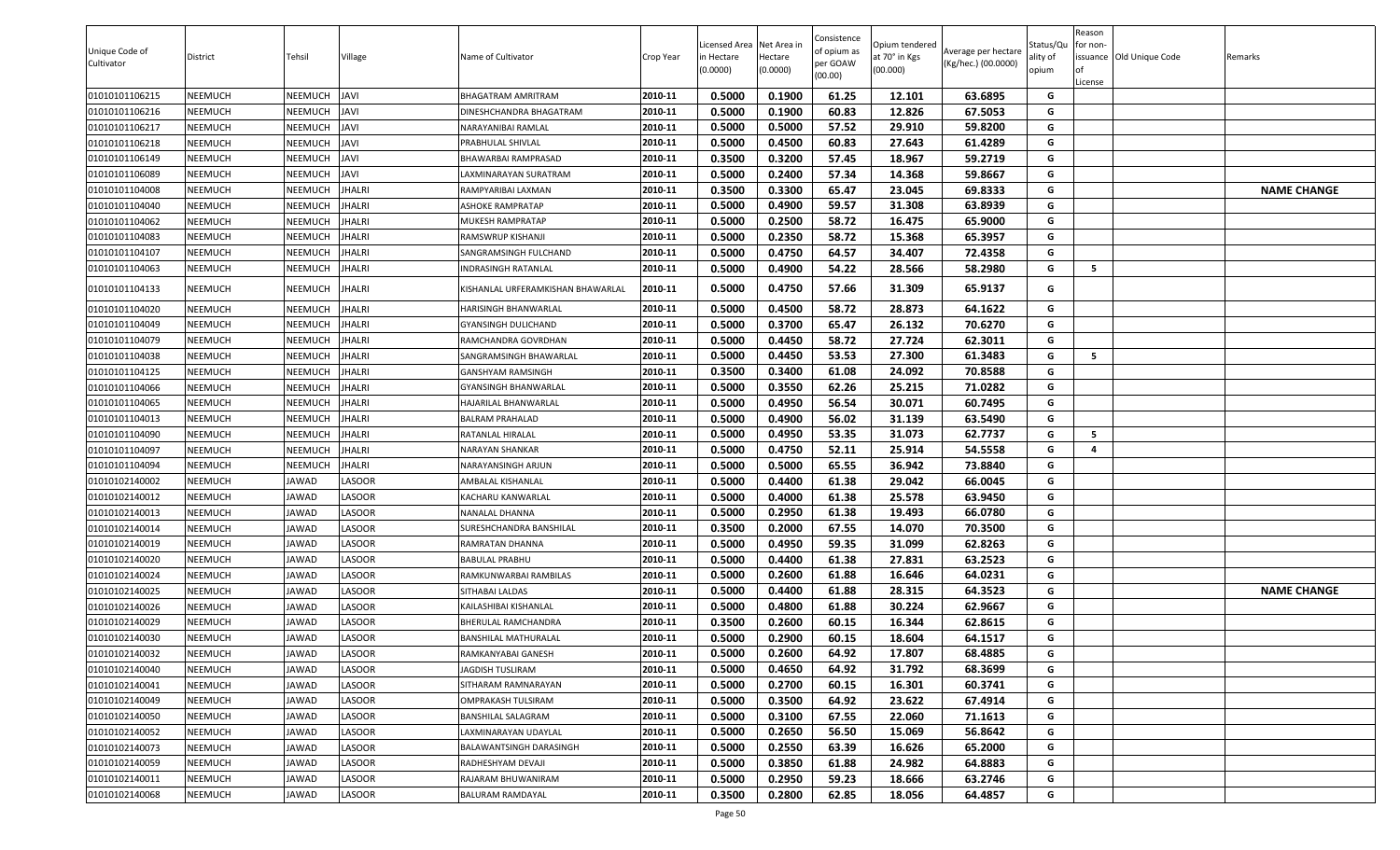| Unique Code of<br>Cultivator     | <b>District</b> | Tehsil         | Village                            | Name of Cultivator         | Crop Year | Licensed Area Net Area in<br>in Hectare<br>(0.0000) | lectare<br>(0.0000) | Consistence<br>of opium as<br>oer GOAW<br>(00.00) | Opium tendered<br>at 70° in Kgs<br>(00.000) | Average per hectare<br>(Kg/hec.) (00.0000) | Status/Qu<br>ality of<br>opium | Reason<br>for non-<br>issuance Old Unique Code | Remarks |
|----------------------------------|-----------------|----------------|------------------------------------|----------------------------|-----------|-----------------------------------------------------|---------------------|---------------------------------------------------|---------------------------------------------|--------------------------------------------|--------------------------------|------------------------------------------------|---------|
| 01010102140008                   | NEEMUCH         | JAWAD          | LASOOR                             | DAKHIBAI BHERU LAL         | 2010-11   | 0.5000                                              | 0.4050              | 57.53                                             | 24.927                                      | 61.5481                                    | G                              | .icense                                        |         |
| 01010102140010                   | NEEMUCH         | JAWAD          | LASOOR                             | SURATRAM KISHANLAL         | 2010-11   | 0.5000                                              | 0.4800              | 59.56                                             | 29.133                                      | 60.6938                                    | G                              |                                                |         |
| 01010102140028                   | NEEMUCH         | JAWAD          | LASOOR                             | <b>BHERUDAS ONKARDAS</b>   | 2010-11   | 0.5000                                              | 0.3450              | 59.23                                             | 21.602                                      | 62.6145                                    | G                              |                                                |         |
| 01010102140033                   | NEEMUCH         | JAWAD          | LASOOR                             | NANDUBAI RAMNIWAS          | 2010-11   | 0.5000                                              | 0.3050              | 64.66                                             | 20.617                                      | 67.5967                                    | G                              |                                                |         |
| 01010102140036                   | NEEMUCH         | JAWAD          | LASOOR                             | CHANDRASINGH PRATAPSINGH   | 2010-11   | 0.5000                                              | 0.2500              | 57.11                                             | 14.889                                      | 59.5560                                    | G                              |                                                |         |
| 01010102140039                   | NEEMUCH         | JAWAD          | <b>LASOOR</b>                      | <b>JAMNALAL TULSIRAM</b>   | 2010-11   | 0.5000                                              | 0.2800              | 54.57                                             | 15.358                                      | 54.8500                                    | G                              | $\overline{a}$                                 |         |
| 01010102140044                   | NEEMUCH         | JAWAD          | LASOOR                             | HIRALAL PYARCHAND          | 2010-11   | 0.5000                                              | 0.3550              | 58.58                                             | 21.666                                      | 61.0310                                    | G                              |                                                |         |
| 01010102140048                   | NEEMUCH         | JAWAD          | LASOOR                             | IMAMBAKSH RAMJU            | 2010-11   | 0.3500                                              | 0.2950              | 51.11                                             | 15.026                                      | 50.9356                                    | G                              | $\overline{a}$                                 |         |
| 01010102140051                   | NEEMUCH         | JAWAD          | LASOOR                             | DALURAM SALAGRAM           | 2010-11   | 0.5000                                              | 0.4000              | 62.85                                             | 28.426                                      | 71.0650                                    | G                              |                                                |         |
| 01010102140061                   | NEEMUCH         | JAWAD          | LASOOR                             | SITHABAI CHENRAM TELI      | 2010-11   | 0.5000                                              | 0.2050              | 59.23                                             | 12.608                                      | 61.5024                                    | G                              |                                                |         |
| 01010102140067                   | NEEMUCH         | JAWAD          | LASOOR                             | MODIRAM MOHANLAL           | 2010-11   | 0.5000                                              | 0.4300              | 62.85                                             | 27.079                                      | 62.9744                                    | G                              |                                                |         |
| 01010102140072                   | NEEMUCH         | JAWAD          | LASOOR                             | VIKRAMSINGH BHERUSINGH     | 2010-11   | 0.5000                                              | 0.1400              | 62.85                                             | 9.347                                       | 66.7643                                    | G                              |                                                |         |
| 01010102140074                   | NEEMUCH         | JAWAD          | LASOOR                             | RAJENDRASINGH MOHANSINGH   | 2010-11   | 0.3500                                              | 0.0900              | 59.23                                             | 5.686                                       | 63.1778                                    | G                              |                                                |         |
| 01010102140066                   | NEEMUCH         | JAWAD          | LASOOR                             | RAMESHCHANDRA POKHERLAL    | 2010-11   | 0.5000                                              | 0.5000              | 59.64                                             | 30.655                                      | 61.3100                                    | G                              |                                                |         |
| 01010102140023                   | NEEMUCH         | JAWAD          | LASOOR                             | MEGRAJ KANWARLAL           | 2010-11   | 0.5000                                              | 0.2900              | 61.12                                             | 18.580                                      | 64.0690                                    | G                              |                                                |         |
| 01010102140037                   | NEEMUCH         | JAWAD          | LASOOR                             | <b>GOMTIBAI BHANWARLAL</b> | 2010-11   | 0.5000                                              | 0.3350              | 61.27                                             | 20.298                                      | 60.5910                                    | G                              |                                                |         |
| 01010102140057                   | NEEMUCH         | JAWAD          | LASOOR                             | KANHEYALAL HIRALAL         | 2010-11   | 0.5000                                              | 0.2750              | 57.06                                             | 16.156                                      | 58.7491                                    | G                              |                                                |         |
| 01010102140075                   | NEEMUCH         | JAWAD          | LASOOR                             | MANGILAL BHIMA             | 2010-11   | 0.3500                                              | 0.3000              | 61.27                                             | 18.381                                      | 61.2700                                    | G                              |                                                |         |
| 01010102140076                   | NEEMUCH         | JAWAD          | LASOOR                             | VALI MOHAMMAD ALLANUR      | 2010-11   | 0.5000                                              | 0.3150              | 59.09                                             | 18.672                                      | 59.2762                                    | G                              |                                                |         |
| 01010102140077                   | NEEMUCH         | JAWAD          | LASOOR                             | DHAPUBAI RAMCHANDRA        | 2010-11   | 0.3500                                              | 0.3100              | 60.25                                             | 20.984                                      | 67.6903                                    | G                              |                                                |         |
| 01010102140078                   | NEEMUCH         | JAWAD          | LASOOR                             | DUGAR RAMAJI               | 2010-11   | 0.3500                                              | 0.2000              | 61.03                                             | 13.453                                      | 67.2650                                    | G                              |                                                |         |
| 01010102130004                   | NEEMUCH         | JAWAD          | MADAWDA                            | BALURAM NONDRAM            | 2010-11   | 0.5000                                              | 0.4800              | 63.32                                             | 30.385                                      | 63.3021                                    | G                              |                                                |         |
| 01010102130009                   | NEEMUCH         | JAWAD          | MADAWDA                            | RAMNIVAS MANGILAL          | 2010-11   | 0.5000                                              | 0.2750              | 63.32                                             | 17.105                                      | 62.2000                                    | G                              |                                                |         |
| 01010102130015                   | NEEMUCH         | JAWAD          | MADAWDA                            | BABULAL NARAYAN            | 2010-11   | 0.5000                                              | 0.3350              | 64.20                                             | 21.819                                      | 65.1313                                    | G                              |                                                |         |
| 01010102130026                   | NEEMUCH         | JAWAD          | MADAWDA                            | BHAGATRAM NATHU            | 2010-11   | 0.5000                                              | 0.3550              | 55.92                                             | 21.210                                      | 59.7465                                    | G                              |                                                |         |
| 01010102130029                   | NEEMUCH         | JAWAD          | MADAWDA                            | DALURAM GODAJI             | 2010-11   | 0.5000                                              | 0.3550              | 63.32                                             | 22.741                                      | 64.0592                                    | G                              |                                                |         |
| 01010102130032                   | NEEMUCH         | JAWAD          | MADAWDA                            | SHIVELAL KALURAM           | 2010-11   | 0.5000                                              | 0.3150              | 64.20                                             | 20.938                                      | 66.4698                                    | G                              |                                                |         |
| 01010102130040                   | NEEMUCH         | JAWAD          | MADAWDA                            | NARAYAN MODA               | 2010-11   | 0.5000                                              | 0.4500              | 61.36                                             | 28.269                                      | 62.8200                                    | G                              |                                                |         |
| 01010102130012                   | NEEMUCH         | JAWAD          | MADAWDA                            | GISALAL BAPULAL            | 2010-11   | 0.3500                                              | 0.2000              | 64.20                                             | 14.225                                      | 71.1250                                    | G                              |                                                |         |
| 01010102130027                   | NEEMUCH         | JAWAD          | MADAWDA                            | NATHIBAI BHUJA             | 2010-11   | 0.5000                                              | 0.4000              | 55.82                                             | 23.301                                      | 58.2525                                    | G                              |                                                |         |
| 01010102130001                   | NEEMUCH         | JAWAD          | MADAWDA                            | DEVILAL GISALAL            | 2010-11   | 0.5000                                              | 0.1900              | 64.20                                             | 12.189                                      | 64.1526                                    | G                              |                                                |         |
| 01010102130002                   | NEEMUCH         | JAWAD          | MADAWDA                            | TULSIBAI BALMUKAND         | 2010-11   | 0.5000                                              | 0.2950              | 58.41                                             | 17.815                                      | 60.3898                                    | G                              |                                                |         |
| 01010102130044                   | NEEMUCH         | JAWAD          | MADAWDA                            | KHUMANSINGH BADRISINGH     | 2010-11   | 0.5000                                              | 0.3450              | 66.77                                             | 23.389                                      | 67.7942                                    | G                              | 01010102133021                                 |         |
| 01010101105016                   | NEEMUCH         | <b>NEEMUCH</b> | <b>MELKI</b>                       | HARISINGH KANHAIYA         | 2010-11   | 0.5000                                              | 0.4700              | 56.09                                             | 31.034                                      | 66.0298                                    | G                              |                                                |         |
| 01010101105031                   | NEEMUCH         | NEEMUCH        | <b>MELKI</b>                       | BHAGATSINGH CHAINSINGH     | 2010-11   | 0.5000                                              | 0.3750              | 59.72                                             | 25.773                                      | 68.7280                                    | G                              |                                                |         |
| 01010101105053                   | NEEMUCH         | <b>NEEMUCH</b> | MELKI                              | DAYARAM JASRAJ             | 2010-11   | 0.5000                                              | 0.4600              | 56.10                                             | 29.444                                      | 64.0087                                    | G                              |                                                |         |
| 01010101105014                   | NEEMUCH         | <b>NEEMUCH</b> | <b>MELKI</b>                       | RAMCHARAN CHITAR           | 2010-11   | 0.5000                                              | 0.4750              | 54.18                                             | 29.327                                      | 61.7411                                    | G                              | - 5                                            |         |
| 01010101105023                   | NEEMUCH         | NEEMUCH        | MELKI                              | AMARSINGH MANGILAL         | 2010-11   | 0.5000                                              | 0.3650              | 49.53                                             | 20.612                                      | 56.4712                                    | G                              | - 5                                            |         |
| 01010101105010                   | NEEMUCH         | <b>NEEMUCH</b> | <b>MELKI</b>                       | BHAGATSINGH ARJUNSINGH     | 2010-11   | 0.5000                                              | 0.3450              | 55.72                                             | 22.200                                      | 64.3478                                    | G                              |                                                |         |
| 01010101105064                   | NEEMUCH         | <b>NEEMUCH</b> | <b>MELKI</b>                       | SHRAVAN DEVA               | 2010-11   | 0.5000                                              | 0.4800              | 56.16                                             | 31.586                                      | 65.8042                                    | G                              |                                                |         |
| 01010101105065                   | NEEMUCH         | <b>NEEMUCH</b> | <b>MELKI</b>                       | GANGABAI JASRAJ            | 2010-11   | 0.5000                                              | 0.4750              | 57.30                                             | 29.591                                      | 62.2968                                    | G                              |                                                |         |
| 01010101105066                   | NEEMUCH         | <b>NEEMUCH</b> | <b>MELKI</b><br><b>NARSINGPURA</b> | TEJRAM HRIDAYRAM           | 2010-11   | 0.3500                                              | 0.3050              | 53.58                                             | 18.676                                      | 61.2328                                    | G                              | - 5                                            |         |
| 01010101115019<br>01010101115052 | NEEMUCH         | <b>NEEMUCH</b> | NARSINGPURA                        | SITHABAI JAYSINGH          | 2010-11   | 0.5000<br>0.5000                                    | 0.3200<br>0.4250    | 58.89                                             | 20.393<br>26.795                            | 63.7281<br>63.0471                         | G<br>G                         |                                                |         |
|                                  | NEEMUCH         | NEEMUCH        |                                    | bagatram prithviraj        | 2010-11   |                                                     |                     | 58.89                                             |                                             |                                            |                                |                                                |         |
| 01010101115029                   | NEEMUCH         | <b>NEEMUCH</b> | NARSINGPURA                        | KASTURIBAI MANGILAL        | 2010-11   | 0.5000                                              | 0.4050              | 64.80                                             | 27.818                                      | 68.6864                                    | G                              |                                                |         |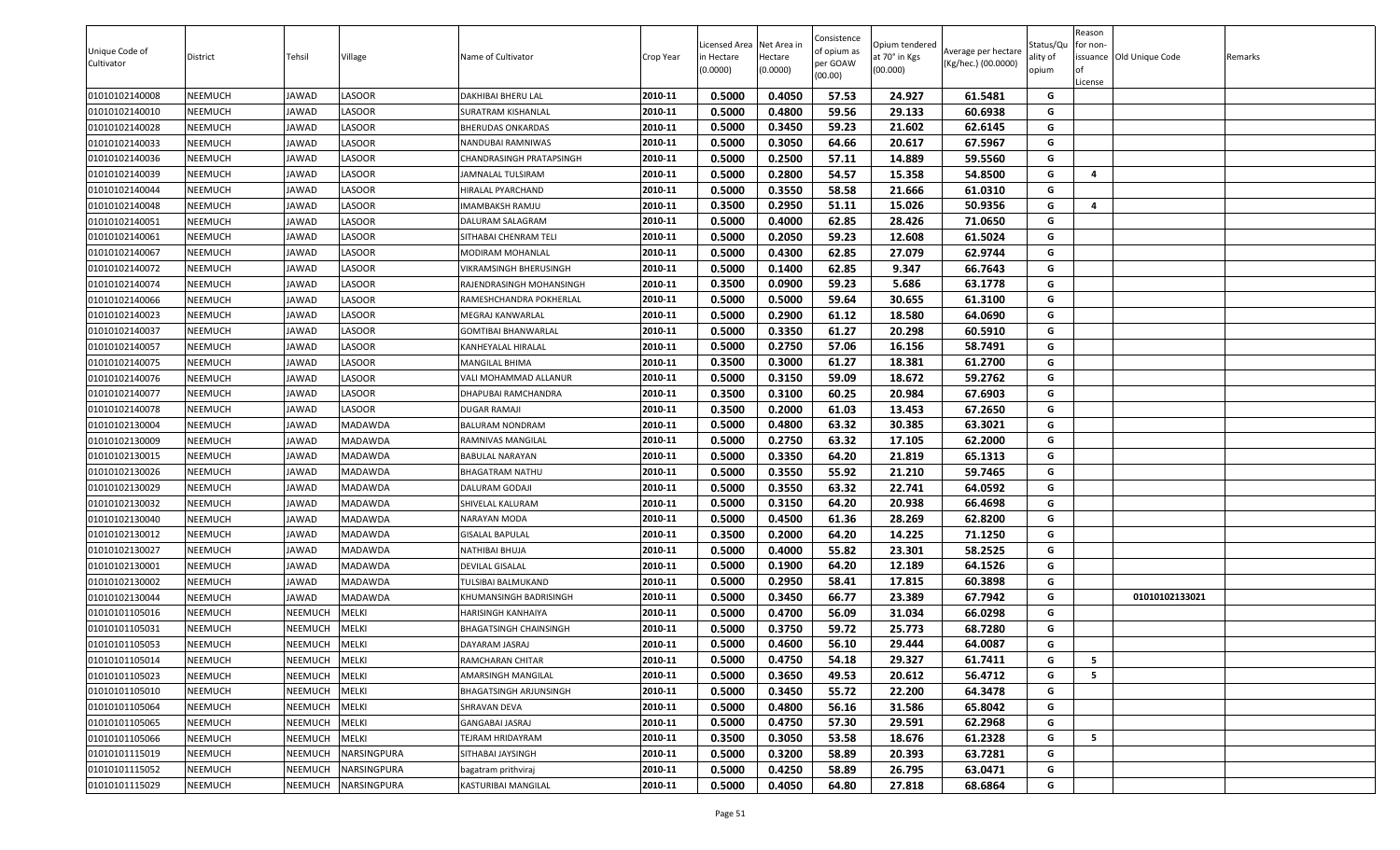| 0.5000<br>0.4750<br>32.162<br>67.7095<br>01010101115043<br>NEEMUCH<br>2010-11<br>65.79<br>G<br>NEEMUCH<br>NARSINGPURA<br>RAMCHANDRA MANGILAL<br>0.5000<br>01010101115030<br>ONKARLAL MEGA<br>2010-11<br>0.4500<br>62.74<br>31.370<br>69.7111<br>G<br>NEEMUCH<br>NEEMUCH<br>NARSINGPURA<br>G<br>2010-11<br>0.3500<br>0.3200<br>59.99<br>63.9813<br>01010102133003<br>NEEMUCH<br>JAWAD<br>RANPUR - JAWAD<br>BHURIBAI BHANWARLAL<br>20.474<br>0.5000<br>62.01<br>2010-11<br>0.3100<br>19.586<br>63.1806<br>G<br>01010102133012<br>NEEMUCH<br>RADHESHYAM MANGUDAS<br>JAWAD<br>RANPUR - JAWAD<br>0.3500<br>63.82<br>2010-11<br>0.3050<br>19.757<br>64.7770<br>G<br>01010102133014<br>NEEMUCH<br>JAWAD<br>RANPUR - JAWAD<br>BAGDIRAM MADHUJI<br>0.5000<br>19.259<br>01010102133016<br>NEEMUCH<br>2010-11<br>0.3000<br>62.01<br>64.1967<br>JAWAD<br>RANPUR - JAWAD<br>G<br>VISHNUDAS BHANWARDAS<br>0.3500<br>0.2000<br>62.57<br>12.845<br>64.2250<br>01010102133017<br>NEEMUCH<br>JAWAD<br>RANPUR - JAWAD<br>2010-11<br>G<br><b>GISALAL HEMAJI</b><br>2010-11<br>0.3500<br>0.1750<br>62.57<br>11.558<br>66.0457<br>01010102133010<br>NEEMUCH<br>G<br>JAWAD<br>RANPUR - JAWAD<br>DHAPUBAI MDHU<br>0.3500<br>62.57<br>9.520<br>01010102133022<br>2010-11<br>0.2050<br>46.4390<br>NEEMUCH<br>JAWAD<br>RANPUR - JAWAD<br>CHATRANAND BHAGATRAM<br>G<br>4<br>0.5000<br>64.5581<br>01010102133009<br>2010-11<br>0.3100<br>62.57<br>20.013<br>NEEMUCH<br>JAWAD<br>RANPUR - JAWAD<br>G<br>GANGABAI BHANWARLAL<br>0.3500<br>0.3550<br>61.88<br>66.1887<br>01010102133020<br>NEEMUCH<br>JAWAD<br>RANPUR - JAWAD<br>2010-11<br>23.497<br>G<br>BALWANTSINGH BADRISINGH<br>0.3500<br>0.3400<br>59.75<br>21.476<br>NEEMUCH<br>2010-11<br>63.1647<br><b>TRANSFER / NARSINGPURA</b><br>01010101114005<br>NEEMUCH<br><b>RANPUR - NMH</b><br>G<br>GHANSHAYAM NARWARSINGH<br>NEEMUCH<br>2010-11<br>0.5000<br>0.4700<br>57.36<br>30.343<br>64.5596<br>G<br>01010101114009<br><b>NEEMUCH</b><br><b>RANPUR - NMH</b><br>NAGUSINGH GOPALSINGH<br><b>TRANSFER / AMLIBHAT</b><br>0.5000<br>0.2050<br>72.68<br>16.073<br>NEEMUCH<br>2010-11<br>78.4049<br>01010101114002<br>NEEMUCH<br><b>RANPUR - NMH</b><br>SHAMBHULAL BAGDIRAM<br>G<br>TRANSFER / NARSINGPURA<br>NEEMUCH<br>0.3500<br>0.3300<br>59.22<br>20.228<br>61.2970<br><b>RANPUR - NMH</b><br>2010-11<br>01010101114021<br>NEEMUCH<br>NARWARSINGH KHUMANSINGH<br>G<br><b>TRANSFER / BARADA TANKA</b><br>0.1350<br>51.37<br>0.5000<br>7.816<br>57.8963<br>G<br>5<br>01010101114033<br>NEEMUCH<br><b>NEEMUCH</b><br><b>RANPUR - NMH</b><br>2010-11<br><b>ISHWARSINGH BHURSINGH</b><br>0.5000<br>NEEMUCH<br>2010-11<br>0.2000<br>70.10<br>15.061<br>75.3050<br><b>TRANSFER / NARSINGPURA</b><br>01010101114020<br>NEEMUCH<br><b>RANPUR - NMH</b><br>G<br>BAGDIRAM PANNALAL<br>0.5000<br>0.4750<br>67.8653<br>NEEMUCH<br>RAYSINGPURA<br>2010-11<br>62.75<br>32.236<br>01010101102001<br><b>NEEMUCH</b><br>G<br>CHAMPABAI GIRDHARI<br>0.5000<br>0.5000<br>63.38<br>33.102<br>G<br>01010101102002<br>NEEMUCH<br><b>NEEMUCH</b><br>RAYSINGPURA<br>2010-11<br>66.2040<br>BAHADURSINGH NATHUSINGH<br>2010-11<br>0.5000<br>0.4650<br>62.75<br>30.801<br>66.2387<br>01010101102003<br>NEEMUCH<br>RAYSINGPURA<br>G<br>NEEMUCH<br>NARAYAN KISHNA<br>0.5000<br>01010101102004<br>2010-11<br>0.5000<br>66.48<br>34.000<br>68.0000<br>NEEMUCH<br><b>NEEMUCH</b><br>RAYSINGPURA<br>DIPSINGH JASSA<br>$\overline{2}$<br>0.3500<br>66.2758<br>01010101102006<br>2010-11<br>0.3300<br>64.90<br>21.871<br>NEEMUCH<br>NEEMUCH<br>RAYSINGPURA<br><b>GOMSINGH KARUNA</b><br>G<br>0.5000<br>0.4550<br>66.21<br>30.504<br>67.0418<br>01010101102007<br>NEEMUCH<br><b>NEEMUCH</b><br>RAYSINGPURA<br>2010-11<br>G<br>DURGALAL LAXMAN<br>0.5000<br>64.90<br>0.3550<br>23.420<br>65.9718<br>2010-11<br>G<br>01010101102011<br>NEEMUCH<br>NEEMUCH<br>RAYSINGPURA<br>SHANTIBAI AMARSINGH<br>0.5000<br>G<br>2010-11<br>0.4050<br>62.45<br>26.033<br>64.2790<br>01010101102017<br>NEEMUCH<br><b>NEEMUCH</b><br>RAYSINGPURA<br>SHRAVAN BHIMA<br>2010-11<br>0.5000<br>0.2450<br>64.90<br>16.281<br>66.4531<br>G<br>NEEMUCH<br>NEEMUCH<br>RAYSINGPURA<br>GOMSINGH AMARSINGH<br>01010101102018<br>G<br>01010101102022<br>NEEMUCH<br><b>NEEMUCH</b><br><b>BHIMA HEMA</b><br>2010-11<br>0.5000<br>0.4700<br>65.14<br>31.286<br>66.5660<br>RAYSINGPURA<br>67.57<br>2010-11<br>0.5000<br>0.4000<br>27.665<br>69.1625<br>G<br>01010101102024<br>NEEMUCH<br><b>NEEMUCH</b><br>RAYSINGPURA<br><b>GANGARAM RUPA</b><br>01010101102026<br>2010-11<br>0.5000<br>0.4700<br>65.14<br>31.370<br>66.7447<br>NEEMUCH<br><b>NEEMUCH</b><br>RAYSINGPURA<br>BANSILAL BHIMA<br>G<br>0.5000<br>65.14<br>25.181<br>66.2658<br>01010101102029<br>NEEMUCH<br>2010-11<br>0.3800<br>G<br>NEEMUCH<br>RAYSINGPURA<br>AMARSINGH BHIMAJI<br>01010101102040<br>NEEMUCH<br><b>NEEMUCH</b><br>RAYSINGPURA<br>2010-11<br>0.5000<br>0.5150<br>64.90<br>34.184<br>66.3767<br>G<br>SHYAMSINGH BHIMAJI<br>0.5000<br>2010-11<br>0.5000<br>67.69<br>34.609<br>G<br>01010101102023<br>NEEMUCH<br>RAYSINGPURA<br>69.2180<br><b>NEEMUCH</b><br>NATHU SHOJI<br>2010-11<br>0.5000<br>0.5050<br>65.40<br>34.045<br>67.4158<br>01010101102042<br>NEEMUCH<br><b>NEEMUCH</b><br>RAYSINGPURA<br>G<br>DURGA MEGAJI<br>0.3500<br>65.40<br>22.834<br>01010101102047<br>NEEMUCH<br>RAYSINGPURA<br>2010-11<br>0.3500<br>65.2400<br>G<br><b>NEEMUCH</b><br>BAHADURSINGH MANGILAL<br>NEEMUCH<br><b>NEEMUCH</b><br>2010-11<br>0.5000<br>0.4550<br>65.40<br>30.673<br>67.4132<br>01010101102010<br>RAYSINGPURA<br><b>GENDALAL SHOJI</b><br>G<br>0.5000<br>0.4950<br>2010-11<br>60.11<br>31.111<br>62.8505<br>G<br>01010101102041<br>NEEMUCH<br><b>NEEMUCH</b><br>RAYSINGPURA<br>KISHNA LALAJI<br>2010-11<br>BIHARI SHOJI<br>0.5000<br>0.2400<br>15.541<br>64.7542<br>G<br>01010101102009<br>NEEMUCH<br><b>NEEMUCH</b><br>RAYSINGPURA<br>62.45<br>2010-11<br>0.3500<br>G<br>0.2900<br>62.45<br>18.699<br>64.4793<br>01010101102028<br>NEEMUCH<br><b>NEEMUCH</b><br>RAYSINGPURA<br>AMARSINGH MANGILAL<br>01010101102058<br>2010-11<br>0.5000<br>0.4950<br>31.760<br>64.1616<br>G<br>NEEMUCH<br><b>NEEMUCH</b><br>RAYSINGPURA<br>GANGARAM KESHURAM<br>62.45<br>0.5000<br>$\overline{2}$<br>01010101102021<br>NEEMUCH<br><b>NEEMUCH</b><br><b>RAYSINGPURA</b><br>2010-11<br>0.4050<br>66.88<br>28.090<br>69.3580<br>DURGALAL SHIVJI | Unique Code of<br>Cultivator | District | Tehsil         | Village     | Name of Cultivator | Crop Year | Licensed Area<br>in Hectare<br>(0.0000) | Net Area in<br>lectare<br>(0.0000) | Consistence<br>of opium as<br>per GOAW<br>(00.00) | Opium tendered<br>at 70° in Kgs<br>(00.000) | Average per hectare<br>(Kg/hec.) (00.0000) | Status/Qu<br>ality of<br>opium | Reason<br>for non-<br>.icense | issuance Old Unique Code | Remarks |
|---------------------------------------------------------------------------------------------------------------------------------------------------------------------------------------------------------------------------------------------------------------------------------------------------------------------------------------------------------------------------------------------------------------------------------------------------------------------------------------------------------------------------------------------------------------------------------------------------------------------------------------------------------------------------------------------------------------------------------------------------------------------------------------------------------------------------------------------------------------------------------------------------------------------------------------------------------------------------------------------------------------------------------------------------------------------------------------------------------------------------------------------------------------------------------------------------------------------------------------------------------------------------------------------------------------------------------------------------------------------------------------------------------------------------------------------------------------------------------------------------------------------------------------------------------------------------------------------------------------------------------------------------------------------------------------------------------------------------------------------------------------------------------------------------------------------------------------------------------------------------------------------------------------------------------------------------------------------------------------------------------------------------------------------------------------------------------------------------------------------------------------------------------------------------------------------------------------------------------------------------------------------------------------------------------------------------------------------------------------------------------------------------------------------------------------------------------------------------------------------------------------------------------------------------------------------------------------------------------------------------------------------------------------------------------------------------------------------------------------------------------------------------------------------------------------------------------------------------------------------------------------------------------------------------------------------------------------------------------------------------------------------------------------------------------------------------------------------------------------------------------------------------------------------------------------------------------------------------------------------------------------------------------------------------------------------------------------------------------------------------------------------------------------------------------------------------------------------------------------------------------------------------------------------------------------------------------------------------------------------------------------------------------------------------------------------------------------------------------------------------------------------------------------------------------------------------------------------------------------------------------------------------------------------------------------------------------------------------------------------------------------------------------------------------------------------------------------------------------------------------------------------------------------------------------------------------------------------------------------------------------------------------------------------------------------------------------------------------------------------------------------------------------------------------------------------------------------------------------------------------------------------------------------------------------------------------------------------------------------------------------------------------------------------------------------------------------------------------------------------------------------------------------------------------------------------------------------------------------------------------------------------------------------------------------------------------------------------------------------------------------------------------------------------------------------------------------------------------------------------------------------------------------------------------------------------------------------------------------------------------------------------------------------------------------------------------------------------------------------------------------------------------------------------------------------------------------------------------------------------------------------------------------------------------------------------------------------------------------------------------------------------------------------------------------------------------------------------------------------------------------------------------------------------------------------------------------------------------------------------------------------------------------------------------------------------------------------------------------------------------------------------------------------------------------------------------------------------------------------------------------------------------------------------------------------------------------------------------------------------------------------------------------------------------------------------------------------------------------|------------------------------|----------|----------------|-------------|--------------------|-----------|-----------------------------------------|------------------------------------|---------------------------------------------------|---------------------------------------------|--------------------------------------------|--------------------------------|-------------------------------|--------------------------|---------|
|                                                                                                                                                                                                                                                                                                                                                                                                                                                                                                                                                                                                                                                                                                                                                                                                                                                                                                                                                                                                                                                                                                                                                                                                                                                                                                                                                                                                                                                                                                                                                                                                                                                                                                                                                                                                                                                                                                                                                                                                                                                                                                                                                                                                                                                                                                                                                                                                                                                                                                                                                                                                                                                                                                                                                                                                                                                                                                                                                                                                                                                                                                                                                                                                                                                                                                                                                                                                                                                                                                                                                                                                                                                                                                                                                                                                                                                                                                                                                                                                                                                                                                                                                                                                                                                                                                                                                                                                                                                                                                                                                                                                                                                                                                                                                                                                                                                                                                                                                                                                                                                                                                                                                                                                                                                                                                                                                                                                                                                                                                                                                                                                                                                                                                                                                                                                                                                                                                                                                                                                                                                                                                                                                                                                                                                                                                                                                         | 01010101115032               | NEEMUCH  | <b>NEEMUCH</b> | NARSINGPURA | NARAYAN VAJERAM    | 2010-11   | 0.3500                                  | 0.2900                             | 64.80                                             | 21.893                                      | 75.4931                                    | G                              |                               |                          |         |
|                                                                                                                                                                                                                                                                                                                                                                                                                                                                                                                                                                                                                                                                                                                                                                                                                                                                                                                                                                                                                                                                                                                                                                                                                                                                                                                                                                                                                                                                                                                                                                                                                                                                                                                                                                                                                                                                                                                                                                                                                                                                                                                                                                                                                                                                                                                                                                                                                                                                                                                                                                                                                                                                                                                                                                                                                                                                                                                                                                                                                                                                                                                                                                                                                                                                                                                                                                                                                                                                                                                                                                                                                                                                                                                                                                                                                                                                                                                                                                                                                                                                                                                                                                                                                                                                                                                                                                                                                                                                                                                                                                                                                                                                                                                                                                                                                                                                                                                                                                                                                                                                                                                                                                                                                                                                                                                                                                                                                                                                                                                                                                                                                                                                                                                                                                                                                                                                                                                                                                                                                                                                                                                                                                                                                                                                                                                                                         |                              |          |                |             |                    |           |                                         |                                    |                                                   |                                             |                                            |                                |                               |                          |         |
|                                                                                                                                                                                                                                                                                                                                                                                                                                                                                                                                                                                                                                                                                                                                                                                                                                                                                                                                                                                                                                                                                                                                                                                                                                                                                                                                                                                                                                                                                                                                                                                                                                                                                                                                                                                                                                                                                                                                                                                                                                                                                                                                                                                                                                                                                                                                                                                                                                                                                                                                                                                                                                                                                                                                                                                                                                                                                                                                                                                                                                                                                                                                                                                                                                                                                                                                                                                                                                                                                                                                                                                                                                                                                                                                                                                                                                                                                                                                                                                                                                                                                                                                                                                                                                                                                                                                                                                                                                                                                                                                                                                                                                                                                                                                                                                                                                                                                                                                                                                                                                                                                                                                                                                                                                                                                                                                                                                                                                                                                                                                                                                                                                                                                                                                                                                                                                                                                                                                                                                                                                                                                                                                                                                                                                                                                                                                                         |                              |          |                |             |                    |           |                                         |                                    |                                                   |                                             |                                            |                                |                               |                          |         |
|                                                                                                                                                                                                                                                                                                                                                                                                                                                                                                                                                                                                                                                                                                                                                                                                                                                                                                                                                                                                                                                                                                                                                                                                                                                                                                                                                                                                                                                                                                                                                                                                                                                                                                                                                                                                                                                                                                                                                                                                                                                                                                                                                                                                                                                                                                                                                                                                                                                                                                                                                                                                                                                                                                                                                                                                                                                                                                                                                                                                                                                                                                                                                                                                                                                                                                                                                                                                                                                                                                                                                                                                                                                                                                                                                                                                                                                                                                                                                                                                                                                                                                                                                                                                                                                                                                                                                                                                                                                                                                                                                                                                                                                                                                                                                                                                                                                                                                                                                                                                                                                                                                                                                                                                                                                                                                                                                                                                                                                                                                                                                                                                                                                                                                                                                                                                                                                                                                                                                                                                                                                                                                                                                                                                                                                                                                                                                         |                              |          |                |             |                    |           |                                         |                                    |                                                   |                                             |                                            |                                |                               |                          |         |
|                                                                                                                                                                                                                                                                                                                                                                                                                                                                                                                                                                                                                                                                                                                                                                                                                                                                                                                                                                                                                                                                                                                                                                                                                                                                                                                                                                                                                                                                                                                                                                                                                                                                                                                                                                                                                                                                                                                                                                                                                                                                                                                                                                                                                                                                                                                                                                                                                                                                                                                                                                                                                                                                                                                                                                                                                                                                                                                                                                                                                                                                                                                                                                                                                                                                                                                                                                                                                                                                                                                                                                                                                                                                                                                                                                                                                                                                                                                                                                                                                                                                                                                                                                                                                                                                                                                                                                                                                                                                                                                                                                                                                                                                                                                                                                                                                                                                                                                                                                                                                                                                                                                                                                                                                                                                                                                                                                                                                                                                                                                                                                                                                                                                                                                                                                                                                                                                                                                                                                                                                                                                                                                                                                                                                                                                                                                                                         |                              |          |                |             |                    |           |                                         |                                    |                                                   |                                             |                                            |                                |                               |                          |         |
|                                                                                                                                                                                                                                                                                                                                                                                                                                                                                                                                                                                                                                                                                                                                                                                                                                                                                                                                                                                                                                                                                                                                                                                                                                                                                                                                                                                                                                                                                                                                                                                                                                                                                                                                                                                                                                                                                                                                                                                                                                                                                                                                                                                                                                                                                                                                                                                                                                                                                                                                                                                                                                                                                                                                                                                                                                                                                                                                                                                                                                                                                                                                                                                                                                                                                                                                                                                                                                                                                                                                                                                                                                                                                                                                                                                                                                                                                                                                                                                                                                                                                                                                                                                                                                                                                                                                                                                                                                                                                                                                                                                                                                                                                                                                                                                                                                                                                                                                                                                                                                                                                                                                                                                                                                                                                                                                                                                                                                                                                                                                                                                                                                                                                                                                                                                                                                                                                                                                                                                                                                                                                                                                                                                                                                                                                                                                                         |                              |          |                |             |                    |           |                                         |                                    |                                                   |                                             |                                            |                                |                               |                          |         |
|                                                                                                                                                                                                                                                                                                                                                                                                                                                                                                                                                                                                                                                                                                                                                                                                                                                                                                                                                                                                                                                                                                                                                                                                                                                                                                                                                                                                                                                                                                                                                                                                                                                                                                                                                                                                                                                                                                                                                                                                                                                                                                                                                                                                                                                                                                                                                                                                                                                                                                                                                                                                                                                                                                                                                                                                                                                                                                                                                                                                                                                                                                                                                                                                                                                                                                                                                                                                                                                                                                                                                                                                                                                                                                                                                                                                                                                                                                                                                                                                                                                                                                                                                                                                                                                                                                                                                                                                                                                                                                                                                                                                                                                                                                                                                                                                                                                                                                                                                                                                                                                                                                                                                                                                                                                                                                                                                                                                                                                                                                                                                                                                                                                                                                                                                                                                                                                                                                                                                                                                                                                                                                                                                                                                                                                                                                                                                         |                              |          |                |             |                    |           |                                         |                                    |                                                   |                                             |                                            |                                |                               |                          |         |
|                                                                                                                                                                                                                                                                                                                                                                                                                                                                                                                                                                                                                                                                                                                                                                                                                                                                                                                                                                                                                                                                                                                                                                                                                                                                                                                                                                                                                                                                                                                                                                                                                                                                                                                                                                                                                                                                                                                                                                                                                                                                                                                                                                                                                                                                                                                                                                                                                                                                                                                                                                                                                                                                                                                                                                                                                                                                                                                                                                                                                                                                                                                                                                                                                                                                                                                                                                                                                                                                                                                                                                                                                                                                                                                                                                                                                                                                                                                                                                                                                                                                                                                                                                                                                                                                                                                                                                                                                                                                                                                                                                                                                                                                                                                                                                                                                                                                                                                                                                                                                                                                                                                                                                                                                                                                                                                                                                                                                                                                                                                                                                                                                                                                                                                                                                                                                                                                                                                                                                                                                                                                                                                                                                                                                                                                                                                                                         |                              |          |                |             |                    |           |                                         |                                    |                                                   |                                             |                                            |                                |                               |                          |         |
|                                                                                                                                                                                                                                                                                                                                                                                                                                                                                                                                                                                                                                                                                                                                                                                                                                                                                                                                                                                                                                                                                                                                                                                                                                                                                                                                                                                                                                                                                                                                                                                                                                                                                                                                                                                                                                                                                                                                                                                                                                                                                                                                                                                                                                                                                                                                                                                                                                                                                                                                                                                                                                                                                                                                                                                                                                                                                                                                                                                                                                                                                                                                                                                                                                                                                                                                                                                                                                                                                                                                                                                                                                                                                                                                                                                                                                                                                                                                                                                                                                                                                                                                                                                                                                                                                                                                                                                                                                                                                                                                                                                                                                                                                                                                                                                                                                                                                                                                                                                                                                                                                                                                                                                                                                                                                                                                                                                                                                                                                                                                                                                                                                                                                                                                                                                                                                                                                                                                                                                                                                                                                                                                                                                                                                                                                                                                                         |                              |          |                |             |                    |           |                                         |                                    |                                                   |                                             |                                            |                                |                               |                          |         |
|                                                                                                                                                                                                                                                                                                                                                                                                                                                                                                                                                                                                                                                                                                                                                                                                                                                                                                                                                                                                                                                                                                                                                                                                                                                                                                                                                                                                                                                                                                                                                                                                                                                                                                                                                                                                                                                                                                                                                                                                                                                                                                                                                                                                                                                                                                                                                                                                                                                                                                                                                                                                                                                                                                                                                                                                                                                                                                                                                                                                                                                                                                                                                                                                                                                                                                                                                                                                                                                                                                                                                                                                                                                                                                                                                                                                                                                                                                                                                                                                                                                                                                                                                                                                                                                                                                                                                                                                                                                                                                                                                                                                                                                                                                                                                                                                                                                                                                                                                                                                                                                                                                                                                                                                                                                                                                                                                                                                                                                                                                                                                                                                                                                                                                                                                                                                                                                                                                                                                                                                                                                                                                                                                                                                                                                                                                                                                         |                              |          |                |             |                    |           |                                         |                                    |                                                   |                                             |                                            |                                |                               |                          |         |
|                                                                                                                                                                                                                                                                                                                                                                                                                                                                                                                                                                                                                                                                                                                                                                                                                                                                                                                                                                                                                                                                                                                                                                                                                                                                                                                                                                                                                                                                                                                                                                                                                                                                                                                                                                                                                                                                                                                                                                                                                                                                                                                                                                                                                                                                                                                                                                                                                                                                                                                                                                                                                                                                                                                                                                                                                                                                                                                                                                                                                                                                                                                                                                                                                                                                                                                                                                                                                                                                                                                                                                                                                                                                                                                                                                                                                                                                                                                                                                                                                                                                                                                                                                                                                                                                                                                                                                                                                                                                                                                                                                                                                                                                                                                                                                                                                                                                                                                                                                                                                                                                                                                                                                                                                                                                                                                                                                                                                                                                                                                                                                                                                                                                                                                                                                                                                                                                                                                                                                                                                                                                                                                                                                                                                                                                                                                                                         |                              |          |                |             |                    |           |                                         |                                    |                                                   |                                             |                                            |                                |                               |                          |         |
|                                                                                                                                                                                                                                                                                                                                                                                                                                                                                                                                                                                                                                                                                                                                                                                                                                                                                                                                                                                                                                                                                                                                                                                                                                                                                                                                                                                                                                                                                                                                                                                                                                                                                                                                                                                                                                                                                                                                                                                                                                                                                                                                                                                                                                                                                                                                                                                                                                                                                                                                                                                                                                                                                                                                                                                                                                                                                                                                                                                                                                                                                                                                                                                                                                                                                                                                                                                                                                                                                                                                                                                                                                                                                                                                                                                                                                                                                                                                                                                                                                                                                                                                                                                                                                                                                                                                                                                                                                                                                                                                                                                                                                                                                                                                                                                                                                                                                                                                                                                                                                                                                                                                                                                                                                                                                                                                                                                                                                                                                                                                                                                                                                                                                                                                                                                                                                                                                                                                                                                                                                                                                                                                                                                                                                                                                                                                                         |                              |          |                |             |                    |           |                                         |                                    |                                                   |                                             |                                            |                                |                               |                          |         |
|                                                                                                                                                                                                                                                                                                                                                                                                                                                                                                                                                                                                                                                                                                                                                                                                                                                                                                                                                                                                                                                                                                                                                                                                                                                                                                                                                                                                                                                                                                                                                                                                                                                                                                                                                                                                                                                                                                                                                                                                                                                                                                                                                                                                                                                                                                                                                                                                                                                                                                                                                                                                                                                                                                                                                                                                                                                                                                                                                                                                                                                                                                                                                                                                                                                                                                                                                                                                                                                                                                                                                                                                                                                                                                                                                                                                                                                                                                                                                                                                                                                                                                                                                                                                                                                                                                                                                                                                                                                                                                                                                                                                                                                                                                                                                                                                                                                                                                                                                                                                                                                                                                                                                                                                                                                                                                                                                                                                                                                                                                                                                                                                                                                                                                                                                                                                                                                                                                                                                                                                                                                                                                                                                                                                                                                                                                                                                         |                              |          |                |             |                    |           |                                         |                                    |                                                   |                                             |                                            |                                |                               |                          |         |
|                                                                                                                                                                                                                                                                                                                                                                                                                                                                                                                                                                                                                                                                                                                                                                                                                                                                                                                                                                                                                                                                                                                                                                                                                                                                                                                                                                                                                                                                                                                                                                                                                                                                                                                                                                                                                                                                                                                                                                                                                                                                                                                                                                                                                                                                                                                                                                                                                                                                                                                                                                                                                                                                                                                                                                                                                                                                                                                                                                                                                                                                                                                                                                                                                                                                                                                                                                                                                                                                                                                                                                                                                                                                                                                                                                                                                                                                                                                                                                                                                                                                                                                                                                                                                                                                                                                                                                                                                                                                                                                                                                                                                                                                                                                                                                                                                                                                                                                                                                                                                                                                                                                                                                                                                                                                                                                                                                                                                                                                                                                                                                                                                                                                                                                                                                                                                                                                                                                                                                                                                                                                                                                                                                                                                                                                                                                                                         |                              |          |                |             |                    |           |                                         |                                    |                                                   |                                             |                                            |                                |                               |                          |         |
|                                                                                                                                                                                                                                                                                                                                                                                                                                                                                                                                                                                                                                                                                                                                                                                                                                                                                                                                                                                                                                                                                                                                                                                                                                                                                                                                                                                                                                                                                                                                                                                                                                                                                                                                                                                                                                                                                                                                                                                                                                                                                                                                                                                                                                                                                                                                                                                                                                                                                                                                                                                                                                                                                                                                                                                                                                                                                                                                                                                                                                                                                                                                                                                                                                                                                                                                                                                                                                                                                                                                                                                                                                                                                                                                                                                                                                                                                                                                                                                                                                                                                                                                                                                                                                                                                                                                                                                                                                                                                                                                                                                                                                                                                                                                                                                                                                                                                                                                                                                                                                                                                                                                                                                                                                                                                                                                                                                                                                                                                                                                                                                                                                                                                                                                                                                                                                                                                                                                                                                                                                                                                                                                                                                                                                                                                                                                                         |                              |          |                |             |                    |           |                                         |                                    |                                                   |                                             |                                            |                                |                               |                          |         |
|                                                                                                                                                                                                                                                                                                                                                                                                                                                                                                                                                                                                                                                                                                                                                                                                                                                                                                                                                                                                                                                                                                                                                                                                                                                                                                                                                                                                                                                                                                                                                                                                                                                                                                                                                                                                                                                                                                                                                                                                                                                                                                                                                                                                                                                                                                                                                                                                                                                                                                                                                                                                                                                                                                                                                                                                                                                                                                                                                                                                                                                                                                                                                                                                                                                                                                                                                                                                                                                                                                                                                                                                                                                                                                                                                                                                                                                                                                                                                                                                                                                                                                                                                                                                                                                                                                                                                                                                                                                                                                                                                                                                                                                                                                                                                                                                                                                                                                                                                                                                                                                                                                                                                                                                                                                                                                                                                                                                                                                                                                                                                                                                                                                                                                                                                                                                                                                                                                                                                                                                                                                                                                                                                                                                                                                                                                                                                         |                              |          |                |             |                    |           |                                         |                                    |                                                   |                                             |                                            |                                |                               |                          |         |
|                                                                                                                                                                                                                                                                                                                                                                                                                                                                                                                                                                                                                                                                                                                                                                                                                                                                                                                                                                                                                                                                                                                                                                                                                                                                                                                                                                                                                                                                                                                                                                                                                                                                                                                                                                                                                                                                                                                                                                                                                                                                                                                                                                                                                                                                                                                                                                                                                                                                                                                                                                                                                                                                                                                                                                                                                                                                                                                                                                                                                                                                                                                                                                                                                                                                                                                                                                                                                                                                                                                                                                                                                                                                                                                                                                                                                                                                                                                                                                                                                                                                                                                                                                                                                                                                                                                                                                                                                                                                                                                                                                                                                                                                                                                                                                                                                                                                                                                                                                                                                                                                                                                                                                                                                                                                                                                                                                                                                                                                                                                                                                                                                                                                                                                                                                                                                                                                                                                                                                                                                                                                                                                                                                                                                                                                                                                                                         |                              |          |                |             |                    |           |                                         |                                    |                                                   |                                             |                                            |                                |                               |                          |         |
|                                                                                                                                                                                                                                                                                                                                                                                                                                                                                                                                                                                                                                                                                                                                                                                                                                                                                                                                                                                                                                                                                                                                                                                                                                                                                                                                                                                                                                                                                                                                                                                                                                                                                                                                                                                                                                                                                                                                                                                                                                                                                                                                                                                                                                                                                                                                                                                                                                                                                                                                                                                                                                                                                                                                                                                                                                                                                                                                                                                                                                                                                                                                                                                                                                                                                                                                                                                                                                                                                                                                                                                                                                                                                                                                                                                                                                                                                                                                                                                                                                                                                                                                                                                                                                                                                                                                                                                                                                                                                                                                                                                                                                                                                                                                                                                                                                                                                                                                                                                                                                                                                                                                                                                                                                                                                                                                                                                                                                                                                                                                                                                                                                                                                                                                                                                                                                                                                                                                                                                                                                                                                                                                                                                                                                                                                                                                                         |                              |          |                |             |                    |           |                                         |                                    |                                                   |                                             |                                            |                                |                               |                          |         |
|                                                                                                                                                                                                                                                                                                                                                                                                                                                                                                                                                                                                                                                                                                                                                                                                                                                                                                                                                                                                                                                                                                                                                                                                                                                                                                                                                                                                                                                                                                                                                                                                                                                                                                                                                                                                                                                                                                                                                                                                                                                                                                                                                                                                                                                                                                                                                                                                                                                                                                                                                                                                                                                                                                                                                                                                                                                                                                                                                                                                                                                                                                                                                                                                                                                                                                                                                                                                                                                                                                                                                                                                                                                                                                                                                                                                                                                                                                                                                                                                                                                                                                                                                                                                                                                                                                                                                                                                                                                                                                                                                                                                                                                                                                                                                                                                                                                                                                                                                                                                                                                                                                                                                                                                                                                                                                                                                                                                                                                                                                                                                                                                                                                                                                                                                                                                                                                                                                                                                                                                                                                                                                                                                                                                                                                                                                                                                         |                              |          |                |             |                    |           |                                         |                                    |                                                   |                                             |                                            |                                |                               |                          |         |
|                                                                                                                                                                                                                                                                                                                                                                                                                                                                                                                                                                                                                                                                                                                                                                                                                                                                                                                                                                                                                                                                                                                                                                                                                                                                                                                                                                                                                                                                                                                                                                                                                                                                                                                                                                                                                                                                                                                                                                                                                                                                                                                                                                                                                                                                                                                                                                                                                                                                                                                                                                                                                                                                                                                                                                                                                                                                                                                                                                                                                                                                                                                                                                                                                                                                                                                                                                                                                                                                                                                                                                                                                                                                                                                                                                                                                                                                                                                                                                                                                                                                                                                                                                                                                                                                                                                                                                                                                                                                                                                                                                                                                                                                                                                                                                                                                                                                                                                                                                                                                                                                                                                                                                                                                                                                                                                                                                                                                                                                                                                                                                                                                                                                                                                                                                                                                                                                                                                                                                                                                                                                                                                                                                                                                                                                                                                                                         |                              |          |                |             |                    |           |                                         |                                    |                                                   |                                             |                                            |                                |                               |                          |         |
|                                                                                                                                                                                                                                                                                                                                                                                                                                                                                                                                                                                                                                                                                                                                                                                                                                                                                                                                                                                                                                                                                                                                                                                                                                                                                                                                                                                                                                                                                                                                                                                                                                                                                                                                                                                                                                                                                                                                                                                                                                                                                                                                                                                                                                                                                                                                                                                                                                                                                                                                                                                                                                                                                                                                                                                                                                                                                                                                                                                                                                                                                                                                                                                                                                                                                                                                                                                                                                                                                                                                                                                                                                                                                                                                                                                                                                                                                                                                                                                                                                                                                                                                                                                                                                                                                                                                                                                                                                                                                                                                                                                                                                                                                                                                                                                                                                                                                                                                                                                                                                                                                                                                                                                                                                                                                                                                                                                                                                                                                                                                                                                                                                                                                                                                                                                                                                                                                                                                                                                                                                                                                                                                                                                                                                                                                                                                                         |                              |          |                |             |                    |           |                                         |                                    |                                                   |                                             |                                            |                                |                               |                          |         |
|                                                                                                                                                                                                                                                                                                                                                                                                                                                                                                                                                                                                                                                                                                                                                                                                                                                                                                                                                                                                                                                                                                                                                                                                                                                                                                                                                                                                                                                                                                                                                                                                                                                                                                                                                                                                                                                                                                                                                                                                                                                                                                                                                                                                                                                                                                                                                                                                                                                                                                                                                                                                                                                                                                                                                                                                                                                                                                                                                                                                                                                                                                                                                                                                                                                                                                                                                                                                                                                                                                                                                                                                                                                                                                                                                                                                                                                                                                                                                                                                                                                                                                                                                                                                                                                                                                                                                                                                                                                                                                                                                                                                                                                                                                                                                                                                                                                                                                                                                                                                                                                                                                                                                                                                                                                                                                                                                                                                                                                                                                                                                                                                                                                                                                                                                                                                                                                                                                                                                                                                                                                                                                                                                                                                                                                                                                                                                         |                              |          |                |             |                    |           |                                         |                                    |                                                   |                                             |                                            |                                |                               |                          |         |
|                                                                                                                                                                                                                                                                                                                                                                                                                                                                                                                                                                                                                                                                                                                                                                                                                                                                                                                                                                                                                                                                                                                                                                                                                                                                                                                                                                                                                                                                                                                                                                                                                                                                                                                                                                                                                                                                                                                                                                                                                                                                                                                                                                                                                                                                                                                                                                                                                                                                                                                                                                                                                                                                                                                                                                                                                                                                                                                                                                                                                                                                                                                                                                                                                                                                                                                                                                                                                                                                                                                                                                                                                                                                                                                                                                                                                                                                                                                                                                                                                                                                                                                                                                                                                                                                                                                                                                                                                                                                                                                                                                                                                                                                                                                                                                                                                                                                                                                                                                                                                                                                                                                                                                                                                                                                                                                                                                                                                                                                                                                                                                                                                                                                                                                                                                                                                                                                                                                                                                                                                                                                                                                                                                                                                                                                                                                                                         |                              |          |                |             |                    |           |                                         |                                    |                                                   |                                             |                                            |                                |                               |                          |         |
|                                                                                                                                                                                                                                                                                                                                                                                                                                                                                                                                                                                                                                                                                                                                                                                                                                                                                                                                                                                                                                                                                                                                                                                                                                                                                                                                                                                                                                                                                                                                                                                                                                                                                                                                                                                                                                                                                                                                                                                                                                                                                                                                                                                                                                                                                                                                                                                                                                                                                                                                                                                                                                                                                                                                                                                                                                                                                                                                                                                                                                                                                                                                                                                                                                                                                                                                                                                                                                                                                                                                                                                                                                                                                                                                                                                                                                                                                                                                                                                                                                                                                                                                                                                                                                                                                                                                                                                                                                                                                                                                                                                                                                                                                                                                                                                                                                                                                                                                                                                                                                                                                                                                                                                                                                                                                                                                                                                                                                                                                                                                                                                                                                                                                                                                                                                                                                                                                                                                                                                                                                                                                                                                                                                                                                                                                                                                                         |                              |          |                |             |                    |           |                                         |                                    |                                                   |                                             |                                            |                                |                               |                          |         |
|                                                                                                                                                                                                                                                                                                                                                                                                                                                                                                                                                                                                                                                                                                                                                                                                                                                                                                                                                                                                                                                                                                                                                                                                                                                                                                                                                                                                                                                                                                                                                                                                                                                                                                                                                                                                                                                                                                                                                                                                                                                                                                                                                                                                                                                                                                                                                                                                                                                                                                                                                                                                                                                                                                                                                                                                                                                                                                                                                                                                                                                                                                                                                                                                                                                                                                                                                                                                                                                                                                                                                                                                                                                                                                                                                                                                                                                                                                                                                                                                                                                                                                                                                                                                                                                                                                                                                                                                                                                                                                                                                                                                                                                                                                                                                                                                                                                                                                                                                                                                                                                                                                                                                                                                                                                                                                                                                                                                                                                                                                                                                                                                                                                                                                                                                                                                                                                                                                                                                                                                                                                                                                                                                                                                                                                                                                                                                         |                              |          |                |             |                    |           |                                         |                                    |                                                   |                                             |                                            |                                |                               |                          |         |
|                                                                                                                                                                                                                                                                                                                                                                                                                                                                                                                                                                                                                                                                                                                                                                                                                                                                                                                                                                                                                                                                                                                                                                                                                                                                                                                                                                                                                                                                                                                                                                                                                                                                                                                                                                                                                                                                                                                                                                                                                                                                                                                                                                                                                                                                                                                                                                                                                                                                                                                                                                                                                                                                                                                                                                                                                                                                                                                                                                                                                                                                                                                                                                                                                                                                                                                                                                                                                                                                                                                                                                                                                                                                                                                                                                                                                                                                                                                                                                                                                                                                                                                                                                                                                                                                                                                                                                                                                                                                                                                                                                                                                                                                                                                                                                                                                                                                                                                                                                                                                                                                                                                                                                                                                                                                                                                                                                                                                                                                                                                                                                                                                                                                                                                                                                                                                                                                                                                                                                                                                                                                                                                                                                                                                                                                                                                                                         |                              |          |                |             |                    |           |                                         |                                    |                                                   |                                             |                                            |                                |                               |                          |         |
|                                                                                                                                                                                                                                                                                                                                                                                                                                                                                                                                                                                                                                                                                                                                                                                                                                                                                                                                                                                                                                                                                                                                                                                                                                                                                                                                                                                                                                                                                                                                                                                                                                                                                                                                                                                                                                                                                                                                                                                                                                                                                                                                                                                                                                                                                                                                                                                                                                                                                                                                                                                                                                                                                                                                                                                                                                                                                                                                                                                                                                                                                                                                                                                                                                                                                                                                                                                                                                                                                                                                                                                                                                                                                                                                                                                                                                                                                                                                                                                                                                                                                                                                                                                                                                                                                                                                                                                                                                                                                                                                                                                                                                                                                                                                                                                                                                                                                                                                                                                                                                                                                                                                                                                                                                                                                                                                                                                                                                                                                                                                                                                                                                                                                                                                                                                                                                                                                                                                                                                                                                                                                                                                                                                                                                                                                                                                                         |                              |          |                |             |                    |           |                                         |                                    |                                                   |                                             |                                            |                                |                               |                          |         |
|                                                                                                                                                                                                                                                                                                                                                                                                                                                                                                                                                                                                                                                                                                                                                                                                                                                                                                                                                                                                                                                                                                                                                                                                                                                                                                                                                                                                                                                                                                                                                                                                                                                                                                                                                                                                                                                                                                                                                                                                                                                                                                                                                                                                                                                                                                                                                                                                                                                                                                                                                                                                                                                                                                                                                                                                                                                                                                                                                                                                                                                                                                                                                                                                                                                                                                                                                                                                                                                                                                                                                                                                                                                                                                                                                                                                                                                                                                                                                                                                                                                                                                                                                                                                                                                                                                                                                                                                                                                                                                                                                                                                                                                                                                                                                                                                                                                                                                                                                                                                                                                                                                                                                                                                                                                                                                                                                                                                                                                                                                                                                                                                                                                                                                                                                                                                                                                                                                                                                                                                                                                                                                                                                                                                                                                                                                                                                         |                              |          |                |             |                    |           |                                         |                                    |                                                   |                                             |                                            |                                |                               |                          |         |
|                                                                                                                                                                                                                                                                                                                                                                                                                                                                                                                                                                                                                                                                                                                                                                                                                                                                                                                                                                                                                                                                                                                                                                                                                                                                                                                                                                                                                                                                                                                                                                                                                                                                                                                                                                                                                                                                                                                                                                                                                                                                                                                                                                                                                                                                                                                                                                                                                                                                                                                                                                                                                                                                                                                                                                                                                                                                                                                                                                                                                                                                                                                                                                                                                                                                                                                                                                                                                                                                                                                                                                                                                                                                                                                                                                                                                                                                                                                                                                                                                                                                                                                                                                                                                                                                                                                                                                                                                                                                                                                                                                                                                                                                                                                                                                                                                                                                                                                                                                                                                                                                                                                                                                                                                                                                                                                                                                                                                                                                                                                                                                                                                                                                                                                                                                                                                                                                                                                                                                                                                                                                                                                                                                                                                                                                                                                                                         |                              |          |                |             |                    |           |                                         |                                    |                                                   |                                             |                                            |                                |                               |                          |         |
|                                                                                                                                                                                                                                                                                                                                                                                                                                                                                                                                                                                                                                                                                                                                                                                                                                                                                                                                                                                                                                                                                                                                                                                                                                                                                                                                                                                                                                                                                                                                                                                                                                                                                                                                                                                                                                                                                                                                                                                                                                                                                                                                                                                                                                                                                                                                                                                                                                                                                                                                                                                                                                                                                                                                                                                                                                                                                                                                                                                                                                                                                                                                                                                                                                                                                                                                                                                                                                                                                                                                                                                                                                                                                                                                                                                                                                                                                                                                                                                                                                                                                                                                                                                                                                                                                                                                                                                                                                                                                                                                                                                                                                                                                                                                                                                                                                                                                                                                                                                                                                                                                                                                                                                                                                                                                                                                                                                                                                                                                                                                                                                                                                                                                                                                                                                                                                                                                                                                                                                                                                                                                                                                                                                                                                                                                                                                                         |                              |          |                |             |                    |           |                                         |                                    |                                                   |                                             |                                            |                                |                               |                          |         |
|                                                                                                                                                                                                                                                                                                                                                                                                                                                                                                                                                                                                                                                                                                                                                                                                                                                                                                                                                                                                                                                                                                                                                                                                                                                                                                                                                                                                                                                                                                                                                                                                                                                                                                                                                                                                                                                                                                                                                                                                                                                                                                                                                                                                                                                                                                                                                                                                                                                                                                                                                                                                                                                                                                                                                                                                                                                                                                                                                                                                                                                                                                                                                                                                                                                                                                                                                                                                                                                                                                                                                                                                                                                                                                                                                                                                                                                                                                                                                                                                                                                                                                                                                                                                                                                                                                                                                                                                                                                                                                                                                                                                                                                                                                                                                                                                                                                                                                                                                                                                                                                                                                                                                                                                                                                                                                                                                                                                                                                                                                                                                                                                                                                                                                                                                                                                                                                                                                                                                                                                                                                                                                                                                                                                                                                                                                                                                         |                              |          |                |             |                    |           |                                         |                                    |                                                   |                                             |                                            |                                |                               |                          |         |
|                                                                                                                                                                                                                                                                                                                                                                                                                                                                                                                                                                                                                                                                                                                                                                                                                                                                                                                                                                                                                                                                                                                                                                                                                                                                                                                                                                                                                                                                                                                                                                                                                                                                                                                                                                                                                                                                                                                                                                                                                                                                                                                                                                                                                                                                                                                                                                                                                                                                                                                                                                                                                                                                                                                                                                                                                                                                                                                                                                                                                                                                                                                                                                                                                                                                                                                                                                                                                                                                                                                                                                                                                                                                                                                                                                                                                                                                                                                                                                                                                                                                                                                                                                                                                                                                                                                                                                                                                                                                                                                                                                                                                                                                                                                                                                                                                                                                                                                                                                                                                                                                                                                                                                                                                                                                                                                                                                                                                                                                                                                                                                                                                                                                                                                                                                                                                                                                                                                                                                                                                                                                                                                                                                                                                                                                                                                                                         |                              |          |                |             |                    |           |                                         |                                    |                                                   |                                             |                                            |                                |                               |                          |         |
|                                                                                                                                                                                                                                                                                                                                                                                                                                                                                                                                                                                                                                                                                                                                                                                                                                                                                                                                                                                                                                                                                                                                                                                                                                                                                                                                                                                                                                                                                                                                                                                                                                                                                                                                                                                                                                                                                                                                                                                                                                                                                                                                                                                                                                                                                                                                                                                                                                                                                                                                                                                                                                                                                                                                                                                                                                                                                                                                                                                                                                                                                                                                                                                                                                                                                                                                                                                                                                                                                                                                                                                                                                                                                                                                                                                                                                                                                                                                                                                                                                                                                                                                                                                                                                                                                                                                                                                                                                                                                                                                                                                                                                                                                                                                                                                                                                                                                                                                                                                                                                                                                                                                                                                                                                                                                                                                                                                                                                                                                                                                                                                                                                                                                                                                                                                                                                                                                                                                                                                                                                                                                                                                                                                                                                                                                                                                                         |                              |          |                |             |                    |           |                                         |                                    |                                                   |                                             |                                            |                                |                               |                          |         |
|                                                                                                                                                                                                                                                                                                                                                                                                                                                                                                                                                                                                                                                                                                                                                                                                                                                                                                                                                                                                                                                                                                                                                                                                                                                                                                                                                                                                                                                                                                                                                                                                                                                                                                                                                                                                                                                                                                                                                                                                                                                                                                                                                                                                                                                                                                                                                                                                                                                                                                                                                                                                                                                                                                                                                                                                                                                                                                                                                                                                                                                                                                                                                                                                                                                                                                                                                                                                                                                                                                                                                                                                                                                                                                                                                                                                                                                                                                                                                                                                                                                                                                                                                                                                                                                                                                                                                                                                                                                                                                                                                                                                                                                                                                                                                                                                                                                                                                                                                                                                                                                                                                                                                                                                                                                                                                                                                                                                                                                                                                                                                                                                                                                                                                                                                                                                                                                                                                                                                                                                                                                                                                                                                                                                                                                                                                                                                         |                              |          |                |             |                    |           |                                         |                                    |                                                   |                                             |                                            |                                |                               |                          |         |
|                                                                                                                                                                                                                                                                                                                                                                                                                                                                                                                                                                                                                                                                                                                                                                                                                                                                                                                                                                                                                                                                                                                                                                                                                                                                                                                                                                                                                                                                                                                                                                                                                                                                                                                                                                                                                                                                                                                                                                                                                                                                                                                                                                                                                                                                                                                                                                                                                                                                                                                                                                                                                                                                                                                                                                                                                                                                                                                                                                                                                                                                                                                                                                                                                                                                                                                                                                                                                                                                                                                                                                                                                                                                                                                                                                                                                                                                                                                                                                                                                                                                                                                                                                                                                                                                                                                                                                                                                                                                                                                                                                                                                                                                                                                                                                                                                                                                                                                                                                                                                                                                                                                                                                                                                                                                                                                                                                                                                                                                                                                                                                                                                                                                                                                                                                                                                                                                                                                                                                                                                                                                                                                                                                                                                                                                                                                                                         |                              |          |                |             |                    |           |                                         |                                    |                                                   |                                             |                                            |                                |                               |                          |         |
|                                                                                                                                                                                                                                                                                                                                                                                                                                                                                                                                                                                                                                                                                                                                                                                                                                                                                                                                                                                                                                                                                                                                                                                                                                                                                                                                                                                                                                                                                                                                                                                                                                                                                                                                                                                                                                                                                                                                                                                                                                                                                                                                                                                                                                                                                                                                                                                                                                                                                                                                                                                                                                                                                                                                                                                                                                                                                                                                                                                                                                                                                                                                                                                                                                                                                                                                                                                                                                                                                                                                                                                                                                                                                                                                                                                                                                                                                                                                                                                                                                                                                                                                                                                                                                                                                                                                                                                                                                                                                                                                                                                                                                                                                                                                                                                                                                                                                                                                                                                                                                                                                                                                                                                                                                                                                                                                                                                                                                                                                                                                                                                                                                                                                                                                                                                                                                                                                                                                                                                                                                                                                                                                                                                                                                                                                                                                                         |                              |          |                |             |                    |           |                                         |                                    |                                                   |                                             |                                            |                                |                               |                          |         |
|                                                                                                                                                                                                                                                                                                                                                                                                                                                                                                                                                                                                                                                                                                                                                                                                                                                                                                                                                                                                                                                                                                                                                                                                                                                                                                                                                                                                                                                                                                                                                                                                                                                                                                                                                                                                                                                                                                                                                                                                                                                                                                                                                                                                                                                                                                                                                                                                                                                                                                                                                                                                                                                                                                                                                                                                                                                                                                                                                                                                                                                                                                                                                                                                                                                                                                                                                                                                                                                                                                                                                                                                                                                                                                                                                                                                                                                                                                                                                                                                                                                                                                                                                                                                                                                                                                                                                                                                                                                                                                                                                                                                                                                                                                                                                                                                                                                                                                                                                                                                                                                                                                                                                                                                                                                                                                                                                                                                                                                                                                                                                                                                                                                                                                                                                                                                                                                                                                                                                                                                                                                                                                                                                                                                                                                                                                                                                         |                              |          |                |             |                    |           |                                         |                                    |                                                   |                                             |                                            |                                |                               |                          |         |
|                                                                                                                                                                                                                                                                                                                                                                                                                                                                                                                                                                                                                                                                                                                                                                                                                                                                                                                                                                                                                                                                                                                                                                                                                                                                                                                                                                                                                                                                                                                                                                                                                                                                                                                                                                                                                                                                                                                                                                                                                                                                                                                                                                                                                                                                                                                                                                                                                                                                                                                                                                                                                                                                                                                                                                                                                                                                                                                                                                                                                                                                                                                                                                                                                                                                                                                                                                                                                                                                                                                                                                                                                                                                                                                                                                                                                                                                                                                                                                                                                                                                                                                                                                                                                                                                                                                                                                                                                                                                                                                                                                                                                                                                                                                                                                                                                                                                                                                                                                                                                                                                                                                                                                                                                                                                                                                                                                                                                                                                                                                                                                                                                                                                                                                                                                                                                                                                                                                                                                                                                                                                                                                                                                                                                                                                                                                                                         |                              |          |                |             |                    |           |                                         |                                    |                                                   |                                             |                                            |                                |                               |                          |         |
|                                                                                                                                                                                                                                                                                                                                                                                                                                                                                                                                                                                                                                                                                                                                                                                                                                                                                                                                                                                                                                                                                                                                                                                                                                                                                                                                                                                                                                                                                                                                                                                                                                                                                                                                                                                                                                                                                                                                                                                                                                                                                                                                                                                                                                                                                                                                                                                                                                                                                                                                                                                                                                                                                                                                                                                                                                                                                                                                                                                                                                                                                                                                                                                                                                                                                                                                                                                                                                                                                                                                                                                                                                                                                                                                                                                                                                                                                                                                                                                                                                                                                                                                                                                                                                                                                                                                                                                                                                                                                                                                                                                                                                                                                                                                                                                                                                                                                                                                                                                                                                                                                                                                                                                                                                                                                                                                                                                                                                                                                                                                                                                                                                                                                                                                                                                                                                                                                                                                                                                                                                                                                                                                                                                                                                                                                                                                                         |                              |          |                |             |                    |           |                                         |                                    |                                                   |                                             |                                            |                                |                               |                          |         |
|                                                                                                                                                                                                                                                                                                                                                                                                                                                                                                                                                                                                                                                                                                                                                                                                                                                                                                                                                                                                                                                                                                                                                                                                                                                                                                                                                                                                                                                                                                                                                                                                                                                                                                                                                                                                                                                                                                                                                                                                                                                                                                                                                                                                                                                                                                                                                                                                                                                                                                                                                                                                                                                                                                                                                                                                                                                                                                                                                                                                                                                                                                                                                                                                                                                                                                                                                                                                                                                                                                                                                                                                                                                                                                                                                                                                                                                                                                                                                                                                                                                                                                                                                                                                                                                                                                                                                                                                                                                                                                                                                                                                                                                                                                                                                                                                                                                                                                                                                                                                                                                                                                                                                                                                                                                                                                                                                                                                                                                                                                                                                                                                                                                                                                                                                                                                                                                                                                                                                                                                                                                                                                                                                                                                                                                                                                                                                         |                              |          |                |             |                    |           |                                         |                                    |                                                   |                                             |                                            |                                |                               |                          |         |
|                                                                                                                                                                                                                                                                                                                                                                                                                                                                                                                                                                                                                                                                                                                                                                                                                                                                                                                                                                                                                                                                                                                                                                                                                                                                                                                                                                                                                                                                                                                                                                                                                                                                                                                                                                                                                                                                                                                                                                                                                                                                                                                                                                                                                                                                                                                                                                                                                                                                                                                                                                                                                                                                                                                                                                                                                                                                                                                                                                                                                                                                                                                                                                                                                                                                                                                                                                                                                                                                                                                                                                                                                                                                                                                                                                                                                                                                                                                                                                                                                                                                                                                                                                                                                                                                                                                                                                                                                                                                                                                                                                                                                                                                                                                                                                                                                                                                                                                                                                                                                                                                                                                                                                                                                                                                                                                                                                                                                                                                                                                                                                                                                                                                                                                                                                                                                                                                                                                                                                                                                                                                                                                                                                                                                                                                                                                                                         |                              |          |                |             |                    |           |                                         |                                    |                                                   |                                             |                                            |                                |                               |                          |         |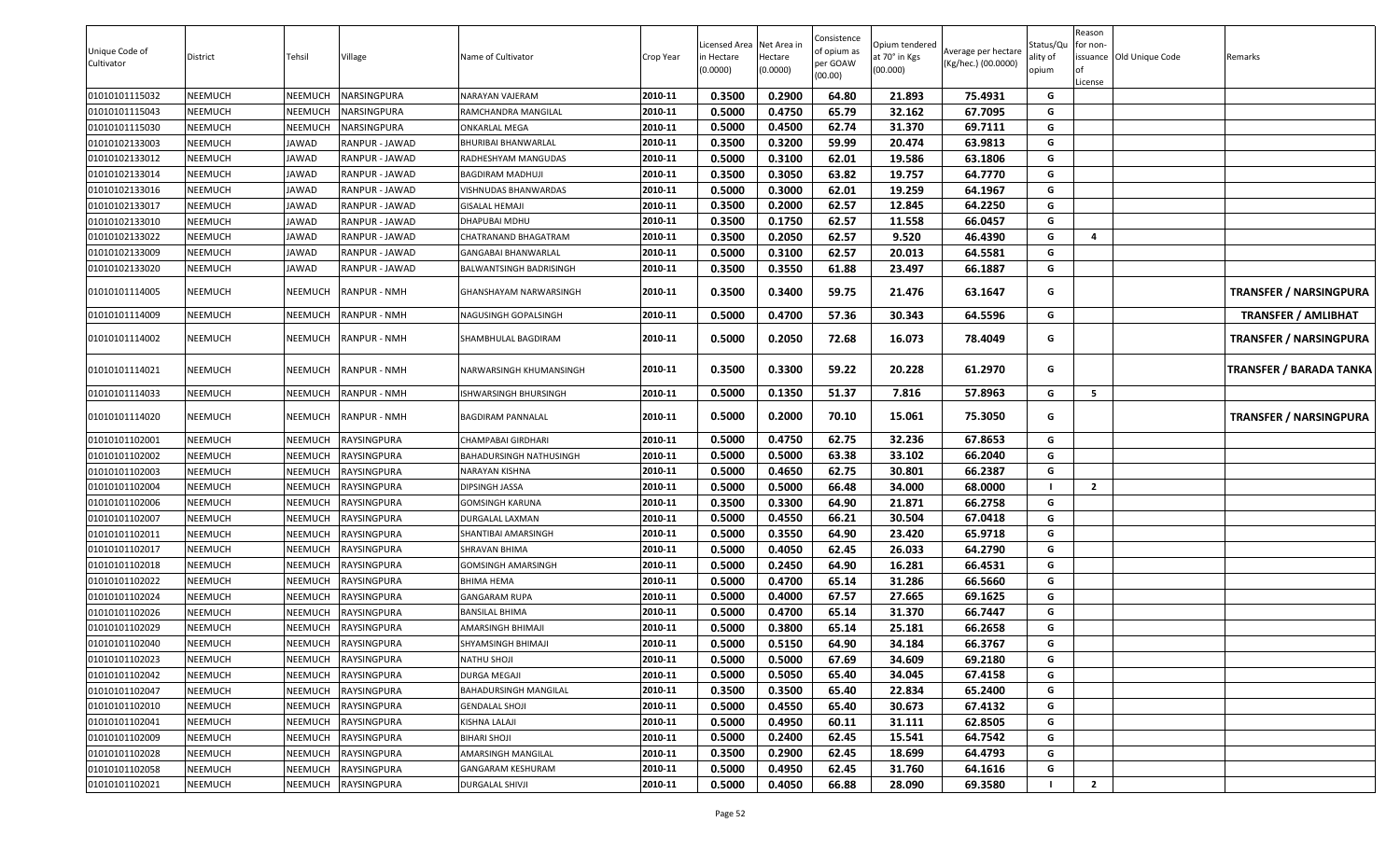|                              |          |                |                    |                         |           | Licensed Area Net Area in |          | Consistence             | Opium tendered |                                            | Status/Qu | Reason<br>for non-       |         |
|------------------------------|----------|----------------|--------------------|-------------------------|-----------|---------------------------|----------|-------------------------|----------------|--------------------------------------------|-----------|--------------------------|---------|
| Unique Code of<br>Cultivator | District | Tehsil         | Village            | Name of Cultivator      | Crop Year | in Hectare                | lectare  | of opium as<br>oer GOAW | at 70° in Kgs  | Average per hectare<br>(Kg/hec.) (00.0000) | ality of  | issuance Old Unique Code | Remarks |
|                              |          |                |                    |                         |           | (0.0000)                  | (0.0000) | (00.00)                 | (00.000)       |                                            | opium     |                          |         |
| 01010101102038               | NEEMUCH  | <b>NEEMUCH</b> | <b>RAYSINGPURA</b> | KAMALIBAI RODAJI        | 2010-11   | 0.5000                    | 0.4600   | 63.32                   | 29.453         | 64.0283                                    | G         | .icense                  |         |
| 01010101102039               | NEEMUCH  | NEEMUCH        | <b>RAYSINGPURA</b> | AMARSINGH SABBU         | 2010-11   | 0.5000                    | 0.4900   | 65.40                   | 33.036         | 67.4204                                    | G         |                          |         |
| 01010101102012               | NEEMUCH  | NEEMUCH        | <b>RAYSINGPURA</b> | BANSHILAL MEGA          | 2010-11   | 0.5000                    | 0.4750   | 63.32                   | 30.629         | 64.4821                                    | G         |                          |         |
| 01010102128004               | NEEMUCH  | JAWAD          | SAMEL              | AMARSINGH GULABCHANDRA  | 2010-11   | 0.3500                    | 0.3400   | 50.15                   | 18.147         | 53.3735                                    | G         | 4                        |         |
| 01010102128069               | NEEMUCH  | JAWAD          | SAMEL              | KANHEYALAL BHANWARLAL   | 2010-11   | 0.3500                    | 0.3200   | 64.62                   | 23.928         | 74.7750                                    | G         |                          |         |
| 01010102128093               | NEEMUCH  | JAWAD          | SAMEL              | MULCHAND KALU           | 2010-11   | 0.3500                    | 0.3350   | 39.36                   | 13.995         | 41.7761                                    | G         | $\overline{a}$           |         |
| 01010102128035               | NEEMUCH  | JAWAD          | SAMEL              | SHIVELAL MANSINGH       | 2010-11   | 0.3500                    | 0.3400   | 61.33                   | 22.482         | 66.1235                                    | G         |                          |         |
| 01010102128132               | NEEMUCH  | JAWAD          | SAMEL              | NANDLAL RAMLAL          | 2010-11   | 0.5000                    | 0.3750   | 65.07                   | 26.149         | 69.7307                                    | G         |                          |         |
| 01010102128065               | NEEMUCH  | JAWAD          | SAMEL              | MOHANLAL MANGILAL       | 2010-11   | 0.5000                    | 0.4050   | 60.54                   | 25.833         | 63.7852                                    | G         |                          |         |
| 01010102128137               | NEEMUCH  | JAWAD          | SAMEL              | RAMKUWARBAI MODIRAM     | 2010-11   | 0.5000                    | 0.2300   | 52.85                   | 12.888         | 56.0348                                    | G         | 5                        |         |
| 01010102128138               | NEEMUCH  | JAWAD          | SAMEL              | BHAGATRAM RAMRATAN      | 2010-11   | 0.5000                    | 0.4700   | 61.33                   | 30.796         | 65.5234                                    | G         |                          |         |
| 01010102128032               | NEEMUCH  | JAWAD          | SAMEL              | MOHANLAL NARAYAN        | 2010-11   | 0.3500                    | 0.3150   | 59.89                   | 20.970         | 66.5714                                    | G         |                          |         |
| 01010102128099               | NEEMUCH  | JAWAD          | SAMEL              | <b>JAMKUBAI GORILAL</b> | 2010-11   | 0.3500                    | 0.3300   | 60.57                   | 19.279         | 58.4212                                    | G         |                          |         |
| 01010101100353               | NEEMUCH  | <b>NEEMUCH</b> | SAWAN              | GOPAL RAMCHANDRA        | 2010-11   | 0.5000                    | 0.3200   | 57.12                   | 19.307         | 60.3344                                    | G         |                          |         |
| 01010101100173               | NEEMUCH  | NEEMUCH        | SAWAN              | SUKHLAL PRABHULAL       | 2010-11   | 0.5000                    | 0.5000   | 60.65                   | 32.699         | 65.3980                                    | G         |                          |         |
| 01010101100087               | NEEMUCH  | <b>NEEMUCH</b> | SAWAN              | AMRITLAL BOTHLAL        | 2010-11   | 0.5000                    | 0.2300   | 59.96                   | 14.836         | 64.5043                                    | G         |                          |         |
| 01010101100213               | NEEMUCH  | NEEMUCH        | SAWAN              | RANIBAI NANDRAM         | 2010-11   | 0.5000                    | 0.3000   | 55.64                   | 19.085         | 63.6167                                    | G         |                          |         |
| 01010101100048               | NEEMUCH  | <b>NEEMUCH</b> | SAWAN              | BANSHILAL JETRAM        | 2010-11   | 0.5000                    | 0.2350   | 59.96                   | 15.350         | 65.3191                                    | G         |                          |         |
| 01010101100071               | NEEMUCH  | NEEMUCH        | SAWAN              | KESHURAM HAJARILAL      | 2010-11   | 0.5000                    | 0.2750   | 59.96                   | 17.902         | 65.0982                                    | G         |                          |         |
| 01010101100305               | NEEMUCH  | <b>NEEMUCH</b> | SAWAN              | KANWARLAL NARAYAN       | 2010-11   | 0.5000                    | 0.3800   | 59.96                   | 25.851         | 68.0289                                    | G         |                          |         |
| 01010101100016               | NEEMUCH  | NEEMUCH        | SAWAN              | BHERULAL SUKHLAL        | 2010-11   | 0.5000                    | 0.3300   | 64.12                   | 22.066         | 66.8667                                    | G         |                          |         |
| 01010101100003               | NEEMUCH  | <b>NEEMUCH</b> | SAWAN              | KAILASHCHANDRA NARAYAN  | 2010-11   | 0.5000                    | 0.3300   | 56.81                   | 20.103         | 60.9182                                    | G         |                          |         |
| 01010101100004               | NEEMUCH  | <b>NEEMUCH</b> | SAWAN              | GOPALPRASAD KANWARLAL   | 2010-11   | 0.5000                    | 0.2050   | 60.15                   | 13.396         | 65.3463                                    | G         |                          |         |
| 01010101100005               | NEEMUCH  | <b>NEEMUCH</b> | SAWAN              | FAKIR LAXMINARAYAN      | 2010-11   | 0.5000                    | 0.3100   | 59.94                   | 21.467         | 69.2484                                    | G         |                          |         |
| 01010101100010               | NEEMUCH  | NEEMUCH        | SAWAN              | SURESHCHANDRA AMRITRAM  | 2010-11   | 0.5000                    | 0.3900   | 57.68                   | 25.000         | 64.1026                                    | G         |                          |         |
| 01010101100011               | NEEMUCH  | NEEMUCH        | SAWAN              | JAIPRAKASH NANDLAL      | 2010-11   | 0.5000                    | 0.2550   | 59.18                   | 15.953         | 62.5608                                    | G         |                          |         |
| 01010101100014               | NEEMUCH  | NEEMUCH        | SAWAN              | NANDUBAI PANNALAL       | 2010-11   | 0.5000                    | 0.1850   | 59.18                   | 11.794         | 63.7514                                    | G         |                          |         |
| 01010101100024               | NEEMUCH  | <b>NEEMUCH</b> | SAWAN              | <b>JAGDISH PANNALAL</b> | 2010-11   | 0.5000                    | 0.1850   | 59.18                   | 11.616         | 62.7892                                    | G         |                          |         |
| 01010101100025               | NEEMUCH  | <b>NEEMUCH</b> | SAWAN              | GOPAL BHERULAL          | 2010-11   | 0.5000                    | 0.3050   | 61.23                   | 20.206         | 66.2492                                    | G         |                          |         |
| 01010101100028               | NEEMUCH  | <b>NEEMUCH</b> | SAWAN              | NIRANJAN MANGILAL       | 2010-11   | 0.5000                    | 0.3500   | 61.23                   | 22.358         | 63.8800                                    | G         |                          |         |
| 01010101100029               | NEEMUCH  | <b>NEEMUCH</b> | SAWAN              | RADHESHYAM MANGILAL     | 2010-11   | 0.5000                    | 0.2250   | 61.23                   | 15.071         | 66.9822                                    | G         |                          |         |
| 01010101100030               | NEEMUCH  | <b>NEEMUCH</b> | SAWAN              | RAGUNATH NANALAL        | 2010-11   | 0.5000                    | 0.3450   | 61.23                   | 22.813         | 66.1246                                    | G         |                          |         |
| 01010101100031               | NEEMUCH  | <b>NEEMUCH</b> | SAWAN              | GANSHYAM BADRILAL       | 2010-11   | 0.5000                    | 0.4550   | 62.03                   | 30.882         | 67.8725                                    | G         |                          |         |
| 01010101100032               | NEEMUCH  | NEEMUCH        | SAWAN              | KAMLESH PANNALAL        | 2010-11   | 0.5000                    | 0.1750   | 62.03                   | 11.954         | 68.3086                                    | G         |                          |         |
| 01010101100033               | NEEMUCH  | NEEMUCH        | SAWAN              | NONDRAM PANNALAL        | 2010-11   | 0.5000                    | 0.1850   | 54.14                   | 10.813         | 58.4486                                    | G         | 5                        |         |
| 01010101100036               | NEEMUCH  | <b>NEEMUCH</b> | SAWAN              | KOUSHLYABAI SHANTILAL   | 2010-11   | 0.5000                    | 0.3000   | 56.81                   | 19.039         | 63.4633                                    | G         |                          |         |
| 01010101100037               | NEEMUCH  | <b>NEEMUCH</b> | SAWAN              | NAGESHWER SHIVERAM      | 2010-11   | 0.5000                    | 0.4500   | 58.98                   | 30.897         | 68.6600                                    | G         |                          |         |
| 01010101100042               | NEEMUCH  | NEEMUCH        | SAWAN              | BALWANT NANALAL         | 2010-11   | 0.5000                    | 0.3950   | 59.49                   | 24.425         | 61.8354                                    | G         |                          |         |
| 01010101100045               | NEEMUCH  | <b>NEEMUCH</b> | SAWAN              | BALMUKAND GOPAL         | 2010-11   | 0.5000                    | 0.2400   | 59.49                   | 15.663         | 65.2625                                    | G         |                          |         |
| 01010101100047               | NEEMUCH  | <b>NEEMUCH</b> | SAWAN              | <b>BADRILAL DEVRAM</b>  | 2010-11   | 0.5000                    | 0.2150   | 62.03                   | 15.313         | 71.2233                                    | G         |                          |         |
| 01010101100052               | NEEMUCH  | <b>NEEMUCH</b> | SAWAN              | SHANTIBAI RADHESHYAM    | 2010-11   | 0.5000                    | 0.5050   | 65.08                   | 33.972         | 67.2713                                    | G         |                          |         |
| 01010101100055               | NEEMUCH  | <b>NEEMUCH</b> | SAWAN              | TULSIRAM MANGILAL       | 2010-11   | 0.5000                    | 0.3000   | 62.03                   | 21.179         | 70.5967                                    | G         |                          |         |
| 01010101100058               | NEEMUCH  | <b>NEEMUCH</b> | SAWAN              | RUKMANIBAI RADHESHYAM   | 2010-11   | 0.5000                    | 0.4850   | 58.25                   | 30.556         | 63.0021                                    | G         |                          |         |
| 01010101100067               | NEEMUCH  | NEEMUCH        | SAWAN              | SHRINIVAS MOHANLAL      | 2010-11   | 0.3500                    | 0.3150   | 55.80                   | 18.996         | 60.3048                                    | G         |                          |         |
| 01010101100068               | NEEMUCH  | <b>NEEMUCH</b> | SAWAN              | RATANBAI GANSHYAM       | 2010-11   | 0.5000                    | 0.4400   | 61.56                   | 28.212         | 64.1182                                    | G         |                          |         |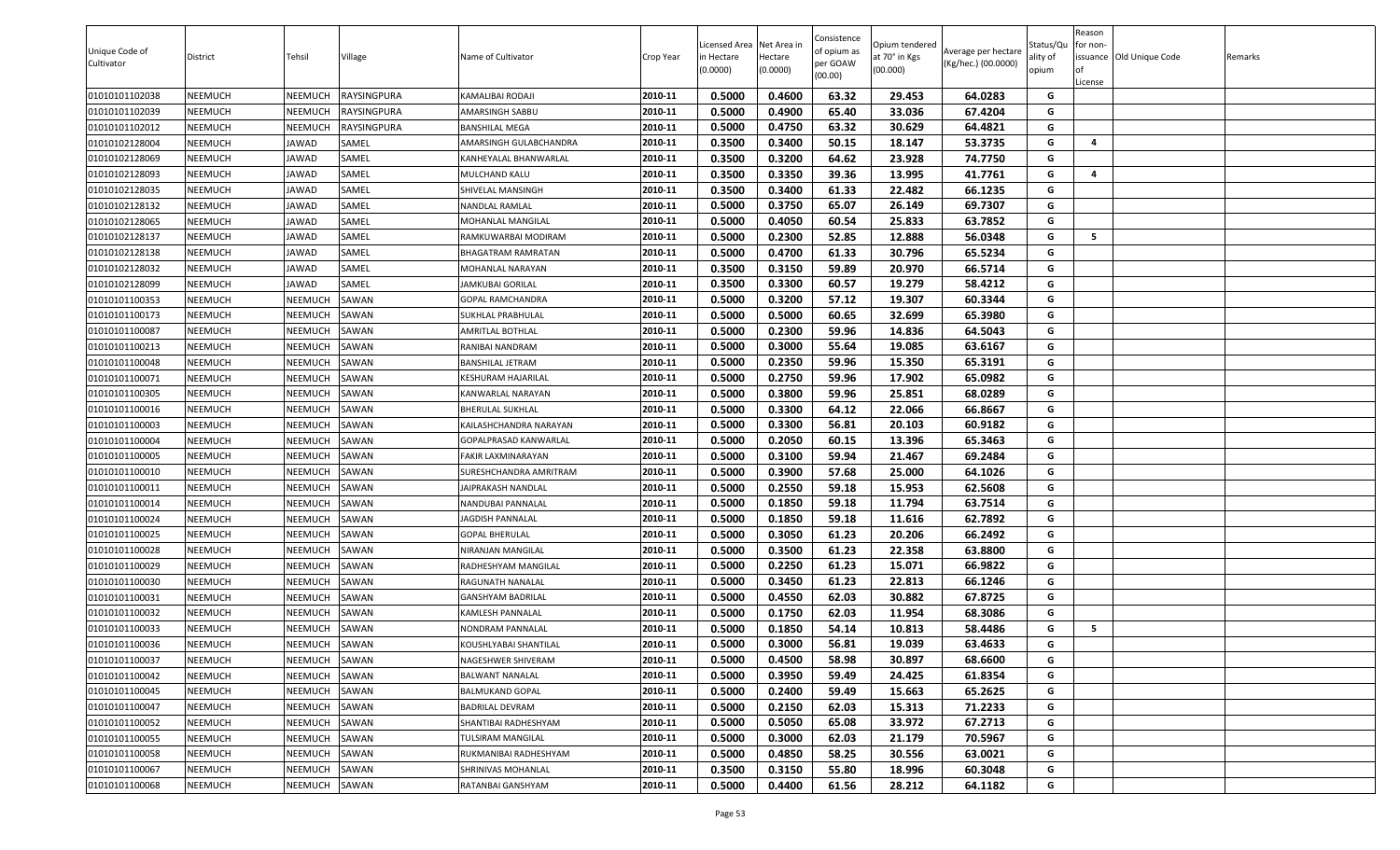| Unique Code of<br>Cultivator | District | Tehsil         | Village | Name of Cultivator          | Crop Year | Licensed Area Net Area in<br>n Hectare<br>(0.0000) | Hectare<br>(0.0000) | Consistence<br>of opium as<br>per GOAW<br>(00.00) | Opium tendered<br>at 70° in Kgs<br>(00.000) | Average per hectare<br>(Kg/hec.) (00.0000) | Status/Qu<br>ality of<br>opium | Reason<br>for non-<br>License | issuance Old Unique Code | Remarks            |
|------------------------------|----------|----------------|---------|-----------------------------|-----------|----------------------------------------------------|---------------------|---------------------------------------------------|---------------------------------------------|--------------------------------------------|--------------------------------|-------------------------------|--------------------------|--------------------|
| 01010101100069               | NEEMUCH  | <b>NEEMUCH</b> | SAWAN   | RADHESHYAM NANURAM          | 2010-11   | 0.5000                                             | 0.4250              | 55.89                                             | 26.125                                      | 61.4706                                    | G                              |                               |                          |                    |
| 01010101100076               | NEEMUCH  | NEEMUCH        | SAWAN   | BADRILAL ONKARLAL           | 2010-11   | 0.5000                                             | 0.2400              | 61.56                                             | 16.208                                      | 67.5333                                    | G                              |                               |                          |                    |
| 01010101100077               | NEEMUCH  | NEEMUCH        | SAWAN   | BALWANTSINGH MOHANLAL       | 2010-11   | 0.3500                                             | 0.2350              | 64.66                                             | 15.786                                      | 67.1745                                    | G                              |                               |                          |                    |
| 01010101100078               | NEEMUCH  | NEEMUCH        | SAWAN   | RAMESHCHANDRA KHUBCHAND     | 2010-11   | 0.5000                                             | 0.4650              | 57.99                                             | 30.122                                      | 64.7785                                    | G                              |                               |                          |                    |
| 01010101100081               | NEEMUCH  | <b>NEEMUCH</b> | SAWAN   | BHERULAL TULSIRAM           | 2010-11   | 0.5000                                             | 0.3750              | 59.49                                             | 24.391                                      | 65.0427                                    | G                              |                               |                          |                    |
| 01010101100086               | NEEMUCH  | <b>NEEMUCH</b> | SAWAN   | KANWARLAL NARAYAN           | 2010-11   | 0.5000                                             | 0.3900              | 56.59                                             | 25.466                                      | 65.2974                                    | G                              |                               |                          |                    |
| 01010101100088               | NEEMUCH  | <b>NEEMUCH</b> | SAWAN   | NANURAM SHIVELAL            | 2010-11   | 0.5000                                             | 0.2100              | 61.56                                             | 13.631                                      | 64.9095                                    | G                              |                               |                          |                    |
| 01010101100091               | NEEMUCH  | <b>NEEMUCH</b> | SAWAN   | RAMIBAI BHERULAL            | 2010-11   | 0.3500                                             | 0.3200              | 63.34                                             | 21.662                                      | 67.6938                                    | G                              |                               |                          |                    |
| 01010101100094               | NEEMUCH  | <b>NEEMUCH</b> | SAWAN   | <b>KRISHNAGOPAL MOTILAL</b> | 2010-11   | 0.3500                                             | 0.2550              | 61.26                                             | 17.249                                      | 67.6431                                    | G                              |                               |                          |                    |
| 01010101100095               | NEEMUCH  | NEEMUCH        | SAWAN   | KANHEYALAL NARAYAN          | 2010-11   | 0.5000                                             | 0.1500              | 67.16                                             | 11.081                                      | 73.8733                                    | G                              |                               |                          |                    |
| 01010101100101               | NEEMUCH  | NEEMUCH        | SAWAN   | KARULAL NANDLAL             | 2010-11   | 0.5000                                             | 0.2300              | 56.29                                             | 14.772                                      | 64.2261                                    | G                              |                               |                          |                    |
| 01010101100108               | NEEMUCH  | <b>NEEMUCH</b> | SAWAN   | BHARATLAL MOHANLAL          | 2010-11   | 0.5000                                             | 0.3000              | 56.29                                             | 18.037                                      | 60.1233                                    | G                              |                               |                          |                    |
| 01010101100109               | NEEMUCH  | <b>NEEMUCH</b> | SAWAN   | GOPAL ONKARLAL              | 2010-11   | 0.5000                                             | 0.2750              | 56.29                                             | 16.782                                      | 61.0255                                    | G                              |                               |                          |                    |
| 01010101100118               | NEEMUCH  | <b>NEEMUCH</b> | SAWAN   | RAMNIVAS MEGRAJ             | 2010-11   | 0.5000                                             | 0.1750              | 59.49                                             | 11.533                                      | 65.9029                                    | G                              |                               |                          |                    |
| 01010101100120               | NEEMUCH  | <b>NEEMUCH</b> | SAWAN   | KANWARLAL CHUNNILAL         | 2010-11   | 0.5000                                             | 0.2100              | 63.44                                             | 14.464                                      | 68.8762                                    | G                              |                               |                          |                    |
| 01010101100122               | NEEMUCH  | <b>NEEMUCH</b> | SAWAN   | KARULAL KANHEYALAL          | 2010-11   | 0.5000                                             | 0.2750              | 63.44                                             | 20.092                                      | 73.0618                                    | G                              |                               |                          |                    |
| 01010101100126               | NEEMUCH  | <b>NEEMUCH</b> | SAWAN   | <b>JAGANNATH RAMLAL</b>     | 2010-11   | 0.5000                                             | 0.5000              | 56.86                                             | 32.037                                      | 64.0740                                    | G                              |                               |                          |                    |
| 01010101100138               | NEEMUCH  | <b>NEEMUCH</b> | SAWAN   | KANWARLAL ONKARLAL          | 2010-11   | 0.5000                                             | 0.2000              | 63.44                                             | 13.911                                      | 69.5550                                    | G                              |                               |                          |                    |
| 01010101100139               | NEEMUCH  | NEEMUCH        | SAWAN   | BABULAL KHEMRAJ             | 2010-11   | 0.5000                                             | 0.2950              | 63.34                                             | 19.201                                      | 65.0881                                    | G                              |                               |                          |                    |
| 01010101100141               | NEEMUCH  | NEEMUCH        | SAWAN   | BHURIBAI UDAYRAM            | 2010-11   | 0.5000                                             | 0.4300              | 62.61                                             | 27.978                                      | 65.0651                                    | G                              |                               |                          |                    |
| 01010101100142               | NEEMUCH  | NEEMUCH        | SAWAN   | CHAGANLAL BHERULAL          | 2010-11   | 0.5000                                             | 0.3200              | 61.34                                             | 20.593                                      | 64.3531                                    | G                              |                               |                          |                    |
| 01010101100147               | NEEMUCH  | <b>NEEMUCH</b> | SAWAN   | RAMLAL KISHANLAL            | 2010-11   | 0.5000                                             | 0.1950              | 59.02                                             | 12.327                                      | 63.2154                                    | G                              |                               |                          |                    |
| 01010101100151               | NEEMUCH  | NEEMUCH        | SAWAN   | AMBALAL HAJARILAL           | 2010-11   | 0.5000                                             | 0.4350              | 57.98                                             | 29.040                                      | 66.7586                                    | G                              |                               |                          |                    |
| 01010101100165               | NEEMUCH  | <b>NEEMUCH</b> | SAWAN   | RAMESHCHANDRA KHEMRAJ       | 2010-11   | 0.5000                                             | 0.4850              | 65.88                                             | 32.441                                      | 66.8887                                    | G                              |                               |                          |                    |
| 01010101100166               | NEEMUCH  | <b>NEEMUCH</b> | SAWAN   | KANTABAI MADANLAL           | 2010-11   | 0.3500                                             | 0.3450              | 60.32                                             | 22.198                                      | 64.3420                                    | G                              |                               |                          |                    |
| 01010101100167               | NEEMUCH  | NEEMUCH        | SAWAN   | RAMGOPAL JETHRAM            | 2010-11   | 0.5000                                             | 0.3200              | 61.34                                             | 20.847                                      | 65.1469                                    | G                              |                               |                          |                    |
| 01010101100168               | NEEMUCH  | NEEMUCH        | SAWAN   | BAPULAL RATANLAL            | 2010-11   | 0.5000                                             | 0.2650              | 61.34                                             | 17.903                                      | 67.5585                                    | G                              |                               |                          |                    |
| 01010101100171               | NEEMUCH  | NEEMUCH        | SAWAN   | DEVRAM NARAYAN              | 2010-11   | 0.5000                                             | 0.4500              | 61.34                                             | 29.145                                      | 64.7667                                    | G                              |                               |                          |                    |
| 01010101100172               | NEEMUCH  | NEEMUCH        | SAWAN   | SARJUBAI KESHURAM           | 2010-11   | 0.3500                                             | 0.3450              | 60.32                                             | 20.957                                      | 60.7449                                    | G                              |                               |                          | <b>NAME CHANGE</b> |
| 01010101100179               | NEEMUCH  | <b>NEEMUCH</b> | SAWAN   | DEVRAM HEMRAJ               | 2010-11   | 0.5000                                             | 0.3850              | 51.93                                             | 22.634                                      | 58.7896                                    | G                              | -5                            |                          |                    |
| 01010101100180               | NEEMUCH  | <b>NEEMUCH</b> | SAWAN   | MODIBAI BAGIRATH            | 2010-11   | 0.5000                                             | 0.4800              | 61.73                                             | 32.223                                      | 67.1313                                    | G                              |                               |                          |                    |
| 01010101100191               | NEEMUCH  | NEEMUCH        | SAWAN   | MANGILAL HIRALAL            | 2010-11   | 0.5000                                             | 0.3100              | 59.02                                             | 19.704                                      | 63.5613                                    | G                              |                               |                          |                    |
| 01010101100192               | NEEMUCH  | <b>NEEMUCH</b> | SAWAN   | BADRILAL NARAYAN            | 2010-11   | 0.5000                                             | 0.2550              | 59.02                                             | 15.969                                      | 62.6235                                    | G                              |                               |                          |                    |
| 01010101100193               | NEEMUCH  | NEEMUCH        | SAWAN   | PRABHULAL KANWARLAL         | 2010-11   | 0.5000                                             | 0.3200              | 62.66                                             | 22.003                                      | 68.7594                                    | G                              |                               |                          |                    |
| 01010101100194               | NEEMUCH  | NEEMUCH        | SAWAN   | GITABAI MOHANLAL            | 2010-11   | 0.5000                                             | 0.3100              | 50.93                                             | 17.251                                      | 55.6484                                    | G                              | $\overline{\mathbf{4}}$       |                          |                    |
| 01010101100204               | NEEMUCH  | <b>NEEMUCH</b> | SAWAN   | RADHESHYAM NATHULAL         | 2010-11   | 0.5000                                             | 0.1550              | 65.88                                             | 11.407                                      | 73.5935                                    | G                              |                               |                          |                    |
| 01010101100211               | NEEMUCH  | <b>NEEMUCH</b> | SAWAN   | RADHIBAI PRABHULAL          | 2010-11   | 0.3500                                             | 0.2450              | 54.00                                             | 13.971                                      | 57.0245                                    | G                              | 5                             |                          |                    |
| 01010101100212               | NEEMUCH  | NEEMUCH        | SAWAN   | <b>GOPAL HIRA</b>           | 2010-11   | 0.5000                                             | 0.4350              | 54.49                                             | 25.478                                      | 58.5701                                    | G                              | 5                             |                          |                    |
| 01010101100214               | NEEMUCH  | <b>NEEMUCH</b> | SAWAN   | <b>GORDHAN CHOTU</b>        | 2010-11   | 0.5000                                             | 0.4100              | 59.02                                             | 25.876                                      | 63.1122                                    | G                              |                               |                          |                    |
| 01010101100215               | NEEMUCH  | NEEMUCH        | SAWAN   | RAMPRASAD kishan            | 2010-11   | 0.5000                                             | 0.2350              | 61.34                                             | 15.344                                      | 65.2936                                    | G                              |                               |                          |                    |
| 01010101100216               | NEEMUCH  | <b>NEEMUCH</b> | SAWAN   | SHIVLAL BHAWARLAL           | 2010-11   | 0.5000                                             | 0.2550              | 54.49                                             | 15.039                                      | 58.9765                                    | G                              | 5                             |                          |                    |
| 01010101100229               | NEEMUCH  | <b>NEEMUCH</b> | SAWAN   | OMPRAKASH KHEMRAJ           | 2010-11   | 0.5000                                             | 0.3900              | 62.41                                             | 25.606                                      | 65.6564                                    | G                              |                               |                          |                    |
| 01010101100231               | NEEMUCH  | <b>NEEMUCH</b> | SAWAN   | NANDLAL SHIVELAL            | 2010-11   | 0.5000                                             | 0.2700              | 60.91                                             | 17.881                                      | 66.2259                                    | G                              |                               |                          |                    |
| 01010101100235               | NEEMUCH  | <b>NEEMUCH</b> | SAWAN   | VIDHYAKUMARI KAMLASHANKAR   | 2010-11   | 0.5000                                             | 0.2600              | 56.82                                             | 16.332                                      | 62.8154                                    | G                              |                               |                          |                    |
| 01010101100238               | NEEMUCH  | <b>NEEMUCH</b> | SAWAN   | RAMCHANDRA SHIVLAL          | 2010-11   | 0.5000                                             | 0.3850              | 59.24                                             | 23.967                                      | 62.2519                                    | G                              |                               |                          |                    |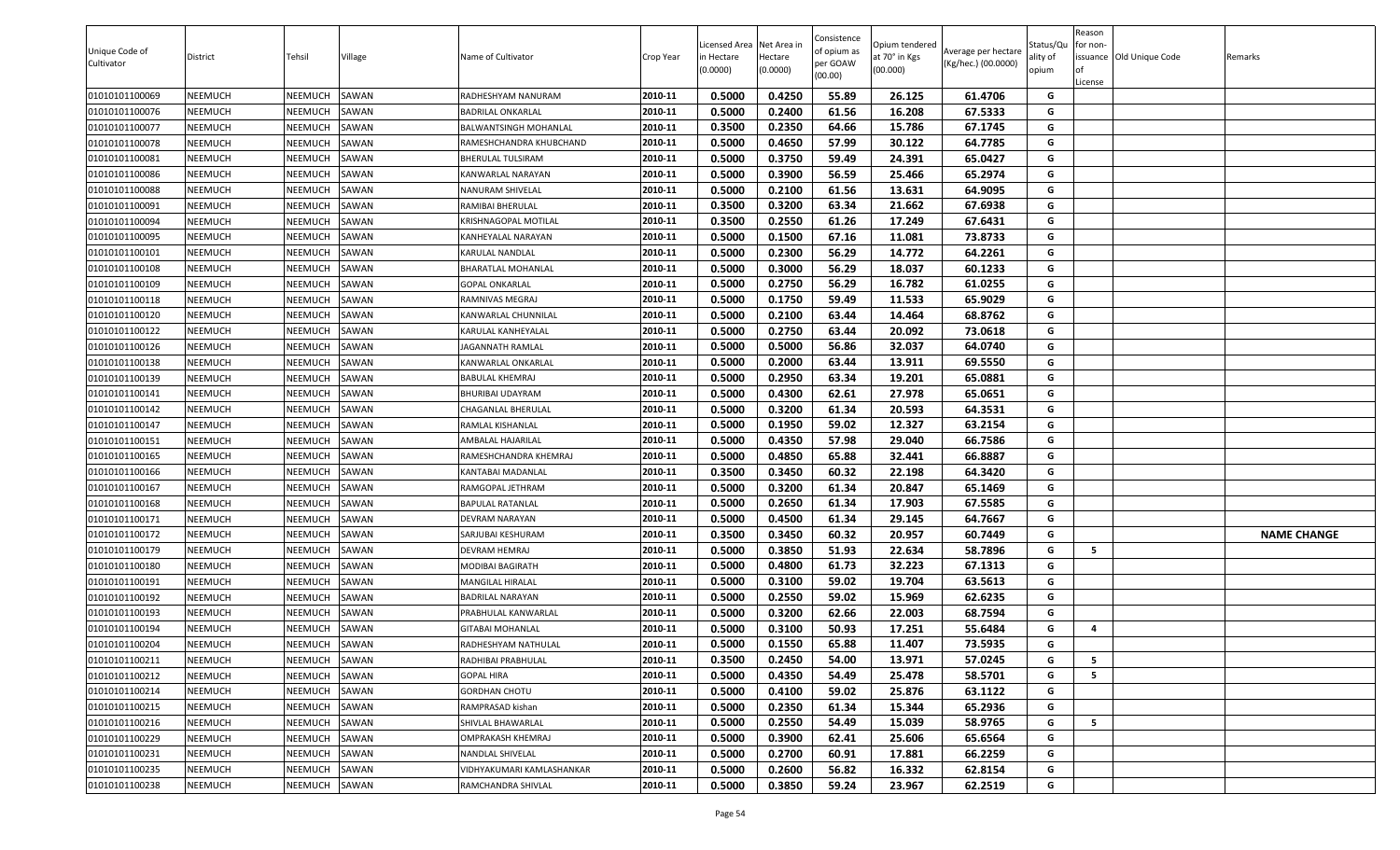|                |                |                |         |                          |           |                          |          | Consistence |                |                     |           | Reason         |                          |                    |
|----------------|----------------|----------------|---------|--------------------------|-----------|--------------------------|----------|-------------|----------------|---------------------|-----------|----------------|--------------------------|--------------------|
| Unique Code of |                |                |         |                          |           | Licensed Area Net Area i |          | of opium as | Opium tendered | Average per hectare | Status/Qu | for non-       |                          |                    |
| Cultivator     | District       | Tehsil         | Village | Name of Cultivator       | Crop Year | in Hectare               | Hectare  | per GOAW    | at 70° in Kgs  | (Kg/hec.) (00.0000) | ality of  |                | issuance Old Unique Code | Remarks            |
|                |                |                |         |                          |           | (0.0000)                 | (0.0000) | (00.00)     | (00.000)       |                     | opium     | .icense        |                          |                    |
| 01010101100248 | <b>NEEMUCH</b> | NEEMUCH        | SAWAN   | SRINIWAS ONKARLAL        | 2010-11   | 0.5000                   | 0.4600   | 50.85       | 25.171         | 54.7196             | G         | 4              |                          |                    |
| 01010101100251 | <b>NEEMUCH</b> | NEEMUCH        | SAWAN   | SHANTIBAI MOTILAL        | 2010-11   | 0.5000                   | 0.4700   | 59.52       | 31.078         | 66.1234             | G         |                |                          |                    |
| 01010101100254 | <b>NEEMUCH</b> | NEEMUCH        | SAWAN   | SURESHCHANDRA BADRILAL   | 2010-11   | 0.3500                   | 0.2700   | 55.00       | 16.476         | 61.0222             |           | $\overline{2}$ |                          |                    |
| 01010101100268 | <b>NEEMUCH</b> | NEEMUCH        | SAWAN   | NANDUBAI MOHANLAL        | 2010-11   | 0.3500                   | 0.3500   | 51.75       | 19.621         | 56.0600             | G         | 5              |                          |                    |
| 01010101100303 | <b>NEEMUCH</b> | NEEMUCH        | SAWAN   | RAMLAL RAMNARAYAN        | 2010-11   | 0.5000                   | 0.3050   | 59.66       | 19.304         | 63.2918             | G         |                |                          |                    |
| 01010101100307 | <b>NEEMUCH</b> | NEEMUCH        | SAWAN   | OMPRAKASH DEVRAM         | 2010-11   | 0.5000                   | 0.1750   | 63.21       | 12.732         | 72.7543             | G         |                |                          |                    |
| 01010101100323 | <b>NEEMUCH</b> | NEEMUCH        | SAWAN   | VISHNUPRASAD RAMPRASAD   | 2010-11   | 0.5000                   | 0.3100   | 70.29       | 21.519         | 69.4161             | G         |                |                          |                    |
| 01010101100326 | <b>NEEMUCH</b> | NEEMUCH        | SAWAN   | KANWARLAL DEVRAM         | 2010-11   | 0.5000                   | 0.3950   | 56.82       | 24.254         | 61.4025             | G         |                |                          |                    |
| 01010101100327 | <b>NEEMUCH</b> | NEEMUCH        | SAWAN   | BALRAM BHUWANIRAM        | 2010-11   | 0.5000                   | 0.4950   | 57.47       | 30.139         | 60.8869             | G         |                |                          |                    |
| 01010101100343 | <b>NEEMUCH</b> | NEEMUCH        | SAWAN   | MEGHRAJ HAJARILAL        | 2010-11   | 0.5000                   | 0.4250   | 55.26       | 25.199         | 59.2918             | G         |                |                          |                    |
| 01010101100356 | <b>NEEMUCH</b> | NEEMUCH        | SAWAN   | JAMNASHANKAR MANGILAL    | 2010-11   | 0.5000                   | 0.2050   | 57.18       | 14.115         | 68.8537             | G         |                |                          |                    |
| 01010101100357 | <b>NEEMUCH</b> | NEEMUCH        | SAWAN   | HARISHKUMAR SHANTILAL    | 2010-11   | 0.5000                   | 0.1900   | 57.18       | 12.179         | 64.1000             | G         |                |                          |                    |
| 01010101100360 | <b>NEEMUCH</b> | NEEMUCH        | SAWAN   | JAGDISH RATANLAL         | 2010-11   | 0.5000                   | 0.3050   | 64.81       | 21.119         | 69.2426             | G         |                |                          |                    |
| 01010101100361 | <b>NEEMUCH</b> | NEEMUCH        | SAWAN   | BHERULAL BHAGWAN         | 2010-11   | 0.5000                   | 0.4800   | 54.88       | 28.608         | 59.6000             | G         | - 5            |                          |                    |
| 01010101100364 | <b>NEEMUCH</b> | NEEMUCH        | SAWAN   | PREMSUKH KANWARLAL       | 2010-11   | 0.5000                   | 0.2000   | 63.77       | 13.929         | 69.6450             | G         |                |                          |                    |
| 01010101100368 | <b>NEEMUCH</b> | NEEMUCH        | SAWAN   | RAMESHCHANDRA RAMCHANDRA | 2010-11   | 0.5000                   | 0.4800   | 52.61       | 27.192         | 56.6500             | G         | 5              |                          |                    |
| 01010101100369 | <b>NEEMUCH</b> | NEEMUCH        | SAWAN   | RAGUNATH LAXMAN          | 2010-11   | 0.5000                   | 0.4950   | 72.76       | 37.783         | 76.3293             | G         |                |                          |                    |
| 01010101100246 | <b>NEEMUCH</b> | NEEMUCH        | SAWAN   | MANGILAL KALURAM         | 2010-11   | 0.5000                   | 0.1000   | 56.04       | 6.317          | 63.1700             | G         |                |                          |                    |
| 01010101100247 | <b>NEEMUCH</b> | NEEMUCH        | SAWAN   | DAKHIBAI MOHANLAL        | 2010-11   | 0.5000                   | 0.3700   | 52.66       | 21.854         | 59.0649             | G         | 5              |                          |                    |
| 01010101100336 | <b>NEEMUCH</b> | NEEMUCH        | SAWAN   | GENDMAL KISHANLAL        | 2010-11   | 0.5000                   | 0.4050   | 56.04       | 24.810         | 61.2593             | G         |                |                          |                    |
| 01010101100370 | <b>NEEMUCH</b> | NEEMUCH        | SAWAN   | RADHESHYAM KANWARLAL     | 2010-11   | 0.5000                   | 0.3300   | 64.81       | 21.341         | 64.6697             | G         |                |                          |                    |
| 01010101100261 | <b>NEEMUCH</b> | NEEMUCH        | SAWAN   | PANNALAL HIRALAL         | 2010-11   | 0.5000                   | 0.4900   | 59.75       | 32.077         | 65.4633             | G         |                |                          |                    |
| 01010101100373 | <b>NEEMUCH</b> | NEEMUCH        | SAWAN   | TILIBAI KARULAL          | 2010-11   | 0.5000                   | 0.4150   | 60.01       | 26.387         | 63.5831             | G         |                |                          |                    |
| 01010101100063 | <b>NEEMUCH</b> | NEEMUCH        | SAWAN   | KANWARLAL BHAGIRATH      | 2010-11   | 0.5000                   | 0.4900   | 61.30       | 32.839         | 67.0184             | G         |                |                          |                    |
| 01010101100207 | <b>NEEMUCH</b> | NEEMUCH        | SAWAN   | MANGILAL SUKHLAL         | 2010-11   | 0.5000                   | 0.5000   | 62.01       | 34.336         | 68.6720             | G         |                |                          |                    |
| 01010101100322 | <b>NEEMUCH</b> | NEEMUCH        | SAWAN   | <b>GOTULAL MANGILAL</b>  | 2010-11   | 0.5000                   | 0.3950   | 55.72       | 25.703         | 65.0709             | G         |                |                          |                    |
| 01010101100059 | <b>NEEMUCH</b> | NEEMUCH        | SAWAN   | LALITKUMAR GOPAL         | 2010-11   | 0.5000                   | 0.4900   | 61.39       | 32.695         | 66.7245             | G         |                |                          |                    |
| 01010101100123 | <b>NEEMUCH</b> | NEEMUCH        | SAWAN   | BHAGATRAM HAJARILAL      | 2010-11   | 0.5000                   | 0.2750   | 64.81       | 20.110         | 73.1273             | G         |                |                          |                    |
| 01010101100202 | <b>NEEMUCH</b> | NEEMUCH        | SAWAN   | SHANKUBAI BHAWARLAL      | 2010-11   | 0.5000                   | 0.3450   | 51.54       | 20.211         | 58.5826             | G         | - 5            |                          |                    |
| 01010101100258 | <b>NEEMUCH</b> | NEEMUCH        | SAWAN   | PYARELAL BHUWAN          | 2010-11   | 0.3500                   | 0.2650   | 60.99       | 17.739         | 66.9396             | G         |                |                          |                    |
| 01010101100162 | <b>NEEMUCH</b> | NEEMUCH        | SAWAN   | RAMLAL KASHIRAM          | 2010-11   | 0.5000                   | 0.3200   | 59.32       | 20.931         | 65.4094             | G         |                |                          |                    |
| 01010101100228 | <b>NEEMUCH</b> | NEEMUCH        | SAWAN   | RAMKUNWARBAI HIRALAL     | 2010-11   | 0.5000                   | 0.4600   | 58.94       | 28.780         | 62.5652             | G         |                |                          |                    |
| 01010101100379 | <b>NEEMUCH</b> | NEEMUCH        | SAWAN   | <b>GORILAL BHANAJI</b>   | 2010-11   | 0.5000                   | 0.4900   | 60.58       | 31.865         | 65.0306             | G         |                |                          |                    |
| 01010101100383 | <b>NEEMUCH</b> | NEEMUCH        | SAWAN   | SHAITANKUMAR RADHAKISHAN | 2010-11   | 0.5000                   | 0.4700   | 66.81       | 30.742         | 65.4085             | G         |                |                          |                    |
| 01010101100380 | <b>NEEMUCH</b> | NEEMUCH        | SAWAN   | KAMLABAI NANALAL         | 2010-11   | 0.5000                   | 0.3250   | 58.94       | 21.463         | 66.0400             | G         |                |                          |                    |
| 01010101100012 | <b>NEEMUCH</b> | <b>NEEMUCH</b> | SAWAN   | NARAYAN PANNALAL         | 2010-11   | 0.5000                   | 0.1700   | 61.92       | 11.597         | 68.2176             | G         |                |                          |                    |
| 01010101100021 | <b>NEEMUCH</b> | NEEMUCH        | SAWAN   | <b>DINESH PANNALAL</b>   | 2010-11   | 0.5000                   | 0.1750   | 58.94       | 11.418         | 65.2457             | G         |                |                          |                    |
| 01010101100153 | <b>NEEMUCH</b> | NEEMUCH        | SAWAN   | HAJARILAL UNKARLAL       | 2010-11   | 0.5000                   | 0.2650   | 64.81       | 19.573         | 73.8604             | G         |                |                          |                    |
| 01010101100155 | <b>NEEMUCH</b> | NEEMUCH        | SAWAN   | PANNALAL DEVILAL         | 2010-11   | 0.5000                   | 0.1100   | 60.99       | 7.441          | 67.6455             | G         |                |                          |                    |
| 01010101100201 | <b>NEEMUCH</b> | NEEMUCH        | SAWAN   | amritlal heeralal        | 2010-11   | 0.5000                   | 0.4500   | 53.10       | 26.482         | 58.8489             | G         | 5              |                          |                    |
| 01010101100253 | <b>NEEMUCH</b> | NEEMUCH        | SAWAN   | MADANLAL GANPAT          | 2010-11   | 0.3500                   | 0.3500   | 60.77       | 22.971         | 65.6314             | G         |                |                          |                    |
| 01010101100367 | <b>NEEMUCH</b> | NEEMUCH        | SAWAN   | KANWARLAL BHERA          | 2010-11   | 0.5000                   | 0.2700   | 59.22       | 18.595         | 68.8704             | G         |                |                          |                    |
| 01010101100200 | <b>NEEMUCH</b> | NEEMUCH        | SAWAN   | PANIBAI KESHURAM         | 2010-11   | 0.5000                   | 0.3000   | 60.99       | 20.597         | 68.6567             | G         |                |                          | <b>NAME CHANGE</b> |
| 01010101100050 | <b>NEEMUCH</b> | NEEMUCH        | SAWAN   | DULESINGH RODA           | 2010-11   | 0.5000                   | 0.4150   | 59.22       | 26.065         | 62.8072             | G         |                |                          |                    |
| 01010101100116 | <b>NEEMUCH</b> | NEEMUCH        | SAWAN   | <b>BABULAL JayRAM</b>    | 2010-11   | 0.3500                   | 0.2900   | 56.43       | 17.743         | 61.1828             | G         |                |                          |                    |
|                |                |                |         |                          |           |                          |          |             |                |                     |           |                |                          |                    |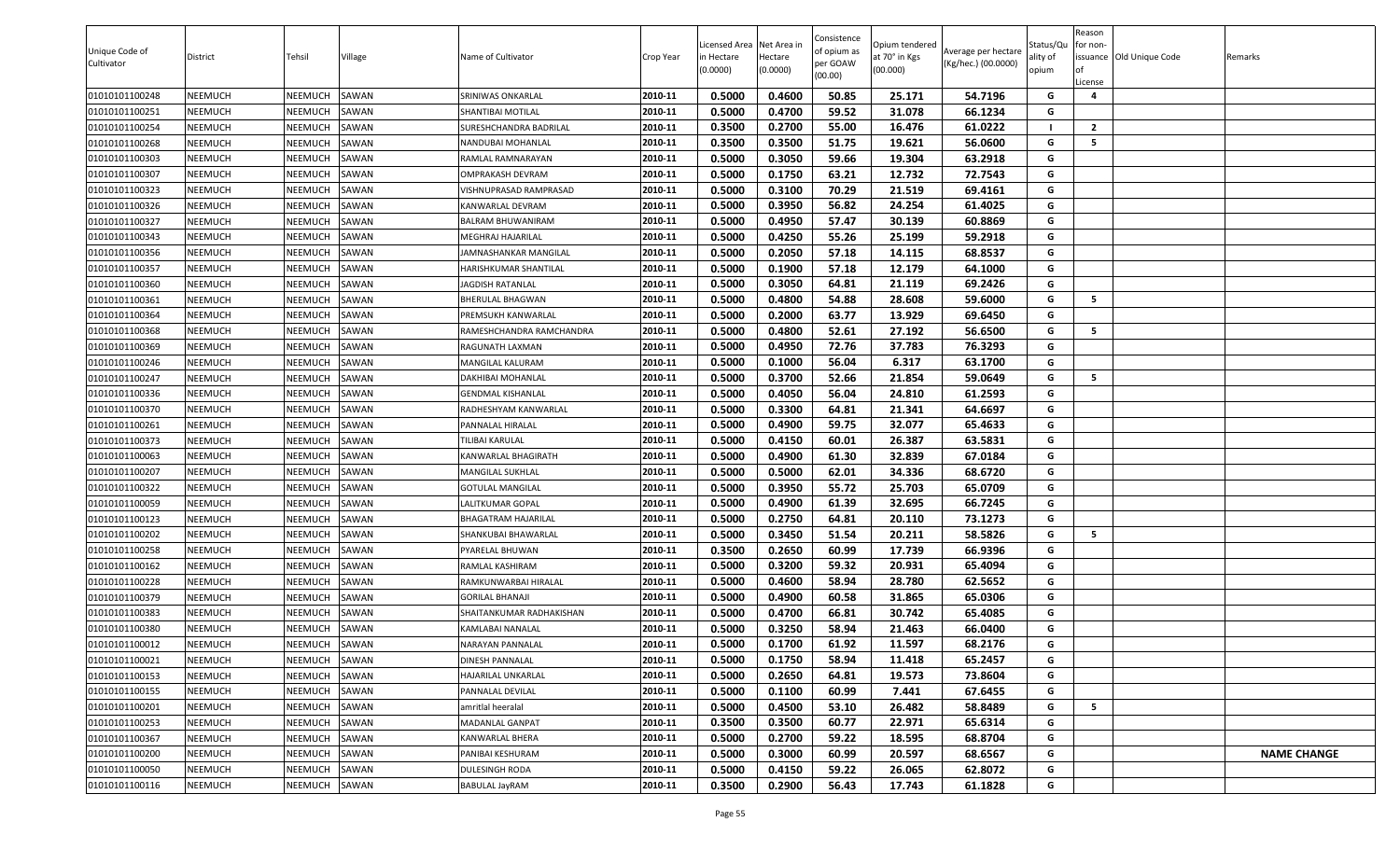|                |                |                |                |                            |           |                          |                     | Consistence |                           |                     |                   | Reason         |                          |                    |
|----------------|----------------|----------------|----------------|----------------------------|-----------|--------------------------|---------------------|-------------|---------------------------|---------------------|-------------------|----------------|--------------------------|--------------------|
| Unique Code of |                |                |                |                            |           | Licensed Area Net Area i |                     | of opium as | Opium tendered            | Average per hectare | Status/Qu         | for non-       |                          |                    |
| Cultivator     | District       | Tehsil         | Village        | Name of Cultivator         | Crop Year | in Hectare<br>(0.0000)   | Hectare<br>(0.0000) | per GOAW    | at 70° in Kgs<br>(00.000) | (Kg/hec.) (00.0000) | ality of<br>opium |                | issuance Old Unique Code | Remarks            |
|                |                |                |                |                            |           |                          |                     | (00.00)     |                           |                     |                   | .icense        |                          |                    |
| 01010101100018 | <b>NEEMUCH</b> | NEEMUCH        | SAWAN          | BANSHILAL BOTHLAL          | 2010-11   | 0.5000                   | 0.4050              | 56.43       | 25.329                    | 62.5407             | G                 |                |                          |                    |
| 01010101100098 | <b>NEEMUCH</b> | NEEMUCH        | SAWAN          | ONKARLAL CHAMPALAL         | 2010-11   | 0.5000                   | 0.5050              | 59.48       | 32.756                    | 64.8634             | G                 |                |                          |                    |
| 01010101100152 | <b>NEEMUCH</b> | NEEMUCH        | SAWAN          | GORDHAN SHIVELAL           | 2010-11   | 0.5000                   | 0.4350              | 56.44       | 27.035                    | 62.1494             | G                 |                |                          |                    |
| 01010101100306 | <b>NEEMUCH</b> | NEEMUCH        | SAWAN          | RAMLAL LAXMAN              | 2010-11   | 0.5000                   | 0.2400              | 57.19       | 14.992                    | 62.4667             | G                 |                |                          |                    |
| 01010101100328 | <b>NEEMUCH</b> | NEEMUCH        | SAWAN          | JETRAM RATANLAL            | 2010-11   | 0.5000                   | 0.4850              | 58.55       | 30.061                    | 61.9814             | G                 |                |                          |                    |
| 01010101100074 | <b>NEEMUCH</b> | NEEMUCH        | SAWAN          | MEGRAJ CHUNNILAL           | 2010-11   | 0.5000                   | 0.1750              | 57.19       | 11.005                    | 62.8857             | G                 |                |                          |                    |
| 01010101100339 | <b>NEEMUCH</b> | NEEMUCH        | SAWAN          | RAGUNANDAN BHAGIRATH       | 2010-11   | 0.3500                   | 0.1950              | 57.94       | 12.888                    | 66.0923             | G                 |                |                          |                    |
| 01010101100130 | <b>NEEMUCH</b> | NEEMUCH        | SAWAN          | BALWANT KHEMRAJ            | 2010-11   | 0.5000                   | 0.4400              | 54.06       | 24.095                    | 54.7614             | G                 | $\overline{a}$ |                          |                    |
| 01010101100013 | <b>NEEMUCH</b> | NEEMUCH        | SAWAN          | <b>SUNIL SUKHRAM</b>       | 2010-11   | 0.5000                   | 0.1850              | 57.94       | 11.323                    | 61.2054             | G                 |                |                          |                    |
| 01010101100188 | <b>NEEMUCH</b> | NEEMUCH        | SAWAN          | RAMA BHAWARLAL             | 2010-11   | 0.5000                   | 0.2150              | 53.03       | 13.636                    | 63.4233             | G                 | 5              |                          |                    |
| 01010101100269 | <b>NEEMUCH</b> | NEEMUCH        | SAWAN          | RAMKUNWARBAI SITARAM       | 2010-11   | 0.5000                   | 0.3550              | 59.48       | 24.370                    | 68.6479             | G                 |                |                          |                    |
| 01010101100355 | <b>NEEMUCH</b> | NEEMUCH        | SAWAN          | MANNALAL CHAGANLAL         | 2010-11   | 0.5000                   | 0.3050              | 58.86       | 19.130                    | 62.7213             | G                 |                |                          |                    |
| 01010101100304 | <b>NEEMUCH</b> | NEEMUCH        | SAWAN          | BALRAM PRABHULAL           | 2010-11   | 0.5000                   | 0.1500              | 58.86       | 9.544                     | 63.6267             | G                 |                |                          |                    |
| 01010101100182 | <b>NEEMUCH</b> | NEEMUCH        | SAWAN          | DEVILAL RAJARAM            | 2010-11   | 0.5000                   | 0.2350              | 52.84       | 15.399                    | 65.5277             | G                 | - 5            |                          |                    |
| 01010101100019 | <b>NEEMUCH</b> | NEEMUCH        | SAWAN          | MUKESHKUMAR KESHURAM       | 2010-11   | 0.5000                   | 0.4550              | 60.99       | 29.327                    | 64.4549             | G                 |                |                          |                    |
| 01010101100337 | <b>NEEMUCH</b> | NEEMUCH        | SAWAN          | <b>BHAGIRATH NANDLAL</b>   | 2010-11   | 0.5000                   | 0.3050              | 59.98       | 18.448                    | 60.4852             | G                 |                |                          |                    |
| 01010101100350 | <b>NEEMUCH</b> | NEEMUCH        | SAWAN          | RODSINGH UDAJI             | 2010-11   | 0.5000                   | 0.4750              | 61.79       | 31.433                    | 66.1747             | G                 |                |                          |                    |
| 01010101100317 | <b>NEEMUCH</b> | NEEMUCH        | SAWAN          | jamnibai HAJARI            | 2010-11   | 0.5000                   | 0.4850              | 58.36       | 31.023                    | 63.9649             | G                 |                |                          | <b>NAME CHANGE</b> |
| 01010101100226 | <b>NEEMUCH</b> | NEEMUCH        | SAWAN          | PRABHULAL KARULAL          | 2010-11   | 0.5000                   | 0.1500              | 55.18       | 8.758                     | 58.3867             | G                 |                |                          |                    |
| 01010101100384 | <b>NEEMUCH</b> | NEEMUCH        | SAWAN          | BAPULAL MANGILAL           | 2010-11   | 0.5000                   | 0.4450              | 59.51       | 29.559                    | 66.4247             | G                 |                |                          |                    |
| 01010101100385 | <b>NEEMUCH</b> | NEEMUCH        | SAWAN          | PRAHALAD KISHORELAL        | 2010-11   | 0.5000                   | 0.4650              | 60.89       | 28.462                    | 61.2086             | G                 |                |                          |                    |
| 01010101100137 | <b>NEEMUCH</b> | NEEMUCH        | SAWAN          | KOUSHLYABAI BHAGIRATH      | 2010-11   | 0.5000                   | 0.4400              | 57.94       | 27.257                    | 61.9477             | G                 |                |                          |                    |
| 01010101108003 | <b>NEEMUCH</b> | NEEMUCH        | <b>THADOLI</b> | SHANTILAL LAXMILAL         | 2010-11   | 0.5000                   | 0.2450              | 62.22       | 17.066                    | 69.6571             | G                 |                |                          |                    |
| 01010101108004 | <b>NEEMUCH</b> | NEEMUCH        | <b>THADOLI</b> | KAILASHCHANDRA TULSIRAM    | 2010-11   | 0.5000                   | 0.1750              | 62.22       | 12.364                    | 70.6514             | G                 |                |                          |                    |
| 01010101108007 | NEEMUCH        | NEEMUCH        | <b>THADOLI</b> | KAILASHCHANDRA RAMCHANDRA  | 2010-11   | 0.5000                   | 0.2900              | 59.95       | 18.550                    | 63.9655             | G                 |                |                          |                    |
| 01010101108012 | <b>NEEMUCH</b> | NEEMUCH        | <b>THADOLI</b> | PURANMAL KANWARLAL         | 2010-11   | 0.5000                   | 0.2900              | 56.72       | 17.454                    | 60.1862             | G                 |                |                          |                    |
| 01010101108015 | <b>NEEMUCH</b> | NEEMUCH        | <b>THADOLI</b> | MOHANLAL BADRILAL          | 2010-11   | 0.5000                   | 0.2300              | 64.84       | 15.413                    | 67.0130             | G                 |                |                          |                    |
| 01010101108016 | <b>NEEMUCH</b> | NEEMUCH        | <b>THADOLI</b> | RAMESHCHANDRA BADRILAL     | 2010-11   | 0.5000                   | 0.4600              | 60.61       | 29.318                    | 63.7348             |                   | $\overline{2}$ |                          |                    |
| 01010101108017 | <b>NEEMUCH</b> | NEEMUCH        | <b>THADOLI</b> | MANOHARLAL LAXMILAL        | 2010-11   | 0.5000                   | 0.3550              | 60.12       | 23.773                    | 66.9662             | G                 |                |                          |                    |
| 01010101108018 | <b>NEEMUCH</b> | NEEMUCH        | <b>THADOLI</b> | KANHEYALAL BADRILAL        | 2010-11   | 0.5000                   | 0.1900              | 67.57       | 13.900                    | 73.1579             | G                 |                |                          |                    |
| 01010101108020 | <b>NEEMUCH</b> | NEEMUCH        | <b>THADOLI</b> | SHYAMLAL JAGDISH           | 2010-11   | 0.5000                   | 0.2950              | 60.12       | 18.259                    | 61.8949             | G                 |                |                          |                    |
| 01010101108023 | <b>NEEMUCH</b> | NEEMUCH        | <b>THADOLI</b> | CHANDMAL BHERULAL          | 2010-11   | 0.3500                   | 0.3400              | 59.97       | 20.810                    | 61.2059             |                   | $\overline{2}$ |                          |                    |
| 01010101108024 | <b>NEEMUCH</b> | NEEMUCH        | <b>THADOLI</b> | NARENDRA JAGANNATH         | 2010-11   | 0.5000                   | 0.1850              | 61.55       | 12.477                    | 67.4432             | G                 |                |                          |                    |
| 01010101108026 | <b>NEEMUCH</b> | NEEMUCH        | <b>THADOLI</b> | PRAKASHCHAND TULSIRAM      | 2010-11   | 0.5000                   | 0.3700              | 58.18       | 23.530                    | 63.5946             | G                 |                |                          |                    |
| 01010101108028 | <b>NEEMUCH</b> | NEEMUCH        | <b>THADOLI</b> | KISHOREKUMAR TULSIRAM      | 2010-11   | 0.5000                   | 0.1900              | 59.39       | 12.082                    | 63.5895             | G                 |                |                          |                    |
| 01010101108035 | <b>NEEMUCH</b> | <b>NEEMUCH</b> | <b>THADOLI</b> | KANCHANBAI KARULAL         | 2010-11   | 0.5000                   | 0.3400              | 57.65       | 22.360                    | 65.7647             | G                 |                |                          |                    |
| 01010101108037 | <b>NEEMUCH</b> | NEEMUCH        | <b>THADOLI</b> | <b>CHANDMAL BHUWANIRAM</b> | 2010-11   | 0.5000                   | 0.1750              | 61.05       | 13.161                    | 75.2057             | G                 |                |                          |                    |
| 01010101108040 | <b>NEEMUCH</b> | NEEMUCH        | <b>THADOLI</b> | SHIVELAL HARIRAM           | 2010-11   | 0.5000                   | 0.3200              | 59.08       | 20.889                    | 65.2781             | G                 |                |                          |                    |
| 01010101108045 | <b>NEEMUCH</b> | NEEMUCH        | <b>THADOLI</b> | <b>DHAPUBAI GOBAR</b>      | 2010-11   | 0.5000                   | 0.3500              | 54.08       | 20.033                    | 57.2371             | G                 | - 5            |                          |                    |
| 01010101108048 | <b>NEEMUCH</b> | NEEMUCH        | <b>THADOLI</b> | RAMESHCHANDRA TULSIRAM     | 2010-11   | 0.5000                   | 0.2450              | 59.08       | 16.230                    | 66.2449             | G                 |                |                          |                    |
| 01010101108050 | <b>NEEMUCH</b> | NEEMUCH        | <b>THADOLI</b> | KAMLABAI TULSIRAM          | 2010-11   | 0.5000                   | 0.3200              | 61.60       | 21.366                    | 66.7688             | G                 |                |                          |                    |
| 01010101108051 | <b>NEEMUCH</b> | NEEMUCH        | <b>THADOLI</b> | BHERULAL HIRALAL           | 2010-11   | 0.5000                   | 0.3350              | 59.08       | 21.471                    | 64.0925             | G                 |                |                          |                    |
| 01010101108053 | <b>NEEMUCH</b> | NEEMUCH        | <b>THADOLI</b> | <b>GISALAL HARIRAM</b>     | 2010-11   | 0.5000                   | 0.3200              | 61.60       | 21.419                    | 66.9344             | G                 |                |                          |                    |
| 01010101108057 | <b>NEEMUCH</b> | NEEMUCH        | <b>THADOLI</b> | MANGILAL BHERA             | 2010-11   | 0.5000                   | 0.2200              | 55.59       | 12.381                    | 56.2773             | G                 |                |                          |                    |
| 01010101108059 | <b>NEEMUCH</b> | NEEMUCH        | <b>THADOLI</b> | PURUSHOTTAM HIRALAL        | 2010-11   | 0.5000                   | 0.2450              | 64.84       | 16.914                    | 69.0367             | G                 |                |                          |                    |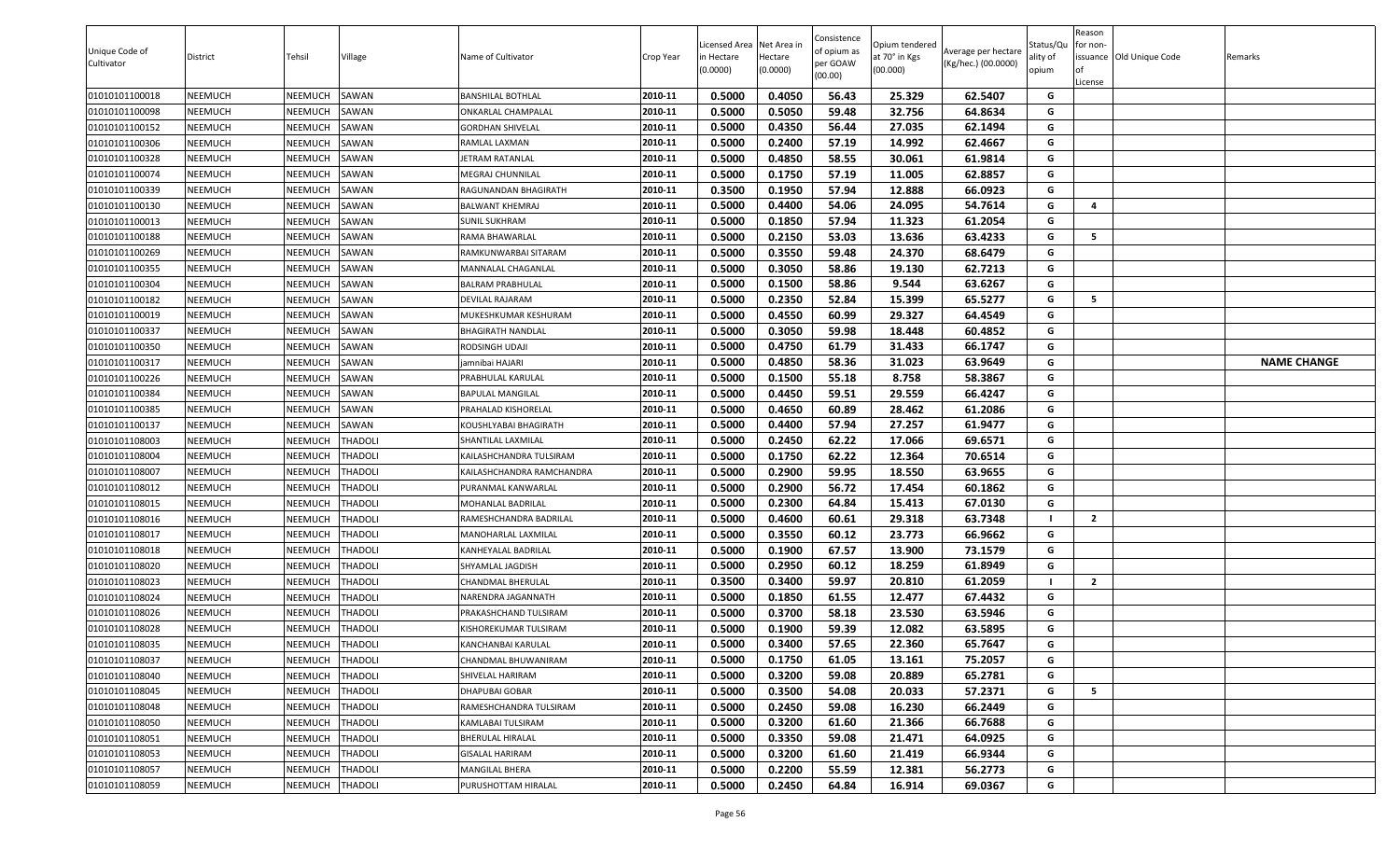| Licensed Area Net Area i<br>Status/Qu<br>Opium tendered<br>for non-<br>of opium as<br>Unique Code of<br>Average per hectare<br>at 70° in Kgs<br>Village<br>Name of Cultivator<br>issuance Old Unique Code<br>District<br>Tehsil<br>Hectare<br>ality of<br>Crop Year<br>in Hectare<br>Remarks<br>per GOAW<br>(Kg/hec.) (00.0000)<br>Cultivator<br>(0.0000)<br>(00.000)<br>(0.0000)<br>opium<br>(00.00)<br>.icense<br>2010-11<br>0.5000<br>0.1900<br>67.57<br>01010101108066<br><b>NEEMUCH</b><br>NEEMUCH<br><b>THADOLI</b><br>13.668<br>71.9368<br>MANGIBAI BADRILAL<br>G<br>2010-11<br>0.5000<br>0.2850<br>54.08<br>16.317<br>57.2526<br>01010101108069<br><b>NEEMUCH</b><br>NEEMUCH<br><b>THADOLI</b><br>G<br>5<br>RAMDAYAL RATANLAL<br>2010-11<br>0.5000<br>0.2800<br>16.971<br>60.6107<br>01010101108071<br><b>NEEMUCH</b><br>NEEMUCH<br><b>THADOLI</b><br>SHYAMLAL CHAMPALAL<br>56.49<br>G<br>2010-11<br>0.5000<br>0.3200<br>59.08<br>G<br><b>NEEMUCH</b><br><b>THADOLI</b><br>20.138<br>62.9313<br>01010101108074<br>NEEMUCH<br>BHAGAWATIBAI RAMCHANDRA<br>2010-11<br>0.5000<br>0.2400<br>54.08<br>13.134<br>54.7250<br><b>NEEMUCH</b><br>NEEMUCH<br><b>THADOLI</b><br>SHYAMLAL MANGILAL<br>G<br>4<br>01010101108077<br>2010-11<br>0.5000<br>55.8581<br><b>NEEMUCH</b><br>NEEMUCH<br>JAGDISH MANGILAL<br>0.4650<br>54.08<br>25.974<br>G<br><b>THADOLI</b><br>4<br>01010101108079<br>2010-11<br>0.5000<br>0.4000<br>61.60<br>25.168<br>62.9200<br>01010101108081<br><b>NEEMUCH</b><br>NEEMUCH<br><b>THADOLI</b><br>G<br><b>SHANTILAL DEVILAL</b><br>0.5000<br>0.1550<br>61.60<br>10.287<br>66.3677<br><b>NEEMUCH</b><br>NEEMUCH<br>2010-11<br>G<br>01010101108083<br><b>THADOLI</b><br>SHYAMLAL NANURAM<br>2010-11<br>0.5000<br>0.1850<br>59.08<br>11.512<br>62.2270<br>01010101108088<br><b>NEEMUCH</b><br>NEEMUCH<br><b>THADOLI</b><br>G<br><b>GOPAL RUPCHAND</b><br>NEEMUCH<br>2010-11<br>0.5000<br>0.3900<br>57.60<br>23.065<br>59.1410<br>01010101108094<br><b>NEEMUCH</b><br><b>THADOLI</b><br>G<br>BANSHILAL DEVILAL<br>0.5000<br>0.1450<br>9.803<br>67.6069<br>01010101108100<br><b>NEEMUCH</b><br>NEEMUCH<br><b>THADOLI</b><br>2010-11<br>61.60<br>G<br>LAXMINARAYAN HARIRAM<br>0.5000<br>59.50<br>26.155<br>63.7927<br><b>NEEMUCH</b><br>0.4100<br>G<br>01010101108102<br>NEEMUCH<br><b>THADOLI</b><br>2010-11<br>FAKIRCHAND RAMAJI<br>0.5000<br>0.1850<br>64.84<br>12.894<br>69.6973<br><b>NEEMUCH</b><br>NEEMUCH<br><b>THADOLI</b><br>2010-11<br>G<br>01010101108103<br>MUNNIBAI KANWARLAL<br>0.5000<br>68.7750<br>0.1600<br>64.84<br>11.004<br>2010-11<br>G<br><b>NEEMUCH</b><br>NEEMUCH<br><b>THADOLI</b><br>SURESHCHANDRA PURUSHOTTOM<br>01010101108025<br>2010-11<br><b>NEEMUCH</b><br>NEEMUCH<br>0.5000<br>0.4150<br>53.97<br>23.408<br>56.4048<br>- 5<br>01010101108044<br><b>THADOLI</b><br>NARAYAN BHUWANA<br>G<br>2010-11<br>0.5000<br>0.3000<br>G<br>01010101108105<br><b>NEEMUCH</b><br>NEEMUCH<br><b>THADOLI</b><br>TULSIRAM HARIRAM<br>59.50<br>18.462<br>61.5400<br>2010-11<br>0.5000<br>0.2500<br>63.85<br>16.473<br>65.8920<br><b>NEEMUCH</b><br>NEEMUCH<br>MUNNIBAI CHANDRAPRAKASH<br>G<br>01010101108014<br><b>THADOLI</b><br>0.5000<br>0.2000<br>13.433<br>67.1650<br>01010101108061<br><b>NEEMUCH</b><br>NEEMUCH<br><b>THADOLI</b><br>2010-11<br>61.70<br>G<br>BAGDIRAM BHUWANA<br>2010-11<br>0.3500<br>0.2950<br>55.63<br>17.094<br>57.9458<br>01010101108039<br><b>NEEMUCH</b><br>NEEMUCH<br><b>THADOLI</b><br>G<br>KASTURIBAI HARISHANKAR<br>0.5000<br><b>NEEMUCH</b><br>NEEMUCH<br><b>THADOLI</b><br>2010-11<br>0.2950<br>59.50<br>18.020<br>61.0847<br>01010101108021<br>CHANDRAPRAKASH PRAHALAD<br>G<br>0.5000<br>0.2250<br>61.70<br>16.165<br><b>NEEMUCH</b><br>71.8444<br>G<br>01010101108110<br>NEEMUCH<br><b>THADOLI</b><br>2010-11<br>RADHESHYAM BHANAWAR<br>0.5000<br>0.3100<br>56.90<br>17.810<br><b>NEEMUCH</b><br>NEEMUCH<br><b>THADOLI</b><br>2010-11<br>57.4516<br>G<br>01010101108095<br>PRAHALAD BHAGATRAM<br><b>NEEMUCH</b><br>NEEMUCH<br>2010-11<br>0.5000<br>0.1100<br>57.35<br>7.283<br>66.2091<br>01010101108115<br><b>THADOLI</b><br>G<br>SAHANTIBAI LAXMICHAND<br><b>TRANSFER / DIKEN</b><br>0.5000<br>0.2950<br>01010101108032<br><b>NEEMUCH</b><br>NEEMUCH<br><b>THADOLI</b><br>2010-11<br>61.70<br>18.739<br>63.5220<br>CHAGANLAL BHERULAL<br>G<br>0.5000<br>0.4250<br>61.70<br>28.303<br>66.5953<br>01010101108056<br><b>NEEMUCH</b><br>NEEMUCH<br><b>THADOLI</b><br>2010-11<br>G<br>FULIBAI BANSHILAL<br>2010-11<br>0.5000<br>0.2000<br>12.176<br>G<br>01010101108063<br><b>NEEMUCH</b><br>NEEMUCH<br><b>THADOLI</b><br>KESHARBAI CHAGANLAL<br>58.34<br>60.8800<br>2010-11<br>NEEMUCH<br>0.5000<br>0.2950<br>62.30<br>19.607<br>66.4644<br>G<br>01010101108117<br><b>NEEMUCH</b><br><b>THADOLI</b><br>VARDICHAND PRATHVIRAJ<br>2010-11<br>0.5000<br>0.1450<br>57.05<br>9.022<br>62.2207<br>01010101108046<br><b>NEEMUCH</b><br>NEEMUCH<br><b>THADOLI</b><br>BHANWARLAL BABRU<br>G<br>2010-11<br>0.5000<br>62.30<br>63.6667<br>G<br><b>NEEMUCH</b><br><b>THADOLI</b><br>0.1500<br>9.550<br>01010101108029<br>NEEMUCH<br>GIRIRAJ SHANTILAL<br>0.5000<br>0.2000<br>57.01<br>12.526<br>62.6300<br>01010101108109<br><b>NEEMUCH</b><br>NEEMUCH<br><b>THADOLI</b><br>2010-11<br>G<br>JAGANNATH DHURA<br>0.5000<br>0.2550<br><b>NEEMUCH</b><br>NEEMUCH<br>2010-11<br>61.42<br>16.715<br>65.5490<br>G<br><b>THADOLI</b><br>01010101108005<br>BABULAL BHUWANI<br><b>NEEMUCH</b><br>2010-11<br>0.5000<br>0.3750<br>58.34<br>22.428<br>59.8080<br>01010101108068<br>NEEMUCH<br><b>THADOLI</b><br>G<br>SITHABAI SHIVENARAYAN<br>0.5000<br>0.0000<br>0.00<br><b>NEEMUCH</b><br>2010-11<br>0.000<br>0.0000<br>F.<br>01010101108089<br>NEEMUCH<br><b>THADOLI</b><br>DINESHKUMAR JAGANNATH<br>2010-11<br>0.5000<br>0.5000<br>31.339<br>01010101108106<br><b>NEEMUCH</b><br>NEEMUCH<br><b>THADOLI</b><br>60.45<br>62.6780<br>G<br>DHANNA MODA<br>2010-11<br>0.5000<br>0.3800<br>56.26<br>23.452<br>61.7158<br>G<br>01010101108111<br><b>NEEMUCH</b><br>NEEMUCH<br><b>THADOLI</b><br>BAPULAL HAJARI<br><b>NEEMUCH</b><br><b>NEEMUCH</b><br><b>THADOLI</b><br>2010-11<br>0.5000<br>0.3350<br>62.39<br>21.159<br>01010101108141<br><b>GOPAL MATHURALAL</b><br>63.1612<br>G<br>2010-11<br>0.5000<br>0.2500<br>58.34<br>59.0080<br>14.752<br>G<br>01010101108011<br><b>NEEMUCH</b><br>NEEMUCH<br><b>THADOLI</b><br><b>GISALAL CHAMPALAL</b><br>2010-11<br>0.5000<br>0.2300<br>61.42<br>15.294<br>66.4957<br>G<br><b>NEEMUCH</b><br>NEEMUCH<br><b>THADOLI</b><br>BADRILAL HIRALAL<br>01010101108022<br>2010-11<br>0.5000<br>0.3100<br>58.34<br>19.886<br>G<br><b>NEEMUCH</b><br>NEEMUCH<br><b>THADOLI</b><br>OMPRAKASH DHANNALAL<br>64.1484<br>01010101108098<br>2010-11<br>0.5000<br><b>NEEMUCH</b><br>NEEMUCH<br><b>THADOLI</b><br>0.4500<br>61.08<br>29.502<br>65.5600<br>$\overline{2}$<br>01010101108072<br>RAMKANYABAI KANHAIYALAL<br>2010-11<br>0.5000<br>0.2000<br>12.500<br>G<br>01010101108075<br><b>NEEMUCH</b><br>NEEMUCH<br><b>THADOLI</b><br><b>GOPAL MANGILAL</b><br>58.45<br>62.5000<br>0.2350<br>0.3500<br>61.42<br>14.846<br>01010101108107<br><b>NEEMUCH</b><br>NEEMUCH<br><b>THADOLI</b><br>2010-11<br>63.1745<br>G<br>TEJPAL GANSHYAM<br>2010-11<br>0.5000<br>0.2400<br>61.42<br>17.320<br>01010101108043<br><b>NEEMUCH</b><br>NEEMUCH<br><b>THADOLI</b><br>72.1667<br>01020104028316<br>DEVILAL KALU<br>G<br>01010102166001<br>AATA<br>2010-11<br>0.5000<br>0.5000<br>37.071<br>74.1420<br><b>NEEMUCH</b><br>JAWAD<br>VISHVAS GHEESALAL<br>67.63<br>G<br>01010102166006<br><b>NEEMUCH</b><br>JAWAD<br><b>AATA</b><br>2010-11<br>0.3500<br>0.3500<br>68.81<br>27.426<br>78.3600<br>$\overline{2}$<br>CHHAGANLAL SITARAM |  |  |  |  | Consistence |  | Reason |  |
|------------------------------------------------------------------------------------------------------------------------------------------------------------------------------------------------------------------------------------------------------------------------------------------------------------------------------------------------------------------------------------------------------------------------------------------------------------------------------------------------------------------------------------------------------------------------------------------------------------------------------------------------------------------------------------------------------------------------------------------------------------------------------------------------------------------------------------------------------------------------------------------------------------------------------------------------------------------------------------------------------------------------------------------------------------------------------------------------------------------------------------------------------------------------------------------------------------------------------------------------------------------------------------------------------------------------------------------------------------------------------------------------------------------------------------------------------------------------------------------------------------------------------------------------------------------------------------------------------------------------------------------------------------------------------------------------------------------------------------------------------------------------------------------------------------------------------------------------------------------------------------------------------------------------------------------------------------------------------------------------------------------------------------------------------------------------------------------------------------------------------------------------------------------------------------------------------------------------------------------------------------------------------------------------------------------------------------------------------------------------------------------------------------------------------------------------------------------------------------------------------------------------------------------------------------------------------------------------------------------------------------------------------------------------------------------------------------------------------------------------------------------------------------------------------------------------------------------------------------------------------------------------------------------------------------------------------------------------------------------------------------------------------------------------------------------------------------------------------------------------------------------------------------------------------------------------------------------------------------------------------------------------------------------------------------------------------------------------------------------------------------------------------------------------------------------------------------------------------------------------------------------------------------------------------------------------------------------------------------------------------------------------------------------------------------------------------------------------------------------------------------------------------------------------------------------------------------------------------------------------------------------------------------------------------------------------------------------------------------------------------------------------------------------------------------------------------------------------------------------------------------------------------------------------------------------------------------------------------------------------------------------------------------------------------------------------------------------------------------------------------------------------------------------------------------------------------------------------------------------------------------------------------------------------------------------------------------------------------------------------------------------------------------------------------------------------------------------------------------------------------------------------------------------------------------------------------------------------------------------------------------------------------------------------------------------------------------------------------------------------------------------------------------------------------------------------------------------------------------------------------------------------------------------------------------------------------------------------------------------------------------------------------------------------------------------------------------------------------------------------------------------------------------------------------------------------------------------------------------------------------------------------------------------------------------------------------------------------------------------------------------------------------------------------------------------------------------------------------------------------------------------------------------------------------------------------------------------------------------------------------------------------------------------------------------------------------------------------------------------------------------------------------------------------------------------------------------------------------------------------------------------------------------------------------------------------------------------------------------------------------------------------------------------------------------------------------------------------------------------------------------------------------------------------------------------------------------------------------------------------------------------------------------------------------------------------------------------------------------------------------------------------------------------------------------------------------------------------------------------------------------------------------------------------------------------------------------------------------------------------------------------------------------------------------------------------------------------------------------------------------------------------------------------------------------------------------------------------------------------------------------------------------------------------------------------------------------------------------------------------------------------------------------------------------------------------------------------------------------------------------------------------------------------------------------------------------------------------------------------------------------------------------------------------------------------------------------------------------------------------------------------------------------------------------------------|--|--|--|--|-------------|--|--------|--|
|                                                                                                                                                                                                                                                                                                                                                                                                                                                                                                                                                                                                                                                                                                                                                                                                                                                                                                                                                                                                                                                                                                                                                                                                                                                                                                                                                                                                                                                                                                                                                                                                                                                                                                                                                                                                                                                                                                                                                                                                                                                                                                                                                                                                                                                                                                                                                                                                                                                                                                                                                                                                                                                                                                                                                                                                                                                                                                                                                                                                                                                                                                                                                                                                                                                                                                                                                                                                                                                                                                                                                                                                                                                                                                                                                                                                                                                                                                                                                                                                                                                                                                                                                                                                                                                                                                                                                                                                                                                                                                                                                                                                                                                                                                                                                                                                                                                                                                                                                                                                                                                                                                                                                                                                                                                                                                                                                                                                                                                                                                                                                                                                                                                                                                                                                                                                                                                                                                                                                                                                                                                                                                                                                                                                                                                                                                                                                                                                                                                                                                                                                                                                                                                                                                                                                                                                                                                                                                                                                                                                                                                                                                                                                                                                                                                                                                                                                                                                                                                                                                                                                                                                                                                                                          |  |  |  |  |             |  |        |  |
|                                                                                                                                                                                                                                                                                                                                                                                                                                                                                                                                                                                                                                                                                                                                                                                                                                                                                                                                                                                                                                                                                                                                                                                                                                                                                                                                                                                                                                                                                                                                                                                                                                                                                                                                                                                                                                                                                                                                                                                                                                                                                                                                                                                                                                                                                                                                                                                                                                                                                                                                                                                                                                                                                                                                                                                                                                                                                                                                                                                                                                                                                                                                                                                                                                                                                                                                                                                                                                                                                                                                                                                                                                                                                                                                                                                                                                                                                                                                                                                                                                                                                                                                                                                                                                                                                                                                                                                                                                                                                                                                                                                                                                                                                                                                                                                                                                                                                                                                                                                                                                                                                                                                                                                                                                                                                                                                                                                                                                                                                                                                                                                                                                                                                                                                                                                                                                                                                                                                                                                                                                                                                                                                                                                                                                                                                                                                                                                                                                                                                                                                                                                                                                                                                                                                                                                                                                                                                                                                                                                                                                                                                                                                                                                                                                                                                                                                                                                                                                                                                                                                                                                                                                                                                          |  |  |  |  |             |  |        |  |
|                                                                                                                                                                                                                                                                                                                                                                                                                                                                                                                                                                                                                                                                                                                                                                                                                                                                                                                                                                                                                                                                                                                                                                                                                                                                                                                                                                                                                                                                                                                                                                                                                                                                                                                                                                                                                                                                                                                                                                                                                                                                                                                                                                                                                                                                                                                                                                                                                                                                                                                                                                                                                                                                                                                                                                                                                                                                                                                                                                                                                                                                                                                                                                                                                                                                                                                                                                                                                                                                                                                                                                                                                                                                                                                                                                                                                                                                                                                                                                                                                                                                                                                                                                                                                                                                                                                                                                                                                                                                                                                                                                                                                                                                                                                                                                                                                                                                                                                                                                                                                                                                                                                                                                                                                                                                                                                                                                                                                                                                                                                                                                                                                                                                                                                                                                                                                                                                                                                                                                                                                                                                                                                                                                                                                                                                                                                                                                                                                                                                                                                                                                                                                                                                                                                                                                                                                                                                                                                                                                                                                                                                                                                                                                                                                                                                                                                                                                                                                                                                                                                                                                                                                                                                                          |  |  |  |  |             |  |        |  |
|                                                                                                                                                                                                                                                                                                                                                                                                                                                                                                                                                                                                                                                                                                                                                                                                                                                                                                                                                                                                                                                                                                                                                                                                                                                                                                                                                                                                                                                                                                                                                                                                                                                                                                                                                                                                                                                                                                                                                                                                                                                                                                                                                                                                                                                                                                                                                                                                                                                                                                                                                                                                                                                                                                                                                                                                                                                                                                                                                                                                                                                                                                                                                                                                                                                                                                                                                                                                                                                                                                                                                                                                                                                                                                                                                                                                                                                                                                                                                                                                                                                                                                                                                                                                                                                                                                                                                                                                                                                                                                                                                                                                                                                                                                                                                                                                                                                                                                                                                                                                                                                                                                                                                                                                                                                                                                                                                                                                                                                                                                                                                                                                                                                                                                                                                                                                                                                                                                                                                                                                                                                                                                                                                                                                                                                                                                                                                                                                                                                                                                                                                                                                                                                                                                                                                                                                                                                                                                                                                                                                                                                                                                                                                                                                                                                                                                                                                                                                                                                                                                                                                                                                                                                                                          |  |  |  |  |             |  |        |  |
|                                                                                                                                                                                                                                                                                                                                                                                                                                                                                                                                                                                                                                                                                                                                                                                                                                                                                                                                                                                                                                                                                                                                                                                                                                                                                                                                                                                                                                                                                                                                                                                                                                                                                                                                                                                                                                                                                                                                                                                                                                                                                                                                                                                                                                                                                                                                                                                                                                                                                                                                                                                                                                                                                                                                                                                                                                                                                                                                                                                                                                                                                                                                                                                                                                                                                                                                                                                                                                                                                                                                                                                                                                                                                                                                                                                                                                                                                                                                                                                                                                                                                                                                                                                                                                                                                                                                                                                                                                                                                                                                                                                                                                                                                                                                                                                                                                                                                                                                                                                                                                                                                                                                                                                                                                                                                                                                                                                                                                                                                                                                                                                                                                                                                                                                                                                                                                                                                                                                                                                                                                                                                                                                                                                                                                                                                                                                                                                                                                                                                                                                                                                                                                                                                                                                                                                                                                                                                                                                                                                                                                                                                                                                                                                                                                                                                                                                                                                                                                                                                                                                                                                                                                                                                          |  |  |  |  |             |  |        |  |
|                                                                                                                                                                                                                                                                                                                                                                                                                                                                                                                                                                                                                                                                                                                                                                                                                                                                                                                                                                                                                                                                                                                                                                                                                                                                                                                                                                                                                                                                                                                                                                                                                                                                                                                                                                                                                                                                                                                                                                                                                                                                                                                                                                                                                                                                                                                                                                                                                                                                                                                                                                                                                                                                                                                                                                                                                                                                                                                                                                                                                                                                                                                                                                                                                                                                                                                                                                                                                                                                                                                                                                                                                                                                                                                                                                                                                                                                                                                                                                                                                                                                                                                                                                                                                                                                                                                                                                                                                                                                                                                                                                                                                                                                                                                                                                                                                                                                                                                                                                                                                                                                                                                                                                                                                                                                                                                                                                                                                                                                                                                                                                                                                                                                                                                                                                                                                                                                                                                                                                                                                                                                                                                                                                                                                                                                                                                                                                                                                                                                                                                                                                                                                                                                                                                                                                                                                                                                                                                                                                                                                                                                                                                                                                                                                                                                                                                                                                                                                                                                                                                                                                                                                                                                                          |  |  |  |  |             |  |        |  |
|                                                                                                                                                                                                                                                                                                                                                                                                                                                                                                                                                                                                                                                                                                                                                                                                                                                                                                                                                                                                                                                                                                                                                                                                                                                                                                                                                                                                                                                                                                                                                                                                                                                                                                                                                                                                                                                                                                                                                                                                                                                                                                                                                                                                                                                                                                                                                                                                                                                                                                                                                                                                                                                                                                                                                                                                                                                                                                                                                                                                                                                                                                                                                                                                                                                                                                                                                                                                                                                                                                                                                                                                                                                                                                                                                                                                                                                                                                                                                                                                                                                                                                                                                                                                                                                                                                                                                                                                                                                                                                                                                                                                                                                                                                                                                                                                                                                                                                                                                                                                                                                                                                                                                                                                                                                                                                                                                                                                                                                                                                                                                                                                                                                                                                                                                                                                                                                                                                                                                                                                                                                                                                                                                                                                                                                                                                                                                                                                                                                                                                                                                                                                                                                                                                                                                                                                                                                                                                                                                                                                                                                                                                                                                                                                                                                                                                                                                                                                                                                                                                                                                                                                                                                                                          |  |  |  |  |             |  |        |  |
|                                                                                                                                                                                                                                                                                                                                                                                                                                                                                                                                                                                                                                                                                                                                                                                                                                                                                                                                                                                                                                                                                                                                                                                                                                                                                                                                                                                                                                                                                                                                                                                                                                                                                                                                                                                                                                                                                                                                                                                                                                                                                                                                                                                                                                                                                                                                                                                                                                                                                                                                                                                                                                                                                                                                                                                                                                                                                                                                                                                                                                                                                                                                                                                                                                                                                                                                                                                                                                                                                                                                                                                                                                                                                                                                                                                                                                                                                                                                                                                                                                                                                                                                                                                                                                                                                                                                                                                                                                                                                                                                                                                                                                                                                                                                                                                                                                                                                                                                                                                                                                                                                                                                                                                                                                                                                                                                                                                                                                                                                                                                                                                                                                                                                                                                                                                                                                                                                                                                                                                                                                                                                                                                                                                                                                                                                                                                                                                                                                                                                                                                                                                                                                                                                                                                                                                                                                                                                                                                                                                                                                                                                                                                                                                                                                                                                                                                                                                                                                                                                                                                                                                                                                                                                          |  |  |  |  |             |  |        |  |
|                                                                                                                                                                                                                                                                                                                                                                                                                                                                                                                                                                                                                                                                                                                                                                                                                                                                                                                                                                                                                                                                                                                                                                                                                                                                                                                                                                                                                                                                                                                                                                                                                                                                                                                                                                                                                                                                                                                                                                                                                                                                                                                                                                                                                                                                                                                                                                                                                                                                                                                                                                                                                                                                                                                                                                                                                                                                                                                                                                                                                                                                                                                                                                                                                                                                                                                                                                                                                                                                                                                                                                                                                                                                                                                                                                                                                                                                                                                                                                                                                                                                                                                                                                                                                                                                                                                                                                                                                                                                                                                                                                                                                                                                                                                                                                                                                                                                                                                                                                                                                                                                                                                                                                                                                                                                                                                                                                                                                                                                                                                                                                                                                                                                                                                                                                                                                                                                                                                                                                                                                                                                                                                                                                                                                                                                                                                                                                                                                                                                                                                                                                                                                                                                                                                                                                                                                                                                                                                                                                                                                                                                                                                                                                                                                                                                                                                                                                                                                                                                                                                                                                                                                                                                                          |  |  |  |  |             |  |        |  |
|                                                                                                                                                                                                                                                                                                                                                                                                                                                                                                                                                                                                                                                                                                                                                                                                                                                                                                                                                                                                                                                                                                                                                                                                                                                                                                                                                                                                                                                                                                                                                                                                                                                                                                                                                                                                                                                                                                                                                                                                                                                                                                                                                                                                                                                                                                                                                                                                                                                                                                                                                                                                                                                                                                                                                                                                                                                                                                                                                                                                                                                                                                                                                                                                                                                                                                                                                                                                                                                                                                                                                                                                                                                                                                                                                                                                                                                                                                                                                                                                                                                                                                                                                                                                                                                                                                                                                                                                                                                                                                                                                                                                                                                                                                                                                                                                                                                                                                                                                                                                                                                                                                                                                                                                                                                                                                                                                                                                                                                                                                                                                                                                                                                                                                                                                                                                                                                                                                                                                                                                                                                                                                                                                                                                                                                                                                                                                                                                                                                                                                                                                                                                                                                                                                                                                                                                                                                                                                                                                                                                                                                                                                                                                                                                                                                                                                                                                                                                                                                                                                                                                                                                                                                                                          |  |  |  |  |             |  |        |  |
|                                                                                                                                                                                                                                                                                                                                                                                                                                                                                                                                                                                                                                                                                                                                                                                                                                                                                                                                                                                                                                                                                                                                                                                                                                                                                                                                                                                                                                                                                                                                                                                                                                                                                                                                                                                                                                                                                                                                                                                                                                                                                                                                                                                                                                                                                                                                                                                                                                                                                                                                                                                                                                                                                                                                                                                                                                                                                                                                                                                                                                                                                                                                                                                                                                                                                                                                                                                                                                                                                                                                                                                                                                                                                                                                                                                                                                                                                                                                                                                                                                                                                                                                                                                                                                                                                                                                                                                                                                                                                                                                                                                                                                                                                                                                                                                                                                                                                                                                                                                                                                                                                                                                                                                                                                                                                                                                                                                                                                                                                                                                                                                                                                                                                                                                                                                                                                                                                                                                                                                                                                                                                                                                                                                                                                                                                                                                                                                                                                                                                                                                                                                                                                                                                                                                                                                                                                                                                                                                                                                                                                                                                                                                                                                                                                                                                                                                                                                                                                                                                                                                                                                                                                                                                          |  |  |  |  |             |  |        |  |
|                                                                                                                                                                                                                                                                                                                                                                                                                                                                                                                                                                                                                                                                                                                                                                                                                                                                                                                                                                                                                                                                                                                                                                                                                                                                                                                                                                                                                                                                                                                                                                                                                                                                                                                                                                                                                                                                                                                                                                                                                                                                                                                                                                                                                                                                                                                                                                                                                                                                                                                                                                                                                                                                                                                                                                                                                                                                                                                                                                                                                                                                                                                                                                                                                                                                                                                                                                                                                                                                                                                                                                                                                                                                                                                                                                                                                                                                                                                                                                                                                                                                                                                                                                                                                                                                                                                                                                                                                                                                                                                                                                                                                                                                                                                                                                                                                                                                                                                                                                                                                                                                                                                                                                                                                                                                                                                                                                                                                                                                                                                                                                                                                                                                                                                                                                                                                                                                                                                                                                                                                                                                                                                                                                                                                                                                                                                                                                                                                                                                                                                                                                                                                                                                                                                                                                                                                                                                                                                                                                                                                                                                                                                                                                                                                                                                                                                                                                                                                                                                                                                                                                                                                                                                                          |  |  |  |  |             |  |        |  |
|                                                                                                                                                                                                                                                                                                                                                                                                                                                                                                                                                                                                                                                                                                                                                                                                                                                                                                                                                                                                                                                                                                                                                                                                                                                                                                                                                                                                                                                                                                                                                                                                                                                                                                                                                                                                                                                                                                                                                                                                                                                                                                                                                                                                                                                                                                                                                                                                                                                                                                                                                                                                                                                                                                                                                                                                                                                                                                                                                                                                                                                                                                                                                                                                                                                                                                                                                                                                                                                                                                                                                                                                                                                                                                                                                                                                                                                                                                                                                                                                                                                                                                                                                                                                                                                                                                                                                                                                                                                                                                                                                                                                                                                                                                                                                                                                                                                                                                                                                                                                                                                                                                                                                                                                                                                                                                                                                                                                                                                                                                                                                                                                                                                                                                                                                                                                                                                                                                                                                                                                                                                                                                                                                                                                                                                                                                                                                                                                                                                                                                                                                                                                                                                                                                                                                                                                                                                                                                                                                                                                                                                                                                                                                                                                                                                                                                                                                                                                                                                                                                                                                                                                                                                                                          |  |  |  |  |             |  |        |  |
|                                                                                                                                                                                                                                                                                                                                                                                                                                                                                                                                                                                                                                                                                                                                                                                                                                                                                                                                                                                                                                                                                                                                                                                                                                                                                                                                                                                                                                                                                                                                                                                                                                                                                                                                                                                                                                                                                                                                                                                                                                                                                                                                                                                                                                                                                                                                                                                                                                                                                                                                                                                                                                                                                                                                                                                                                                                                                                                                                                                                                                                                                                                                                                                                                                                                                                                                                                                                                                                                                                                                                                                                                                                                                                                                                                                                                                                                                                                                                                                                                                                                                                                                                                                                                                                                                                                                                                                                                                                                                                                                                                                                                                                                                                                                                                                                                                                                                                                                                                                                                                                                                                                                                                                                                                                                                                                                                                                                                                                                                                                                                                                                                                                                                                                                                                                                                                                                                                                                                                                                                                                                                                                                                                                                                                                                                                                                                                                                                                                                                                                                                                                                                                                                                                                                                                                                                                                                                                                                                                                                                                                                                                                                                                                                                                                                                                                                                                                                                                                                                                                                                                                                                                                                                          |  |  |  |  |             |  |        |  |
|                                                                                                                                                                                                                                                                                                                                                                                                                                                                                                                                                                                                                                                                                                                                                                                                                                                                                                                                                                                                                                                                                                                                                                                                                                                                                                                                                                                                                                                                                                                                                                                                                                                                                                                                                                                                                                                                                                                                                                                                                                                                                                                                                                                                                                                                                                                                                                                                                                                                                                                                                                                                                                                                                                                                                                                                                                                                                                                                                                                                                                                                                                                                                                                                                                                                                                                                                                                                                                                                                                                                                                                                                                                                                                                                                                                                                                                                                                                                                                                                                                                                                                                                                                                                                                                                                                                                                                                                                                                                                                                                                                                                                                                                                                                                                                                                                                                                                                                                                                                                                                                                                                                                                                                                                                                                                                                                                                                                                                                                                                                                                                                                                                                                                                                                                                                                                                                                                                                                                                                                                                                                                                                                                                                                                                                                                                                                                                                                                                                                                                                                                                                                                                                                                                                                                                                                                                                                                                                                                                                                                                                                                                                                                                                                                                                                                                                                                                                                                                                                                                                                                                                                                                                                                          |  |  |  |  |             |  |        |  |
|                                                                                                                                                                                                                                                                                                                                                                                                                                                                                                                                                                                                                                                                                                                                                                                                                                                                                                                                                                                                                                                                                                                                                                                                                                                                                                                                                                                                                                                                                                                                                                                                                                                                                                                                                                                                                                                                                                                                                                                                                                                                                                                                                                                                                                                                                                                                                                                                                                                                                                                                                                                                                                                                                                                                                                                                                                                                                                                                                                                                                                                                                                                                                                                                                                                                                                                                                                                                                                                                                                                                                                                                                                                                                                                                                                                                                                                                                                                                                                                                                                                                                                                                                                                                                                                                                                                                                                                                                                                                                                                                                                                                                                                                                                                                                                                                                                                                                                                                                                                                                                                                                                                                                                                                                                                                                                                                                                                                                                                                                                                                                                                                                                                                                                                                                                                                                                                                                                                                                                                                                                                                                                                                                                                                                                                                                                                                                                                                                                                                                                                                                                                                                                                                                                                                                                                                                                                                                                                                                                                                                                                                                                                                                                                                                                                                                                                                                                                                                                                                                                                                                                                                                                                                                          |  |  |  |  |             |  |        |  |
|                                                                                                                                                                                                                                                                                                                                                                                                                                                                                                                                                                                                                                                                                                                                                                                                                                                                                                                                                                                                                                                                                                                                                                                                                                                                                                                                                                                                                                                                                                                                                                                                                                                                                                                                                                                                                                                                                                                                                                                                                                                                                                                                                                                                                                                                                                                                                                                                                                                                                                                                                                                                                                                                                                                                                                                                                                                                                                                                                                                                                                                                                                                                                                                                                                                                                                                                                                                                                                                                                                                                                                                                                                                                                                                                                                                                                                                                                                                                                                                                                                                                                                                                                                                                                                                                                                                                                                                                                                                                                                                                                                                                                                                                                                                                                                                                                                                                                                                                                                                                                                                                                                                                                                                                                                                                                                                                                                                                                                                                                                                                                                                                                                                                                                                                                                                                                                                                                                                                                                                                                                                                                                                                                                                                                                                                                                                                                                                                                                                                                                                                                                                                                                                                                                                                                                                                                                                                                                                                                                                                                                                                                                                                                                                                                                                                                                                                                                                                                                                                                                                                                                                                                                                                                          |  |  |  |  |             |  |        |  |
|                                                                                                                                                                                                                                                                                                                                                                                                                                                                                                                                                                                                                                                                                                                                                                                                                                                                                                                                                                                                                                                                                                                                                                                                                                                                                                                                                                                                                                                                                                                                                                                                                                                                                                                                                                                                                                                                                                                                                                                                                                                                                                                                                                                                                                                                                                                                                                                                                                                                                                                                                                                                                                                                                                                                                                                                                                                                                                                                                                                                                                                                                                                                                                                                                                                                                                                                                                                                                                                                                                                                                                                                                                                                                                                                                                                                                                                                                                                                                                                                                                                                                                                                                                                                                                                                                                                                                                                                                                                                                                                                                                                                                                                                                                                                                                                                                                                                                                                                                                                                                                                                                                                                                                                                                                                                                                                                                                                                                                                                                                                                                                                                                                                                                                                                                                                                                                                                                                                                                                                                                                                                                                                                                                                                                                                                                                                                                                                                                                                                                                                                                                                                                                                                                                                                                                                                                                                                                                                                                                                                                                                                                                                                                                                                                                                                                                                                                                                                                                                                                                                                                                                                                                                                                          |  |  |  |  |             |  |        |  |
|                                                                                                                                                                                                                                                                                                                                                                                                                                                                                                                                                                                                                                                                                                                                                                                                                                                                                                                                                                                                                                                                                                                                                                                                                                                                                                                                                                                                                                                                                                                                                                                                                                                                                                                                                                                                                                                                                                                                                                                                                                                                                                                                                                                                                                                                                                                                                                                                                                                                                                                                                                                                                                                                                                                                                                                                                                                                                                                                                                                                                                                                                                                                                                                                                                                                                                                                                                                                                                                                                                                                                                                                                                                                                                                                                                                                                                                                                                                                                                                                                                                                                                                                                                                                                                                                                                                                                                                                                                                                                                                                                                                                                                                                                                                                                                                                                                                                                                                                                                                                                                                                                                                                                                                                                                                                                                                                                                                                                                                                                                                                                                                                                                                                                                                                                                                                                                                                                                                                                                                                                                                                                                                                                                                                                                                                                                                                                                                                                                                                                                                                                                                                                                                                                                                                                                                                                                                                                                                                                                                                                                                                                                                                                                                                                                                                                                                                                                                                                                                                                                                                                                                                                                                                                          |  |  |  |  |             |  |        |  |
|                                                                                                                                                                                                                                                                                                                                                                                                                                                                                                                                                                                                                                                                                                                                                                                                                                                                                                                                                                                                                                                                                                                                                                                                                                                                                                                                                                                                                                                                                                                                                                                                                                                                                                                                                                                                                                                                                                                                                                                                                                                                                                                                                                                                                                                                                                                                                                                                                                                                                                                                                                                                                                                                                                                                                                                                                                                                                                                                                                                                                                                                                                                                                                                                                                                                                                                                                                                                                                                                                                                                                                                                                                                                                                                                                                                                                                                                                                                                                                                                                                                                                                                                                                                                                                                                                                                                                                                                                                                                                                                                                                                                                                                                                                                                                                                                                                                                                                                                                                                                                                                                                                                                                                                                                                                                                                                                                                                                                                                                                                                                                                                                                                                                                                                                                                                                                                                                                                                                                                                                                                                                                                                                                                                                                                                                                                                                                                                                                                                                                                                                                                                                                                                                                                                                                                                                                                                                                                                                                                                                                                                                                                                                                                                                                                                                                                                                                                                                                                                                                                                                                                                                                                                                                          |  |  |  |  |             |  |        |  |
|                                                                                                                                                                                                                                                                                                                                                                                                                                                                                                                                                                                                                                                                                                                                                                                                                                                                                                                                                                                                                                                                                                                                                                                                                                                                                                                                                                                                                                                                                                                                                                                                                                                                                                                                                                                                                                                                                                                                                                                                                                                                                                                                                                                                                                                                                                                                                                                                                                                                                                                                                                                                                                                                                                                                                                                                                                                                                                                                                                                                                                                                                                                                                                                                                                                                                                                                                                                                                                                                                                                                                                                                                                                                                                                                                                                                                                                                                                                                                                                                                                                                                                                                                                                                                                                                                                                                                                                                                                                                                                                                                                                                                                                                                                                                                                                                                                                                                                                                                                                                                                                                                                                                                                                                                                                                                                                                                                                                                                                                                                                                                                                                                                                                                                                                                                                                                                                                                                                                                                                                                                                                                                                                                                                                                                                                                                                                                                                                                                                                                                                                                                                                                                                                                                                                                                                                                                                                                                                                                                                                                                                                                                                                                                                                                                                                                                                                                                                                                                                                                                                                                                                                                                                                                          |  |  |  |  |             |  |        |  |
|                                                                                                                                                                                                                                                                                                                                                                                                                                                                                                                                                                                                                                                                                                                                                                                                                                                                                                                                                                                                                                                                                                                                                                                                                                                                                                                                                                                                                                                                                                                                                                                                                                                                                                                                                                                                                                                                                                                                                                                                                                                                                                                                                                                                                                                                                                                                                                                                                                                                                                                                                                                                                                                                                                                                                                                                                                                                                                                                                                                                                                                                                                                                                                                                                                                                                                                                                                                                                                                                                                                                                                                                                                                                                                                                                                                                                                                                                                                                                                                                                                                                                                                                                                                                                                                                                                                                                                                                                                                                                                                                                                                                                                                                                                                                                                                                                                                                                                                                                                                                                                                                                                                                                                                                                                                                                                                                                                                                                                                                                                                                                                                                                                                                                                                                                                                                                                                                                                                                                                                                                                                                                                                                                                                                                                                                                                                                                                                                                                                                                                                                                                                                                                                                                                                                                                                                                                                                                                                                                                                                                                                                                                                                                                                                                                                                                                                                                                                                                                                                                                                                                                                                                                                                                          |  |  |  |  |             |  |        |  |
|                                                                                                                                                                                                                                                                                                                                                                                                                                                                                                                                                                                                                                                                                                                                                                                                                                                                                                                                                                                                                                                                                                                                                                                                                                                                                                                                                                                                                                                                                                                                                                                                                                                                                                                                                                                                                                                                                                                                                                                                                                                                                                                                                                                                                                                                                                                                                                                                                                                                                                                                                                                                                                                                                                                                                                                                                                                                                                                                                                                                                                                                                                                                                                                                                                                                                                                                                                                                                                                                                                                                                                                                                                                                                                                                                                                                                                                                                                                                                                                                                                                                                                                                                                                                                                                                                                                                                                                                                                                                                                                                                                                                                                                                                                                                                                                                                                                                                                                                                                                                                                                                                                                                                                                                                                                                                                                                                                                                                                                                                                                                                                                                                                                                                                                                                                                                                                                                                                                                                                                                                                                                                                                                                                                                                                                                                                                                                                                                                                                                                                                                                                                                                                                                                                                                                                                                                                                                                                                                                                                                                                                                                                                                                                                                                                                                                                                                                                                                                                                                                                                                                                                                                                                                                          |  |  |  |  |             |  |        |  |
|                                                                                                                                                                                                                                                                                                                                                                                                                                                                                                                                                                                                                                                                                                                                                                                                                                                                                                                                                                                                                                                                                                                                                                                                                                                                                                                                                                                                                                                                                                                                                                                                                                                                                                                                                                                                                                                                                                                                                                                                                                                                                                                                                                                                                                                                                                                                                                                                                                                                                                                                                                                                                                                                                                                                                                                                                                                                                                                                                                                                                                                                                                                                                                                                                                                                                                                                                                                                                                                                                                                                                                                                                                                                                                                                                                                                                                                                                                                                                                                                                                                                                                                                                                                                                                                                                                                                                                                                                                                                                                                                                                                                                                                                                                                                                                                                                                                                                                                                                                                                                                                                                                                                                                                                                                                                                                                                                                                                                                                                                                                                                                                                                                                                                                                                                                                                                                                                                                                                                                                                                                                                                                                                                                                                                                                                                                                                                                                                                                                                                                                                                                                                                                                                                                                                                                                                                                                                                                                                                                                                                                                                                                                                                                                                                                                                                                                                                                                                                                                                                                                                                                                                                                                                                          |  |  |  |  |             |  |        |  |
|                                                                                                                                                                                                                                                                                                                                                                                                                                                                                                                                                                                                                                                                                                                                                                                                                                                                                                                                                                                                                                                                                                                                                                                                                                                                                                                                                                                                                                                                                                                                                                                                                                                                                                                                                                                                                                                                                                                                                                                                                                                                                                                                                                                                                                                                                                                                                                                                                                                                                                                                                                                                                                                                                                                                                                                                                                                                                                                                                                                                                                                                                                                                                                                                                                                                                                                                                                                                                                                                                                                                                                                                                                                                                                                                                                                                                                                                                                                                                                                                                                                                                                                                                                                                                                                                                                                                                                                                                                                                                                                                                                                                                                                                                                                                                                                                                                                                                                                                                                                                                                                                                                                                                                                                                                                                                                                                                                                                                                                                                                                                                                                                                                                                                                                                                                                                                                                                                                                                                                                                                                                                                                                                                                                                                                                                                                                                                                                                                                                                                                                                                                                                                                                                                                                                                                                                                                                                                                                                                                                                                                                                                                                                                                                                                                                                                                                                                                                                                                                                                                                                                                                                                                                                                          |  |  |  |  |             |  |        |  |
|                                                                                                                                                                                                                                                                                                                                                                                                                                                                                                                                                                                                                                                                                                                                                                                                                                                                                                                                                                                                                                                                                                                                                                                                                                                                                                                                                                                                                                                                                                                                                                                                                                                                                                                                                                                                                                                                                                                                                                                                                                                                                                                                                                                                                                                                                                                                                                                                                                                                                                                                                                                                                                                                                                                                                                                                                                                                                                                                                                                                                                                                                                                                                                                                                                                                                                                                                                                                                                                                                                                                                                                                                                                                                                                                                                                                                                                                                                                                                                                                                                                                                                                                                                                                                                                                                                                                                                                                                                                                                                                                                                                                                                                                                                                                                                                                                                                                                                                                                                                                                                                                                                                                                                                                                                                                                                                                                                                                                                                                                                                                                                                                                                                                                                                                                                                                                                                                                                                                                                                                                                                                                                                                                                                                                                                                                                                                                                                                                                                                                                                                                                                                                                                                                                                                                                                                                                                                                                                                                                                                                                                                                                                                                                                                                                                                                                                                                                                                                                                                                                                                                                                                                                                                                          |  |  |  |  |             |  |        |  |
|                                                                                                                                                                                                                                                                                                                                                                                                                                                                                                                                                                                                                                                                                                                                                                                                                                                                                                                                                                                                                                                                                                                                                                                                                                                                                                                                                                                                                                                                                                                                                                                                                                                                                                                                                                                                                                                                                                                                                                                                                                                                                                                                                                                                                                                                                                                                                                                                                                                                                                                                                                                                                                                                                                                                                                                                                                                                                                                                                                                                                                                                                                                                                                                                                                                                                                                                                                                                                                                                                                                                                                                                                                                                                                                                                                                                                                                                                                                                                                                                                                                                                                                                                                                                                                                                                                                                                                                                                                                                                                                                                                                                                                                                                                                                                                                                                                                                                                                                                                                                                                                                                                                                                                                                                                                                                                                                                                                                                                                                                                                                                                                                                                                                                                                                                                                                                                                                                                                                                                                                                                                                                                                                                                                                                                                                                                                                                                                                                                                                                                                                                                                                                                                                                                                                                                                                                                                                                                                                                                                                                                                                                                                                                                                                                                                                                                                                                                                                                                                                                                                                                                                                                                                                                          |  |  |  |  |             |  |        |  |
|                                                                                                                                                                                                                                                                                                                                                                                                                                                                                                                                                                                                                                                                                                                                                                                                                                                                                                                                                                                                                                                                                                                                                                                                                                                                                                                                                                                                                                                                                                                                                                                                                                                                                                                                                                                                                                                                                                                                                                                                                                                                                                                                                                                                                                                                                                                                                                                                                                                                                                                                                                                                                                                                                                                                                                                                                                                                                                                                                                                                                                                                                                                                                                                                                                                                                                                                                                                                                                                                                                                                                                                                                                                                                                                                                                                                                                                                                                                                                                                                                                                                                                                                                                                                                                                                                                                                                                                                                                                                                                                                                                                                                                                                                                                                                                                                                                                                                                                                                                                                                                                                                                                                                                                                                                                                                                                                                                                                                                                                                                                                                                                                                                                                                                                                                                                                                                                                                                                                                                                                                                                                                                                                                                                                                                                                                                                                                                                                                                                                                                                                                                                                                                                                                                                                                                                                                                                                                                                                                                                                                                                                                                                                                                                                                                                                                                                                                                                                                                                                                                                                                                                                                                                                                          |  |  |  |  |             |  |        |  |
|                                                                                                                                                                                                                                                                                                                                                                                                                                                                                                                                                                                                                                                                                                                                                                                                                                                                                                                                                                                                                                                                                                                                                                                                                                                                                                                                                                                                                                                                                                                                                                                                                                                                                                                                                                                                                                                                                                                                                                                                                                                                                                                                                                                                                                                                                                                                                                                                                                                                                                                                                                                                                                                                                                                                                                                                                                                                                                                                                                                                                                                                                                                                                                                                                                                                                                                                                                                                                                                                                                                                                                                                                                                                                                                                                                                                                                                                                                                                                                                                                                                                                                                                                                                                                                                                                                                                                                                                                                                                                                                                                                                                                                                                                                                                                                                                                                                                                                                                                                                                                                                                                                                                                                                                                                                                                                                                                                                                                                                                                                                                                                                                                                                                                                                                                                                                                                                                                                                                                                                                                                                                                                                                                                                                                                                                                                                                                                                                                                                                                                                                                                                                                                                                                                                                                                                                                                                                                                                                                                                                                                                                                                                                                                                                                                                                                                                                                                                                                                                                                                                                                                                                                                                                                          |  |  |  |  |             |  |        |  |
|                                                                                                                                                                                                                                                                                                                                                                                                                                                                                                                                                                                                                                                                                                                                                                                                                                                                                                                                                                                                                                                                                                                                                                                                                                                                                                                                                                                                                                                                                                                                                                                                                                                                                                                                                                                                                                                                                                                                                                                                                                                                                                                                                                                                                                                                                                                                                                                                                                                                                                                                                                                                                                                                                                                                                                                                                                                                                                                                                                                                                                                                                                                                                                                                                                                                                                                                                                                                                                                                                                                                                                                                                                                                                                                                                                                                                                                                                                                                                                                                                                                                                                                                                                                                                                                                                                                                                                                                                                                                                                                                                                                                                                                                                                                                                                                                                                                                                                                                                                                                                                                                                                                                                                                                                                                                                                                                                                                                                                                                                                                                                                                                                                                                                                                                                                                                                                                                                                                                                                                                                                                                                                                                                                                                                                                                                                                                                                                                                                                                                                                                                                                                                                                                                                                                                                                                                                                                                                                                                                                                                                                                                                                                                                                                                                                                                                                                                                                                                                                                                                                                                                                                                                                                                          |  |  |  |  |             |  |        |  |
|                                                                                                                                                                                                                                                                                                                                                                                                                                                                                                                                                                                                                                                                                                                                                                                                                                                                                                                                                                                                                                                                                                                                                                                                                                                                                                                                                                                                                                                                                                                                                                                                                                                                                                                                                                                                                                                                                                                                                                                                                                                                                                                                                                                                                                                                                                                                                                                                                                                                                                                                                                                                                                                                                                                                                                                                                                                                                                                                                                                                                                                                                                                                                                                                                                                                                                                                                                                                                                                                                                                                                                                                                                                                                                                                                                                                                                                                                                                                                                                                                                                                                                                                                                                                                                                                                                                                                                                                                                                                                                                                                                                                                                                                                                                                                                                                                                                                                                                                                                                                                                                                                                                                                                                                                                                                                                                                                                                                                                                                                                                                                                                                                                                                                                                                                                                                                                                                                                                                                                                                                                                                                                                                                                                                                                                                                                                                                                                                                                                                                                                                                                                                                                                                                                                                                                                                                                                                                                                                                                                                                                                                                                                                                                                                                                                                                                                                                                                                                                                                                                                                                                                                                                                                                          |  |  |  |  |             |  |        |  |
|                                                                                                                                                                                                                                                                                                                                                                                                                                                                                                                                                                                                                                                                                                                                                                                                                                                                                                                                                                                                                                                                                                                                                                                                                                                                                                                                                                                                                                                                                                                                                                                                                                                                                                                                                                                                                                                                                                                                                                                                                                                                                                                                                                                                                                                                                                                                                                                                                                                                                                                                                                                                                                                                                                                                                                                                                                                                                                                                                                                                                                                                                                                                                                                                                                                                                                                                                                                                                                                                                                                                                                                                                                                                                                                                                                                                                                                                                                                                                                                                                                                                                                                                                                                                                                                                                                                                                                                                                                                                                                                                                                                                                                                                                                                                                                                                                                                                                                                                                                                                                                                                                                                                                                                                                                                                                                                                                                                                                                                                                                                                                                                                                                                                                                                                                                                                                                                                                                                                                                                                                                                                                                                                                                                                                                                                                                                                                                                                                                                                                                                                                                                                                                                                                                                                                                                                                                                                                                                                                                                                                                                                                                                                                                                                                                                                                                                                                                                                                                                                                                                                                                                                                                                                                          |  |  |  |  |             |  |        |  |
|                                                                                                                                                                                                                                                                                                                                                                                                                                                                                                                                                                                                                                                                                                                                                                                                                                                                                                                                                                                                                                                                                                                                                                                                                                                                                                                                                                                                                                                                                                                                                                                                                                                                                                                                                                                                                                                                                                                                                                                                                                                                                                                                                                                                                                                                                                                                                                                                                                                                                                                                                                                                                                                                                                                                                                                                                                                                                                                                                                                                                                                                                                                                                                                                                                                                                                                                                                                                                                                                                                                                                                                                                                                                                                                                                                                                                                                                                                                                                                                                                                                                                                                                                                                                                                                                                                                                                                                                                                                                                                                                                                                                                                                                                                                                                                                                                                                                                                                                                                                                                                                                                                                                                                                                                                                                                                                                                                                                                                                                                                                                                                                                                                                                                                                                                                                                                                                                                                                                                                                                                                                                                                                                                                                                                                                                                                                                                                                                                                                                                                                                                                                                                                                                                                                                                                                                                                                                                                                                                                                                                                                                                                                                                                                                                                                                                                                                                                                                                                                                                                                                                                                                                                                                                          |  |  |  |  |             |  |        |  |
|                                                                                                                                                                                                                                                                                                                                                                                                                                                                                                                                                                                                                                                                                                                                                                                                                                                                                                                                                                                                                                                                                                                                                                                                                                                                                                                                                                                                                                                                                                                                                                                                                                                                                                                                                                                                                                                                                                                                                                                                                                                                                                                                                                                                                                                                                                                                                                                                                                                                                                                                                                                                                                                                                                                                                                                                                                                                                                                                                                                                                                                                                                                                                                                                                                                                                                                                                                                                                                                                                                                                                                                                                                                                                                                                                                                                                                                                                                                                                                                                                                                                                                                                                                                                                                                                                                                                                                                                                                                                                                                                                                                                                                                                                                                                                                                                                                                                                                                                                                                                                                                                                                                                                                                                                                                                                                                                                                                                                                                                                                                                                                                                                                                                                                                                                                                                                                                                                                                                                                                                                                                                                                                                                                                                                                                                                                                                                                                                                                                                                                                                                                                                                                                                                                                                                                                                                                                                                                                                                                                                                                                                                                                                                                                                                                                                                                                                                                                                                                                                                                                                                                                                                                                                                          |  |  |  |  |             |  |        |  |
|                                                                                                                                                                                                                                                                                                                                                                                                                                                                                                                                                                                                                                                                                                                                                                                                                                                                                                                                                                                                                                                                                                                                                                                                                                                                                                                                                                                                                                                                                                                                                                                                                                                                                                                                                                                                                                                                                                                                                                                                                                                                                                                                                                                                                                                                                                                                                                                                                                                                                                                                                                                                                                                                                                                                                                                                                                                                                                                                                                                                                                                                                                                                                                                                                                                                                                                                                                                                                                                                                                                                                                                                                                                                                                                                                                                                                                                                                                                                                                                                                                                                                                                                                                                                                                                                                                                                                                                                                                                                                                                                                                                                                                                                                                                                                                                                                                                                                                                                                                                                                                                                                                                                                                                                                                                                                                                                                                                                                                                                                                                                                                                                                                                                                                                                                                                                                                                                                                                                                                                                                                                                                                                                                                                                                                                                                                                                                                                                                                                                                                                                                                                                                                                                                                                                                                                                                                                                                                                                                                                                                                                                                                                                                                                                                                                                                                                                                                                                                                                                                                                                                                                                                                                                                          |  |  |  |  |             |  |        |  |
|                                                                                                                                                                                                                                                                                                                                                                                                                                                                                                                                                                                                                                                                                                                                                                                                                                                                                                                                                                                                                                                                                                                                                                                                                                                                                                                                                                                                                                                                                                                                                                                                                                                                                                                                                                                                                                                                                                                                                                                                                                                                                                                                                                                                                                                                                                                                                                                                                                                                                                                                                                                                                                                                                                                                                                                                                                                                                                                                                                                                                                                                                                                                                                                                                                                                                                                                                                                                                                                                                                                                                                                                                                                                                                                                                                                                                                                                                                                                                                                                                                                                                                                                                                                                                                                                                                                                                                                                                                                                                                                                                                                                                                                                                                                                                                                                                                                                                                                                                                                                                                                                                                                                                                                                                                                                                                                                                                                                                                                                                                                                                                                                                                                                                                                                                                                                                                                                                                                                                                                                                                                                                                                                                                                                                                                                                                                                                                                                                                                                                                                                                                                                                                                                                                                                                                                                                                                                                                                                                                                                                                                                                                                                                                                                                                                                                                                                                                                                                                                                                                                                                                                                                                                                                          |  |  |  |  |             |  |        |  |
|                                                                                                                                                                                                                                                                                                                                                                                                                                                                                                                                                                                                                                                                                                                                                                                                                                                                                                                                                                                                                                                                                                                                                                                                                                                                                                                                                                                                                                                                                                                                                                                                                                                                                                                                                                                                                                                                                                                                                                                                                                                                                                                                                                                                                                                                                                                                                                                                                                                                                                                                                                                                                                                                                                                                                                                                                                                                                                                                                                                                                                                                                                                                                                                                                                                                                                                                                                                                                                                                                                                                                                                                                                                                                                                                                                                                                                                                                                                                                                                                                                                                                                                                                                                                                                                                                                                                                                                                                                                                                                                                                                                                                                                                                                                                                                                                                                                                                                                                                                                                                                                                                                                                                                                                                                                                                                                                                                                                                                                                                                                                                                                                                                                                                                                                                                                                                                                                                                                                                                                                                                                                                                                                                                                                                                                                                                                                                                                                                                                                                                                                                                                                                                                                                                                                                                                                                                                                                                                                                                                                                                                                                                                                                                                                                                                                                                                                                                                                                                                                                                                                                                                                                                                                                          |  |  |  |  |             |  |        |  |
|                                                                                                                                                                                                                                                                                                                                                                                                                                                                                                                                                                                                                                                                                                                                                                                                                                                                                                                                                                                                                                                                                                                                                                                                                                                                                                                                                                                                                                                                                                                                                                                                                                                                                                                                                                                                                                                                                                                                                                                                                                                                                                                                                                                                                                                                                                                                                                                                                                                                                                                                                                                                                                                                                                                                                                                                                                                                                                                                                                                                                                                                                                                                                                                                                                                                                                                                                                                                                                                                                                                                                                                                                                                                                                                                                                                                                                                                                                                                                                                                                                                                                                                                                                                                                                                                                                                                                                                                                                                                                                                                                                                                                                                                                                                                                                                                                                                                                                                                                                                                                                                                                                                                                                                                                                                                                                                                                                                                                                                                                                                                                                                                                                                                                                                                                                                                                                                                                                                                                                                                                                                                                                                                                                                                                                                                                                                                                                                                                                                                                                                                                                                                                                                                                                                                                                                                                                                                                                                                                                                                                                                                                                                                                                                                                                                                                                                                                                                                                                                                                                                                                                                                                                                                                          |  |  |  |  |             |  |        |  |
|                                                                                                                                                                                                                                                                                                                                                                                                                                                                                                                                                                                                                                                                                                                                                                                                                                                                                                                                                                                                                                                                                                                                                                                                                                                                                                                                                                                                                                                                                                                                                                                                                                                                                                                                                                                                                                                                                                                                                                                                                                                                                                                                                                                                                                                                                                                                                                                                                                                                                                                                                                                                                                                                                                                                                                                                                                                                                                                                                                                                                                                                                                                                                                                                                                                                                                                                                                                                                                                                                                                                                                                                                                                                                                                                                                                                                                                                                                                                                                                                                                                                                                                                                                                                                                                                                                                                                                                                                                                                                                                                                                                                                                                                                                                                                                                                                                                                                                                                                                                                                                                                                                                                                                                                                                                                                                                                                                                                                                                                                                                                                                                                                                                                                                                                                                                                                                                                                                                                                                                                                                                                                                                                                                                                                                                                                                                                                                                                                                                                                                                                                                                                                                                                                                                                                                                                                                                                                                                                                                                                                                                                                                                                                                                                                                                                                                                                                                                                                                                                                                                                                                                                                                                                                          |  |  |  |  |             |  |        |  |
|                                                                                                                                                                                                                                                                                                                                                                                                                                                                                                                                                                                                                                                                                                                                                                                                                                                                                                                                                                                                                                                                                                                                                                                                                                                                                                                                                                                                                                                                                                                                                                                                                                                                                                                                                                                                                                                                                                                                                                                                                                                                                                                                                                                                                                                                                                                                                                                                                                                                                                                                                                                                                                                                                                                                                                                                                                                                                                                                                                                                                                                                                                                                                                                                                                                                                                                                                                                                                                                                                                                                                                                                                                                                                                                                                                                                                                                                                                                                                                                                                                                                                                                                                                                                                                                                                                                                                                                                                                                                                                                                                                                                                                                                                                                                                                                                                                                                                                                                                                                                                                                                                                                                                                                                                                                                                                                                                                                                                                                                                                                                                                                                                                                                                                                                                                                                                                                                                                                                                                                                                                                                                                                                                                                                                                                                                                                                                                                                                                                                                                                                                                                                                                                                                                                                                                                                                                                                                                                                                                                                                                                                                                                                                                                                                                                                                                                                                                                                                                                                                                                                                                                                                                                                                          |  |  |  |  |             |  |        |  |
|                                                                                                                                                                                                                                                                                                                                                                                                                                                                                                                                                                                                                                                                                                                                                                                                                                                                                                                                                                                                                                                                                                                                                                                                                                                                                                                                                                                                                                                                                                                                                                                                                                                                                                                                                                                                                                                                                                                                                                                                                                                                                                                                                                                                                                                                                                                                                                                                                                                                                                                                                                                                                                                                                                                                                                                                                                                                                                                                                                                                                                                                                                                                                                                                                                                                                                                                                                                                                                                                                                                                                                                                                                                                                                                                                                                                                                                                                                                                                                                                                                                                                                                                                                                                                                                                                                                                                                                                                                                                                                                                                                                                                                                                                                                                                                                                                                                                                                                                                                                                                                                                                                                                                                                                                                                                                                                                                                                                                                                                                                                                                                                                                                                                                                                                                                                                                                                                                                                                                                                                                                                                                                                                                                                                                                                                                                                                                                                                                                                                                                                                                                                                                                                                                                                                                                                                                                                                                                                                                                                                                                                                                                                                                                                                                                                                                                                                                                                                                                                                                                                                                                                                                                                                                          |  |  |  |  |             |  |        |  |
|                                                                                                                                                                                                                                                                                                                                                                                                                                                                                                                                                                                                                                                                                                                                                                                                                                                                                                                                                                                                                                                                                                                                                                                                                                                                                                                                                                                                                                                                                                                                                                                                                                                                                                                                                                                                                                                                                                                                                                                                                                                                                                                                                                                                                                                                                                                                                                                                                                                                                                                                                                                                                                                                                                                                                                                                                                                                                                                                                                                                                                                                                                                                                                                                                                                                                                                                                                                                                                                                                                                                                                                                                                                                                                                                                                                                                                                                                                                                                                                                                                                                                                                                                                                                                                                                                                                                                                                                                                                                                                                                                                                                                                                                                                                                                                                                                                                                                                                                                                                                                                                                                                                                                                                                                                                                                                                                                                                                                                                                                                                                                                                                                                                                                                                                                                                                                                                                                                                                                                                                                                                                                                                                                                                                                                                                                                                                                                                                                                                                                                                                                                                                                                                                                                                                                                                                                                                                                                                                                                                                                                                                                                                                                                                                                                                                                                                                                                                                                                                                                                                                                                                                                                                                                          |  |  |  |  |             |  |        |  |
|                                                                                                                                                                                                                                                                                                                                                                                                                                                                                                                                                                                                                                                                                                                                                                                                                                                                                                                                                                                                                                                                                                                                                                                                                                                                                                                                                                                                                                                                                                                                                                                                                                                                                                                                                                                                                                                                                                                                                                                                                                                                                                                                                                                                                                                                                                                                                                                                                                                                                                                                                                                                                                                                                                                                                                                                                                                                                                                                                                                                                                                                                                                                                                                                                                                                                                                                                                                                                                                                                                                                                                                                                                                                                                                                                                                                                                                                                                                                                                                                                                                                                                                                                                                                                                                                                                                                                                                                                                                                                                                                                                                                                                                                                                                                                                                                                                                                                                                                                                                                                                                                                                                                                                                                                                                                                                                                                                                                                                                                                                                                                                                                                                                                                                                                                                                                                                                                                                                                                                                                                                                                                                                                                                                                                                                                                                                                                                                                                                                                                                                                                                                                                                                                                                                                                                                                                                                                                                                                                                                                                                                                                                                                                                                                                                                                                                                                                                                                                                                                                                                                                                                                                                                                                          |  |  |  |  |             |  |        |  |
|                                                                                                                                                                                                                                                                                                                                                                                                                                                                                                                                                                                                                                                                                                                                                                                                                                                                                                                                                                                                                                                                                                                                                                                                                                                                                                                                                                                                                                                                                                                                                                                                                                                                                                                                                                                                                                                                                                                                                                                                                                                                                                                                                                                                                                                                                                                                                                                                                                                                                                                                                                                                                                                                                                                                                                                                                                                                                                                                                                                                                                                                                                                                                                                                                                                                                                                                                                                                                                                                                                                                                                                                                                                                                                                                                                                                                                                                                                                                                                                                                                                                                                                                                                                                                                                                                                                                                                                                                                                                                                                                                                                                                                                                                                                                                                                                                                                                                                                                                                                                                                                                                                                                                                                                                                                                                                                                                                                                                                                                                                                                                                                                                                                                                                                                                                                                                                                                                                                                                                                                                                                                                                                                                                                                                                                                                                                                                                                                                                                                                                                                                                                                                                                                                                                                                                                                                                                                                                                                                                                                                                                                                                                                                                                                                                                                                                                                                                                                                                                                                                                                                                                                                                                                                          |  |  |  |  |             |  |        |  |
|                                                                                                                                                                                                                                                                                                                                                                                                                                                                                                                                                                                                                                                                                                                                                                                                                                                                                                                                                                                                                                                                                                                                                                                                                                                                                                                                                                                                                                                                                                                                                                                                                                                                                                                                                                                                                                                                                                                                                                                                                                                                                                                                                                                                                                                                                                                                                                                                                                                                                                                                                                                                                                                                                                                                                                                                                                                                                                                                                                                                                                                                                                                                                                                                                                                                                                                                                                                                                                                                                                                                                                                                                                                                                                                                                                                                                                                                                                                                                                                                                                                                                                                                                                                                                                                                                                                                                                                                                                                                                                                                                                                                                                                                                                                                                                                                                                                                                                                                                                                                                                                                                                                                                                                                                                                                                                                                                                                                                                                                                                                                                                                                                                                                                                                                                                                                                                                                                                                                                                                                                                                                                                                                                                                                                                                                                                                                                                                                                                                                                                                                                                                                                                                                                                                                                                                                                                                                                                                                                                                                                                                                                                                                                                                                                                                                                                                                                                                                                                                                                                                                                                                                                                                                                          |  |  |  |  |             |  |        |  |
|                                                                                                                                                                                                                                                                                                                                                                                                                                                                                                                                                                                                                                                                                                                                                                                                                                                                                                                                                                                                                                                                                                                                                                                                                                                                                                                                                                                                                                                                                                                                                                                                                                                                                                                                                                                                                                                                                                                                                                                                                                                                                                                                                                                                                                                                                                                                                                                                                                                                                                                                                                                                                                                                                                                                                                                                                                                                                                                                                                                                                                                                                                                                                                                                                                                                                                                                                                                                                                                                                                                                                                                                                                                                                                                                                                                                                                                                                                                                                                                                                                                                                                                                                                                                                                                                                                                                                                                                                                                                                                                                                                                                                                                                                                                                                                                                                                                                                                                                                                                                                                                                                                                                                                                                                                                                                                                                                                                                                                                                                                                                                                                                                                                                                                                                                                                                                                                                                                                                                                                                                                                                                                                                                                                                                                                                                                                                                                                                                                                                                                                                                                                                                                                                                                                                                                                                                                                                                                                                                                                                                                                                                                                                                                                                                                                                                                                                                                                                                                                                                                                                                                                                                                                                                          |  |  |  |  |             |  |        |  |
|                                                                                                                                                                                                                                                                                                                                                                                                                                                                                                                                                                                                                                                                                                                                                                                                                                                                                                                                                                                                                                                                                                                                                                                                                                                                                                                                                                                                                                                                                                                                                                                                                                                                                                                                                                                                                                                                                                                                                                                                                                                                                                                                                                                                                                                                                                                                                                                                                                                                                                                                                                                                                                                                                                                                                                                                                                                                                                                                                                                                                                                                                                                                                                                                                                                                                                                                                                                                                                                                                                                                                                                                                                                                                                                                                                                                                                                                                                                                                                                                                                                                                                                                                                                                                                                                                                                                                                                                                                                                                                                                                                                                                                                                                                                                                                                                                                                                                                                                                                                                                                                                                                                                                                                                                                                                                                                                                                                                                                                                                                                                                                                                                                                                                                                                                                                                                                                                                                                                                                                                                                                                                                                                                                                                                                                                                                                                                                                                                                                                                                                                                                                                                                                                                                                                                                                                                                                                                                                                                                                                                                                                                                                                                                                                                                                                                                                                                                                                                                                                                                                                                                                                                                                                                          |  |  |  |  |             |  |        |  |
|                                                                                                                                                                                                                                                                                                                                                                                                                                                                                                                                                                                                                                                                                                                                                                                                                                                                                                                                                                                                                                                                                                                                                                                                                                                                                                                                                                                                                                                                                                                                                                                                                                                                                                                                                                                                                                                                                                                                                                                                                                                                                                                                                                                                                                                                                                                                                                                                                                                                                                                                                                                                                                                                                                                                                                                                                                                                                                                                                                                                                                                                                                                                                                                                                                                                                                                                                                                                                                                                                                                                                                                                                                                                                                                                                                                                                                                                                                                                                                                                                                                                                                                                                                                                                                                                                                                                                                                                                                                                                                                                                                                                                                                                                                                                                                                                                                                                                                                                                                                                                                                                                                                                                                                                                                                                                                                                                                                                                                                                                                                                                                                                                                                                                                                                                                                                                                                                                                                                                                                                                                                                                                                                                                                                                                                                                                                                                                                                                                                                                                                                                                                                                                                                                                                                                                                                                                                                                                                                                                                                                                                                                                                                                                                                                                                                                                                                                                                                                                                                                                                                                                                                                                                                                          |  |  |  |  |             |  |        |  |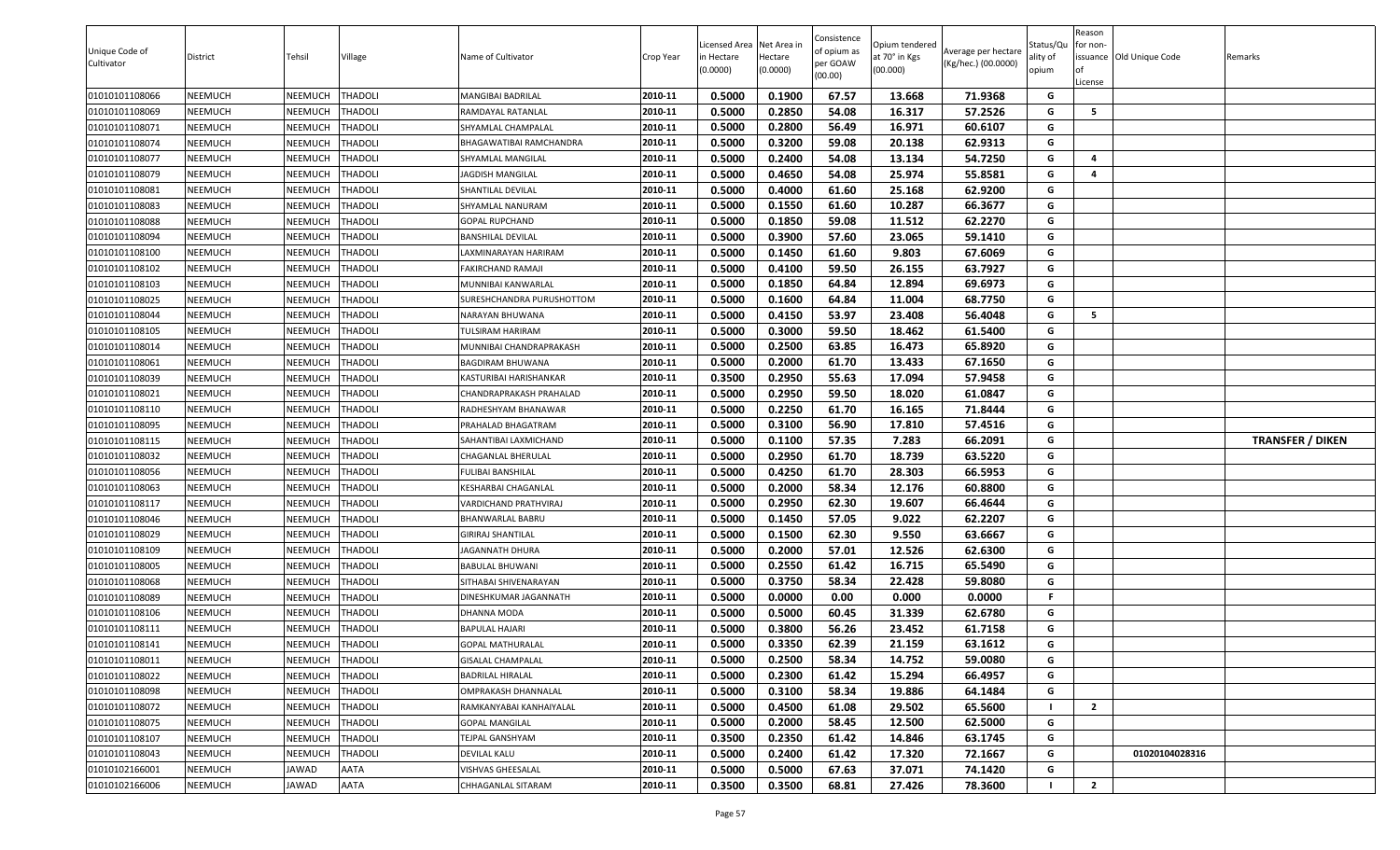| Unique Code of<br>Cultivator | <b>District</b> | Tehsil | Village               | Name of Cultivator       | Crop Year | Licensed Area Net Area in<br>in Hectare<br>(0.0000) | lectare<br>(0.0000) | Consistence<br>of opium as<br>oer GOAW<br>(00.00) | Opium tendered<br>at 70° in Kgs<br>(00.000) | Average per hectare<br>(Kg/hec.) (00.0000) | Status/Qu<br>ality of<br>opium | Reason<br>for non-<br>issuance Old Unique Code<br>.icense | Remarks                     |
|------------------------------|-----------------|--------|-----------------------|--------------------------|-----------|-----------------------------------------------------|---------------------|---------------------------------------------------|---------------------------------------------|--------------------------------------------|--------------------------------|-----------------------------------------------------------|-----------------------------|
| 01010102166010               | NEEMUCH         | JAWAD  | AATA                  | KANHAIYALAL PRITHVIRAJ   | 2010-11   | 0.5000                                              | 0.4900              | 57.68                                             | 30.084                                      | 61.3959                                    |                                | $\overline{2}$                                            |                             |
| 01010102166013               | NEEMUCH         | JAWAD  | AATA                  | SOHANIBAI VARDICHAND     | 2010-11   | 0.5000                                              | 0.4650              | 61.38                                             | 28.998                                      | 62.3613                                    | G                              |                                                           |                             |
| 01010102166015               | NEEMUCH         | JAWAD  | AATA                  | <b>HEMRAJ RAMLAL</b>     | 2010-11   | 0.5000                                              | 0.2050              | 63.74                                             | 14.187                                      | 69.2049                                    | G                              |                                                           |                             |
| 01010102166016               | NEEMUCH         | JAWAD  | AATA                  | PHOOLCHAND PRABHULAL     | 2010-11   | 0.5000                                              | 0.1850              | 63.74                                             | 13.194                                      | 71.3189                                    | G                              |                                                           |                             |
| 01010102166017               | NEEMUCH         | JAWAD  | AATA                  | SHOBHARAM GHEESALAL      | 2010-11   | 0.3500                                              | 0.3450              | 66.01                                             | 24.914                                      | 72.2145                                    | G                              |                                                           |                             |
| 01010102166020               | NEEMUCH         | JAWAD  | AATA                  | MOHANLAL EKLING          | 2010-11   | 0.3500                                              | 0.3300              | 61.38                                             | 23.359                                      | 70.7848                                    | G                              |                                                           |                             |
| 01010102166024               | NEEMUCH         | JAWAD  | <b>AATA</b>           | BHERULAL VARDICHANDRA    | 2010-11   | 0.5000                                              | 0.4100              | 63.74                                             | 29.666                                      | 72.3561                                    | G                              |                                                           |                             |
| 01010102166027               | NEEMUCH         | JAWAD  | AATA                  | BAGDIRAM CHAGANLAL       | 2010-11   | 0.3500                                              | 0.3250              | 67.92                                             | 25.810                                      | 79.4154                                    |                                | $\overline{2}$                                            |                             |
| 01010102166030               | NEEMUCH         | JAWAD  | AATA                  | VARDICHAND KISHANLAL     | 2010-11   | 0.5000                                              | 0.5050              | 62.78                                             | 32.134                                      | 63.6317                                    | G                              |                                                           |                             |
| 01010102166032               | NEEMUCH         | JAWAD  | AATA                  | PHOOLCHAND HEMRAJ        | 2010-11   | 0.3500                                              | 0.2200              | 62.78                                             | 13.614                                      | 61.8818                                    | G                              |                                                           |                             |
| 01010102166036               | NEEMUCH         | JAWAD  | AATA                  | SHAMBHULAL SHANKARLAI    | 2010-11   | 0.3500                                              | 0.0700              | 62.78                                             | 5.058                                       | 72.2571                                    | G                              |                                                           |                             |
| 01010102166040               | NEEMUCH         | JAWAD  | AATA                  | SHANKARLAL MATHURALAL    | 2010-11   | 0.5000                                              | 0.1100              | 62.43                                             | 7.483                                       | 68.0273                                    | G                              |                                                           |                             |
| 01010102166041               | NEEMUCH         | JAWAD  | AATA                  | BAGDIRAM MANGILAL        | 2010-11   | 0.3500                                              | 0.3300              | 61.12                                             | 22.152                                      | 67.1273                                    | G                              |                                                           |                             |
| 01010102166042               | NEEMUCH         | JAWAD  | <b>AATA</b>           | <b>GHEESALAL HIRALAL</b> | 2010-11   | 0.3500                                              | 0.3500              | 66.01                                             | 25.272                                      | 72.2057                                    | G                              |                                                           |                             |
| 01010102166014               | NEEMUCH         | JAWAD  | AATA                  | <b>GORILAL RATANLAL</b>  | 2010-11   | 0.5000                                              | 0.4400              | 61.12                                             | 30.001                                      | 68.1841                                    | G                              |                                                           |                             |
| 01010102166002               | NEEMUCH         | JAWAD  | AATA                  | BHERULAL KISHANLAL       | 2010-11   | 0.5000                                              | 0.4150              | 62.43                                             | 26.729                                      | 64.4072                                    | G                              |                                                           |                             |
| 01010102170011               | NEEMUCH         | JAWAD  | ATHANA                | PANNIBAI MANGILAL        | 2010-11   | 0.3500                                              | 0.3350              | 62.92                                             | 21.707                                      | 64.7970                                    | G                              |                                                           |                             |
| 01010102170013               | NEEMUCH         | JAWAD  | <b>ATHANA</b>         | AXMAN MANNALAL DHAKAD    | 2010-11   | 0.3500                                              | 0.2500              | 62.92                                             | 16.683                                      | 66.7320                                    | G                              |                                                           |                             |
| 01010102170020               | NEEMUCH         | JAWAD  | ATHANA                | KANHEYALAL PYARA         | 2010-11   | 0.3500                                              | 0.1700              | 62.28                                             | 11.148                                      | 65.5765                                    | G                              |                                                           |                             |
| 01010102170062               | NEEMUCH         | JAWAD  | <b>ATHANA</b>         | RATANLAL GOKULJI         | 2010-11   | 0.5000                                              | 0.4750              | 57.24                                             | 29.601                                      | 62.3179                                    | G                              |                                                           |                             |
| 01010102170063               | NEEMUCH         | JAWAD  | ATHANA                | NATHULAL LAXMAN          | 2010-11   | 0.3500                                              | 0.2700              | 62.28                                             | 16.566                                      | 61.3556                                    | G                              |                                                           |                             |
| 01010102170069               | NEEMUCH         | JAWAD  | <b>ATHANA</b>         | <b>JAGDISH JAYRAM</b>    | 2010-11   | 0.3500                                              | 0.2200              | 57.03                                             | 13.484                                      | 61.2909                                    | G                              |                                                           |                             |
| 01010102170096               | NEEMUCH         | JAWAD  | <b>ATHANA</b>         | BABULAL VARDA            | 2010-11   | 0.5000                                              | 0.3100              | 57.03                                             | 19.895                                      | 64.1774                                    | G                              |                                                           |                             |
| 01010102170158               | NEEMUCH         | JAWAD  | <b>ATHANA</b>         | FULCHAND HARLAL          | 2010-11   | 0.3500                                              | 0.3550              | 60.25                                             | 22.568                                      | 63.5718                                    |                                | $\overline{2}$                                            |                             |
| 01010102170026               | NEEMUCH         | JAWAD  | ATHANA                | MODIBAI GULABCHAND       | 2010-11   | 0.5000                                              | 0.5000              | 56.03                                             | 29.552                                      | 59.1040                                    | G                              |                                                           |                             |
| 01010102170168               | NEEMUCH         | JAWAD  | ATHANA                | SHANKARLAL PHOOLCHAND    | 2010-11   | 0.3500                                              | 0.2100              | 57.03                                             | 12.897                                      | 61.4143                                    | G                              |                                                           |                             |
| 01010102170161               | NEEMUCH         | JAWAD  | <b>ATHANA</b>         | OMPRAKASH NARAYAN        | 2010-11   | 0.3500                                              | 0.3550              | 58.93                                             | 23.218                                      | 65.4028                                    | G                              |                                                           |                             |
| 01010102170102               | NEEMUCH         | JAWAD  | <b>ATHANA</b>         | RUPLAL PRABHULAL         | 2010-11   | 0.3500                                              | 0.2050              | 56.27                                             | 12.275                                      | 59.8780                                    | G                              |                                                           |                             |
| 01010102170104               | NEEMUCH         | JAWAD  | <b>ATHANA</b>         | NANDLAL CHATARBHUJ       | 2010-11   | 0.5000                                              | 0.4600              | 57.38                                             | 28.026                                      | 60.9261                                    | G                              |                                                           |                             |
| 01010102170015               | NEEMUCH         | JAWAD  | ATHANA                | JAMNABAI BHAWARLAL       | 2010-11   | 0.5000                                              | 0.2750              | 61.01                                             | 19.044                                      | 69.2509                                    | G                              |                                                           |                             |
| 01010102170048               | NEEMUCH         | JAWAD  | <b>ATHANA</b>         | KISHANLAL NANDA          | 2010-11   | 0.5000                                              | 0.4950              | 62.20                                             | 33.695                                      | 68.0707                                    | G                              |                                                           |                             |
| 01010102170033               | NEEMUCH         | JAWAD  | <b>ATHANA</b>         | BADRILAL PRABHULAL       | 2010-11   | 0.5000                                              | 0.4500              | 56.23                                             | 27.890                                      | 61.9778                                    | G                              |                                                           |                             |
| 01010102170142               | NEEMUCH         | JAWAD  | ATHANA                | HUKMICHAND PRABHULAL     | 2010-11   | 0.5000                                              | 0.4100              | 62.39                                             | 27.434                                      | 66.9122                                    | G                              |                                                           |                             |
| 01010102170182               | NEEMUCH         | JAWAD  | ATHANA                | MOTILAL DHURAJI          | 2010-11   | 0.3500                                              | 0.2500              | 58.93                                             | 16.214                                      | 64.8560                                    | G                              |                                                           |                             |
| 01010102170073               | NEEMUCH         | JAWAD  | ATHANA                | <b>BADRILAL PYARA</b>    | 2010-11   | 0.3500                                              | 0.2200              | 58.93                                             | 14.118                                      | 64.1727                                    | G                              |                                                           |                             |
| 01010102170022               | NEEMUCH         | JAWAD  | <b>ATHANA</b>         | JAGANNATHIBAI BHANWARLAL | 2010-11   | 0.5000                                              | 0.3000              | 58.26                                             | 18.710                                      | 62.3667                                    | G                              |                                                           |                             |
| 01010102170043               | NEEMUCH         | JAWAD  | ATHANA                | BHERULAL RAMLAL          | 2010-11   | 0.5000                                              | 0.4850              | 55.61                                             | 29.211                                      | 60.2289                                    | G                              |                                                           |                             |
| 01010102170076               | NEEMUCH         | JAWAD  | ATHANA                | DHANRAJ NANURAM          | 2010-11   | 0.3500                                              | 0.3500              | 58.26                                             | 18.826                                      | 53.7886                                    | G                              | $\overline{a}$                                            |                             |
| 01010102170049               | NEEMUCH         | JAWAD  | <b>ATHANA</b>         | SOHANIBAI NARAYAN        | 2010-11   | 0.5000                                              | 0.5100              | 51.31                                             | 27.722                                      | 54.3569                                    | G                              | 4                                                         |                             |
| 01010102170183               | NEEMUCH         | JAWAD  | ATHANA                | MITHULAL KISHANLAL       | 2010-11   | 0.3500                                              | 0.2600              | 45.96                                             | 13.269                                      | 51.0346                                    | G                              | $\overline{a}$                                            |                             |
| 01010102170107               | NEEMUCH         | JAWAD  | ATHANA                | SARJUBAI MANGILAL        | 2010-11   | 0.3500                                              | 0.3050              | 58.26                                             | 18.860                                      | 61.8361                                    | G                              |                                                           |                             |
| 01010102170184               | NEEMUCH         | JAWAD  | ATHANA                | NANDKISHORE PRABHULAL    | 2010-11   | 0.3500                                              | 0.2000              | 59.77                                             | 12.799                                      | 63.9950                                    | G                              | 01010102180026                                            | <b>TRANSFER / BAWAL NAI</b> |
| 01010102144001               | NEEMUCH         | JAWAD  | BARKHEDA MEENA        | LAXMINARAYAN NANDA       | 2010-11   | 0.5000                                              | 0.4900              | 56.56                                             | 29.605                                      | 60.4184                                    | G                              |                                                           |                             |
| 01010102144012               | NEEMUCH         | JAWAD  | <b>BARKHEDA MEENA</b> | SITARAM SHIVELAL         | 2010-11   | 0.5000                                              | 0.5000              | 64.42                                             | 32.679                                      | 65.3580                                    | G                              |                                                           |                             |
| 01010102144013               | NEEMUCH         | JAWAD  | <b>BARKHEDA MEENA</b> | SHIVELAL NARAYAN         | 2010-11   | 0.5000                                              | 0.5000              | 64.78                                             | 32.409                                      | 64.8180                                    | G                              |                                                           |                             |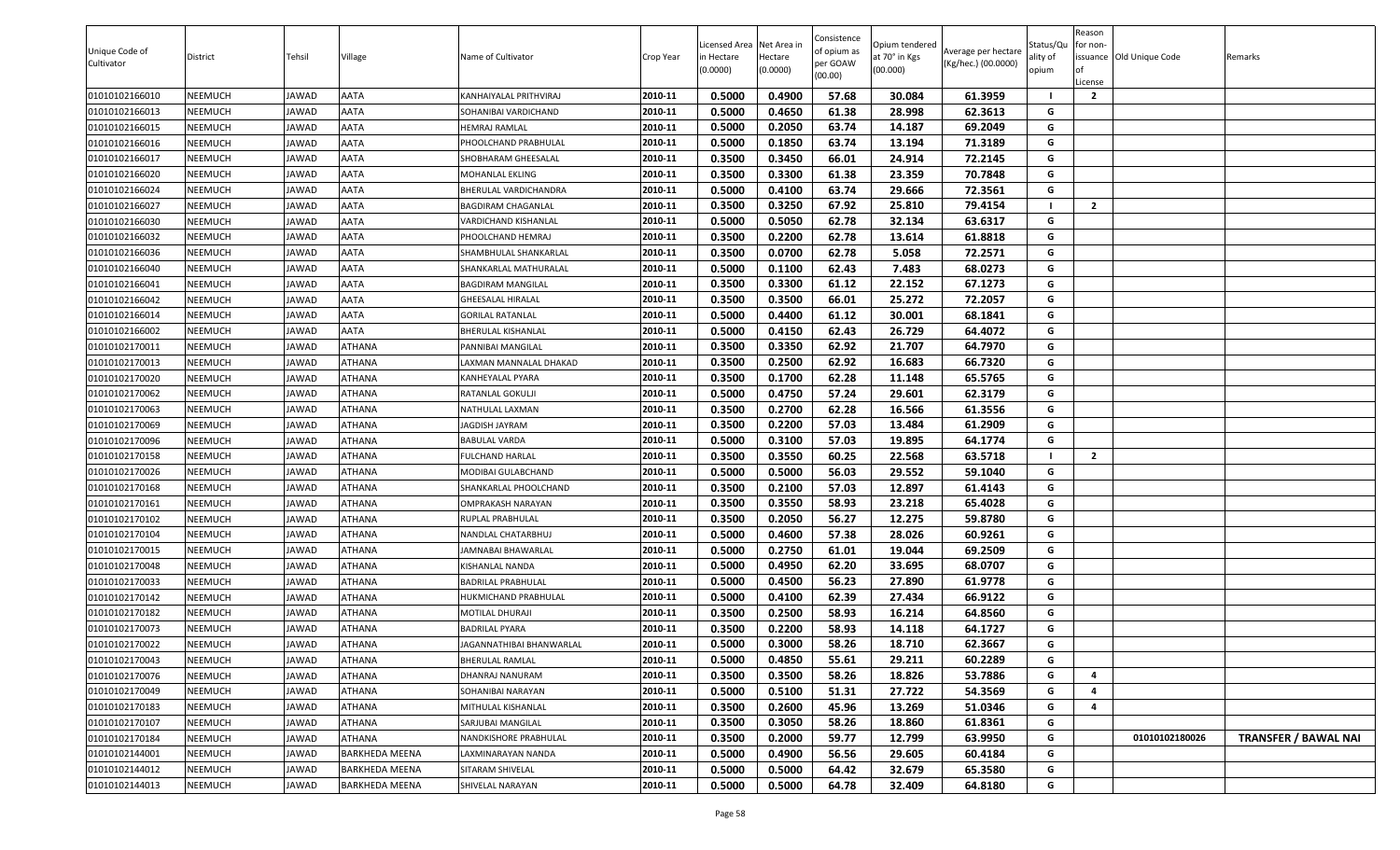| Unique Code of | <b>District</b> | Tehsil | Village               | Name of Cultivator      | Crop Year | Licensed Area Net Area in<br>in Hectare | lectare  | Consistence<br>of opium as | Opium tendered<br>at 70° in Kgs | Average per hectare | Status/Qu<br>ality of | Reason<br>for non-<br>issuance Old Unique Code | Remarks            |
|----------------|-----------------|--------|-----------------------|-------------------------|-----------|-----------------------------------------|----------|----------------------------|---------------------------------|---------------------|-----------------------|------------------------------------------------|--------------------|
| Cultivator     |                 |        |                       |                         |           | (0.0000)                                | (0.0000) | oer GOAW<br>(00.00)        | (00.000)                        | (Kg/hec.) (00.0000) | opium                 | .icense                                        |                    |
| 01010102144016 | NEEMUCH         | JAWAD  | BARKHEDA MEENA        | SHOBHARAM NANDLAL       | 2010-11   | 0.5000                                  | 0.4900   | 61.11                      | 31.568                          | 64.4245             | G                     |                                                |                    |
| 01010102144017 | NEEMUCH         | JAWAD  | BARKHEDA MEENA        | GOVINDRAM GANGARAM      | 2010-11   | 0.5000                                  | 0.2550   | 64.66                      | 16.904                          | 66.2902             | G                     |                                                |                    |
| 01010102144029 | NEEMUCH         | JAWAD  | <b>BARKHEDA MEENA</b> | LALSINGH BHERULAL       | 2010-11   | 0.3500                                  | 0.3050   | 46.82                      | 14.441                          | 47.3475             | G                     | 4                                              |                    |
| 01010102144030 | NEEMUCH         | JAWAD  | BARKHEDA MEENA        | BHERULAL HANSRAJ        | 2010-11   | 0.3500                                  | 0.3100   | 53.82                      | 17.115                          | 55.2097             | G                     | 4                                              |                    |
| 01010102144031 | NEEMUCH         | JAWAD  | BARKHEDA MEENA        | SITABAI GOVINDRAM       | 2010-11   | 0.3500                                  | 0.3400   | 49.53                      | 16.642                          | 48.9471             | G                     | 4                                              |                    |
| 01010102144033 | NEEMUCH         | JAWAD  | BARKHEDA MEENA        | OMPRAKASH MANGNIRAM     | 2010-11   | 0.5000                                  | 0.3950   | 64.66                      | 27.758                          | 70.2734             | G                     |                                                |                    |
| 01010102144018 | NEEMUCH         | JAWAD  | BARKHEDA MEENA        | SAGARBAI CHATURBHUJ     | 2010-11   | 0.5000                                  | 0.4800   | 53.73                      | 26.773                          | 55.7771             | G                     | $\overline{a}$                                 |                    |
| 01010102144028 | NEEMUCH         | JAWAD  | <b>BARKHEDA MEENA</b> | BANSHILAL RAJARAM       | 2010-11   | 0.5000                                  | 0.4650   | 53.73                      | 25.253                          | 54.3075             | G                     | $\overline{a}$                                 |                    |
| 01010102144036 | NEEMUCH         | JAWAD  | <b>BARKHEDA MEENA</b> | RAMPRASAD TORIRAM       | 2010-11   | 0.3500                                  | 0.2000   | 61.27                      | 12.875                          | 64.3750             | G                     | 8                                              |                    |
| 01010102144037 | NEEMUCH         | JAWAD  | <b>BARKHEDA MEENA</b> | BHERULAL RAMCHANDRA     | 2010-11   | 0.3500                                  | 0.2350   | 60.68                      | 15.161                          | 64.5149             | G                     |                                                |                    |
| 01010102235011 | NEEMUCH         | JAWAD  | <b>BASEDIBHATI</b>    | LABHCHAND PANNALAL      | 2010-11   | 0.5000                                  | 0.1900   | 62.30                      | 13.039                          | 68.6263             | G                     |                                                |                    |
| 01010102235024 | NEEMUCH         | JAWAD  | BASEDIBHATI           | <b>JAGDISH DAMARLAL</b> | 2010-11   | 0.5000                                  | 0.4850   | 62.30                      | 30.331                          | 62.5381             | G                     |                                                |                    |
| 01010102235021 | NEEMUCH         | JAWAD  | <b>BASEDIBHATI</b>    | SHIVNARAYAN PARSURAM    | 2010-11   | 0.5000                                  | 0.4050   | 52.97                      | 22.747                          | 56.1654             | G                     | 5                                              |                    |
| 01010102235027 | NEEMUCH         | JAWAD  | <b>BASEDIBHATI</b>    | SATYANARAYAN DAMARLAL   | 2010-11   | 0.5000                                  | 0.5050   | 62.23                      | 32.840                          | 65.0297             | G                     |                                                |                    |
| 01010102235039 | NEEMUCH         | JAWAD  | <b>BASEDIBHATI</b>    | KESHU RAMCHANDA         | 2010-11   | 0.5000                                  | 0.4550   | 62.30                      | 29.735                          | 65.3516             | G                     |                                                |                    |
| 01010102235043 | NEEMUCH         | JAWAD  | BASEDIBHATI           | HANGAMIBAI DEVILAL      | 2010-11   | 0.5000                                  | 0.4950   | 62.38                      | 32.331                          | 65.3152             | G                     |                                                |                    |
| 01010102235053 | NEEMUCH         | JAWAD  | <b>BASEDIBHATI</b>    | LAXMANDAS MURLIDAS      | 2010-11   | 0.5000                                  | 0.3050   | 61.48                      | 20.192                          | 66.2033             | G                     |                                                |                    |
| 01010102235047 | NEEMUCH         | JAWAD  | <b>BASEDIBHATI</b>    | MANSHA BANSHILAL CHANDA | 2010-11   | 0.5000                                  | 0.5050   | 63.17                      | 33.435                          | 66.2079             | G                     |                                                |                    |
| 01010102235052 | NEEMUCH         | JAWAD  | <b>BASEDIBHATI</b>    | NANDLAL MANGNIRAM       | 2010-11   | 0.5000                                  | 0.4550   | 60.60                      | 30.196                          | 66.3648             | G                     |                                                |                    |
| 01010102235054 | NEEMUCH         | JAWAD  | <b>BASEDIBHATI</b>    | MOTILAL HEMRAJ          | 2010-11   | 0.5000                                  | 0.2050   | 59.96                      | 13.371                          | 65.2244             | G                     |                                                |                    |
| 01010102235055 | NEEMUCH         | JAWAD  | <b>BASEDIBHATI</b>    | IEMRAJ MANGNIRAM        | 2010-11   | 0.5000                                  | 0.4500   | 59.62                      | 28.796                          | 63.9911             | G                     |                                                |                    |
| 01010102235057 | NEEMUCH         | JAWAD  | <b>BASEDIBHATI</b>    | RAMGOPAL BHUWANIRAM     | 2010-11   | 0.5000                                  | 0.4450   | 59.62                      | 29.035                          | 65.2472             | G                     |                                                |                    |
| 01010102235056 | NEEMUCH         | JAWAD  | <b>BASEDIBHATI</b>    | DAMARLAL MAGNIRAM       | 2010-11   | 0.5000                                  | 0.2450   | 61.48                      | 16.758                          | 68.4000             | G                     |                                                |                    |
| 01010102235064 | NEEMUCH         | JAWAD  | BASEDIBHATI           | RADHESHYAM BHAWARLAL    | 2010-11   | 0.5000                                  | 0.2650   | 59.62                      | 17.051                          | 64.3434             | G                     |                                                |                    |
| 01010102235061 | NEEMUCH         | JAWAD  | <b>BASEDIBHATI</b>    | VARJIBAI UDAYRAM        | 2010-11   | 0.5000                                  | 0.4600   | 61.48                      | 30.336                          | 65.9478             | G                     |                                                | <b>NAME CHANGE</b> |
| 01010102235075 | NEEMUCH         | JAWAD  | <b>BASEDIBHATI</b>    | PANNALAL BHERULAL       | 2010-11   | 0.5000                                  | 0.1600   | 62.30                      | 10.903                          | 68.1438             | G                     |                                                |                    |
| 01010102235060 | NEEMUCH         | JAWAD  | BASEDIBHATI           | RAMESHWAR BHAWARLAL     | 2010-11   | 0.5000                                  | 0.3950   | 63.20                      | 25.876                          | 65.5089             | G                     |                                                |                    |
| 01010102235063 | NEEMUCH         | JAWAD  | <b>BASEDIBHATI</b>    | MANGILAL DEVILAL        | 2010-11   | 0.3500                                  | 0.2000   | 64.72                      | 14.303                          | 71.5150             | G                     |                                                |                    |
| 01010102235058 | NEEMUCH         | JAWAD  | <b>BASEDIBHATI</b>    | PRAHALAD RAM NARAYAN    | 2010-11   | 0.5000                                  | 0.4400   | 64.72                      | 29.679                          | 67.4523             | G                     |                                                |                    |
| 01010102235065 | NEEMUCH         | JAWAD  | <b>BASEDIBHATI</b>    | TULSIBAI MOHANLAL       | 2010-11   | 0.5000                                  | 0.4950   | 59.26                      | 31.848                          | 64.3394             | G                     |                                                |                    |
| 01010102235068 | NEEMUCH         | JAWAD  | BASEDIBHATI           | BAGDIRAM SHRILAL        | 2010-11   | 0.5000                                  | 0.4900   | 61.10                      | 32.427                          | 66.1776             | G                     |                                                |                    |
| 01010102235013 | NEEMUCH         | JAWAD  | <b>BASEDIBHATI</b>    | SUNDARBAI UDAYRAM       | 2010-11   | 0.3500                                  | 0.1500   | 59.96                      | 9.122                           | 60.8133             | G                     |                                                |                    |
| 01010102235073 | NEEMUCH         | JAWAD  | <b>BASEDIBHATI</b>    | RAMSUKH RAMNARAYAN      | 2010-11   | 0.5000                                  | 0.4950   | 61.72                      | 32.218                          | 65.0869             | G                     |                                                |                    |
| 01010102235081 | NEEMUCH         | JAWAD  | <b>BASEDIBHATI</b>    | RAMESH HAJARI           | 2010-11   | 0.5000                                  | 0.5050   | 61.60                      | 33.273                          | 65.8871             | G                     |                                                |                    |
| 01010102235082 | NEEMUCH         | JAWAD  | <b>BASEDIBHATI</b>    | RAMDYAL RAMNARAYAN      | 2010-11   | 0.5000                                  | 0.2150   | 61.56                      | 14.001                          | 65.1209             | G                     |                                                |                    |
| 01010102235014 | NEEMUCH         | JAWAD  | <b>BASEDIBHATI</b>    | RAMNIVAS NANURAM        | 2010-11   | 0.5000                                  | 0.3650   | 63.20                      | 24.639                          | 67.5041             | G                     |                                                |                    |
| 01010102235087 | NEEMUCH         | JAWAD  | <b>BASEDIBHATI</b>    | KAWARLAL TORIRAM        | 2010-11   | 0.5000                                  | 0.2050   | 60.62                      | 13.232                          | 64.5463             | G                     |                                                |                    |
| 01010102235096 | NEEMUCH         | JAWAD  | BASEDIBHATI           | MANGIBAI BHUWANIRAM     | 2010-11   | 0.5000                                  | 0.3900   | 62.43                      | 25.293                          | 64.8538             | G                     |                                                |                    |
| 01010102235093 | NEEMUCH         | JAWAD  | <b>BASEDIBHATI</b>    | KANCHANBAI BANSILAL     | 2010-11   | 0.5000                                  | 0.2500   | 59.38                      | 16.508                          | 66.0320             | G                     |                                                |                    |
| 01010102235023 | NEEMUCH         | JAWAD  | <b>BASEDIBHATI</b>    | MULCHAND RAMA           | 2010-11   | 0.5000                                  | 0.4150   | 57.05                      | 25.151                          | 60.6048             | G                     |                                                |                    |
| 01010102235072 | NEEMUCH         | JAWAD  | <b>BASEDIBHATI</b>    | RAMDAS MURLIDAS         | 2010-11   | 0.5000                                  | 0.2850   | 60.57                      | 19.521                          | 68.4947             | G                     |                                                |                    |
| 01010102235084 | NEEMUCH         | JAWAD  | BASEDIBHATI           | KANWARLAL NANURAM       | 2010-11   | 0.5000                                  | 0.3000   | 60.60                      | 19.513                          | 65.0433             | G                     |                                                |                    |
| 01010102235038 | NEEMUCH         | JAWAD  | <b>BASEDIBHATI</b>    | KISHANLAL BHIMA         | 2010-11   | 0.5000                                  | 0.5000   | 57.63                      | 31.079                          | 62.1580             | G                     |                                                |                    |
| 01010102235022 | NEEMUCH         | JAWAD  | <b>BASEDIBHATI</b>    | RAMKUWARBAI RATANSINGH  | 2010-11   | 0.5000                                  | 0.4800   | 60.00                      | 30.549                          | 63.6438             | G                     |                                                |                    |
| 01010102235008 | NEEMUCH         | JAWAD  | BASEDIBHATI           | RAMPRASAD PANNALAL      | 2010-11   | 0.5000                                  | 0.1950   | 61.48                      | 12.911                          | 66.2103             | G                     |                                                |                    |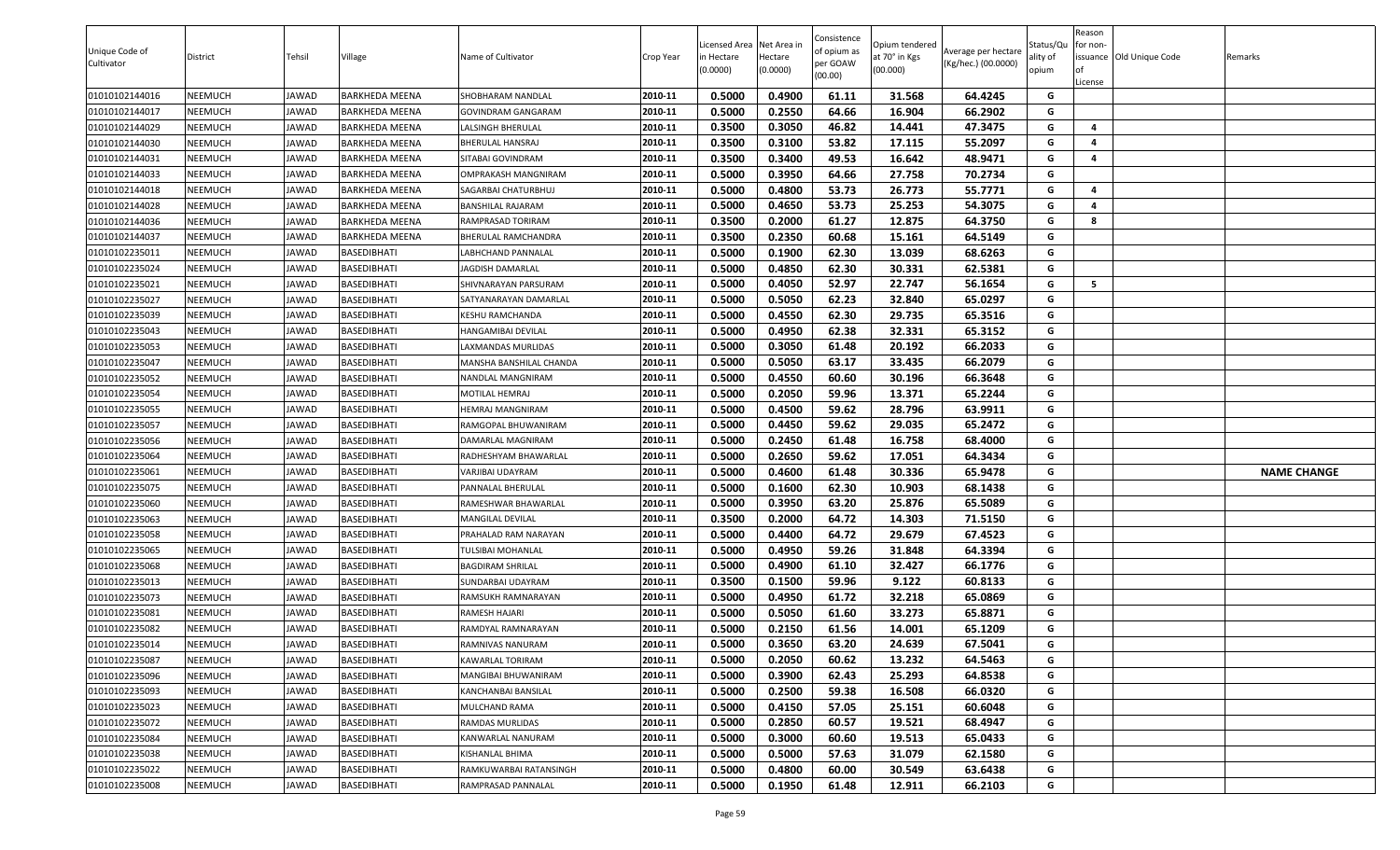| Unique Code of<br>Cultivator | District | Tehsil | Village            | Name of Cultivator      | Crop Year | Licensed Area Net Area in<br>in Hectare<br>(0.0000) | lectare<br>(0.0000) | Consistence<br>of opium as<br>oer GOAW<br>(00.00) | Opium tendered<br>at 70° in Kgs<br>(00.000) | Average per hectare<br>(Kg/hec.) (00.0000) | Status/Qu<br>ality of<br>opium | Reason<br>for non-<br>issuance Old Unique Code<br>.icense | Remarks                     |
|------------------------------|----------|--------|--------------------|-------------------------|-----------|-----------------------------------------------------|---------------------|---------------------------------------------------|---------------------------------------------|--------------------------------------------|--------------------------------|-----------------------------------------------------------|-----------------------------|
| 01010102235033               | NEEMUCH  | JAWAD  | <b>BASEDIBHATI</b> | GHISIBAI PURAJI         | 2010-11   | 0.3500                                              | 0.3500              | 59.96                                             | 22.639                                      | 64.6829                                    | G                              |                                                           |                             |
| 01010102235026               | NEEMUCH  | JAWAD  | <b>BASEDIBHATI</b> | NARAYAN DURGA           | 2010-11   | 0.5000                                              | 0.4950              | 62.99                                             | 32.296                                      | 65.2444                                    | G                              |                                                           |                             |
| 01010102235062               | NEEMUCH  | JAWAD  | <b>BASEDIBHATI</b> | RAMCHANDRA DEVILAL      | 2010-11   | 0.5000                                              | 0.4050              | 59.02                                             | 25.598                                      | 63.2049                                    | G                              |                                                           |                             |
| 01010102235045               | NEEMUCH  | JAWAD  | BASEDIBHATI        | MANGU BHIMA             | 2010-11   | 0.5000                                              | 0.3250              | 60.57                                             | 21.165                                      | 65.1231                                    | G                              |                                                           |                             |
| 01010102235078               | NEEMUCH  | JAWAD  | <b>BASEDIBHATI</b> | HARISINGH ONKARSINGH    | 2010-11   | 0.5000                                              | 0.4050              | 58.56                                             | 24.997                                      | 61.7210                                    | G                              |                                                           |                             |
| 01010102235032               | NEEMUCH  | JAWAD  | <b>BASEDIBHATI</b> | LALA KALU               | 2010-11   | 0.5000                                              | 0.5100              | 62.26                                             | 32.633                                      | 63.9863                                    | G                              |                                                           |                             |
| 01010102235077               | NEEMUCH  | JAWAD  | <b>BASEDIBHATI</b> | KAMLABAI KANHAIYALAL    | 2010-11   | 0.3500                                              | 0.2050              | 52.97                                             | 11.805                                      | 57.5854                                    | G                              | -5                                                        |                             |
| 01010102235017               | NEEMUCH  | JAWAD  | <b>BASEDIBHATI</b> | HANGAMIBAI LAXMINARAYAN | 2010-11   | 0.5000                                              | 0.3100              | 60.60                                             | 19.946                                      | 64.3419                                    | G                              |                                                           |                             |
| 01010102235049               | NEEMUCH  | JAWAD  | <b>BASEDIBHATI</b> | SATYANARAN SITARAM      | 2010-11   | 0.5000                                              | 0.4750              | 58.47                                             | 30.922                                      | 65.0989                                    | G                              |                                                           |                             |
| 01010102229003               | NEEMUCH  | JAWAD  | BAWALJUNI          | BHAGAVANTIBAI RATANLAL  | 2010-11   | 0.5000                                              | 0.5100              | 64.76                                             | 33.250                                      | 65.1961                                    | G                              |                                                           |                             |
| 01010102229006               | NEEMUCH  | JAWAD  | BAWALJUNI          | DAKHIBAI RAMCHANDRA     | 2010-11   | 0.3500                                              | 0.3000              | 57.34                                             | 19.365                                      | 64.5500                                    | G                              |                                                           |                             |
| 01010102229009               | NEEMUCH  | JAWAD  | BAWALJUNI          | MOTYABAI BHANWARLAL     | 2010-11   | 0.3500                                              | 0.3450              | 67.15                                             | 23.963                                      | 69.4580                                    | G                              |                                                           |                             |
| 01010102229010               | NEEMUCH  | JAWAD  | BAWALJUNI          | RAMKUNWARBAI BADRILAL   | 2010-11   | 0.5000                                              | 0.5050              | 62.52                                             | 32.457                                      | 64.2713                                    | G                              |                                                           |                             |
| 01010102229012               | NEEMUCH  | JAWAD  | BAWALJUNI          | MADHULAL KALUJI         | 2010-11   | 0.3500                                              | 0.3550              | 62.26                                             | 22.823                                      | 64.2901                                    | G                              |                                                           |                             |
| 01010102229017               | NEEMUCH  | JAWAD  | BAWALJUNI          | NATHULAL SUKHDEV        | 2010-11   | 0.5000                                              | 0.3850              | 62.26                                             | 24.335                                      | 63.2078                                    | G                              |                                                           |                             |
| 01010102229019               | NEEMUCH  | JAWAD  | BAWALJUNI          | MADHOLAL LAXMICHANDRA   | 2010-11   | 0.3500                                              | 0.2950              | 62.26                                             | 19.559                                      | 66.3017                                    | G                              |                                                           | <b>NAME CHANGE</b>          |
| 01010102229020               | NEEMUCH  | JAWAD  | BAWALJUNI          | <b>BALIBAI PANNALAL</b> | 2010-11   | 0.3500                                              | 0.3050              | 67.15                                             | 20.529                                      | 67.3082                                    | G                              |                                                           |                             |
| 01010102229022               | NEEMUCH  | JAWAD  | BAWALJUNI          | SHANKAR PRATHVIRAJ      | 2010-11   | 0.3500                                              | 0.2050              | 63.05                                             | 14.096                                      | 68.7610                                    | G                              |                                                           |                             |
| 01010102229023               | NEEMUCH  | JAWAD  | BAWALJUNI          | RAMESHCHANDRA MAGNIRAM  | 2010-11   | 0.3500                                              | 0.2400              | 63.05                                             | 15.781                                      | 65.7542                                    | G                              |                                                           |                             |
| 01010102229015               | NEEMUCH  | JAWAD  | BAWALJUNI          | <b>GOPAL BADRILAL</b>   | 2010-11   | 0.3500                                              | 0.3300              | 62.60                                             | 20.130                                      | 61.0000                                    | G                              |                                                           |                             |
| 01010102229026               | NEEMUCH  | JAWAD  | BAWALJUNI          | RAMCHANDRA SHRILAL      | 2010-11   | 0.5000                                              | 0.4600              | 58.14                                             | 28.223                                      | 61.3543                                    | G                              |                                                           |                             |
| 01010102229029               | NEEMUCH  | JAWAD  | BAWALJUNI          | INDRABAI BHAGWANIBAI    | 2010-11   | 0.5000                                              | 0.2500              | 58.14                                             | 15.806                                      | 63.2240                                    | G                              |                                                           |                             |
| 01010102229033               | NEEMUCH  | JAWAD  | BAWALJUNI          | PRABHULAL NANALAL       | 2010-11   | 0.5000                                              | 0.3950              | 58.14                                             | 23.779                                      | 60.2000                                    | G                              |                                                           |                             |
| 01010102229034               | NEEMUCH  | JAWAD  | BAWALJUNI          | RADHESHYAM HIRALAL      | 2010-11   | 0.5000                                              | 0.4250              | 62.96                                             | 28.017                                      | 65.9224                                    | G                              |                                                           |                             |
| 01010102229035               | NEEMUCH  | JAWAD  | BAWALJUNI          | KHYALIRAM BHAGIRATH     | 2010-11   | 0.3500                                              | 0.2050              | 57.75                                             | 12.012                                      | 58.5951                                    | G                              |                                                           |                             |
| 01010102229040               | NEEMUCH  | JAWAD  | BAWALJUNI          | DEVILAL PRABHULAL       | 2010-11   | 0.5000                                              | 0.1950              | 57.75                                             | 12.062                                      | 61.8564                                    | G                              |                                                           |                             |
| 01010102229041               | NEEMUCH  | JAWAD  | BAWALJUNI          | MOHANLAL BHAGIRATH      | 2010-11   | 0.3500                                              | 0.3450              | 62.60                                             | 21.472                                      | 62.2377                                    | G                              | 01010102228067                                            |                             |
| 01010102228036               | NEEMUCH  | JAWAD  | <b>BAWALNAI</b>    | SHANTILAL BALURAM       | 2010-11   | 0.3500                                              | 0.2350              | 58.98                                             | 13.464                                      | 57.2936                                    |                                | $\overline{2}$                                            |                             |
| 01010102228060               | NEEMUCH  | JAWAD  | BAWALNAI           | CHAGAN PRITHVIRAJ       | 2010-11   | 0.3500                                              | 0.3300              | 55.03                                             | 18.349                                      | 55.6030                                    | G                              | 4                                                         |                             |
| 01010102228056               | NEEMUCH  | JAWAD  | <b>BAWALNAI</b>    | BHERULAL BHAGGA         | 2010-11   | 0.5000                                              | 0.3050              | 55.82                                             | 17.496                                      | 57.3639                                    | G                              |                                                           |                             |
| 01010102228055               | NEEMUCH  | JAWAD  | <b>BAWALNAI</b>    | <b>JAGDISH GOMA</b>     | 2010-11   | 0.5000                                              | 0.4850              | 57.76                                             | 28.657                                      | 59.0866                                    | G                              |                                                           |                             |
| 01010102228062               | NEEMUCH  | JAWAD  | <b>BAWALNAI</b>    | SRILAL SUKHLAL          | 2010-11   | 0.5000                                              | 0.3000              | 65.00                                             | 20.642                                      | 68.8067                                    | G                              |                                                           | <b>TRANSFER / KELUKHEDA</b> |
| 01010102228063               | NEEMUCH  | JAWAD  | BAWALNAI           | MOTILAL VARDICHAND      | 2010-11   | 0.3500                                              | 0.3500              | 65.00                                             | 24.329                                      | 69.5114                                    | G                              |                                                           |                             |
| 01010102228064               | NEEMUCH  | JAWAD  | BAWALNAI           | BHERULAL NANALAL        | 2010-11   | 0.5000                                              | 0.5000              | 61.06                                             | 30.338                                      | 60.6760                                    | G                              |                                                           |                             |
| 01010102228065               | NEEMUCH  | JAWAD  | <b>BAWALNAI</b>    | AXMINARAYAN AMARCHAND   | 2010-11   | 0.5000                                              | 0.3800              | 61.06                                             | 23.020                                      | 60.5789                                    | G                              |                                                           |                             |
| 01010102228066               | NEEMUCH  | JAWAD  | <b>BAWALNAI</b>    | RAMCHANDRA PYARAJI      | 2010-11   | 0.5000                                              | 0.4100              | 55.39                                             | 23.604                                      | 57.5707                                    | G                              |                                                           |                             |
| 01010102228069               | NEEMUCH  | JAWAD  | <b>BAWALNAI</b>    | RAMSUKHIBAI BADRILAL    | 2010-11   | 0.3500                                              | 0.3250              | 61.06                                             | 21.467                                      | 66.0523                                    | G                              |                                                           |                             |
| 01010102228070               | NEEMUCH  | JAWAD  | BAWALNAI           | KISHANLAL PARTHA        | 2010-11   | 0.5000                                              | 0.5050              | 60.11                                             | 34.615                                      | 68.5446                                    | G                              |                                                           |                             |
| 01010102228071               | NEEMUCH  | JAWAD  | <b>BAWALNAI</b>    | BAGDIRAM BHERULAL       | 2010-11   | 0.5000                                              | 0.5150              | 55.63                                             | 28.665                                      | 55.6602                                    | G                              | 4                                                         |                             |
| 01010102228074               | NEEMUCH  | JAWAD  | <b>BAWALNAI</b>    | SHANTILAL AMARCHAND     | 2010-11   | 0.5000                                              | 0.3850              | 59.54                                             | 23.357                                      | 60.6675                                    | G                              | 1                                                         |                             |
| 01010102228075               | NEEMUCH  | JAWAD  | <b>BAWALNAI</b>    | BARJIBAI BHAGIRATH      | 2010-11   | 0.5000                                              | 0.5000              | 60.53                                             | 31.960                                      | 63.9200                                    | G                              |                                                           |                             |
| 01010102228076               | NEEMUCH  | JAWAD  | BAWALNAI           | ONKARLAL DALCHAND       | 2010-11   | 0.5000                                              | 0.4050              | 61.31                                             | 26.512                                      | 65.4617                                    | G                              |                                                           |                             |
| 01010102228077               | NEEMUCH  | JAWAD  | <b>BAWALNAI</b>    | BABULAL RUPAJI          | 2010-11   | 0.3500                                              | 0.3650              | 55.38                                             | 21.749                                      | 59.5863                                    |                                | $\overline{2}$                                            |                             |
| 01010102228042               | NEEMUCH  | JAWAD  | <b>BAWALNAI</b>    | TULSIBAI CHATURBHUJ     | 2010-11   | 0.5000                                              | 0.3900              | 61.31                                             | 24.524                                      | 62.8821                                    | G                              |                                                           |                             |
| 01010102228078               | NEEMUCH  | JAWAD  | <b>BAWALNAI</b>    | AMRITRAM RAMIBAI        | 2010-11   | 0.5000                                              | 0.5050              | 61.31                                             | 30.839                                      | 61.0673                                    | G                              | 01010102255008                                            |                             |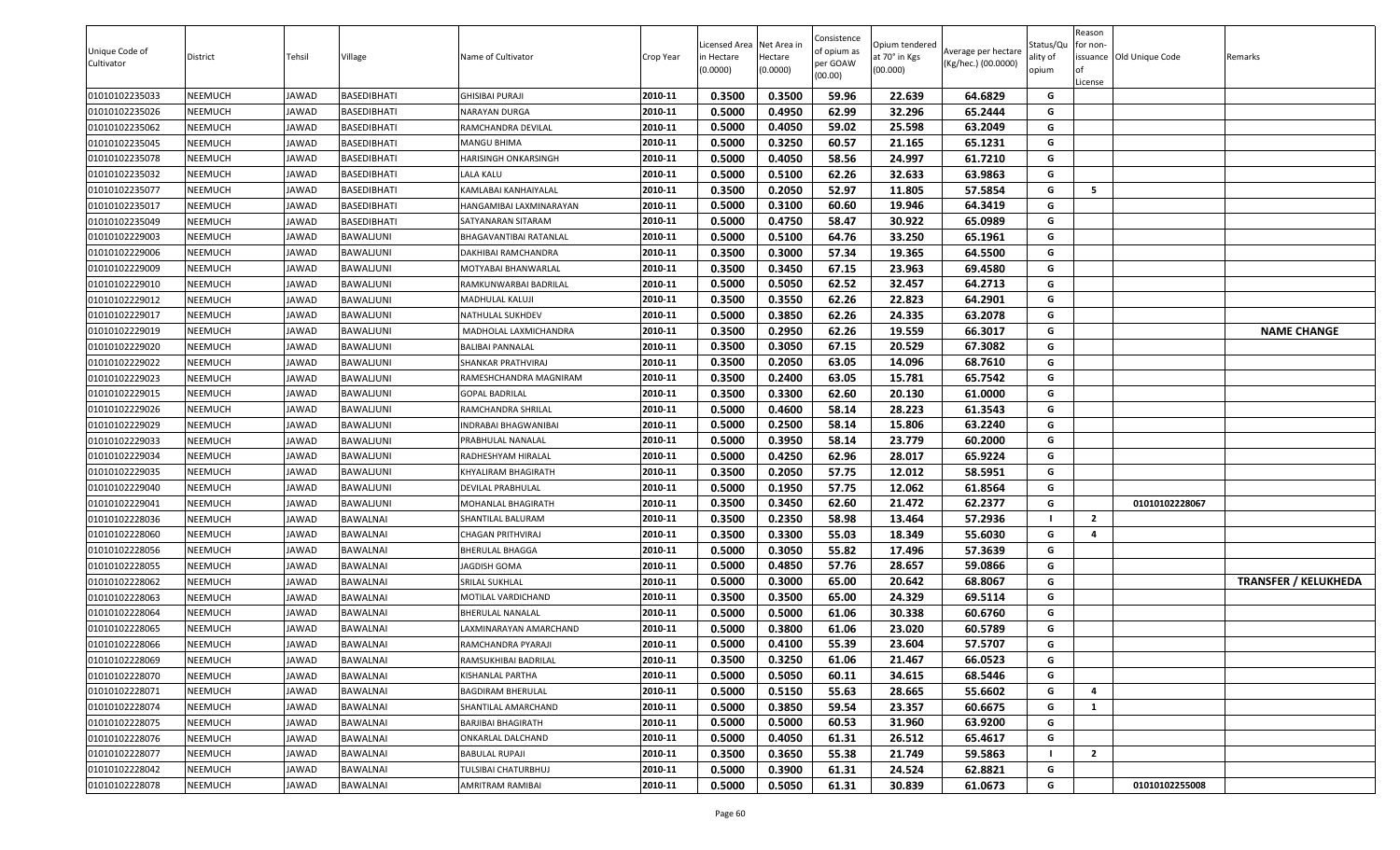| Unique Code of |          |              |                 |                             |           | Licensed Area Net Area in |                     | Consistence<br>of opium as | Opium tendered            | Average per hectare | Status/Qu         | Reason<br>for non- |                          |                    |
|----------------|----------|--------------|-----------------|-----------------------------|-----------|---------------------------|---------------------|----------------------------|---------------------------|---------------------|-------------------|--------------------|--------------------------|--------------------|
| Cultivator     | District | Tehsil       | Village         | Name of Cultivator          | Crop Year | in Hectare<br>(0.0000)    | Hectare<br>(0.0000) | per GOAW<br>(00.00)        | at 70° in Kgs<br>(00.000) | (Kg/hec.) (00.0000) | ality of<br>opium | lof<br>License     | issuance Old Unique Code | Remarks            |
| 01010102228079 | NEEMUCH  | JAWAD        | <b>BAWALNAI</b> | SHANTILAL BHAGWAN           | 2010-11   | 0.3500                    | 0.3300              | 59.45                      | 20.383                    | 61.7667             | G                 |                    | 01010102255009           |                    |
| 01010102228080 | NEEMUCH  | JAWAD        | <b>BAWALNAI</b> | <b>GANGARAM MAGNIRAM</b>    | 2010-11   | 0.3500                    | 0.3650              | 56.05                      | 21.988                    | 60.2411             | G                 |                    | 01010102255013           |                    |
| 01010102228081 | NEEMUCH  | JAWAD        | <b>BAWALNAI</b> | RAMLAL BHAGWAN              | 2010-11   | 0.5000                    | 0.4600              | 61.31                      | 29.586                    | 64.3174             | G                 |                    | 01010102255010           |                    |
| 01010102228082 | NEEMUCH  | JAWAD        | BAWALNAI        | <b>GONDIBAI MOHANLAL</b>    | 2010-11   | 0.5000                    | 0.5150              | 50.32                      | 11.394                    | 22.1243             | G                 | $\overline{4}$     | 01010102255002           |                    |
| 01010102228083 | NEEMUCH  | JAWAD        | <b>BAWALNAI</b> | SHAMBHU RAMCHANDRA          | 2010-11   | 0.3500                    | 0.2100              | 54.43                      | 12.037                    | 57.3190             | G                 | - 5                | 01010102255023           |                    |
| 01010102228084 | NEEMUCH  | JAWAD        | <b>BAWALNAI</b> | RAMCHANDRA MADHO            | 2010-11   | 0.3500                    | 0.2900              | 55.88                      | 17.634                    | 60.8069             | G                 |                    | 01010102255024           | <b>NAME CHANGE</b> |
| 01010102228085 | NEEMUCH  | JAWAD        | <b>BAWALNAI</b> | PYARIBAI HIRALAL            | 2010-11   | 0.5000                    | 0.3350              | 61.15                      | 21.455                    | 64.0448             | G                 |                    | 01010102229037           |                    |
| 01010102228086 | NEEMUCH  | JAWAD        | <b>BAWALNAI</b> | <b>UDAYRAM BHERA</b>        | 2010-11   | 0.5000                    | 0.5050              | 61.34                      | 31.792                    | 62.9545             | G                 |                    | 01010102233122           |                    |
| 01010102228087 | NEEMUCH  | JAWAD        | <b>BAWALNAI</b> | <b>BHERULAL RUPLAL</b>      | 2010-11   | 0.3500                    | 0.2500              | 61.15                      | 16.318                    | 65.2720             | G                 |                    | 01010102229038           |                    |
| 01010102157001 | NEEMUCH  | JAWAD        | CHADAUL         | BANSHILAL NARAYAN           | 2010-11   | 0.5000                    | 0.2150              | 64.39                      | 15.187                    | 70.6372             | G                 |                    |                          |                    |
| 01010102157003 | NEEMUCH  | JAWAD        | CHADAUL         | ONKARLAL UDAYRAM            | 2010-11   | 0.5000                    | 0.4800              | 60.28                      | 30.037                    | 62.5771             | G                 |                    |                          |                    |
| 01010102157005 | NEEMUCH  | JAWAD        | CHADAUL         | KANHAIYALAL DHANRAJ         | 2010-11   | 0.5000                    | 0.4450              | 64.39                      | 29.702                    | 66.7461             | G                 |                    |                          |                    |
| 01010102157006 | NEEMUCH  | JAWAD        | CHADAUL         | <b>BHAGIRATH SHANKARLAL</b> | 2010-11   | 0.5000                    | 0.4050              | 65.84                      | 27.211                    | 67.1877             | G                 |                    |                          |                    |
| 01010102157007 | NEEMUCH  | JAWAD        | CHADAUL         | UDAYRAM SHANKARLAL          | 2010-11   | 0.5000                    | 0.4050              | 62.65                      | 25.928                    | 64.0198             | G                 |                    |                          |                    |
| 01010102157011 | NEEMUCH  | JAWAD        | CHADAUL         | RAMESHCHANDRA DOLATRAM      | 2010-11   | 0.5000                    | 0.4800              | 61.93                      | 30.355                    | 63.2396             | G                 |                    |                          |                    |
| 01010102157012 | NEEMUCH  | <b>JAWAD</b> | CHADAUL         | KALURAM LABHCHAND           | 2010-11   | 0.5000                    | 0.4500              | 61.84                      | 28.517                    | 63.3711             | G                 |                    |                          |                    |
| 01010102157013 | NEEMUCH  | JAWAD        | CHADAUL         | SHANTILAL MOHANLAL          | 2010-11   | 0.5000                    | 0.2200              | 61.84                      | 14.736                    | 66.9818             | G                 |                    |                          |                    |
| 01010102157015 | NEEMUCH  | JAWAD        | CHADAUL         | TULSIRAM BHERULAL           | 2010-11   | 0.3500                    | 0.3550              | 61.84                      | 22.616                    | 63.7070             | G                 |                    |                          |                    |
| 01010102157016 | NEEMUCH  | JAWAD        | CHADAUL         | NANDULAL BHERULAL           | 2010-11   | 0.5000                    | 0.4800              | 62.27                      | 30.975                    | 64.5313             | G                 |                    |                          |                    |
| 01010102157019 | NEEMUCH  | JAWAD        | CHADAUL         | AMARCHAND HAJARI            | 2010-11   | 0.5000                    | 0.4350              | 65.84                      | 29.929                    | 68.8023             | G                 |                    |                          |                    |
| 01010102157022 | NEEMUCH  | JAWAD        | CHADAUL         | UDAYRAM NAVLA               | 2010-11   | 0.5000                    | 0.4300              | 61.32                      | 27.138                    | 63.1116             | G                 |                    |                          |                    |
| 01010102157024 | NEEMUCH  | JAWAD        | CHADAUL         | VARJIBAI NATHULAL           | 2010-11   | 0.3500                    | 0.3450              | 62.27                      | 22.124                    | 64.1275             | G                 |                    |                          |                    |
| 01010102157025 | NEEMUCH  | JAWAD        | CHADAUL         | RUKMANBAI RAMLAL            | 2010-11   | 0.5000                    | 0.4700              | 62.27                      | 30.210                    | 64.2766             | G                 |                    |                          |                    |
| 01010102157026 | NEEMUCH  | <b>JAWAD</b> | CHADAUL         | <b>DAULA KALU</b>           | 2010-11   | 0.5000                    | 0.3000              | 60.53                      | 18.574                    | 61.9133             | G                 |                    |                          |                    |
| 01010102157030 | NEEMUCH  | JAWAD        | CHADAUL         | PRABHULAL MAYACHAND         | 2010-11   | 0.5000                    | 0.2950              | 66.76                      | 20.429                    | 69.2508             | - 1               | $\overline{2}$     |                          |                    |
| 01010102157037 | NEEMUCH  | JAWAD        | CHADAUL         | MOHANLAL NARAYAN            | 2010-11   | 0.5000                    | 0.3200              | 64.70                      | 22.349                    | 69.8406             | - 1               | $\overline{2}$     |                          |                    |
| 01010102157038 | NEEMUCH  | JAWAD        | CHADAUL         | DHAPUBAI NARAYAN            | 2010-11   | 0.5000                    | 0.3450              | 61.63                      | 22.874                    | 66.3014             | G                 |                    |                          |                    |
| 01010102157042 | NEEMUCH  | JAWAD        | CHADAUL         | KANHEYALAL MOHANLAL         | 2010-11   | 0.5000                    | 0.4050              | 62.50                      | 25.598                    | 63.2049             | G                 |                    |                          |                    |
| 01010102157043 | NEEMUCH  | JAWAD        | CHADAUL         | <b>GHISALAL ONKARLAL</b>    | 2010-11   | 0.5000                    | 0.3400              | 61.21                      | 22.237                    | 65.4029             | G                 |                    |                          |                    |
| 01010102157046 | NEEMUCH  | JAWAD        | CHADAUL         | CHATARIBAI BHERULAL         | 2010-11   | 0.5000                    | 0.4800              | 61.45                      | 30.488                    | 63.5167             | G                 |                    |                          |                    |
| 01010102157050 | NEEMUCH  | JAWAD        | CHADAUL         | RADHABAI MAYACHAND          | 2010-11   | 0.3500                    | 0.2450              | 64.39                      | 16.447                    | 67.1306             | - 1               | $\overline{2}$     |                          |                    |
| 01010102157055 | NEEMUCH  | JAWAD        | CHADAUL         | <b>GIRDHARI NARAYAN</b>     | 2010-11   | 0.5000                    | 0.4150              | 61.45                      | 26.380                    | 63.5663             | G                 |                    |                          |                    |
| 01010102157059 | NEEMUCH  | JAWAD        | CHADAUL         | RADHESHAM CHAGANLAL         | 2010-11   | 0.5000                    | 0.3300              | 61.45                      | 21.745                    | 65.8939             | G                 |                    |                          |                    |
| 01010102157060 | NEEMUCH  | JAWAD        | CHADAUL         | <b>BAGDIRAM DAULATRAM</b>   | 2010-11   | 0.5000                    | 0.3350              | 62.72                      | 22.015                    | 65.7164             | G                 |                    |                          |                    |
| 01010102157061 | NEEMUCH  | JAWAD        | CHADAUL         | DOULATRAM RAMNARAYAN        | 2010-11   | 0.5000                    | 0.2050              | 62.72                      | 14.103                    | 68.7951             | G                 |                    |                          |                    |
| 01010102157066 | NEEMUCH  | JAWAD        | CHADAUL         | <b>BAGDIRAM RAMNARAYAN</b>  | 2010-11   | 0.5000                    | 0.5100              | 62.70                      | 32.667                    | 64.0529             | G                 |                    |                          | <b>NAME CHANGE</b> |
| 01010102157067 | NEEMUCH  | JAWAD        | CHADAUL         | <b>GITABAI RAMCHANDRA</b>   | 2010-11   | 0.3500                    | 0.2750              | 64.32                      | 18.809                    | 68.3964             | G                 |                    |                          |                    |
| 01010102157069 | NEEMUCH  | JAWAD        | CHADAUL         | MANGILAL NARAYAN            | 2010-11   | 0.5000                    | 0.4950              | 65.63                      | 34.128                    | 68.9455             | G                 |                    |                          |                    |
| 01010102157078 | NEEMUCH  | JAWAD        | CHADAUL         | RUKMANBAI JIVA              | 2010-11   | 0.3500                    | 0.3500              | 60.59                      | 21.691                    | 61.9743             | - 1               | $\overline{2}$     |                          |                    |
| 01010102157047 | NEEMUCH  | JAWAD        | CHADAUL         | SOHANLAL NARAYAN            | 2010-11   | 0.3500                    | 0.2450              | 66.25                      | 16.828                    | 68.6857             |                   | $\overline{2}$     |                          |                    |
| 01010102157017 | NEEMUCH  | JAWAD        | CHADAUL         | KISHANLAL CHAGANLAL         | 2010-11   | 0.3500                    | 0.3400              | 64.32                      | 22.962                    | 67.5353             | G                 |                    |                          |                    |
| 01010102157045 | NEEMUCH  | JAWAD        | CHADAUL         | RATANLAL NATHULAL           | 2010-11   | 0.3500                    | 0.2050              | 65.28                      | 14.446                    | 70.4683             | - 1               | $\overline{2}$     |                          |                    |
| 01010102157033 | NEEMUCH  | JAWAD        | CHADAUL         | DHAPUBAI JAYRAM             | 2010-11   | 0.5000                    | 0.4800              | 60.98                      | 31.710                    | 66.0625             | - 1               | $\overline{2}$     |                          |                    |
| 01010102157032 | NEEMUCH  | JAWAD        | CHADAUL         | <b>GOKUL KASHIRAM</b>       | 2010-11   | 0.5000                    | 0.3400              | 67.41                      | 24.383                    | 71.7147             |                   | $\overline{2}$     |                          |                    |
| 01010102157073 | NEEMUCH  | JAWAD        | CHADAUL         | <b>JAGDISH LAXMAN</b>       | 2010-11   | 0.3500                    | 0.3400              | 63.25                      | 22.535                    | 66.2794             | G                 |                    |                          |                    |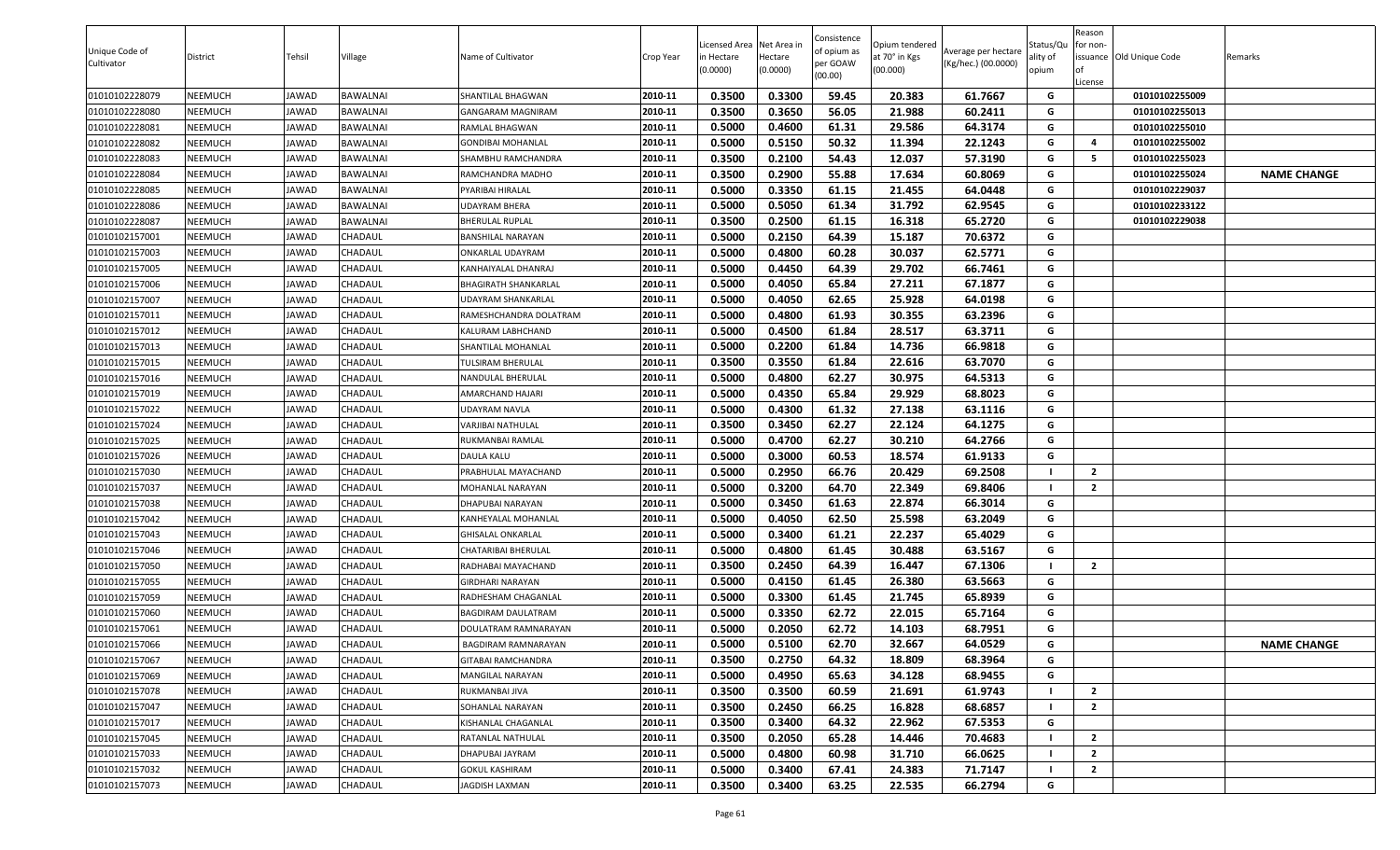|                |          |        |                |                             |           | Licensed Area Net Area in |          | Consistence         | Opium tendered |                     | Status/Qu | Reason<br>for non- |                          |         |
|----------------|----------|--------|----------------|-----------------------------|-----------|---------------------------|----------|---------------------|----------------|---------------------|-----------|--------------------|--------------------------|---------|
| Unique Code of | District | Tehsil | Village        | Name of Cultivator          | Crop Year | in Hectare                | Hectare  | of opium as         | at 70° in Kgs  | Average per hectare | ality of  |                    | issuance Old Unique Code | Remarks |
| Cultivator     |          |        |                |                             |           | (0.0000)                  | (0.0000) | per GOAW<br>(00.00) | (00.000)       | (Kg/hec.) (00.0000) | opium     | lof                |                          |         |
| 01010102157041 | NEEMUCH  | JAWAD  | CHADAUL        | SURESH RAMLAL               | 2010-11   | 0.5000                    | 0.4800   | 59.67               | 29.971         | 62.4396             | G         | License            |                          |         |
| 01010102157064 | NEEMUCH  | JAWAD  | CHADAUL        | RAJIBAI GHISALAL            | 2010-11   | 0.5000                    | 0.4100   | 65.11               | 27.979         | 68.2415             |           | $\overline{2}$     |                          |         |
| 01010102157035 | NEEMUCH  | JAWAD  | CHADAUL        | <b>NAGJIRAM PYARJI</b>      | 2010-11   | 0.5000                    | 0.4900   | 66.19               | 34.665         | 70.7449             | G         |                    |                          |         |
| 01010102157084 | NEEMUCH  | JAWAD  | CHADAUL        | JAGANNATH KASHIRAM          | 2010-11   | 0.5000                    | 0.2100   | 57.19               | 12.492         | 59.4857             | G         |                    | 01010102180010           |         |
| 01010102157085 | NEEMUCH  | JAWAD  | CHADAUL        | RAMSINGH PARTHEYSINGH       | 2010-11   | 0.5000                    | 0.4900   | 63.25               | 32.140         | 65.5918             | G         |                    | 01010102160006           |         |
| 01010102209029 | NEEMUCH  | JAWAD  | DADAULI        | PARASRAM KANHEYALAL         | 2010-11   | 0.5000                    | 0.4350   | 58.27               | 27.828         | 63.9724             | G         |                    |                          |         |
| 01010102209031 | NEEMUCH  | JAWAD  | <b>DADAULI</b> | <b>BHAGATRAM RAMNARAYAN</b> | 2010-11   | 0.5000                    | 0.3000   | 63.20               | 19.113         | 63.7100             | G         |                    |                          |         |
| 01010102209037 | NEEMUCH  | JAWAD  | DADAULI        | <b>DURGA HAJARI</b>         | 2010-11   | 0.5000                    | 0.4950   | 61.42               | 27.972         | 56.5091             | G         |                    |                          |         |
| 01010102209040 | NEEMUCH  | JAWAD  | <b>DADAULI</b> | HIRA NANDA                  | 2010-11   | 0.5000                    | 0.4000   | 58.27               | 24.374         | 60.9350             | G         |                    |                          |         |
| 01010102209048 | NEEMUCH  | JAWAD  | <b>DADAULI</b> | RAMLAL DALLAJI              | 2010-11   | 0.5000                    | 0.5150   | 56.30               | 29.212         | 56.7223             | G         |                    |                          |         |
| 01010102209050 | NEEMUCH  | JAWAD  | <b>DADAULI</b> | SHANTILAL CHUNNILAL         | 2010-11   | 0.5000                    | 0.4050   | 60.31               | 27.010         | 66.6914             | G         |                    |                          |         |
| 01010102209060 | NEEMUCH  | JAWAD  | DADAULI        | <b>GANSHYAM DEVRAM</b>      | 2010-11   | 0.5000                    | 0.3250   | 57.60               | 19.888         | 61.1938             | G         |                    |                          |         |
| 01010102209071 | NEEMUCH  | JAWAD  | DADAULI        | RAMPRASAD PANNALAL          | 2010-11   | 0.5000                    | 0.2300   | 60.70               | 14.030         | 61.0000             | G         |                    |                          |         |
| 01010102209081 | NEEMUCH  | JAWAD  | DADAULI        | KALURAM MEGRAJ              | 2010-11   | 0.5000                    | 0.1700   | 60.70               | 10.414         | 61.2588             | G         |                    |                          |         |
| 01010102209012 | NEEMUCH  | JAWAD  | <b>DADAULI</b> | <b>GORILAL DHANNA</b>       | 2010-11   | 0.3500                    | 0.3500   | 57.37               | 21.702         | 62.0057             | G         |                    |                          |         |
| 01010102209032 | NEEMUCH  | JAWAD  | DADAULI        | KAILASH RUPA                | 2010-11   | 0.5000                    | 0.2450   | 61.42               | 16.101         | 65.7184             | G         |                    |                          |         |
| 01010102209035 | NEEMUCH  | JAWAD  | <b>DADAULI</b> | LAXMAN GANGARAM             | 2010-11   | 0.5000                    | 0.4800   | 54.37               | 27.263         | 56.7979             | G         | 5                  |                          |         |
| 01010102209062 | NEEMUCH  | JAWAD  | <b>DADAULI</b> | RADHESHYAM SHANKARLAL       | 2010-11   | 0.5000                    | 0.4600   | 56.43               | 27.143         | 59.0065             | G         |                    |                          |         |
| 01010102209039 | NEEMUCH  | JAWAD  | <b>DADAULI</b> | DWARKAPRASAD MANNALAL       | 2010-11   | 0.3500                    | 0.3400   | 55.65               | 20.161         | 59.2971             | G         |                    |                          |         |
| 01010102209016 | NEEMUCH  | JAWAD  | DADAULI        | DIPSINGH BIHARI             | 2010-11   | 0.3500                    | 0.3500   | 61.42               | 21.734         | 62.0971             | G         |                    |                          |         |
| 01010102209059 | NEEMUCH  | JAWAD  | DADAULI        | SOUKINDAS RAMCHANDRA        | 2010-11   | 0.5000                    | 0.4150   | 58.85               | 26.171         | 63.0627             | G         |                    |                          |         |
| 01010102209069 | NEEMUCH  | JAWAD  | <b>DADAULI</b> | TULSIBAI MAHADEV            | 2010-11   | 0.5000                    | 0.2950   | 62.02               | 20.272         | 68.7186             | G         |                    |                          |         |
| 01010102209052 | NEEMUCH  | JAWAD  | <b>DADAULI</b> | KARIBAI NAGURAM             | 2010-11   | 0.3500                    | 0.2850   | 63.20               | 18.599         | 65.2596             | G         |                    |                          |         |
| 01010102209025 | NEEMUCH  | JAWAD  | DADAULI        | <b>GANGABAI NANURAM</b>     | 2010-11   | 0.3500                    | 0.1800   | 58.83               | 11.337         | 62.9833             | - 1       | $\overline{2}$     |                          |         |
| 01010102209085 | NEEMUCH  | JAWAD  | DADAULI        | SHANTILAL KISHANLAL         | 2010-11   | 0.3500                    | 0.2000   | 64.49               | 13.156         | 65.7800             | G         |                    | 01010102239004           |         |
| 01010102209086 | NEEMUCH  | JAWAD  | DADAULI        | FULKUNWARBAI PRAHALADSINGH  | 2010-11   | 0.3500                    | 0.2050   | 64.49               | 14.335         | 69.9268             | G         |                    | 01010102239013           |         |
| 01010102209087 | NEEMUCH  | JAWAD  | <b>DADAULI</b> | BANSILAL CHAGANLAL          | 2010-11   | 0.3500                    | 0.3300   | 61.10               | 20.783         | 62.9788             | - 1       | $\overline{2}$     | 01010102239027           |         |
| 01010102209088 | NEEMUCH  | JAWAD  | <b>DADAULI</b> | LAXMINARAYAN KHEMRAJ        | 2010-11   | 0.3500                    | 0.1300   | 67.97               | 8.991          | 69.1615             | G         |                    | 01010102239029           |         |
| 01010102209089 | NEEMUCH  | JAWAD  | DADAULI        | HARIOM PRAHALAD SINGH       | 2010-11   | 0.3500                    | 0.2000   | 64.91               | 13.826         | 69.1300             | G         |                    | 01010102239021           |         |
| 01010102209090 | NEEMUCH  | JAWAD  | DADAULI        | PREMBAI SHYAM DAS           | 2010-11   | 0.3500                    | 0.3450   | 62.08               | 21.524         | 62.3884             | G         |                    | 01010101007032           |         |
| 01010102196003 | NEEMUCH  | JAWAD  | DAMODARPURA    | PYARIBAI BHAWARLAL          | 2010-11   | 0.3500                    | 0.3500   | 53.78               | 20.321         | 58.0600             | G         | - 5                |                          |         |
| 01010102196007 | NEEMUCH  | JAWAD  | DAMODARPURA    | JANIBAI BHAGWANDAS          | 2010-11   | 0.3500                    | 0.3100   | 55.91               | 17.787         | 57.3774             | G         |                    |                          |         |
| 01010102196008 | NEEMUCH  | JAWAD  | DAMODARPURA    | CHAMPALAL DHANRAJ           | 2010-11   | 0.5000                    | 0.0000   | 0.00                | 0.000          | 0.0000              | F.        |                    |                          |         |
| 01010102196009 | NEEMUCH  | JAWAD  | DAMODARPURA    | DHANRAJ MOTILAL             | 2010-11   | 0.5000                    | 0.3050   | 58.02               | 18.367         | 60.2197             | G         |                    |                          |         |
| 01010102196001 | NEEMUCH  | JAWAD  | DAMODARPURA    | BANSHILAL RAMCHNDRA         | 2010-11   | 0.3500                    | 0.3200   | 61.48               | 22.651         | 70.7844             | G         |                    |                          |         |
| 01010102196010 | NEEMUCH  | JAWAD  | DAMODARPURA    | <b>UDAYSINGH BHERUSINGH</b> | 2010-11   | 0.3500                    | 0.3550   | 56.86               | 24.710         | 69.6056             | G         |                    |                          |         |
| 01010102196005 | NEEMUCH  | JAWAD  | DAMODARPURA    | <b>CHOGALAL LAKKHA</b>      | 2010-11   | 0.5000                    | 0.4650   | 57.12               | 29.319         | 63.0516             | G         |                    |                          |         |
| 01010102196004 | NEEMUCH  | JAWAD  | DAMODARPURA    | CHATURBHUJ RAMCHANDRA       | 2010-11   | 0.3500                    | 0.3200   | 58.73               | 20.472         | 63.9750             | G         |                    |                          |         |
| 01010102196011 | NEEMUCH  | JAWAD  | DAMODARPURA    | JAISINGH PRABHULAL          | 2010-11   | 0.3500                    | 0.3100   | 55.34               | 18.855         | 60.8226             | G         |                    |                          |         |
| 01010102196006 | NEEMUCH  | JAWAD  | DAMODARPURA    | SITABAI PRATHVIRAJ          | 2010-11   | 0.5000                    | 0.2800   | 58.73               | 17.409         | 62.1750             | G         |                    | 01010102240313           |         |
| 01010102167004 | NEEMUCH  | JAWAD  | <b>GOTHA</b>   | KANHAIYALAL SHANKAR         | 2010-11   | 0.5000                    | 0.4700   | 53.90               | 26.434         | 56.2426             | G         | 5                  |                          |         |
| 01010102167021 | NEEMUCH  | JAWAD  | <b>GOTHA</b>   | SHANKARLAL BHOLAJI          | 2010-11   | 0.5000                    | 0.4000   | 55.49               | 23.900         | 59.7500             | G         |                    |                          |         |
| 01010102167025 | NEEMUCH  | JAWAD  | <b>GOTHA</b>   | <b>GHISA LALUJI</b>         | 2010-11   | 0.5000                    | 0.2350   | 55.91               | 13.666         | 58.1532             | G         |                    |                          |         |
| 01010102167041 | NEEMUCH  | JAWAD  | <b>GOTHA</b>   | <b>BHURA DIPA</b>           | 2010-11   | 0.3500                    | 0.2150   | 58.36               | 13.473         | 62.6651             | G         |                    |                          |         |
| 01010102167007 | NEEMUCH  | JAWAD  | <b>GOTHA</b>   | <b>RUPLAL ONKAR</b>         | 2010-11   | 0.3500                    | 0.2000   | 54.56               | 12.596         | 62.9800             | G         | 5                  |                          |         |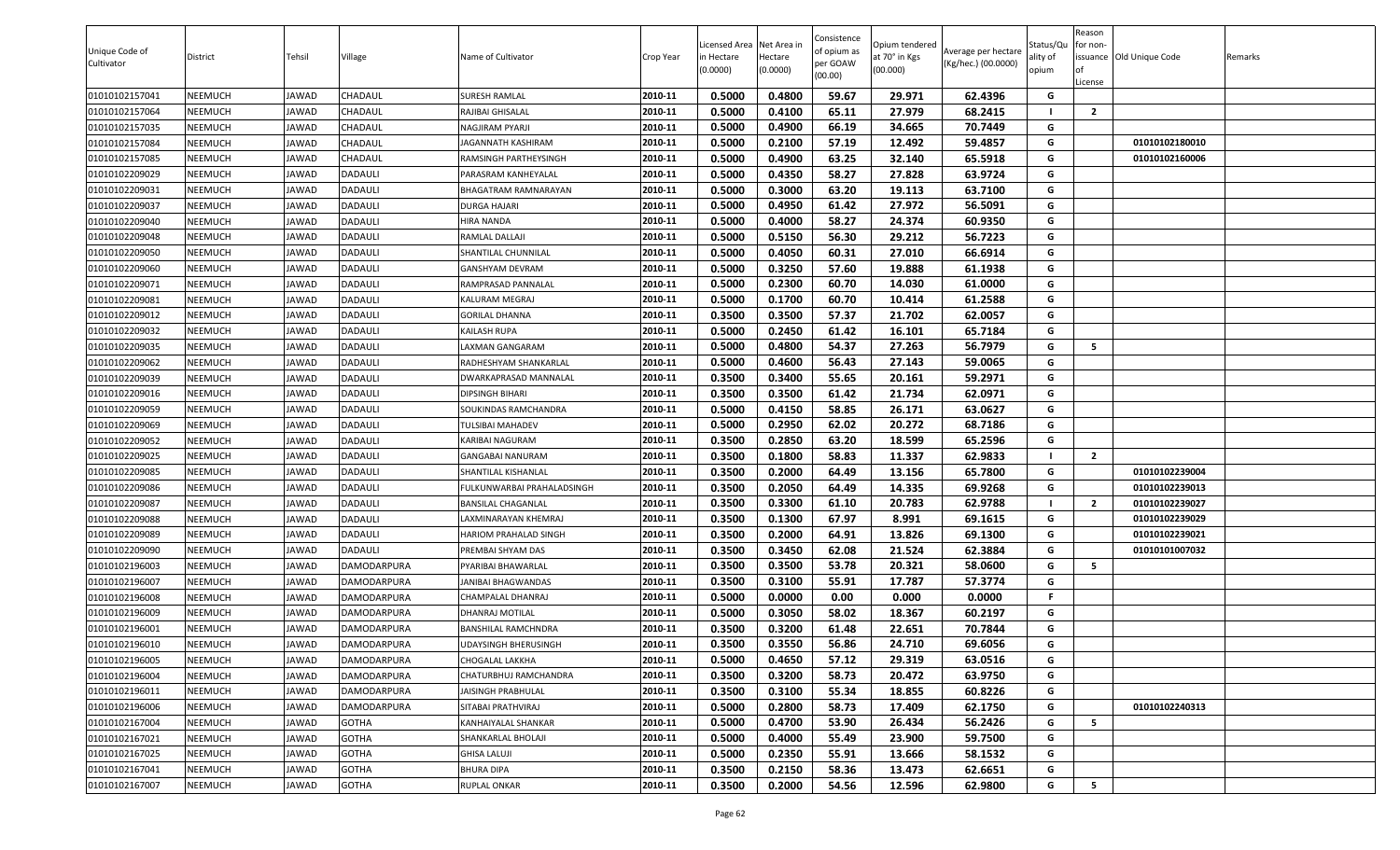|                |          |        |                           |                          |           | Licensed Area Net Area in |          | Consistence         |                                 |                     | Status/Qu | Reason<br>for non- |                          |                           |
|----------------|----------|--------|---------------------------|--------------------------|-----------|---------------------------|----------|---------------------|---------------------------------|---------------------|-----------|--------------------|--------------------------|---------------------------|
| Unique Code of | District | Tehsil | Village                   | Name of Cultivator       | Crop Year | n Hectare                 | Hectare  | of opium as         | Opium tendered<br>at 70° in Kgs | Average per hectare | ality of  |                    | issuance Old Unique Code | Remarks                   |
| Cultivator     |          |        |                           |                          |           | (0.0000)                  | (0.0000) | per GOAW<br>(00.00) | (00.000)                        | (Kg/hec.) (00.0000) | opium     |                    |                          |                           |
| 01010102167002 | NEEMUCH  | JAWAD  | <b>GOTHA</b>              | RAMLAL BHURA             | 2010-11   | 0.3500                    | 0.0850   | 58.36               | 5.277                           | 62.0824             | G         | License            |                          |                           |
| 01010102167006 | NEEMUCH  | JAWAD  | <b>GOTHA</b>              | BHERULAL BHURALAL        | 2010-11   | 0.3500                    | 0.1100   | 63.56               | 7.763                           | 70.5727             | G         |                    |                          |                           |
| 01010102167022 | NEEMUCH  | JAWAD  | <b>GOTHA</b>              | RAMIBAI NATHU            | 2010-11   | 0.3500                    | 0.2500   | 56.68               | 14.534                          | 58.1360             | G         |                    |                          |                           |
| 01010102167042 | NEEMUCH  | JAWAD  | <b>GOTHA</b>              | RAMLAL SHANKARLAL        | 2010-11   | 0.5000                    | 0.4600   | 55.92               | 28.911                          | 62.8500             | G         |                    |                          |                           |
| 01010102167043 | NEEMUCH  | JAWAD  | <b>GOTHA</b>              | BHAWARLAL NOLA           | 2010-11   | 0.3500                    | 0.0000   | 0.00                | 0.000                           | 0.0000              | N         | 8                  |                          |                           |
| 01010102154003 | NEEMUCH  | JAWAD  | <b>GURJARKHEDI SANKLA</b> | <b>BADRIDAS GOKULDAS</b> | 2010-11   | 0.5000                    | 0.4700   | 64.47               | 30.679                          | 65.2745             | G         |                    |                          |                           |
| 01010102154016 | NEEMUCH  | JAWAD  | <b>GURJARKHEDI SANKLA</b> | RAMBAKSH BADRILAL        | 2010-11   | 0.5000                    | 0.1950   | 64.47               | 13.382                          | 68.6256             | G         |                    |                          |                           |
| 01010102154021 | NEEMUCH  | JAWAD  | <b>GURJARKHEDI SANKLA</b> | KALUSINGH BHERUSINGH     | 2010-11   | 0.5000                    | 0.4950   | 58.66               | 29.439                          | 59.4727             | G         |                    |                          |                           |
| 01010102154024 | NEEMUCH  | JAWAD  | <b>GURJARKHEDI SANKLA</b> | BADRILAL MIYARAM         | 2010-11   | 0.3500                    | 0.3400   | 64.54               | 22.340                          | 65.7059             | G         |                    |                          |                           |
| 01010102154025 | NEEMUCH  | JAWAD  | <b>GURJARKHEDI SANKLA</b> | TAMMUBAI NANURAM         | 2010-11   | 0.5000                    | 0.2050   | 63.33               | 13.354                          | 65.1415             | G         |                    |                          |                           |
| 01010102154026 | NEEMUCH  | JAWAD  | <b>GURJARKHEDI SANKLA</b> | MOHANDAS MANGUDAS        | 2010-11   | 0.5000                    | 0.2500   | 59.06               | 14.925                          | 59.7000             | G         |                    |                          |                           |
|                | NEEMUCH  | JAWAD  | <b>GURJARKHEDI SANKLA</b> |                          | 2010-11   | 0.3500                    | 0.3300   | 66.17               | 23.037                          | 69.8091             |           | $\overline{2}$     |                          |                           |
| 01010102154031 | NEEMUCH  | JAWAD  |                           | DHANNA DEEPA             | 2010-11   | 0.3500                    | 0.3200   | 61.19               | 19.939                          | 62.3094             | G         |                    | 01010102159005           |                           |
| 01010102154032 |          |        | <b>GURJARKHEDI SANKLA</b> | NANDLAL NARU             |           | 0.3500                    | 0.3400   | 56.52               | 19.524                          | 57.4235             |           | $\overline{2}$     | 01010102159010           |                           |
| 01010102154033 | NEEMUCH  | JAWAD  | <b>GURJARKHEDI SANKLA</b> | JANNATBAI VALI MD        | 2010-11   |                           |          |                     |                                 |                     | G         |                    | 01010102159003           |                           |
| 01010102154027 | NEEMUCH  | JAWAD  | <b>GURJARKHEDI SANKLA</b> | LALCHAND PUNA            | 2010-11   | 0.5000                    | 0.3000   | 62.45               | 19.270                          | 64.2333             | G         |                    | 01010102159012           |                           |
| 01010102154029 | NEEMUCH  | JAWAD  | <b>GURJARKHEDI SANKLA</b> | GATTUBAI HUSSAIN         | 2010-11   | 0.3500                    | 0.3500   | 60.02               | 21.539                          | 61.5400             |           | 4                  | 01010102159004           |                           |
| 01010102154028 | NEEMUCH  | JAWAD  | <b>GURJARKHEDI SANKLA</b> | KANA PUNA                | 2010-11   | 0.5000                    | 0.3450   | 61.40               | 5.859                           | 16.9826             | G         |                    |                          |                           |
| 01010102181002 | NEEMUCH  | JAWAD  | HANUMATIYA TANKA          | RAMNARAYAN CHUNNILAL     | 2010-11   | 0.5000                    | 0.4300   | 57.39               | 26.408                          | 61.4140             | G         |                    |                          |                           |
| 01010102181004 | NEEMUCH  | JAWAD  | HANUMATIYA TANKA          | KANIRAM JAIRAM           | 2010-11   | 0.5000                    | 0.4750   | 60.33               | 30.639                          | 64.5032             | G         |                    |                          | <b>NAME CHANGE</b>        |
| 01010102181005 | NEEMUCH  | JAWAD  | HANUMATIYA TANKA          | CHUNNILAL MOTILAL        | 2010-11   | 0.5000                    | 0.4200   | 58.69               | 26.176                          | 62.3238             | G         |                    |                          |                           |
| 01010102181035 | NEEMUCH  | JAWAD  | HANUMATIYA TANKA          | SHANTILAL ONKARLAL       | 2010-11   | 0.5000                    | 0.5000   | 56.89               | 29.258                          | 58.5160             | G         |                    |                          |                           |
| 01010102181068 | NEEMUCH  | JAWAD  | HANUMATIYA TANKA          | ANSHIBAI SHANTILAL       | 2010-11   | 0.3500                    | 0.2500   | 51.27               | 14.077                          | 56.3080             | G<br>G    | - 5                |                          |                           |
| 01010102181056 | NEEMUCH  | JAWAD  | HANUMATIYA TANKA          | SITABAI LAXMICHAND       | 2010-11   | 0.5000                    | 0.2100   | 57.36               | 13.267                          | 63.1762             |           |                    |                          |                           |
| 01010102181049 | NEEMUCH  | JAWAD  | HANUMATIYA TANKA          | OMPRAKASH RAMLAL         | 2010-11   | 0.3500                    | 0.3300   | 57.36               | 20.068                          | 60.8121             | G         |                    |                          |                           |
| 01010102181078 | NEEMUCH  | JAWAD  | HANUMATIYA TANKA          | RADHESHYAM GOPAL         | 2010-11   | 0.3500                    | 0.3550   | 57.36               | 20.887                          | 58.8366             | G         |                    |                          |                           |
| 01010102181011 | NEEMUCH  | JAWAD  | HANUMATIYA TANKA          | RAJARAM DHANRAJ          | 2010-11   | 0.3500                    | 0.3400   | 56.33               | 21.011                          | 61.7971             | G         |                    |                          |                           |
| 01010102181003 | NEEMUCH  | JAWAD  | HANUMATIYA TANKA          | HARIRAM BHAWARLAL        | 2010-11   | 0.5000                    | 0.4300   | 54.28               | 26.915                          | 62.5930             | G         | - 5                |                          |                           |
| 01010102181017 | NEEMUCH  | JAWAD  | HANUMATIYA TANKA          | GATTUBAI BARDA           | 2010-11   | 0.3500                    | 0.1800   | 56.27               | 11.744                          | 65.2444             | G         |                    |                          |                           |
| 01010102181039 | NEEMUCH  | JAWAD  | HANUMATIYA TANKA          | PRABHULAL SHANKARLAL     | 2010-11   | 0.5000                    | 0.1850   | 60.33               | 11.928                          | 64.4757             | G         |                    |                          |                           |
| 01010102181057 | NEEMUCH  | JAWAD  | HANUMATIYA TANKA          | ONKARLAL KHEMRAJ         | 2010-11   | 0.3500                    | 0.2750   | 57.32               | 16.254                          | 59.1055             | G         |                    |                          |                           |
| 01010102181012 | NEEMUCH  | JAWAD  | HANUMATIYA TANKA          | GOPAL KASHIRAM           | 2010-11   | 0.3500                    | 0.1950   | 56.40               | 11.280                          | 57.8462             | G         |                    |                          |                           |
| 01010102181023 | NEEMUCH  | JAWAD  | HANUMATIYA TANKA          | GANGABAI KISHANLAL       | 2010-11   | 0.5000                    | 0.3700   | 55.74               | 21.237                          | 57.3973             | G         |                    |                          |                           |
| 01010102181041 | NEEMUCH  | JAWAD  | HANUMATIYA TANKA          | HUKMICHAND DHANRAJ       | 2010-11   | 0.5000                    | 0.1950   | 57.77               | 11.678                          | 59.8872             | G         | 8                  |                          |                           |
| 01010102181070 | NEEMUCH  | JAWAD  | HANUMATIYA TANKA          | SURESHCHANDRA DEVILAL    | 2010-11   | 0.3500                    | 0.2050   | 53.41               | 11.590                          | 56.5366             | G         | - 5                |                          |                           |
| 01010102181001 | NEEMUCH  | JAWAD  | HANUMATIYA TANKA          | DADAMCHANDRA DHANRAJ     | 2010-11   | 0.3500                    | 0.3400   | 56.27               | 20.603                          | 60.5971             | G         |                    |                          |                           |
| 01010102239001 | NEEMUCH  | JAWAD  | <b>JANAKPUR</b>           | AMBALAL KISHANLAL        | 2010-11   | 0.5000                    | 0.2400   | 66.98               | 16.362                          | 68.1750             | G         |                    |                          |                           |
| 01010102239007 | NEEMUCH  | JAWAD  | JANAKPUR                  | RAMPRASAD RAMDYAL        | 2010-11   | 0.5000                    | 0.1000   | 69.12               | 7.337                           | 73.3700             | G         |                    |                          |                           |
| 01010102239008 | NEEMUCH  | JAWAD  | JANAKPUR                  | PRAHALAD SHOBHARAM       | 2010-11   | 0.5000                    | 0.2000   | 63.92               | 13.049                          | 65.2450             | G         |                    |                          |                           |
| 01010102239009 | NEEMUCH  | JAWAD  | JANAKPUR                  | KALURAM NANURAM          | 2010-11   | 0.5000                    | 0.4900   | 68.33               | 35.268                          | 71.9755             | G         |                    |                          |                           |
| 01010102239015 | NEEMUCH  | JAWAD  | <b>JANAKPUR</b>           | RAMNIVAS ONKARLAL        | 2010-11   | 0.5000                    | 0.1800   | 67.89               | 13.316                          | 73.9778             | G         |                    |                          |                           |
| 01010102239020 | NEEMUCH  | JAWAD  | JANAKPUR                  | PANNALAL BHANWARLAL      | 2010-11   | 0.5000                    | 0.4000   | 67.89               | 28.039                          | 70.0975             | G         |                    |                          |                           |
| 01010102239022 | NEEMUCH  | JAWAD  | <b>JANAKPUR</b>           | NEHARULAL BHUWANIRAM     | 2010-11   | 0.5000                    | 0.3350   | 65.21               | 22.376                          | 66.7940             | G         |                    |                          |                           |
| 01010102239026 | NEEMUCH  | JAWAD  | JANAKPUR                  | PRABHULAL NATHULAL       | 2010-11   | 0.3500                    | 0.1900   | 61.44               | 12.314                          | 64.8105             | G         |                    |                          | <b>TRANSFER / DADAULI</b> |
| 01010102239028 | NEEMUCH  | JAWAD  | JANAKPUR                  | RAGUNATH BHANWARLAL      | 2010-11   | 0.5000                    | 0.2000   | 61.44               | 12.727                          | 63.6350             | G         |                    |                          |                           |
| 01010102239030 | NEEMUCH  | JAWAD  | JANAKPUR                  | GANGABAI CHHAGANLAL      | 2010-11   | 0.3500                    | 0.3400   | 65.21               | 22.432                          | 65.9765             | G         |                    |                          |                           |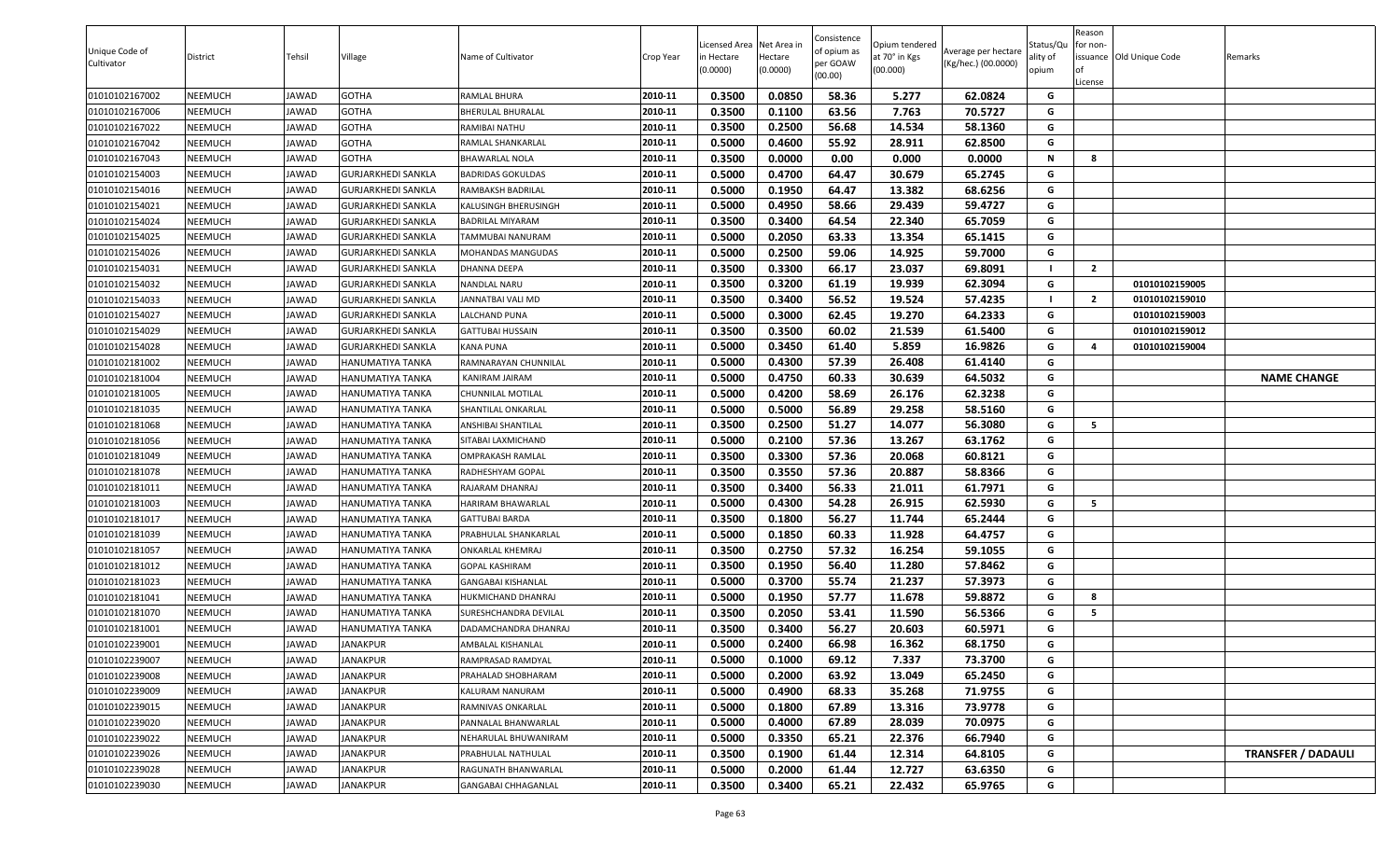|                              |                |              |                  |                            |           | Licensed Area Net Area in |          | Consistence             | Opium tendered |                                            | Status/Qu | Reason<br>for non- |                          |         |
|------------------------------|----------------|--------------|------------------|----------------------------|-----------|---------------------------|----------|-------------------------|----------------|--------------------------------------------|-----------|--------------------|--------------------------|---------|
| Unique Code of<br>Cultivator | District       | Tehsil       | Village          | Name of Cultivator         | Crop Year | n Hectare                 | Hectare  | of opium as<br>per GOAW | at 70° in Kgs  | Average per hectare<br>(Kg/hec.) (00.0000) | ality of  |                    | issuance Old Unique Code | Remarks |
|                              |                |              |                  |                            |           | (0.0000)                  | (0.0000) | (00.00)                 | (00.000)       |                                            | opium     | License            |                          |         |
| 01010102239002               | NEEMUCH        | JAWAD        | <b>JANAKPUR</b>  | <b>BADRILAL CHHOGALAL</b>  | 2010-11   | 0.5000                    | 0.2000   | 67.89                   | 14.092         | 70.4600                                    | G         | 8                  |                          |         |
| 01010102239033               | NEEMUCH        | JAWAD        | <b>JANAKPUR</b>  | KANHEYALAL KHYALIRAM       | 2010-11   | 0.3500                    | 0.3450   | 68.51                   | 24.380         | 70.6667                                    | G         |                    |                          |         |
| 01010102239034               | NEEMUCH        | JAWAD        | <b>JANAKPUR</b>  | SANTOSHBAI MOHANLAL        | 2010-11   | 0.5000                    | 0.2050   | 65.21                   | 13.871         | 67.6634                                    | G         |                    |                          |         |
| 01010102239035               | NEEMUCH        | JAWAD        | JANAKPUR         | SHANTILAL BHAGATRAM        | 2010-11   | 0.5000                    | 0.1950   | 58.49                   | 11.756         | 60.2872                                    | G         |                    |                          |         |
| 01010102239017               | NEEMUCH        | JAWAD        | <b>JANAKPUR</b>  | LAXMINARAYAN RUPAJI        | 2010-11   | 0.5000                    | 0.3500   | 64.04                   | 22.679         | 64.7971                                    | G         |                    |                          |         |
| 01010102239037               | NEEMUCH        | JAWAD        | <b>JANAKPUR</b>  | SITARAM NANDLAL            | 2010-11   | 0.5000                    | 0.1500   | 68.51                   | 11.050         | 73.6667                                    | G         |                    |                          |         |
| 01010102239010               | NEEMUCH        | JAWAD        | <b>JANAKPUR</b>  | RAMGOPAL BHAGIRATH         | 2010-11   | 0.5000                    | 0.3750   | 61.82                   | 22.635         | 60.3600                                    | G         |                    |                          |         |
| 01010102239023               | NEEMUCH        | JAWAD        | JANAKPUR         | MADHUSUDAN RAMNIVAS        | 2010-11   | 0.5000                    | 0.1500   | 64.04                   | 10.374         | 69.1600                                    | G         |                    |                          |         |
| 01010102239038               | NEEMUCH        | JAWAD        | <b>JANAKPUR</b>  | RAMESHCHAND RAGULAL        | 2010-11   | 0.5000                    | 0.2000   | 61.82                   | 12.700         | 63.5000                                    | G         |                    |                          |         |
| 01010102239006               | NEEMUCH        | JAWAD        | <b>JANAKPUR</b>  | AMBALAL RAJARAM            | 2010-11   | 0.5000                    | 0.2000   | 70.22                   | 14.315         | 71.5750                                    | G         |                    |                          |         |
| 01010102239005               | NEEMUCH        | JAWAD        | <b>JANAKPUR</b>  | BHANWARIBAI NANURAM        | 2010-11   | 0.5000                    | 0.3950   | 68.12                   | 27.842         | 70.4861                                    | G         |                    |                          |         |
| 01010102239025               | NEEMUCH        | JAWAD        | JANAKPUR         | CHANDRAKANT NANURAM        | 2010-11   | 0.5000                    | 0.1900   | 59.64                   | 11.621         | 61.1632                                    | G         |                    |                          |         |
| 01010102179028               | NEEMUCH        | JAWAD        | <b>JAWAD</b>     | <b>NANALAL MOTIJI</b>      | 2010-11   | 0.5000                    | 0.3600   | 59.14                   | 22.701         | 63.0583                                    | G         |                    |                          |         |
| 01010102179025               | NEEMUCH        | JAWAD        | <b>JAWAD</b>     | NANALAL MOHANLAL           | 2010-11   | 0.5000                    | 0.3000   | 57.40                   | 18.384         | 61.2800                                    | G         |                    |                          |         |
| 01010102179065               | NEEMUCH        | JAWAD        | <b>JAWAD</b>     | <b>BALIBAI NAGJIRAM</b>    | 2010-11   | 0.3500                    | 0.2950   | 58.01                   | 17.991         | 60.9864                                    |           | $\overline{2}$     |                          |         |
| 01010102179066               | NEEMUCH        | JAWAD        | <b>JAWAD</b>     | DOLATRAM NARAYAN           | 2010-11   | 0.5000                    | 0.2000   | 63.42                   | 13.699         | 68.4950                                    | G         |                    |                          |         |
| 01010102179068               | NEEMUCH        | JAWAD        | <b>JAWAD</b>     | DHANRAJ BADRILAL           | 2010-11   | 0.3500                    | 0.1500   | 62.56                   | 10.751         | 71.6733                                    | G         |                    |                          |         |
| 01010102179069               | NEEMUCH        | JAWAD        | <b>JAWAD</b>     | NATHULAL VAJERAM           | 2010-11   | 0.5000                    | 0.2150   | 52.83                   | 12.438         | 57.8512                                    | G         | - 5                |                          |         |
| 01010102179009               | NEEMUCH        | <b>JAWAD</b> | <b>JAWAD</b>     | <b>BABRU KALU</b>          | 2010-11   | 0.3500                    | 0.2300   | 59.39                   | 13.651         | 59.3522                                    | G         |                    |                          |         |
| 01010102179034               | NEEMUCH        | JAWAD        | <b>JAWAD</b>     | HARJUBAI BADRILAL          | 2010-11   | 0.3500                    | 0.2950   | 65.19                   | 19.520         | 66.1695                                    | G         |                    |                          |         |
| 01010102179067               | NEEMUCH        | JAWAD        | <b>JAWAD</b>     | SUHAGIBAI DEVAJI           | 2010-11   | 0.5000                    | 0.4900   | 55.56                   | 31.153         | 63.5776                                    | G         |                    | 01010102180025           |         |
| 01010102179011               | NEEMUCH        | JAWAD        | <b>JAWAD</b>     | LAXMINARAYAN RAMA          | 2010-11   | 0.5000                    | 0.4200   | 62.07                   | 27.710         | 65.9762                                    | G         |                    | 01010102229039           |         |
| 01010102179001               | NEEMUCH        | JAWAD        | <b>JAWAD</b>     | TULSIRAM SHANKARLAL        | 2010-11   | 0.5000                    | 0.3550   | 62.56                   | 23.103         | 65.0789                                    | G         |                    | 01010102182030           |         |
| 01010102149009               | NEEMUCH        | JAWAD        | <b>KANKA</b>     | BHAGAWATIBAI KANHEYALAL    | 2010-11   | 0.5000                    | 0.3000   | 61.00                   | 20.792         | 69.3067                                    | G         |                    |                          |         |
| 01010102149025               | NEEMUCH        | JAWAD        | <b>KANKA</b>     | DADAMCHANDRA GOPILAL       | 2010-11   | 0.5000                    | 0.5000   | 63.39                   | 34.538         | 69.0760                                    | G         |                    |                          |         |
| 01010102149017               | NEEMUCH        | JAWAD        | <b>KANKA</b>     | OMPRAKASH MATHURALAL       | 2010-11   | 0.3500                    | 0.3550   | 61.00                   | 23.267         | 65.5408                                    | G         |                    |                          |         |
| 01010102149014               | NEEMUCH        | JAWAD        | <b>KANKA</b>     | NATHULAL GHASILAL          | 2010-11   | 0.5000                    | 0.2000   | 61.00                   | 12.976         | 64.8800                                    | G         |                    |                          |         |
| 01010102149003               | NEEMUCH        | JAWAD        | <b>KANKA</b>     | DURGAPRASAD NATHULAL       | 2010-11   | 0.5000                    | 0.2600   | 56.36                   | 15.813         | 60.8192                                    | G         |                    |                          |         |
| 01010102149008               | NEEMUCH        | JAWAD        | <b>KANKA</b>     | RAMESHWAR KISHANLAL        | 2010-11   | 0.5000                    | 0.4000   | 56.36                   | 24.895         | 62.2375                                    | G         |                    |                          |         |
| 01010102149007               | NEEMUCH        | JAWAD        | <b>KANKA</b>     | HARISHANKAR KISHANLAL      | 2010-11   | 0.5000                    | 0.2500   | 58.96                   | 16.349         | 65.3960                                    | G         |                    |                          |         |
| 01010102231007               | NEEMUCH        | JAWAD        | KELUKHEDA        | JAGDISH PRABHULAL          | 2010-11   | 0.3500                    | 0.2200   | 64.66                   | 15.020         | 68.2727                                    | G         |                    |                          |         |
| 01010102231008               | NEEMUCH        | JAWAD        | KELUKHEDA        | HARIRAM SEVARAM            | 2010-11   | 0.5000                    | 0.1950   | 61.27                   | 12.482         | 64.0103                                    | G         |                    |                          |         |
| 01010102231010               | NEEMUCH        | JAWAD        | KELUKHEDA        | RADHESHAM SUKHLAL          | 2010-11   | 0.3500                    | 0.2300   | 50.97                   | 11.709         | 50.9087                                    | G         | $\overline{4}$     |                          |         |
| 01010102231011               | NEEMUCH        | JAWAD        | KELUKHEDA        | DINESHCHANDRA SHRILAL      | 2010-11   | 0.3500                    | 0.2500   | 61.80                   | 16.280         | 65.1200                                    | G         |                    |                          |         |
| 01010102231018               | NEEMUCH        | JAWAD        | KELUKHEDA        | RATANLAL GHEESALAL         | 2010-11   | 0.5000                    | 0.4400   | 63.89                   | 28.878         | 65.6318                                    | G         |                    |                          |         |
| 01010102231020               | NEEMUCH        | JAWAD        | <b>KELUKHEDA</b> | <b>BHAKTIRAM PRABHULAL</b> | 2010-11   | 0.5000                    | 0.3050   | 61.80                   | 19.441         | 63.7410                                    | G         |                    |                          |         |
| 01010102231023               | NEEMUCH        | JAWAD        | KELUKHEDA        | NARAYANIBAI KANIRAM        | 2010-11   | 0.5000                    | 0.2350   | 61.80                   | 14.929         | 63.5277                                    | G         | 8                  |                          |         |
| 01010102231006               | NEEMUCH        | JAWAD        | KELUKHEDA        | BHAWARLAL KANIRAM          | 2010-11   | 0.5000                    | 0.2650   | 61.80                   | 17.843         | 67.3321                                    | G         | 8                  |                          |         |
| 01010102231002               | NEEMUCH        | JAWAD        | KELUKHEDA        | PHOOLCHAND BADRILAL        | 2010-11   | 0.3500                    | 0.2650   | 63.89                   | 17.360         | 65.5094                                    | G         |                    |                          |         |
| 01010102231030               | NEEMUCH        | JAWAD        | KELUKHEDA        | KAMLABAI SHANTIDAS         | 2010-11   | 0.3500                    | 0.2850   | 58.19                   | 17.091         | 59.9684                                    | G         |                    |                          |         |
| 01010102231032               | NEEMUCH        | JAWAD        | KELUKHEDA        | <b>GOPAL BADRILAL</b>      | 2010-11   | 0.5000                    | 0.3000   | 62.39                   | 18.788         | 62.6267                                    | G         |                    |                          |         |
| 01010102231033               | NEEMUCH        | JAWAD        | KELUKHEDA        | <b>BADRILAL MATHURALAL</b> | 2010-11   | 0.3500                    | 0.2550   | 63.89                   | 17.196         | 67.4353                                    | G         |                    |                          |         |
| 01010102231034               | NEEMUCH        | JAWAD        | KELUKHEDA        | SITABAI NATHULAL           | 2010-11   | 0.3500                    | 0.2000   | 62.39                   | 12.959         | 64.7950                                    | G         |                    |                          |         |
| 01010102231035               | NEEMUCH        | JAWAD        | <b>KELUKHEDA</b> | RATANLAL SUKHLAL           | 2010-11   | 0.5000                    | 0.2000   | 62.39                   | 12.826         | 64.1300                                    | G         |                    |                          |         |
| 01010102231036               | <b>NEEMUCH</b> | JAWAD        | KELUKHEDA        | CHHAGANLAL BHANWARLAL      | 2010-11   | 0.5000                    | 0.3000   | 58.19                   | 18.288         | 60.9600                                    | G         |                    |                          |         |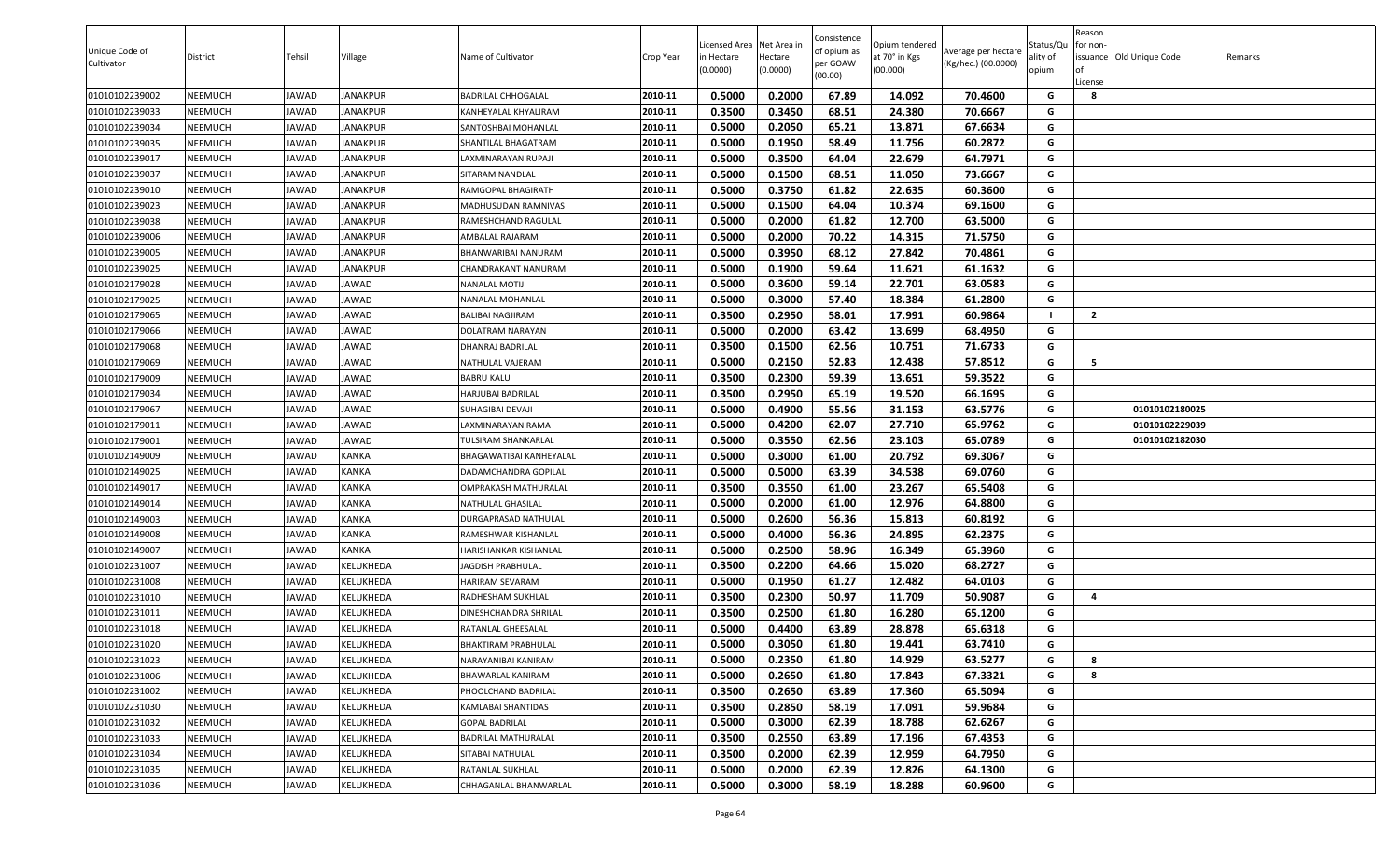| Unique Code of<br>Cultivator     | <b>District</b>    | Tehsil         | Village                | Name of Cultivator                    | Crop Year          | Licensed Area Net Area in<br>in Hectare<br>(0.0000) | lectare<br>(0.0000) | Consistence<br>of opium as<br>oer GOAW | Opium tendered<br>at 70° in Kgs<br>(00.000) | Average per hectare<br>(Kg/hec.) (00.0000) | Status/Qu<br>ality of<br>opium | Reason<br>for non-<br>issuance Old Unique Code | Remarks            |
|----------------------------------|--------------------|----------------|------------------------|---------------------------------------|--------------------|-----------------------------------------------------|---------------------|----------------------------------------|---------------------------------------------|--------------------------------------------|--------------------------------|------------------------------------------------|--------------------|
|                                  |                    |                |                        |                                       |                    |                                                     |                     | (00.00)                                |                                             |                                            |                                | .icense                                        |                    |
| 01010102231037                   | NEEMUCH            | JAWAD          | KELUKHEDA              | KHYALIRAM NARAYAN                     | 2010-11            | 0.3500                                              | 0.2150              | 58.19                                  | 12.702                                      | 59.0791                                    | G                              |                                                |                    |
| 01010102231038                   | NEEMUCH            | JAWAD          | KELUKHEDA              | SUKHIBAI MOTILAL                      | 2010-11            | 0.3500                                              | 0.3500              | 61.17                                  | 21.794                                      | 62.2686                                    | G                              |                                                |                    |
| 01010102231039                   | NEEMUCH            | JAWAD          | KELUKHEDA              | CHAMPALAL PRABHULAL                   | 2010-11            | 0.5000                                              | 0.3300              | 55.75                                  | 18.732                                      | 56.7636                                    | G                              |                                                |                    |
| 01010102231040                   | NEEMUCH            | JAWAD          | KELUKHEDA              | GOPILAL MOTI                          | 2010-11            | 0.5000                                              | 0.3650              | 55.05                                  | 20.416                                      | 55.9342                                    | G                              | 4                                              |                    |
| 01010102231041                   | NEEMUCH            | JAWAD          | KELUKHEDA              | MOHANBAI PRABHULAL                    | 2010-11            | 0.5000                                              | 0.2750              | 61.14                                  | 16.761                                      | 60.9491                                    | G                              |                                                |                    |
| 01010102231042                   | NEEMUCH            | JAWAD          | KELUKHEDA              | GANGABAI HIRALAL                      | 2010-11            | 0.5000                                              | 0.4650              | 55.97                                  | 26.330                                      | 56.6237                                    | G                              |                                                |                    |
| 01010102231016                   | NEEMUCH            | JAWAD          | KELUKHEDA              | MATHURALAL NATHUJI                    | 2010-11            | 0.3500                                              | 0.1950              | 56.38                                  | 11.550                                      | 59.2308                                    | G                              |                                                |                    |
| 01010102194006                   | NEEMUCH            | JAWAD          | KESARPURA              | MODIRAM RAMCHANDRA                    | 2010-11            | 0.5000                                              | 0.2950              | 63.56                                  | 19.268                                      | 65.3153                                    | G                              |                                                |                    |
| 01010102194010                   | NEEMUCH            | JAWAD          | KESARPURA              | SHANKARLAL GHAMANDIRAM                | 2010-11            | 0.5000                                              | 0.3800              | 63.70                                  | 24.752                                      | 65.1368                                    | G                              |                                                |                    |
| 01010102194011                   | NEEMUCH            | JAWAD          | KESARPURA              | CHAMPALAL RAMLAL                      | 2010-11            | 0.5000                                              | 0.4200              | 58.36                                  | 25.954                                      | 61.7952                                    | G                              |                                                | <b>NAME CHANGE</b> |
| 01010102194021                   | NEEMUCH            | JAWAD          | KESARPURA              | <b>GITABAI BHERULAL</b>               | 2010-11            | 0.5000                                              | 0.3650              | 63.70                                  | 25.407                                      | 69.6082                                    | G                              |                                                |                    |
| 01010102194026                   | NEEMUCH            | JAWAD          | KESARPURA              | SWRUPSINGH DADAMCHAND                 | 2010-11            | 0.5000                                              | 0.2750              | 63.56                                  | 18.923                                      | 68.8109                                    | G                              |                                                |                    |
| 01010102194027                   | NEEMUCH            | JAWAD          | KESARPURA              | DHAPUBAI PARASURAM                    | 2010-11            | 0.5000                                              | 0.3000              | 63.70                                  | 19.520                                      | 65.0667                                    | G                              |                                                |                    |
| 01010102194014                   | NEEMUCH            | JAWAD          | KESARPURA              | DHAPUBAI LAXMICHAND                   | 2010-11            | 0.5000                                              | 0.4250              | 59.04                                  | 25.868                                      | 60.8659                                    | G                              |                                                |                    |
| 01010102194005                   | NEEMUCH            | JAWAD          | KESARPURA              | BANSHILAL SHANKARLAL                  | 2010-11            | 0.5000                                              | 0.4500              | 63.70                                  | 30.121                                      | 66.9356                                    | G                              |                                                |                    |
| 01010102194028                   | NEEMUCH            | JAWAD          | KESARPURA              | MANOHARLAL SUKHLAL                    | 2010-11            | 0.5000                                              | 0.1950              | 63.56                                  | 12.431                                      | 63.7487                                    | G                              |                                                |                    |
| 01010102194029                   | NEEMUCH            | JAWAD          | KESARPURA              | BHANWARLAL NANDLAL                    | 2010-11            | 0.5000                                              | 0.3900              | 64.11                                  | 29.280                                      | 75.0769                                    | G                              |                                                |                    |
| 01010102194032                   | NEEMUCH            | JAWAD          | KESARPURA              | HIRALAL BHAGIRATH                     | 2010-11            | 0.5000                                              | 0.2550              | 66.84                                  | 18.476                                      | 72.4549                                    | G                              |                                                |                    |
| 01010102194033                   | NEEMUCH            | JAWAD          | KESARPURA              | PRABHUBAI SUKHLAL                     | 2010-11            | 0.5000                                              | 0.2000              | 63.70                                  | 13.059                                      | 65.2950                                    | G                              |                                                |                    |
| 01010102194042                   | NEEMUCH            | JAWAD          | KESARPURA              | MAGNIBAI BHAGWANLAL                   | 2010-11            | 0.5000                                              | 0.3100              | 62.70                                  | 20.843                                      | 67.2355                                    | G                              | 9                                              |                    |
| 01010102194031                   | NEEMUCH            | JAWAD          | KESARPURA              | MOHANLAL RAMCHANDRA                   | 2010-11            | 0.5000                                              | 0.1450              | 66.84                                  | 9.720                                       | 67.0345                                    | G                              |                                                |                    |
| 01010102194034                   | NEEMUCH<br>NEEMUCH | JAWAD<br>JAWAD | KESARPURA<br>KESARPURA | RAMCHANDRA LALA<br>ONKARLAL HAJARILAL | 2010-11<br>2010-11 | 0.5000<br>0.5000                                    | 0.2400<br>0.4750    | 66.84<br>62.70                         | 16.366<br>31.207                            | 68.1917<br>65.6989                         | G<br>G                         |                                                |                    |
| 01010102194008<br>01010102194025 | NEEMUCH            | JAWAD          | KESARPURA              | GOPAL DADAMCHAND                      | 2010-11            | 0.5000                                              | 0.3000              | 62.70                                  | 20.834                                      | 69.4467                                    | G                              |                                                |                    |
| 01010102194001                   | NEEMUCH            | JAWAD          | KESARPURA              | RAMDAYAL SHANKARLAL                   | 2010-11            | 0.5000                                              | 0.4600              | 58.36                                  | 28.305                                      | 61.5326                                    | G                              |                                                |                    |
| 01010102194019                   | NEEMUCH            | JAWAD          | KESARPURA              | CHATURBHUJ HIRALAL                    | 2010-11            | 0.5000                                              | 0.2700              | 62.70                                  | 18.084                                      | 66.9778                                    | G                              |                                                |                    |
| 01010102194022                   | NEEMUCH            | JAWAD          | KESARPURA              | RAMESHCHANDRA RAMLAL                  | 2010-11            | 0.5000                                              | 0.2500              | 62.70                                  | 17.189                                      | 68.7560                                    | G                              |                                                |                    |
| 01010102237002                   | NEEMUCH            | JAWAD          | <b>KUNDLA</b>          | SHANKARNATH KASHINATH                 | 2010-11            | 0.5000                                              | 0.4500              | 58.56                                  | 26.570                                      | 59.0444                                    | G                              |                                                |                    |
| 01010102237029                   | NEEMUCH            | JAWAD          | <b>KUNDLA</b>          | ONKARLAL BHERA                        | 2010-11            | 0.5000                                              | 0.4900              | 54.47                                  | 26.566                                      | 54.2163                                    | G                              | 4                                              |                    |
| 01010102237032                   | NEEMUCH            | JAWAD          | <b>KUNDLA</b>          | HARISINGH RAMAJI                      | 2010-11            | 0.3500                                              | 0.3250              | 59.79                                  | 20.363                                      | 62.6554                                    | G                              |                                                |                    |
| 01010102237025                   | NEEMUCH            | JAWAD          | <b>KUNDLA</b>          | KASTURIBAI RUPNATH                    | 2010-11            | 0.5000                                              | 0.4000              | 61.65                                  | 25.109                                      | 62.7725                                    | G                              |                                                |                    |
| 01010102237046                   | NEEMUCH            | JAWAD          | <b>KUNDLA</b>          | <b>BULAKIBAI MANGU</b>                | 2010-11            | 0.5000                                              | 0.2150              | 57.36                                  | 13.357                                      | 62.1256                                    |                                | $\overline{2}$                                 |                    |
| 01010102237019                   | NEEMUCH            | JAWAD          | <b>KUNDLA</b>          | KESHURAM ONKARLAL                     | 2010-11            | 0.5000                                              | 0.3100              | 58.19                                  | 18.945                                      | 61.1129                                    | G                              |                                                |                    |
| 01010102237009                   | NEEMUCH            | JAWAD          | <b>KUNDLA</b>          | SITARAM GAMER                         | 2010-11            | 0.5000                                              | 0.1900              | 55.03                                  | 11.415                                      | 60.0789                                    | G                              |                                                |                    |
| 01010102237041                   | NEEMUCH            | JAWAD          | <b>KUNDLA</b>          | CHHAGANLAL KESHURAM                   | 2010-11            | 0.5000                                              | 0.2700              | 60.33                                  | 17.530                                      | 64.9259                                    | G                              |                                                |                    |
| 01010102237018                   | NEEMUCH            | JAWAD          | <b>KUNDLA</b>          | GOVINDRAM GANGARAM                    | 2010-11            | 0.5000                                              | 0.3650              | 58.19                                  | 22.154                                      | 60.6959                                    | G                              |                                                |                    |
| 01010102237022                   | NEEMUCH            | JAWAD          | <b>KUNDLA</b>          | PARMANAND SHIVELAL                    | 2010-11            | 0.5000                                              | 0.1900              | 61.18                                  | 12.350                                      | 65.0000                                    | G                              |                                                |                    |
| 01010102237037                   | NEEMUCH            | JAWAD          | <b>KUNDLA</b>          | VARDICHAND BHERA                      | 2010-11            | 0.5000                                              | 0.1800              | 62.56                                  | 12.387                                      | 68.8167                                    | G                              |                                                |                    |
| 01010102237001                   | NEEMUCH            | JAWAD          | <b>KUNDLA</b>          | HAJARIBAI HAJARILAL                   | 2010-11            | 0.5000                                              | 0.4650              | 54.30                                  | 26.545                                      | 57.0860                                    |                                | $\overline{2}$                                 |                    |
| 01010102237014                   | NEEMUCH            | JAWAD          | <b>KUNDLA</b>          | NARAYANLAL KISHANLAL                  | 2010-11            | 0.5000                                              | 0.4850              | 58.19                                  | 28.355                                      | 58.4639                                    | G                              |                                                |                    |
| 01010102237021                   | NEEMUCH            | JAWAD          | <b>KUNDLA</b>          | GHANSHYAM SHIVLAL                     | 2010-11            | 0.5000                                              | 0.2250              | 61.19                                  | 14.616                                      | 64.9600                                    | G                              |                                                |                    |
| 01010102237047                   | NEEMUCH            | JAWAD          | <b>KUNDLA</b>          | <b>JAGDISHCHANDRA LAXMINARAYAN</b>    | 2010-11            | 0.5000                                              | 0.4900              | 60.96                                  | 32.796                                      | 66.9306                                    | G                              |                                                |                    |
| 01010102237048                   | NEEMUCH            | JAWAD          | <b>KUNDLA</b>          | NANDUBAI MANGILAL                     | 2010-11            | 0.5000                                              | 0.4850              | 56.42                                  | 27.702                                      | 57.1175                                    | G                              |                                                |                    |
| 01010102237045                   | NEEMUCH            | JAWAD          | <b>KUNDLA</b>          | MANSINGH VAKTAWAR SINGH               | 2010-11            | 0.5000                                              | 0.4900              | 60.29                                  | 31.497                                      | 64.2796                                    | G                              |                                                |                    |
| 01010102237049                   | NEEMUCH            | JAWAD          | <b>KUNDLA</b>          | RAMKUNWARBAI SATYANARAYAN             | 2010-11            | 0.3500                                              | 0.2650              | 65.78                                  | 17.469                                      | 65.9208                                    | G                              | 01010102239011                                 |                    |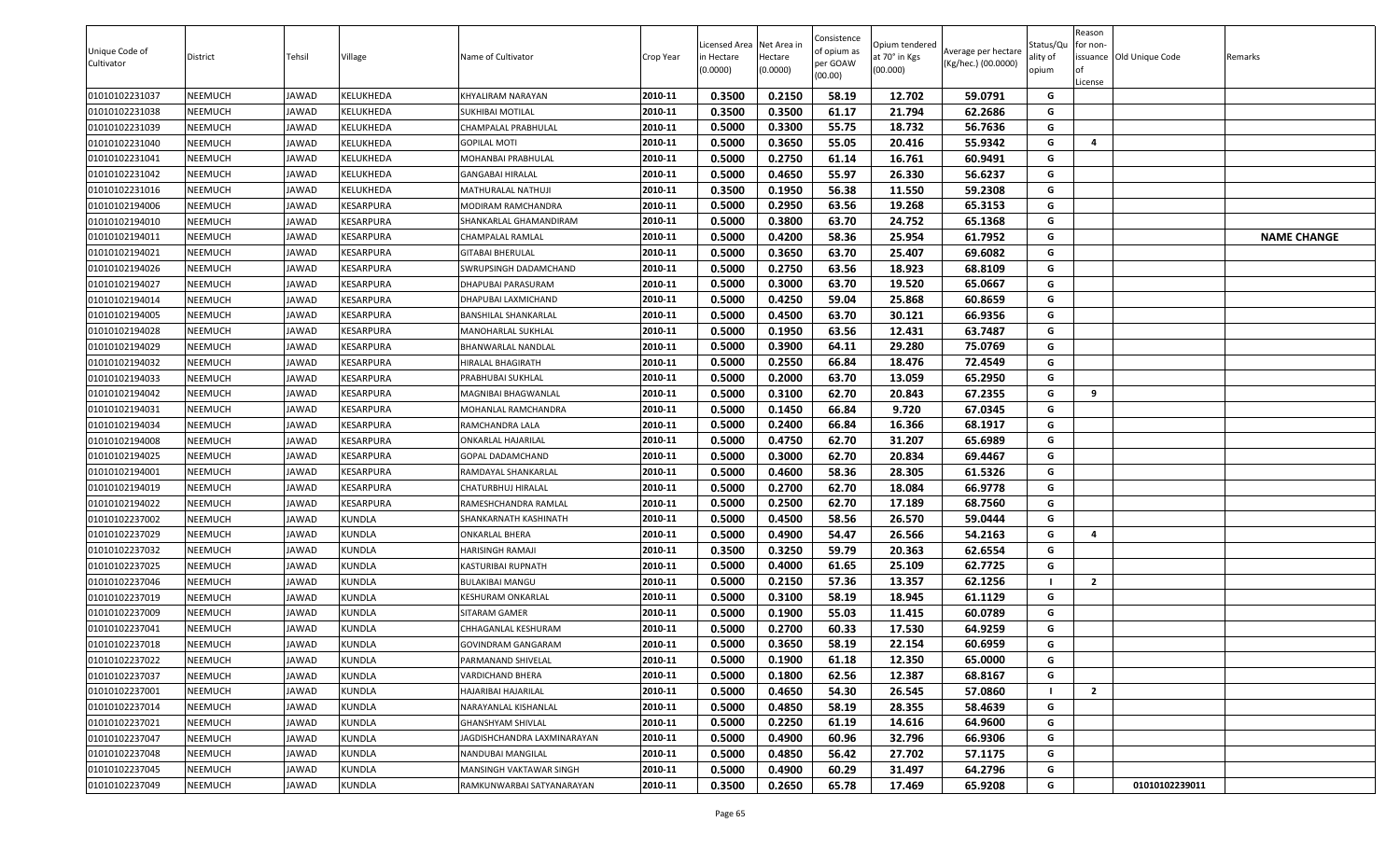|                |          |        |               |                                |           | Licensed Area Net Area in |          | Consistence             | Opium tendered |                     | Status/Qu | Reason<br>for non-      |                          |         |
|----------------|----------|--------|---------------|--------------------------------|-----------|---------------------------|----------|-------------------------|----------------|---------------------|-----------|-------------------------|--------------------------|---------|
| Unique Code of | District | Tehsil | Village       | Name of Cultivator             | Crop Year | in Hectare                | Hectare  | of opium as<br>oer GOAW | at 70° in Kgs  | Average per hectare | ality of  |                         | issuance Old Unique Code | Remarks |
| Cultivator     |          |        |               |                                |           | (0.0000)                  | (0.0000) | (00.00)                 | (00.000)       | (Kg/hec.) (00.0000) | opium     | l of                    |                          |         |
| 01010102237050 | NEEMUCH  | JAWAD  | <b>KUNDLA</b> | HEMANTKUMAR RAMPRASAD          | 2010-11   | 0.3500                    | 0.2950   | 63.09                   | 19.666         | 66.6644             | G         | License                 | 01010102239024           |         |
| 01010102237051 | NEEMUCH  | JAWAD  | <b>KUNDLA</b> | RAMPRSAD NEHARULAL             | 2010-11   | 0.3500                    | 0.2950   | 62.02                   | 19.386         | 65.7153             | G         |                         | 01010102239032           |         |
| 01010102211003 | NEEMUCH  | JAWAD  | <b>MANDA</b>  | <b>BOTHLAL MANGILAL</b>        | 2010-11   | 0.5000                    | 0.2400   | 61.28                   | 15.311         | 63.7958             | G         |                         |                          |         |
| 01010102211005 | NEEMUCH  | JAWAD  | <b>MANDA</b>  | KAILASHCHANDRA RAMLAL          | 2010-11   | 0.5000                    | 0.3200   | 62.56                   | 20.546         | 64.2063             | G         |                         |                          |         |
| 01010102211008 | NEEMUCH  | JAWAD  | <b>MANDA</b>  | GHEESALAL LAXMINARAYAN         | 2010-11   | 0.5000                    | 0.3700   | 59.14                   | 21.789         | 58.8892             | G         |                         |                          |         |
| 01010102211011 | NEEMUCH  | JAWAD  | <b>MANDA</b>  | SUSHILA BAI SITARAM            | 2010-11   | 0.5000                    | 0.4250   | 59.50                   | 26.401         | 62.1200             | G         |                         |                          |         |
| 01010102211017 | NEEMUCH  | JAWAD  | <b>MANDA</b>  | JAGDISHCHAND KANWARLAL         | 2010-11   | 0.5000                    | 0.4500   | 61.46                   | 27.745         | 61.6556             | G         |                         |                          |         |
| 01010102211022 | NEEMUCH  | JAWAD  | <b>MANDA</b>  | PRABHULAL RAMCHANDRA           | 2010-11   | 0.5000                    | 0.5000   | 72.24                   | 32.828         | 65.6560             | G         |                         |                          |         |
| 01010102211023 | NEEMUCH  | JAWAD  | <b>MANDA</b>  | LAXMINARAYAN BHANWARLAL        | 2010-11   | 0.5000                    | 0.2250   | 59.14                   | 13.349         | 59.3289             | G         |                         |                          |         |
| 01010102211025 | NEEMUCH  | JAWAD  | <b>MANDA</b>  | HARIRAM KANWARLAL              | 2010-11   | 0.5000                    | 0.4900   | 63.24                   | 29.741         | 60.6959             | G         |                         |                          |         |
| 01010102211039 | NEEMUCH  | JAWAD  | <b>MANDA</b>  | HIRIBAI PRABHULAL              | 2010-11   | 0.5000                    | 0.5000   | 62.10                   | 31.192         | 62.3840             | G         |                         |                          |         |
| 01010102211041 | NEEMUCH  | JAWAD  | <b>MANDA</b>  | CHATARI BAI CHAMPALAL          | 2010-11   | 0.5000                    | 0.3550   | 58.20                   | 21.135         | 59.5352             | G         |                         |                          |         |
| 01010102211047 | NEEMUCH  | JAWAD  | <b>MANDA</b>  | BHAGWANTIBAI SHANKAR           | 2010-11   | 0.5000                    | 0.2950   | 62.10                   | 18.444         | 62.5220             | G         |                         |                          |         |
| 01010102211049 | NEEMUCH  | JAWAD  | <b>MANDA</b>  | JAMNALAL BHANWARLAL            | 2010-11   | 0.5000                    | 0.4600   | 62.10                   | 29.382         | 63.8739             | G         |                         |                          |         |
| 01010102211031 | NEEMUCH  | JAWAD  | <b>MANDA</b>  | UDAYRAM BHANWARLAL             | 2010-11   | 0.5000                    | 0.4400   | 58.20                   | 26.306         | 59.7864             | G         |                         |                          |         |
| 01010102211018 | NEEMUCH  | JAWAD  | <b>MANDA</b>  | <b>BABULAL UDAYRAM</b>         | 2010-11   | 0.5000                    | 0.4050   | 55.36                   | 23.307         | 57.5481             | G         |                         |                          |         |
| 01010102211061 | NEEMUCH  | JAWAD  | <b>MANDA</b>  | RAJESH SHIVRATAN               | 2010-11   | 0.5000                    | 0.3000   | 58.20                   | 6.801          | 22.6700             | G         | -4                      |                          |         |
| 01010102211014 | NEEMUCH  | JAWAD  | <b>MANDA</b>  | MANGU LALGIR                   | 2010-11   | 0.5000                    | 0.2900   | 59.19                   | 17.985         | 62.0172             | - 1       | $\overline{2}$          |                          |         |
| 01010102211016 | NEEMUCH  | JAWAD  | <b>MANDA</b>  | <b>VINOD MANNALAL</b>          | 2010-11   | 0.5000                    | 0.4700   | 61.29                   | 30.785         | 65.5000             | G         |                         |                          |         |
| 01010102211042 | NEEMUCH  | JAWAD  | <b>MANDA</b>  | SHAMBHULAL RAMRATAN            | 2010-11   | 0.5000                    | 0.3050   | 63.25                   | 20.439         | 67.0131             | G         |                         |                          |         |
| 01010102211043 | NEEMUCH  | JAWAD  | <b>MANDA</b>  | DAYARAM PRABHULAL              | 2010-11   | 0.5000                    | 0.4050   | 56.53                   | 8.875          | 21.9136             | G         | $\overline{a}$          |                          |         |
| 01010102211062 | NEEMUCH  | JAWAD  | <b>MANDA</b>  | <b>GOPAL BHANWARLAL</b>        | 2010-11   | 0.5000                    | 0.4900   | 55.42                   | 28.620         | 58.4082             | G         |                         |                          |         |
| 01010102211063 | NEEMUCH  | JAWAD  | <b>MANDA</b>  | GOPALKRISHNA MANOHARLAL        | 2010-11   | 0.5000                    | 0.4150   | 48.66                   | 21.501         | 51.8096             | G         | -4                      |                          |         |
| 01010102211064 | NEEMUCH  | JAWAD  | <b>MANDA</b>  | DEVAJI RAMFAL                  | 2010-11   | 0.5000                    | 0.4900   | 54.99                   | 28.658         | 58.4857             | G         | - 5                     |                          |         |
| 01010102211065 | NEEMUCH  | JAWAD  | <b>MANDA</b>  | SHIVRATAN LAXMAN               | 2010-11   | 0.5000                    | 0.3750   | 57.07                   | 7.770          | 20.7200             | G         | $\overline{4}$          |                          |         |
| 01010102191025 | NEEMUCH  | JAWAD  | MILANKHEDA    | SHANKARLAL BOTHLAL             | 2010-11   | 0.5000                    | 0.3650   | 49.65                   | 20.966         | 57.4411             | G         | - 5                     |                          |         |
| 01010102191065 | NEEMUCH  | JAWAD  | MILANKHEDA    | MAHIPALSINGH MADAN SINGH       | 2010-11   | 0.3500                    | 0.3550   | 47.21                   | 17.818         | 50.1915             | G         | $\overline{\mathbf{4}}$ |                          |         |
| 01010102191066 | NEEMUCH  | JAWAD  | MILANKHEDA    | <b>BHOPALSINGH KHUMANSINGH</b> | 2010-11   | 0.3500                    | 0.3300   | 50.25                   | 17.738         | 53.7515             | G         | $\overline{\mathbf{4}}$ |                          |         |
| 01010102191014 | NEEMUCH  | JAWAD  | MILANKHEDA    | RADHESHAM HEMRAJ               | 2010-11   | 0.5000                    | 0.5000   | 41.94                   | 23.462         | 46.9240             | G         | 4                       |                          |         |
| 01010102191021 | NEEMUCH  | JAWAD  | MILANKHEDA    | <b>BARDA MOTILAL</b>           | 2010-11   | 0.5000                    | 0.4300   | 54.60                   | 25.787         | 59.9698             | G         | - 5                     |                          |         |
| 01010102191038 | NEEMUCH  | JAWAD  | MILANKHEDA    | MADANLAL MATHURALAL            | 2010-11   | 0.3500                    | 0.2800   | 50.40                   | 15.307         | 54.6679             | G         | $\overline{\mathbf{A}}$ |                          |         |
| 01010102146019 | NEEMUCH  | JAWAD  | <b>MODI</b>   | SAMARATHMAL KISHANLAL          | 2010-11   | 0.5000                    | 0.5000   | 63.93                   | 36.614         | 73.2280             | G         |                         |                          |         |
| 01010102146097 | NEEMUCH  | JAWAD  | <b>MODI</b>   | RAMESHWAR BHERULAL             | 2010-11   | 0.5000                    | 0.5100   | 63.30                   | 34.489         | 67.6255             | G         |                         |                          |         |
| 01010102146102 | NEEMUCH  | JAWAD  | <b>MODI</b>   | <b>BAPULAL DEVILAL</b>         | 2010-11   | 0.5000                    | 0.4900   | 58.78                   | 30.507         | 62.2592             | G         |                         |                          |         |
| 01010102146111 | NEEMUCH  | JAWAD  | <b>MODI</b>   | TULSIBAI KANHEYALAL            | 2010-11   | 0.5000                    | 0.3000   | 60.43                   | 19.105         | 63.6833             | G         |                         |                          |         |
| 01010102146149 | NEEMUCH  | JAWAD  | <b>MODI</b>   | <b>HAJARILAL MANGILAL</b>      | 2010-11   | 0.5000                    | 0.4050   | 56.29                   | 25.041         | 61.8296             | G         |                         |                          |         |
| 01010102146107 | NEEMUCH  | JAWAD  | <b>MODI</b>   | PRABHULAL BHAGIRATH            | 2010-11   | 0.5000                    | 0.2300   | 60.23                   | 15.341         | 66.7000             | G         |                         |                          |         |
| 01010102146098 | NEEMUCH  | JAWAD  | <b>MODI</b>   | DAULATRAM GIRADHARI            | 2010-11   | 0.5000                    | 0.5050   | 56.47                   | 29.614         | 58.6416             | G         |                         |                          |         |
| 01010102146157 | NEEMUCH  | JAWAD  | <b>MODI</b>   | UDIBAI UDAJI                   | 2010-11   | 0.5000                    | 0.2200   | 60.23                   | 14.593         | 66.3318             | G         |                         |                          |         |
| 01010102146065 | NEEMUCH  | JAWAD  | <b>MODI</b>   | LAXMICHANDRA BHUWANIRAM        | 2010-11   | 0.5000                    | 0.4050   | 60.23                   | 26.407         | 65.2025             | G         |                         |                          |         |
| 01010102146032 | NEEMUCH  | JAWAD  | <b>MODI</b>   | <b>OMPRAKASH MANGILAL</b>      | 2010-11   | 0.5000                    | 0.2300   | 56.29                   | 14.217         | 61.8130             | G         |                         |                          |         |
| 01010102146136 | NEEMUCH  | JAWAD  | <b>MODI</b>   | NANDLAL MANGILAL               | 2010-11   | 0.5000                    | 0.4100   | 60.43                   | 27.625         | 67.3780             | G         |                         |                          |         |
| 01010102146139 | NEEMUCH  | JAWAD  | <b>MODI</b>   | ABHAYSINGH MADHOSINGH          | 2010-11   | 0.3500                    | 0.3150   | 60.23                   | 20.143         | 63.9460             | G         |                         |                          |         |
| 01010102146041 | NEEMUCH  | JAWAD  | <b>MODI</b>   | PREMBAI MADANLAL               | 2010-11   | 0.3500                    | 0.3350   | 60.43                   | 20.287         | 60.5582             | G         |                         |                          |         |
| 01010102146045 | NEEMUCH  | JAWAD  | <b>MODI</b>   | PRAHLADSINGH BAGSINGH          | 2010-11   | 0.3500                    | 0.2550   | 52.36                   | 14.137         | 55.4392             | G         | 4                       |                          |         |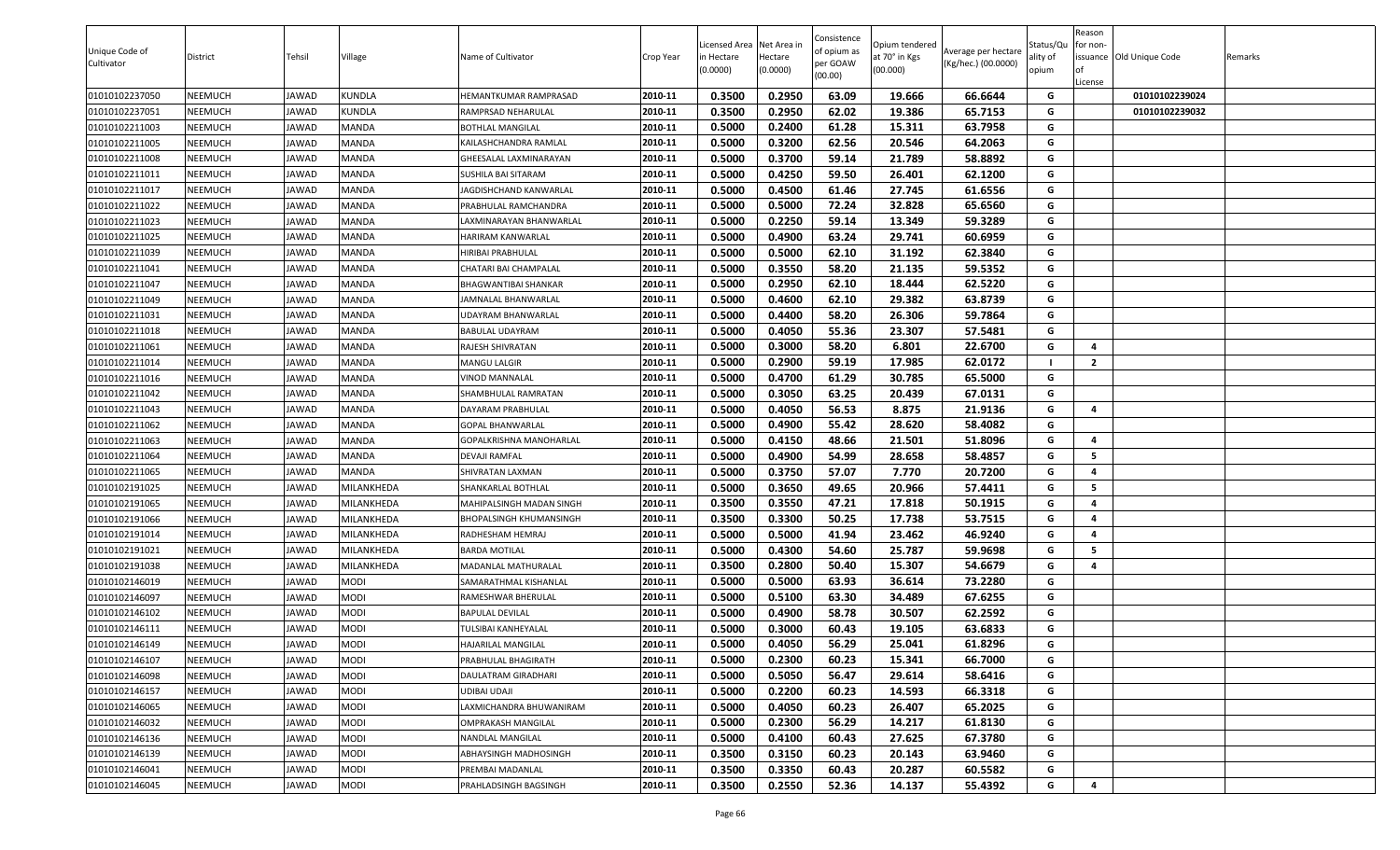|                |          |        |                |                          |           | Licensed Area Net Area in |          | Consistence         | Opium tendered |                     | Status/Qu | Reason<br>for non- |                          |                            |
|----------------|----------|--------|----------------|--------------------------|-----------|---------------------------|----------|---------------------|----------------|---------------------|-----------|--------------------|--------------------------|----------------------------|
| Unique Code of | District | Tehsil | Village        | Name of Cultivator       | Crop Year | in Hectare                | lectare  | of opium as         | at 70° in Kgs  | Average per hectare | ality of  |                    | issuance Old Unique Code | Remarks                    |
| Cultivator     |          |        |                |                          |           | (0.0000)                  | (0.0000) | oer GOAW<br>(00.00) | (00.000)       | (Kg/hec.) (00.0000) | opium     |                    |                          |                            |
| 01010102146077 | NEEMUCH  | JAWAD  | <b>MODI</b>    | MANGILAL GOTU            | 2010-11   | 0.5000                    | 0.4850   | 58.22               | 32.570         | 67.1546             | G         | .icense            |                          |                            |
| 01010102146106 | NEEMUCH  | JAWAD  | <b>MODI</b>    | RADHESHAM BHAGIRATH      | 2010-11   | 0.5000                    | 0.2950   | 60.43               | 19.812         | 67.1593             | G         |                    |                          |                            |
| 01010102146016 | NEEMUCH  | JAWAD  | <b>MODI</b>    | RAMESHCHANDRA RATANLAL   | 2010-11   | 0.5000                    | 0.4350   | 56.29               | 24.124         | 55.4575             | G         | 4                  |                          |                            |
| 01010102146117 | NEEMUCH  | JAWAD  | <b>MODI</b>    | SITARAM JEVARAM          | 2010-11   | 0.5000                    | 0.5000   | 60.23               | 30.502         | 61.0040             | G         |                    |                          |                            |
| 01010102146152 | NEEMUCH  | JAWAD  | MODI           | RUPLAL RAMLAL            | 2010-11   | 0.5000                    | 0.4850   | 57.45               | 29.661         | 61.1567             | G         |                    |                          |                            |
| 01010102146014 | NEEMUCH  | JAWAD  | <b>MODI</b>    | KISHOREKUMAR MOHANLAL    | 2010-11   | 0.5000                    | 0.2800   | 60.75               | 18.451         | 65.8964             | G         |                    |                          |                            |
| 01010102146160 | NEEMUCH  | JAWAD  | <b>MODI</b>    | DEVILAL BHUWANIRAM       | 2010-11   | 0.5000                    | 0.5150   | 47.59               | 24.339         | 47.2602             | G         | $\overline{a}$     |                          |                            |
| 01010102146161 | NEEMUCH  | JAWAD  | <b>MODI</b>    | SHANTIBAI BHUWANIRAM     | 2010-11   | 0.5000                    | 0.5050   | 55.65               | 29.972         | 59.3505             | G         |                    |                          |                            |
| 01010102146162 | NEEMUCH  | JAWAD  | <b>MODI</b>    | <b>BAPULAL BHAGIRATH</b> | 2010-11   | 0.5000                    | 0.5050   | 57.05               | 29.919         | 59.2455             | G         |                    | 01010101021057           |                            |
|                |          |        |                |                          |           |                           |          |                     |                |                     |           |                    |                          | <b>TRANSFER / BORKHEDI</b> |
| 01010102146163 | NEEMUCH  | JAWAD  | <b>MODI</b>    | BHAWARLAL SHIVLAL        | 2010-11   | 0.5000                    | 0.4900   | 57.22               | 30.408         | 62.0571             | G         |                    | 01010101017062           | KALAN                      |
| 01010102234053 | NEEMUCH  | JAWAD  | <b>MORVAN</b>  | RAMBAKSH KISHANLAL       | 2010-11   | 0.5000                    | 0.4850   | 57.76               | 29.837         | 61.5196             | G         |                    |                          |                            |
| 01010102234103 | NEEMUCH  | JAWAD  | <b>MORVAN</b>  | GANGARAM BALURAM         | 2010-11   | 0.5000                    | 0.3550   | 53.37               | 19.167         | 53.9915             | G         | $\overline{a}$     |                          |                            |
| 01010102234148 | NEEMUCH  | JAWAD  | <b>MORVAN</b>  | ONKARLAL MOHANLAL        | 2010-11   | 0.5000                    | 0.5000   | 58.88               | 31.627         | 63.2540             | G         |                    |                          | <b>NAME CHANGE</b>         |
| 01010102234153 | NEEMUCH  | JAWAD  | <b>MORVAN</b>  | DEVRAJ BHONIRAM          | 2010-11   | 0.5000                    | 0.4950   | 52.79               | 27.986         | 56.5374             | G         | - 5                |                          |                            |
| 01010102234042 | NEEMUCH  | JAWAD  | MORVAN         | KANHAIYADAS BANSIDAS     | 2010-11   | 0.3500                    | 0.2650   | 51.95               | 15.726         | 59.3434             | G         | 5                  |                          |                            |
| 01010102234077 | NEEMUCH  | JAWAD  | <b>MORVAN</b>  | CHUNNILAL NANURAM        | 2010-11   | 0.3500                    | 0.2400   | 55.36               | 14.030         | 58.4583             |           | $\overline{2}$     |                          |                            |
| 01010102234157 | NEEMUCH  | JAWAD  | MORVAN         | HARISNGH KANHAIYALAL     | 2010-11   | 0.5000                    | 0.2100   | 48.82               | 11.277         | 53.7000             | G         | 4                  |                          |                            |
| 01010102234161 | NEEMUCH  | JAWAD  | <b>MORVAN</b>  | JMMEDSINGH AMARSINGH     | 2010-11   | 0.3500                    | 0.3550   | 61.40               | 23.551         | 66.3408             | G         |                    |                          |                            |
| 01010102234136 | NEEMUCH  | JAWAD  | <b>MORVAN</b>  | BANSILAL SOJI            | 2010-11   | 0.3500                    | 0.2100   | 55.72               | 12.863         | 61.2524             | G         |                    |                          |                            |
| 01010102234137 | NEEMUCH  | JAWAD  | MORVAN         | <b>MANGILAL DURGA</b>    | 2010-11   | 0.3500                    | 0.2100   | 56.07               | 13.136         | 62.5524             | G         |                    |                          |                            |
| 01010102234155 | NEEMUCH  | JAWAD  | MORVAN         | KESURAM MANGU            | 2010-11   | 0.3500                    | 0.3650   | 18.89               | 8.328          | 22.8164             |           | $\overline{2}$     |                          |                            |
| 01010102234162 | NEEMUCH  | JAWAD  | <b>MORVAN</b>  | HIRALAL NANURAM          | 2010-11   | 0.5000                    | 0.3950   | 55.58               | 24.130         | 61.0886             | G         |                    | 01010102180002           |                            |
| 01010102234163 | NEEMUCH  | JAWAD  | <b>MORVAN</b>  | SHYAMLAL MANGILAL        | 2010-11   | 0.3500                    | 0.2700   | 61.40               | 17.017         | 63.0259             | G         |                    | 01010102127027           |                            |
| 01010102238005 | NEEMUCH  | JAWAD  | NEELIYA        | GHEESALAL GORILAL        | 2010-11   | 0.5000                    | 0.4800   | 62.29               | 31.643         | 65.9229             | G         |                    |                          |                            |
| 01010102238008 | NEEMUCH  | JAWAD  | NEELIYA        | GHEESALAL CHUNNILAL      | 2010-11   | 0.5000                    | 0.3150   | 60.46               | 19.485         | 61.8571             | G         |                    |                          |                            |
| 01010102238012 | NEEMUCH  | JAWAD  | NEELIYA        | CHUNNILAL RATANLAL       | 2010-11   | 0.5000                    | 0.2650   | 64.03               | 16.931         | 63.8906             | G         |                    |                          |                            |
| 01010102238016 | NEEMUCH  | JAWAD  | NEELIYA        | SIOHANBAI KASHIRAM       | 2010-11   | 0.3500                    | 0.3300   | 57.05               | 19.104         | 57.8909             | G         |                    |                          |                            |
| 01010102238017 | NEEMUCH  | JAWAD  | NEELIYA        | NARAYANIBAI RAMNARAYAN   | 2010-11   | 0.5000                    | 0.2500   | 67.27               | 17.750         | 71.0000             | G         |                    |                          |                            |
| 01010102238018 | NEEMUCH  | JAWAD  | NEELIYA        | LALCHAND RATANLAL        | 2010-11   | 0.5000                    | 0.3200   | 64.03               | 20.865         | 65.2031             | G         |                    |                          |                            |
| 01010102238020 | NEEMUCH  | JAWAD  | NEELIYA        | PRAHALAD SALIGRAM        | 2010-11   | 0.5000                    | 0.3700   | 67.27               | 25.534         | 69.0108             | G         |                    |                          |                            |
| 01010102238022 | NEEMUCH  | JAWAD  | NEELIYA        | ONKARLAL RAMLAL          | 2010-11   | 0.3500                    | 0.3100   | 60.46               | 19.546         | 63.0516             | G         |                    |                          |                            |
| 01010102238031 | NEEMUCH  | JAWAD  | NEELIYA        | GOVINDRAM CHUNNILAL      | 2010-11   | 0.5000                    | 0.2700   | 64.03               | 17.370         | 64.3333             | G         |                    |                          |                            |
| 01010102238032 | NEEMUCH  | JAWAD  | NEELIYA        | MULCHAND GOPALLAL        | 2010-11   | 0.5000                    | 0.4550   | 62.29               | 29.757         | 65.4000             | G         |                    |                          |                            |
| 01010102238037 | NEEMUCH  | JAWAD  | NEELIYA        | PARASRAM KHYALIRAM       | 2010-11   | 0.3500                    | 0.2050   | 56.78               | 12.443         | 60.6976             | G         |                    |                          |                            |
| 01010102238010 | NEEMUCH  | JAWAD  | <b>NEELIYA</b> | <b>INDRABAI GOPAL</b>    | 2010-11   | 0.3500                    | 0.3200   | 59.10               | 19.402         | 60.6313             | G         |                    |                          |                            |
| 01010102238040 | NEEMUCH  | JAWAD  | NEELIYA        | INDRIBAI BADRILAL        | 2010-11   | 0.5000                    | 0.2950   | 64.03               | 19.456         | 65.9525             | G         |                    |                          |                            |
| 01010102238027 | NEEMUCH  | JAWAD  | NEELIYA        | CHHAGANLAL RAMLAL        | 2010-11   | 0.5000                    | 0.2900   | 64.03               | 19.776         | 68.1931             | G         |                    |                          |                            |
| 01010102238038 | NEEMUCH  | JAWAD  | NEELIYA        | <b>BABULAL MOTILAL</b>   | 2010-11   | 0.5000                    | 0.2000   | 61.40               | 12.648         | 63.2400             | G         |                    |                          |                            |
| 01010102238041 | NEEMUCH  | JAWAD  | NEELIYA        | INDRABAI RAMCHANDRA      | 2010-11   | 0.5000                    | 0.3100   | 61.40               | 18.999         | 61.2871             | G         |                    |                          |                            |
| 01010102238046 | NEEMUCH  | JAWAD  | NEELIYA        | BASANTIBAI AMBALAL       | 2010-11   | 0.5000                    | 0.4700   | 60.46               | 30.627         | 65.1638             | G         |                    | 01010102252002           |                            |
| 01010102238047 | NEEMUCH  | JAWAD  | NEELIYA        | HARISINGH UDAYSINGH      | 2010-11   | 0.3500                    | 0.2000   | 56.45               | 11.621         | 58.1050             | G         |                    | 01010102252008           |                            |
| 01010102238048 | NEEMUCH  | JAWAD  | NEELIYA        | MITTHULAL ONKARLAL       | 2010-11   | 0.3500                    | 0.3000   | 58.57               | 17.663         | 58.8767             | G         |                    | 01010102252009           |                            |
| 01010102238049 | NEEMUCH  | JAWAD  | NEELIYA        | ARJUN BHAWARSINGH        | 2010-11   | 0.5000                    | 0.2100   | 59.12               | 12.542         | 59.7238             |           | $\overline{2}$     | 01010102252010           |                            |
| 01010102238025 | NEEMUCH  | JAWAD  | NEELIYA        | JAGDISH DEVILAL          | 2010-11   | 0.3500                    | 0.3500   | 54.83               | 19.144         | 54.6971             |           | $\overline{2}$     | 01010101031022           |                            |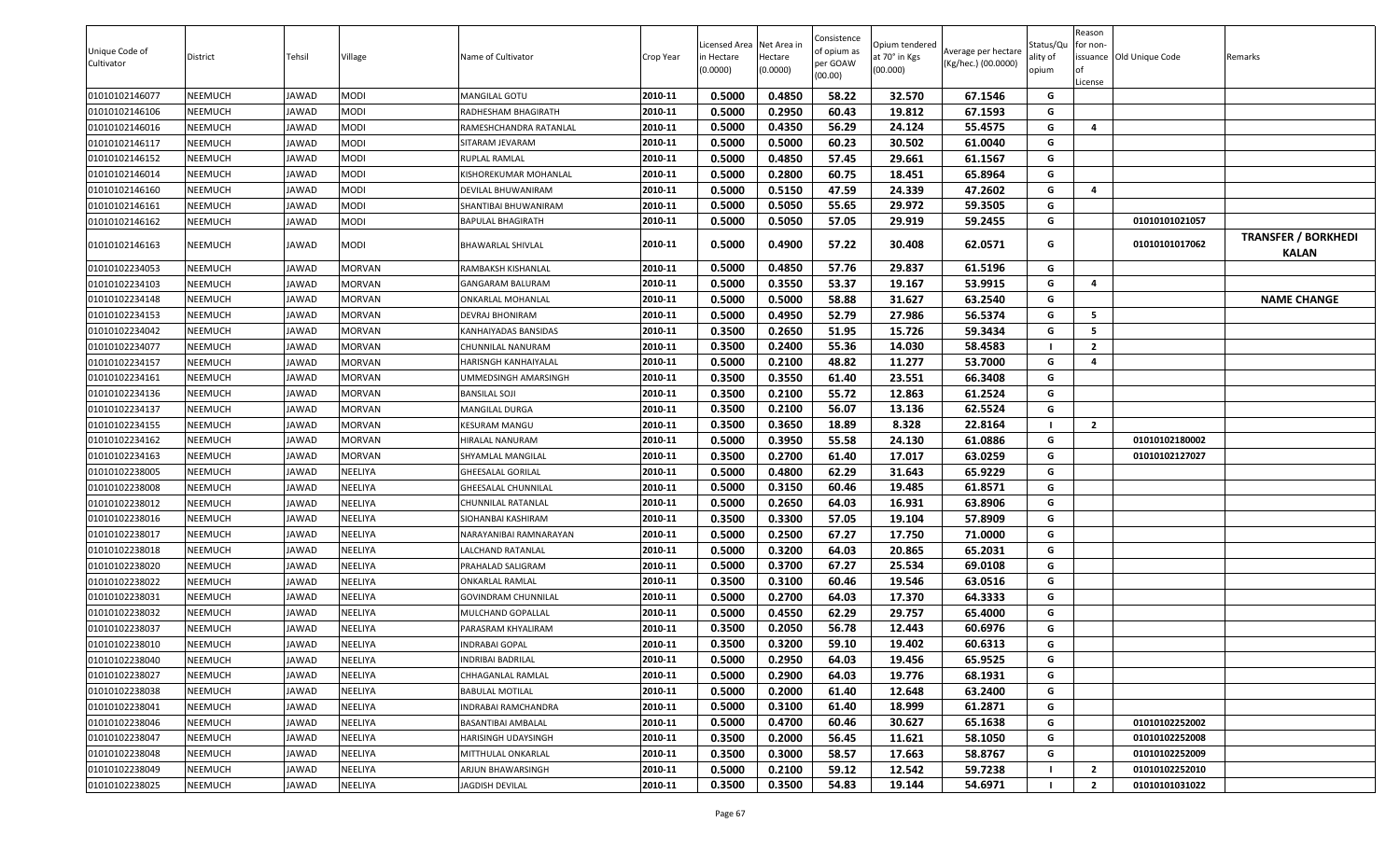|                |          |        |                 |                               |           |                                        |          | Consistence         |                                 |                     |                       | Reason                  |                         |                                           |
|----------------|----------|--------|-----------------|-------------------------------|-----------|----------------------------------------|----------|---------------------|---------------------------------|---------------------|-----------------------|-------------------------|-------------------------|-------------------------------------------|
| Unique Code of | District | Tehsil | Village         | Name of Cultivator            | Crop Year | Licensed Area Net Area i<br>in Hectare | Hectare  | of opium as         | Opium tendered<br>at 70° in Kgs | Average per hectare | Status/Qu<br>ality of | for non-                | ssuance Old Unique Code | Remarks                                   |
| Cultivator     |          |        |                 |                               |           | (0.0000)                               | (0.0000) | per GOAW<br>(00.00) | (00.000)                        | (Kg/hec.) (00.0000) | opium                 |                         |                         |                                           |
|                |          |        |                 |                               |           |                                        |          |                     |                                 |                     |                       | .icense                 |                         |                                           |
| 01010102163005 | NEEMUCH  | JAWAD  | NISHARNI        | NANDLAL ONKARLAL              | 2010-11   | 0.5000                                 | 0.4950   | 59.75               | 30.857                          | 62.3374             | G                     |                         |                         | <b>TRANSFER / SARODA</b>                  |
| 01010102163006 | NEEMUCH  | JAWAD  | NISHARNI        | PRABHULAL CHUNNILAL           | 2010-11   | 0.3500                                 | 0.2450   | 60.13               | 15.118                          | 61.7061             | G                     |                         |                         | <b>TRANSFER / SARODA</b>                  |
| 01010102163011 | NEEMUCH  | JAWAD  | NISHARNI        | BALIBAI CHUNNILAL             | 2010-11   | 0.5000                                 | 0.2900   | 61.28               | 18.279                          | 63.0310             | G                     |                         |                         | <b>TRANSFER / SARODA</b>                  |
| 01010102163013 | NEEMUCH  | JAWAD  | NISHARNI        | BHAGWAN GABOOR                | 2010-11   | 0.5000                                 | 0.4900   | 60.70               | 30.922                          | 63.1061             | G                     |                         |                         | <b>TRANSFER / SARODA</b>                  |
| 01010102163015 | NEEMUCH  | JAWAD  | NISHARNI        | NARAYAN HIRALAL               | 2010-11   | 0.3500                                 | 0.3450   | 61.28               | 21.098                          | 61.1536             | G                     |                         |                         | <b>NAME CHANGE / TRANSFER</b><br>/ SARODA |
| 01010102163016 | NEEMUCH  | JAWAD  | NISHARNI        | <b>BAGDIRAM MADHOLAL</b>      | 2010-11   | 0.5000                                 | 0.3050   | 55.64               | 18.075                          | 59.2623             | G                     |                         |                         | <b>TRANSFER / SARODA</b>                  |
| 01010102163023 | NEEMUCH  | JAWAD  | <b>NISHARNI</b> | MOHANLAL HIRALAL              | 2010-11   | 0.5000                                 | 0.3300   | 55.97               | 20.173                          | 61.1303             | G                     |                         |                         | <b>TRANSFER / SARODA</b>                  |
| 01010102163004 | NEEMUCH  | JAWAD  | NISHARNI        | PREMCHAND JAGANNATH           | 2010-11   | 0.3500                                 | 0.1900   | 61.28               | 12.597                          | 66.3000             | G                     |                         |                         | <b>TRANSFER / SARODA</b>                  |
| 01010102163019 | NEEMUCH  | JAWAD  | NISHARNI        | RADHESHAM HIRALAL             | 2010-11   | 0.3500                                 | 0.2050   | 60.15               | 13.181                          | 64.2976             | G                     |                         |                         | <b>TRANSFER / SARODA</b>                  |
| 01010102163008 | NEEMUCH  | JAWAD  | NISHARNI        | MADHU HIRALAL                 | 2010-11   | 0.5000                                 | 0.3650   | 56.93               | 20.975                          | 57.4658             | G                     |                         |                         | <b>TRANSFER / SARODA</b>                  |
| 01010102163007 | NEEMUCH  | JAWAD  | NISHARNI        | GHISIBAI MOTILAL              | 2010-11   | 0.5000                                 | 0.2700   | 62.11               | 17.355                          | 64.2778             | G                     |                         |                         | <b>TRANSFER / SARODA</b>                  |
| 01010102163009 | NEEMUCH  | JAWAD  | NISHARNI        | RAMCHANDRA KASHIRAM           | 2010-11   | 0.3500                                 | 0.3500   | 60.15               | 21.491                          | 61.4029             | G                     |                         |                         | <b>TRANSFER / SARODA</b>                  |
| 01010102188003 | NEEMUCH  | JAWAD  | PALRAKHEDA      | BHERULAL RAMCHANDRA           | 2010-11   | 0.5000                                 | 0.4700   | 56.69               | 27.535                          | 58.5851             | G                     |                         |                         |                                           |
| 01010102188019 | NEEMUCH  | JAWAD  | PALRAKHEDA      | MAHENDRA MANGILAL             | 2010-11   | 0.5000                                 | 0.5050   | 61.54               | 31.895                          | 63.1584             | G                     |                         |                         |                                           |
| 01010102188071 | NEEMUCH  | JAWAD  | PALRAKHEDA      | DURGABAI KISHANLAL            | 2010-11   | 0.5000                                 | 0.4000   | 62.06               | 27.466                          | 68.6650             | G                     |                         |                         |                                           |
| 01010102188090 | NEEMUCH  | JAWAD  | PALRAKHEDA      | <b>BHAGIRATH KALU</b>         | 2010-11   | 0.5000                                 | 0.4350   | 62.06               | 28.069                          | 64.5264             | G                     |                         |                         |                                           |
| 01010102188092 | NEEMUCH  | JAWAD  | PALRAKHEDA      | AZADSINGH MODSINGH            | 2010-11   | 0.5000                                 | 0.4800   | 62.06               | 31.704                          | 66.0500             | G                     |                         |                         |                                           |
| 01010102188098 | NEEMUCH  | JAWAD  | PALRAKHEDA      | BHERU RAMAJI                  | 2010-11   | 0.5000                                 | 0.4550   | 57.97               | 27.229                          | 59.8440             | G                     |                         |                         |                                           |
| 01010102188104 | NEEMUCH  | JAWAD  | PALRAKHEDA      | RAMLAL KALUJI                 | 2010-11   | 0.5000                                 | 0.4500   | 57.97               | 27.147                          | 60.3267             | G                     |                         |                         |                                           |
| 01010102188137 | NEEMUCH  | JAWAD  | PALRAKHEDA      | NARAYAN SHRINIVAS             | 2010-11   | 0.5000                                 | 0.4850   | 62.06               | 31.003                          | 63.9237             | G                     |                         |                         |                                           |
| 01010102188059 | NEEMUCH  | JAWAD  | PALRAKHEDA      | BAHGIRATH MANGILAL            | 2010-11   | 0.5000                                 | 0.5200   | 57.39               | 31.228                          | 60.0538             | G                     |                         |                         |                                           |
| 01010102188054 | NEEMUCH  | JAWAD  | PALRAKHEDA      | HARISINGH BHERUSINGH          | 2010-11   | 0.5000                                 | 0.4950   | 60.85               | 32.407                          | 65.4687             | - 1                   | $\overline{2}$          |                         |                                           |
| 01010102188028 | NEEMUCH  | JAWAD  | PALRAKHEDA      | BHARATLAL TORIRAM             | 2010-11   | 0.5000                                 | 0.2750   | 53.38               | 15.503                          | 56.3745             | G                     | - 5                     |                         |                                           |
| 01010102188156 | NEEMUCH  | JAWAD  | PALRAKHEDA      | SURAJBAI NATHULAL             | 2010-11   | 0.5000                                 | 0.5100   | 60.03               | 31.061                          | 60.9039             | G                     |                         |                         |                                           |
| 01010102188046 | NEEMUCH  | JAWAD  | PALRAKHEDA      | BHANWARSINGH DHULSINGH        | 2010-11   | 0.5000                                 | 0.4850   | 61.29               | 29.988                          | 61.8309             | G                     |                         |                         |                                           |
| 01010102188099 | NEEMUCH  | JAWAD  | PALRAKHEDA      | <b>BABRU RUPA</b>             | 2010-11   | 0.5000                                 | 0.5150   | 58.97               | 31.086                          | 60.3612             | G                     |                         |                         |                                           |
| 01010102188101 | NEEMUCH  | JAWAD  | PALRAKHEDA      | BAPULAL BHERA                 | 2010-11   | 0.5000                                 | 0.3800   | 57.38               | 24.100                          | 63.4211             | G                     |                         |                         |                                           |
| 01010102188117 | NEEMUCH  | JAWAD  | PALRAKHEDA      | BHUWANIRAM NANURAM            | 2010-11   | 0.5000                                 | 0.4600   | 61.29               | 30.146                          | 65.5348             | G                     |                         |                         |                                           |
| 01010102188132 | NEEMUCH  | JAWAD  | PALRAKHEDA      | BHANWARLAL TORIRAM            | 2010-11   | 0.5000                                 | 0.3400   | 61.29               | 22.467                          | 66.0794             | G                     |                         |                         |                                           |
| 01010102188089 | NEEMUCH  | JAWAD  | PALRAKHEDA      | MEGRAJ BHERULAL               | 2010-11   | 0.3500                                 | 0.3400   | 60.90               | 22.385                          | 65.8382             | G                     |                         |                         |                                           |
| 01010102188100 | NEEMUCH  | JAWAD  | PALRAKHEDA      | <b>GANGARAM KALU</b>          | 2010-11   | 0.5000                                 | 0.4950   | 57.69               | 29.397                          | 59.3879             | G                     |                         |                         |                                           |
| 01010102188010 | NEEMUCH  | JAWAD  | PALRAKHEDA      | DHANNABAI KANWARLAL           | 2010-11   | 0.5000                                 | 0.4800   | 56.74               | 28.411                          | 59.1896             | G                     |                         |                         |                                           |
| 01010102188002 | NEEMUCH  | JAWAD  | PALRAKHEDA      | DALAPATSINGH RAMSINGH         | 2010-11   | 0.5000                                 | 0.4150   | 60.90               | 27.240                          | 65.6386             | G                     |                         |                         |                                           |
| 01010102188051 | NEEMUCH  | JAWAD  | PALRAKHEDA      | SHAMBHULAL GOKUL              | 2010-11   | 0.5000                                 | 0.3850   | 53.68               | 20.851                          | 54.1584             | G                     | $\overline{\mathbf{a}}$ |                         |                                           |
| 01010102188094 | NEEMUCH  | JAWAD  | PALRAKHEDA      | GAURISHANKAR KASHIRAM         | 2010-11   | 0.5000                                 | 0.4950   | 51.31               | 26.000                          | 52.5253             | G                     | $\overline{a}$          |                         |                                           |
| 01010102188001 | NEEMUCH  | JAWAD  | PALRAKHEDA      | SHANMBHULAL HAJARILAL         | 2010-11   | 0.5000                                 | 0.4300   | 57.02               | 25.292                          | 58.8186             | G                     |                         |                         |                                           |
| 01010102188130 | NEEMUCH  | JAWAD  | PALRAKHEDA      | HEMKUNWAR JUGALSINGH          | 2010-11   | 0.5000                                 | 0.3950   | 58.50               | 24.303                          | 61.5266             | G                     |                         |                         |                                           |
| 01010102188087 | NEEMUCH  | JAWAD  | PALRAKHEDA      | GHEESALAL NANURAM             | 2010-11   | 0.5000                                 | 0.4900   | 60.36               | 31.215                          | 63.7041             | G                     |                         |                         |                                           |
| 01010102188158 | NEEMUCH  | JAWAD  | PALRAKHEDA      | KALABAI MOTHILAL              | 2010-11   | 0.5000                                 | 0.4250   | 55.60               | 24.917                          | 58.6282             | G                     |                         |                         |                                           |
| 01010102188159 | NEEMUCH  | JAWAD  | PALRAKHEDA      | AMBALAL KISHANLAL             | 2010-11   | 0.3500                                 | 0.3300   | 56.94               | 21.320                          | 64.6061             | G                     |                         |                         |                                           |
| 01010102188160 | NEEMUCH  | JAWAD  | PALRAKHEDA      | MODIBAI ONKARLAL              | 2010-11   | 0.3500                                 | 0.3350   | 57.23               | 21.020                          | 62.7463             | G                     |                         |                         | <b>NAME CHANGE</b>                        |
| 01010102188161 | NEEMUCH  | JAWAD  | PALRAKHEDA      | CHAMPALAL BAPULAL             | 2010-11   | 0.3500                                 | 0.3450   | 53.05               | 19.788                          | 57.3565             | G                     | -5                      |                         |                                           |
| 01010102188040 | NEEMUCH  | JAWAD  | PALRAKHEDA      | <b>GANSHYAM LOKENDRASINGH</b> | 2010-11   | 0.3500                                 | 0.3500   | 66.07               | 24.285                          | 69.3857             | G                     |                         |                         |                                           |
| 01010102188042 | NEEMUCH  | JAWAD  | PALRAKHEDA      | KISHANSINGH RAMSINGH          | 2010-11   | 0.3500                                 | 0.3500   | 57.60               | 20.456                          | 58.4457             | G                     |                         |                         |                                           |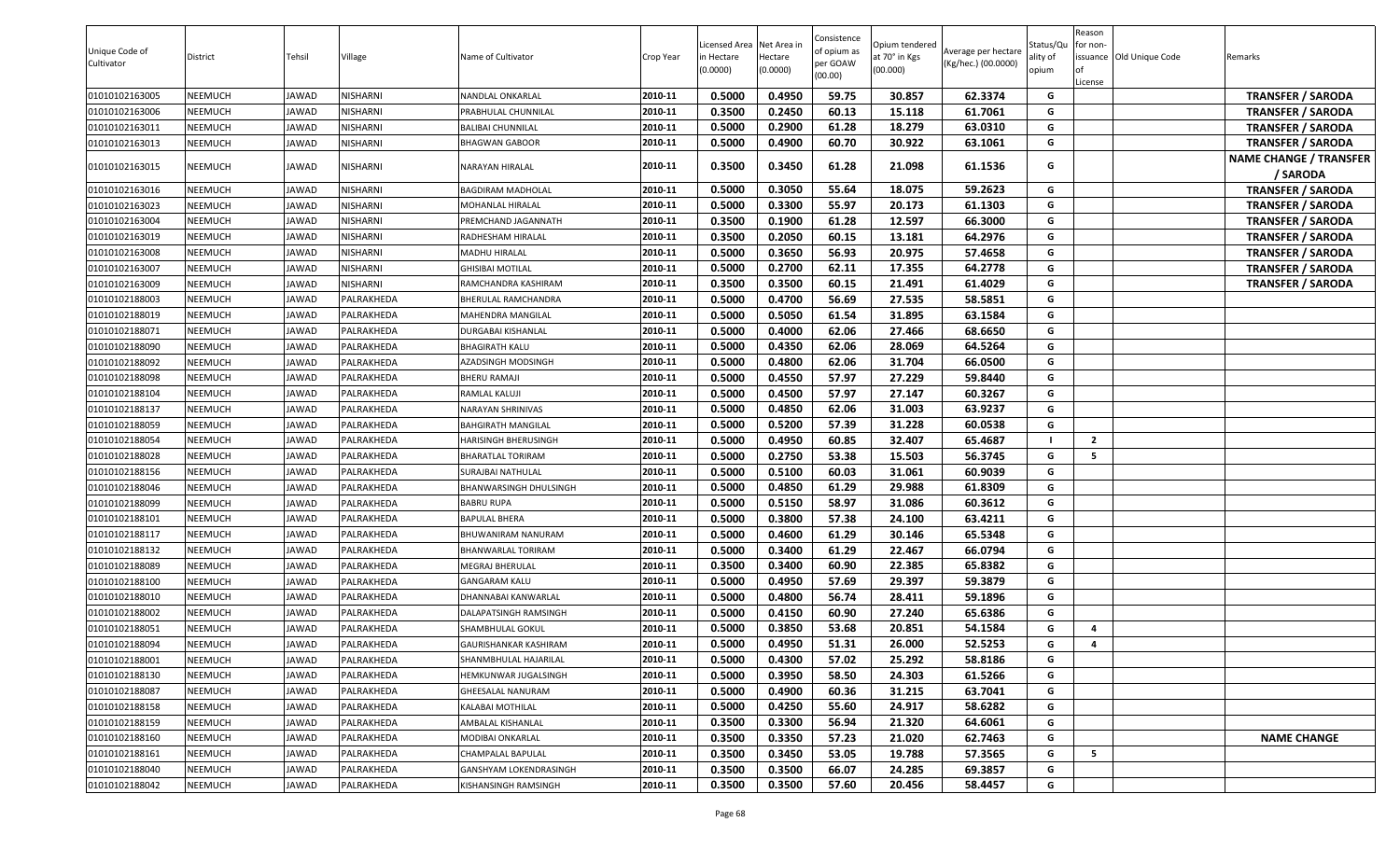| Unique Code of<br>Cultivator | District | Tehsil | Village         | Name of Cultivator       | Crop Year | Licensed Area Net Area in<br>in Hectare<br>(0.0000) | lectare<br>(0.0000) | Consistence<br>of opium as<br>oer GOAW<br>(00.00) | Opium tendered<br>at 70° in Kgs<br>(00.000) | Average per hectare<br>(Kg/hec.) (00.0000) | Status/Qu<br>ality of<br>opium | Reason<br>for non-<br>issuance Old Unique Code<br>.icense | Remarks                     |
|------------------------------|----------|--------|-----------------|--------------------------|-----------|-----------------------------------------------------|---------------------|---------------------------------------------------|---------------------------------------------|--------------------------------------------|--------------------------------|-----------------------------------------------------------|-----------------------------|
| 01010102188162               | NEEMUCH  | JAWAD  | PALRAKHEDA      | KASHIBAI BHANWARLAL      | 2010-11   | 0.3500                                              | 0.2500              | 56.64                                             | 14.370                                      | 57.4800                                    | G                              | 01010101028053                                            |                             |
| 01010102233005               | NEEMUCH  | JAWAD  | <b>RUPPURA</b>  | SHAMBHULAL PEMA          | 2010-11   | 0.5000                                              | 0.4250              | 57.85                                             | 26.537                                      | 62.4400                                    | G                              |                                                           |                             |
| 01010102233018               | NEEMUCH  | JAWAD  | <b>RUPPURA</b>  | BASNSHILAL BHIMA         | 2010-11   | 0.3500                                              | 0.2200              | 61.02                                             | 13.791                                      | 62.6864                                    | G                              |                                                           |                             |
| 01010102233024               | NEEMUCH  | JAWAD  | <b>RUPPURA</b>  | ALIBAI MAGNIRAM.         | 2010-11   | 0.5000                                              | 0.2900              | 55.82                                             | 17.169                                      | 59.2034                                    | G                              |                                                           |                             |
| 01010102233026               | NEEMUCH  | JAWAD  | <b>RUPPURA</b>  | NANIBAI NANURAM          | 2010-11   | 0.5000                                              | 0.4450              | 58.01                                             | 27.795                                      | 62.4607                                    | G                              |                                                           |                             |
| 01010102233028               | NEEMUCH  | JAWAD  | <b>RUPPURA</b>  | TAKTISINGH VEDRAJ        | 2010-11   | 0.5000                                              | 0.4000              | 61.02                                             | 26.666                                      | 66.6650                                    | G                              |                                                           |                             |
| 01010102233014               | NEEMUCH  | JAWAD  | <b>RUPPURA</b>  | BANSHILAL PYARA          | 2010-11   | 0.5000                                              | 0.4850              | 58.01                                             | 29.569                                      | 60.9670                                    | G                              |                                                           | <b>NAME CHANGE</b>          |
| 01010102233019               | NEEMUCH  | JAWAD  | <b>RUPPURA</b>  | PRABHUBAI SHANKARLAL     | 2010-11   | 0.5000                                              | 0.2500              | 58.01                                             | 16.110                                      | 64.4400                                    | G                              |                                                           |                             |
| 01010102233034               | NEEMUCH  | JAWAD  | RUPPURA         | SOHANBAI KESHURAM        | 2010-11   | 0.5000                                              | 0.5000              | 50.92                                             | 26.777                                      | 53.5540                                    | G                              | 4                                                         |                             |
| 01010102233056               | NEEMUCH  | JAWAD  | <b>RUPPURA</b>  | RAMIBAI RAMESHWAR        | 2010-11   | 0.3500                                              | 0.3350              | 51.58                                             | 18.311                                      | 54.6597                                    | G                              | 4                                                         |                             |
| 01010102233060               | NEEMUCH  | JAWAD  | <b>RUPPURA</b>  | PEMA PARTHA              | 2010-11   | 0.5000                                              | 0.4700              | 53.31                                             | 27.089                                      | 57.6362                                    | G                              | -5                                                        |                             |
| 01010102233071               | NEEMUCH  | JAWAD  | RUPPURA         | KANHAIYALAL BHURA        | 2010-11   | 0.5000                                              | 0.2400              | 67.36                                             | 16.359                                      | 68.1625                                    |                                | $\overline{2}$                                            |                             |
| 01010102233083               | NEEMUCH  | JAWAD  | RUPPURA         | MOHANLAL RAMKISHAN       | 2010-11   | 0.5000                                              | 0.4900              | 58.21                                             | 30.993                                      | 63.2510                                    | G                              |                                                           |                             |
| 01010102233088               | NEEMUCH  | JAWAD  | <b>RUPPURA</b>  | <b>JAGDISH TORIRAM</b>   | 2010-11   | 0.5000                                              | 0.3050              | 51.24                                             | 16.214                                      | 53.1607                                    | G                              | 4                                                         |                             |
| 01010102233090               | NEEMUCH  | JAWAD  | <b>RUPPURA</b>  | SHANKARLAL AUDHAR        | 2010-11   | 0.3500                                              | 0.2150              | 48.51                                             | 11.275                                      | 52.4419                                    | G                              | $\overline{a}$                                            |                             |
| 01010102233094               | NEEMUCH  | JAWAD  | <b>RUPPURA</b>  | LAXMINARAYAN RANCHHOD    | 2010-11   | 0.5000                                              | 0.2350              | 55.37                                             | 13.969                                      | 59.4426                                    | G                              |                                                           |                             |
| 01010102233105               | NEEMUCH  | JAWAD  | <b>RUPPURA</b>  | <b>BHURIBAI MANGILAL</b> | 2010-11   | 0.5000                                              | 0.5000              | 51.89                                             | 25.930                                      | 51.8600                                    |                                | $\overline{2}$                                            |                             |
| 01010102233120               | NEEMUCH  | JAWAD  | <b>RUPPURA</b>  | AMBALAL RANCHHOD         | 2010-11   | 0.5000                                              | 0.4550              | 55.68                                             | 27.450                                      | 60.3297                                    | G                              |                                                           |                             |
| 01010102233058               | NEEMUCH  | JAWAD  | <b>RUPPURA</b>  | <b>AXMAN CHAMPA</b>      | 2010-11   | 0.5000                                              | 0.5000              | 56.35                                             | 30.204                                      | 60.4080                                    | G                              |                                                           |                             |
| 01010102233007               | NEEMUCH  | JAWAD  | <b>RUPPURA</b>  | RAMSINGH GOVINDSINGH     | 2010-11   | 0.5000                                              | 0.4700              | 59.74                                             | 30.595                                      | 65.0957                                    | G                              |                                                           |                             |
| 01010102233008               | NEEMUCH  | JAWAD  | <b>RUPPURA</b>  | ONKARLAL VENIRAM         | 2010-11   | 0.5000                                              | 0.4750              | 57.82                                             | 29.505                                      | 62.1158                                    | G                              |                                                           |                             |
| 01010102233062               | NEEMUCH  | JAWAD  | <b>RUPPURA</b>  | HARISINGH CHENRAM        | 2010-11   | 0.5000                                              | 0.4800              | 60.72                                             | 31.011                                      | 64.6063                                    | G                              |                                                           |                             |
| 01010102233086               | NEEMUCH  | JAWAD  | <b>RUPPURA</b>  | RAJENDRASINGH PADAMSINGH | 2010-11   | 0.5000                                              | 0.3600              | 51.25                                             | 19.226                                      | 53.4056                                    | G                              | 4                                                         |                             |
| 01010102233125               | NEEMUCH  | JAWAD  | <b>RUPPURA</b>  | <b>GANGARAM BHAGGA</b>   | 2010-11   | 0.5000                                              | 0.5000              | 64.42                                             | 34.014                                      | 68.0280                                    | G                              |                                                           |                             |
| 01010102233042               | NEEMUCH  | JAWAD  | <b>RUPPURA</b>  | CHENRAM VAJERAM          | 2010-11   | 0.5000                                              | 0.5000              | 60.37                                             | 32.695                                      | 65.3900                                    | G                              |                                                           |                             |
| 01010102233069               | NEEMUCH  | JAWAD  | RUPPURA         | DHARMCHAND GOKUL         | 2010-11   | 0.5000                                              | 0.2200              | 58.43                                             | 13.873                                      | 63.0591                                    | G                              |                                                           |                             |
| 01010102233126               | NEEMUCH  | JAWAD  | <b>RUPPURA</b>  | NAVALRAM UDA             | 2010-11   | 0.5000                                              | 0.4600              | 58.27                                             | 29.468                                      | 64.0609                                    | G                              |                                                           | <b>TRANSFER / BAWAL NAI</b> |
| 01010102233072               | NEEMUCH  | JAWAD  | <b>RUPPURA</b>  | MANGILAL DEVILAL         | 2010-11   | 0.5000                                              | 0.4100              | 54.40                                             | 24.060                                      | 58.6829                                    | G                              | -5                                                        |                             |
| 01010102162001               | NEEMUCH  | JAWAD  | RUPPURA CHADAUL | KAMALSINGH GOVINDSINGH   | 2010-11   | 0.5000                                              | 0.5000              | 65.79                                             | 33.158                                      | 66.3160                                    | G                              |                                                           |                             |
| 01010102162003               | NEEMUCH  | JAWAD  | RUPPURA CHADAUL | PAPPUSINGH GOVINDSINGH   | 2010-11   | 0.5000                                              | 0.1000              | 70.17                                             | 7.478                                       | 74.7800                                    | G                              |                                                           |                             |
| 01010102162013               | NEEMUCH  | JAWAD  | RUPPURA CHADAUL | KISHANLAL GHEESALAL      | 2010-11   | 0.5000                                              | 0.2750              | 66.56                                             | 20.149                                      | 73.2691                                    | G                              |                                                           |                             |
| 01010102162016               | NEEMUCH  | JAWAD  | RUPPURA CHADAUL | GULABKUWAR RAISINGH      | 2010-11   | 0.3500                                              | 0.3550              | 59.63                                             | 5.188                                       | 14.6141                                    | G                              | $\overline{a}$                                            |                             |
| 01010102162022               | NEEMUCH  | JAWAD  | RUPPURA CHADAUL | NAGUSINGH SHIVSINGH      | 2010-11   | 0.3500                                              | 0.2300              | 54.52                                             | 13.186                                      | 57.3304                                    | G                              | 5                                                         |                             |
| 01010102162023               | NEEMUCH  | JAWAD  | RUPPURA CHADAUL | PREMSINGH SHIVESINGH     | 2010-11   | 0.3500                                              | 0.2050              | 59.62                                             | 12.392                                      | 60.4488                                    | G                              |                                                           |                             |
| 01010102162015               | NEEMUCH  | JAWAD  | RUPPURA CHADAUL | PREMSINGH RAYSINGH       | 2010-11   | 0.3500                                              | 0.3350              | 62.03                                             | 20.904                                      | 62.4000                                    | G                              |                                                           |                             |
| 01010102162024               | NEEMUCH  | JAWAD  | RUPPURA CHADAUL | UMRAOSINGH KHUMANSINGH   | 2010-11   | 0.3500                                              | 0.3550              | 52.95                                             | 4.357                                       | 12.2732                                    | G                              | $\overline{a}$                                            |                             |
| 01010102162019               | NEEMUCH  | JAWAD  | RUPPURA CHADAUL | BAHADURSINGH FATEHSINGH  | 2010-11   | 0.3500                                              | 0.3550              | 60.46                                             | 5.761                                       | 16.2282                                    |                                | $\overline{2}$<br>01010102161016                          |                             |
| 01010102162025               | NEEMUCH  | JAWAD  | RUPPURA CHADAUL | BALUSINGH BARDUSINGH     | 2010-11   | 0.5000                                              | 0.5000              | 59.78                                             | 31.316                                      | 62.6320                                    | G                              | 01010102161015                                            |                             |
| 01010102160020               | NEEMUCH  | JAWAD  | SAKATPURA       | BALUSINGH KALYANSINGH    | 2010-11   | 0.5000                                              | 0.4900              | 62.96                                             | 32.541                                      | 66.4102                                    |                                | $\overline{2}$                                            |                             |
| 01010102160023               | NEEMUCH  | JAWAD  | SAKATPURA       | MOHANLAL MANNA           | 2010-11   | 0.3500                                              | 0.3500              | 65.05                                             | 23.502                                      | 67.1486                                    |                                | $\overline{2}$                                            |                             |
| 01010102160035               | NEEMUCH  | JAWAD  | SAKATPURA       | MANKUWAR DEVISINGH       | 2010-11   | 0.3500                                              | 0.3500              | 62.75                                             | 22.993                                      | 65.6943                                    |                                | $\overline{2}$                                            |                             |
| 01010102160016               | NEEMUCH  | JAWAD  | SAKATPURA       | MOHAN MANGU              | 2010-11   | 0.5000                                              | 0.3200              | 63.80                                             | 21.583                                      | 67.4469                                    | G                              |                                                           | <b>TRANSFER / CHADOL</b>    |
| 01010102160004               | NEEMUCH  | JAWAD  | SAKATPURA       | BAKHTAWAR BALUSINGH      | 2010-11   | 0.5000                                              | 0.4950              | 62.91                                             | 32.228                                      | 65.1071                                    |                                | $\overline{2}$                                            |                             |
| 01010102160039               | NEEMUCH  | JAWAD  | SAKATPURA       | BHERU MANGU              | 2010-11   | 0.3500                                              | 0.3450              | 61.86                                             | 22.305                                      | 64.6522                                    | G                              |                                                           | <b>TRANSFER / CHADOL</b>    |
| 01010102160022               | NEEMUCH  | JAWAD  | SAKATPURA       | CHIMANLAL NANALAL        | 2010-11   | 0.3500                                              | 0.3450              | 67.15                                             | 24.932                                      | 72.2667                                    | G                              |                                                           | <b>TRANSFER / CHADOL</b>    |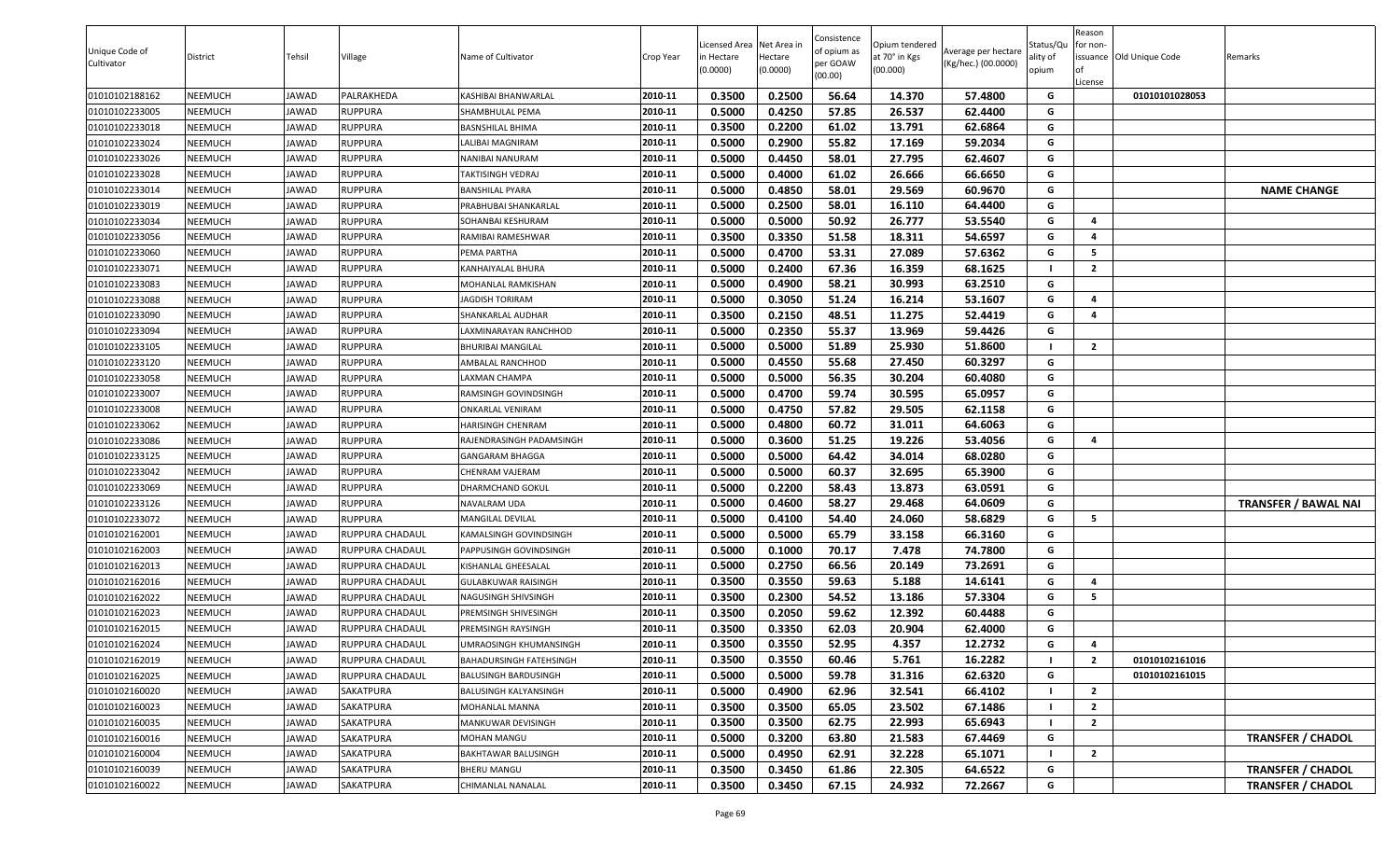|                |                |              |                   |                           |           |              |            | Consistence |                |                     |           | Reason         |                          |                                |
|----------------|----------------|--------------|-------------------|---------------------------|-----------|--------------|------------|-------------|----------------|---------------------|-----------|----------------|--------------------------|--------------------------------|
| Unique Code of |                |              |                   |                           |           | icensed Area | Net Area i | of opium as | Opium tendered | Average per hectare | Status/Qu | for non-       |                          |                                |
| Cultivator     | District       | Tehsil       | Village           | Name of Cultivator        | Crop Year | in Hectare   | Hectare    | per GOAW    | at 70° in Kgs  | (Kg/hec.) (00.0000) | ality of  |                | issuance Old Unique Code | Remarks                        |
|                |                |              |                   |                           |           | (0.0000)     | (0.0000)   | (00.00)     | (00.000)       |                     | opium     |                |                          |                                |
| 01010102160041 | NEEMUCH        | JAWAD        | SAKATPURA         | GENDIBAI MANGU            | 2010-11   | 0.3500       | 0.3550     | 61.66       | 22.568         | 63.5718             | G         | License        | 01010102127044           | <b>TRANSFER / CHADOL</b>       |
| 01010102164002 | NEEMUCH        | JAWAD        | SARODA            | <b>IAGDISH MOHANLAL</b>   | 2010-11   | 0.5000       | 0.5000     | 56.80       | 30.729         | 61.4580             | G         |                |                          |                                |
| 01010102164003 | NEEMUCH        | JAWAD        | SARODA            | RAMCHANDRA KISHANLAL      | 2010-11   | 0.5000       | 0.1450     | 58.19       | 10.574         | 72.9241             | G         |                |                          |                                |
| 01010102164007 | NEEMUCH        | JAWAD        | SARODA            | RAMCHANDRA NANURAM        | 2010-11   | 0.3500       | 0.3600     | 63.89       | 23.749         | 65.9694             | G         |                |                          |                                |
| 01010102164008 | NEEMUCH        | JAWAD        | SARODA            | ONKARLAL CHUNNILAL        | 2010-11   | 0.3500       | 0.3100     | 64.60       | 21.909         | 70.6742             | G         |                |                          |                                |
| 01010102164010 | NEEMUCH        | JAWAD        | SARODA            | KALURAM MANGILAL          | 2010-11   | 0.5000       | 0.2750     | 56.48       | 17.218         | 62.6109             | G         |                |                          |                                |
| 01010102164013 | NEEMUCH        | JAWAD        | SARODA            | <b>GHEESALAL BHAGWAN</b>  | 2010-11   | 0.5000       | 0.2650     | 59.95       | 16.846         | 63.5698             | G         |                |                          |                                |
| 01010102164016 | NEEMUCH        | JAWAD        | SARODA            | DHAPUBAI MADHULAL         | 2010-11   | 0.3500       | 0.2450     | 64.60       | 16.390         | 66.8980             | G         |                |                          |                                |
| 01010102164019 | NEEMUCH        | JAWAD        | SARODA            | <b>GHISIBAI PRABHULAL</b> | 2010-11   | 0.5000       | 0.3550     | 61.17       | 22.974         | 64.7155             | G         |                |                          |                                |
| 01010102164022 | NEEMUCH        | JAWAD        | SARODA            | DHAPUBAI VARDA            | 2010-11   | 0.3500       | 0.1550     | 58.16       | 9.380          | 60.5161             | G         |                |                          |                                |
| 01010102164023 | NEEMUCH        | JAWAD        | SARODA            | KISHANLAL HARLAL          | 2010-11   | 0.3500       | 0.3550     | 62.20       | 25.458         | 71.7127             |           | $\overline{2}$ |                          |                                |
| 01010102164041 | NEEMUCH        | JAWAD        | SARODA            | RAMESHWAR PREMCHAND       | 2010-11   | 0.5000       | 0.2650     | 62.94       | 19.745         | 74.5094             | G         |                |                          |                                |
| 01010102164039 | NEEMUCH        | JAWAD        | SARODA            | LALKUWAR SHIVSINGH        | 2010-11   | 0.3500       | 0.1000     | 59.95       | 6.706          | 67.0600             | G         |                |                          |                                |
| 01010102164001 | NEEMUCH        | JAWAD        | SARODA            | UDAYSINGH KALU            | 2010-11   | 0.5000       | 0.2500     | 47.37       | 12.871         | 51.4840             | G         | 4              |                          |                                |
| 01010102164024 | NEEMUCH        | <b>JAWAD</b> | SARODA            | NANURAM GODHA             | 2010-11   | 0.3500       | 0.2050     | 53.85       | 12.062         | 58.8390             | G         | - 5            |                          |                                |
| 01010102164044 | NEEMUCH        | <b>JAWAD</b> | SARODA            | PRAKASHCHAND MOTILAL      | 2010-11   | 0.3500       | 0.2850     | 61.17       | 19.155         | 67.2105             | G         |                |                          |                                |
| 01010102164045 | NEEMUCH        | JAWAD        | SARODA            | PRITHVIRAJ VENA           | 2010-11   | 0.3500       | 0.3500     | 52.65       | 18.616         | 53.1886             | G         | 4              |                          |                                |
| 01010102164017 | NEEMUCH        | <b>JAWAD</b> | SARODA            | BADRI KASHIRAM            | 2010-11   | 0.3500       | 0.2850     | 59.95       | 18.790         | 65.9298             | G         |                |                          | <b>NAME CHANGE</b>             |
| 01010102164046 | NEEMUCH        | JAWAD        | SARODA            | HAMERSINGH JODHSINGH      | 2010-11   | 0.3500       | 0.3500     | 52.61       | 19.473         | 55.6371             | G         | 4              | 01010102161030           |                                |
| 01010102148002 | NEEMUCH        | JAWAD        | SARWANIYA MAHARAJ | <b>BHERULAL KAJOR</b>     | 2010-11   | 0.5000       | 0.4350     | 52.57       | 24.715         | 56.8161             | G         | 5              |                          |                                |
| 01010102148018 | NEEMUCH        | JAWAD        | SARWANIYA MAHARAJ | UDAYRAM KANIRAM           | 2010-11   | 0.5000       | 0.5000     | 59.31       | 31.460         | 62.9200             | G         |                |                          |                                |
| 01010102148070 | NEEMUCH        | JAWAD        | SARWANIYA MAHARAJ | KANHEYALAL RAMNARAYAN     | 2010-11   | 0.5000       | 0.4050     | 59.51       | 25.606         | 63.2247             | G         |                |                          |                                |
| 01010102148061 | NEEMUCH        | JAWAD        | SARWANIYA MAHARAJ | NANDLAL LALUJI            | 2010-11   | 0.3500       | 0.2750     | 53.99       | 15.079         | 54.8327             | G         | 4              |                          |                                |
| 01010102148104 | NEEMUCH        | <b>JAWAD</b> | SARWANIYA MAHARAJ | SOHANLAL GHISALAL         | 2010-11   | 0.5000       | 0.4000     | 56.12       | 22.689         | 56.7225             | G         |                |                          |                                |
| 01010102148113 | NEEMUCH        | <b>JAWAD</b> | SARWANIYA MAHARAJ | MOHANLAL BHERA            | 2010-11   | 0.5000       | 0.4850     | 58.80       | 29.870         | 61.5876             | G         |                |                          |                                |
| 01010102148117 | NEEMUCH        | JAWAD        | SARWANIYA MAHARAJ | JAGANNATH CHHOTUNATH      | 2010-11   | 0.3500       | 0.3200     | 54.81       | 18.017         | 56.3031             | G         | 5              |                          |                                |
| 01010102148118 | NEEMUCH        | JAWAD        | SARWANIYA MAHARAJ | RAMKANYABAI RAMNARAYAN    | 2010-11   | 0.5000       | 0.4500     | 59.51       | 28.412         | 63.1378             | G         |                |                          |                                |
| 01010102148005 | NEEMUCH        | JAWAD        | SARWANIYA MAHARAJ | <b>BHULIBAI NANDLAL</b>   | 2010-11   | 0.5000       | 0.5000     | 54.46       | 28.483         | 56.9660             | G         | 5              |                          |                                |
| 01010102148080 | NEEMUCH        | JAWAD        | SARWANIYA MAHARAJ | CHAMPALAL RAMLAL          | 2010-11   | 0.5000       | 0.4950     | 50.51       | 26.186         | 52.9010             | G         | 4              |                          |                                |
| 01010102148001 | NEEMUCH        | JAWAD        | SARWANIYA MAHARAJ | DALURAM RAMLAL            | 2010-11   | 0.5000       | 0.3750     | 54.33       | 21.639         | 57.7040             | G         | - 5            |                          |                                |
| 01010102148007 | NEEMUCH        | <b>JAWAD</b> | SARWANIYA MAHARAJ | BANSILAL NANDLAL          | 2010-11   | 0.5000       | 0.2600     | 54.33       | 15.205         | 58.4808             | G         | - 5            |                          |                                |
| 01010102148013 | NEEMUCH        | JAWAD        | SARWANIYA MAHARAJ | SHIVENARAYAN FAKIRCHAND   | 2010-11   | 0.5000       | 0.4800     | 62.81       | 30.490         | 63.5208             | G         |                |                          |                                |
| 01010102148022 | NEEMUCH        | JAWAD        | SARWANIYA MAHARAJ | RAMESHCHANDRA BAGDIRAM    | 2010-11   | 0.5000       | 0.3900     | 56.50       | 22.713         | 58.2385             | G         |                |                          |                                |
| 01010102148038 | NEEMUCH        | JAWAD        | SARWANIYA MAHARAJ | CHAMPA BHERA              | 2010-11   | 0.5000       | 0.2900     | 50.32       | 15.326         | 52.8483             | G         | 4              |                          |                                |
| 01010102148078 | NEEMUCH        | JAWAD        | SARWANIYA MAHARAJ | SAKURANBAI ALLANUR        | 2010-11   | 0.5000       | 0.4750     | 55.55       | 28.942         | 60.9305             | G         |                |                          |                                |
| 01010102148021 | <b>NEEMUCH</b> | <b>JAWAD</b> | SARWANIYA MAHARAJ | RADHESHAM RAMCHANDRA      | 2010-11   | 0.5000       | 0.5000     | 54.35       | 25.645         | 51.2900             | G         | $\overline{a}$ |                          |                                |
| 01010102148096 | NEEMUCH        | <b>JAWAD</b> | SARWANIYA MAHARAJ | BHARATKUMAR TULSIRAM      | 2010-11   | 0.5000       | 0.2950     | 59.51       | 18.975         | 64.3220             | G         |                |                          |                                |
| 01010102148122 | NEEMUCH        | JAWAD        | SARWANIYA MAHARAJ | BHERULAL BAGDIRAM         | 2010-11   | 0.5000       | 0.3750     | 57.47       | 21.420         | 57.1200             | G         | 8              |                          |                                |
| 01010102148123 | NEEMUCH        | JAWAD        | SARWANIYA MAHARAJ | DINESHCHANDRA MOHANLAL    | 2010-11   | 0.3500       | 0.3200     | 52.43       | 16.441         | 51.3781             | G         | 4              |                          |                                |
| 01010102148124 | NEEMUCH        | <b>JAWAD</b> | SARWANIYA MAHARAJ | RUGHNATHSINGH SOHANSINGH  | 2010-11   | 0.3500       | 0.3200     | 56.98       | 18.193         | 56.8531             | G         |                |                          |                                |
|                |                |              |                   |                           |           |              |            |             |                |                     |           |                |                          | TRANSFER / SONIYANA /          |
| 01010102182002 | NEEMUCH        | JAWAD        | SEGWA             | KAWARLAL MANGILAL         | 2010-11   | 0.3500       | 0.3250     | 60.25       | 19.753         | 60.7785             | G         | 8              |                          | <b>ISSUED IN 2012-13</b>       |
|                |                |              |                   |                           |           |              |            |             |                |                     |           |                |                          | <b>TRANSFER / KESARPURA IN</b> |
| 01010102182012 | NEEMUCH        | JAWAD        | SEGWA             | SHOBHARAM MANGILAL        | 2010-11   | 0.5000       | 0.4300     | 60.25       | 26.837         | 62.4116             | G         | 8              |                          | 2012-13                        |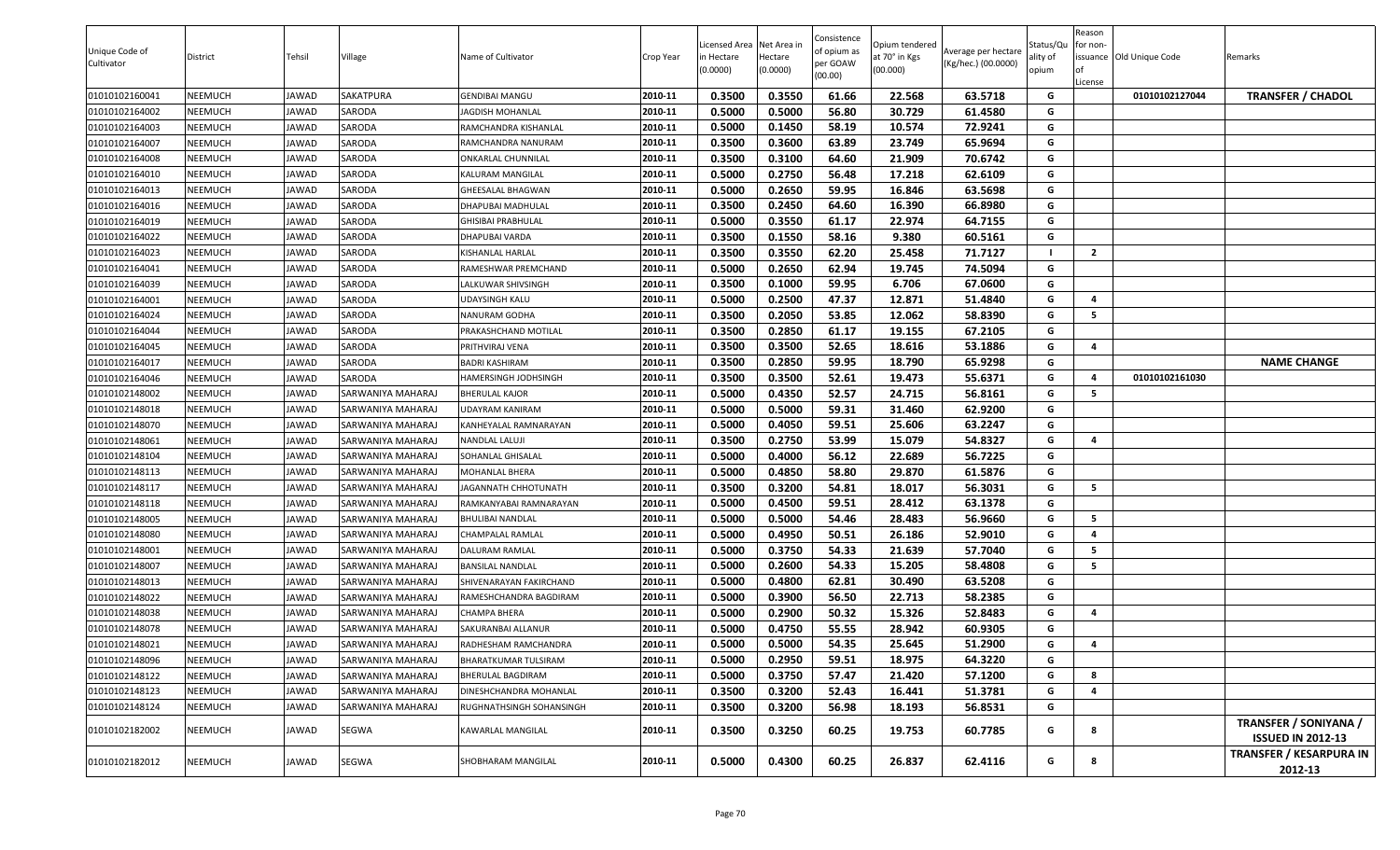| Unique Code of<br>Cultivator | District       | Tehsil | Village   | Name of Cultivator        | Crop Year | Licensed Area Net Area in<br>n Hectare<br>(0.0000) | Hectare<br>(0.0000) | Consistence<br>ɔf opium as<br>per GOAW<br>(00.00) | Opium tendered<br>at 70° in Kgs<br>(00.000) | Average per hectare<br>(Kg/hec.) (00.0000) | Status/Qu<br>ality of<br>opium | Reason<br>for non-<br>License | issuance Old Unique Code | Remarks                                                                         |
|------------------------------|----------------|--------|-----------|---------------------------|-----------|----------------------------------------------------|---------------------|---------------------------------------------------|---------------------------------------------|--------------------------------------------|--------------------------------|-------------------------------|--------------------------|---------------------------------------------------------------------------------|
| 01010102182005               | <b>NEEMUCH</b> | JAWAD  | SEGWA     | FULSIRAM BHURALAL         | 2010-11   | 0.5000                                             | 0.2700              | 59.69                                             | 17.711                                      | 65.5963                                    | G                              | 8                             |                          | <b>TRANSFER / JAWAD AND</b><br>THEN VILL. SEMLIYA<br>CITTAURGARH-III IN 2013-14 |
| 01010102182004               | <b>NEEMUCH</b> | JAWAD  | SEGWA     | LAXMINARAYAN MOTILAL      | 2010-11   | 0.5000                                             | 0.3900              | 61.60                                             | 27.579                                      | 70.7154                                    | G                              | -8                            |                          | TRANSFER / VILL. JAWAD IN<br>2012-13                                            |
| 01010102182021               | <b>NEEMUCH</b> | JAWAD  | SEGWA     | BHAGIRATH SHANKARLAL      | 2010-11   | 0.5000                                             | 0.2500              | 53.94                                             | 15.589                                      | 62.3560                                    | G                              | 5                             |                          |                                                                                 |
| 01010102182015               | NEEMUCH        | JAWAD  | SEGWA     | RATANLAL SHANKARLAL       | 2010-11   | 0.5000                                             | 0.4950              | 56.61                                             | 28.523                                      | 57.6222                                    | G                              |                               |                          | <b>NAME CHANGE / TRANSFER</b><br>/JAWAD                                         |
| 01010102185003               | <b>NEEMUCH</b> | JAWAD  | SUVAKHEDA | LAXMIBAI TEJSINGH         | 2010-11   | 0.5000                                             | 0.4950              | 64.02                                             | 30.583                                      | 61.7838                                    | G                              |                               |                          |                                                                                 |
| 01010102185004               | <b>NEEMUCH</b> | JAWAD  | SUVAKHEDA | PRABHULAL MODA            | 2010-11   | 0.5000                                             | 0.3350              | 61.40                                             | 22.578                                      | 67.3970                                    | G                              |                               |                          |                                                                                 |
| 01010102185005               | <b>NEEMUCH</b> | JAWAD  | SUVAKHEDA | RAMCHANDRA RAMNARAYAN     | 2010-11   | 0.5000                                             | 0.4650              | 58.97                                             | 28.853                                      | 62.0495                                    | G                              |                               |                          |                                                                                 |
| 01010102185007               | <b>NEEMUCH</b> | JAWAD  | SUVAKHEDA | KANHEYALAL NANURAM        | 2010-11   | 0.5000                                             | 0.4150              | 58.97                                             | 26.141                                      | 62.9904                                    | G                              |                               |                          |                                                                                 |
| 01010102185008               | <b>NEEMUCH</b> | JAWAD  | SUVAKHEDA | BANSHILAL RAMNARAYAN      | 2010-11   | 0.5000                                             | 0.4550              | 61.40                                             | 28.069                                      | 61.6901                                    | G                              |                               |                          |                                                                                 |
| 01010102185011               | <b>NEEMUCH</b> | JAWAD  | SUVAKHEDA | RAMGOPAL MANGILAL         | 2010-11   | 0.5000                                             | 0.4650              | 62.05                                             | 31.380                                      | 67.4839                                    | G                              |                               |                          |                                                                                 |
| 01010102185014               | <b>NEEMUCH</b> | JAWAD  | SUVAKHEDA | RAMCHANERA BAPULAL        | 2010-11   | 0.5000                                             | 0.4250              | 58.97                                             | 26.393                                      | 62.1012                                    | G                              |                               |                          |                                                                                 |
| 01010102185015               | <b>NEEMUCH</b> | JAWAD  | SUVAKHEDA | MANGILAL NANURAM          | 2010-11   | 0.5000                                             | 0.4850              | 64.02                                             | 31.214                                      | 64.3588                                    | G                              |                               |                          |                                                                                 |
| 01010102185018               | <b>NEEMUCH</b> | JAWAD  | SUVAKHEDA | AVANTIBAI CHHAGANLAL      | 2010-11   | 0.5000                                             | 0.3000              | 62.05                                             | 20.299                                      | 67.6633                                    | G                              |                               |                          |                                                                                 |
| 01010102185051               | <b>NEEMUCH</b> | JAWAD  | SUVAKHEDA | MANGIBAI BHERULAL         | 2010-11   | 0.5000                                             | 0.5000              | 67.27                                             | 33.962                                      | 67.9240                                    | G                              |                               |                          |                                                                                 |
| 01010102185028               | <b>NEEMUCH</b> | JAWAD  | SUVAKHEDA | GOUTAMLAL VARDICHAND      | 2010-11   | 0.5000                                             | 0.4700              | 62.05                                             | 31.282                                      | 66.5574                                    | G                              |                               |                          |                                                                                 |
| 01010102185029               | <b>NEEMUCH</b> | JAWAD  | SUVAKHEDA | MODIRAM MANGILAL          | 2010-11   | 0.5000                                             | 0.3350              | 56.83                                             | 23.398                                      | 69.8448                                    | G                              |                               |                          |                                                                                 |
| 01010102185030               | <b>NEEMUCH</b> | JAWAD  | SUVAKHEDA | LALARAM MANGILAL          | 2010-11   | 0.5000                                             | 0.2900              | 58.97                                             | 17.287                                      | 59.6103                                    | G                              |                               |                          |                                                                                 |
| 01010102185034               | <b>NEEMUCH</b> | JAWAD  | SUVAKHEDA | RATANLAL NANALAL          | 2010-11   | 0.5000                                             | 0.4750              | 58.97                                             | 29.097                                      | 61.2568                                    | G                              |                               |                          |                                                                                 |
| 01010102185035               | <b>NEEMUCH</b> | JAWAD  | SUVAKHEDA | DEVKISHAN BADRILAL        | 2010-11   | 0.3500                                             | 0.3450              | 59.34                                             | 21.956                                      | 63.6406                                    | G                              |                               |                          |                                                                                 |
| 01010102185037               | <b>NEEMUCH</b> | JAWAD  | SUVAKHEDA | BHAGIRATH GANGARAM        | 2010-11   | 0.5000                                             | 0.1300              | 62.13                                             | 8.343                                       | 64.1769                                    | G                              |                               |                          |                                                                                 |
| 01010102185041               | <b>NEEMUCH</b> | JAWAD  | SUVAKHEDA | KANHEYALAL RATANLAL       | 2010-11   | 0.5000                                             | 0.4050              | 67.27                                             | 29.493                                      | 72.8222                                    | G                              |                               |                          |                                                                                 |
| 01010102185043               | <b>NEEMUCH</b> | JAWAD  | SUVAKHEDA | SATYANARAYAN HIRALAL      | 2010-11   | 0.5000                                             | 0.4350              | 67.27                                             | 30.339                                      | 69.7448                                    | G                              |                               |                          |                                                                                 |
| 01010102185045               | <b>NEEMUCH</b> | JAWAD  | SUVAKHEDA | VALLABHRAM RAMNARAYAN     | 2010-11   | 0.5000                                             | 0.5000              | 59.34                                             | 29.729                                      | 59.4580                                    | G                              |                               |                          |                                                                                 |
| 01010102185055               | <b>NEEMUCH</b> | JAWAD  | SUVAKHEDA | KAILASHCHANDRA MANGILAL   | 2010-11   | 0.5000                                             | 0.2000              | 64.02                                             | 13.362                                      | 66.8100                                    | G                              |                               |                          |                                                                                 |
| 01010102185057               | <b>NEEMUCH</b> | JAWAD  | SUVAKHEDA | <b>JAGDISH RATANLAL</b>   | 2010-11   | 0.5000                                             | 0.3150              | 62.05                                             | 19.954                                      | 63.3460                                    | G                              |                               |                          |                                                                                 |
| 01010102185069               | <b>NEEMUCH</b> | JAWAD  | SUVAKHEDA | RADHESHYAM HIRALAL        | 2010-11   | 0.5000                                             | 0.0950              | 64.02                                             | 6.621                                       | 69.6947                                    | G                              |                               |                          |                                                                                 |
| 01010102185068               | <b>NEEMUCH</b> | JAWAD  | SUVAKHEDA | <b>SURESH ONKAR</b>       | 2010-11   | 0.5000                                             | 0.2850              | 64.02                                             | 19.755                                      | 69.3158                                    | G                              |                               |                          |                                                                                 |
| 01010102185071               | <b>NEEMUCH</b> | JAWAD  | SUVAKHEDA | SOHANLAL NANALAL          | 2010-11   | 0.5000                                             | 0.4100              | 60.58                                             | 26.742                                      | 65.2244                                    | G                              |                               |                          |                                                                                 |
| 01010102185038               | <b>NEEMUCH</b> | JAWAD  | SUVAKHEDA | <b>JAMNALAL BHAGIRATH</b> | 2010-11   | 0.5000                                             | 0.2950              | 61.73                                             | 18.792                                      | 63.7017                                    | G                              |                               |                          |                                                                                 |
| 01010102185073               | <b>NEEMUCH</b> | JAWAD  | SUVAKHEDA | SHRIGARBAI RADHAKISHAN    | 2010-11   | 0.3500                                             | 0.3000              | 59.34                                             | 19.218                                      | 64.0600                                    | G                              |                               |                          |                                                                                 |
| 01010102185019               | <b>NEEMUCH</b> | JAWAD  | SUVAKHEDA | SHAMBHULAL BHUWANIRAM     | 2010-11   | 0.3500                                             | 0.3350              | 61.73                                             | 21.244                                      | 63.4149                                    | G                              |                               |                          |                                                                                 |
| 01010102185065               | <b>NEEMUCH</b> | JAWAD  | SUVAKHEDA | RUKAMANIBAI BALAWANTSINGH | 2010-11   | 0.5000                                             | 0.2550              | 61.73                                             | 15.865                                      | 62.2157                                    | G                              |                               |                          |                                                                                 |
| 01010102185080               | <b>NEEMUCH</b> | JAWAD  | SUVAKHEDA | <b>JAGDISH RAMCHANDRA</b> | 2010-11   | 0.5000                                             | 0.4750              | 64.07                                             | 32.859                                      | 69.1768                                    | G                              |                               |                          |                                                                                 |
| 01010102185081               | <b>NEEMUCH</b> | JAWAD  | SUVAKHEDA | VALLABHRAM NAVALJI        | 2010-11   | 0.5000                                             | 0.4100              | 61.73                                             | 25.424                                      | 62.0098                                    | G                              |                               |                          |                                                                                 |
| 01010102185078               | <b>NEEMUCH</b> | JAWAD  | SUVAKHEDA | MANGILAL PRABHULAL        | 2010-11   | 0.5000                                             | 0.2500              | 67.10                                             | 17.791                                      | 71.1640                                    | G                              |                               |                          |                                                                                 |
| 01010102185084               | <b>NEEMUCH</b> | JAWAD  | SUVAKHEDA | KALUSINGH LALSINGH        | 2010-11   | 0.5000                                             | 0.4750              | 59.34                                             | 29.221                                      | 61.5179                                    | G                              |                               |                          |                                                                                 |
| 01010102185049               | <b>NEEMUCH</b> | JAWAD  | SUVAKHEDA | <b>GANSHYAM BAPULAL</b>   | 2010-11   | 0.5000                                             | 0.3000              | 64.07                                             | 21.335                                      | 71.1167                                    | G                              |                               |                          |                                                                                 |
| 01010102185067               | <b>NEEMUCH</b> | JAWAD  | SUVAKHEDA | DEVALIBAI SURAJMAL        | 2010-11   | 0.5000                                             | 0.4650              | 58.19                                             | 27.341                                      | 58.7978                                    | G                              |                               |                          |                                                                                 |
| 01010102185079               | <b>NEEMUCH</b> | JAWAD  | SUVAKHEDA | RADHESHYAM PRABHULAL      | 2010-11   | 0.5000                                             | 0.2500              | 64.07                                             | 16.823                                      | 67.2920                                    | G                              |                               |                          |                                                                                 |
| 01010102185085               | <b>NEEMUCH</b> | JAWAD  | SUVAKHEDA | VIKRAM SINGH BADANSINGH   | 2010-11   | 0.5000                                             | 0.4300              | 61.73                                             | 26.905                                      | 62.5698                                    | G                              |                               |                          |                                                                                 |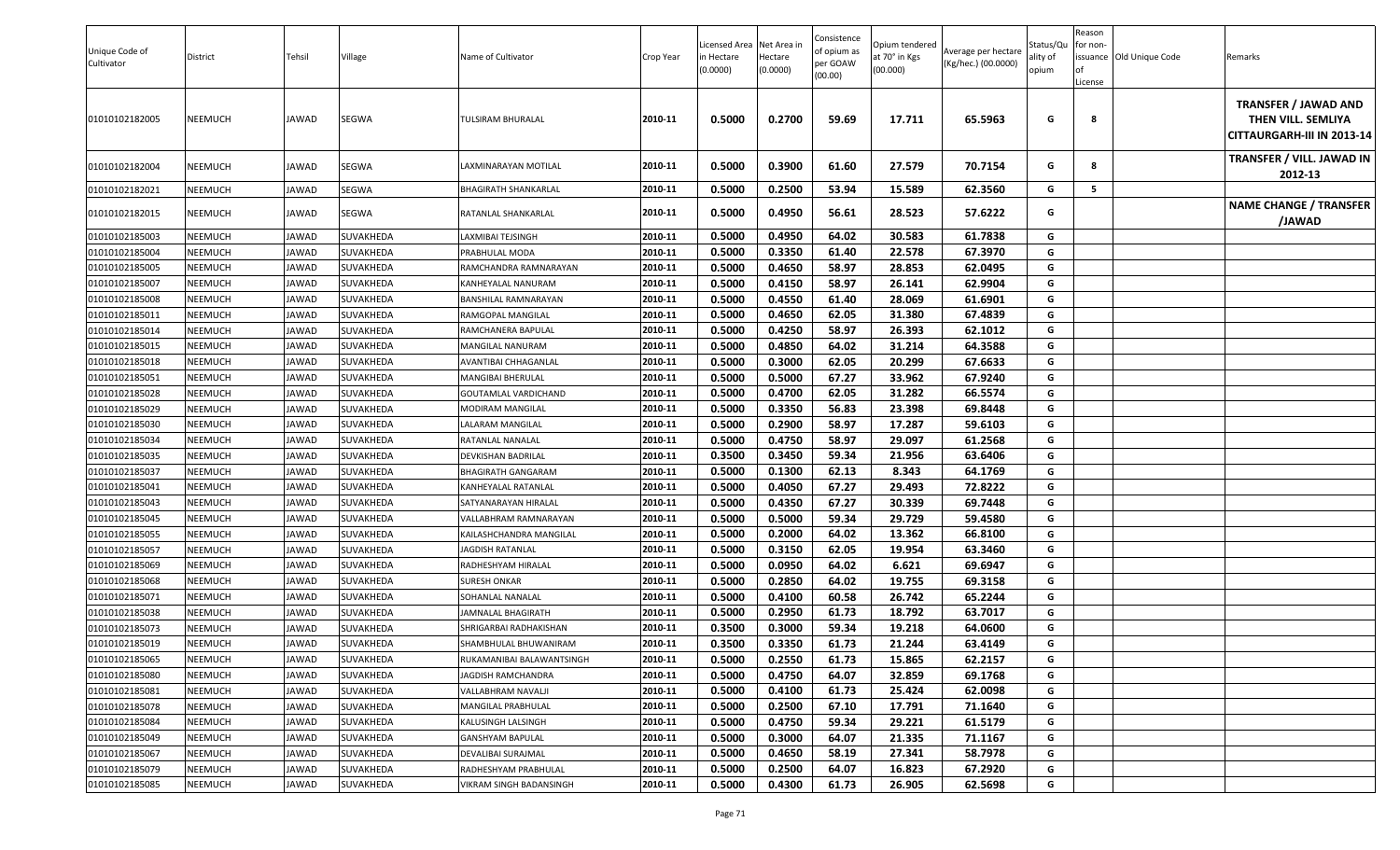| Unique Code of<br>Cultivator | <b>District</b> | Tehsil | Village          | Name of Cultivator        | Crop Year | Licensed Area Net Area in<br>in Hectare<br>(0.0000) | lectare<br>(0.0000) | Consistence<br>of opium as<br>oer GOAW<br>(00.00) | Opium tendered<br>at 70° in Kgs<br>(00.000) | Average per hectare<br>(Kg/hec.) (00.0000) | Status/Qu<br>ality of<br>opium | Reason<br>for non-<br>issuance Old Unique Code<br>.icense | Remarks            |
|------------------------------|-----------------|--------|------------------|---------------------------|-----------|-----------------------------------------------------|---------------------|---------------------------------------------------|---------------------------------------------|--------------------------------------------|--------------------------------|-----------------------------------------------------------|--------------------|
| 01010102185026               | NEEMUCH         | JAWAD  | SUVAKHEDA        | BHANWARLAL CHUNNILAL      | 2010-11   | 0.5000                                              | 0.2450              | 58.19                                             | 14.789                                      | 60.3633                                    | G                              |                                                           |                    |
| 01010102185017               | NEEMUCH         | JAWAD  | <b>SUVAKHEDA</b> | RAMCHANDRA SHANKARLAI     | 2010-11   | 0.5000                                              | 0.1500              | 58.19                                             | 9.078                                       | 60.5200                                    | G                              |                                                           |                    |
| 01010102185039               | NEEMUCH         | JAWAD  | SUVAKHEDA        | NARAYAN BHANWARLAL        | 2010-11   | 0.5000                                              | 0.2950              | 56.83                                             | 18.470                                      | 62.6102                                    | G                              |                                                           |                    |
| 01010102185087               | NEEMUCH         | JAWAD  | SUVAKHEDA        | BRIJRAJ RATANSINGH        | 2010-11   | 0.3500                                              | 0.3350              | 56.83                                             | 19.874                                      | 59.3254                                    | G                              |                                                           |                    |
| 01010102185088               | NEEMUCH         | JAWAD  | SUVAKHEDA        | ALSINGH BHUWANISINGH      | 2010-11   | 0.3500                                              | 0.3000              | 58.11                                             | 17.881                                      | 59.6033                                    | G                              |                                                           |                    |
| 01010102185089               | NEEMUCH         | JAWAD  | SUVAKHEDA        | GABBUBAI NATHUJI          | 2010-11   | 0.3500                                              | 0.3450              | 56.83                                             | 20.280                                      | 58.7826                                    | G                              |                                                           |                    |
| 01010102168029               | NEEMUCH         | JAWAD  | <b>TUMBA</b>     | NATHIBAI PREMCHAND        | 2010-11   | 0.3500                                              | 0.3400              | 62.12                                             | 23.348                                      | 68.6706                                    | G                              |                                                           |                    |
| 01010102168024               | NEEMUCH         | JAWAD  | TUMBA            | <b>JAGDISH PREMSAGAR</b>  | 2010-11   | 0.3500                                              | 0.2950              | 67.94                                             | 20.401                                      | 69.1559                                    | G                              |                                                           |                    |
| 01010102168010               | NEEMUCH         | JAWAD  | <b>TUMBA</b>     | BABULAL NARAYAN           | 2010-11   | 0.3500                                              | 0.3300              | 60.18                                             | 22.447                                      | 68.0212                                    | G                              |                                                           |                    |
| 01010102168037               | NEEMUCH         | JAWAD  | TUMBA            | LABHCHANDRA PRABHULAL     | 2010-11   | 0.3500                                              | 0.3650              | 68.72                                             | 26.771                                      | 73.3452                                    | G                              |                                                           |                    |
| 01010102168043               | NEEMUCH         | JAWAD  | <b>TUMBA</b>     | RAMESHWAR GHEESALAL       | 2010-11   | 0.3500                                              | 0.3550              | 68.55                                             | 25.677                                      | 72.3296                                    | G                              |                                                           |                    |
| 01010102168041               | NEEMUCH         | JAWAD  | TUMBA            | RATANLAL NARAYAN          | 2010-11   | 0.3500                                              | 0.2200              | 62.20                                             | 13.071                                      | 59.4136                                    | G                              |                                                           |                    |
| 01010102168007               | NEEMUCH         | JAWAD  | TUMBA            | PREMCHANDRA KESHURAM      | 2010-11   | 0.3500                                              | 0.3350              | 63.47                                             | 23.366                                      | 69.7493                                    | G                              |                                                           |                    |
| 01010102168035               | NEEMUCH         | JAWAD  | <b>TUMBA</b>     | BHAGWANLAL KESHURAM       | 2010-11   | 0.3500                                              | 0.3300              | 61.21                                             | 22.866                                      | 69.2909                                    | G                              |                                                           |                    |
| 01010102168011               | NEEMUCH         | JAWAD  | <b>TUMBA</b>     | NANIBAI KISHANLAL         | 2010-11   | 0.3500                                              | 0.3200              | 64.18                                             | 23.068                                      | 72.0875                                    | G                              |                                                           |                    |
| 01010102147003               | NEEMUCH         | JAWAD  | UPREDA           | BANSHILAL MOHANLAL        | 2010-11   | 0.5000                                              | 0.3000              | 63.20                                             | 20.161                                      | 67.2033                                    | G                              |                                                           |                    |
| 01010102147004               | NEEMUCH         | JAWAD  | UPREDA           | KRISHNAGOPAL BHERULAL     | 2010-11   | 0.5000                                              | 0.4050              | 59.23                                             | 25.359                                      | 62.6148                                    | G                              |                                                           |                    |
| 01010102147005               | NEEMUCH         | JAWAD  | UPREDA           | RAMDYAL BHANWARLAL        | 2010-11   | 0.5000                                              | 0.4900              | 63.39                                             | 32.166                                      | 65.6449                                    | G                              |                                                           | <b>NAME CHANGE</b> |
| 01010102147006               | NEEMUCH         | JAWAD  | UPREDA           | SATYANARAYAN KACHARULAL   | 2010-11   | 0.5000                                              | 0.4550              | 61.72                                             | 31.177                                      | 68.5209                                    | G                              |                                                           |                    |
| 01010102147012               | NEEMUCH         | JAWAD  | UPREDA           | RAMPRASAD AMRITRAM        | 2010-11   | 0.5000                                              | 0.4900              | 57.31                                             | 28.115                                      | 57.3776                                    | G                              |                                                           |                    |
| 01010102147020               | NEEMUCH         | JAWAD  | UPREDA           | <b>JAMNALAL NATHUJI</b>   | 2010-11   | 0.5000                                              | 0.4850              | 61.33                                             | 29.999                                      | 61.8536                                    | G                              |                                                           |                    |
| 01010102147022               | NEEMUCH         | JAWAD  | UPREDA           | BAPULAL NATHUJI           | 2010-11   | 0.5000                                              | 0.3100              | 63.08                                             | 19.834                                      | 63.9806                                    | G                              |                                                           |                    |
| 01010102147023               | NEEMUCH         | JAWAD  | UPREDA           | BANSHILAL KACHARULAL      | 2010-11   | 0.5000                                              | 0.4700              | 60.72                                             | 31.410                                      | 66.8298                                    | G                              |                                                           |                    |
| 01010102147033               | NEEMUCH         | JAWAD  | UPREDA           | RAMESHWAR NATHULAL        | 2010-11   | 0.5000                                              | 0.4300              | 59.23                                             | 26.298                                      | 61.1581                                    | G                              |                                                           |                    |
| 01010102147036               | NEEMUCH         | JAWAD  | UPREDA           | RADHESHYAM NANURAM        | 2010-11   | 0.5000                                              | 0.3950              | 63.08                                             | 26.566                                      | 67.2557                                    | G                              |                                                           |                    |
| 01010102147038               | NEEMUCH         | JAWAD  | UPREDA           | RAMCHANDRI BAI CHHAGANLAL | 2010-11   | 0.5000                                              | 0.2050              | 63.08                                             | 13.301                                      | 64.8829                                    | G                              |                                                           |                    |
| 01010102147040               | NEEMUCH         | JAWAD  | UPREDA           | NANDLAL BHANWARLAL        | 2010-11   | 0.5000                                              | 0.2500              | 63.23                                             | 16.684                                      | 66.7360                                    | G                              |                                                           |                    |
| 01010102147045               | NEEMUCH         | JAWAD  | UPREDA           | BAPULAL MANGILAL          | 2010-11   | 0.5000                                              | 0.4000              | 62.38                                             | 25.781                                      | 64.4525                                    | G                              |                                                           |                    |
| 01010102147042               | NEEMUCH         | JAWAD  | UPREDA           | BAGDIRAM CHHAGANLAL       | 2010-11   | 0.5000                                              | 0.2200              | 63.23                                             | 14.317                                      | 65.0773                                    | G                              |                                                           |                    |
| 01010102147046               | NEEMUCH         | JAWAD  | UPREDA           | BANSHILAL MATHURALAL      | 2010-11   | 0.5000                                              | 0.4400              | 55.77                                             | 26.092                                      | 59.3000                                    | G                              |                                                           |                    |
| 01010102147047               | NEEMUCH         | JAWAD  | UPREDA           | DEUBAI NATHULAL           | 2010-11   | 0.5000                                              | 0.5000              | 63.13                                             | 33.495                                      | 66.9900                                    |                                | $\overline{2}$                                            |                    |
| 01010102147048               | NEEMUCH         | JAWAD  | UPREDA           | <b>MOHANLAL HIRALAL</b>   | 2010-11   | 0.5000                                              | 0.3150              | 57.95                                             | 18.776                                      | 59.6063                                    |                                | $\overline{2}$                                            |                    |
| 01010102147010               | NEEMUCH         | JAWAD  | UPREDA           | SOHNIBAI BHANWARLAL       | 2010-11   | 0.5000                                              | 0.3950              | 62.38                                             | 27.233                                      | 68.9443                                    | G                              |                                                           |                    |
| 01010102147044               | NEEMUCH         | JAWAD  | UPREDA           | PARASRAM MODIRAM          | 2010-11   | 0.5000                                              | 0.4500              | 59.97                                             | 27.663                                      | 61.4733                                    | G                              |                                                           |                    |
| 01010102147009               | NEEMUCH         | JAWAD  | UPREDA           | NANDUBAI AMBALAL          | 2010-11   | 0.5000                                              | 0.4950              | 57.43                                             | 30.840                                      | 62.3030                                    | G                              |                                                           |                    |
| 01010102147050               | NEEMUCH         | JAWAD  | <b>UPREDA</b>    | <b>BADRILAL MANGILAL</b>  | 2010-11   | 0.5000                                              | 0.4600              | 62.38                                             | 30.807                                      | 66.9717                                    | G                              |                                                           |                    |
| 01010102147052               | NEEMUCH         | JAWAD  | UPREDA           | VAJJIBAI PRABHULAL        | 2010-11   | 0.5000                                              | 0.4100              | 58.79                                             | 27.354                                      | 66.7171                                    | G                              |                                                           |                    |
| 01010102147054               | NEEMUCH         | JAWAD  | UPREDA           | DHAPUBAI RAMA             | 2010-11   | 0.5000                                              | 0.4900              | 58.21                                             | 30.926                                      | 63.1143                                    | G                              |                                                           |                    |
| 01010102147061               | NEEMUCH         | JAWAD  | <b>UPREDA</b>    | SUKHIBAI SURATRAM         | 2010-11   | 0.5000                                              | 0.3000              | 64.45                                             | 20.661                                      | 68.8700                                    | G                              |                                                           |                    |
| 01010102147062               | NEEMUCH         | JAWAD  | <b>UPREDA</b>    | KISHANLAL GORIBAI         | 2010-11   | 0.5000                                              | 0.3900              | 62.38                                             | 26.841                                      | 68.8231                                    | G                              |                                                           |                    |
| 01010102147063               | NEEMUCH         | JAWAD  | <b>UPREDA</b>    | INDRABAI GANSHYAM         | 2010-11   | 0.5000                                              | 0.4600              | 64.45                                             | 30.614                                      | 66.5522                                    | G                              |                                                           |                    |
| 01010102147064               | NEEMUCH         | JAWAD  | UPREDA           | SAMPATBAI PARASRAM        | 2010-11   | 0.5000                                              | 0.4900              | 60.27                                             | 31.409                                      | 64.1000                                    | G                              |                                                           |                    |
| 01010102147065               | NEEMUCH         | JAWAD  | <b>UPREDA</b>    | KACHARULAL LALURAM        | 2010-11   | 0.5000                                              | 0.4000              | 61.99                                             | 25.912                                      | 64.7800                                    | G                              |                                                           |                    |
| 01010102147066               | NEEMUCH         | JAWAD  | UPREDA           | JANIBAI RAMNATH           | 2010-11   | 0.3500                                              | 0.2550              | 59.35                                             | 17.271                                      | 67.7294                                    | G                              |                                                           |                    |
| 01010102147067               | NEEMUCH         | JAWAD  | <b>UPREDA</b>    | SHYAMLAL RAMNATH          | 2010-11   | 0.3500                                              | 0.1650              | 59.35                                             | 10.734                                      | 65.0545                                    | G                              |                                                           |                    |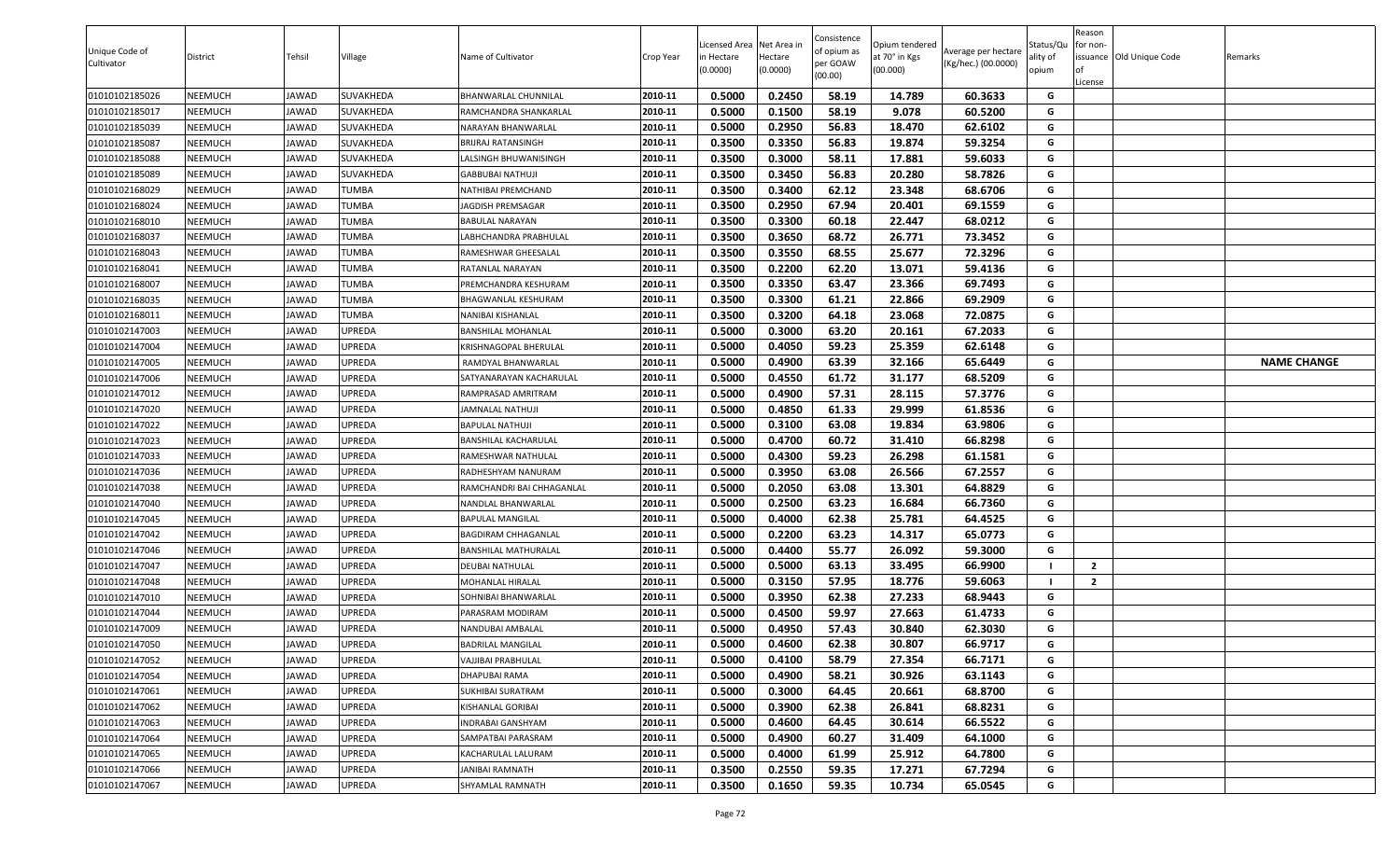| Unique Code of |          |                |                   |                                   |           | Licensed Area Net Area in |                     | Consistence<br>of opium as | Opium tendered            | Average per hectare | Status/Qu         | Reason<br>for non-      |                          |                              |
|----------------|----------|----------------|-------------------|-----------------------------------|-----------|---------------------------|---------------------|----------------------------|---------------------------|---------------------|-------------------|-------------------------|--------------------------|------------------------------|
| Cultivator     | District | Tehsil         | Village           | Name of Cultivator                | Crop Year | in Hectare<br>(0.0000)    | Hectare<br>(0.0000) | er GOAW<br>(00.00)         | at 70° in Kgs<br>(00.000) | (Kg/hec.) (00.0000) | ality of<br>opium |                         | issuance Old Unique Code | Remarks                      |
| 01010102147068 | NEEMUCH  | JAWAD          | UPREDA            | SHANKARLAL TULSIRAM               | 2010-11   | 0.5000                    | 0.2100              | 59.35                      | 12.625                    | 60.1190             | G                 | License                 |                          |                              |
| 01010102147069 | NEEMUCH  | JAWAD          | UPREDA            | KAILASH RATANSINGH                | 2010-11   | 0.5000                    | 0.4050              | 61.99                      | 26.514                    | 65.4667             | G                 |                         |                          |                              |
| 01010102147032 | NEEMUCH  | JAWAD          | UPREDA            | HIRALAL MANGILAL                  | 2010-11   | 0.5000                    | 0.3600              | 61.99                      | 23.910                    | 66.4167             | G                 |                         |                          |                              |
| 01010102147041 | NEEMUCH  | JAWAD          | UPREDA            | LALAPRASAD MOHANDAS               | 2010-11   | 0.5000                    | 0.4000              | 55.26                      | 23.541                    | 58.8525             | G                 |                         |                          |                              |
| 01010102147001 | NEEMUCH  | JAWAD          | UPREDA            | ASHOKEKUMAR RAMCHANDRA            | 2010-11   | 0.5000                    | 0.4650              | 55.66                      | 28.426                    | 61.1312             | G                 |                         |                          |                              |
| 01010102147007 | NEEMUCH  | JAWAD          | UPREDA            | BAPULAL RAMCHANDRA                | 2010-11   | 0.5000                    | 0.4900              | 61.14                      | 35.086                    | 71.6041             | G                 |                         |                          |                              |
| 01010102147017 | NEEMUCH  | JAWAD          | UPREDA            | PRAHALAD HAJARI                   | 2010-11   | 0.5000                    | 0.2200              | 59.35                      | 15.211                    | 69.1409             | G                 |                         |                          |                              |
| 01010102147018 | NEEMUCH  | JAWAD          | UPREDA            | RAMKISHAN BHUWANIRAM              | 2010-11   | 0.5000                    | 0.3950              | 57.31                      | 23.554                    | 59.6304             | G                 |                         |                          |                              |
| 01010102147021 | NEEMUCH  | JAWAD          | UPREDA            | <b>VISHNULAL NANDRAM</b>          | 2010-11   | 0.5000                    | 0.4600              | 64.45                      | 29.831                    | 64.8500             | G                 |                         |                          |                              |
| 01010102147027 | NEEMUCH  | JAWAD          | UPREDA            | RAMESHWAR BHERULAL                | 2010-11   | 0.5000                    | 0.4650              | 65.62                      | 32.876                    | 70.7011             | G                 |                         |                          |                              |
| 01010102147051 | NEEMUCH  | JAWAD          | UPREDA            | <b>BANSHILAL PRABHULAL</b>        | 2010-11   | 0.5000                    | 0.4250              | 61.72                      | 26.919                    | 63.3388             | G                 |                         |                          |                              |
| 01010102147055 | NEEMUCH  | JAWAD          | UPREDA            | DHAPUBAI LAXMINARAYAN             | 2010-11   | 0.5000                    | 0.4000              | 58.34                      | 24.719                    | 61.7975             | G                 |                         |                          |                              |
| 01010102147015 | NEEMUCH  | JAWAD          | UPREDA            | LACHHIRAM NANURAM                 | 2010-11   | 0.5000                    | 0.4500              | 58.34                      | 27.712                    | 61.5822             | G                 |                         |                          | <b>NAME CHANGE</b>           |
| 01010102147019 | NEEMUCH  | JAWAD          | <b>UPREDA</b>     | SHANKARLAL SAJJANLAL              | 2010-11   | 0.5000                    | 0.3050              | 61.72                      | 19.433                    | 63.7148             | G                 |                         |                          |                              |
| 01010102147070 | NEEMUCH  | JAWAD          | UPREDA            | <b>ONKARLAL BHERULAL</b>          | 2010-11   | 0.5000                    | 0.3500              | 58.34                      | 21.352                    | 61.0057             | G                 |                         | 01010102146067           |                              |
| 01010102147035 | NEEMUCH  | <b>JAWAD</b>   | <b>UPREDA</b>     | BANSHILAL RAMNARAYAN              | 2010-11   | 0.5000                    | 0.4850              | 61.72                      | 30.754                    | 63.4103             | G                 |                         | 01010102148125           |                              |
| 01010105198030 | NEEMUCH  | <b>SINGOLI</b> | ANGORA            | VARJIBAI JALAM                    | 2010-11   | 0.5000                    | 0.4900              | 52.46                      | 27.159                    | 55.4265             | G                 | $\overline{4}$          |                          |                              |
| 01010105198013 | NEEMUCH  | SINGOLI        | ANGORA            | <b>BADRILAL JITMAL</b>            | 2010-11   | 0.5000                    | 0.5000              | 56.30                      | 29.212                    | 58.4240             | G                 |                         |                          |                              |
| 01010105198006 | NEEMUCH  | <b>SINGOLI</b> | ANGORA            | NANDUBAI MANGYA                   | 2010-11   | 0.5000                    | 0.4600              | 58.08                      | 27.007                    | 58.7109             | G                 |                         |                          |                              |
| 01010105198012 | NEEMUCH  | <b>SINGOLI</b> | ANGORA            | DHANNIBAI BHERULAL                | 2010-11   | 0.3500                    | 0.2900              | 59.96                      | 18.065                    | 62.2931             | G                 |                         |                          |                              |
| 01010105198019 | NEEMUCH  | <b>SINGOLI</b> | ANGORA            | NANALAL GANGARAM                  | 2010-11   | 0.5000                    | 0.0000              | 0.00                       | 0.000                     | 0.0000              | -F.               |                         |                          |                              |
| 01010105198015 | NEEMUCH  | <b>SINGOLI</b> | ANGORA            | MADHODAS MANGUDAS                 | 2010-11   | 0.5000                    | 0.4600              | 59.96                      | 27.505                    | 59.7935             | G                 |                         |                          |                              |
| 01010105198002 | NEEMUCH  | <b>SINGOLI</b> | ANGORA            | DEVILAL BHAGGA                    | 2010-11   | 0.3500                    | 0.3500              | 56.77                      | 19.780                    | 56.5143             |                   | $\overline{2}$          |                          |                              |
| 01010105198026 | NEEMUCH  | SINGOLI        | ANGORA            | <b>BHERULAL MANGILAL</b>          | 2010-11   | 0.3500                    | 0.1850              | 61.75                      | 11.997                    | 64.8486             | - 1               | $\overline{2}$          |                          |                              |
| 01010105198031 | NEEMUCH  | SINGOLI        | ANGORA            | <b>BANSILAL KASHIRAM</b>          | 2010-11   | 0.5000                    | 0.4850              | 60.00                      | 29.083                    | 59.9649             | G                 |                         | 01010105199055           |                              |
| 01010105198032 | NEEMUCH  | SINGOLI        | ANGORA            | <b>BHAWARLAL UDA</b>              | 2010-11   | 0.5000                    | 0.5000              | 49.46                      | 25.430                    | 50.8600             | G                 | $\overline{\mathbf{4}}$ | 01010105199071           |                              |
| 01010105222012 | NEEMUCH  | SINGOLI        | <b>BADHAWA</b>    | BHAWARSINGH MANSINGH              | 2010-11   | 0.3500                    | 0.3000              | 57.66                      | 17.669                    | 58.8967             | G                 |                         |                          | <b>TRANSFER / KASHMARIYA</b> |
| 01010105222001 | NEEMUCH  | SINGOLI        | <b>BADHAWA</b>    | NAINSUKH DEVILAL                  | 2010-11   | 0.3500                    | 0.2900              | 58.94                      | 17.320                    | 59.7241             | G                 |                         |                          | TRANSFER / KASHMARIYA        |
| 01010105222024 | NEEMUCH  | SINGOLI        | <b>BADHAWA</b>    | RAMLAL SURAJMAL                   | 2010-11   | 0.3500                    | 0.2300              | 60.90                      | 14.503                    | 63.0565             | G                 |                         |                          | <b>TRANSFER / KASHMARIYA</b> |
| 01010105222007 | NEEMUCH  | <b>SINGOLI</b> | <b>BADHAWA</b>    | DEVISINGH KALU                    | 2010-11   | 0.3500                    | 0.2500              | 50.04                      | 13.039                    | 52.1560             | G                 | $\overline{4}$          |                          |                              |
| 01010105222017 | NEEMUCH  | <b>SINGOLI</b> | <b>BADHAWA</b>    | MOHANLAL SURAJMAL                 | 2010-11   | 0.5000                    | 0.5000              | 53.73                      | 28.185                    | 56.3700             | G                 | - 5                     |                          |                              |
| 01010105222020 | NEEMUCH  | SINGOLI        | <b>BADHAWA</b>    | <b>GIRDHARI GANGARAM</b>          | 2010-11   | 0.3500                    | 0.3150              | 55.36                      | 17.960                    | 57.0159             | G                 |                         |                          | <b>TRANSFER / KASHMARIYA</b> |
| 01010105208004 | NEEMUCH  | SINGOLI        | BALDARKHAN        | <b>BHUPENDRASINGH BHOPALSINGH</b> | 2010-11   | 0.3500                    | 0.2000              | 59.45                      | 13.240                    | 66.2000             | G                 |                         |                          |                              |
| 01010105208007 | NEEMUCH  | SINGOLI        | BALDARKHAN        | JAGANNATH RUPA                    | 2010-11   | 0.3500                    | 0.1850              | 60.23                      | 12.519                    | 67.6703             | G                 |                         |                          |                              |
| 01010105208012 | NEEMUCH  | SINGOLI        | BALDARKHAN        | JAGDISH HIRALAL                   | 2010-11   | 0.5000                    | 0.4550              | 56.00                      | 28.080                    | 61.7143             | G                 |                         |                          |                              |
| 01010105208015 | NEEMUCH  | SINGOLI        | BALDARKHAN        | RAMESHWAR RUPAJI                  | 2010-11   | 0.3500                    | 0.2900              | 59.65                      | 18.918                    | 65.2345             | G                 |                         |                          |                              |
| 01010105208017 | NEEMUCH  | SINGOLI        | BALDARKHAN        | <b>BABARULAL NANALAL</b>          | 2010-11   | 0.3500                    | 0.2600              | 59.29                      | 16.152                    | 62.1231             | G                 |                         |                          |                              |
| 01010105208021 | NEEMUCH  | SINGOLI        | BALDARKHAN        | <b>HIRALAL BALU</b>               | 2010-11   | 0.3500                    | 0.2950              | 55.85                      | 18.446                    | 62.5288             | G                 |                         |                          |                              |
| 01010105208024 | NEEMUCH  | SINGOLI        | <b>BALDARKHAN</b> | MADHU BHURALAL                    | 2010-11   | 0.5000                    | 0.4600              | 62.16                      | 28.789                    | 62.5848             | G                 |                         |                          |                              |
| 01010105208029 | NEEMUCH  | SINGOLI        | BALDARKHAN        | <b>MAGILAL RUPA</b>               | 2010-11   | 0.5000                    | 0.3350              | 58.98                      | 21.106                    | 63.0030             | G                 |                         |                          |                              |
| 01010105208009 | NEEMUCH  | SINGOLI        | BALDARKHAN        | RADHESHYAM SUKHLAL                | 2010-11   | 0.5000                    | 0.2950              | 62.16                      | 20.495                    | 69.4746             | G                 |                         |                          |                              |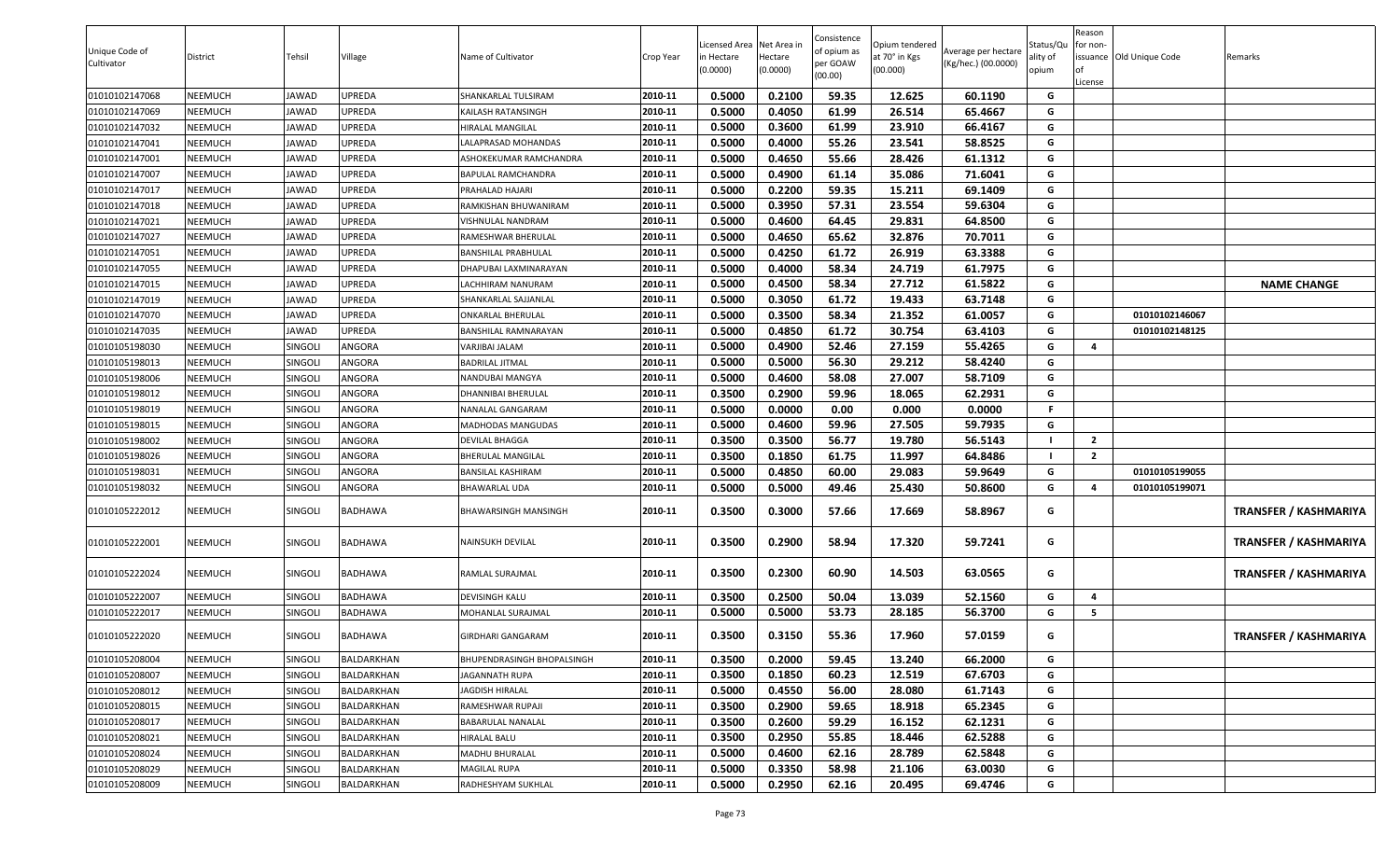| Unique Code of<br>Cultivator | District | Tehsil         | Village           | Name of Cultivator        | Crop Year | Licensed Area Net Area in<br>in Hectare<br>(0.0000) | lectare<br>(0.0000) | Consistence<br>of opium as<br>oer GOAW<br>(00.00) | Opium tendered<br>at 70° in Kgs<br>(00.000) | Average per hectare<br>(Kg/hec.) (00.0000) | Status/Qu<br>ality of<br>opium | Reason<br>for non-<br>issuance Old Unique Code<br>.icense | Remarks                 |
|------------------------------|----------|----------------|-------------------|---------------------------|-----------|-----------------------------------------------------|---------------------|---------------------------------------------------|---------------------------------------------|--------------------------------------------|--------------------------------|-----------------------------------------------------------|-------------------------|
| 01010105208035               | NEEMUCH  | SINGOLI        | BALDARKHAN        | KANHEYALAL HIRALAL        | 2010-11   | 0.3500                                              | 0.3000              | 56.21                                             | 17.883                                      | 59.6100                                    | G                              |                                                           |                         |
| 01010105208036               | NEEMUCH  | SINGOLI        | BALDARKHAN        | IAMNADAS MOHANDAS         | 2010-11   | 0.3500                                              | 0.3300              | 59.54                                             | 20.210                                      | 61.2424                                    | G                              |                                                           |                         |
| 01010105208037               | NEEMUCH  | SINGOLI        | BALDARKHAN        | DAULATRAM KASHIRAM        | 2010-11   | 0.5000                                              | 0.3600              | 55.77                                             | 20.444                                      | 56.7889                                    | G                              | 01020105017143                                            |                         |
| 01010102218001               | NEEMUCH  | JAWAD          | BRAHAMPURI        | JDAIRAM KISHANLAL         | 2010-11   | 0.5000                                              | 0.4650              | 69.91                                             | 35.055                                      | 75.3871                                    | G                              |                                                           |                         |
| 01010102218003               | NEEMUCH  | JAWAD          | BRAHAMPURI        | HIRALAL NANURAM           | 2010-11   | 0.5000                                              | 0.5000              | 60.48                                             | 31.717                                      | 63.4340                                    | G                              |                                                           |                         |
| 01010102218004               | NEEMUCH  | JAWAD          | BRAHAMPURI        | RAMESHWAR HIRALAL         | 2010-11   | 0.5000                                              | 0.5000              | 66.38                                             | 34.489                                      | 68.9780                                    | G                              |                                                           |                         |
| 01010102218005               | NEEMUCH  | JAWAD          | <b>BRAHAMPURI</b> | NARAYANIBAI HARJI         | 2010-11   | 0.5000                                              | 0.3950              | 63.94                                             | 27.028                                      | 68.4253                                    | G                              |                                                           |                         |
| 01010102218009               | NEEMUCH  | JAWAD          | BRAHAMPURI        | KANWARLAL BHERULAL        | 2010-11   | 0.5000                                              | 0.1450              | 65.71                                             | 10.326                                      | 71.2138                                    | G                              |                                                           |                         |
| 01010102218010               | NEEMUCH  | JAWAD          | BRAHAMPURI        | NANDLAL MULCHAND          | 2010-11   | 0.5000                                              | 0.4100              | 63.94                                             | 25.448                                      | 62.0683                                    | G                              |                                                           |                         |
| 01010102218013               | NEEMUCH  | JAWAD          | BRAHAMPURI        | AMRITLAL BHERULAL         | 2010-11   | 0.5000                                              | 0.2950              | 60.04                                             | 19.093                                      | 64.7220                                    | G                              |                                                           |                         |
| 01010102218018               | NEEMUCH  | JAWAD          | BRAHAMPURI        | BAGDIRAM DHANNALAL        | 2010-11   | 0.5000                                              | 0.3950              | 63.96                                             | 27.320                                      | 69.1646                                    | G                              |                                                           |                         |
| 01010102218019               | NEEMUCH  | JAWAD          | BRAHAMPURI        | SHANTILAL HIRALAL         | 2010-11   | 0.5000                                              | 0.5050              | 64.97                                             | 37.005                                      | 73.2772                                    | G                              |                                                           |                         |
| 01010102218023               | NEEMUCH  | JAWAD          | BRAHAMPURI        | PREMLAL BHAGIRATH         | 2010-11   | 0.5000                                              | 0.3900              | 63.94                                             | 26.809                                      | 68.7410                                    | G                              |                                                           |                         |
| 01010102218027               | NEEMUCH  | JAWAD          | BRAHAMPURI        | BHAGIRATH PRABHULAL       | 2010-11   | 0.5000                                              | 0.4050              | 66.01                                             | 27.988                                      | 69.1062                                    | G                              |                                                           |                         |
| 01010102218029               | NEEMUCH  | JAWAD          | BRAHAMPURI        | MATHURABAI RAMKISHAN      | 2010-11   | 0.5000                                              | 0.3900              | 62.98                                             | 26.182                                      | 67.1333                                    | G                              |                                                           |                         |
| 01010102218030               | NEEMUCH  | JAWAD          | BRAHAMPURI        | LAXMINARAYAN NANDLAL      | 2010-11   | 0.3500                                              | 0.3450              | 63.94                                             | 22.534                                      | 65.3159                                    | G                              |                                                           |                         |
| 01010102218032               | NEEMUCH  | JAWAD          | <b>BRAHAMPURI</b> | MANKUWAR BAPULAL          | 2010-11   | 0.5000                                              | 0.2000              | 66.64                                             | 14.251                                      | 71.2550                                    | G                              |                                                           |                         |
| 01010102218008               | NEEMUCH  | JAWAD          | <b>BRAHAMPURI</b> | RAMKANYABAI BAGADIRAM     | 2010-11   | 0.5000                                              | 0.2050              | 63.76                                             | 13.718                                      | 66.9171                                    | G                              |                                                           |                         |
| 01010102218031               | NEEMUCH  | JAWAD          | BRAHAMPURI        | BANSHILAL GHISA           | 2010-11   | 0.5000                                              | 0.2400              | 69.91                                             | 17.228                                      | 71.7833                                    | G                              |                                                           |                         |
| 01010102218033               | NEEMUCH  | JAWAD          | BRAHAMPURI        | DEEPAK KUMAR DAULATRAM    | 2010-11   | 0.5000                                              | 0.2050              | 66.64                                             | 14.013                                      | 68.3561                                    | G                              |                                                           |                         |
| 01010102218034               | NEEMUCH  | JAWAD          | BRAHAMPURI        | RADHAVALLABH SUNDARLAL    | 2010-11   | 0.5000                                              | 0.2850              | 60.04                                             | 17.309                                      | 60.7333                                    | G                              |                                                           | <b>TRANSFER / DIKEN</b> |
| 01010102218035               | NEEMUCH  | JAWAD          | <b>BRAHAMPURI</b> | KANHEYALAL CHAMPALAL      | 2010-11   | 0.5000                                              | 0.4000              | 66.64                                             | 27.875                                      | 69.6875                                    | G                              | 01010102219040                                            |                         |
| 01010105243002               | NEEMUCH  | SINGOLI        | CHAWANDIYA        | OMPRAKASH MOHANLAL        | 2010-11   | 0.5000                                              | 0.3900              | 59.54                                             | 25.083                                      | 64.3154                                    | G                              |                                                           |                         |
| 01010105243008               | NEEMUCH  | SINGOLI        | CHAWANDIYA        | <b>BOTHLAL KALU JI</b>    | 2010-11   | 0.5000                                              | 0.4600              | 60.76                                             | 29.139                                      | 63.3457                                    | G                              |                                                           |                         |
| 01010105243022               | NEEMUCH  | SINGOLI        | CHAWANDIYA        | NARAYANBAI SOHAN          | 2010-11   | 0.5000                                              | 0.4050              | 66.53                                             | 28.532                                      | 70.4494                                    | G                              |                                                           |                         |
| 01010105243027               | NEEMUCH  | SINGOLI        | CHAWANDIYA        | RANMCHANDRA DEVILAL       | 2010-11   | 0.5000                                              | 0.2100              | 60.76                                             | 13.567                                      | 64.6048                                    | G                              |                                                           |                         |
| 01010105243032               | NEEMUCH  | SINGOLI        | CHAWANDIYA        | HARISINGH JODHSINGH       | 2010-11   | 0.3500                                              | 0.3350              | 62.66                                             | 22.405                                      | 66.8806                                    | G                              |                                                           |                         |
| 01010105243037               | NEEMUCH  | SINGOLI        | CHAWANDIYA        | SHRAWANDAS KAJODDAS       | 2010-11   | 0.5000                                              | 0.3250              | 64.10                                             | 21.474                                      | 66.0738                                    | G                              |                                                           |                         |
| 01010105243039               | NEEMUCH  | SINGOLI        | CHAWANDIYA        | GORDHANSINGH JODH SINGH   | 2010-11   | 0.5000                                              | 0.2150              | 62.24                                             | 14.360                                      | 66.7907                                    | G                              |                                                           |                         |
| 01010105243041               | NEEMUCH  | SINGOLI        | CHAWANDIYA        | BHAGWATSINGH JODHA        | 2010-11   | 0.5000                                              | 0.2850              | 63.14                                             | 19.429                                      | 68.1719                                    | G                              |                                                           |                         |
| 01010105243045               | NEEMUCH  | SINGOLI        | CHAWANDIYA        | MOHANLAL MYANCHAND        | 2010-11   | 0.5000                                              | 0.3200              | 63.78                                             | 21.849                                      | 68.2781                                    | G                              |                                                           |                         |
| 01010105243054               | NEEMUCH  | SINGOLI        | <b>CHAWANDIYA</b> | NANDLAL GHEESALAL         | 2010-11   | 0.5000                                              | 0.4800              | 66.05                                             | 33.940                                      | 70.7083                                    | G                              |                                                           |                         |
| 01010105243056               | NEEMUCH  | <b>SINGOLI</b> | CHAWANDIYA        | BADRILAL MANGILAL         | 2010-11   | 0.5000                                              | 0.3000              | 60.76                                             | 19.313                                      | 64.3767                                    | G                              |                                                           |                         |
| 01010105243017               | NEEMUCH  | SINGOLI        | CHAWANDIYA        | NANURAMDAS MATHURADAS     | 2010-11   | 0.5000                                              | 0.2800              | 58.76                                             | 17.267                                      | 61.6679                                    | G                              |                                                           |                         |
| 01010105243034               | NEEMUCH  | SINGOLI        | CHAWANDIYA        | CHHAGANLAL SHANKARLAL     | 2010-11   | 0.5000                                              | 0.2800              | 66.53                                             | 19.550                                      | 69.8214                                    | G                              |                                                           |                         |
| 01010105243038               | NEEMUCH  | SINGOLI        | <b>CHAWANDIYA</b> | <b>KISHANDAS KAJODDAS</b> | 2010-11   | 0.3500                                              | 0.3300              | 66.53                                             | 22.808                                      | 69.1152                                    | G                              |                                                           |                         |
| 01010105243042               | NEEMUCH  | SINGOLI        | CHAWANDIYA        | GHEESALAL GABURCHAND      | 2010-11   | 0.5000                                              | 0.4950              | 60.31                                             | 31.895                                      | 64.4343                                    | G                              |                                                           |                         |
| 01010105243049               | NEEMUCH  | SINGOLI        | CHAWANDIYA        | NARAYANIBAI RAMCHANDRADAS | 2010-11   | 0.5000                                              | 0.1450              | 67.55                                             | 10.673                                      | 73.6069                                    | G                              |                                                           |                         |
| 01010105243058               | NEEMUCH  | SINGOLI        | CHAWANDIYA        | KANHEYADAS RAMCHANDRA DAS | 2010-11   | 0.5000                                              | 0.2400              | 61.69                                             | 15.828                                      | 65.9500                                    | G                              |                                                           |                         |
| 01010105243021               | NEEMUCH  | SINGOLI        | CHAWANDIYA        | BHURIBAI MATHURALAL       | 2010-11   | 0.5000                                              | 0.4050              | 60.22                                             | 26.290                                      | 64.9136                                    | G                              |                                                           |                         |
| 01010105243060               | NEEMUCH  | SINGOLI        | CHAWANDIYA        | NANDLAL KALU              | 2010-11   | 0.3500                                              | 0.2600              | 59.56                                             | 16.643                                      | 64.0115                                    |                                | $\overline{2}$                                            |                         |
| 01010105243004               | NEEMUCH  | SINGOLI        | <b>CHAWANDIYA</b> | SURESH SHANKARLAL         | 2010-11   | 0.3500                                              | 0.2150              | 57.97                                             | 12.778                                      | 59.4326                                    | G                              |                                                           |                         |
| 01010105243013               | NEEMUCH  | SINGOLI        | CHAWANDIYA        | LABHCHAND ONKARLAL        | 2010-11   | 0.5000                                              | 0.4450              | 63.56                                             | 29.120                                      | 65.4382                                    | G                              |                                                           |                         |
| 01010105243018               | NEEMUCH  | SINGOLI        | CHAWANDIYA        | HARKUBAI SHANKARLAL       | 2010-11   | 0.5000                                              | 0.2350              | 61.32                                             | 15.295                                      | 65.0851                                    | G                              |                                                           |                         |
| 01010105243026               | NEEMUCH  | SINGOLI        | <b>CHAWANDIYA</b> | SOHANLAL DALU             | 2010-11   | 0.3500                                              | 0.2250              | 63.07                                             | 14.632                                      | 65.0311                                    | G                              |                                                           |                         |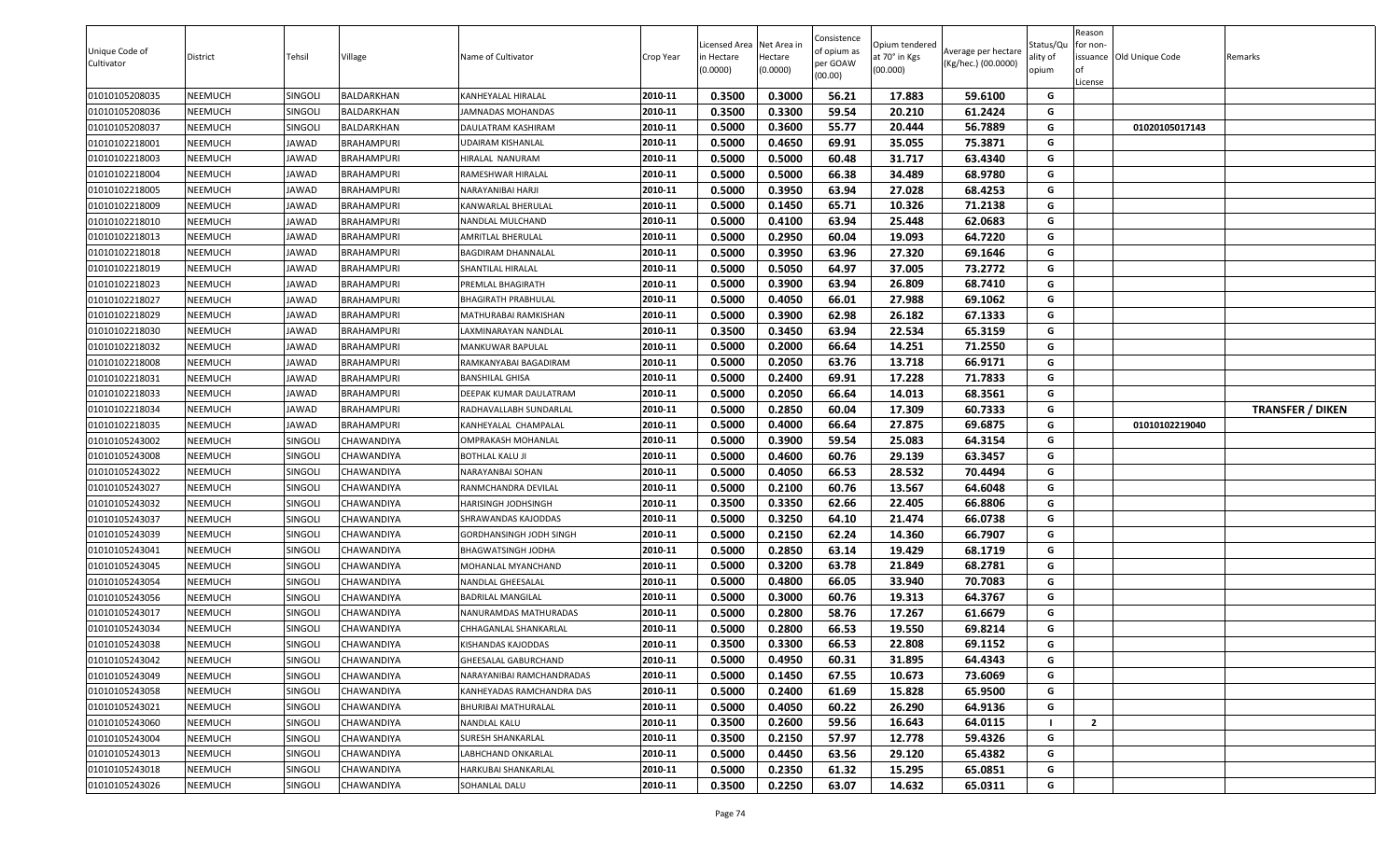|                |                |                |                   |                             |           |                            |                        | Consistence |                                 |                     |                       | Reason   |                          |                    |
|----------------|----------------|----------------|-------------------|-----------------------------|-----------|----------------------------|------------------------|-------------|---------------------------------|---------------------|-----------------------|----------|--------------------------|--------------------|
| Unique Code of | District       | Tehsil         | Village           | Name of Cultivator          | Crop Year | icensed Area<br>in Hectare | Net Area in<br>Hectare | of opium as | Opium tendered<br>at 70° in Kgs | Average per hectare | Status/Qu<br>ality of | for non- | issuance Old Unique Code | Remarks            |
| Cultivator     |                |                |                   |                             |           | (0.0000)                   | (0.0000)               | per GOAW    | (00.000)                        | (Kg/hec.) (00.0000) | opium                 | lot      |                          |                    |
|                |                |                |                   |                             |           |                            |                        | (00.00)     |                                 |                     |                       | License  |                          |                    |
| 01010105243035 | NEEMUCH        | SINGOLI        | CHAWANDIYA        | MANSINGH JODHSINGH          | 2010-11   | 0.3500                     | 0.3150                 | 67.71       | 23.137                          | 73.4508             | G                     |          |                          |                    |
| 01010105243057 | NEEMUCH        | SINGOLI        | <b>CHAWANDIYA</b> | LALIBAI JAGDISH             | 2010-11   | 0.5000                     | 0.4500                 | 67.55       | 32.221                          | 71.6022             | G                     |          |                          |                    |
| 01010105243059 | NEEMUCH        | SINGOLI        | <b>CHAWANDIYA</b> | KAWRUIBAI RAMCHANDRA        | 2010-11   | 0.5000                     | 0.2150                 | 57.97       | 13.515                          | 62.8605             | G                     |          |                          |                    |
| 01010105243012 | NEEMUCH        | SINGOLI        | <b>CHAWANDIYA</b> | MOHANLAL HARLAL             | 2010-11   | 0.5000                     | 0.4050                 | 59.96       | 26.177                          | 64.6346             | G                     |          |                          | <b>NAME CHANGE</b> |
| 01010105243061 | NEEMUCH        | SINGOLI        | <b>CHAWANDIYA</b> | NANALAL GOPILAL             | 2010-11   | 0.3500                     | 0.2550                 | 58.54       | 16.249                          | 63.7216             | G                     |          |                          |                    |
| 01010105246001 | NEEMUCH        | SINGOLI        | <b>DABRIYA</b>    | JAHURHUSAIN BHOLABAKSH      | 2010-11   | 0.3500                     | 0.2900                 | 56.39       | 17.755                          | 61.2241             | G                     |          |                          |                    |
| 01010105246004 | NEEMUCH        | SINGOLI        | <b>DABRIYA</b>    | AZADMOHAMMAD MAJID          | 2010-11   | 0.3500                     | 0.3350                 | 61.15       | 22.014                          | 65.7134             | G                     |          |                          |                    |
| 01010105246005 | NEEMUCH        | <b>SINGOLI</b> | <b>DABRIYA</b>    | HAKIM IBRAHIMKHAN           | 2010-11   | 0.5000                     | 0.4500                 | 55.28       | 27.300                          | 60.6667             | G                     |          |                          |                    |
| 01010105246007 | NEEMUCH        | SINGOLI        | <b>DABRIYA</b>    | IRFAN MO.RAHAMAN            | 2010-11   | 0.3500                     | 0.3350                 | 56.02       | 20.455                          | 61.0597             | G                     |          |                          |                    |
| 01010105246008 | NEEMUCH        | SINGOLI        | <b>DABRIYA</b>    | HIRA UDA                    | 2010-11   | 0.3500                     | 0.3450                 | 61.15       | 22.818                          | 66.1391             | G                     |          |                          |                    |
| 01010105246013 | NEEMUCH        | SINGOLI        | <b>DABRIYA</b>    | HURABAI HAKIMABAI           | 2010-11   | 0.5000                     | 0.3950                 | 58.72       | 24.931                          | 63.1165             | G                     |          |                          |                    |
| 01010105246014 | NEEMUCH        | SINGOLI        | <b>DABRIYA</b>    | IQBALHUSAIN MOHAMMAD HUSAIN | 2010-11   | 0.5000                     | 0.2900                 | 55.87       | 17.455                          | 60.1897             | G                     |          |                          |                    |
| 01010105246010 | NEEMUCH        | Singoli        | <b>DABRIYA</b>    | RAJJAKSHAH IBRAHIM          | 2010-11   | 0.3500                     | 0.3050                 | 58.02       | 19.254                          | 63.1279             | G                     |          |                          |                    |
| 01010105246011 | NEEMUCH        | SINGOLI        | <b>DABRIYA</b>    | MURADASHAH NURSHAH          | 2010-11   | 0.3500                     | 0.2600                 | 56.62       | 15.934                          | 61.2846             | G                     |          |                          |                    |
| 01010105205001 | NEEMUCH        | SINGOLI        | <b>DAULATPURA</b> | JAGDISHCHANDRA KASHIRAM     | 2010-11   | 0.5000                     | 0.2950                 | 64.17       | 19.719                          | 66.8441             | G                     |          |                          |                    |
| 01010105205002 | NEEMUCH        | <b>SINGOLI</b> | <b>DAULATPURA</b> | <b>BADRILAL SUKHLAL</b>     | 2010-11   | 0.5000                     | 0.4850                 | 58.49       | 29.796                          | 61.4351             | G                     |          |                          |                    |
| 01010105205004 | NEEMUCH        | Singoli        | DAULATPURA        | OMPRAKASH ONKAR             | 2010-11   | 0.5000                     | 0.4850                 | 59.17       | 29.923                          | 61.6969             | G                     |          |                          |                    |
| 01010105205005 | NEEMUCH        | <b>SINGOLI</b> | <b>DAULATPURA</b> | SOHANLAL DALURAM            | 2010-11   | 0.5000                     | 0.3850                 | 61.82       | 25.496                          | 66.2234             | G                     |          |                          |                    |
| 01010105205006 | NEEMUCH        | SINGOLI        | <b>DAULATPURA</b> | PURANMAL BHARMAL            | 2010-11   | 0.5000                     | 0.3250                 | 65.88       | 22.220                          | 68.3692             | G                     |          |                          |                    |
| 01010105205008 | NEEMUCH        | Singoli        | DAULATPURA        | <b>JAGDISHCHANDRA BALU</b>  | 2010-11   | 0.5000                     | 0.3050                 | 63.32       | 20.850                          | 68.3607             | G                     |          |                          |                    |
| 01010105205009 | NEEMUCH        | SINGOLI        | DAULATPURA        | ALURAM MANGILAL             | 2010-11   | 0.5000                     | 0.4750                 | 59.17       | 29.365                          | 61.8211             | G                     |          |                          |                    |
| 01010105205010 | NEEMUCH        | SINGOLI        | <b>DAULATPURA</b> | BADRILAL LALURAM            | 2010-11   | 0.5000                     | 0.3150                 | 63.32       | 20.380                          | 64.6984             | G                     |          |                          |                    |
| 01010105205011 | NEEMUCH        | SINGOLI        | <b>DAULATPURA</b> | CHHAGANLAL LALURAM          | 2010-11   | 0.5000                     | 0.4750                 | 64.17       | 31.700                          | 66.7368             | G                     |          |                          |                    |
| 01010105205012 | NEEMUCH        | <b>SINGOLI</b> | <b>DAULATPURA</b> | JAYRAM BHERULAL             | 2010-11   | 0.5000                     | 0.3900                 | 63.32       | 25.907                          | 66.4282             | G                     |          |                          |                    |
| 01010105205013 | NEEMUCH        | SINGOLI        | DAULATPURA        | BHARATLAL SHIVELAL          | 2010-11   | 0.5000                     | 0.4950                 | 62.44       | 33.075                          | 66.8182             | G                     |          |                          |                    |
| 01010105205014 | NEEMUCH        | SINGOLI        | DAULATPURA        | ASHARAM BHERULAL            | 2010-11   | 0.5000                     | 0.4600                 | 61.91       | 29.186                          | 63.4478             | G                     |          |                          |                    |
| 01010105205015 | NEEMUCH        | SINGOLI        | DAULATPURA        | SOHANLAL KASHIRAM           | 2010-11   | 0.5000                     | 0.3600                 | 61.91       | 23.048                          | 64.0222             | G                     |          |                          |                    |
| 01010105205016 | NEEMUCH        | SINGOLI        | DAULATPURA        | MADANLAL DALURAM            | 2010-11   | 0.5000                     | 0.4700                 | 61.91       | 30.212                          | 64.2809             | G                     |          |                          |                    |
| 01010105205017 | NEEMUCH        | SINGOLI        | DAULATPURA        | NANDLAL ONKAR               | 2010-11   | 0.5000                     | 0.4900                 | 61.36       | 31.302                          | 63.8816             | G                     |          |                          |                    |
| 01010105205018 | NEEMUCH        | SINGOLI        | DAULATPURA        | <b>GITALAL RAMLAL</b>       | 2010-11   | 0.5000                     | 0.3500                 | 62.82       | 22.983                          | 65.6657             | G                     |          |                          |                    |
| 01010105205019 | NEEMUCH        | SINGOLI        | <b>DAULATPURA</b> | GOPAL LAXMICHAND            | 2010-11   | 0.5000                     | 0.5000                 | 63.86       | 33.745                          | 67.4900             | G                     |          |                          |                    |
| 01010105205020 | NEEMUCH        | SINGOLI        | <b>DAULATPURA</b> | RAMESHWARDAS GIRDHARI       | 2010-11   | 0.5000                     | 0.4000                 | 62.82       | 26.025                          | 65.0625             | G                     |          |                          |                    |
| 01010105205021 | NEEMUCH        | SINGOLI        | DAULATPURA        | NANDLAL KAJOD               | 2010-11   | 0.5000                     | 0.3600                 | 62.82       | 23.728                          | 65.9111             | G                     |          |                          |                    |
| 01010105205023 | NEEMUCH        | <b>SINGOLI</b> | DAULATPURA        | ONKARLAL KISHANLAL          | 2010-11   | 0.5000                     | 0.4900                 | 59.20       | 30.327                          | 61.8918             | G                     |          |                          |                    |
| 01010105205024 | NEEMUCH        | SINGOLI        | DAULATPURA        | SHANTILAL NANALAL           | 2010-11   | 0.5000                     | 0.4000                 | 64.93       | 27.224                          | 68.0600             | G                     |          |                          |                    |
| 01010105205025 | <b>NEEMUCH</b> | SINGOLI        | <b>DAULATPURA</b> | CHHAGANLAL DAULATRAM        | 2010-11   | 0.5000                     | 0.4950                 | 65.51       | 33.887                          | 68.4586             | G                     |          |                          |                    |
| 01010105205026 | NEEMUCH        | SINGOLI        | <b>DAULATPURA</b> | NATHU HIRA                  | 2010-11   | 0.5000                     | 0.2000                 | 61.51       | 12.785                          | 63.9250             | G                     |          |                          |                    |
| 01010105205027 | NEEMUCH        | SINGOLI        | DAULATPURA        | BHANAWARIBAI GULABCHAND     | 2010-11   | 0.5000                     | 0.2900                 | 64.93       | 19.627                          | 67.6793             | G                     |          |                          |                    |
| 01010105205029 | NEEMUCH        | SINGOLI        | <b>DAULATPURA</b> | BHANWARLAL JAYCHAND         | 2010-11   | 0.5000                     | 0.4900                 | 61.88       | 32.584                          | 66.4980             | G                     |          |                          |                    |
| 01010105205030 | NEEMUCH        | SINGOLI        | <b>DAULATPURA</b> | <b>GITALAL KISHANLAL</b>    | 2010-11   | 0.5000                     | 0.4900                 | 58.31       | 30.271                          | 61.7776             | G                     |          |                          |                    |
| 01010105205031 | NEEMUCH        | SINGOLI        | <b>DAULATPURA</b> | NARAYANLAL AMARCHAND        | 2010-11   | 0.5000                     | 0.2700                 | 64.93       | 18.208                          | 67.4370             | G                     |          |                          |                    |
| 01010105205032 | NEEMUCH        | SINGOLI        | <b>DAULATPURA</b> | SOHANLAL RAMSUKH            | 2010-11   | 0.5000                     | 0.2750                 | 60.25       | 17.335                          | 63.0364             | G                     |          |                          | <b>NAME CHANGE</b> |
| 01010105205033 | NEEMUCH        | SINGOLI        | <b>DAULATPURA</b> | RAMLAL TAKECHAND            | 2010-11   | 0.5000                     | 0.4450                 | 61.51       | 29.340                          | 65.9326             | G                     |          |                          |                    |
| 01010105205034 | NEEMUCH        | SINGOLI        | <b>DAULATPURA</b> | JODHRAJ SHANKARLAL          | 2010-11   | 0.5000                     | 0.3950                 | 60.25       | 25.055                          | 63.4304             | G                     |          |                          |                    |
| 01010105205035 | NEEMUCH        | SINGOLI        | <b>DAULATPURA</b> | RUKAMNIBAI BHARMAL          | 2010-11   | 0.5000                     | 0.3700                 | 60.25       | 23.291                          | 62.9486             | G                     |          |                          |                    |
|                |                |                |                   |                             |           |                            |                        |             |                                 |                     |                       |          |                          |                    |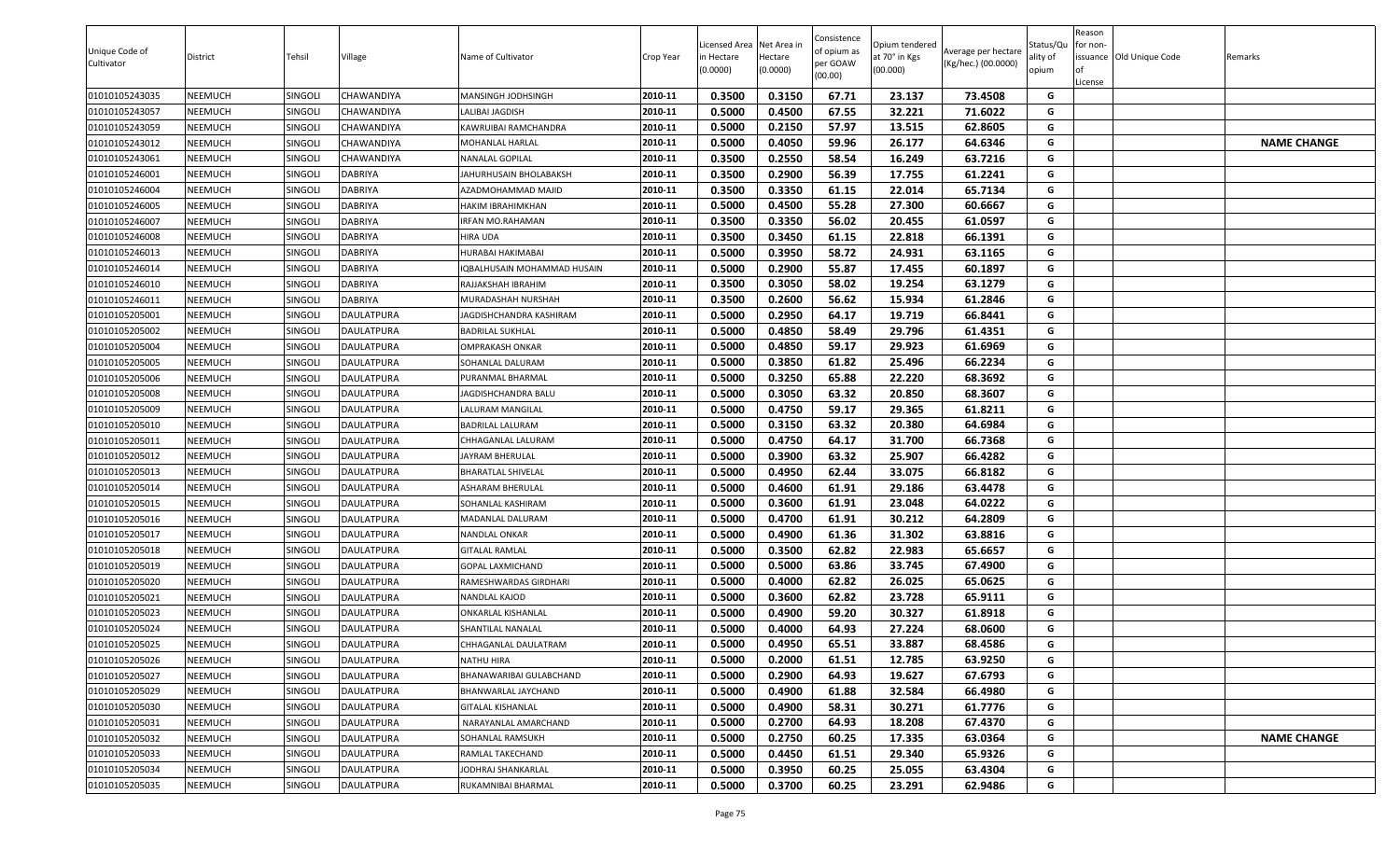| Unique Code of |                |                |                   |                              |           | Licensed Area Net Area in |                     | Consistence<br>of opium as | Opium tendered            | Average per hectare | Status/Qu         | Reason<br>for non- |                          |         |
|----------------|----------------|----------------|-------------------|------------------------------|-----------|---------------------------|---------------------|----------------------------|---------------------------|---------------------|-------------------|--------------------|--------------------------|---------|
| Cultivator     | District       | Tehsil         | Village           | Name of Cultivator           | Crop Year | n Hectare<br>(0.0000)     | Hectare<br>(0.0000) | per GOAW<br>(00.00)        | at 70° in Kgs<br>(00.000) | (Kg/hec.) (00.0000) | ality of<br>opium | License            | issuance Old Unique Code | Remarks |
| 01010105205036 | NEEMUCH        | SINGOLI        | <b>DAULATPURA</b> | SITABAI LALURAM              | 2010-11   | 0.5000                    | 0.4750              | 59.27                      | 28.983                    | 61.0168             | G                 |                    |                          |         |
| 01010105205037 | NEEMUCH        | SINGOLI        | <b>DAULATPURA</b> | <b>BALURAM JAGANNATH</b>     | 2010-11   | 0.5000                    | 0.3700              | 64.04                      | 24.591                    | 66.4622             |                   | $\overline{2}$     |                          |         |
| 01010105205038 | NEEMUCH        | SINGOLI        | DAULATPURA        | SHAMBHULAL MANGILAL          | 2010-11   | 0.5000                    | 0.4950              | 61.78                      | 31.905                    | 64.4545             | G                 |                    |                          |         |
| 01010105205039 | NEEMUCH        | SINGOLI        | DAULATPURA        | <b>BOTHLAL HIRALAL</b>       | 2010-11   | 0.5000                    | 0.2250              | 59.27                      | 13.378                    | 59.4578             | G                 |                    |                          |         |
| 01010105205040 | NEEMUCH        | singoli        | DAULATPURA        | SHYAMLAL VENIRAM             | 2010-11   | 0.3500                    | 0.3550              | 61.28                      | 22.297                    | 62.8085             | G                 |                    |                          |         |
| 01010105205041 | NEEMUCH        | SINGOLI        | DAULATPURA        | <b>JANIBAI JITU</b>          | 2010-11   | 0.5000                    | 0.3000              | 64.93                      | 19.896                    | 66.3200             | G                 |                    |                          |         |
| 01010105205042 | NEEMUCH        | SINGOLI        | DAULATPURA        | KHYALIRAM BHARMAL            | 2010-11   | 0.5000                    | 0.2950              | 61.28                      | 18.822                    | 63.8034             | G                 |                    |                          |         |
| 01010105205043 | NEEMUCH        | SINGOLI        | DAULATPURA        | HUDIBAI NARAYAN              | 2010-11   | 0.5000                    | 0.3050              | 59.27                      | 18.822                    | 61.7115             | G                 |                    |                          |         |
| 01010105205044 | NEEMUCH        | singoli        | DAULATPURA        | TULSIRAM ONKAR               | 2010-11   | 0.5000                    | 0.4450              | 61.28                      | 28.880                    | 64.8989             | G                 |                    |                          |         |
| 01010105205045 | NEEMUCH        | SINGOLI        | DAULATPURA        | CHAMPALAL CHUNNILAL          | 2010-11   | 0.5000                    | 0.5000              | 65.79                      | 34.483                    | 68.9660             | G                 |                    |                          |         |
| 01010105205047 | NEEMUCH        | singoli        | DAULATPURA        | <b>BHURIBAI ONKARLAL</b>     | 2010-11   | 0.3500                    | 0.3500              | 61.56                      | 22.373                    | 63.9229             | G                 |                    |                          |         |
| 01010105205048 | NEEMUCH        | SINGOLI        | DAULATPURA        | RADHESHYAM DALURAM           | 2010-11   | 0.5000                    | 0.4950              | 61.17                      | 32.114                    | 64.8768             | G                 |                    |                          |         |
| 01010105205049 | NEEMUCH        | Singoli        | <b>DAULATPURA</b> | DULICHAND NANALAL            | 2010-11   | 0.3500                    | 0.3500              | 61.56                      | 22.892                    | 65.4057             | G                 |                    |                          |         |
| 01010105205050 | NEEMUCH        | SINGOLI        | DAULATPURA        | MANGILAL SUKHLAL             | 2010-11   | 0.5000                    | 0.3000              | 64.45                      | 20.210                    | 67.3667             | G                 |                    |                          |         |
| 01010105205051 | NEEMUCH        | SINGOLI        | <b>DAULATPURA</b> | <b>DEVILAL SUKHLAL</b>       | 2010-11   | 0.5000                    | 0.3750              | 61.56                      | 24.219                    | 64.5840             | G                 |                    |                          |         |
| 01010105205054 | NEEMUCH        | SINGOLI        | DAULATPURA        | KANHEYALAL BALURAM           | 2010-11   | 0.5000                    | 0.3050              | 64.45                      | 21.158                    | 69.3705             | G                 |                    |                          |         |
| 01010105205055 | NEEMUCH        | singoli        | DAULATPURA        | AMARCHAND JITMAL             | 2010-11   | 0.5000                    | 0.2350              | 64.45                      | 16.159                    | 68.7617             | G                 |                    |                          |         |
| 01010105205056 | NEEMUCH        | SINGOLI        | DAULATPURA        | NAGAJIRAM MANGILAL           | 2010-11   | 0.5000                    | 0.4750              | 61.56                      | 30.411                    | 64.0232             | G                 |                    |                          |         |
| 01010105205057 | NEEMUCH        | singoli        | DAULATPURA        | MOHANLAL RUPA                | 2010-11   | 0.5000                    | 0.3450              | 64.45                      | 23.082                    | 66.9043             | G                 |                    |                          |         |
| 01010105205058 | NEEMUCH        | SINGOLI        | DAULATPURA        | <b>BHERULAL RAMLAL</b>       | 2010-11   | 0.5000                    | 0.3850              | 62.34                      | 25.702                    | 66.7584             | G                 |                    |                          |         |
| 01010105205059 | NEEMUCH        | SINGOLI        | DAULATPURA        | JAGDISHCHANDRA ONKARLAL      | 2010-11   | 0.5000                    | 0.3950              | 63.69                      | 26.113                    | 66.1089             | G                 |                    |                          |         |
| 01010105205060 | NEEMUCH        | SINGOLI        | DAULATPURA        | RATANLAL VENIRAM             | 2010-11   | 0.5000                    | 0.3850              | 63.69                      | 25.412                    | 66.0052             | G                 |                    |                          |         |
| 01010105205061 | NEEMUCH        | Singoli        | DAULATPURA        | MADANLAL HIRALAL             | 2010-11   | 0.5000                    | 0.4950              | 63.69                      | 33.110                    | 66.8889             | G                 |                    |                          |         |
| 01010105205063 | NEEMUCH        | SINGOLI        | DAULATPURA        | SHAMBHULAL NARAYAN           | 2010-11   | 0.5000                    | 0.3000              | 62.34                      | 19.477                    | 64.9233             | G                 |                    |                          |         |
| 01010105205067 | NEEMUCH        | Singoli        | DAULATPURA        | GHEESALAL RAMCHANDRA         | 2010-11   | 0.5000                    | 0.2900              | 62.34                      | 18.898                    | 65.1655             | G                 |                    |                          |         |
| 01010105205068 | NEEMUCH        | SINGOLI        | DAULATPURA        | LALIBAI BHURALAL             | 2010-11   | 0.5000                    | 0.4950              | 57.27                      | 30.173                    | 60.9556             | G                 |                    |                          |         |
| 01010105205069 | NEEMUCH        | <b>SINGOLI</b> | DAULATPURA        | SHYAMDAS GIRDHARIDAS         | 2010-11   | 0.5000                    | 0.4800              | 62.34                      | 31.597                    | 65.8271             | G                 |                    |                          |         |
| 01010105205070 | NEEMUCH        | SINGOLI        | DAULATPURA        | KASHIRAM JITUJI              | 2010-11   | 0.5000                    | 0.3000              | 62.34                      | 19.272                    | 64.2400             | G                 |                    |                          |         |
| 01010105205071 | NEEMUCH        | SINGOLI        | DAULATPURA        | <b>ONKARLAL JITUJI</b>       | 2010-11   | 0.5000                    | 0.4000              | 62.06                      | 25.728                    | 64.3200             | G                 |                    |                          |         |
| 01010105205073 | NEEMUCH        | SINGOLI        | DAULATPURA        | DEVILAL NATHUJI              | 2010-11   | 0.5000                    | 0.3300              | 62.06                      | 21.464                    | 65.0424             | G                 |                    |                          |         |
| 01010105205075 | NEEMUCH        | SINGOLI        | DAULATPURA        | <b>BABULAL HIRALAL</b>       | 2010-11   | 0.5000                    | 0.3550              | 63.69                      | 24.002                    | 67.6113             | G                 |                    |                          |         |
| 01010105205076 | NEEMUCH        | SINGOLI        | DAULATPURA        | KANHEYALAL MANGILAL          | 2010-11   | 0.5000                    | 0.2800              | 63.91                      | 19.292                    | 68.9000             | G                 |                    |                          |         |
| 01010105205077 | NEEMUCH        | SINGOLI        | DAULATPURA        | <b>GOVINDRAM NANALAL</b>     | 2010-11   | 0.5000                    | 0.5000              | 60.39                      | 31.575                    | 63.1500             | G                 |                    |                          |         |
| 01010105205079 | NEEMUCH        | SINGOLI        | DAULATPURA        | <b>BHAGAWATIDAS GIRDHARI</b> | 2010-11   | 0.5000                    | 0.4800              | 58.81                      | 29.640                    | 61.7500             | G                 |                    |                          |         |
| 01010105205081 | NEEMUCH        | SINGOLI        | DAULATPURA        | DAULATRAM CHATARBHUJ         | 2010-11   | 0.5000                    | 0.4000              | 62.06                      | 26.039                    | 65.0975             | G                 |                    |                          |         |
| 01010105205082 | <b>NEEMUCH</b> | SINGOLI        | <b>DAULATPURA</b> | <b>BALMUKUND LAXMICHAND</b>  | 2010-11   | 0.5000                    | 0.3650              | 63.69                      | 23.765                    | 65.1096             | G                 |                    |                          |         |
| 01010105205083 | NEEMUCH        | SINGOLI        | <b>DAULATPURA</b> | BHAGWANLAL LALURAM           | 2010-11   | 0.5000                    | 0.5100              | 64.35                      | 34.446                    | 67.5412             | G                 |                    |                          |         |
| 01010105205084 | NEEMUCH        | SINGOLI        | DAULATPURA        | BHANWARLAL LALURAM           | 2010-11   | 0.5000                    | 0.4200              | 64.92                      | 28.546                    | 67.9667             | G                 |                    |                          |         |
| 01010105205086 | NEEMUCH        | SINGOLI        | <b>DAULATPURA</b> | MAGANLAL HIRALAL             | 2010-11   | 0.5000                    | 0.4500              | 62.06                      | 30.090                    | 66.8667             | G                 |                    |                          |         |
| 01010105205087 | NEEMUCH        | SINGOLI        | DAULATPURA        | MURLIDHAR GITALAL            | 2010-11   | 0.5000                    | 0.2150              | 64.92                      | 14.153                    | 65.8279             | G                 |                    |                          |         |
| 01010105205088 | NEEMUCH        | SINGOLI        | DAULATPURA        | SHIVELAL KISHANLAL           | 2010-11   | 0.5000                    | 0.4900              | 60.96                      | 31.656                    | 64.6041             | G                 |                    |                          |         |
| 01010105205092 | NEEMUCH        | SINGOLI        | DAULATPURA        | RANGLAL CHUNNILAL            | 2010-11   | 0.5000                    | 0.3000              | 62.84                      | 20.432                    | 68.1067             | G                 |                    |                          |         |
| 01010105205095 | NEEMUCH        | SINGOLI        | DAULATPURA        | MANOHARLAL GANSHYAM          | 2010-11   | 0.5000                    | 0.4400              | 62.84                      | 29.337                    | 66.6750             | G                 |                    |                          |         |
| 01010105205096 | NEEMUCH        | SINGOLI        | DAULATPURA        | RAMLAL KALUJI                | 2010-11   | 0.5000                    | 0.3000              | 62.84                      | 20.423                    | 68.0767             | G                 |                    |                          |         |
| 01010105205097 | <b>NEEMUCH</b> | SINGOLI        | DAULATPURA        | <b>BABULAL RUPA</b>          | 2010-11   | 0.5000                    | 0.2900              | 62.84                      | 18.771                    | 64.7276             | G                 |                    |                          |         |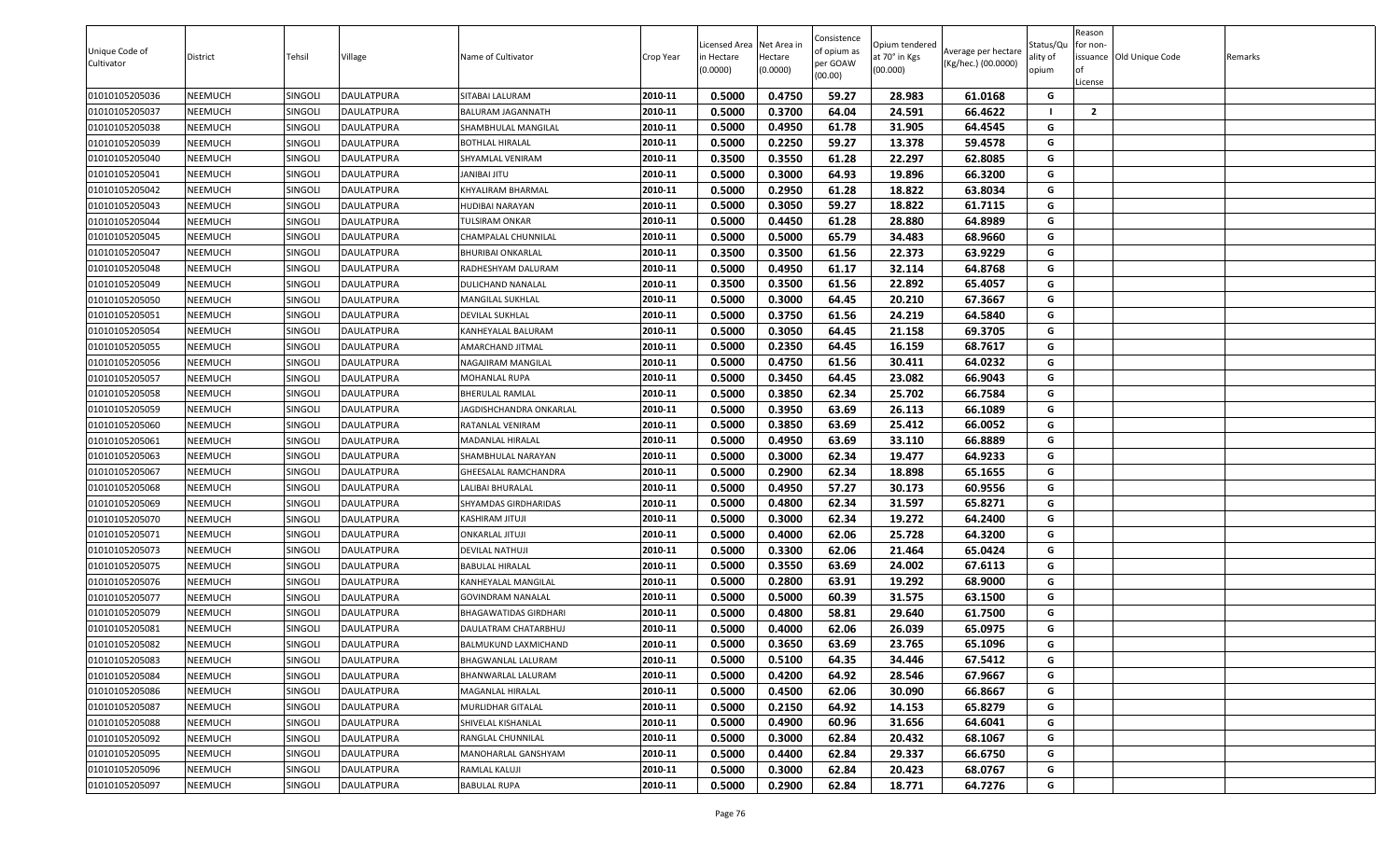| Unique Code of<br>Cultivator | District | Tehsil         | Village           | Name of Cultivator            | Crop Year | Licensed Area Net Area in<br>in Hectare<br>(0.0000) | lectare<br>(0.0000) | Consistence<br>of opium as<br>oer GOAW<br>(00.00) | Opium tendered<br>at 70° in Kgs<br>(00.000) | Average per hectare<br>(Kg/hec.) (00.0000) | Status/Qu<br>ality of<br>opium | Reason<br>for non-<br>issuance Old Unique Code<br>.icense | Remarks                    |
|------------------------------|----------|----------------|-------------------|-------------------------------|-----------|-----------------------------------------------------|---------------------|---------------------------------------------------|---------------------------------------------|--------------------------------------------|--------------------------------|-----------------------------------------------------------|----------------------------|
| 01010105205099               | NEEMUCH  | SINGOLI        | DAULATPURA        | JAGDISH KALUDHAKAR            | 2010-11   | 0.5000                                              | 0.3000              | 58.81                                             | 18.525                                      | 61.7500                                    | G                              |                                                           |                            |
| 01010105205007               | NEEMUCH  | SINGOLI        | <b>DAULATPURA</b> | GAUTAMLAL LAXMICHAND          | 2010-11   | 0.5000                                              | 0.4150              | 62.84                                             | 27.156                                      | 65.4361                                    | G                              |                                                           |                            |
| 01010105205046               | NEEMUCH  | SINGOLI        | <b>DAULATPURA</b> | SHANKARLAL GITALAL            | 2010-11   | 0.5000                                              | 0.3900              | 62.43                                             | 25.570                                      | 65.5641                                    | G                              |                                                           |                            |
| 01010105205052               | NEEMUCH  | SINGOLI        | DAULATPURA        | ALURAM MADHU                  | 2010-11   | 0.5000                                              | 0.4900              | 64.49                                             | 33.461                                      | 68.2878                                    | G                              |                                                           |                            |
| 01010105205066               | NEEMUCH  | <b>SINGOLI</b> | DAULATPURA        | TULSIRAM MANGILAL             | 2010-11   | 0.5000                                              | 0.2750              | 62.43                                             | 18.381                                      | 66.8400                                    | G                              |                                                           |                            |
| 01010105205072               | NEEMUCH  | SINGOLI        | <b>DAULATPURA</b> | PYARIBAI PRABHULAL            | 2010-11   | 0.5000                                              | 0.5000              | 61.04                                             | 31.828                                      | 63.6560                                    | G                              |                                                           |                            |
| 01010105205003               | NEEMUCH  | SINGOLI        | DAULATPURA        | <b>GHISULAL LALURAM</b>       | 2010-11   | 0.5000                                              | 0.4850              | 61.15                                             | 30.916                                      | 63.7443                                    | G                              |                                                           |                            |
| 01010105205090               | NEEMUCH  | <b>SINGOLI</b> | DAULATPURA        | MADANLAL MOHANLAL             | 2010-11   | 0.5000                                              | 0.2900              | 59.81                                             | 18.729                                      | 64.5828                                    | G                              |                                                           |                            |
| 01010105205091               | NEEMUCH  | SINGOLI        | DAULATPURA        | JAMKUBAI DALURAM              | 2010-11   | 0.3500                                              | 0.3450              | 62.43                                             | 22.448                                      | 65.0667                                    | G                              |                                                           |                            |
| 01010105205093               | NEEMUCH  | SINGOLI        | DAULATPURA        | MOHANLAL SHANKARLAL           | 2010-11   | 0.5000                                              | 0.4000              | 62.43                                             | 25.971                                      | 64.9275                                    | G                              |                                                           |                            |
| 01010105205053               | NEEMUCH  | SINGOLI        | DAULATPURA        | SHYAMLAL SHANKARLAL           | 2010-11   | 0.3500                                              | 0.3250              | 64.92                                             | 22.583                                      | 69.4862                                    | G                              |                                                           |                            |
| 01010105205100               | NEEMUCH  | <b>SINGOLI</b> | DAULATPURA        | TEJIBAI BHAWARLAL             | 2010-11   | 0.5000                                              | 0.4950              | 59.81                                             | 30.546                                      | 61.7091                                    | G                              | 01010105206158                                            |                            |
| 01010102240002               | NEEMUCH  | JAWAD          | <b>DIKEN</b>      | SITARAM SALIGRAM              | 2010-11   | 0.5000                                              | 0.4500              | 65.49                                             | 31.061                                      | 69.0244                                    | G                              |                                                           |                            |
| 01010102240005               | NEEMUCH  | JAWAD          | <b>DIKEN</b>      | DEUBAI MULCHAND               | 2010-11   | 0.5000                                              | 0.2150              | 64.37                                             | 14.088                                      | 65.5256                                    | G                              |                                                           |                            |
| 01010102240008               | NEEMUCH  | JAWAD          | <b>DIKEN</b>      | SHOBHARAM RAMCHANDRA          | 2010-11   | 0.5000                                              | 0.4450              | 63.28                                             | 29.733                                      | 66.8157                                    | G                              |                                                           |                            |
| 01010102240009               | NEEMUCH  | JAWAD          | <b>DIKEN</b>      | MOHANLAL CHHITARMAL           | 2010-11   | 0.5000                                              | 0.2100              | 64.37                                             | 14.548                                      | 69.2762                                    | G                              |                                                           |                            |
| 01010102240011               | NEEMUCH  | JAWAD          | <b>DIKEN</b>      | GUNWANT BASANTILAL            | 2010-11   | 0.5000                                              | 0.4800              | 63.88                                             | 32.132                                      | 66.9417                                    | G                              |                                                           | <b>TRANSFER / GUDAHOLA</b> |
| 01010102240015               | NEEMUCH  | JAWAD          | <b>DIKEN</b>      | PRABHULAL NANDA               | 2010-11   | 0.5000                                              | 0.2950              | 64.37                                             | 20.543                                      | 69.6373                                    | G                              |                                                           |                            |
| 01010102240018               | NEEMUCH  | JAWAD          | <b>DIKEN</b>      | NEHRULAL MULCHAND             | 2010-11   | 0.5000                                              | 0.4850              | 63.28                                             | 31.233                                      | 64.3979                                    | G                              |                                                           | <b>NAME CHANGE</b>         |
| 01010102240019               | NEEMUCH  | JAWAD          | <b>DIKEN</b>      | RAMESHWAR RAMGOPAL            | 2010-11   | 0.5000                                              | 0.4800              | 61.38                                             | 32.759                                      | 68.2479                                    | G                              |                                                           |                            |
| 01010102240020               | NEEMUCH  | JAWAD          | <b>DIKEN</b>      | MOOLCHAND RAMCHANDRA          | 2010-11   | 0.5000                                              | 0.2500              | 63.28                                             | 16.661                                      | 66.6440                                    | G                              |                                                           |                            |
| 01010102240022               | NEEMUCH  | JAWAD          | <b>DIKEN</b>      | JAMANALAL RAMCHANDRA          | 2010-11   | 0.5000                                              | 0.5100              | 65.60                                             | 37.261                                      | 73.0608                                    | G                              |                                                           |                            |
| 01010102240023               | NEEMUCH  | JAWAD          | <b>DIKEN</b>      | RAMESHWAR BHURALAL            | 2010-11   | 0.5000                                              | 0.4700              | 60.54                                             | 28.973                                      | 61.6447                                    | G                              |                                                           |                            |
| 01010102240027               | NEEMUCH  | JAWAD          | <b>DIKEN</b>      | <b>GORDHAN DEVILAL</b>        | 2010-11   | 0.5000                                              | 0.2850              | 62.68                                             | 20.174                                      | 70.7860                                    | G                              |                                                           |                            |
| 01010102240028               | NEEMUCH  | JAWAD          | <b>DIKEN</b>      | KARIBAI PYARCHAND             | 2010-11   | 0.5000                                              | 0.3000              | 59.56                                             | 19.638                                      | 65.4600                                    | G                              |                                                           |                            |
| 01010102240029               | NEEMUCH  | JAWAD          | <b>DIKEN</b>      | PYARIBAI MOHANLAL             | 2010-11   | 0.5000                                              | 0.2850              | 61.12                                             | 18.380                                      | 64.4912                                    | G                              |                                                           |                            |
| 01010102240030               | NEEMUCH  | JAWAD          | <b>DIKEN</b>      | DEVILAL PRABHULAL             | 2010-11   | 0.5000                                              | 0.2950              | 62.68                                             | 19.395                                      | 65.7458                                    | G                              |                                                           |                            |
| 01010102240032               | NEEMUCH  | JAWAD          | <b>DIKEN</b>      | NANURAM KOJUKELWARA           | 2010-11   | 0.3500                                              | 0.3000              | 64.51                                             | 21.076                                      | 70.2533                                    | G                              |                                                           |                            |
| 01010102240033               | NEEMUCH  | JAWAD          | <b>DIKEN</b>      | SURESHCHANDRA ONKARLAL        | 2010-11   | 0.3500                                              | 0.3000              | 62.68                                             | 20.398                                      | 67.9933                                    | G                              |                                                           |                            |
| 01010102240034               | NEEMUCH  | JAWAD          | <b>DIKEN</b>      | KANWARLAL HIRALAL             | 2010-11   | 0.3500                                              | 0.3400              | 61.67                                             | 22.034                                      | 64.8059                                    | G                              |                                                           |                            |
| 01010102240035               | NEEMUCH  | JAWAD          | <b>DIKEN</b>      | AMRITLAL BHANWARLAL           | 2010-11   | 0.5000                                              | 0.4000              | 64.51                                             | 28.790                                      | 71.9750                                    | G                              |                                                           |                            |
| 01010102240036               | NEEMUCH  | JAWAD          | <b>DIKEN</b>      | SONABAI HIRALAL               | 2010-11   | 0.5000                                              | 0.4900              | 64.59                                             | 33.522                                      | 68.4122                                    | G                              |                                                           |                            |
| 01010102240038               | NEEMUCH  | JAWAD          | <b>DIKEN</b>      | MANGILAL DAULATRAM            | 2010-11   | 0.5000                                              | 0.4150              | 62.94                                             | 27.828                                      | 67.0554                                    | G                              |                                                           |                            |
| 01010102240039               | NEEMUCH  | JAWAD          | <b>DIKEN</b>      | RAMPRASAD KANA                | 2010-11   | 0.5000                                              | 0.4650              | 62.94                                             | 31.542                                      | 67.8323                                    | G                              |                                                           |                            |
| 01010102240040               | NEEMUCH  | JAWAD          | <b>DIKEN</b>      | DALLA DHULJI                  | 2010-11   | 0.5000                                              | 0.3900              | 64.51                                             | 26.145                                      | 67.0385                                    | G                              |                                                           |                            |
| 01010102240041               | NEEMUCH  | JAWAD          | <b>DIKEN</b>      | LABHCHAND JANAKILAL           | 2010-11   | 0.5000                                              | 0.2300              | 68.02                                             | 16.228                                      | 70.5565                                    | G                              |                                                           |                            |
| 01010102240042               | NEEMUCH  | JAWAD          | <b>DIKEN</b>      | KAILASH RAMCHANDRA KHOKHANWAT | 2010-11   | 0.5000                                              | 0.3750              | 62.94                                             | 25.149                                      | 67.0640                                    | G                              |                                                           |                            |
| 01010102240046               | NEEMUCH  | JAWAD          | <b>DIKEN</b>      | BHANWARIBAI GORDHAN           | 2010-11   | 0.5000                                              | 0.5000              | 64.81                                             | 33.933                                      | 67.8660                                    | G                              |                                                           |                            |
| 01010102240047               | NEEMUCH  | JAWAD          | <b>DIKEN</b>      | SHANKRIBAI CHAMPALAL          | 2010-11   | 0.5000                                              | 0.5000              | 62.91                                             | 31.212                                      | 62.4240                                    | G                              |                                                           |                            |
| 01010102240048               | NEEMUCH  | JAWAD          | <b>DIKEN</b>      | SHYAMLAL RAMSUKH              | 2010-11   | 0.5000                                              | 0.3400              | 58.41                                             | 21.729                                      | 63.9088                                    | G                              |                                                           |                            |
| 01010102240052               | NEEMUCH  | JAWAD          | <b>DIKEN</b>      | SHANKARLAL BALURAM            | 2010-11   | 0.5000                                              | 0.3700              | 64.57                                             | 25.044                                      | 67.6865                                    | G                              |                                                           |                            |
| 01010102240054               | NEEMUCH  | JAWAD          | <b>DIKEN</b>      | SUKHIBAI KESHURAM             | 2010-11   | 0.3500                                              | 0.3450              | 59.90                                             | 21.795                                      | 63.1739                                    | G                              |                                                           |                            |
| 01010102240055               | NEEMUCH  | JAWAD          | <b>DIKEN</b>      | RAMCHANDRA ONKARLAL           | 2010-11   | 0.3500                                              | 0.2950              | 60.01                                             | 19.212                                      | 65.1254                                    | G                              |                                                           |                            |
| 01010102240056               | NEEMUCH  | JAWAD          | <b>DIKEN</b>      | SATYANARAIN RAMNARAYAN        | 2010-11   | 0.5000                                              | 0.2550              | 64.57                                             | 17.545                                      | 68.8039                                    | G                              |                                                           |                            |
| 01010102240057               | NEEMUCH  | JAWAD          | <b>DIKEN</b>      | KANHEYALAL JAGDISHCHAND       | 2010-11   | 0.5000                                              | 0.4600              | 60.97                                             | 29.257                                      | 63.6022                                    | G                              |                                                           |                            |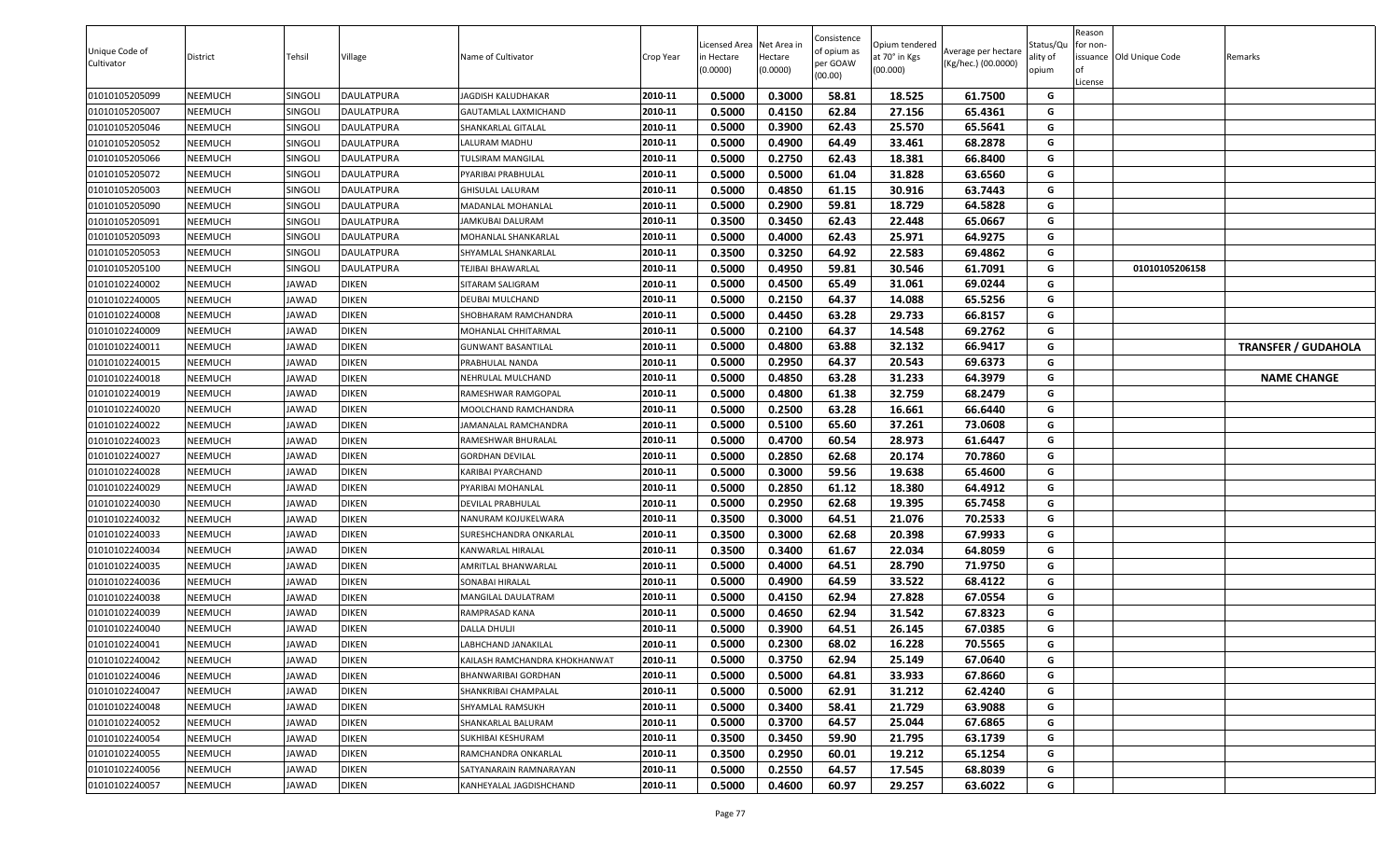| Unique Code of<br>Cultivator | <b>District</b> | Tehsil | Village      | Name of Cultivator         | Crop Year | Licensed Area Net Area in<br>in Hectare<br>(0.0000) | lectare<br>(0.0000) | Consistence<br>of opium as<br>oer GOAW<br>(00.00) | Opium tendered<br>at 70° in Kgs<br>(00.000) | Average per hectare<br>(Kg/hec.) (00.0000) | Status/Qu<br>ality of<br>opium | Reason<br>for non-<br>issuance Old Unique Code<br>.icense | Remarks |
|------------------------------|-----------------|--------|--------------|----------------------------|-----------|-----------------------------------------------------|---------------------|---------------------------------------------------|---------------------------------------------|--------------------------------------------|--------------------------------|-----------------------------------------------------------|---------|
| 01010102240060               | NEEMUCH         | JAWAD  | <b>DIKEN</b> | PHOOLWANTIBAI KHYALI       | 2010-11   | 0.5000                                              | 0.5050              | 61.49                                             | 36.068                                      | 71.4218                                    | G                              |                                                           |         |
| 01010102240061               | NEEMUCH         | JAWAD  | <b>DIKEN</b> | PARASRAM NANDA             | 2010-11   | 0.5000                                              | 0.2500              | 64.57                                             | 17.037                                      | 68.1480                                    | G                              |                                                           |         |
| 01010102240063               | NEEMUCH         | JAWAD  | <b>DIKEN</b> | JANAKILAL KANHEYALAL       | 2010-11   | 0.5000                                              | 0.4500              | 60.96                                             | 28.251                                      | 62.7800                                    | G                              |                                                           |         |
| 01010102240066               | NEEMUCH         | JAWAD  | <b>DIKEN</b> | BHAGATRAM ONKARLAL         | 2010-11   | 0.5000                                              | 0.3500              | 60.20                                             | 22.850                                      | 65.2857                                    | G                              |                                                           |         |
| 01010102240067               | NEEMUCH         | JAWAD  | <b>DIKEN</b> | LALU DHURA                 | 2010-11   | 0.5000                                              | 0.4900              | 67.46                                             | 35.098                                      | 71.6286                                    | G                              |                                                           |         |
| 01010102240068               | NEEMUCH         | JAWAD  | <b>DIKEN</b> | MANGILAL RADHAKISHAN       | 2010-11   | 0.5000                                              | 0.4600              | 60.30                                             | 27.747                                      | 60.3196                                    | G                              |                                                           |         |
| 01010102240069               | NEEMUCH         | JAWAD  | <b>DIKEN</b> | HARISHCHANDRA SATYANARAYAN | 2010-11   | 0.3500                                              | 0.2900              | 58.75                                             | 18.204                                      | 62.7724                                    | G                              |                                                           |         |
| 01010102240071               | NEEMUCH         | JAWAD  | <b>DIKEN</b> | RAJENDRA BADRILAL          | 2010-11   | 0.5000                                              | 0.4100              | 65.52                                             | 29.194                                      | 71.2049                                    | G                              |                                                           |         |
| 01010102240072               | NEEMUCH         | JAWAD  | <b>DIKEN</b> | PREMSUKH KHYALILAL         | 2010-11   | 0.5000                                              | 0.4950              | 65.32                                             | 33.164                                      | 66.9980                                    | G                              |                                                           |         |
| 01010102240073               | NEEMUCH         | JAWAD  | <b>DIKEN</b> | <b>JAMANALAL HAZARILAL</b> | 2010-11   | 0.5000                                              | 0.2800              | 62.77                                             | 18.230                                      | 65.1071                                    | G                              |                                                           |         |
| 01010102240075               | NEEMUCH         | JAWAD  | <b>DIKEN</b> | KANHEYALAL DALURAM         | 2010-11   | 0.5000                                              | 0.1850              | 67.56                                             | 13.136                                      | 71.0054                                    | G                              |                                                           |         |
| 01010102240076               | NEEMUCH         | JAWAD  | <b>DIKEN</b> | SHAMBHULAL BHURA           | 2010-11   | 0.5000                                              | 0.2400              | 62.77                                             | 16.195                                      | 67.4792                                    | G                              |                                                           |         |
| 01010102240079               | NEEMUCH         | JAWAD  | <b>DIKEN</b> | DHAPUBAI NANURAM           | 2010-11   | 0.5000                                              | 0.3050              | 65.52                                             | 21.444                                      | 70.3082                                    | G                              |                                                           |         |
| 01010102240081               | NEEMUCH         | JAWAD  | <b>DIKEN</b> | MATHURALAL KANWARLAL       | 2010-11   | 0.5000                                              | 0.3850              | 62.77                                             | 26.112                                      | 67.8234                                    | G                              |                                                           |         |
| 01010102240086               | NEEMUCH         | JAWAD  | <b>DIKEN</b> | CHETRAM RATANLAL           | 2010-11   | 0.5000                                              | 0.5000              | 60.67                                             | 32.268                                      | 64.5360                                    | G                              |                                                           |         |
| 01010102240089               | NEEMUCH         | JAWAD  | <b>DIKEN</b> | KANHEYALAL TULASIRAM       | 2010-11   | 0.5000                                              | 0.4600              | 63.33                                             | 29.512                                      | 64.1565                                    | G                              |                                                           |         |
| 01010102240092               | NEEMUCH         | JAWAD  | <b>DIKEN</b> | IAMANALAL KANHEYALAL       | 2010-11   | 0.5000                                              | 0.1000              | 65.52                                             | 6.861                                       | 68.6100                                    | G                              |                                                           |         |
| 01010102240094               | NEEMUCH         | JAWAD  | <b>DIKEN</b> | BALMUKUND RAMRATAN         | 2010-11   | 0.5000                                              | 0.3000              | 63.33                                             | 20.012                                      | 66.7067                                    | G                              |                                                           |         |
| 01010102240100               | NEEMUCH         | JAWAD  | <b>DIKEN</b> | NANURAM NAVLA              | 2010-11   | 0.5000                                              | 0.1300              | 65.64                                             | 8.308                                       | 63.9077                                    | G                              |                                                           |         |
| 01010102240101               | NEEMUCH         | JAWAD  | <b>DIKEN</b> | JANIBAI LAKHMA             | 2010-11   | 0.5000                                              | 0.3500              | 63.33                                             | 23.441                                      | 66.9743                                    | G                              |                                                           |         |
| 01010102240107               | NEEMUCH         | JAWAD  | <b>DIKEN</b> | BANSHILAL MOHANLAL         | 2010-11   | 0.5000                                              | 0.4850              | 63.39                                             | 32.483                                      | 66.9753                                    | G                              |                                                           |         |
| 01010102240112               | NEEMUCH         | JAWAD  | <b>DIKEN</b> | TULASIBAI JAMANALAL        | 2010-11   | 0.5000                                              | 0.3050              | 65.64                                             | 20.845                                      | 68.3443                                    | G                              |                                                           |         |
| 01010102240113               | NEEMUCH         | JAWAD  | <b>DIKEN</b> | RAMCHANDRIBAI CHHAGANLAL   | 2010-11   | 0.5000                                              | 0.4850              | 63.05                                             | 32.291                                      | 66.5794                                    | G                              |                                                           |         |
| 01010102240115               | NEEMUCH         | JAWAD  | <b>DIKEN</b> | DEVRAM RAMCHANDRA          | 2010-11   | 0.5000                                              | 0.5000              | 66.55                                             | 36.260                                      | 72.5200                                    | G                              |                                                           |         |
| 01010102240117               | NEEMUCH         | JAWAD  | <b>DIKEN</b> | KANHEYALAL MODAJI          | 2010-11   | 0.5000                                              | 0.4150              | 62.84                                             | 27.677                                      | 66.6916                                    | G                              |                                                           |         |
| 01010102240119               | NEEMUCH         | JAWAD  | <b>DIKEN</b> | ASHOKKUMAR RAMDAYAL        | 2010-11   | 0.5000                                              | 0.4300              | 62.84                                             | 29.328                                      | 68.2047                                    | G                              |                                                           |         |
| 01010102240120               | NEEMUCH         | JAWAD  | <b>DIKEN</b> | IAGDISHCHANDRA RADHAKISHAN | 2010-11   | 0.5000                                              | 0.3000              | 62.85                                             | 20.202                                      | 67.3400                                    | G                              |                                                           |         |
| 01010102240122               | NEEMUCH         | JAWAD  | <b>DIKEN</b> | YESHODABAI RAMESHWAR       | 2010-11   | 0.5000                                              | 0.4100              | 62.84                                             | 27.255                                      | 66.4756                                    | G                              |                                                           |         |
| 01010102240123               | NEEMUCH         | JAWAD  | <b>DIKEN</b> | PREMSUKH RAMDAYAL          | 2010-11   | 0.5000                                              | 0.4150              | 65.64                                             | 28.657                                      | 69.0530                                    | G                              |                                                           |         |
| 01010102240125               | NEEMUCH         | JAWAD  | <b>DIKEN</b> | SANJEEVKUMAR SATYANARAIN   | 2010-11   | 0.3500                                              | 0.2650              | 62.84                                             | 17.218                                      | 64.9736                                    | G                              |                                                           |         |
| 01010102240133               | NEEMUCH         | JAWAD  | <b>DIKEN</b> | <b>SHWARLAL RADHESHYAM</b> | 2010-11   | 0.5000                                              | 0.3350              | 65.64                                             | 22.393                                      | 66.8448                                    | G                              |                                                           |         |
| 01010102240134               | NEEMUCH         | JAWAD  | <b>DIKEN</b> | OMPRAKASH RAJARAM          | 2010-11   | 0.5000                                              | 0.4450              | 62.17                                             | 32.399                                      | 72.8067                                    | G                              |                                                           |         |
| 01010102240137               | NEEMUCH         | JAWAD  | <b>DIKEN</b> | MUKESHKUMAR BANSHILAL      | 2010-11   | 0.5000                                              | 0.4250              | 67.18                                             | 29.761                                      | 70.0259                                    | G                              |                                                           |         |
| 01010102240138               | NEEMUCH         | JAWAD  | <b>DIKEN</b> | <b>JAGDISH VILAS</b>       | 2010-11   | 0.5000                                              | 0.2200              | 56.57                                             | 13.375                                      | 60.7955                                    | G                              |                                                           |         |
| 01010102240139               | NEEMUCH         | JAWAD  | <b>DIKEN</b> | KALURAM RAMGOPAL           | 2010-11   | 0.5000                                              | 0.3650              | 61.24                                             | 24.225                                      | 66.3699                                    | G                              |                                                           |         |
| 01010102240143               | NEEMUCH         | JAWAD  | <b>DIKEN</b> | SUNILKUMAR MOTILAL         | 2010-11   | 0.5000                                              | 0.2500              | 61.24                                             | 16.054                                      | 64.2160                                    | G                              |                                                           |         |
| 01010102240144               | NEEMUCH         | JAWAD  | <b>DIKEN</b> | SATYANARAIN BADRILAL       | 2010-11   | 0.5000                                              | 0.4950              | 62.59                                             | 33.647                                      | 67.9737                                    | G                              |                                                           |         |
| 01010102240145               | NEEMUCH         | JAWAD  | <b>DIKEN</b> | RMANARAYAN KALURAM         | 2010-11   | 0.5000                                              | 0.4800              | 62.06                                             | 32.803                                      | 68.3396                                    | G                              |                                                           |         |
| 01010102240150               | NEEMUCH         | JAWAD  | <b>DIKEN</b> | SHANIBAI CHAMPALAL         | 2010-11   | 0.5000                                              | 0.2800              | 64.38                                             | 18.643                                      | 66.5821                                    | G                              |                                                           |         |
| 01010102240158               | NEEMUCH         | JAWAD  | <b>DIKEN</b> | INDRAMAL BHONIRAM          | 2010-11   | 0.5000                                              | 0.3700              | 60.54                                             | 23.394                                      | 63.2270                                    | G                              |                                                           |         |
| 01010102240164               | NEEMUCH         | JAWAD  | <b>DIKEN</b> | DROPDIBAI BAPULAL          | 2010-11   | 0.5000                                              | 0.2900              | 67.18                                             | 21.047                                      | 72.5759                                    | G                              |                                                           |         |
| 01010102240168               | NEEMUCH         | JAWAD  | <b>DIKEN</b> | BHAGULAL MODIRAM           | 2010-11   | 0.5000                                              | 0.5100              | 63.14                                             | 32.905                                      | 64.5196                                    | G                              |                                                           |         |
| 01010102240169               | NEEMUCH         | JAWAD  | <b>DIKEN</b> | KANHEYALAL PYARCHAND       | 2010-11   | 0.5000                                              | 0.4850              | 63.97                                             | 33.191                                      | 68.4351                                    | G                              |                                                           |         |
| 01010102240172               | NEEMUCH         | JAWAD  | <b>DIKEN</b> | AMRITRAM RAMNIWAS          | 2010-11   | 0.5000                                              | 0.2000              | 62.78                                             | 13.157                                      | 65.7850                                    | G                              |                                                           |         |
| 01010102240173               | NEEMUCH         | JAWAD  | <b>DIKEN</b> | SALIGRAM RAMNIWAS          | 2010-11   | 0.5000                                              | 0.3900              | 64.38                                             | 26.000                                      | 66.6667                                    | G                              |                                                           |         |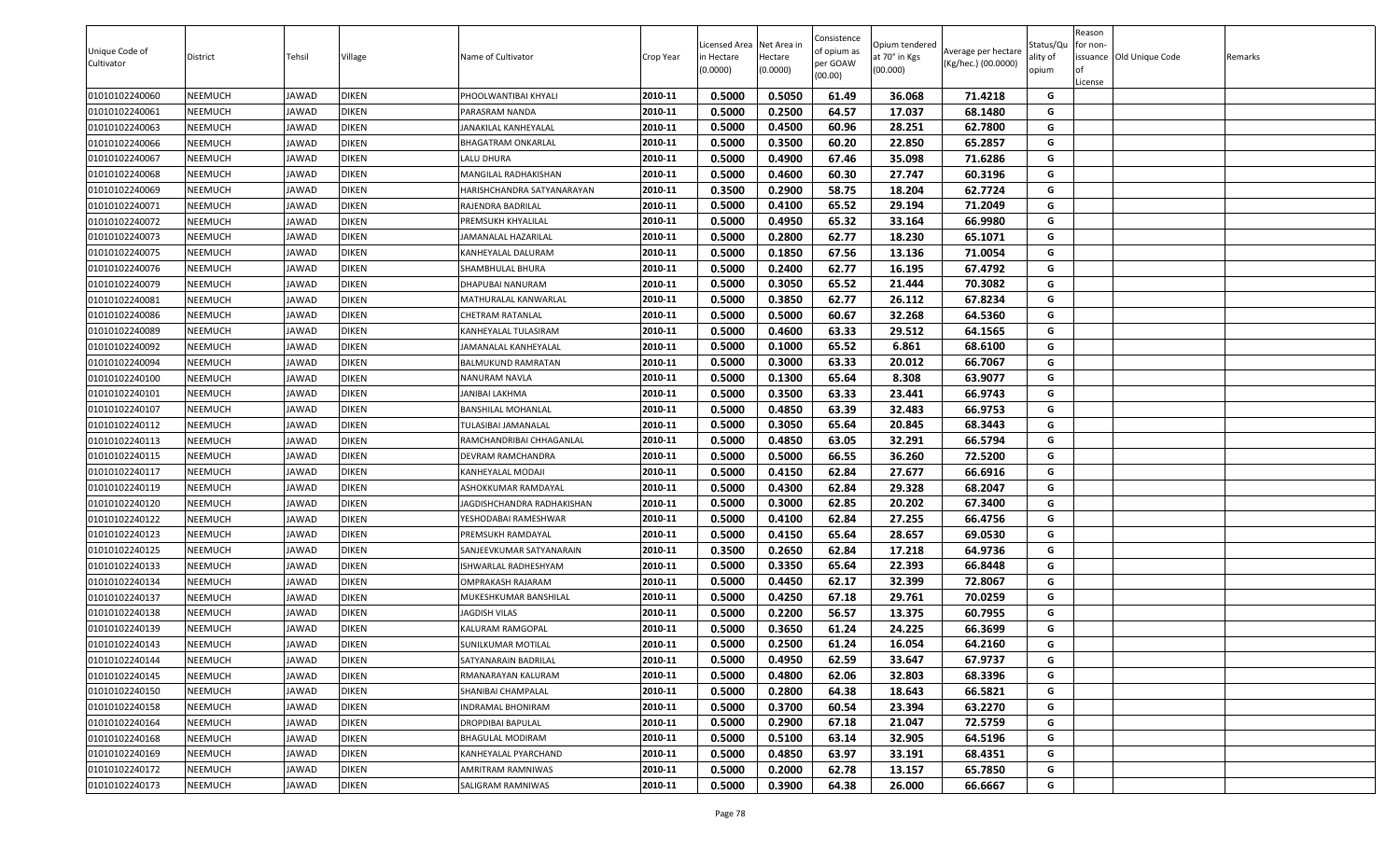| Consistence<br>Licensed Area Net Area in<br>Status/Qu<br>Opium tendered<br>for non-<br>Unique Code of<br>of opium as<br>Average per hectare<br>Village<br>Name of Cultivator<br>at 70° in Kgs<br>issuance Old Unique Code<br>District<br>Tehsil<br>Crop Year<br>n Hectare<br>Hectare<br>ality of<br>per GOAW<br>(Kg/hec.) (00.0000)<br>Cultivator<br>(0.0000)<br>(00.000)<br>(0.0000)<br>opium<br>(00.00)<br>License | Remarks                    |
|----------------------------------------------------------------------------------------------------------------------------------------------------------------------------------------------------------------------------------------------------------------------------------------------------------------------------------------------------------------------------------------------------------------------|----------------------------|
| 0.5000<br>0.2650<br>63.86<br>70.4340<br>01010102240177<br>NEEMUCH<br><b>DIKEN</b><br>2010-11<br>18.665<br>JAWAD<br>BANSHILAL MOOLCHAND<br>G                                                                                                                                                                                                                                                                          |                            |
| 0.5000<br>01010102240178<br><b>DIKEN</b><br>2010-11<br>0.4800<br>62.24<br>31.662<br>65.9625<br>NEEMUCH<br>G<br>JAWAD<br><b>JAGDISH RAMCHANDRA</b>                                                                                                                                                                                                                                                                    |                            |
| 2010-11<br>0.5000<br>0.4950<br>59.43<br>32.712<br>66.0848<br>01010102240180<br>NEEMUCH<br><b>DIKEN</b><br><b>JAGRAM DEVRAM</b><br>G<br>JAWAD                                                                                                                                                                                                                                                                         |                            |
| 2010-11<br>0.5000<br>0.4750<br>59.97<br>65.0379<br>G<br>NEEMUCH<br><b>DIKEN</b><br>RAMPRATAP RAMCHANDRA<br>30.893<br>01010102240181<br>JAWAD                                                                                                                                                                                                                                                                         |                            |
| <b>DIKEN</b><br>2010-11<br>0.5000<br>0.3100<br>62.78<br>20.395<br>G<br>01010102240188<br>NEEMUCH<br>JAWAD<br><b>JAGDISH PARASRAM</b><br>65.7903                                                                                                                                                                                                                                                                      |                            |
| 0.5000<br>62.96<br>NEEMUCH<br><b>DIKEN</b><br>2010-11<br>0.4600<br>31.498<br>68.4739<br>G<br>01010102240189<br>JAWAD<br>OMPRAKASH MOOLCHAND                                                                                                                                                                                                                                                                          |                            |
| <b>DIKEN</b><br>0.5000<br>0.3500<br>61.56<br>22.540<br>64.4000<br>01010102240198<br>NEEMUCH<br>JAWAD<br>2010-11<br>G<br><b>OMPRAKASH GIRDHARI</b>                                                                                                                                                                                                                                                                    |                            |
| <b>DIKEN</b><br>0.5000<br>0.4000<br>64.38<br>25.973<br>64.9325<br>01010102240199<br>NEEMUCH<br>2010-11<br>G<br>JAWAD<br>GOPILAL JAMNALAL                                                                                                                                                                                                                                                                             | <b>TRANSFER / GUDAHOLA</b> |
| 01010102240213<br>0.5000<br>0.3000<br>64.38<br>20.519<br>NEEMUCH<br>JAWAD<br><b>DIKEN</b><br>2010-11<br>68.3967<br>G<br>OMPRAKASH NANURAM                                                                                                                                                                                                                                                                            |                            |
| 0.5000<br>01010102240215<br><b>DIKEN</b><br>2010-11<br>0.4000<br>61.56<br>26.585<br>66.4625<br>NEEMUCH<br>G<br>JAWAD<br>RAMESHWAR CHAMPALAL                                                                                                                                                                                                                                                                          |                            |
| <b>DIKEN</b><br>0.5000<br>0.4100<br>64.38<br>28.658<br>69.8976<br>01010102240216<br>NEEMUCH<br>JAWAD<br>2010-11<br>G<br>SURESHCHANDRA KANHEYALAL                                                                                                                                                                                                                                                                     |                            |
| 0.5000<br>0.3550<br>60.71<br>G<br><b>DIKEN</b><br>21.804<br>61.4197<br>01010102240218<br>NEEMUCH<br>JAWAD<br>LALDAS KASHIRAM<br>2010-11                                                                                                                                                                                                                                                                              |                            |
| 0.5000<br>0.4900<br>63.92<br>32.864<br>67.0694<br>01010102240221<br>NEEMUCH<br><b>DIKEN</b><br>2010-11<br>G<br>JAWAD<br>MANGIBAI KHYALIRAM                                                                                                                                                                                                                                                                           |                            |
| 0.5000<br>0.4100<br>60.71<br>25.784<br>62.8878<br><b>DIKEN</b><br>2010-11<br>G<br>01010102240222<br>NEEMUCH<br>JAWAD<br>MOHANBAI RADHESHYAM                                                                                                                                                                                                                                                                          |                            |
| 0.5000<br>01010102240223<br>NEEMUCH<br><b>DIKEN</b><br>2010-11<br>0.4650<br>64.78<br>30.558<br>65.7161<br>G<br>JAWAD<br>CHANDERBAI JAGDISHCHANDRA                                                                                                                                                                                                                                                                    |                            |
| <b>DIKEN</b><br>2010-11<br>0.5000<br>0.4350<br>G<br>01010102240228<br>NEEMUCH<br>JAWAD<br>OMPRAKASH NEHRULAL<br>61.56<br>27.139<br>62.3885                                                                                                                                                                                                                                                                           |                            |
| 01010102240229<br>2010-11<br>0.5000<br>0.4550<br>64.78<br>31.465<br>69.1538<br>G<br>NEEMUCH<br><b>DIKEN</b><br>KALURAM MODIRAM<br>JAWAD                                                                                                                                                                                                                                                                              |                            |
| 01010102240231<br>0.5000<br>0.2750<br>18.135<br>NEEMUCH<br>JAWAD<br><b>DIKEN</b><br>2010-11<br>60.71<br>65.9455<br>G<br>AMBALAL DEVILAL                                                                                                                                                                                                                                                                              |                            |
| 0.5000<br>01010102240235<br><b>DIKEN</b><br>0.3050<br>64.78<br>21.414<br>70.2098<br>NEEMUCH<br>2010-11<br>G<br>JAWAD<br>AXMINARAYAN BHAGATRAM.                                                                                                                                                                                                                                                                       |                            |
| 0.5000<br>01010102240236<br>NEEMUCH<br><b>DIKEN</b><br>2010-11<br>0.4550<br>60.71<br>29.852<br>65.6088<br>G<br>JAWAD<br>CHENRAM MOOLCHAND                                                                                                                                                                                                                                                                            |                            |
| 0.5000<br>0.4900<br>66.86<br>34.376<br>70.1551<br>NEEMUCH<br><b>DIKEN</b><br>G<br>01010102240240<br>JAWAD<br>2010-11<br>SHANKARLAL HARLAL                                                                                                                                                                                                                                                                            |                            |
| <b>DIKEN</b><br>0.5000<br>0.2900<br>61.56<br>19.207<br>66.2310<br>01010102240241<br>NEEMUCH<br>JAWAD<br>2010-11<br>G<br>ISHWARLAL JAMANALAL                                                                                                                                                                                                                                                                          |                            |
| 0.5000<br>01010102240243<br>NEEMUCH<br><b>DIKEN</b><br>0.1700<br>67.05<br>12.280<br>72.2353<br>JAWAD<br>2010-11<br>G<br>BANSHILAL MATHURALAL                                                                                                                                                                                                                                                                         |                            |
| 0.5000<br>01010102240245<br>NEEMUCH<br>JAWAD<br><b>DIKEN</b><br>2010-11<br>0.4000<br>64.78<br>27.124<br>67.8100<br>G<br>KAILASHCHANDRA NANDA                                                                                                                                                                                                                                                                         |                            |
| 01010102240249<br><b>DIKEN</b><br>0.5000<br>0.2000<br>61.56<br>12.945<br>64.7250<br>NEEMUCH<br>2010-11<br>G<br>JAWAD<br>SARDARBAI SHIVLAL                                                                                                                                                                                                                                                                            |                            |
| 01010102240251<br>2010-11<br>0.5000<br>0.5000<br>32.807<br>G<br>NEEMUCH<br>JAWAD<br><b>DIKEN</b><br>NANDLAL JEEVANRAM<br>61.95<br>65.6140                                                                                                                                                                                                                                                                            |                            |
| 0.5000<br>01010102240252<br>NEEMUCH<br><b>DIKEN</b><br>2010-11<br>0.4000<br>62.19<br>25.631<br>64.0775<br>G<br>JAWAD<br>BHUPENDRA KUMAR SHRILAL                                                                                                                                                                                                                                                                      |                            |
| <b>DIKEN</b><br>2010-11<br>0.5000<br>0.4000<br>62.19<br>25.791<br>64.4775<br>G<br>01010102240253<br>NEEMUCH<br>JAWAD<br>SHIVLAL BHANWARLAL                                                                                                                                                                                                                                                                           |                            |
| <b>DIKEN</b><br>2010-11<br>0.5000<br>0.4700<br>62.19<br>G<br>NEEMUCH<br>30.002<br>63.8340<br>01010102240257<br>JAWAD<br>AMBALAL NEHRULAL                                                                                                                                                                                                                                                                             |                            |
| <b>DIKEN</b><br>0.5000<br>0.3500<br>62.19<br>23.774<br>67.9257<br>01010102240259<br>NEEMUCH<br>JAWAD<br>2010-11<br>G<br>JDAIRAM CHOGARAM                                                                                                                                                                                                                                                                             |                            |
| <b>DIKEN</b><br>0.5000<br>0.4650<br>NEEMUCH<br>59.80<br>28.661<br>61.6366<br>G<br>01010102240264<br>JAWAD<br>2010-11<br><b>JAGDISHCHANDRA RAMNARAYAN</b>                                                                                                                                                                                                                                                             |                            |
| 01010102240265<br><b>DIKEN</b><br>0.5000<br>0.2950<br>62.19<br>20.771<br>70.4102<br>NEEMUCH<br>JAWAD<br>2010-11<br>G<br>SHYAMLAL CHOGALAL                                                                                                                                                                                                                                                                            |                            |
| <b>DIKEN</b><br>0.5000<br>0.1450<br>59.80<br>9.730<br>01010102240025<br>NEEMUCH<br>2010-11<br>67.1034<br>G<br>JAWAD<br>TULSIRAM SURATRAM                                                                                                                                                                                                                                                                             |                            |
| 01010102240043<br>0.5000<br>0.2150<br>13.807<br>64.2186<br>NEEMUCH<br>JAWAD<br><b>DIKEN</b><br>2010-11<br>64.78<br>G<br><b>JAGDISH SOBHARAM</b>                                                                                                                                                                                                                                                                      |                            |
| 0.5000<br>01010102240051<br>2010-11<br>0.3850<br>59.80<br>24.484<br>63.5948<br>G<br>NEEMUCH<br><b>DIKEN</b><br>JAWAD<br>MATHURALAL PRABHULAL                                                                                                                                                                                                                                                                         |                            |
| 01010102240102<br>NEEMUCH<br>JAWAD<br><b>DIKEN</b><br>2010-11<br>0.5000<br>0.2900<br>57.88<br>18.538<br>63.9241<br>G<br>SOBHARAM HAZARILAL                                                                                                                                                                                                                                                                           |                            |
| 2010-11<br>0.5000<br>61.37<br>65.4675<br>0.4000<br>26.187<br>01010102240152<br>NEEMUCH<br>JAWAD<br><b>DIKEN</b><br>PARASRAM PAYARCHAND<br>G                                                                                                                                                                                                                                                                          | <b>NAME CHANGE</b>         |
| 2010-11<br>0.3500<br>0.3600<br>61.37<br>G<br>01010102240157<br><b>DIKEN</b><br>TARACHAND NANURAM<br>23.698<br>65.8278<br>NEEMUCH<br>JAWAD                                                                                                                                                                                                                                                                            |                            |
| <b>DIKEN</b><br>2010-11<br>0.5000<br>0.4300<br>61.37<br>67.5279<br>G<br>01010102240267<br>NEEMUCH<br>JAWAD<br>BHAGATRAM NATHULAL<br>29.037                                                                                                                                                                                                                                                                           |                            |
| 0.5000<br>01010102240026<br><b>DIKEN</b><br>2010-11<br>0.5050<br>66.00<br>35.942<br>71.1723<br>G<br>NEEMUCH<br>JAWAD<br>MANGILAL RAMCHANDRA                                                                                                                                                                                                                                                                          |                            |
| 2010-11<br>0.5000<br>0.2900<br>G<br>01010102240012<br>NEEMUCH<br>JAWAD<br><b>DIKEN</b><br>SATYANARAYAN KANHAIYALAL<br>64.13<br>25.625<br>88.3621                                                                                                                                                                                                                                                                     |                            |
| 01010102240108<br>0.5000<br>0.3200<br>65.11<br>21.598<br>NEEMUCH<br><b>DIKEN</b><br>2010-11<br>67.4938<br>G<br>JAWAD<br>GOVINDRAM RAMNARAYAN                                                                                                                                                                                                                                                                         |                            |
| 01010102240179<br>0.5000<br>0.2300<br>15.891<br>NEEMUCH<br>JAWAD<br><b>DIKEN</b><br>2010-11<br>64.30<br>69.0913<br>G<br>KHYALIRAM MOOLCHAND                                                                                                                                                                                                                                                                          |                            |
| 01010102240192<br>0.5000<br>0.1450<br>61.37<br>9.530<br>65.7241<br>NEEMUCH<br><b>DIKEN</b><br>2010-11<br>JAWAD<br>CHANDRASHKER KANHAIYALAL<br>G                                                                                                                                                                                                                                                                      |                            |
| 01010102240217<br>JAWAD<br><b>DIKEN</b><br>2010-11<br>0.5000<br>0.4850<br>62.03<br>30.758<br>63.4186<br>G<br>NEEMUCH<br>KANHAIYALAL CHOGALALTELI                                                                                                                                                                                                                                                                     |                            |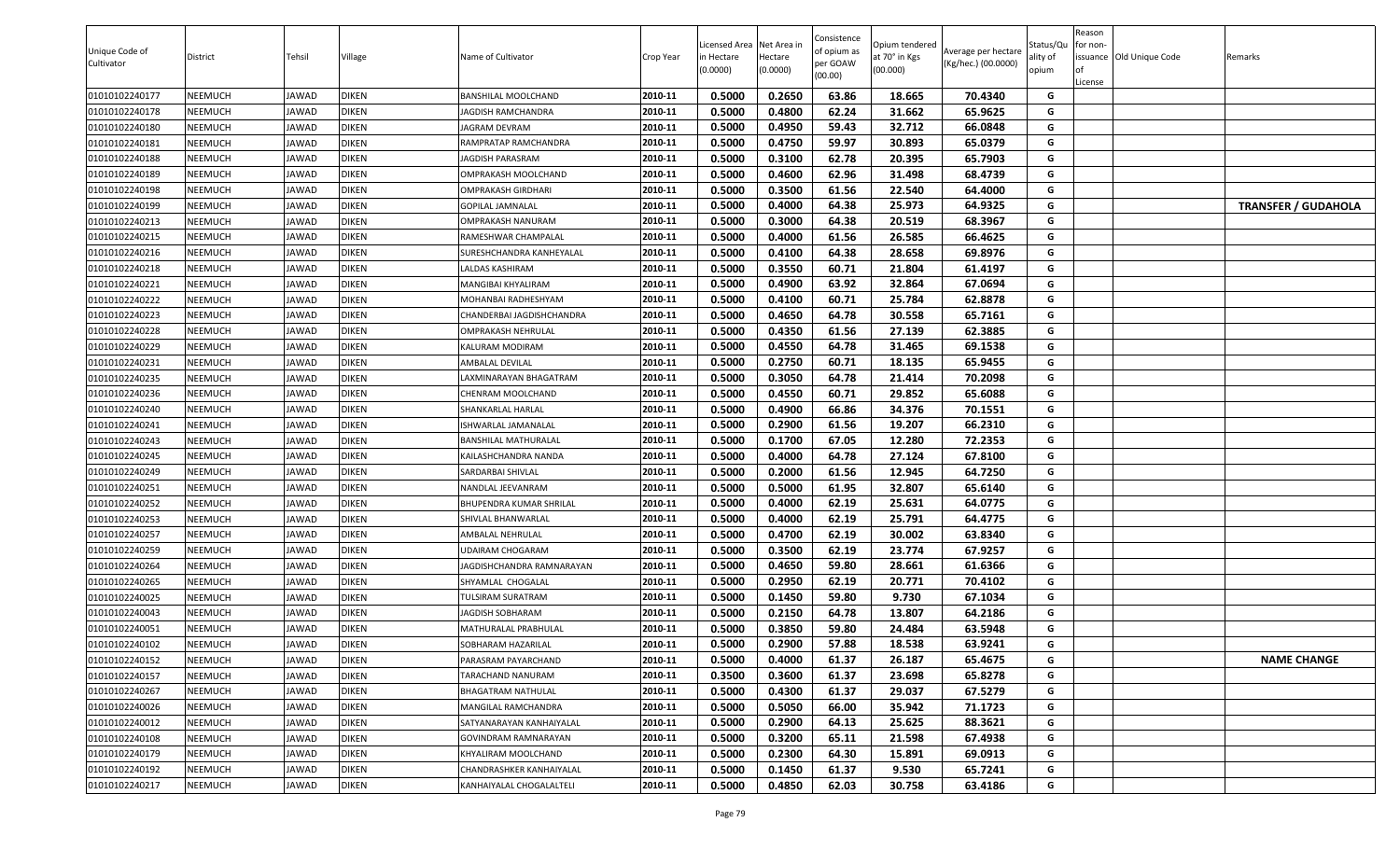|                |                |              |              |                               |           |                                        |          | Consistence |                                 |                     |                       | Reason   |                          |                             |
|----------------|----------------|--------------|--------------|-------------------------------|-----------|----------------------------------------|----------|-------------|---------------------------------|---------------------|-----------------------|----------|--------------------------|-----------------------------|
| Unique Code of | District       | Tehsil       | Village      | Name of Cultivator            | Crop Year | Licensed Area Net Area in<br>n Hectare | Hectare  | of opium as | Opium tendered<br>at 70° in Kgs | Average per hectare | Status/Qu<br>ality of | for non- | issuance Old Unique Code | Remarks                     |
| Cultivator     |                |              |              |                               |           | (0.0000)                               | (0.0000) | per GOAW    | (00.000)                        | (Kg/hec.) (00.0000) | opium                 | l of     |                          |                             |
|                |                |              |              |                               |           |                                        |          | (00.00)     |                                 |                     |                       | License  |                          |                             |
| 01010102240220 | <b>NEEMUCH</b> | JAWAD        | <b>DIKEN</b> | BANSILAL CHAGANLAL            | 2010-11   | 0.5000                                 | 0.3000   | 64.03       | 20.773                          | 69.2433             | G                     |          |                          |                             |
| 01010102240226 | <b>NEEMUCH</b> | JAWAD        | <b>DIKEN</b> | ASRAJ MANGILAL                | 2010-11   | 0.5000                                 | 0.3700   | 59.55       | 22.893                          | 61.8730             | G                     |          |                          |                             |
| 01010102240237 | <b>NEEMUCH</b> | JAWAD        | <b>DIKEN</b> | PUSHPABAI JAGDISH             | 2010-11   | 0.5000                                 | 0.3650   | 64.02       | 24.236                          | 66.4000             | G                     |          |                          |                             |
| 01010102240194 | <b>NEEMUCH</b> | JAWAD        | <b>DIKEN</b> | CHANDRAKALADEVI JAMNALAL      | 2010-11   | 0.5000                                 | 0.4650   | 62.03       | 28.986                          | 62.3355             | G                     |          |                          |                             |
| 01010102240271 | <b>NEEMUCH</b> | JAWAD        | <b>DIKEN</b> | DALURAM JAIRAM                | 2010-11   | 0.5000                                 | 0.4500   | 64.02       | 30.080                          | 66.8444             | G                     |          |                          |                             |
| 01010102240272 | <b>NEEMUCH</b> | JAWAD        | <b>DIKEN</b> | NATHULAL CHHAGANLAL           | 2010-11   | 0.5000                                 | 0.3450   | 62.03       | 23.447                          | 67.9623             | G                     |          |                          |                             |
| 01010102240273 | <b>NEEMUCH</b> | JAWAD        | <b>DIKEN</b> | RADHESHYAM CHHOGALAL          | 2010-11   | 0.5000                                 | 0.4900   | 63.08       | 32.919                          | 67.1816             | G                     |          |                          |                             |
| 01010102240274 | <b>NEEMUCH</b> | JAWAD        | <b>DIKEN</b> | SOBHARAM ONKAR                | 2010-11   | 0.5000                                 | 0.2800   | 64.99       | 19.033                          | 67.9750             | G                     |          |                          |                             |
| 01010102240275 | <b>NEEMUCH</b> | JAWAD        | <b>DIKEN</b> | GHEESULAL PREMCHANDRA         | 2010-11   | 0.3500                                 | 0.2000   | 62.96       | 12.871                          | 64.3550             | G                     |          |                          |                             |
| 01010102240276 | <b>NEEMUCH</b> | JAWAD        | <b>DIKEN</b> | PREMCHAND HARLAL              | 2010-11   | 0.5000                                 | 0.4500   | 64.02       | 29.047                          | 64.5489             | G                     |          |                          | <b>NAME CHANGE</b>          |
| 01010102240062 | <b>NEEMUCH</b> | JAWAD        | <b>DIKEN</b> | KANHAIYALAL CHHOGALAL PATIDAR | 2010-11   | 0.5000                                 | 0.3600   | 64.02       | 23.934                          | 66.4833             | G                     |          |                          |                             |
| 01010102240007 | <b>NEEMUCH</b> | JAWAD        | <b>DIKEN</b> | BHUPENDRAKUMAR RAMKISHAN      | 2010-11   | 0.5000                                 | 0.4200   | 59.55       | 26.712                          | 63.6000             | G                     |          |                          |                             |
| 01010102240280 | <b>NEEMUCH</b> | JAWAD        | <b>DIKEN</b> | ONKARLAL DAULATRAM            | 2010-11   | 0.5000                                 | 0.2950   | 62.96       | 19.967                          | 67.6847             | G                     |          |                          |                             |
| 01010102240281 | <b>NEEMUCH</b> | JAWAD        | <b>DIKEN</b> | BAGDIRAM MODA                 | 2010-11   | 0.5000                                 | 0.3550   | 62.96       | 22.657                          | 63.8225             | G                     |          |                          |                             |
| 01010102240283 | <b>NEEMUCH</b> | JAWAD        | <b>DIKEN</b> | JANKILAL CHHOGALAL            | 2010-11   | 0.5000                                 | 0.2950   | 64.30       | 20.677                          | 70.0915             | G                     |          |                          |                             |
| 01010102240284 | <b>NEEMUCH</b> | JAWAD        | <b>DIKEN</b> | IAGDISHCHANDRA JATASHANKER    | 2010-11   | 0.5000                                 | 0.3550   | 59.55       | 22.374                          | 63.0254             | G                     |          |                          |                             |
| 01010102240285 | <b>NEEMUCH</b> | JAWAD        | <b>DIKEN</b> | CHHAGANLAL NANDA              | 2010-11   | 0.5000                                 | 0.4850   | 59.47       | 30.737                          | 63.3753             | G                     |          |                          | <b>NAME CHANGE</b>          |
| 01010102240286 | <b>NEEMUCH</b> | JAWAD        | <b>DIKEN</b> | JANIBAI NANDA                 | 2010-11   | 0.5000                                 | 0.3050   | 58.67       | 18.950                          | 62.1311             | G                     |          |                          |                             |
| 01010102240287 | <b>NEEMUCH</b> | JAWAD        | <b>DIKEN</b> | KESHURAM BHUWANIRAM           | 2010-11   | 0.5000                                 | 0.4500   | 58.67       | 28.136                          | 62.5244             | G                     |          |                          |                             |
| 01010102240290 | <b>NEEMUCH</b> | JAWAD        | <b>DIKEN</b> | BHUWANIRAM NANDLAL            | 2010-11   | 0.5000                                 | 0.3700   | 67.75       | 26.752                          | 72.3027             | G                     |          |                          |                             |
| 01010102240292 | <b>NEEMUCH</b> | <b>JAWAD</b> | <b>DIKEN</b> | BANSILAL BHANWARLAL           | 2010-11   | 0.5000                                 | 0.3800   | 62.96       | 23.151                          | 60.9237             | G                     |          |                          |                             |
| 01010102240293 | <b>NEEMUCH</b> | JAWAD        | <b>DIKEN</b> | DEVA NARAYAN GURJAR           | 2010-11   | 0.5000                                 | 0.5000   | 57.30       | 28.494                          | 56.9880             | G                     |          |                          |                             |
| 01010102240294 | <b>NEEMUCH</b> | JAWAD        | <b>DIKEN</b> | AVANTILAL JEETMAL             | 2010-11   | 0.5000                                 | 0.2000   | 62.25       | 12.619                          | 63.0950             | G                     |          |                          | <b>TRANSFER / GUDAHOLA</b>  |
| 01010102240296 | <b>NEEMUCH</b> | JAWAD        | <b>DIKEN</b> | MOHANBAI SOBHARAM             | 2010-11   | 0.5000                                 | 0.2700   | 64.30       | 18.197                          | 67.3963             | G                     |          |                          |                             |
| 01010102240298 | NEEMUCH        | JAWAD        | <b>DIKEN</b> | KAUSHALYABAI MOHANLAL         | 2010-11   | 0.5000                                 | 0.3500   | 58.67       | 21.649                          | 61.8543             | G                     |          |                          |                             |
| 01010102240299 | <b>NEEMUCH</b> | JAWAD        | <b>DIKEN</b> | BHULIBAI HARLAL               | 2010-11   | 0.5000                                 | 0.2650   | 64.30       | 18.059                          | 68.1472             | G                     |          |                          |                             |
| 01010102240306 | <b>NEEMUCH</b> | JAWAD        | <b>DIKEN</b> | HARIRAM RAMCHANDRA            | 2010-11   | 0.5000                                 | 0.4750   | 64.16       | 34.316                          | 72.2442             | G                     |          |                          |                             |
| 01010102240185 | <b>NEEMUCH</b> | JAWAD        | <b>DIKEN</b> | DHAPUBAI BHURALAL             | 2010-11   | 0.5000                                 | 0.3150   | 62.25       | 20.596                          | 65.3841             | G                     |          |                          |                             |
| 01010102240309 | <b>NEEMUCH</b> | JAWAD        | <b>DIKEN</b> | KESHARBAI JEETMAL             | 2010-11   | 0.5000                                 | 0.3600   | 62.66       | 22.468                          | 62.4111             | G                     |          |                          |                             |
| 01010102240225 | <b>NEEMUCH</b> | JAWAD        | <b>DIKEN</b> | DADAMCHAND KANHAIYALAL        | 2010-11   | 0.5000                                 | 0.0000   | 0.00        | 0.000                           | 0.0000              | -F                    |          |                          |                             |
| 01010102240312 | <b>NEEMUCH</b> | JAWAD        | <b>DIKEN</b> | TILURAM ONKARLAL              | 2010-11   | 0.5000                                 | 0.3600   | 66.18       | 25.375                          | 70.4861             | G                     |          |                          |                             |
| 01010102240314 | <b>NEEMUCH</b> | JAWAD        | <b>DIKEN</b> | RAJARAM RAMNARAYAN            | 2010-11   | 0.3500                                 | 0.1500   | 58.67       | 9.463                           | 63.0867             | G                     |          |                          |                             |
| 01010102240315 | <b>NEEMUCH</b> | JAWAD        | <b>DIKEN</b> | BOTLAL RAMCHANDRA             | 2010-11   | 0.5000                                 | 0.4800   | 62.52       | 32.073                          | 66.8188             | G                     |          |                          |                             |
| 01010102240316 | <b>NEEMUCH</b> | JAWAD        | <b>DIKEN</b> | HARKUBAI NANURAM              | 2010-11   | 0.5000                                 | 0.1900   | 59.96       | 11.941                          | 62.8474             | G                     |          |                          |                             |
| 01010102240317 | <b>NEEMUCH</b> | JAWAD        | <b>DIKEN</b> | MANGILAL RAJARAM              | 2010-11   | 0.5000                                 | 0.3000   | 63.50       | 20.610                          | 68.7000             | G                     |          |                          |                             |
| 01010102240319 | <b>NEEMUCH</b> | JAWAD        | <b>DIKEN</b> | SALAGRAM MANGILAL             | 2010-11   | 0.5000                                 | 0.4500   | 59.96       | 27.856                          | 61.9022             | G                     |          |                          | <b>NAME CHANGE</b>          |
| 01010102240129 | <b>NEEMUCH</b> | JAWAD        | <b>DIKEN</b> | NIRMALADEVI MADANLAL          | 2010-11   | 0.3500                                 | 0.2000   | 68.02       | 13.837                          | 69.1850             | G                     |          |                          |                             |
| 01010102240037 | <b>NEEMUCH</b> | JAWAD        | <b>DIKEN</b> | HARIRAM GULABCHAND            | 2010-11   | 0.5000                                 | 0.1900   | 60.02       | 13.899                          | 73.1526             | G                     |          |                          |                             |
| 01010102240151 | <b>NEEMUCH</b> | JAWAD        | <b>DIKEN</b> | INDERBAI GULABCHAND           | 2010-11   | 0.5000                                 | 0.2200   | 58.65       | 13.900                          | 63.1818             | G                     |          |                          |                             |
| 01010102240175 | <b>NEEMUCH</b> | JAWAD        | <b>DIKEN</b> | KALURAM MOTILAL               | 2010-11   | 0.5000                                 | 0.3950   | 62.05       | 25.786                          | 65.2810             | G                     |          |                          |                             |
| 01010102240204 | <b>NEEMUCH</b> | JAWAD        | <b>DIKEN</b> | DEVILAL BHURAJI               | 2010-11   | 0.5000                                 | 0.3200   | 62.30       | 21.600                          | 67.5000             | G                     |          |                          |                             |
| 01010102240242 | <b>NEEMUCH</b> | JAWAD        | <b>DIKEN</b> | DEVILAL KALURAM               | 2010-11   | 0.5000                                 | 0.4600   | 58.65       | 29.400                          | 63.9130             | G                     |          |                          |                             |
| 01010102240248 | <b>NEEMUCH</b> | JAWAD        | <b>DIKEN</b> | RAMPRASAD SALAGRAM            | 2010-11   | 0.5000                                 | 0.3200   | 58.65       | 19.572                          | 61.1625             | G                     |          |                          |                             |
| 01010102240078 | <b>NEEMUCH</b> | JAWAD        | <b>DIKEN</b> | SATYANARAN JAIKISHAN          | 2010-11   | 0.5000                                 | 0.4900   | 55.48       | 30.950                          | 63.1633             | G                     |          |                          | <b>TRANSFER / BRAHMPURI</b> |
| 01010102240289 | <b>NEEMUCH</b> | JAWAD        | <b>DIKEN</b> | OMPRAKASH PRABHULAL           | 2010-11   | 0.5000                                 | 0.2950   | 54.42       | 17.236                          | 58.4271             | G                     | 5        |                          |                             |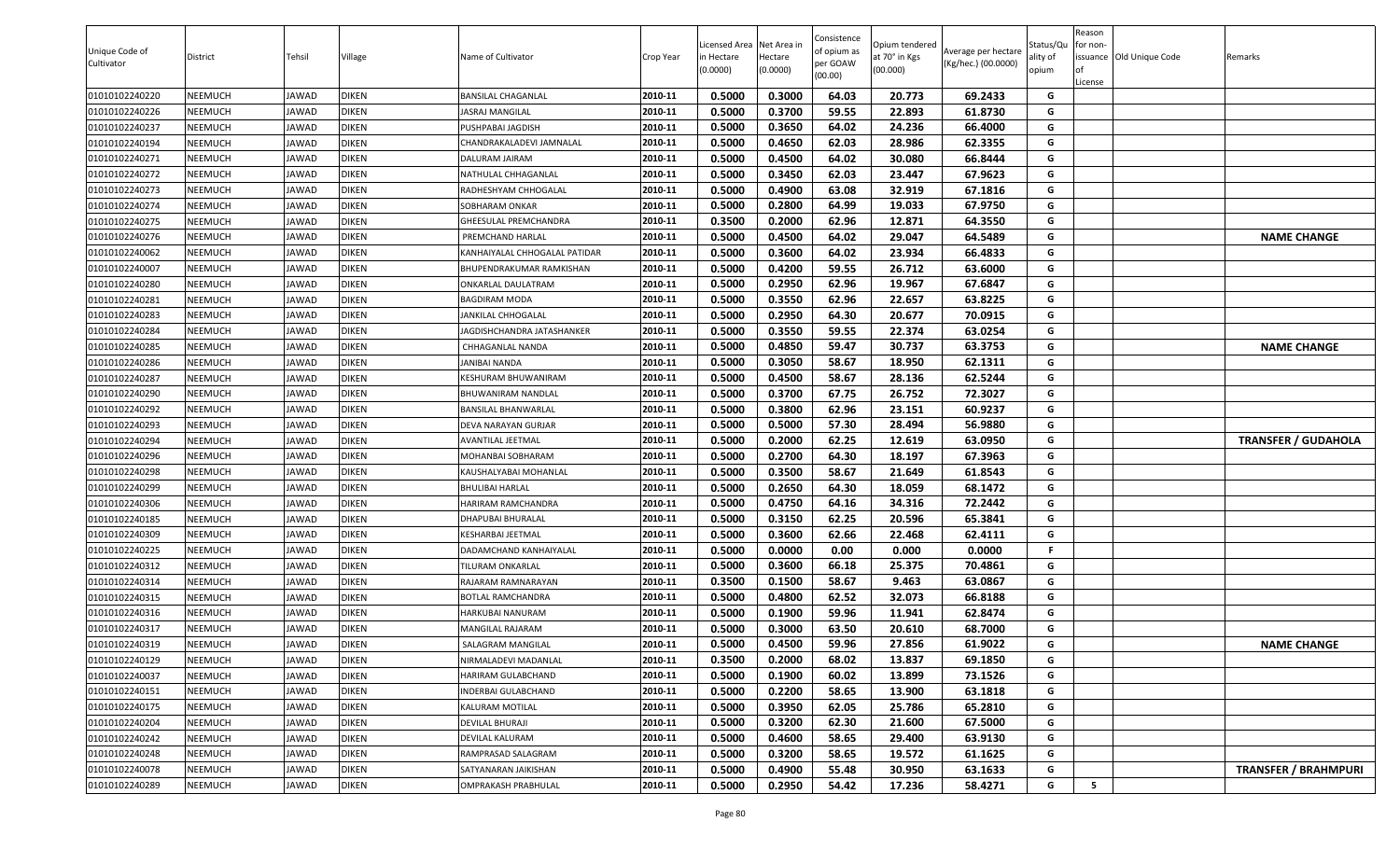| Unique Code of<br>Cultivator | <b>District</b> | Tehsil         | Village      | Name of Cultivator        | Crop Year | Licensed Area Net Area in<br>in Hectare<br>(0.0000) | lectare<br>(0.0000) | Consistence<br>of opium as<br>oer GOAW<br>(00.00) | Opium tendered<br>at 70° in Kgs<br>(00.000) | Average per hectare<br>(Kg/hec.) (00.0000) | Status/Qu<br>ality of<br>opium | Reason<br>for non-<br>issuance Old Unique Code<br>.icense | Remarks |
|------------------------------|-----------------|----------------|--------------|---------------------------|-----------|-----------------------------------------------------|---------------------|---------------------------------------------------|---------------------------------------------|--------------------------------------------|--------------------------------|-----------------------------------------------------------|---------|
| 01010102240202               | NEEMUCH         | JAWAD          | <b>DIKEN</b> | PRABHULAL RUPA            | 2010-11   | 0.5000                                              | 0.3100              | 62.30                                             | 20.675                                      | 66.6935                                    | G                              |                                                           |         |
| 01010102240044               | NEEMUCH         | JAWAD          | <b>DIKEN</b> | BADRILAL RATANLAL         | 2010-11   | 0.5000                                              | 0.4250              | 62.30                                             | 28.640                                      | 67.3882                                    | G                              |                                                           |         |
| 01010102240087               | NEEMUCH         | JAWAD          | <b>DIKEN</b> | OMPRAKASH GHEESALAL       | 2010-11   | 0.5000                                              | 0.2750              | 62.30                                             | 18.085                                      | 65.7636                                    | G                              |                                                           |         |
| 01010102240091               | NEEMUCH         | JAWAD          | <b>DIKEN</b> | MANGILAL BHANWARLAL       | 2010-11   | 0.5000                                              | 0.2500              | 58.64                                             | 16.285                                      | 65.1400                                    | G                              |                                                           |         |
| 01010102240104               | NEEMUCH         | JAWAD          | <b>DIKEN</b> | BHAGATRAM BHEEMA          | 2010-11   | 0.5000                                              | 0.4800              | 58.64                                             | 28.365                                      | 59.0938                                    | G                              |                                                           |         |
| 01010102240127               | NEEMUCH         | JAWAD          | <b>DIKEN</b> | BHAGATRAM KISHANLAL       | 2010-11   | 0.5000                                              | 0.4100              | 62.30                                             | 27.047                                      | 65.9683                                    | G                              |                                                           |         |
| 01010102240128               | NEEMUCH         | JAWAD          | <b>DIKEN</b> | <b>JAGDISH BHAGIRATH</b>  | 2010-11   | 0.3500                                              | 0.3550              | 57.33                                             | 20.876                                      | 58.8056                                    | G                              |                                                           |         |
| 01010102240149               | NEEMUCH         | JAWAD          | <b>DIKEN</b> | CHAMPALAL HEERALAL        | 2010-11   | 0.5000                                              | 0.3500              | 69.60                                             | 25.205                                      | 72.0143                                    | G                              |                                                           |         |
| 01010102240156               | NEEMUCH         | JAWAD          | <b>DIKEN</b> | HEERALAL MODIRAM          | 2010-11   | 0.5000                                              | 0.4050              | 66.18                                             | 27.956                                      | 69.0272                                    | G                              |                                                           |         |
| 01010102240166               | NEEMUCH         | JAWAD          | <b>DIKEN</b> | SATYANARAYAN NANURAM      | 2010-11   | 0.5000                                              | 0.4350              | 59.53                                             | 26.346                                      | 60.5655                                    | G                              |                                                           |         |
| 01010102240238               | NEEMUCH         | JAWAD          | <b>DIKEN</b> | CHETRAM DEVILAL           | 2010-11   | 0.5000                                              | 0.2500              | 62.30                                             | 16.314                                      | 65.2560                                    | G                              |                                                           |         |
| 01010102240239               | NEEMUCH         | JAWAD          | <b>DIKEN</b> | ONKARLAL BHAWARLAL        | 2010-11   | 0.5000                                              | 0.4850              | 56.33                                             | 27.771                                      | 57.2598                                    | G                              |                                                           |         |
| 01010102240013               | NEEMUCH         | JAWAD          | <b>DIKEN</b> | BAGDIRAM NATHUJI          | 2010-11   | 0.5000                                              | 0.4500              | 66.18                                             | 33.657                                      | 74.7933                                    | G                              |                                                           |         |
| 01010102240147               | NEEMUCH         | JAWAD          | <b>DIKEN</b> | RAMNARAYAN KACHARU        | 2010-11   | 0.5000                                              | 0.4050              | 62.30                                             | 26.762                                      | 66.0790                                    | G                              |                                                           |         |
| 01010102240070               | NEEMUCH         | JAWAD          | <b>DIKEN</b> | BHUWANIRAM KASHIRAM       | 2010-11   | 0.5000                                              | 0.4550              | 63.99                                             | 30.971                                      | 68.0681                                    | G                              |                                                           |         |
| 01010102240279               | NEEMUCH         | JAWAD          | <b>DIKEN</b> | KESHARBAI MANGILAL        | 2010-11   | 0.5000                                              | 0.3600              | 56.51                                             | 21.772                                      | 60.4778                                    | G                              |                                                           |         |
| 01010102240282               | NEEMUCH         | JAWAD          | <b>DIKEN</b> | IAGDISHCHANDRA RAMCHANDRA | 2010-11   | 0.5000                                              | 0.4050              | 59.53                                             | 25.768                                      | 63.6247                                    | G                              |                                                           |         |
| 01010102240001               | NEEMUCH         | JAWAD          | <b>DIKEN</b> | KANHAIYALAL BANSILAL      | 2010-11   | 0.5000                                              | 0.3200              | 63.77                                             | 21.199                                      | 66.2469                                    | G                              |                                                           |         |
| 01010102240142               | NEEMUCH         | JAWAD          | <b>DIKEN</b> | <b>MOHANLAL BHERULAL</b>  | 2010-11   | 0.5000                                              | 0.4700              | 55.68                                             | 28.445                                      | 60.5213                                    | G                              |                                                           |         |
| 01010102240244               | NEEMUCH         | JAWAD          | <b>DIKEN</b> | BHERULAL NARAYAN          | 2010-11   | 0.3500                                              | 0.1750              | 63.77                                             | 11.324                                      | 64.7086                                    | G                              |                                                           |         |
| 01010102240320               | NEEMUCH         | JAWAD          | <b>DIKEN</b> | DEVILAL JODHRAJ           | 2010-11   | 0.5000                                              | 0.3000              | 63.35                                             | 20.960                                      | 69.8667                                    | G                              |                                                           |         |
| 01010102240321               | NEEMUCH         | JAWAD          | <b>DIKEN</b> | DINESHKUMAR JODHRAJ       | 2010-11   | 0.5000                                              | 0.3200              | 63.77                                             | 22.274                                      | 69.6063                                    | G                              |                                                           |         |
| 01010102240322               | NEEMUCH         | JAWAD          | <b>DIKEN</b> | SITARAM RAMGOPAL          | 2010-11   | 0.5000                                              | 0.4550              | 61.48                                             | 31.680                                      | 69.6264                                    | G                              |                                                           |         |
| 01010102240323               | NEEMUCH         | JAWAD          | <b>DIKEN</b> | ASHOKKUMAR MISHRILAL      | 2010-11   | 0.5000                                              | 0.3850              | 61.67                                             | 25.117                                      | 65.2390                                    | G                              | 01010102219006                                            |         |
| 01010105242001               | NEEMUCH         | SINGOLI        | <b>DORAI</b> | LABHCHAND NARAYAN         | 2010-11   | 0.3500                                              | 0.3000              | 60.75                                             | 18.694                                      | 62.3133                                    | G                              |                                                           |         |
| 01010105242008               | NEEMUCH         | SINGOLI        | <b>DORAI</b> | DEVILAL BHANWARLAL        | 2010-11   | 0.5000                                              | 0.4050              | 60.75                                             | 25.663                                      | 63.3654                                    | G                              |                                                           |         |
| 01010105242012               | NEEMUCH         | SINGOLI        | <b>DORAI</b> | BHUWANISINGH HARISINGH    | 2010-11   | 0.5000                                              | 0.4100              | 60.75                                             | 26.904                                      | 65.6195                                    | G                              |                                                           |         |
| 01010105242017               | NEEMUCH         | SINGOLI        | <b>DORAI</b> | BANSHILAL DEVA            | 2010-11   | 0.3500                                              | 0.2950              | 60.75                                             | 19.431                                      | 65.8678                                    | G                              |                                                           |         |
| 01010105242020               | NEEMUCH         | SINGOLI        | <b>DORAI</b> | JITU LAL PRABHULAL        | 2010-11   | 0.5000                                              | 0.2650              | 63.03                                             | 19.692                                      | 74.3094                                    | G                              |                                                           |         |
| 01010105242044               | NEEMUCH         | SINGOLI        | <b>DORAI</b> | GHISIBAI SHAMBHULAL       | 2010-11   | 0.5000                                              | 0.4850              | 61.27                                             | 30.206                                      | 62.2804                                    | G                              |                                                           |         |
| 01010105242031               | NEEMUCH         | SINGOLI        | <b>DORAI</b> | KUKA CHAMPA               | 2010-11   | 0.5000                                              | 0.3000              | 58.61                                             | 17.834                                      | 59.4467                                    | G                              |                                                           |         |
| 01010105242039               | NEEMUCH         | SINGOLI        | <b>DORAI</b> | CHUNNILAL MAGNIRAM        | 2010-11   | 0.5000                                              | 0.3100              | 61.27                                             | 20.998                                      | 67.7355                                    | G                              |                                                           |         |
| 01010105242041               | NEEMUCH         | <b>SINGOLI</b> | <b>DORAI</b> | PREMBAI GOPALDAS          | 2010-11   | 0.5000                                              | 0.1900              | 61.27                                             | 12.473                                      | 65.6474                                    | G                              |                                                           |         |
| 01010105242043               | NEEMUCH         | SINGOLI        | <b>DORAI</b> | <b>JITMAL NARAYAN</b>     | 2010-11   | 0.5000                                              | 0.2950              | 58.61                                             | 17.918                                      | 60.7390                                    | G                              |                                                           |         |
| 01010105242014               | NEEMUCH         | SINGOLI        | <b>DORAI</b> | HARLAL PRATHVIRAJ         | 2010-11   | 0.5000                                              | 0.5000              | 58.61                                             | 29.774                                      | 59.5480                                    | G                              |                                                           |         |
| 01010105242046               | NEEMUCH         | SINGOLI        | <b>DORAI</b> | <b>MANGILAL DEVA</b>      | 2010-11   | 0.5000                                              | 0.4800              | 61.27                                             | 30.617                                      | 63.7854                                    | G                              |                                                           |         |
| 01010105242004               | NEEMUCH         | SINGOLI        | <b>DORAI</b> | NARENDRA KHUMANSINGH      | 2010-11   | 0.5000                                              | 0.2200              | 58.61                                             | 13.916                                      | 63.2545                                    | G                              |                                                           |         |
| 01010105242002               | NEEMUCH         | SINGOLI        | <b>DORAI</b> | AGANNATH NARAYAN          | 2010-11   | 0.5000                                              | 0.2050              | 61.27                                             | 12.910                                      | 62.9756                                    | G                              |                                                           |         |
| 01010105242007               | NEEMUCH         | SINGOLI        | <b>DORAI</b> | PANNALAL BHANWARLAL       | 2010-11   | 0.5000                                              | 0.3700              | 65.56                                             | 25.006                                      | 67.5838                                    | G                              |                                                           |         |
| 01010105242013               | NEEMUCH         | SINGOLI        | <b>DORAI</b> | <b>ONKAR MODA</b>         | 2010-11   | 0.3500                                              | 0.3350              | 58.61                                             | 19.902                                      | 59.4090                                    | G                              |                                                           |         |
| 01010105242016               | NEEMUCH         | SINGOLI        | <b>DORAI</b> | NANDLAL MODA              | 2010-11   | 0.3500                                              | 0.3250              | 56.36                                             | 18.615                                      | 57.2769                                    | G                              |                                                           |         |
| 01010105242018               | NEEMUCH         | SINGOLI        | <b>DORAI</b> | LAKHMICHAND RATANA        | 2010-11   | 0.5000                                              | 0.3750              | 63.03                                             | 24.240                                      | 64.6400                                    | G                              |                                                           |         |
| 01010105242019               | NEEMUCH         | SINGOLI        | <b>DORAI</b> | KAMLIBAI PANNALAL         | 2010-11   | 0.3500                                              | 0.3200              | 63.47                                             | 21.398                                      | 66.8688                                    | G                              |                                                           |         |
| 01010105242045               | NEEMUCH         | SINGOLI        | <b>DORAI</b> | MANGILAL RAMLAL           | 2010-11   | 0.3500                                              | 0.3400              | 61.33                                             | 21.606                                      | 63.5471                                    | G                              |                                                           |         |
| 01010105242037               | NEEMUCH         | SINGOLI        | <b>DORAI</b> | CHHAGANLAL MAGNIRAM       | 2010-11   | 0.5000                                              | 0.3350              | 61.33                                             | 22.263                                      | 66.4567                                    | G                              |                                                           |         |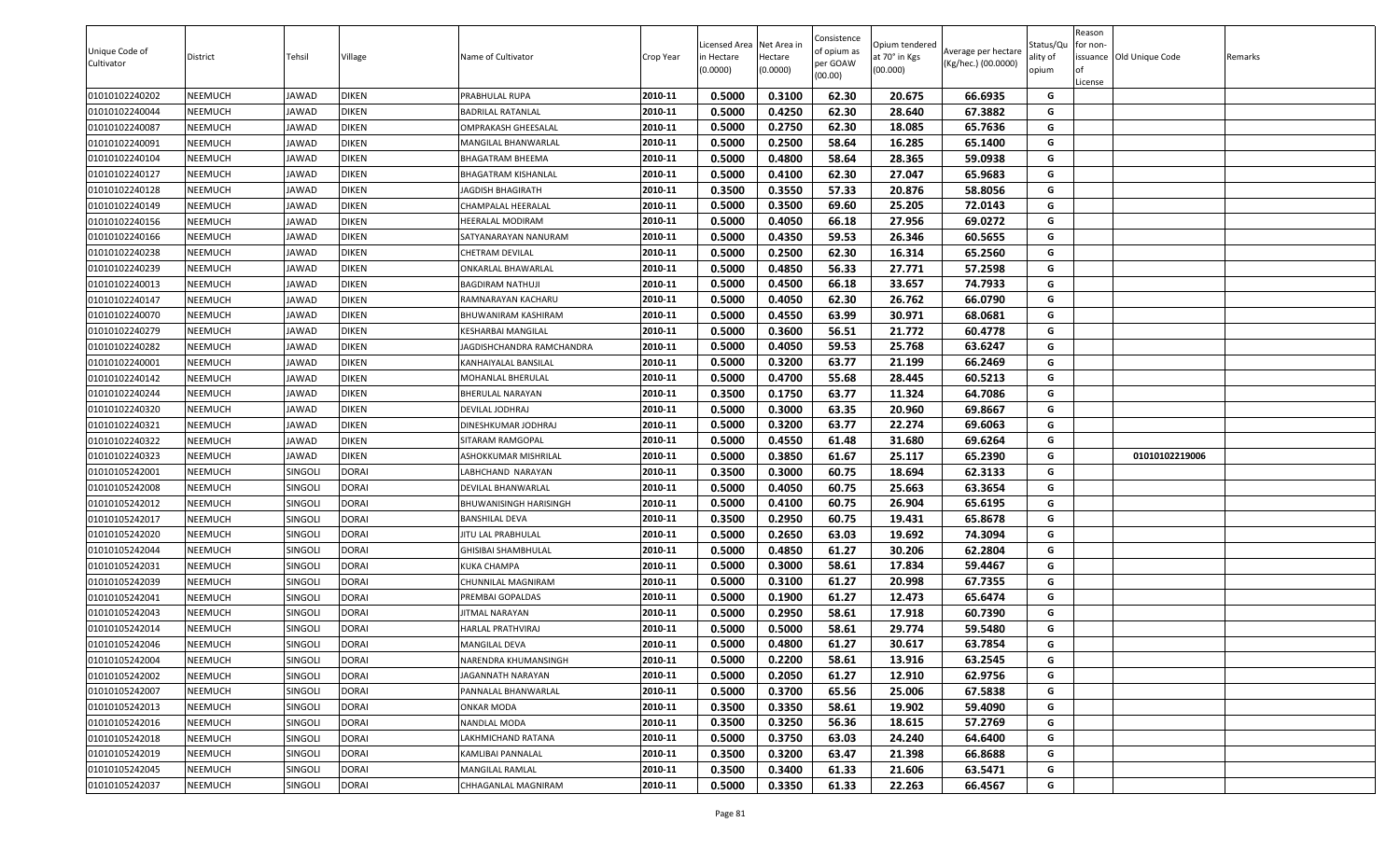| Unique Code of |                 |                |                     |                         |           | Licensed Area Net Area in |                     | Consistence<br>of opium as | Opium tendered            | Average per hectare | Status/Qu         | Reason<br>for non-                  |         |
|----------------|-----------------|----------------|---------------------|-------------------------|-----------|---------------------------|---------------------|----------------------------|---------------------------|---------------------|-------------------|-------------------------------------|---------|
| Cultivator     | <b>District</b> | Tehsil         | Village             | Name of Cultivator      | Crop Year | in Hectare<br>(0.0000)    | lectare<br>(0.0000) | oer GOAW<br>(00.00)        | at 70° in Kgs<br>(00.000) | (Kg/hec.) (00.0000) | ality of<br>opium | issuance Old Unique Code<br>.icense | Remarks |
| 01010105200001 | NEEMUCH         | <b>SINGOLI</b> | <b>GHATI (BADI)</b> | KHEMDAS BHAGWANDAS      | 2010-11   | 0.5000                    | 0.3900              | 59.33                      | 24.181                    | 62.0026             | G                 |                                     |         |
| 01010105200004 | NEEMUCH         | SINGOLI        | GHATI (BADI)        | <b>AGDISH AMARCHAND</b> | 2010-11   | 0.5000                    | 0.3700              | 61.31                      | 23.298                    | 62.9676             |                   | $\overline{2}$                      |         |
| 01010105200005 | NEEMUCH         | SINGOLI        | <b>GHATI (BADI)</b> | HEMRAJ PYARCHAND        | 2010-11   | 0.3500                    | 0.2750              | 68.15                      | 18.994                    | 69.0691             | G                 |                                     |         |
| 01010105200010 | NEEMUCH         | SINGOLI        | GHATI (BADI)        | DEVILAL NANALAL         | 2010-11   | 0.5000                    | 0.3600              | 64.54                      | 24.341                    | 67.6139             | G                 |                                     |         |
| 01010105200011 | NEEMUCH         | <b>SINGOLI</b> | GHATI (BADI)        | BAGDIRAM NANALAL        | 2010-11   | 0.5000                    | 0.4300              | 63.85                      | 28.322                    | 65.8651             | G                 |                                     |         |
| 01010105200012 | NEEMUCH         | SINGOLI        | GHATI (BADI)        | RAMNIVAS JAGDISHCHANDRA | 2010-11   | 0.5000                    | 0.4350              | 60.83                      | 27.035                    | 62.1494             | G                 |                                     |         |
| 01010105200013 | NEEMUCH         | SINGOLI        | <b>GHATI (BADI)</b> | HIRALAL GOMA            | 2010-11   | 0.5000                    | 0.4450              | 67.23                      | 31.387                    | 70.5326             | G                 |                                     |         |
| 01010105200017 | NEEMUCH         | <b>SINGOLI</b> | GHATI (BADI)        | LALURAM MEGRAJ          | 2010-11   | 0.5000                    | 0.2900              | 63.85                      | 19.292                    | 66.5241             | G                 |                                     |         |
| 01010105200018 | NEEMUCH         | SINGOLI        | GHATI (BADI)        | <b>BALURAM GOMA</b>     | 2010-11   | 0.5000                    | 0.4150              | 66.86                      | 28.807                    | 69.4145             | G                 |                                     |         |
| 01010105200019 | NEEMUCH         | SINGOLI        | GHATI (BADI)        | SHANKAR PUKHLAL         | 2010-11   | 0.3500                    | 0.2950              | 61.42                      | 18.444                    | 62.5220             |                   | $\overline{2}$                      |         |
| 01010105200020 | NEEMUCH         | <b>SINGOLI</b> | <b>GHATI (BADI)</b> | TARACHAND SUKHLAL       | 2010-11   | 0.5000                    | 0.1950              | 63.85                      | 13.253                    | 67.9641             | G                 |                                     |         |
| 01010105200023 | NEEMUCH         | <b>SINGOLI</b> | GHATI (BADI)        | RAMLAL NANALAL          | 2010-11   | 0.3500                    | 0.2400              | 64.57                      | 17.056                    | 71.0667             | G                 |                                     |         |
| 01010105200031 | NEEMUCH         | <b>SINGOLI</b> | GHATI (BADI)        | DEVILAL BHAGWANDAS      | 2010-11   | 0.5000                    | 0.5000              | 61.78                      | 32.223                    | 64.4460             | G                 |                                     |         |
| 01010105200032 | NEEMUCH         | SINGOLI        | <b>GHATI (BADI)</b> | JODHRAJ BHANA           | 2010-11   | 0.3500                    | 0.2250              | 61.78                      | 14.236                    | 63.2711             | G                 |                                     |         |
| 01010105200033 | NEEMUCH         | SINGOLI        | <b>GHATI (BADI)</b> | LALURAM RAMA            | 2010-11   | 0.3500                    | 0.3000              | 59.33                      | 18.418                    | 61.3933             | G                 |                                     |         |
| 01010105200036 | NEEMUCH         | SINGOLI        | <b>GHATI (BADI)</b> | MUKUNDDAS KUKADAS       | 2010-11   | 0.5000                    | 0.4000              | 66.86                      | 26.859                    | 67.1475             | G                 |                                     |         |
| 01010105200037 | NEEMUCH         | SINGOLI        | <b>GHATI (BADI)</b> | SOHANLAL CHATARBHUJ     | 2010-11   | 0.5000                    | 0.4050              | 64.57                      | 27.756                    | 68.5333             | G                 |                                     |         |
| 01010105200038 | NEEMUCH         | SINGOLI        | GHATI (BADI)        | JANIBAI AMARCHAND       | 2010-11   | 0.5000                    | 0.4900              | 64.57                      | 32.921                    | 67.1857             | G                 |                                     |         |
| 01010105200003 | NEEMUCH         | SINGOLI        | GHATI (BADI)        | NARAYANLAL JITU         | 2010-11   | 0.3500                    | 0.2950              | 62.80                      | 19.037                    | 64.5322             | G                 |                                     |         |
| 01010105200040 | NEEMUCH         | <b>SINGOLI</b> | <b>GHATI (BADI)</b> | RAMLAL GHASILAL         | 2010-11   | 0.3500                    | 0.3500              | 64.56                      | 23.408                    | 66.8800             | G                 |                                     |         |
| 01010105200002 | NEEMUCH         | SINGOLI        | GHATI (BADI)        | PYARCHAND MANGILAL      | 2010-11   | 0.3500                    | 0.3150              | 62.80                      | 21.370                    | 67.8413             | G                 |                                     |         |
| 01010105200029 | NEEMUCH         | SINGOLI        | GHATI (BADI)        | <b>BANSHIDAS RAMDAS</b> | 2010-11   | 0.3500                    | 0.3450              | 66.86                      | 23.783                    | 68.9362             | G                 |                                     |         |
| 01010105200014 | NEEMUCH         | SINGOLI        | GHATI (BADI)        | SATYANARAYAN GANESHRAM  | 2010-11   | 0.3500                    | 0.3050              | 61.41                      | 18.730                    | 61.4098             | G                 |                                     |         |
| 01010105200022 | NEEMUCH         | SINGOLI        | GHATI (BADI)        | GOPAL GHASI             | 2010-11   | 0.5000                    | 0.4900              | 64.40                      | 32.393                    | 66.1082             | G                 |                                     |         |
| 01010105200027 | NEEMUCH         | SINGOLI        | GHATI (BADI)        | KAMLIBAI NARAYAN        | 2010-11   | 0.5000                    | 0.5050              | 60.16                      | 31.507                    | 62.3901             | G                 |                                     |         |
| 01010105200035 | NEEMUCH         | SINGOLI        | GHATI (BADI)        | KUKIBAI NANDLAL         | 2010-11   | 0.5000                    | 0.4400              | 64.40                      | 29.652                    | 67.3909             | G                 |                                     |         |
| 01010105200041 | NEEMUCH         | SINGOLI        | GHATI (BADI)        | SHANTILAL BALURAM       | 2010-11   | 0.5000                    | 0.4800              | 61.86                      | 30.417                    | 63.3688             | G                 |                                     |         |
| 01010105200042 | NEEMUCH         | SINGOLI        | <b>GHATI (BADI)</b> | GHISULAL BHANWARLAL     | 2010-11   | 0.5000                    | 0.4850              | 64.40                      | 32.090                    | 66.1649             | G                 |                                     |         |
| 01010105200043 | NEEMUCH         | SINGOLI        | GHATI (BADI)        | KAILASH JIVRAM          | 2010-11   | 0.5000                    | 0.3850              | 61.41                      | 24.204                    | 62.8675             | G                 |                                     |         |
| 01010105200044 | NEEMUCH         | <b>SINGOLI</b> | GHATI (BADI)        | BABULAL LALURAM         | 2010-11   | 0.5000                    | 0.4400              | 64.54                      | 28.960                    | 65.8182             | G                 |                                     |         |
| 01010105200045 | NEEMUCH         | SINGOLI        | <b>GHATI (BADI)</b> | RATANLAL CHUNNILA       | 2010-11   | 0.5000                    | 0.3500              | 61.41                      | 22.073                    | 63.0657             | G                 |                                     |         |
| 01010105200046 | NEEMUCH         | SINGOLI        | <b>GHATI (BADI)</b> | GHASILAL PRATHVIRAJ     | 2010-11   | 0.5000                    | 0.4950              | 64.54                      | 32.316                    | 65.2848             | G                 |                                     |         |
| 01010105200047 | NEEMUCH         | <b>SINGOLI</b> | GHATI (BADI)        | TULSIRAM GHISULAL       | 2010-11   | 0.5000                    | 0.4000              | 63.83                      | 25.751                    | 64.3775             |                   | $\overline{2}$                      |         |
| 01010105200048 | NEEMUCH         | SINGOLI        | GHATI (BADI)        | SHIVELAL NARAYAN        | 2010-11   | 0.5000                    | 0.5000              | 60.85                      | 31.416                    | 62.8320             | G                 |                                     |         |
| 01010105200049 | NEEMUCH         | SINGOLI        | GHATI (BADI)        | BHAGWANDAS ONKARDAS     | 2010-11   | 0.5000                    | 0.4900              | 59.72                      | 30.432                    | 62.1061             | G                 |                                     |         |
| 01010105200050 | <b>NEEMUCH</b>  | SINGOLI        | <b>GHATI (BADI)</b> | KALURAM RAMLAL          | 2010-11   | 0.3500                    | 0.3200              | 59.72                      | 19.733                    | 61.6656             | G                 |                                     |         |
| 01010105200026 | NEEMUCH         | SINGOLI        | <b>GHATI (BADI)</b> | GANGABAI KASHIRAM       | 2010-11   | 0.3500                    | 0.3350              | 60.76                      | 21.127                    | 63.0657             | G                 |                                     |         |
| 01010105200051 | NEEMUCH         | SINGOLI        | GHATI (BADI)        | <b>HIRALAL LOBHIRAM</b> | 2010-11   | 0.5000                    | 0.4850              | 62.80                      | 31.400                    | 64.7423             | G                 | 01010105132003                      |         |
| 01010105200052 | NEEMUCH         | SINGOLI        | GHATI (BADI)        | RAMESHCHANDRA RAMLAL    | 2010-11   | 0.5000                    | 0.4900              | 62.80                      | 31.669                    | 64.6306             | G                 | 01010105132007                      |         |
| 01010105200053 | NEEMUCH         | SINGOLI        | <b>GHATI (BADI)</b> | RATANLAL DHANNALAL      | 2010-11   | 0.3500                    | 0.2000              | 57.34                      | 12.025                    | 60.1250             | G                 | 01010105132012                      |         |
| 01010102217003 | NEEMUCH         | JAWAD          | <b>GUDAHOLA</b>     | SHANKARLAL NATHU        | 2010-11   | 0.5000                    | 0.4900              | 62.78                      | 33.426                    | 68.2163             | G                 |                                     |         |
| 01010102217006 | NEEMUCH         | JAWAD          | <b>GUDAHOLA</b>     | SHIVNARAYAN DEVILAL     | 2010-11   | 0.5000                    | 0.3450              | 62.50                      | 23.071                    | 66.8725             | G                 |                                     |         |
| 01010102217024 | NEEMUCH         | JAWAD          | GUDAHOLA            | SUNDARLAL SHANKARLAL    | 2010-11   | 0.5000                    | 0.5000              | 64.48                      | 34.469                    | 68.9380             | G                 |                                     |         |
| 01010102217039 | NEEMUCH         | JAWAD          | GUDAHOLA            | GAFUR VAJIR             | 2010-11   | 0.5000                    | 0.5050              | 62.66                      | 33.944                    | 67.2158             | G                 |                                     |         |
| 01010102217012 | NEEMUCH         | JAWAD          | <b>GUDAHOLA</b>     | GOPAL LAXMINARAYAN      | 2010-11   | 0.5000                    | 0.4850              | 63.37                      | 32.509                    | 67.0289             | G                 |                                     |         |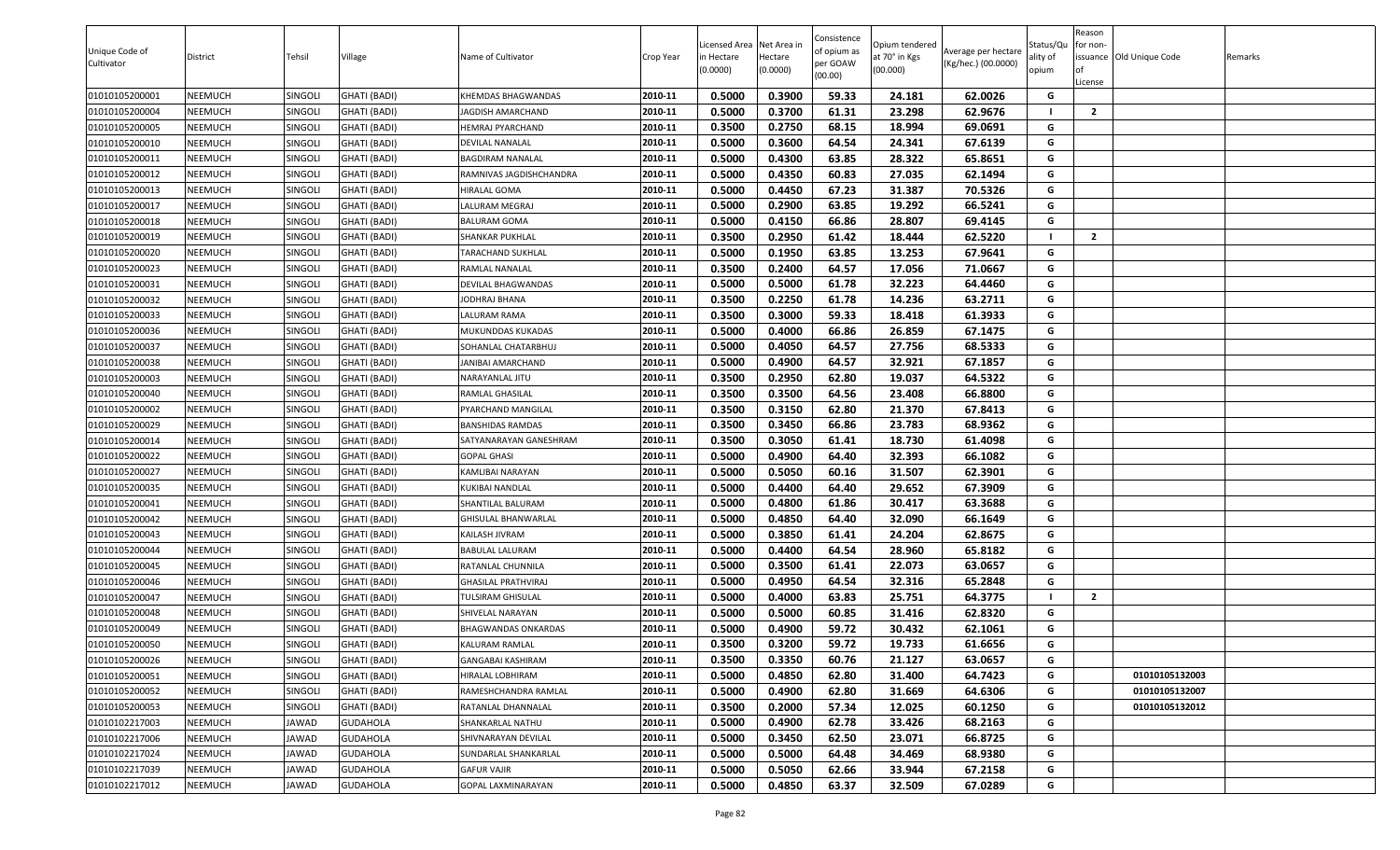|                |                |              |                    |                           |           |                           |                     | Consistence |                           |                     |                   | Reason                  |                          |                             |
|----------------|----------------|--------------|--------------------|---------------------------|-----------|---------------------------|---------------------|-------------|---------------------------|---------------------|-------------------|-------------------------|--------------------------|-----------------------------|
| Unique Code of |                |              |                    |                           |           | Licensed Area Net Area in |                     | of opium as | Opium tendered            | Average per hectare | Status/Qu         | for non-                |                          |                             |
| Cultivator     | District       | Tehsil       | Village            | Name of Cultivator        | Crop Year | n Hectare<br>(0.0000)     | Hectare<br>(0.0000) | per GOAW    | at 70° in Kgs<br>(00.000) | (Kg/hec.) (00.0000) | ality of<br>opium | lof                     | issuance Old Unique Code | Remarks                     |
|                |                |              |                    |                           |           |                           |                     | (00.00)     |                           |                     |                   | License                 |                          |                             |
| 01010102217013 | <b>NEEMUCH</b> | JAWAD        | <b>GUDAHOLA</b>    | <b>BHURIBAI GANGARAM</b>  | 2010-11   | 0.5000                    | 0.4450              | 58.05       | 26.894                    | 60.4360             | G                 |                         |                          |                             |
| 01010102217015 | <b>NEEMUCH</b> | JAWAD        | <b>GUDAHOLA</b>    | SHANTILAL DULICHAND       | 2010-11   | 0.5000                    | 0.3500              | 58.05       | 22.515                    | 64.3286             | G                 |                         |                          |                             |
| 01010102217022 | <b>NEEMUCH</b> | JAWAD        | <b>GUDAHOLA</b>    | SATYANARAYAN LAXMINARAYAN | 2010-11   | 0.5000                    | 0.4250              | 58.05       | 26.686                    | 62.7906             | G                 |                         |                          |                             |
| 01010102217023 | <b>NEEMUCH</b> | JAWAD        | GUDAHOLA           | ISHWARLAL SUNDERLAL       | 2010-11   | 0.5000                    | 0.3950              | 59.14       | 24.830                    | 62.8608             | G                 |                         |                          |                             |
| 01010102217026 | <b>NEEMUCH</b> | JAWAD        | <b>GUDAHOLA</b>    | NANDKISHORE KALURAM       | 2010-11   | 0.5000                    | 0.4700              | 59.14       | 29.916                    | 63.6511             | G                 |                         |                          |                             |
| 01010102217010 | <b>NEEMUCH</b> | JAWAD        | <b>GUDAHOLA</b>    | <b>GANGARAM HIRALAL</b>   | 2010-11   | 0.5000                    | 0.4350              | 52.90       | 23.767                    | 54.6368             | G                 | $\overline{\mathbf{A}}$ |                          |                             |
| 01010102217028 | <b>NEEMUCH</b> | JAWAD        | <b>GUDAHOLA</b>    | SUBHAN BADRUDHIN          | 2010-11   | 0.5000                    | 0.3350              | 59.14       | 21.755                    | 64.9403             | G                 |                         |                          |                             |
| 01010102217005 | <b>NEEMUCH</b> | JAWAD        | GUDAHOLA           | OMPRAKASH BADRILAL        | 2010-11   | 0.5000                    | 0.4350              | 56.76       | 25.453                    | 58.5126             | G                 |                         |                          |                             |
| 01010102217038 | <b>NEEMUCH</b> | JAWAD        | <b>GUDAHOLA</b>    | MOHANBAI KHYALIRAM        | 2010-11   | 0.5000                    | 0.4800              | 59.14       | 29.790                    | 62.0625             | G                 |                         |                          |                             |
| 01010102217008 | <b>NEEMUCH</b> | JAWAD        | <b>GUDAHOLA</b>    | SATYANARAYAN JAGANNATH    | 2010-11   | 0.5000                    | 0.3300              | 54.73       | 19.656                    | 59.5636             | G                 | - 5                     |                          |                             |
| 01010102217040 | <b>NEEMUCH</b> | <b>JAWAD</b> | <b>GUDAHOLA</b>    | SUNDARBAI BALAKDAS        | 2010-11   | 0.3500                    | 0.3050              | 58.91       | 18.784                    | 61.5869             | G                 |                         |                          |                             |
| 01010102217027 | <b>NEEMUCH</b> | JAWAD        | GUDAHOLA           | DEVRAM HIRALAL            | 2010-11   | 0.5000                    | 0.4900              | 55.60       | 28.880                    | 58.9388             | G                 |                         |                          |                             |
| 01010102217017 | <b>NEEMUCH</b> | JAWAD        | <b>GUDAHOLA</b>    | BHONIBAI MODIRAM          | 2010-11   | 0.5000                    | 0.2500              | 58.91       | 15.308                    | 61.2320             | G                 |                         |                          |                             |
| 01010102217019 | <b>NEEMUCH</b> | JAWAD        | <b>GUDAHOLA</b>    | BAPULAL MOHANLAL          | 2010-11   | 0.5000                    | 0.3450              | 54.73       | 20.031                    | 58.0609             | G                 | - 5                     |                          |                             |
| 01010102217002 | <b>NEEMUCH</b> | JAWAD        | <b>GUDAHOLA</b>    | <b>GOPAL LALAJI</b>       | 2010-11   | 0.5000                    | 0.4700              | 58.91       | 28.950                    | 61.5957             | G                 |                         |                          |                             |
| 01010102217014 | <b>NEEMUCH</b> | JAWAD        | <b>GUDAHOLA</b>    | <b>GHASIRAM HEMA</b>      | 2010-11   | 0.5000                    | 0.4600              | 54.73       | 25.872                    | 56.2435             | G                 | 5                       |                          |                             |
| 01010102217041 | <b>NEEMUCH</b> | JAWAD        | GUDAHOLA           | SUNDARLAL MODA            | 2010-11   | 0.5000                    | 0.4450              | 58.91       | 27.957                    | 62.8247             | G                 |                         |                          |                             |
| 01010102217004 | <b>NEEMUCH</b> | JAWAD        | <b>GUDAHOLA</b>    | LAXMINARAYAN NATHU        | 2010-11   | 0.3500                    | 0.3550              | 58.05       | 20.915                    | 58.9155             | G                 |                         |                          |                             |
| 01010102217043 | <b>NEEMUCH</b> | JAWAD        | <b>GUDAHOLA</b>    | DINESHKUMAR KALURAM       | 2010-11   | 0.5000                    | 0.3250              | 59.14       | 20.581                    | 63.3262             | G                 |                         |                          |                             |
| 01010102217042 | <b>NEEMUCH</b> | JAWAD        | GUDAHOLA           | RAMSAGARBAI DEVILAL       | 2010-11   | 0.5000                    | 0.4450              | 61.10       | 29.817                    | 67.0045             | G                 |                         |                          |                             |
| 01010102219001 | <b>NEEMUCH</b> | JAWAD        | GUDAPARIHAR        | MODIRAM DEVA              | 2010-11   | 0.5000                    | 0.4750              | 63.18       | 31.211                    | 65.7074             | G                 |                         |                          |                             |
| 01010102219002 | <b>NEEMUCH</b> | JAWAD        | <b>GUDAPARIHAR</b> | MAHESHKUMAR MISHRILAL     | 2010-11   | 0.5000                    | 0.2800              | 62.69       | 18.538                    | 66.2071             | G                 |                         |                          |                             |
| 01010102219005 | <b>NEEMUCH</b> | JAWAD        | <b>GUDAPARIHAR</b> | <b>BAGDIRAM TILA</b>      | 2010-11   | 0.5000                    | 0.3400              | 63.22       | 22.958                    | 67.5235             | G                 |                         |                          |                             |
| 01010102219010 | <b>NEEMUCH</b> | JAWAD        | <b>GUDAPARIHAR</b> | MOHAN DHANNA              | 2010-11   | 0.5000                    | 0.4000              | 61.93       | 26.816                    | 67.0400             | G                 |                         |                          |                             |
| 01010102219012 | <b>NEEMUCH</b> | JAWAD        | GUDAPARIHAR        | NARAYAN MOHANLAL          | 2010-11   | 0.5000                    | 0.3250              | 63.22       | 22.127                    | 68.0831             | G                 |                         |                          |                             |
| 01010102219021 | <b>NEEMUCH</b> | JAWAD        | <b>GUDAPARIHAR</b> | BABULAL DHANNA            | 2010-11   | 0.3500                    | 0.3400              | 65.60       | 22.538                    | 66.2882             | G                 |                         |                          |                             |
| 01010102219022 | <b>NEEMUCH</b> | JAWAD        | <b>GUDAPARIHAR</b> | HARISINGH RAMSINGH        | 2010-11   | 0.5000                    | 0.2750              | 61.93       | 17.960                    | 65.3091             | G                 |                         |                          |                             |
| 01010102219024 | <b>NEEMUCH</b> | <b>JAWAD</b> | <b>GUDAPARIHAR</b> | DASHRATH KANHEYALAL       | 2010-11   | 0.5000                    | 0.3450              | 63.22       | 23.184                    | 67.2000             | G                 |                         |                          |                             |
| 01010102219033 | <b>NEEMUCH</b> | JAWAD        | GUDAPARIHAR        | SURESH MISHRILAL          | 2010-11   | 0.5000                    | 0.4250              | 60.12       | 26.307                    | 61.8988             | G                 |                         |                          |                             |
| 01010102219042 | <b>NEEMUCH</b> | JAWAD        | <b>GUDAPARIHAR</b> | RAMCHANDRA BHAGWAN        | 2010-11   | 0.5000                    | 0.1950              | 58.30       | 12.510                    | 64.1538             | G                 |                         |                          |                             |
| 01010102219043 | <b>NEEMUCH</b> | JAWAD        | <b>GUDAPARIHAR</b> | AZIZKHANN KASAMKHANN      | 2010-11   | 0.5000                    | 0.4000              | 63.13       | 27.245                    | 68.1125             | G                 |                         |                          |                             |
| 01010102219051 | <b>NEEMUCH</b> | JAWAD        | <b>GUDAPARIHAR</b> | GHISEKHANN KASAMKHANN     | 2010-11   | 0.5000                    | 0.3850              | 60.12       | 25.027                    | 65.0052             | G                 |                         |                          |                             |
| 01010102219028 | <b>NEEMUCH</b> | JAWAD        | GUDAPARIHAR        | NARAYAN RAMAJI            | 2010-11   | 0.5000                    | 0.1500              | 63.35       | 9.693                     | 64.6200             | G                 |                         |                          |                             |
| 01010102219029 | <b>NEEMUCH</b> | JAWAD        | GUDAPARIHAR        | LALARAM GOVINDJI          | 2010-11   | 0.5000                    | 0.4300              | 61.88       | 29.092                    | 67.6558             | G                 |                         |                          |                             |
| 01010102219015 | <b>NEEMUCH</b> | JAWAD        | <b>GUDAPARIHAR</b> | NANDA GOVIND              | 2010-11   | 0.5000                    | 0.1950              | 60.12       | 13.175                    | 67.5641             | G                 |                         |                          |                             |
| 01010102219026 | <b>NEEMUCH</b> | JAWAD        | <b>GUDAPARIHAR</b> | PYARIBAI BANSHILAL        | 2010-11   | 0.3500                    | 0.3500              | 69.62       | 25.192                    | 71.9771             | G                 |                         |                          |                             |
| 01010102219053 | <b>NEEMUCH</b> | JAWAD        | <b>GUDAPARIHAR</b> | SARDARBAI CHAINRAM        | 2010-11   | 0.5000                    | 0.4350              | 63.86       | 29.138                    | 66.9839             | G                 |                         | 01010102218006           |                             |
| 01010105224007 | <b>NEEMUCH</b> | SINGOLI      | <b>GUNJALIYA</b>   | AXMANSINGH BHAWARSINGH    | 2010-11   | 0.5000                    | 0.4150              | 60.43       | 11.784                    | 28.3952             | G                 | $\overline{4}$          |                          |                             |
|                |                |              |                    |                           |           |                           |                     |             |                           |                     |                   |                         |                          |                             |
| 01010105224009 | NEEMUCH        | SINGOLI      | GUNJALIYA          | MOTILAL BHURA             | 2010-11   | 0.3500                    | 0.3500              | 62.59       | 21.907                    | 62.5914             | G                 |                         |                          | <b>TRANSFER / RATANGARH</b> |
| 01010105224023 | <b>NEEMUCH</b> | SINGOLI      | GUNJALIYA          | PREMSINGH LAXMAN          | 2010-11   | 0.3500                    | 0.3400              | 68.48       | 22.745                    | 66.8971             | G                 |                         |                          | <b>TRANSFER / RATANGARH</b> |
|                |                |              |                    |                           |           |                           |                     |             |                           |                     |                   |                         |                          |                             |
| 01010105224016 | NEEMUCH        | SINGOLI      | GUNJALIYA          | DHANNA BHUWANA            | 2010-11   | 0.3500                    | 0.2900              | 56.73       | 16.427                    | 56.6448             | G                 |                         |                          | <b>TRANSFER / RATANGARH</b> |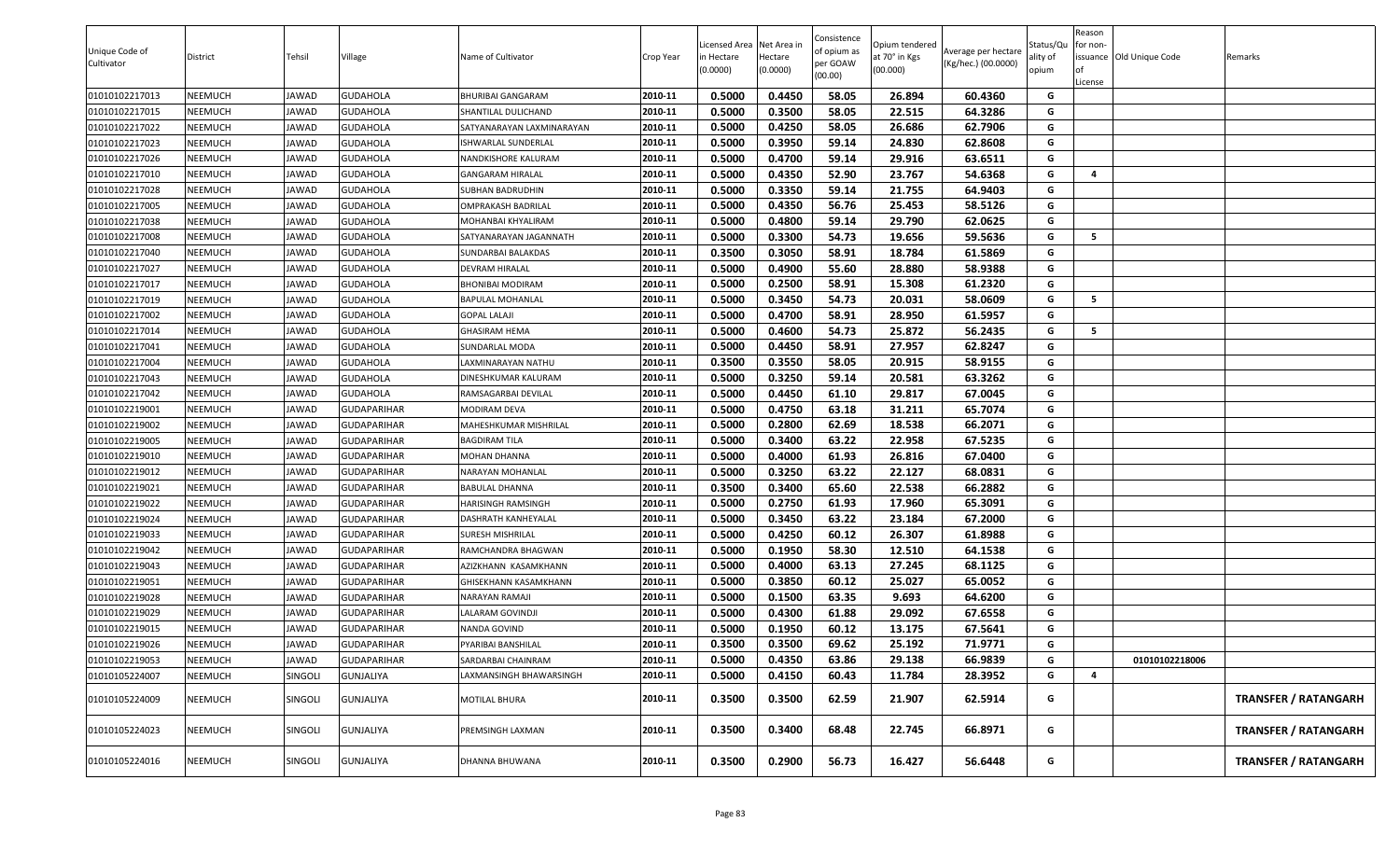|                |                |                |                 |                           |           |                          |                     | Consistence |                           |                     |                   | Reason   |                          |                              |
|----------------|----------------|----------------|-----------------|---------------------------|-----------|--------------------------|---------------------|-------------|---------------------------|---------------------|-------------------|----------|--------------------------|------------------------------|
| Unique Code of |                |                |                 |                           |           | Licensed Area Net Area i |                     | of opium as | Opium tendered            | Average per hectare | Status/Qu         | for non- |                          |                              |
| Cultivator     | District       | Tehsil         | Village         | Name of Cultivator        | Crop Year | in Hectare<br>(0.0000)   | Hectare<br>(0.0000) | per GOAW    | at 70° in Kgs<br>(00.000) | (Kg/hec.) (00.0000) | ality of<br>opium |          | issuance Old Unique Code | Remarks                      |
|                |                |                |                 |                           |           |                          |                     | (00.00)     |                           |                     |                   | .icense  |                          |                              |
|                |                |                |                 |                           |           |                          |                     |             |                           |                     |                   |          |                          | <b>TRANSFER / RATANGARH/</b> |
| 01010105224017 | <b>NEEMUCH</b> | <b>SINGOLI</b> | GUNJALIYA       | RAMCHANDRA HIRALAL        | 2010-11   | 0.3500                   | 0.2900              | 63.03       | 18.099                    | 62.4103             | G                 |          |                          | <b>TRANSFER / NMH-II</b>     |
|                |                |                |                 |                           |           |                          |                     |             |                           |                     |                   |          |                          | (KISHANPURA)                 |
| 01010105224034 | <b>NEEMUCH</b> | <b>SINGOLI</b> | GUNJALIYA       | DHIRAJKUMAR DEVILAL       | 2010-11   | 0.3500                   | 0.3400              | 57.09       | 16.662                    | 49.0059             | G                 | 4        |                          |                              |
| 01010102213010 | <b>NEEMUCH</b> | JAWAD          | <b>HARIPURA</b> | BHOPALSINGH NARVARSINGH   | 2010-11   | 0.5000                   | 0.4150              | 57.97       | 24.008                    | 57.8506             | G                 |          |                          |                              |
| 01010102213016 | <b>NEEMUCH</b> | IAWAD          | <b>HARIPURA</b> | DALURAM BHAVARLAL         | 2010-11   | 0.5000                   | 0.4050              | 62.12       | 26.197                    | 64.6840             | G                 |          |                          |                              |
| 01010102213025 | <b>NEEMUCH</b> | JAWAD          | <b>HARIPURA</b> | BABUKHAN SHAKURKHANN      | 2010-11   | 0.5000                   | 0.5000              | 60.76       | 31.422                    | 62.8440             | G                 |          |                          |                              |
| 01010102213009 | <b>NEEMUCH</b> | IAWAD          | <b>HARIPURA</b> | HEMKUNWAR NARVARSINGH     | 2010-11   | 0.5000                   | 0.4500              | 61.43       | 28.056                    | 62.3467             | G                 |          |                          |                              |
| 01010102213013 | <b>NEEMUCH</b> | JAWAD          | <b>HARIPURA</b> | SAMANSINGH ARJUNSINGH     | 2010-11   | 0.5000                   | 0.3450              | 61.43       | 21.702                    | 62.9043             | G                 |          |                          |                              |
| 01010102213019 | <b>NEEMUCH</b> | IAWAD          | <b>HARIPURA</b> | BHIMSINGH NARVARSINGH     | 2010-11   | 0.5000                   | 0.4300              | 61.43       | 27.205                    | 63.2674             | G                 |          |                          |                              |
| 01010102213014 | <b>NEEMUCH</b> | <b>IAWAD</b>   | <b>HARIPURA</b> | BHERUSINGH MADANSINGH     | 2010-11   | 0.5000                   | 0.3450              | 58.14       | 20.357                    | 59.0058             | G                 |          |                          |                              |
| 01010102213046 | <b>NEEMUCH</b> | IAWAD          | <b>HARIPURA</b> | BHANWARSINGH ARJUNSINGH   | 2010-11   | 0.3500                   | 0.2250              | 61.43       | 14.146                    | 62.8711             | G                 |          |                          |                              |
| 01010102213050 | <b>NEEMUCH</b> | JAWAD          | <b>HARIPURA</b> | CHATARBHUJ RAMA           | 2010-11   | 0.5000                   | 0.4950              | 64.09       | 33.107                    | 66.8828             | G                 |          |                          |                              |
| 01010102213055 | <b>NEEMUCH</b> | IAWAD          | <b>HARIPURA</b> | BHAGIRATH MOTI            | 2010-11   | 0.5000                   | 0.4300              | 58.14       | 25.989                    | 60.4395             | G                 |          |                          |                              |
| 01010105206001 | <b>NEEMUCH</b> | SINGOLI        | JAT             | KANHEYADAS GORDHANDAS     | 2010-11   | 0.5000                   | 0.3050              | 63.15       | 19.703                    | 64.6000             | G                 |          |                          |                              |
| 01010105206002 | <b>NEEMUCH</b> | <b>SINGOLI</b> | <b>JAT</b>      | BHAGWANIBAI SHAMBHULAL    | 2010-11   | 0.5000                   | 0.2050              | 65.68       | 13.971                    | 68.1512             | G                 |          |                          |                              |
| 01010105206003 | <b>NEEMUCH</b> | <b>SINGOLI</b> | <b>JAT</b>      | DEVILAL ONKARLAL          | 2010-11   | 0.5000                   | 0.2900              | 65.68       | 20.014                    | 69.0138             | G                 |          |                          |                              |
| 01010105206004 | <b>NEEMUCH</b> | <b>SINGOLI</b> | <b>JAT</b>      | HIRALAL RATANLAL          | 2010-11   | 0.5000                   | 0.2000              | 58.80       | 11.903                    | 59.5150             | G                 |          |                          |                              |
| 01010105206005 | <b>NEEMUCH</b> | <b>SINGOLI</b> | <b>JAT</b>      | SHAMBHULAL BHAGWANJI      | 2010-11   | 0.5000                   | 0.4200              | 64.32       | 27.915                    | 66.4643             | G                 |          |                          |                              |
| 01010105206007 | <b>NEEMUCH</b> | SINGOLI        | <b>JAT</b>      | SITARAM BALURAM           | 2010-11   | 0.5000                   | 0.4850              | 62.31       | 30.630                    | 63.1546             | G                 |          |                          |                              |
| 01010105206008 | <b>NEEMUCH</b> | SINGOLI        | <b>JAT</b>      | <b>GANGABAI HIRALAL</b>   | 2010-11   | 0.5000                   | 0.4450              | 64.32       | 28.999                    | 65.1663             | G                 |          |                          |                              |
| 01010105206009 | <b>NEEMUCH</b> | SINGOLI        | <b>JAT</b>      | KANHEYALAL SURAJMAL       | 2010-11   | 0.5000                   | 0.4500              | 62.31       | 28.734                    | 63.8533             | G                 |          |                          |                              |
| 01010105206012 | <b>NEEMUCH</b> | SINGOLI        | <b>JAT</b>      | UDIBAI DEVILAL            | 2010-11   | 0.5000                   | 0.2150              | 62.31       | 13.753                    | 63.9674             | G                 |          |                          |                              |
| 01010105206013 | <b>NEEMUCH</b> | <b>SINGOLI</b> | <b>JAT</b>      | <b>GORILAL RAMNARAYAN</b> | 2010-11   | 0.5000                   | 0.3750              | 64.32       | 24.837                    | 66.2320             | G                 |          |                          |                              |
| 01010105206015 | <b>NEEMUCH</b> | <b>SINGOLI</b> | <b>JAT</b>      | ABDULSATTAR KARIM         | 2010-11   | 0.3500                   | 0.3400              | 68.72       | 24.739                    | 72.7618             | G                 |          |                          |                              |
| 01010105206017 | NEEMUCH        | <b>SINGOLI</b> | <b>JAT</b>      | OMPRAKASH PANNALAL        | 2010-11   | 0.5000                   | 0.2950              | 61.17       | 18.351                    | 62.2068             | G                 |          |                          |                              |
| 01010105206018 | <b>NEEMUCH</b> | <b>SINGOLI</b> | JAT             | CHHAGANLAL NANDA          | 2010-11   | 0.3500                   | 0.2100              | 61.17       | 12.959                    | 61.7095             | G                 |          |                          |                              |
| 01010105206019 | <b>NEEMUCH</b> | SINGOLI        | <b>JAT</b>      | RADHESHYAM BALU           | 2010-11   | 0.5000                   | 0.3950              | 63.19       | 25.664                    | 64.9722             | G                 |          |                          |                              |
| 01010105206020 | <b>NEEMUCH</b> | SINGOLI        | JAT             | DEVILAL NATHU             | 2010-11   | 0.5000                   | 0.4900              | 63.19       | 31.532                    | 64.3510             | G                 |          |                          |                              |
| 01010105206023 | <b>NEEMUCH</b> | SINGOLI        | <b>JAT</b>      | MOHANLAL BHURA            | 2010-11   | 0.5000                   | 0.3000              | 63.19       | 19.246                    | 64.1533             | G                 |          |                          |                              |
| 01010105206024 | <b>NEEMUCH</b> | SINGOLI        | <b>JAT</b>      | <b>JAGDISH ANOPBAI</b>    | 2010-11   | 0.5000                   | 0.4600              | 64.88       | 30.605                    | 66.5326             | G                 |          |                          |                              |
| 01010105206026 | <b>NEEMUCH</b> | SINGOLI        | <b>JAT</b>      | SOHANLAL KALU             | 2010-11   | 0.5000                   | 0.2800              | 64.88       | 18.417                    | 65.7750             | G                 |          |                          |                              |
| 01010105206027 | <b>NEEMUCH</b> | <b>SINGOLI</b> | <b>JAT</b>      | GHISIBAI KISHANLAL        | 2010-11   | 0.5000                   | 0.2050              | 58.80       | 12.331                    | 60.1512             | G                 |          |                          |                              |
| 01010105206028 | <b>NEEMUCH</b> | <b>SINGOLI</b> | <b>JAT</b>      | KAILASH BOTHLAL           | 2010-11   | 0.5000                   | 0.4850              | 65.85       | 32.756                    | 67.5381             | G                 |          |                          |                              |
| 01010105206030 | <b>NEEMUCH</b> | <b>SINGOLI</b> | <b>JAT</b>      | BALURAM GITARAM           | 2010-11   | 0.5000                   | 0.3550              | 65.85       | 23.668                    | 66.6704             | G                 |          |                          |                              |
| 01010105206031 | <b>NEEMUCH</b> | SINGOLI        | <b>JAT</b>      | SATYNARAYAN SOHANLAL      | 2010-11   | 0.5000                   | 0.3100              | 64.88       | 20.947                    | 67.5710             | G                 |          |                          |                              |
| 01010105206034 | <b>NEEMUCH</b> | SINGOLI        | <b>JAT</b>      | DEVILAL PRABHULAL         | 2010-11   | 0.5000                   | 0.2950              | 64.01       | 19.422                    | 65.8373             | G                 |          |                          |                              |
| 01010105206035 | <b>NEEMUCH</b> | SINGOLI        | <b>JAT</b>      | MANGILAL KALU             | 2010-11   | 0.5000                   | 0.3750              | 64.01       | 24.049                    | 64.1307             | G                 |          |                          |                              |
| 01010105206036 | <b>NEEMUCH</b> | SINGOLI        | <b>JAT</b>      | KANHEYALAL KASHIRAM       | 2010-11   | 0.5000                   | 0.3900              | 61.17       | 24.756                    | 63.4769             | G                 |          |                          |                              |
| 01010105206037 | <b>NEEMUCH</b> | SINGOLI        | <b>JAT</b>      | DHAPUBAI CHHAGANLAL       | 2010-11   | 0.5000                   | 0.2000              | 61.14       | 12.376                    | 61.8800             | G                 |          |                          |                              |
| 01010105206038 | <b>NEEMUCH</b> | SINGOLI        | <b>JAT</b>      | RADHABAI GIRDHARI         | 2010-11   | 0.5000                   | 0.4800              | 64.01       | 31.420                    | 65.4583             | G                 |          |                          |                              |
| 01010105206039 | <b>NEEMUCH</b> | SINGOLI        | JAT             | <b>MODIRAM GIRDHARI</b>   | 2010-11   | 0.5000                   | 0.4450              | 61.14       | 27.181                    | 61.0809             | G                 |          |                          |                              |
| 01010105206041 | <b>NEEMUCH</b> | SINGOLI        | <b>JAT</b>      | MOHANLAL RATANLAL         | 2010-11   | 0.5000                   | 0.2000              | 61.14       | 12.464                    | 62.3200             | G                 |          |                          |                              |
| 01010105206042 | <b>NEEMUCH</b> | SINGOLI        | <b>JAT</b>      | SUNDERBAI RAMNARAYAN      | 2010-11   | 0.3500                   | 0.3250              | 65.85       | 21.533                    | 66.2554             | G                 |          |                          |                              |
| 01010105206045 | <b>NEEMUCH</b> | SINGOLI        | <b>JAT</b>      | KANHEYALAL NARAYAN        | 2010-11   | 0.5000                   | 0.2050              | 64.64       | 13.648                    | 66.5756             | G                 |          |                          |                              |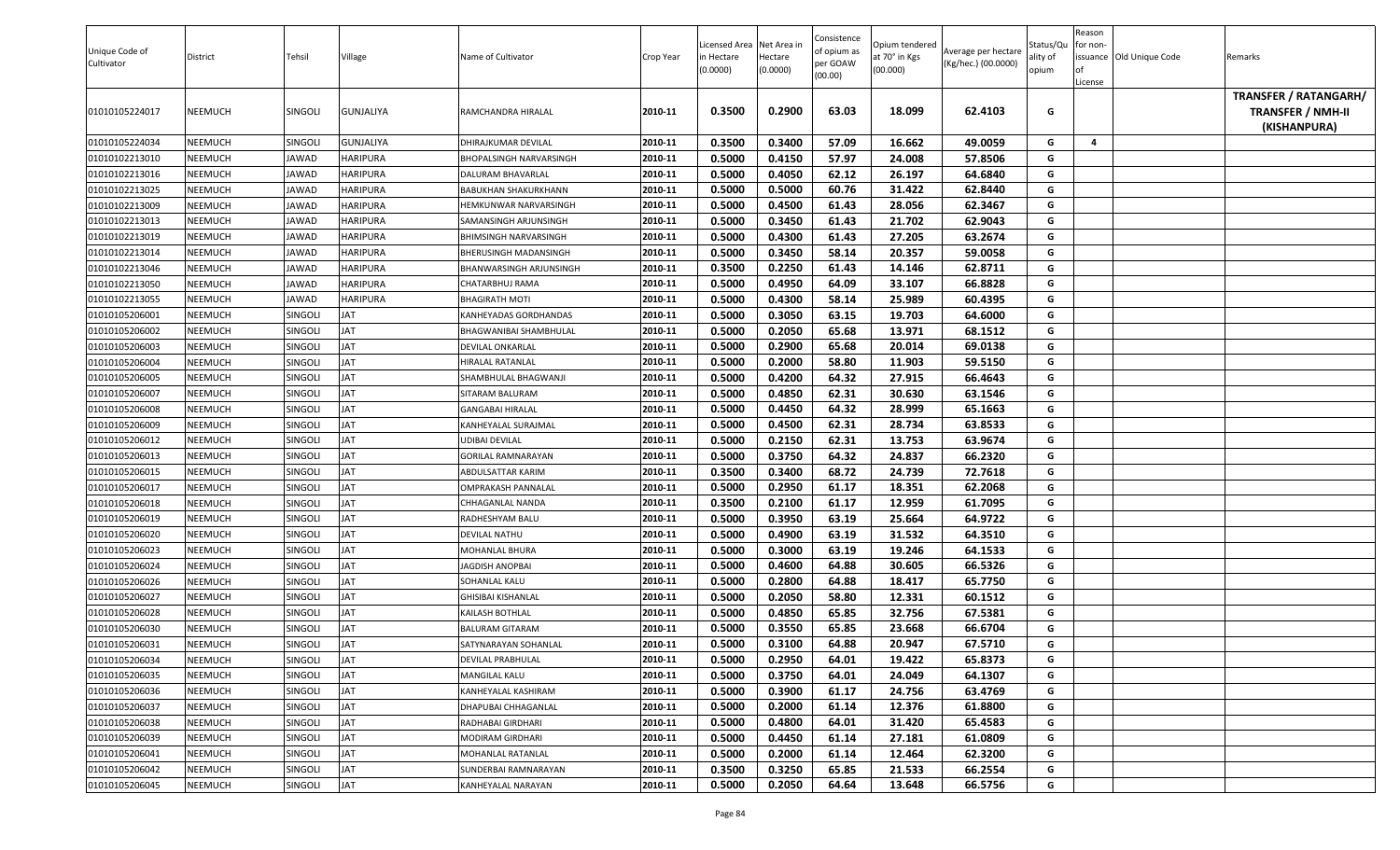| Unique Code of<br>Cultivator | District | Tehsil         | Village    | Name of Cultivator      | Crop Year | Licensed Area Net Area in<br>in Hectare<br>(0.0000) | lectare<br>(0.0000) | Consistence<br>of opium as<br>per GOAW<br>(00.00) | Opium tendered<br>at 70° in Kgs<br>(00.000) | Average per hectare<br>(Kg/hec.) (00.0000) | Status/Qu<br>ality of<br>opium | Reason<br>for non-<br>issuance Old Unique Code<br>.icense | Remarks |
|------------------------------|----------|----------------|------------|-------------------------|-----------|-----------------------------------------------------|---------------------|---------------------------------------------------|---------------------------------------------|--------------------------------------------|--------------------------------|-----------------------------------------------------------|---------|
| 01010105206046               | NEEMUCH  | <b>SINGOLI</b> | <b>JAT</b> | HANGAMIBAI SHIVENATH    | 2010-11   | 0.5000                                              | 0.3900              | 61.61                                             | 24.239                                      | 62.1513                                    | G                              |                                                           |         |
| 01010105206047               | NEEMUCH  | SINGOLI        | <b>JAT</b> | SHIVENARAYAN MANGILAL   | 2010-11   | 0.5000                                              | 0.3200              | 61.61                                             | 20.067                                      | 62.7094                                    | G                              |                                                           |         |
| 01010105206048               | NEEMUCH  | <b>SINGOLI</b> | <b>JAT</b> | MANGILAL CHUNNILAL      | 2010-11   | 0.5000                                              | 0.2150              | 61.61                                             | 13.457                                      | 62.5907                                    | G                              |                                                           |         |
| 01010105206049               | NEEMUCH  | SINGOLI        | JAT        | BADAMBAI BABULAL        | 2010-11   | 0.5000                                              | 0.1800              | 66.55                                             | 12.606                                      | 70.0333                                    | G                              |                                                           |         |
| 01010105206051               | NEEMUCH  | SINGOLI        | <b>JAT</b> | RAMCHANDRA AMARNATH     | 2010-11   | 0.5000                                              | 0.2500              | 64.64                                             | 16.289                                      | 65.1560                                    | G                              |                                                           |         |
| 01010105206052               | NEEMUCH  | SINGOLI        | <b>JAT</b> | KESHARBAI KANHEYALAL    | 2010-11   | 0.5000                                              | 0.4000              | 59.89                                             | 24.401                                      | 61.0025                                    | G                              |                                                           |         |
| 01010105206053               | NEEMUCH  | SINGOLI        | <b>JAT</b> | JODHRAJ KALUJI          | 2010-11   | 0.5000                                              | 0.3400              | 59.89                                             | 20.679                                      | 60.8206                                    | G                              |                                                           |         |
| 01010105206054               | NEEMUCH  | <b>SINGOLI</b> | JAT        | BAGDIRAM BAINAJI        | 2010-11   | 0.5000                                              | 0.2000              | 59.89                                             | 12.149                                      | 60.7450                                    | G                              |                                                           |         |
| 01010105206055               | NEEMUCH  | SINGOLI        | <b>JAT</b> | NANDRAM GANGAJI         | 2010-11   | 0.5000                                              | 0.3550              | 64.64                                             | 23.187                                      | 65.3155                                    | G                              |                                                           |         |
| 01010105206056               | NEEMUCH  | SINGOLI        | <b>JAT</b> | SHAMBHULAL KASHIRAM     | 2010-11   | 0.5000                                              | 0.2050              | 64.69                                             | 13.557                                      | 66.1317                                    | G                              |                                                           |         |
| 01010105206058               | NEEMUCH  | <b>SINGOLI</b> | <b>JAT</b> | INDRABAI LAXMICHAND     | 2010-11   | 0.5000                                              | 0.3000              | 64.69                                             | 20.137                                      | 67.1233                                    | G                              |                                                           |         |
| 01010105206059               | NEEMUCH  | SINGOLI        | JAT        | JAMKUBAI NANALAL        | 2010-11   | 0.5000                                              | 0.3200              | 64.69                                             | 20.941                                      | 65.4406                                    | G                              |                                                           |         |
| 01010105206060               | NEEMUCH  | SINGOLI        | <b>JAT</b> | DEVILAL LALU            | 2010-11   | 0.5000                                              | 0.4050              | 60.45                                             | 24.897                                      | 61.4741                                    | G                              |                                                           |         |
| 01010105206061               | NEEMUCH  | SINGOLI        | JAT        | DEVISINGH MADHOSINGH    | 2010-11   | 0.5000                                              | 0.3450              | 60.45                                             | 21.727                                      | 62.9768                                    | G                              |                                                           |         |
| 01010105206062               | NEEMUCH  | SINGOLI        | <b>JAT</b> | RAMCHANDRA RUKMANIBAI   | 2010-11   | 0.5000                                              | 0.2600              | 63.73                                             | 17.152                                      | 65.9692                                    | G                              |                                                           |         |
| 01010105206063               | NEEMUCH  | <b>SINGOLI</b> | JAT        | PURANSINGH MADHUSINGH   | 2010-11   | 0.3500                                              | 0.2400              | 60.45                                             | 15.121                                      | 63.0042                                    | G                              |                                                           |         |
| 01010105206064               | NEEMUCH  | SINGOLI        | <b>JAT</b> | JAIBUNBAI ISMILE SHAH   | 2010-11   | 0.5000                                              | 0.1900              | 61.65                                             | 12.136                                      | 63.8737                                    | G                              |                                                           |         |
| 01010105206066               | NEEMUCH  | SINGOLI        | JAT        | SAHNTIBAI SUJANMAL      | 2010-11   | 0.5000                                              | 0.3950              | 58.80                                             | 24.461                                      | 61.9266                                    | G                              |                                                           |         |
| 01010105206068               | NEEMUCH  | SINGOLI        | <b>JAT</b> | MITTHUBAI RADHESHYAM    | 2010-11   | 0.3500                                              | 0.2850              | 61.65                                             | 17.817                                      | 62.5158                                    | G                              |                                                           |         |
| 01010105206071               | NEEMUCH  | SINGOLI        | JAT        | BASANTILAL NANDLAL      | 2010-11   | 0.5000                                              | 0.4900              | 63.73                                             | 31.537                                      | 64.3612                                    | G                              |                                                           |         |
| 01010105206072               | NEEMUCH  | SINGOLI        | <b>JAT</b> | DEVILAL NANALAL         | 2010-11   | 0.5000                                              | 0.3450              | 63.73                                             | 22.387                                      | 64.8899                                    | G                              |                                                           |         |
| 01010105206074               | NEEMUCH  | SINGOLI        | JAT        | SULEMAN ISSA            | 2010-11   | 0.5000                                              | 0.3400              | 61.65                                             | 21.437                                      | 63.0500                                    | G                              |                                                           |         |
| 01010105206075               | NEEMUCH  | SINGOLI        | <b>JAT</b> | JAMNALAL GOKUL          | 2010-11   | 0.5000                                              | 0.2000              | 66.55                                             | 13.823                                      | 69.1150                                    | G                              |                                                           |         |
| 01010105206077               | NEEMUCH  | <b>SINGOLI</b> | JAT        | HIRALAL SHORAM          | 2010-11   | 0.5000                                              | 0.2100              | 61.59                                             | 13.418                                      | 63.8952                                    | G                              |                                                           |         |
| 01010105206079               | NEEMUCH  | <b>SINGOLI</b> | <b>JAT</b> | NARAYANBAI DHANNA       | 2010-11   | 0.3500                                              | 0.3200              | 60.71                                             | 19.765                                      | 61.7656                                    |                                | $\overline{2}$                                            |         |
| 01010105206080               | NEEMUCH  | SINGOLI        | JAT        | RATIBAI RAMLAL          | 2010-11   | 0.5000                                              | 0.3800              | 61.59                                             | 23.668                                      | 62.2842                                    | G                              |                                                           |         |
| 01010105206082               | NEEMUCH  | SINGOLI        | <b>JAT</b> | RAJMAL MANGILAL         | 2010-11   | 0.5000                                              | 0.3800              | 61.59                                             | 23.589                                      | 62.0763                                    | G                              |                                                           |         |
| 01010105206083               | NEEMUCH  | SINGOLI        | <b>JAT</b> | ALLABAKSH HARUN         | 2010-11   | 0.5000                                              | 0.2600              | 64.09                                             | 17.112                                      | 65.8154                                    | G                              |                                                           |         |
| 01010105206084               | NEEMUCH  | SINGOLI        | JAT        | CHOTUPURI GOKULPURI     | 2010-11   | 0.5000                                              | 0.1950              | 60.40                                             | 11.951                                      | 61.2872                                    | G                              |                                                           |         |
| 01010105206085               | NEEMUCH  | SINGOLI        | <b>JAT</b> | KANHEYALAL GOKULPURI    | 2010-11   | 0.5000                                              | 0.1800              | 57.45                                             | 10.472                                      | 58.1778                                    | G                              |                                                           |         |
| 01010105206089               | NEEMUCH  | SINGOLI        | <b>JAT</b> | SHAMBHULAL PRABHULAL    | 2010-11   | 0.5000                                              | 0.2050              | 64.09                                             | 13.221                                      | 64.4927                                    | G                              |                                                           |         |
| 01010105206091               | NEEMUCH  | SINGOLI        | <b>JAT</b> | BHOJRAJ NAGAJIRAM       | 2010-11   | 0.5000                                              | 0.1900              | 64.09                                             | 12.534                                      | 65.9684                                    | G                              |                                                           |         |
| 01010105206092               | NEEMUCH  | <b>SINGOLI</b> | JAT        | RAMPAL BALUJI           | 2010-11   | 0.5000                                              | 0.3000              | 66.55                                             | 20.317                                      | 67.7233                                    | G                              |                                                           |         |
| 01010105206093               | NEEMUCH  | SINGOLI        | <b>JAT</b> | RAMCHANDRA UDAYRAM      | 2010-11   | 0.5000                                              | 0.1700              | 64.08                                             | 11.342                                      | 66.7176                                    | G                              |                                                           |         |
| 01010105206094               | NEEMUCH  | SINGOLI        | <b>JAT</b> | GHASI KALURAM           | 2010-11   | 0.3500                                              | 0.2450              | 64.08                                             | 16.203                                      | 66.1347                                    | G                              |                                                           |         |
| 01010105206095               | NEEMUCH  | SINGOLI        | <b>JAT</b> | SHIVELAL SHANTILAL      | 2010-11   | 0.5000                                              | 0.5000              | 60.40                                             | 30.321                                      | 60.6420                                    | G                              |                                                           |         |
| 01010105206096               | NEEMUCH  | SINGOLI        | <b>JAT</b> | KACHARULAL RAMCHANDRA   | 2010-11   | 0.5000                                              | 0.2400              | 60.40                                             | 15.091                                      | 62.8792                                    | G                              |                                                           |         |
| 01010105206097               | NEEMUCH  | SINGOLI        | <b>JAT</b> | KALUPRABHU GHISA        | 2010-11   | 0.5000                                              | 0.2100              | 64.08                                             | 13.576                                      | 64.6476                                    | G                              |                                                           |         |
| 01010105206099               | NEEMUCH  | SINGOLI        | <b>JAT</b> | RAMPAL RAMSWRUP         | 2010-11   | 0.5000                                              | 0.1954              | 64.64                                             | 12.900                                      | 66.0184                                    | G                              |                                                           |         |
| 01010105206101               | NEEMUCH  | SINGOLI        | <b>JAT</b> | DEVILAL BHURALAL        | 2010-11   | 0.5000                                              | 0.3900              | 64.25                                             | 25.480                                      | 65.3333                                    | G                              |                                                           |         |
| 01010105206105               | NEEMUCH  | SINGOLI        | <b>JAT</b> | MOHAMMAD MUNAVAR SATTAR | 2010-11   | 0.5000                                              | 0.3950              | 64.25                                             | 26.186                                      | 66.2937                                    | G                              |                                                           |         |
| 01010105206111               | NEEMUCH  | SINGOLI        | <b>JAT</b> | MANGILAL DEVA           | 2010-11   | 0.5000                                              | 0.2400              | 64.25                                             | 15.622                                      | 65.0917                                    | G                              |                                                           |         |
| 01010105206116               | NEEMUCH  | SINGOLI        | <b>JAT</b> | NURMOHAMMAD MOHAMMAD    | 2010-11   | 0.5000                                              | 0.2750              | 60.35                                             | 16.734                                      | 60.8509                                    | G                              |                                                           |         |
| 01010105206120               | NEEMUCH  | SINGOLI        | <b>JAT</b> | GOPAL JAGANNATH         | 2010-11   | 0.5000                                              | 0.4900              | 67.18                                             | 33.321                                      | 68.0020                                    | G                              |                                                           |         |
| 01010105206122               | NEEMUCH  | SINGOLI        | <b>JAT</b> | ABDULGAFUR RAHIMBAKSH   | 2010-11   | 0.5000                                              | 0.3700              | 64.02                                             | 24.108                                      | 65.1568                                    | G                              |                                                           |         |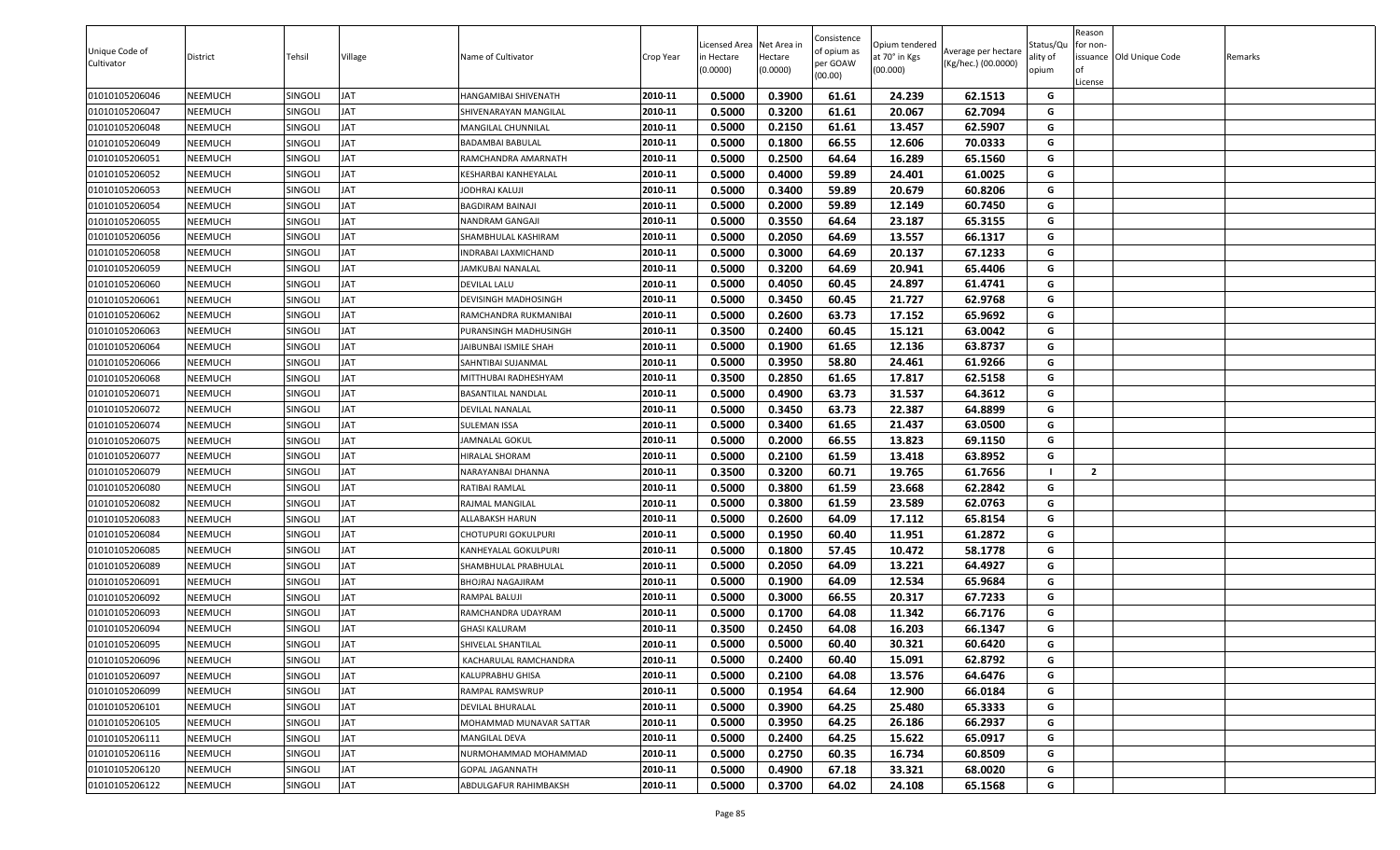| Unique Code of<br>Cultivator | District       | Tehsil         | Village    | Name of Cultivator         | Crop Year | Licensed Area Net Area in<br>n Hectare<br>(0.0000) | Hectare<br>(0.0000) | Consistence<br>of opium as<br>per GOAW<br>(00.00) | Opium tendered<br>at 70° in Kgs<br>(00.000) | Average per hectare<br>(Kg/hec.) (00.0000) | Status/Qu<br>ality of<br>opium | Reason<br>for non-<br>License | issuance Old Unique Code | Remarks |
|------------------------------|----------------|----------------|------------|----------------------------|-----------|----------------------------------------------------|---------------------|---------------------------------------------------|---------------------------------------------|--------------------------------------------|--------------------------------|-------------------------------|--------------------------|---------|
| 01010105206123               | NEEMUCH        | SINGOLI        | <b>JAT</b> | SHAHAZADALI HUSAINALI      | 2010-11   | 0.3500                                             | 0.3000              | 64.02                                             | 19.535                                      | 65.1167                                    | G                              |                               |                          |         |
| 01010105206124               | NEEMUCH        | SINGOLI        | <b>JAT</b> | MODIRAM CHHOGALAL          | 2010-11   | 0.3500                                             | 0.2000              | 64.02                                             | 13.179                                      | 65.8950                                    | G                              |                               |                          |         |
| 01010105206125               | NEEMUCH        | SINGOLI        | <b>JAT</b> | KAMLIBAI BHANWARLAL        | 2010-11   | 0.5000                                             | 0.3800              | 60.35                                             | 23.355                                      | 61.4605                                    | G                              |                               |                          |         |
| 01010105206127               | NEEMUCH        | SINGOLI        | <b>JAT</b> | ABDULSALAM RAHMAN          | 2010-11   | 0.5000                                             | 0.3850              | 60.35                                             | 23.571                                      | 61.2234                                    | G                              |                               |                          |         |
| 01010105206128               | NEEMUCH        | SINGOLI        | <b>JAT</b> | MOHANLAL BALURAM           | 2010-11   | 0.5000                                             | 0.3450              | 57.45                                             | 19.968                                      | 57.8783                                    | G                              |                               |                          |         |
| 01010105206129               | NEEMUCH        | Singoli        | <b>JAT</b> | DEVILAL KHEMRAJ            | 2010-11   | 0.5000                                             | 0.4850              | 64.02                                             | 31.159                                      | 64.2454                                    | G                              |                               |                          |         |
| 01010105206130               | NEEMUCH        | SINGOLI        | <b>JAT</b> | MO.HUSAIN NURMOHAMMAD      | 2010-11   | 0.5000                                             | 0.2250              | 60.07                                             | 13.593                                      | 60.4133                                    | G                              |                               |                          |         |
| 01010105206132               | NEEMUCH        | SINGOLI        | <b>JAT</b> | SUKHDEVPURI GOKULPURI      | 2010-11   | 0.5000                                             | 0.1700              | 57.47                                             | 10.016                                      | 58.9176                                    | G                              |                               |                          |         |
| 01010105206133               | NEEMUCH        | SINGOLI        | <b>JAT</b> | SHANTIBAI MADHULAL         | 2010-11   | 0.3500                                             | 0.1800              | 62.95                                             | 12.077                                      | 67.0944                                    | G                              |                               |                          |         |
| 01010105206135               | NEEMUCH        | SINGOLI        | <b>JAT</b> | SOHANLAL NOLAJI            | 2010-11   | 0.5000                                             | 0.3300              | 62.95                                             | 21.088                                      | 63.9030                                    | G                              |                               |                          |         |
| 01010105206140               | NEEMUCH        | SINGOLI        | <b>JAT</b> | ABDULJABBAR ABDULRAHMAN    | 2010-11   | 0.5000                                             | 0.2950              | 60.07                                             | 18.321                                      | 62.1051                                    | G                              |                               |                          |         |
| 01010105206143               | NEEMUCH        | SINGOLI        | <b>JAT</b> | SHIVEPRASAD RAMDAYAL       | 2010-11   | 0.5000                                             | 0.2050              | 58.90                                             | 12.268                                      | 59.8439                                    | G                              |                               |                          |         |
| 01010105206144               | NEEMUCH        | Singoli        | <b>JAT</b> | DEVILAL NARAYAN            | 2010-11   | 0.5000                                             | 0.1750              | 64.89                                             | 11.791                                      | 67.3771                                    | G                              |                               |                          |         |
| 01010105206148               | NEEMUCH        | SINGOLI        | <b>JAT</b> | ABDULJABBAR NUR            | 2010-11   | 0.5000                                             | 0.2750              | 62.95                                             | 17.563                                      | 63.8655                                    | G                              |                               |                          |         |
| 01010105206150               | NEEMUCH        | SINGOLI        | <b>JAT</b> | RADHIBAI MANGIBAI          | 2010-11   | 0.5000                                             | 0.4500              | 66.83                                             | 30.656                                      | 68.1244                                    | G                              |                               |                          |         |
| 01010105206151               | NEEMUCH        | SINGOLI        | <b>JAT</b> | KARIMBUX HARUN             | 2010-11   | 0.3500                                             | 0.3400              | 55.11                                             | 18.966                                      | 55.7824                                    | G                              | $\overline{4}$                |                          |         |
| 01010105206153               | NEEMUCH        | singoli        | <b>JAT</b> | LAXMINARAYAN SOHANLAL      | 2010-11   | 0.5000                                             | 0.4000              | 68.53                                             | 27.823                                      | 69.5575                                    | G                              |                               |                          |         |
| 01010105206155               | NEEMUCH        | <b>SINGOLI</b> | <b>JAT</b> | MANGILAL RAMAREGAR         | 2010-11   | 0.5000                                             | 0.2000              | 60.80                                             | 12.386                                      | 61.9300                                    | G                              |                               |                          |         |
| 01010105206159               | NEEMUCH        | SINGOLI        | <b>JAT</b> | SHAMBHULAL NANDLAL         | 2010-11   | 0.5000                                             | 0.2150              | 68.06                                             | 14.876                                      | 69.1907                                    | G                              |                               |                          |         |
| 01010105206160               | NEEMUCH        | SINGOLI        | <b>JAT</b> | MOHAMMADHARUN RAHIMBAKSH   | 2010-11   | 0.5000                                             | 0.1950              | 58.90                                             | 11.797                                      | 60.4974                                    | G                              |                               |                          |         |
| 01010105206161               | NEEMUCH        | SINGOLI        | <b>JAT</b> | SAJJANSINGH MADANSINGH     | 2010-11   | 0.5000                                             | 0.1950              | 56.26                                             | 11.260                                      | 57.7436                                    | G                              |                               |                          |         |
| 01010105206162               | NEEMUCH        | SINGOLI        | <b>JAT</b> | PREMCHAND NANALAL          | 2010-11   | 0.5000                                             | 0.2350              | 68.06                                             | 16.257                                      | 69.1787                                    | G                              |                               |                          |         |
| 01010105206166               | NEEMUCH        | Singoli        | <b>JAT</b> | MANGILAL DEVAPURI          | 2010-11   | 0.5000                                             | 0.1950              | 68.06                                             | 13.661                                      | 70.0564                                    | G                              |                               |                          |         |
| 01010105206168               | NEEMUCH        | SINGOLI        | <b>JAT</b> | RAMCHANDRA LALU            | 2010-11   | 0.5000                                             | 0.3100              | 64.89                                             | 20.357                                      | 65.6677                                    | G                              |                               |                          |         |
| 01010105206169               | NEEMUCH        | Singoli        | <b>JAT</b> | <b>GHEESALAL NATHU</b>     | 2010-11   | 0.5000                                             | 0.2750              | 60.54                                             | 16.770                                      | 60.9818                                    | G                              |                               |                          |         |
| 01010105206171               | NEEMUCH        | SINGOLI        | <b>JAT</b> | SHAHIDABEGAM KADARKHAN     | 2010-11   | 0.5000                                             | 0.2050              | 64.89                                             | 12.885                                      | 62.8537                                    | G                              |                               |                          |         |
| 01010105206173               | NEEMUCH        | SINGOLI        | <b>JAT</b> | <b>DAULATRAM GOKUL</b>     | 2010-11   | 0.3500                                             | 0.3000              | 64.79                                             | 19.835                                      | 66.1167                                    | G                              |                               |                          |         |
| 01010105206174               | NEEMUCH        | SINGOLI        | <b>JAT</b> | <b>DEVILAL KUKA</b>        | 2010-11   | 0.5000                                             | 0.4050              | 64.79                                             | 26.582                                      | 65.6346                                    | G                              |                               |                          |         |
| 01010105206178               | NEEMUCH        | SINGOLI        | <b>JAT</b> | MO.ISHAK ABDULGANI         | 2010-11   | 0.5000                                             | 0.3050              | 62.28                                             | 19.227                                      | 63.0393                                    | G                              |                               |                          |         |
| 01010105206181               | NEEMUCH        | SINGOLI        | <b>JAT</b> | SHANTILAL BHAGWAN          | 2010-11   | 0.5000                                             | 0.2800              | 62.28                                             | 17.590                                      | 62.8214                                    | G                              |                               |                          |         |
| 01010105206182               | NEEMUCH        | Singoli        | <b>JAT</b> | HIRALAL PARSA              | 2010-11   | 0.3500                                             | 0.3050              | 62.28                                             | 19.173                                      | 62.8623                                    | G                              |                               |                          |         |
| 01010105206183               | NEEMUCH        | SINGOLI        | <b>JAT</b> | MOHANLAL GHISA             | 2010-11   | 0.5000                                             | 0.3400              | 64.79                                             | 22.538                                      | 66.2882                                    | G                              |                               |                          |         |
| 01010105206184               | NEEMUCH        | SINGOLI        | <b>JAT</b> | KANIBAI DHANRAJ            | 2010-11   | 0.5000                                             | 0.2950              | 64.64                                             | 19.309                                      | 65.4542                                    | G                              |                               |                          |         |
| 01010105206110               | NEEMUCH        | SINGOLI        | <b>JAT</b> | KAILASH BARDICHANDRA       | 2010-11   | 0.5000                                             | 0.2000              | 65.46                                             | 13.485                                      | 67.4250                                    | G                              |                               |                          |         |
| 01010105206119               | NEEMUCH        | SINGOLI        | <b>JAT</b> | MO.RAFIK HAFIJABAI         | 2010-11   | 0.5000                                             | 0.3800              | 58.90                                             | 22.525                                      | 59.2763                                    | G                              |                               |                          |         |
| 01010105206029               | <b>NEEMUCH</b> | SINGOLI        | <b>JAT</b> | SOHANBAI MANGILAL          | 2010-11   | 0.3500                                             | 0.1950              | 62.20                                             | 12.467                                      | 63.9333                                    | G                              |                               |                          |         |
| 01010105206191               | NEEMUCH        | SINGOLI        | <b>JAT</b> | MO.MUSA MOHAMMAD           | 2010-11   | 0.5000                                             | 0.3900              | 62.93                                             | 24.920                                      | 63.8974                                    | G                              |                               |                          |         |
| 01010105206192               | NEEMUCH        | SINGOLI        | <b>JAT</b> | <b>BABULAL UDA</b>         | 2010-11   | 0.5000                                             | 0.2000              | 64.00                                             | 12.992                                      | 64.9600                                    | G                              |                               |                          |         |
| 01010105206050               | NEEMUCH        | SINGOLI        | <b>JAT</b> | PRAKASH CHUNNILAL          | 2010-11   | 0.5000                                             | 0.3000              | 62.79                                             | 19.277                                      | 64.2567                                    | G                              |                               |                          |         |
| 01010105206137               | NEEMUCH        | SINGOLI        | <b>JAT</b> | MO.MUSA NURMOHAMMAD        | 2010-11   | 0.5000                                             | 0.2500              | 62.93                                             | 15.822                                      | 63.2880                                    | G                              |                               |                          |         |
| 01010105206177               | NEEMUCH        | SINGOLI        | <b>JAT</b> | <b>JAMNIBAI NANDLAL</b>    | 2010-11   | 0.5000                                             | 0.3800              | 62.93                                             | 24.408                                      | 64.2316                                    | G                              |                               |                          |         |
| 01010105206100               | NEEMUCH        | SINGOLI        | <b>JAT</b> | SOHANBAI HAJARILAL         | 2010-11   | 0.5000                                             | 0.4550              | 60.45                                             | 27.824                                      | 61.1516                                    | G                              |                               |                          |         |
| 01010105206103               | NEEMUCH        | SINGOLI        | <b>JAT</b> | <b>BALIBAI MULCHAND</b>    | 2010-11   | 0.5000                                             | 0.1850              | 53.96                                             | 10.299                                      | 55.6703                                    | G                              | 4                             |                          |         |
| 01010105206131               | NEEMUCH        | SINGOLI        | <b>JAT</b> | <b>GHISA DEVA</b>          | 2010-11   | 0.5000                                             | 0.1950              | 64.34                                             | 13.052                                      | 66.9333                                    | G                              |                               |                          |         |
| 01010105206098               | NEEMUCH        | SINGOLI        | <b>JAT</b> | <b>GOPAL RAMCHANDRADAS</b> | 2010-11   | 0.3500                                             | 0.2000              | 62.86                                             | 12.563                                      | 62.8150                                    | G                              |                               |                          |         |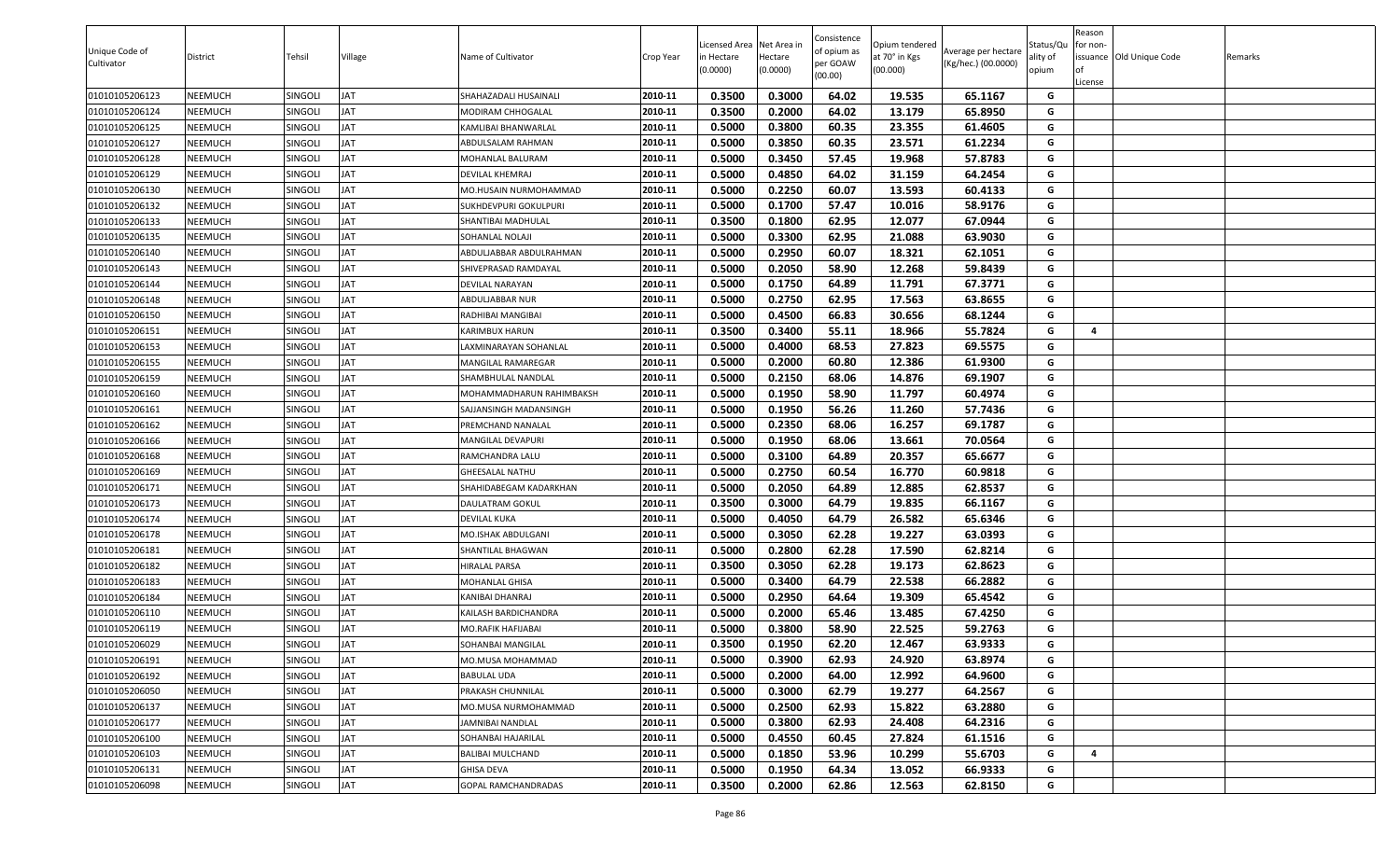| Unique Code of<br>Cultivator | District | Tehsil         | Village        | Name of Cultivator           | Crop Year | Licensed Area Net Area in<br>n Hectare<br>(0.0000) | Hectare<br>(0.0000) | Consistence<br>of opium as<br>per GOAW<br>(00.00) | Opium tendered<br>at 70° in Kgs<br>(00.000) | Average per hectare<br>(Kg/hec.) (00.0000) | Status/Qu<br>ality of<br>opium | Reason<br>for non-<br>License | issuance Old Unique Code | Remarks                       |
|------------------------------|----------|----------------|----------------|------------------------------|-----------|----------------------------------------------------|---------------------|---------------------------------------------------|---------------------------------------------|--------------------------------------------|--------------------------------|-------------------------------|--------------------------|-------------------------------|
| 01010105206010               | NEEMUCH  | SINGOLI        | <b>JAT</b>     | RAMCHANDRA HARLAL            | 2010-11   | 0.3500                                             | 0.3350              | 66.83                                             | 23.257                                      | 69.4239                                    | G                              |                               |                          |                               |
| 01010105206016               | NEEMUCH  | SINGOLI        | <b>JAT</b>     | PAPPU DEVILAL                | 2010-11   | 0.5000                                             | 0.4000              | 63.17                                             | 25.818                                      | 64.5450                                    | G                              |                               |                          |                               |
| 01010105206057               | NEEMUCH  | SINGOLI        | <b>JAT</b>     | BADRILAL MATHURALAL          | 2010-11   | 0.5000                                             | 0.2350              | 64.64                                             | 15.403                                      | 65.5447                                    | G                              |                               |                          |                               |
| 01010105206067               | NEEMUCH  | SINGOLI        | <b>JAT</b>     | DEVILAL JODHAJI              | 2010-11   | 0.3500                                             | 0.3350              | 57.80                                             | 19.891                                      | 59.3761                                    | G                              |                               |                          |                               |
| 01010105206106               | NEEMUCH  | SINGOLI        | <b>JAT</b>     | LOBHIRAM KANHEYALAL          | 2010-11   | 0.5000                                             | 0.2650              | 60.07                                             | 16.365                                      | 61.7547                                    | G                              |                               |                          |                               |
| 01010105206126               | NEEMUCH  | <b>SINGOLI</b> | <b>JAT</b>     | RAMESHWARLAL KESHRI          | 2010-11   | 0.5000                                             | 0.2900              | 63.17                                             | 18.635                                      | 64.2586                                    | G                              |                               |                          |                               |
| 01010105206185               | NEEMUCH  | SINGOLI        | <b>JAT</b>     | JAMNALAL NANDLAL             | 2010-11   | 0.3500                                             | 0.3000              | 63.17                                             | 19.429                                      | 64.7633                                    | G                              |                               |                          |                               |
| 01010105206109               | NEEMUCH  | SINGOLI        | <b>JAT</b>     | DHANNALAL PRATHVIRAJ         | 2010-11   | 0.3500                                             | 0.2000              | 69.33                                             | 14.450                                      | 72.2500                                    | G                              |                               |                          |                               |
| 01010105206141               | NEEMUCH  | SINGOLI        | <b>JAT</b>     | LAKHMICHANDRA MANGILAL       | 2010-11   | 0.3500                                             | 0.2550              | 68.53                                             | 18.278                                      | 71.6784                                    | $\mathsf{G}$                   |                               |                          |                               |
| 01010105220005               | NEEMUCH  | <b>SINGOLI</b> | KASMARIYA      | BHAGIRATH ONKAR              | 2010-11   | 0.5000                                             | 0.3950              | 61.40                                             | 25.841                                      | 65.4203                                    | G                              |                               |                          |                               |
| 01010105220006               | NEEMUCH  | SINGOLI        | KASMARIYA      | <b>JAGDISH VARDICHAND</b>    | 2010-11   | 0.5000                                             | 0.4950              | 61.04                                             | 29.570                                      | 59.7374                                    | G                              |                               |                          |                               |
| 01010105220009               | NEEMUCH  | SINGOLI        | KASMARIYA      | AMBALAL NANDAMALU            | 2010-11   | 0.3500                                             | 0.2200              | 66.05                                             | 15.465                                      | 70.2955                                    | G                              |                               |                          |                               |
| 01010105220024               | NEEMUCH  | <b>SINGOLI</b> | KASMARIYA      | TULSIRAM ONKAR               | 2010-11   | 0.3500                                             | 0.3350              | 60.40                                             | 20.631                                      | 61.5851                                    | G                              |                               |                          |                               |
| 01010105220033               | NEEMUCH  | SINGOLI        | KASMARIYA      | MANGILAL RAMLAL              | 2010-11   | 0.3500                                             | 0.2000              | 59.19                                             | 11.711                                      | 58.5550                                    | G                              |                               |                          |                               |
| 01010105220059               | NEEMUCH  | SINGOLI        | KASMARIYA      | RATANLAL PRABHULAL           | 2010-11   | 0.5000                                             | 0.2100              | 61.85                                             | 13.148                                      | 62.6095                                    | G                              |                               |                          |                               |
| 01010105220008               | NEEMUCH  | SINGOLI        | KASMARIYA      | <b>BANVARILAL GULABCHAND</b> | 2010-11   | 0.3500                                             | 0.2700              | 63.91                                             | 18.753                                      | 69.4556                                    | G                              |                               |                          |                               |
| 01010105220046               | NEEMUCH  | <b>SINGOLI</b> | KASMARIYA      | DHANRAJ GHISA                | 2010-11   | 0.3500                                             | 0.2100              | 54.14                                             | 11.988                                      | 57.0857                                    | G                              | 5                             |                          |                               |
| 01010105220036               | NEEMUCH  | SINGOLI        | KASMARIYA      | RUKMANIBAI HIRALAL           | 2010-11   | 0.5000                                             | 0.4700              | 63.91                                             | 29.517                                      | 62.8021                                    | G                              |                               |                          |                               |
| 01010105220034               | NEEMUCH  | SINGOLI        | KASMARIYA      | MOHANLAL RATANLAL            | 2010-11   | 0.3500                                             | 0.1850              | 69.26                                             | 13.179                                      | 71.2378                                    | G                              |                               |                          |                               |
| 01010105220041               | NEEMUCH  | <b>SINGOLI</b> | KASMARIYA      | HUKMICHAND PYARA             | 2010-11   | 0.3500                                             | 0.3000              | 59.27                                             | 19.441                                      | 64.8033                                    | G                              |                               |                          |                               |
| 01010105220012               | NEEMUCH  | SINGOLI        | KASMARIYA      | MOHANLAL BHAWARLAL           | 2010-11   | 0.3500                                             | 0.2500              | 55.32                                             | 13.996                                      | 55.9840                                    | G                              | -4                            |                          |                               |
| 01010105220011               | NEEMUCH  | SINGOLI        | KASMARIYA      | <b>BABULAL BHAGGA</b>        | 2010-11   | 0.3500                                             | 0.3500              | 59.37                                             | 22.781                                      | 65.0886                                    | G                              |                               |                          |                               |
| 01010105248001               | NEEMUCH  | SINGOLI        | <b>KIRTA</b>   | NANDA MOTI                   | 2010-11   | 0.3500                                             | 0.3500              | 58.82                                             | 21.839                                      | 62.3971                                    | G                              |                               |                          |                               |
| 01010105248002               | NEEMUCH  | SINGOLI        | <b>KIRTA</b>   | MANGILAL BHAGGAJI            | 2010-11   | 0.3500                                             | 0.3000              | 62.03                                             | 19.451                                      | 64.8367                                    | G                              |                               |                          |                               |
| 01010105248003               | NEEMUCH  | SINGOLI        | <b>KIRTA</b>   | MANGILAL BHOLAJI             | 2010-11   | 0.3500                                             | 0.3400              | 58.82                                             | 20.637                                      | 60.6971                                    | G                              |                               |                          |                               |
| 01010105248019               | NEEMUCH  | SINGOLI        | <b>KIRTA</b>   | MANGILAL JITU                | 2010-11   | 0.3500                                             | 0.3550              | 63.49                                             | 24.162                                      | 68.0620                                    | G                              |                               |                          |                               |
| 01010105248024               | NEEMUCH  | <b>SINGOLI</b> | <b>KIRTA</b>   | TEJSINGH NAHARSINGH          | 2010-11   | 0.3500                                             | 0.3250              | 64.09                                             | 22.322                                      | 68.6831                                    | G                              |                               |                          |                               |
| 01010105248027               | NEEMUCH  | SINGOLI        | <b>KIRTA</b>   | BHANWARLAL NANDA             | 2010-11   | 0.3500                                             | 0.2150              | 64.09                                             | 14.448                                      | 67.2000                                    | G                              |                               |                          |                               |
| 01010105248028               | NEEMUCH  | SINGOLI        | <b>KIRTA</b>   | TEJA NANA                    | 2010-11   | 0.3500                                             | 0.3500              | 58.82                                             | 22.427                                      | 64.0771                                    | G                              |                               |                          |                               |
| 01010105248035               | NEEMUCH  | SINGOLI        | <b>KIRTA</b>   | PANNALAL GANGARAM            | 2010-11   | 0.3500                                             | 0.3000              | 62.03                                             | 19.814                                      | 66.0467                                    | G                              |                               |                          |                               |
| 01010105248022               | NEEMUCH  | <b>SINGOLI</b> | <b>KIRTA</b>   | RAJKUNWAR UDAYSINGH          | 2010-11   | 0.3500                                             | 0.3500              | 62.03                                             | 23.545                                      | 67.2714                                    | G                              |                               |                          |                               |
| 01010105248025               | NEEMUCH  | SINGOLI        | <b>KIRTA</b>   | JITU KISHANA                 | 2010-11   | 0.5000                                             | 0.4700              | 60.80                                             | 30.973                                      | 65.9000                                    | G                              |                               |                          |                               |
| 01010105248015               | NEEMUCH  | SINGOLI        | <b>KIRTA</b>   | BHARATSINGH DAULATSINGH      | 2010-11   | 0.5000                                             | 0.4850              | 61.76                                             | 31.295                                      | 64.5258                                    | G                              |                               |                          |                               |
| 01010105248007               | NEEMUCH  | SINGOLI        | <b>KIRTA</b>   | MODSINGH DAULATSINGH         | 2010-11   | 0.5000                                             | 0.5000              | 63.74                                             | 34.210                                      | 68.4200                                    |                                | $\overline{2}$                |                          |                               |
| 01010105248036               | NEEMUCH  | SINGOLI        | <b>KIRTA</b>   | JIVNIBAI BADRILAL            | 2010-11   | 0.3500                                             | 0.3200              | 62.81                                             | 20.718                                      | 64.7438                                    | G                              |                               |                          | <b>TRANSFER / LALPURA JAT</b> |
| 01010105202002               | NEEMUCH  | <b>SINGOLI</b> | <b>KUNTALI</b> | VARDICHAND HEMRAJ            | 2010-11   | 0.3500                                             | 0.3500              | 62.76                                             | 23.535                                      | 67.2429                                    |                                | $\overline{2}$                |                          |                               |
| 01010105202005               | NEEMUCH  | SINGOLI        | <b>KUNTALI</b> | ALOHA BAAS                   | 2010-11   | 0.5000                                             | 0.3550              | 63.46                                             | 23.045                                      | 64.9155                                    | G                              |                               |                          |                               |
| 01010105202017               | NEEMUCH  | SINGOLI        | KUNTALI        | JANKIDAS MOHANDAS            | 2010-11   | 0.5000                                             | 0.3400              | 61.36                                             | 21.064                                      | 61.9529                                    | G                              |                               |                          |                               |
| 01010105202019               | NEEMUCH  | SINGOLI        | <b>KUNTALI</b> | BAGDIRAM PRATHVIRAJ          | 2010-11   | 0.5000                                             | 0.2200              | 58.88                                             | 13.778                                      | 62.6273                                    | G                              |                               |                          |                               |
| 01010105202026               | NEEMUCH  | SINGOLI        | KUNTALI        | HAJARI NANDA                 | 2010-11   | 0.3500                                             | 0.2950              | 62.21                                             | 19.285                                      | 65.3729                                    | G                              |                               |                          |                               |
| 01010105202036               | NEEMUCH  | <b>SINGOLI</b> | <b>KUNTALI</b> | MOHANDAS JAGANNATH           | 2010-11   | 0.5000                                             | 0.3450              | 63.27                                             | 21.937                                      | 63.5855                                    | G                              |                               |                          |                               |
| 01010105202037               | NEEMUCH  | SINGOLI        | <b>KUNTALI</b> | DEVILAL ANCHHIBAI            | 2010-11   | 0.5000                                             | 0.5000              | 62.79                                             | 31.171                                      | 62.3420                                    | G                              |                               |                          |                               |
| 01010105202041               | NEEMUCH  | SINGOLI        | <b>KUNTALI</b> | DEVINATH LALUNATH            | 2010-11   | 0.5000                                             | 0.2450              | 61.36                                             | 15.656                                      | 63.9020                                    | G                              |                               |                          |                               |
| 01010105202042               | NEEMUCH  | SINGOLI        | <b>KUNTALI</b> | <b>DHANNA BHAGGA</b>         | 2010-11   | 0.5000                                             | 0.3600              | 62.79                                             | 24.102                                      | 66.9500                                    | G                              |                               |                          |                               |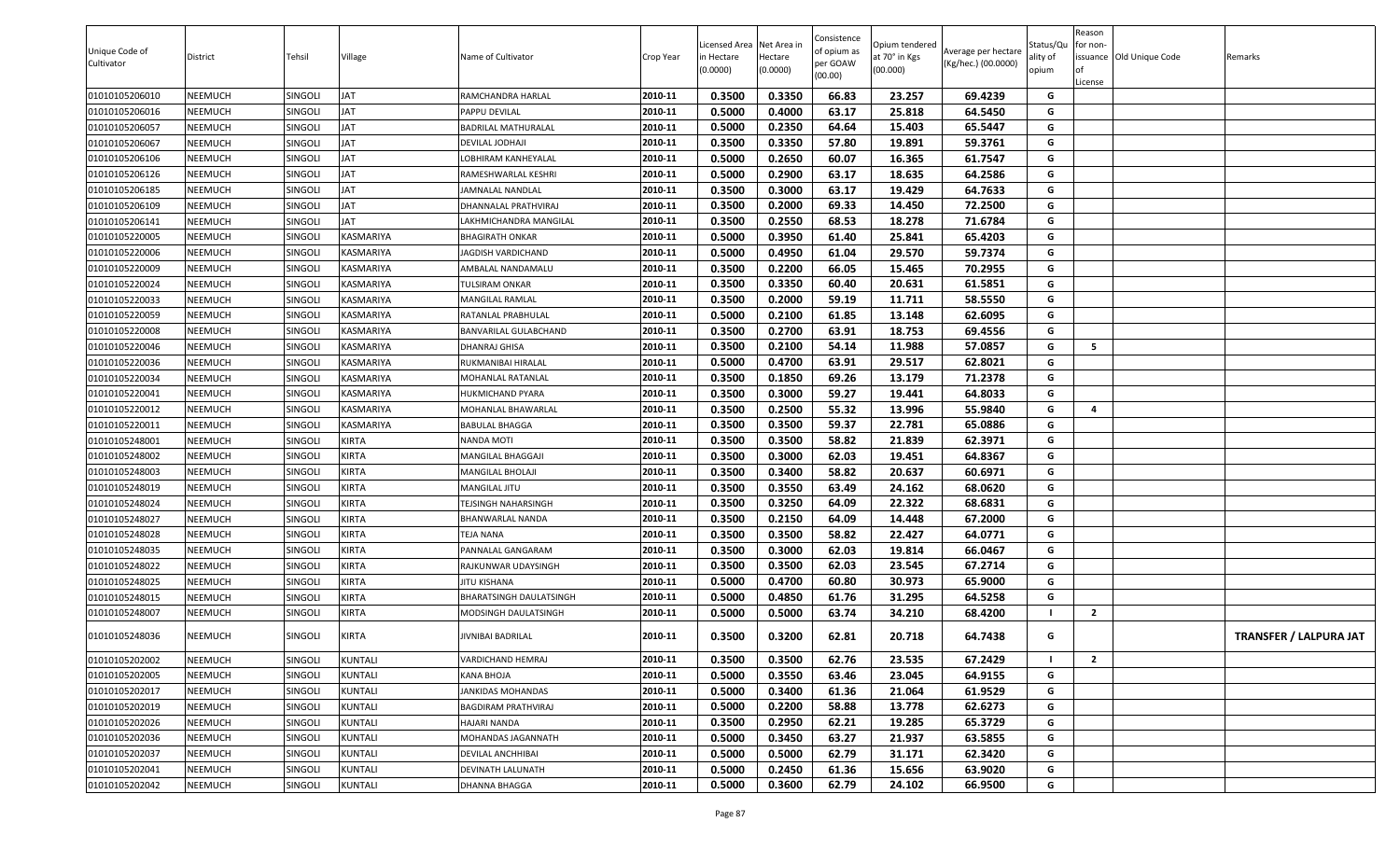| Unique Code of<br>Cultivator | <b>District</b> | Tehsil         | Village            | Name of Cultivator        | Crop Year | Licensed Area Net Area in<br>in Hectare<br>(0.0000) | lectare<br>(0.0000) | Consistence<br>of opium as<br>oer GOAW<br>(00.00) | Opium tendered<br>at 70° in Kgs<br>(00.000) | Average per hectare<br>(Kg/hec.) (00.0000) | Status/Qu<br>ality of<br>opium | Reason<br>for non-<br>issuance Old Unique Code | Remarks                   |
|------------------------------|-----------------|----------------|--------------------|---------------------------|-----------|-----------------------------------------------------|---------------------|---------------------------------------------------|---------------------------------------------|--------------------------------------------|--------------------------------|------------------------------------------------|---------------------------|
| 01010105202003               | NEEMUCH         | SINGOLI        | <b>KUNTALI</b>     | <b>AXMAN BHOJA</b>        | 2010-11   | 0.5000                                              | 0.3850              | 61.36                                             | 24.553                                      | 63.7740                                    | G                              | .icense                                        |                           |
| 01010105202013               | NEEMUCH         | SINGOLI        | <b>KUNTALI</b>     | <b>AMARCHAND BHAGGA</b>   | 2010-11   | 0.5000                                              | 0.3150              | 62.79                                             | 20.129                                      | 63.9016                                    | G                              |                                                |                           |
| 01010105202006               | NEEMUCH         | SINGOLI        | <b>KUNTALI</b>     | SHAMBHU HIRA              | 2010-11   | 0.3500                                              | 0.3050              | 60.86                                             | 19.327                                      | 63.3672                                    | G                              |                                                |                           |
| 01010105202004               | NEEMUCH         | SINGOLI        | KUNTALI            | BHAGIRATH PYARCHAND       | 2010-11   | 0.3500                                              | 0.3050              | 60.86                                             | 19.145                                      | 62.7705                                    | G                              |                                                |                           |
| 01010105202030               | NEEMUCH         | <b>SINGOLI</b> | KUNTALI            | HARCHAND DEVILAL          | 2010-11   | 0.5000                                              | 0.5000              | 60.86                                             | 30.473                                      | 60.9460                                    | G                              |                                                |                           |
| 01010105202035               | NEEMUCH         | SINGOLI        | <b>KUNTALI</b>     | RUKAMANIBAI HARIDAS       | 2010-11   | 0.5000                                              | 0.4750              | 60.86                                             | 29.048                                      | 61.1537                                    | G                              |                                                |                           |
| 01010105202009               | NEEMUCH         | SINGOLI        | <b>KUNTALI</b>     | KISHANA CHHOGA            | 2010-11   | 0.3500                                              | 0.3450              | 62.79                                             | 23.178                                      | 67.1826                                    | G                              |                                                |                           |
| 01010105202034               | NEEMUCH         | <b>SINGOLI</b> | KUNTALI            | <b>BALU CHOGA</b>         | 2010-11   | 0.3500                                              | 0.3400              | 63.32                                             | 23.456                                      | 68.9882                                    | G                              |                                                |                           |
| 01010105204006               | NEEMUCH         | SINGOLI        | <b>LALPURA JAT</b> | SAVARAM ANNA              | 2010-11   | 0.5000                                              | 0.3550              | 64.09                                             | 22.944                                      | 64.6310                                    | G                              |                                                |                           |
| 01010105204007               | NEEMUCH         | SINGOLI        | LALPURA JAT        | SHRILAL SABUDAN           | 2010-11   | 0.5000                                              | 0.4800              | 64.09                                             | 31.981                                      | 66.6271                                    | G                              |                                                |                           |
| 01010105204008               | NEEMUCH         | <b>SINGOLI</b> | LALPURA JAT        | HAJARINATH HIRANATH       | 2010-11   | 0.3500                                              | 0.3200              | 64.09                                             | 21.397                                      | 66.8656                                    | G                              |                                                |                           |
| 01010105204011               | NEEMUCH         | <b>SINGOLI</b> | LALPURA JAT        | KISHAN BAGGA              | 2010-11   | 0.5000                                              | 0.4500              | 62.92                                             | 29.590                                      | 65.7556                                    | G                              |                                                |                           |
| 01010105204012               | NEEMUCH         | <b>SINGOLI</b> | LALPURA JAT        | SHANKARNATH HIRANATH      | 2010-11   | 0.3500                                              | 0.2200              | 66.05                                             | 15.342                                      | 69.7364                                    | G                              |                                                |                           |
| 01010105204013               | NEEMUCH         | SINGOLI        | <b>LALPURA JAT</b> | SHAMBHUNATH HIRANATH      | 2010-11   | 0.3500                                              | 0.3150              | 66.05                                             | 21.815                                      | 69.2540                                    | G                              |                                                |                           |
| 01010105204021               | NEEMUCH         | SINGOLI        | <b>LALPURA JAT</b> | BHANWARLAL GIRVAR         | 2010-11   | 0.3500                                              | 0.3400              | 62.16                                             | 22.520                                      | 66.2353                                    | G                              |                                                |                           |
| 01010105204022               | NEEMUCH         | SINGOLI        | <b>LALPURA JAT</b> | NARAYAN BHURA             | 2010-11   | 0.5000                                              | 0.3500              | 64.09                                             | 23.256                                      | 66.4457                                    | G                              |                                                |                           |
| 01010105204009               | NEEMUCH         | SINGOLI        | LALPURA JAT        | <b>BAGDU BHURA</b>        | 2010-11   | 0.5000                                              | 0.3200              | 62.16                                             | 20.619                                      | 64.4344                                    | G                              |                                                |                           |
| 01010105204002               | NEEMUCH         | SINGOLI        | <b>LALPURA JAT</b> | <b>DEVBAI PARSIBAI</b>    | 2010-11   | 0.5000                                              | 0.3750              | 64.20                                             | 25.643                                      | 68.3813                                    | G                              |                                                |                           |
| 01010105204020               | NEEMUCH         | SINGOLI        | LALPURA JAT        | <b>PURANNATH HIRANATH</b> | 2010-11   | 0.5000                                              | 0.3200              | 64.20                                             | 21.351                                      | 66.7219                                    | G                              |                                                |                           |
| 01010105245005               | NEEMUCH         | <b>SINGOLI</b> | LUHARIYA JAT       | DEVALIBAI KANA            | 2010-11   | 0.5000                                              | 0.3500              | 58.04                                             | 20.936                                      | 59.8171                                    | G                              |                                                |                           |
| 01010105245004               | NEEMUCH         | SINGOLI        | LUHARIYA JAT       | PYARCHANDRA BHURAJI       | 2010-11   | 0.3500                                              | 0.3100              | 58.04                                             | 18.490                                      | 59.6452                                    | G                              |                                                |                           |
| 01010105245011               | NEEMUCH         | SINGOLI        | LUHARIYA JAT       | MANGILAL HIRA             | 2010-11   | 0.3500                                              | 0.2900              | 63.29                                             | 19.765                                      | 68.1552                                    |                                | $\overline{2}$                                 |                           |
| 01010105245009               | NEEMUCH         | SINGOLI        | LUHARIYA JAT       | CHANDIBAI RAMSUKH         | 2010-11   | 0.3500                                              | 0.2700              | 59.95                                             | 16.615                                      | 61.5370                                    | G                              |                                                |                           |
| 01010105245013               | NEEMUCH         | SINGOLI        | LUHARIYA JAT       | MANGILAL RAMAJI           | 2010-11   | 0.5000                                              | 0.2100              | 59.50                                             | 12.538                                      | 59.7048                                    | G                              |                                                |                           |
| 01010105245015               | NEEMUCH         | SINGOLI        | LUHARIYA JAT       | KOUSHALYABAI SHANKAR LAL  | 2010-11   | 0.5000                                              | 0.3600              | 59.95                                             | 21.376                                      | 59.3778                                    | G                              |                                                |                           |
| 01010105245003               | NEEMUCH         | SINGOLI        | LUHARIYA JAT       | KELURAM BHURAJI MEGHWAL   | 2010-11   | 0.5000                                              | 0.3100              | 61.07                                             | 19.577                                      | 63.1516                                    | G                              | 01010105242050                                 |                           |
| 01010105227009               | NEEMUCH         | SINGOLI        | MADHOPURA          | DHAPUBAI KASHYA           | 2010-11   | 0.3500                                              | 0.2400              | 57.57                                             | 14.146                                      | 58.9417                                    | G                              |                                                |                           |
| 01010105227040               | NEEMUCH         | SINGOLI        | MADHOPURA          | <b>JAGANATH NARAYAN</b>   | 2010-11   | 0.3500                                              | 0.3450              | 61.38                                             | 21.413                                      | 62.0667                                    | G                              |                                                |                           |
| 01010105227006               | NEEMUCH         | SINGOLI        | MADHOPURA          | GATTUBAI DEVILAL          | 2010-11   | 0.3500                                              | 0.3250              | 55.97                                             | 19.334                                      | 59.4892                                    | G                              |                                                |                           |
| 01010105227003               | NEEMUCH         | <b>SINGOLI</b> | MADHOPURA          | BHOJRAJ GOPI              | 2010-11   | 0.3500                                              | 0.2400              | 57.88                                             | 13.949                                      | 58.1208                                    |                                | $\overline{2}$                                 |                           |
| 01010105227044               | NEEMUCH         | SINGOLI        | MADHOPURA          | KANHAIYALAL BHERUJI       | 2010-11   | 0.3500                                              | 0.2900              | 57.57                                             | 18.340                                      | 63.2414                                    | G                              |                                                |                           |
| 01010105227045               | NEEMUCH         | SINGOLI        | <b>MADHOPURA</b>   | NARAYAN GHISA             | 2010-11   | 0.3500                                              | 0.3400              | 57.57                                             | 20.775                                      | 61.1029                                    | G                              |                                                |                           |
| 01010105227024               | NEEMUCH         | <b>SINGOLI</b> | MADHOPURA          | RAMLAL UDAYRAM            | 2010-11   | 0.3500                                              | 0.1500              | 63.91                                             | 10.134                                      | 67.5600                                    | G                              |                                                |                           |
| 01010102215001               | NEEMUCH         | JAWAD          | MAHARAJPURA        | ONKAR NARAYAN             | 2010-11   | 0.5000                                              | 0.3950              | 65.95                                             | 27.624                                      | 69.9342                                    | G                              |                                                |                           |
| 01010102215002               | NEEMUCH         | JAWAD          | MAHARAJPURA        | CHUNNILAL SHANKARLAL      | 2010-11   | 0.5000                                              | 0.3550              | 63.36                                             | 23.724                                      | 66.8282                                    | G                              |                                                |                           |
| 01010102215003               | NEEMUCH         | JAWAD          | <b>MAHARAJPURA</b> | DHAPUBAI MOTI             | 2010-11   | 0.5000                                              | 0.4500              | 65.95                                             | 30.365                                      | 67.4778                                    | G                              |                                                |                           |
| 01010102215004               | NEEMUCH         | JAWAD          | MAHARAJPURA        | SUKHIBAI PRABHULAL        | 2010-11   | 0.5000                                              | 0.3800              | 63.36                                             | 24.366                                      | 64.1211                                    | G                              |                                                |                           |
| 01010102215006               | NEEMUCH         | JAWAD          | MAHARAJPURA        | DALCHAND SEVA             | 2010-11   | 0.5000                                              | 0.3050              | 66.11                                             | 21.136                                      | 69.2984                                    | G                              |                                                |                           |
| 01010102215007               | NEEMUCH         | JAWAD          | MAHARAJPURA        | CHHAGANLAL PYARJI         | 2010-11   | 0.5000                                              | 0.4100              | 66.89                                             | 28.256                                      | 68.9171                                    | G                              |                                                |                           |
| 01010102215008               | NEEMUCH         | JAWAD          | MAHARAJPURA        | SHOBHARAM KANHEYALAL      | 2010-11   | 0.5000                                              | 0.4000              | 60.29                                             | 24.676                                      | 61.6900                                    | G                              |                                                |                           |
| 01010102215009               | NEEMUCH         | JAWAD          | MAHARAJPURA        | <b>GORDHANLAL SEVARAM</b> | 2010-11   | 0.3500                                              | 0.2950              | 66.11                                             | 20.721                                      | 70.2407                                    | G                              |                                                |                           |
| 01010102215011               | NEEMUCH         | JAWAD          | MAHARAJPURA        | SOHANBAI MANGILAL         | 2010-11   | 0.5000                                              | 0.4150              | 66.11                                             | 27.691                                      | 66.7253                                    | G                              |                                                |                           |
| 01010102215012               | NEEMUCH         | JAWAD          | MAHARAJPURA        | <b>BHERULAL GOKUL</b>     | 2010-11   | 0.5000                                              | 0.3950              | 68.68                                             | 27.806                                      | 70.3949                                    | G                              |                                                |                           |
| 01010102215013               | NEEMUCH         | JAWAD          | MAHARAJPURA        | <b>GHEESALAL PYARJI</b>   | 2010-11   | 0.5000                                              | 0.3000              | 63.36                                             | 20.474                                      | 68.2467                                    | G                              |                                                |                           |
| 01010102215014               | NEEMUCH         | JAWAD          | MAHARAJPURA        | DINESH GULABCHAND         | 2010-11   | 0.3500                                              | 0.0100              | 66.52                                             | 0.817                                       | 81.7000                                    | G                              |                                                | <b>TRANSFER / SUTHOLI</b> |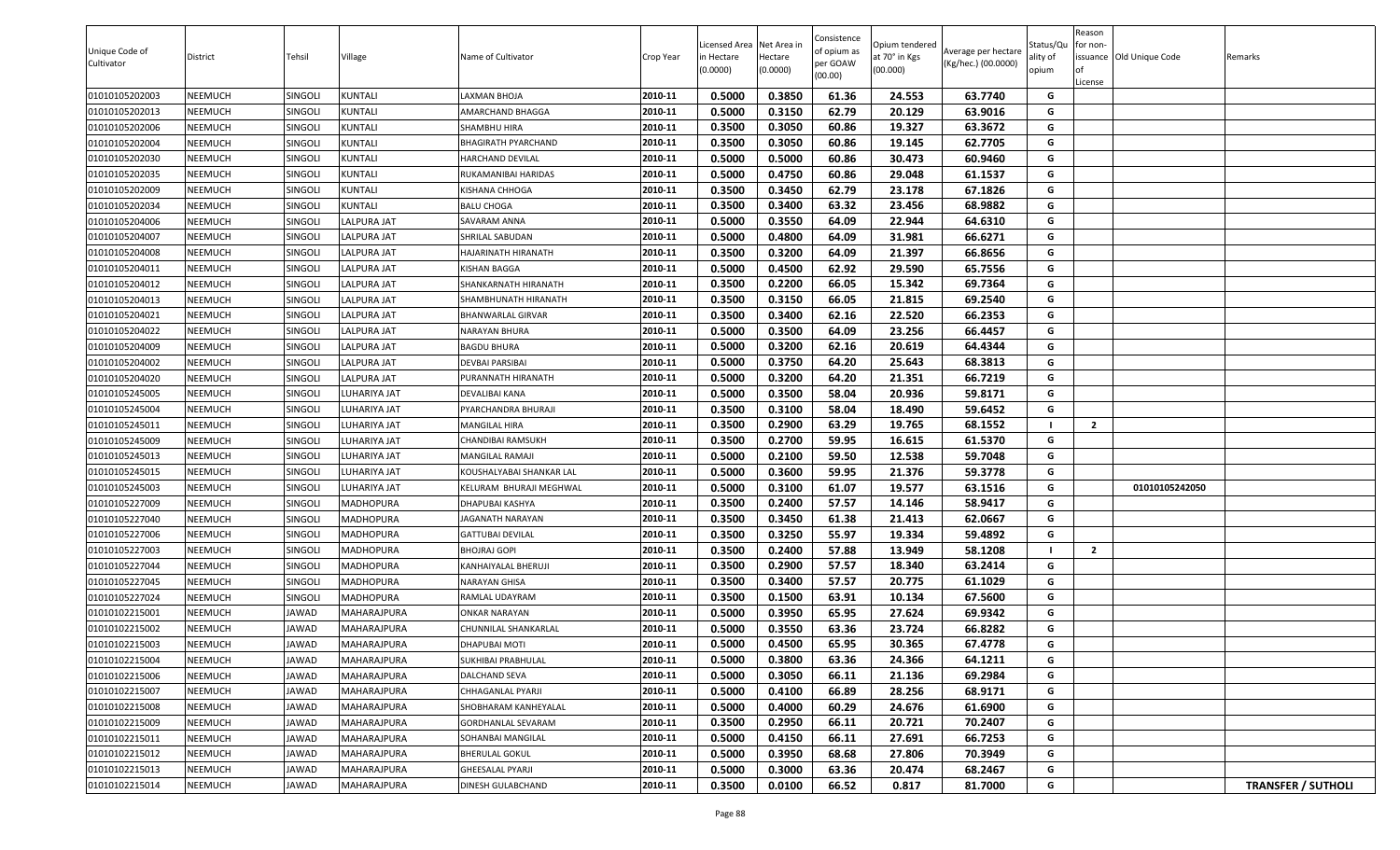| Unique Code of<br>Cultivator | District       | Tehsil  | Village             | Name of Cultivator          | Crop Year | Licensed Area Net Area in<br>n Hectare<br>(0.0000) | Hectare<br>(0.0000) | Consistence<br>of opium as<br>per GOAW<br>(00.00) | Opium tendered<br>at 70° in Kgs<br>(00.000) | Average per hectare<br>(Kg/hec.) (00.0000) | Status/Qu<br>ality of<br>opium | Reason<br>for non-<br>License | issuance Old Unique Code | Remarks |
|------------------------------|----------------|---------|---------------------|-----------------------------|-----------|----------------------------------------------------|---------------------|---------------------------------------------------|---------------------------------------------|--------------------------------------------|--------------------------------|-------------------------------|--------------------------|---------|
| 01010102215017               | NEEMUCH        | JAWAD   | MAHARAJPURA         | GANSHYAM RADHESHYAM         | 2010-11   | 0.5000                                             | 0.3300              | 65.77                                             | 22.409                                      | 67.9061                                    | G                              |                               |                          |         |
| 01010102215022               | NEEMUCH        | JAWAD   | MAHARAJPURA         | <b>BADRILAL PRABHULAL</b>   | 2010-11   | 0.5000                                             | 0.3900              | 66.05                                             | 26.071                                      | 66.8487                                    | G                              |                               |                          |         |
| 01010102215023               | NEEMUCH        | JAWAD   | MAHARAJPURA         | <b>OMPRAKASH SHANKARLAL</b> | 2010-11   | 0.5000                                             | 0.4950              | 63.00                                             | 31.761                                      | 64.1636                                    | G                              |                               |                          |         |
| 01010102215024               | NEEMUCH        | JAWAD   | MAHARAJPURA         | BABULAL SHANKARLAL          | 2010-11   | 0.5000                                             | 0.4700              | 66.05                                             | 31.534                                      | 67.0936                                    | G                              |                               |                          |         |
| 01010102215027               | NEEMUCH        | JAWAD   | MAHARAJPURA         | RAMESHWAR HIRALAL           | 2010-11   | 0.5000                                             | 0.4900              | 63.00                                             | 31.995                                      | 65.2959                                    | G                              |                               |                          |         |
| 01010102215028               | NEEMUCH        | JAWAD   | MAHARAJPURA         | LAXMICHANDRA SHANKARLAL     | 2010-11   | 0.5000                                             | 0.1300              | 63.00                                             | 8.406                                       | 64.6615                                    | G                              |                               |                          |         |
| 01010102215029               | NEEMUCH        | JAWAD   | MAHARAJPURA         | PREMSUKH SHAMBHULAL         | 2010-11   | 0.3500                                             | 0.0900              | 62.34                                             | 6.029                                       | 66.9889                                    | G                              |                               |                          |         |
| 01010102215030               | NEEMUCH        | JAWAD   | MAHARAJPURA         | SITARAM SHAMHULAL           | 2010-11   | 0.5000                                             | 0.2450              | 61.48                                             | 15.721                                      | 64.1673                                    | G                              |                               |                          |         |
| 01010102215032               | NEEMUCH        | JAWAD   | MAHARAJPURA         | RAMESHWAR DADAMCHAND        | 2010-11   | 0.5000                                             | 0.4950              | 62.34                                             | 31.384                                      | 63.4020                                    | G                              |                               |                          |         |
| 01010102215033               | NEEMUCH        | JAWAD   | MAHARAJPURA         | RAMESHWAR SHAMBHULAL        | 2010-11   | 0.5000                                             | 0.2550              | 61.48                                             | 16.345                                      | 64.0980                                    | G                              |                               |                          |         |
| 01010102215035               | NEEMUCH        | JAWAD   | MAHARAJPURA         | DHAPUBAI MANGILAL           | 2010-11   | 0.5000                                             | 0.3050              | 66.05                                             | 20.891                                      | 68.4951                                    | G                              |                               |                          |         |
| 01010102215037               | NEEMUCH        | JAWAD   | MAHARAJPURA         | SURESHCHANDRA MOHANLAL      | 2010-11   | 0.5000                                             | 0.4000              | 61.48                                             | 25.251                                      | 63.1275                                    | G                              |                               |                          |         |
| 01010102215038               | NEEMUCH        | JAWAD   | MAHARAJPURA         | KANHEYALAL DADAMCHAND       | 2010-11   | 0.5000                                             | 0.4750              | 60.52                                             | 29.369                                      | 61.8295                                    | G                              |                               |                          |         |
| 01010102215039               | NEEMUCH        | JAWAD   | MAHARAJPURA         | FULKUNWARBAI SHAMBHULAL     | 2010-11   | 0.5000                                             | 0.2950              | 60.52                                             | 18.562                                      | 62.9220                                    | G                              |                               |                          |         |
| 01010102215010               | NEEMUCH        | JAWAD   | MAHARAJPURA         | MOHANLAL HIRALAL            | 2010-11   | 0.5000                                             | 0.2400              | 62.34                                             | 15.834                                      | 65.9750                                    | G                              |                               |                          |         |
| 01010102215045               | NEEMUCH        | JAWAD   | MAHARAJPURA         | KALU NANURAM                | 2010-11   | 0.3500                                             | 0.2950              | 62.00                                             | 19.424                                      | 65.8441                                    | G                              |                               |                          |         |
| 01010102215046               | NEEMUCH        | JAWAD   | MAHARAJPURA         | RADHESHYAM DHANNAJI         | 2010-11   | 0.5000                                             | 0.4000              | 56.08                                             | 23.057                                      | 57.6425                                    | G                              |                               |                          |         |
| 01010102215048               | NEEMUCH        | JAWAD   | MAHARAJPURA         | MADHULAL NANURAM            | 2010-11   | 0.5000                                             | 0.4350              | 60.52                                             | 27.753                                      | 63.8000                                    | G                              |                               |                          |         |
| 01010102215005               | NEEMUCH        | JAWAD   | MAHARAJPURA         | DADAMCHAND RAMLAL           | 2010-11   | 0.5000                                             | 0.3250              | 62.00                                             | 20.646                                      | 63.5262                                    | G                              |                               |                          |         |
| 01010102215018               | NEEMUCH        | JAWAD   | MAHARAJPURA         | <b>MADANLAL SHANKARLAL</b>  | 2010-11   | 0.5000                                             | 0.3350              | 57.83                                             | 19.646                                      | 58.6448                                    | G                              |                               |                          |         |
| 01010105244003               | NEEMUCH        | SINGOLI | <b>MUKERA</b>       | NANALAL KANAJI              | 2010-11   | 0.3500                                             | 0.2950              | 64.20                                             | 19.379                                      | 65.6915                                    | G                              |                               |                          |         |
| 01010105244007               | NEEMUCH        | Singoli | <b>MUKERA</b>       | CHAINRAM NARU               | 2010-11   | 0.5000                                             | 0.0850              | 59.02                                             | 5.287                                       | 62.2000                                    | G                              |                               |                          |         |
| 01010105244012               | NEEMUCH        | Singoli | <b>MUKERA</b>       | BHOJRAJ CHATARBHUJ          | 2010-11   | 0.5000                                             | 0.4900              | 56.94                                             | 28.852                                      | 58.8816                                    | G                              |                               |                          |         |
| 01010105244018               | NEEMUCH        | SINGOLI | <b>MUKERA</b>       | GOPALDAS SALIGRAM           | 2010-11   | 0.5000                                             | 0.2750              | 63.11                                             | 17.806                                      | 64.7491                                    | G                              |                               |                          |         |
| 01010105244025               | NEEMUCH        | Singoli | <b>MUKERA</b>       | <b>BHURA NARAYAN</b>        | 2010-11   | 0.5000                                             | 0.2950              | 64.20                                             | 18.352                                      | 62.2102                                    | G                              |                               |                          |         |
| 01010105244017               | NEEMUCH        | SINGOLI | <b>MUKERA</b>       | RATANLAL RAMAJI             | 2010-11   | 0.3500                                             | 0.3150              | 58.66                                             | 18.679                                      | 59.2984                                    | G                              |                               |                          |         |
| 01010105244027               | NEEMUCH        | SINGOLI | <b>MUKERA</b>       | <b>BADRILAL CHATARBHUJ</b>  | 2010-11   | 0.3500                                             | 0.3350              | 64.47                                             | 22.693                                      | 67.7403                                    | G                              |                               |                          |         |
| 01010105244028               | NEEMUCH        | SINGOLI | <b>MUKERA</b>       | HARJUBAI DEVAMATA           | 2010-11   | 0.5000                                             | 0.4000              | 58.66                                             | 24.227                                      | 60.5675                                    | G                              |                               |                          |         |
| 01010105244013               | NEEMUCH        | SINGOLI | <b>MUKERA</b>       | MANGILAL UDA                | 2010-11   | 0.3500                                             | 0.3000              | 58.66                                             | 17.489                                      | 58.2967                                    | G                              |                               |                          |         |
| 01010105207001               | NEEMUCH        | SINGOLI | PALCHHA             | KHEMRAJ GANGRAM             | 2010-11   | 0.5000                                             | 0.2550              | 61.27                                             | 16.289                                      | 63.8784                                    | G                              |                               |                          |         |
| 01010105207006               | NEEMUCH        | Singoli | PALCHHA             | <b>BAGDIRAM MANGILAL</b>    | 2010-11   | 0.3500                                             | 0.2900              | 55.20                                             | 16.670                                      | 57.4828                                    | G                              |                               |                          |         |
| 01010105207023               | NEEMUCH        | SINGOLI | PALCHHA             | <b>RUPA PRATAP</b>          | 2010-11   | 0.5000                                             | 0.3900              | 59.67                                             | 24.056                                      | 61.6821                                    | G                              |                               |                          |         |
| 01010105207013               | NEEMUCH        | SINGOLI | PALCHHA             | NANDLAL GANGARAM            | 2010-11   | 0.5000                                             | 0.3950              | 61.38                                             | 24.798                                      | 62.7797                                    | G                              |                               |                          |         |
| 01010105207017               | NEEMUCH        | SINGOLI | PALCHHA             | <b>GHEESALAL MAGNA</b>      | 2010-11   | 0.3500                                             | 0.2650              | 62.24                                             | 17.000                                      | 64.1509                                    | G                              |                               |                          |         |
| 01010105207005               | NEEMUCH        | SINGOLI | PALCHHA             | MANGILAL LAXMAN             | 2010-11   | 0.3500                                             | 0.2400              | 61.27                                             | 15.624                                      | 65.1000                                    | G                              |                               |                          |         |
| 01010105207021               | <b>NEEMUCH</b> | SINGOLI | <b>PALCHHA</b>      | <b>LAXMAN HIRA</b>          | 2010-11   | 0.5000                                             | 0.3450              | 61.27                                             | 21.269                                      | 61.6493                                    | G                              |                               |                          |         |
| 01010102253003               | NEEMUCH        | JAWAD   | PANOLI              | JANIBAI UDAYRAM             | 2010-11   | 0.5000                                             | 0.4600              | 58.08                                             | 26.750                                      | 58.1522                                    | G                              |                               |                          |         |
| 01010102253008               | NEEMUCH        | JAWAD   | PANOLI              | SAJJANBAI KASHIRAM          | 2010-11   | 0.3500                                             | 0.3450              | 58.08                                             | 20.419                                      | 59.1855                                    | G                              |                               |                          |         |
| 01010102253005               | NEEMUCH        | JAWAD   | PANOLI              | RAMPRATAP CHUNNILAL         | 2010-11   | 0.5000                                             | 0.3600              | 58.08                                             | 22.709                                      | 63.0806                                    | G                              |                               |                          |         |
| 01010102253011               | NEEMUCH        | JAWAD   | PANOLI              | <b>CHAINRAM ONKAR</b>       | 2010-11   | 0.5000                                             | 0.3650              | 58.19                                             | 23.043                                      | 63.1315                                    | G                              |                               |                          |         |
| 01010102253007               | NEEMUCH        | JAWAD   | PANOLI              | BHAGATRAM LAXMINARAYAN      | 2010-11   | 0.3500                                             | 0.2900              | 61.04                                             | 19.803                                      | 68.2862                                    | G                              |                               |                          |         |
| 01010102253010               | NEEMUCH        | JAWAD   | <b>PANOLI</b>       | NAHARSINGH KHUMANSINGH      | 2010-11   | 0.3500                                             | 0.3400              | 57.56                                             | 19.760                                      | 58.1176                                    | G                              |                               |                          |         |
| 01010102253001               | NEEMUCH        | JAWAD   | PANOLI              | HARNARAYAN NANDA            | 2010-11   | 0.3500                                             | 0.3400              | 54.97                                             | 21.344                                      | 62.7765                                    | G                              | -5                            |                          |         |
| 01010105199001               | NEEMUCH        | SINGOLI | <b>RANAWATKHEDA</b> | KALABAI SHAMBHULAL          | 2010-11   | 0.5000                                             | 0.3050              | 60.73                                             | 18.913                                      | 62.0098                                    |                                | $\overline{2}$                |                          |         |
| 01010105199003               | NEEMUCH        | SINGOLI | RANAWATKHEDA        | <b>BHERULAL NARAYAN</b>     | 2010-11   | 0.5000                                             | 0.5000              | 56.09                                             | 29.439                                      | 58.8780                                    | G                              |                               |                          |         |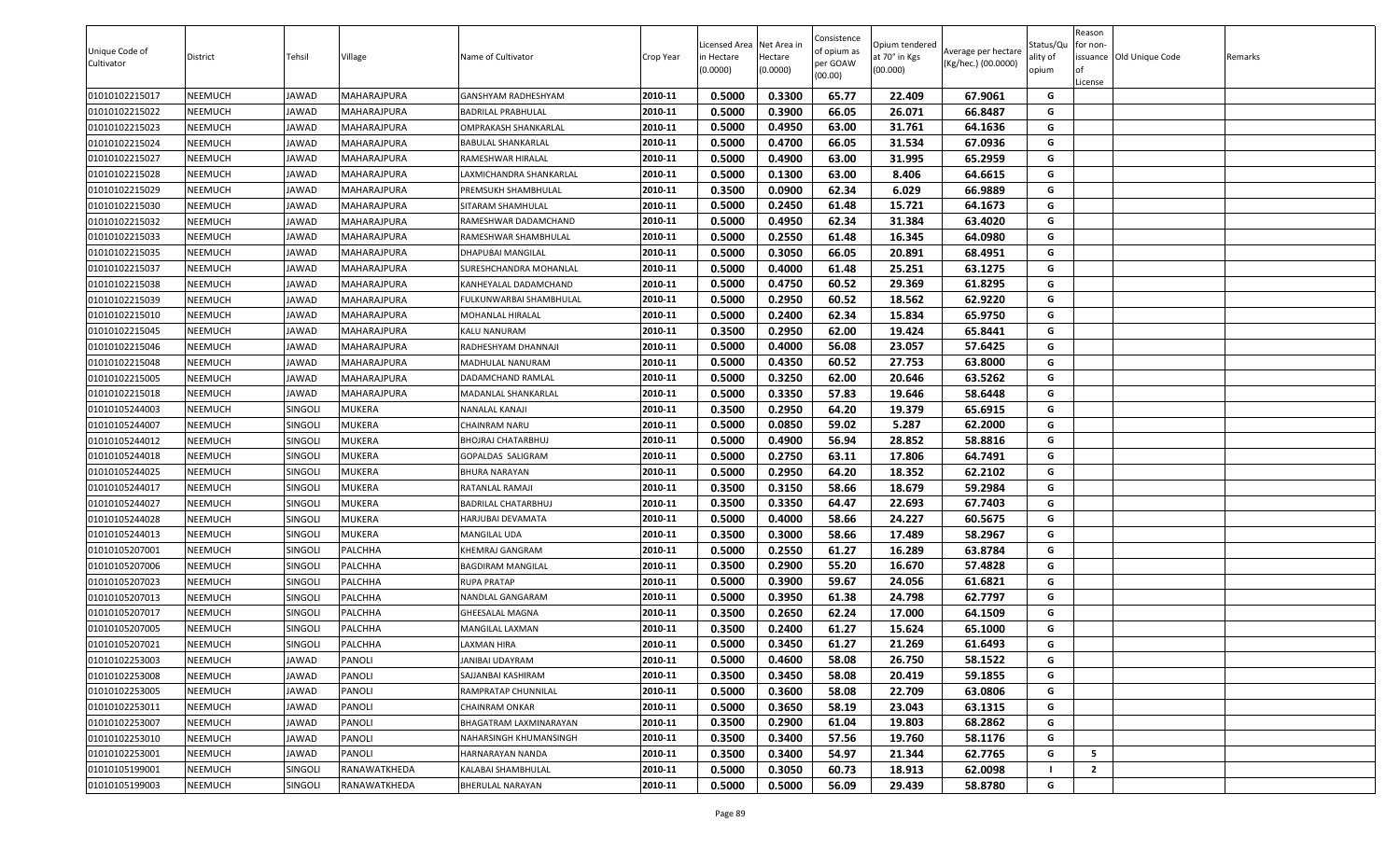| Unique Code of<br>Cultivator | District       | Tehsil         | Village      | Name of Cultivator        | Crop Year | Licensed Area Net Area in<br>in Hectare<br>(0.0000) | Hectare<br>(0.0000) | Consistence<br>of opium as<br>per GOAW<br>(00.00) | Opium tendered<br>at 70° in Kgs<br>(00.000) | Average per hectare<br>(Kg/hec.) (00.0000) | Status/Qu<br>ality of<br>opium | Reason<br>for non-<br>issuance Old Unique Code<br>.icense | Remarks            |
|------------------------------|----------------|----------------|--------------|---------------------------|-----------|-----------------------------------------------------|---------------------|---------------------------------------------------|---------------------------------------------|--------------------------------------------|--------------------------------|-----------------------------------------------------------|--------------------|
| 01010105199005               | NEEMUCH        | SINGOLI        | RANAWATKHEDA | DEVILAL MANGILAL          | 2010-11   | 0.5000                                              | 0.2950              | 64.08                                             | 18.931                                      | 64.1729                                    | G                              |                                                           |                    |
| 01010105199006               | NEEMUCH        | <b>SINGOLI</b> | RANAWATKHEDA | BALMUKUND GHASI           | 2010-11   | 0.5000                                              | 0.2050              | 64.08                                             | 13.759                                      | 67.1171                                    | G                              |                                                           |                    |
| 01010105199009               | NEEMUCH        | SINGOLI        | RANAWATKHEDA | MANGILAL LAXMICHAND       | 2010-11   | 0.5000                                              | 0.2450              | 59.80                                             | 14.950                                      | 61.0204                                    | G                              |                                                           |                    |
| 01010105199010               | NEEMUCH        | SINGOLI        | RANAWATKHEDA | SURESHCHAND MANGILAL      | 2010-11   | 0.5000                                              | 0.2650              | 64.08                                             | 17.338                                      | 65.4264                                    | G                              |                                                           |                    |
| 01010105199012               | NEEMUCH        | SINGOLI        | RANAWATKHEDA | KACHARULAL PANNALAL       | 2010-11   | 0.5000                                              | 0.5000              | 64.08                                             | 32.736                                      | 65.4720                                    | G                              |                                                           |                    |
| 01010105199013               | NEEMUCH        | SINGOLI        | RANAWATKHEDA | SHIVELAL HIRALAL          | 2010-11   | 0.5000                                              | 0.4050              | 64.91                                             | 27.457                                      | 67.7951                                    | G                              |                                                           |                    |
| 01010105199014               | NEEMUCH        | SINGOLI        | RANAWATKHEDA | CHHAGANLAL NANALAL        | 2010-11   | 0.5000                                              | 0.5000              | 60.45                                             | 31.279                                      | 62.5580                                    | G                              |                                                           |                    |
| 01010105199015               | NEEMUCH        | SINGOLI        | RANAWATKHEDA | MANGILAL KISHANLAL        | 2010-11   | 0.5000                                              | 0.3350              | 64.91                                             | 21.504                                      | 64.1910                                    | G                              |                                                           |                    |
| 01010105199016               | NEEMUCH        | <b>SINGOLI</b> | RANAWATKHEDA | SOHANLAL MANGILAL         | 2010-11   | 0.5000                                              | 0.3100              | 64.91                                             | 20.929                                      | 67.5129                                    | G                              |                                                           |                    |
| 01010105199017               | NEEMUCH        | SINGOLI        | RANAWATKHEDA | MULCHAND KHEMRAJ          | 2010-11   | 0.5000                                              | 0.3900              | 68.02                                             | 28.131                                      | 72.1308                                    | G                              |                                                           |                    |
| 01010105199019               | NEEMUCH        | SINGOLI        | RANAWATKHEDA | <b>JASSURAJ MANGILAL</b>  | 2010-11   | 0.5000                                              | 0.4700              | 60.70                                             | 28.833                                      | 61.3468                                    | G                              |                                                           |                    |
| 01010105199020               | NEEMUCH        | SINGOLI        | RANAWATKHEDA | RADHESHYAM SHANKARLAL     | 2010-11   | 0.5000                                              | 0.3550              | 61.94                                             | 23.829                                      | 67.1239                                    | G                              |                                                           |                    |
| 01010105199021               | NEEMUCH        | SINGOLI        | RANAWATKHEDA | HIRALAL MANGILAL          | 2010-11   | 0.5000                                              | 0.3000              | 61.47                                             | 18.906                                      | 63.0200                                    | G                              |                                                           |                    |
| 01010105199023               | NEEMUCH        | SINGOLI        | RANAWATKHEDA | NANDLAL MANGILAL          | 2010-11   | 0.5000                                              | 0.2200              | 61.94                                             | 14.113                                      | 64.1500                                    | G                              |                                                           |                    |
| 01010105199024               | NEEMUCH        | SINGOLI        | RANAWATKHEDA | KAILASHCHANDRA LAXMICHAND | 2010-11   | 0.5000                                              | 0.2850              | 63.51                                             | 18.636                                      | 65.3895                                    | G                              |                                                           |                    |
| 01010105199027               | NEEMUCH        | SINGOLI        | RANAWATKHEDA | CHUNNILAL KAJOD           | 2010-11   | 0.5000                                              | 0.4850              | 63.77                                             | 31.557                                      | 65.0660                                    | G                              |                                                           |                    |
| 01010105199028               | NEEMUCH        | <b>SINGOLI</b> | RANAWATKHEDA | HIRALAL NARAYAN           | 2010-11   | 0.3500                                              | 0.3600              | 61.94                                             | 22.829                                      | 63.4139                                    | G                              |                                                           |                    |
| 01010105199029               | NEEMUCH        | SINGOLI        | RANAWATKHEDA | CHANDIBAI KHEMRAJ         | 2010-11   | 0.5000                                              | 0.4950              | 55.81                                             | 27.945                                      | 56.4545                                    |                                | $\overline{2}$                                            |                    |
| 01010105199030               | NEEMUCH        | SINGOLI        | RANAWATKHEDA | CHANDRIBAI LALU           | 2010-11   | 0.5000                                              | 0.4450              | 61.42                                             | 28.955                                      | 65.0674                                    | G                              |                                                           |                    |
| 01010105199031               | NEEMUCH        | SINGOLI        | RANAWATKHEDA | SOSARBAI KHEMRAJ          | 2010-11   | 0.5000                                              | 0.3950              | 68.02                                             | 28.471                                      | 72.0785                                    | G                              |                                                           |                    |
| 01010105199034               | NEEMUCH        | <b>SINGOLI</b> | RANAWATKHEDA | SHANTIBAI MOTILAL         | 2010-11   | 0.5000                                              | 0.4100              | 64.41                                             | 27.135                                      | 66.1829                                    | G                              |                                                           |                    |
| 01010105199037               | NEEMUCH        | SINGOLI        | RANAWATKHEDA | RAMESHWAR GHISALAL        | 2010-11   | 0.5000                                              | 0.4900              | 63.13                                             | 31.123                                      | 63.5163                                    |                                | $\overline{2}$                                            |                    |
| 01010105199039               | NEEMUCH        | SINGOLI        | RANAWATKHEDA | SURESHCHAND RATANLAL      | 2010-11   | 0.5000                                              | 0.2550              | 68.02                                             | 17.685                                      | 69.3529                                    | G                              |                                                           |                    |
| 01010105199040               | NEEMUCH        | SINGOLI        | RANAWATKHEDA | AMBALAL RATANLAL          | 2010-11   | 0.5000                                              | 0.4050              | 57.67                                             | 23.735                                      | 58.6049                                    | G                              |                                                           |                    |
| 01010105199044               | NEEMUCH        | <b>SINGOLI</b> | RANAWATKHEDA | KAILASHCHANDRA SHANKARLAL | 2010-11   | 0.5000                                              | 0.3100              | 61.42                                             | 19.295                                      | 62.2419                                    | G                              |                                                           |                    |
| 01010105199045               | NEEMUCH        | SINGOLI        | RANAWATKHEDA | RAMCHANDRA BHERULAL       | 2010-11   | 0.5000                                              | 0.4750              | 57.93                                             | 27.823                                      | 58.5747                                    | G                              |                                                           |                    |
| 01010105199046               | NEEMUCH        | SINGOLI        | RANAWATKHEDA | HAJARILAL KAJOD           | 2010-11   | 0.5000                                              | 0.4900              | 63.87                                             | 32.209                                      | 65.7327                                    | G                              |                                                           |                    |
| 01010105199047               | NEEMUCH        | SINGOLI        | RANAWATKHEDA | SHOBHALAL KASHIRAM        | 2010-11   | 0.5000                                              | 0.4850              | 65.14                                             | 31.909                                      | 65.7918                                    | G                              |                                                           |                    |
| 01010105199049               | NEEMUCH        | SINGOLI        | RANAWATKHEDA | MANGILAL JITMAL           | 2010-11   | 0.5000                                              | 0.2800              | 65.14                                             | 18.835                                      | 67.2679                                    | G                              |                                                           |                    |
| 01010105199050               | NEEMUCH        | SINGOLI        | RANAWATKHEDA | MANGIBAI MANGILAL         | 2010-11   | 0.3500                                              | 0.3300              | 65.14                                             | 21.980                                      | 66.6061                                    | G                              |                                                           |                    |
| 01010105199054               | NEEMUCH        | SINGOLI        | RANAWATKHEDA | DHANRAJ CHHAGANLAL        | 2010-11   | 0.5000                                              | 0.4900              | 61.42                                             | 31.122                                      | 63.5143                                    | G                              |                                                           |                    |
| 01010105199056               | NEEMUCH        | SINGOLI        | RANAWATKHEDA | PRABHULAL CHHAGANLAL      | 2010-11   | 0.5000                                              | 0.5000              | 62.03                                             | 32.105                                      | 64.2100                                    | G                              |                                                           |                    |
| 01010105199061               | NEEMUCH        | SINGOLI        | RANAWATKHEDA | SHANKARLAL GIRDHARI       | 2010-11   | 0.5000                                              | 0.3150              | 62.03                                             | 20.107                                      | 63.8317                                    | G                              |                                                           |                    |
| 01010105199067               | NEEMUCH        | <b>SINGOLI</b> | RANAWATKHEDA | MADANLAL GHISA            | 2010-11   | 0.5000                                              | 0.3000              | 58.13                                             | 18.128                                      | 60.4267                                    | G                              |                                                           |                    |
| 01010105199069               | NEEMUCH        | SINGOLI        | RANAWATKHEDA | HIRALAL GHEESALAL         | 2010-11   | 0.5000                                              | 0.4600              | 58.31                                             | 27.056                                      | 58.8174                                    | G                              |                                                           |                    |
| 01010105199070               | <b>NEEMUCH</b> | SINGOLI        | RANAWATKHEDA | KHEMRAJ KISNA             | 2010-11   | 0.5000                                              | 0.5100              | 55.74                                             | 29.614                                      | 58.0667                                    |                                | $\overline{2}$                                            |                    |
| 01010105199073               | NEEMUCH        | SINGOLI        | RANAWATKHEDA | DHAPUBAI MOHANLAL         | 2010-11   | 0.5000                                              | 0.5000              | 58.98                                             | 29.659                                      | 59.3180                                    | G                              |                                                           |                    |
| 01010105199076               | NEEMUCH        | SINGOLI        | RANAWATKHEDA | MOTYABAI MOHANLAL         | 2010-11   | 0.5000                                              | 0.4900              | 58.98                                             | 29.945                                      | 61.1122                                    | G                              |                                                           |                    |
| 01010105199032               | NEEMUCH        | SINGOLI        | RANAWATKHEDA | KAMLESH KHEMRAJ           | 2010-11   | 0.5000                                              | 0.5100              | 65.09                                             | 34.079                                      | 66.8216                                    | G                              |                                                           |                    |
| 01010105199081               | NEEMUCH        | SINGOLI        | RANAWATKHEDA | PANNA GHASI               | 2010-11   | 0.5000                                              | 0.4150              | 62.03                                             | 25.778                                      | 62.1157                                    | G                              |                                                           |                    |
| 01010105199007               | NEEMUCH        | SINGOLI        | RANAWATKHEDA | NANDLAL SHANKAR           | 2010-11   | 0.5000                                              | 0.4150              | 63.10                                             | 27.169                                      | 65.4675                                    | G                              |                                                           |                    |
| 01010105199025               | NEEMUCH        | SINGOLI        | RANAWATKHEDA | KANCHANBAI BABULAL        | 2010-11   | 0.5000                                              | 0.2000              | 61.81                                             | 12.954                                      | 64.7700                                    | G                              |                                                           |                    |
| 01010105199035               | NEEMUCH        | SINGOLI        | RANAWATKHEDA | GORILAL GHEESALAL         | 2010-11   | 0.5000                                              | 0.2300              | 62.77                                             | 15.190                                      | 66.0435                                    | G                              |                                                           |                    |
| 01010105199036               | NEEMUCH        | SINGOLI        | RANAWATKHEDA | SHANTILAL GHEESALAL       | 2010-11   | 0.5000                                              | 0.2200              | 61.81                                             | 14.552                                      | 66.1455                                    | G                              |                                                           |                    |
| 01010105199041               | NEEMUCH        | SINGOLI        | RANAWATKHEDA | LAXMICHAND BHAGIRATH      | 2010-11   | 0.5000                                              | 0.4050              | 61.81                                             | 26.057                                      | 64.3383                                    | G                              |                                                           | <b>NAME CHANGE</b> |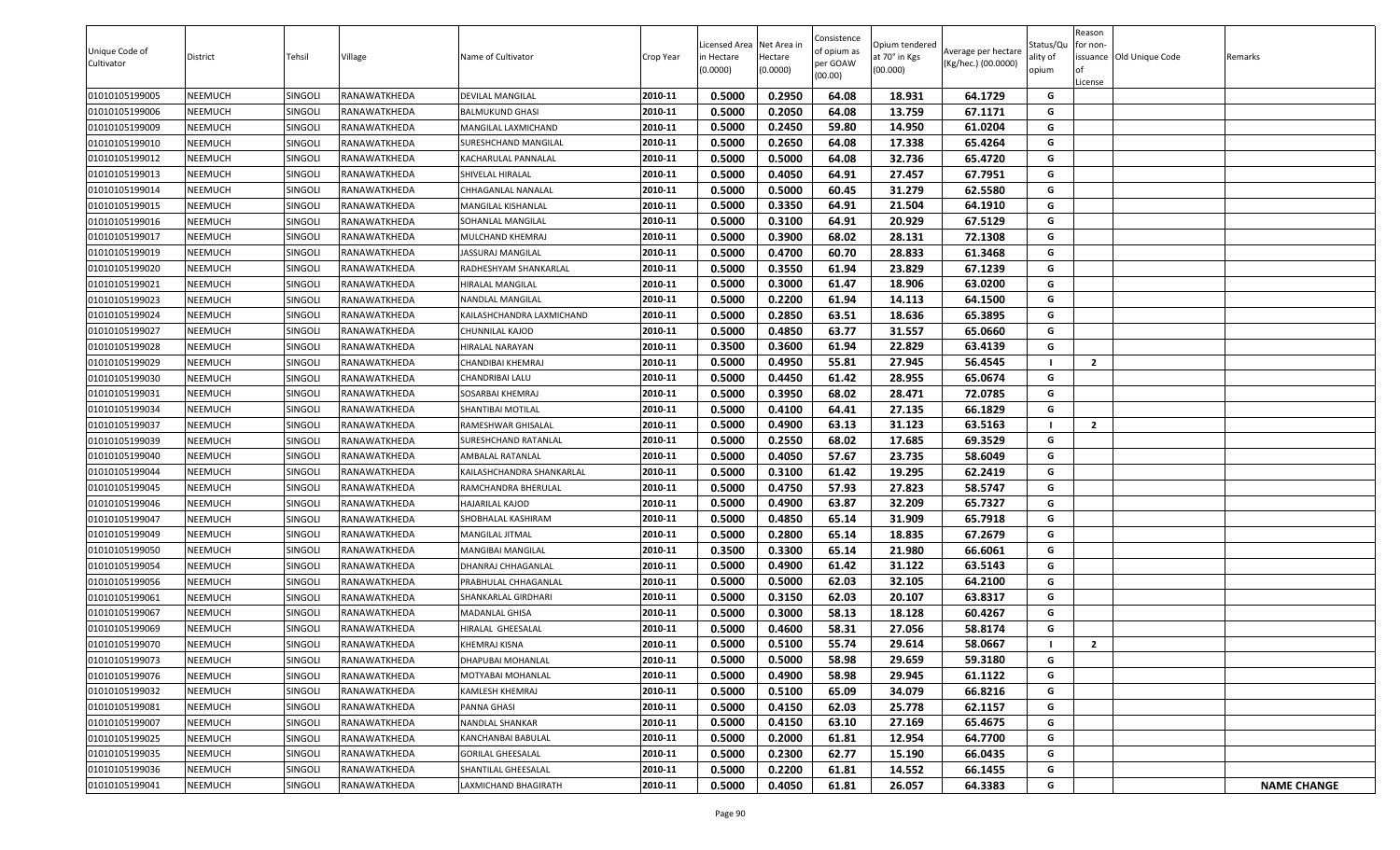| Unique Code of<br>Cultivator     | District           | Tehsil             | Village             | Name of Cultivator                                         | Crop Year          | Licensed Area Net Area in<br>n Hectare<br>(0.0000) | Hectare<br>(0.0000) | Consistence<br>of opium as<br>per GOAW | Opium tendered<br>at 70° in Kgs<br>(00.000) | Average per hectare<br>(Kg/hec.) (00.0000) | Status/Qu<br>ality of<br>opium | Reason<br>for non- | ssuance Old Unique Code | Remarks            |
|----------------------------------|--------------------|--------------------|---------------------|------------------------------------------------------------|--------------------|----------------------------------------------------|---------------------|----------------------------------------|---------------------------------------------|--------------------------------------------|--------------------------------|--------------------|-------------------------|--------------------|
|                                  |                    |                    |                     |                                                            |                    |                                                    |                     | (00.00)                                |                                             |                                            |                                | License            |                         |                    |
| 01010105199042                   | NEEMUCH            | SINGOLI            | <b>RANAWATKHEDA</b> | JAGDISH CHANDRA GHEESALAL                                  | 2010-11            | 0.5000                                             | 0.4200              | 58.56                                  | 25.223                                      | 60.0548                                    |                                | $\overline{2}$     |                         |                    |
| 01010105199043                   | NEEMUCH            | SINGOLI            | RANAWATKHEDA        | <b>ASHARAM KISHANLAL</b>                                   | 2010-11            | 0.5000                                             | 0.3200              | 62.38                                  | 20.799                                      | 64.9969                                    | G                              |                    |                         |                    |
| 01010105199066                   | NEEMUCH            | SINGOLI            | RANAWATKHEDA        | TALAKUBAI KISHANLAL                                        | 2010-11            | 0.5000                                             | 0.2950              | 62.21                                  | 18.796                                      | 63.7153                                    | G                              |                    |                         |                    |
| 01010105199068                   | NEEMUCH            | SINGOLI            | RANAWATKHEDA        | KISHANLAL GOPAL                                            | 2010-11            | 0.5000                                             | 0.3900              | 58.52                                  | 23.809                                      | 61.0487                                    | G                              |                    |                         |                    |
| 01010105199008                   | NEEMUCH            | singoli            | RANAWATKHEDA        | MADANLAL CHUNNILAL                                         | 2010-11            | 0.5000                                             | 0.3850              | 56.50                                  | 23.230                                      | 60.3377                                    | G                              |                    |                         |                    |
| 01010105199026                   | NEEMUCH            | Singoli            | RANAWATKHEDA        | SHANKARLAL CHAGANLAL                                       | 2010-11            | 0.5000                                             | 0.4800              | 62.38                                  | 31.137                                      | 64.8688                                    | G                              |                    |                         |                    |
| 01010105199002                   | NEEMUCH            | <b>SINGOLI</b>     | RANAWATKHEDA        | <b>BABULAL CHUNNILAL</b>                                   | 2010-11            | 0.5000                                             | 0.2000              | 56.45                                  | 12.121                                      | 60.6050                                    | G                              |                    |                         |                    |
| 01010105199092                   | NEEMUCH            | SINGOLI            | RANAWATKHEDA        | RAMKANWARIBAI SHOUKINLAL                                   | 2010-11            | 0.3500                                             | 0.3400              | 58.52                                  | 20.900                                      | 61.4706                                    | G                              |                    |                         |                    |
| 01010105199093                   | NEEMUCH            | singoli            | RANAWATKHEDA        | <b>LABHCHAND RATANLAL</b>                                  | 2010-11            | 0.5000                                             | 0.2100              | 62.38                                  | 13.590                                      | 64.7143                                    | G                              |                    |                         |                    |
| 01010105199094                   | NEEMUCH            | <b>SINGOLI</b>     | RANAWATKHEDA        | <b>BIHARILAL KUKAJI</b>                                    | 2010-11            | 0.3500                                             | 0.3550              | 58.52                                  | 22.045                                      | 62.0986                                    | G                              |                    |                         |                    |
| 01010105225010                   | NEEMUCH            | singoli            | RATANGARH           | MOHANLAL BALURAM                                           | 2010-11            | 0.3500                                             | 0.2400              | 66.01                                  | 18.341                                      | 76.4208                                    | G                              |                    |                         |                    |
| 01010105225051                   | NEEMUCH            | SINGOLI            | RATANGARH           | SHANTILAL HARIRAM                                          | 2010-11            | 0.5000                                             | 0.2000              | 61.12                                  | 13.237                                      | 66.1850                                    | G                              |                    |                         | <b>NAME CHANGE</b> |
| 01010105225052                   | NEEMUCH            | Singoli            | RATANGARH           | KAMALIBAI GHEESALAL                                        | 2010-11            | 0.5000                                             | 0.4050              | 58.85                                  | 25.179                                      | 62.1704                                    | G                              |                    |                         |                    |
| 01010105225009                   | NEEMUCH            | Singoli            | RATANGARH           | ASHOKEKUMAR BHANWARLAL                                     | 2010-11            | 0.3500                                             | 0.2000              | 58.85                                  | 12.182                                      | 60.9100                                    | G                              |                    |                         |                    |
| 01010105225020                   | NEEMUCH            | SINGOLI            | RATANGARH           | LAXMINARAYAN JAGANNATH                                     | 2010-11            | 0.3500                                             | 0.1850              | 58.85                                  | 11.644                                      | 62.9405                                    | G                              |                    |                         |                    |
| 01010105225021                   | NEEMUCH            | SINGOLI            | RATANGARH           | SATYANARAYAN BADRILA                                       | 2010-11            | 0.3500                                             | 0.1850              | 62.43                                  | 12.290                                      | 66.4324                                    | G                              |                    |                         |                    |
| 01010105225030                   | NEEMUCH            | singoli            | RATANGARH           | <b>JAGDISH BALURAM</b>                                     | 2010-11            | 0.3500                                             | 0.1650              | 61.12                                  | 10.827                                      | 65.6182                                    | G                              |                    |                         |                    |
| 01010105241006                   | NEEMUCH            | SINGOLI            | SANDA               | SOHANKUNWAR HAMIR SINGH                                    | 2010-11            | 0.3500                                             | 0.3300              | 56.39                                  | 20.035                                      | 60.7121                                    | G                              |                    |                         |                    |
| 01010105241001                   | NEEMUCH            | Singoli            | SANDA               | KAILASH JAGANNATH                                          | 2010-11            | 0.3500                                             | 0.3400              | 58.36                                  | 20.768                                      | 61.0824                                    | G                              |                    |                         |                    |
| 01010105241018                   | NEEMUCH            | SINGOLI            | SANDA               | MOHANLAL SHOLA                                             | 2010-11            | 0.3500                                             | 0.3400              | 57.91                                  | 20.136                                      | 59.2235                                    | G                              |                    |                         |                    |
| 01010105241013                   | NEEMUCH            | SINGOLI            | SANDA               | UMRAV SINGH DEVISINGH                                      | 2010-11            | 0.5000                                             | 0.4500              | 62.97                                  | 32.097                                      | 71.3267                                    | G                              |                    |                         |                    |
| 01010105241012                   | NEEMUCH<br>NEEMUCH | SINGOLI<br>Singoli | SANDA<br>SANDA      | NANIBAI BARDICHAND                                         | 2010-11<br>2010-11 | 0.5000<br>0.5000                                   | 0.4200<br>0.4050    | 57.45<br>61.74                         | 26.378<br>26.337                            | 62.8048<br>65.0296                         | G<br>G                         |                    |                         |                    |
| 01010105241005<br>01010105241002 | NEEMUCH            | SINGOLI            | SANDA               | KHUMAN SINGH CHAINSINGH<br><b>BHARAT SINGH KUMAN SINGH</b> | 2010-11            | 0.5000                                             | 0.3250              | 64.11                                  | 21.834                                      | 67.1815                                    | G                              |                    |                         |                    |
| 01010105132001                   | NEEMUCH            | singoli            | <b>SHRIPURA</b>     | JAGDISHCHANDRA GHISULAL                                    | 2010-11            | 0.5000                                             | 0.3550              | 63.72                                  | 23.139                                      | 65.1803                                    | G                              |                    |                         |                    |
| 01010105132002                   | NEEMUCH            | SINGOLI            | <b>SHRIPURA</b>     | HIRALAL BHAGIRATH                                          | 2010-11            | 0.5000                                             | 0.1950              | 62.33                                  | 12.911                                      | 66.2103                                    | G                              |                    |                         |                    |
| 01010105132008                   | NEEMUCH            | <b>SINGOLI</b>     | <b>SHRIPURA</b>     | KANHEYALAL KALURAM                                         | 2010-11            | 0.5000                                             | 0.4000              | 62.33                                  | 25.484                                      | 63.7100                                    | G                              |                    |                         |                    |
| 01010105132009                   | NEEMUCH            | SINGOLI            | <b>SHRIPURA</b>     | NAGJIRAM LOBHIRAM                                          | 2010-11            | 0.5000                                             | 0.2550              | 62.33                                  | 17.016                                      | 66.7294                                    | G                              |                    |                         |                    |
| 01010105132010                   | NEEMUCH            | SINGOLI            | <b>SHRIPURA</b>     | RUPLAL BHERULAL                                            | 2010-11            | 0.3500                                             | 0.2700              | 60.66                                  | 16.656                                      | 61.6889                                    | G                              |                    |                         |                    |
| 01010105132016                   | NEEMUCH            | SINGOLI            | <b>SHRIPURA</b>     | BHAGWANLAL BHERULAL                                        | 2010-11            | 0.5000                                             | 0.3300              | 63.75                                  | 21.611                                      | 65.4879                                    | G                              |                    |                         |                    |
| 01010105132019                   | NEEMUCH            | Singoli            | <b>SHRIPURA</b>     | RAMLAL BHOLIRAM                                            | 2010-11            | 0.5000                                             | 0.4250              | 60.66                                  | 26.968                                      | 63.4541                                    | G                              |                    |                         |                    |
| 01010105132021                   | NEEMUCH            | SINGOLI            | <b>SHRIPURA</b>     | LABHCHAND KALURAM                                          | 2010-11            | 0.5000                                             | 0.4900              | 63.75                                  | 31.893                                      | 65.0878                                    | G                              |                    |                         |                    |
| 01010105132022                   | NEEMUCH            | SINGOLI            | <b>SHRIPURA</b>     | SHIVELAL GHASILAL                                          | 2010-11            | 0.5000                                             | 0.2250              | 63.75                                  | 14.653                                      | 65.1244                                    | G                              |                    |                         |                    |
| 01010105132024                   | NEEMUCH            | SINGOLI            | <b>SHRIPURA</b>     | SUKHLAL DHOKAL                                             | 2010-11            | 0.5000                                             | 0.2450              | 60.66                                  | 15.096                                      | 61.6163                                    | G                              |                    |                         |                    |
| 01010105132026                   | NEEMUCH            | SINGOLI            | <b>SHRIPURA</b>     | SHAMBHULAL HIRA                                            | 2010-11            | 0.5000                                             | 0.3350              | 61.53                                  | 21.509                                      | 64.2060                                    | G                              |                    |                         |                    |
| 01010105132027                   | <b>NEEMUCH</b>     | SINGOLI            | <b>SHRIPURA</b>     | <b>HIRALAL BALURAM</b>                                     | 2010-11            | 0.3500                                             | 0.3450              | 61.53                                  | 21.729                                      | 62.9826                                    | G                              |                    |                         |                    |
| 01010105132028                   | NEEMUCH            | SINGOLI            | <b>SHRIPURA</b>     | NANALAL KHEMRAJ                                            | 2010-11            | 0.5000                                             | 0.4650              | 62.38                                  | 29.586                                      | 63.6258                                    | G                              |                    |                         |                    |
| 01010105132029                   | NEEMUCH            | SINGOLI            | <b>SHRIPURA</b>     | KANHEYALAL VARDICHAND                                      | 2010-11            | 0.5000                                             | 0.1900              | 62.38                                  | 12.485                                      | 65.7105                                    | G                              |                    |                         |                    |
| 01010105132031                   | NEEMUCH            | SINGOLI            | <b>SHRIPURA</b>     | ANACHHIBAI GHASILAL                                        | 2010-11            | 0.3500                                             | 0.3000              | 62.38                                  | 18.981                                      | 63.2700                                    | G                              |                    |                         |                    |
| 01010105132032                   | NEEMUCH            | SINGOLI            | <b>SHRIPURA</b>     | ONKARLAL DULICHAND                                         | 2010-11            | 0.5000                                             | 0.2000              | 60.51                                  | 12.526                                      | 62.6300                                    | G                              |                    |                         |                    |
| 01010105132033                   | NEEMUCH            | SINGOLI            | <b>SHRIPURA</b>     | HIRALAL DEVA                                               | 2010-11            | 0.5000                                             | 0.4050              | 63.92                                  | 26.582                                      | 65.6346                                    | G                              |                    |                         |                    |
| 01010105132034                   | NEEMUCH            | <b>SINGOLI</b>     | <b>SHRIPURA</b>     | SHYAMLAL HARLAL                                            | 2010-11            | 0.5000                                             | 0.4750              | 62.02                                  | 31.037                                      | 65.3411                                    | G                              |                    |                         |                    |
| 01010105132037                   | NEEMUCH            | <b>SINGOLI</b>     | <b>SHRIPURA</b>     | SHANKARLAL KALURAM                                         | 2010-11            | 0.5000                                             | 0.3200              | 65.40                                  | 21.367                                      | 66.7719                                    | G                              |                    |                         |                    |
| 01010105132038                   | NEEMUCH            | SINGOLI            | <b>SHRIPURA</b>     | <b>BHAGWAN JAYRAJ</b>                                      | 2010-11            | 0.5000                                             | 0.3600              | 62.02                                  | 24.073                                      | 66.8694                                    | G                              |                    |                         | <b>NAME CHANGE</b> |
| 01010105132039                   | <b>NEEMUCH</b>     | SINGOLI            | <b>SHRIPURA</b>     | SHANKARLAL GHASILAL                                        | 2010-11            | 0.5000                                             | 0.3400              | 62.02                                  | 21.521                                      | 63.2971                                    | G                              |                    |                         |                    |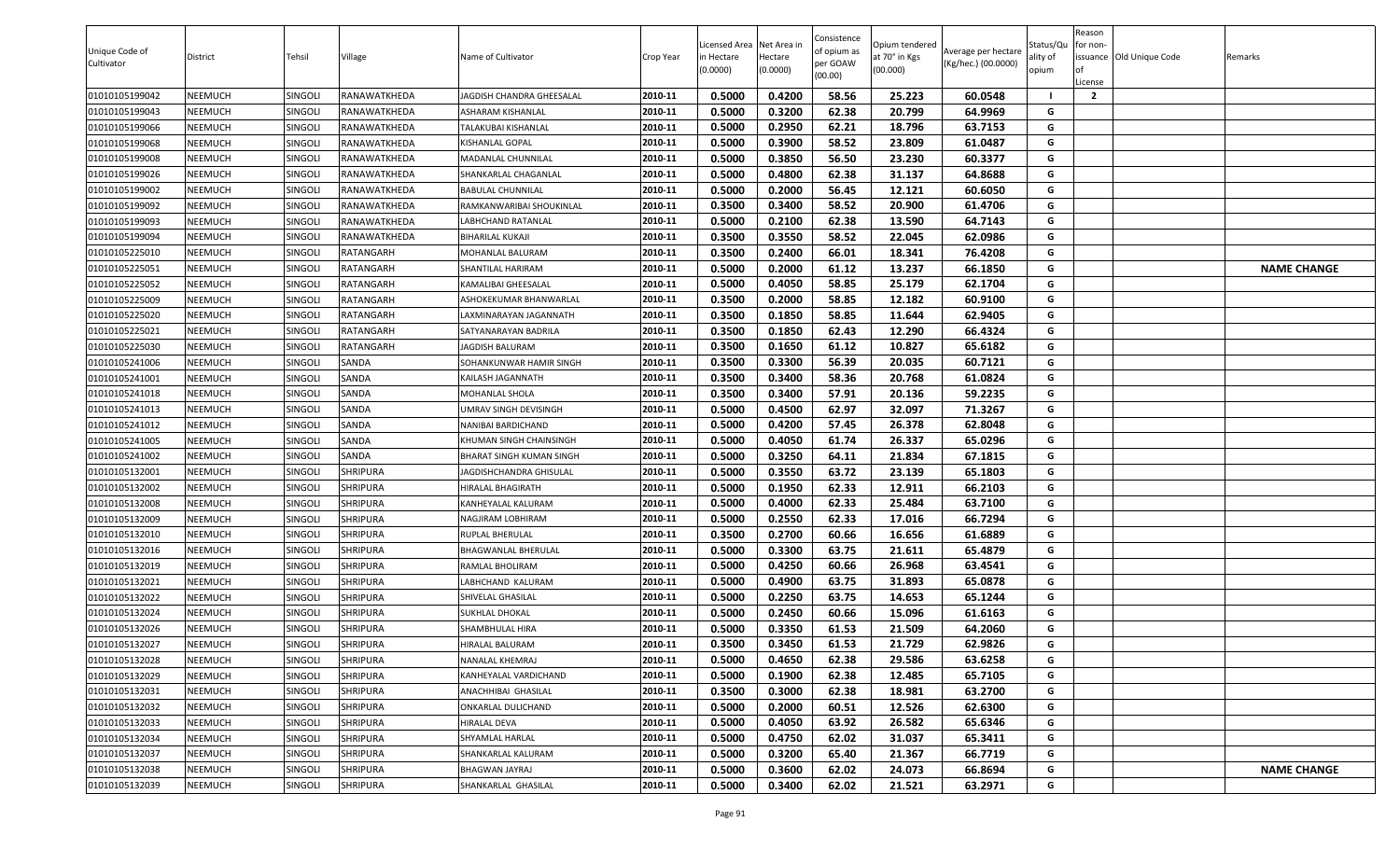| 2010-11<br>0.5000<br>0.4550<br>61.23<br>28.070<br>61.6923<br>01010105132040<br>NEEMUCH<br>SINGOLI<br><b>SHRIPURA</b><br>GHEESALAL CHUNNILAL<br>G<br>01010105132042<br>NEEMUCH<br><b>SHRIPURA</b><br>0.5000<br>0.3400<br>63.24<br>22.360<br>65.7647<br>SINGOLI<br>2010-11<br>G<br>MULCHAND DHOKAL<br>2010-11<br>0.3500<br>0.1950<br>13.046<br>66.9026<br>01010105132044<br>NEEMUCH<br>SINGOLI<br><b>SHRIPURA</b><br>VARDICHAND CHHUNILAL<br>63.24<br>G<br><b>NAME CHANGE</b><br>2010-11<br>0.5000<br>61.23<br>30.545<br>62.3367<br>G<br>SHRIPURA<br>0.4900<br>01010105132045<br>NEEMUCH<br>SINGOLI<br>NANALAL ONKAR<br>2010-11<br>0.5000<br>0.2700<br>63.24<br>18.800<br>69.6296<br>G<br>01010105132049<br>NEEMUCH<br><b>SINGOLI</b><br><b>SHRIPURA</b><br>PRABHULAL DHOKAL<br>2010-11<br>0.5000<br>63.92<br>G<br>01010105132046<br>NEEMUCH<br><b>SHRIPURA</b><br>0.4750<br>31.449<br>66.2084<br>SINGOLI<br>RAMESHWAR MANGILAL<br>0.5000<br>0.3150<br>64.54<br>20.634<br>65.5048<br>01010105132006<br>NEEMUCH<br>SINGOLI<br><b>SHRIPURA</b><br>2010-11<br>G<br>SHIVELAL ONKARLAL<br>0.3500<br>0.2300<br>56.01<br>13.746<br>59.7652<br>01010105132030<br>NEEMUCH<br>SHRIPURA<br>2010-11<br>G<br><b>SINGOLI</b><br>NANDLAL PRITHBIRAJ<br>01010105132014<br>2010-11<br>0.5000<br>0.2450<br>16.025<br>NEEMUCH<br>SINGOLI<br><b>SHRIPURA</b><br>61.23<br>65.4082<br>G<br>NANDLAL SURAJMAL<br>0.5000<br>01010105132023<br>NEEMUCH<br>2010-11<br>0.3500<br>61.44<br>21.671<br>61.9171<br>G<br>SINGOLI<br>SHRIPURA<br>NANDLAL CHHAGANLAL<br>0.5000<br>0.4950<br>59.5879<br>01010105132025<br>NEEMUCH<br>SINGOLI<br><b>SHRIPURA</b><br>2010-11<br>58.49<br>29.496<br>G<br>BADRILAL DULLICHAND<br>0.5000<br>0.3850<br>65.67<br>26.718<br>69.3974<br>SUTHOLI<br>G<br>01010102216047<br>NEEMUCH<br>JAWAD<br>2010-11<br>BAPULAL JAGANNATH<br>0.5000<br>0.3450<br>58.55<br>59.4725<br>01010102216049<br>NEEMUCH<br>JAWAD<br>SUTHOLI<br>2010-11<br>20.518<br>G<br>CHHAGANLAL LAXMINARAYAN<br>0.3500<br>61.93<br>0.3500<br>22.649<br>64.7114<br>G<br>2010-11<br>01010102216050<br>NEEMUCH<br>JAWAD<br><b>SUTHOLI</b><br>GANGABAI RADHESHYAM<br>01010102216053<br>NEEMUCH<br><b>SUTHOLI</b><br>2010-11<br>0.5000<br>0.4850<br>59.10<br>30.994<br>63.9052<br>G<br>JAWAD<br>OMPRAKSH BHANWARLAL | Unique Code of<br>Cultivator | <b>District</b> | Tehsil | Village | Name of Cultivator | Crop Year | Licensed Area Net Area in<br>in Hectare<br>(0.0000) | lectare<br>(0.0000) | Consistence<br>of opium as<br>oer GOAW<br>(00.00) | Opium tendered<br>at 70° in Kgs<br>(00.000) | Average per hectare<br>(Kg/hec.) (00.0000) | Status/Qu<br>ality of<br>opium | Reason<br>for non-<br>issuance Old Unique Code<br>.icense | Remarks |
|-----------------------------------------------------------------------------------------------------------------------------------------------------------------------------------------------------------------------------------------------------------------------------------------------------------------------------------------------------------------------------------------------------------------------------------------------------------------------------------------------------------------------------------------------------------------------------------------------------------------------------------------------------------------------------------------------------------------------------------------------------------------------------------------------------------------------------------------------------------------------------------------------------------------------------------------------------------------------------------------------------------------------------------------------------------------------------------------------------------------------------------------------------------------------------------------------------------------------------------------------------------------------------------------------------------------------------------------------------------------------------------------------------------------------------------------------------------------------------------------------------------------------------------------------------------------------------------------------------------------------------------------------------------------------------------------------------------------------------------------------------------------------------------------------------------------------------------------------------------------------------------------------------------------------------------------------------------------------------------------------------------------------------------------------------------------------------------------------------------------------------------------------------------------------------------------------------------------------------------------------------------------------------|------------------------------|-----------------|--------|---------|--------------------|-----------|-----------------------------------------------------|---------------------|---------------------------------------------------|---------------------------------------------|--------------------------------------------|--------------------------------|-----------------------------------------------------------|---------|
|                                                                                                                                                                                                                                                                                                                                                                                                                                                                                                                                                                                                                                                                                                                                                                                                                                                                                                                                                                                                                                                                                                                                                                                                                                                                                                                                                                                                                                                                                                                                                                                                                                                                                                                                                                                                                                                                                                                                                                                                                                                                                                                                                                                                                                                                             |                              |                 |        |         |                    |           |                                                     |                     |                                                   |                                             |                                            |                                |                                                           |         |
|                                                                                                                                                                                                                                                                                                                                                                                                                                                                                                                                                                                                                                                                                                                                                                                                                                                                                                                                                                                                                                                                                                                                                                                                                                                                                                                                                                                                                                                                                                                                                                                                                                                                                                                                                                                                                                                                                                                                                                                                                                                                                                                                                                                                                                                                             |                              |                 |        |         |                    |           |                                                     |                     |                                                   |                                             |                                            |                                |                                                           |         |
|                                                                                                                                                                                                                                                                                                                                                                                                                                                                                                                                                                                                                                                                                                                                                                                                                                                                                                                                                                                                                                                                                                                                                                                                                                                                                                                                                                                                                                                                                                                                                                                                                                                                                                                                                                                                                                                                                                                                                                                                                                                                                                                                                                                                                                                                             |                              |                 |        |         |                    |           |                                                     |                     |                                                   |                                             |                                            |                                |                                                           |         |
|                                                                                                                                                                                                                                                                                                                                                                                                                                                                                                                                                                                                                                                                                                                                                                                                                                                                                                                                                                                                                                                                                                                                                                                                                                                                                                                                                                                                                                                                                                                                                                                                                                                                                                                                                                                                                                                                                                                                                                                                                                                                                                                                                                                                                                                                             |                              |                 |        |         |                    |           |                                                     |                     |                                                   |                                             |                                            |                                |                                                           |         |
|                                                                                                                                                                                                                                                                                                                                                                                                                                                                                                                                                                                                                                                                                                                                                                                                                                                                                                                                                                                                                                                                                                                                                                                                                                                                                                                                                                                                                                                                                                                                                                                                                                                                                                                                                                                                                                                                                                                                                                                                                                                                                                                                                                                                                                                                             |                              |                 |        |         |                    |           |                                                     |                     |                                                   |                                             |                                            |                                |                                                           |         |
|                                                                                                                                                                                                                                                                                                                                                                                                                                                                                                                                                                                                                                                                                                                                                                                                                                                                                                                                                                                                                                                                                                                                                                                                                                                                                                                                                                                                                                                                                                                                                                                                                                                                                                                                                                                                                                                                                                                                                                                                                                                                                                                                                                                                                                                                             |                              |                 |        |         |                    |           |                                                     |                     |                                                   |                                             |                                            |                                |                                                           |         |
|                                                                                                                                                                                                                                                                                                                                                                                                                                                                                                                                                                                                                                                                                                                                                                                                                                                                                                                                                                                                                                                                                                                                                                                                                                                                                                                                                                                                                                                                                                                                                                                                                                                                                                                                                                                                                                                                                                                                                                                                                                                                                                                                                                                                                                                                             |                              |                 |        |         |                    |           |                                                     |                     |                                                   |                                             |                                            |                                |                                                           |         |
|                                                                                                                                                                                                                                                                                                                                                                                                                                                                                                                                                                                                                                                                                                                                                                                                                                                                                                                                                                                                                                                                                                                                                                                                                                                                                                                                                                                                                                                                                                                                                                                                                                                                                                                                                                                                                                                                                                                                                                                                                                                                                                                                                                                                                                                                             |                              |                 |        |         |                    |           |                                                     |                     |                                                   |                                             |                                            |                                |                                                           |         |
|                                                                                                                                                                                                                                                                                                                                                                                                                                                                                                                                                                                                                                                                                                                                                                                                                                                                                                                                                                                                                                                                                                                                                                                                                                                                                                                                                                                                                                                                                                                                                                                                                                                                                                                                                                                                                                                                                                                                                                                                                                                                                                                                                                                                                                                                             |                              |                 |        |         |                    |           |                                                     |                     |                                                   |                                             |                                            |                                |                                                           |         |
|                                                                                                                                                                                                                                                                                                                                                                                                                                                                                                                                                                                                                                                                                                                                                                                                                                                                                                                                                                                                                                                                                                                                                                                                                                                                                                                                                                                                                                                                                                                                                                                                                                                                                                                                                                                                                                                                                                                                                                                                                                                                                                                                                                                                                                                                             |                              |                 |        |         |                    |           |                                                     |                     |                                                   |                                             |                                            |                                |                                                           |         |
|                                                                                                                                                                                                                                                                                                                                                                                                                                                                                                                                                                                                                                                                                                                                                                                                                                                                                                                                                                                                                                                                                                                                                                                                                                                                                                                                                                                                                                                                                                                                                                                                                                                                                                                                                                                                                                                                                                                                                                                                                                                                                                                                                                                                                                                                             |                              |                 |        |         |                    |           |                                                     |                     |                                                   |                                             |                                            |                                |                                                           |         |
|                                                                                                                                                                                                                                                                                                                                                                                                                                                                                                                                                                                                                                                                                                                                                                                                                                                                                                                                                                                                                                                                                                                                                                                                                                                                                                                                                                                                                                                                                                                                                                                                                                                                                                                                                                                                                                                                                                                                                                                                                                                                                                                                                                                                                                                                             |                              |                 |        |         |                    |           |                                                     |                     |                                                   |                                             |                                            |                                |                                                           |         |
|                                                                                                                                                                                                                                                                                                                                                                                                                                                                                                                                                                                                                                                                                                                                                                                                                                                                                                                                                                                                                                                                                                                                                                                                                                                                                                                                                                                                                                                                                                                                                                                                                                                                                                                                                                                                                                                                                                                                                                                                                                                                                                                                                                                                                                                                             |                              |                 |        |         |                    |           |                                                     |                     |                                                   |                                             |                                            |                                |                                                           |         |
|                                                                                                                                                                                                                                                                                                                                                                                                                                                                                                                                                                                                                                                                                                                                                                                                                                                                                                                                                                                                                                                                                                                                                                                                                                                                                                                                                                                                                                                                                                                                                                                                                                                                                                                                                                                                                                                                                                                                                                                                                                                                                                                                                                                                                                                                             |                              |                 |        |         |                    |           |                                                     |                     |                                                   |                                             |                                            |                                |                                                           |         |
|                                                                                                                                                                                                                                                                                                                                                                                                                                                                                                                                                                                                                                                                                                                                                                                                                                                                                                                                                                                                                                                                                                                                                                                                                                                                                                                                                                                                                                                                                                                                                                                                                                                                                                                                                                                                                                                                                                                                                                                                                                                                                                                                                                                                                                                                             |                              |                 |        |         |                    |           |                                                     |                     |                                                   |                                             |                                            |                                |                                                           |         |
| 2010-11<br>0.5000<br>0.2950<br>61.93<br>01010102216054<br>NEEMUCH<br>JAWAD<br><b>SUTHOLI</b><br>JAMNALAL PRABHULAL<br>18.995<br>64.3898                                                                                                                                                                                                                                                                                                                                                                                                                                                                                                                                                                                                                                                                                                                                                                                                                                                                                                                                                                                                                                                                                                                                                                                                                                                                                                                                                                                                                                                                                                                                                                                                                                                                                                                                                                                                                                                                                                                                                                                                                                                                                                                                     |                              |                 |        |         |                    |           |                                                     |                     |                                                   |                                             |                                            | G                              |                                                           |         |
| 2010-11<br>0.5000<br>0.3350<br>20.109<br>60.0269<br>01010102216055<br>NEEMUCH<br><b>SUTHOLI</b><br>BHANWARLAL RAMNIVAS<br>62.01<br>G<br>JAWAD                                                                                                                                                                                                                                                                                                                                                                                                                                                                                                                                                                                                                                                                                                                                                                                                                                                                                                                                                                                                                                                                                                                                                                                                                                                                                                                                                                                                                                                                                                                                                                                                                                                                                                                                                                                                                                                                                                                                                                                                                                                                                                                               |                              |                 |        |         |                    |           |                                                     |                     |                                                   |                                             |                                            |                                |                                                           |         |
| 0.5000<br>01010102216056<br>0.4000<br>62.01<br>25.353<br>63.3825<br>NEEMUCH<br>JAWAD<br><b>SUTHOLI</b><br>2010-11<br>G<br>MAHENDRAKUMAR SHRIRAM                                                                                                                                                                                                                                                                                                                                                                                                                                                                                                                                                                                                                                                                                                                                                                                                                                                                                                                                                                                                                                                                                                                                                                                                                                                                                                                                                                                                                                                                                                                                                                                                                                                                                                                                                                                                                                                                                                                                                                                                                                                                                                                             |                              |                 |        |         |                    |           |                                                     |                     |                                                   |                                             |                                            |                                |                                                           |         |
| 01010102216057<br>0.5000<br>0.4700<br>30.683<br>65.2830<br>NEEMUCH<br>JAWAD<br><b>SUTHOLI</b><br>2010-11<br>63.45<br>G<br>GANESHRAM PRABHULAL                                                                                                                                                                                                                                                                                                                                                                                                                                                                                                                                                                                                                                                                                                                                                                                                                                                                                                                                                                                                                                                                                                                                                                                                                                                                                                                                                                                                                                                                                                                                                                                                                                                                                                                                                                                                                                                                                                                                                                                                                                                                                                                               |                              |                 |        |         |                    |           |                                                     |                     |                                                   |                                             |                                            |                                |                                                           |         |
| 0.5000<br>01010102216058<br>NEEMUCH<br><b>SUTHOLI</b><br>2010-11<br>0.1000<br>62.31<br>6.471<br>64.7100<br>JAWAD<br>KISHANLAL HIRALAL<br>G                                                                                                                                                                                                                                                                                                                                                                                                                                                                                                                                                                                                                                                                                                                                                                                                                                                                                                                                                                                                                                                                                                                                                                                                                                                                                                                                                                                                                                                                                                                                                                                                                                                                                                                                                                                                                                                                                                                                                                                                                                                                                                                                  |                              |                 |        |         |                    |           |                                                     |                     |                                                   |                                             |                                            |                                |                                                           |         |
| 0.5000<br>0.3200<br>65.67<br>NEEMUCH<br><b>SUTHOLI</b><br>2010-11<br>21.418<br>66.9313<br>G<br>01010102216059<br>JAWAD<br>AMRITLAL MANGILAL                                                                                                                                                                                                                                                                                                                                                                                                                                                                                                                                                                                                                                                                                                                                                                                                                                                                                                                                                                                                                                                                                                                                                                                                                                                                                                                                                                                                                                                                                                                                                                                                                                                                                                                                                                                                                                                                                                                                                                                                                                                                                                                                 |                              |                 |        |         |                    |           |                                                     |                     |                                                   |                                             |                                            |                                |                                                           |         |
| 0.3500<br>0.2800<br>62.01<br>18.709<br>01010102216060<br>NEEMUCH<br>JAWAD<br><b>SUTHOLI</b><br>2010-11<br>66.8179<br>G<br>LAXMAN VARDA                                                                                                                                                                                                                                                                                                                                                                                                                                                                                                                                                                                                                                                                                                                                                                                                                                                                                                                                                                                                                                                                                                                                                                                                                                                                                                                                                                                                                                                                                                                                                                                                                                                                                                                                                                                                                                                                                                                                                                                                                                                                                                                                      |                              |                 |        |         |                    |           |                                                     |                     |                                                   |                                             |                                            |                                |                                                           |         |
| NEEMUCH<br><b>SUTHOLI</b><br>2010-11<br>0.5000<br>0.4900<br>61.45<br>31.041<br>63.3490<br>01010102216062<br>JAWAD<br>G<br>ONKARLAL PRABHULAL                                                                                                                                                                                                                                                                                                                                                                                                                                                                                                                                                                                                                                                                                                                                                                                                                                                                                                                                                                                                                                                                                                                                                                                                                                                                                                                                                                                                                                                                                                                                                                                                                                                                                                                                                                                                                                                                                                                                                                                                                                                                                                                                |                              |                 |        |         |                    |           |                                                     |                     |                                                   |                                             |                                            |                                |                                                           |         |
| 0.5000<br>0.2000<br>01010102216064<br>NEEMUCH<br>JAWAD<br><b>SUTHOLI</b><br>2010-11<br>64.28<br>13.187<br>65.9350<br>$\overline{2}$<br>BHARATRAM BANSILAL                                                                                                                                                                                                                                                                                                                                                                                                                                                                                                                                                                                                                                                                                                                                                                                                                                                                                                                                                                                                                                                                                                                                                                                                                                                                                                                                                                                                                                                                                                                                                                                                                                                                                                                                                                                                                                                                                                                                                                                                                                                                                                                   |                              |                 |        |         |                    |           |                                                     |                     |                                                   |                                             |                                            |                                |                                                           |         |
| 0.5000<br>0.4200<br>63.74<br>26.634<br>01010102216066<br>NEEMUCH<br>SUTHOLI<br>2010-11<br>63.4143<br>G<br>JAWAD<br>PANNALAL RAMNIVAS                                                                                                                                                                                                                                                                                                                                                                                                                                                                                                                                                                                                                                                                                                                                                                                                                                                                                                                                                                                                                                                                                                                                                                                                                                                                                                                                                                                                                                                                                                                                                                                                                                                                                                                                                                                                                                                                                                                                                                                                                                                                                                                                        |                              |                 |        |         |                    |           |                                                     |                     |                                                   |                                             |                                            |                                |                                                           |         |
| 2010-11<br>01010102216067<br>0.5000<br>0.2900<br>63.74<br>19.313<br>66.5966<br>G<br>NEEMUCH<br>JAWAD<br><b>SUTHOLI</b><br>CHHOGALAL MANGILAL                                                                                                                                                                                                                                                                                                                                                                                                                                                                                                                                                                                                                                                                                                                                                                                                                                                                                                                                                                                                                                                                                                                                                                                                                                                                                                                                                                                                                                                                                                                                                                                                                                                                                                                                                                                                                                                                                                                                                                                                                                                                                                                                |                              |                 |        |         |                    |           |                                                     |                     |                                                   |                                             |                                            |                                |                                                           |         |
| 2010-11<br>0.5000<br>01010102216068<br>NEEMUCH<br>0.3000<br>62.92<br>20.107<br>67.0233<br>G<br>JAWAD<br><b>SUTHOLI</b><br>RAJARAM BALARAM                                                                                                                                                                                                                                                                                                                                                                                                                                                                                                                                                                                                                                                                                                                                                                                                                                                                                                                                                                                                                                                                                                                                                                                                                                                                                                                                                                                                                                                                                                                                                                                                                                                                                                                                                                                                                                                                                                                                                                                                                                                                                                                                   |                              |                 |        |         |                    |           |                                                     |                     |                                                   |                                             |                                            |                                |                                                           |         |
| 2010-11<br>0.5000<br>0.3750<br>58.55<br>23.102<br>61.6053<br>01010102216069<br>NEEMUCH<br>JAWAD<br><b>SUTHOLI</b><br>MOHANLAL KISHAN<br>G                                                                                                                                                                                                                                                                                                                                                                                                                                                                                                                                                                                                                                                                                                                                                                                                                                                                                                                                                                                                                                                                                                                                                                                                                                                                                                                                                                                                                                                                                                                                                                                                                                                                                                                                                                                                                                                                                                                                                                                                                                                                                                                                   |                              |                 |        |         |                    |           |                                                     |                     |                                                   |                                             |                                            |                                |                                                           |         |
| 0.3500<br>0.3350<br>62.28<br>65.5731<br>G<br>SUTHOLI<br>2010-11<br>21.967<br>01010102216070<br>NEEMUCH<br>JAWAD<br>NARAYAN BHUWANA                                                                                                                                                                                                                                                                                                                                                                                                                                                                                                                                                                                                                                                                                                                                                                                                                                                                                                                                                                                                                                                                                                                                                                                                                                                                                                                                                                                                                                                                                                                                                                                                                                                                                                                                                                                                                                                                                                                                                                                                                                                                                                                                          |                              |                 |        |         |                    |           |                                                     |                     |                                                   |                                             |                                            |                                |                                                           |         |
| 0.5000<br>0.2000<br>65.67<br>14.203<br>71.0150<br>01010102216072<br>NEEMUCH<br>JAWAD<br><b>SUTHOLI</b><br>2010-11<br>G<br>NANDLAL ONKARLAL                                                                                                                                                                                                                                                                                                                                                                                                                                                                                                                                                                                                                                                                                                                                                                                                                                                                                                                                                                                                                                                                                                                                                                                                                                                                                                                                                                                                                                                                                                                                                                                                                                                                                                                                                                                                                                                                                                                                                                                                                                                                                                                                  |                              |                 |        |         |                    |           |                                                     |                     |                                                   |                                             |                                            |                                |                                                           |         |
| 0.5000<br>0.4350<br>62.92<br>NEEMUCH<br><b>SUTHOLI</b><br>27.775<br>63.8506<br>G<br>01010102216073<br>JAWAD<br>2010-11<br>RAMLAL SALIGRAM                                                                                                                                                                                                                                                                                                                                                                                                                                                                                                                                                                                                                                                                                                                                                                                                                                                                                                                                                                                                                                                                                                                                                                                                                                                                                                                                                                                                                                                                                                                                                                                                                                                                                                                                                                                                                                                                                                                                                                                                                                                                                                                                   |                              |                 |        |         |                    |           |                                                     |                     |                                                   |                                             |                                            |                                |                                                           |         |
| 0.5000<br>0.3450<br>62.92<br>22.337<br>64.7449<br>01010102216075<br>NEEMUCH<br>JAWAD<br><b>SUTHOLI</b><br>MADANLAL ONKAR<br>2010-11<br>G                                                                                                                                                                                                                                                                                                                                                                                                                                                                                                                                                                                                                                                                                                                                                                                                                                                                                                                                                                                                                                                                                                                                                                                                                                                                                                                                                                                                                                                                                                                                                                                                                                                                                                                                                                                                                                                                                                                                                                                                                                                                                                                                    |                              |                 |        |         |                    |           |                                                     |                     |                                                   |                                             |                                            |                                |                                                           |         |
| 0.5000<br>0.1500<br>58.28<br>01010102216077<br>NEEMUCH<br>SUTHOLI<br>2010-11<br>8.917<br>59.4467<br>G<br>JAWAD<br>MANGU BALA                                                                                                                                                                                                                                                                                                                                                                                                                                                                                                                                                                                                                                                                                                                                                                                                                                                                                                                                                                                                                                                                                                                                                                                                                                                                                                                                                                                                                                                                                                                                                                                                                                                                                                                                                                                                                                                                                                                                                                                                                                                                                                                                                |                              |                 |        |         |                    |           |                                                     |                     |                                                   |                                             |                                            |                                |                                                           |         |
| 01010102216080<br>0.5000<br>0.4500<br>29.334<br>NEEMUCH<br>JAWAD<br><b>SUTHOLI</b><br>2010-11<br>62.28<br>65.1867<br>G<br>RAMRATAN GANGARAM                                                                                                                                                                                                                                                                                                                                                                                                                                                                                                                                                                                                                                                                                                                                                                                                                                                                                                                                                                                                                                                                                                                                                                                                                                                                                                                                                                                                                                                                                                                                                                                                                                                                                                                                                                                                                                                                                                                                                                                                                                                                                                                                 |                              |                 |        |         |                    |           |                                                     |                     |                                                   |                                             |                                            |                                |                                                           |         |
| 26.478<br>01010102216081<br>0.5000<br>0.3950<br>62.28<br>67.0329<br>G<br>NEEMUCH<br><b>SUTHOLI</b><br>2010-11<br>JAWAD<br>HIRALAL BHANWARLAL                                                                                                                                                                                                                                                                                                                                                                                                                                                                                                                                                                                                                                                                                                                                                                                                                                                                                                                                                                                                                                                                                                                                                                                                                                                                                                                                                                                                                                                                                                                                                                                                                                                                                                                                                                                                                                                                                                                                                                                                                                                                                                                                |                              |                 |        |         |                    |           |                                                     |                     |                                                   |                                             |                                            |                                |                                                           |         |
| 01010102216082<br>NEEMUCH<br>JAWAD<br>2010-11<br>0.5000<br>0.3000<br>61.45<br>19.146<br>63.8200<br>G<br><b>SUTHOLI</b><br>RAMCHANDRA KISHANLAL                                                                                                                                                                                                                                                                                                                                                                                                                                                                                                                                                                                                                                                                                                                                                                                                                                                                                                                                                                                                                                                                                                                                                                                                                                                                                                                                                                                                                                                                                                                                                                                                                                                                                                                                                                                                                                                                                                                                                                                                                                                                                                                              |                              |                 |        |         |                    |           |                                                     |                     |                                                   |                                             |                                            |                                |                                                           |         |
| 0.5000<br>0.3450<br>58.28<br>2010-11<br>21.264<br>61.6348<br>G<br>01010102216083<br>NEEMUCH<br>JAWAD<br><b>SUTHOLI</b><br>KANHEYALAL NANDA                                                                                                                                                                                                                                                                                                                                                                                                                                                                                                                                                                                                                                                                                                                                                                                                                                                                                                                                                                                                                                                                                                                                                                                                                                                                                                                                                                                                                                                                                                                                                                                                                                                                                                                                                                                                                                                                                                                                                                                                                                                                                                                                  |                              |                 |        |         |                    |           |                                                     |                     |                                                   |                                             |                                            |                                |                                                           |         |
| 2010-11<br>0.5000<br>0.3300<br>64.03<br>SUTHOLI<br>22.246<br>67.4121<br>G<br>01010102216084<br>NEEMUCH<br>JAWAD<br>SITARAM BHUWANIRAM                                                                                                                                                                                                                                                                                                                                                                                                                                                                                                                                                                                                                                                                                                                                                                                                                                                                                                                                                                                                                                                                                                                                                                                                                                                                                                                                                                                                                                                                                                                                                                                                                                                                                                                                                                                                                                                                                                                                                                                                                                                                                                                                       |                              |                 |        |         |                    |           |                                                     |                     |                                                   |                                             |                                            |                                |                                                           |         |
| 2010-11<br>0.5000<br>0.3300<br>61.45<br>G<br>01010102216085<br>NEEMUCH<br>JAWAD<br><b>SUTHOLI</b><br>RAMSUKH BHUWANA<br>21.349<br>64.6939                                                                                                                                                                                                                                                                                                                                                                                                                                                                                                                                                                                                                                                                                                                                                                                                                                                                                                                                                                                                                                                                                                                                                                                                                                                                                                                                                                                                                                                                                                                                                                                                                                                                                                                                                                                                                                                                                                                                                                                                                                                                                                                                   |                              |                 |        |         |                    |           |                                                     |                     |                                                   |                                             |                                            |                                |                                                           |         |
| 01010102216086<br>NEEMUCH<br><b>SUTHOLI</b><br>2010-11<br>0.3500<br>0.3400<br>64.03<br>22.584<br>66.4235<br>G<br>JAWAD<br>SHRIRAM KANHEYALAL                                                                                                                                                                                                                                                                                                                                                                                                                                                                                                                                                                                                                                                                                                                                                                                                                                                                                                                                                                                                                                                                                                                                                                                                                                                                                                                                                                                                                                                                                                                                                                                                                                                                                                                                                                                                                                                                                                                                                                                                                                                                                                                                |                              |                 |        |         |                    |           |                                                     |                     |                                                   |                                             |                                            |                                |                                                           |         |
| 2010-11<br>0.5000<br>0.4000<br>64.03<br>G<br>01010102216087<br>NEEMUCH<br>JAWAD<br><b>SUTHOLI</b><br>CHAINRAM NARAYAN<br>27.414<br>68.5350                                                                                                                                                                                                                                                                                                                                                                                                                                                                                                                                                                                                                                                                                                                                                                                                                                                                                                                                                                                                                                                                                                                                                                                                                                                                                                                                                                                                                                                                                                                                                                                                                                                                                                                                                                                                                                                                                                                                                                                                                                                                                                                                  |                              |                 |        |         |                    |           |                                                     |                     |                                                   |                                             |                                            |                                |                                                           |         |
| 0.5000<br>0.2850<br>01010102216090<br>NEEMUCH<br><b>SUTHOLI</b><br>2010-11<br>63.44<br>18.624<br>65.3474<br>G<br>JAWAD<br>GOMRAJ MUNSHIJI                                                                                                                                                                                                                                                                                                                                                                                                                                                                                                                                                                                                                                                                                                                                                                                                                                                                                                                                                                                                                                                                                                                                                                                                                                                                                                                                                                                                                                                                                                                                                                                                                                                                                                                                                                                                                                                                                                                                                                                                                                                                                                                                   |                              |                 |        |         |                    |           |                                                     |                     |                                                   |                                             |                                            |                                |                                                           |         |
| 0.5000<br>0.2700<br>01010102216091<br>NEEMUCH<br>JAWAD<br><b>SUTHOLI</b><br>2010-11<br>61.17<br>17.066<br>63.2074<br>G<br>HEMRAJ MINSHIJI                                                                                                                                                                                                                                                                                                                                                                                                                                                                                                                                                                                                                                                                                                                                                                                                                                                                                                                                                                                                                                                                                                                                                                                                                                                                                                                                                                                                                                                                                                                                                                                                                                                                                                                                                                                                                                                                                                                                                                                                                                                                                                                                   |                              |                 |        |         |                    |           |                                                     |                     |                                                   |                                             |                                            |                                |                                                           |         |
| 01010102216093<br>0.5000<br>0.4950<br>32.349<br>65.3515<br>NEEMUCH<br><b>SUTHOLI</b><br>2010-11<br>61.35<br>G<br>JAWAD<br>SHANTILAL KALUJI                                                                                                                                                                                                                                                                                                                                                                                                                                                                                                                                                                                                                                                                                                                                                                                                                                                                                                                                                                                                                                                                                                                                                                                                                                                                                                                                                                                                                                                                                                                                                                                                                                                                                                                                                                                                                                                                                                                                                                                                                                                                                                                                  |                              |                 |        |         |                    |           |                                                     |                     |                                                   |                                             |                                            |                                |                                                           |         |
| 01010102216096<br>2010-11<br>0.3500<br>0.1950<br>61.17<br>12.715<br>65.2051<br>G<br>NEEMUCH<br>JAWAD<br><b>SUTHOLI</b><br>SHIVENARAYAN GULABCHAND                                                                                                                                                                                                                                                                                                                                                                                                                                                                                                                                                                                                                                                                                                                                                                                                                                                                                                                                                                                                                                                                                                                                                                                                                                                                                                                                                                                                                                                                                                                                                                                                                                                                                                                                                                                                                                                                                                                                                                                                                                                                                                                           |                              |                 |        |         |                    |           |                                                     |                     |                                                   |                                             |                                            |                                |                                                           |         |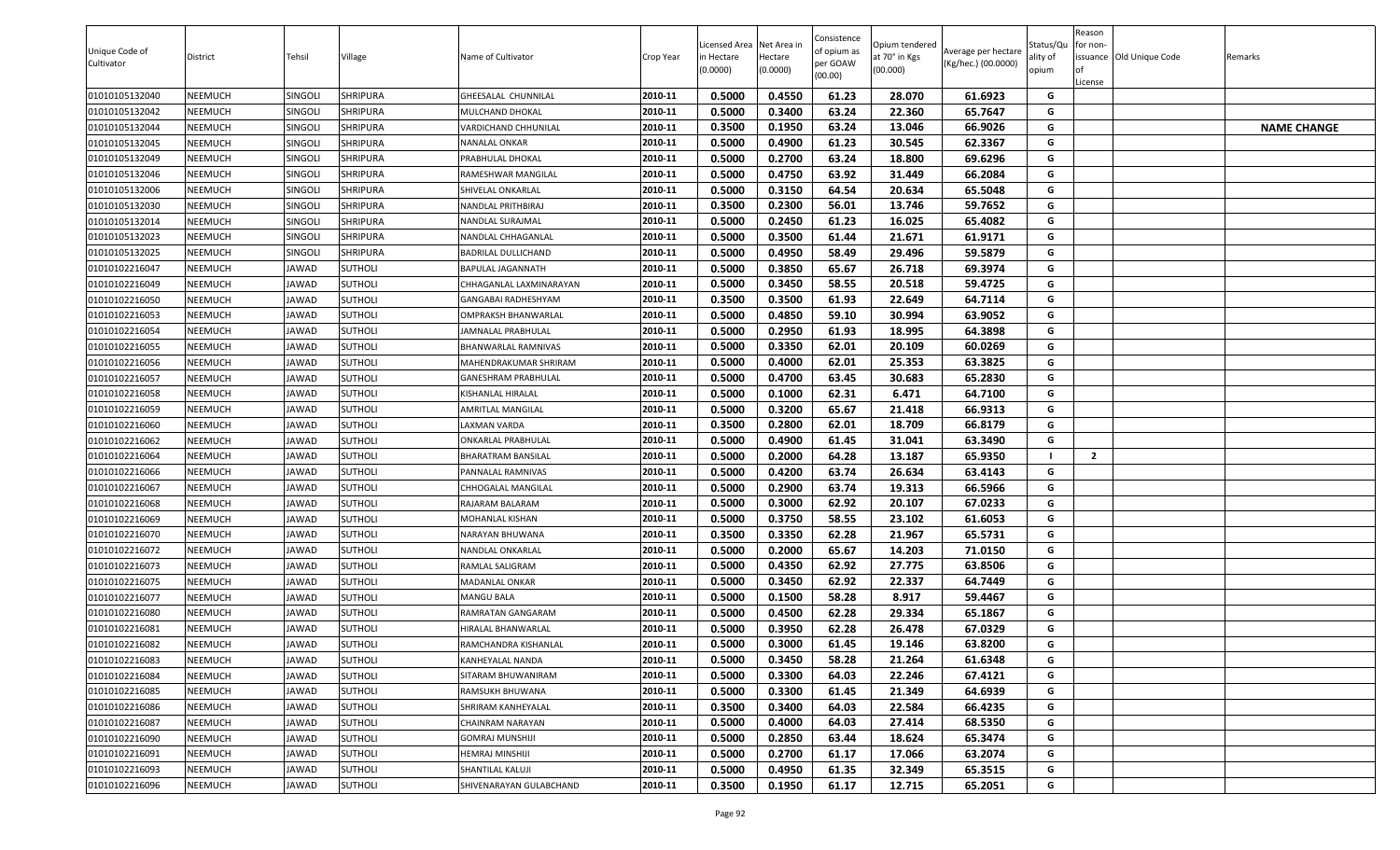| Unique Code of |                 |        |                |                         |           | Licensed Area Net Area in |                     | Consistence<br>of opium as | Opium tendered            | Average per hectare | Status/Qu         | Reason<br>for non-       |         |
|----------------|-----------------|--------|----------------|-------------------------|-----------|---------------------------|---------------------|----------------------------|---------------------------|---------------------|-------------------|--------------------------|---------|
| Cultivator     | <b>District</b> | Tehsil | Village        | Name of Cultivator      | Crop Year | in Hectare<br>(0.0000)    | lectare<br>(0.0000) | oer GOAW                   | at 70° in Kgs<br>(00.000) | (Kg/hec.) (00.0000) | ality of<br>opium | issuance Old Unique Code | Remarks |
|                |                 |        |                |                         |           |                           |                     | (00.00)                    |                           |                     |                   | .icense                  |         |
| 01010102216098 | NEEMUCH         | JAWAD  | SUTHOLI        | DEVILAL BANSHILAL       | 2010-11   | 0.5000                    | 0.4500              | 63.44                      | 29.037                    | 64.5267             | G                 |                          |         |
| 01010102216102 | NEEMUCH         | JAWAD  | <b>SUTHOLI</b> | KANHEYALAL MANGILAL     | 2010-11   | 0.5000                    | 0.2000              | 61.17                      | 12.514                    | 62.5700             | G                 |                          |         |
| 01010102216103 | NEEMUCH         | JAWAD  | <b>SUTHOLI</b> | NOJIBAI BHERULAL        | 2010-11   | 0.5000                    | 0.4900              | 61.61                      | 31.527                    | 64.3408             | G                 |                          |         |
| 01010102216105 | NEEMUCH         | JAWAD  | SUTHOLI        | BALIBAI RATANLAL        | 2010-11   | 0.5000                    | 0.4700              | 61.61                      | 29.379                    | 62.5085             | G                 |                          |         |
| 01010102216106 | NEEMUCH         | JAWAD  | <b>SUTHOLI</b> | DEVRAM RAMNIVAS         | 2010-11   | 0.5000                    | 0.3450              | 61.61                      | 21.106                    | 61.1768             | G                 |                          |         |
| 01010102216107 | NEEMUCH         | JAWAD  | <b>SUTHOLI</b> | HIRALAL MALAJI          | 2010-11   | 0.5000                    | 0.4950              | 58.28                      | 29.498                    | 59.5919             | G                 |                          |         |
| 01010102216108 | NEEMUCH         | JAWAD  | <b>SUTHOLI</b> | SOHANBAI ONKARLAL       | 2010-11   | 0.5000                    | 0.5050              | 62.00                      | 32.674                    | 64.7010             | G                 |                          |         |
| 01010102216109 | NEEMUCH         | JAWAD  | SUTHOLI        | PARMANAND MOTILAL       | 2010-11   | 0.5000                    | 0.2700              | 63.44                      | 18.244                    | 67.5704             | G                 |                          |         |
| 01010102216110 | NEEMUCH         | JAWAD  | <b>SUTHOLI</b> | PRABHULAL NANDRAM       | 2010-11   | 0.5000                    | 0.5000              | 60.07                      | 31.863                    | 63.7260             | G                 |                          |         |
| 01010102216111 | NEEMUCH         | JAWAD  | <b>SUTHOLI</b> | HAJARILAL NARAYAN       | 2010-11   | 0.5000                    | 0.4950              | 61.12                      | 31.774                    | 64.1899             | G                 |                          |         |
| 01010102216112 | NEEMUCH         | JAWAD  | <b>SUTHOLI</b> | SABUBAI SEVA            | 2010-11   | 0.3500                    | 0.3500              | 58.89                      | 21.486                    | 61.3886             | G                 |                          |         |
| 01010102216113 | NEEMUCH         | JAWAD  | SUTHOLI        | PRATHVIRAJ HABU         | 2010-11   | 0.5000                    | 0.5050              | 61.72                      | 32.121                    | 63.6059             | G                 |                          |         |
| 01010102216115 | NEEMUCH         | JAWAD  | SUTHOLI        | AGDISHCHAND PARASRAM    | 2010-11   | 0.5000                    | 0.2950              | 60.41                      | 18.770                    | 63.6271             | G                 |                          |         |
| 01010102216117 | NEEMUCH         | JAWAD  | <b>SUTHOLI</b> | MOHANLAL MANGILAL       | 2010-11   | 0.5000                    | 0.4000              | 60.41                      | 24.811                    | 62.0275             | G                 |                          |         |
| 01010102216120 | NEEMUCH         | JAWAD  | <b>SUTHOLI</b> | RAMLAL KESHURAM         | 2010-11   | 0.3500                    | 0.3400              | 58.08                      | 20.535                    | 60.3971             | G                 |                          |         |
| 01010102216121 | NEEMUCH         | JAWAD  | <b>SUTHOLI</b> | BADRILAL BABULAL        | 2010-11   | 0.5000                    | 0.3000              | 67.01                      | 24.124                    | 80.4133             | G                 |                          |         |
| 01010102216122 | NEEMUCH         | JAWAD  | <b>SUTHOLI</b> | SHAMSUNDAR BHAWARLAL    | 2010-11   | 0.5000                    | 0.3900              | 64.34                      | 25.947                    | 66.5308             | G                 |                          |         |
| 01010102216123 | NEEMUCH         | JAWAD  | SUTHOLI        | KANHEYALAL JAMNALAL     | 2010-11   | 0.5000                    | 0.2400              | 60.50                      | 15.090                    | 62.8750             | G                 |                          |         |
| 01010102216126 | NEEMUCH         | JAWAD  | <b>SUTHOLI</b> | SAMARATHMAL TILARAM     | 2010-11   | 0.5000                    | 0.5000              | 66.70                      | 34.922                    | 69.8440             | G                 |                          |         |
| 01010102216127 | NEEMUCH         | JAWAD  | <b>SUTHOLI</b> | GOPALKRISHNA ONKARLAL   | 2010-11   | 0.5000                    | 0.4550              | 58.08                      | 27.671                    | 60.8154             | G                 |                          |         |
| 01010102216128 | NEEMUCH         | JAWAD  | <b>SUTHOLI</b> | SHIVELAL KESHURAM       | 2010-11   | 0.5000                    | 0.4100              | 60.41                      | 25.303                    | 61.7146             | G                 |                          |         |
| 01010102216129 | NEEMUCH         | JAWAD  | <b>SUTHOLI</b> | KAMLESH SHRIRAM         | 2010-11   | 0.5000                    | 0.4500              | 62.47                      | 28.745                    | 63.8778             | G                 |                          |         |
| 01010102216130 | NEEMUCH         | JAWAD  | <b>SUTHOLI</b> | CHHAGANLAL NARAYAN      | 2010-11   | 0.5000                    | 0.5100              | 61.00                      | 32.408                    | 63.5451             | G                 |                          |         |
| 01010102216134 | NEEMUCH         | JAWAD  | <b>SUTHOLI</b> | MANOHARLAL BAPBLAL      | 2010-11   | 0.5000                    | 0.4800              | 58.92                      | 29.258                    | 60.9542             | G                 |                          |         |
| 01010102216135 | NEEMUCH         | JAWAD  | SUTHOLI        | SHYAMSUNDER KANWARLAL   | 2010-11   | 0.5000                    | 0.2050              | 64.34                      | 13.842                    | 67.5220             | G                 |                          |         |
| 01010102216136 | NEEMUCH         | JAWAD  | SUTHOLI        | SHANKARLAL DHULA        | 2010-11   | 0.5000                    | 0.5100              | 60.20                      | 12.831                    | 25.1588             | G                 | 4                        |         |
| 01010102216137 | NEEMUCH         | JAWAD  | SUTHOLI        | PURANMAL KAWARLAL       | 2010-11   | 0.5000                    | 0.3300              | 63.37                      | 21.501                    | 65.1545             | G                 |                          |         |
| 01010102216138 | NEEMUCH         | JAWAD  | <b>SUTHOLI</b> | BHAIYYALAL MODIRAM      | 2010-11   | 0.5000                    | 0.4950              | 60.20                      | 30.745                    | 62.1111             | G                 |                          |         |
| 01010102216139 | NEEMUCH         | JAWAD  | SUTHOLI        | AXMINARAYAN JADAVCHAND. | 2010-11   | 0.5000                    | 0.4100              | 63.37                      | 27.521                    | 67.1244             | G                 |                          |         |
| 01010102216140 | NEEMUCH         | JAWAD  | <b>SUTHOLI</b> | JAGDISH RAMPRASAD       | 2010-11   | 0.3500                    | 0.3400              | 60.20                      | 21.225                    | 62.4265             | G                 |                          |         |
| 01010102216141 | NEEMUCH         | JAWAD  | <b>SUTHOLI</b> | MANOHARLAL AMRITRAM     | 2010-11   | 0.5000                    | 0.3550              | 63.37                      | 22.813                    | 64.2620             | G                 |                          |         |
| 01010102216142 | NEEMUCH         | JAWAD  | <b>SUTHOLI</b> | BADRILAL LAXMAN         | 2010-11   | 0.5000                    | 0.2900              | 61.21                      | 19.089                    | 65.8241             | G                 |                          |         |
| 01010102216143 | NEEMUCH         | JAWAD  | SUTHOLI        | JANKILAL JAMNALAL       | 2010-11   | 0.5000                    | 0.2400              | 61.67                      | 15.418                    | 64.2417             | G                 |                          |         |
| 01010102216144 | NEEMUCH         | JAWAD  | <b>SUTHOLI</b> | <b>GANSHYAM RAMSUKH</b> | 2010-11   | 0.5000                    | 0.4450              | 58.92                      | 27.356                    | 61.4742             | G                 |                          |         |
| 01010102216145 | NEEMUCH         | JAWAD  | <b>SUTHOLI</b> | NANDKISHORE KANHEYALAL  | 2010-11   | 0.5000                    | 0.4900              | 63.00                      | 31.851                    | 65.0020             | G                 |                          |         |
| 01010102216146 | NEEMUCH         | JAWAD  | <b>SUTHOLI</b> | RADHESHYAM SITARAM      | 2010-11   | 0.5000                    | 0.3750              | 63.00                      | 25.335                    | 67.5600             | G                 |                          |         |
| 01010102216147 | NEEMUCH         | JAWAD  | <b>SUTHOLI</b> | VISHNUKUMAR BHARATLAL3  | 2010-11   | 0.5000                    | 0.2000              | 63.00                      | 12.942                    | 64.7100             | G                 |                          |         |
| 01010102216148 | NEEMUCH         | JAWAD  | <b>SUTHOLI</b> | RAMKISHAN CHHAGANLAL    | 2010-11   | 0.5000                    | 0.5000              | 63.45                      | 32.378                    | 64.7560             | G                 |                          |         |
| 01010102216149 | NEEMUCH         | JAWAD  | <b>SUTHOLI</b> | GANSHYAM NANDLAL        | 2010-11   | 0.5000                    | 0.2950              | 63.37                      | 20.369                    | 69.0475             | G                 |                          |         |
| 01010102216153 | NEEMUCH         | JAWAD  | <b>SUTHOLI</b> | PURANMAL NARAYAN        | 2010-11   | 0.5000                    | 0.4400              | 61.21                      | 27.553                    | 62.6205             | G                 |                          |         |
| 01010102216154 | NEEMUCH         | JAWAD  | <b>SUTHOLI</b> | BHANWARLAL CHHOGALAL    | 2010-11   | 0.5000                    | 0.2950              | 61.21                      | 18.722                    | 63.4644             | G                 |                          |         |
| 01010102216156 | NEEMUCH         | JAWAD  | <b>SUTHOLI</b> | OMPRAKASH SHRIRAM       | 2010-11   | 0.5000                    | 0.4950              | 61.86                      | 32.097                    | 64.8424             | G                 |                          |         |
| 01010102216158 | NEEMUCH         | JAWAD  | <b>SUTHOLI</b> | RATANLAL SITARAM        | 2010-11   | 0.5000                    | 0.3350              | 58.92                      | 20.832                    | 62.1851             | G                 |                          |         |
| 01010102216159 | NEEMUCH         | JAWAD  | <b>SUTHOLI</b> | KANHEYALAL SITARAM      | 2010-11   | 0.5000                    | 0.2800              | 63.45                      | 18.799                    | 67.1393             | G                 |                          |         |
| 01010102216160 | NEEMUCH         | JAWAD  | <b>SUTHOLI</b> | MOTILAL CHUNNILAL       | 2010-11   | 0.3500                    | 0.3250              | 58.19                      | 19.111                    | 58.8031             | G                 |                          |         |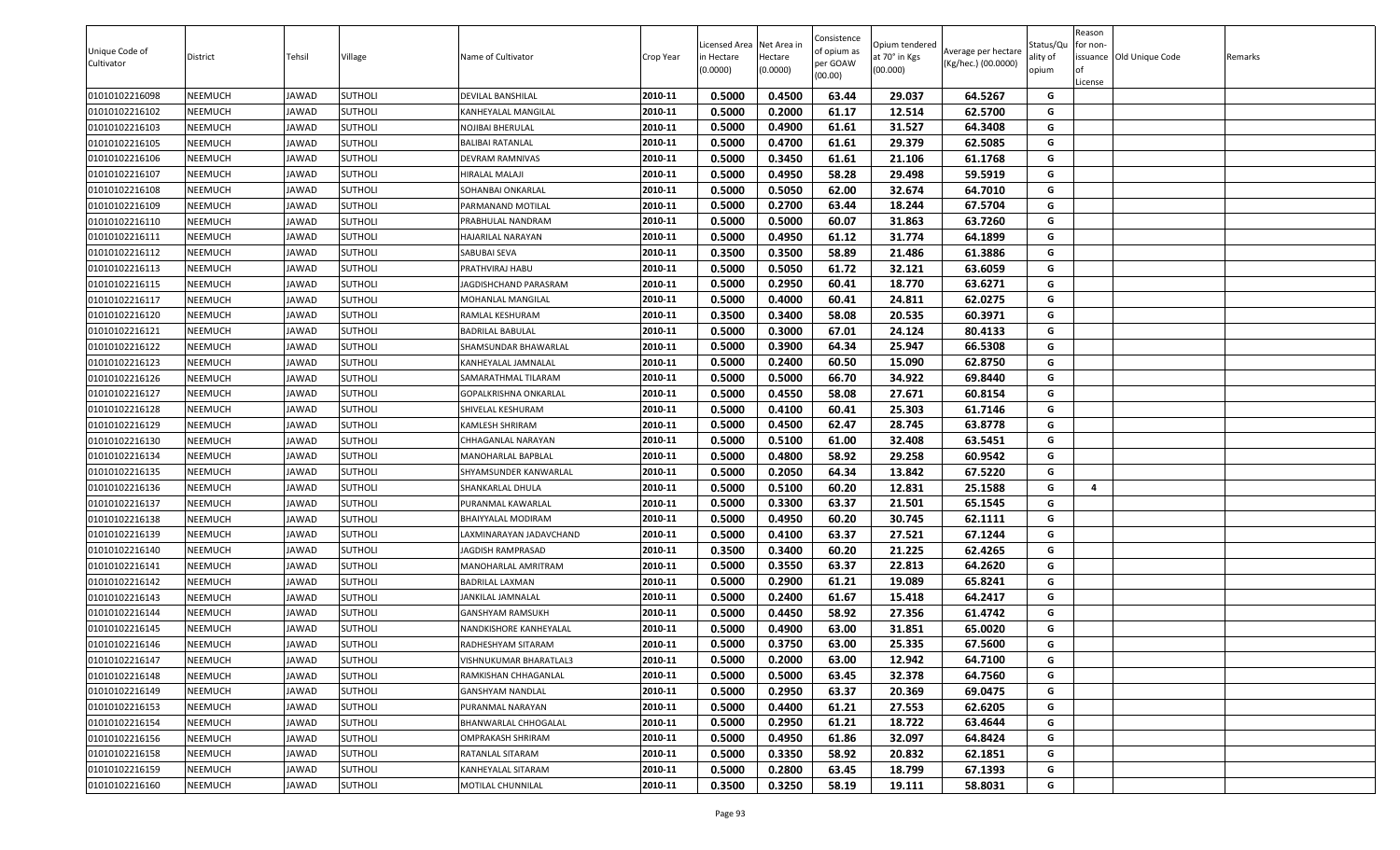| Unique Code of<br>Cultivator | <b>District</b> | Tehsil | Village        | Name of Cultivator       | Crop Year | Licensed Area Net Area in<br>in Hectare | lectare  | Consistence<br>of opium as<br>oer GOAW | Opium tendered<br>at 70° in Kgs | Average per hectare<br>(Kg/hec.) (00.0000) | Status/Qu<br>ality of | Reason<br>for non-<br>issuance Old Unique Code | Remarks |
|------------------------------|-----------------|--------|----------------|--------------------------|-----------|-----------------------------------------|----------|----------------------------------------|---------------------------------|--------------------------------------------|-----------------------|------------------------------------------------|---------|
|                              |                 |        |                |                          |           | (0.0000)                                | (0.0000) | (00.00)                                | (00.000)                        |                                            | opium                 | .icense                                        |         |
| 01010102216003               | NEEMUCH         | JAWAD  | SUTHOLI        | RADHESHYAM GULABCHAND    | 2010-11   | 0.3500                                  | 0.3500   | 61.93                                  | 22.357                          | 63.8771                                    | G                     |                                                |         |
| 01010102216004               | NEEMUCH         | JAWAD  | <b>SUTHOLI</b> | PRATHVIRAJ PREMA         | 2010-11   | 0.5000                                  | 0.3850   | 58.19                                  | 23.060                          | 59.8961                                    | G                     |                                                |         |
| 01010102216007               | NEEMUCH         | JAWAD  | <b>SUTHOLI</b> | PRABHULAL VARDA          | 2010-11   | 0.3500                                  | 0.3400   | 58.19                                  | 20.100                          | 59.1176                                    | G                     |                                                |         |
| 01010102216009               | NEEMUCH         | JAWAD  | <b>SUTHOLI</b> | BALCHAND GHEESALAL       | 2010-11   | 0.5000                                  | 0.1500   | 67.01                                  | 10.980                          | 73.2000                                    | G                     |                                                |         |
| 01010102216010               | NEEMUCH         | JAWAD  | <b>SUTHOLI</b> | PRABHULAL MEVA           | 2010-11   | 0.3500                                  | 0.0800   | 58.55                                  | 5.295                           | 66.1875                                    | G                     |                                                |         |
| 01010102216011               | NEEMUCH         | JAWAD  | <b>SUTHOLI</b> | PRATAP RATANLAL          | 2010-11   | 0.5000                                  | 0.4900   | 61.86                                  | 31.867                          | 65.0347                                    | G                     |                                                |         |
| 01010102216014               | NEEMUCH         | JAWAD  | <b>SUTHOLI</b> | KANA RATNA               | 2010-11   | 0.5000                                  | 0.2900   | 62.21                                  | 19.881                          | 68.5552                                    | G                     |                                                |         |
| 01010102216016               | NEEMUCH         | JAWAD  | SUTHOLI        | DHANNA RATNA             | 2010-11   | 0.5000                                  | 0.3700   | 62.21                                  | 24.786                          | 66.9892                                    | G                     |                                                |         |
| 01010102216021               | NEEMUCH         | JAWAD  | <b>SUTHOLI</b> | MOTILAL NARAYAN          | 2010-11   | 0.5000                                  | 0.5000   | 63.47                                  | 32.823                          | 65.6460                                    | G                     |                                                |         |
| 01010102216027               | NEEMUCH         | JAWAD  | <b>SUTHOLI</b> | AXMAN JIVAN.             | 2010-11   | 0.5000                                  | 0.4000   | 62.41                                  | 25.882                          | 64.7050                                    | G                     |                                                |         |
| 01010102216028               | NEEMUCH         | JAWAD  | <b>SUTHOLI</b> | <b>ALSINGH JIVAN</b>     | 2010-11   | 0.5000                                  | 0.2050   | 62.21                                  | 12.797                          | 62.4244                                    | G                     |                                                |         |
| 01010102216029               | NEEMUCH         | JAWAD  | SUTHOLI        | AGANNATH BHANWARLAL      | 2010-11   | 0.5000                                  | 0.4950   | 61.72                                  | 31.848                          | 64.3394                                    | G                     |                                                |         |
| 01010102216030               | NEEMUCH         | JAWAD  | SUTHOLI        | DEVILAL SEVARAM          | 2010-11   | 0.5000                                  | 0.3700   | 60.23                                  | 23.817                          | 64.3703                                    | G                     |                                                |         |
| 01010102216032               | NEEMUCH         | JAWAD  | <b>SUTHOLI</b> | TOTHARAM CHUNNILAL       | 2010-11   | 0.5000                                  | 0.5050   | 61.88                                  | 32.514                          | 64.3842                                    | G                     |                                                |         |
| 01010102216033               | NEEMUCH         | JAWAD  | <b>SUTHOLI</b> | <b>AXMAN HIRALAL</b>     | 2010-11   | 0.3500                                  | 0.3500   | 62.41                                  | 21.950                          | 62.7143                                    | G                     |                                                |         |
| 01010102216040               | NEEMUCH         | JAWAD  | <b>SUTHOLI</b> | AMARLAL KISHANJI         | 2010-11   | 0.5000                                  | 0.2000   | 62.10                                  | 12.695                          | 63.4750                                    | G                     |                                                |         |
| 01010102216041               | NEEMUCH         | JAWAD  | <b>SUTHOLI</b> | KISHANA CHITTAR          | 2010-11   | 0.3500                                  | 0.1900   | 62.10                                  | 12.118                          | 63.7789                                    | G                     |                                                |         |
| 01010102216045               | NEEMUCH         | JAWAD  | SUTHOLI        | AMARSINGH HAJARI         | 2010-11   | 0.5000                                  | 0.4300   | 62.10                                  | 27.945                          | 64.9884                                    | G                     |                                                |         |
| 01010102216046               | NEEMUCH         | JAWAD  | <b>SUTHOLI</b> | PRATHVISINGH HAJARISINGH | 2010-11   | 0.5000                                  | 0.3000   | 62.41                                  | 19.329                          | 64.4300                                    | G                     |                                                |         |
| 01010102216167               | NEEMUCH         | JAWAD  | <b>SUTHOLI</b> | RAMKARAN CHHITTAR        | 2010-11   | 0.5000                                  | 0.2950   | 62.85                                  | 18.675                          | 63.3051                                    | G                     |                                                |         |
| 01010102216168               | NEEMUCH         | JAWAD  | <b>SUTHOLI</b> | BHAGIRATH CHAINRAM       | 2010-11   | 0.5000                                  | 0.3050   | 63.34                                  | 21.038                          | 68.9770                                    | G                     |                                                |         |
| 01010102216169               | NEEMUCH         | JAWAD  | <b>SUTHOLI</b> | BHAGATRAM AMBALAL        | 2010-11   | 0.5000                                  | 0.4700   | 65.34                                  | 32.185                          | 68.4787                                    | G                     |                                                |         |
| 01010102216170               | NEEMUCH         | JAWAD  | <b>SUTHOLI</b> | NARENDRAKUMAR CHHAGANLAL | 2010-11   | 0.3500                                  | 0.3450   | 62.85                                  | 22.240                          | 64.4638                                    | G                     |                                                |         |
| 01010102216171               | NEEMUCH         | JAWAD  | <b>SUTHOLI</b> | LAXMINARAYAN SALIGRAM    | 2010-11   | 0.5000                                  | 0.2900   | 66.27                                  | 20.743                          | 71.5276                                    | G                     |                                                |         |
| 01010102216172               | NEEMUCH         | JAWAD  | SUTHOLI        | OMPRAKASH HIRALAL        | 2010-11   | 0.5000                                  | 0.3000   | 61.10                                  | 19.683                          | 65.6100                                    | G                     |                                                |         |
| 01010102216173               | NEEMUCH         | JAWAD  | <b>SUTHOLI</b> | GOPAL JIVAN              | 2010-11   | 0.5000                                  | 0.4050   | 62.85                                  | 25.760                          | 63.6049                                    | G                     |                                                |         |
| 01010102216174               | NEEMUCH         | JAWAD  | SUTHOLI        | MANOHARLAL AMBALAL       | 2010-11   | 0.5000                                  | 0.5100   | 61.29                                  | 33.105                          | 64.9118                                    | G                     |                                                |         |
| 01010102216175               | NEEMUCH         | JAWAD  | <b>SUTHOLI</b> | RAMESHWAR AMRITRAM       | 2010-11   | 0.5000                                  | 0.5000   | 64.84                                  | 33.680                          | 67.3600                                    | G                     |                                                |         |
| 01010102216178               | NEEMUCH         | JAWAD  | SUTHOLI        | SAMPATBAI AMBALAL        | 2010-11   | 0.3500                                  | 0.3500   | 65.05                                  | 23.511                          | 67.1743                                    | G                     |                                                |         |
| 01010102216182               | NEEMUCH         | JAWAD  | <b>SUTHOLI</b> | SHYAMLAL GHEESALAL       | 2010-11   | 0.3500                                  | 0.1500   | 66.16                                  | 10.869                          | 72.4600                                    | G                     |                                                |         |
| 01010102216184               | NEEMUCH         | JAWAD  | <b>SUTHOLI</b> | MALARAM DEVRAJ           | 2010-11   | 0.5000                                  | 0.4800   | 57.12                                  | 28.617                          | 59.6188                                    | G                     |                                                |         |
| 01010102216187               | NEEMUCH         | JAWAD  | <b>SUTHOLI</b> | MEHATAB CHUNA            | 2010-11   | 0.5000                                  | 0.3950   | 60.23                                  | 24.806                          | 62.8000                                    | G                     |                                                |         |
| 01010102216188               | NEEMUCH         | JAWAD  | SUTHOLI        | HARIBAI VISHNU           | 2010-11   | 0.5000                                  | 0.3650   | 60.23                                  | 22.354                          | 61.2438                                    | G                     |                                                |         |
| 01010102216190               | NEEMUCH         | JAWAD  | <b>SUTHOLI</b> | MOHANIBAI BABULAL        | 2010-11   | 0.5000                                  | 0.2550   | 62.15                                  | 16.310                          | 63.9608                                    |                       | $\overline{2}$                                 |         |
| 01010102216192               | NEEMUCH         | JAWAD  | <b>SUTHOLI</b> | SHANKARLAL GOVINDRAM     | 2010-11   | 0.5000                                  | 0.3050   | 61.53                                  | 20.296                          | 66.5443                                    | G                     |                                                |         |
| 01010102216195               | NEEMUCH         | JAWAD  | <b>SUTHOLI</b> | NANDUBAI RATANLAL        | 2010-11   | 0.5000                                  | 0.2100   | 61.67                                  | 13.567                          | 64.6048                                    | G                     |                                                |         |
| 01010102216196               | NEEMUCH         | JAWAD  | <b>SUTHOLI</b> | KAMALSINGH NARAYAN       | 2010-11   | 0.5000                                  | 0.4950   | 60.10                                  | 30.445                          | 61.5051                                    | G                     |                                                |         |
| 01010102216197               | NEEMUCH         | JAWAD  | <b>SUTHOLI</b> | SANJAYKUMAR RAMKISHAN    | 2010-11   | 0.5000                                  | 0.2850   | 65.05                                  | 19.376                          | 67.9860                                    | G                     |                                                |         |
| 01010102216198               | NEEMUCH         | JAWAD  | <b>SUTHOLI</b> | MANGILAL KANHEYALAL      | 2010-11   | 0.5000                                  | 0.4850   | 64.98                                  | 32.555                          | 67.1237                                    | G                     |                                                |         |
| 01010102216199               | NEEMUCH         | JAWAD  | <b>SUTHOLI</b> | HIRALAL NARAYAN          | 2010-11   | 0.5000                                  | 0.5100   | 64.02                                  | 34.681                          | 68.0020                                    | G                     |                                                |         |
| 01010102216201               | NEEMUCH         | JAWAD  | <b>SUTHOLI</b> | MOHANLAL HIRAJI          | 2010-11   | 0.5000                                  | 0.4900   | 60.25                                  | 30.934                          | 63.1306                                    | G                     |                                                |         |
| 01010102216203               | NEEMUCH         | JAWAD  | <b>SUTHOLI</b> | ONKAR BALU               | 2010-11   | 0.5000                                  | 0.2300   | 62.78                                  | 15.300                          | 66.5217                                    | G                     |                                                |         |
| 01010102216204               | NEEMUCH         | JAWAD  | <b>SUTHOLI</b> | PARASRAM ONKARLAL        | 2010-11   | 0.5000                                  | 0.2200   | 67.52                                  | 14.227                          | 64.6682                                    | G                     |                                                |         |
| 01010102216052               | NEEMUCH         | JAWAD  | <b>SUTHOLI</b> | RAMLAL JAGANNATH         | 2010-11   | 0.5000                                  | 0.2450   | 63.27                                  | 16.071                          | 65.5959                                    | G                     |                                                |         |
| 01010102216042               | NEEMUCH         | JAWAD  | <b>SUTHOLI</b> | NERUBAI MOHANLAL         | 2010-11   | 0.5000                                  | 0.2000   | 60.10                                  | 12.475                          | 62.3750                                    | G                     |                                                |         |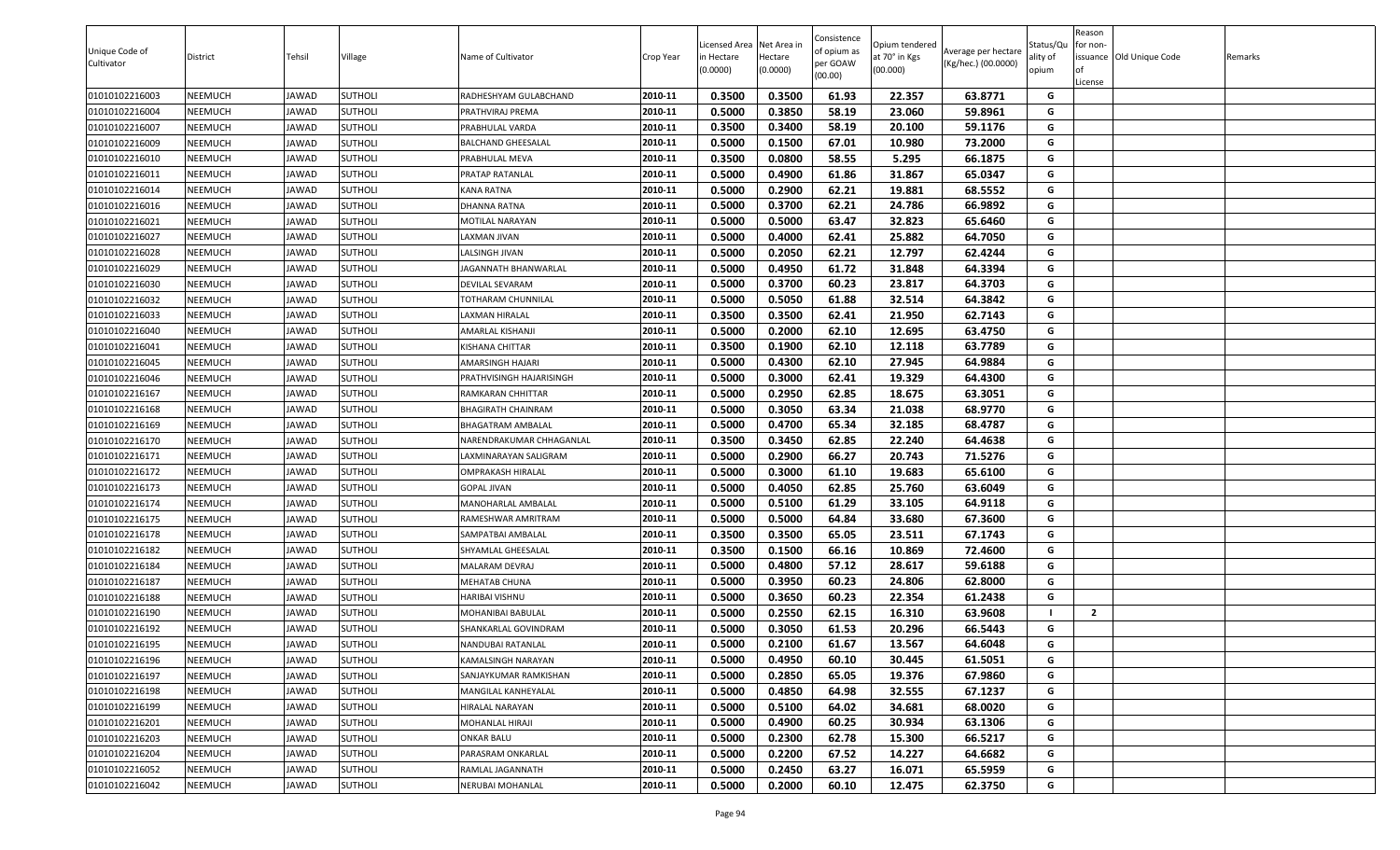|                |                |               |                |                           |           |                          |                     | Consistence |                                 |                     |                   | Reason   |                          |                    |
|----------------|----------------|---------------|----------------|---------------------------|-----------|--------------------------|---------------------|-------------|---------------------------------|---------------------|-------------------|----------|--------------------------|--------------------|
| Unique Code of |                | Tehsil        | Village        | Name of Cultivator        |           | Licensed Area Net Area i |                     | of opium as | Opium tendered<br>at 70° in Kgs | Average per hectare | Status/Qu         | for non- | issuance Old Unique Code |                    |
| Cultivator     | District       |               |                |                           | Crop Year | in Hectare<br>(0.0000)   | Hectare<br>(0.0000) | per GOAW    | (00.000)                        | (Kg/hec.) (00.0000) | ality of<br>opium |          |                          | Remarks            |
|                |                |               |                |                           |           |                          |                     | (00.00)     |                                 |                     |                   | .icense  |                          |                    |
| 01010102216063 | <b>NEEMUCH</b> | JAWAD         | <b>SUTHOLI</b> | DHAPUBAI KANWARLAL        | 2010-11   | 0.5000                   | 0.2150              | 64.05       | 14.457                          | 67.2419             | G                 |          |                          |                    |
| 01010102216155 | <b>NEEMUCH</b> | IAWAD         | <b>SUTHOLI</b> | BALMUKUND CHHOGALAL       | 2010-11   | 0.5000                   | 0.2950              | 64.05       | 19.325                          | 65.5085             | G                 |          |                          |                    |
| 01010102216100 | <b>NEEMUCH</b> | IAWAD         | <b>SUTHOLI</b> | RAMKISHAN BHANWARLAL      | 2010-11   | 0.5000                   | 0.2000              | 64.05       | 13.139                          | 65.6950             | G                 |          |                          |                    |
| 01010102216119 | <b>NEEMUCH</b> | IAWAD         | <b>SUTHOLI</b> | SHIVENARAYAN PARMANAND    | 2010-11   | 0.3500                   | 0.2000              | 64.77       | 13.759                          | 68.7950             | G                 |          |                          |                    |
| 01010102216205 | <b>NEEMUCH</b> | IAWAD         | <b>SUTHOLI</b> | PRABHULAL GOVARDHAN       | 2010-11   | 0.3500                   | 0.3450              | 63.62       | 23.249                          | 67.3884             | G                 |          |                          |                    |
| 01010102216161 | <b>NEEMUCH</b> | IAWAD         | <b>SUTHOLI</b> | KANWARLAL RATANLAL        | 2010-11   | 0.5000                   | 0.2950              | 63.62       | 19.277                          | 65.3458             | G                 |          |                          |                    |
| 01010102216162 | <b>NEEMUCH</b> | IAWAD         | <b>SUTHOLI</b> | <b>GANSHYAM RAMKISHAN</b> | 2010-11   | 0.3500                   | 0.3300              | 62.38       | 21.111                          | 63.9727             | G                 |          |                          |                    |
| 01010102216212 | <b>NEEMUCH</b> | JAWAD         | <b>SUTHOLI</b> | BABULAL KACHARULAL        | 2010-11   | 0.5000                   | 0.4700              | 62.38       | 31.644                          | 67.3277             | G                 |          |                          |                    |
| 01010102216183 | <b>NEEMUCH</b> | JAWAD         | <b>SUTHOLI</b> | <b>NARU BHARA</b>         | 2010-11   | 0.5000                   | 0.1900              | 62.38       | 12.592                          | 66.2737             | G                 |          |                          | <b>NAME CHANGE</b> |
| 01010102216221 | <b>NEEMUCH</b> | JAWAD         | <b>SUTHOLI</b> | RAMESHWAR RAMSUKH         | 2010-11   | 0.5000                   | 0.3850              | 61.04       | 24.660                          | 64.0519             | G                 |          |                          |                    |
| 01010102216222 | <b>NEEMUCH</b> | IAWAD         | <b>SUTHOLI</b> | JAGDISH RAMSUKH           | 2010-11   | 0.5000                   | 0.2800              | 61.04       | 17.920                          | 64.0000             | G                 |          |                          |                    |
| 01010102216031 | <b>NEEMUCH</b> | JAWAD         | <b>SUTHOLI</b> | <b>GOPAL MOHANLAL</b>     | 2010-11   | 0.5000                   | 0.1850              | 60.10       | 11.771                          | 63.6270             | G                 |          |                          |                    |
| 01010102216151 | <b>NEEMUCH</b> | IAWAD         | <b>SUTHOLI</b> | GOPAL LAXMAN              | 2010-11   | 0.5000                   | 0.4600              | 63.62       | 30.529                          | 66.3674             | G                 |          |                          |                    |
| 01010102216224 | <b>NEEMUCH</b> | JAWAD         | <b>SUTHOLI</b> | AMBALAL HABU              | 2010-11   | 0.5000                   | 0.4950              | 61.64       | 31.780                          | 64.2020             | G                 |          |                          |                    |
| 01010102216225 | <b>NEEMUCH</b> | IAWAD         | <b>SUTHOLI</b> | BAGDIRAM KALUJI           | 2010-11   | 0.5000                   | 0.4800              | 61.04       | 30.834                          | 64.2375             | G                 |          |                          |                    |
| 01010102216227 | <b>NEEMUCH</b> | JAWAD         | <b>SUTHOLI</b> | <b>GHISALAL BHAGWAN</b>   | 2010-11   | 0.5000                   | 0.4850              | 61.65       | 31.785                          | 65.5361             | G                 |          |                          |                    |
| 01010102216018 | <b>NEEMUCH</b> | JAWAD         | <b>SUTHOLI</b> | OMPRAKSH BHAGGAJI         | 2010-11   | 0.5000                   | 0.2500              | 60.50       | 15.955                          | 63.8200             | G                 |          |                          |                    |
| 01010102216044 | <b>NEEMUCH</b> | JAWAD         | <b>SUTHOLI</b> | AMRA HARIRAM              | 2010-11   | 0.5000                   | 0.4950              | 61.75       | 32.428                          | 65.5111             | G                 |          |                          |                    |
| 01010102216210 | <b>NEEMUCH</b> | IAWAD         | <b>SUTHOLI</b> | RAGUDAS BALAKDAS          | 2010-11   | 0.5000                   | 0.0000              | 0.00        | 0.000                           | 0.0000              | -F.               |          |                          |                    |
| 01010102216213 | <b>NEEMUCH</b> | IAWAD         | <b>SUTHOLI</b> | SHIVELAL NANURAM          | 2010-11   | 0.5000                   | 0.4850              | 66.17       | 33.227                          | 68.5093             | G                 |          |                          |                    |
| 01010102216092 | <b>NEEMUCH</b> | IAWAD         | <b>SUTHOLI</b> | UDAYRAM HEERALAL          | 2010-11   | 0.5000                   | 0.4950              | 57.61       | 29.381                          | 59.3556             | G                 |          |                          | <b>NAME CHANGE</b> |
| 01010102216034 | <b>NEEMUCH</b> | JAWAD         | <b>SUTHOLI</b> | <b>GOPAL CHUNNILAL</b>    | 2010-11   | 0.5000                   | 0.3000              | 57.61       | 18.155                          | 60.5167             | G                 |          |                          |                    |
| 01010102216101 | <b>NEEMUCH</b> | <b>IAWAD</b>  | <b>SUTHOLI</b> | LAXMAN BHUWANI            | 2010-11   | 0.5000                   | 0.3100              | 63.59       | 20.848                          | 67.2516             | G                 |          |                          |                    |
| 01010102216036 | <b>NEEMUCH</b> | IAWAD         | <b>SUTHOLI</b> | KAMLESHKUMAR LAXMAN       | 2010-11   | 0.5000                   | 0.3900              | 61.38       | 24.850                          | 63.7179             | G                 |          |                          |                    |
| 01010102216131 | <b>NEEMUCH</b> | JAWAD         | <b>SUTHOLI</b> | CHARANSINGH BHAVSINGH     | 2010-11   | 0.3500                   | 0.2500              | 57.61       | 14.732                          | 58.9280             | G                 |          |                          |                    |
| 01010102216023 | <b>NEEMUCH</b> | JAWAD         | <b>SUTHOLI</b> | SHANTILAL JAGDISH         | 2010-11   | 0.5000                   | 0.3500              | 60.50       | 21.892                          | 62.5486             | G                 |          |                          |                    |
| 01010102216094 | <b>NEEMUCH</b> | JAWAD         | <b>SUTHOLI</b> | SHAMBHULAL GULAB          | 2010-11   | 0.3500                   | 0.3400              | 58.89       | 20.645                          | 60.7206             | G                 |          |                          |                    |
| 01010102216051 | <b>NEEMUCH</b> | IAWAD         | <b>SUTHOLI</b> | RAJESHKUMAR BHANWARLAL    | 2010-11   | 0.3500                   | 0.1000              | 67.88       | 7.079                           | 70.7900             | G                 |          |                          |                    |
| 01010103294002 | <b>NEEMUCH</b> | JEERAN        | AMBA           | DEVILAL BHUWANIRAM        | 2010-11   | 0.3500                   | 0.2850              | 57.58       | 17.085                          | 59.9474             | G                 |          |                          |                    |
| 01010103294005 | <b>NEEMUCH</b> | <b>IEERAN</b> | AMBA           | PADAMSINGH KALUSINGH      | 2010-11   | 0.5000                   | 0.4900              | 59.54       | 32.815                          | 66.9694             | G                 |          |                          |                    |
| 01010103294006 | <b>NEEMUCH</b> | <b>IEERAN</b> | AMBA           | JMRAVSINGH MEHATABSINGH   | 2010-11   | 0.5000                   | 0.2550              | 60.31       | 16.551                          | 64.9059             | G                 |          |                          |                    |
| 01010103294011 | <b>NEEMUCH</b> | JEERAN        | AMBA           | MEHATABSINGH DEVISINGH    | 2010-11   | 0.5000                   | 0.2800              | 57.52       | 17.601                          | 62.8607             | G                 |          |                          |                    |
| 01010103294012 | <b>NEEMUCH</b> | JEERAN        | AMBA           | NARAYANIBAI RAJARAM       | 2010-11   | 0.5000                   | 0.2150              | 55.32       | 13.174                          | 61.2744             | G                 |          |                          |                    |
| 01010103294015 | <b>NEEMUCH</b> | JEERAN        | AMBA           | DAULATRAM RAJARAM         | 2010-11   | 0.3500                   | 0.2900              | 56.62       | 19.413                          | 66.9414             | G                 |          |                          |                    |
| 01010103286046 | <b>NEEMUCH</b> | <b>IEERAN</b> | <b>ASPURA</b>  | DEVILAL HIRA              | 2010-11   | 0.5000                   | 0.4750              | 54.09       | 27.246                          | 57.3600             | G                 | 5        |                          |                    |
| 01010103286052 | <b>NEEMUCH</b> | JEERAN        | <b>ASPURA</b>  | RAMKUNWARBAI MOHANDAS     | 2010-11   | 0.5000                   | 0.4050              | 59.75       | 27.972                          | 69.0667             | G                 |          |                          |                    |
| 01010103286011 | <b>NEEMUCH</b> | JEERAN        | <b>ASPURA</b>  | KASHIRAM BHERURAM         | 2010-11   | 0.5000                   | 0.5000              | 57.60       | 30.141                          | 60.2820             | G                 |          |                          |                    |
| 01010103286003 | <b>NEEMUCH</b> | <b>IEERAN</b> | <b>ASPURA</b>  | RAMESHCHANDRA BHERU       | 2010-11   | 0.5000                   | 0.3550              | 61.62       | 23.671                          | 66.6789             | G                 |          |                          |                    |
| 01010103286005 | <b>NEEMUCH</b> | JEERAN        | <b>ASPURA</b>  | CHANDMAL RATANLAL         | 2010-11   | 0.5000                   | 0.3300              | 60.64       | 21.224                          | 64.3152             | G                 |          |                          |                    |
| 01010103286019 | <b>NEEMUCH</b> | JEERAN        | <b>ASPURA</b>  | VARDIBAI HARLAL           | 2010-11   | 0.5000                   | 0.5000              | 62.02       | 31.311                          | 62.6220             | G                 |          |                          |                    |
| 01010103286023 | <b>NEEMUCH</b> | JEERAN        | <b>ASPURA</b>  | MOHANLAL KISHANLAL        | 2010-11   | 0.5000                   | 0.2950              | 62.02       | 18.819                          | 63.7932             | G                 |          |                          |                    |
| 01010103286050 | <b>NEEMUCH</b> | JEERAN        | <b>ASPURA</b>  | HIRABAI RAMRATAN          | 2010-11   | 0.5000                   | 0.3700              | 59.76       | 23.673                          | 63.9811             | G                 |          |                          |                    |
| 01010103286024 | <b>NEEMUCH</b> | JEERAN        | <b>ASPURA</b>  | MANGIBAI SUKHLAL          | 2010-11   | 0.3500                   | 0.3400              | 59.75       | 19.957                          | 58.6971             | G                 |          |                          |                    |
| 01010103286030 | <b>NEEMUCH</b> | JEERAN        | <b>ASPURA</b>  | MOHAN MANGU               | 2010-11   | 0.5000                   | 0.4050              | 59.76       | 25.159                          | 62.1210             | G                 |          |                          |                    |
| 01010103286025 | <b>NEEMUCH</b> | JEERAN        | <b>ASPURA</b>  | LAXMICHAND KISHAN         | 2010-11   | 0.5000                   | 0.3000              | 63.57       | 20.233                          | 67.4433             | G                 |          |                          |                    |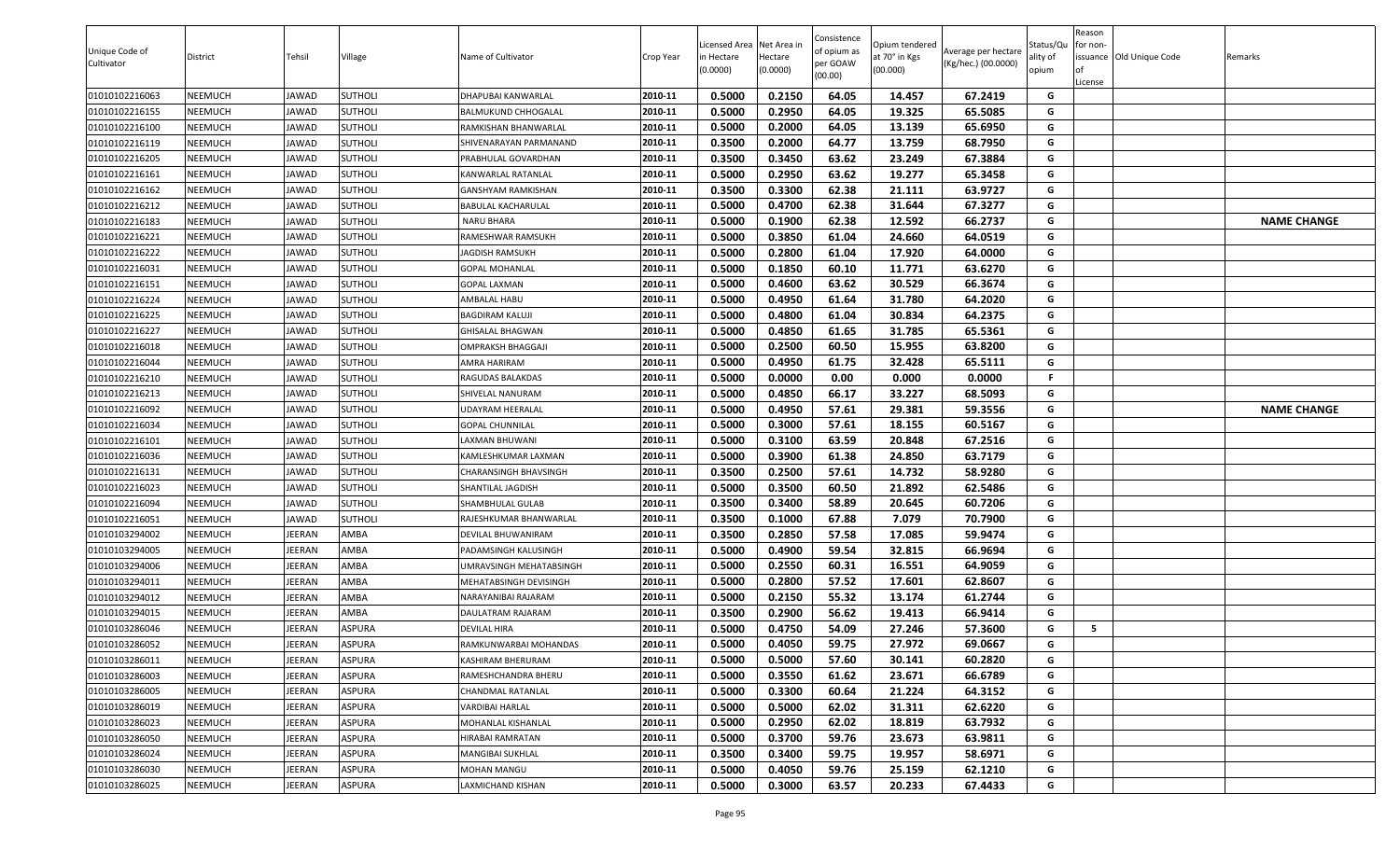|                |                |        |                          |                           |           |                                        |          | Consistence |                                 |                     |                       | Reason   |                          |                                             |
|----------------|----------------|--------|--------------------------|---------------------------|-----------|----------------------------------------|----------|-------------|---------------------------------|---------------------|-----------------------|----------|--------------------------|---------------------------------------------|
| Unique Code of | District       | Tehsil | Village                  | Name of Cultivator        | Crop Year | Licensed Area Net Area in<br>n Hectare | Hectare  | of opium as | Opium tendered<br>at 70° in Kgs | Average per hectare | Status/Qu<br>ality of | for non- | issuance Old Unique Code | Remarks                                     |
| Cultivator     |                |        |                          |                           |           | (0.0000)                               | (0.0000) | per GOAW    | (00.000)                        | (Kg/hec.) (00.0000) | opium                 | lof      |                          |                                             |
|                |                |        |                          |                           |           |                                        |          | (00.00)     |                                 |                     |                       | License  |                          |                                             |
| 01010103286038 | NEEMUCH        | JEERAN | <b>ASPURA</b>            | RAMLAL MODIRAM            | 2010-11   | 0.5000                                 | 0.4000   | 63.11       | 26.281                          | 65.7025             | G                     |          |                          |                                             |
| 01010103286039 | <b>NEEMUCH</b> | JEERAN | <b>ASPURA</b>            | SHAMBHULAL CHATURBHUJ     | 2010-11   | 0.5000                                 | 0.4000   | 62.96       | 26.470                          | 66.1750             | G                     |          |                          |                                             |
| 01010103286044 | <b>NEEMUCH</b> | JEERAN | <b>ASPURA</b>            | <b>JAGDISH RAMCHANDRA</b> | 2010-11   | 0.5000                                 | 0.5000   | 63.35       | 32.571                          | 65.1420             | G                     |          |                          |                                             |
| 01010103286049 | <b>NEEMUCH</b> | JEERAN | <b>ASPURA</b>            | DAULATRAM GULAB           | 2010-11   | 0.5000                                 | 0.2050   | 64.17       | 13.687                          | 66.7659             | G                     |          |                          | <b>TRANSFER / KRADIYA</b><br><b>MAHARAJ</b> |
| 01010103286001 | <b>NEEMUCH</b> | JEERAN | <b>ASPURA</b>            | AVANTILAL RAMNARAYAN      | 2010-11   | 0.3500                                 | 0.2500   | 64.17       | 15.749                          | 62.9960             | G                     |          |                          |                                             |
| 01010103286051 | <b>NEEMUCH</b> | JEERAN | <b>ASPURA</b>            | ISHWARDAS FAKIRDAS        | 2010-11   | 0.5000                                 | 0.3150   | 63.06       | 21.026                          | 66.7492             | G                     |          |                          |                                             |
| 01010103286042 | <b>NEEMUCH</b> | JEERAN | <b>ASPURA</b>            | SHOBHARAM RAJARAM         | 2010-11   | 0.5000                                 | 0.2000   | 64.17       | 13.439                          | 67.1950             | G                     |          |                          |                                             |
| 01010103286018 | <b>NEEMUCH</b> | JEERAN | <b>ASPURA</b>            | GITABAI HIRRALAL          | 2010-11   | 0.5000                                 | 0.3450   | 60.85       | 22.071                          | 63.9739             | G                     |          |                          |                                             |
| 01010103286009 | <b>NEEMUCH</b> | JEERAN | <b>ASPURA</b>            | SHOKIN MOHANLAL           | 2010-11   | 0.5000                                 | 0.3500   | 65.78       | 23.474                          | 67.0686             | G                     |          |                          |                                             |
| 01010103286013 | <b>NEEMUCH</b> | JEERAN | <b>ASPURA</b>            | <b>GULAB SHANKARLAL</b>   | 2010-11   | 0.5000                                 | 0.2400   | 65.97       | 17.284                          | 72.0167             | G                     |          |                          |                                             |
| 01010103286054 | <b>NEEMUCH</b> | JEERAN | <b>ASPURA</b>            | CHATURBHUJ HARLAL         | 2010-11   | 0.5000                                 | 0.4650   | 65.58       | 32.237                          | 69.3269             | G                     |          |                          |                                             |
| 01010103286004 | <b>NEEMUCH</b> | JEERAN | <b>ASPURA</b>            | KAWARLAL HARLAL           | 2010-11   | 0.5000                                 | 0.2750   | 70.79       | 21.399                          | 77.8145             | G                     |          |                          |                                             |
| 01010103307003 | <b>NEEMUCH</b> | JEERAN | <b>BAMBORA</b>           | NANALAL NARAYAN           | 2010-11   | 0.5000                                 | 0.4950   | 58.11       | 29.437                          | 59.4687             | G                     |          |                          |                                             |
| 01010103307014 | <b>NEEMUCH</b> | JEERAN | <b>BAMBORA</b>           | <b>MANGIBAI BALMUKUND</b> | 2010-11   | 0.5000                                 | 0.2500   | 58.11       | 15.706                          | 62.8240             | G                     |          |                          |                                             |
| 01010103307007 | <b>NEEMUCH</b> | JEERAN | BAMBORA                  | SAJJANBAI CHANDMAL        | 2010-11   | 0.5000                                 | 0.2050   | 63.25       | 13.328                          | 65.0146             | G                     |          |                          |                                             |
| 01010103307005 | <b>NEEMUCH</b> | JEERAN | <b>BAMBORA</b>           | DEUBAI NARAYAN            | 2010-11   | 0.5000                                 | 0.2000   | 58.11       | 12.793                          | 63.9650             | G                     |          |                          |                                             |
| 01010103307016 | <b>NEEMUCH</b> | JEERAN | <b>BAMBORA</b>           | NARAYAN JAGANNATH         | 2010-11   | 0.5000                                 | 0.1950   | 63.05       | 12.979                          | 66.5590             | G                     |          |                          |                                             |
| 01010103307026 | <b>NEEMUCH</b> | JEERAN | BAMBORA                  | AMRITRAM BHANWARLAL       | 2010-11   | 0.3500                                 | 0.2150   | 59.45       | 12.765                          | 59.3721             | G                     |          |                          |                                             |
| 01010103307015 | <b>NEEMUCH</b> | JEERAN | BAMBORA                  | DEVKANYABAI KAMALRAM      | 2010-11   | 0.5000                                 | 0.2550   | 63.05       | 16.699                          | 65.4863             | G                     |          |                          |                                             |
| 01010103307018 | <b>NEEMUCH</b> | JEERAN | <b>BAMBORA</b>           | HIRALAL RATANLAL          | 2010-11   | 0.5000                                 | 0.2350   | 59.45       | 15.865                          | 67.5106             | G                     |          |                          |                                             |
| 01010103307010 | <b>NEEMUCH</b> | JEERAN | <b>BAMBORA</b>           | BHAGIRATH DULICHANDRA     | 2010-11   | 0.5000                                 | 0.4950   | 63.05       | 31.660                          | 63.9596             | G                     |          |                          |                                             |
| 01010103307023 | <b>NEEMUCH</b> | JEERAN | <b>BAMBORA</b>           | MOTILAL BHERA             | 2010-11   | 0.5000                                 | 0.2050   | 63.05       | 13.250                          | 64.6341             | G                     |          |                          |                                             |
| 01010103307022 | <b>NEEMUCH</b> | JEERAN | BAMBORA                  | KANWARLAL UDA             | 2010-11   | 0.5000                                 | 0.3700   | 59.45       | 24.026                          | 64.9351             | G                     |          |                          |                                             |
| 01010103307027 | <b>NEEMUCH</b> | JEERAN | <b>BAMBORA</b>           | KAMLABAI NANALAL          | 2010-11   | 0.5000                                 | 0.4200   | 57.34       | 24.329                          | 57.9262             | G                     |          |                          |                                             |
| 01010103307001 | <b>NEEMUCH</b> | JEERAN | <b>BAMBORA</b>           | <b>GOPAL HARLAL</b>       | 2010-11   | 0.5000                                 | 0.2100   | 57.34       | 13.147                          | 62.6048             | G                     |          |                          |                                             |
| 01010103307012 | <b>NEEMUCH</b> | JEERAN | BAMBORA                  | RAMPRASAD VARDICHAND      | 2010-11   | 0.5000                                 | 0.2950   | 60.61       | 19.750                          | 66.9492             | G                     |          |                          |                                             |
| 01010103307013 | <b>NEEMUCH</b> | JEERAN | BAMBORA                  | <b>BALDEV SHANKAR</b>     | 2010-11   | 0.5000                                 | 0.4500   | 60.61       | 29.474                          | 65.4978             | G                     |          |                          |                                             |
| 01010103307017 | <b>NEEMUCH</b> | JEERAN | BAMBORA                  | BASANTILAL HEMRAJ         | 2010-11   | 0.5000                                 | 0.4800   | 62.02       | 31.143                          | 64.8813             | G                     |          |                          |                                             |
| 01010103307011 | <b>NEEMUCH</b> | JEERAN | BAMBORA                  | LAXMINARAYAN GHASI        | 2010-11   | 0.5000                                 | 0.3900   | 62.02       | 26.651                          | 68.3359             | G                     |          |                          |                                             |
| 01010103313001 | <b>NEEMUCH</b> | JEERAN | BANSKHEDA                | VARDA JAYCHAND            | 2010-11   | 0.3500                                 | 0.3400   | 63.92       | 22.335                          | 65.6912             | G                     |          |                          |                                             |
| 01010103313003 | <b>NEEMUCH</b> | JEERAN | BANSKHEDA                | MANGILAL KARUJI           | 2010-11   | 0.5000                                 | 0.3750   | 63.92       | 24.308                          | 64.8213             | G                     |          |                          |                                             |
| 01010103313014 | <b>NEEMUCH</b> | JEERAN | BANSKHEDA                | NANDRAJ JIVRAJ            | 2010-11   | 0.3500                                 | 0.3300   | 63.92       | 21.861                          | 66.2455             | G                     |          |                          |                                             |
| 01010103313009 | <b>NEEMUCH</b> | JEERAN | BANSKHEDA                | SUKHLAL RAMALAL           | 2010-11   | 0.3500                                 | 0.3350   | 64.49       | 22.700                          | 67.7612             | G                     |          |                          |                                             |
| 01010103313024 | <b>NEEMUCH</b> | JEERAN | BANSKHEDA                | BADRILAL LALAJI           | 2010-11   | 0.3500                                 | 0.3100   | 68.53       | 22.292                          | 71.9097             | G                     |          |                          |                                             |
| 01010103313002 | <b>NEEMUCH</b> | JEERAN | BANSKHEDA                | ARJUNLAL JAICHAND         | 2010-11   | 0.3500                                 | 0.3400   | 63.47       | 21.698                          | 63.8176             | G                     |          |                          |                                             |
| 01010103310001 | <b>NEEMUCH</b> | JEERAN | BARKHEDA SONDIHYA        | ARJUNSINGH RAMSINGH       | 2010-11   | 0.5000                                 | 0.3550   | 61.42       | 22.541                          | 63.4958             | G                     |          |                          |                                             |
| 01010103310002 | <b>NEEMUCH</b> | JEERAN | <b>BARKHEDA SONDIHYA</b> | MOHANBAI NATHUSINGH       | 2010-11   | 0.5000                                 | 0.4450   | 61.42       | 28.201                          | 63.3730             | G                     |          |                          |                                             |
| 01010103310017 | <b>NEEMUCH</b> | JEERAN | <b>BARKHEDA SONDIHYA</b> | GOPALSINGH BHUWANI        | 2010-11   | 0.5000                                 | 0.1300   | 61.42       | 8.362                           | 64.3231             | G                     |          |                          |                                             |
| 01010103310020 | <b>NEEMUCH</b> | JEERAN | <b>BARKHEDA SONDIHYA</b> | BALMUKUND SAHNKARLAL      | 2010-11   | 0.5000                                 | 0.2350   | 61.42       | 14.934                          | 63.5489             | G                     |          |                          |                                             |
| 01010103310007 | <b>NEEMUCH</b> | JEERAN | <b>BARKHEDA SONDIHYA</b> | SUNDARBAI NAHARSINGH      | 2010-11   | 0.5000                                 | 0.2950   | 61.42       | 18.373                          | 62.2814             | G                     |          |                          |                                             |
| 01010103310031 | <b>NEEMUCH</b> | JEERAN | <b>BARKHEDA SONDIHYA</b> | VINODSINGH HARISINGH      | 2010-11   | 0.5000                                 | 0.4900   | 56.46       | 28.488                          | 58.1388             | G                     |          |                          |                                             |
| 01010103310003 | <b>NEEMUCH</b> | JEERAN | <b>BARKHEDA SONDIHYA</b> | KISHORESINGH MADHUSINGH   | 2010-11   | 0.5000                                 | 0.2700   | 61.42       | 17.628                          | 65.2889             | G                     |          |                          |                                             |
| 01010103310026 | <b>NEEMUCH</b> | JEERAN | <b>BARKHEDA SONDIHYA</b> | SHIVSINGH KISHAN          | 2010-11   | 0.5000                                 | 0.2550   | 62.17       | 16.244                          | 63.7020             | G                     |          |                          | <b>NAME CHANGE</b>                          |
| 01010103310029 | <b>NEEMUCH</b> | JEERAN | <b>BARKHEDA SONDIHYA</b> | MUKESH HIMMATSINGH        | 2010-11   | 0.5000                                 | 0.3050   | 62.17       | 19.397                          | 63.5967             | G                     |          |                          |                                             |
|                |                |        |                          |                           |           |                                        |          |             |                                 |                     |                       |          |                          |                                             |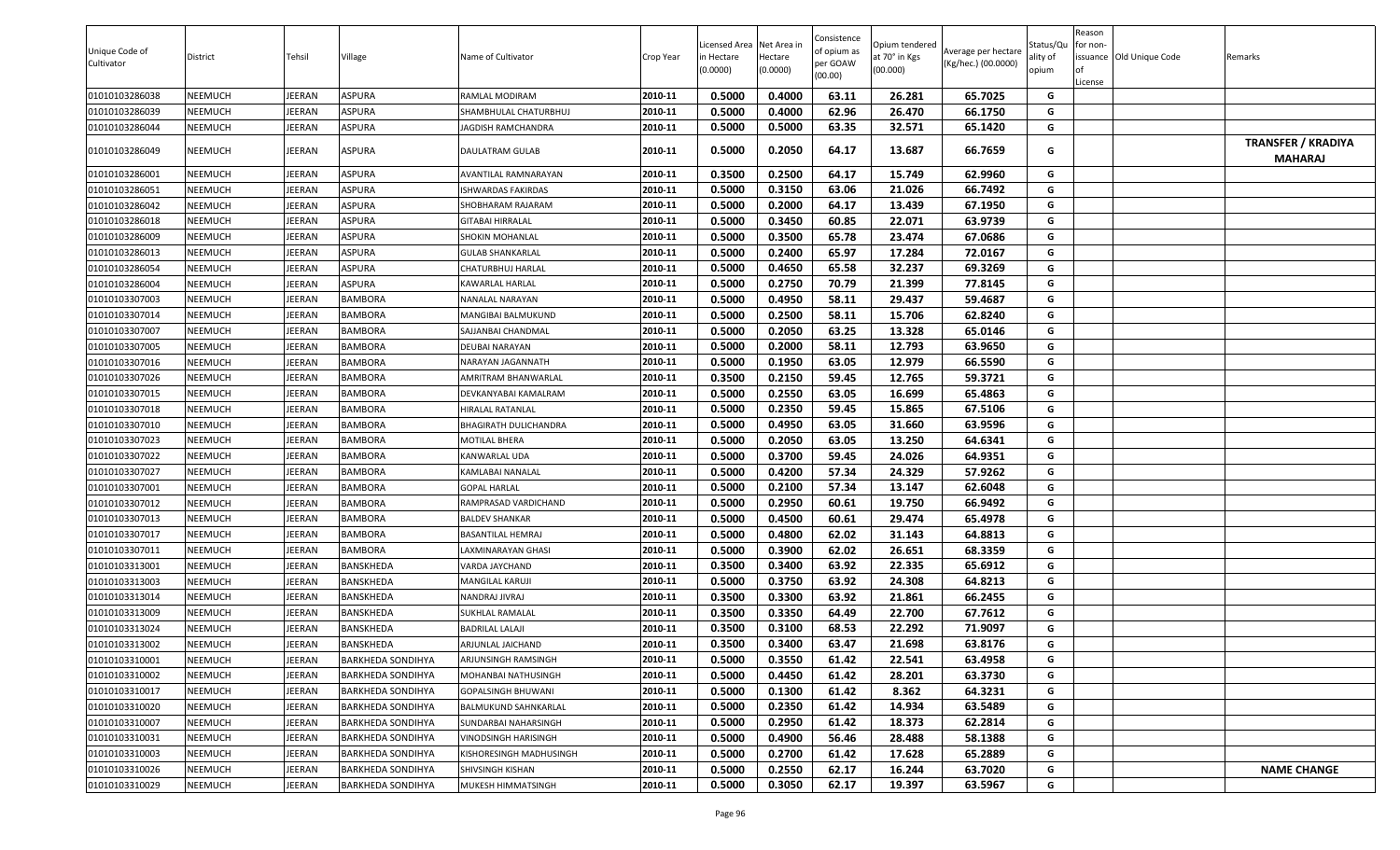|                |                |               |                          |                              |           |                          |                     | Consistence |                           |                     |                   | Reason         |                          |                    |
|----------------|----------------|---------------|--------------------------|------------------------------|-----------|--------------------------|---------------------|-------------|---------------------------|---------------------|-------------------|----------------|--------------------------|--------------------|
| Unique Code of |                |               |                          |                              |           | Licensed Area Net Area i |                     | of opium as | Opium tendered            | Average per hectare | Status/Qu         | for non-       |                          |                    |
| Cultivator     | District       | Tehsil        | Village                  | Name of Cultivator           | Crop Year | in Hectare<br>(0.0000)   | Hectare<br>(0.0000) | per GOAW    | at 70° in Kgs<br>(00.000) | (Kg/hec.) (00.0000) | ality of<br>opium |                | issuance Old Unique Code | Remarks            |
|                |                |               |                          |                              |           |                          |                     | (00.00)     |                           |                     |                   | .icense        |                          |                    |
| 01010103310010 | <b>NEEMUCH</b> | JEERAN        | <b>BARKHEDA SONDIHYA</b> | PRAMODKUMAR BALMUKUND        | 2010-11   | 0.3500                   | 0.3200              | 59.91       | 19.710                    | 61.5938             |                   | $\overline{2}$ |                          |                    |
| 01010103310022 | <b>NEEMUCH</b> | <b>IEERAN</b> | <b>BARKHEDA SONDIHYA</b> | BHAWARSINGH MEHTABSINGH      | 2010-11   | 0.5000                   | 0.4800              | 64.36       | 32.897                    | 68.5354             | G                 |                |                          |                    |
| 01010103310024 | <b>NEEMUCH</b> | <b>IEERAN</b> | <b>BARKHEDA SONDIHYA</b> | SAJJANSINGH NAHARSINGH       | 2010-11   | 0.5000                   | 0.2050              | 64.36       | 13.865                    | 67.6341             | G                 |                |                          |                    |
| 01010103310016 | <b>NEEMUCH</b> | JEERAN        | <b>BARKHEDA SONDIHYA</b> | BALWANTSINGH BHUWANI         | 2010-11   | 0.5000                   | 0.2100              | 65.72       | 14.130                    | 67.2857             |                   | $\overline{2}$ |                          |                    |
| 01010103284001 | <b>NEEMUCH</b> | <b>IEERAN</b> | <b>BHIMPURA</b>          | NARAYAN RAMLAL               | 2010-11   | 0.5000                   | 0.1900              | 60.03       | 11.654                    | 61.3368             | G                 |                |                          |                    |
| 01010103284004 | <b>NEEMUCH</b> | JEERAN        | <b>BHIMPURA</b>          | SHANTILAL PREMCHAND          | 2010-11   | 0.5000                   | 0.2000              | 58.69       | 11.964                    | 59.8200             | G                 |                |                          |                    |
| 01010103284009 | <b>NEEMUCH</b> | <b>IEERAN</b> | <b>BHIMPURA</b>          | BOTHLAL CHHAGANLAL           | 2010-11   | 0.5000                   | 0.4800              | 60.35       | 28.951                    | 60.3146             | G                 |                |                          |                    |
| 01010103284013 | <b>NEEMUCH</b> | JEERAN        | <b>BHIMPURA</b>          | RAMCHANDRA CHHAGANLAL        | 2010-11   | 0.3500                   | 0.3150              | 58.69       | 18.948                    | 60.1524             | G                 |                |                          |                    |
| 01010103284006 | <b>NEEMUCH</b> | JEERAN        | <b>BHIMPURA</b>          | KESHRIMAL SITARAM            | 2010-11   | 0.3500                   | 0.2000              | 58.69       | 11.839                    | 59.1950             | G                 |                |                          |                    |
| 01010103284010 | <b>NEEMUCH</b> | JEERAN        | <b>BHIMPURA</b>          | <b>BHULIBAI BHERULAL</b>     | 2010-11   | 0.5000                   | 0.4850              | 62.78       | 31.498                    | 64.9443             | G                 |                |                          |                    |
| 01010103284011 | <b>NEEMUCH</b> | <b>IEERAN</b> | <b>BHIMPURA</b>          | DEVILAL BHERULAL             | 2010-11   | 0.5000                   | 0.4900              | 62.78       | 31.955                    | 65.2143             | G                 |                |                          |                    |
| 01010103284017 | <b>NEEMUCH</b> | <b>IEERAN</b> | <b>BHIMPURA</b>          | BHERULAL VAJERAM             | 2010-11   | 0.5000                   | 0.3650              | 62.28       | 23.675                    | 64.8630             | G                 |                |                          |                    |
| 01010103284022 | <b>NEEMUCH</b> | JEERAN        | <b>BHIMPURA</b>          | CHOUTHMAL SHANKARLAL         | 2010-11   | 0.5000                   | 0.2900              | 62.28       | 18.248                    | 62.9241             | G                 |                |                          |                    |
| 01010103284021 | <b>NEEMUCH</b> | JEERAN        | <b>BHIMPURA</b>          | HARLAL KHIMA                 | 2010-11   | 0.5000                   | 0.4800              | 62.28       | 30.793                    | 64.1521             | G                 |                |                          |                    |
| 01010103284023 | <b>NEEMUCH</b> | JEERAN        | <b>BHIMPURA</b>          | <b>BHANWARLAL MAGNA</b>      | 2010-11   | 0.5000                   | 0.4850              | 63.45       | 31.888                    | 65.7485             | G                 |                |                          |                    |
| 01010103284003 | <b>NEEMUCH</b> | JEERAN        | <b>BHIMPURA</b>          | KAWARLAL BHERU               | 2010-11   | 0.5000                   | 0.3200              | 53.50       | 18.832                    | 58.8500             | G                 | 5              |                          |                    |
| 01010103258030 | <b>NEEMUCH</b> | JEERAN        | CHALDU                   | Bheroolal / Fulchand         | 2010-11   | 0.5000                   | 0.1650              | 66.60       | 12.454                    | 75.4788             | G                 |                |                          |                    |
| 01010103258126 | <b>NEEMUCH</b> | JEERAN        | CHALDU                   | Kamalgir / Keshrgir          | 2010-11   | 0.3500                   | 0.3300              | 57.50       | 19.994                    | 60.5879             | G                 |                |                          |                    |
| 01010103258092 | <b>NEEMUCH</b> | <b>IEERAN</b> | CHALDU                   | DAlelsingh / Mohanlal        | 2010-11   | 0.5000                   | 0.4100              | 61.05       | 26.426                    | 64.4537             | G                 |                |                          |                    |
| 01010103258056 | <b>NEEMUCH</b> | <b>IEERAN</b> | CHALDU                   | Chhaganlal / BHURAJI         | 2010-11   | 0.3500                   | 0.1000              | 61.05       | 6.759                     | 67.5900             | G                 |                |                          | <b>NAME CHANGE</b> |
| 01010103258024 | <b>NEEMUCH</b> | <b>IEERAN</b> | CHALDU                   | Shyambai VAR                 | 2010-11   | 0.5000                   | 0.1200              | 66.51       | 8.105                     | 67.5417             | G                 |                |                          |                    |
| 01010103258075 | <b>NEEMUCH</b> | JEERAN        | CHALDU                   | Pannalal / Hardev            | 2010-11   | 0.5000                   | 0.3050              | 60.03       | 19.158                    | 62.8131             | G                 |                |                          |                    |
| 01010103258103 | <b>NEEMUCH</b> | <b>IEERAN</b> | CHALDU                   | Ratanalal / UDA              | 2010-11   | 0.5000                   | 0.2050              | 66.60       | 14.424                    | 70.3610             | G                 |                |                          |                    |
| 01010103258136 | <b>NEEMUCH</b> | JEERAN        | CHALDU                   | Rajendrasingh / Dasrathsingh | 2010-11   | 0.3500                   | 0.3250              | 60.03       | 19.398                    | 59.6862             | G                 |                |                          |                    |
| 01010103258001 | <b>NEEMUCH</b> | JEERAN        | CHALDU                   | RaymAl / Ram Lal             | 2010-11   | 0.5000                   | 0.4950              | 56.59       | 29.783                    | 60.1677             | G                 |                |                          |                    |
| 01010103258066 | <b>NEEMUCH</b> | JEERAN        | CHALDU                   | Shankrsingh / Mohansingh     | 2010-11   | 0.5000                   | 0.2250              | 57.19       | 13.717                    | 60.9644             | G                 |                |                          |                    |
| 01010103258097 | <b>NEEMUCH</b> | JEERAN        | CHALDU                   | GAnptsingh / MohAnsingh      | 2010-11   | 0.3500                   | 0.2850              | 57.19       | 16.691                    | 58.5649             | G                 |                |                          |                    |
| 01010103258023 | <b>NEEMUCH</b> | <b>IEERAN</b> | CHALDU                   | RAGhunath / Narayan          | 2010-11   | 0.3500                   | 0.3250              | 49.43       | 16.750                    | 51.5385             | G                 | 4              |                          |                    |
| 01010103258107 | <b>NEEMUCH</b> | JEERAN        | CHALDU                   | KAmlabai / kanhaiyaalaal     | 2010-11   | 0.3500                   | 0.1850              | 61.05       | 12.175                    | 65.8108             | G                 |                |                          |                    |
| 01010103258105 | <b>NEEMUCH</b> | <b>IEERAN</b> | CHALDU                   | DEVRAM UDAji                 | 2010-11   | 0.5000                   | 0.1600              | 57.19       | 9.632                     | 60.2000             | G                 |                |                          |                    |
| 01010103258154 | <b>NEEMUCH</b> | JEERAN        | CHALDU                   | Govindsingh / Bahadursingh   | 2010-11   | 0.5000                   | 0.4150              | 61.05       | 26.722                    | 64.3904             | G                 |                |                          |                    |
| 01010103258162 | <b>NEEMUCH</b> | JEERAN        | CHALDU                   | Kanhyalal / Mukundlal        | 2010-11   | 0.3500                   | 0.3250              | 54.18       | 17.918                    | 55.1323             | G                 | 4              |                          |                    |
| 01010103258071 | <b>NEEMUCH</b> | JEERAN        | CHALDU                   | Devi Lal / Girdhari          | 2010-11   | 0.5000                   | 0.3150              | 53.98       | 17.705                    | 56.2063             | G                 | 5              |                          |                    |
| 01010103258170 | <b>NEEMUCH</b> | <b>IEERAN</b> | CHALDU                   | Kushal Kunwar / Ram Singh    | 2010-11   | 0.3500                   | 0.3400              | 60.03       | 20.384                    | 59.9529             | G                 |                | 01010103314052           |                    |
| 01010103258077 | <b>NEEMUCH</b> | JEERAN        | CHALDU                   | Vishnusingh / Motisingh      | 2010-11   | 0.5000                   | 0.4900              | 57.50       | 29.473                    | 60.1490             | G                 |                |                          |                    |
| 01010103315228 | <b>NEEMUCH</b> | JEERAN        | CHEETAKHEDA              | Dadhmchand / Hukmichand      | 2010-11   | 0.5000                   | 0.3900              | 61.24       | 23.892                    | 61.2615             | G                 |                |                          |                    |
| 01010103315125 | <b>NEEMUCH</b> | JEERAN        | CHEETAKHEDA              | Babulal / Tulsiram           | 2010-11   | 0.3500                   | 0.1900              | 61.24       | 11.531                    | 60.6895             | G                 |                |                          |                    |
| 01010103315122 | <b>NEEMUCH</b> | JEERAN        | CHEETAKHEDA              | Seshml / Rudnath             | 2010-11   | 0.5000                   | 0.2600              | 65.24       | 17.149                    | 65.9577             | G                 |                |                          |                    |
| 01010103315075 | <b>NEEMUCH</b> | JEERAN        | CHEETAKHEDA              | CHmpalal / uda Meghwal       | 2010-11   | 0.5000                   | 0.2950              | 61.24       | 19.238                    | 65.2136             | G                 |                |                          |                    |
| 01010103315238 | <b>NEEMUCH</b> | JEERAN        | CHEETAKHEDA              | Shanibai / Chauthaml         | 2010-11   | 0.5000                   | 0.2000              | 59.42       | 12.300                    | 61.5000             | G                 |                |                          |                    |
| 01010103315239 | <b>NEEMUCH</b> | JEERAN        | CHEETAKHEDA              | Ambalal / Ratanalal          | 2010-11   | 0.5000                   | 0.4650              | 59.42       | 29.328                    | 63.0710             | G                 |                |                          |                    |
| 01010103315241 | <b>NEEMUCH</b> | JEERAN        | CHEETAKHEDA              | Nalnalal / Modiram           | 2010-11   | 0.5000                   | 0.2950              | 61.58       | 18.307                    | 62.0576             | G                 |                |                          |                    |
| 01010103315243 | <b>NEEMUCH</b> | JEERAN        | CHEETAKHEDA              | Shanteelal / Nanda           | 2010-11   | 0.5000                   | 0.2500              | 61.58       | 15.852                    | 63.4080             | G                 |                |                          |                    |
| 01010103315244 | <b>NEEMUCH</b> | JEERAN        | CHEETAKHEDA              | Sobagml / Chandml            | 2010-11   | 0.5000                   | 0.4000              | 61.58       | 24.843                    | 62.1075             | G                 |                |                          |                    |
| 01010103315161 | <b>NEEMUCH</b> | JEERAN        | CHEETAKHEDA              | Sohnbai / Sitaram            | 2010-11   | 0.5000                   | 0.3000              | 61.75       | 18.948                    | 63.1600             | G                 |                |                          |                    |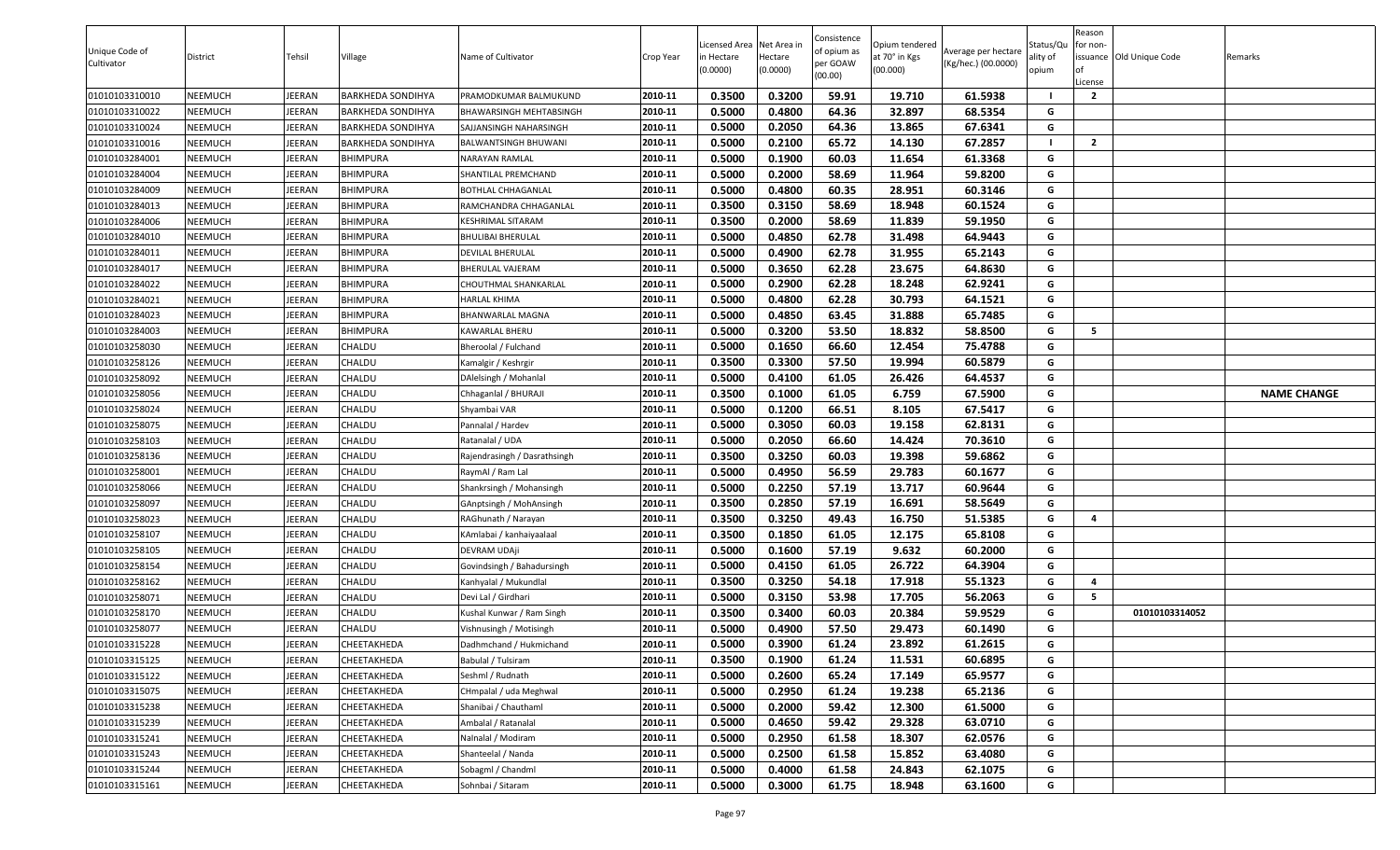| Unique Code of | District       | Tehsil        | Village     | Name of Cultivator       | Crop Year | Licensed Area Net Area in<br>n Hectare | Hectare  | Consistence<br>of opium as | Opium tendered<br>at 70° in Kgs | Average per hectare | Status/Qu<br>ality of | Reason<br>for non- | issuance Old Unique Code | Remarks                             |
|----------------|----------------|---------------|-------------|--------------------------|-----------|----------------------------------------|----------|----------------------------|---------------------------------|---------------------|-----------------------|--------------------|--------------------------|-------------------------------------|
| Cultivator     |                |               |             |                          |           | (0.0000)                               | (0.0000) | per GOAW<br>(00.00)        | (00.000)                        | (Kg/hec.) (00.0000) | opium                 | lof<br>License     |                          |                                     |
| 01010103315240 | <b>NEEMUCH</b> | JEERAN        | CHEETAKHEDA | Motilal / MORA           | 2010-11   | 0.5000                                 | 0.2500   | 67.58                      | 15.534                          | 62.1360             | G                     |                    |                          |                                     |
| 01010103315028 | NEEMUCH        | JEERAN        | CHEETAKHEDA | Kailaschand / CHmpalal   | 2010-11   | 0.5000                                 | 0.4000   | 67.09                      | 26.127                          | 65.3175             | G                     |                    |                          |                                     |
| 01010103315245 | <b>NEEMUCH</b> | JEERAN        | CHEETAKHEDA | Bhanwar Lal / bheroolaal | 2010-11   | 0.5000                                 | 0.3300   | 65.24                      | 21.865                          | 66.2576             | G                     |                    |                          | TRANSFER / PRATAPGARH<br>(BARKHEDA) |
| 01010103315036 | <b>NEEMUCH</b> | JEERAN        | CHEETAKHEDA | Mukesh / Premchand       | 2010-11   | 0.5000                                 | 0.2500   | 67.09                      | 18.670                          | 74.6800             | G                     |                    |                          |                                     |
| 01010103315015 | <b>NEEMUCH</b> | JEERAN        | CHEETAKHEDA | Vrdichand / Gopal        | 2010-11   | 0.5000                                 | 0.4150   | 65.24                      | 28.007                          | 67.4867             | G                     |                    |                          |                                     |
| 01010103315042 | <b>NEEMUCH</b> | JEERAN        | CHEETAKHEDA | Rmeshchand / Punmchand   | 2010-11   | 0.5000                                 | 0.2250   | 67.09                      | 15.527                          | 69.0089             | G                     |                    |                          |                                     |
| 01010103315013 | <b>NEEMUCH</b> | JEERAN        | CHEETAKHEDA | Kaushlyabai / Mahesh     | 2010-11   | 0.5000                                 | 0.4900   | 61.75                      | 30.743                          | 62.7408             | G                     |                    |                          |                                     |
| 01010103315016 | <b>NEEMUCH</b> | JEERAN        | CHEETAKHEDA | Janibai / Dadhmchand     | 2010-11   | 0.5000                                 | 0.5050   | 61.94                      | 31.926                          | 63.2198             | G                     |                    |                          |                                     |
| 01010103315142 | <b>NEEMUCH</b> | JEERAN        | CHEETAKHEDA | Tarabai / Dnnalal        | 2010-11   | 0.5000                                 | 0.0000   | 0.00                       | 0.000                           | 0.0000              | N                     |                    |                          | <b>TRANSFER / HARNAVADA</b>         |
| 01010103315032 | <b>NEEMUCH</b> | JEERAN        | CHEETAKHEDA | Gopal / Motilal          | 2010-11   | 0.5000                                 | 0.3850   | 61.75                      | 24.030                          | 62.4156             | G                     |                    |                          |                                     |
| 01010103315005 | <b>NEEMUCH</b> | JEERAN        | CHEETAKHEDA | Anndeelal / Bhanwarlal   | 2010-11   | 0.5000                                 | 0.5050   | 55.98                      | 30.181                          | 59.7644             | G                     |                    |                          |                                     |
| 01010103315071 | <b>NEEMUCH</b> | JEERAN        | CHEETAKHEDA | Gisalal / Dhanna         | 2010-11   | 0.5000                                 | 0.2650   | 55.71                      | 15.241                          | 57.5132             | G                     |                    |                          |                                     |
| 01010103315044 | <b>NEEMUCH</b> | JEERAN        | CHEETAKHEDA | MADANLAL / Motilal       | 2010-11   | 0.5000                                 | 0.3550   | 67.09                      | 24.354                          | 68.6028             | G                     |                    |                          |                                     |
| 01010103315046 | <b>NEEMUCH</b> | JEERAN        | CHEETAKHEDA | Rakeshkumar / Punmchand  | 2010-11   | 0.5000                                 | 0.2850   | 61.12                      | 17.751                          | 62.2842             | G                     |                    |                          |                                     |
| 01010103315052 | <b>NEEMUCH</b> | JEERAN        | CHEETAKHEDA | BAgdiram / DHULA         | 2010-11   | 0.5000                                 | 0.4850   | 63.89                      | 31.343                          | 64.6247             | G                     |                    |                          |                                     |
| 01010103315055 | <b>NEEMUCH</b> | JEERAN        | CHEETAKHEDA | Karulal / Kesarbai       | 2010-11   | 0.3500                                 | 0.2000   | 65.80                      | 13.611                          | 68.0550             | G                     |                    |                          |                                     |
| 01010103315060 | <b>NEEMUCH</b> | JEERAN        | CHEETAKHEDA | akshamichand / CHAmpalal | 2010-11   | 0.3500                                 | 0.3300   | 65.80                      | 22.428                          | 67.9636             | G                     |                    |                          |                                     |
| 01010103315062 | <b>NEEMUCH</b> | JEERAN        | CHEETAKHEDA | Laxminarayan / CHAmpalal | 2010-11   | 0.5000                                 | 0.2250   | 69.63                      | 15.050                          | 66.8889             | G                     |                    |                          |                                     |
| 01010103315066 | <b>NEEMUCH</b> | JEERAN        | CHEETAKHEDA | Keshribai / hiralal      | 2010-11   | 0.5000                                 | 0.3500   | 61.12                      | 21.540                          | 61.5429             | G                     |                    |                          |                                     |
| 01010103315067 | <b>NEEMUCH</b> | JEERAN        | CHEETAKHEDA | BAgdiram / Motilal       | 2010-11   | 0.5000                                 | 0.4000   | 61.12                      | 24.736                          | 61.8400             | G                     |                    |                          |                                     |
| 01010103315069 | <b>NEEMUCH</b> | JEERAN        | CHEETAKHEDA | Gisalal / Deva           | 2010-11   | 0.5000                                 | 0.4600   | 59.42                      | 27.715                          | 60.2500             | G                     |                    |                          |                                     |
| 01010103315072 | <b>NEEMUCH</b> | JEERAN        | CHEETAKHEDA | Nanalal / mora           | 2010-11   | 0.5000                                 | 0.3500   | 61.31                      | 22.150                          | 63.2857             | G                     |                    |                          |                                     |
| 01010103315082 | <b>NEEMUCH</b> | JEERAN        | CHEETAKHEDA | Pannalal / Nanda         | 2010-11   | 0.5000                                 | 0.2050   | 61.31                      | 13.602                          | 66.3512             | G                     |                    |                          |                                     |
| 01010103315085 | <b>NEEMUCH</b> | JEERAN        | CHEETAKHEDA | Devi Lal / hira          | 2010-11   | 0.3500                                 | 0.1200   | 66.60                      | 8.306                           | 69.2167             | G                     | 8                  |                          |                                     |
| 01010103315086 | <b>NEEMUCH</b> | JEERAN        | CHEETAKHEDA | Ramchand / Chmpalal      | 2010-11   | 0.5000                                 | 0.4300   | 63.89                      | 27.655                          | 64.3140             | G                     |                    |                          |                                     |
| 01010103315045 | <b>NEEMUCH</b> | JEERAN        | CHEETAKHEDA | Madolal / Bhuwani        | 2010-11   | 0.5000                                 | 0.2200   | 67.67                      | 14.423                          | 65.5591             | G                     |                    |                          |                                     |
| 01010103315087 | <b>NEEMUCH</b> | JEERAN        | CHEETAKHEDA | Vrdichand / Uda          | 2010-11   | 0.5000                                 | 0.3450   | 61.31                      | 22.256                          | 64.5101             | G                     |                    |                          |                                     |
| 01010103315088 | <b>NEEMUCH</b> | JEERAN        | CHEETAKHEDA | Radheshyam / Dola        | 2010-11   | 0.5000                                 | 0.5050   | 61.94                      | 31.191                          | 61.7644             | G                     |                    |                          |                                     |
| 01010103315089 | <b>NEEMUCH</b> | JEERAN        | CHEETAKHEDA | Vishnulal / shivlal      | 2010-11   | 0.5000                                 | 0.4800   | 61.94                      | 30.244                          | 63.0083             | G                     |                    |                          |                                     |
| 01010103315102 | <b>NEEMUCH</b> | JEERAN        | CHEETAKHEDA | Bagchand / Mthuralal     | 2010-11   | 0.5000                                 | 0.3600   | 61.94                      | 22.785                          | 63.2917             | G                     |                    |                          |                                     |
| 01010103315108 | <b>NEEMUCH</b> | JEERAN        | CHEETAKHEDA | Kashibai / Rupchand      | 2010-11   | 0.3500                                 | 0.3450   | 61.95                      | 21.612                          | 62.6435             | G                     |                    |                          |                                     |
| 01010103315112 | <b>NEEMUCH</b> | JEERAN        | CHEETAKHEDA | Keshreelal / Pyarji      | 2010-11   | 0.5000                                 | 0.2100   | 61.95                      | 13.116                          | 62.4571             | G                     |                    |                          |                                     |
| 01010103315120 | <b>NEEMUCH</b> | <b>JEERAN</b> | CHEETAKHEDA | Motyabai / Fulchand      | 2010-11   | 0.5000                                 | 0.2650   | 61.95                      | 15.753                          | 59.4453             | G                     |                    |                          |                                     |
| 01010103315143 | <b>NEEMUCH</b> | JEERAN        | CHEETAKHEDA | Pancmlal / Dadhmchand    | 2010-11   | 0.5000                                 | 0.2400   | 60.87                      | 14.635                          | 60.9792             | G                     |                    |                          |                                     |
| 01010103315148 | <b>NEEMUCH</b> | JEERAN        | CHEETAKHEDA | Premchand / Ratanalal    | 2010-11   | 0.5000                                 | 0.2400   | 60.87                      | 14.922                          | 62.1750             | G                     |                    |                          |                                     |
| 01010103315149 | <b>NEEMUCH</b> | JEERAN        | CHEETAKHEDA | Ratanlal / CHUNILAL      | 2010-11   | 0.5000                                 | 0.3050   | 58.60                      | 18.191                          | 59.6426             | G                     |                    |                          |                                     |
| 01010103315151 | <b>NEEMUCH</b> | JEERAN        | CHEETAKHEDA | Indravijay / Tekchand    | 2010-11   | 0.3500                                 | 0.2350   | 63.89                      | 15.051                          | 64.0468             | G                     |                    |                          |                                     |
| 01010103315169 | <b>NEEMUCH</b> | JEERAN        | CHEETAKHEDA | Kailashibai / Babu       | 2010-11   | 0.5000                                 | 0.1100   | 64.46                      | 7.441                           | 67.6455             | G                     |                    |                          |                                     |
| 01010103315176 | <b>NEEMUCH</b> | JEERAN        | CHEETAKHEDA | OMPRAKASH/ shivlal       | 2010-11   | 0.5000                                 | 0.3300   | 64.46                      | 21.953                          | 66.5242             | G                     |                    |                          |                                     |
| 01010103315184 | <b>NEEMUCH</b> | JEERAN        | CHEETAKHEDA | Shantibai / Radhakrishan | 2010-11   | 0.5000                                 | 0.4950   | 60.87                      | 31.252                          | 63.1354             | G                     |                    |                          |                                     |
| 01010103315205 | <b>NEEMUCH</b> | JEERAN        | CHEETAKHEDA | Ramchandra / DHURA       | 2010-11   | 0.5000                                 | 0.2350   | 58.60                      | 14.499                          | 61.6979             | G                     |                    |                          |                                     |
| 01010103315206 | <b>NEEMUCH</b> | JEERAN        | CHEETAKHEDA | PUKHRAJ / Mangeelal      | 2010-11   | 0.3500                                 | 0.3300   | 60.87                      | 20.165                          | 61.1061             | G                     |                    |                          |                                     |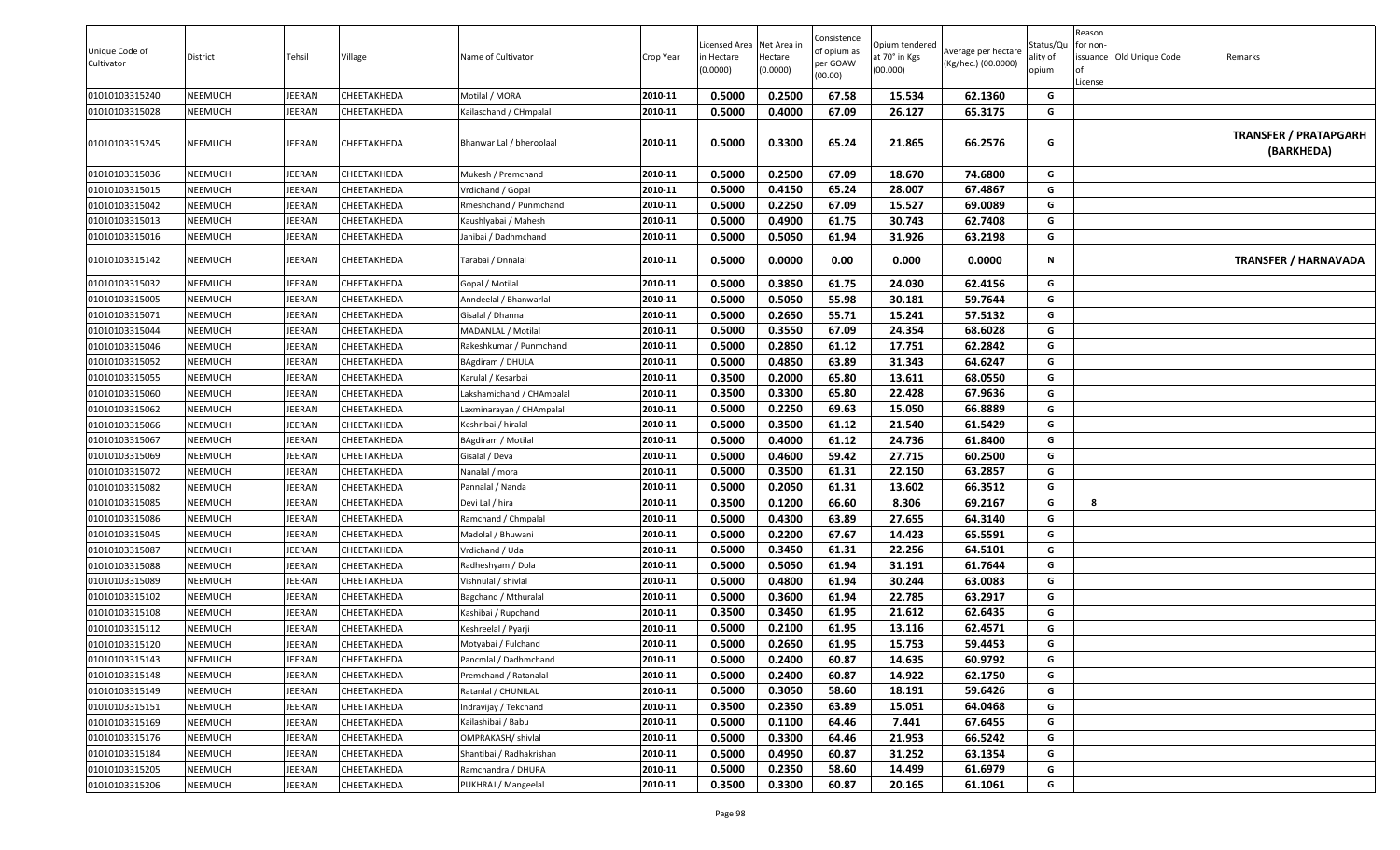| Unique Code of<br>Cultivator | District | Tehsil | Village            | Name of Cultivator              | Crop Year | Licensed Area Net Area in<br>in Hectare<br>(0.0000) | lectare<br>(0.0000) | Consistence<br>of opium as<br>oer GOAW<br>(00.00) | Opium tendered<br>at 70° in Kgs<br>(00.000) | Average per hectare<br>(Kg/hec.) (00.0000) | Status/Qu<br>ality of<br>opium | Reason<br>for non-<br>issuance Old Unique Code | Remarks |
|------------------------------|----------|--------|--------------------|---------------------------------|-----------|-----------------------------------------------------|---------------------|---------------------------------------------------|---------------------------------------------|--------------------------------------------|--------------------------------|------------------------------------------------|---------|
| 01010103315211               | NEEMUCH  | JEERAN | CHEETAKHEDA        | Udibai / VirAmlal               | 2010-11   | 0.5000                                              | 0.4800              | 61.87                                             | 28.549                                      | 59.4771                                    | G                              | .icense                                        |         |
| 01010103315214               | NEEMUCH  | JEERAN | CHEETAKHEDA        | RAmeshchand / Gisalal           | 2010-11   | 0.5000                                              | 0.2000              | 61.87                                             | 13.090                                      | 65.4500                                    | G                              |                                                |         |
| 01010103315217               | NEEMUCH  | JEERAN | CHEETAKHEDA        | Rajesh Kumar / Rmeshchand       | 2010-11   | 0.5000                                              | 0.3950              | 63.30                                             | 24.796                                      | 62.7747                                    | G                              |                                                |         |
| 01010103315220               | NEEMUCH  | JEERAN | CHEETAKHEDA        | Gopal / Hitria                  | 2010-11   | 0.5000                                              | 0.2200              | 61.87                                             | 13.974                                      | 63.5182                                    | G                              |                                                |         |
| 01010103315222               | NEEMUCH  | JEERAN | CHEETAKHEDA        | Gehreelal / Kyaliram            | 2010-11   | 0.5000                                              | 0.3550              | 58.60                                             | 21.230                                      | 59.8028                                    | G                              |                                                |         |
| 01010103315040               | NEEMUCH  | JEERAN | CHEETAKHEDA        | Jagdish / Modiram               | 2010-11   | 0.5000                                              | 0.4500              | 61.51                                             | 27.477                                      | 61.0600                                    | G                              |                                                |         |
| 01010103315124               | NEEMUCH  | JEERAN | CHEETAKHEDA        | CHogAmAl / shivlal              | 2010-11   | 0.5000                                              | 0.3650              | 55.84                                             | 20.007                                      | 54.8137                                    | G                              | $\overline{a}$                                 |         |
| 01010103315154               | NEEMUCH  | JEERAN | CHEETAKHEDA        | Bhanwar Lal / Cmpalal           | 2010-11   | 0.5000                                              | 0.4850              | 64.46                                             | 30.361                                      | 62.6000                                    | G                              |                                                |         |
| 01010103315073               | NEEMUCH  | JEERAN | CHEETAKHEDA        | GOBAR UDA                       | 2010-11   | 0.3500                                              | 0.1300              | 56.85                                             | 7.715                                       | 59.3462                                    | G                              |                                                |         |
| 01010103315090               | NEEMUCH  | JEERAN | CHEETAKHEDA        | SHANTILAL / MODA                | 2010-11   | 0.5000                                              | 0.4550              | 58.60                                             | 28.329                                      | 62.2615                                    | G                              |                                                |         |
| 01010103315008               | NEEMUCH  | JEERAN | CHEETAKHEDA        | Bansi Lal / Laluram             | 2010-11   | 0.5000                                              | 0.3550              | 57.65                                             | 21.265                                      | 59.9014                                    | G                              |                                                |         |
| 01010103315104               | NEEMUCH  | JEERAN | CHEETAKHEDA        | Ratanalal / Tekcndra            | 2010-11   | 0.3500                                              | 0.2400              | 59.18                                             | 14.415                                      | 60.0625                                    | G                              |                                                |         |
| 01010103315020               | NEEMUCH  | JEERAN | CHEETAKHEDA        | Bhanwar Lal / Pema              | 2010-11   | 0.5000                                              | 0.4750              | 53.83                                             | 27.130                                      | 57.1158                                    | G                              | 5                                              |         |
| 01010103315076               | NEEMUCH  | JEERAN | CHEETAKHEDA        | Sohnbai / Kesuram               | 2010-11   | 0.5000                                              | 0.3150              | 63.03                                             | 19.972                                      | 63.4032                                    | G                              |                                                |         |
| 01010103315074               | NEEMUCH  | JEERAN | CHEETAKHEDA        | Bagdiram / Udaji                | 2010-11   | 0.5000                                              | 0.2000              | 63.03                                             | 13.074                                      | 65.3700                                    | G                              |                                                |         |
| 01010103315054               | NEEMUCH  | JEERAN | CHEETAKHEDA        | Jasraj / DEVILal                | 2010-11   | 0.3500                                              | 0.3300              | 57.88                                             | 19.191                                      | 58.1545                                    | G                              |                                                |         |
| 01010103315079               | NEEMUCH  | JEERAN | CHEETAKHEDA        | Mangeelal / DHAna               | 2010-11   | 0.5000                                              | 0.3300              | 50.56                                             | 17.696                                      | 53.6242                                    | G                              | $\overline{4}$                                 |         |
| 01010103315150               | NEEMUCH  | JEERAN | CHEETAKHEDA        | SHobagml / Tekcndra             | 2010-11   | 0.5000                                              | 0.2950              | 54.51                                             | 16.104                                      | 54.5898                                    | G                              | 4                                              |         |
| 01010103315208               | NEEMUCH  | JEERAN | CHEETAKHEDA        | Mageelal / Varda                | 2010-11   | 0.5000                                              | 0.2650              | 62.50                                             | 15.866                                      | 59.8717                                    | G                              |                                                |         |
| 01010103315012               | NEEMUCH  | JEERAN | CHEETAKHEDA        | Shikrcndra / Vrdicndra          | 2010-11   | 0.5000                                              | 0.5150              | 64.25                                             | 33.520                                      | 65.0874                                    | G                              |                                                |         |
| 01010103315022               | NEEMUCH  | JEERAN | CHEETAKHEDA        | Kisorsingh / Chhaganlal         | 2010-11   | 0.3500                                              | 0.3550              | 59.40                                             | 22.300                                      | 62.8169                                    | G                              |                                                |         |
| 01010103315224               | NEEMUCH  | JEERAN | CHEETAKHEDA        | OMPRAKASH/ Chauthaml            | 2010-11   | 0.5000                                              | 0.4500              | 57.86                                             | 26.409                                      | 58.6867                                    | G                              |                                                |         |
| 01010103315196               | NEEMUCH  | JEERAN | CHEETAKHEDA        | Ibrahim / Aziz Baksh            | 2010-11   | 0.5000                                              | 0.4700              | 60.50                                             | 26.905                                      | 57.2447                                    | G                              |                                                |         |
| 01010103315006               | NEEMUCH  | JEERAN | CHEETAKHEDA        | Prithviraj / Gangaram           | 2010-11   | 0.5000                                              | 0.3350              | 57.86                                             | 20.334                                      | 60.6985                                    | G                              |                                                |         |
| 01010103315223               | NEEMUCH  | JEERAN | CHEETAKHEDA        | Lakshamichand / Phoolchand      | 2010-11   | 0.5000                                              | 0.3100              | 60.50                                             | 18.893                                      | 60.9452                                    | G                              |                                                |         |
| 01010103315246               | NEEMUCH  | JEERAN | CHEETAKHEDA        | Gangaram / Deepa                | 2010-11   | 0.5000                                              | 0.4050              | 56.36                                             | 25.499                                      | 62.9605                                    | G                              |                                                |         |
| 01010103315229               | NEEMUCH  | JEERAN | CHEETAKHEDA        | Sukhlal / Hukmichand            | 2010-11   | 0.5000                                              | 0.4150              | 59.42                                             | 25.050                                      | 60.3614                                    | G                              |                                                |         |
| 01010103315182               | NEEMUCH  | JEERAN | CHEETAKHEDA        | Mathuralal / Ghasi              | 2010-11   | 0.3500                                              | 0.2450              | 62.64                                             | 15.490                                      | 63.2245                                    | G                              |                                                |         |
| 01010103315212               | NEEMUCH  | JEERAN | CHEETAKHEDA        | Kesarbai / Gordnlal             | 2010-11   | 0.5000                                              | 0.3500              | 65.80                                             | 22.833                                      | 65.2371                                    | G                              |                                                |         |
| 01010103315226               | NEEMUCH  | JEERAN | CHEETAKHEDA        | KcHrulal / KISHANLal            | 2010-11   | 0.5000                                              | 0.0800              | 62.64                                             | 5.521                                       | 69.0125                                    | G                              | 01010101100382                                 |         |
| 01010103315247               | NEEMUCH  | JEERAN | CHEETAKHEDA        | Hiralal / CHmpalal              | 2010-11   | 0.5000                                              | 0.4800              | 62.64                                             | 32.501                                      | 67.7104                                    | G                              | 01010103289002                                 |         |
| 01010103315248               | NEEMUCH  | JEERAN | CHEETAKHEDA        | Radheshyam / omKAR              | 2010-11   | 0.5000                                              | 0.5000              | 58.10                                             | 30.453                                      | 60.9060                                    | G                              | 01010103270005                                 |         |
| 01010103315237               | NEEMUCH  | JEERAN | CHEETAKHEDA        | Modiram / Ratanalal             | 2010-11   | 0.5000                                              | 0.3100              | 67.58                                             | 21.616                                      | 69.7290                                    | G                              |                                                |         |
| 01010103305001               | NEEMUCH  | JEERAN | CHHACHKHEDI        | MAngAlsingh / Dungrsingh        | 2010-11   | 0.5000                                              | 0.4050              | 56.01                                             | 24.580                                      | 60.6914                                    | G                              |                                                |         |
| 01010103305009               | NEEMUCH  | JEERAN | <b>CHHACHKHEDI</b> | Bhavani Shankar / Nathu         | 2010-11   | 0.5000                                              | 0.4450              | 55.46                                             | 25.543                                      | 57.4000                                    | G                              |                                                |         |
| 01010103305013               | NEEMUCH  | JEERAN | <b>СННАСНКНЕDI</b> | BHAWAR Kunwar / RAGHunath Singh | 2010-11   | 0.3500                                              | 0.3050              | 53.59                                             | 17.593                                      | 57.6820                                    | G                              | 5                                              |         |
| 01010103305050               | NEEMUCH  | JEERAN | CHHACHKHEDI        | Mukunda Lal / Nandlal           | 2010-11   | 0.5000                                              | 0.4000              | 56.66                                             | 23.376                                      | 58.4400                                    | G                              |                                                |         |
| 01010103305052               | NEEMUCH  | JEERAN | CHHACHKHEDI        | Shardabai / pannalal            | 2010-11   | 0.5000                                              | 0.1750              | 53.51                                             | 9.938                                       | 56.7886                                    | G                              | 5                                              |         |
| 01010103305054               | NEEMUCH  | JEERAN | CHHACHKHEDI        | Ramsingh / laalasingh           | 2010-11   | 0.5000                                              | 0.4700              | 53.71                                             | 29.748                                      | 63.2936                                    | G                              | 5                                              |         |
| 01010103305055               | NEEMUCH  | JEERAN | CHHACHKHEDI        | Mangeelal / Dola                | 2010-11   | 0.3500                                              | 0.3350              | 56.93                                             | 20.804                                      | 62.1015                                    | G                              |                                                |         |
| 01010103305075               | NEEMUCH  | JEERAN | CHHACHKHEDI        | Janibai / Dulichand             | 2010-11   | 0.3500                                              | 0.2600              | 55.91                                             | 15.208                                      | 58.4923                                    | G                              |                                                |         |
| 01010103305017               | NEEMUCH  | JEERAN | CHHACHKHEDI        | Sohanlal / Cmpalal              | 2010-11   | 0.5000                                              | 0.1600              | 54.39                                             | 9.697                                       | 60.6063                                    | G                              | 5                                              |         |
| 01010103305034               | NEEMUCH  | JEERAN | CHHACHKHEDI        | Jagdish / BHAGWAN               | 2010-11   | 0.5000                                              | 0.5000              | 58.23                                             | 30.779                                      | 61.5580                                    | G                              |                                                |         |
| 01010103305035               | NEEMUCH  | JEERAN | CHHACHKHEDI        | Kachribai / Champa              | 2010-11   | 0.5000                                              | 0.3050              | 57.07                                             | 17.472                                      | 57.2852                                    | G                              |                                                |         |
| 01010103305041               | NEEMUCH  | JEERAN | CHHACHKHEDI        | TejKunwar / laalasingh          | 2010-11   | 0.5000                                              | 0.4800              | 58.54                                             | 31.670                                      | 65.9792                                    | G                              |                                                |         |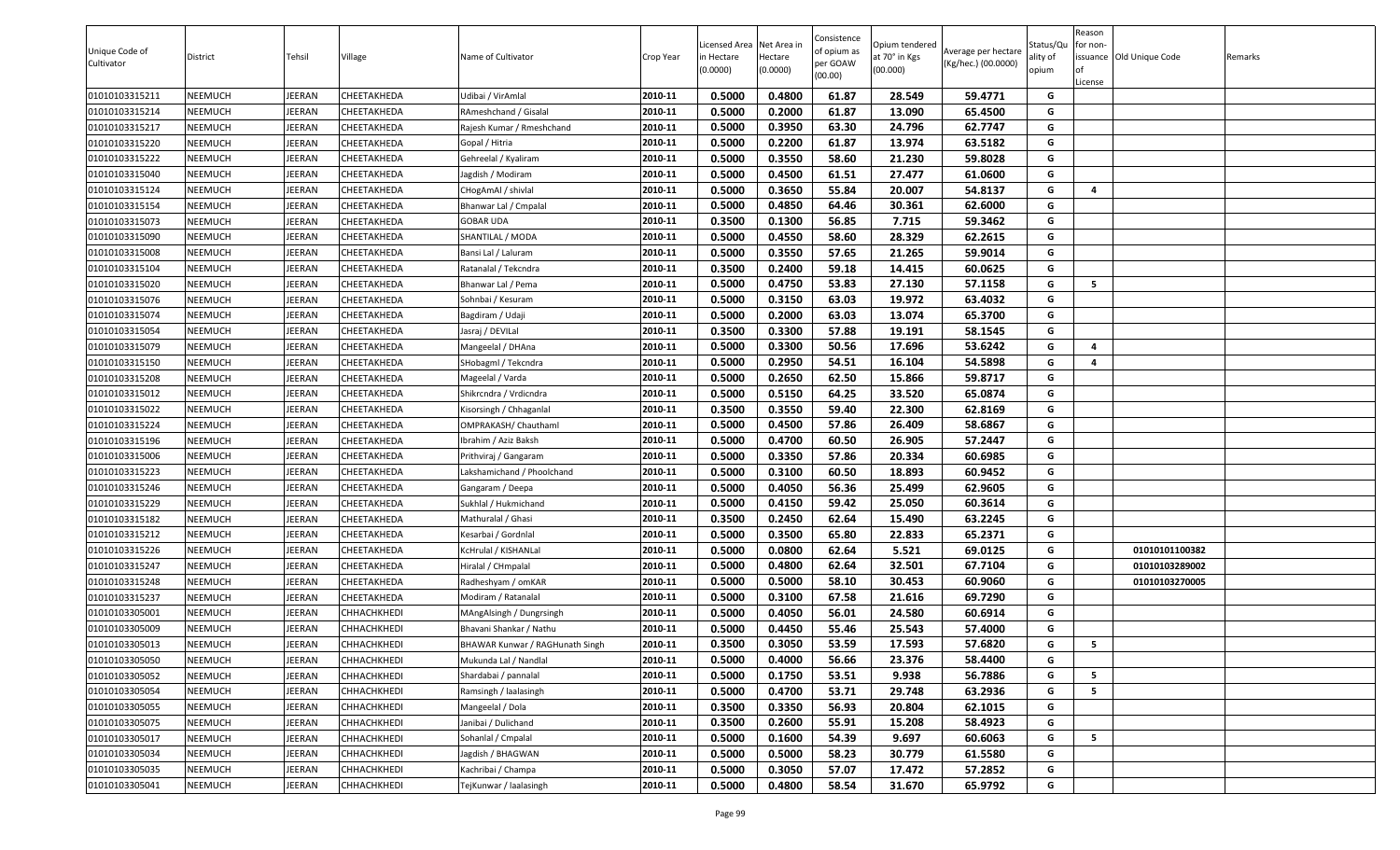| Unique Code of<br>Cultivator | District | Tehsil | Village        | Name of Cultivator           | Crop Year | Licensed Area Net Area in<br>in Hectare<br>(0.0000) | lectare<br>(0.0000) | Consistence<br>of opium as<br>oer GOAW<br>(00.00) | Opium tendered<br>at 70° in Kgs<br>(00.000) | Average per hectare<br>(Kg/hec.) (00.0000) | Status/Qu<br>ality of<br>opium | Reason<br>for non-<br>.icense | issuance Old Unique Code | Remarks                  |
|------------------------------|----------|--------|----------------|------------------------------|-----------|-----------------------------------------------------|---------------------|---------------------------------------------------|---------------------------------------------|--------------------------------------------|--------------------------------|-------------------------------|--------------------------|--------------------------|
| 01010103305016               | NEEMUCH  | JEERAN | CHHACHKHEDI    | Gangaram / Ramchandra        | 2010-11   | 0.3500                                              | 0.3400              | 51.18                                             | 17.818                                      | 52.4059                                    |                                | $\overline{2}$                |                          |                          |
| 01010103305046               | NEEMUCH  | JEERAN | СННАСНКНЕDІ    | Gumansingh / CHAtArsingh     | 2010-11   | 0.5000                                              | 0.5050              | 58.72                                             | 32.682                                      | 64.7168                                    | G                              |                               |                          |                          |
| 01010103305047               | NEEMUCH  | JEERAN | CHHACHKHEDI    | Unkaribai / Amritram         | 2010-11   | 0.3500                                              | 0.3300              | 57.27                                             | 19.619                                      | 59.4515                                    | G                              | 9                             |                          |                          |
| 01010103305053               | NEEMUCH  | JEERAN | СННАСНКНЕDІ    | Kanhaiyalal / Hazarilal      | 2010-11   | 0.5000                                              | 0.3000              | 57.27                                             | 18.277                                      | 60.9233                                    | G                              |                               |                          |                          |
| 01010103305056               | NEEMUCH  | JEERAN | CHHACHKHEDI    | SRIRam / Nanda               | 2010-11   | 0.5000                                              | 0.3050              | 57.27                                             | 18.425                                      | 60.4098                                    | G                              |                               |                          |                          |
| 01010103305065               | NEEMUCH  | JEERAN | СННАСНКНЕDІ    | Ambalal / Mohanlal           | 2010-11   | 0.5000                                              | 0.3850              | 58.16                                             | 23.530                                      | 61.1169                                    | G                              |                               |                          |                          |
| 01010103305028               | NEEMUCH  | JEERAN | CHHACHKHEDI    | Jagdish / maganalaal         | 2010-11   | 0.5000                                              | 0.2550              | 58.16                                             | 15.462                                      | 60.6353                                    | G                              |                               |                          |                          |
| 01010103305043               | NEEMUCH  | JEERAN | CHHACHKHEDI    | RGhuvirsingh / Dungrsingh    | 2010-11   | 0.5000                                              | 0.3100              | 58.16                                             | 18.802                                      | 60.6516                                    | G                              |                               |                          |                          |
| 01010103305020               | NEEMUCH  | JEERAN | CHHACHKHEDI    | Rmeshcndra / Mangeelal       | 2010-11   | 0.5000                                              | 0.3650              | 57.97                                             | 21.888                                      | 59.9671                                    | G                              |                               |                          |                          |
| 01010103305049               | NEEMUCH  | JEERAN | CHHACHKHEDI    | GeetaKunwar / Dlptsingh      | 2010-11   | 0.3500                                              | 0.3000              | 57.97                                             | 18.145                                      | 60.4833                                    | G                              |                               |                          |                          |
| 01010103305002               | NEEMUCH  | JEERAN | CHHACHKHEDI    | Chitrsingh / Gokulsingh      | 2010-11   | 0.3500                                              | 0.3150              | 57.97                                             | 17.871                                      | 56.7333                                    | G                              |                               |                          |                          |
| 01010103305022               | NEEMUCH  | JEERAN | СННАСНКНЕDІ    | Shyamlal / Madanlal          | 2010-11   | 0.5000                                              | 0.3750              | 58.47                                             | 23.513                                      | 62.7013                                    | G                              |                               |                          |                          |
| 01010103305036               | NEEMUCH  | JEERAN | CHHACHKHEDI    | Shivlal / Bhuwan             | 2010-11   | 0.5000                                              | 0.3750              | 58.47                                             | 22.210                                      | 59.2267                                    | G                              |                               |                          |                          |
| 01010103305057               | NEEMUCH  | JEERAN | CHHACHKHEDI    | Bheroolal / shivlal          | 2010-11   | 0.3500                                              | 0.2650              | 58.47                                             | 16.806                                      | 63.4189                                    | G                              |                               |                          |                          |
| 01010103305076               | NEEMUCH  | JEERAN | СННАСНКНЕDІ    | Kansingh / Ran Singh         | 2010-11   | 0.3500                                              | 0.3550              | 59.38                                             | 20.418                                      | 57.5155                                    | G                              |                               | 01010103302013           |                          |
| 01010103305010               | NEEMUCH  | JEERAN | CHHACHKHEDI    | Sohanisingh / Bhoptsingh     | 2010-11   | 0.3500                                              | 0.2700              | 60.62                                             | 16.636                                      | 61.6148                                    | G                              |                               | 01010103302014           |                          |
| 01010103305077               | NEEMUCH  | JEERAN | CHHACHKHEDI    | MadanKunwar / Shambhu Singh  | 2010-11   | 0.5000                                              | 0.3700              | 59.38                                             | 22.446                                      | 60.6649                                    | G                              |                               | 01010103302009           | <b>TRANSFER / KUCROD</b> |
| 01010103305018               | NEEMUCH  | JEERAN | CHHACHKHEDI    | Rameshwar / bhagwan          | 2010-11   | 0.5000                                              | 0.3050              | 62.73                                             | 19.912                                      | 65.2852                                    | G                              |                               |                          |                          |
| 01010103305033               | NEEMUCH  | JEERAN | СННАСНКНЕDІ    | Bheroolal / CHmpalal         | 2010-11   | 0.3500                                              | 0.2850              | 61.28                                             | 18.725                                      | 65.7018                                    | G                              |                               |                          |                          |
| 01010103305040               | NEEMUCH  | JEERAN | CHHACHKHEDI    | BHaratdas / Shyamdas         | 2010-11   | 0.3500                                              | 0.2750              | 62.93                                             | 17.396                                      | 63.2582                                    | G                              |                               |                          |                          |
| 01010103305044               | NEEMUCH  | JEERAN | CHHACHKHEDI    | Mukundlal / gulab            | 2010-11   | 0.3500                                              | 0.1200              | 61.28                                             | 7.844                                       | 65.3667                                    | G                              |                               |                          |                          |
| 01010103305045               | NEEMUCH  | JEERAN | CHHACHKHEDI    | Ram Gopal / RaGhudas         | 2010-11   | 0.5000                                              | 0.1950              | 65.19                                             | 13.532                                      | 69.3949                                    | G                              |                               |                          |                          |
| 01010103305048               | NEEMUCH  | JEERAN | CHHACHKHEDI    | Badambai / BHAGWAN           | 2010-11   | 0.5000                                              | 0.3400              | 61.05                                             | 22.170                                      | 65.2059                                    | G                              |                               |                          |                          |
| 01010103305072               | NEEMUCH  | JEERAN | CHHACHKHEDI    | Deeplal / Nanuram            | 2010-11   | 0.5000                                              | 0.2650              | 61.05                                             | 17.164                                      | 64.7698                                    | G                              |                               |                          |                          |
| 01010103305042               | NEEMUCH  | JEERAN | CHHACHKHEDI    | Swrupasingh / Laxmansingh    | 2010-11   | 0.3500                                              | 0.2900              | 61.05                                             | 20.181                                      | 69.5897                                    | G                              |                               |                          |                          |
| 01010103305026               | NEEMUCH  | JEERAN | CHHACHKHEDI    | CHanram / Mangeelal          | 2010-11   | 0.5000                                              | 0.2700              | 60.47                                             | 17.640                                      | 65.3333                                    | G                              |                               |                          |                          |
| 01010103305037               | NEEMUCH  | JEERAN | CHHACHKHEDI    | Bhagirath / Kishan           | 2010-11   | 0.3500                                              | 0.2200              | 59.98                                             | 13.290                                      | 60.4091                                    | G                              |                               |                          |                          |
| 01010103305019               | NEEMUCH  | JEERAN | CHHACHKHEDI    | Bhanwarsingh / Dipasingh     | 2010-11   | 0.5000                                              | 0.3050              | 59.23                                             | 19.047                                      | 62.4492                                    | G                              |                               |                          |                          |
| 01010103305014               | NEEMUCH  | JEERAN | СННАСНКНЕDІ    | Hari Narayan / Mangeelal     | 2010-11   | 0.3500                                              | 0.3500              | 61.23                                             | 22.664                                      | 64.7543                                    |                                | $\overline{2}$                |                          |                          |
| 01010103305025               | NEEMUCH  | JEERAN | СННАСНКНЕDІ    | Keshrmal / BHAGWAN           | 2010-11   | 0.3500                                              | 0.3400              | 60.22                                             | 21.954                                      | 64.5706                                    | G                              |                               |                          |                          |
| 01010103305012               | NEEMUCH  | JEERAN | СННАСНКНЕDІ    | Samrathmal / Ramchandra      | 2010-11   | 0.5000                                              | 0.4600              | 60.22                                             | 29.396                                      | 63.9043                                    | G                              |                               |                          |                          |
| 01010103305038               | NEEMUCH  | JEERAN | CHHACHKHEDI    | Smbhusingh / Ransingh        | 2010-11   | 0.5000                                              | 0.1650              | 60.22                                             | 11.003                                      | 66.6848                                    | G                              |                               |                          |                          |
| 01010103305074               | NEEMUCH  | JEERAN | CHHACHKHEDI    | GHAnshyam / Bwanisingh       | 2010-11   | 0.5000                                              | 0.2000              | 60.62                                             | 12.557                                      | 62.7850                                    | G                              |                               |                          |                          |
| 01010103266005               | NEEMUCH  | JEERAN | <b>FOFLIYA</b> | SAJJAnsingh / Joravarsingh   | 2010-11   | 0.5000                                              | 0.3550              | 61.73                                             | 22.708                                      | 63.9662                                    | G                              |                               |                          |                          |
| 01010103266034               | NEEMUCH  | JEERAN | <b>FOFLIYA</b> | -Akirdas / Tulsiram          | 2010-11   | 0.5000                                              | 0.3500              | 61.63                                             | 21.703                                      | 62.0086                                    | G                              |                               |                          |                          |
| 01010103266020               | NEEMUCH  | JEERAN | <b>FOFLIYA</b> | Rukmnibai / Nanda            | 2010-11   | 0.5000                                              | 0.2050              | 59.96                                             | 12.900                                      | 62.9268                                    | G                              |                               |                          |                          |
| 01010103266044               | NEEMUCH  | JEERAN | <b>FOFLIYA</b> | RamSINGH / Joravarsingh      | 2010-11   | 0.5000                                              | 0.3400              | 61.52                                             | 21.093                                      | 62.0382                                    | G                              |                               |                          |                          |
| 01010103266021               | NEEMUCH  | JEERAN | <b>FOFLIYA</b> | Deubai / KAniram             | 2010-11   | 0.3500                                              | 0.2650              | 59.39                                             | 16.281                                      | 61.4377                                    | G                              |                               |                          |                          |
| 01010103266041               | NEEMUCH  | JEERAN | <b>FOFLIYA</b> | BHgvAntibai / raamanaaraayan | 2010-11   | 0.3500                                              | 0.3000              | 61.52                                             | 19.071                                      | 63.5700                                    | G                              |                               |                          |                          |
| 01010103266043               | NEEMUCH  | JEERAN | <b>FOFLIYA</b> | KAcHribai / Bagdiram         | 2010-11   | 0.5000                                              | 0.4000              | 59.39                                             | 24.774                                      | 61.9350                                    | G                              |                               |                          |                          |
| 01010103266052               | NEEMUCH  | JEERAN | <b>FOFLIYA</b> | RAKBA/ LkHmichand            | 2010-11   | 0.5000                                              | 0.2950              | 64.12                                             | 19.529                                      | 66.2000                                    | G                              |                               |                          |                          |
| 01010103266046               | NEEMUCH  | JEERAN | <b>FOFLIYA</b> | CHAmpalal / Awnkarlal        | 2010-11   | 0.5000                                              | 0.4100              | 59.39                                             | 24.333                                      | 59.3488                                    | G                              |                               |                          |                          |
| 01010103266050               | NEEMUCH  | JEERAN | <b>FOFLIYA</b> | Hazarilal / Dola             | 2010-11   | 0.5000                                              | 0.2250              | 65.16                                             | 15.117                                      | 67.1867                                    | G                              |                               |                          |                          |
| 01010103266047               | NEEMUCH  | JEERAN | <b>FOFLIYA</b> | Nanibai / Khema              | 2010-11   | 0.3500                                              | 0.1950              | 59.39                                             | 12.599                                      | 64.6103                                    | G                              |                               |                          |                          |
| 01010103266048               | NEEMUCH  | JEERAN | <b>FOFLIYA</b> | RamPRASAD/Hazarilal          | 2010-11   | 0.5000                                              | 0.2300              | 56.40                                             | 13.431                                      | 58.3957                                    | G                              |                               |                          |                          |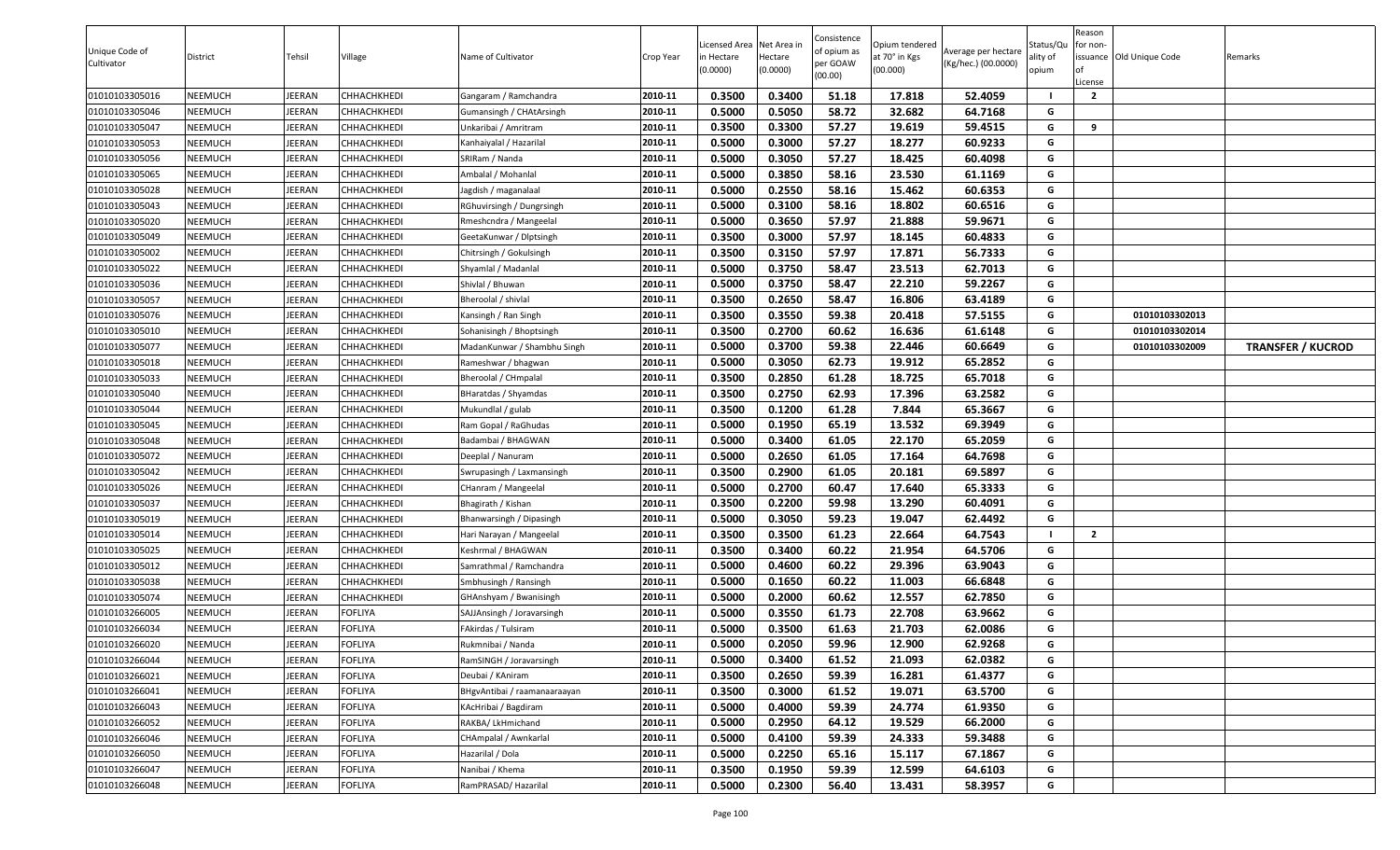| Unique Code of<br>Cultivator | District | Tehsil | Village                | Name of Cultivator             | Crop Year | Licensed Area Net Area in<br>in Hectare<br>(0.0000) | lectare<br>(0.0000) | Consistence<br>of opium as<br>per GOAW<br>(00.00) | Opium tendered<br>at 70° in Kgs<br>(00.000) | Average per hectare<br>(Kg/hec.) (00.0000) | Status/Qu<br>ality of<br>opium | Reason<br>for non-<br>issuance Old Unique Code | Remarks |
|------------------------------|----------|--------|------------------------|--------------------------------|-----------|-----------------------------------------------------|---------------------|---------------------------------------------------|---------------------------------------------|--------------------------------------------|--------------------------------|------------------------------------------------|---------|
|                              |          |        |                        |                                |           |                                                     |                     |                                                   |                                             |                                            |                                | .icense                                        |         |
| 01010103266049               | NEEMUCH  | JEERAN | <b>FOFLIYA</b>         | GoUtAmlal / Nanalal            | 2010-11   | 0.5000                                              | 0.2350              | 56.40                                             | 14.116                                      | 60.0681                                    | G                              |                                                |         |
| 01010103266035               | NEEMUCH  | JEERAN | <b>FOFLIYA</b>         | Knhayadas / Bhuradas           | 2010-11   | 0.3500                                              | 0.3100              | 56.40                                             | 18.451                                      | 59.5194                                    | G                              |                                                |         |
| 01010103266007               | NEEMUCH  | JEERAN | <b>FOFLIYA</b>         | KAmlabai / Mohanlal            | 2010-11   | 0.5000                                              | 0.2000              | 59.96                                             | 12.138                                      | 60.6900                                    | G                              |                                                |         |
| 01010103289016               | NEEMUCH  | JEERAN | GAWALDEVIYA            | Karulal / Ghisalal             | 2010-11   | 0.5000                                              | 0.3700              | 64.41                                             | 25.755                                      | 69.6081                                    | G                              |                                                |         |
| 01010103289009               | NEEMUCH  | JEERAN | GAWALDEVIYA            | Kishan Lal / Gisalal           | 2010-11   | 0.3500                                              | 0.2100              | 64.41                                             | 13.646                                      | 64.9810                                    | G                              |                                                |         |
| 01010103289035               | NEEMUCH  | JEERAN | GAWALDEVIYA            | Keshuram / Nandram             | 2010-11   | 0.5000                                              | 0.2950              | 64.41                                             | 20.740                                      | 70.3051                                    | G                              |                                                |         |
| 01010103289054               | NEEMUCH  | JEERAN | GAWALDEVIYA            | Onkar / shivlal                | 2010-11   | 0.5000                                              | 0.2600              | 63.79                                             | 17.333                                      | 66.6654                                    | G                              |                                                |         |
| 01010103289070               | NEEMUCH  | JEERAN | GAWALDEVIYA            | Rameshwar / Nandlal            | 2010-11   | 0.5000                                              | 0.3150              | 63.79                                             | 21.689                                      | 68.8540                                    | G                              |                                                |         |
| 01010103289077               | NEEMUCH  | JEERAN | GAWALDEVIYA            | Mohnbai / NoNdram              | 2010-11   | 0.5000                                              | 0.2800              | 63.79                                             | 19.192                                      | 68.5429                                    | G                              |                                                |         |
| 01010103289050               | NEEMUCH  | JEERAN | GAWALDEVIYA            | Gangaram / Kashiram            | 2010-11   | 0.5000                                              | 0.3400              | 63.44                                             | 23.427                                      | 68.9029                                    | G                              |                                                |         |
| 01010103289069               | NEEMUCH  | JEERAN | GAWALDEVIYA            | Ratanalal / shivlal            | 2010-11   | 0.5000                                              | 0.3900              | 61.55                                             | 25.965                                      | 66.5769                                    | G                              |                                                |         |
| 01010103289087               | NEEMUCH  | JEERAN | GAWALDEVIYA            | DevkArn / NArbAdashankr        | 2010-11   | 0.3500                                              | 0.1800              | 59.44                                             | 11.217                                      | 62.3167                                    | G                              |                                                |         |
| 01010103289089               | NEEMUCH  | JEERAN | GAWALDEVIYA            | KAmlsingh / Babulal            | 2010-11   | 0.3500                                              | 0.2300              | 59.44                                             | 14.503                                      | 63.0565                                    | G                              |                                                |         |
| 01010103289090               | NEEMUCH  | JEERAN | GAWALDEVIYA            | RAGhunath / Onkar              | 2010-11   | 0.5000                                              | 0.2450              | 59.44                                             | 14.809                                      | 60.4449                                    | G                              |                                                |         |
| 01010103289059               | NEEMUCH  | JEERAN | GAWALDEVIYA            | Nandlal / Rajaram              | 2010-11   | 0.5000                                              | 0.2900              | 61.31                                             | 19.339                                      | 66.6862                                    | G                              |                                                |         |
| 01010103289075               | NEEMUCH  | JEERAN | GAWALDEVIYA            | Janibai / DEVILal              | 2010-11   | 0.5000                                              | 0.2250              | 61.31                                             | 14.347                                      | 63.7644                                    | G                              |                                                |         |
| 01010103289078               | NEEMUCH  | JEERAN | GAWALDEVIYA            | Nkshtrlal / Chimanlal          | 2010-11   | 0.5000                                              | 0.2850              | 61.36                                             | 18.750                                      | 65.7895                                    | G                              |                                                |         |
| 01010103289082               | NEEMUCH  | JEERAN | GAWALDEVIYA            | KAniram / Nathu                | 2010-11   | 0.5000                                              | 0.2350              | 61.36                                             | 15.770                                      | 67.1064                                    | G                              |                                                |         |
| 01010103289046               | NEEMUCH  | JEERAN | GAWALDEVIYA            | Naraynibai / Mangeelal         | 2010-11   | 0.5000                                              | 0.3650              | 65.37                                             | 25.485                                      | 69.8219                                    |                                | $\overline{2}$                                 |         |
| 01010103289023               | NEEMUCH  | JEERAN | GAWALDEVIYA            | NandLAL / KcHru                | 2010-11   | 0.5000                                              | 0.3600              | 58.89                                             | 22.942                                      | 63.7278                                    | G                              |                                                |         |
| 01010103289013               | NEEMUCH  | JEERAN | GAWALDEVIYA            | CHtUrbhuj / Sukhlal            | 2010-11   | 0.5000                                              | 0.4650              | 59.37                                             | 30.347                                      | 65.2624                                    | G                              |                                                |         |
| 01010103289031               | NEEMUCH  | JEERAN | GAWALDEVIYA            | ShyamlAL / KISHOR              | 2010-11   | 0.5000                                              | 0.4500              | 61.36                                             | 30.303                                      | 67.3400                                    | G                              |                                                |         |
| 01010103289032               | NEEMUCH  | JEERAN | GAWALDEVIYA            | Dhanraj / nandalaal            | 2010-11   | 0.5000                                              | 0.3950              | 60.29                                             | 26.080                                      | 66.0253                                    | G                              |                                                |         |
| 01010103289044               | NEEMUCH  | JEERAN | GAWALDEVIYA            | Bhagatram / Sivaram            | 2010-11   | 0.5000                                              | 0.3400              | 64.00                                             | 23.515                                      | 69.1618                                    | G                              |                                                |         |
| 01010103289034               | NEEMUCH  | JEERAN | GAWALDEVIYA            | Keshuram / Onkar               | 2010-11   | 0.3500                                              | 0.1950              | 59.37                                             | 12.536                                      | 64.2872                                    | G                              |                                                |         |
| 01010103289003               | NEEMUCH  | JEERAN | GAWALDEVIYA            | Ram Lal / ChaMpalal            | 2010-11   | 0.5000                                              | 0.2900              | 64.00                                             | 20.443                                      | 70.4931                                    | G                              |                                                |         |
| 01010103289008               | NEEMUCH  | JEERAN | GAWALDEVIYA            | Keshuram / BHerulal            | 2010-11   | 0.5000                                              | 0.2750              | 64.00                                             | 20.279                                      | 73.7418                                    | G                              |                                                |         |
| 01010103289030               | NEEMUCH  | JEERAN | GAWALDEVIYA            | Kankubai / Motilal             | 2010-11   | 0.5000                                              | 0.3800              | 63.20                                             | 26.381                                      | 69.4237                                    | G                              |                                                |         |
| 01010103289037               | NEEMUCH  | JEERAN | GAWALDEVIYA            | Chanpalal / Keshuram           | 2010-11   | 0.5000                                              | 0.3700              | 66.34                                             | 27.692                                      | 74.8432                                    | G                              |                                                |         |
| 01010103289065               | NEEMUCH  | JEERAN | GAWALDEVIYA            | Bapulal / Mohanlal             | 2010-11   | 0.3500                                              | 0.1750              | 60.29                                             | 11.214                                      | 64.0800                                    | G                              |                                                |         |
| 01010103289048               | NEEMUCH  | JEERAN | GAWALDEVIYA            | Udayram / Lalaji               | 2010-11   | 0.5000                                              | 0.4000              | 60.29                                             | 25.796                                      | 64.4900                                    | G                              |                                                |         |
| 01010103289049               | NEEMUCH  | JEERAN | GAWALDEVIYA            | Kashibai / Ramsih              | 2010-11   | 0.3500                                              | 0.2100              | 59.37                                             | 14.274                                      | 67.9714                                    | G                              |                                                |         |
| 01010103289053               | NEEMUCH  | JEERAN | GAWALDEVIYA            | Rajibai / Bapulal              | 2010-11   | 0.5000                                              | 0.3150              | 61.23                                             | 20.635                                      | 65.5079                                    | G                              |                                                |         |
| 01010103289056               | NEEMUCH  | JEERAN | GAWALDEVIYA            | Bhuwanibai / Nanalal           | 2010-11   | 0.5000                                              | 0.2900              | 61.23                                             | 18.588                                      | 64.0966                                    | G                              |                                                |         |
| 01010103289067               | NEEMUCH  | JEERAN | GAWALDEVIYA            | Devi Lal / Bhanwarlal          | 2010-11   | 0.5000                                              | 0.3550              | 61.23                                             | 22.856                                      | 64.3831                                    | G                              |                                                |         |
| 01010103289068               | NEEMUCH  | JEERAN | GAWALDEVIYA            | Bapulal / Girvrlal             | 2010-11   | 0.3500                                              | 0.2650              | 61.02                                             | 17.190                                      | 64.8679                                    | G                              |                                                |         |
| 01010103289058               | NEEMUCH  | JEERAN | GAWALDEVIYA            | BAsaNtllal / oNKAR             | 2010-11   | 0.5000                                              | 0.3950              | 60.02                                             | 25.663                                      | 64.9696                                    | G                              |                                                |         |
| 01010103289022               | NEEMUCH  | JEERAN | GAWALDEVIYA            | <b>BAIAbHsingh / Mangeelal</b> | 2010-11   | 0.5000                                              | 0.2500              | 63.14                                             | 17.039                                      | 68.1560                                    | G                              |                                                |         |
| 01010103289036               | NEEMUCH  | JEERAN | GAWALDEVIYA            | Nanalal / Bhanwarlal           | 2010-11   | 0.5000                                              | 0.4650              | 62.42                                             | 31.023                                      | 66.7161                                    | G                              |                                                |         |
| 01010103289051               | NEEMUCH  | JEERAN | GAWALDEVIYA            | BAgwatibai / Nathu             | 2010-11   | 0.5000                                              | 0.2350              | 61.00                                             | 14.962                                      | 63.6681                                    | G                              |                                                |         |
| 01010103289052               | NEEMUCH  | JEERAN | GAWALDEVIYA            | KAsTuribai / KAniram           | 2010-11   | 0.3500                                              | 0.2900              | 63.54                                             | 18.908                                      | 65.2000                                    | G                              |                                                |         |
| 01010103289055               | NEEMUCH  | JEERAN | GAWALDEVIYA            | Ranglal / Ram Lal              | 2010-11   | 0.5000                                              | 0.2350              | 61.31                                             | 15.897                                      | 67.6468                                    | G                              |                                                |         |
| 01010103282004               | NEEMUCH  | JEERAN | <b>GHASUNDI NANKAR</b> | ONkar / GotAmlal               | 2010-11   | 0.5000                                              | 0.3900              | 60.25                                             | 24.780                                      | 63.5385                                    | G                              |                                                |         |
| 01010103282012               | NEEMUCH  | JEERAN | <b>GHASUNDI NANKAR</b> | Ram Lal / Lchciram             | 2010-11   | 0.5000                                              | 0.3100              | 60.25                                             | 19.667                                      | 63.4419                                    | G                              |                                                |         |
| 01010103282073               | NEEMUCH  | JEERAN | <b>GHASUNDI NANKAR</b> | Dulichand / Lchciram           | 2010-11   | 0.5000                                              | 0.3150              | 60.25                                             | 19.685                                      | 62.4921                                    | G                              |                                                |         |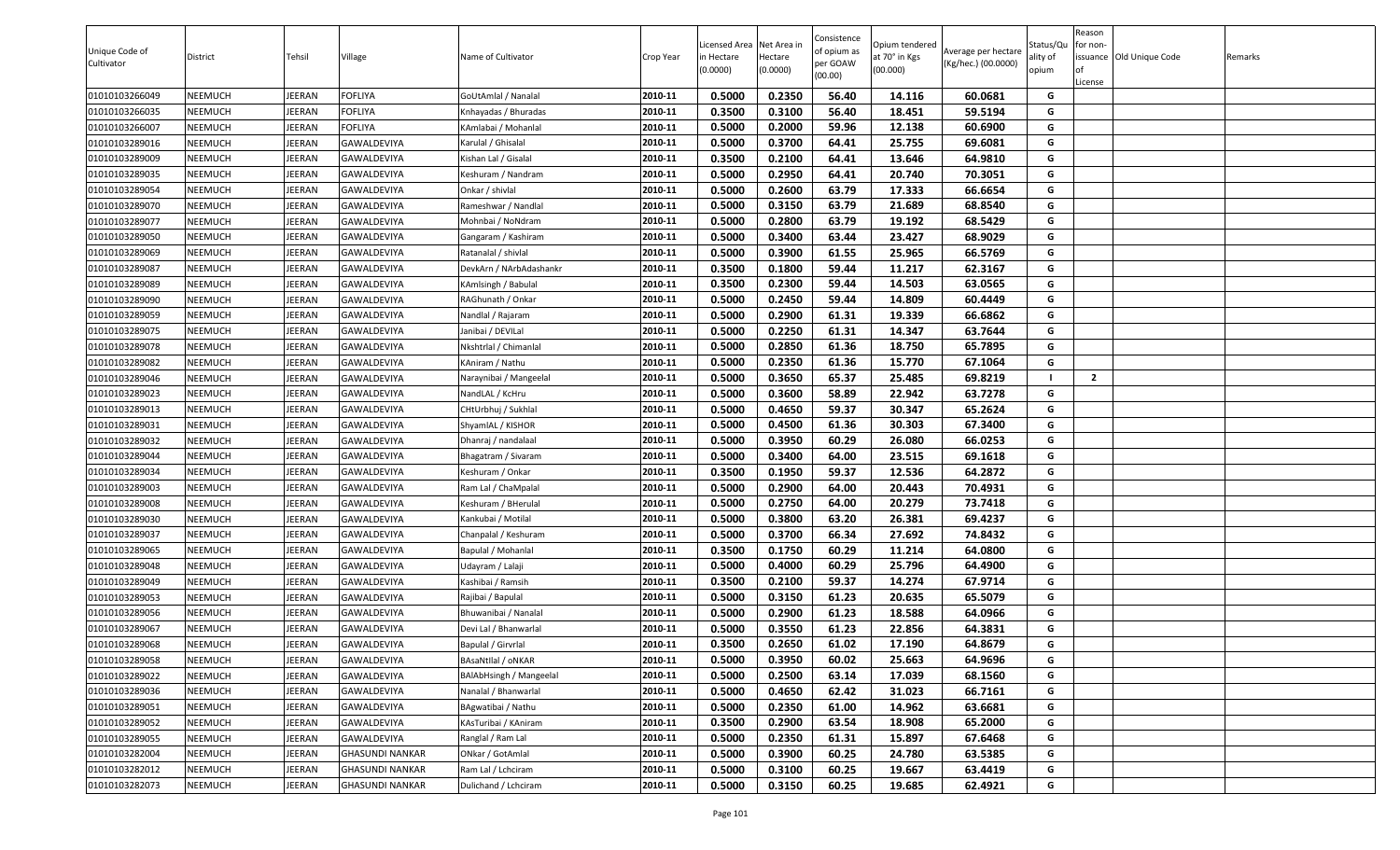|                              |          |        |                        |                         |           | Licensed Area Net Area in |          | Consistence             | Opium tendered |                                            | Status/Qu | Reason<br>for non- |                          |                           |
|------------------------------|----------|--------|------------------------|-------------------------|-----------|---------------------------|----------|-------------------------|----------------|--------------------------------------------|-----------|--------------------|--------------------------|---------------------------|
| Unique Code of<br>Cultivator | District | Tehsil | Village                | Name of Cultivator      | Crop Year | n Hectare                 | Hectare  | of opium as<br>per GOAW | at 70° in Kgs  | Average per hectare<br>(Kg/hec.) (00.0000) | ality of  |                    | issuance Old Unique Code | Remarks                   |
|                              |          |        |                        |                         |           | (0.0000)                  | (0.0000) | (00.00)                 | (00.000)       |                                            | opium     |                    |                          |                           |
| 01010103282074               | NEEMUCH  | JEERAN | <b>GHASUNDI NANKAR</b> | Modiram / Kishan        | 2010-11   | 0.3500                    | 0.3500   | 60.24                   | 21.230         | 60.6571                                    | G         | License            |                          |                           |
| 01010103282036               | NEEMUCH  | JEERAN | <b>GHASUNDI NANKAR</b> | Kaluram / Amara         | 2010-11   | 0.3500                    | 0.3050   | 60.24                   | 19.518         | 63.9934                                    | G         |                    |                          |                           |
| 01010103282076               | NEEMUCH  | JEERAN | <b>GHASUNDI NANKAR</b> | Hiralal / pannalal      | 2010-11   | 0.3500                    | 0.3050   | 60.24                   | 18.735         | 61.4262                                    | G         |                    |                          |                           |
| 01010103282019               | NEEMUCH  | JEERAN | <b>GHASUNDI NANKAR</b> | KAmlibai / Modiram      | 2010-11   | 0.3500                    | 0.1850   | 60.36                   | 11.399         | 61.6162                                    | G         |                    |                          |                           |
| 01010103282008               | NEEMUCH  | JEERAN | <b>GHASUNDI NANKAR</b> | Chhaganlal / KcHrulal   | 2010-11   | 0.5000                    | 0.4900   | 64.07                   | 31.184         | 63.6408                                    | G         |                    |                          |                           |
| 01010103282013               | NEEMUCH  | JEERAN | <b>GHASUNDI NANKAR</b> | Narayan / Ram Lal       | 2010-11   | 0.5000                    | 0.3950   | 64.07                   | 25.866         | 65.4835                                    | G         |                    |                          |                           |
| 01010103282026               | NEEMUCH  | JEERAN | <b>GHASUNDI NANKAR</b> | CHAgAnbai / Nathu       | 2010-11   | 0.5000                    | 0.4450   | 61.83                   | 27.718         | 62.2876                                    | G         |                    |                          |                           |
| 01010103282077               | NEEMUCH  | JEERAN | <b>GHASUNDI NANKAR</b> | Hngamibai / Gangaram    | 2010-11   | 0.5000                    | 0.3350   | 61.83                   | 20.740         | 61.9104                                    | G         |                    |                          |                           |
| 01010103282056               | NEEMUCH  | JEERAN | <b>GHASUNDI NANKAR</b> | KAlawatibai / Hriram    | 2010-11   | 0.5000                    | 0.2800   | 61.83                   | 18.302         | 65.3643                                    | G         |                    |                          |                           |
| 01010103282059               | NEEMUCH  | JEERAN | <b>GHASUNDI NANKAR</b> | Prithviraj / pannalal   | 2010-11   | 0.5000                    | 0.4750   | 65.34                   | 30.663         | 64.5537                                    | G         |                    |                          |                           |
| 01010103282029               | NEEMUCH  | JEERAN | <b>GHASUNDI NANKAR</b> | Bansi Lal / Vjeram      | 2010-11   | 0.3500                    | 0.3250   | 53.55                   | 16.998         | 52.3015                                    | G         | $\overline{a}$     |                          |                           |
| 01010103282066               | NEEMUCH  | JEERAN | <b>GHASUNDI NANKAR</b> | VAkhTubai / Keshuram    | 2010-11   | 0.5000                    | 0.2650   | 55.81                   | 16.113         | 60.8038                                    | G         |                    |                          |                           |
| 01010103282048               | NEEMUCH  | JEERAN | <b>GHASUNDI NANKAR</b> | Nandlal / Nathu         | 2010-11   | 0.3500                    | 0.3350   | 54.85                   | 18.735         | 55.9254                                    | G         | 4                  |                          |                           |
| 01010103282079               | NEEMUCH  | JEERAN | <b>GHASUNDI NANKAR</b> | Radhibai / DEVILal      | 2010-11   | 0.3500                    | 0.2550   | 55.51                   | 13.806         | 54.1412                                    | G         | $\overline{a}$     |                          |                           |
| 01010103282016               | NEEMUCH  | JEERAN | <b>GHASUNDI NANKAR</b> | Barda / Goga            | 2010-11   | 0.5000                    | 0.4350   | 58.54                   | 25.214         | 57.9632                                    | G         |                    |                          |                           |
| 01010103282055               | NEEMUCH  | JEERAN | <b>GHASUNDI NANKAR</b> | GAmercndra / Nanuram    | 2010-11   | 0.5000                    | 0.4650   | 58.54                   | 27.313         | 58.7376                                    | G         |                    |                          |                           |
| 01010103282078               | NEEMUCH  | JEERAN | <b>GHASUNDI NANKAR</b> | Dakibai / Dharmchand    | 2010-11   | 0.5000                    | 0.4350   | 58.54                   | 25.624         | 58.9057                                    | G         |                    |                          |                           |
| 01010103282052               | NEEMUCH  | JEERAN | <b>GHASUNDI NANKAR</b> | Ramchandra / Khubchand  | 2010-11   | 0.5000                    | 0.4700   | 58.02                   | 28.488         | 60.6128                                    | G         |                    |                          |                           |
| 01010103282068               | NEEMUCH  | JEERAN | <b>GHASUNDI NANKAR</b> | Ratanalal / Deva        | 2010-11   | 0.3500                    | 0.3350   | 58.02                   | 20.141         | 60.1224                                    | G         |                    |                          |                           |
| 01010103291001               | NEEMUCH  | JEERAN | HARNAVDA               | Radheshyam / Prithviraj | 2010-11   | 0.5000                    | 0.4900   | 60.68                   | 31.510         | 64.3061                                    | G         |                    |                          |                           |
| 01010103291008               | NEEMUCH  | JEERAN | HARNAVDA               | Rameshwar / CHanram     | 2010-11   | 0.5000                    | 0.3600   | 61.42                   | 22.892         | 63.5889                                    | G         |                    |                          |                           |
| 01010103291025               | NEEMUCH  | JEERAN | HARNAVDA               | Motilal / Jmklal        | 2010-11   | 0.5000                    | 0.3000   | 58.14                   | 18.796         | 62.6533                                    | G         |                    |                          |                           |
| 01010103291043               | NEEMUCH  | JEERAN | HARNAVDA               | HArlal / hemraj         | 2010-11   | 0.5000                    | 0.3450   | 61.42                   | 21.953         | 63.6319                                    | G         |                    |                          |                           |
| 01010103291028               | NEEMUCH  | JEERAN | HARNAVDA               | LabHcHndra / ONkarlal   | 2010-11   | 0.5000                    | 0.3100   | 58.14                   | 18.082         | 58.3290                                    | G         |                    |                          |                           |
| 01010103291047               | NEEMUCH  | JEERAN | HARNAVDA               | SohAnbai / bheroolaal   | 2010-11   | 0.3500                    | 0.3100   | 61.42                   | 19.953         | 64.3645                                    | G         |                    |                          |                           |
| 01010103291030               | NEEMUCH  | JEERAN | HARNAVDA               | Ramanarayan / Bhagirath | 2010-11   | 0.5000                    | 0.5000   | 58.16                   | 29.795         | 59.5900                                    | G         |                    |                          |                           |
| 01010103291048               | NEEMUCH  | JEERAN | HARNAVDA               | Nandlal / Onkarlal      | 2010-11   | 0.5000                    | 0.4450   | 61.42                   | 27.639         | 62.1101                                    | G         |                    |                          |                           |
| 01010103291031               | NEEMUCH  | JEERAN | HARNAVDA               | Ashok Kumar / Kesreelal | 2010-11   | 0.3500                    | 0.3450   | 58.16                   | 20.838         | 60.4000                                    | G         |                    |                          |                           |
| 01010103291033               | NEEMUCH  | JEERAN | HARNAVDA               | Rama / Ratta            | 2010-11   | 0.5000                    | 0.5050   | 62.11                   | 33.264         | 65.8693                                    | G         |                    |                          | <b>NAME CHANGE</b>        |
| 01010103291040               | NEEMUCH  | JEERAN | HARNAVDA               | Naraynlal / Girdhari    | 2010-11   | 0.5000                    | 0.3000   | 58.16                   | 19.076         | 63.5867                                    | G         |                    |                          |                           |
| 01010103291044               | NEEMUCH  | JEERAN | HARNAVDA               | SobHaram / BHAvArlal    | 2010-11   | 0.5000                    | 0.4350   | 64.33                   | 31.081         | 71.4506                                    | G         |                    |                          |                           |
| 01010103291053               | NEEMUCH  | JEERAN | HARNAVDA               | AMARSingh / KISHORE     | 2010-11   | 0.5000                    | 0.4900   | 58.16                   | 29.919         | 61.0592                                    | G         |                    |                          |                           |
| 01010103291054               | NEEMUCH  | JEERAN | HARNAVDA               | CHmpalal / Prithviraj   | 2010-11   | 0.5000                    | 0.5000   | 67.13                   | 33.536         | 67.0720                                    | G         |                    |                          |                           |
| 01010103291068               | NEEMUCH  | JEERAN | <b>HARNAVDA</b>        | Bherolal / Bgwanlal     | 2010-11   | 0.5000                    | 0.2200   | 58.23                   | 13.019         | 59.1773                                    | G         |                    |                          |                           |
| 01010103291069               | NEEMUCH  | JEERAN | HARNAVDA               | Balbir / SRIRam         | 2010-11   | 0.5000                    | 0.4500   | 58.23                   | 27.435         | 60.9667                                    | G         |                    |                          |                           |
| 01010103291024               | NEEMUCH  | JEERAN | <b>HARNAVDA</b>        | Kanhaiyalal / Bhuwan    | 2010-11   | 0.5000                    | 0.3350   | 58.23                   | 20.181         | 60.2418                                    | G         |                    |                          |                           |
| 01010103291057               | NEEMUCH  | JEERAN | HARNAVDA               | Keshibai / Medha        | 2010-11   | 0.5000                    | 0.4850   | 58.21                   | 30.169         | 62.2041                                    | G         |                    |                          |                           |
| 01010103291017               | NEEMUCH  | JEERAN | HARNAVDA               | MANGU/ Hazari           | 2010-11   | 0.5000                    | 0.4900   | 56.66                   | 29.188         | 59.5673                                    | G         |                    |                          |                           |
| 01010103291035               | NEEMUCH  | JEERAN | HARNAVDA               | Mangeelal / Kishanlal   | 2010-11   | 0.5000                    | 0.4750   | 57.76                   | 29.466         | 62.0337                                    | G         |                    |                          |                           |
| 01010103291002               | NEEMUCH  | JEERAN | HARNAVDA               | Motilal / Chenram       | 2010-11   | 0.5000                    | 0.4000   | 58.76                   | 25.342         | 63.3550                                    | G         |                    |                          |                           |
| 01010103291032               | NEEMUCH  | JEERAN | HARNAVDA               | VArdibai / Nanuram      | 2010-11   | 0.5000                    | 0.4400   | 58.76                   | 28.112         | 63.8909                                    | G         |                    |                          |                           |
| 01010103291042               | NEEMUCH  | JEERAN | HARNAVDA               | Bhagatram / bheroolaal  | 2010-11   | 0.3500                    | 0.3400   | 62.99                   | 22.253         | 65.4500                                    | G         |                    |                          |                           |
| 01010103291083               | NEEMUCH  | JEERAN | HARNAVDA               | BHAvribai / Ramchandra  | 2010-11   | 0.5000                    | 0.3100   | 58.76                   | 19.634         | 63.3355                                    | G         |                    |                          | <b>TRANSFER / RABDIYA</b> |
| 01010103291052               | NEEMUCH  | JEERAN | HARNAVDA               | Gangabai / bheroolaal   | 2010-11   | 0.5000                    | 0.4450   | 61.18                   | 28.510         | 64.0674                                    | G         |                    |                          |                           |
| 01010103291009               | NEEMUCH  | JEERAN | HARNAVDA               | GAnpAtlal / Prithviraj  | 2010-11   | 0.5000                    | 0.4350   | 61.18                   | 27.400         | 62.9885                                    | G         |                    |                          |                           |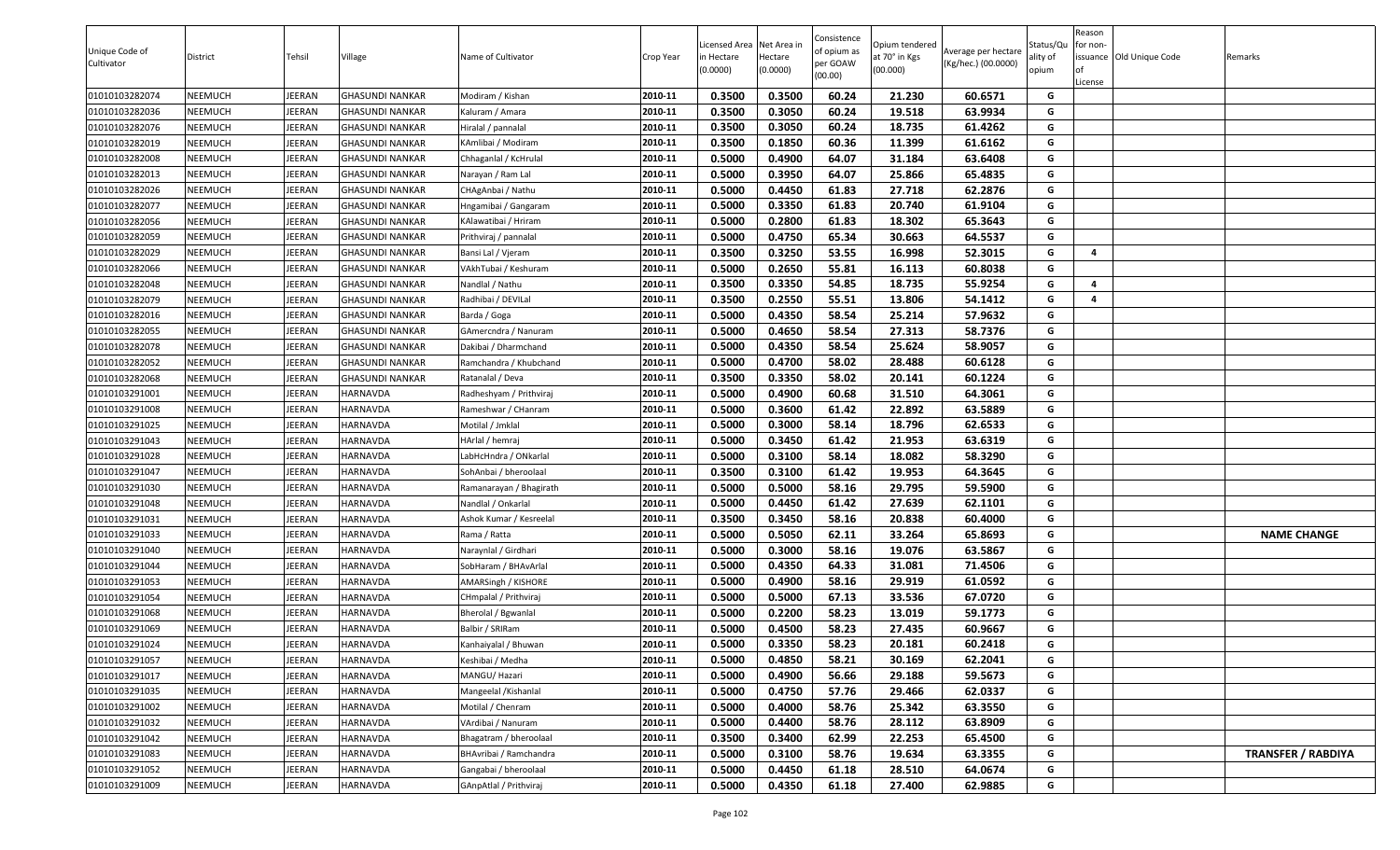| Licensed Area Net Area in<br>Unique Code of<br>of opium as<br>Average per hectare<br>at 70° in Kgs<br>District<br>Tehsil<br>Village<br>Name of Cultivator<br>lectare<br>issuance Old Unique Code<br>Crop Year<br>in Hectare<br>ality of<br>Remarks<br>oer GOAW<br>(Kg/hec.) (00.0000)<br>Cultivator<br>(0.0000)<br>(00.000)<br>opium<br>(0.0000)<br>(00.00)<br>.icense<br>0.5000<br>01010103291011<br>NEEMUCH<br>2010-11<br>0.4550<br>61.18<br>28.755<br>63.1978<br>JEERAN<br>HARNAVDA<br>G<br>Nemichand / Svram<br>0.5000<br>58.9760<br>01010103291072<br>NEEMUCH<br>2010-11<br>0.2500<br>54.12<br>14.744<br>G<br>JEERAN<br>HARNAVDA<br>-5<br>Shantibai / Karulal<br>0.5000<br>01010103291041<br>2010-11<br>0.3900<br>60.18<br>24.020<br>61.5897<br>G<br>NEEMUCH<br>JEERAN<br>HARNAVDA<br>Hiralal / Onkarlal<br>0.5000<br>56.23<br>G<br>2010-11<br>0.4100<br>25.569<br>62.3634<br>NEEMUCH<br>JEERAN<br>HARNAVDA<br>ShantIlal / Nandlal<br>01010103291059<br>0.5000<br>60.12<br>2010-11<br>0.3000<br>18.328<br>61.0933<br>G<br>01010103291078<br>NEEMUCH<br>JEERAN<br>HARNAVDA<br>Vjeram / Gangaram<br>2010-11<br>0.5000<br>0.4450<br>54.25<br>25.831<br>58.0472<br>G<br>5<br>NEEMUCH<br>JEERAN<br>HARNAVDA<br>01010103291085<br>Kishan Lal / Veniram<br>01010103291060<br>NEEMUCH<br>HARNAVDA<br>2010-11<br>0.5000<br>0.3700<br>56.15<br>21.690<br>58.6216<br>JEERAN<br>G<br>BAgdibai / Mangeelal<br>0.5000<br>2010-11<br>0.5000<br>55.60<br>29.651<br>59.3020<br>G<br>01010103291086<br>NEEMUCH<br>JEERAN<br>HARNAVDA<br>KAsTuribai / Kniram<br>01010103298009<br><b>HARVAR</b><br>2010-11<br>0.5000<br>0.4200<br>63.78<br>29.102<br>69.2905<br>NEEMUCH<br>JEERAN<br>G<br>Asha Ram / Mgniram<br>2010-11<br>0.5000<br>0.4200<br>58.39<br>25.975<br>61.8452<br>01010103298011<br>NEEMUCH<br>JEERAN<br><b>HARVAR</b><br>G<br>VAsraj / Amritram<br>01010103298012<br><b>HARVAR</b><br>2010-11<br>0.3500<br>0.3300<br>58.60<br>20.711<br>62.7606<br>NEEMUCH<br>JEERAN<br>RAMVilas / Ram Gopal<br>G<br>0.5000<br>59.67<br>66.1667<br>0.4500<br>29.775<br>G<br>01010103298021<br>NEEMUCH<br>JEERAN<br><b>HARVAR</b><br>2010-11<br>Bapulal / Mageelal<br>0.5000<br>0.4500<br>59.53<br>28.779<br>63.9533<br>01010103298031<br>NEEMUCH<br>JEERAN<br><b>HARVAR</b><br>2010-11<br>G<br>ShyamlAL / Kishan Lal<br>0.3500<br>0.3050<br>60.54<br>19.632<br>64.3672<br>2010-11<br>G<br><b>HARVAR</b><br>01010103298040<br>NEEMUCH<br>JEERAN<br>Mohanlal / hemraj<br>2010-11<br>0.5000<br>57.62<br>59.2653<br>01010103298041<br>NEEMUCH<br>JEERAN<br><b>HARVAR</b><br>Chandibai / Govindram<br>0.4900<br>29.040<br>G<br>2010-11<br>0.5000<br>G<br>0.2100<br>58.64<br>12.943<br>61.6333<br>01010103298043<br>NEEMUCH<br>JEERAN<br><b>HARVAR</b><br>Netram / Jitml<br>2010-11<br>01010103298049<br>LAhribai / Hazarilal<br>0.5000<br>0.3950<br>56.69<br>24.798<br>62.7797<br>G<br>NEEMUCH<br>JEERAN<br><b>HARVAR</b><br>0.3500<br>0.3450<br>22.487<br>01010103298055<br>2010-11<br>63.78<br>65.1797<br>NEEMUCH<br>JEERAN<br><b>HARVAR</b><br>G<br>HAngamibai / Mangeelal<br>0.5000<br>01010103298082<br>NEEMUCH<br><b>HARVAR</b><br>2010-11<br>0.4900<br>63.32<br>34.509<br>70.4265<br>G<br>JEERAN<br>Chenram / Bagchand<br>0.3500<br>0.3550<br>59.67<br>21.882<br>61.6394<br>01010103298063<br>NEEMUCH<br>JEERAN<br><b>HARVAR</b><br>2010-11<br>G<br>Badambai / Bhanwarlal<br>0.5000<br>0.4200<br>58.60<br>25.349<br>60.3548<br>01010103298065<br>NEEMUCH<br>JEERAN<br>HARVAR<br>2010-11<br>G<br>Kesarbai / Sukhlal<br>0.5000<br>26.780<br><b>HARVAR</b><br>0.4500<br>58.60<br>59.5111<br>G<br>01010103298066<br>NEEMUCH<br>JEERAN<br>GULAB/Dalla<br>2010-11<br>0.5000<br>0.2850<br>17.562<br>NEEMUCH<br><b>HARVAR</b><br>2010-11<br>55.93<br>61.6211<br>01010103298070<br>JEERAN<br>Nojibai / Kisna<br>G<br>2010-11<br>0.5000<br>0.2950<br>55.15<br>64.5763<br>G<br>01010103298078<br>NEEMUCH<br>JEERAN<br><b>HARVAR</b><br>19.050<br>Bherolal / Cmpalal<br>0.3500<br>01010103298081<br><b>HARVAR</b><br>2010-11<br>0.3300<br>57.86<br>20.011<br>60.6394<br>G<br>NEEMUCH<br>JEERAN<br>Radheshyam / Varda<br>2010-11<br>0.5000<br>G<br>01010103298076<br>0.4900<br>58.81<br>29.724<br>60.6612<br>NEEMUCH<br>JEERAN<br><b>HARVAR</b><br>GHAmAndiram / Jitml<br>2010-11<br>0.5000<br>0.5050<br>62.25<br>32.361<br>64.0812<br>01010103298088<br>NEEMUCH<br>JEERAN<br><b>HARVAR</b><br>Lalsingh / GHAmAndiram<br>G<br>0.5000<br>2010-11<br>0.4350<br>59.36<br>27.585<br>63.4138<br>G<br>01010103298056<br>NEEMUCH<br>JEERAN<br><b>HARVAR</b><br>KAmlabai / Hazarilal<br>0.5000<br><b>HARVAR</b><br>2010-11<br>0.5050<br>62.48<br>32.847<br>65.0436<br>G<br>01010103298087<br>NEEMUCH<br>JEERAN<br>Dakibai / Hrlal<br>0.5000<br><b>HARVAR</b><br>0.4000<br>59.36<br>25.525<br>63.8125<br>G<br>01010103298051<br>NEEMUCH<br>JEERAN<br>2010-11<br>Sohanlal / hiralal<br>0.5000<br>57.34<br>34.240<br>71.3333<br>01010103298092<br>NEEMUCH<br>JEERAN<br><b>HARVAR</b><br>2010-11<br>0.4800<br>G<br>Bhumeepal Dhulcndra<br>01010103298029<br>NEEMUCH<br><b>HARVAR</b><br>2010-11<br>0.5000<br>0.4800<br>56.17<br>30.428<br>63.3917<br>G<br>JEERAN<br>RamPRASAD / TrilokCHND<br>2010-11<br>0.5000<br>0.4550<br>64.34<br>29.321<br>G<br>01010103298015<br>NEEMUCH<br>JEERAN<br><b>HARVAR</b><br>Devi Lal / Hrlal<br>64.4418<br>01010103298094<br>2010-11<br>0.5000<br>0.4550<br>61.79<br>28.388<br>62.3912<br>NEEMUCH<br>JEERAN<br><b>HARVAR</b><br>HArlal / Kalu<br>G<br>0.5000<br>61.79<br>20.488<br>66.0903<br>01010103298050<br>NEEMUCH<br>2010-11<br>0.3100<br>G<br>JEERAN<br>HARVAR<br>Gendibai / Ram Gopal<br>G<br>01010103298100<br>NEEMUCH<br>JEERAN<br><b>HARVAR</b><br>2010-11<br>0.3500<br>0.3150<br>52.73<br>16.994<br>53.9492<br>$\overline{a}$<br>Sureshkumar / Sujanml<br>0.5000<br>2010-11<br>0.3500<br>53.98<br>20.327<br>58.0771<br>5<br>JEERAN<br>G<br>01010103298102<br>NEEMUCH<br><b>HARVAR</b><br>Ram Lal / Medharaj<br>2010-11<br>0.5000<br><b>HARVAR</b><br>0.4600<br>59.36<br>29.714<br>64.5957<br>G<br>01010103298103<br>NEEMUCH<br>JEERAN<br>DadAmcndra / Gotmji<br>2010-11<br>0.3500<br>0.3250<br>55.95<br>JEERAN<br><b>HARVAR</b><br>CHtArbhuj / GHAmAndiram<br>19.207<br>59.0985<br>G<br><b>NAME CHANGE</b><br>01010103298106<br>NEEMUCH<br>2010-11<br>0.3500<br>0.3400<br>01010103298107<br>NEEMUCH<br>JEERAN<br><b>HARVAR</b><br>Mukeshkumar / Govindram<br>61.79<br>21.759<br>63.9971<br>G<br>2010-11<br>G<br>01010103298057<br><b>HARVAR</b><br>Jdavbai / Karulal<br>0.5000<br>0.4900<br>57.41<br>29.763<br>NEEMUCH<br>JEERAN<br>60.7408<br>01010103298095<br><b>HARVAR</b><br>2010-11<br>0.5000<br>0.4500<br>59.52<br>27.345<br>60.7667<br>G<br>NEEMUCH<br>JEERAN<br>Shivnarine / ShriRam<br>0.3500<br>0.3350<br>22.107<br>01010103298097<br>JEERAN<br><b>HARVAR</b><br>2010-11<br>61.58<br>65.9910<br>NEEMUCH<br>Ambalal / chaturbhuj<br>G<br>01010103298047<br>NEEMUCH<br>JEERAN<br><b>HARVAR</b><br>2010-11<br>0.5000<br>0.4950<br>58.00<br>30.508<br>61.6323<br>G<br>RAMNIWAS / Mohanlal<br>0.3500<br>0.3500<br>61.58<br>G<br>01010103298105<br>NEEMUCH<br>JEERAN<br><b>HARVAR</b><br>2010-11<br>23.198<br>66.2800<br>Prahlad / bheroolaal |  |  |  |  | Consistence |                |           | Reason   |  |
|--------------------------------------------------------------------------------------------------------------------------------------------------------------------------------------------------------------------------------------------------------------------------------------------------------------------------------------------------------------------------------------------------------------------------------------------------------------------------------------------------------------------------------------------------------------------------------------------------------------------------------------------------------------------------------------------------------------------------------------------------------------------------------------------------------------------------------------------------------------------------------------------------------------------------------------------------------------------------------------------------------------------------------------------------------------------------------------------------------------------------------------------------------------------------------------------------------------------------------------------------------------------------------------------------------------------------------------------------------------------------------------------------------------------------------------------------------------------------------------------------------------------------------------------------------------------------------------------------------------------------------------------------------------------------------------------------------------------------------------------------------------------------------------------------------------------------------------------------------------------------------------------------------------------------------------------------------------------------------------------------------------------------------------------------------------------------------------------------------------------------------------------------------------------------------------------------------------------------------------------------------------------------------------------------------------------------------------------------------------------------------------------------------------------------------------------------------------------------------------------------------------------------------------------------------------------------------------------------------------------------------------------------------------------------------------------------------------------------------------------------------------------------------------------------------------------------------------------------------------------------------------------------------------------------------------------------------------------------------------------------------------------------------------------------------------------------------------------------------------------------------------------------------------------------------------------------------------------------------------------------------------------------------------------------------------------------------------------------------------------------------------------------------------------------------------------------------------------------------------------------------------------------------------------------------------------------------------------------------------------------------------------------------------------------------------------------------------------------------------------------------------------------------------------------------------------------------------------------------------------------------------------------------------------------------------------------------------------------------------------------------------------------------------------------------------------------------------------------------------------------------------------------------------------------------------------------------------------------------------------------------------------------------------------------------------------------------------------------------------------------------------------------------------------------------------------------------------------------------------------------------------------------------------------------------------------------------------------------------------------------------------------------------------------------------------------------------------------------------------------------------------------------------------------------------------------------------------------------------------------------------------------------------------------------------------------------------------------------------------------------------------------------------------------------------------------------------------------------------------------------------------------------------------------------------------------------------------------------------------------------------------------------------------------------------------------------------------------------------------------------------------------------------------------------------------------------------------------------------------------------------------------------------------------------------------------------------------------------------------------------------------------------------------------------------------------------------------------------------------------------------------------------------------------------------------------------------------------------------------------------------------------------------------------------------------------------------------------------------------------------------------------------------------------------------------------------------------------------------------------------------------------------------------------------------------------------------------------------------------------------------------------------------------------------------------------------------------------------------------------------------------------------------------------------------------------------------------------------------------------------------------------------------------------------------------------------------------------------------------------------------------------------------------------------------------------------------------------------------------------------------------------------------------------------------------------------------------------------------------------------------------------------------------------------------------------------------------------------------------------------------------------------------------------------------------------------------------------------------------------------------------------------------|--|--|--|--|-------------|----------------|-----------|----------|--|
|                                                                                                                                                                                                                                                                                                                                                                                                                                                                                                                                                                                                                                                                                                                                                                                                                                                                                                                                                                                                                                                                                                                                                                                                                                                                                                                                                                                                                                                                                                                                                                                                                                                                                                                                                                                                                                                                                                                                                                                                                                                                                                                                                                                                                                                                                                                                                                                                                                                                                                                                                                                                                                                                                                                                                                                                                                                                                                                                                                                                                                                                                                                                                                                                                                                                                                                                                                                                                                                                                                                                                                                                                                                                                                                                                                                                                                                                                                                                                                                                                                                                                                                                                                                                                                                                                                                                                                                                                                                                                                                                                                                                                                                                                                                                                                                                                                                                                                                                                                                                                                                                                                                                                                                                                                                                                                                                                                                                                                                                                                                                                                                                                                                                                                                                                                                                                                                                                                                                                                                                                                                                                                                                                                                                                                                                                                                                                                                                                                                                                                                                                                                                                                                                                                                                                                                                                                                                                                                                                                                                                                                                                                                                                        |  |  |  |  |             | Opium tendered | Status/Qu | for non- |  |
|                                                                                                                                                                                                                                                                                                                                                                                                                                                                                                                                                                                                                                                                                                                                                                                                                                                                                                                                                                                                                                                                                                                                                                                                                                                                                                                                                                                                                                                                                                                                                                                                                                                                                                                                                                                                                                                                                                                                                                                                                                                                                                                                                                                                                                                                                                                                                                                                                                                                                                                                                                                                                                                                                                                                                                                                                                                                                                                                                                                                                                                                                                                                                                                                                                                                                                                                                                                                                                                                                                                                                                                                                                                                                                                                                                                                                                                                                                                                                                                                                                                                                                                                                                                                                                                                                                                                                                                                                                                                                                                                                                                                                                                                                                                                                                                                                                                                                                                                                                                                                                                                                                                                                                                                                                                                                                                                                                                                                                                                                                                                                                                                                                                                                                                                                                                                                                                                                                                                                                                                                                                                                                                                                                                                                                                                                                                                                                                                                                                                                                                                                                                                                                                                                                                                                                                                                                                                                                                                                                                                                                                                                                                                                        |  |  |  |  |             |                |           |          |  |
|                                                                                                                                                                                                                                                                                                                                                                                                                                                                                                                                                                                                                                                                                                                                                                                                                                                                                                                                                                                                                                                                                                                                                                                                                                                                                                                                                                                                                                                                                                                                                                                                                                                                                                                                                                                                                                                                                                                                                                                                                                                                                                                                                                                                                                                                                                                                                                                                                                                                                                                                                                                                                                                                                                                                                                                                                                                                                                                                                                                                                                                                                                                                                                                                                                                                                                                                                                                                                                                                                                                                                                                                                                                                                                                                                                                                                                                                                                                                                                                                                                                                                                                                                                                                                                                                                                                                                                                                                                                                                                                                                                                                                                                                                                                                                                                                                                                                                                                                                                                                                                                                                                                                                                                                                                                                                                                                                                                                                                                                                                                                                                                                                                                                                                                                                                                                                                                                                                                                                                                                                                                                                                                                                                                                                                                                                                                                                                                                                                                                                                                                                                                                                                                                                                                                                                                                                                                                                                                                                                                                                                                                                                                                                        |  |  |  |  |             |                |           |          |  |
|                                                                                                                                                                                                                                                                                                                                                                                                                                                                                                                                                                                                                                                                                                                                                                                                                                                                                                                                                                                                                                                                                                                                                                                                                                                                                                                                                                                                                                                                                                                                                                                                                                                                                                                                                                                                                                                                                                                                                                                                                                                                                                                                                                                                                                                                                                                                                                                                                                                                                                                                                                                                                                                                                                                                                                                                                                                                                                                                                                                                                                                                                                                                                                                                                                                                                                                                                                                                                                                                                                                                                                                                                                                                                                                                                                                                                                                                                                                                                                                                                                                                                                                                                                                                                                                                                                                                                                                                                                                                                                                                                                                                                                                                                                                                                                                                                                                                                                                                                                                                                                                                                                                                                                                                                                                                                                                                                                                                                                                                                                                                                                                                                                                                                                                                                                                                                                                                                                                                                                                                                                                                                                                                                                                                                                                                                                                                                                                                                                                                                                                                                                                                                                                                                                                                                                                                                                                                                                                                                                                                                                                                                                                                                        |  |  |  |  |             |                |           |          |  |
|                                                                                                                                                                                                                                                                                                                                                                                                                                                                                                                                                                                                                                                                                                                                                                                                                                                                                                                                                                                                                                                                                                                                                                                                                                                                                                                                                                                                                                                                                                                                                                                                                                                                                                                                                                                                                                                                                                                                                                                                                                                                                                                                                                                                                                                                                                                                                                                                                                                                                                                                                                                                                                                                                                                                                                                                                                                                                                                                                                                                                                                                                                                                                                                                                                                                                                                                                                                                                                                                                                                                                                                                                                                                                                                                                                                                                                                                                                                                                                                                                                                                                                                                                                                                                                                                                                                                                                                                                                                                                                                                                                                                                                                                                                                                                                                                                                                                                                                                                                                                                                                                                                                                                                                                                                                                                                                                                                                                                                                                                                                                                                                                                                                                                                                                                                                                                                                                                                                                                                                                                                                                                                                                                                                                                                                                                                                                                                                                                                                                                                                                                                                                                                                                                                                                                                                                                                                                                                                                                                                                                                                                                                                                                        |  |  |  |  |             |                |           |          |  |
|                                                                                                                                                                                                                                                                                                                                                                                                                                                                                                                                                                                                                                                                                                                                                                                                                                                                                                                                                                                                                                                                                                                                                                                                                                                                                                                                                                                                                                                                                                                                                                                                                                                                                                                                                                                                                                                                                                                                                                                                                                                                                                                                                                                                                                                                                                                                                                                                                                                                                                                                                                                                                                                                                                                                                                                                                                                                                                                                                                                                                                                                                                                                                                                                                                                                                                                                                                                                                                                                                                                                                                                                                                                                                                                                                                                                                                                                                                                                                                                                                                                                                                                                                                                                                                                                                                                                                                                                                                                                                                                                                                                                                                                                                                                                                                                                                                                                                                                                                                                                                                                                                                                                                                                                                                                                                                                                                                                                                                                                                                                                                                                                                                                                                                                                                                                                                                                                                                                                                                                                                                                                                                                                                                                                                                                                                                                                                                                                                                                                                                                                                                                                                                                                                                                                                                                                                                                                                                                                                                                                                                                                                                                                                        |  |  |  |  |             |                |           |          |  |
|                                                                                                                                                                                                                                                                                                                                                                                                                                                                                                                                                                                                                                                                                                                                                                                                                                                                                                                                                                                                                                                                                                                                                                                                                                                                                                                                                                                                                                                                                                                                                                                                                                                                                                                                                                                                                                                                                                                                                                                                                                                                                                                                                                                                                                                                                                                                                                                                                                                                                                                                                                                                                                                                                                                                                                                                                                                                                                                                                                                                                                                                                                                                                                                                                                                                                                                                                                                                                                                                                                                                                                                                                                                                                                                                                                                                                                                                                                                                                                                                                                                                                                                                                                                                                                                                                                                                                                                                                                                                                                                                                                                                                                                                                                                                                                                                                                                                                                                                                                                                                                                                                                                                                                                                                                                                                                                                                                                                                                                                                                                                                                                                                                                                                                                                                                                                                                                                                                                                                                                                                                                                                                                                                                                                                                                                                                                                                                                                                                                                                                                                                                                                                                                                                                                                                                                                                                                                                                                                                                                                                                                                                                                                                        |  |  |  |  |             |                |           |          |  |
|                                                                                                                                                                                                                                                                                                                                                                                                                                                                                                                                                                                                                                                                                                                                                                                                                                                                                                                                                                                                                                                                                                                                                                                                                                                                                                                                                                                                                                                                                                                                                                                                                                                                                                                                                                                                                                                                                                                                                                                                                                                                                                                                                                                                                                                                                                                                                                                                                                                                                                                                                                                                                                                                                                                                                                                                                                                                                                                                                                                                                                                                                                                                                                                                                                                                                                                                                                                                                                                                                                                                                                                                                                                                                                                                                                                                                                                                                                                                                                                                                                                                                                                                                                                                                                                                                                                                                                                                                                                                                                                                                                                                                                                                                                                                                                                                                                                                                                                                                                                                                                                                                                                                                                                                                                                                                                                                                                                                                                                                                                                                                                                                                                                                                                                                                                                                                                                                                                                                                                                                                                                                                                                                                                                                                                                                                                                                                                                                                                                                                                                                                                                                                                                                                                                                                                                                                                                                                                                                                                                                                                                                                                                                                        |  |  |  |  |             |                |           |          |  |
|                                                                                                                                                                                                                                                                                                                                                                                                                                                                                                                                                                                                                                                                                                                                                                                                                                                                                                                                                                                                                                                                                                                                                                                                                                                                                                                                                                                                                                                                                                                                                                                                                                                                                                                                                                                                                                                                                                                                                                                                                                                                                                                                                                                                                                                                                                                                                                                                                                                                                                                                                                                                                                                                                                                                                                                                                                                                                                                                                                                                                                                                                                                                                                                                                                                                                                                                                                                                                                                                                                                                                                                                                                                                                                                                                                                                                                                                                                                                                                                                                                                                                                                                                                                                                                                                                                                                                                                                                                                                                                                                                                                                                                                                                                                                                                                                                                                                                                                                                                                                                                                                                                                                                                                                                                                                                                                                                                                                                                                                                                                                                                                                                                                                                                                                                                                                                                                                                                                                                                                                                                                                                                                                                                                                                                                                                                                                                                                                                                                                                                                                                                                                                                                                                                                                                                                                                                                                                                                                                                                                                                                                                                                                                        |  |  |  |  |             |                |           |          |  |
|                                                                                                                                                                                                                                                                                                                                                                                                                                                                                                                                                                                                                                                                                                                                                                                                                                                                                                                                                                                                                                                                                                                                                                                                                                                                                                                                                                                                                                                                                                                                                                                                                                                                                                                                                                                                                                                                                                                                                                                                                                                                                                                                                                                                                                                                                                                                                                                                                                                                                                                                                                                                                                                                                                                                                                                                                                                                                                                                                                                                                                                                                                                                                                                                                                                                                                                                                                                                                                                                                                                                                                                                                                                                                                                                                                                                                                                                                                                                                                                                                                                                                                                                                                                                                                                                                                                                                                                                                                                                                                                                                                                                                                                                                                                                                                                                                                                                                                                                                                                                                                                                                                                                                                                                                                                                                                                                                                                                                                                                                                                                                                                                                                                                                                                                                                                                                                                                                                                                                                                                                                                                                                                                                                                                                                                                                                                                                                                                                                                                                                                                                                                                                                                                                                                                                                                                                                                                                                                                                                                                                                                                                                                                                        |  |  |  |  |             |                |           |          |  |
|                                                                                                                                                                                                                                                                                                                                                                                                                                                                                                                                                                                                                                                                                                                                                                                                                                                                                                                                                                                                                                                                                                                                                                                                                                                                                                                                                                                                                                                                                                                                                                                                                                                                                                                                                                                                                                                                                                                                                                                                                                                                                                                                                                                                                                                                                                                                                                                                                                                                                                                                                                                                                                                                                                                                                                                                                                                                                                                                                                                                                                                                                                                                                                                                                                                                                                                                                                                                                                                                                                                                                                                                                                                                                                                                                                                                                                                                                                                                                                                                                                                                                                                                                                                                                                                                                                                                                                                                                                                                                                                                                                                                                                                                                                                                                                                                                                                                                                                                                                                                                                                                                                                                                                                                                                                                                                                                                                                                                                                                                                                                                                                                                                                                                                                                                                                                                                                                                                                                                                                                                                                                                                                                                                                                                                                                                                                                                                                                                                                                                                                                                                                                                                                                                                                                                                                                                                                                                                                                                                                                                                                                                                                                                        |  |  |  |  |             |                |           |          |  |
|                                                                                                                                                                                                                                                                                                                                                                                                                                                                                                                                                                                                                                                                                                                                                                                                                                                                                                                                                                                                                                                                                                                                                                                                                                                                                                                                                                                                                                                                                                                                                                                                                                                                                                                                                                                                                                                                                                                                                                                                                                                                                                                                                                                                                                                                                                                                                                                                                                                                                                                                                                                                                                                                                                                                                                                                                                                                                                                                                                                                                                                                                                                                                                                                                                                                                                                                                                                                                                                                                                                                                                                                                                                                                                                                                                                                                                                                                                                                                                                                                                                                                                                                                                                                                                                                                                                                                                                                                                                                                                                                                                                                                                                                                                                                                                                                                                                                                                                                                                                                                                                                                                                                                                                                                                                                                                                                                                                                                                                                                                                                                                                                                                                                                                                                                                                                                                                                                                                                                                                                                                                                                                                                                                                                                                                                                                                                                                                                                                                                                                                                                                                                                                                                                                                                                                                                                                                                                                                                                                                                                                                                                                                                                        |  |  |  |  |             |                |           |          |  |
|                                                                                                                                                                                                                                                                                                                                                                                                                                                                                                                                                                                                                                                                                                                                                                                                                                                                                                                                                                                                                                                                                                                                                                                                                                                                                                                                                                                                                                                                                                                                                                                                                                                                                                                                                                                                                                                                                                                                                                                                                                                                                                                                                                                                                                                                                                                                                                                                                                                                                                                                                                                                                                                                                                                                                                                                                                                                                                                                                                                                                                                                                                                                                                                                                                                                                                                                                                                                                                                                                                                                                                                                                                                                                                                                                                                                                                                                                                                                                                                                                                                                                                                                                                                                                                                                                                                                                                                                                                                                                                                                                                                                                                                                                                                                                                                                                                                                                                                                                                                                                                                                                                                                                                                                                                                                                                                                                                                                                                                                                                                                                                                                                                                                                                                                                                                                                                                                                                                                                                                                                                                                                                                                                                                                                                                                                                                                                                                                                                                                                                                                                                                                                                                                                                                                                                                                                                                                                                                                                                                                                                                                                                                                                        |  |  |  |  |             |                |           |          |  |
|                                                                                                                                                                                                                                                                                                                                                                                                                                                                                                                                                                                                                                                                                                                                                                                                                                                                                                                                                                                                                                                                                                                                                                                                                                                                                                                                                                                                                                                                                                                                                                                                                                                                                                                                                                                                                                                                                                                                                                                                                                                                                                                                                                                                                                                                                                                                                                                                                                                                                                                                                                                                                                                                                                                                                                                                                                                                                                                                                                                                                                                                                                                                                                                                                                                                                                                                                                                                                                                                                                                                                                                                                                                                                                                                                                                                                                                                                                                                                                                                                                                                                                                                                                                                                                                                                                                                                                                                                                                                                                                                                                                                                                                                                                                                                                                                                                                                                                                                                                                                                                                                                                                                                                                                                                                                                                                                                                                                                                                                                                                                                                                                                                                                                                                                                                                                                                                                                                                                                                                                                                                                                                                                                                                                                                                                                                                                                                                                                                                                                                                                                                                                                                                                                                                                                                                                                                                                                                                                                                                                                                                                                                                                                        |  |  |  |  |             |                |           |          |  |
|                                                                                                                                                                                                                                                                                                                                                                                                                                                                                                                                                                                                                                                                                                                                                                                                                                                                                                                                                                                                                                                                                                                                                                                                                                                                                                                                                                                                                                                                                                                                                                                                                                                                                                                                                                                                                                                                                                                                                                                                                                                                                                                                                                                                                                                                                                                                                                                                                                                                                                                                                                                                                                                                                                                                                                                                                                                                                                                                                                                                                                                                                                                                                                                                                                                                                                                                                                                                                                                                                                                                                                                                                                                                                                                                                                                                                                                                                                                                                                                                                                                                                                                                                                                                                                                                                                                                                                                                                                                                                                                                                                                                                                                                                                                                                                                                                                                                                                                                                                                                                                                                                                                                                                                                                                                                                                                                                                                                                                                                                                                                                                                                                                                                                                                                                                                                                                                                                                                                                                                                                                                                                                                                                                                                                                                                                                                                                                                                                                                                                                                                                                                                                                                                                                                                                                                                                                                                                                                                                                                                                                                                                                                                                        |  |  |  |  |             |                |           |          |  |
|                                                                                                                                                                                                                                                                                                                                                                                                                                                                                                                                                                                                                                                                                                                                                                                                                                                                                                                                                                                                                                                                                                                                                                                                                                                                                                                                                                                                                                                                                                                                                                                                                                                                                                                                                                                                                                                                                                                                                                                                                                                                                                                                                                                                                                                                                                                                                                                                                                                                                                                                                                                                                                                                                                                                                                                                                                                                                                                                                                                                                                                                                                                                                                                                                                                                                                                                                                                                                                                                                                                                                                                                                                                                                                                                                                                                                                                                                                                                                                                                                                                                                                                                                                                                                                                                                                                                                                                                                                                                                                                                                                                                                                                                                                                                                                                                                                                                                                                                                                                                                                                                                                                                                                                                                                                                                                                                                                                                                                                                                                                                                                                                                                                                                                                                                                                                                                                                                                                                                                                                                                                                                                                                                                                                                                                                                                                                                                                                                                                                                                                                                                                                                                                                                                                                                                                                                                                                                                                                                                                                                                                                                                                                                        |  |  |  |  |             |                |           |          |  |
|                                                                                                                                                                                                                                                                                                                                                                                                                                                                                                                                                                                                                                                                                                                                                                                                                                                                                                                                                                                                                                                                                                                                                                                                                                                                                                                                                                                                                                                                                                                                                                                                                                                                                                                                                                                                                                                                                                                                                                                                                                                                                                                                                                                                                                                                                                                                                                                                                                                                                                                                                                                                                                                                                                                                                                                                                                                                                                                                                                                                                                                                                                                                                                                                                                                                                                                                                                                                                                                                                                                                                                                                                                                                                                                                                                                                                                                                                                                                                                                                                                                                                                                                                                                                                                                                                                                                                                                                                                                                                                                                                                                                                                                                                                                                                                                                                                                                                                                                                                                                                                                                                                                                                                                                                                                                                                                                                                                                                                                                                                                                                                                                                                                                                                                                                                                                                                                                                                                                                                                                                                                                                                                                                                                                                                                                                                                                                                                                                                                                                                                                                                                                                                                                                                                                                                                                                                                                                                                                                                                                                                                                                                                                                        |  |  |  |  |             |                |           |          |  |
|                                                                                                                                                                                                                                                                                                                                                                                                                                                                                                                                                                                                                                                                                                                                                                                                                                                                                                                                                                                                                                                                                                                                                                                                                                                                                                                                                                                                                                                                                                                                                                                                                                                                                                                                                                                                                                                                                                                                                                                                                                                                                                                                                                                                                                                                                                                                                                                                                                                                                                                                                                                                                                                                                                                                                                                                                                                                                                                                                                                                                                                                                                                                                                                                                                                                                                                                                                                                                                                                                                                                                                                                                                                                                                                                                                                                                                                                                                                                                                                                                                                                                                                                                                                                                                                                                                                                                                                                                                                                                                                                                                                                                                                                                                                                                                                                                                                                                                                                                                                                                                                                                                                                                                                                                                                                                                                                                                                                                                                                                                                                                                                                                                                                                                                                                                                                                                                                                                                                                                                                                                                                                                                                                                                                                                                                                                                                                                                                                                                                                                                                                                                                                                                                                                                                                                                                                                                                                                                                                                                                                                                                                                                                                        |  |  |  |  |             |                |           |          |  |
|                                                                                                                                                                                                                                                                                                                                                                                                                                                                                                                                                                                                                                                                                                                                                                                                                                                                                                                                                                                                                                                                                                                                                                                                                                                                                                                                                                                                                                                                                                                                                                                                                                                                                                                                                                                                                                                                                                                                                                                                                                                                                                                                                                                                                                                                                                                                                                                                                                                                                                                                                                                                                                                                                                                                                                                                                                                                                                                                                                                                                                                                                                                                                                                                                                                                                                                                                                                                                                                                                                                                                                                                                                                                                                                                                                                                                                                                                                                                                                                                                                                                                                                                                                                                                                                                                                                                                                                                                                                                                                                                                                                                                                                                                                                                                                                                                                                                                                                                                                                                                                                                                                                                                                                                                                                                                                                                                                                                                                                                                                                                                                                                                                                                                                                                                                                                                                                                                                                                                                                                                                                                                                                                                                                                                                                                                                                                                                                                                                                                                                                                                                                                                                                                                                                                                                                                                                                                                                                                                                                                                                                                                                                                                        |  |  |  |  |             |                |           |          |  |
|                                                                                                                                                                                                                                                                                                                                                                                                                                                                                                                                                                                                                                                                                                                                                                                                                                                                                                                                                                                                                                                                                                                                                                                                                                                                                                                                                                                                                                                                                                                                                                                                                                                                                                                                                                                                                                                                                                                                                                                                                                                                                                                                                                                                                                                                                                                                                                                                                                                                                                                                                                                                                                                                                                                                                                                                                                                                                                                                                                                                                                                                                                                                                                                                                                                                                                                                                                                                                                                                                                                                                                                                                                                                                                                                                                                                                                                                                                                                                                                                                                                                                                                                                                                                                                                                                                                                                                                                                                                                                                                                                                                                                                                                                                                                                                                                                                                                                                                                                                                                                                                                                                                                                                                                                                                                                                                                                                                                                                                                                                                                                                                                                                                                                                                                                                                                                                                                                                                                                                                                                                                                                                                                                                                                                                                                                                                                                                                                                                                                                                                                                                                                                                                                                                                                                                                                                                                                                                                                                                                                                                                                                                                                                        |  |  |  |  |             |                |           |          |  |
|                                                                                                                                                                                                                                                                                                                                                                                                                                                                                                                                                                                                                                                                                                                                                                                                                                                                                                                                                                                                                                                                                                                                                                                                                                                                                                                                                                                                                                                                                                                                                                                                                                                                                                                                                                                                                                                                                                                                                                                                                                                                                                                                                                                                                                                                                                                                                                                                                                                                                                                                                                                                                                                                                                                                                                                                                                                                                                                                                                                                                                                                                                                                                                                                                                                                                                                                                                                                                                                                                                                                                                                                                                                                                                                                                                                                                                                                                                                                                                                                                                                                                                                                                                                                                                                                                                                                                                                                                                                                                                                                                                                                                                                                                                                                                                                                                                                                                                                                                                                                                                                                                                                                                                                                                                                                                                                                                                                                                                                                                                                                                                                                                                                                                                                                                                                                                                                                                                                                                                                                                                                                                                                                                                                                                                                                                                                                                                                                                                                                                                                                                                                                                                                                                                                                                                                                                                                                                                                                                                                                                                                                                                                                                        |  |  |  |  |             |                |           |          |  |
|                                                                                                                                                                                                                                                                                                                                                                                                                                                                                                                                                                                                                                                                                                                                                                                                                                                                                                                                                                                                                                                                                                                                                                                                                                                                                                                                                                                                                                                                                                                                                                                                                                                                                                                                                                                                                                                                                                                                                                                                                                                                                                                                                                                                                                                                                                                                                                                                                                                                                                                                                                                                                                                                                                                                                                                                                                                                                                                                                                                                                                                                                                                                                                                                                                                                                                                                                                                                                                                                                                                                                                                                                                                                                                                                                                                                                                                                                                                                                                                                                                                                                                                                                                                                                                                                                                                                                                                                                                                                                                                                                                                                                                                                                                                                                                                                                                                                                                                                                                                                                                                                                                                                                                                                                                                                                                                                                                                                                                                                                                                                                                                                                                                                                                                                                                                                                                                                                                                                                                                                                                                                                                                                                                                                                                                                                                                                                                                                                                                                                                                                                                                                                                                                                                                                                                                                                                                                                                                                                                                                                                                                                                                                                        |  |  |  |  |             |                |           |          |  |
|                                                                                                                                                                                                                                                                                                                                                                                                                                                                                                                                                                                                                                                                                                                                                                                                                                                                                                                                                                                                                                                                                                                                                                                                                                                                                                                                                                                                                                                                                                                                                                                                                                                                                                                                                                                                                                                                                                                                                                                                                                                                                                                                                                                                                                                                                                                                                                                                                                                                                                                                                                                                                                                                                                                                                                                                                                                                                                                                                                                                                                                                                                                                                                                                                                                                                                                                                                                                                                                                                                                                                                                                                                                                                                                                                                                                                                                                                                                                                                                                                                                                                                                                                                                                                                                                                                                                                                                                                                                                                                                                                                                                                                                                                                                                                                                                                                                                                                                                                                                                                                                                                                                                                                                                                                                                                                                                                                                                                                                                                                                                                                                                                                                                                                                                                                                                                                                                                                                                                                                                                                                                                                                                                                                                                                                                                                                                                                                                                                                                                                                                                                                                                                                                                                                                                                                                                                                                                                                                                                                                                                                                                                                                                        |  |  |  |  |             |                |           |          |  |
|                                                                                                                                                                                                                                                                                                                                                                                                                                                                                                                                                                                                                                                                                                                                                                                                                                                                                                                                                                                                                                                                                                                                                                                                                                                                                                                                                                                                                                                                                                                                                                                                                                                                                                                                                                                                                                                                                                                                                                                                                                                                                                                                                                                                                                                                                                                                                                                                                                                                                                                                                                                                                                                                                                                                                                                                                                                                                                                                                                                                                                                                                                                                                                                                                                                                                                                                                                                                                                                                                                                                                                                                                                                                                                                                                                                                                                                                                                                                                                                                                                                                                                                                                                                                                                                                                                                                                                                                                                                                                                                                                                                                                                                                                                                                                                                                                                                                                                                                                                                                                                                                                                                                                                                                                                                                                                                                                                                                                                                                                                                                                                                                                                                                                                                                                                                                                                                                                                                                                                                                                                                                                                                                                                                                                                                                                                                                                                                                                                                                                                                                                                                                                                                                                                                                                                                                                                                                                                                                                                                                                                                                                                                                                        |  |  |  |  |             |                |           |          |  |
|                                                                                                                                                                                                                                                                                                                                                                                                                                                                                                                                                                                                                                                                                                                                                                                                                                                                                                                                                                                                                                                                                                                                                                                                                                                                                                                                                                                                                                                                                                                                                                                                                                                                                                                                                                                                                                                                                                                                                                                                                                                                                                                                                                                                                                                                                                                                                                                                                                                                                                                                                                                                                                                                                                                                                                                                                                                                                                                                                                                                                                                                                                                                                                                                                                                                                                                                                                                                                                                                                                                                                                                                                                                                                                                                                                                                                                                                                                                                                                                                                                                                                                                                                                                                                                                                                                                                                                                                                                                                                                                                                                                                                                                                                                                                                                                                                                                                                                                                                                                                                                                                                                                                                                                                                                                                                                                                                                                                                                                                                                                                                                                                                                                                                                                                                                                                                                                                                                                                                                                                                                                                                                                                                                                                                                                                                                                                                                                                                                                                                                                                                                                                                                                                                                                                                                                                                                                                                                                                                                                                                                                                                                                                                        |  |  |  |  |             |                |           |          |  |
|                                                                                                                                                                                                                                                                                                                                                                                                                                                                                                                                                                                                                                                                                                                                                                                                                                                                                                                                                                                                                                                                                                                                                                                                                                                                                                                                                                                                                                                                                                                                                                                                                                                                                                                                                                                                                                                                                                                                                                                                                                                                                                                                                                                                                                                                                                                                                                                                                                                                                                                                                                                                                                                                                                                                                                                                                                                                                                                                                                                                                                                                                                                                                                                                                                                                                                                                                                                                                                                                                                                                                                                                                                                                                                                                                                                                                                                                                                                                                                                                                                                                                                                                                                                                                                                                                                                                                                                                                                                                                                                                                                                                                                                                                                                                                                                                                                                                                                                                                                                                                                                                                                                                                                                                                                                                                                                                                                                                                                                                                                                                                                                                                                                                                                                                                                                                                                                                                                                                                                                                                                                                                                                                                                                                                                                                                                                                                                                                                                                                                                                                                                                                                                                                                                                                                                                                                                                                                                                                                                                                                                                                                                                                                        |  |  |  |  |             |                |           |          |  |
|                                                                                                                                                                                                                                                                                                                                                                                                                                                                                                                                                                                                                                                                                                                                                                                                                                                                                                                                                                                                                                                                                                                                                                                                                                                                                                                                                                                                                                                                                                                                                                                                                                                                                                                                                                                                                                                                                                                                                                                                                                                                                                                                                                                                                                                                                                                                                                                                                                                                                                                                                                                                                                                                                                                                                                                                                                                                                                                                                                                                                                                                                                                                                                                                                                                                                                                                                                                                                                                                                                                                                                                                                                                                                                                                                                                                                                                                                                                                                                                                                                                                                                                                                                                                                                                                                                                                                                                                                                                                                                                                                                                                                                                                                                                                                                                                                                                                                                                                                                                                                                                                                                                                                                                                                                                                                                                                                                                                                                                                                                                                                                                                                                                                                                                                                                                                                                                                                                                                                                                                                                                                                                                                                                                                                                                                                                                                                                                                                                                                                                                                                                                                                                                                                                                                                                                                                                                                                                                                                                                                                                                                                                                                                        |  |  |  |  |             |                |           |          |  |
|                                                                                                                                                                                                                                                                                                                                                                                                                                                                                                                                                                                                                                                                                                                                                                                                                                                                                                                                                                                                                                                                                                                                                                                                                                                                                                                                                                                                                                                                                                                                                                                                                                                                                                                                                                                                                                                                                                                                                                                                                                                                                                                                                                                                                                                                                                                                                                                                                                                                                                                                                                                                                                                                                                                                                                                                                                                                                                                                                                                                                                                                                                                                                                                                                                                                                                                                                                                                                                                                                                                                                                                                                                                                                                                                                                                                                                                                                                                                                                                                                                                                                                                                                                                                                                                                                                                                                                                                                                                                                                                                                                                                                                                                                                                                                                                                                                                                                                                                                                                                                                                                                                                                                                                                                                                                                                                                                                                                                                                                                                                                                                                                                                                                                                                                                                                                                                                                                                                                                                                                                                                                                                                                                                                                                                                                                                                                                                                                                                                                                                                                                                                                                                                                                                                                                                                                                                                                                                                                                                                                                                                                                                                                                        |  |  |  |  |             |                |           |          |  |
|                                                                                                                                                                                                                                                                                                                                                                                                                                                                                                                                                                                                                                                                                                                                                                                                                                                                                                                                                                                                                                                                                                                                                                                                                                                                                                                                                                                                                                                                                                                                                                                                                                                                                                                                                                                                                                                                                                                                                                                                                                                                                                                                                                                                                                                                                                                                                                                                                                                                                                                                                                                                                                                                                                                                                                                                                                                                                                                                                                                                                                                                                                                                                                                                                                                                                                                                                                                                                                                                                                                                                                                                                                                                                                                                                                                                                                                                                                                                                                                                                                                                                                                                                                                                                                                                                                                                                                                                                                                                                                                                                                                                                                                                                                                                                                                                                                                                                                                                                                                                                                                                                                                                                                                                                                                                                                                                                                                                                                                                                                                                                                                                                                                                                                                                                                                                                                                                                                                                                                                                                                                                                                                                                                                                                                                                                                                                                                                                                                                                                                                                                                                                                                                                                                                                                                                                                                                                                                                                                                                                                                                                                                                                                        |  |  |  |  |             |                |           |          |  |
|                                                                                                                                                                                                                                                                                                                                                                                                                                                                                                                                                                                                                                                                                                                                                                                                                                                                                                                                                                                                                                                                                                                                                                                                                                                                                                                                                                                                                                                                                                                                                                                                                                                                                                                                                                                                                                                                                                                                                                                                                                                                                                                                                                                                                                                                                                                                                                                                                                                                                                                                                                                                                                                                                                                                                                                                                                                                                                                                                                                                                                                                                                                                                                                                                                                                                                                                                                                                                                                                                                                                                                                                                                                                                                                                                                                                                                                                                                                                                                                                                                                                                                                                                                                                                                                                                                                                                                                                                                                                                                                                                                                                                                                                                                                                                                                                                                                                                                                                                                                                                                                                                                                                                                                                                                                                                                                                                                                                                                                                                                                                                                                                                                                                                                                                                                                                                                                                                                                                                                                                                                                                                                                                                                                                                                                                                                                                                                                                                                                                                                                                                                                                                                                                                                                                                                                                                                                                                                                                                                                                                                                                                                                                                        |  |  |  |  |             |                |           |          |  |
|                                                                                                                                                                                                                                                                                                                                                                                                                                                                                                                                                                                                                                                                                                                                                                                                                                                                                                                                                                                                                                                                                                                                                                                                                                                                                                                                                                                                                                                                                                                                                                                                                                                                                                                                                                                                                                                                                                                                                                                                                                                                                                                                                                                                                                                                                                                                                                                                                                                                                                                                                                                                                                                                                                                                                                                                                                                                                                                                                                                                                                                                                                                                                                                                                                                                                                                                                                                                                                                                                                                                                                                                                                                                                                                                                                                                                                                                                                                                                                                                                                                                                                                                                                                                                                                                                                                                                                                                                                                                                                                                                                                                                                                                                                                                                                                                                                                                                                                                                                                                                                                                                                                                                                                                                                                                                                                                                                                                                                                                                                                                                                                                                                                                                                                                                                                                                                                                                                                                                                                                                                                                                                                                                                                                                                                                                                                                                                                                                                                                                                                                                                                                                                                                                                                                                                                                                                                                                                                                                                                                                                                                                                                                                        |  |  |  |  |             |                |           |          |  |
|                                                                                                                                                                                                                                                                                                                                                                                                                                                                                                                                                                                                                                                                                                                                                                                                                                                                                                                                                                                                                                                                                                                                                                                                                                                                                                                                                                                                                                                                                                                                                                                                                                                                                                                                                                                                                                                                                                                                                                                                                                                                                                                                                                                                                                                                                                                                                                                                                                                                                                                                                                                                                                                                                                                                                                                                                                                                                                                                                                                                                                                                                                                                                                                                                                                                                                                                                                                                                                                                                                                                                                                                                                                                                                                                                                                                                                                                                                                                                                                                                                                                                                                                                                                                                                                                                                                                                                                                                                                                                                                                                                                                                                                                                                                                                                                                                                                                                                                                                                                                                                                                                                                                                                                                                                                                                                                                                                                                                                                                                                                                                                                                                                                                                                                                                                                                                                                                                                                                                                                                                                                                                                                                                                                                                                                                                                                                                                                                                                                                                                                                                                                                                                                                                                                                                                                                                                                                                                                                                                                                                                                                                                                                                        |  |  |  |  |             |                |           |          |  |
|                                                                                                                                                                                                                                                                                                                                                                                                                                                                                                                                                                                                                                                                                                                                                                                                                                                                                                                                                                                                                                                                                                                                                                                                                                                                                                                                                                                                                                                                                                                                                                                                                                                                                                                                                                                                                                                                                                                                                                                                                                                                                                                                                                                                                                                                                                                                                                                                                                                                                                                                                                                                                                                                                                                                                                                                                                                                                                                                                                                                                                                                                                                                                                                                                                                                                                                                                                                                                                                                                                                                                                                                                                                                                                                                                                                                                                                                                                                                                                                                                                                                                                                                                                                                                                                                                                                                                                                                                                                                                                                                                                                                                                                                                                                                                                                                                                                                                                                                                                                                                                                                                                                                                                                                                                                                                                                                                                                                                                                                                                                                                                                                                                                                                                                                                                                                                                                                                                                                                                                                                                                                                                                                                                                                                                                                                                                                                                                                                                                                                                                                                                                                                                                                                                                                                                                                                                                                                                                                                                                                                                                                                                                                                        |  |  |  |  |             |                |           |          |  |
|                                                                                                                                                                                                                                                                                                                                                                                                                                                                                                                                                                                                                                                                                                                                                                                                                                                                                                                                                                                                                                                                                                                                                                                                                                                                                                                                                                                                                                                                                                                                                                                                                                                                                                                                                                                                                                                                                                                                                                                                                                                                                                                                                                                                                                                                                                                                                                                                                                                                                                                                                                                                                                                                                                                                                                                                                                                                                                                                                                                                                                                                                                                                                                                                                                                                                                                                                                                                                                                                                                                                                                                                                                                                                                                                                                                                                                                                                                                                                                                                                                                                                                                                                                                                                                                                                                                                                                                                                                                                                                                                                                                                                                                                                                                                                                                                                                                                                                                                                                                                                                                                                                                                                                                                                                                                                                                                                                                                                                                                                                                                                                                                                                                                                                                                                                                                                                                                                                                                                                                                                                                                                                                                                                                                                                                                                                                                                                                                                                                                                                                                                                                                                                                                                                                                                                                                                                                                                                                                                                                                                                                                                                                                                        |  |  |  |  |             |                |           |          |  |
|                                                                                                                                                                                                                                                                                                                                                                                                                                                                                                                                                                                                                                                                                                                                                                                                                                                                                                                                                                                                                                                                                                                                                                                                                                                                                                                                                                                                                                                                                                                                                                                                                                                                                                                                                                                                                                                                                                                                                                                                                                                                                                                                                                                                                                                                                                                                                                                                                                                                                                                                                                                                                                                                                                                                                                                                                                                                                                                                                                                                                                                                                                                                                                                                                                                                                                                                                                                                                                                                                                                                                                                                                                                                                                                                                                                                                                                                                                                                                                                                                                                                                                                                                                                                                                                                                                                                                                                                                                                                                                                                                                                                                                                                                                                                                                                                                                                                                                                                                                                                                                                                                                                                                                                                                                                                                                                                                                                                                                                                                                                                                                                                                                                                                                                                                                                                                                                                                                                                                                                                                                                                                                                                                                                                                                                                                                                                                                                                                                                                                                                                                                                                                                                                                                                                                                                                                                                                                                                                                                                                                                                                                                                                                        |  |  |  |  |             |                |           |          |  |
|                                                                                                                                                                                                                                                                                                                                                                                                                                                                                                                                                                                                                                                                                                                                                                                                                                                                                                                                                                                                                                                                                                                                                                                                                                                                                                                                                                                                                                                                                                                                                                                                                                                                                                                                                                                                                                                                                                                                                                                                                                                                                                                                                                                                                                                                                                                                                                                                                                                                                                                                                                                                                                                                                                                                                                                                                                                                                                                                                                                                                                                                                                                                                                                                                                                                                                                                                                                                                                                                                                                                                                                                                                                                                                                                                                                                                                                                                                                                                                                                                                                                                                                                                                                                                                                                                                                                                                                                                                                                                                                                                                                                                                                                                                                                                                                                                                                                                                                                                                                                                                                                                                                                                                                                                                                                                                                                                                                                                                                                                                                                                                                                                                                                                                                                                                                                                                                                                                                                                                                                                                                                                                                                                                                                                                                                                                                                                                                                                                                                                                                                                                                                                                                                                                                                                                                                                                                                                                                                                                                                                                                                                                                                                        |  |  |  |  |             |                |           |          |  |
|                                                                                                                                                                                                                                                                                                                                                                                                                                                                                                                                                                                                                                                                                                                                                                                                                                                                                                                                                                                                                                                                                                                                                                                                                                                                                                                                                                                                                                                                                                                                                                                                                                                                                                                                                                                                                                                                                                                                                                                                                                                                                                                                                                                                                                                                                                                                                                                                                                                                                                                                                                                                                                                                                                                                                                                                                                                                                                                                                                                                                                                                                                                                                                                                                                                                                                                                                                                                                                                                                                                                                                                                                                                                                                                                                                                                                                                                                                                                                                                                                                                                                                                                                                                                                                                                                                                                                                                                                                                                                                                                                                                                                                                                                                                                                                                                                                                                                                                                                                                                                                                                                                                                                                                                                                                                                                                                                                                                                                                                                                                                                                                                                                                                                                                                                                                                                                                                                                                                                                                                                                                                                                                                                                                                                                                                                                                                                                                                                                                                                                                                                                                                                                                                                                                                                                                                                                                                                                                                                                                                                                                                                                                                                        |  |  |  |  |             |                |           |          |  |
|                                                                                                                                                                                                                                                                                                                                                                                                                                                                                                                                                                                                                                                                                                                                                                                                                                                                                                                                                                                                                                                                                                                                                                                                                                                                                                                                                                                                                                                                                                                                                                                                                                                                                                                                                                                                                                                                                                                                                                                                                                                                                                                                                                                                                                                                                                                                                                                                                                                                                                                                                                                                                                                                                                                                                                                                                                                                                                                                                                                                                                                                                                                                                                                                                                                                                                                                                                                                                                                                                                                                                                                                                                                                                                                                                                                                                                                                                                                                                                                                                                                                                                                                                                                                                                                                                                                                                                                                                                                                                                                                                                                                                                                                                                                                                                                                                                                                                                                                                                                                                                                                                                                                                                                                                                                                                                                                                                                                                                                                                                                                                                                                                                                                                                                                                                                                                                                                                                                                                                                                                                                                                                                                                                                                                                                                                                                                                                                                                                                                                                                                                                                                                                                                                                                                                                                                                                                                                                                                                                                                                                                                                                                                                        |  |  |  |  |             |                |           |          |  |
|                                                                                                                                                                                                                                                                                                                                                                                                                                                                                                                                                                                                                                                                                                                                                                                                                                                                                                                                                                                                                                                                                                                                                                                                                                                                                                                                                                                                                                                                                                                                                                                                                                                                                                                                                                                                                                                                                                                                                                                                                                                                                                                                                                                                                                                                                                                                                                                                                                                                                                                                                                                                                                                                                                                                                                                                                                                                                                                                                                                                                                                                                                                                                                                                                                                                                                                                                                                                                                                                                                                                                                                                                                                                                                                                                                                                                                                                                                                                                                                                                                                                                                                                                                                                                                                                                                                                                                                                                                                                                                                                                                                                                                                                                                                                                                                                                                                                                                                                                                                                                                                                                                                                                                                                                                                                                                                                                                                                                                                                                                                                                                                                                                                                                                                                                                                                                                                                                                                                                                                                                                                                                                                                                                                                                                                                                                                                                                                                                                                                                                                                                                                                                                                                                                                                                                                                                                                                                                                                                                                                                                                                                                                                                        |  |  |  |  |             |                |           |          |  |
|                                                                                                                                                                                                                                                                                                                                                                                                                                                                                                                                                                                                                                                                                                                                                                                                                                                                                                                                                                                                                                                                                                                                                                                                                                                                                                                                                                                                                                                                                                                                                                                                                                                                                                                                                                                                                                                                                                                                                                                                                                                                                                                                                                                                                                                                                                                                                                                                                                                                                                                                                                                                                                                                                                                                                                                                                                                                                                                                                                                                                                                                                                                                                                                                                                                                                                                                                                                                                                                                                                                                                                                                                                                                                                                                                                                                                                                                                                                                                                                                                                                                                                                                                                                                                                                                                                                                                                                                                                                                                                                                                                                                                                                                                                                                                                                                                                                                                                                                                                                                                                                                                                                                                                                                                                                                                                                                                                                                                                                                                                                                                                                                                                                                                                                                                                                                                                                                                                                                                                                                                                                                                                                                                                                                                                                                                                                                                                                                                                                                                                                                                                                                                                                                                                                                                                                                                                                                                                                                                                                                                                                                                                                                                        |  |  |  |  |             |                |           |          |  |
|                                                                                                                                                                                                                                                                                                                                                                                                                                                                                                                                                                                                                                                                                                                                                                                                                                                                                                                                                                                                                                                                                                                                                                                                                                                                                                                                                                                                                                                                                                                                                                                                                                                                                                                                                                                                                                                                                                                                                                                                                                                                                                                                                                                                                                                                                                                                                                                                                                                                                                                                                                                                                                                                                                                                                                                                                                                                                                                                                                                                                                                                                                                                                                                                                                                                                                                                                                                                                                                                                                                                                                                                                                                                                                                                                                                                                                                                                                                                                                                                                                                                                                                                                                                                                                                                                                                                                                                                                                                                                                                                                                                                                                                                                                                                                                                                                                                                                                                                                                                                                                                                                                                                                                                                                                                                                                                                                                                                                                                                                                                                                                                                                                                                                                                                                                                                                                                                                                                                                                                                                                                                                                                                                                                                                                                                                                                                                                                                                                                                                                                                                                                                                                                                                                                                                                                                                                                                                                                                                                                                                                                                                                                                                        |  |  |  |  |             |                |           |          |  |
|                                                                                                                                                                                                                                                                                                                                                                                                                                                                                                                                                                                                                                                                                                                                                                                                                                                                                                                                                                                                                                                                                                                                                                                                                                                                                                                                                                                                                                                                                                                                                                                                                                                                                                                                                                                                                                                                                                                                                                                                                                                                                                                                                                                                                                                                                                                                                                                                                                                                                                                                                                                                                                                                                                                                                                                                                                                                                                                                                                                                                                                                                                                                                                                                                                                                                                                                                                                                                                                                                                                                                                                                                                                                                                                                                                                                                                                                                                                                                                                                                                                                                                                                                                                                                                                                                                                                                                                                                                                                                                                                                                                                                                                                                                                                                                                                                                                                                                                                                                                                                                                                                                                                                                                                                                                                                                                                                                                                                                                                                                                                                                                                                                                                                                                                                                                                                                                                                                                                                                                                                                                                                                                                                                                                                                                                                                                                                                                                                                                                                                                                                                                                                                                                                                                                                                                                                                                                                                                                                                                                                                                                                                                                                        |  |  |  |  |             |                |           |          |  |
|                                                                                                                                                                                                                                                                                                                                                                                                                                                                                                                                                                                                                                                                                                                                                                                                                                                                                                                                                                                                                                                                                                                                                                                                                                                                                                                                                                                                                                                                                                                                                                                                                                                                                                                                                                                                                                                                                                                                                                                                                                                                                                                                                                                                                                                                                                                                                                                                                                                                                                                                                                                                                                                                                                                                                                                                                                                                                                                                                                                                                                                                                                                                                                                                                                                                                                                                                                                                                                                                                                                                                                                                                                                                                                                                                                                                                                                                                                                                                                                                                                                                                                                                                                                                                                                                                                                                                                                                                                                                                                                                                                                                                                                                                                                                                                                                                                                                                                                                                                                                                                                                                                                                                                                                                                                                                                                                                                                                                                                                                                                                                                                                                                                                                                                                                                                                                                                                                                                                                                                                                                                                                                                                                                                                                                                                                                                                                                                                                                                                                                                                                                                                                                                                                                                                                                                                                                                                                                                                                                                                                                                                                                                                                        |  |  |  |  |             |                |           |          |  |
|                                                                                                                                                                                                                                                                                                                                                                                                                                                                                                                                                                                                                                                                                                                                                                                                                                                                                                                                                                                                                                                                                                                                                                                                                                                                                                                                                                                                                                                                                                                                                                                                                                                                                                                                                                                                                                                                                                                                                                                                                                                                                                                                                                                                                                                                                                                                                                                                                                                                                                                                                                                                                                                                                                                                                                                                                                                                                                                                                                                                                                                                                                                                                                                                                                                                                                                                                                                                                                                                                                                                                                                                                                                                                                                                                                                                                                                                                                                                                                                                                                                                                                                                                                                                                                                                                                                                                                                                                                                                                                                                                                                                                                                                                                                                                                                                                                                                                                                                                                                                                                                                                                                                                                                                                                                                                                                                                                                                                                                                                                                                                                                                                                                                                                                                                                                                                                                                                                                                                                                                                                                                                                                                                                                                                                                                                                                                                                                                                                                                                                                                                                                                                                                                                                                                                                                                                                                                                                                                                                                                                                                                                                                                                        |  |  |  |  |             |                |           |          |  |
|                                                                                                                                                                                                                                                                                                                                                                                                                                                                                                                                                                                                                                                                                                                                                                                                                                                                                                                                                                                                                                                                                                                                                                                                                                                                                                                                                                                                                                                                                                                                                                                                                                                                                                                                                                                                                                                                                                                                                                                                                                                                                                                                                                                                                                                                                                                                                                                                                                                                                                                                                                                                                                                                                                                                                                                                                                                                                                                                                                                                                                                                                                                                                                                                                                                                                                                                                                                                                                                                                                                                                                                                                                                                                                                                                                                                                                                                                                                                                                                                                                                                                                                                                                                                                                                                                                                                                                                                                                                                                                                                                                                                                                                                                                                                                                                                                                                                                                                                                                                                                                                                                                                                                                                                                                                                                                                                                                                                                                                                                                                                                                                                                                                                                                                                                                                                                                                                                                                                                                                                                                                                                                                                                                                                                                                                                                                                                                                                                                                                                                                                                                                                                                                                                                                                                                                                                                                                                                                                                                                                                                                                                                                                                        |  |  |  |  |             |                |           |          |  |
|                                                                                                                                                                                                                                                                                                                                                                                                                                                                                                                                                                                                                                                                                                                                                                                                                                                                                                                                                                                                                                                                                                                                                                                                                                                                                                                                                                                                                                                                                                                                                                                                                                                                                                                                                                                                                                                                                                                                                                                                                                                                                                                                                                                                                                                                                                                                                                                                                                                                                                                                                                                                                                                                                                                                                                                                                                                                                                                                                                                                                                                                                                                                                                                                                                                                                                                                                                                                                                                                                                                                                                                                                                                                                                                                                                                                                                                                                                                                                                                                                                                                                                                                                                                                                                                                                                                                                                                                                                                                                                                                                                                                                                                                                                                                                                                                                                                                                                                                                                                                                                                                                                                                                                                                                                                                                                                                                                                                                                                                                                                                                                                                                                                                                                                                                                                                                                                                                                                                                                                                                                                                                                                                                                                                                                                                                                                                                                                                                                                                                                                                                                                                                                                                                                                                                                                                                                                                                                                                                                                                                                                                                                                                                        |  |  |  |  |             |                |           |          |  |
|                                                                                                                                                                                                                                                                                                                                                                                                                                                                                                                                                                                                                                                                                                                                                                                                                                                                                                                                                                                                                                                                                                                                                                                                                                                                                                                                                                                                                                                                                                                                                                                                                                                                                                                                                                                                                                                                                                                                                                                                                                                                                                                                                                                                                                                                                                                                                                                                                                                                                                                                                                                                                                                                                                                                                                                                                                                                                                                                                                                                                                                                                                                                                                                                                                                                                                                                                                                                                                                                                                                                                                                                                                                                                                                                                                                                                                                                                                                                                                                                                                                                                                                                                                                                                                                                                                                                                                                                                                                                                                                                                                                                                                                                                                                                                                                                                                                                                                                                                                                                                                                                                                                                                                                                                                                                                                                                                                                                                                                                                                                                                                                                                                                                                                                                                                                                                                                                                                                                                                                                                                                                                                                                                                                                                                                                                                                                                                                                                                                                                                                                                                                                                                                                                                                                                                                                                                                                                                                                                                                                                                                                                                                                                        |  |  |  |  |             |                |           |          |  |
|                                                                                                                                                                                                                                                                                                                                                                                                                                                                                                                                                                                                                                                                                                                                                                                                                                                                                                                                                                                                                                                                                                                                                                                                                                                                                                                                                                                                                                                                                                                                                                                                                                                                                                                                                                                                                                                                                                                                                                                                                                                                                                                                                                                                                                                                                                                                                                                                                                                                                                                                                                                                                                                                                                                                                                                                                                                                                                                                                                                                                                                                                                                                                                                                                                                                                                                                                                                                                                                                                                                                                                                                                                                                                                                                                                                                                                                                                                                                                                                                                                                                                                                                                                                                                                                                                                                                                                                                                                                                                                                                                                                                                                                                                                                                                                                                                                                                                                                                                                                                                                                                                                                                                                                                                                                                                                                                                                                                                                                                                                                                                                                                                                                                                                                                                                                                                                                                                                                                                                                                                                                                                                                                                                                                                                                                                                                                                                                                                                                                                                                                                                                                                                                                                                                                                                                                                                                                                                                                                                                                                                                                                                                                                        |  |  |  |  |             |                |           |          |  |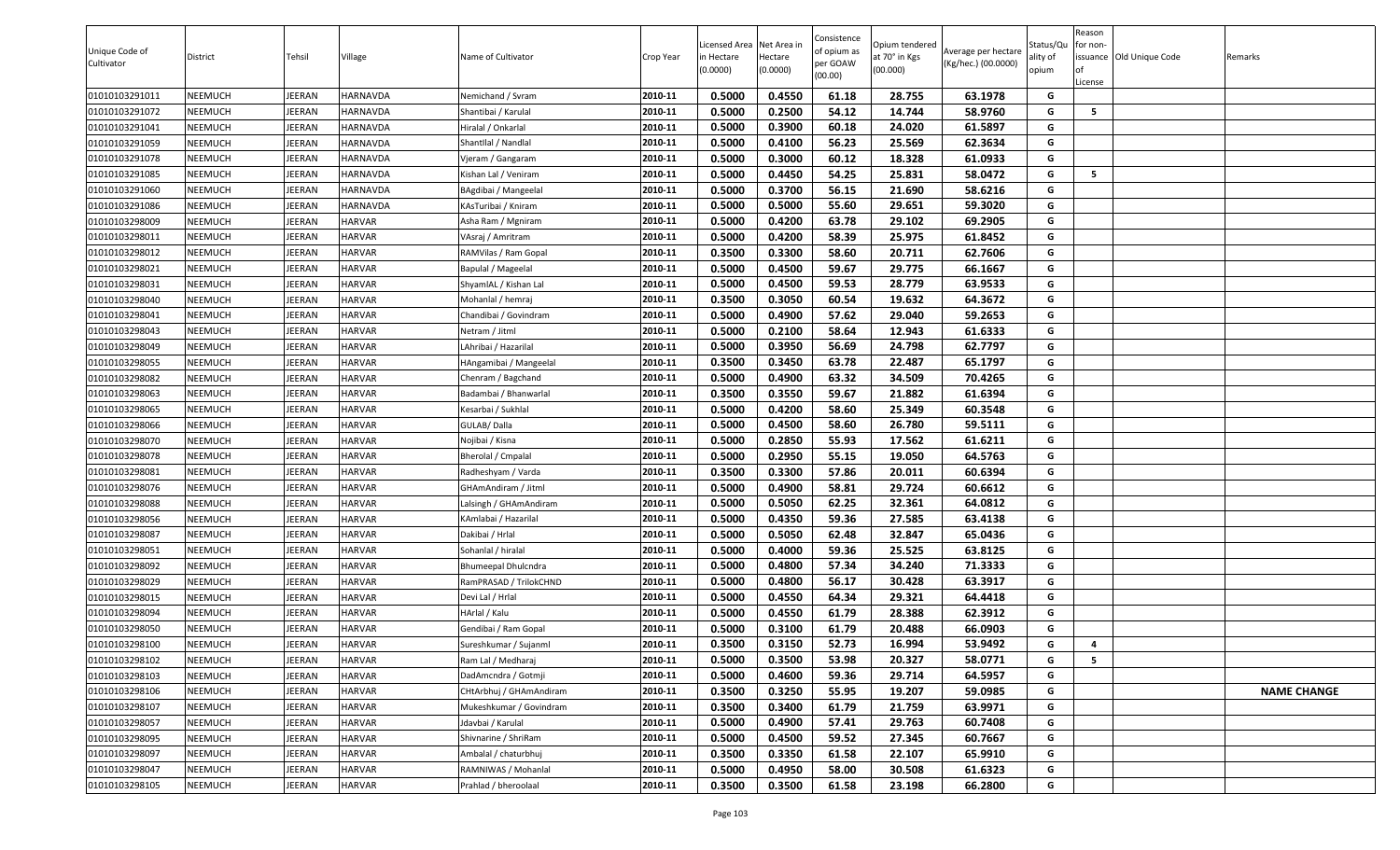|                |          |        |                        |                          |           |                           |                     | Consistence |                           |                     |                   | Reason   |                          |                                 |
|----------------|----------|--------|------------------------|--------------------------|-----------|---------------------------|---------------------|-------------|---------------------------|---------------------|-------------------|----------|--------------------------|---------------------------------|
| Unique Code of |          |        |                        |                          |           | Licensed Area Net Area in |                     | of opium as | Opium tendered            | Average per hectare | Status/Qu         | for non- |                          |                                 |
| Cultivator     | District | Tehsil | Village                | Name of Cultivator       | Crop Year | n Hectare<br>(0.0000)     | Hectare<br>(0.0000) | per GOAW    | at 70° in Kgs<br>(00.000) | (Kg/hec.) (00.0000) | ality of<br>opium |          | issuance Old Unique Code | Remarks                         |
|                |          |        |                        |                          |           |                           |                     | (00.00)     |                           |                     |                   | License  |                          |                                 |
| 01010103298016 | NEEMUCH  | JEERAN | <b>HARVAR</b>          | Mohanlal / Gangaram      | 2010-11   | 0.5000                    | 0.4250              | 55.46       | 25.005                    | 58.8353             | G                 |          |                          |                                 |
| 01010103298108 | NEEMUCH  | JEERAN | <b>HARVAR</b>          | shankarlal / GHAmAndiram | 2010-11   | 0.3500                    | 0.3500              | 59.52       | 22.405                    | 64.0143             | G                 |          |                          |                                 |
| 01010103298109 | NEEMUCH  | JEERAN | <b>HARVAR</b>          | Gangaram / Kniram        | 2010-11   | 0.3500                    | 0.3250              | 59.52       | 20.636                    | 63.4954             | G                 |          |                          |                                 |
| 01010103298008 | NEEMUCH  | JEERAN | <b>HARVAR</b>          | abcndra / Daulatram.     | 2010-11   | 0.3500                    | 0.3400              | 53.61       | 19.759                    | 58.1147             | G                 | 5        |                          |                                 |
| 01010103298010 | NEEMUCH  | JEERAN | <b>HARVAR</b>          | KAmlabai / Daulatram     | 2010-11   | 0.5000                    | 0.4950              | 61.58       | 30.702                    | 62.0242             | G                 |          |                          |                                 |
| 01010103298019 | NEEMUCH  | JEERAN | <b>HARVAR</b>          | KancHAnbai / Ftehsingh   | 2010-11   | 0.3500                    | 0.3150              | 58.08       | 19.921                    | 63.2413             | G                 |          |                          |                                 |
| 01010103275005 | NEEMUCH  | JEERAN | KACHOLI                | Ambalal / Bagdiram       | 2010-11   | 0.5000                    | 0.3500              | 66.65       | 24.451                    | 69.8600             | G                 |          |                          |                                 |
| 01010103275010 | NEEMUCH  | JEERAN | KACHOLI                | NarayAnsingh / Bdnsingh  | 2010-11   | 0.3500                    | 0.1250              | 66.65       | 8.845                     | 70.7600             | G                 |          |                          |                                 |
| 01010103275023 | NEEMUCH  | JEERAN | KACHOLI                | Shyamal / Daluram        | 2010-11   | 0.5000                    | 0.2150              | 66.59       | 14.878                    | 69.2000             | G                 |          |                          |                                 |
| 01010103275036 | NEEMUCH  | JEERAN | KACHOLI                | BrmhanAnd / Lkshminaryan | 2010-11   | 0.5000                    | 0.3400              | 66.59       | 23.021                    | 67.7088             | G                 |          |                          | <b>TRANSFER / KELUKHEDA R-2</b> |
| 01010103275033 | NEEMUCH  | JEERAN | KACHOLI                | Karulal / Bhanwarlal     | 2010-11   | 0.5000                    | 0.1750              | 66.59       | 11.339                    | 64.7943             | G                 |          |                          |                                 |
| 01010103275034 | NEEMUCH  | JEERAN | KACHOLI                | Saligram / Bagdiram      | 2010-11   | 0.5000                    | 0.2400              | 67.75       | 16.860                    | 70.2500             | G                 |          |                          |                                 |
| 01010103275006 | NEEMUCH  | JEERAN | KACHOLI                | KAmlabai / Bhanwar       | 2010-11   | 0.3500                    | 0.1750              | 67.75       | 12.698                    | 72.5600             | G                 |          |                          | <b>NAME CHANGE</b>              |
| 01010103275040 | NEEMUCH  | JEERAN | KACHOLI                | Mangeelal / Bhagga       | 2010-11   | 0.5000                    | 0.2650              | 67.75       | 18.399                    | 69.4302             | G                 |          |                          |                                 |
| 01010103275016 | NEEMUCH  | JEERAN | KACHOLI                | Geetabai / Jagdishchand  | 2010-11   | 0.5000                    | 0.2500              | 67.11       | 17.535                    | 70.1400             | G                 |          |                          |                                 |
| 01010103275035 | NEEMUCH  | JEERAN | KACHOLI                | Ram Lal / bheroolaal     | 2010-11   | 0.5000                    | 0.1100              | 67.11       | 7.411                     | 67.3727             | G                 |          |                          |                                 |
| 01010103275012 | NEEMUCH  | JEERAN | KACHOLI                | Kailascndra / Ambalal    | 2010-11   | 0.5000                    | 0.2000              | 67.11       | 14.496                    | 72.4800             | G                 |          |                          |                                 |
| 01010103275038 | NEEMUCH  | JEERAN | KACHOLI                | Bhulibai / Motilal       | 2010-11   | 0.5000                    | 0.1300              | 69.91       | 9.548                     | 73.4462             | G                 |          |                          |                                 |
| 01010103275044 | NEEMUCH  | JEERAN | KACHOLI                | Ram SINGH/ Dnnalal       | 2010-11   | 0.5000                    | 0.4450              | 58.60       | 28.312                    | 63.6225             | G                 |          |                          |                                 |
| 01010103275002 | NEEMUCH  | JEERAN | KACHOLI                | Radheshyam / Gmer        | 2010-11   | 0.3500                    | 0.1500              | 63.89       | 10.131                    | 67.5400             | G                 |          |                          |                                 |
| 01010103275022 | NEEMUCH  | JEERAN | KACHOLI                | Jnkarlal / CHUNILAL      | 2010-11   | 0.5000                    | 0.3300              | 62.75       | 21.469                    | 65.0576             | G                 |          |                          |                                 |
| 01010103275032 | NEEMUCH  | JEERAN | KACHOLI                | OMPRAKASH/Bagdiram       | 2010-11   | 0.5000                    | 0.1900              | 62.75       | 12.460                    | 65.5789             | G                 |          |                          |                                 |
| 01010103275004 | NEEMUCH  | JEERAN | <b>KACHOLI</b>         | Naval / Karu             | 2010-11   | 0.3500                    | 0.2000              | 62.75       | 13.276                    | 66.3800             | G                 |          |                          |                                 |
| 01010103275020 | NEEMUCH  | JEERAN | KACHOLI                | VArdibai / Ghisalal      | 2010-11   | 0.5000                    | 0.2500              | 62.29       | 15.706                    | 62.8240             | G                 |          |                          |                                 |
| 01010103275009 | NEEMUCH  | JEERAN | KACHOLI                | FAkircndra / Babru       | 2010-11   | 0.5000                    | 0.2100              | 62.29       | 13.793                    | 65.6810             | G                 |          |                          |                                 |
| 01010103293001 | NEEMUCH  | JEERAN | KRADIYA MAHARAJ        | Udaylal / Motilal        | 2010-11   | 0.3500                    | 0.3500              | 60.04       | 23.373                    | 66.7800             | G                 |          |                          |                                 |
| 01010103293004 | NEEMUCH  | JEERAN | KRADIYA MAHARAJ        | Vikramsingh / Cansingh   | 2010-11   | 0.3500                    | 0.3450              | 56.59       | 20.211                    | 58.5826             | G                 |          |                          |                                 |
| 01010103293006 | NEEMUCH  | JEERAN | KRADIYA MAHARAJ        | Jamnalal / Mangeelal     | 2010-11   | 0.3500                    | 0.3400              | 58.26       | 21.240                    | 62.4706             | G                 |          |                          |                                 |
| 01010103293007 | NEEMUCH  | JEERAN | KRADIYA MAHARAJ        | Babu / Narulal           | 2010-11   | 0.5000                    | 0.3800              | 58.27       | 23.891                    | 62.8711             | G                 |          |                          |                                 |
| 01010103293015 | NEEMUCH  | JEERAN | KRADIYA MAHARAJ        | Prbhulal / Modiram       | 2010-11   | 0.5000                    | 0.4300              | 58.27       | 27.087                    | 62.9930             | G                 |          |                          |                                 |
| 01010103293016 | NEEMUCH  | JEERAN | KRADIYA MAHARAJ        | Devi Lal / shankaralaal  | 2010-11   | 0.3500                    | 0.3250              | 58.27       | 20.211                    | 62.1877             | G                 |          |                          |                                 |
| 01010103293036 | NEEMUCH  | JEERAN | KRADIYA MAHARAJ        | Laxminarayan / Ratanalal | 2010-11   | 0.5000                    | 0.3850              | 58.06       | 24.626                    | 63.9636             | G                 |          |                          | <b>NAME CHANGE</b>              |
| 01010103293040 | NEEMUCH  | JEERAN | KRADIYA MAHARAJ        | Mohanlal / CHUNILAL      | 2010-11   | 0.5000                    | 0.4900              | 61.94       | 32.377                    | 66.0755             | G                 |          |                          |                                 |
| 01010103293042 | NEEMUCH  | JEERAN | KRADIYA MAHARAJ        | KavArlal / CHUNILAL      | 2010-11   | 0.5000                    | 0.4950              | 61.26       | 33.369                    | 67.4121             | G                 |          |                          |                                 |
| 01010103293044 | NEEMUCH  | JEERAN | KRADIYA MAHARAJ        | Ramkunvarbai / hiralal   | 2010-11   | 0.5000                    | 0.4700              | 58.06       | 30.058                    | 63.9532             | G                 |          |                          |                                 |
| 01010103293045 | NEEMUCH  | JEERAN | KRADIYA MAHARAJ        | Bagdibai / Salgram       | 2010-11   | 0.5000                    | 0.2250              | 64.06       | 15.676                    | 69.6711             | G                 |          |                          |                                 |
| 01010103293104 | NEEMUCH  | JEERAN | KRADIYA MAHARAJ        | Laxminarayan / Dhanraj   | 2010-11   | 0.5000                    | 0.2800              | 58.26       | 17.719                    | 63.2821             | G                 |          |                          |                                 |
| 01010103293105 | NEEMUCH  | JEERAN | <b>KRADIYA MAHARAJ</b> | Devi Lal / Bhanwarlal    | 2010-11   | 0.5000                    | 0.3100              | 64.06       | 21.634                    | 69.7871             | G                 |          |                          |                                 |
| 01010103293111 | NEEMUCH  | JEERAN | KRADIYA MAHARAJ        | Gattusingh / Naraynsingh | 2010-11   | 0.3500                    | 0.3600              | 54.19       | 21.506                    | 59.7389             | G                 | 5        |                          |                                 |
| 01010103293112 | NEEMUCH  | JEERAN | <b>KRADIYA MAHARAJ</b> | Kanhaiyalal / Dhanraj    | 2010-11   | 0.5000                    | 0.4150              | 58.06       | 26.542                    | 63.9566             | G                 |          |                          |                                 |
| 01010103293113 | NEEMUCH  | JEERAN | <b>KRADIYA MAHARAJ</b> | MohAngir / Kailasgir     | 2010-11   | 0.3500                    | 0.3450              | 55.88       | 20.229                    | 58.6348             | G                 |          |                          |                                 |
| 01010103293115 | NEEMUCH  | JEERAN | KRADIYA MAHARAJ        | Prbhulal / Ram Lal       | 2010-11   | 0.5000                    | 0.4800              | 61.97       | 32.145                    | 66.9688             | G                 |          |                          |                                 |
| 01010103293116 | NEEMUCH  | JEERAN | KRADIYA MAHARAJ        | Labchand / Mohanlal      | 2010-11   | 0.5000                    | 0.4950              | 62.90       | 33.193                    | 67.0566             | G                 |          |                          |                                 |
| 01010103293123 | NEEMUCH  | JEERAN | <b>KRADIYA MAHARAJ</b> | Jagdish / bheroolaal     | 2010-11   | 0.5000                    | 0.2200              | 60.40       | 14.591                    | 66.3227             | G                 |          |                          |                                 |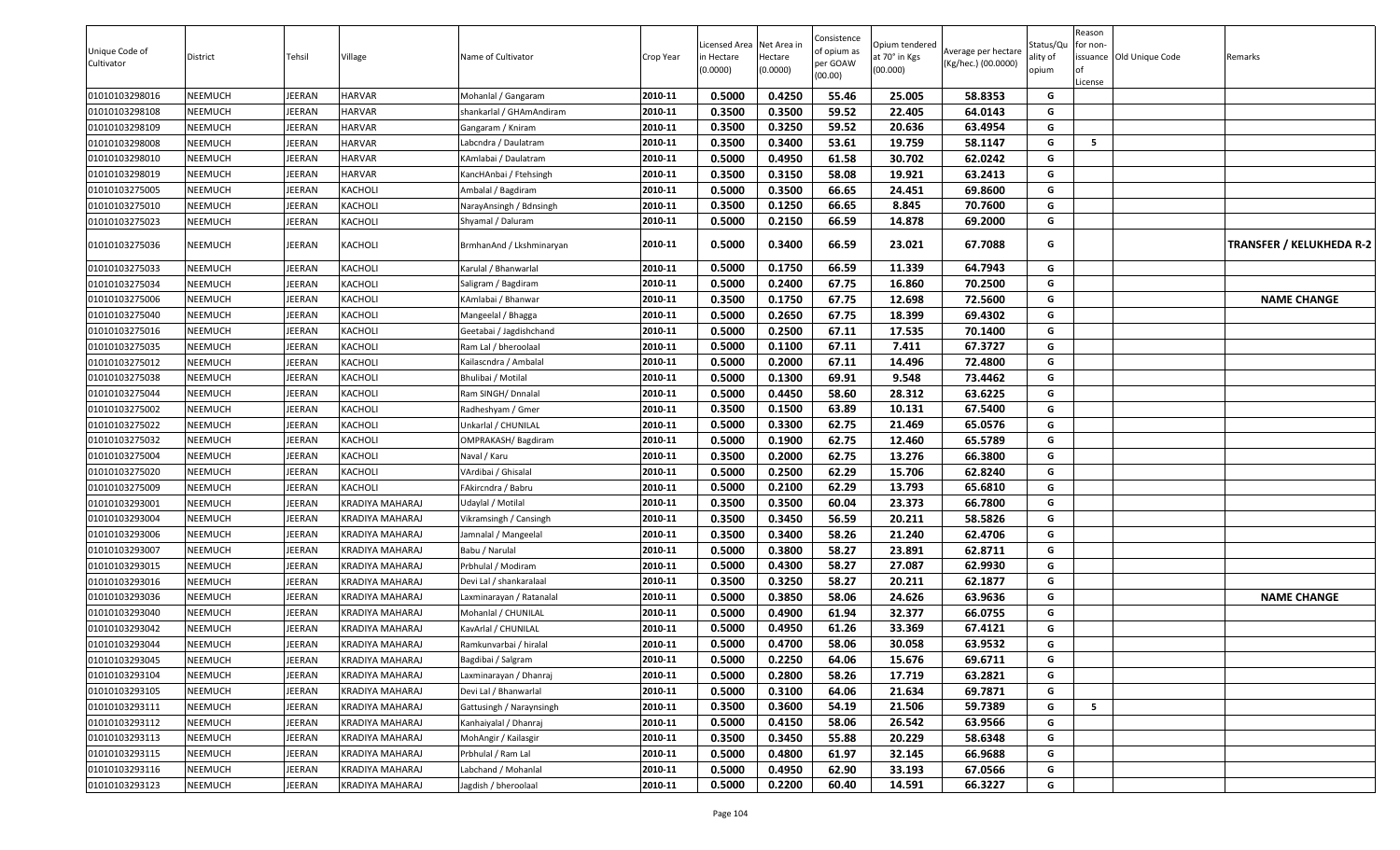| Unique Code of | District | Tehsil |                        | Name of Cultivator          |           | Licensed Area Net Area in |                     | Consistence<br>of opium as | Opium tendered<br>at 70° in Kgs | Average per hectare | Status/Qu         | Reason<br>for non-      | issuance Old Unique Code |                    |
|----------------|----------|--------|------------------------|-----------------------------|-----------|---------------------------|---------------------|----------------------------|---------------------------------|---------------------|-------------------|-------------------------|--------------------------|--------------------|
| Cultivator     |          |        | Village                |                             | Crop Year | n Hectare<br>(0.0000)     | Hectare<br>(0.0000) | per GOAW<br>(00.00)        | (00.000)                        | (Kg/hec.) (00.0000) | ality of<br>opium | License                 |                          | Remarks            |
| 01010103293124 | NEEMUCH  | JEERAN | KRADIYA MAHARAJ        | Mohandas / ranachhod das    | 2010-11   | 0.5000                    | 0.4750              | 60.40                      | 30.580                          | 64.3789             | G                 |                         |                          |                    |
| 01010103293128 | NEEMUCH  | JEERAN | <b>KRADIYA MAHARAJ</b> | Prembai / Rameshcndra       | 2010-11   | 0.5000                    | 0.2600              | 60.40                      | 16.429                          | 63.1885             | G                 |                         |                          |                    |
| 01010103293131 | NEEMUCH  | JEERAN | KRADIYA MAHARAJ        | Shankarlal / Keshuram       | 2010-11   | 0.3500                    | 0.3500              | 57.09                      | 21.923                          | 62.6371             | G                 |                         |                          |                    |
| 01010103293136 | NEEMUCH  | JEERAN | KRADIYA MAHARAJ        | RAmeshchand / Laxminarayan  | 2010-11   | 0.5000                    | 0.3900              | 63.60                      | 28.111                          | 72.0795             | G                 |                         |                          |                    |
| 01010103293050 | NEEMUCH  | JEERAN | KRADIYA MAHARAJ        | RAmeshchand / Ram Lal       | 2010-11   | 0.3500                    | 0.3450              | 58.44                      | 23.192                          | 67.2232             | G                 |                         |                          |                    |
| 01010103293053 | NEEMUCH  | JEERAN | KRADIYA MAHARAJ        | Radhakrishan / Ratna        | 2010-11   | 0.3500                    | 0.3350              | 58.44                      | 21.823                          | 65.1433             | G                 |                         |                          |                    |
| 01010103293054 | NEEMUCH  | JEERAN | KRADIYA MAHARAJ        | Ambalal / shankaralaal      | 2010-11   | 0.5000                    | 0.4600              | 55.53                      | 27.456                          | 59.6870             | G                 |                         |                          |                    |
| 01010103293057 | NEEMUCH  | JEERAN | KRADIYA MAHARAJ        | SHANKARsingh / Chandnsingh  | 2010-11   | 0.5000                    | 0.4100              | 58.44                      | 25.471                          | 62.1244             | G                 |                         |                          |                    |
| 01010103293059 | NEEMUCH  | JEERAN | KRADIYA MAHARAJ        | Ram PRASAD/ Gobru           | 2010-11   | 0.5000                    | 0.3850              | 58.44                      | 24.403                          | 63.3844             | G                 |                         |                          |                    |
| 01010103293064 | NEEMUCH  | JEERAN | KRADIYA MAHARAJ        | SohAnbai / Mohanlal         | 2010-11   | 0.5000                    | 0.4700              | 56.40                      | 29.183                          | 62.0915             | G                 |                         |                          |                    |
| 01010103293065 | NEEMUCH  | JEERAN | KRADIYA MAHARAJ        | BHAvAribai / bherolal       | 2010-11   | 0.3500                    | 0.3500              | 56.51                      | 21.797                          | 62.2771             | G                 |                         |                          |                    |
| 01010103293066 | NEEMUCH  | JEERAN | KRADIYA MAHARAJ        | Mangeelal / hiralal         | 2010-11   | 0.5000                    | 0.4700              | 59.72                      | 30.568                          | 65.0383             | G                 |                         |                          |                    |
| 01010103293067 | NEEMUCH  | JEERAN | KRADIYA MAHARAJ        | BhawarKunwar / Fatehsingh   | 2010-11   | 0.5000                    | 0.3350              | 56.57                      | 20.567                          | 61.3940             | G                 |                         |                          |                    |
| 01010103293068 | NEEMUCH  | JEERAN | KRADIYA MAHARAJ        | Mangeelal / Bhanwarlal      | 2010-11   | 0.5000                    | 0.4900              | 54.31                      | 29.832                          | 60.8816             | G                 | - 5                     |                          |                    |
| 01010103293072 | NEEMUCH  | JEERAN | KRADIYA MAHARAJ        | Badreelal / Kavrlal         | 2010-11   | 0.5000                    | 0.5000              | 60.41                      | 33.372                          | 66.7440             | G                 |                         |                          |                    |
| 01010103293073 | NEEMUCH  | JEERAN | KRADIYA MAHARAJ        | RAGHunathsingh / Gokulsingh | 2010-11   | 0.3500                    | 0.3500              | 55.48                      | 21.074                          | 60.2114             | G                 |                         |                          |                    |
| 01010103293084 | NEEMUCH  | JEERAN | KRADIYA MAHARAJ        | Mangusingh / Laxmansingh    | 2010-11   | 0.5000                    | 0.5000              | 56.01                      | 30.397                          | 60.7940             | G                 |                         |                          |                    |
| 01010103293089 | NEEMUCH  | JEERAN | KRADIYA MAHARAJ        | Prbhulal / Daulatram        | 2010-11   | 0.3500                    | 0.2950              | 57.21                      | 18.201                          | 61.6983             | G                 |                         |                          |                    |
| 01010103293100 | NEEMUCH  | JEERAN | KRADIYA MAHARAJ        | Kanhaiyalal / khemaraj      | 2010-11   | 0.3500                    | 0.3500              | 48.86                      | 19.174                          | 54.7829             | G                 | -4                      |                          |                    |
| 01010103293151 | NEEMUCH  | JEERAN | KRADIYA MAHARAJ        | Jwansingh / Nahrsingh       | 2010-11   | 0.3500                    | 0.3000              | 56.91                      | 18.309                          | 61.0300             | G                 |                         |                          |                    |
| 01010103293037 | NEEMUCH  | JEERAN | KRADIYA MAHARAJ        | Devi Lal / hiralal          | 2010-11   | 0.5000                    | 0.4100              | 62.97                      | 29.146                          | 71.0878             | G                 |                         |                          |                    |
| 01010103293010 | NEEMUCH  | JEERAN | KRADIYA MAHARAJ        | Shankarlal / Savram         | 2010-11   | 0.5000                    | 0.5000              | 61.17                      | 32.560                          | 65.1200             | G                 |                         |                          |                    |
| 01010103293110 | NEEMUCH  | JEERAN | KRADIYA MAHARAJ        | Badrilal / Dhannalal        | 2010-11   | 0.5000                    | 0.5000              | 60.68                      | 32.611                          | 65.2220             | G                 |                         |                          |                    |
| 01010103293056 | NEEMUCH  | JEERAN | KRADIYA MAHARAJ        | Dhapubai / Gulabgir         | 2010-11   | 0.5000                    | 0.3650              | 57.28                      | 22.847                          | 62.5945             | G                 |                         |                          |                    |
| 01010103293152 | NEEMUCH  | JEERAN | KRADIYA MAHARAJ        | Daulatram / onkarlal        | 2010-11   | 0.3500                    | 0.3000              | 57.57                      | 18.538                          | 61.7933             | G                 |                         |                          |                    |
| 01010103293060 | NEEMUCH  | JEERAN | KRADIYA MAHARAJ        | Asokkumar / Lakshamichand   | 2010-11   | 0.3500                    | 0.3550              | 57.72                      | 23.459                          | 66.0817             | G                 |                         |                          |                    |
| 01010103293014 | NEEMUCH  | JEERAN | KRADIYA MAHARAJ        | GEndKunwar / Shambhusingh   | 2010-11   | 0.3500                    | 0.3450              | 60.04                      | 22.163                          | 64.2406             | G                 |                         |                          |                    |
| 01010103293039 | NEEMUCH  | JEERAN | KRADIYA MAHARAJ        | Satyanarayan / Bagdiram     | 2010-11   | 0.5000                    | 0.4850              | 61.80                      | 32.886                          | 67.8062             | G                 |                         |                          |                    |
| 01010103293041 | NEEMUCH  | JEERAN | KRADIYA MAHARAJ        | Hiralal / Bhana             | 2010-11   | 0.5000                    | 0.5000              | 55.16                      | 31.118                          | 62.2360             | G                 |                         |                          |                    |
| 01010103293106 | NEEMUCH  | JEERAN | KRADIYA MAHARAJ        | Naraynsingh / Vktavrsingh   | 2010-11   | 0.5000                    | 0.3900              | 55.33                      | 25.317                          | 64.9154             | G                 |                         |                          |                    |
| 01010103293130 | NEEMUCH  | JEERAN | KRADIYA MAHARAJ        | NArmAdabai / Fakirchand     | 2010-11   | 0.3500                    | 0.3600              | 52.33                      | 19.347                          | 53.7417             | G                 | $\overline{\mathbf{4}}$ |                          |                    |
| 01010103293008 | NEEMUCH  | JEERAN | KRADIYA MAHARAJ        | Govrdhnlal / Prithviraj     | 2010-11   | 0.5000                    | 0.3500              | 64.06                      | 24.151                          | 69.0029             | G                 |                         |                          |                    |
| 01010103293034 | NEEMUCH  | JEERAN | KRADIYA MAHARAJ        | Manjubai / Ramchandra       | 2010-11   | 0.5000                    | 0.2900              | 57.43                      | 18.041                          | 62.2103             | G                 |                         |                          |                    |
| 01010103293038 | NEEMUCH  | JEERAN | KRADIYA MAHARAJ        | Ramibai / GOBAR             | 2010-11   | 0.3500                    | 0.2000              | 58.65                      | 12.652                          | 63.2600             | G                 |                         |                          |                    |
| 01010103293126 | NEEMUCH  | JEERAN | KRADIYA MAHARAJ        | ONkarlal / Keshuram         | 2010-11   | 0.3500                    | 0.3000              | 57.09                      | 18.440                          | 61.4667             | G                 |                         |                          | <b>NAME CHANGE</b> |
| 01010103293135 | NEEMUCH  | JEERAN | <b>KRADIYA MAHARAJ</b> | Calnsingh / Ramsingh        | 2010-11   | 0.3500                    | 0.2000              | 58.65                      | 12.241                          | 61.2050             | G                 |                         |                          |                    |
| 01010103293074 | NEEMUCH  | JEERAN | KRADIYA MAHARAJ        | Prithviraj / Modiram        | 2010-11   | 0.5000                    | 0.2850              | 58.65                      | 18.064                          | 63.3825             | G                 |                         |                          |                    |
| 01010103293052 | NEEMUCH  | JEERAN | KRADIYA MAHARAJ        | Beru / BHAGWAN              | 2010-11   | 0.3500                    | 0.3100              | 55.53                      | 19.967                          | 64.4097             | G                 |                         |                          |                    |
| 01010103293157 | NEEMUCH  | JEERAN | KRADIYA MAHARAJ        | Ram Lal / Kalu              | 2010-11   | 0.5000                    | 0.2600              | 61.57                      | 16.747                          | 64.4115             | G                 |                         |                          |                    |
| 01010103293076 | NEEMUCH  | JEERAN | <b>KRADIYA MAHARAJ</b> | Bhulibai / Narayan          | 2010-11   | 0.3500                    | 0.3650              | 60.04                      | 23.561                          | 64.5507             | G                 |                         |                          |                    |
| 01010103261002 | NEEMUCH  | JEERAN | <b>KUCHROD</b>         | Haliman Bi/ Abdul Samad     | 2010-11   | 0.5000                    | 0.3200              | 62.49                      | 21.229                          | 66.3406             | G                 |                         |                          |                    |
| 01010103261033 | NEEMUCH  | JEERAN | <b>KUCHROD</b>         | Shidabai / MAmmu KHAn       | 2010-11   | 0.5000                    | 0.1750              | 62.49                      | 11.891                          | 67.9486             | G                 |                         |                          |                    |
| 01010103261095 | NEEMUCH  | JEERAN | <b>KUCHROD</b>         | Bagdiram / Narayan          | 2010-11   | 0.5000                    | 0.3550              | 61.81                      | 22.446                          | 63.2282             | G                 |                         |                          |                    |
| 01010103261022 | NEEMUCH  | JEERAN | <b>KUCHROD</b>         | Govrdhnlal / khemaraaj      | 2010-11   | 0.5000                    | 0.2550              | 48.55                      | 14.232                          | 55.8118             | G                 | $\overline{\mathbf{4}}$ |                          |                    |
| 01010103261029 | NEEMUCH  | JEERAN | <b>KUCHROD</b>         | Abdul Hakim / chotey khan   | 2010-11   | 0.5000                    | 0.3050              | 58.68                      | 18.166                          | 59.5607             | G                 |                         |                          |                    |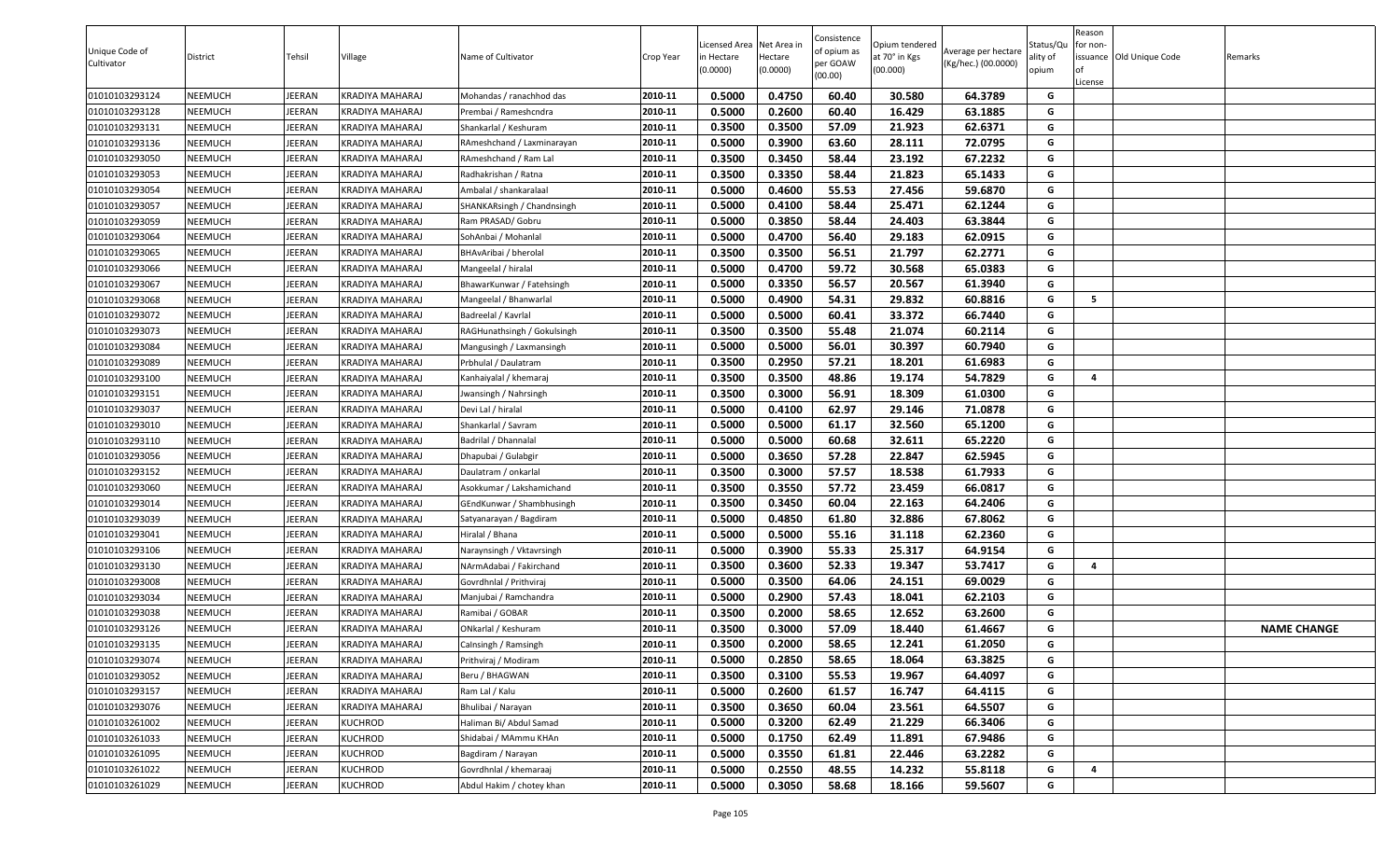| Unique Code of<br>Cultivator     | District           | Tehsil           | Village                          | Name of Cultivator                       | Crop Year          | Licensed Area Net Area in<br>in Hectare<br>(0.0000) | lectare<br>(0.0000) | Consistence<br>of opium as<br>oer GOAW<br>(00.00) | Opium tendered<br>at 70° in Kgs<br>(00.000) | Average per hectare<br>(Kg/hec.) (00.0000) | Status/Qu<br>ality of<br>opium | Reason<br>for non-<br>issuance Old Unique Code<br>.icense | Remarks |
|----------------------------------|--------------------|------------------|----------------------------------|------------------------------------------|--------------------|-----------------------------------------------------|---------------------|---------------------------------------------------|---------------------------------------------|--------------------------------------------|--------------------------------|-----------------------------------------------------------|---------|
| 01010103261034                   | NEEMUCH            | JEERAN           | KUCHROD                          | Bhanwar Lal / Kaluram                    | 2010-11            | 0.3500                                              | 0.2050              | 58.68                                             | 12.801                                      | 62.4439                                    | G                              |                                                           |         |
| 01010103261041                   | NEEMUCH            | JEERAN           | <b>KUCHROD</b>                   | Babu / Nandram                           | 2010-11            | 0.5000                                              | 0.4650              | 58.68                                             | 29.424                                      | 63.2774                                    | G                              |                                                           |         |
| 01010103261043                   | NEEMUCH            | JEERAN           | KUCHROD                          | Mangeelal / Udayram                      | 2010-11            | 0.5000                                              | 0.4800              | 59.24                                             | 31.169                                      | 64.9354                                    | G                              |                                                           |         |
| 01010103261046                   | NEEMUCH            | JEERAN           | <b>KUCHROD</b>                   | Bnvribai / Cmpalal                       | 2010-11            | 0.5000                                              | 0.4650              | 59.55                                             | 28.788                                      | 61.9097                                    | G                              |                                                           |         |
| 01010103261060                   | NEEMUCH            | JEERAN           | KUCHROD                          | Karuji / bheroolaal                      | 2010-11            | 0.3500                                              | 0.3400              | 59.87                                             | 21.895                                      | 64.3971                                    | G                              |                                                           |         |
| 01010103261084                   | NEEMUCH            | JEERAN           | KUCHROD                          | Shambhusingh / Bhimsingh                 | 2010-11            | 0.5000                                              | 0.4700              | 57.91                                             | 28.980                                      | 61.6596                                    | G                              |                                                           |         |
| 01010103261086                   | NEEMUCH            | JEERAN           | <b>KUCHROD</b>                   | Gopal / Ganapat                          | 2010-11            | 0.5000                                              | 0.4600              | 57.91                                             | 29.162                                      | 63.3957                                    | G                              |                                                           |         |
| 01010103261050                   | NEEMUCH            | JEERAN           | <b>KUCHROD</b>                   | Vjeram / Chogalal                        | 2010-11            | 0.5000                                              | 0.4650              | 61.32                                             | 30.091                                      | 64.7118                                    | G                              |                                                           |         |
| 01010103261107                   | NEEMUCH            | JEERAN           | <b>KUCHROD</b>                   | Sukpalasingh / Bhimsingh                 | 2010-11            | 0.5000                                              | 0.4550              | 58.08                                             | 27.090                                      | 59.5385                                    | G                              |                                                           |         |
| 01010103261069                   | NEEMUCH            | JEERAN           | KUCHROD                          | Kutubuddin / Mohammed Khan               | 2010-11            | 0.5000                                              | 0.4850              | 58.72                                             | 30.618                                      | 63.1299                                    | G                              |                                                           |         |
| 01010103261109                   | NEEMUCH            | JEERAN           | <b>KUCHROD</b>                   | Dhapubai / Bhanvardas                    | 2010-11            | 0.3500                                              | 0.3500              | 58.08                                             | 20.585                                      | 58.8143                                    | G                              |                                                           |         |
| 01010103261074                   | NEEMUCH            | JEERAN           | KUCHROD                          | Maheshrav / Lakshmanrav                  | 2010-11            | 0.3500                                              | 0.3500              | 61.32                                             | 24.756                                      | 70.7314                                    | G                              |                                                           |         |
| 01010103261006                   | NEEMUCH            | JEERAN           | <b>KUCHROD</b>                   | Badreelal / Kailash                      | 2010-11            | 0.5000                                              | 0.4650              | 58.08                                             | 28.094                                      | 60.4172                                    | G                              |                                                           |         |
| 01010103261091                   | NEEMUCH            | JEERAN           | <b>KUCHROD</b>                   | Radheshyam / Kaluram                     | 2010-11            | 0.3500                                              | 0.1900              | 61.36                                             | 12.710                                      | 66.8947                                    | G                              |                                                           |         |
| 01010103261115                   | NEEMUCH            | JEERAN           | <b>KUCHROD</b>                   | Bherulal / ramanarayan                   | 2010-11            | 0.5000                                              | 0.4800              | 58.36                                             | 28.680                                      | 59.7500                                    | G                              |                                                           |         |
| 01010103261017                   | NEEMUCH            | JEERAN           | <b>KUCHROD</b>                   | Prasadibai / kanwarlal                   | 2010-11            | 0.5000                                              | 0.4650              | 61.36                                             | 29.006                                      | 62.3785                                    | G                              |                                                           |         |
| 01010103261005                   | NEEMUCH            | JEERAN           | <b>KUCHROD</b>                   | Mulchand / Biharilal                     | 2010-11            | 0.5000                                              | 0.2800              | 62.23                                             | 17.718                                      | 63.2786                                    | G                              |                                                           |         |
| 01010103261008                   | NEEMUCH            | JEERAN           | <b>KUCHROD</b>                   | Kaniram / raamanaaraayan                 | 2010-11            | 0.5000                                              | 0.4600              | 60.03                                             | 31.156                                      | 67.7304                                    | G                              |                                                           |         |
| 01010103261015                   | NEEMUCH            | JEERAN           | KUCHROD                          | Ratangir / Bhuwangir                     | 2010-11            | 0.5000                                              | 0.4900              | 63.48                                             | 35.812                                      | 73.0857                                    | G                              |                                                           |         |
| 01010103261020                   | NEEMUCH            | JEERAN           | KUCHROD                          | Vizza / Narayan                          | 2010-11            | 0.5000                                              | 0.1950              | 61.32                                             | 12.185                                      | 62.4872                                    | G                              |                                                           |         |
| 01010103261031                   | NEEMUCH            | JEERAN           | KUCHROD                          | Govrdhnlal / Narayan                     | 2010-11            | 0.5000                                              | 0.2350              | 61.50                                             | 15.050                                      | 64.0426                                    | G                              |                                                           |         |
| 01010103261070                   | NEEMUCH            | JEERAN           | <b>KUCHROD</b>                   | Rukmnibai / Mohanlal                     | 2010-11            | 0.3500                                              | 0.3500              | 61.36                                             | 21.713                                      | 62.0371                                    | G                              | 01010103302015                                            |         |
| 01010103261116                   | NEEMUCH            | JEERAN           | <b>KUCHROD</b>                   | Mangibai / Hazari                        | 2010-11            | 0.5000                                              | 0.4650              | 55.62                                             | 26.324                                      | 56.6108                                    | G                              | 01010103314075                                            |         |
| 01010103261010                   | NEEMUCH            | JEERAN           | <b>KUCHROD</b>                   | Fajlu Rahman / Abdullah                  | 2010-11            | 0.3500                                              | 0.3350              | 58.62                                             | 20.777                                      | 62.0209                                    | G                              |                                                           |         |
| 01010103261011                   | NEEMUCH            | JEERAN           | <b>KUCHROD</b>                   | Bheroolaal / Kchru                       | 2010-11            | 0.3500                                              | 0.3400              | 58.62                                             | 22.401                                      | 65.8853                                    | G                              |                                                           |         |
| 01010103261021                   | NEEMUCH            | JEERAN           | <b>KUCHROD</b>                   | Ramnarayan / Harlal                      | 2010-11            | 0.5000                                              | 0.4800              | 59.07                                             | 32.235                                      | 67.1563                                    | G                              |                                                           |         |
| 01010103261014                   | NEEMUCH            | JEERAN           | KUCHROD                          | SwrupaKunwar / Ajaysingh                 | 2010-11            | 0.5000                                              | 0.4000              | 51.25                                             | 20.646                                      | 51.6150                                    | G                              | 4                                                         |         |
| 01010103261027                   | NEEMUCH            | JEERAN           | <b>KUCHROD</b>                   | Nahrsingh / Bimsingh                     | 2010-11            | 0.3500                                              | 0.3500              | 57.04                                             | 20.640                                      | 58.9714                                    | G                              |                                                           |         |
| 01010103261004                   | NEEMUCH            | JEERAN           | KUCHROD                          | Chndrapalsingh / karansingh              | 2010-11            | 0.5000                                              | 0.5000              | 55.59                                             | 29.899                                      | 59.7980                                    | G                              |                                                           |         |
| 01010103261019                   | NEEMUCH            | JEERAN           | <b>KUCHROD</b>                   | Bhagvantabai / Mangeelal                 | 2010-11            | 0.5000                                              | 0.4800              | 56.92                                             | 29.989                                      | 62.4771                                    | G                              |                                                           |         |
| 01010103261066                   | NEEMUCH            | JEERAN           | KUCHROD                          | Radhibai / Prbhulal                      | 2010-11            | 0.5000                                              | 0.2650              | 56.89                                             | 16.116                                      | 60.8151                                    | G                              |                                                           |         |
| 01010103261081                   | NEEMUCH            | JEERAN           | <b>KUCHROD</b>                   | Vardicndra / Prbhulal                    | 2010-11            | 0.5000                                              | 0.3100              | 60.09                                             | 19.495                                      | 62.8871                                    | G                              |                                                           |         |
| 01010103261026                   | NEEMUCH            | JEERAN           | <b>KUCHROD</b>                   | Abdul Rahman / Ghasi                     | 2010-11            | 0.3500                                              | 0.2900              | 55.63                                             | 17.341                                      | 59.7966                                    | G                              |                                                           |         |
| 01010103261108                   | NEEMUCH            | JEERAN           | <b>KUCHROD</b>                   | Mangeelal / Rama                         | 2010-11            | 0.5000<br>0.3500                                    | 0.4900              | 53.72                                             | 28.303<br>19.475                            | 57.7612<br>58.1343                         | G                              | - 5                                                       |         |
| 01010103261087                   | NEEMUCH<br>NEEMUCH | JEERAN<br>JEERAN | <b>KUCHROD</b><br><b>KUCHROD</b> | Sardarsingh / Bhimsingh                  | 2010-11<br>2010-11 | 0.5000                                              | 0.3350              | 53.99                                             |                                             |                                            | G<br>G                         | 5                                                         |         |
| 01010103261114                   |                    |                  |                                  | Mangelal / shankarlal                    | 2010-11            | 0.5000                                              | 0.4300<br>0.4850    | 57.56<br>62.00                                    | 24.907<br>31.434                            | 57.9233<br>64.8124                         | G                              |                                                           |         |
| 01010103261121                   | NEEMUCH            | JEERAN           | <b>KUCHROD</b>                   | Bansi Lal / Ratanalal                    | 2010-11            |                                                     |                     |                                                   |                                             |                                            | G                              |                                                           |         |
| 01010103261123                   | NEEMUCH            | JEERAN           | <b>KUCHROD</b>                   | Ambalal / Bhera                          | 2010-11            | 0.5000<br>0.5000                                    | 0.4900<br>0.4750    | 62.60                                             | 33.947                                      | 69.2796                                    | G                              |                                                           |         |
| 01010103261124<br>01010103261125 | NEEMUCH<br>NEEMUCH | JEERAN<br>JEERAN | <b>KUCHROD</b><br><b>KUCHROD</b> | Bhagvntabai / Rajaram<br>Gopilal / Bhera | 2010-11            | 0.5000                                              | 0.4850              | 64.21<br>67.15                                    | 32.637<br>37.326                            | 68.7095<br>76.9608                         | G                              |                                                           |         |
|                                  |                    |                  |                                  | Kanhaiyalal / Bhanwarlal                 | 2010-11            | 0.5000                                              | 0.5000              | 63.20                                             | 34.218                                      |                                            | G                              |                                                           |         |
| 01010103261126<br>01010103261134 | NEEMUCH<br>NEEMUCH | JEERAN<br>JEERAN | <b>KUCHROD</b><br><b>KUCHROD</b> | Hemraj / LAXMAN                          | 2010-11            | 0.5000                                              | 0.5000              | 65.76                                             | 35.717                                      | 68.4360                                    | G                              |                                                           |         |
| 01010103261128                   | NEEMUCH            | JEERAN           | <b>KUCHROD</b>                   | Gamerbai / Nandram                       | 2010-11            | 0.5000                                              | 0.4400              | 64.21                                             | 30.316                                      | 71.4340<br>68.9000                         | G                              |                                                           |         |
| 01010103261141                   | NEEMUCH            | JEERAN           | <b>KUCHROD</b>                   | Anantkumar / Ramkumar                    | 2010-11            | 0.5000                                              | 0.4850              | 65.26                                             | 33.506                                      | 69.0845                                    | G                              |                                                           |         |
| 01010103261130                   |                    |                  |                                  | Rameshwar / Magniram                     |                    | 0.5000                                              | 0.4950              | 63.97                                             | 34.672                                      |                                            | G                              |                                                           |         |
|                                  | NEEMUCH            | JEERAN           | <b>KUCHROD</b>                   |                                          | 2010-11            |                                                     |                     |                                                   |                                             | 70.0444                                    |                                |                                                           |         |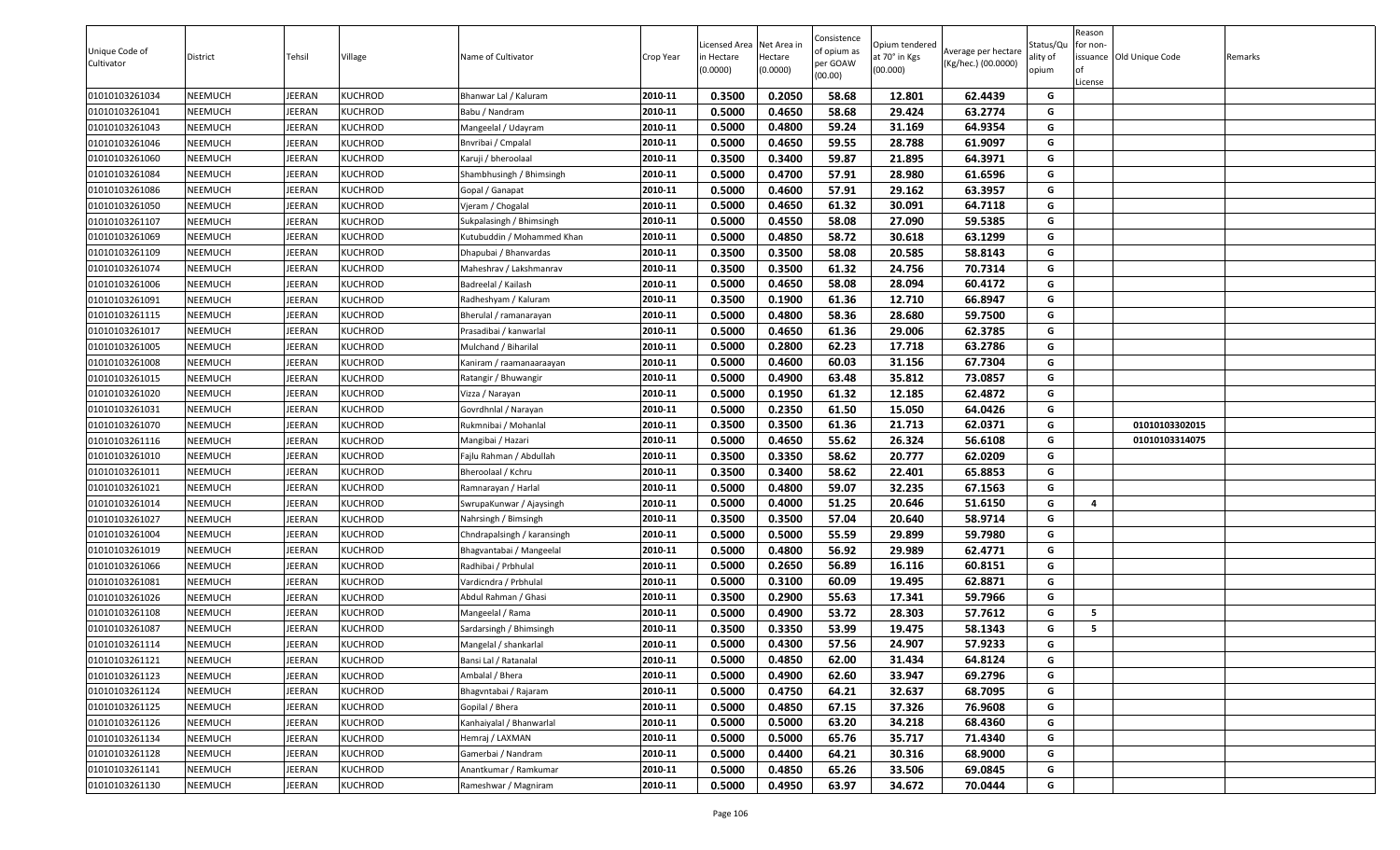| Unique Code of<br>Cultivator | District       | Tehsil | Village        | Name of Cultivator                            | Crop Year | Licensed Area Net Area in<br>n Hectare<br>(0.0000) | Hectare<br>(0.0000) | Consistence<br>of opium as<br>per GOAW<br>(00.00) | Opium tendered<br>at 70° in Kgs<br>(00.000) | Average per hectare<br>(Kg/hec.) (00.0000) | Status/Qu<br>ality of<br>opium | Reason<br>for non-<br>License | issuance Old Unique Code | Remarks            |
|------------------------------|----------------|--------|----------------|-----------------------------------------------|-----------|----------------------------------------------------|---------------------|---------------------------------------------------|---------------------------------------------|--------------------------------------------|--------------------------------|-------------------------------|--------------------------|--------------------|
| 01010103261142               | NEEMUCH        | JEERAN | <b>KUCHROD</b> | DoUlAtram / Bhanvarlal                        | 2010-11   | 0.5000                                             | 0.4750              | 65.21                                             | 37.691                                      | 79.3495                                    | G                              |                               |                          |                    |
| 01010103261131               | NEEMUCH        | JEERAN | <b>KUCHROD</b> | Bansi Lal / kishanLal                         | 2010-11   | 0.5000                                             | 0.5050              | 61.73                                             | 31.526                                      | 62.4277                                    | G                              |                               |                          |                    |
| 01010103261144               | NEEMUCH        | JEERAN | <b>KUCHROD</b> | ShivkAnya / Ramchandra                        | 2010-11   | 0.5000                                             | 0.4800              | 65.26                                             | 33.208                                      | 69.1833                                    | G                              |                               |                          |                    |
| 01010103261132               | NEEMUCH        | JEERAN | <b>KUCHROD</b> | GAnpAtlal / Veniram                           | 2010-11   | 0.5000                                             | 0.4850              | 63.38                                             | 32.288                                      | 66.5732                                    | G                              |                               |                          |                    |
| 01010103261133               | NEEMUCH        | JEERAN | <b>KUCHROD</b> | Tulsiram / Bansi Lal                          | 2010-11   | 0.5000                                             | 0.5000              | 61.87                                             | 31.960                                      | 63.9200                                    | G                              |                               |                          |                    |
| 01010103261135               | NEEMUCH        | JEERAN | <b>KUCHROD</b> | Dasaratha / Vardichand                        | 2010-11   | 0.5000                                             | 0.4850              | 63.38                                             | 32.233                                      | 66.4598                                    | G                              |                               |                          |                    |
| 01010103261137               | NEEMUCH        | JEERAN | <b>KUCHROD</b> | Nathulal / Magniram                           | 2010-11   | 0.5000                                             | 0.5050              | 62.45                                             | 34.499                                      | 68.3149                                    | G                              |                               |                          |                    |
| 01010103261138               | NEEMUCH        | JEERAN | <b>KUCHROD</b> | Hukmichand / hiralal                          | 2010-11   | 0.3500                                             | 0.3450              | 62.23                                             | 22.874                                      | 66.3014                                    | G                              |                               |                          |                    |
| 01010103261145               | NEEMUCH        | JEERAN | <b>KUCHROD</b> | Dhanraj / Keshuram                            | 2010-11   | 0.5000                                             | 0.4550              | 62.23                                             | 31.773                                      | 69.8308                                    | G                              |                               |                          |                    |
| 01010103261146               | NEEMUCH        | JEERAN | <b>KUCHROD</b> | MADANLAL / Gangaram                           | 2010-11   | 0.3500                                             | 0.3400              | 62.23                                             | 21.363                                      | 62.8324                                    | G                              |                               |                          |                    |
| 01010103261122               | NEEMUCH        | JEERAN | <b>KUCHROD</b> | Gopal / LAXMAN                                | 2010-11   | 0.5000                                             | 0.4950              | 64.28                                             | 34.583                                      | 69.8646                                    | G                              |                               |                          |                    |
| 01010103261147               | NEEMUCH        | JEERAN | <b>KUCHROD</b> | Rmeshchand Kcrulal                            | 2010-11   | 0.3500                                             | 0.3450              | 65.26                                             | 23.540                                      | 68.2319                                    | G                              |                               |                          |                    |
| 01010103261129               | NEEMUCH        | JEERAN | <b>KUCHROD</b> | Lkshmichandn / Bhanwarlal                     | 2010-11   | 0.5000                                             | 0.4450              | 64.91                                             | 32.334                                      | 72.6607                                    | G                              |                               |                          |                    |
| 01010103261140               | NEEMUCH        | JEERAN | <b>KUCHROD</b> | Rameshwar / Mannalal                          | 2010-11   | 0.5000                                             | 0.5100              | 66.21                                             | 35.678                                      | 69.9569                                    | G                              |                               |                          |                    |
| 01010103261127               | NEEMUCH        | JEERAN | <b>KUCHROD</b> | Dineshkumar/ Chhaganlal                       | 2010-11   | 0.5000                                             | 0.5000              | 59.52                                             | 31.877                                      | 63.7540                                    | G                              |                               |                          |                    |
| 01010103261136               | NEEMUCH        | JEERAN | <b>KUCHROD</b> | Bheroolaal / Pyarchand                        | 2010-11   | 0.5000                                             | 0.4750              | 61.01                                             | 31.690                                      | 66.7158                                    | G                              |                               |                          |                    |
| 01010103261139               | NEEMUCH        | JEERAN | <b>KUCHROD</b> | Baby / MADANLAL                               | 2010-11   | 0.5000                                             | 0.3900              | 59.51                                             | 24.314                                      | 62.3436                                    | G                              |                               |                          |                    |
| 01010103261143               | NEEMUCH        | JEERAN | <b>KUCHROD</b> | Ramkishan / Ambalal                           | 2010-11   | 0.5000                                             | 0.4700              | 61.23                                             | 32.994                                      | 70.2000                                    | G                              |                               |                          |                    |
| 01010103277002               | NEEMUCH        | JEERAN | LAKHAMI        | Kanhaiyalal / Gamer                           | 2010-11   | 0.3500                                             | 0.3450              | 53.82                                             | 19.575                                      | 56.7391                                    | G                              | - 5                           |                          |                    |
| 01010103277011               | NEEMUCH        | JEERAN | LAKHAMI        | Shmbhulal / onkarlal                          | 2010-11   | 0.5000                                             | 0.4550              | 59.07                                             | 28.953                                      | 63.6330                                    | G                              |                               |                          |                    |
| 01010103277026               | NEEMUCH        | JEERAN | LAKHAMI        | Khemaraj / Vardeelal                          | 2010-11   | 0.5000                                             | 0.1550              | 62.11                                             | 10.293                                      | 66.4065                                    | G                              |                               |                          |                    |
| 01010103277038               | NEEMUCH        | JEERAN | LAKHAMI        | Bherulal / Hazarilal                          | 2010-11   | 0.5000                                             | 0.1900              | 59.07                                             | 11.772                                      | 61.9579                                    | G                              |                               |                          |                    |
| 01010103277040               | NEEMUCH        | JEERAN | LAKHAMI        | Jagdish / Mangeelal                           | 2010-11   | 0.5000                                             | 0.1500              | 57.35                                             | 9.520                                       | 63.4667                                    | G                              |                               |                          |                    |
| 01010103277017               | NEEMUCH        | JEERAN | LAKHAMI        | Umrao / Fulsingh                              | 2010-11   | 0.3500                                             | 0.2500              | 62.11                                             | 16.619                                      | 66.4760                                    | G                              |                               |                          |                    |
| 01010103277006               | NEEMUCH        | JEERAN | LAKHAMI        | Ratnibai / Savram                             | 2010-11   | 0.5000                                             | 0.3550              | 62.11                                             | 23.353                                      | 65.7831                                    | G                              |                               |                          |                    |
| 01010103277013               | NEEMUCH        | JEERAN | LAKHAMI        | Rameshwarlal / Chhaganlal                     | 2010-11   | 0.5000                                             | 0.1550              | 62.11                                             | 10.062                                      | 64.9161                                    | G                              |                               |                          |                    |
| 01010103277014               | NEEMUCH        | JEERAN | LAKHAMI        | Jagdish / Dulicndra                           | 2010-11   | 0.5000                                             | 0.4800              | 55.79                                             | 28.405                                      | 59.1771                                    | G                              |                               |                          |                    |
| 01010103277019               | NEEMUCH        | JEERAN | LAKHAMI        | MadHolal / Kcrml                              | 2010-11   | 0.5000                                             | 0.4150              | 57.26                                             | 24.336                                      | 58.6410                                    | G                              |                               |                          |                    |
| 01010103277050               | NEEMUCH        | JEERAN | LAKHAMI        | Dinesh Kumar alias Mukesh Kumar /<br>Ramdayal | 2010-11   | 0.3500                                             | 0.1900              | 60.81                                             | 12.049                                      | 63.4158                                    | G                              |                               |                          |                    |
| 01010103277043               | NEEMUCH        | JEERAN | LAKHAMI        | Nandkisor / Biharilal                         | 2010-11   | 0.5000                                             | 0.4000              | 64.69                                             | 26.495                                      | 66.2375                                    | G                              |                               |                          |                    |
| 01010103277016               | NEEMUCH        | JEERAN | LAKHAMI        | Hulasibai / Gutmlal                           | 2010-11   | 0.3500                                             | 0.3000              | 60.81                                             | 18.530                                      | 61.7667                                    | G                              |                               |                          |                    |
| 01010103277007               | NEEMUCH        | JEERAN | LAKHAMI        | shankarlal / KcrmAl                           | 2010-11   | 0.5000                                             | 0.4750              | 60.81                                             | 30.092                                      | 63.3516                                    | G                              |                               |                          | <b>NAME CHANGE</b> |
| 01010103277028               | NEEMUCH        | JEERAN | LAKHAMI        | Ambalal / Varda                               | 2010-11   | 0.5000                                             | 0.2900              | 63.32                                             | 20.109                                      | 69.3414                                    | G                              |                               |                          |                    |
| 01010103277015               | NEEMUCH        | JEERAN | LAKHAMI        | Mohanlal / bheroolaal                         | 2010-11   | 0.5000                                             | 0.4700              | 59.43                                             | 30.097                                      | 64.0362                                    | G                              |                               |                          |                    |
| 01010103277058               | NEEMUCH        | JEERAN | LAKHAMI        | RAnsingh / Dulesingh                          | 2010-11   | 0.3500                                             | 0.2000              | 60.81                                             | 12.727                                      | 63.6350                                    | G                              |                               |                          |                    |
| 01010103277009               | <b>NEEMUCH</b> | JEERAN | LAKHAMI        | Satyanarayan / LAXman                         | 2010-11   | 0.3500                                             | 0.3400              | 60.48                                             | 22.058                                      | 64.8765                                    | G                              |                               | 01010103289091           |                    |
| 01010103312003               | NEEMUCH        | JEERAN | MATYAKHEDI     | RAtAnkuvanr / Bahadur Singh                   | 2010-11   | 0.5000                                             | 0.4900              | 59.60                                             | 31.001                                      | 63.2673                                    | G                              |                               |                          |                    |
| 01010103312007               | NEEMUCH        | JEERAN | MATYAKHEDI     | Bansi Lal / Mohanlal                          | 2010-11   | 0.5000                                             | 0.4750              | 58.82                                             | 30.049                                      | 63.2611                                    | G                              |                               |                          |                    |
| 01010103312040               | NEEMUCH        | JEERAN | MATYAKHEDI     | Ramsingh / onkarlal                           | 2010-11   | 0.5000                                             | 0.4650              | 58.03                                             | 28.849                                      | 62.0409                                    | G                              |                               |                          |                    |
| 01010103312054               | NEEMUCH        | JEERAN | MATYAKHEDI     | Babulal / Mohanlal                            | 2010-11   | 0.5000                                             | 0.4950              | 57.67                                             | 30.796                                      | 62.2141                                    | G                              |                               |                          |                    |
| 01010103312002               | NEEMUCH        | JEERAN | MATYAKHEDI     | Jassibai / Gyansingh                          | 2010-11   | 0.3500                                             | 0.3450              | 60.95                                             | 21.541                                      | 62.4377                                    | G                              |                               |                          |                    |
| 01010103312008               | NEEMUCH        | JEERAN | MATYAKHEDI     | Mohanlal / Bagcndra                           | 2010-11   | 0.3500                                             | 0.3200              | 58.23                                             | 18.933                                      | 59.1656                                    | G                              |                               |                          |                    |
| 01010103312080               | NEEMUCH        | JEERAN | MATYAKHEDI     | Jagdish / Ratanalal                           | 2010-11   | 0.3500                                             | 0.3300              | 58.23                                             | 20.472                                      | 62.0364                                    | G                              |                               | 01010103314023           |                    |
| 01010103270001               | NEEMUCH        | JEERAN | NAVANKHEDI     | Dayaram / rampratap                           | 2010-11   | 0.5000                                             | 0.2000              | 59.83                                             | 12.556                                      | 62.7800                                    | G                              |                               |                          |                    |
| 01010103270003               | NEEMUCH        | JEERAN | NAVANKHEDI     | Prkashchand / ramratan                        | 2010-11   | 0.5000                                             | 0.4900              | 60.43                                             | 30.932                                      | 63.1265                                    | G                              |                               |                          |                    |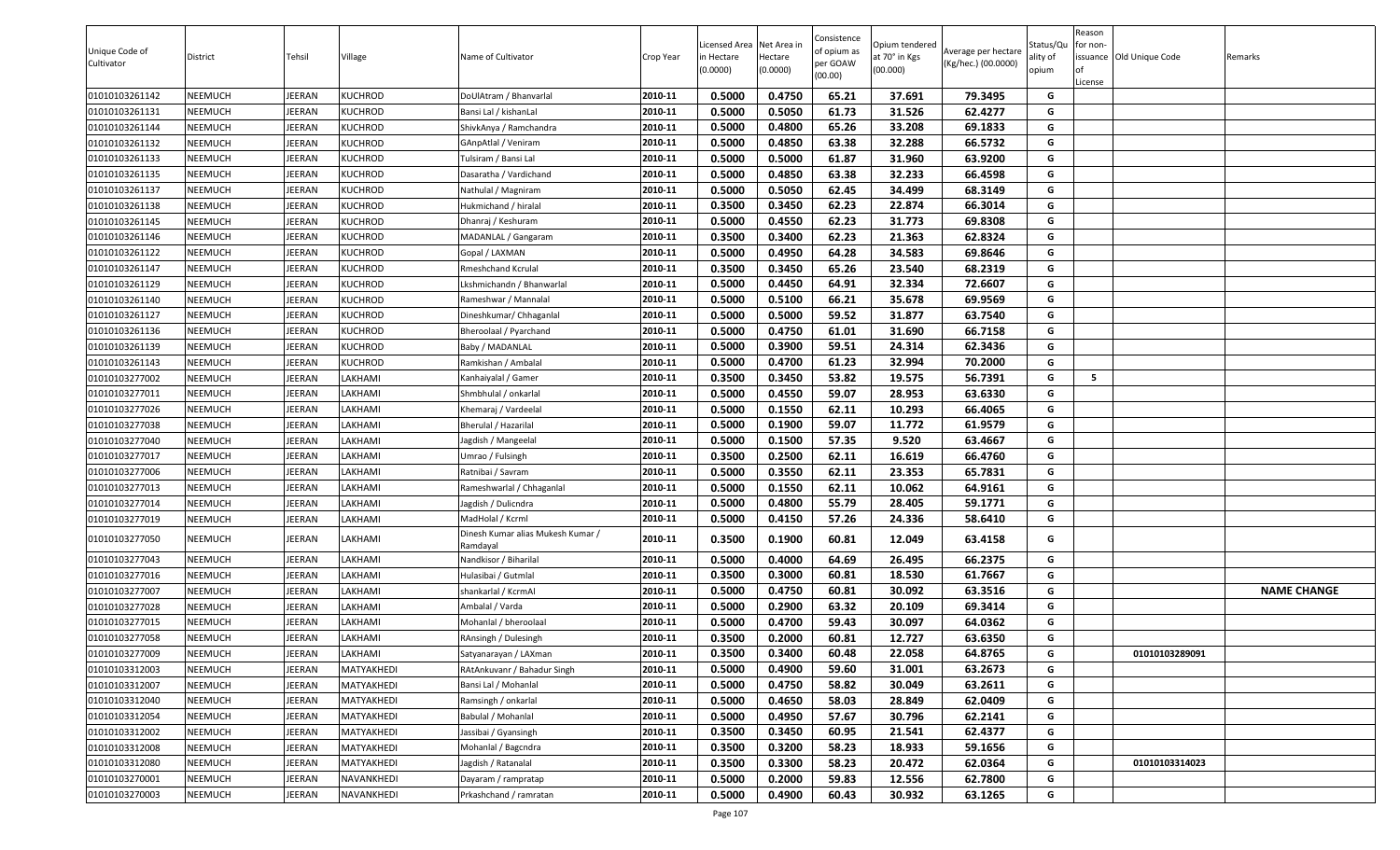|                |                |               |                |                           |           |                          |                     | Consistence |                           |                     |                   | Reason         |                          |         |
|----------------|----------------|---------------|----------------|---------------------------|-----------|--------------------------|---------------------|-------------|---------------------------|---------------------|-------------------|----------------|--------------------------|---------|
| Unique Code of |                |               |                |                           |           | Licensed Area Net Area i |                     | of opium as | Opium tendered            | Average per hectare | Status/Qu         | for non-       |                          |         |
| Cultivator     | District       | Tehsil        | Village        | Name of Cultivator        | Crop Year | in Hectare<br>(0.0000)   | Hectare<br>(0.0000) | per GOAW    | at 70° in Kgs<br>(00.000) | (Kg/hec.) (00.0000) | ality of<br>opium |                | issuance Old Unique Code | Remarks |
|                |                |               |                |                           |           |                          |                     | (00.00)     |                           |                     |                   | .icense        |                          |         |
| 01010103270009 | <b>NEEMUCH</b> | <b>IEERAN</b> | NAVANKHEDI     | Rampratap / Gopal         | 2010-11   | 0.5000                   | 0.4300              | 59.83       | 26.684                    | 62.0558             | G                 |                |                          |         |
| 01010103270012 | <b>NEEMUCH</b> | <b>IEERAN</b> | NAVANKHEDI     | Ram Lal / ramratan        | 2010-11   | 0.5000                   | 0.3700              | 59.83       | 24.214                    | 65.4432             | G                 |                |                          |         |
| 01010103270006 | <b>NEEMUCH</b> | <b>IEERAN</b> | NAVANKHEDI     | Ramchandra / Radhakrishan | 2010-11   | 0.5000                   | 0.4850              | 60.00       | 31.140                    | 64.2062             | G                 |                |                          |         |
| 01010103270015 | <b>NEEMUCH</b> | <b>IEERAN</b> | NAVANKHEDI     | Daulatram / Gotam         | 2010-11   | 0.5000                   | 0.2350              | 59.83       | 14.573                    | 62.0128             | G                 |                |                          |         |
| 01010103270007 | <b>NEEMUCH</b> | <b>IEERAN</b> | NAVANKHEDI     | Hiralal / Gopal           | 2010-11   | 0.5000                   | 0.2000              | 61.01       | 12.734                    | 63.6700             | G                 |                |                          |         |
| 01010103270011 | <b>NEEMUCH</b> | <b>IEERAN</b> | NAVANKHEDI     | Saligram / Dadmcndra      | 2010-11   | 0.5000                   | 0.4950              | 58.83       | 30.466                    | 61.5475             | G                 |                |                          |         |
| 01010103270010 | <b>NEEMUCH</b> | JEERAN        | NAVANKHEDI     | MohAnbai / ramratan       | 2010-11   | 0.5000                   | 0.4050              | 61.74       | 25.287                    | 62.4370             | G                 |                |                          |         |
| 01010103270016 | <b>NEEMUCH</b> | JEERAN        | NAVANKHEDI     | Shiv Shankar / CHogml     | 2010-11   | 0.5000                   | 0.3500              | 51.97       | 18.271                    | 52.2029             | G                 | $\overline{a}$ | 01010103315023           |         |
| 01010103270013 | <b>NEEMUCH</b> | JEERAN        | NAVANKHEDI     | Jagdish / ramratan        | 2010-11   | 0.5000                   | 0.0000              | 0.00        | 0.000                     | 0.0000              | F.                |                |                          |         |
| 01010103267005 | <b>NEEMUCH</b> | <b>IEERAN</b> | PIRANA         | Hiralal / Ram Lal         | 2010-11   | 0.5000                   | 0.4200              | 54.36       | 29.541                    | 70.3357             | G                 | 5              |                          |         |
| 01010103267038 | <b>NEEMUCH</b> | <b>IEERAN</b> | PIRANA         | Champalal / Modiram       | 2010-11   | 0.5000                   | 0.4250              | 56.09       | 26.162                    | 61.5576             | G                 |                |                          |         |
| 01010103267050 | <b>NEEMUCH</b> | <b>IEERAN</b> | PIRANA         | Rameshwar / Kalulal       | 2010-11   | 0.5000                   | 0.4950              | 55.94       | 28.929                    | 58.4424             | G                 |                |                          |         |
| 01010103267010 | <b>NEEMUCH</b> | <b>IEERAN</b> | PIRANA         | Sukhlal / SRILal          | 2010-11   | 0.5000                   | 0.5150              | 56.09       | 28.430                    | 55.2039             | G                 | 4              |                          |         |
| 01010103267014 | <b>NEEMUCH</b> | JEERAN        | PIRANA         | Radheshyam / Mageelal     | 2010-11   | 0.3500                   | 0.3550              | 56.09       | 21.490                    | 60.5352             | G                 |                |                          |         |
| 01010103267025 | <b>NEEMUCH</b> | JEERAN        | PIRANA         | Dulicndra / Fulchand      | 2010-11   | 0.3500                   | 0.2750              | 58.88       | 17.849                    | 64.9055             | G                 |                |                          |         |
| 01010103267053 | <b>NEEMUCH</b> | JEERAN        | PIRANA         | Talibai / Mangeelal       | 2010-11   | 0.3500                   | 0.2650              | 58.88       | 16.049                    | 60.5623             | G                 |                |                          |         |
| 01010103267030 | <b>NEEMUCH</b> | JEERAN        | PIRANA         | Dasaratha / Prbhulal      | 2010-11   | 0.3500                   | 0.2800              | 58.88       | 18.707                    | 66.8107             | G                 |                |                          |         |
| 01010103267009 | <b>NEEMUCH</b> | JEERAN        | PIRANA         | Basanteelal / Mannalal    | 2010-11   | 0.5000                   | 0.4500              | 47.08       | 21.993                    | 48.8733             | G                 | 4              |                          |         |
| 01010103267006 | <b>NEEMUCH</b> | <b>IEERAN</b> | PIRANA         | Ramchandra / Vrdichand    | 2010-11   | 0.3500                   | 0.3200              | 49.52       | 17.495                    | 54.6719             | G                 | 4              |                          |         |
| 01010103267049 | <b>NEEMUCH</b> | <b>IEERAN</b> | PIRANA         | Varda / Deva              | 2010-11   | 0.5000                   | 0.3700              | 51.62       | 22.315                    | 60.3108             | G                 | 5              |                          |         |
| 01010103290001 | <b>NEEMUCH</b> | IEERAN        | RABDIYA        | PremsukH / Motilal        | 2010-11   | 0.5000                   | 0.4650              | 60.05       | 29.527                    | 63.4989             | G                 |                |                          |         |
| 01010103290002 | <b>NEEMUCH</b> | JEERAN        | RABDIYA        | CHAtArKunwar / Bwanisingh | 2010-11   | 0.5000                   | 0.2950              | 61.52       | 19.282                    | 65.3627             | G                 |                |                          |         |
| 01010103290003 | <b>NEEMUCH</b> | <b>IEERAN</b> | RABDIYA        | KAmlabai / onkarlal       | 2010-11   | 0.5000                   | 0.4300              | 60.05       | 26.679                    | 62.0442             | G                 |                |                          |         |
| 01010103290013 | <b>NEEMUCH</b> | JEERAN        | <b>RABDIYA</b> | Bansi Lal / Dhureelal     | 2010-11   | 0.5000                   | 0.4450              | 60.05       | 27.494                    | 61.7843             | G                 |                |                          |         |
| 01010103290016 | <b>NEEMUCH</b> | JEERAN        | RABDIYA        | HArishankr / Mohanlal     | 2010-11   | 0.5000                   | 0.3600              | 62.43       | 23.081                    | 64.1139             | G                 |                |                          |         |
| 01010103290018 | <b>NEEMUCH</b> | <b>IEERAN</b> | <b>RABDIYA</b> | MADANLAL / Bapulal        | 2010-11   | 0.5000                   | 0.4450              | 60.05       | 27.460                    | 61.7079             | G                 |                |                          |         |
| 01010103290020 | <b>NEEMUCH</b> | <b>IEERAN</b> | RABDIYA        | SobHaram / Hazarilal      | 2010-11   | 0.5000                   | 0.4250              | 61.52       | 26.322                    | 61.9341             | G                 |                |                          |         |
| 01010103290021 | <b>NEEMUCH</b> | <b>IEERAN</b> | <b>RABDIYA</b> | Ruplal / hiralal          | 2010-11   | 0.5000                   | 0.4450              | 56.35       | 26.332                    | 59.1730             | G                 |                |                          |         |
| 01010103290023 | <b>NEEMUCH</b> | <b>IEERAN</b> | RABDIYA        | Gopal / Salagram          | 2010-11   | 0.5000                   | 0.3550              | 59.74       | 22.095                    | 62.2394             | G                 |                |                          |         |
| 01010103290025 | <b>NEEMUCH</b> | <b>IEERAN</b> | RABDIYA        | Harkulal / Gotamlal       | 2010-11   | 0.5000                   | 0.2900              | 59.74       | 17.879                    | 61.6517             | G                 |                |                          |         |
| 01010103290026 | <b>NEEMUCH</b> | JEERAN        | RABDIYA        | RamPRASAD / Hazarilal     | 2010-11   | 0.5000                   | 0.5000              | 64.44       | 32.459                    | 64.9180             | G                 |                |                          |         |
| 01010103290027 | <b>NEEMUCH</b> | JEERAN        | RABDIYA        | Bhagatram / Mangeelal     | 2010-11   | 0.5000                   | 0.4950              | 65.37       | 33.423                    | 67.5212             | G                 |                |                          |         |
| 01010103290014 | <b>NEEMUCH</b> | JEERAN        | RABDIYA        | Sundarlal / Bhagatram     | 2010-11   | 0.5000                   | 0.3000              | 62.15       | 19.462                    | 64.8733             | G                 |                |                          |         |
| 01010103290030 | <b>NEEMUCH</b> | JEERAN        | <b>RABDIYA</b> | GHAnshyam / Phoolchand    | 2010-11   | 0.5000                   | 0.3400              | 61.44       | 21.232                    | 62.4471             | G                 |                |                          |         |
| 01010103290031 | <b>NEEMUCH</b> | <b>IEERAN</b> | RABDIYA        | DipaKunwar / Joravarsingh | 2010-11   | 0.5000                   | 0.3000              | 59.74       | 18.041                    | 60.1367             | G                 |                |                          |         |
| 01010103290019 | <b>NEEMUCH</b> | JEERAN        | <b>RABDIYA</b> | Gangaram / Hazarilal      | 2010-11   | 0.5000                   | 0.4500              | 62.55       | 28.728                    | 63.8400             | G                 |                |                          |         |
| 01010103290007 | <b>NEEMUCH</b> | JEERAN        | RABDIYA        | Gopal / Gotmlal           | 2010-11   | 0.5000                   | 0.1400              | 61.85       | 9.260                     | 66.1429             |                   | $\overline{2}$ |                          |         |
| 01010103290035 | <b>NEEMUCH</b> | <b>IEERAN</b> | RABDIYA        | Mool Chand / hiralal      | 2010-11   | 0.5000                   | 0.2000              | 63.16       | 13.047                    | 65.2350             | G                 |                |                          |         |
| 01010103290036 | <b>NEEMUCH</b> | JEERAN        | RABDIYA        | Mangeelal / Kniram        | 2010-11   | 0.5000                   | 0.3850              | 62.08       | 24.743                    | 64.2675             | G                 |                |                          |         |
| 01010103290024 | <b>NEEMUCH</b> | JEERAN        | RABDIYA        | Ghisalal / Hriram         | 2010-11   | 0.5000                   | 0.3500              | 62.15       | 22.978                    | 65.6514             | G                 |                |                          |         |
| 01010103290015 | <b>NEEMUCH</b> | JEERAN        | RABDIYA        | Chenram / Hazarilal       | 2010-11   | 0.5000                   | 0.3350              | 62.15       | 22.028                    | 65.7552             | G                 |                |                          |         |
| 01010103290029 | <b>NEEMUCH</b> | JEERAN        | RABDIYA        | Himmtsingh / Bhadursingh  | 2010-11   | 0.5000                   | 0.1950              | 59.74       | 12.178                    | 62.4513             | G                 |                |                          |         |
| 01010103290037 | <b>NEEMUCH</b> | JEERAN        | RABDIYA        | Keshuram / MOTI           | 2010-11   | 0.5000                   | 0.3000              | 56.35       | 17.573                    | 58.5767             | G                 |                | 01010103291036           |         |
| 01010103290038 | <b>NEEMUCH</b> | JEERAN        | RABDIYA        | Nanalal / Motilal         | 2010-11   | 0.5000                   | 0.1750              | 62.15       | 11.507                    | 65.7543             | G                 |                | 01010103291061           |         |
| 01010103290039 | <b>NEEMUCH</b> | JEERAN        | RABDIYA        | Sunderbai / SAmbhulal     | 2010-11   | 0.3500                   | 0.3400              | 59.04       | 20.757                    | 61.0500             | G                 |                | 01010103291065           |         |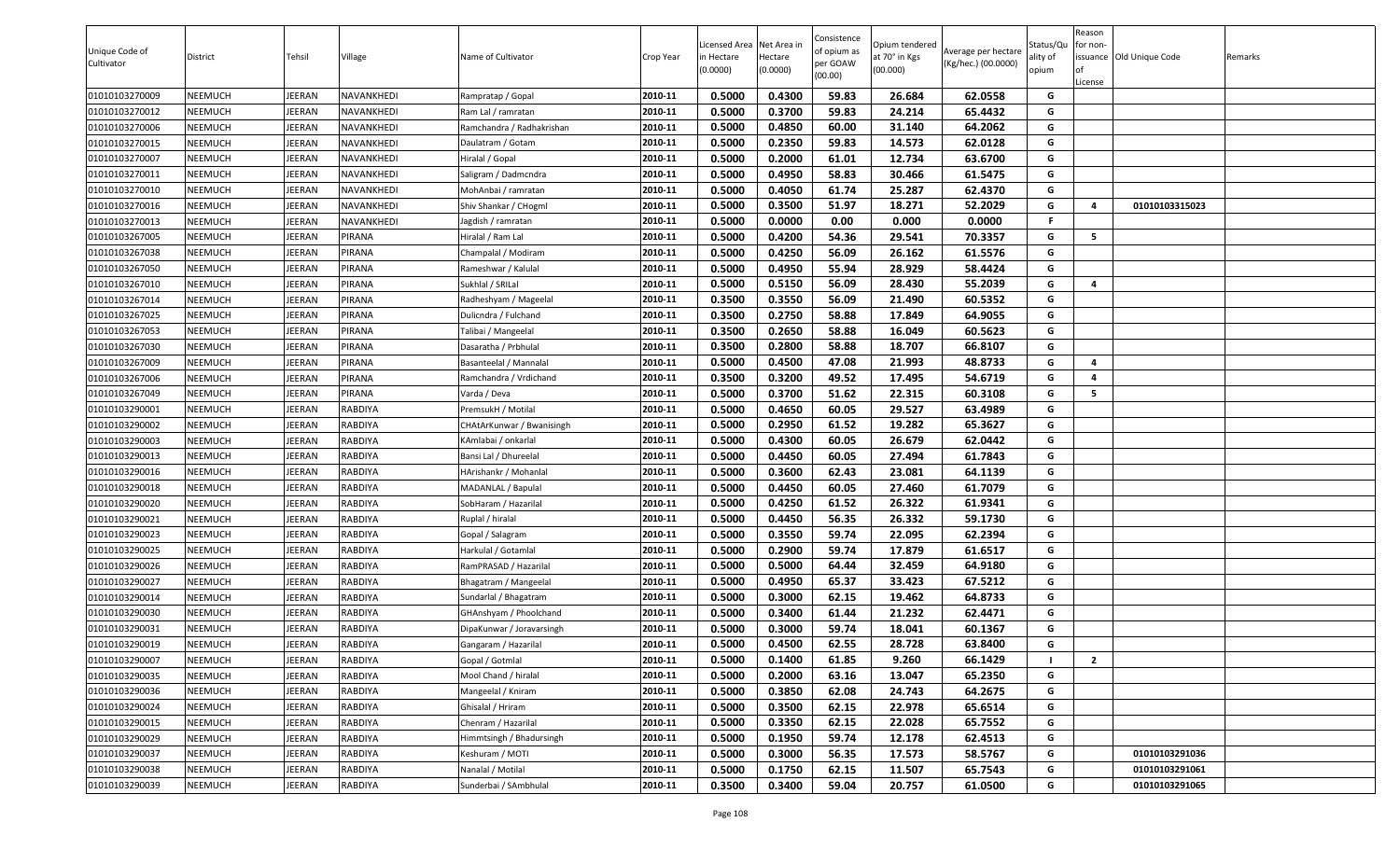|                |                |               |               |                           |           |                          |                     | Consistence |                           |                     |                   | Reason         |                          |                    |
|----------------|----------------|---------------|---------------|---------------------------|-----------|--------------------------|---------------------|-------------|---------------------------|---------------------|-------------------|----------------|--------------------------|--------------------|
| Unique Code of |                |               |               |                           |           | Licensed Area Net Area i |                     | of opium as | Opium tendered            | Average per hectare | Status/Qu         | for non-       |                          |                    |
| Cultivator     | District       | Tehsil        | Village       | Name of Cultivator        | Crop Year | in Hectare<br>(0.0000)   | Hectare<br>(0.0000) | per GOAW    | at 70° in Kgs<br>(00.000) | (Kg/hec.) (00.0000) | ality of<br>opium |                | issuance Old Unique Code | Remarks            |
|                |                |               |               |                           |           |                          |                     | (00.00)     |                           |                     |                   | .icense        |                          |                    |
| 01010103279001 | <b>NEEMUCH</b> | <b>IEERAN</b> | SAKRANI JAGIR | Gisalal / Sobaram         | 2010-11   | 0.5000                   | 0.2500              | 63.47       | 16.928                    | 67.7120             | G                 |                |                          |                    |
| 01010103279006 | <b>NEEMUCH</b> | <b>IEERAN</b> | SAKRANI JAGIR | Ramdayal / Chhaganlal     | 2010-11   | 0.5000                   | 0.4950              | 63.47       | 31.844                    | 64.3313             | G                 |                |                          |                    |
| 01010103279008 | <b>NEEMUCH</b> | <b>IEERAN</b> | SAKRANI JAGIR | Badribai / Champalal      | 2010-11   | 0.3500                   | 0.3150              | 63.47       | 20.936                    | 66.4635             | G                 |                |                          |                    |
| 01010103279011 | <b>NEEMUCH</b> | <b>IEERAN</b> | SAKRANI JAGIR | MohAnbai / KISHANLal      | 2010-11   | 0.5000                   | 0.4600              | 63.41       | 29.866                    | 64.9261             | G                 |                |                          |                    |
| 01010103279015 | <b>NEEMUCH</b> | <b>IEERAN</b> | SAKRANI JAGIR | Baluram / rampratap       | 2010-11   | 0.5000                   | 0.3200              | 63.41       | 21.043                    | 65.7594             | G                 |                |                          |                    |
| 01010103279018 | <b>NEEMUCH</b> | <b>IEERAN</b> | SAKRANI JAGIR | Chandrbai / Laxminarayan  | 2010-11   | 0.5000                   | 0.3500              | 64.07       | 23.248                    | 66.4229             | G                 |                |                          |                    |
| 01010103279025 | <b>NEEMUCH</b> | JEERAN        | SAKRANI JAGIR | OMPRAKASH Sitabai         | 2010-11   | 0.5000                   | 0.2500              | 63.41       | 16.260                    | 65.0400             | G                 |                |                          |                    |
| 01010103279019 | <b>NEEMUCH</b> | JEERAN        | SAKRANI JAGIR | Satyanarayan / Ghisalal   | 2010-11   | 0.5000                   | 0.1800              | 65.30       | 12.323                    | 68.4611             | G                 |                |                          |                    |
| 01010103279030 | <b>NEEMUCH</b> | <b>IEERAN</b> | SAKRANI JAGIR | Kishan / Ratan            | 2010-11   | 0.3500                   | 0.2050              | 61.00       | 12.331                    | 60.1512             | G                 |                | 01010103309012           |                    |
| 01010103279031 | <b>NEEMUCH</b> | <b>IEERAN</b> | SAKRANI JAGIR | Bhagatram / Balkisn       | 2010-11   | 0.3500                   | 0.2050              | 65.30       | 13.470                    | 65.7073             | G                 |                | 01010103309016           |                    |
| 01010103279026 | <b>NEEMUCH</b> | <b>IEERAN</b> | SAKRANI JAGIR | Nanuram / Sitaram         | 2010-11   | 0.5000                   | 0.2900              | 61.33       | 18.417                    | 63.5069             | G                 |                | 01010103314068           |                    |
| 01010103279004 | <b>NEEMUCH</b> | <b>IEERAN</b> | SAKRANI JAGIR | BhnvArbai / Jagdish       | 2010-11   | 0.5000                   | 0.2000              | 65.56       | 14.404                    | 72.0200             | G                 |                |                          |                    |
| 01010103279002 | <b>NEEMUCH</b> | <b>IEERAN</b> | SAKRANI JAGIR | Sitaram / Smbhulal        | 2010-11   | 0.5000                   | 0.4900              | 61.33       | 30.402                    | 62.0449             | G                 |                |                          |                    |
| 01010103279014 | <b>NEEMUCH</b> | JEERAN        | SAKRANI JAGIR | Manabair / Sukhlal        | 2010-11   | 0.3500                   | 0.1650              | 66.78       | 11.915                    | 72.2121             |                   | $\overline{2}$ |                          |                    |
| 01010103279003 | <b>NEEMUCH</b> | JEERAN        | SAKRANI JAGIR | Ramanarayan / Gangaram    | 2010-11   | 0.5000                   | 0.4950              | 61.79       | 31.469                    | 63.5737             | G                 |                |                          |                    |
| 01010103279013 | <b>NEEMUCH</b> | JEERAN        | SAKRANI JAGIR | Vardibai / Ruplal         | 2010-11   | 0.5000                   | 0.4950              | 61.89       | 30.989                    | 62.6040             | G                 |                |                          |                    |
| 01010103279027 | <b>NEEMUCH</b> | <b>IEERAN</b> | SAKRANI JAGIR | Ramsingh / Ftehsingh      | 2010-11   | 0.5000                   | 0.4150              | 58.96       | 25.429                    | 61.2747             | G                 |                |                          |                    |
| 01010103279023 | <b>NEEMUCH</b> | JEERAN        | SAKRANI JAGIR | Kachrumal / Lakshamichand | 2010-11   | 0.5000                   | 0.3000              | 61.89       | 18.735                    | 62.4500             | G                 |                |                          |                    |
| 01010103279010 | <b>NEEMUCH</b> | <b>IEERAN</b> | SAKRANI JAGIR | Bhavanrlal / HIRALal      | 2010-11   | 0.5000                   | 0.4900              | 58.96       | 29.194                    | 59.5796             | G                 |                |                          | <b>NAME CHANGE</b> |
| 01010103279022 | <b>NEEMUCH</b> | <b>IEERAN</b> | SAKRANI JAGIR | Baluram / Rudnath         | 2010-11   | 0.3500                   | 0.2150              | 61.89       | 13.315                    | 61.9302             | G                 |                |                          |                    |
| 01010103279028 | <b>NEEMUCH</b> | IEERAN        | SAKRANI JAGIR | GordHAnsingh / Lalsingh   | 2010-11   | 0.5000                   | 0.4000              | 58.96       | 24.165                    | 60.4125             | G                 |                |                          | <b>NAME CHANGE</b> |
| 01010103279029 | <b>NEEMUCH</b> | JEERAN        | SAKRANI JAGIR | Ajaysingh / Kisnsingh     | 2010-11   | 0.5000                   | 0.4950              | 61.77       | 32.156                    | 64.9616             | G                 |                |                          |                    |
| 01010103288006 | <b>NEEMUCH</b> | <b>IEERAN</b> | SONIYANA      | Rangalal / Rodml          | 2010-11   | 0.5000                   | 0.4250              | 64.09       | 27.522                    | 64.7576             | G                 |                |                          |                    |
| 01010103288004 | <b>NEEMUCH</b> | JEERAN        | SONIYANA      | Jagdish / Mnsharam        | 2010-11   | 0.5000                   | 0.3300              | 64.83       | 23.283                    | 70.5545             | G                 |                |                          |                    |
| 01010103288021 | <b>NEEMUCH</b> | JEERAN        | SONIYANA      | Prbhulal / bheroolaal     | 2010-11   | 0.5000                   | 0.3500              | 64.96       | 22.866                    | 65.3314             | G                 |                |                          |                    |
| 01010103288022 | <b>NEEMUCH</b> | <b>IEERAN</b> | SONIYANA      | Mangeelal / KISHANLal     | 2010-11   | 0.5000                   | 0.2400              | 64.96       | 16.324                    | 68.0167             | G                 |                |                          |                    |
| 01010103288034 | <b>NEEMUCH</b> | <b>IEERAN</b> | SONIYANA      | Mangibai / Narasimha      | 2010-11   | 0.5000                   | 0.4950              | 64.58       | 34.310                    | 69.3131             | G                 |                |                          |                    |
| 01010103288037 | <b>NEEMUCH</b> | <b>IEERAN</b> | SONIYANA      | Sobaram / Premchand       | 2010-11   | 0.5000                   | 0.4500              | 64.96       | 29.705                    | 66.0111             | G                 |                |                          |                    |
| 01010103288040 | <b>NEEMUCH</b> | <b>IEERAN</b> | SONIYANA      | Gisalal / Modaji          | 2010-11   | 0.5000                   | 0.3850              | 65.32       | 26.287                    | 68.2779             | G                 |                |                          |                    |
| 01010103288019 | <b>NEEMUCH</b> | <b>IEERAN</b> | SONIYANA      | Ashok Kumar / Vrdichand   | 2010-11   | 0.5000                   | 0.4000              | 65.32       | 27.350                    | 68.3750             | G                 |                |                          |                    |
| 01010103288076 | <b>NEEMUCH</b> | JEERAN        | SONIYANA      | Tulsiram / Bhanwarlal     | 2010-11   | 0.5000                   | 0.4550              | 64.96       | 29.937                    | 65.7956             | G                 |                |                          |                    |
| 01010103288061 | <b>NEEMUCH</b> | JEERAN        | SONIYANA      | OMPRAKASH / Salgram       | 2010-11   | 0.3500                   | 0.3350              | 66.27       | 22.172                    | 66.1851             | G                 |                |                          |                    |
| 01010103288027 | <b>NEEMUCH</b> | JEERAN        | SONIYANA      | PunAmchand / Udayram      | 2010-11   | 0.5000                   | 0.3750              | 52.86       | 20.940                    | 55.8400             | G                 | $\overline{4}$ |                          |                    |
| 01010103288035 | <b>NEEMUCH</b> | <b>IEERAN</b> | SONIYANA      | Kanwarlal / Bhavarlal     | 2010-11   | 0.5000                   | 0.3900              | 59.51       | 24.595                    | 63.0641             | G                 |                |                          |                    |
| 01010103288046 | <b>NEEMUCH</b> | <b>IEERAN</b> | SONIYANA      | SusHIlabai / Babulal      | 2010-11   | 0.5000                   | 0.4850              | 56.42       | 29.056                    | 59.9093             | G                 |                |                          |                    |
| 01010103288079 | <b>NEEMUCH</b> | JEERAN        | SONIYANA      | Rameshwaribai / Nondram   | 2010-11   | 0.3500                   | 0.2950              | 56.52       | 17.481                    | 59.2576             | G                 |                |                          |                    |
| 01010103288008 | <b>NEEMUCH</b> | JEERAN        | SONIYANA      | Satyanarayan / Rodml      | 2010-11   | 0.5000                   | 0.4450              | 60.80       | 27.742                    | 62.3416             | G                 |                |                          |                    |
| 01010103288039 | <b>NEEMUCH</b> | <b>IEERAN</b> | SONIYANA      | Daulatram / Rodaji        | 2010-11   | 0.5000                   | 0.3700              | 59.55       | 23.463                    | 63.4135             | G                 |                |                          |                    |
| 01010103288043 | <b>NEEMUCH</b> | JEERAN        | SONIYANA      | Kanwarlal / KISHANLal     | 2010-11   | 0.5000                   | 0.4150              | 59.70       | 26.387                    | 63.5831             | G                 |                |                          |                    |
| 01010103288016 | <b>NEEMUCH</b> | JEERAN        | SONIYANA      | Karudas / Jankidas        | 2010-11   | 0.5000                   | 0.4450              | 62.81       | 27.915                    | 62.7303             | G                 |                |                          |                    |
| 01010103288020 | <b>NEEMUCH</b> | JEERAN        | SONIYANA      | Ishwardas / Salgram das   | 2010-11   | 0.5000                   | 0.3000              | 63.14       | 19.664                    | 65.5467             | G                 |                |                          |                    |
| 01010103288026 | <b>NEEMUCH</b> | JEERAN        | SONIYANA      | Laxminarayan / DEVRAM     | 2010-11   | 0.5000                   | 0.4500              | 62.23       | 30.075                    | 66.8333             | G                 |                |                          |                    |
| 01010103288032 | <b>NEEMUCH</b> | JEERAN        | SONIYANA      | ChandnmAl / Mangeelal     | 2010-11   | 0.5000                   | 0.4850              | 61.91       | 34.272                    | 70.6639             | G                 |                |                          |                    |
| 01010103288047 | <b>NEEMUCH</b> | JEERAN        | SONIYANA      | Shantibai / Amritram      | 2010-11   | 0.5000                   | 0.3050              | 62.23       | 19.558                    | 64.1246             | G                 |                |                          |                    |
| 01010103288056 | <b>NEEMUCH</b> | JEERAN        | SONIYANA      | Radhibai / Kaluram        | 2010-11   | 0.5000                   | 0.2550              | 62.23       | 17.060                    | 66.9020             | G                 |                |                          |                    |